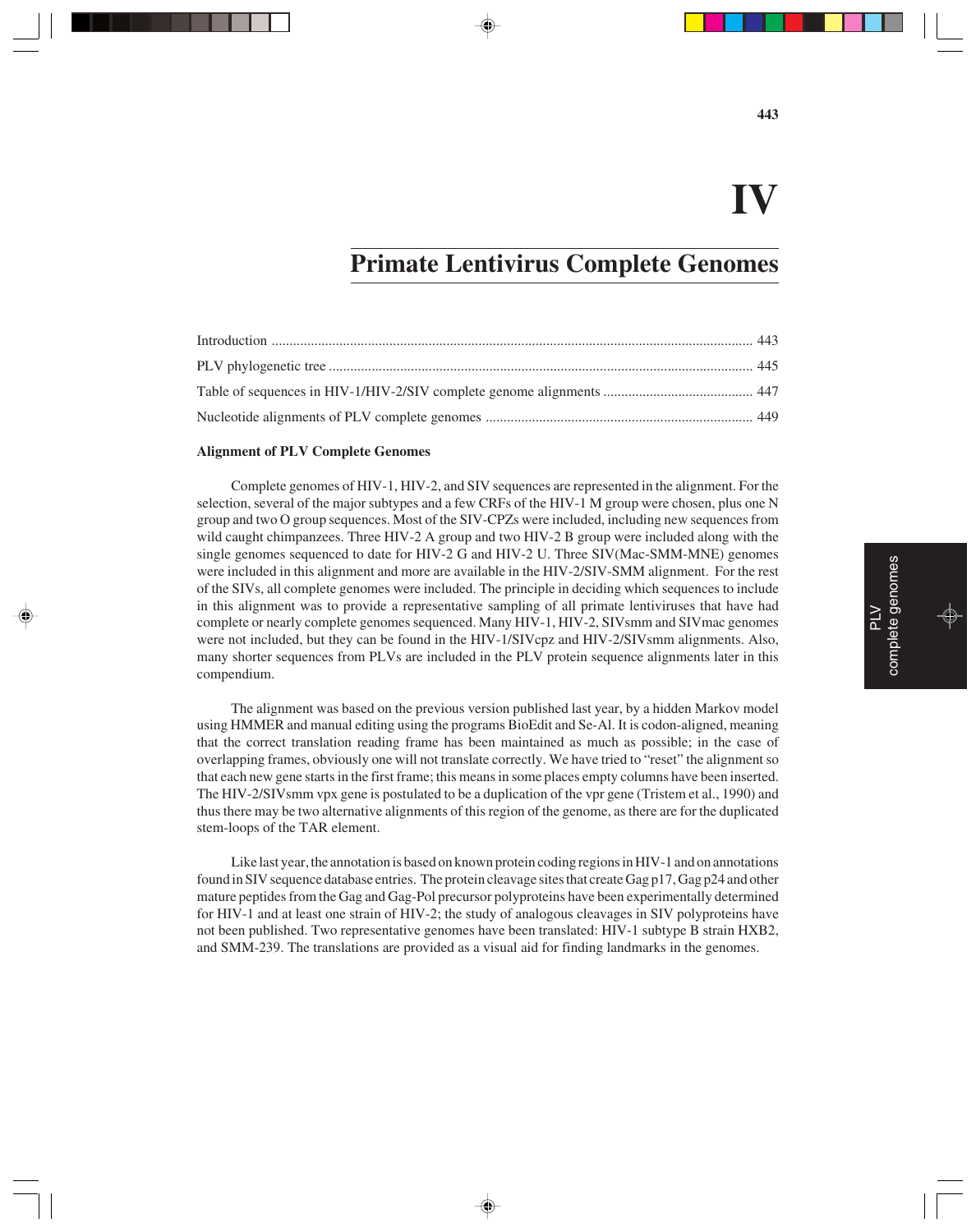The tree in Figure 1 is a demonstration of the apparent phylogenetic relationships between the PLVs. As has been pointed out by several authors, several of the PLV sequences appear to be recombinant. For instance, SIVrcm has been shown to display discordant clustering in different genomic regions (Beer *et al*., 2001), SIVcpz has been described to have hybrid origins (Bailes *et al*., 2003), and SIVsab was described as mosaic thirteen years ago (Jin *et al*., 1994). As can be seen in Figure 1, trees based on *gag*, *pol* and *env* gene sequences differ in their cladistic classification of the PLVs. The topology shown is derived from the complete genome alignment in this section, and the thin line arrows indicate alternative clusterings as inferred in *gag*, *pol* and *env* gene trees. Note that this is not intended to be an exhaustive analysis of potential recombination, but merely a display of the problematic relationships among PLVs. The direction of the arrows is in most cases arbitrary and does not indicate direction of potential crossover events or cross species transmissions. Although important, similar problems within the HIVs, such as the recombinant structure of HIV-1 group N genomes (Roques *et al*., 2004) and the multiphyletic histories of the CRFs, are not shown in Figure 1. The resulting network structure is likely the result of multiple reasons, including true recombination between SIVs, lack of appropriate parental representatives, effects of mutational rate differences, possible convergent evolution, and inadequate phylogenetic reconstruction methods. For instance, early attempts to describe mosaic structures of some SIVs have been revised when virus from other simian species have become available. Also note that even though bootstrap support is strong for many clusters, sequences within those clusters are involved in conflicting topologies, and is thus not a method to reveal uncertainties resulting from any of these problems. Therefore, any tree containing PLV sequences should be interpreted with caution. Recently, several reviews and analyses on the PLVs have been published (*e.g*., Bailes *et al*., 2002; Clewley, 2004; Foley, 2000; Peeters and Courgnaud, 2002; Salemi *et al*., 2003).

The tree in Figure 1, as well as the separate *gag*, *pol* and *env* gene trees and the gapstripped alignments from which the trees were calculated are available at our website, http://hiv.lanl.gov.

*Figure 1. Genetic relationships among Primate Lentiviruses (PLVs). The tree shows the inferred relationships in the following PLV complete genome alignment. The thin line arrows indicate the main differences inferred from the gag, pol and env gene fragments from the same alignment. Dashed tree branches indicate inferred positions for known recombinant HIV-1 circulating forms. The resulting network should therefore not be interpreted as a singular phylogenetic history of the PLVs. Asterisks indicate bootstrap support* ≥*70% in the complete alignment. The scale bar at the bottom shows genetic distance according to a F84 model with relative rates. The tree shown was constructed from a gapstripped version of the DNA alignment in this section of the compendium, leaving 5327 unambiguously aligned positions. A neighbor-joining tree, calculated using DNADIST (F84 model) and NEIGHBOR in the PHYLIP package, was used as a guide to calculate relative site rates. The relative site rates were estimated using a generalized version of DNArates (Korber et al., 2000) with eight categories (0.133; 0.287; 2.373; 6.826; 19.634; 56.472; and 115.653). Finally, these rates were given to fastDNAml (version 1.2.2) and a maximum likelihood tree was inferred from the gapstripped alignment (transition/ transversion ratio = 2). The tree space was searched by both Jumble and Global Rearrangements (G 3 3). Bootstrap support was calculated using SEQBOOT with the above 8 rate categories on 1000 resampled sets, and DNADIST and NEIGHBOR in PHYLIP (version 3.6.2). The separate gag, pol and env alignments were created using a new version of GeneCutter (see www.hiv.lanl.gov) and trees were calculated the same way as in the complete alignment with optimized site rates (not shown). The Colobus SIVcol sequence, which is the most divergent PLV sequence, was used as outgroup to visualize the tree using TreeEdit (version1.0) and Adobe Illustrator.*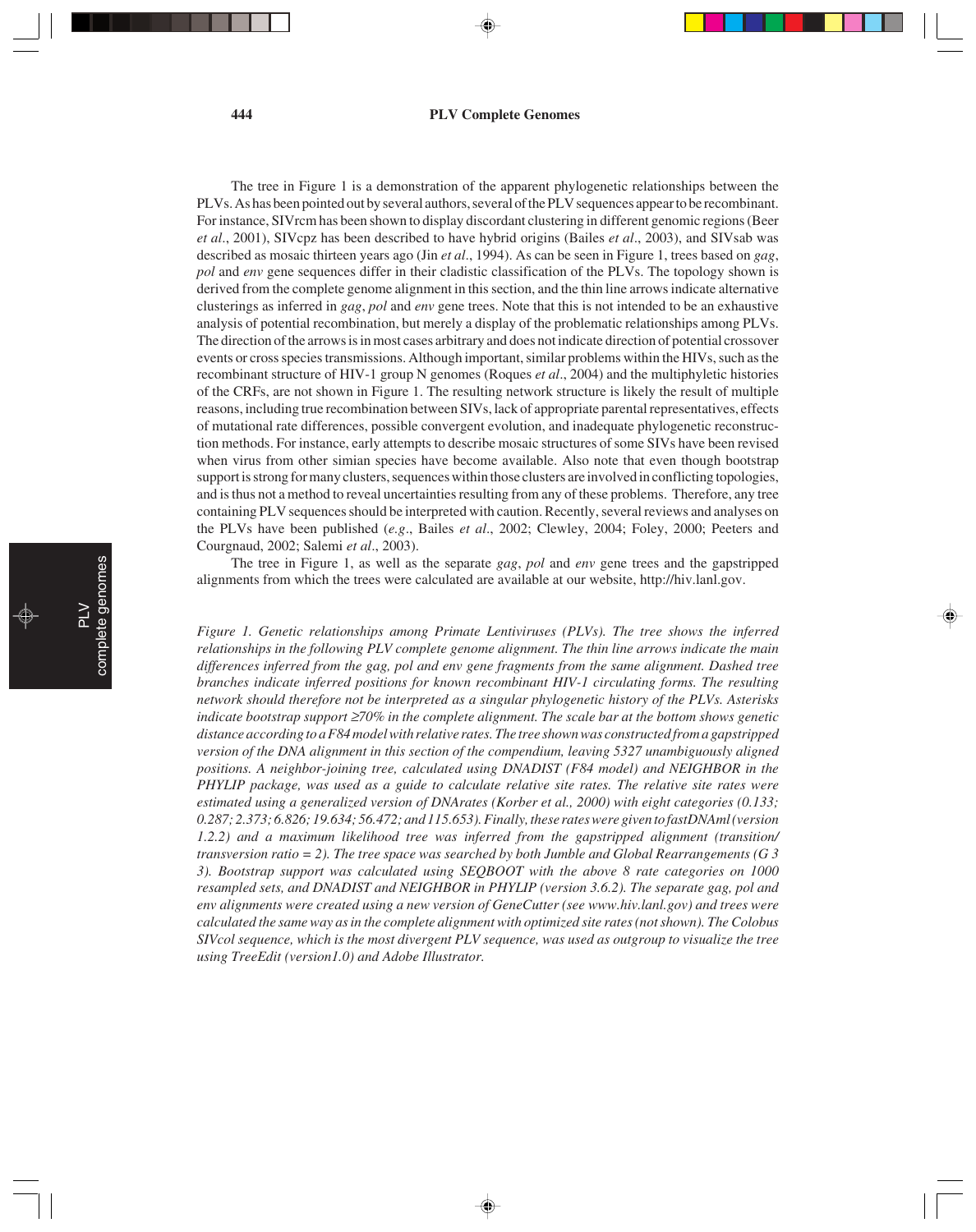

 $0.1$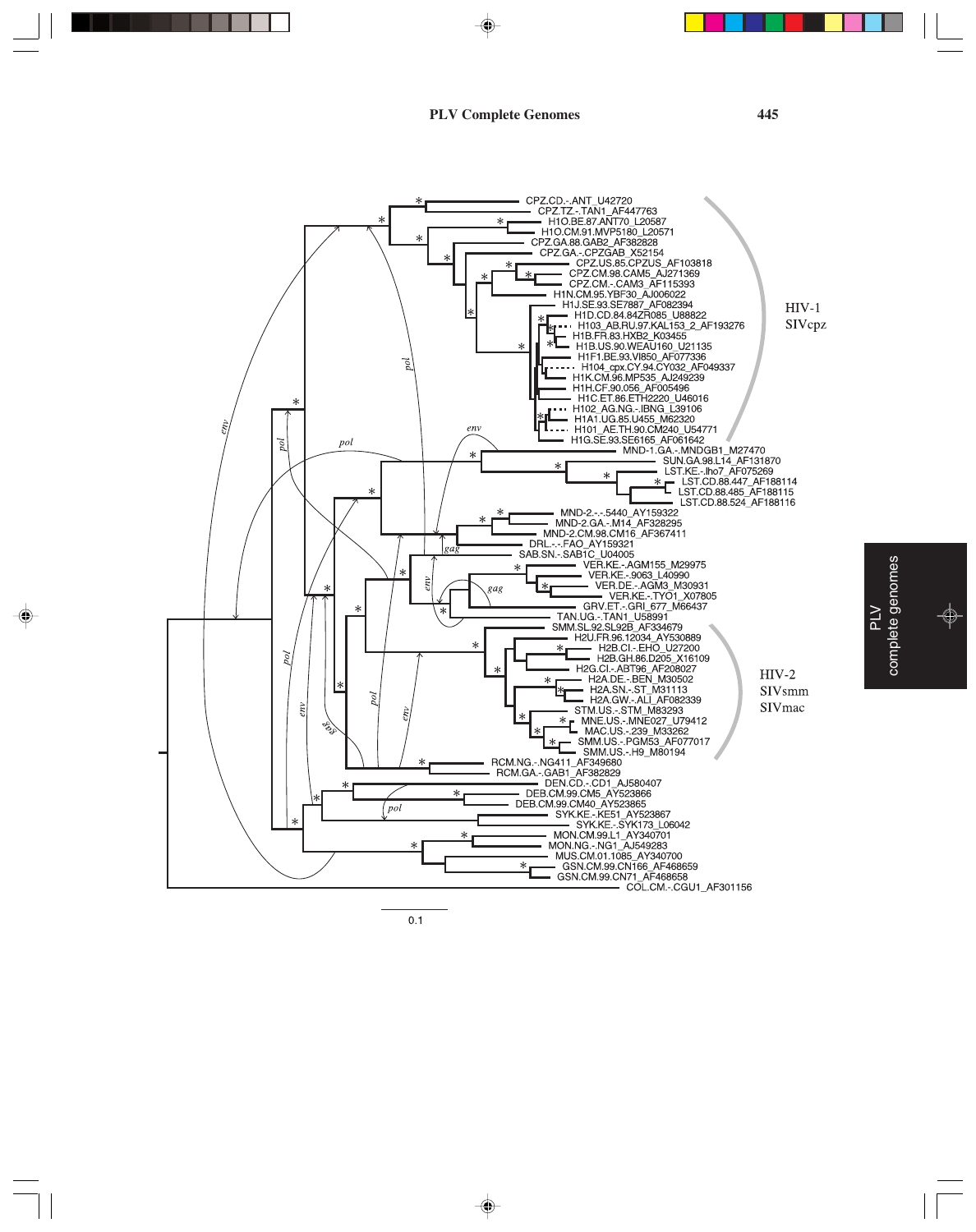#### **References**

- Bailes, E., Chaudhuri, R. R., Santiago, M. L., Bibollet-Ruche, F., Hahn, B. H., and Sharp, P. M. (2002). The evolution of primate lentiviruses and the origins of AIDS. In *The molecular epidemiology of human viruses* (T. Leitner, Ed.). Kluwer Academic Publishers, Boston.
- Bailes, E., Gao, F., Bibollet-Ruche, F., Courgnaud, V., Peeters, M., Marx, P., Hahn, B., and Sharp, P. M. (2003). Hybrid origin of SIV in Chimpanzees. *Science* **300**, 1713.
- Beer, B., Foley, B., Kuiken, C., Tooze, Z., Goeken, R. M., Brown, C. R., Hu, J., St. Claire, M., Korber, B., and Hirsch, V. M. (2001). Characterization of novel simian immunodeficiency viruses from Red-Capped mangabeys from Nigeria (SIVrcmNG409 and -NG411). *Journal of Virology* **75**, 12014–12027.
- Clewley, J. P. (2004). Enigmas and paradoxes: the genetic diversity and prevalence of the primate lentiviruses. *Current HIV Research* **2**, 113–125.
- Foley, B. (2000). An overview of the molecular phylogeny of lentiviruses. In *HIV Sequence Compendium* (C. Kuiken, B. Foley, B. Hahn, P. Marx, F. McCutchan, J. Mellors, J. I. Mullins, J. Sodroski, S. Wolinsky, and B. Korber, Eds.), pp. 35–43. Theoretical Biology & Biophysics, LANL, Los Alamos, NM.
- Jin, M. J., Hui, H., Robertson, D. L., Muller, M. C., Barre-Sinoussi, F., Hirsch, V. M., Allan, J. S., Shaw, G. M., Sharp, P. M., and Hahn, B. (1994). Mosaic genome structure of simian immunodeficiency virus from West African green monkeys. *EMBO Journal* **13**, 2935–2947.
- Korber, B., Muldoon, M., Theiler, J., Gao, F., Gupta, R., Lapedes, A., Hahn, B. H., Wolinsky, S., and Bhattacharya, T. (2000). Timing the ancestor of the HIV-1 pandemic strains. *Science* **288**, 1789– 1796.
- Peeters, M., and Courgnaud, V. (2002). Overview of primate lentiviruses and their evolution in nonhuman primates in Africa. In *HIV Sequence Compendium* (C. Kuiken, B. Foley, E. Freed, B. Hahn, P. Marx, F. McCutchan, J. Mellors, S. Wolinsky, and B. Korber, Eds.), pp. 2–23. Theoretical Biology & Biophysics, LANL, Los Alamos, NM.
- Roques, P., Robertson, D. L., Souquiere, S., Apetrei, C., Nerrienet, E., Barre-Sinoussi, F., Muller-Trutwin, M., and Simon, F. (2004). Phylogenetic characteristics of three new HIV-1 N strains and implications for the origin of group N. *AIDS* **18**, 1371–1381.
- Salemi, M., De Oliveira, T., Courgnaud, V., Moulton, V., Holland, B., Cassol, S., Switzer, W. M., and Vandamme, A.-M. (2003). Mosaic genomes of the six major primate lentivirus lineages revealed by phylogenetic analyses. *Journal of Virology* **77**, 7202–7213.
- Tristem, M., Marshall, C., Karpas, A., Petrik, J., and Hill, F. (1990). Origin of vpx in lentiviruses. *Nature* **347**, 341–342.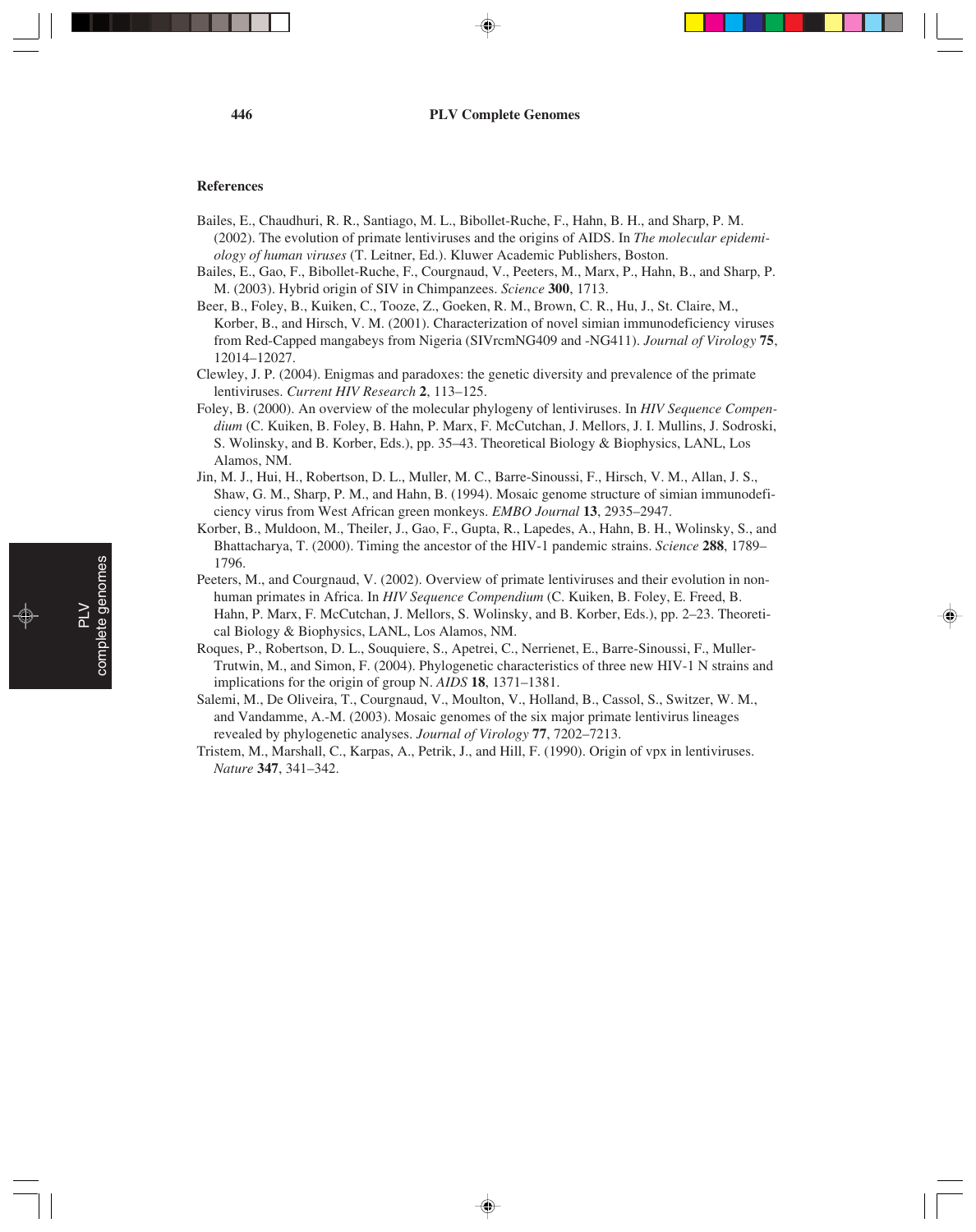| Table 1: Table of Primate Lentivirus (PLV) Sequences in the Complete Genome Alignments |                    |                           |                                   |                                   |
|----------------------------------------------------------------------------------------|--------------------|---------------------------|-----------------------------------|-----------------------------------|
| <b>Name</b>                                                                            | <b>Accession</b>   | Country                   | <b>Author</b>                     | Reference                         |
| <b>B.FR.83.HXB2</b>                                                                    | K03455             | France                    | Wong-Staal, F                     | Nature 313(6000):277-84 (1985)    |
| D.CD.84.84ZR085                                                                        | U88822             | D.R.C.                    | Gao, F                            | J Virol 72(7):5680-98 (1998)      |
| F1.BE.93.VI850                                                                         | AF077336           | Belgium                   | Laukkanen, T                      | Virology 269(1):95-104 (2000)     |
| G.SE.93.SE6165                                                                         | AF061642           | Sweden                    | Laukkanen, T                      | Virology 247(1):22-31 (1998)      |
| H.CF.90.056                                                                            | AF005496           | C.A.R.                    | Murphy, E                         | ARHR 9(10):997-1006 (1993)        |
| J.SE.93.SE7887                                                                         | AF082394           | Sweden                    | Laukkanen, T                      | ARHR 15(3):293-7 (1999)           |
| K.CM.96.MP535                                                                          | AJ249239           | Cameroon                  | Peeters, M                        | ARHR 16(2):139-51 (2000)          |
| 01_AE.TH.90.CM240                                                                      | U54771             | Thailand                  | Laukkanen, T                      | J Virol 70(9):5935-43 (1996)      |
| 02_AG.NG.x.IBNG                                                                        | L39106             | Nigeria                   | Howard, TM                        | ARHR 10(12):1755-7 (1994)         |
| 03_AB.RU.97.KAL153_2                                                                   | AF193276           | Russia                    | Liitsola, K                       | AIDS 12(14):1907-19 (1998)        |
| 04_cpx.CY.94.CY032                                                                     | AF049337           | Cyprus                    | Gao, F                            | J Virol 72(12):10234-41 (1998)    |
| N.CM.95.YBF30                                                                          | AJ006022           | Cameroon                  | Simon, F                          | Nat Med 4(9):1032-7 (1998)        |
| O.BE.87.ANT70                                                                          | L <sub>20587</sub> | Belgium                   | Vanden Haesevelde, M              | J Virol 68(3):1586-96 (1994)      |
| O.CM.91.MVP5180                                                                        | L20571             | Cameroon                  | Gurtler, LG                       | J Virol 68(3):1581-5 (1994)       |
| CPZ.CM.05.SIVcpzEK505                                                                  | DQ373065           | Cameroon                  | Keele, BF                         | Science 313(5786):523-6 (2006)    |
| CPZ.CM.05.SIVcpzLB7                                                                    | DQ373064           | Cameroon                  | Keele, BF                         | Science 313(5786):523-6 (2006)    |
| CPZ.CM.05.SIVcpzMB66                                                                   | DQ373063           | Cameroon                  | Keele, BF                         | Science 313(5786):523-6 (2006)    |
| CPZ.CM.05.SIVcpzMT145                                                                  | DQ373066           | Cameroon                  | Keele, BF                         | Science 313(5786):523-6 (2006)    |
| CPZ.CD.90.ANT                                                                          | U42720             | D.R.C.                    | Vanden Haesevelde, M              | Virology 221(2):346-50 (1996)     |
| CPZ.CM.98.CAM3                                                                         | AF115393           | Cameroon                  | Corbet, S                         | J Virol 74(1):529-34 (2000)       |
| CPZ.CM.98.CAM5                                                                         | AJ271369           | Cameroon                  | Muller-Trutwin, MC                | J Med Primatol 29(3-4):166-72     |
|                                                                                        |                    |                           |                                   | (2000)                            |
| CPZ.GA.88.GAB1                                                                         | X52154             | Gabon                     | Huet, T                           | Nature 345(6273):356-9 (1990)     |
| CPZ.GA.88.GAB2                                                                         | AF382828           | Gabon                     | Gao, F                            | ARHR 20(12):1377-81 (2004)        |
| CPZ.TZ.01.TAN1                                                                         | AF447763           | Tanzania                  | Santiago, ML                      | J Virol 77(3):2233-2242 (2003)    |
| CPZ.US.85.CPZUS                                                                        | AF103818           | U.S.A.                    | Gao, F                            | Nature 397(6718):436-41 (1999)    |
| GSN.CM.99.CN166                                                                        | AF468659           | Cameroon                  | Courgnaud, V                      | J Virol 76(16):8298-309 (2002)    |
| GSN.CM.99.CN71                                                                         | AF468658           | Cameroon                  | Courgnaud, V                      | J Virol 76(16):8298-309 (2002)    |
| A.GW.x.H2ALI                                                                           | AF082339           |                           | Guinea-bissau Azevedo-Pereira, JM | Unpublished                       |
| A.DE.x.H2BEN                                                                           | M30502             | Germany                   | Kirchhoff, F                      | Virology 177(1):305-11 (1990)     |
| A.SN.x.H2ST                                                                            | M31113             | Senegal                   | Kumar, P                          | J Virol 64(2):890-901 (1990)      |
| B.GH.86.H2D205                                                                         | X61240             | Ghana                     | Kreutz, R                         | ARHR 8(9):1619-29 (1992)          |
| B.CI.x.H2EHO                                                                           | U27200             |                           | Cote d'ivoire Rey-Cuille, MA      | Virology 202(1):471-6 (1994)      |
| G.CI.x.H2ABT96                                                                         | AF208027           | Cote d'ivoire Brennan, CA |                                   | ARHR 13(5):401-4 (1997)           |
| U.FR.96.H212034                                                                        | AY530889           | France                    | Damond, F                         | ARHR 20(6):666-72 (2004)          |
| <b>MAC.US.x.239</b>                                                                    | M33262             | U.S.A.                    | Kestler, H                        | Science 248(4959):1109-12 (1990)  |
| SMM.SL.92.SL92B                                                                        | AF334679           | Sierra leone              | Chen, Z                           | J Virol 70(6):3617-27 (1996)      |
| SMM.US.x.PGM53                                                                         | AF077017           | U.S.A.                    | Novembre, FJ                      | J Virol 72(11):8841-51 (1998)     |
| MNE.US.x.MNE027                                                                        | U79412             | U.S.A.                    | Kimata, JT                        | J Virol 72(1):245-56 (1998)       |
| RCM.NG.x.NG411                                                                         | AF349680           | Nigeria                   | Beer, BE                          | J Virol 75(24):12014-27 (2001)    |
| RCM.GA.x.GAB1                                                                          | AF382829           | Gabon                     | Gao, F                            | Science 300(5626); 1713 (2003)    |
| DRL.x.x.FAO                                                                            | AY159321           |                           | Hu, J                             | J Virol 77(8):4867-4880 (2003)    |
| MND-1.GA.x.MNDGB1                                                                      | M27470             | Gabon                     | Tsujimoto, H                      | Nature 341(6242):539-41 (1989)    |
| MND-2.x.x.5440                                                                         | AY159322           |                           | Hu, J                             | J Virol 77(8):4867-4880 (2003)    |
| MND-2.GA.x.M14                                                                         | AF328295           | Gabon                     | Souquiere, S                      | J Virol 75(15):7086-96 (2001)     |
| MND-2.CM.98.CM16                                                                       | AF367411           | Cameroon                  | Takehisa, J                       | ARHR 17(12):1143-54 (2001)        |
| DEB.CM.99.CM40                                                                         | AY523865           | Cameroon                  | Bibollet-Ruche, F                 | J Virol 78(14):7748-62 (2004)     |
| DEB.CM.99.CM5                                                                          | AY523866           | Cameroon                  | Bibollet-Ruche, F                 | J Virol 78(14):7748-62 (2004)     |
| MON.CM.99.L1                                                                           | AY340701           | Cameroon                  | Courgnaud, V                      | J Virol 77(23):12523-12534 (2003) |
| MON.NG.x.NG1                                                                           | AJ549283           | Nigeria                   | Barlow, KL                        | J Virol 77(12):6879-88 (2003)     |
|                                                                                        |                    |                           |                                   |                                   |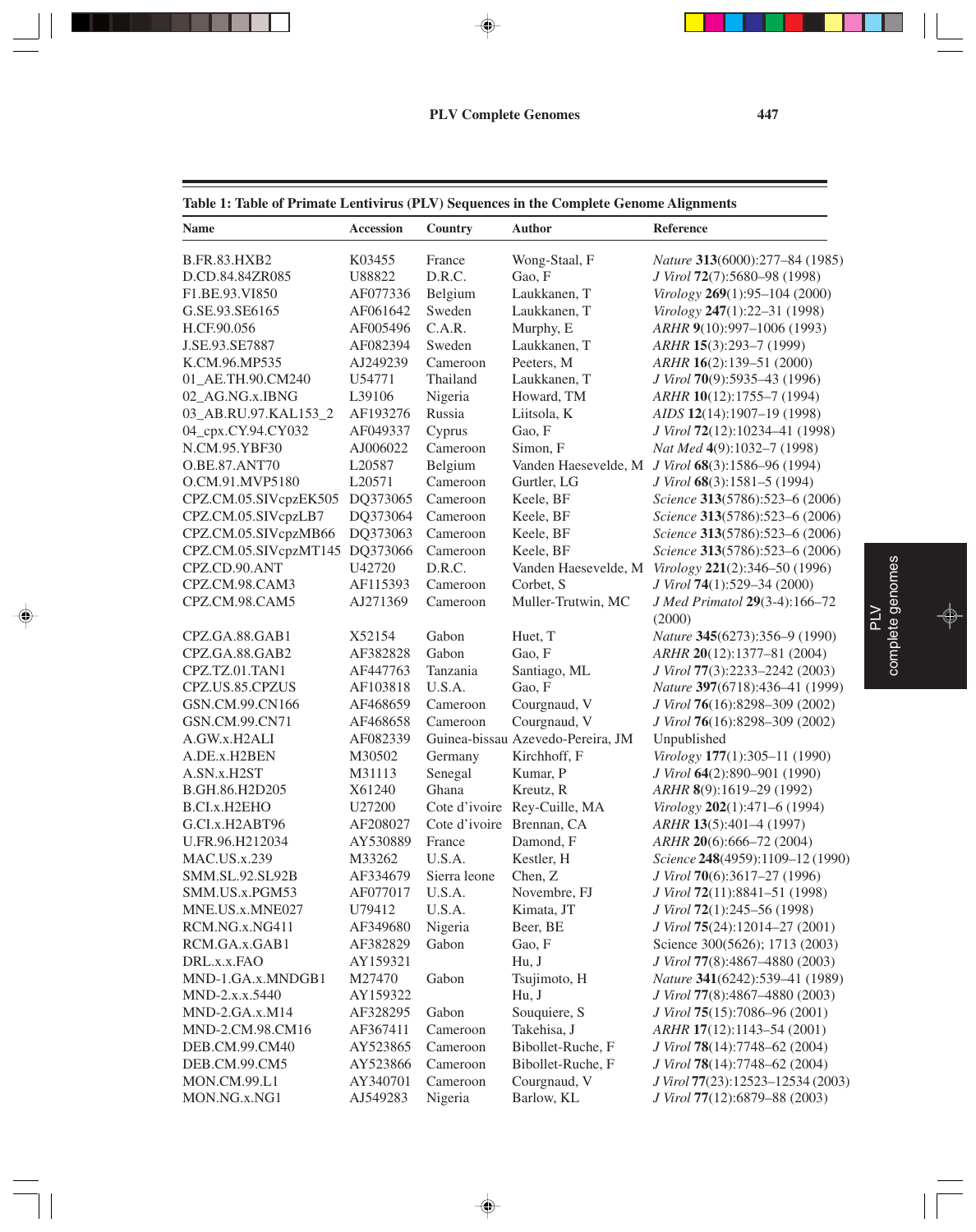| TAL.CM.01.8023       | AM182197           | Cameroon | Liegeois, F       | Virology 349(1):55–65 (2006)      |
|----------------------|--------------------|----------|-------------------|-----------------------------------|
| TAL.CM.00.266        | AY655744           | Cameroon | Liegeois, F       | Virology 349(1):55–65 (2006)      |
| MUS-1.CM.01.1085     | AY340700           | Cameroon | Courgnaud, V      | J Virol 77(23):12523-12534 (2003) |
| SAB.SN.x.SAB1C       | U04005             | Senegal  | Jin, MJ           | EMBO J 13(12):2935-47 (1994)      |
| GRV.ET.x.GRI 677     | M66437             | Ethiopia | Fomsgaard, A      | Virology 182(1):397-402 (1991)    |
| TAN.UG.x.TAN1        | U58991             | Uganda   | Stivahtis, GL     | Virology 228(2):394-9 (1997)      |
| VER.DE.x.AGM3        | M30931             | Germany  | Baier, M          | Virology 176(1):216-21 (1990)     |
| <b>VER.KE.x.9063</b> | L <sub>40990</sub> | Kenya    | Hirsch, VM        | J Virol 69(2):955-67 (1995)       |
| VER.KE.x.AGM155      | M29975             | Kenya    | Johnson, PR       | J Virol 64(3):1086-92 (1990)      |
| VER.KE.x.TYO1        | X07805             | Kenya    | Fukasawa, M       | Nature 333(6172):457-61 (1988)    |
| <b>SUN.GA.98.L14</b> | AF131870           | Gabon    | Beer, BE          | J Virol 73(9):7734-44 (1999)      |
| LST.CD.88.447        | AF188114           | D.R.C.   | Beer, BE          | J Virol 74(8):3892-8 (2000)       |
| LST.CD.88.485        | AF188115           | D.R.C.   | Beer, BE          | J Virol 74(8):3892-8 (2000)       |
| LST.CD.88.524        | AF188116           | D.R.C.   | Beer, BE          | J Virol 74(8):3892-8 (2000)       |
| LST.KE.x.lho7        | AF075269           | Kenya    | Hirsch, VM        | J Virol 73(2):1036-45 (1999)      |
| SYK.KE.x.SYK173      | L06042             | Kenya    | Hirsch, VM        | J Virol 67(3):1517–28 (1993)      |
| SYK.KE.x.KE51        | AY523867           | Kenya    | Bibollet-Ruche, F | J Virol 78(14):7748-62 (2004)     |
| COL.CM.x.CGU1        | AF301156           | Cameroon | Courgnaud, V      | J Virol 75(2):857–66 (2001)       |
|                      |                    |          |                   |                                   |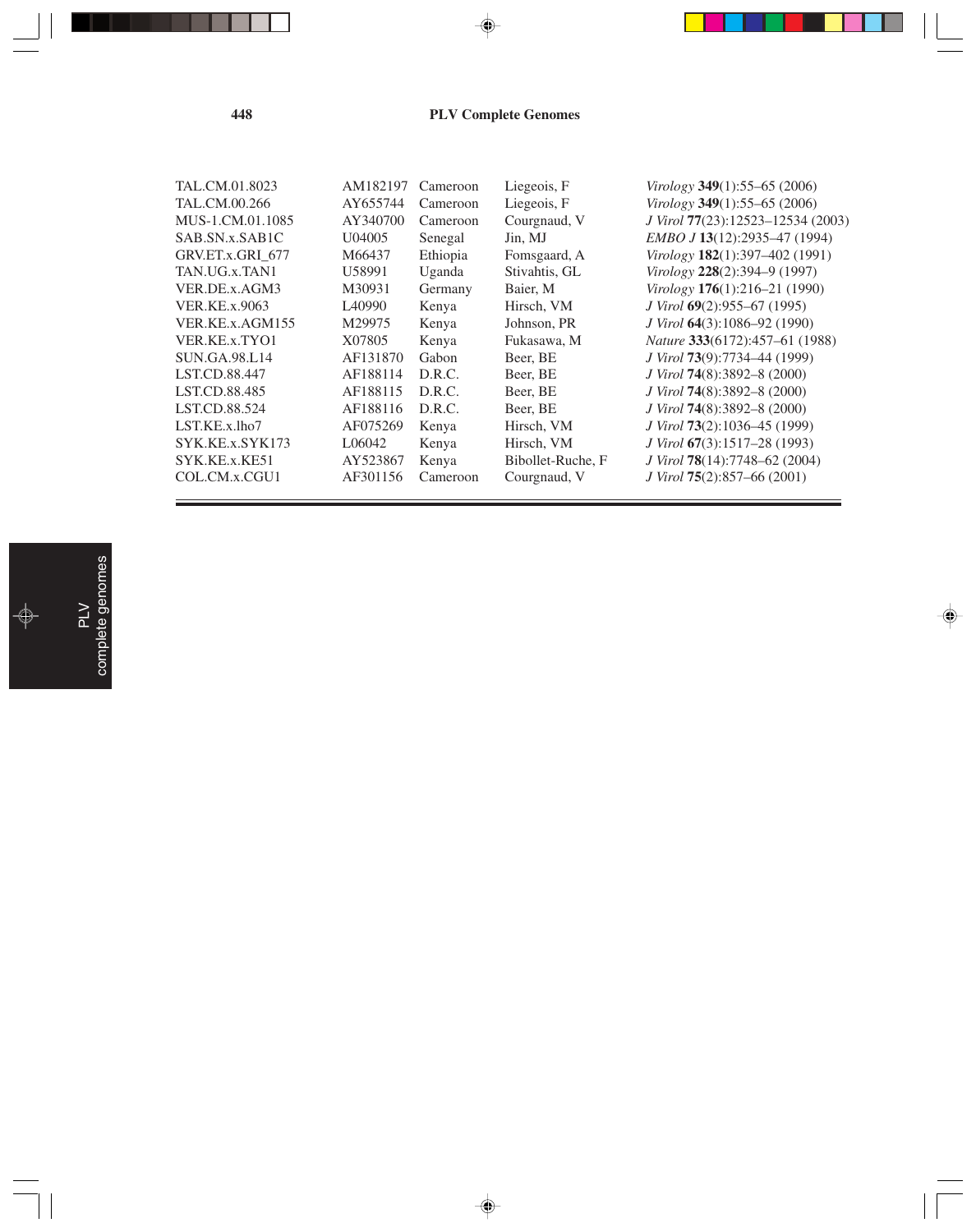| ae<br>O<br>Б |  |
|--------------|--|
|--------------|--|

|                                                  |                                                                                                                                                                                                                                                                                                                                         | $\frac{2}{13}$                                                                                                                                                                                                                                                                                                                                                                                                                                                                                                                   | $\frac{2}{1}$<br>$\frac{2}{1}$                                                                                                                                                                                           | σ<br>$\frac{2}{1}$<br>121                                                                                                                                                                                                                                                                                                                                                                                          | $\frac{1}{2}$<br>121<br>$\frac{2}{3}$ $\frac{3}{2}$<br>7777<br>12                                                                                                                                                                                                                                                                                                                                                                                                                                                                                                                                                                                                                                                                                                                                                                                                                                                                                                                                                                                                                                                                                                                                                                                                                   |                                                                                                               |
|--------------------------------------------------|-----------------------------------------------------------------------------------------------------------------------------------------------------------------------------------------------------------------------------------------------------------------------------------------------------------------------------------------|----------------------------------------------------------------------------------------------------------------------------------------------------------------------------------------------------------------------------------------------------------------------------------------------------------------------------------------------------------------------------------------------------------------------------------------------------------------------------------------------------------------------------------|--------------------------------------------------------------------------------------------------------------------------------------------------------------------------------------------------------------------------|--------------------------------------------------------------------------------------------------------------------------------------------------------------------------------------------------------------------------------------------------------------------------------------------------------------------------------------------------------------------------------------------------------------------|-------------------------------------------------------------------------------------------------------------------------------------------------------------------------------------------------------------------------------------------------------------------------------------------------------------------------------------------------------------------------------------------------------------------------------------------------------------------------------------------------------------------------------------------------------------------------------------------------------------------------------------------------------------------------------------------------------------------------------------------------------------------------------------------------------------------------------------------------------------------------------------------------------------------------------------------------------------------------------------------------------------------------------------------------------------------------------------------------------------------------------------------------------------------------------------------------------------------------------------------------------------------------------------|---------------------------------------------------------------------------------------------------------------|
| / 5' LTR U3 start<br>TGGAAGGGCTAATTCACTCCCAACGAA | .<br>$\vdots$                                                                                                                                                                                                                                                                                                                           | 白っ<br>$---A-T$<br>Ο<br>$-TTA$<br>$\cdot \frac{1}{\cdot}$<br>ひ<br>$\begin{minipage}{0.99\textwidth} \begin{tabular}{ c c } \hline & \multicolumn{2}{ c }{\textbf{0.99\textwidth} \begin{tabular}{ c c } \hline \multicolumn{2}{ c }{\textbf{0.99\textwidth} \begin{tabular}{ c c } \hline \multicolumn{2}{ c }{\textbf{0.99\textwidth} \begin{tabular}{ c c } \hline \multicolumn{2}{ c }{\textbf{0.99\textwidth} \begin{tabular}{ c c } \hline \multicolumn{2}{ c }{\textbf{0.99\textwidth} \begin{tabular}{ c c } \h$<br>U<br>U | $-C - A - -A - A - A$<br>$-CTGT$<br>$\vdots$<br>$-AG - A$<br>$-RAT$ -<br>ローワー<br>$\frac{1}{\sqrt{2}}$<br>÷<br>$\frac{1}{2}$<br>$\frac{1}{2}$<br><b>++++++++++++++++++</b><br><b>+++++++++++++++++</b>                    | CAAATA-<br>CAA-TT<br>$-2 - -$<br>$-1 - 2 - 3 - 3$<br>$AG - A -$<br>$\mathbf{T} - \mathbf{T} - \mathbf{T} - \mathbf{A} \mathbf{T}$<br>.<br>Т--Т-АТ<br>$-17 - 27$<br>U<br>- R<br>D<br>-<br>$\cdot \breve{\circ}$<br>$-4$<br>$ATTC-TC-I$<br>GATAA-T<br>GATAA-A<br>- - AT--A--CACA-ATT-TG-GA-TGA-G---<br>-A--CA-A-ACC-AG-AA-AGAGG<br>$-4A - 4A - CACA - CACT - AG - AA - TGA - G$<br>TAGA-<br>$TA - A$<br>TAGA<br>CAGA | -A<br>- ひHぺひ‐ひ‐‐ひ‐ぺひ‐<br>$C-C$<br>$---AA - TG$<br>GAG-TG<br>$-$ GAGAGT<br>$-2A-6-$<br>$-AA$<br>ΰ<br>U<br>- - A - - G<br>$-AG-G$<br>・リーリ<br>$-6 - A$<br>ひ<br>$-AA$ -<br>먹<br>$-4$<br>$-AGCA - TT$<br>G-A-CGCA-GGT<br>AGCT---T<br>$1 - 56 - 1$<br>ά<br>ひ<br>$-ATAG-AGA-GB-$<br>$\vec{A}$<br>- ATGC - - TGA - - GAGTGG - - AATAA - AGA -<br>TCT-A-TGGA<br>$-ATTTA-AGA$<br>- AT-4-HAY--50H-ADH-4-HO-OOHA<br>$-AAT - A - TGA$<br>$-T - A - AA$<br>$AT - A - A$<br>C-ATGC-CTAA-TGA-TGG-<br>UULUKUH-KILULUULK-<br>-ATGUTULINA-TGA-TG<br>- ATGCAG-AA-TGAGTGG<br>UUHUAUH - AU - UHUHUA -<br>-CA-A-A-ACT-AG-AA-GGA-G<br>:<br>CA-C<br>$\overline{G}A$ -<br>$\overline{d}$<br>F-A<br>$G-G-C-A$<br>$-6A-$<br>$-4-0$<br><b>GA-TAGA</b><br>A-TA-G<br>TAGA<br>也<br>$-1 - 1 - 2 - 1$<br>$-2 - 5 - 1 - 2 - 1 - 2 - 1 - 2 - 1 - 2 - 1 - 2 - 1 - 2 - 1 - 2 - 1 - 2 - 1 - 2 - 1 - 2 - 1 - 2 - 1 - 2 - 1 - 2 - 1 - 2 - 1 - 2 - 1 - 2 - 1 - 2 - 1 - 2 - 1 - 2 - 1 - 2 - 1 - 2 - 1 - 2 - 1 - 2 - 1 - 2 - 1 - 2 - 1 - 2 - 1 - 2 - 1 - 2 - 1 - 2 - 1 - 2 - 1 - 2 - 1 - 2 - 1 - 2 - $<br>-- T - - - A - - TA - T - - - - TG - - A - -<br>--G - - CA - - TA - TGG - - A - C - AAG<br>$\vdots$<br>$- - - - - - - - - - - - - -$<br>$-45D -$<br>$\vdots$<br>.<br>$\frac{1}{2}$<br>J,<br>$\vdots$<br>$\vdots$<br>. | - 4 - 4 - TD<br>じしー<br>.                                                                                      |
|                                                  | $\begin{small} \tt H1D\_CD\_84\_842R085\\ \tt H1T1\_IB\_93\_VIB50\\ \tt H1T1\_IB\_93\_VIB50\\ \tt H1D\_3E\_93\_S2F387\\ \tt H1D\_12\_2A3\_VIB\_70\\ \tt H1D\_2\_2A3\_VIB\_70\_CMA2\\ \tt H1D3\_2\_2A3\_VIB\_70\_CMA2\\ \tt H1D4\_C2X\_C3\_3\_VIB730\\ \tt H1D4\_C2X\_C3\_3\_VIB730\\ \tt H1D4\_C2X\_C3\_3\_VIB730\\ \tt H1D5\_C3\_C3\_$ |                                                                                                                                                                                                                                                                                                                                                                                                                                                                                                                                  | CPE (3ABE)<br>CPE (3ABE)<br>CPE (1Z, - TZ, - TZ, - TZ, - TZ, - TZ, - TZ, - TZ, - TZ, - TZ, - TZ, - TZ, - TZ, - TZ, - TZ, - TZ, - TZ, - TZ,<br>GSN, - 99 CMT1, AF4 68659<br>GSN, - 99 CMT1, AF4 68658<br>H2A, .BEN_M30502 | $\overline{ }$                                                                                                                                                                                                                                                                                                                                                                                                     | MND-2.5440 AY159322<br>MND-2.14CG AP328295<br>MND-2.MND2 AP328295<br>MNB.CM.CM40<br>DBB.CM.CM40<br>MON.CM.L1<br>Ō                                                                                                                                                                                                                                                                                                                                                                                                                                                                                                                                                                                                                                                                                                                                                                                                                                                                                                                                                                                                                                                                                                                                                                   | $\begin{array}{l} \texttt{SYK. KE. - .SYK173} \\ \texttt{SYK. KE. KE51\_ATS23867} \end{array}$<br><b>CGUT</b> |
| FR. 83. HXB2<br>H1B                              |                                                                                                                                                                                                                                                                                                                                         |                                                                                                                                                                                                                                                                                                                                                                                                                                                                                                                                  | CPZ.CD.-.ANT<br>CPZ.CM.-.CAM3<br>CPZ.CM.98.CAM5<br>CPZ.GAB_X52154                                                                                                                                                        | HZG.ABT96 AF20802<br>HZG.ABT96 AF20802<br>HZU.FR.96 12034<br>H2A.ST M31113<br>H2B.D205 X61240<br>H2B.EHO_U27200                                                                                                                                                                                                                                                                                                    | SMM. SL. 92. SL92B<br>SMM. US. x. PGM53<br>MNE. US. - MNE027<br>RCM. GAB1. AF3829<br>RCM. GAB1. AF382829<br>SAB. (SV. 1- SAB1C<br>GRV. ET. X. GRI 677<br>TAN. UG. X. TANI<br>VER. (EL. - 9063<br>VER. (EL. - 9063<br>VER. (EL. - 8001155<br>MAC.239 M33262<br>VER. KE TYOT<br>SUN. (24.98. . 114<br>SUN. (24.98. . 114<br>LST. (CD. 88.485<br>LST. (CD. 88.524<br>LST. KE 1ho7<br>TAL.CM.8023<br>TAL.CM.266<br>MUS.CM.1085<br>$\texttt{MND-1.F}\bar{\texttt{17}}$<br>MON.NG1                                                                                                                                                                                                                                                                                                                                                                                                                                                                                                                                                                                                                                                                                                                                                                                                        | J<br>COL.CM.                                                                                                  |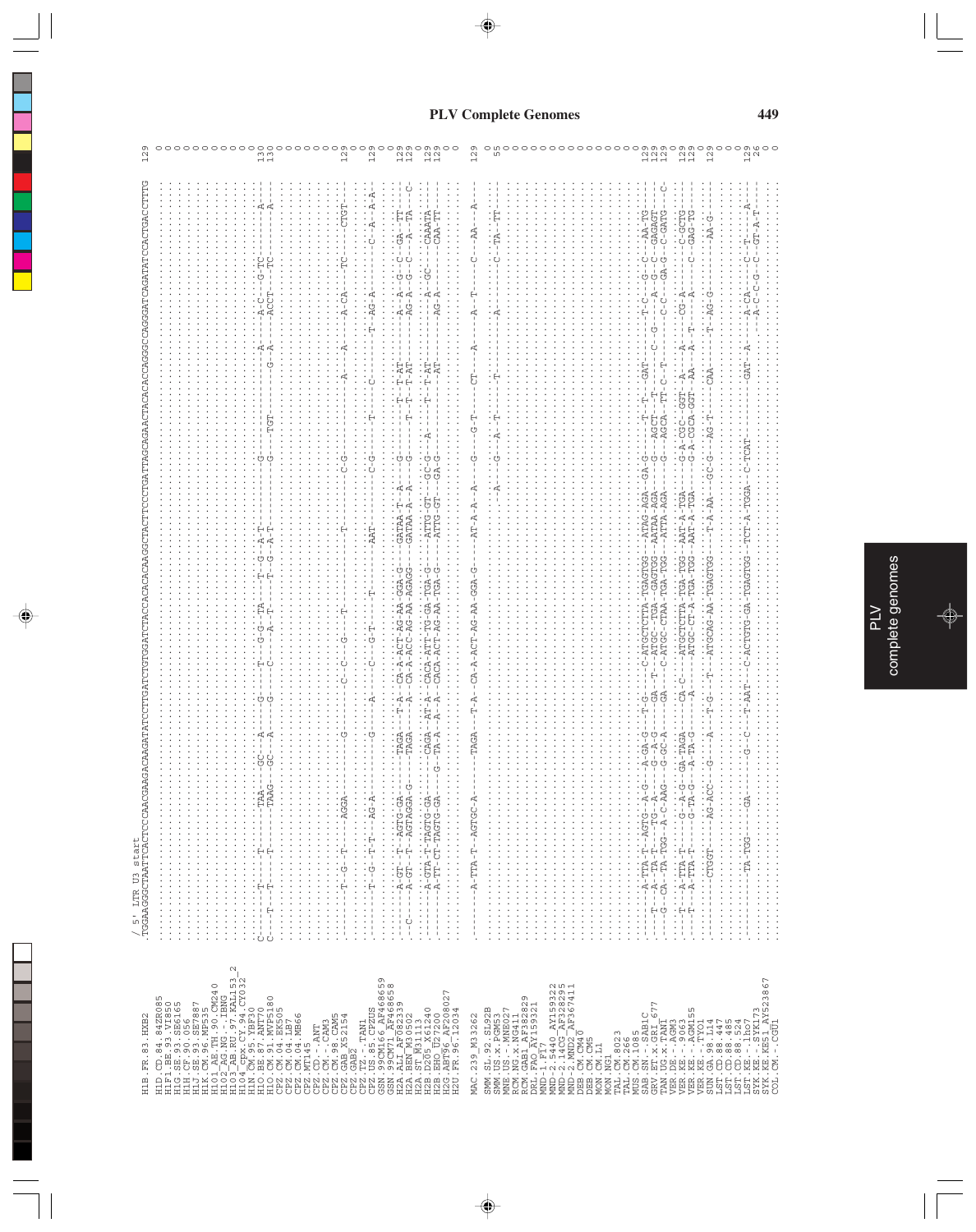|  | denomes<br>ξ<br>5 |
|--|-------------------|
|--|-------------------|

|                                                               |                                 | ru ru<br>$\sim$ $\sim$                                                                                                                                                                                                                                                                                                                                                                                                                                                                                                     | 25<br>25                                                                                                                                                                                                                                                                                                                                                                                                                            | $\frac{4}{24}$<br>24                                                                                                                                                                                                                                                                                                                            | 2224<br>2224<br>$^{24}$<br>$^{24}$                                                                                                                                                                                                                                                                                                                                                                                                                                                                                                                                                                                                                                                             | 243                                                      |
|---------------------------------------------------------------|---------------------------------|----------------------------------------------------------------------------------------------------------------------------------------------------------------------------------------------------------------------------------------------------------------------------------------------------------------------------------------------------------------------------------------------------------------------------------------------------------------------------------------------------------------------------|-------------------------------------------------------------------------------------------------------------------------------------------------------------------------------------------------------------------------------------------------------------------------------------------------------------------------------------------------------------------------------------------------------------------------------------|-------------------------------------------------------------------------------------------------------------------------------------------------------------------------------------------------------------------------------------------------------------------------------------------------------------------------------------------------|------------------------------------------------------------------------------------------------------------------------------------------------------------------------------------------------------------------------------------------------------------------------------------------------------------------------------------------------------------------------------------------------------------------------------------------------------------------------------------------------------------------------------------------------------------------------------------------------------------------------------------------------------------------------------------------------|----------------------------------------------------------|
| UPCAUGAGAARPGAUUUUUGAUGAGAGAAR                                |                                 | $G - A$                                                                                                                                                                                                                                                                                                                                                                                                                                                                                                                    |                                                                                                                                                                                                                                                                                                                                                                                                                                     | GAO<br>GAO<br>ACAAGCA-GCAT<br>: A - CTCCTC- C - TC<br>- A - CTCCTC - TC<br>- ACCTCC - C - TC<br>ACAAGCA                                                                                                                                                                                                                                         | GAG<br>GAC<br>$\frac{1}{10}$<br>Ğ<br>Ŗ<br>$TTG--A$<br>$\vdots$<br>$C-TG$<br>틍<br><b>TTG</b><br>AAAGA-G-CCCGAT-GCAT-AGT<br>GCATGAAG-CCCTGAT-G-ATAAAT<br>--CCTGAT-GAATAGAT<br>A-TG-AT-GGAAAGC<br>ACTTCCCAGTG<br>A-ATCCCAGT                                                                                                                                                                                                                                                                                                                                                                                                                                                                       | GA<br>GA                                                 |
| ひえひ日ひ日ひひひくべしえ日日ひ日日ひひえひひえひえびすびええなひなくなしひひ                       |                                 | $-2A-CAT-$                                                                                                                                                                                                                                                                                                                                                                                                                                                                                                                 |                                                                                                                                                                                                                                                                                                                                                                                                                                     | $-2A-ACAA$<br>$-2A-CACAA$<br>-- 195-09-05-1-1<br>-- 196-09-05-1-1-1-1<br>-- 196-09-1-1-1                                                                                                                                                                                                                                                        | CACAAA<br>$- A - CACAA$<br>$-4 - CTCAG$<br>$- A - CTCA$<br>$\frac{1}{\sqrt{2}}$<br>$-AA$<br>-G-GCATTAT<br>-GACATTA-<br>- CACATTA<br>- CACATTA<br>A-GGCAT<br>AC-0-9-24<br>$T - G - -G - T A - T$<br>r<br>F<br>$-AG - A - C - T - T$<br>U---UU                                                                                                                                                                                                                                                                                                                                                                                                                                                   |                                                          |
| 4 YU Y YU YELEU Y YU YU YU YU U U<br>GATGGTACAACAACDACDODODAC |                                 | $\begin{minipage}{0.9\textwidth} \begin{minipage}{0.9\textwidth} \begin{tabular}{@{}c@{}} \hline \multicolumn{2}{@{}}{\textwidth} \begin{tabular}{@{}c@{}}{\textwidth} \end{tabular} \end{minipage} \hline \multicolumn{2}{c}{\textwidth} \begin{minipage}{0.9\textwidth} \begin{tabular}{@{}c@{}}{\textwidth} \end{tabular} \end{minipage} \hline \multicolumn{2}{c}{\textwidth} \begin{minipage}{0.9\textwidth} \begin{tabular}{@{}c@{}}{\textwidth} \end{tabular} \end{minipage} \hline \multicolumn{2}{c}{\textwidth}$ | $\vdots$<br>$\begin{array}{c} \vdots \\ \vdots \\ \vdots \end{array}$<br>$\frac{1}{2}$ $\frac{1}{2}$ $\frac{1}{2}$ $\frac{1}{2}$ $\frac{1}{2}$ $\frac{1}{2}$ $\frac{1}{2}$ $\frac{1}{2}$ $\frac{1}{2}$ $\frac{1}{2}$ $\frac{1}{2}$ $\frac{1}{2}$ $\frac{1}{2}$ $\frac{1}{2}$ $\frac{1}{2}$ $\frac{1}{2}$ $\frac{1}{2}$ $\frac{1}{2}$ $\frac{1}{2}$ $\frac{1}{2}$ $\frac{1}{2}$ $\frac{1}{2}$<br>.<br>$\vdots$<br>ŧ<br>$\frac{1}{2}$ | CAGC--CGAC<br>÷<br>$\frac{1}{2}$                                                                                                                                                                                                                                                                                                                | $G-TGA--TGA--O$<br><b>3TC-CCC-G-</b><br><b>THO-LL</b><br>GTA.<br>$\mathbb{H}$<br>$-1 - C - T - T - A$<br>$\begin{array}{c} . - 1 \\ . - 1 \end{array}$<br>.<br>************************<br>$-1 - 24 - 34$<br>$\vdots$<br>$\frac{1}{2}$<br>$- C - T C$<br>$\vdots$<br>$\,$ I<br>$\circ$<br>÷Ÿ<br>٠Ų                                                                                                                                                                                                                                                                                                                                                                                             | - AA - - - - - - - - -<br>$-000 - 4T - 5T - 4$           |
|                                                               | $\mathbf{\sim}$<br>$\mathbf{I}$ |                                                                                                                                                                                                                                                                                                                                                                                                                                                                                                                            |                                                                                                                                                                                                                                                                                                                                                                                                                                     | $\begin{small} \textbf{H1B.1P1.101}, \textbf{B1B.13}, \textbf{B2B1505}\\ \textbf{H1P1.101}, \textbf{B1B.13}, \textbf{S1B5165}\\ \textbf{H1C.1B.13}, \textbf{S1B51655}\\ \textbf{H1D.1C.2C.3C.3D} \\ \textbf{H1D.1C.3D} \\ \textbf{H1D.1C.2D} \\ \textbf{H1D.1C.3D} \\ \textbf{H1D.2D} \\ \textbf{H1D.3D} \\ \textbf{H1D.4D} \\ \textbf{H1D.5C.$ | SMM. 51., 92, 51928<br>SMM. US. x. PGM53<br>RCM. NG. x. NG411<br>RCM. 03. x. NG411<br>RCM. CARI AF3 82829<br>RCM. CARI AF3 82829<br>MND-2. 1440 AX15 93322<br>MND-2. NMD2 AF3 67411<br>DEB. CM. CM40<br>DEB. CM. CM40<br>DEB. CM. CM40<br>NON. CM30<br>$\begin{tabular}{l} \hline \textbf{711}, \textbf{101}, \textbf{8023} \\ \textbf{72}, \textbf{101}, \textbf{268} \\ \textbf{73}, \textbf{102}, \textbf{103}, \textbf{104}, \textbf{105}, \textbf{106}, \textbf{107}, \textbf{108}, \textbf{108}, \textbf{109}, \textbf{109}, \textbf{109}, \textbf{109}, \textbf{109}, \textbf{109}, \textbf{109}, \textbf{109}, \textbf{109}, \textbf{109}, \textbf{109},$<br>MAC.239 M33262<br>MON.NG1 | SYK.KE.-.SYK173<br>SYK.KE.KES1 AY523867<br>COL.CM.-.CGU1 |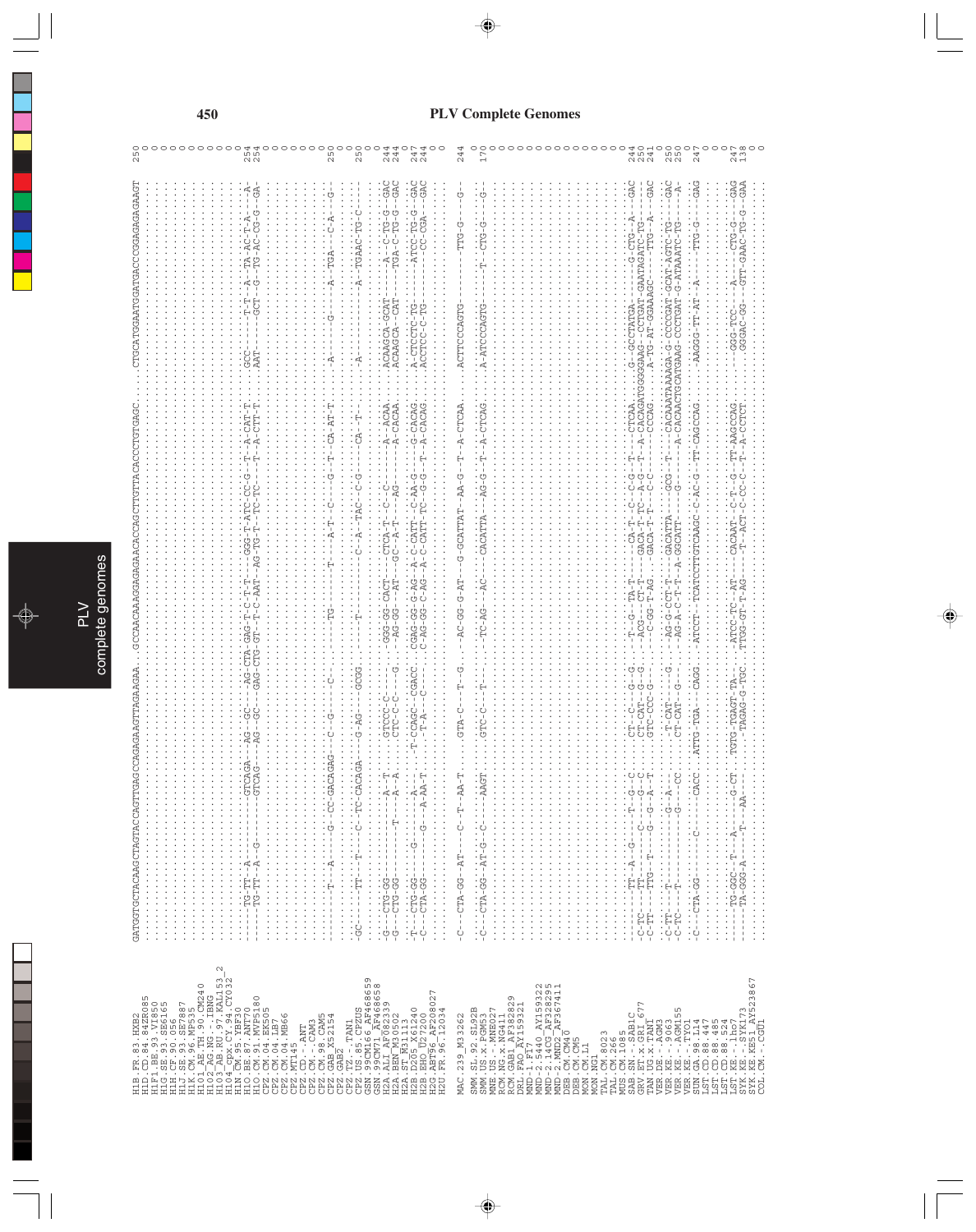| 334                                                                                                                                  | 343<br>343                                                                                                                                                                                                                                                                                                                                                                                                                                                                                                                                                                                                                                                                                                                                                                                                                                                                                                                                                                                              | 368<br>368<br>$\circ$<br>371<br>368<br>329<br>335                                                                                                                                                                                                                                                                                                                                                                                                                                                                                                                                                                                                                                                                                                                                                                                                                                                                                                                                                                                                                                                                                                                                                                             | 365<br>262<br>365<br>294<br>365<br>0.000                                                                                                                                                                                                                                                                                                                                                                                                                                                                                                                                                                                                                                                                                                                                                                                                                                                                                                                                                                                                                                                                                                                                                                                                                                                                                                                                                                                                                                                                                                                                                                                                                                                                                                                                                                                                                                                                                                                                                                                                                                                                                                                                                                                                                                                                                                                                                                                                                                  |
|--------------------------------------------------------------------------------------------------------------------------------------|---------------------------------------------------------------------------------------------------------------------------------------------------------------------------------------------------------------------------------------------------------------------------------------------------------------------------------------------------------------------------------------------------------------------------------------------------------------------------------------------------------------------------------------------------------------------------------------------------------------------------------------------------------------------------------------------------------------------------------------------------------------------------------------------------------------------------------------------------------------------------------------------------------------------------------------------------------------------------------------------------------|-------------------------------------------------------------------------------------------------------------------------------------------------------------------------------------------------------------------------------------------------------------------------------------------------------------------------------------------------------------------------------------------------------------------------------------------------------------------------------------------------------------------------------------------------------------------------------------------------------------------------------------------------------------------------------------------------------------------------------------------------------------------------------------------------------------------------------------------------------------------------------------------------------------------------------------------------------------------------------------------------------------------------------------------------------------------------------------------------------------------------------------------------------------------------------------------------------------------------------|---------------------------------------------------------------------------------------------------------------------------------------------------------------------------------------------------------------------------------------------------------------------------------------------------------------------------------------------------------------------------------------------------------------------------------------------------------------------------------------------------------------------------------------------------------------------------------------------------------------------------------------------------------------------------------------------------------------------------------------------------------------------------------------------------------------------------------------------------------------------------------------------------------------------------------------------------------------------------------------------------------------------------------------------------------------------------------------------------------------------------------------------------------------------------------------------------------------------------------------------------------------------------------------------------------------------------------------------------------------------------------------------------------------------------------------------------------------------------------------------------------------------------------------------------------------------------------------------------------------------------------------------------------------------------------------------------------------------------------------------------------------------------------------------------------------------------------------------------------------------------------------------------------------------------------------------------------------------------------------------------------------------------------------------------------------------------------------------------------------------------------------------------------------------------------------------------------------------------------------------------------------------------------------------------------------------------------------------------------------------------------------------------------------------------------------------------------------------------|
| TGACZ<br>TTCAAGAACTG<br>alpha<br>$TCF-1$<br>UKHUKUUUHKUUHUUKUKUUUUUUHKUKUHKUHHHKUUK<br>LUUUUUUKUKULLEUUKUULUKUKLLU<br>H1B.FR.83.HXB2 | -CTAAAAACTGC<br>UPACTORCHOU<br>먹<br>$\frac{1}{\sqrt{2}}$<br>U<br>U<br>U<br>$- -$ CT<br>FO-<br>$\ddot{\cdot}$ $\ddot{\cdot}$<br>$\frac{1}{2}$<br>Ÿ<br>-- TATGATAACT<br>-TGC-AAA<br>$- - A$<br>$\begin{array}{c} \vdots \\ \vdots \\ \vdots \end{array}$<br>GCAACACC<br>--AACA<br>**************************<br>.<br>.<br>$\frac{1}{2}$ $\frac{1}{2}$ $\frac{1}{2}$ $\frac{1}{2}$ $\frac{1}{2}$ $\frac{1}{2}$ $\frac{1}{2}$ $\frac{1}{2}$ $\frac{1}{2}$ $\frac{1}{2}$ $\frac{1}{2}$ $\frac{1}{2}$ $\frac{1}{2}$ $\frac{1}{2}$ $\frac{1}{2}$ $\frac{1}{2}$ $\frac{1}{2}$ $\frac{1}{2}$ $\frac{1}{2}$ $\frac{1}{2}$ $\frac{1}{2}$ $\frac{1}{2}$<br>$\sim$<br>$\begin{small} \tt{H1D}, \tt{CD}, \tt{84}, \tt{8420085} \\ \tt{H11}, \tt{1B1}, \tt{33}, \tt{VIB50} \\ \tt{H11}, \tt{1B1}, \tt{35}, \tt{35}, \tt{VIB50} \\ \tt{H11}, \tt{1B1}, \tt{25}, \tt{10}, \tt{10}, \tt{10}, \tt{10}, \tt{10}, \tt{10}, \tt{10}, \tt{10}, \tt{10}, \tt{10}, \tt{10}, \tt{10}, \tt{10}, \tt{10}, \tt{10}, \tt{10}, \tt{10$ | .<br>TCAGGGCTACCAGGGGGGGG--GA-GGCTAGACTAAAAGCAAGA<br>- GA-GGCAAGACTGAAAGCAAGA<br>TCAGCAAACDOCAGAAAGAAAGD--GA---AAGDAGAAAGDACAAGGA<br>FCAGGAATGCCCCAGAAAGAGAG--GA-CHAAAGAAGAGAGAG<br><b>TTTPG</b><br>CAGGCCCCAGAAGATGAC<br>TGG-C-AAG<br>-TGG--T-AAG<br>TGG-T-TCAG<br>$- - AC$<br>- TTTCA-TAG-TT---A--AG-G<br>- 1 1 1 1 1 1 1 1 1 - 1 1 - - A - - C - - A - - - G - A<br>- TTCACT - - - T - C - - A - - AG - G<br>$G-G -$<br>- TTTATT - - A - - C - - A - - G<br>-TTCAGCAG-TTC--A<br>$-434 - 724$<br>$-1$<br>÷<br>$---AA -$<br>$G--C- A - A-CT--A$<br>$1 - 1 - 1$<br>$\ddot{\ddot{\text{r}}}$<br>- CL - LC<br>Ť<br>$-C--AAGA$<br>FICGGAGA<br>$A - G$<br>$-1$ $C_A - G$<br>$\therefore A-G$<br>Ġ<br>ひ<br>,,,,,,,,,,,,,,,,,,,,,,,,<br>$\begin{array}{c}\n\cdot \\ \cdot \\ \cdot \\ \cdot \\ \cdot \\ \cdot\n\end{array}$<br>$---TC-ATG$<br>$\mathbf{I}$<br>$\vdots$<br>$\vdots$<br>$TC - TATC - - - CA - -$<br>$\frac{1}{2}$<br>.<br>$---CA$<br>$---CA$<br>$\begin{array}{c} \vdots \\ \vdots \\ \vdots \end{array}$<br>$\frac{1}{2}$<br>$-\frac{1}{2}$<br>$C - T - T - C$<br>$\vdots$<br>$A - -$<br>$A - -$<br>$\cup$<br>$\cup$<br>HZA.ST M31113<br>HZB.DZO5 X61240<br>HZB.DZO5 X61240<br>HZG.ABT96 AF208027<br>HZU.FR.96.12034 | . TCAGGGTAAGAAGAAGAAGAAGAAGTIACHAGCGGAAGAAGA<br>. TCAGGGTGGGAAGAAGAAGAAGAAGTIAACCGGCAAGAA<br>GAGU-UTTEAGACHATATATATAGTEGAGURAGHEGAGHEGAGUA<br>-CCACAGEAGEARCATCE<br>AUUUUARIUUUUARUARUAHIUUUAUGAUURUAULUUUUUAUL.<br>: COTTTOORAGAGAAGAAGTAACAAACCAACCO<br>G-GCC-TCAGCACAAGGCTAACCACAAAACCACATC-TATG<br>U-DANCHOROACHONGHARD<br>$-1.1 - 0.00 - 0.00$<br>TGA-6-AAG<br>-TGGT-GTAAG<br>$-G$ -ATG<br>GAG-GAC-AACA<br>--TACI<br>$-AC$<br>턱<br>턱<br>$-$ -CATG<br>$-TA$ .<br>$\mathop{\cup}\limits_{\mathrm{I}}$<br>$-AA-CAGA$<br>CONNOTO--0-DAN--DIFUM---<br>$-1 - 1 - 1 - 1 - 1 - 1$<br>$-1 - 1 - 1 - 1$<br>$: \heartsuit$<br>$--CAG$<br>$\cdot$ exp<br>$\frac{1}{2}$<br>$\therefore$ $\overline{A}$ –<br>$\cdot$ $\overline{A}$<br>- CGA - GT - - - - GGTG - - - TAC - GC<br>- - - - - - - - - AGTTC - - - TACA - C<br>-GC-GC-DD-<br>$\frac{1}{2}$<br>$-ATAT - TTAGAT - C$<br>$---TATG-C$<br>$\frac{G}{1}$<br>$-TTTTTATTAGA$<br>-TCA-AAA<br>-TT-GAG<br>-A-ACA-CAGGGGGAGAT<br>-ATGT-A--AGTGC<br>턱<br>- C-ACAC-T-TGA<br>C-ACAGAT-TGA<br>$1 - 10 - 10$<br>CAATGT<br>$-CCA-CT$<br>$\frac{1}{\sqrt{2}}$<br>ά<br>C-TATC---CAC--CA-TCCAATGT-<br>$\begin{array}{c} \vdots \\ \vdots \\ \vdots \\ \vdots \end{array}$<br>---TCCAACT<br>$1 - A -$<br>Ħ<br>$\vdots$<br>$\vdots$<br>. 4<br>$-1$ $-1$ $-1$ $-1$<br>$-1$<br>$- - - A - - - A - T$<br>$\frac{1}{4}$<br>J.<br>$- -A - -$<br>$- - \text{AC}$<br>$- - P -$<br>$\ddot{\cdot}$<br>$\cdot$<br>$C--G--T\\$<br>$A - G - CA -$<br>$- - C A$<br>$!-{\tt CAT}$<br>$\vdots$<br>$\cdot$<br>FC<br>9<br>C<br>U<br>K173<br>AY523867<br>MWD-2.5440_AY159322<br>MWD-2.14CG_AF328235<br>DBB.CM.CM40_AF367411<br>DBB.CM.CM40_AF367411<br>DBB.CM.CM5<br>MUS.CM.1085<br>TAL.CM.3063<br>TAL.CM.3065<br>Γ<br>SMM.US.x.PGM53<br>MNE.US.-.MNE027<br>RCM.NG.x.NG411<br>RCM.GAB1_AF382829<br>DRL.FAO_AY159321<br>MUS. CM. 1085<br>SAB. SN. - SAB1C<br>GRV. ET. X. GRI 677<br>TAN. UG. X. CRI<br>TAN. UG. X. LANI<br>VER. KE. - 9063<br>VER. KE. - AGM155<br>VER. KE. - AGM155<br>SMM. SL. 92. SL92B<br>$\begin{smallmatrix} &\text{VER.}\ &\text{VER.}\ &\text{VTR.}\ &\text{VTR.}\ &\text{VTR.}\ &\text{VTR.}\ &\text{SFR.}\ &\text{SFR.}\ &\text{SFR.}\ &\text{SFR.}\ &\text{SFR.}\ &\text{SFR.}\ &\text{SFR.}\ &\text{SFR.}\ &\text{SFR.}\ &\text{SFR.}\ &\text{SFR.}\ &\text{SFR.}\ &\text{SFR.}\ &\text{SFR.}\ &\text{SFR.}\ &\text{SFR.}\ &\text{SFR.}\ &\text{SFR.}\ &\text{SFR.}\ &\text{SFR.}\ &\text{SFR$<br>MAC.239 M33262<br>$F\overline{17}$ |
|                                                                                                                                      |                                                                                                                                                                                                                                                                                                                                                                                                                                                                                                                                                                                                                                                                                                                                                                                                                                                                                                                                                                                                         |                                                                                                                                                                                                                                                                                                                                                                                                                                                                                                                                                                                                                                                                                                                                                                                                                                                                                                                                                                                                                                                                                                                                                                                                                               | COL.CM. - CGU1<br>$MND-1$                                                                                                                                                                                                                                                                                                                                                                                                                                                                                                                                                                                                                                                                                                                                                                                                                                                                                                                                                                                                                                                                                                                                                                                                                                                                                                                                                                                                                                                                                                                                                                                                                                                                                                                                                                                                                                                                                                                                                                                                                                                                                                                                                                                                                                                                                                                                                                                                                                                 |

451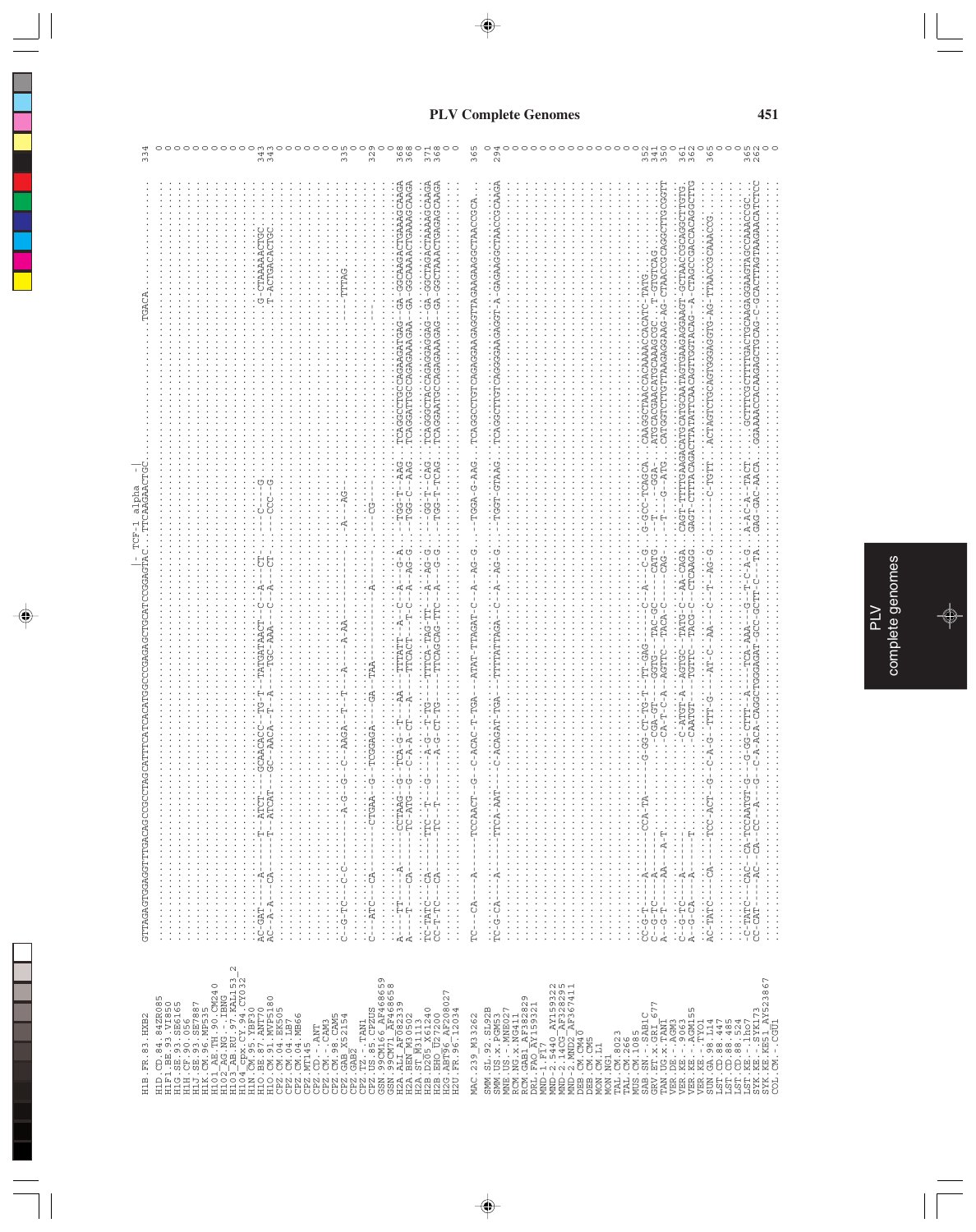complete genomes

CONINONMOO O OWOOOOOOOOOOOOOOOOOOMahOMMOO OO WARA MARKA MARKA MARKA MARKA MARKA<br>A MARKA MARKA MARKA MARKA MARKA MARKA MARKA MARKA MARKA MARKA MARKA MARKA MARKA MARKA MARKA MARKA MARKA MARKA<br>HA MARKA MARKA MARKA MARKA MARK  $\begin{array}{c}\n 7 \\
 40 \\
 40 \\
 0 \\
 40 \\
 0 \\
 4\n\end{array}$ NF-kappa-B-I See Pohlmann, J Virol 72(7):5589-5598(1998) and similar publications for information on this enhancer region<br>NF-kappa-B-II  $\begin{array}{l} \texttt{8000}, \texttt{51}, \texttt{92}, \texttt{51,92B} \\ \texttt{8001}, \texttt{US} \ldots, \texttt{PP0053} \\ \texttt{R001}, \texttt{US} \ldots, \texttt{N0411} \\ \texttt{R001}, \texttt{X1}, \texttt{X20322} \\ \texttt{R010}, \texttt{GAB1} \ldots, \texttt{X153222} \\ \texttt{R011}, \texttt{1}, \texttt{1}, \texttt{1}, \texttt{1}, \texttt{1}, \texttt{1}, \texttt{1}, \texttt{1$ MAC.239\_M33262

452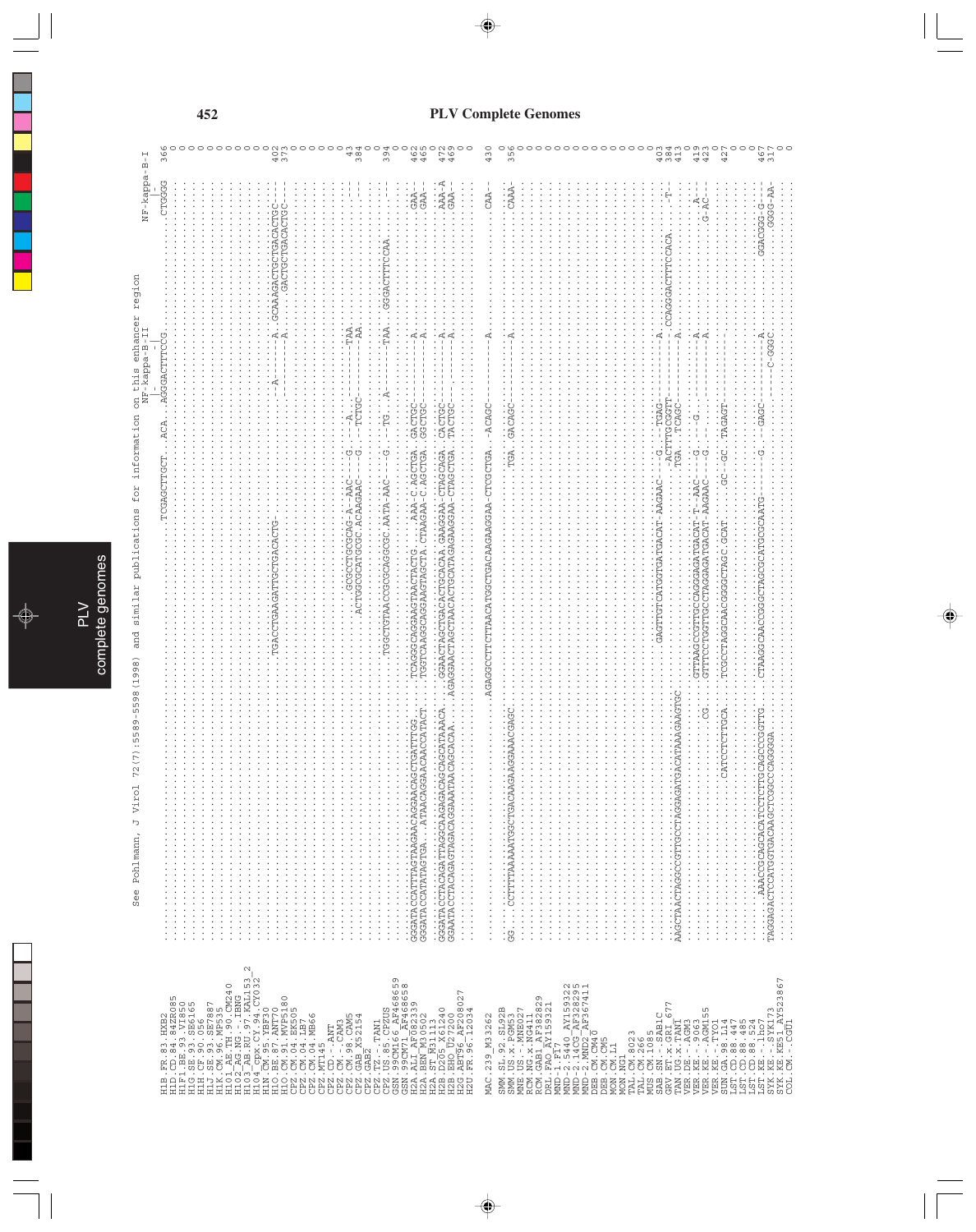complete genomes  $PLV$ 

| star      | $\circ$<br>4                                                            |                                                                                                                                                                                                                                                                                                                                                       | $\circ$                                                                                                                                                                                                                                                                                                                                              | $\circ$<br>$\circ$<br>O | 2981<br>4981<br>491                                                   |                                                                                                                                                                                     |                                                 | $139$<br>$483$                                                                                                          | $\circ$                                                                                                                                                                                                                                                                                                                                                    | $\sigma$<br>48                                                                                                                                                                                                                                                                                                                                                                                          | 565<br>565                                                                                                                  |                                                           | $\begin{array}{c} 0 \\ 0 \\ 0 \\ 0 \\ 0 \\ \end{array}$                                                                      | 5                                                      | 528                                       | $\overline{1}0$<br>454                                                                                             |                                                         |          | $140$<br>$120$                                                                                                               |                                |         |                                                                                                                                                                                                                                                                                                                                                                                                            | ru o<br>490                   |                                                                                                                                                         | 44 NN 4<br>8944449<br>44 NN 4                                                                                                                                                                                                                                                                                                                                           |                                                                   |                                                                                                                                                                                                                                                                                                                                                                                                                                                                                                                        |                                | 51.<br>37.                                                                                                            | $\overline{\phantom{0}}$                                                                                                                      |
|-----------|-------------------------------------------------------------------------|-------------------------------------------------------------------------------------------------------------------------------------------------------------------------------------------------------------------------------------------------------------------------------------------------------------------------------------------------------|------------------------------------------------------------------------------------------------------------------------------------------------------------------------------------------------------------------------------------------------------------------------------------------------------------------------------------------------------|-------------------------|-----------------------------------------------------------------------|-------------------------------------------------------------------------------------------------------------------------------------------------------------------------------------|-------------------------------------------------|-------------------------------------------------------------------------------------------------------------------------|------------------------------------------------------------------------------------------------------------------------------------------------------------------------------------------------------------------------------------------------------------------------------------------------------------------------------------------------------------|---------------------------------------------------------------------------------------------------------------------------------------------------------------------------------------------------------------------------------------------------------------------------------------------------------------------------------------------------------------------------------------------------------|-----------------------------------------------------------------------------------------------------------------------------|-----------------------------------------------------------|------------------------------------------------------------------------------------------------------------------------------|--------------------------------------------------------|-------------------------------------------|--------------------------------------------------------------------------------------------------------------------|---------------------------------------------------------|----------|------------------------------------------------------------------------------------------------------------------------------|--------------------------------|---------|------------------------------------------------------------------------------------------------------------------------------------------------------------------------------------------------------------------------------------------------------------------------------------------------------------------------------------------------------------------------------------------------------------|-------------------------------|---------------------------------------------------------------------------------------------------------------------------------------------------------|-------------------------------------------------------------------------------------------------------------------------------------------------------------------------------------------------------------------------------------------------------------------------------------------------------------------------------------------------------------------------|-------------------------------------------------------------------|------------------------------------------------------------------------------------------------------------------------------------------------------------------------------------------------------------------------------------------------------------------------------------------------------------------------------------------------------------------------------------------------------------------------------------------------------------------------------------------------------------------------|--------------------------------|-----------------------------------------------------------------------------------------------------------------------|-----------------------------------------------------------------------------------------------------------------------------------------------|
| em<br>end | ati<br>CGGTCTCTCT<br>$\frac{1}{1}$<br>$\vec{e}$<br>TTTTTGCCTGTACT       |                                                                                                                                                                                                                                                                                                                                                       |                                                                                                                                                                                                                                                                                                                                                      |                         | ひりー<br>ပု<br>$\frac{1}{1}$<br>י<br>י<br>۲<br>ا<br>U<br>U<br>U         |                                                                                                                                                                                     |                                                 |                                                                                                                         | 턱<br>$\vdots$                                                                                                                                                                                                                                                                                                                                              | -- 10-1-<br>턱<br>$\frac{1}{\sqrt{2}}$                                                                                                                                                                                                                                                                                                                                                                   | A-TCGCTCTG<br>A-TCGCTCTG<br>$\cdots \cdots \cdots \cdots$<br>UPATOTTAUP--UP                                                 | $\ldots$ $A$ -reecrees<br>A-TCGCTCTC<br>TO-COCATTERNIC    | A-TCGCTCTG<br>TTG-GCATTGTATTC                                                                                                | A-TCGCTCTG<br>$\vdots$<br>UHAHUHKUU --HTJ-<br>$\vdots$ | A-TCGCTCTG<br>A.TT-CGCT-TGTATTC           | $\ldots A-TCGCTCTG$<br>.-TCGCTCTA<br>A-TCGCTCTG<br>$-$ A. TT-CGCT-TGTATTC                                          |                                                         |          | --GG.TGTTCTCTCT-TGAGTCT<br>--TGAGTC<br>G-TGTTC"<br>$\frac{1}{1}$                                                             |                                |         |                                                                                                                                                                                                                                                                                                                                                                                                            | - THROCOCOLO-AA-AA-ACA-TCHCHC | D" - ΗνΗνΗ - π ' · · · · ν - ν - ν τ τ - - - ν υ ο Ηνη - Ην ο Η - υ τ ν ο Η - Η τ ν Ο Ην Ο Σ - Ην Ο Η - - -<br>-- ACTCAGTCTCT<br>-- H - - B - JUULUUL . |                                                                                                                                                                                                                                                                                                                                                                         | $\ldots$ $A$ -TUTUT-AC<br>$\ldots A-TCTCT-AC$<br>-CGC-GGCTG-AACTC | GA-TCTCTG<br>CL-COCOCL-B-LOS                                                                                                                                                                                                                                                                                                                                                                                                                                                                                           |                                | $\cdots$ $\cdots$ $\cdots$ $\cdots$ $\cdots$ $\cdots$ $\cdots$ $\cdots$ $\cdots$ $\cdots$                             | $-GA. . A-T-GCAG-$<br>T-GAGT                                                                                                                  |
|           | LUGLUG CARALANTO COLOURADA CHOUDOU<br>Box<br>TATA                       |                                                                                                                                                                                                                                                                                                                                                       |                                                                                                                                                                                                                                                                                                                                                      |                         |                                                                       |                                                                                                                                                                                     |                                                 |                                                                                                                         |                                                                                                                                                                                                                                                                                                                                                            | $- -A - GA$                                                                                                                                                                                                                                                                                                                                                                                             | $C - C$<br>$C-C$<br>$-{\bf A}-{\bf T}-{\bf T}$<br>턱<br>$GCC-T-PT-CT-PA$<br>GC--TCATAC-                                      | -A-T-T-T-C-C<br>$---A-T$<br>CCC-AT-A-ATCT                 | $-5 - 7$<br>턱<br>$-4 - 7$<br>GCC-ATCA--                                                                                      | $-A-T-T-T-C-C$<br>GCC-T-AA-TGAT                        | $- A - TATCA$<br>CC-A-TTCT-GA             | $- A - TA -$                                                                                                       |                                                         |          |                                                                                                                              |                                |         | $\therefore$ TG-C                                                                                                                                                                                                                                                                                                                                                                                          | ţ<br>U<br>U                   | -CTCAGAG<br>TCC                                                                                                                                         | $-A$ -<br>$\ldots$ . $\ldots$ . $\ldots$ . $\ldots$                                                                                                                                                                                                                                                                                                                     | $-4 -$<br>TA--CTCAGAG                                             |                                                                                                                                                                                                                                                                                                                                                                                                                                                                                                                        |                                | $-177 - -$<br>$\ddot{\cdot}$<br>C<br>C<br>C                                                                           |                                                                                                                                               |
|           | AUUUUHUAUUUUHUAUUUU<br>$5p1 - I$<br>ひけひりい<br><b>DA DO .</b><br>18<br>18 | $\frac{1}{2}$ $\frac{1}{2}$ $\frac{1}{2}$ $\frac{1}{2}$ $\frac{1}{2}$ $\frac{1}{2}$ $\frac{1}{2}$ $\frac{1}{2}$ $\frac{1}{2}$ $\frac{1}{2}$ $\frac{1}{2}$ $\frac{1}{2}$ $\frac{1}{2}$ $\frac{1}{2}$ $\frac{1}{2}$ $\frac{1}{2}$ $\frac{1}{2}$ $\frac{1}{2}$ $\frac{1}{2}$ $\frac{1}{2}$ $\frac{1}{2}$ $\frac{1}{2}$                                   |                                                                                                                                                                                                                                                                                                                                                      |                         | $\cdots$<br>$-2$ GTG-C<br>-AGTG-C<br>$TT-G$<br>$TT-G$<br>-ACAGG<br>ပု | -G-ATAAG<br>$\vdots$                                                                                                                                                                |                                                 | ACA-G-GEGEO-D-ACA<br>-GCTCA<br>$-99 - - -$<br>$\frac{1}{2}$                                                             | <b>LIDOCLOF-P-</b><br>499990--919-<br>$\cdots$<br>$\begin{array}{c} \vdots \\ \vdots \\ \vdots \\ \vdots \end{array}$                                                                                                                                                                                                                                      | ACA-G-CGTGGTTT.TA<br>$GTC--T-A$<br>$\ldots$ $\ldots$ $\ldots$ $\ldots$ $\ldots$ $\ldots$ $\ldots$ $\ldots$ $\ldots$ $\ldots$ $\ldots$ $\ldots$ $\ldots$ $\ldots$ $\ldots$ $\ldots$ $\ldots$ $\ldots$ $\ldots$ $\ldots$ $\ldots$ $\ldots$ $\ldots$ $\ldots$ $\ldots$ $\ldots$ $\ldots$ $\ldots$ $\ldots$ $\ldots$ $\ldots$ $\ldots$ $\ldots$ $\ldots$ $\ldots$ $\ldots$ $\ldots$<br>$\vdots$<br>$\vdots$ | $T-G-GAA-$<br>$-1 - 5 - 1$<br>$- - A G$<br>$- A - - A G$<br>AAG-AC.A<br>$-6-AC$<br>$\cdots$ $\cdots$                        | $-TTG-GAA-$<br>$-2 - - - -$<br>$-GA - C \cdot AA$<br>DAAC | $-AG - DA -$<br>$-A - AG - A -$<br>$-G-AC. A$                                                                                | FRP<br>$\vdots$<br>$\vdots$                            | -GAACG<br>- J - J - J - J - J - J         | $\ldots$ . $\ldots$ . $\ldots$ . $\ldots$ . $\ldots$ . $\ldots$ . $\ldots$ . $\ldots$ . $\ldots$<br>ָיָ<br>-GTACTG |                                                         |          | UHUHORUH - KRUHHUUUUUHHU - UHU - KU - KRHKHK-<br>UUUUUUUUU-U<br>$\vdots$                                                     |                                |         |                                                                                                                                                                                                                                                                                                                                                                                                            | HIU-UH-KUUUHUK-               | H - J D - H - K D D D H H J K H - - J D D . - K D J D H<br>UAL-10-1-4-72-1<br>$AC-C$<br>$-10$                                                           | -co<br>$\vdots$<br>$\frac{1}{2}$<br>$\vdots$                                                                                                                                                                                                                                                                                                                            | $\cdots \cdots$<br>.                                              | GACAG<br>$\frac{1}{2}$<br>$\vdots$                                                                                                                                                                                                                                                                                                                                                                                                                                                                                     | $\frac{1}{2}$                  | $\vdots$                                                                                                              |                                                                                                                                               |
|           | NF-kappa-B-I - <br>ACTTTCCAG                                            | .<br>$\frac{1}{2}$ $\frac{1}{2}$ $\frac{1}{2}$ $\frac{1}{2}$ $\frac{1}{2}$ $\frac{1}{2}$ $\frac{1}{2}$ $\frac{1}{2}$ $\frac{1}{2}$ $\frac{1}{2}$ $\frac{1}{2}$ $\frac{1}{2}$ $\frac{1}{2}$ $\frac{1}{2}$ $\frac{1}{2}$ $\frac{1}{2}$ $\frac{1}{2}$ $\frac{1}{2}$ $\frac{1}{2}$ $\frac{1}{2}$ $\frac{1}{2}$ $\frac{1}{2}$<br>-------------<br>$\vdots$ | $\vdots$<br>$\begin{array}{c} \vdots \\ \vdots \\ \end{array}$                                                                                                                                                                                                                                                                                       | $\frac{1}{2}$           |                                                                       | $\begin{array}{c} \bullet & \bullet & \bullet & \bullet \\ \bullet & \bullet & \bullet & \bullet \\ \bullet & \bullet & \bullet & \bullet \end{array}$<br><b>+++++++++++++</b><br>ŧ | $\frac{1}{2}$<br>$\frac{1}{2}$<br>$\frac{1}{2}$ | $\begin{array}{c}\n\cdots \\ \vdots \\ \vdots \\ \vdots \\ \vdots\n\end{array}$<br>÷.<br>$\frac{1}{2}$<br>$\frac{1}{2}$ | $\frac{1}{2}$ $\frac{1}{2}$ $\frac{1}{2}$ $\frac{1}{2}$ $\frac{1}{2}$ $\frac{1}{2}$ $\frac{1}{2}$ $\frac{1}{2}$ $\frac{1}{2}$ $\frac{1}{2}$ $\frac{1}{2}$ $\frac{1}{2}$ $\frac{1}{2}$ $\frac{1}{2}$ $\frac{1}{2}$ $\frac{1}{2}$ $\frac{1}{2}$ $\frac{1}{2}$ $\frac{1}{2}$ $\frac{1}{2}$ $\frac{1}{2}$ $\frac{1}{2}$<br>$\,$ $\,$<br>上げ 小村<br>$\frac{1}{2}$ | $\frac{1}{2}$<br>$\vdots$<br>$\vdots$<br>$\begin{array}{c} 0.75 \\ 0.75 \end{array}$                                                                                                                                                                                                                                                                                                                    | $\vdots \qquad \qquad \vdots \qquad \qquad \vdots \qquad \qquad \vdots \qquad \qquad \vdots$<br>$\frac{1}{3}$<br><b>CCC</b> | $\cdots$<br>$GGC: 1.1GTA-C$                               | $\ldots$ -GTA-C<br>CO <sub>O</sub>                                                                                           | $\vdots$<br>$\vdots$<br>$\vdots$<br>$\frac{1}{2}$      | ADD - - I-DAI-DDAD DDDD - I-I-D -<br>GGA. |                                                                                                                    | $\vdots$                                                | $\vdots$ | $\frac{1}{2}$                                                                                                                | $\frac{1}{2}$<br>$\frac{1}{2}$ |         | $\vdots$<br>$\frac{1}{2}$                                                                                                                                                                                                                                                                                                                                                                                  |                               | <b>ODLE :</b><br>.<br>$\begin{bmatrix} 1 & 1 & 1 \\ 1 & 1 & 1 \\ 1 & 1 & 1 \end{bmatrix}$<br>GTGG<br>$\frac{1}{2}$                                      | $\frac{1}{2}$ $\frac{1}{2}$ $\frac{1}{2}$ $\frac{1}{2}$ $\frac{1}{2}$ $\frac{1}{2}$ $\frac{1}{2}$ $\frac{1}{2}$ $\frac{1}{2}$ $\frac{1}{2}$ $\frac{1}{2}$ $\frac{1}{2}$ $\frac{1}{2}$ $\frac{1}{2}$ $\frac{1}{2}$ $\frac{1}{2}$ $\frac{1}{2}$ $\frac{1}{2}$ $\frac{1}{2}$ $\frac{1}{2}$ $\frac{1}{2}$ $\frac{1}{2}$<br>$\vdots$<br>J.<br>$\frac{1}{2}$<br>$\frac{1}{2}$ | $---A$<br>$\vdots$<br>Í                                           | $\frac{1}{2}$ , $\frac{1}{2}$ , $\frac{1}{2}$ , $\frac{1}{2}$ , $\frac{1}{2}$ , $\frac{1}{2}$ , $\frac{1}{2}$ , $\frac{1}{2}$ , $\frac{1}{2}$ , $\frac{1}{2}$<br>$\frac{1}{2}$ $\frac{1}{2}$ $\frac{1}{2}$ $\frac{1}{2}$ $\frac{1}{2}$ $\frac{1}{2}$ $\frac{1}{2}$ $\frac{1}{2}$ $\frac{1}{2}$ $\frac{1}{2}$ $\frac{1}{2}$ $\frac{1}{2}$ $\frac{1}{2}$ $\frac{1}{2}$ $\frac{1}{2}$ $\frac{1}{2}$ $\frac{1}{2}$ $\frac{1}{2}$ $\frac{1}{2}$ $\frac{1}{2}$ $\frac{1}{2}$ $\frac{1}{2}$<br>$\frac{1}{2}$<br>$\frac{1}{2}$ | $\frac{1}{2}$<br>$\frac{1}{2}$ | .<br>$\vdots$<br>$\vdots$<br>$\overline{\overline{\phantom{a}}}_{\!\scriptscriptstyle\parallel}$<br>$\vdots$<br>$-66$ |                                                                                                                                               |
|           |                                                                         |                                                                                                                                                                                                                                                                                                                                                       | $\begin{small} \tt H1B\_FR\,,&33.1KKB_2\\ \tt H1D\_CD\,,&34.34\times0.85\\ \tt H1D\_CD\,,&34.34\times0.85\\ \tt H1D\_CD\,,&34.34\times0.85\\ \tt H1D\_CD\,,&35.1\times0.56\\ \tt H1D\_CD\,,&35.1\times0.56\\ \tt H1D\_AC\,,&36.1\times0.56\\ \tt H1D\_AC\,,&36.1\times0.56\\ \tt H1D\_AC\,,&37.1\times0.54\\ \tt H1D\_AC\,,&37.1\times0.54\\ \tt H1$ |                         |                                                                       |                                                                                                                                                                                     |                                                 |                                                                                                                         | $CPZ$ . $GABZ$                                                                                                                                                                                                                                                                                                                                             | CPZ.TZ.-.TAN1<br>CPZ.US.85.CPZUS                                                                                                                                                                                                                                                                                                                                                                        | GSN.99CM166 AF468659<br>GSN.99CM71 AF468658<br>H2A.ALI AF082339                                                             |                                                           | L<br>H2A, BEN-M305027<br>H2A, ST M31113<br>H2B, D2O5 X61240<br>H2B, BHO U27200<br>H2C, ABT96 AF208027<br>H2C, ABT96 AF208027 | 4<br>H2U.FR.96.1203                                    | MAC.239 M33262                            | $\mathbf{\Omega}$<br>MNE. US. - NNE027<br>SMM.SL.92.SL92<br>SMM.US.x.PGM53                                         | RCM.GAB1 AF382829<br>DRL.FAO_AY159321<br>RCM.NG.x.NG411 |          | MND-1.1777<br>MND-2.5440_AX159322<br>MND-2.5440_AX159322<br>MND-2.1MND2_AF367411<br>DBB.CM.CM40<br>DBB.CM.CM40<br>MOR.CM.L1M |                                | MON.NG1 | $\begin{tabular}{l ll} \hline \textbf{RL} & \textbf{01} & \textbf{02} & \textbf{03} & \textbf{04} & \textbf{05} & \textbf{08} & \textbf{08} & \textbf{08} & \textbf{08} & \textbf{08} & \textbf{08} & \textbf{08} & \textbf{08} & \textbf{08} & \textbf{08} & \textbf{08} & \textbf{08} & \textbf{08} & \textbf{08} & \textbf{08} & \textbf{08} & \textbf{08} & \textbf{08} & \textbf{08} & \textbf{08} &$ |                               |                                                                                                                                                         |                                                                                                                                                                                                                                                                                                                                                                         |                                                                   |                                                                                                                                                                                                                                                                                                                                                                                                                                                                                                                        |                                |                                                                                                                       | AY523867<br>$\begin{array}{l} \texttt{SYK.~KE. - .~SYK173} \\ \texttt{SYK.~KE.~KE51} \\ \texttt{COL.~CM. - .~GGU1} \end{array}$<br>$-$ . CGU1 |

**PLV Complete Genomes** 

/+1 mRNA start site

HIV-2 and SIVs have extra TAR stem-loop(s) see Berkhout, Nucleic Acids Res 20(1):27-31(1992)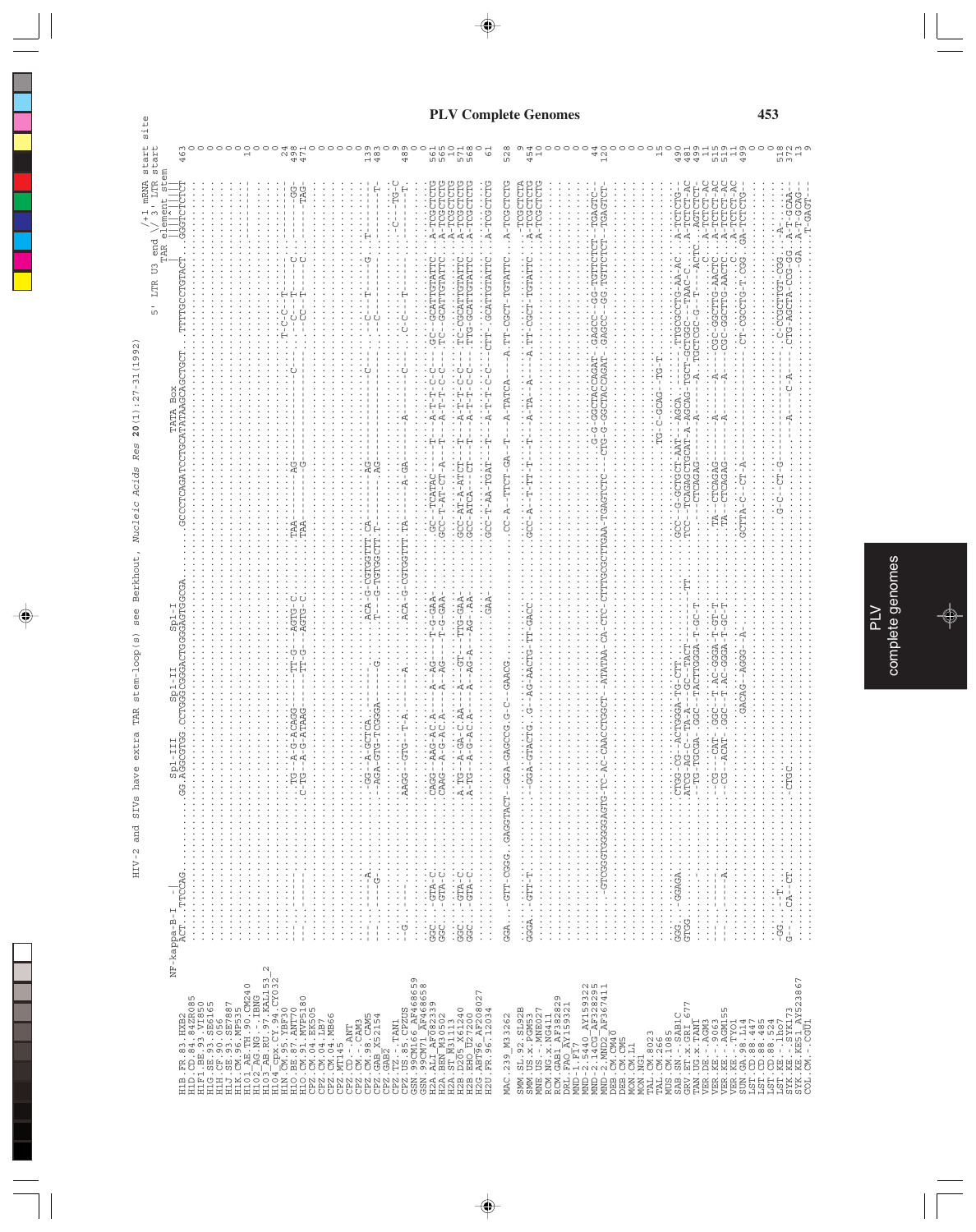| ღ<br>f.<br>Ċ<br>ì<br><b>Service Service</b><br>ī |
|--------------------------------------------------|
|--------------------------------------------------|

|                            |                         |                                                                                                                                                                                                                                                                                                                                                                                  | 56<br>53                                 | O                                                                                                      | 04                                                                            | O<br>55<br>$\frac{8}{6}$<br>$\frac{8}{6}$<br>$\frac{13}{6}$<br>$^{\circ}_{\circ}$<br>ru ru<br>ഥ യ                                                                                                                                                                      | Ğ5<br>57                                                                                                      | 17.7<br>O                                                                                                                                                                                                                                                                                                                                                                                                                                                                                                   | $\circ$                                  | 4<br>$\circ$<br>$-100$<br>5000<br>$\begin{matrix} 0 & 0 & 0 \\ 0 & 0 & 0 \\ 0 & 0 & 0 \end{matrix}$<br>53<br>$\infty$                                                                                                                                                                                                       | $\bar{5}$<br>44                                                                                                                         |
|----------------------------|-------------------------|----------------------------------------------------------------------------------------------------------------------------------------------------------------------------------------------------------------------------------------------------------------------------------------------------------------------------------------------------------------------------------|------------------------------------------|--------------------------------------------------------------------------------------------------------|-------------------------------------------------------------------------------|------------------------------------------------------------------------------------------------------------------------------------------------------------------------------------------------------------------------------------------------------------------------|---------------------------------------------------------------------------------------------------------------|-------------------------------------------------------------------------------------------------------------------------------------------------------------------------------------------------------------------------------------------------------------------------------------------------------------------------------------------------------------------------------------------------------------------------------------------------------------------------------------------------------------|------------------------------------------|-----------------------------------------------------------------------------------------------------------------------------------------------------------------------------------------------------------------------------------------------------------------------------------------------------------------------------|-----------------------------------------------------------------------------------------------------------------------------------------|
|                            |                         |                                                                                                                                                                                                                                                                                                                                                                                  |                                          |                                                                                                        |                                                                               | GACTCCACGCT<br>CHOUGCOUN<br>ひけひひひひひえの<br><b>GGCTCCACGCT</b><br>GGCTCCACGCT<br>GGCTCCACGCT<br>GCTCCACGCT<br><b>GUPUACHO</b><br>.GGCTCCACG                                                                                                                               | .GACTCCACGCT<br><b>LUBURULUBU</b><br>GCTCCACGCT<br>.GGCTCCACGCT<br>$\ddot{a}$ .                               |                                                                                                                                                                                                                                                                                                                                                                                                                                                                                                             |                                          | AHAUHHUUUHHUUH - 4 - UARHUUUU<br>ここり<br>CCTGATCAGCT                                                                                                                                                                                                                                                                         | AAAGGCTAGTGA<br>AAAAGCTAGTAA<br>GCACCACCTG                                                                                              |
|                            | AGCC                    |                                                                                                                                                                                                                                                                                                                                                                                  | 9<br>9<br>C                              |                                                                                                        |                                                                               | LU--LUURUULLUUUUKUU-<br><b>L-0-1</b><br>YOKOKUOOOHUOHOOUUODH--<br>- TORCOODDDHUADDDUUDDH -<br>- 45455555154555555555- - 5554550 . 45555 -<br>- CTCA, CCAGUOGOUDE-- - DHOKUU . KUHU<br>454055554555005555-<br>AUGUUUUHUUUUUUU<br>AUCOUPDEUPLOUDUNG-<br>HひひむひひHHひひひのよびひー | HURURUUHUHUUHUUUUUUH - -<br>Hひむむむひひひひ目ひひHひひひひひひトー<br>- CACACCOCHOUNDUOU<br>- KUKHUUUDHUUHHKUUUUKUK--UKUUKKUHU | ACCOLOGYTYCIC LIST<br>AGCACTCTTGCTTGG TTTT-GGTAGACCTCT<br>- CCCTTGCTTGGTCTTGGTAGACCTCTAGCAG<br>-ca-AAd - TcTcd-T-AdTeAdcAcTrigcTrieg                                                                                                                                                                                                                                                                                                                                                                        | .HUUUUKUUUHUUUU - - - KRHUUKHUUKUU - - - | UUUKUUUUH - UUKUKUUUHUUHUUUKU -<br>HUUUUKUUUHUUUU - - - HKHUUKHU KKUUU - -<br>$\frac{1}{2}$                                                                                                                                                                                                                                 | AHUAUAHUUUUUUUUU<br>HURUUUHHUUUURUU –<br>CTTGCCAGT                                                                                      |
|                            | AGGG                    |                                                                                                                                                                                                                                                                                                                                                                                  | $-ACTC$<br>ု<br>f,                       |                                                                                                        | CTAGAGACCGC-G                                                                 | -- UPACA.CA20-<br><b>UBB-B-JOED</b><br>CAC.-G-340.<br>CTCA.CCAG-G<br>CTCA.CCAGT<br>CTCA.CCAG<br>CTCA.CCAG                                                                                                                                                              | CTCA.CCAG<br>CTCA.CCAG<br>CTCA.CCAG                                                                           | -CLC-L-DC-5                                                                                                                                                                                                                                                                                                                                                                                                                                                                                                 | <b>CO-0-0</b>                            | UUU-UU                                                                                                                                                                                                                                                                                                                      | <b>AULUUUL LU</b><br>U-UUU-U----<br>$-9 - 9 - 1$<br>TCAG                                                                                |
| emen                       | Ř.                      | $-99$                                                                                                                                                                                                                                                                                                                                                                            | $-10-10-4$<br>CT.CTAGCT-<br>CTAGCT.<br>U | GCT.AA-G<br>GCT.AA-G<br>$-GCA. A-$<br>$-ACA$                                                           | $C-C-C-C$<br><b>ADID-0-</b>                                                   | -TAGTGGCT-<br>ロロー<br>CTAG<br>$-TCG-CTT$ .<br>CTGG<br>CTAG<br>CTAG<br>CTAG<br>CTAG<br>CTAG<br>-GLCLC                                                                                                                                                                    | CTAG<br>CTAG<br>CTAG<br>-ACTA<br>ł<br>ں<br>ا<br>U                                                             | -CTAC<br>ひ4‐ひLひ‐LLひLひひみ‐LひひLしひ4‐‐<br>$\cdots$ CGAG-CT-<br>GT-AGGTGTT                                                                                                                                                                                                                                                                                                                                                                                                                                        |                                          | 먹<br>$C - C$<br>ロー<br>ひりー                                                                                                                                                                                                                                                                                                   | A-LOG-U--REUDE-H-UDEURURUNG.<br>TGGTA                                                                                                   |
| loop<br>AAA17e<br>ement    | <b>CACCOLOURCHOLACA</b> |                                                                                                                                                                                                                                                                                                                                                                                  | U                                        | -TO-PAGE-CL<br>-TCTGAG-CT<br>$-TA$                                                                     |                                                                               | بم.<br>.<br>ひ<br>ひ                                                                                                                                                                                                                                                     | بم.<br>.<br>$A \cdot C \cdot A$<br>ά<br>Ü                                                                     | -TAG                                                                                                                                                                                                                                                                                                                                                                                                                                                                                                        |                                          | CAGAGGTCTCA<br>÷<br>턱<br>부<br>リー<br>ں<br>ا                                                                                                                                                                                                                                                                                  |                                                                                                                                         |
| $\vec{c}$<br><b>TAR</b>    |                         |                                                                                                                                                                                                                                                                                                                                                                                  |                                          | <b>AUALDETOFULURO</b><br>CTCTTGTRAGA<br>CTCTTGTTAGA<br><b>GALGOLLOHOHOHO</b><br><b>SECT</b><br>당<br>당단 |                                                                               | ひ<br>ひ<br>. CCAGCACTA.<br>CCAGCACTA<br>AGCACCACCACCACTA<br>CCAGCACTA<br>. CCAGCACTA                                                                                                                                                                                    | 5.<br>ά<br>GCAGCACTTA<br>CCAGCACTA<br>GGTTCHOAGCACHA                                                          | LULLUUULUUUUUUUULLU<br>CCTGGCTTGI                                                                                                                                                                                                                                                                                                                                                                                                                                                                           | <b>ACCOCOOOOG</b>                        | GTTAGCCTAAC--G-T-GGCCA<br>ひひむひひひし - ひえけひえけひえ<br>CTGGTAAGTCFAA-                                                                                                                                                                                                                                                              | U-UHU-UUA-UKUUUUHUHU                                                                                                                    |
|                            |                         |                                                                                                                                                                                                                                                                                                                                                                                  |                                          |                                                                                                        |                                                                               | C-GAGGCAGACAGATTGAGGGGAGGTTCT: CCAGCACAGCACTG<br>AGGTTCTCT.<br>AGGTTCTT                                                                                                                                                                                                | KHOKOOKOO : LOLOLLLOOKOOOLOOOKOLLKOKOOOLOOOKOKO-O<br><b>GGTTCTCT.</b>                                         |                                                                                                                                                                                                                                                                                                                                                                                                                                                                                                             |                                          | じしけい<br>$\frac{1}{2}$ $\frac{1}{2}$ $\frac{1}{2}$ $\frac{1}{2}$ $\frac{1}{2}$ $\frac{1}{2}$ $\frac{1}{2}$ $\frac{1}{2}$ $\frac{1}{2}$ $\frac{1}{2}$ $\frac{1}{2}$ $\frac{1}{2}$ $\frac{1}{2}$ $\frac{1}{2}$ $\frac{1}{2}$ $\frac{1}{2}$ $\frac{1}{2}$ $\frac{1}{2}$ $\frac{1}{2}$ $\frac{1}{2}$ $\frac{1}{2}$ $\frac{1}{2}$ |                                                                                                                                         |
| stem<br>$ell = len$<br>TAR | GGTTAGA                 |                                                                                                                                                                                                                                                                                                                                                                                  |                                          |                                                                                                        |                                                                               | C-GAGAGAGAGAGODOOGAGCHOOCOO<br>C-GAGAGAGCAGACOODOCACC-U<br>UUUUUUKUURGUUUUUUUUKUKU-U<br>- GAGAGGCTGAGATTGAGCCCCCG-<br>OUDUUDAUHHAUGUUDUHUUDAUAU-U<br>しし<br>O                                                                                                           | CACCOODDGORDACCOODDDDDGORD-O<br>CAGAGGAGAGAGODDDDOGCU--<br>C-GAGAGAGCAGACOODOCACC-U                           | $\begin{minipage}{0.9\textwidth} \begin{minipage}{0.9\textwidth} \begin{tabular}{@{}l@{}} \hline \multicolumn{2}{c}{\textbf{\textbf{0}}}\\ \hline \multicolumn{2}{c}{\textbf{\textbf{1}}}\\ \hline \multicolumn{2}{c}{\textbf{\textbf{2}}}\\ \hline \multicolumn{2}{c}{\textbf{\textbf{2}}}\\ \hline \multicolumn{2}{c}{\textbf{\textbf{3}}}\\ \hline \multicolumn{2}{c}{\textbf{\textbf{4}}}\\ \hline \multicolumn{2}{c}{\textbf{\textbf{4}}}\\ \hline \multicolumn{2}{c}{\textbf{\textbf{4}}}\\ \hline \$ |                                          | TAGG--ACCAGCTAGAGCCTGGGT<br>AC-AG--GACCAGCTTGAGCCTGGAG<br>.<br>$\begin{array}{c} \vdots \\ \vdots \\ \vdots \\ \vdots \end{array}$<br>$\vdots$                                                                                                                                                                              | A-c-creedederesagecre.<br>UUUUKUUUHUUUUUUUKUHUUHU-U-K<br>LLD-<br>$\begin{array}{c} \vdots \\ \vdots \\ \vdots \end{array}$<br><b>AC</b> |
|                            |                         | $\begin{tabular}{ll} \bf 1211. \text{ } \bf 132. \text{ } \bf 133. \text{ } \bf 143. \text{ } \bf 122. \text{ } \bf 133. \text{ } \bf 143. \text{ } \bf 134. \text{ } \bf 143. \text{ } \bf 134. \text{ } \bf 143. \text{ } \bf 143. \text{ } \bf 143. \text{ } \bf 143. \text{ } \bf 143. \text{ } \bf 143. \text{ } \bf 143. \text{ } \bf 143. \text{ } \bf 143. \text{ } \bf$ |                                          |                                                                                                        |                                                                               | CPZ.US.85.CPZUS<br>GSN.99CM166 AP468659<br>GSN.99CM71 AP468658<br>H2A.ALI_AF082339<br>L<br>H2G.ABT96_AF20802<br>4                                                                                                                                                      |                                                                                                               | MND-2.5440 AY159322<br>MND-2.14CG AF328295<br>MND-2.MND2 AF367411<br>DEB.CM.CM40<br>RCM.GAB1 AF382829<br>DRL.FAO_AY159321                                                                                                                                                                                                                                                                                                                                                                                   |                                          |                                                                                                                                                                                                                                                                                                                             | SYK.KE.-.SYK173<br>SYK.KE.KE31_AY523867<br>CGT1                                                                                         |
|                            |                         |                                                                                                                                                                                                                                                                                                                                                                                  |                                          |                                                                                                        | CPZ.CD.-.ANT<br>CPZ.CM.-.CAM3<br>CPZ.CM.98.CAM5<br>CPZ.GAB_X52154<br>CPZ.GABZ | H2A.BEN_M30502<br>H2A.ST_M31113<br>H2B.D205_X61240<br>H2B.EHO_U27200<br>H2B.EHO_U27200<br>H2U.FR.96.1203<br>$CPZ$ . $TZ$ . $-$ . $TAM1$                                                                                                                                | SMM.SL.92.SL92B<br>SMM.US.x.PGM53<br>MNE.US.-.MNE027<br>RCM.NG.x.NG411<br>MAC.239 M33262                      | $MID - 1. F\overline{17}$                                                                                                                                                                                                                                                                                                                                                                                                                                                                                   |                                          |                                                                                                                                                                                                                                                                                                                             | COL                                                                                                                                     |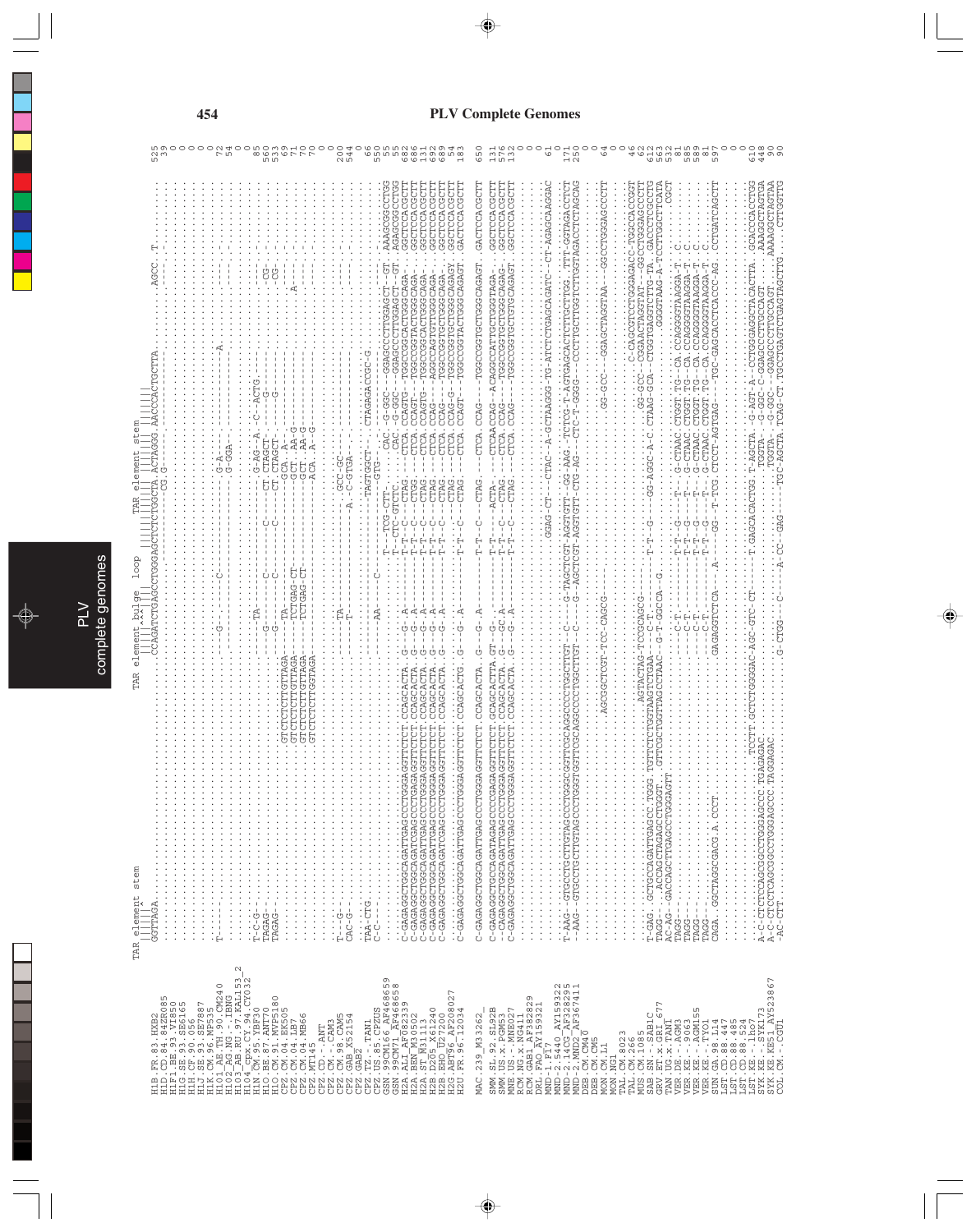|   | laouəɓ      |
|---|-------------|
|   |             |
|   |             |
|   |             |
| ĺ |             |
|   | ć<br>।<br>न |
|   |             |
|   |             |
|   |             |
|   |             |
|   |             |
|   |             |
|   | S<br>C<br>ï |
|   |             |
|   |             |
|   |             |

 $\overline{\Omega}$ 

| 550<br>579<br>1<br>1881<br>1981<br>93<br>consider<br>considered<br>225<br>570<br>144<br>7 7 7 7<br>7 7 7 7<br>1 7 7 7<br>:268<br>v<br>$\frac{1}{1}$<br>Ĺ∩                                                                                                                                                                                                                                                                                                                                                                            | 6<br>04888<br>0488<br><b>64488</b><br>1959<br>1959<br>621<br>178<br>258<br>336<br>625<br>125<br>6<br>5<br>0<br>0<br>0 0 4<br>0<br>0 5<br>0<br>130<br>.<br>७<br>59<br>$\overline{69}$<br>17<br>$\frac{8}{1}$<br>14<br>$\frac{2}{1}$                                                                                                                                                                                                                                                                                                                                                                                                                                                                                                                                                                                                                                                                                                                                                                                                                                                                                                                                                                                                                                                                                                                                                       |
|--------------------------------------------------------------------------------------------------------------------------------------------------------------------------------------------------------------------------------------------------------------------------------------------------------------------------------------------------------------------------------------------------------------------------------------------------------------------------------------------------------------------------------------|------------------------------------------------------------------------------------------------------------------------------------------------------------------------------------------------------------------------------------------------------------------------------------------------------------------------------------------------------------------------------------------------------------------------------------------------------------------------------------------------------------------------------------------------------------------------------------------------------------------------------------------------------------------------------------------------------------------------------------------------------------------------------------------------------------------------------------------------------------------------------------------------------------------------------------------------------------------------------------------------------------------------------------------------------------------------------------------------------------------------------------------------------------------------------------------------------------------------------------------------------------------------------------------------------------------------------------------------------------------------------------------|
| 57<br>UHUU.<br>$\cdots \cdots$<br>$-AA$<br>TACAGCAAG-CT<br>$-AC-T$<br>$GTA - T$<br>.-TAA.CGAG-C<br>TAGAGGAL<br>. TTAGAAGCAAGT<br>$-54 - 1 - 1 - 1$<br>TAGAAGCAAGT<br>TTAGAAGCAAG<br>-GAGAAGCA<br>-GAGAAGCA<br>י<br>י<br>じー<br><i>Virol</i><br>$\vdots$<br>ヮ                                                                                                                                                                                                                                                                          | $-T - T - AGAGGCT - AT$<br>$-T - T - AGAGGCT - AT$<br>GT-TACAAG-AA<br>TAGTCGCTA-AI<br>$-T - PGGAGCT - AT$<br>--TAGAAAG-A<br>. --- A --- CAAGTTAAGAA . AAGCZ<br>GT-TTACTGCAA<br>. TAGAAGTAAGCZ<br>TTAAGAGT--A1<br>.-T-AGAGCT-CT<br>. TAGAAGCAAG<br>TTAGAAGCAAGI<br>-GCTTAGAAGTAAG<br>TTAGAAGTAAG<br>. TAGAAGTAAG<br><b>CTGTGTTCAAA</b><br>$G - T C A A - AG$<br>.TAGAAGCAAG<br>-GCAAGTAA-G-                                                                                                                                                                                                                                                                                                                                                                                                                                                                                                                                                                                                                                                                                                                                                                                                                                                                                                                                                                                               |
| LOK: : SLLOODLLO: S、KKKLKK: O:<br>Rizvi<br>$--AAT$ .<br>CT-CCAAAG-.<br>$-A.A.$<br>-AGT.<br>$-A. -$<br>-CT-C-AAAG<br>see                                                                                                                                                                                                                                                                                                                                                                                                              | <b>GT.G-ACTARY-TOAAC-0.</b><br>- TAACTTAGAATTAGAGCAAG-GA<br>É.<br>$\ddot{\phantom{0}}$<br>$- A - T$ .<br>$-00 - 0 - 0$<br>: ن<br>- ن<br>GT.G-G-TAAAC.<br>A.<br>-ci<br>GT GA-TTTGAA<br>CO-<br>-GC-AAAT<br>$- A - T$<br><b>AACT</b><br><b>LUG-L.UGLUU-</b><br>$-$ -TCAT<br>CO-<br>-AGT<br>ι<br>Ρ<br>ţ<br>AC.T.<br>C.<br>AA<br>$\frac{1}{\Gamma}$ .<br>$\frac{1}{\sqrt{2}}$                                                                                                                                                                                                                                                                                                                                                                                                                                                                                                                                                                                                                                                                                                                                                                                                                                                                                                                                                                                                                 |
| region<br>this<br>signal<br>¤Ė.                                                                                                                                                                                                                                                                                                                                                                                                                                                                                                      | $\frac{1}{\sqrt{2}}$<br>$\mathsf{H}$<br>ь                                                                                                                                                                                                                                                                                                                                                                                                                                                                                                                                                                                                                                                                                                                                                                                                                                                                                                                                                                                                                                                                                                                                                                                                                                                                                                                                                |
| structure<br>Poly A<br>TTTAGTGGCT<br>CCCTCTT<br>.ACCTOTTI<br>.ACCTCTT<br><b>RCCTCTT</b><br>TATGACT                                                                                                                                                                                                                                                                                                                                                                                                                                   | .AGGCCTTACAGCC<br>AAGAC<br>AAA CATAGC<br>. TTATTGAAGCCC<br>.GGCTATTG<br>TAAGTGCT<br>ITDC<br>CCCLCLL<br>. ACCTCTT<br>.ACCTCTT<br>CCCLCLL<br>$\cdots$ ccm<br>ACCTCTI<br>GACTCT<br>CCCLCI<br><b>LDOCCLI</b> .<br>$\vdots$<br>$\vdots$<br>$. AG$ .                                                                                                                                                                                                                                                                                                                                                                                                                                                                                                                                                                                                                                                                                                                                                                                                                                                                                                                                                                                                                                                                                                                                           |
| secondary<br>CCCCHAGGC<br>CCCTAAGGCT<br>AAAG<br>. AAAG.<br>.ACGC<br>AAAAG<br>AAAA.                                                                                                                                                                                                                                                                                                                                                                                                                                                   | . TGCTTACGCT. . GATCAGCCCA<br>.TACTACGCGCTGATCAGCC<br>.<br>CCTTGCTTGCTTGCTATTGTCT<br>TRTGCATTAT<br>.ACTTTAAAC<br>. CT.TSAASOCHTTAAA<br>AATLIOSOAASOSAAAG<br>TAGTA<br>$\frac{1}{100}$<br>TGCAGTAC<br><b>ACTTGA</b><br>AGAAAG.<br>.AAAG<br><b>CCTTT</b><br>GGAAAG<br><b>ACAAAG</b><br><b>AAAG</b><br><b>PAAG</b><br>AGAAAG<br>AGAAAG<br>AAAA.<br>AAAA<br>AGAA.<br>CHU C - U - F -<br>$\vdots$                                                                                                                                                                                                                                                                                                                                                                                                                                                                                                                                                                                                                                                                                                                                                                                                                                                                                                                                                                                              |
| …<br>5                                                                                                                                                                                                                                                                                                                                                                                                                                                                                                                               | T. TD.<br>$\vdots$ CT $\vdots$ T<br>T. TD.<br>$T \cdot T$ .<br>T. TD.<br>「ここ<br>ロ・ロ<br>こ<br>CT.T<br>Ę<br>н<br>틪<br>5<br>$\cdot$ . CT.                                                                                                                                                                                                                                                                                                                                                                                                                                                                                                                                                                                                                                                                                                                                                                                                                                                                                                                                                                                                                                                                                                                                                                                                                                                    |
| $\frac{1}{10}$<br>CTTG<br>CTTG<br>CTTG<br>CTTG<br><b>CTTG</b><br>CTTA                                                                                                                                                                                                                                                                                                                                                                                                                                                                | CTCGAGTAGTGAAC<br><b>L.HO.OG.CL</b><br><b>L. L. CL. CL. L</b><br>CTTGG.CT.T<br>CTTGG.CT.T<br>CTTA.<br>CTTG<br>$\frac{1}{2}$<br><b>DILDC</b><br>CTTG.<br>CTTG.<br>CTTG<br>CTTG<br>CTTG<br>CTTG<br>CTTG<br><b>CTTG</b><br>GGCTTG<br>CTTG<br>CTTG<br>CTTG<br>CTTG                                                                                                                                                                                                                                                                                                                                                                                                                                                                                                                                                                                                                                                                                                                                                                                                                                                                                                                                                                                                                                                                                                                           |
| $\ddot{5}$<br>$\ddot{a}$<br>AGAGGACGTAGATTCTC<br>AGAAGACGTAGAATTC                                                                                                                                                                                                                                                                                                                                                                                                                                                                    | <b>CHLOULUUUUUUUQGULUUAGULUULLUKU</b><br>. CAGTCCCCCCCCAAGGTAGATA<br>HUUUQAURIUU<br>CTTCGGCAGCTCCTCGTG.<br>URUHUDUUUDULURUHUU<br><b>CAAGGOTOURE</b><br>CTCHACAATTCCGTA.<br>$\begin{tabular}{c} \begin{tabular}{c} \multicolumn{1}{c}{\textbf{A}\textbf{G}\textbf{A}\textbf{A}\textbf{A}\textbf{A}\textbf{C}\textbf{B}\textbf{C}\textbf{C}} & \multicolumn{1}{c}{\textbf{A}\textbf{A}\textbf{A}\textbf{A}\textbf{A}} & \multicolumn{1}{c}{\textbf{A}\textbf{A}\textbf{A}} & \multicolumn{1}{c}{\textbf{A}\textbf{A}} & \multicolumn{1}{c}{\textbf{A}} & \multicolumn{1}{c}{\textbf{A}} & \multicolumn{1}{c}{\textbf{A}} & \multicolumn{1}{c}{\textbf$<br>GAGTAC<br>CCCCACACCCTC<br>UU<br>UU<br>UU<br>crece<br>Ū<br>CAGTCCTGAGTGALTERTTGAGCA<br>${\scriptstyle{\begin{array}{l} \begin{array}{c} \begin{array}{c} \begin{array}{c} \begin{array}{c} \begin{array}{c} \end{array} \\ \begin{array}{c} \end{array} \\ \begin{array}{c} \end{array} \\ \begin{array}{c} \end{array} \\ \begin{array}{c} \end{array} \\ \begin{array}{c} \end{array} \\ \begin{array}{c} \end{array} \\ \begin{array}{c} \end{array} \\ \begin{array}{c} \end{array} \\ \begin{array}{c} \end{array} \\ \begin{array}{c} \end{array} \\ \begin{array}{c} \end{array} \\ \begin{array}{c} \end{array} \\ \begin{array}{c} \end{array} \\$<br>$\begin{array}{c} \vdots \\ \vdots \\ \vdots \end{array}$<br>TAGCT |
| $\sim$<br>$\begin{tabular}{ll} \bf H1B. \tt{FR}, 83. \tt{IKB2}\\ \bf H1B. \tt{1}, 101.93, 0.0180\\ \bf H1B. \tt{1}, 101.93, 0.0180\\ \bf H1B. \tt{1}, 201.93, 0.0186\\ \bf H1B. \tt{1}, 201.93, 0.0186\\ \bf H1B. \tt{1}, 201.93, 0.0186\\ \bf H1B. \tt{1}, 201.94, 0.0181\\ \bf H1B. \tt{1}, 202.94, 0.0181\\ \$<br>CPZ.TZ. – TANI<br>CPZ.US.85.CPZUS<br>CSN.99CM166 AF466659<br>GSN.91CM166 AF46658<br>H2A.BEN_M3052339<br>H2A.BEN_M30502<br>CPZ.CD. - . ANT<br>CPZ.CM. - . CAM3<br>CPZ.CM. 98. CAM5<br>CPZ.GAB_X52154<br>CPZ.GAB2 | ひ<br>$\begin{array}{l} \tt YK.\,KE. - .\,SYK173 \\ \tt YK.\,KE1.\,K11\_AY5223867 \end{array}$<br>MWD-1, 1777<br>MWD-2, 15440 AX15 93325<br>MWD-2, 15440 AX15 93325<br>MWD-2, 1MWD2 AR36 7411<br>DBB . CM . CM40<br>DBB . CM . CM . LM5<br>MORI, CM . LM<br>$\Gamma$<br>H2A.ST M31113<br>H2B.D2O5 X61240<br>H2B.RHO U27200<br>H2C.ABT96 AF208027<br>H2U.FR.96.12034<br>G<br>SMM. SL. 92. SL92B<br>SMM. US. x. PCM53<br>NME. US. - MNB027<br>NCM. US. x. MNB027<br>RCM. USA. X. AF3432<br>RCM. FAO_AY159321<br>MAC.239 M33262<br>SUN. CA. 98. L14<br>LST. CD. 88. 447<br>LST. CD. 88. 485<br>LST. CD. 88. 524<br>LST. KE. - . 1.bo7<br>.CGU1<br>SYK.KE.<br>MON.NG1<br>COL.CM.<br>τņ                                                                                                                                                                                                                                                                                                                                                                                                                                                                                                                                                                                                                                                                                                        |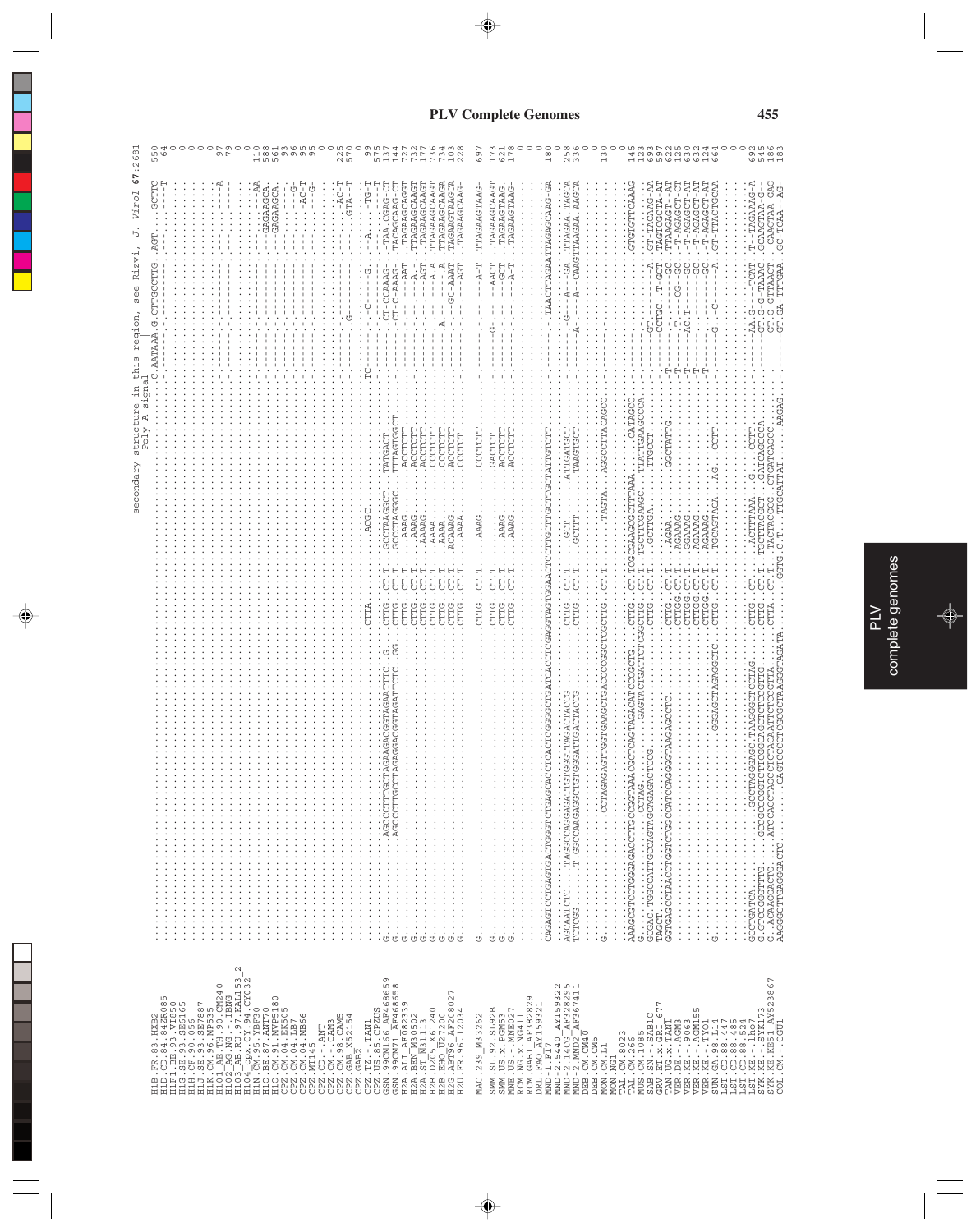| $7 - 5$<br>6 1<br>4<br>6 1<br>077<br>$\sim$ $\sim$ $\sim$<br>30<br>LCLC                                                                                                                                                                     | 4594<br>ഥ ത ത<br>Ξ<br>4<br>${}^{\circ}$<br>$\infty$<br>${}^{\circ}$<br>$\infty$                                                                                                | 26<br>品<br>44<br>ひひひ                                                                                                                                            | 21268<br>2126<br>OHANA6                                                                                                                                                                                                                                                                                                                                                                                                                                       |                        |
|---------------------------------------------------------------------------------------------------------------------------------------------------------------------------------------------------------------------------------------------|--------------------------------------------------------------------------------------------------------------------------------------------------------------------------------|-----------------------------------------------------------------------------------------------------------------------------------------------------------------|---------------------------------------------------------------------------------------------------------------------------------------------------------------------------------------------------------------------------------------------------------------------------------------------------------------------------------------------------------------------------------------------------------------------------------------------------------------|------------------------|
| AAAA                                                                                                                                                                                                                                        | $\frac{1}{2}$<br>ပု<br>CGAAGCGG<br>.CAAGGCAG<br>CTAAGTA<br>CAGAGCG                                                                                                             | $-GAA$<br>GTTAGTOGHU.<br>-- 10-5400A0000                                                                                                                        | ZJ KR . - JOHU LUKULULU ULUU JUKULUL KHU JUKUKUKUL<br>UHUA--U-UUUUUUUUUU<br>- LAY- ウ-- CLCCCLCCLLUYACCCCCCLLO<br>CCCAGGCGAG-G--.A<br>・ひーひHひひひひひひひH式びHひ<br>AACCCAGGCGAG<br>COCACUNG                                                                                                                                                                                                                                                                            | GATCCGGG<br>TCCGGGAAGG |
|                                                                                                                                                                                                                                             | URURDDHUD UUULUR.<br>AGTCGC.CGTGGATAC<br>CTTTGGAAACCAAACOOLTLEU<br>CORCORRO  CARROCOFFFFORFO<br><b>CORDORRO DEREDOOFFEDO</b><br>TTTGGGAAAC.<br>CTTCHTTTTTTTSAAAC<br>TTTGGRGAAC | <b>UHUAUHUUHUAAUUUUUUHHUHUAU</b><br>.AACCGAGG                                                                                                                   | GGTTACTAAGGATCCCTGATAGAA-<br>CTTATCOAGGCTGAG<br>$\begin{array}{ll} \texttt{GGTT}\ .\ .\ \texttt{TCTTA}\ .\ \texttt{T}\ .\\ \texttt{GGTTCTCTCTCA}\ .\ \texttt{A}\end{array}$<br>urourorub<br>GGTTCTCTCTCA<br><b>FOLDEDHEDD</b><br>TRACTOURNE<br>HUHUHHOO                                                                                                                                                                                                       |                        |
|                                                                                                                                                                                                                                             | SPRUSRORDURRRPSPEHEDSHEDEFDOORSPRE<br>TAGGAC<br>TAGGA<br>TAGGA<br>TAGGA<br>TAGGA<br>TAGGA                                                                                      | TAGGACCCTTTTUGGAAAACTTTUUUCAGGAAG<br>TAGGACCCCTTTTCTTTCCTCCHOUNAGGACCACC<br>- - TCTCAT - TAGAGAACAGAAGGACTTCTAGTT<br>CAGAA                                      |                                                                                                                                                                                                                                                                                                                                                                                                                                                               |                        |
| - - A-C-AGAC.T. - A-- - A.<br>T-AC--AGAC.T. - AAGCAG<br>T-AC--AGAC.T. - AAGCAG<br><b>CHOLDIS</b><br>TA. . AC-GTAGTCTGTG<br>UUUUHUHU - IIU - -<br>--TATTGA-AGA<br>-T.AA--CTA-TGAGTA<br>$C_A-T-AT.AA$<br>$-1 - A - A - T - T - T$             | .AACCCTGGTAC<br>. AAACCCTGGT<br>HUUHUUUKUKK--<br>せひひけひひりえのえば - - -<br>. AAGACCTGGI<br>TAGACCTGGI                                                                               | 000 · LUULU KUDDK · LD · · DDDLU DKDLUUD KDDDLUUDDU - KUU - U · DK - UUDK - KDDD · LUKUL - D - LUUUDKDD -<br>U<br>CCCTGGTA<br>PAGACCTGGT.<br>CCCTG              | -CCTATT.CAT                                                                                                                                                                                                                                                                                                                                                                                                                                                   | UGUAC                  |
| $\vdots$                                                                                                                                                                                                                                    | TCGGTGTTCATCRGT-AC.AAGACCCTGGT<br>-CGTAGC<br><b>TGA</b><br>C-CTAG                                                                                                              | . AAGA<br>$-4 - 2 - 2T$                                                                                                                                         | UUH-HUA--UUKT-V--<br>$CT - A - TG$                                                                                                                                                                                                                                                                                                                                                                                                                            |                        |
| AUHOKHHHHUUUKOKUHUUUHKOKUKHUKKHUU .                                                                                                                                                                                                         | TCGTGTCACCTG.AGTA<br>AUCORANTOFIONACIA<br>LYIL-U-ULL-UYUUUL<br>ひし<br><b>LOGGLODD</b><br>ひけひひけひひけ<br>ひらせのりのひらし・りねりはの                                                            | GTCAA.CTCGGTACT-AATAAT-AG.AAGACCCCT<br>CTCGGTACTCA-AATAAG<br>POGGGGCCCCGATAA<br>CGGTA<br><b>COCC</b>                                                            | G-CCC.-TCCTC-GGGA-CCCT---GTTACTE<br>CTCACTCTTGA--GGG .TAA----TTCCT-A-TG<br>CTCACTCAAG-AGG .--A-C-GTTCCT-A-TG<br>ġ<br>.<br>--AG-DAT-<br>$- - - - - - - - -$<br>A.AACCTGTT<br>$\cdots$ TTG-                                                                                                                                                                                                                                                                     | UU-U-U                 |
| <b>FULLOUT</b>                                                                                                                                                                                                                              | GTCAC<br>GTCA-<br>GTCA-<br>GTCA<br><b>GTCA</b>                                                                                                                                 | CAG-DED<br>GTCAA.<br>GTCA<br>S<br>UUUUUUUU<br>CCTGGTAG                                                                                                          | -TGAA-G<br>CTCACTCTC-TGAA-G<br>LUUURRURUURU-U<br>CTCACTC                                                                                                                                                                                                                                                                                                                                                                                                      | CTCCCAGAAG             |
| TGTGZ<br>GTGTG<br>GGTA<br>AGTG.                                                                                                                                                                                                             | UUUUHUKH<br>TAGTCGC                                                                                                                                                            | <b>LAGTCGC</b>                                                                                                                                                  | $\vdots$                                                                                                                                                                                                                                                                                                                                                                                                                                                      | しもしもし                  |
| HIR PR S LITR R Repeat end \ / S LITR US start<br>HIR PR S LITR R Repeat end \ / S LITR US start<br>HIR CM 38 , 884,760<br>HIR CM 38 , 884,760<br>HIR CM 36 , MP53 , 87<br>HIR CM 36 , MP53 , 87<br>HIR CM 36 , MP53 , 87<br>HIR CM 36 , MP |                                                                                                                                                                                | $-1 - T - 2 - CT$ . C-C<br>$\frac{1}{1}$                                                                                                                        |                                                                                                                                                                                                                                                                                                                                                                                                                                                               |                        |
|                                                                                                                                                                                                                                             |                                                                                                                                                                                | $\mathbf{T}$ , $-$ , GT , , , , –                                                                                                                               | $\vdots$<br>$\vdots$                                                                                                                                                                                                                                                                                                                                                                                                                                          | $\vdash$               |
|                                                                                                                                                                                                                                             | $\overline{\phantom{a}}$                                                                                                                                                       | MND-1.PT7<br>MND-2.5440 AY159322<br>MND-2.5440 AY159322<br>MND-2.MND2_AP367411<br>DBB.CM.CM40<br>MON.CM.LCM<br>$\mathbf{\underline{\square}}$<br>$\overline{ }$ | $\begin{array}{l} \text{NOW}, \text{IGI}, \text{ICI}, \text{ICI}, \text{ICI}, \text{ICI}, \text{ICI}, \text{ICI}, \text{ICI}, \text{ICI}, \text{ICI}, \text{ICI}, \text{ICI}, \text{ICI}, \text{ICI}, \text{ICI}, \text{ICI}, \text{ICI}, \text{ICI}, \text{ICI}, \text{ICI}, \text{ICI}, \text{ICI}, \text{ICI}, \text{ICI}, \text{ICI}, \text{ICI}, \text{ICI}, \text{ICI}, \text{ICI}, \text{ICI}, \text{ICI}, \text{ICI}, \text{ICI}, \text{ICI}, \text{$ | .cep1                  |
|                                                                                                                                                                                                                                             | H2A, BEN M31.552<br>H2A, ST M31.113<br>H2B, D2O5 X61240<br>H2G, ABT96 AF208027<br>H2C, ABT96 AF208027<br>H2U, FR, 96, 12034                                                    | RCM.NG.x.NG411<br>RCM.GAB1 AF382829<br>DRL.FAO AY159321<br>SMM. SL. 92. SL92B<br>SMM. US. x. PGM53<br>MNE. US. - . MNE027<br>MAC.239 M33262                     |                                                                                                                                                                                                                                                                                                                                                                                                                                                               | COL.CM.                |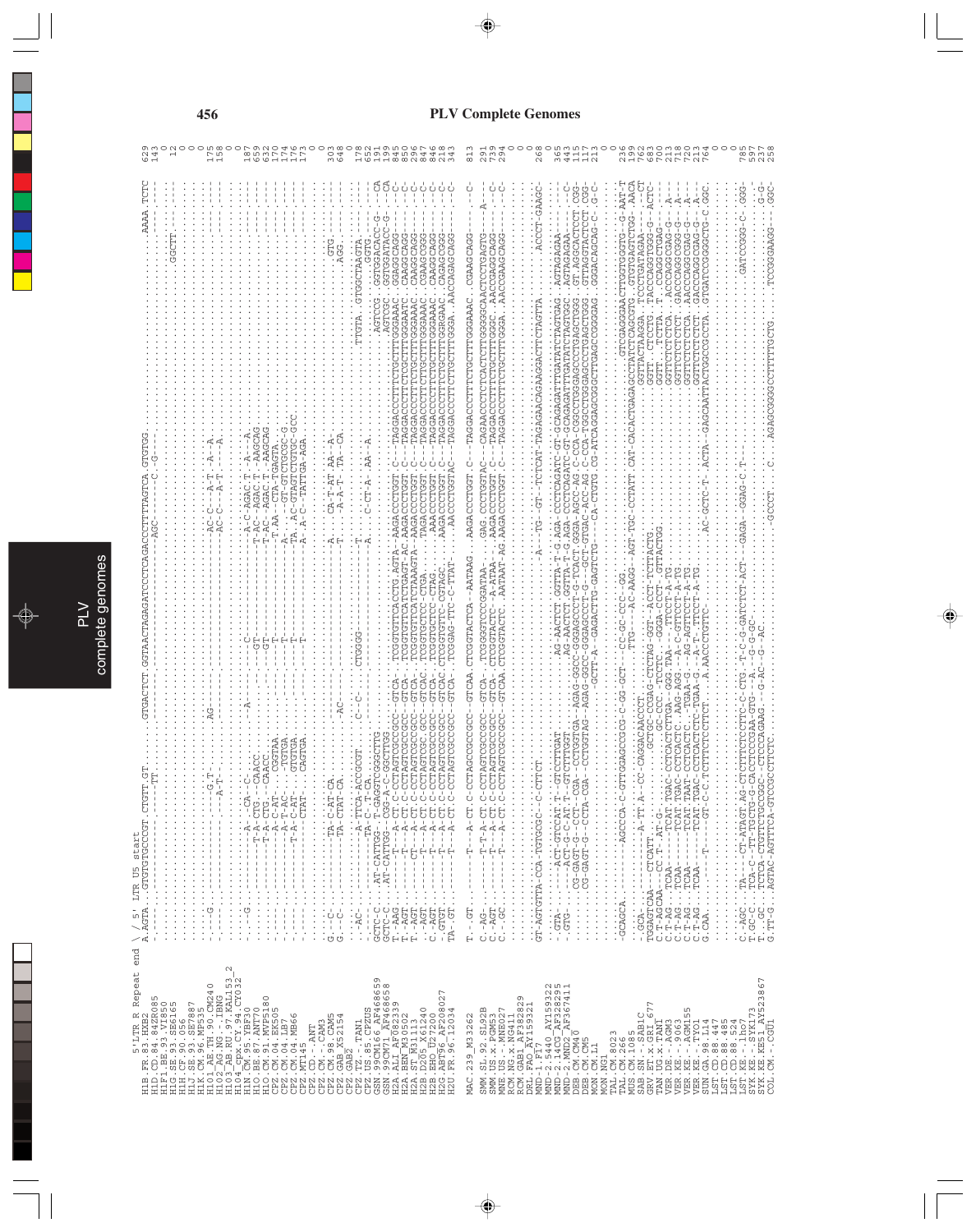| ě<br>≔ |  |
|--------|--|
|--------|--|

| L 4 000<br>H 004 004 100<br>65<br>17<br>$\sim$ $-1$                                                                                                                                                                                                                                                                                                                                                                                             | m W<br><b>NO GUNUM</b>                                                                                                                                                                                                                                                                                                                                                                                                                                                                                                                                                                                                                                                                                                                                                   | GOOT MOWT GO M<br>O W H N F W N F F 4 F<br>N 6 N N 8 8 9 M 8 8 9 M 7                                                                                                                                                                                           | 194222523178300<br>4<br>$\infty$                                                                                                                                                                                                                                                                                                                                                                                                                                                                                                                                                                                                                                                                                                                                                                                                                                                                                                                                                 | NULLUULLUL 800UU<br>PUNUHUAAAD 4000<br>400004004400000400                                                                                                                                                                                                                                                                                                                                                                                                                                     |
|-------------------------------------------------------------------------------------------------------------------------------------------------------------------------------------------------------------------------------------------------------------------------------------------------------------------------------------------------------------------------------------------------------------------------------------------------|--------------------------------------------------------------------------------------------------------------------------------------------------------------------------------------------------------------------------------------------------------------------------------------------------------------------------------------------------------------------------------------------------------------------------------------------------------------------------------------------------------------------------------------------------------------------------------------------------------------------------------------------------------------------------------------------------------------------------------------------------------------------------|----------------------------------------------------------------------------------------------------------------------------------------------------------------------------------------------------------------------------------------------------------------|----------------------------------------------------------------------------------------------------------------------------------------------------------------------------------------------------------------------------------------------------------------------------------------------------------------------------------------------------------------------------------------------------------------------------------------------------------------------------------------------------------------------------------------------------------------------------------------------------------------------------------------------------------------------------------------------------------------------------------------------------------------------------------------------------------------------------------------------------------------------------------------------------------------------------------------------------------------------------------|-----------------------------------------------------------------------------------------------------------------------------------------------------------------------------------------------------------------------------------------------------------------------------------------------------------------------------------------------------------------------------------------------------------------------------------------------------------------------------------------------|
|                                                                                                                                                                                                                                                                                                                                                                                                                                                 |                                                                                                                                                                                                                                                                                                                                                                                                                                                                                                                                                                                                                                                                                                                                                                          |                                                                                                                                                                                                                                                                |                                                                                                                                                                                                                                                                                                                                                                                                                                                                                                                                                                                                                                                                                                                                                                                                                                                                                                                                                                                  | CGTGAGA<br><b>GGE</b><br><b>CCGAGG</b>                                                                                                                                                                                                                                                                                                                                                                                                                                                        |
|                                                                                                                                                                                                                                                                                                                                                                                                                                                 |                                                                                                                                                                                                                                                                                                                                                                                                                                                                                                                                                                                                                                                                                                                                                                          |                                                                                                                                                                                                                                                                |                                                                                                                                                                                                                                                                                                                                                                                                                                                                                                                                                                                                                                                                                                                                                                                                                                                                                                                                                                                  | CCCAAAGAAGAGAGAGAAAACT                                                                                                                                                                                                                                                                                                                                                                                                                                                                        |
|                                                                                                                                                                                                                                                                                                                                                                                                                                                 |                                                                                                                                                                                                                                                                                                                                                                                                                                                                                                                                                                                                                                                                                                                                                                          |                                                                                                                                                                                                                                                                |                                                                                                                                                                                                                                                                                                                                                                                                                                                                                                                                                                                                                                                                                                                                                                                                                                                                                                                                                                                  | $\mathcal{L}^{\mathsf{P}}$<br>9<br>ひ                                                                                                                                                                                                                                                                                                                                                                                                                                                          |
|                                                                                                                                                                                                                                                                                                                                                                                                                                                 |                                                                                                                                                                                                                                                                                                                                                                                                                                                                                                                                                                                                                                                                                                                                                                          |                                                                                                                                                                                                                                                                |                                                                                                                                                                                                                                                                                                                                                                                                                                                                                                                                                                                                                                                                                                                                                                                                                                                                                                                                                                                  | ÿ<br>Ū<br>Ū<br>GGGAC<br>ğ                                                                                                                                                                                                                                                                                                                                                                                                                                                                     |
|                                                                                                                                                                                                                                                                                                                                                                                                                                                 |                                                                                                                                                                                                                                                                                                                                                                                                                                                                                                                                                                                                                                                                                                                                                                          |                                                                                                                                                                                                                                                                |                                                                                                                                                                                                                                                                                                                                                                                                                                                                                                                                                                                                                                                                                                                                                                                                                                                                                                                                                                                  | ۰Ĕ<br>ひひひ<br>GAGGGCCAAG                                                                                                                                                                                                                                                                                                                                                                                                                                                                       |
|                                                                                                                                                                                                                                                                                                                                                                                                                                                 |                                                                                                                                                                                                                                                                                                                                                                                                                                                                                                                                                                                                                                                                                                                                                                          |                                                                                                                                                                                                                                                                |                                                                                                                                                                                                                                                                                                                                                                                                                                                                                                                                                                                                                                                                                                                                                                                                                                                                                                                                                                                  | 5<br>U<br>5<br>Ĕ<br>5                                                                                                                                                                                                                                                                                                                                                                                                                                                                         |
|                                                                                                                                                                                                                                                                                                                                                                                                                                                 | - GCG                                                                                                                                                                                                                                                                                                                                                                                                                                                                                                                                                                                                                                                                                                                                                                    | C<br>п                                                                                                                                                                                                                                                         |                                                                                                                                                                                                                                                                                                                                                                                                                                                                                                                                                                                                                                                                                                                                                                                                                                                                                                                                                                                  | C<br>ŏ<br>GAACACCCA                                                                                                                                                                                                                                                                                                                                                                                                                                                                           |
| J. Virol 72(7):5664-5471(1998)<br>end \/ Lys tRNA binding site<br>TAGCAGTGGCGCCCGAACAGG.G.ACCTGA<br>Н<br>FЕ<br>J.<br>$\frac{1}{1}$                                                                                                                                                                                                                                                                                                              | $\vdash$<br>$\mathbb{H}$<br>$\mathbb{H}$<br>н<br>$\mathsf{H}$<br>н<br>н<br>Н<br>н<br>$\frac{1}{4}$<br>$\cdot$<br>Ţ<br>t<br>t<br>$\frac{1}{1}$<br>÷<br>÷<br>$\mathbf{I}$<br>$\frac{1}{2}$<br>$\begin{bmatrix} 1 & 0 & 0 & 0 \\ 0 & 1 & 0 & 0 \\ 0 & 0 & 0 & 0 \\ 0 & 0 & 0 & 0 \\ 0 & 0 & 0 & 0 \\ 0 & 0 & 0 & 0 \\ 0 & 0 & 0 & 0 \\ 0 & 0 & 0 & 0 & 0 \\ 0 & 0 & 0 & 0 & 0 \\ 0 & 0 & 0 & 0 & 0 \\ 0 & 0 & 0 & 0 & 0 & 0 \\ 0 & 0 & 0 & 0 & 0 & 0 \\ 0 & 0 & 0 & 0 & 0 & 0 \\ 0 & 0 & 0 & 0 & 0 & 0 \\ 0 & 0 & 0 & 0 & $<br>$\begin{array}{c} \begin{array}{c} \uparrow \\ \downarrow \\ \downarrow \end{array} & \begin{array}{c} \downarrow \\ \downarrow \\ \downarrow \end{array} & \begin{array}{c} \downarrow \\ \downarrow \\ \downarrow \end{array} \end{array}$ | 학부<br>$\mathbb{H}$<br>н<br>н<br>ь<br>۴<br>÷<br>ן<br>ט<br>$\frac{1}{1}$<br>Ŧ<br>٠<br>٠<br>$\blacksquare$<br>$\vdots$<br>$\frac{1}{1}$<br>$\frac{1}{1}$<br>j<br>ŧ<br>$\frac{1}{4}$<br>$\frac{1}{4}$<br>÷,<br>$\frac{1}{4}$<br>$\frac{1}{4}$<br>÷<br>$\mathbf{I}$ | $\begin{array}{c}\n 2C - A G A \\  2C - A G A \\  -T -T\n\end{array}$<br>н<br>н<br>н<br>Н<br>HHH<br>е<br>е<br>⊢<br>$\frac{1}{4}$<br>J,<br>J,<br>÷<br>AC--TTGC-T--TA-GCTT-TATE<br>AC--TTGC-T--T.G-ATTTTATT-C<br>$\frac{1}{1}$<br>ł<br>ł<br>$\cdot$<br>$\vdots$<br>$-1$ + $-1$ + $-1$ + $-1$ + $-1$<br>---------<br>$\frac{1}{1}$<br>$\frac{1}{1}$<br>$\begin{bmatrix} 1 & 0 & 0 & 0 \\ 0 & 1 & 0 & 0 \\ 0 & 0 & 0 & 0 \\ 0 & 0 & 0 & 0 \\ 0 & 0 & 0 & 0 \\ 0 & 0 & 0 & 0 \\ 0 & 0 & 0 & 0 \\ 0 & 0 & 0 & 0 & 0 \\ 0 & 0 & 0 & 0 & 0 \\ 0 & 0 & 0 & 0 & 0 \\ 0 & 0 & 0 & 0 & 0 & 0 \\ 0 & 0 & 0 & 0 & 0 & 0 \\ 0 & 0 & 0 & 0 & 0 & 0 \\ 0 & 0 & 0 & 0 & 0 & 0 \\ 0 & 0 & 0 & 0 & $<br>ł<br>$\frac{1}{2}$<br>ł<br>ŧ<br>ţ<br>ł<br>$\frac{1}{1}$<br>I                                                                                                                                                                                                                                 | $\cdot \vdash \vdash$<br>FF<br>66 F<br>н<br>е<br>е<br>н<br>÷Τ<br>÷<br>f,<br>÷<br>÷<br>÷<br>$\overline{\phantom{a}}$<br>$\blacksquare$<br>ŀ<br>ŀ<br>f,<br>.<br>.<br>$- - - - - - - - - - -$<br>$-1 - 5 - 1$<br>ł<br>$\frac{1}{1}$<br>$\frac{1}{1}$<br>$\frac{1}{4}$<br>$\frac{1}{2}$ , $\frac{1}{2}$ , $\frac{1}{2}$ , $\frac{1}{2}$ , $\frac{1}{2}$ , $\frac{1}{2}$ , $\frac{1}{2}$<br>$\frac{1}{2}$<br>$\frac{1}{4}$<br>Ă,                                                                   |
| $\cdot$<br>$\begin{bmatrix} 1 \\ 1 \\ 1 \\ 1 \\ 1 \end{bmatrix}$<br>٠<br>J.<br>f,<br>$\begin{array}{c} \rule{0.2cm}{0.15mm} \rule{0.2cm}{0.15mm} \rule{0.2cm}{0.15mm} \rule{0.2cm}{0.15mm} \rule{0.2cm}{0.15mm} \rule{0.2cm}{0.15mm} \rule{0.2cm}{0.15mm} \rule{0.2cm}{0.15mm} \rule{0.2cm}{0.15mm} \rule{0.2cm}{0.15mm} \rule{0.2cm}{0.15mm} \rule{0.2cm}{0.15mm} \rule{0.2cm}{0.15mm} \rule{0.2cm}{0.15mm} \rule{0.2cm}{0.15mm} \rule{$<br>J. | $\frac{1}{2}$<br>$\frac{1}{2}$<br>Î<br>$\frac{1}{1}$<br>$\frac{1}{1}$<br>$\frac{1}{1}$<br>$\frac{1}{1}$<br>ţ<br>Î<br>1<br>$\frac{1}{1}$<br>I<br>ı<br>$\begin{array}{c} \hline \end{array}$<br>J.<br>$\overline{\phantom{a}}$<br>٠<br>-                                                                                                                                                                                                                                                                                                                                                                                                                                                                                                                                   | $\frac{1}{2}$<br>$\ddot{\cdot}$<br>Ť<br>ł<br>$\frac{1}{2}$<br>$\mathbf{I}$<br>$\mathbf{I}$<br>$\,$ I<br>$\overline{\phantom{a}}$<br>◡<br>$\overline{\phantom{a}}$                                                                                              | $-TCTCCA$ G<br>$\begin{array}{cccc}\n & -1 & -1 & -1 \\  & -1 & -1 & -1 \\  & -1 & -1 & -1\n\end{array}$<br>É.<br>$\frac{1}{2}$ $\frac{1}{2}$ $\frac{1}{2}$ $\frac{1}{2}$ $\frac{1}{2}$ $\frac{1}{2}$ $\frac{1}{2}$ $\frac{1}{2}$ $\frac{1}{2}$ $\frac{1}{2}$ $\frac{1}{2}$ $\frac{1}{2}$ $\frac{1}{2}$ $\frac{1}{2}$ $\frac{1}{2}$ $\frac{1}{2}$ $\frac{1}{2}$ $\frac{1}{2}$ $\frac{1}{2}$ $\frac{1}{2}$ $\frac{1}{2}$ $\frac{1}{2}$<br>$\vdots$<br>$\vdots$<br>4<br>$\frac{1}{2}$<br>÷<br>$-$ TT $\sim$ $-$<br>$\begin{array}{c} \rule{0.2cm}{0.15mm} \rule{0.2cm}{0.15mm} \rule{0.2cm}{0.15mm} \rule{0.2cm}{0.15mm} \rule{0.2cm}{0.15mm} \rule{0.2cm}{0.15mm} \rule{0.2cm}{0.15mm} \rule{0.2cm}{0.15mm} \rule{0.2cm}{0.15mm} \rule{0.2cm}{0.15mm} \rule{0.2cm}{0.15mm} \rule{0.2cm}{0.15mm} \rule{0.2cm}{0.15mm} \rule{0.2cm}{0.15mm} \rule{0.2cm}{0.15mm} \rule{$<br>$\,$ $\,$<br>$\overline{\phantom{a}}$<br>$\mathbb{I}$<br>L.<br>$\dot{c}$<br>$\mathbf{I}$<br>٠<br>U<br>↻ | $-1 - 3 - 1 - 5 - 1$<br>$\frac{1}{2}$ , $\frac{1}{2}$ , $\frac{1}{2}$ , $\frac{1}{2}$ , $\frac{1}{2}$ , $\frac{1}{2}$<br>$\frac{1}{2}$<br>$\frac{1}{2}$<br>$\frac{1}{2}$<br>CCT-GCAG<br>$\mathbf{I}$<br>$\vdots$<br>j<br>$\mathbf I$<br>ţ<br>$\vdots$<br>$\sf I$<br>$\frac{1}{1}$<br>٠<br>$\frac{1}{1}$<br>$\,$<br>CTT-<br>t<br>t<br>: °<br>∷<br>CTT<br>Ĥ<br>1<br>$\cup$<br>$\cup$<br>$\cup$<br>U<br>U                                                                                        |
| see Zhang,<br>5' LTR U5<br>$\scriptstyle\sim$                                                                                                                                                                                                                                                                                                                                                                                                   | $[\begin{array}{l} \text{Hilb}, \text{R1}, \text{R3}, \text{HR2}, \text{M2}, \text{M3}, \text{H3}, \text{H3}, \text{H3}, \text{H3}, \text{H3}, \text{H3}, \text{H3}, \text{H3}, \text{H3}, \text{H3}, \text{H3}, \text{H3}, \text{H3}, \text{H3}, \text{H3}, \text{H3}, \text{H3}, \text{H3}, \text{H3}, \text{H3}, \text{H3}, \text{H3}, \text{H3}, \text{H3}, \text{H3}, \text{H3}, \text{H3}, \text{H3}, \text{H3}, \text$                                                                                                                                                                                                                                                                                                                                            | H2B. D2O5' X61240<br>H2B. HHO U27200<br>H2G. ABT96 AF208027<br>H2U. FR. 96.12034                                                                                                                                                                               | MND-1, FT7<br>MND-2, 5440 AY159322<br>MND-2, 1440 AY159322<br>MND-2, 1400 AF328295<br>DEB, CM, CM40<br>RCM.GAB1 AF382829<br>DRL.FAO AY159321<br>$\mathbf{\underline{m}}$<br>Γ<br>SMM.SL.92.SL92B<br>SMM.US.x.PGM53<br>MNE.US.-.MNE027<br>MAC.239 M33262<br>RCM.NG.x.NG411<br>DEB.CM.CM5<br>MON.CM.L1                                                                                                                                                                                                                                                                                                                                                                                                                                                                                                                                                                                                                                                                             | AY523867<br>$\begin{tabular}{l} \hline \text{RL} & \text{(N)}, \text{8023} \\ \text{RL} & \text{1268} \\ \text{L} & \text{1268} \\ \text{SR} & \text{128.1} \\ \text{SR} & \text{128.1} \\ \text{L} & \text{128.1} \\ \text{L} & \text{128.1} \\ \text{L} & \text{128.1} \\ \text{L} & \text{128.1} \\ \text{L} & \text{128.1} \\ \text{L} & \text{128.1} \\ \text{L} & \text{128.1} \\ \text{L} & \text{128.1$<br>S<br>SYK.KE. - .SYK173<br>SYK.KE.KE.KE51_AY5<br>COL.CM. - .CGU1<br>MON.NG1 |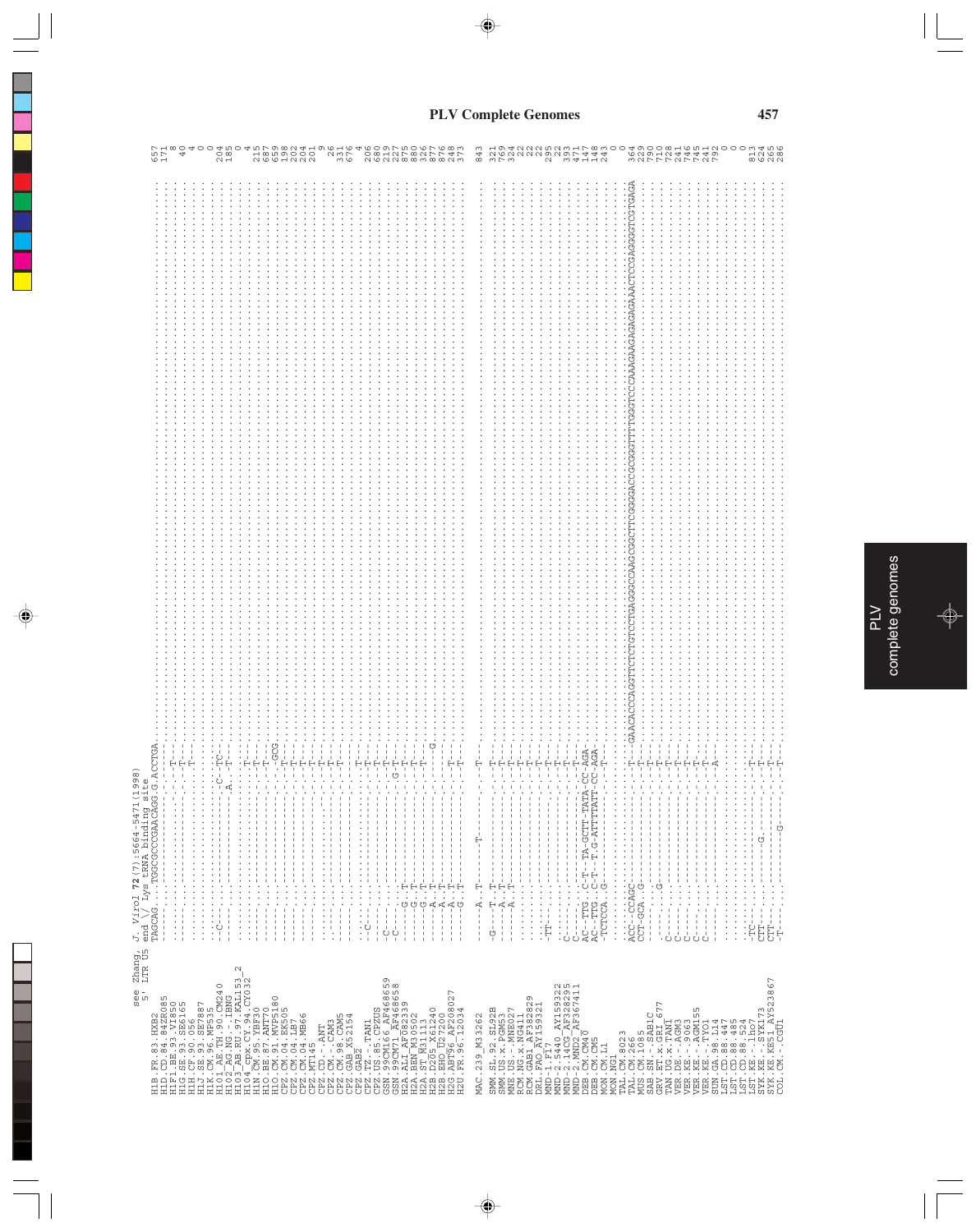es

| $\begin{small} \texttt{HL11} & \texttt{B12} & \texttt{B2} & \texttt{13} & \texttt{H23} & \texttt{03} & \texttt{H24} & \texttt{04} & \texttt{05} \\ \texttt{HL11} & \texttt{122} & \texttt{123} & \texttt{124} & \texttt{125} & \texttt{126} & \texttt{127} & \texttt{128} & \texttt{129} & \texttt{128} & \texttt{129} \\ \texttt{HL11} & \texttt{123} & \texttt{123} & \texttt{124} & \texttt{$ | ひべ<br>AGCGAAAGG<br>К                                                                                          | 682815<br>681515                                                                                             |
|--------------------------------------------------------------------------------------------------------------------------------------------------------------------------------------------------------------------------------------------------------------------------------------------------------------------------------------------------------------------------------------------------|---------------------------------------------------------------------------------------------------------------|--------------------------------------------------------------------------------------------------------------|
|                                                                                                                                                                                                                                                                                                                                                                                                  |                                                                                                               |                                                                                                              |
|                                                                                                                                                                                                                                                                                                                                                                                                  | $\ddot{a}$<br>٠<br>Н                                                                                          |                                                                                                              |
|                                                                                                                                                                                                                                                                                                                                                                                                  | 텃                                                                                                             | $\circ$                                                                                                      |
|                                                                                                                                                                                                                                                                                                                                                                                                  |                                                                                                               |                                                                                                              |
|                                                                                                                                                                                                                                                                                                                                                                                                  | ۳.<br>:                                                                                                       | 215<br>196                                                                                                   |
| $\sim$                                                                                                                                                                                                                                                                                                                                                                                           | $G-TA-T$                                                                                                      |                                                                                                              |
|                                                                                                                                                                                                                                                                                                                                                                                                  | 턱<br>$\overline{\phantom{a}}$<br>$\mathbf I$<br>를                                                             | $\circ$ m<br>$\overline{\phantom{0}}$                                                                        |
|                                                                                                                                                                                                                                                                                                                                                                                                  | $\overline{\phantom{a}}$<br>$\,$ $\,$<br>$-4-$                                                                |                                                                                                              |
|                                                                                                                                                                                                                                                                                                                                                                                                  | $\begin{array}{c}\n\mathbb{R} \\ \vdots \\ \end{array}$<br>$\mathbf I$<br>$ 90TG - A$<br>$- A - BGTC - A - A$ |                                                                                                              |
|                                                                                                                                                                                                                                                                                                                                                                                                  | $\mathbf{I}$                                                                                                  |                                                                                                              |
|                                                                                                                                                                                                                                                                                                                                                                                                  |                                                                                                               |                                                                                                              |
|                                                                                                                                                                                                                                                                                                                                                                                                  | $\cdot$<br>$\ddot{\cdot}$<br>$\begin{array}{c}\n 1.44 \\  - 2.44 \\  - 3.44\n \end{array}$                    | שטסטמממש השטחמש שממשממממש (מסר הרבה הרובה)<br>הארבובובובות שימש הרובה משמממממ<br>שטססממממש הרובו בטטרר רר מה |
|                                                                                                                                                                                                                                                                                                                                                                                                  |                                                                                                               |                                                                                                              |
|                                                                                                                                                                                                                                                                                                                                                                                                  | ġ.<br>:부                                                                                                      |                                                                                                              |
|                                                                                                                                                                                                                                                                                                                                                                                                  | $- - A -$<br><b>TTG</b><br>$\overline{\phantom{a}}$                                                           |                                                                                                              |
|                                                                                                                                                                                                                                                                                                                                                                                                  | п<br>н<br>Ĩ,                                                                                                  |                                                                                                              |
|                                                                                                                                                                                                                                                                                                                                                                                                  | j.<br>턱<br>ŧ                                                                                                  |                                                                                                              |
|                                                                                                                                                                                                                                                                                                                                                                                                  | <b>SEGSES</b><br>$A - -AGGG$<br>$A - CGA - -G$                                                                |                                                                                                              |
|                                                                                                                                                                                                                                                                                                                                                                                                  |                                                                                                               |                                                                                                              |
|                                                                                                                                                                                                                                                                                                                                                                                                  | $\mathbf I$<br>ACAGCCC                                                                                        |                                                                                                              |
|                                                                                                                                                                                                                                                                                                                                                                                                  | $\begin{array}{lll} \texttt{GCATCCC--T}\,,\\ \texttt{GAA--CT-A}\,. \end{array}$<br>GCATCCC                    |                                                                                                              |
|                                                                                                                                                                                                                                                                                                                                                                                                  |                                                                                                               |                                                                                                              |
|                                                                                                                                                                                                                                                                                                                                                                                                  | $\begin{array}{l} \mathrm{GAG--CT-A}\, .\\ \mathrm{GAA--CT-A}\, . \end{array}$                                |                                                                                                              |
|                                                                                                                                                                                                                                                                                                                                                                                                  | $GT - A$ .<br>$GAA -$                                                                                         |                                                                                                              |
|                                                                                                                                                                                                                                                                                                                                                                                                  | GAA--<br>ひ                                                                                                    |                                                                                                              |
|                                                                                                                                                                                                                                                                                                                                                                                                  | $-AG - -$<br>ひ                                                                                                |                                                                                                              |
|                                                                                                                                                                                                                                                                                                                                                                                                  |                                                                                                               |                                                                                                              |
| 239 M33262<br>MAC.                                                                                                                                                                                                                                                                                                                                                                               | $\infty$<br>$G - A - GT - A$                                                                                  | ú                                                                                                            |
|                                                                                                                                                                                                                                                                                                                                                                                                  | .                                                                                                             |                                                                                                              |
|                                                                                                                                                                                                                                                                                                                                                                                                  | GA--GT-A<br>G-A--GT-A<br>$-0 - 0 - 0 - 1$<br>S<br>-------------------------------                             |                                                                                                              |
|                                                                                                                                                                                                                                                                                                                                                                                                  | $-CT - A$                                                                                                     |                                                                                                              |
|                                                                                                                                                                                                                                                                                                                                                                                                  | $G - A$<br>$-1$                                                                                               |                                                                                                              |
| G                                                                                                                                                                                                                                                                                                                                                                                                | $-T$ - $T$ - $-CT$ - $A$ .<br>- $T$ - $GCT$ - $A$ .<br>Ţ<br>$\mathbf{I}$<br><b>いい</b>                         |                                                                                                              |
| SMM. SL. 92. SL92B<br>SMM. US. x. PGM53<br>MNE. US. - MNE027<br>RCM. GAG. X. APG411<br>RCM. GAG. X. APG412<br>DRL. PAO_AY159321                                                                                                                                                                                                                                                                  | Ĵ.<br>$\frac{1}{1}$                                                                                           | ALW W 44HHUULLO<br>Wawwwwowoarlo<br>OONWWLaywHUWL                                                            |
|                                                                                                                                                                                                                                                                                                                                                                                                  |                                                                                                               |                                                                                                              |
|                                                                                                                                                                                                                                                                                                                                                                                                  | $\ddot{A}$<br>υ                                                                                               |                                                                                                              |
| 3251<br>3251<br>324<br>$\circ$ $\circ$ $\sim$                                                                                                                                                                                                                                                                                                                                                    |                                                                                                               |                                                                                                              |
|                                                                                                                                                                                                                                                                                                                                                                                                  |                                                                                                               |                                                                                                              |
|                                                                                                                                                                                                                                                                                                                                                                                                  |                                                                                                               |                                                                                                              |
|                                                                                                                                                                                                                                                                                                                                                                                                  | . TAA - GTGTGGTAACTGC - - GT - TGT<br>. GT - ACCACCCAGC - ACTCGA - CCC                                        |                                                                                                              |
| MND-1.1FT7<br>MND-2.5440 AX159<br>MND-2.14CG_AF328<br>MND-2.14CG_AF328<br>DBB.CN.CM40<br>DBB.CN.CM40<br>DBB.CN.CM111<br>MON.NG1111                                                                                                                                                                                                                                                               |                                                                                                               | $\circ$                                                                                                      |
|                                                                                                                                                                                                                                                                                                                                                                                                  |                                                                                                               |                                                                                                              |
|                                                                                                                                                                                                                                                                                                                                                                                                  |                                                                                                               |                                                                                                              |
|                                                                                                                                                                                                                                                                                                                                                                                                  | $\bullet$                                                                                                     |                                                                                                              |
|                                                                                                                                                                                                                                                                                                                                                                                                  |                                                                                                               |                                                                                                              |
|                                                                                                                                                                                                                                                                                                                                                                                                  |                                                                                                               |                                                                                                              |
|                                                                                                                                                                                                                                                                                                                                                                                                  |                                                                                                               |                                                                                                              |
|                                                                                                                                                                                                                                                                                                                                                                                                  |                                                                                                               |                                                                                                              |
|                                                                                                                                                                                                                                                                                                                                                                                                  |                                                                                                               |                                                                                                              |
|                                                                                                                                                                                                                                                                                                                                                                                                  | $G - -A$<br>- 1<br>$\begin{array}{c}\n\cdot & A \\ \Gamma - A \\ G - A\n\end{array}$<br>ひ                     |                                                                                                              |
|                                                                                                                                                                                                                                                                                                                                                                                                  |                                                                                                               | $\circ$                                                                                                      |
|                                                                                                                                                                                                                                                                                                                                                                                                  |                                                                                                               |                                                                                                              |
|                                                                                                                                                                                                                                                                                                                                                                                                  | $-45 - -$<br>$\ddot{C}-\ddot{C}$                                                                              |                                                                                                              |
| Ċ٥                                                                                                                                                                                                                                                                                                                                                                                               |                                                                                                               |                                                                                                              |
| SYK173<br>51 AY523867<br>3YK.KE.-.S<br>3YK.KE.KE<br>ĊΩ                                                                                                                                                                                                                                                                                                                                           |                                                                                                               |                                                                                                              |
| CGU <sub>1</sub><br>$\mathbb{E}$<br>COL.                                                                                                                                                                                                                                                                                                                                                         | . TAG-CC-<br>. T-A-CT---<br>. --A-G. TCC.                                                                     |                                                                                                              |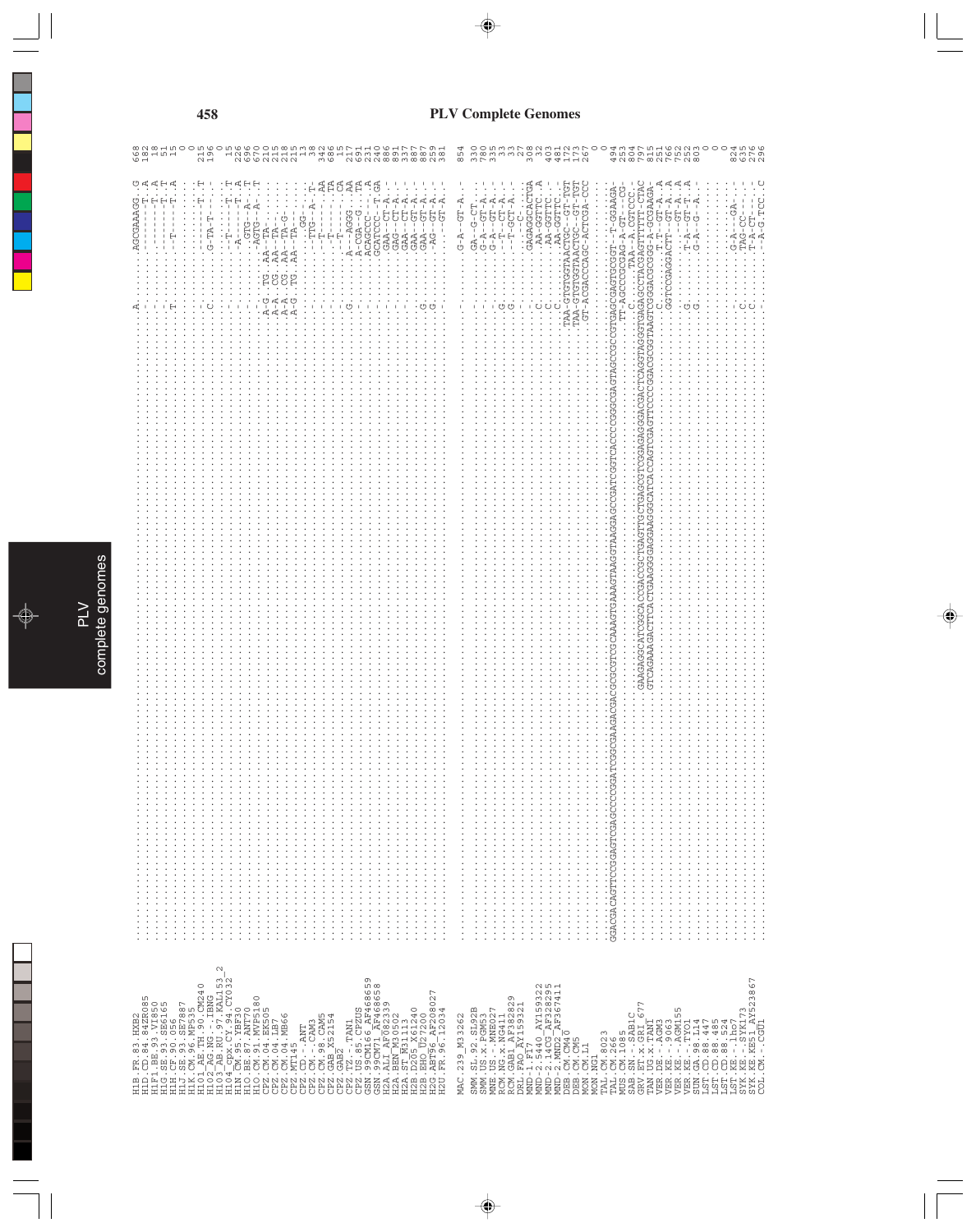|              |                     |                        |                                 |  |   |                                                                                                                                                                                                                                                                                                                                                                                                                                                                                          |                            |   |   |                                                                                                                                                                                                                                                                                                                                                                                                                                                           |            |               |               |                  |                                                          |                        |                 |        |                                           |                     | CAG               |                    | <b>GTAAT</b>                                                                                                     |                    |                                                         |                           |                                                    |                                     |                                                      |                                                     |                       |                                                |                       |                                                                                                               |          |
|--------------|---------------------|------------------------|---------------------------------|--|---|------------------------------------------------------------------------------------------------------------------------------------------------------------------------------------------------------------------------------------------------------------------------------------------------------------------------------------------------------------------------------------------------------------------------------------------------------------------------------------------|----------------------------|---|---|-----------------------------------------------------------------------------------------------------------------------------------------------------------------------------------------------------------------------------------------------------------------------------------------------------------------------------------------------------------------------------------------------------------------------------------------------------------|------------|---------------|---------------|------------------|----------------------------------------------------------|------------------------|-----------------|--------|-------------------------------------------|---------------------|-------------------|--------------------|------------------------------------------------------------------------------------------------------------------|--------------------|---------------------------------------------------------|---------------------------|----------------------------------------------------|-------------------------------------|------------------------------------------------------|-----------------------------------------------------|-----------------------|------------------------------------------------|-----------------------|---------------------------------------------------------------------------------------------------------------|----------|
|              |                     |                        |                                 |  |   |                                                                                                                                                                                                                                                                                                                                                                                                                                                                                          |                            |   |   |                                                                                                                                                                                                                                                                                                                                                                                                                                                           |            |               |               |                  |                                                          |                        |                 |        |                                           |                     |                   |                    | E.                                                                                                               |                    |                                                         |                           |                                                    |                                     |                                                      |                                                     |                       |                                                |                       |                                                                                                               |          |
|              |                     |                        |                                 |  |   |                                                                                                                                                                                                                                                                                                                                                                                                                                                                                          |                            |   |   |                                                                                                                                                                                                                                                                                                                                                                                                                                                           |            |               |               |                  |                                                          |                        |                 |        |                                           |                     |                   |                    |                                                                                                                  | AG-ACTCAA.-GT-AG   |                                                         |                           |                                                    |                                     |                                                      |                                                     |                       |                                                |                       |                                                                                                               |          |
|              |                     |                        |                                 |  |   |                                                                                                                                                                                                                                                                                                                                                                                                                                                                                          |                            |   |   | $A-G-A$                                                                                                                                                                                                                                                                                                                                                                                                                                                   |            |               |               | TTGCTG--         |                                                          |                        |                 |        |                                           |                     |                   | $CA-GT$            | AG-ACTCAAA-G                                                                                                     | G-ACTCAA.          |                                                         |                           |                                                    |                                     |                                                      |                                                     |                       |                                                |                       |                                                                                                               |          |
|              |                     |                        |                                 |  |   |                                                                                                                                                                                                                                                                                                                                                                                                                                                                                          |                            |   |   |                                                                                                                                                                                                                                                                                                                                                                                                                                                           |            |               |               |                  |                                                          |                        |                 |        |                                           |                     |                   |                    |                                                                                                                  |                    |                                                         |                           |                                                    |                                     |                                                      |                                                     |                       |                                                |                       |                                                                                                               |          |
|              |                     |                        |                                 |  |   |                                                                                                                                                                                                                                                                                                                                                                                                                                                                                          |                            |   |   |                                                                                                                                                                                                                                                                                                                                                                                                                                                           |            |               |               |                  | $-CCA-AA$                                                | GAC-GAGT-<br>GAC-GAGT- |                 |        |                                           |                     |                   |                    |                                                                                                                  |                    |                                                         |                           |                                                    |                                     |                                                      |                                                     |                       |                                                |                       |                                                                                                               |          |
|              |                     |                        |                                 |  |   |                                                                                                                                                                                                                                                                                                                                                                                                                                                                                          |                            |   |   |                                                                                                                                                                                                                                                                                                                                                                                                                                                           |            |               |               |                  |                                                          | ÷                      | J               |        |                                           |                     |                   |                    | PTA-T-GAAG                                                                                                       | TA-TCAA-G          |                                                         |                           | 0-4-55-0-1                                         | $-5 - 5 - 5 - 7$<br>$A - TGA - TTC$ | $---AGAAAA$                                          |                                                     |                       |                                                |                       |                                                                                                               |          |
|              |                     |                        |                                 |  |   |                                                                                                                                                                                                                                                                                                                                                                                                                                                                                          |                            |   |   |                                                                                                                                                                                                                                                                                                                                                                                                                                                           |            |               |               |                  |                                                          |                        |                 |        |                                           |                     | $A - GAA - CAA$   |                    |                                                                                                                  |                    |                                                         |                           |                                                    |                                     |                                                      |                                                     |                       |                                                |                       |                                                                                                               |          |
|              |                     |                        |                                 |  |   |                                                                                                                                                                                                                                                                                                                                                                                                                                                                                          |                            |   |   |                                                                                                                                                                                                                                                                                                                                                                                                                                                           | $-5 - 7 -$ |               |               | しょ               | -<br>5-5-5-5-5-5<br>G-GGC.A-GAA--                        | こ<br>この - こ            | <b>COD-00-0</b> | ŏ<br>ご | ひひーり                                      |                     |                   |                    |                                                                                                                  |                    |                                                         |                           |                                                    |                                     |                                                      |                                                     |                       |                                                |                       |                                                                                                               |          |
|              |                     |                        |                                 |  |   |                                                                                                                                                                                                                                                                                                                                                                                                                                                                                          |                            |   |   |                                                                                                                                                                                                                                                                                                                                                                                                                                                           |            |               |               |                  |                                                          |                        |                 |        |                                           |                     |                   |                    |                                                                                                                  |                    |                                                         |                           |                                                    |                                     |                                                      |                                                     |                       |                                                |                       |                                                                                                               |          |
|              |                     |                        |                                 |  |   |                                                                                                                                                                                                                                                                                                                                                                                                                                                                                          |                            |   |   |                                                                                                                                                                                                                                                                                                                                                                                                                                                           |            |               |               |                  |                                                          |                        |                 |        |                                           |                     |                   |                    |                                                                                                                  |                    |                                                         |                           |                                                    |                                     |                                                      |                                                     |                       |                                                |                       |                                                                                                               |          |
|              |                     |                        |                                 |  |   |                                                                                                                                                                                                                                                                                                                                                                                                                                                                                          |                            |   |   |                                                                                                                                                                                                                                                                                                                                                                                                                                                           |            |               |               |                  |                                                          |                        |                 |        |                                           |                     |                   |                    |                                                                                                                  |                    |                                                         |                           |                                                    |                                     |                                                      |                                                     |                       |                                                |                       |                                                                                                               |          |
|              |                     |                        |                                 |  |   |                                                                                                                                                                                                                                                                                                                                                                                                                                                                                          |                            |   |   |                                                                                                                                                                                                                                                                                                                                                                                                                                                           |            |               |               |                  |                                                          |                        |                 |        |                                           |                     |                   |                    |                                                                                                                  |                    |                                                         |                           | ပ္                                                 |                                     |                                                      |                                                     |                       |                                                |                       |                                                                                                               |          |
|              |                     | $\ldots$ GAAA          | $\vdots$<br>$\cdot$             |  |   |                                                                                                                                                                                                                                                                                                                                                                                                                                                                                          |                            |   |   |                                                                                                                                                                                                                                                                                                                                                                                                                                                           |            |               | $\vdots$      | GGAC             | ASTOL.                                                   | ASTO                   | .CTGA           | CTGA   | ACTGA.<br>CAGA                            | .CTGA               | .CTGA             | CTGA<br>.<br>cccca |                                                                                                                  |                    |                                                         |                           |                                                    |                                     |                                                      |                                                     |                       |                                                |                       |                                                                                                               |          |
|              | $\ddot{\cdot}$      |                        | .                               |  |   |                                                                                                                                                                                                                                                                                                                                                                                                                                                                                          |                            |   |   | $\begin{aligned} \frac{1}{2} \left( \frac{1}{2} \left( \frac{1}{2} \right) + \frac{1}{2} \left( \frac{1}{2} \right) + \frac{1}{2} \left( \frac{1}{2} \right) + \frac{1}{2} \left( \frac{1}{2} \right) \right) \\ \frac{1}{2} \left( \frac{1}{2} \left( \frac{1}{2} \right) + \frac{1}{2} \left( \frac{1}{2} \right) + \frac{1}{2} \left( \frac{1}{2} \right) + \frac{1}{2} \left( \frac{1}{2} \right) + \frac{1}{2} \left( \frac{1}{2} \right) \right) \$ |            |               |               |                  |                                                          |                        |                 |        |                                           |                     | G.ACTCCT.GAGTACG. |                    |                                                                                                                  |                    |                                                         |                           |                                                    |                                     |                                                      |                                                     |                       | GCACGTAC.AGCTGAGAAGAC<br>GCACGTAC.AGCTGAGAAGGC | G-CGAAGA.GACGTGGAGTGA | $\frac{1}{2}$ , $\frac{1}{2}$ , $\frac{1}{2}$ , $\frac{1}{2}$ , $\frac{1}{2}$ , $\frac{1}{2}$ , $\frac{1}{2}$ |          |
| $\ldots$ AA. | $\vdots$<br>1<br>I, | -CAGGGAC.TCGAAAGC<br>1 | $\ddot{\phantom{0}}$<br>$\cdot$ |  |   | $\begin{array}{ll} \mathbb{G}_+ & - & - & \dots & \dots & \dots & \dots & \dots \\ \mathbb{G}_+ & -\mathbb{A}_+ & \dots & \dots & \dots & \dots & \dots \\ \mathbb{G}_+ & \mathbb{G}_+ & \mathbb{A}_+ & \dots & \dots & \dots & \dots & \dots \\ \dots & \dots & \dots & \dots & \dots & \dots & \dots & \dots & \dots \\ \dots & \dots & \dots & \dots & \dots & \dots & \dots & \dots & \dots \\ \dots & \dots & \dots & \dots & \dots & \dots & \dots & \dots & \dots \\ \end{array}$ | ************************** | . | ŧ | $\frac{1}{3}$                                                                                                                                                                                                                                                                                                                                                                                                                                             | .<br>Ì,    | $\frac{1}{1}$ |               | TTCAAGC.COMAGGCG | C. TTCAAGCT.CGCGCGC. . GGAC<br>- UUURURRU 1 URHUHU-1 1 - | COUNCINGOHOUDU----     |                 |        | . UUUKUKUUUULLULU -<br>-CTCCTTT.CAACACGC. | . GTCTTCTG.AAACTCGG |                   |                    | G. G. G. G. C. CROSSER COMPARTION CONTROL CARGO<br>CROLLOSSER CROSSER COMPOSTIONS<br>DDGG COMPOSTION COMPOSITION | . GTCATTC AACCTGTA | CTGCCCTCATCATTGACTCCAGGGAAT<br>CTGCCCTCATCATTGACCAGGGTC | GCAGGCGAACATCCGCGAGAAGCCT | TOO - CARGOCONACTIVAA .<br>TOO - CARGOCONACTIVAA . | FGTG-CGAGAGAGAGCCCCAGCAG            | GCCGCAGAG.TAGACCAGCCTG<br>CTAGTCAGCGAGAAAGGCTAGCCGCC | GATCCGCCAGAAAAAGTACTGCCAG<br>GGCACGTAC.AGCTGAGAAGAC | GCACGTAC.AGCTGAGAAGAC |                                                |                       |                                                                                                               |          |
| ≮ ს          | $\vdots$<br>ひ       |                        | $\cdot$                         |  | ひ |                                                                                                                                                                                                                                                                                                                                                                                                                                                                                          |                            |   |   |                                                                                                                                                                                                                                                                                                                                                                                                                                                           |            | Ū             | $\vdots$<br>U | $\circ$          |                                                          |                        |                 |        |                                           |                     | Ì,                |                    |                                                                                                                  |                    |                                                         |                           |                                                    |                                     |                                                      |                                                     |                       |                                                |                       | $\ddot{\cdot}$                                                                                                | $\vdots$ |

Gag p7 nucleocapsid binds these loops, see DeGuzman, Science **279**:384-388(1988)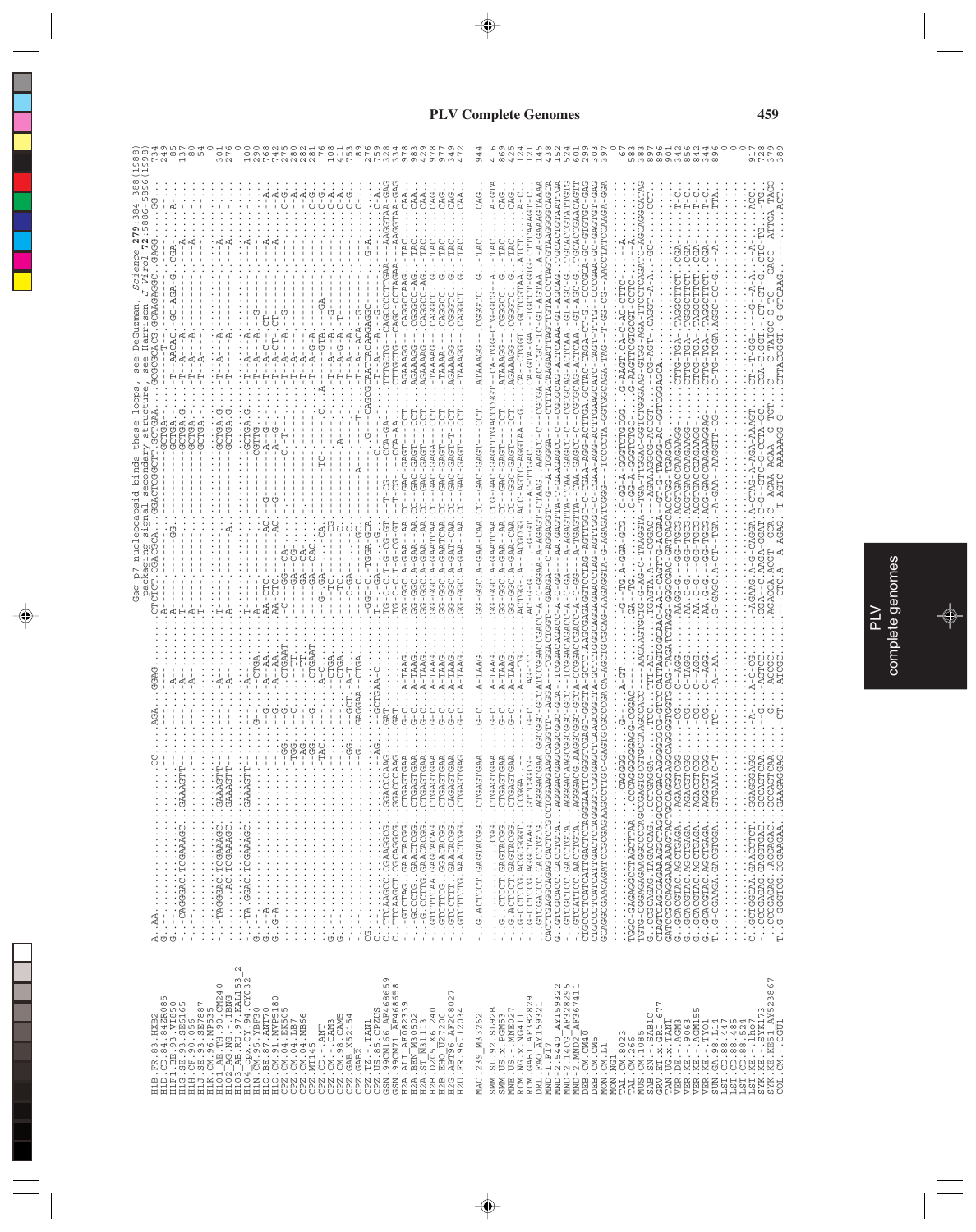|   | ι      |
|---|--------|
|   |        |
|   |        |
|   | Š      |
|   | í      |
|   | Š      |
|   |        |
|   | ⊁<br>ï |
| ٦ |        |
|   |        |
|   |        |
|   |        |
|   |        |
|   |        |
|   | ĺ      |
|   |        |
|   |        |
|   |        |

nes

| 出工                                                                                                                                                                                                                                                                                                                                                                                  | .CGCGAC.TG                                                                                                                                                                                                                                                                                                                                                                                                                                                                                                                                                                                                                                               |                  |                                                             | GAAGGAC                  |                                                                                                    |                         |                             |
|-------------------------------------------------------------------------------------------------------------------------------------------------------------------------------------------------------------------------------------------------------------------------------------------------------------------------------------------------------------------------------------|----------------------------------------------------------------------------------------------------------------------------------------------------------------------------------------------------------------------------------------------------------------------------------------------------------------------------------------------------------------------------------------------------------------------------------------------------------------------------------------------------------------------------------------------------------------------------------------------------------------------------------------------------------|------------------|-------------------------------------------------------------|--------------------------|----------------------------------------------------------------------------------------------------|-------------------------|-----------------------------|
|                                                                                                                                                                                                                                                                                                                                                                                     | $\vdots$<br>$\dots A \dots$<br>$\vdots$<br>$\frac{1}{2}$ , $\frac{1}{2}$ , $\frac{1}{2}$ , $\frac{1}{2}$ , $\frac{1}{2}$ , $\frac{1}{2}$                                                                                                                                                                                                                                                                                                                                                                                                                                                                                                                 |                  |                                                             |                          |                                                                                                    |                         |                             |
|                                                                                                                                                                                                                                                                                                                                                                                     | ķ<br>$\frac{1}{1}$<br>$\vdots$                                                                                                                                                                                                                                                                                                                                                                                                                                                                                                                                                                                                                           |                  |                                                             |                          |                                                                                                    |                         |                             |
|                                                                                                                                                                                                                                                                                                                                                                                     | FTT                                                                                                                                                                                                                                                                                                                                                                                                                                                                                                                                                                                                                                                      |                  |                                                             |                          |                                                                                                    |                         |                             |
|                                                                                                                                                                                                                                                                                                                                                                                     | .<br>$\frac{1}{2}$                                                                                                                                                                                                                                                                                                                                                                                                                                                                                                                                                                                                                                       |                  |                                                             |                          |                                                                                                    |                         |                             |
|                                                                                                                                                                                                                                                                                                                                                                                     |                                                                                                                                                                                                                                                                                                                                                                                                                                                                                                                                                                                                                                                          |                  |                                                             |                          |                                                                                                    |                         |                             |
| $\sim$                                                                                                                                                                                                                                                                                                                                                                              | $\frac{1}{2}$<br>Í<br>$\frac{1}{1}$<br>$\frac{1}{2}$ $\frac{1}{2}$ $\frac{1}{2}$ $\frac{1}{2}$ $\frac{1}{2}$ $\frac{1}{2}$ $\frac{1}{2}$ $\frac{1}{2}$ $\frac{1}{2}$ $\frac{1}{2}$ $\frac{1}{2}$ $\frac{1}{2}$ $\frac{1}{2}$ $\frac{1}{2}$ $\frac{1}{2}$ $\frac{1}{2}$ $\frac{1}{2}$ $\frac{1}{2}$ $\frac{1}{2}$ $\frac{1}{2}$ $\frac{1}{2}$ $\frac{1}{2}$                                                                                                                                                                                                                                                                                               |                  |                                                             |                          |                                                                                                    | GAGGCTAGAZ              |                             |
|                                                                                                                                                                                                                                                                                                                                                                                     |                                                                                                                                                                                                                                                                                                                                                                                                                                                                                                                                                                                                                                                          |                  |                                                             |                          |                                                                                                    |                         |                             |
|                                                                                                                                                                                                                                                                                                                                                                                     | $-$ -GA.A                                                                                                                                                                                                                                                                                                                                                                                                                                                                                                                                                                                                                                                | ひしいだ             | <b>CGGL-BOO</b>                                             | $T - G - AGA$            | じんご                                                                                                |                         |                             |
|                                                                                                                                                                                                                                                                                                                                                                                     | $\begin{array}{cccc}\n 1 & 1 & 1 & 1 & 1 & 1 \\  1 & 1 & 1 & 1 & 1 & 1 \\  & 1 & 1 & 1 & 1 & 1\n \end{array}$                                                                                                                                                                                                                                                                                                                                                                                                                                                                                                                                            |                  | ひ                                                           | <b>CCL</b><br>-ccr       | -GAAG<br>$G-GBA$                                                                                   | . AGTCTCTAG<br>CCCTAG   |                             |
|                                                                                                                                                                                                                                                                                                                                                                                     |                                                                                                                                                                                                                                                                                                                                                                                                                                                                                                                                                                                                                                                          |                  |                                                             |                          |                                                                                                    |                         |                             |
|                                                                                                                                                                                                                                                                                                                                                                                     | CCTA-C<br>$C_1 \dots GGB_1 \dots A^T T \dots \dots$<br>$G_2 \dots GCG_2 \dots A^T T \dots \dots$<br>$G_3 \dots G G$<br>$G_4 \dots G A^T \dots A^T T \dots A$                                                                                                                                                                                                                                                                                                                                                                                                                                                                                             |                  | $-TA-C$                                                     |                          |                                                                                                    |                         |                             |
|                                                                                                                                                                                                                                                                                                                                                                                     | CCTA-T<br>$\vdots$                                                                                                                                                                                                                                                                                                                                                                                                                                                                                                                                                                                                                                       |                  | - 15-05                                                     |                          |                                                                                                    |                         |                             |
|                                                                                                                                                                                                                                                                                                                                                                                     | CTT.CATTI<br>GTA-GCAA<br><b>GTG</b><br>$\vdots$                                                                                                                                                                                                                                                                                                                                                                                                                                                                                                                                                                                                          |                  | -GCT                                                        |                          |                                                                                                    |                         | 4                           |
| CPZ.CD. - ANT<br>CPZ.CM. - CAM3<br>CPZ.CAB X52154<br>CPZ.CAB X52154<br>CPZ.TZ.CAB2<br>CPZ.TZ. - CPZUS<br>CCD. - COM166 AP4686:<br>CSM. 99CM166 AP4686:                                                                                                                                                                                                                              | $\frac{1}{2}$<br>ŀ<br>$\cdots \begin{array}{ccc}\n\cdots & A_1 & \cdots & A_2 & \cdots \\ \vdots & \vdots & \vdots & \ddots & \vdots \\ C T - 1 & \cdots & C A_1 - 1\n\end{array}$<br>$\vdots$                                                                                                                                                                                                                                                                                                                                                                                                                                                           |                  |                                                             |                          | CGA<br>G-GAAGG.                                                                                    | AGTCTCTAG               | 4 <sub>0</sub>              |
|                                                                                                                                                                                                                                                                                                                                                                                     | $-1.1.1 \cdot 10^{-1}$<br>$\cdots$ $\cdots$ $\cdots$ $\cdots$<br>$\ddot{\cdot}$ :                                                                                                                                                                                                                                                                                                                                                                                                                                                                                                                                                                        |                  |                                                             |                          | URIDIDIUR : KUD : UUDRIU--                                                                         |                         |                             |
|                                                                                                                                                                                                                                                                                                                                                                                     | $\cdots$ $\cdots$ $\cdots$ $\cdots$ $\cdots$ $\cdots$ $\cdots$ $\cdots$ $\cdots$ $\cdots$ $\cdots$ $\cdots$ $\cdots$ $\cdots$ $\cdots$ $\cdots$ $\cdots$ $\cdots$ $\cdots$ $\cdots$ $\cdots$ $\cdots$ $\cdots$ $\cdots$ $\cdots$ $\cdots$ $\cdots$ $\cdots$ $\cdots$ $\cdots$ $\cdots$ $\cdots$ $\cdots$ $\cdots$ $\cdots$ $\cdots$ $\cdots$<br>$\frac{1}{2}$                                                                                                                                                                                                                                                                                            |                  |                                                             |                          | -GAAGGG .CGA AGTCTCTAGG<br>-GAAGGG .CGA AGTCTCTAGG                                                 |                         |                             |
|                                                                                                                                                                                                                                                                                                                                                                                     |                                                                                                                                                                                                                                                                                                                                                                                                                                                                                                                                                                                                                                                          |                  |                                                             |                          | $-GAGG-G.GG.A.$                                                                                    | AGTCTCTAGG<br>AGTCTCTAG | 4                           |
|                                                                                                                                                                                                                                                                                                                                                                                     | $\vdots$                                                                                                                                                                                                                                                                                                                                                                                                                                                                                                                                                                                                                                                 |                  |                                                             |                          | CGA.                                                                                               | AGTCTCTAG               | $\infty$                    |
| 659<br>58<br>てり                                                                                                                                                                                                                                                                                                                                                                     | <b>COCHOOKU-</b><br>-GCAGAC<br>$\ldots A \ldots C T - \ldots C A - \ldots$<br>ACCGGACGGGTCTA-AAGGG-                                                                                                                                                                                                                                                                                                                                                                                                                                                                                                                                                      | ACACAGA          | GGAGTI<br>$-1 - TA$<br>-GAG-AACT                            |                          | . --CCT--G-GAAGGG .CGAAGILU<br>A--CTCCCACCAGAGATAGGCAGA                                            |                         | $\sim$ 4<br>4               |
| ひ出                                                                                                                                                                                                                                                                                                                                                                                  | じょひけけのひりけのの・2-<br>$-CCAG$<br>ACCGACGGTCTG-AAGG--CCAGAC                                                                                                                                                                                                                                                                                                                                                                                                                                                                                                                                                                                                   |                  | TACACAGAG-GAG-AAC-PAAAAAGAAGTA                              |                          | A-CHOODDAHADOAOOAOOODD--A                                                                          |                         | 4                           |
| ᄑ                                                                                                                                                                                                                                                                                                                                                                                   | CG-AGTGAAG<br><b>CGAGTGAAAG</b><br>EDBAE<br>$\begin{array}{c} \dots \texttt{GG} \cdot \texttt{C} \dots \texttt{CG} \cdot \texttt{CG} \cdot \texttt{--} \\ \dots \texttt{CG} \cdot \texttt{C} \dots \texttt{CG} \cdot \texttt{CG} \cdot \texttt{GT} \\ \dots \texttt{CG} \cdot \texttt{C} \dots \texttt{CG} \cdot \texttt{CG} \cdot \texttt{GT} \cdot \texttt{GT} \end{array}$                                                                                                                                                                                                                                                                            | ់<br>បូប<br>បូបូ | $G - G \cdot \ldots A -$                                    | $-T-CCTA$ .<br>$-T-CCTA$ | T.T<br>ACT<br>CACCAAAA.<br>CACCAAAA.                                                               | TAGCC.GAA<br>GTAGCCAGAA | $\circ$                     |
|                                                                                                                                                                                                                                                                                                                                                                                     | CGAGTGAAAG<br><b>GCG</b><br>$\ddot{\cdot}$                                                                                                                                                                                                                                                                                                                                                                                                                                                                                                                                                                                                               | し<br>し           | $G-G-G \ldots G$                                            | -TGCCTA                  | CACCAAAT.ACA                                                                                       | GTAGCCAGA               |                             |
|                                                                                                                                                                                                                                                                                                                                                                                     | G-GAAG<br>ĞĄĞ<br><b>GCG.G</b><br>$\vdots$                                                                                                                                                                                                                                                                                                                                                                                                                                                                                                                                                                                                                | U<br>U           | GGAGTA.A                                                    | $-CTC$                   | $-A$ -                                                                                             |                         | $\sim$                      |
|                                                                                                                                                                                                                                                                                                                                                                                     | U-URRU-UURUU : UUUR                                                                                                                                                                                                                                                                                                                                                                                                                                                                                                                                                                                                                                      | しし               | GGAGTA.AA                                                   | $-CTC$                   | $- A - T T T$                                                                                      |                         | $\alpha$                    |
| Γ<br>H2A, BEN <sup>-</sup> M30502<br>H2A, ST_M31113<br>H2B, D205 X61240<br>H2B, D205 X61240<br>H2B, ABT96 AF2003027<br>H2U, FR, 96-12034                                                                                                                                                                                                                                            | GGAG. LOAGO<br>$BA-CG$ .                                                                                                                                                                                                                                                                                                                                                                                                                                                                                                                                                                                                                                 | U<br>U           | U ' 505-55                                                  |                          | A-AATTT.GTA                                                                                        | CCAAAAAGG               |                             |
|                                                                                                                                                                                                                                                                                                                                                                                     | GGAGT.<br>CCCCCC                                                                                                                                                                                                                                                                                                                                                                                                                                                                                                                                                                                                                                         |                  |                                                             |                          | A-AAATA                                                                                            | CCAA. . AGG             |                             |
| MAC.239 M33262                                                                                                                                                                                                                                                                                                                                                                      | GGAGAGGAAG-<br>GAGCG<br>.GCGT.GA.<br>$\ldots$ $\ldots$ $\ldots$                                                                                                                                                                                                                                                                                                                                                                                                                                                                                                                                                                                          | ひしり              |                                                             | rgca-c                   | C-AAAAA                                                                                            |                         |                             |
| $\omega$                                                                                                                                                                                                                                                                                                                                                                            | AGAGA                                                                                                                                                                                                                                                                                                                                                                                                                                                                                                                                                                                                                                                    |                  |                                                             |                          |                                                                                                    |                         |                             |
|                                                                                                                                                                                                                                                                                                                                                                                     | UAUUUHUAUU.U<br>じゅくじ<br>$\ddot{a}$                                                                                                                                                                                                                                                                                                                                                                                                                                                                                                                                                                                                                       | Y                | ី<br>.<br>.<br>$\frac{1}{3}$                                | U<br>U<br>U<br>U<br>U    | $-AGAA$ .                                                                                          | GAGTCATA                |                             |
| r<br>SMM . SL . 92 . SL92B<br>SMM . US . x . PGM53<br>MME . US . - . MNE027<br>RCM . NG . x . NG411                                                                                                                                                                                                                                                                                 | 5-5AR SAGROS DOORD                                                                                                                                                                                                                                                                                                                                                                                                                                                                                                                                                                                                                                       | U<br>U           |                                                             | TGCA-C                   | -C-AAAA.GAA                                                                                        | AGAAGGGAGG              |                             |
| ጣ                                                                                                                                                                                                                                                                                                                                                                                   | TA-AGCAAGGCG<br>UUUNUUKIUU.<br>GCTAG<br>GCGAA                                                                                                                                                                                                                                                                                                                                                                                                                                                                                                                                                                                                            | ひひひ              | U--ULU.KIUU-ULU<br>ULU.KIUU-ULU                             | $\vdots$<br><b>FO-</b>   | TAG<br>TAG<br>--AGTCC.<br>C-AGTCC.                                                                 | AGAAGGAG                |                             |
| استعمال 1.382874<br>DRL.FAO AF382829<br>MND-1.FI7<br>MND-2                                                                                                                                                                                                                                                                                                                          | <b>UUUU</b><br><b>AGTG-</b><br>$\begin{array}{ll} \dots & \dots & \dots & \dots \\ \dots & \dots & \dots & \dots \\ \dots & \dots & \dots & \dots \\ \dots & \dots & \dots & \dots & \dots \\ \dots & \dots & \dots & \dots & \dots \\ \dots & \dots & \dots & \dots & \dots \\ \dots & \dots & \dots & \dots & \dots \\ \dots & \dots & \dots & \dots & \dots \\ \dots & \dots & \dots & \dots & \dots \\ \dots & \dots & \dots & \dots & \dots \\ \dots & \dots & \dots & \dots & \dots \\ \dots & \dots & \dots & \dots & \dots \\ \dots & \dots & \dots & \dots & \dots \\ \dots & \dots & \dots & \dots & \dots \\ \dots & \dots & \dots & \dots &$ |                  | TAGGCAAAA - - AAAGAAAA                                      | A-GHPCDO--AHD-A          |                                                                                                    | AAGTGAGGC               | ७ 4                         |
|                                                                                                                                                                                                                                                                                                                                                                                     |                                                                                                                                                                                                                                                                                                                                                                                                                                                                                                                                                                                                                                                          |                  |                                                             |                          |                                                                                                    |                         |                             |
| MND - 2. 5440 AY159322<br>MND - 2. 14CG - AP328295<br>MND - 2. MND2 - AP328295<br>DBB - CM. CM40<br>DBB - CM. CM40<br>MON - CM. L1                                                                                                                                                                                                                                                  | ARARIDERICACCOCARCOD--UT-04--UT-0-A-<br>$-A-CAG$ . G<br>$\begin{array}{ll} \texttt{T} & \texttt{T} & \texttt{T} & \texttt{T} \\ \texttt{T} & \texttt{T} & \texttt{T} & \texttt{T} & \texttt{T} \\ \texttt{G} & \texttt{T} & \texttt{T} & \texttt{T} & \texttt{T} \\ \texttt{G} & \texttt{T} & \texttt{T} & \texttt{T} & \texttt{T} \\ \texttt{G} & \texttt{T} & \texttt{T} & \texttt{T} & \texttt{T} \\ \texttt{G} & \texttt{T} & \texttt{T} & \texttt{T} & \texttt{T} \\ \texttt{T} & \texttt{T} & \texttt{T} & \texttt{T} & \texttt{T} \\ \texttt{T}$                                                                                                  | CCCCAGTAGGAAAAA  |                                                             |                          |                                                                                                    | .CCTCCGAAG<br>CTTCCCAAG |                             |
|                                                                                                                                                                                                                                                                                                                                                                                     | ACUSS-SUSS-AC-PAS--S.ACUSS-A                                                                                                                                                                                                                                                                                                                                                                                                                                                                                                                                                                                                                             | CCCCAGTAGGCAAA   | --AA---A.------AAGTAAGCCCAAGC<br>-GAA-AGA----AAGTAAGCCCAGCC |                          | $\begin{array}{l} \texttt{GC--A-T-AA--TAAAG: GGC} \\ \texttt{GC--A-T-AA-AGAGGTC: CTT} \end{array}$ | GTGAAAGAG               |                             |
|                                                                                                                                                                                                                                                                                                                                                                                     | -GCAAAGTAAGC<br>CCG-A.T.AG-TGCG<br>-CGAG.TGAG-TGCG                                                                                                                                                                                                                                                                                                                                                                                                                                                                                                                                                                                                       |                  | 55544H44-0-555-1                                            |                          |                                                                                                    |                         |                             |
|                                                                                                                                                                                                                                                                                                                                                                                     | URDDDDDRDDDDRRHDDRHHDD-<br>--CGAG<br>--A-AA.TAAGGGCAC                                                                                                                                                                                                                                                                                                                                                                                                                                                                                                                                                                                                    |                  |                                                             |                          |                                                                                                    |                         |                             |
| MON.NG1                                                                                                                                                                                                                                                                                                                                                                             | $\frac{1}{2}$                                                                                                                                                                                                                                                                                                                                                                                                                                                                                                                                                                                                                                            |                  |                                                             |                          |                                                                                                    |                         |                             |
| TAL.CM.8023<br>TAL.CM.266<br>MUS.CM.1085                                                                                                                                                                                                                                                                                                                                            | TA--AA.GGTGACA<br>$\frac{1}{2}$                                                                                                                                                                                                                                                                                                                                                                                                                                                                                                                                                                                                                          |                  |                                                             |                          | -GACCEGCECODOUTOKU-                                                                                |                         |                             |
|                                                                                                                                                                                                                                                                                                                                                                                     | CAGACT<br>$-4A$ . G<br>AGAGATCULOCASC-CG-CC-CHILICANACTCU<br>AGAGATCULOCASC-CGAGAAGAACTC                                                                                                                                                                                                                                                                                                                                                                                                                                                                                                                                                                 |                  |                                                             |                          | UUCLUGH-                                                                                           |                         |                             |
| MUS . CM . 1085<br>SAB . SN . - . SAB1C<br>GRV . ET . x . GRI 67<br>TAN . UG . x . TAN I                                                                                                                                                                                                                                                                                            | $A - AG - C$                                                                                                                                                                                                                                                                                                                                                                                                                                                                                                                                                                                                                                             |                  |                                                             | $-ACA$                   | C-GCTGAC.AAG                                                                                       | GCTGGCTTA               |                             |
| Ë                                                                                                                                                                                                                                                                                                                                                                                   | $\vdots$<br>$\frac{1}{2}$<br>$\ddot{\cdot}$<br>$\ddot{\cdot}$                                                                                                                                                                                                                                                                                                                                                                                                                                                                                                                                                                                            |                  |                                                             |                          |                                                                                                    |                         | ന<br>$\infty$               |
|                                                                                                                                                                                                                                                                                                                                                                                     | $\frac{1}{2}$<br>$\vdots$                                                                                                                                                                                                                                                                                                                                                                                                                                                                                                                                                                                                                                |                  |                                                             | ACTACTC                  |                                                                                                    |                         | $\circ$ $\circ$<br>$\sigma$ |
| VER.DE. - . AGM3                                                                                                                                                                                                                                                                                                                                                                    | $\cdots$ GG $\cdots$ $\cdots$ $\cdots$ $\cdots$ $\cdots$ $\cdots$ $\cdots$<br>$\frac{1}{2}$                                                                                                                                                                                                                                                                                                                                                                                                                                                                                                                                                              |                  | <b>COCCC</b><br><b>999</b>                                  | ACTACTC                  | -T-G-CAAG - TAG -<br>-T-G-CAAG - TAG -<br>-T-G-CAAG - TAG -<br>-T-G-CAAG - TAG -                   | GGCAGCCG<br>GCAGCCG     | 4<br>$\sigma$               |
| LO<br>LO.<br>VER.KE.-.9063<br>VER.KE.-.AGM1!                                                                                                                                                                                                                                                                                                                                        |                                                                                                                                                                                                                                                                                                                                                                                                                                                                                                                                                                                                                                                          | AGGA.            | ひ<br>AGGG                                                   | ACTACT                   |                                                                                                    | GGCAGCCGG               |                             |
| LOXL.<br>VER.KE.-                                                                                                                                                                                                                                                                                                                                                                   |                                                                                                                                                                                                                                                                                                                                                                                                                                                                                                                                                                                                                                                          |                  | 금금<br>-<br>- 8 5                                            | ACTACTC                  |                                                                                                    | <b>COCACACCO</b>        | MNNL                        |
|                                                                                                                                                                                                                                                                                                                                                                                     |                                                                                                                                                                                                                                                                                                                                                                                                                                                                                                                                                                                                                                                          |                  |                                                             |                          | $-5$                                                                                               | CCGCTAGGT               |                             |
|                                                                                                                                                                                                                                                                                                                                                                                     |                                                                                                                                                                                                                                                                                                                                                                                                                                                                                                                                                                                                                                                          |                  |                                                             |                          |                                                                                                    |                         |                             |
|                                                                                                                                                                                                                                                                                                                                                                                     |                                                                                                                                                                                                                                                                                                                                                                                                                                                                                                                                                                                                                                                          |                  |                                                             |                          |                                                                                                    |                         |                             |
|                                                                                                                                                                                                                                                                                                                                                                                     | T. T. TGAGA.C<br>$\ddot{c}$<br>É<br>$\ddot{\cdot}$                                                                                                                                                                                                                                                                                                                                                                                                                                                                                                                                                                                                       |                  |                                                             |                          |                                                                                                    | ACCGGAGA                |                             |
|                                                                                                                                                                                                                                                                                                                                                                                     | TACACA---G.AC<br>TGAGTTCTC--GCGT-AGAC--CACGCG                                                                                                                                                                                                                                                                                                                                                                                                                                                                                                                                                                                                            |                  |                                                             |                          |                                                                                                    |                         |                             |
| $\begin{array}{l} \texttt{S} \texttt{UN} \texttt{(A, 98, L14)} \\ \texttt{LST} \texttt{CD} \texttt{.88, 447} \\ \texttt{LST} \texttt{CD} \texttt{.98, 485} \\ \texttt{LST} \texttt{CD} \texttt{.88, 585} \\ \texttt{LST} \texttt{.187, 1007} \\ \texttt{S} \texttt{XK} \texttt{.187, 1307} \\ \texttt{S} \texttt{XK} \texttt{.187, 1307} \\ \texttt{S} \texttt{XK} \texttt{.187, 1$ | <u>ეფი</u><br>TGAAAGTAAA – GT<br>LGG-GATAAAT<br>$\cdots$ $\cdots$ $\cdots$ $\cdots$ $\cdots$ $\cdots$ $\cdots$ $\cdots$ $\cdots$ $\cdots$<br>$\frac{1}{2}$                                                                                                                                                                                                                                                                                                                                                                                                                                                                                               |                  | - CA - TCAGGAA                                              | regeag                   |                                                                                                    | AGAGAGGA                |                             |
|                                                                                                                                                                                                                                                                                                                                                                                     |                                                                                                                                                                                                                                                                                                                                                                                                                                                                                                                                                                                                                                                          |                  |                                                             |                          |                                                                                                    |                         |                             |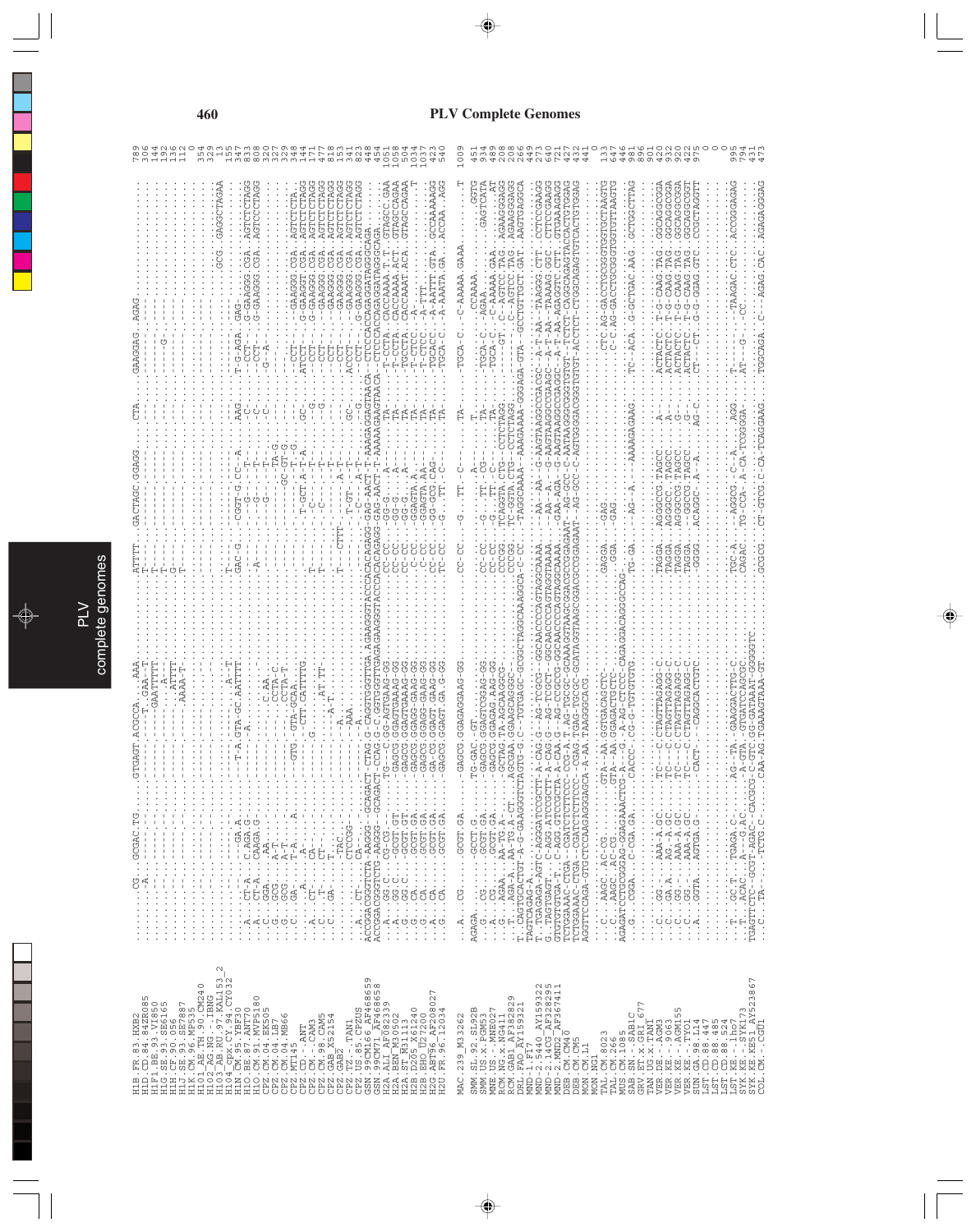| genom        |
|--------------|
|              |
|              |
|              |
|              |
|              |
| ŋ            |
| $\bar{\Phi}$ |
|              |
|              |
|              |
|              |
|              |
| Š            |
|              |
|              |
|              |

ā

| FWHHHH<br>0040WH<br>0040WH                                                                                                                                                                                                                                                                                                                                                                                                                                                                                                                                                                                                                                                                                                                                                                                                                                                                                                                                                                                                                                                                                                                                                                                                                                                                                     | מט - H W 80 W W W W H H 4 & H W & 4 A D H M O O 4 M<br>תואט A 4 H H U W W W D W D W W D W A D W D A H D O A H D O A W<br>4 W H M D H M & M W W W W W M M H U H & 4 M V L & W M V<br>$\rightarrow$ $\rightarrow$<br>$\overline{a}$                                                                                                                                                                                                                                                                                                                                                                                                                                                                                                                                                                                                                                                                                                                                                                                                                                                                                                                             | 1052                                                                                                                                                                                                                                                                                                                                                                                                                                                                      | 40 P O O O A A O O A A 4<br>0 アミエエタ 4 9 のうるる 4<br>0 アミエエクタミクタキアエ<br>$\circ$                                                                                                                                                                                                                           | H Q 4 Q W Q A Q U A Q 4<br>4 Q 4 H Q Q W 4 W W Q Q<br>4 Q 4 H Q Q Q 4 Q Q 4 Q Q<br>OL4E<br>しりとし<br>つしょこ<br>$\overline{\phantom{0}}$<br>$\overline{\phantom{0}}$                                                                                                                                                                                                                                                                                                                                                                                                                                                                                                                                                                                                      |      |
|----------------------------------------------------------------------------------------------------------------------------------------------------------------------------------------------------------------------------------------------------------------------------------------------------------------------------------------------------------------------------------------------------------------------------------------------------------------------------------------------------------------------------------------------------------------------------------------------------------------------------------------------------------------------------------------------------------------------------------------------------------------------------------------------------------------------------------------------------------------------------------------------------------------------------------------------------------------------------------------------------------------------------------------------------------------------------------------------------------------------------------------------------------------------------------------------------------------------------------------------------------------------------------------------------------------|---------------------------------------------------------------------------------------------------------------------------------------------------------------------------------------------------------------------------------------------------------------------------------------------------------------------------------------------------------------------------------------------------------------------------------------------------------------------------------------------------------------------------------------------------------------------------------------------------------------------------------------------------------------------------------------------------------------------------------------------------------------------------------------------------------------------------------------------------------------------------------------------------------------------------------------------------------------------------------------------------------------------------------------------------------------------------------------------------------------------------------------------------------------|---------------------------------------------------------------------------------------------------------------------------------------------------------------------------------------------------------------------------------------------------------------------------------------------------------------------------------------------------------------------------------------------------------------------------------------------------------------------------|-------------------------------------------------------------------------------------------------------------------------------------------------------------------------------------------------------------------------------------------------------------------------------------------------------|----------------------------------------------------------------------------------------------------------------------------------------------------------------------------------------------------------------------------------------------------------------------------------------------------------------------------------------------------------------------------------------------------------------------------------------------------------------------------------------------------------------------------------------------------------------------------------------------------------------------------------------------------------------------------------------------------------------------------------------------------------------------|------|
| $\frac{1}{2}$ , $\frac{1}{2}$ , $\frac{1}{2}$ , $\frac{1}{2}$ , $\frac{1}{2}$ , $\frac{1}{2}$<br>$\begin{array}{c} \cdot \cdot \\ \cdot \cdot \\ \cdot \cdot \\ \cdot \end{array}$<br>.<br>.<br>$\begin{minipage}{0.9\linewidth} \begin{tabular}{l} \multicolumn{2}{c}{\textbf{\textit{1}}}\\ \multicolumn{2}{c}{\textbf{\textit{1}}}\\ \multicolumn{2}{c}{\textbf{\textit{2}}}\\ \multicolumn{2}{c}{\textbf{\textit{2}}}\\ \multicolumn{2}{c}{\textbf{\textit{2}}}\\ \multicolumn{2}{c}{\textbf{\textit{2}}}\\ \multicolumn{2}{c}{\textbf{\textit{2}}}\\ \multicolumn{2}{c}{\textbf{\textit{3}}}\\ \multicolumn{2}{c}{\textbf{\textit{2}}}\\ \multicolumn{2}{c}{\textbf{\textit{2}}}\\ \multicolumn{2}{c}{$<br>CAGGGAGG<br>$\frac{1}{2}$ $\frac{1}{2}$ $\frac{1}{2}$ $\frac{1}{2}$ $\frac{1}{2}$ $\frac{1}{2}$ $\frac{1}{2}$ $\frac{1}{2}$ $\frac{1}{2}$ $\frac{1}{2}$ $\frac{1}{2}$ $\frac{1}{2}$ $\frac{1}{2}$ $\frac{1}{2}$ $\frac{1}{2}$ $\frac{1}{2}$ $\frac{1}{2}$ $\frac{1}{2}$ $\frac{1}{2}$ $\frac{1}{2}$ $\frac{1}{2}$ $\frac{1}{2}$<br>.<br>$\vdots$<br>$\ddot{\phantom{0}}$<br>$\vdots$<br>$\vdots$<br>$\frac{1}{2}$<br>$\vdots$<br>$\vdots$<br>$\vdots$<br>$\vdots$<br>$\vdots$<br>$\vdots$<br>c)<br>$\ddot{\phantom{a}}$<br>$\vdots$<br>: ෆ<br>$\ddot{\phantom{0}}$<br>$\ddot{\cdot}$<br>$\sim$ | GTGGGAG<br>GTGGGAG<br>GTGGGAG<br>$. . A GATTT T T T.$<br>.AGATT<br>$\ddot{\cdot}$<br>ACAGGTAGA<br>- ACGGGTAGA<br>- GGAGTAGG<br>- AGGGTAGA.<br>- TCAGGTAGA.<br>CAGGTAGA<br>К<br>$\begin{minipage}{0.9\textwidth} \begin{minipage}{0.9\textwidth} \begin{tabular}{l} \multicolumn{2}{c}{\textbf{A}} & \multicolumn{2}{c}{\textbf{A}} & \multicolumn{2}{c}{\textbf{A}} & \multicolumn{2}{c}{\textbf{A}} & \multicolumn{2}{c}{\textbf{A}} \\ \multicolumn{2}{c}{\textbf{A}} & \multicolumn{2}{c}{\textbf{A}} & \multicolumn{2}{c}{\textbf{A}} & \multicolumn{2}{c}{\textbf{A}} & \multicolumn{2}{c}{\textbf{A}} & \multicolumn{2}{c}{\textbf{A}} \\ \multicolumn{2}{c$<br>$\frac{1}{2}$ $\frac{1}{2}$ $\frac{1}{2}$ $\frac{1}{2}$ $\frac{1}{2}$ $\frac{1}{2}$ $\frac{1}{2}$ $\frac{1}{2}$ $\frac{1}{2}$ $\frac{1}{2}$ $\frac{1}{2}$ $\frac{1}{2}$ $\frac{1}{2}$ $\frac{1}{2}$ $\frac{1}{2}$ $\frac{1}{2}$ $\frac{1}{2}$ $\frac{1}{2}$ $\frac{1}{2}$ $\frac{1}{2}$ $\frac{1}{2}$ $\frac{1}{2}$<br>$\frac{1}{2}$<br>$\frac{1}{2}$<br>$\frac{1}{2}$<br>$\frac{1}{2}$<br>$\vdots$<br>. AGAGAGG<br>AA.<br>DREOGOODDDD<br>AACA<br>AGAGAGAGA<br>$\frac{1}{2}$<br>$\cdot$ | GTGGGAG.<br>GTGGGAG.<br>GGAGA AA GCGGGAG<br>GGAGA GTCGGAG<br>GTGGGAG<br>CTCCCAC<br>CAGGGULDAGATAATAATAATAAGGULGAG<br>CATAA<br>. AATAA<br>. AGT<br>. ATATT .<br>. ATAGA<br>$\cdot$<br>GGTAATAAG.<br>GAAAGAGTA<br>GTAGAAGTA<br>PGGTAGT.<br>rrirgzarrierchachtanasas<br>ecanrierchachterasas<br>ecanrierchachterasasa<br>rgrgrenectricasasasasasas<br>CTCTT.TTATCCAGAAGG<br>TGAATATCCTACCTACGGGATAG<br>GGACTGAGTTCCCTACTTTGAG<br>AA<br>AAAGAA GCCTA . GGGGTAAGAAAAG<br>AG.CT | TTTGCAAGTAGCACGTCAGGTAAG<br><b>GTTTDCAGCAGCACODECHELD</b><br>رج<br>ACAGGGGCAAGAAA<br>CAAGAGGCTCCTGGTCCACTAGGGAC<br>CAAGAGGCTCCTCACTACTAGGGC<br>$\ddot{\cdot}$<br>GAAGGGCAGGGGCAAGAAA<br>$\cdot$<br>GAGAAGCAGGGGGCAAGAAA<br>.<br>$\frac{1}{2}$<br>$\ddot{\cdot}$<br>CGCACACGAGGCAAG<br>CACACACGGGGCAAG | TGTGT<br>GGAAT.<br>AAA<br>CGGGAAAGG<br>TGTGAGAAG<br>GTAGTACGT<br>. IAUUA.<br>CTGTCAAGTAGCAGACTA<br>$\vdots$<br>$\vdots$<br>$\vdots$<br>$\frac{1}{2}$<br>$\vdots$<br>$\vdots$<br>$\vdots$<br>$\vdots$<br>$\vdots$<br>$\vdots$<br>$\vdots$<br>$\vdots$<br>$\ddot{\phantom{0}}$<br>$\begin{array}{ll} \mbox{C3:}\dots&\mbox{C4:}\dots&\mbox{C5:}\dots&\mbox{C6:}\dots&\mbox{C6:}\dots&\mbox{C6:}\dots&\mbox{C6:}\dots&\mbox{C6:}\dots&\mbox{C6:}\dots&\mbox{C6:}\dots&\mbox{C6:}\dots&\mbox{C6:}\dots&\mbox{C6:}\dots&\mbox{C6:}\dots&\mbox{C6:}\dots&\mbox{C6:}\dots&\mbox{C6:}\dots&\mbox{C6:}\dots&\mbox{C6:}\dots&\mbox{C6:}\dots&\mbox{C6:}\dots&\mbox$<br>$\vdots$<br>$\frac{1}{2}$<br>$\vdots$<br>$\vdots$<br>$\vdots$<br>$\vdots$<br>$\vdots$<br>$\ddot{\cdot}$ | AGAG |

 $\begin{small} &\textbf{1111} & \textbf{1212} & \textbf{133} & \textbf{14432} & \textbf{15533} & \textbf{15635} & \textbf{1571} & \textbf{1581} & \textbf{15820} & \textbf{1581} & \textbf{1581} & \textbf{1581} & \textbf{1581} & \textbf{1581} & \textbf{1581} & \textbf{1581} & \textbf{1581} & \textbf{1581} & \textbf{1581} & \textbf{1581} & \textbf{1581} & \$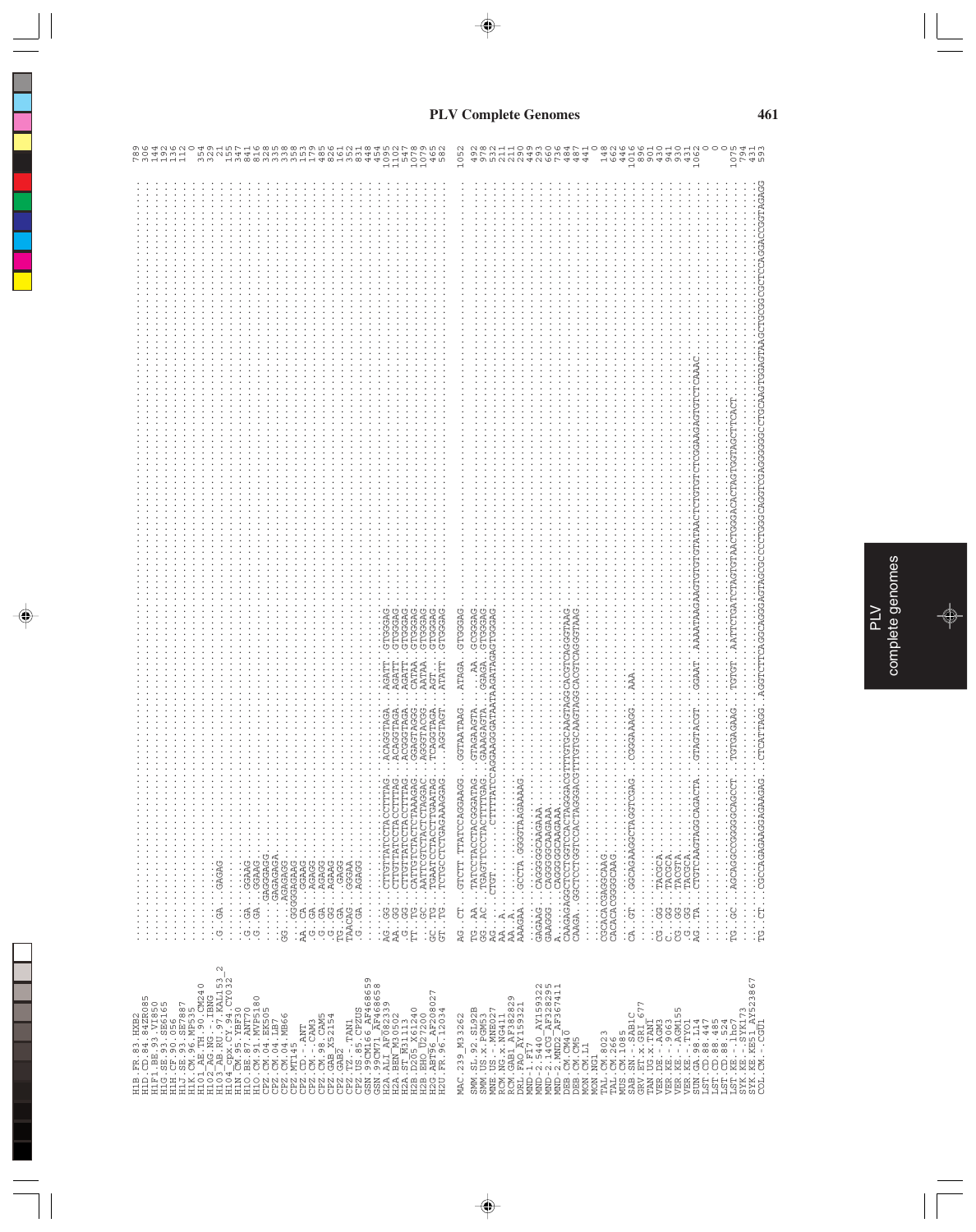| ì<br>ř<br>ř<br>ĭ |
|------------------|
| í                |
|                  |

S

ပ္က

|                                                                                                                                                                                                                                                                                                | $\operatorname{\mathsf{K}}\nolimits_i$<br>$\simeq$<br>$\mathbb{A}^t$<br>U<br>$\sum$                                                                                                                                                                                                                                                                                                                                                                                                                |  |  |  |  |
|------------------------------------------------------------------------------------------------------------------------------------------------------------------------------------------------------------------------------------------------------------------------------------------------|----------------------------------------------------------------------------------------------------------------------------------------------------------------------------------------------------------------------------------------------------------------------------------------------------------------------------------------------------------------------------------------------------------------------------------------------------------------------------------------------------|--|--|--|--|
| $\begin{small} \tt{H1D\_CD\_84\_842R085} \tt{H1D\_CD\_84\_842R085} \tt{H1C\_125\_35\_3716850} \tt{H1C\_125\_35\_3716850} \tt{H1L\_2F\_30\_0165} \tt{H1L\_2F\_30\_016240} \tt{H1H\_2F\_30\_016240} \tt{H1H\_2F\_30\_016240} \tt{H1L\_2F\_30\_016240} \tt{H1L\_2F\_30\_0162\_0162\_0162\_0162\_$ | $\mathbb{I}$                                                                                                                                                                                                                                                                                                                                                                                                                                                                                       |  |  |  |  |
|                                                                                                                                                                                                                                                                                                | $\frac{1}{4}$<br>$\,$ $\,$<br>$\frac{1}{1}$<br>Ì                                                                                                                                                                                                                                                                                                                                                                                                                                                   |  |  |  |  |
|                                                                                                                                                                                                                                                                                                | $\frac{1}{1}$<br>$\begin{array}{c} \begin{array}{c} \text{ } \\ \text{ } \\ \text{ } \\ \text{ } \\ \text{ } \\ \text{ } \\ \end{array} \end{array}$<br>$\frac{1}{2}$ $\frac{1}{2}$ $\frac{1}{2}$ $\frac{1}{2}$ $\frac{1}{2}$ $\frac{1}{2}$ $\frac{1}{2}$ $\frac{1}{2}$ $\frac{1}{2}$ $\frac{1}{2}$ $\frac{1}{2}$ $\frac{1}{2}$ $\frac{1}{2}$ $\frac{1}{2}$ $\frac{1}{2}$ $\frac{1}{2}$ $\frac{1}{2}$ $\frac{1}{2}$ $\frac{1}{2}$ $\frac{1}{2}$ $\frac{1}{2}$ $\frac{1}{2}$                        |  |  |  |  |
|                                                                                                                                                                                                                                                                                                | ł                                                                                                                                                                                                                                                                                                                                                                                                                                                                                                  |  |  |  |  |
| $\frac{1}{2}$ , $\frac{1}{2}$ , $\frac{1}{2}$ , $\frac{1}{2}$ , $\frac{1}{2}$ , $\frac{1}{2}$ , $\frac{1}{2}$                                                                                                                                                                                  | $\frac{1}{4}$<br>$\begin{bmatrix} 1 \\ 1 \\ 1 \\ 1 \end{bmatrix}$                                                                                                                                                                                                                                                                                                                                                                                                                                  |  |  |  |  |
|                                                                                                                                                                                                                                                                                                | Ť<br>$\frac{1}{4}$                                                                                                                                                                                                                                                                                                                                                                                                                                                                                 |  |  |  |  |
|                                                                                                                                                                                                                                                                                                | ï<br>$\frac{1}{2}$                                                                                                                                                                                                                                                                                                                                                                                                                                                                                 |  |  |  |  |
|                                                                                                                                                                                                                                                                                                | $\mathbf{I}$<br>$\mathsf I$                                                                                                                                                                                                                                                                                                                                                                                                                                                                        |  |  |  |  |
|                                                                                                                                                                                                                                                                                                | $\frac{1}{1}$<br>$\frac{1}{1}$<br>$\frac{1}{1}$                                                                                                                                                                                                                                                                                                                                                                                                                                                    |  |  |  |  |
|                                                                                                                                                                                                                                                                                                | I<br>$\frac{1}{2}$<br>$\frac{1}{1}$                                                                                                                                                                                                                                                                                                                                                                                                                                                                |  |  |  |  |
|                                                                                                                                                                                                                                                                                                | $\vdots$                                                                                                                                                                                                                                                                                                                                                                                                                                                                                           |  |  |  |  |
|                                                                                                                                                                                                                                                                                                | $\frac{1}{4}$                                                                                                                                                                                                                                                                                                                                                                                                                                                                                      |  |  |  |  |
|                                                                                                                                                                                                                                                                                                |                                                                                                                                                                                                                                                                                                                                                                                                                                                                                                    |  |  |  |  |
|                                                                                                                                                                                                                                                                                                |                                                                                                                                                                                                                                                                                                                                                                                                                                                                                                    |  |  |  |  |
|                                                                                                                                                                                                                                                                                                | $\frac{1}{1}$<br>$\frac{1}{1}$<br>$\begin{bmatrix} 1 & 0 & 0 & 0 \\ 0 & 1 & 0 & 0 \\ 0 & 0 & 0 & 0 \\ 0 & 0 & 0 & 0 \\ 0 & 0 & 0 & 0 \\ 0 & 0 & 0 & 0 \\ 0 & 0 & 0 & 0 \\ 0 & 0 & 0 & 0 & 0 \\ 0 & 0 & 0 & 0 & 0 \\ 0 & 0 & 0 & 0 & 0 \\ 0 & 0 & 0 & 0 & 0 & 0 \\ 0 & 0 & 0 & 0 & 0 & 0 \\ 0 & 0 & 0 & 0 & 0 & 0 \\ 0 & 0 & 0 & 0 & 0 & 0 \\ 0 & 0 & 0 & 0 & $                                                                                                                                     |  |  |  |  |
|                                                                                                                                                                                                                                                                                                |                                                                                                                                                                                                                                                                                                                                                                                                                                                                                                    |  |  |  |  |
| $\frac{1}{2}$                                                                                                                                                                                                                                                                                  | $\,$ I<br>$\,$<br>$\frac{1}{2}$                                                                                                                                                                                                                                                                                                                                                                                                                                                                    |  |  |  |  |
|                                                                                                                                                                                                                                                                                                |                                                                                                                                                                                                                                                                                                                                                                                                                                                                                                    |  |  |  |  |
|                                                                                                                                                                                                                                                                                                |                                                                                                                                                                                                                                                                                                                                                                                                                                                                                                    |  |  |  |  |
|                                                                                                                                                                                                                                                                                                | $\frac{1}{1}$<br>J,<br>$-1$                                                                                                                                                                                                                                                                                                                                                                                                                                                                        |  |  |  |  |
|                                                                                                                                                                                                                                                                                                | ł<br>$\frac{1}{2}$<br>ł<br>.                                                                                                                                                                                                                                                                                                                                                                                                                                                                       |  |  |  |  |
|                                                                                                                                                                                                                                                                                                | $\frac{1}{2}$<br>Ť                                                                                                                                                                                                                                                                                                                                                                                                                                                                                 |  |  |  |  |
|                                                                                                                                                                                                                                                                                                | $\frac{1}{2}$ , $\frac{1}{2}$ , $\frac{1}{2}$ , $\frac{1}{2}$ , $\frac{1}{2}$ , $\frac{1}{2}$ , $\frac{1}{2}$ , $\frac{1}{2}$ , $\frac{1}{2}$ , $\frac{1}{2}$                                                                                                                                                                                                                                                                                                                                      |  |  |  |  |
|                                                                                                                                                                                                                                                                                                | ţ<br>$\frac{1}{1}$<br>$\frac{1}{1}$<br>$\frac{1}{4}$                                                                                                                                                                                                                                                                                                                                                                                                                                               |  |  |  |  |
|                                                                                                                                                                                                                                                                                                | f,<br>$\mathbf{I}$<br>$\,$<br>J.<br>$\mathbf{I}$<br>Ŷ.<br>$\mathbf{I}$                                                                                                                                                                                                                                                                                                                                                                                                                             |  |  |  |  |
|                                                                                                                                                                                                                                                                                                |                                                                                                                                                                                                                                                                                                                                                                                                                                                                                                    |  |  |  |  |
|                                                                                                                                                                                                                                                                                                |                                                                                                                                                                                                                                                                                                                                                                                                                                                                                                    |  |  |  |  |
|                                                                                                                                                                                                                                                                                                | $- - - - - - -$                                                                                                                                                                                                                                                                                                                                                                                                                                                                                    |  |  |  |  |
|                                                                                                                                                                                                                                                                                                |                                                                                                                                                                                                                                                                                                                                                                                                                                                                                                    |  |  |  |  |
|                                                                                                                                                                                                                                                                                                | -------                                                                                                                                                                                                                                                                                                                                                                                                                                                                                            |  |  |  |  |
|                                                                                                                                                                                                                                                                                                | --------AAC                                                                                                                                                                                                                                                                                                                                                                                                                                                                                        |  |  |  |  |
|                                                                                                                                                                                                                                                                                                |                                                                                                                                                                                                                                                                                                                                                                                                                                                                                                    |  |  |  |  |
|                                                                                                                                                                                                                                                                                                | $-3AA-$<br>ŧ<br>$-1 - 1$<br>$\frac{1}{2}$                                                                                                                                                                                                                                                                                                                                                                                                                                                          |  |  |  |  |
|                                                                                                                                                                                                                                                                                                | $-$ -AAC $-$<br>ł<br>$- - -$                                                                                                                                                                                                                                                                                                                                                                                                                                                                       |  |  |  |  |
|                                                                                                                                                                                                                                                                                                |                                                                                                                                                                                                                                                                                                                                                                                                                                                                                                    |  |  |  |  |
|                                                                                                                                                                                                                                                                                                | - 10<br>- 1<br>$\mathbf{I}$<br>$\frac{1}{4}$                                                                                                                                                                                                                                                                                                                                                                                                                                                       |  |  |  |  |
|                                                                                                                                                                                                                                                                                                |                                                                                                                                                                                                                                                                                                                                                                                                                                                                                                    |  |  |  |  |
| .                                                                                                                                                                                                                                                                                              | ------<br>$\begin{array}{c} \rule{0.2cm}{0.15mm} \rule{0.2cm}{0.15mm} \rule{0.2cm}{0.15mm} \rule{0.2cm}{0.15mm} \rule{0.2cm}{0.15mm} \rule{0.2cm}{0.15mm} \rule{0.2cm}{0.15mm} \rule{0.2cm}{0.15mm} \rule{0.2cm}{0.15mm} \rule{0.2cm}{0.15mm} \rule{0.2cm}{0.15mm} \rule{0.2cm}{0.15mm} \rule{0.2cm}{0.15mm} \rule{0.2cm}{0.15mm} \rule{0.2cm}{0.15mm} \rule{$<br>$\frac{1}{1}$<br>U - - - - -                                                                                                     |  |  |  |  |
|                                                                                                                                                                                                                                                                                                | $-394 - -$<br>ł<br>$\frac{1}{2}$                                                                                                                                                                                                                                                                                                                                                                                                                                                                   |  |  |  |  |
| .                                                                                                                                                                                                                                                                                              |                                                                                                                                                                                                                                                                                                                                                                                                                                                                                                    |  |  |  |  |
| $\vdots$                                                                                                                                                                                                                                                                                       | -<br>$-$ AAC<br>$\mathbf{I}$<br>$\mathbf{I}$<br>$-1$<br>$\frac{1}{2}$                                                                                                                                                                                                                                                                                                                                                                                                                              |  |  |  |  |
|                                                                                                                                                                                                                                                                                                |                                                                                                                                                                                                                                                                                                                                                                                                                                                                                                    |  |  |  |  |
|                                                                                                                                                                                                                                                                                                | $-3AA-$<br>$\,$<br>$-1$ - $-1$                                                                                                                                                                                                                                                                                                                                                                                                                                                                     |  |  |  |  |
|                                                                                                                                                                                                                                                                                                |                                                                                                                                                                                                                                                                                                                                                                                                                                                                                                    |  |  |  |  |
|                                                                                                                                                                                                                                                                                                | $\triangleright$<br>$\approx$<br>$\triangleright$<br>$\circ$<br>Σ                                                                                                                                                                                                                                                                                                                                                                                                                                  |  |  |  |  |
|                                                                                                                                                                                                                                                                                                |                                                                                                                                                                                                                                                                                                                                                                                                                                                                                                    |  |  |  |  |
|                                                                                                                                                                                                                                                                                                |                                                                                                                                                                                                                                                                                                                                                                                                                                                                                                    |  |  |  |  |
|                                                                                                                                                                                                                                                                                                |                                                                                                                                                                                                                                                                                                                                                                                                                                                                                                    |  |  |  |  |
|                                                                                                                                                                                                                                                                                                |                                                                                                                                                                                                                                                                                                                                                                                                                                                                                                    |  |  |  |  |
|                                                                                                                                                                                                                                                                                                |                                                                                                                                                                                                                                                                                                                                                                                                                                                                                                    |  |  |  |  |
|                                                                                                                                                                                                                                                                                                |                                                                                                                                                                                                                                                                                                                                                                                                                                                                                                    |  |  |  |  |
|                                                                                                                                                                                                                                                                                                |                                                                                                                                                                                                                                                                                                                                                                                                                                                                                                    |  |  |  |  |
|                                                                                                                                                                                                                                                                                                | $\blacksquare$                                                                                                                                                                                                                                                                                                                                                                                                                                                                                     |  |  |  |  |
|                                                                                                                                                                                                                                                                                                | $-1 - 1$<br>j<br>$\frac{1}{4}$                                                                                                                                                                                                                                                                                                                                                                                                                                                                     |  |  |  |  |
|                                                                                                                                                                                                                                                                                                | $-1 - 1 - 1 - 1 - 1$<br>$\mathbf{I}$<br>j.                                                                                                                                                                                                                                                                                                                                                                                                                                                         |  |  |  |  |
|                                                                                                                                                                                                                                                                                                | A                                                                                                                                                                                                                                                                                                                                                                                                                                                                                                  |  |  |  |  |
|                                                                                                                                                                                                                                                                                                |                                                                                                                                                                                                                                                                                                                                                                                                                                                                                                    |  |  |  |  |
|                                                                                                                                                                                                                                                                                                |                                                                                                                                                                                                                                                                                                                                                                                                                                                                                                    |  |  |  |  |
|                                                                                                                                                                                                                                                                                                |                                                                                                                                                                                                                                                                                                                                                                                                                                                                                                    |  |  |  |  |
|                                                                                                                                                                                                                                                                                                |                                                                                                                                                                                                                                                                                                                                                                                                                                                                                                    |  |  |  |  |
|                                                                                                                                                                                                                                                                                                |                                                                                                                                                                                                                                                                                                                                                                                                                                                                                                    |  |  |  |  |
|                                                                                                                                                                                                                                                                                                | $-1$<br>$\frac{1}{1}$                                                                                                                                                                                                                                                                                                                                                                                                                                                                              |  |  |  |  |
|                                                                                                                                                                                                                                                                                                |                                                                                                                                                                                                                                                                                                                                                                                                                                                                                                    |  |  |  |  |
|                                                                                                                                                                                                                                                                                                | $\ddot{a}$                                                                                                                                                                                                                                                                                                                                                                                                                                                                                         |  |  |  |  |
| Ì                                                                                                                                                                                                                                                                                              | $\frac{1}{2}$                                                                                                                                                                                                                                                                                                                                                                                                                                                                                      |  |  |  |  |
|                                                                                                                                                                                                                                                                                                | $\ddot{\circ}$<br>$\frac{1}{2}$                                                                                                                                                                                                                                                                                                                                                                                                                                                                    |  |  |  |  |
|                                                                                                                                                                                                                                                                                                | $-$ -CACAC $-$<br>$- - - - - - - - - - - - - - - - -$                                                                                                                                                                                                                                                                                                                                                                                                                                              |  |  |  |  |
|                                                                                                                                                                                                                                                                                                | $\frac{1}{2}$                                                                                                                                                                                                                                                                                                                                                                                                                                                                                      |  |  |  |  |
|                                                                                                                                                                                                                                                                                                |                                                                                                                                                                                                                                                                                                                                                                                                                                                                                                    |  |  |  |  |
|                                                                                                                                                                                                                                                                                                |                                                                                                                                                                                                                                                                                                                                                                                                                                                                                                    |  |  |  |  |
|                                                                                                                                                                                                                                                                                                |                                                                                                                                                                                                                                                                                                                                                                                                                                                                                                    |  |  |  |  |
|                                                                                                                                                                                                                                                                                                |                                                                                                                                                                                                                                                                                                                                                                                                                                                                                                    |  |  |  |  |
|                                                                                                                                                                                                                                                                                                | $-100 - 1$<br>ŧ<br><b>A</b> ------------                                                                                                                                                                                                                                                                                                                                                                                                                                                           |  |  |  |  |
|                                                                                                                                                                                                                                                                                                |                                                                                                                                                                                                                                                                                                                                                                                                                                                                                                    |  |  |  |  |
|                                                                                                                                                                                                                                                                                                | --TAAC-<br>$\frac{1}{1}$                                                                                                                                                                                                                                                                                                                                                                                                                                                                           |  |  |  |  |
|                                                                                                                                                                                                                                                                                                | $- - - - - - - - - -$                                                                                                                                                                                                                                                                                                                                                                                                                                                                              |  |  |  |  |
|                                                                                                                                                                                                                                                                                                |                                                                                                                                                                                                                                                                                                                                                                                                                                                                                                    |  |  |  |  |
|                                                                                                                                                                                                                                                                                                | A                                                                                                                                                                                                                                                                                                                                                                                                                                                                                                  |  |  |  |  |
|                                                                                                                                                                                                                                                                                                |                                                                                                                                                                                                                                                                                                                                                                                                                                                                                                    |  |  |  |  |
|                                                                                                                                                                                                                                                                                                |                                                                                                                                                                                                                                                                                                                                                                                                                                                                                                    |  |  |  |  |
|                                                                                                                                                                                                                                                                                                | <b>ロー・・・・・・・・・・・・・・</b>                                                                                                                                                                                                                                                                                                                                                                                                                                                                            |  |  |  |  |
|                                                                                                                                                                                                                                                                                                |                                                                                                                                                                                                                                                                                                                                                                                                                                                                                                    |  |  |  |  |
|                                                                                                                                                                                                                                                                                                |                                                                                                                                                                                                                                                                                                                                                                                                                                                                                                    |  |  |  |  |
|                                                                                                                                                                                                                                                                                                |                                                                                                                                                                                                                                                                                                                                                                                                                                                                                                    |  |  |  |  |
|                                                                                                                                                                                                                                                                                                |                                                                                                                                                                                                                                                                                                                                                                                                                                                                                                    |  |  |  |  |
|                                                                                                                                                                                                                                                                                                |                                                                                                                                                                                                                                                                                                                                                                                                                                                                                                    |  |  |  |  |
|                                                                                                                                                                                                                                                                                                |                                                                                                                                                                                                                                                                                                                                                                                                                                                                                                    |  |  |  |  |
|                                                                                                                                                                                                                                                                                                |                                                                                                                                                                                                                                                                                                                                                                                                                                                                                                    |  |  |  |  |
|                                                                                                                                                                                                                                                                                                |                                                                                                                                                                                                                                                                                                                                                                                                                                                                                                    |  |  |  |  |
|                                                                                                                                                                                                                                                                                                |                                                                                                                                                                                                                                                                                                                                                                                                                                                                                                    |  |  |  |  |
|                                                                                                                                                                                                                                                                                                | $\begin{aligned} &\cdots \stackrel{d}{\sim} \cdots \stackrel{d}{\sim} \cdots \stackrel{d}{\sim} \cdots \stackrel{d}{\sim} \cdots \stackrel{d}{\sim} \cdots \stackrel{d}{\sim} \cdots \stackrel{d}{\sim} \cdots \stackrel{d}{\sim} \cdots \stackrel{d}{\sim} \cdots \stackrel{d}{\sim} \cdots \stackrel{d}{\sim} \cdots \stackrel{d}{\sim} \cdots \stackrel{d}{\sim} \cdots \stackrel{d}{\sim} \cdots \stackrel{d}{\sim} \cdots \stackrel{d}{\sim} \cdots \stackrel{d}{\sim} \cdots \stackrel{d}{\$ |  |  |  |  |
|                                                                                                                                                                                                                                                                                                |                                                                                                                                                                                                                                                                                                                                                                                                                                                                                                    |  |  |  |  |
|                                                                                                                                                                                                                                                                                                |                                                                                                                                                                                                                                                                                                                                                                                                                                                                                                    |  |  |  |  |
|                                                                                                                                                                                                                                                                                                |                                                                                                                                                                                                                                                                                                                                                                                                                                                                                                    |  |  |  |  |
|                                                                                                                                                                                                                                                                                                | $\frac{1}{2}$ , $\frac{1}{2}$ , $\frac{1}{2}$ , $\frac{1}{2}$ , $\frac{1}{2}$ , $\frac{1}{2}$                                                                                                                                                                                                                                                                                                                                                                                                      |  |  |  |  |
|                                                                                                                                                                                                                                                                                                | GAGGTCATTA                                                                                                                                                                                                                                                                                                                                                                                                                                                                                         |  |  |  |  |
|                                                                                                                                                                                                                                                                                                |                                                                                                                                                                                                                                                                                                                                                                                                                                                                                                    |  |  |  |  |
|                                                                                                                                                                                                                                                                                                |                                                                                                                                                                                                                                                                                                                                                                                                                                                                                                    |  |  |  |  |
|                                                                                                                                                                                                                                                                                                |                                                                                                                                                                                                                                                                                                                                                                                                                                                                                                    |  |  |  |  |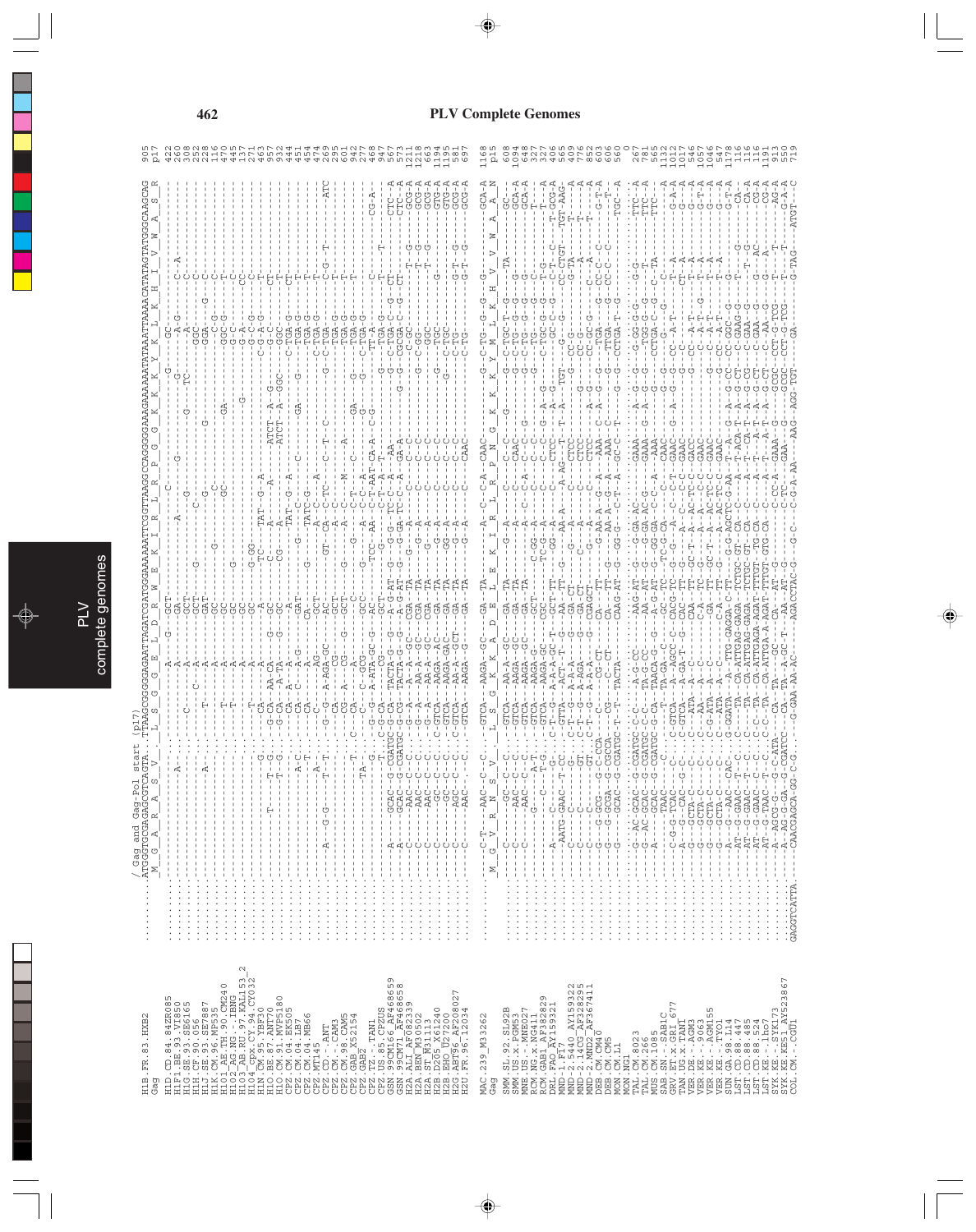| ì<br>č<br>J |
|-------------|
| ï<br>5      |
| ī<br>į      |

| $\mathbf{\underline{\alpha}}$<br>Z<br>$\triangleright$<br>$\Delta_i^t$ | $- - -$<br>$- - -$<br>$-4$<br>$-10$<br>シー<br>$\frac{1}{1}$<br>$\frac{1}{2}$<br>$\frac{1}{2}$<br>$\frac{1}{4}$<br>$\frac{1}{4}$<br>$\,$ I<br>Í<br>f,<br>t<br>$\frac{1}{1}$<br>$\frac{1}{1}$<br>$\mathbf{I}$<br>J.<br>$\frac{1}{1}$<br>$-1$<br>$-1$<br>$-1$<br>$\frac{1}{2}$<br>$-1 - 1 - 1$<br>$-1$<br>$-1$<br>$\frac{1}{2}$<br>$- - - - - - - - -$<br>$T T G - -C$<br>$- - - 1212 - - -$<br>$- - -$<br>$-5 - 5 - 11$<br>J.<br>$\frac{1}{2}$<br>$\mathbf{u}$<br>$\,$<br>$\frac{1}{4}$<br>÷<br>Ť<br>t<br>t<br>$---TTG$<br>$-$ -TTG<br>$- - - - 1G$<br>$\blacksquare$<br>U<br>U<br>---<br>$-1 - 1 - 1 - 1$<br>ں<br>ا<br>$\mathbf{I}$<br>$\frac{1}{4}$                                                                                                                                                                                                                                                                                                                                                                                                            | --T-G-T-AGCAGAAI<br>F G L A E<br>--GCC-GC--GAGZ<br>こりよりひりし - ひけの - -<br>$-TAGCCI - TCAG - AJ$<br>3455-55-7-1-1-<br>$-$ GAG $i$<br>$-90-0-0-0-0$<br>--GCC-CC--GAGI<br>--GCC-CC--GAGI<br>$-T-CG-T-ACI-CAGI$<br>$-$ -CAAG<br>-- T-9-DECOODD-<br>$-1.5999 - T - G - T - G - T - A$<br>URDDUH - - UUD - -<br>--GCC-CLCAGAC<br>- CC<br>-GC-                                                                                                                                                                                                                                                                                                                                                                                                                                                                                                                                             |
|------------------------------------------------------------------------|---------------------------------------------------------------------------------------------------------------------------------------------------------------------------------------------------------------------------------------------------------------------------------------------------------------------------------------------------------------------------------------------------------------------------------------------------------------------------------------------------------------------------------------------------------------------------------------------------------------------------------------------------------------------------------------------------------------------------------------------------------------------------------------------------------------------------------------------------------------------------------------------------------------------------------------------------------------------------------------------------------------------------------------------------------------|-----------------------------------------------------------------------------------------------------------------------------------------------------------------------------------------------------------------------------------------------------------------------------------------------------------------------------------------------------------------------------------------------------------------------------------------------------------------------------------------------------------------------------------------------------------------------------------------------------------------------------------------------------------------------------------------------------------------------------------------------------------------------------------------------------------------------------------------------------------------------------------|
| GGAGCTAGAACGATTCGCAGTTAATCCT<br>$\mathbb{E}$<br>α<br>囜<br>$\Box$<br>囸  | URDUULD-UD---HR----RD---L------R<br>$- -A - - -A - - -TG$<br>U---------<br><b>00--------</b><br>$G - -GA - - - -T - -$<br>턱<br>÷.<br>$G - - -A - - - - -$<br>$- - - A T - G - - C A - - - -$<br>$- -A - - -$<br>$- - -p$<br>$- -A - - -$<br>$----P$<br>$- - - - - - - - - - - - - - - -$<br>$- -C1 - C1 - C1$<br>$\frac{1}{1}$<br>$\mathbf{I}$<br>$-4$<br>$\mathbf{I}$<br>$-1$<br>$- - - A$<br>$\mathbf{I}$<br>-<br>$\mathbf I$<br>$\,$ I<br>$\frac{1}{6}$<br>$\frac{1}{2}$ $\frac{1}{2}$ $\frac{1}{2}$ $\frac{1}{2}$<br>$\begin{array}{c}\n1 \\ 0 \\ 1\n\end{array}$<br>ひ<br>ひ<br>ひ<br>$\mathbf{I}$<br>$- - 1 - - - -$<br>ひ<br>$- - A T - -$<br>$- - A T - -$<br>$\,$ I<br>$\frac{1}{1}$<br>Î.<br>Ť<br>Ť<br>$\frac{1}{1}$<br>$\bar{1}$<br>$\sf I$<br>$\frac{1}{1}$<br>$\frac{1}{1}$<br>ł<br>ţ<br>$\frac{1}{1}$<br>$\frac{1}{1}$<br>$A - -$<br>ţ<br>Ť<br>Ť<br>ł.<br>Ť<br>$\frac{1}{1}$<br>t<br>t<br>Ť<br>$\mathbf{I}$<br>4<br>$\prec$<br>$\Delta^{\!\bullet}_i$<br>$\mathcal{A}$<br>U<br>$\mathbf I$<br>A,<br>HHHOH<br>U<br>U<br>J.<br>$\,$ I<br>$\mathbf{I}$ | $\begin{array}{l} 11 - 341 - 1 - 724 - 1 - 7 - 3614 - 1 \\ - 34 - 1 - 1 - 124 - 1 - 1 - 36124 - 1 \\ - 34 - 1 - 1 - 1 - 1 - 1 - 36124 - 1 \\ - 34 - 1 - 1 - 1 - 1 - 1 - 1 - 36124 - 1 \\ - 34 - 1 - 1 - 1 - 1 - 1 - 36124 - 1 \\ - 34 - 1 - 1 - 1 - 1 - 1 - 1 - 1 \\ - 34 - 1 - 1 - 1 - 1 - 1 - 1 - 1 - 1 \\ -$<br>A-----AGC--C-TTT-A-TATT<br>$\frac{1}{1}$<br>$-1 - 0 - -1$<br>$A - A - G - -C - -C - -$<br>$- - 2T - 2T - -$<br>$C - C - C - C - C$<br>$-CA$ -<br>$- - CA -$<br>$-G - C A - -$<br>$\mathbbm{R}$<br>$---T-A$<br>۳<br>۱<br>부<br>$\mathsf{D}^{^{\mathrm{I}}}$<br>$A - A + C$<br>$AA - A + C$<br>$-1 - A - G$<br>$-4 - -4 - 6$<br>--AT--<br>$-AA-C$<br>--AT--<br>$- - A T - -$<br>$\Box$<br>$- - P A T -$<br>÷,<br>$- - A$<br>$AA - A$<br>$-4$<br>$\,$<br>$[ \underline{x} ]$<br>$\frac{1}{4}$<br>ł.<br>$\mathbb H$<br>RUH<br>$\prec$<br>AAAA<br>$\mathbb{H}$<br>J. |
| H1B.FR.83.HXB2<br>Gag                                                  | $\sim$<br>$\begin{array}{ll} \text{HII}\ \text{HII}\ \text{HII}\ \text{HII}\ \text{HII}\ \text{HII}\ \text{HII}\ \text{HII}\ \text{HII}\ \text{HII}\ \text{HII}\ \text{HII}\ \text{HII}\ \text{HII}\ \text{HII}\ \text{HII}\ \text{HII}\ \text{HII}\ \text{HII}\ \text{HII}\ \text{HII}\ \text{HII}\ \text{HII}\ \text{HII}\ \text{HII}\ \text{HII}\ \text{HII}\ \text{HII}\ \text{HII}\ \text{HII}\ \text{HII}\ \text{HII}\ \text{HII}\ \text{HII}\ \text{HII}\ \text{$<br>HZA, BEN M30502<br>HZA, ST M31113<br>HZB, DZO5 X61240<br>HZG, ABT96 AF208027<br>HZU, FR, 96, 12208027<br>HZU, FR, 96, 122034<br>LO<br>H1D.CD.84.84ZR085<br>H1F1.BE.93.VI850<br>H1G.SE.93.SE6165                                                                                                                                                                                                                                                                                                                                                                                   | SYK.KE.-.SYK173<br>SYK.KE.KE51 AY52386<br>COL.CM.-.C <del>C</del> U1<br>MND-1.1FT7<br>MND-2.5440 AY159322<br>MND-2.1410 AY159322<br>MND-2.14100 AF328295<br>MB1.CM.CM40<br>SMM. 51. 92. SI92B<br>SMM. US. x. PCM53<br>NME. US. - MMB027<br>RCM. GAB1X. AF332829<br>RCM. CAB1X. PAO_AY159232<br>S<br>VER.KE. - . AGM15<br>M33262<br>$\begin{array}{l} {\rm SUM.}\ (24, 98, 114 \\ {\rm LST.}\ (D, 88, 447 \\ {\rm LST.}\ (D, 88, 485 \\ {\rm LST.}\ (D, 88, 534 \\ {\rm LST.}\ (D, 88, 524 \\ {\rm LST.}\ (E, -, 1067 \\ \end{array}$<br>TOXL.<br>DEB.CM.CM5<br>MON.CM.L1<br>VER.KE.<br>MAC.239<br>MON.NG1<br>Gag                                                                                                                                                                                                                                                                  |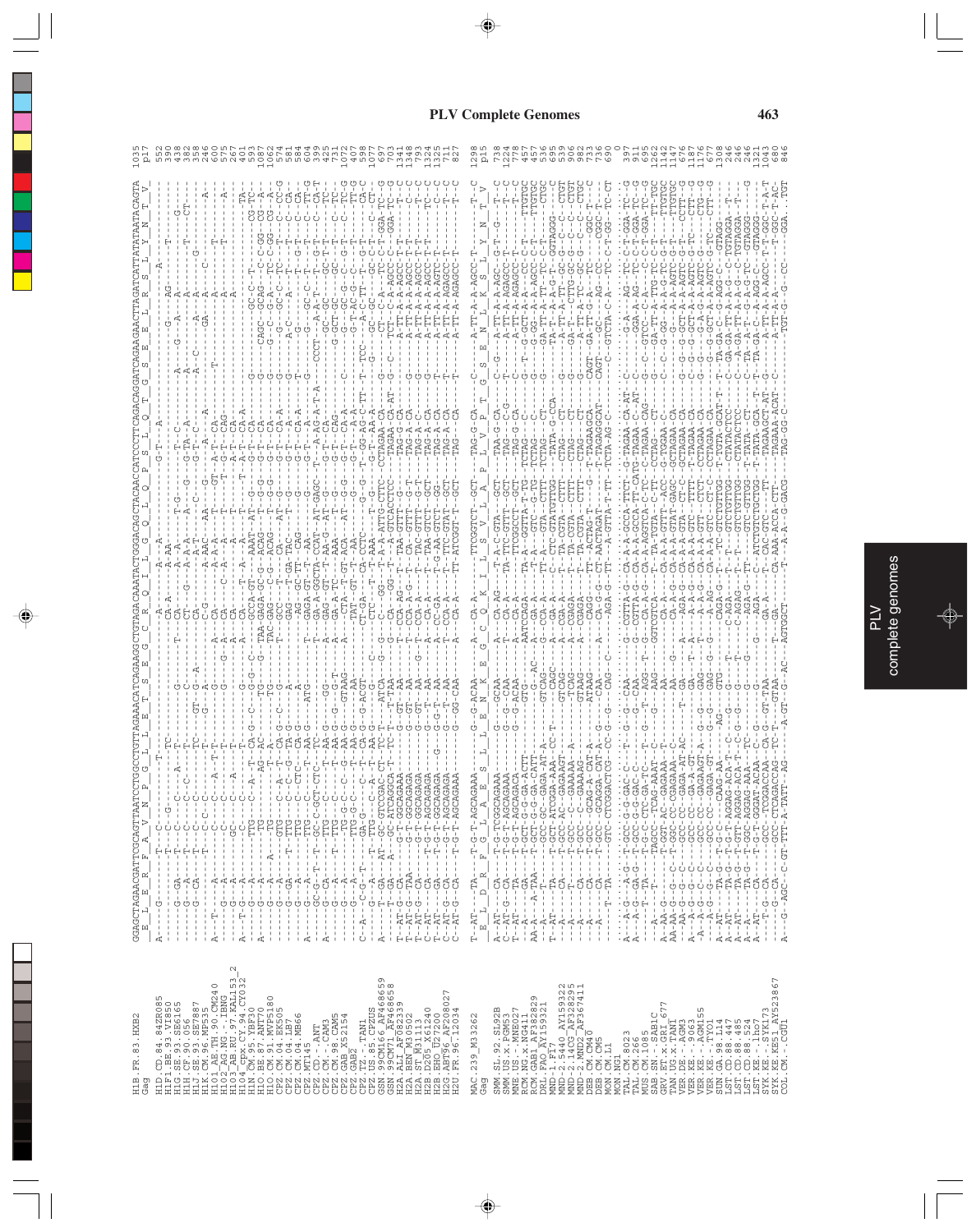|  | ř<br>ĭ |
|--|--------|
|  | í      |

ဒ္၀

es

| H1B.FR.83.HXB2<br>Gag                                                                                                                                                                                                                                                                                                                                                                                                             | GCAACCCTCTATTGTGTGCATCAAAGG<br>A T L Y C V H Q R<br>$\mathbb{A}^{\mathbb{I}}$                                                                                                                                                                                                                                                                                                                                                                                                                                                                                  |  |
|-----------------------------------------------------------------------------------------------------------------------------------------------------------------------------------------------------------------------------------------------------------------------------------------------------------------------------------------------------------------------------------------------------------------------------------|----------------------------------------------------------------------------------------------------------------------------------------------------------------------------------------------------------------------------------------------------------------------------------------------------------------------------------------------------------------------------------------------------------------------------------------------------------------------------------------------------------------------------------------------------------------|--|
| $\begin{tabular}{l} \bf 1111.121.1B1.331.3171.5191.501\\ \bf 1111.11.1B1.391.3171150\\ \bf 1111.121.1B1.3191.318787\\ \bf 1111.121.122.131.131.132.13171.132.13171.132.13171.132.13171.132.13171.132.13171.132.13171.132.13171.132.13171.132.13171$                                                                                                                                                                               | $---A---$<br>$-4$                                                                                                                                                                                                                                                                                                                                                                                                                                                                                                                                              |  |
|                                                                                                                                                                                                                                                                                                                                                                                                                                   | J.<br>I.<br>$\frac{1}{1}$<br>$\frac{1}{4}$<br>$- -A - -A$<br>$-4$<br>$\mathbf{I}$<br>$\frac{1}{2}$<br>$\begin{array}{c} \rule{0.2cm}{0.15mm} \rule{0.2cm}{0.15mm} \rule{0.2cm}{0.15mm} \rule{0.2cm}{0.15mm} \rule{0.2cm}{0.15mm} \rule{0.2cm}{0.15mm} \rule{0.2cm}{0.15mm} \rule{0.2cm}{0.15mm} \rule{0.2cm}{0.15mm} \rule{0.2cm}{0.15mm} \rule{0.2cm}{0.15mm} \rule{0.2cm}{0.15mm} \rule{0.2cm}{0.15mm} \rule{0.2cm}{0.15mm} \rule{0.2cm}{0.15mm} \rule{$<br>$\frac{1}{4}$<br>I.<br>$-100 - 1$<br>$\overline{\phantom{a}}$<br>I,                              |  |
|                                                                                                                                                                                                                                                                                                                                                                                                                                   | $-9 - -9 - -12$<br>$-5$<br>$\frac{1}{4}$<br>$-4$<br>$- - A$<br>$\frac{1}{2}$<br>$\begin{array}{c}\nC \\ 1\n\end{array}$<br>$\,$ I<br>$\bar{1}$<br>$\,$ I<br>$\frac{1}{1}$<br>$\mathbf{I}$<br>$-100 - 1$                                                                                                                                                                                                                                                                                                                                                        |  |
|                                                                                                                                                                                                                                                                                                                                                                                                                                   | ŧ<br>$-4$<br>Ĥ<br>$\frac{1}{1}$<br>ł<br>$-100 - 1$                                                                                                                                                                                                                                                                                                                                                                                                                                                                                                             |  |
|                                                                                                                                                                                                                                                                                                                                                                                                                                   | ı<br>I.                                                                                                                                                                                                                                                                                                                                                                                                                                                                                                                                                        |  |
| $\frac{1}{2}$                                                                                                                                                                                                                                                                                                                                                                                                                     | l,<br>$-1 - 1 - 1 - 1 - 1$<br>$\frac{1}{2}$<br>$\frac{1}{1}$<br>$-4$<br>$\frac{1}{4}$<br>$-1 - 2 - 2 - 1 - 1 - 1$<br>$\mathbb{I}$<br>î.<br>$\mathbf{I}$<br>Î<br>t<br>$\mathfrak l$                                                                                                                                                                                                                                                                                                                                                                             |  |
|                                                                                                                                                                                                                                                                                                                                                                                                                                   | $-4$<br>$\mathbf{I}$<br>$\frac{1}{1}$<br>$-4$<br>$- - - - - - - -$<br>$\mathbf{I}$<br>$\mathbf{A}$                                                                                                                                                                                                                                                                                                                                                                                                                                                             |  |
|                                                                                                                                                                                                                                                                                                                                                                                                                                   | <b>UCCCCAC</b><br>$-4$<br>---- AGT----<br>$-CA-C$<br>リー<br>-<br>٠<br>$-$ GTT<br>- $-$ T $\!-$                                                                                                                                                                                                                                                                                                                                                                                                                                                                  |  |
|                                                                                                                                                                                                                                                                                                                                                                                                                                   | $- -CA - C - A$<br>ee<br>ال<br>U--00-----<br>                                                                                                                                                                                                                                                                                                                                                                                                                                                                                                                  |  |
|                                                                                                                                                                                                                                                                                                                                                                                                                                   | $---A-T-AC$<br>۲<br>ا<br>Ť<br>$-100 - 100 - 100$                                                                                                                                                                                                                                                                                                                                                                                                                                                                                                               |  |
|                                                                                                                                                                                                                                                                                                                                                                                                                                   | $-5 - -5 - -8$<br>Í<br>$\frac{1}{4}$<br>$- - - - - - - -$<br>$-$ TGGT---                                                                                                                                                                                                                                                                                                                                                                                                                                                                                       |  |
|                                                                                                                                                                                                                                                                                                                                                                                                                                   | $- -A - G - -A$<br>$-5 -$<br>$\frac{1}{1}$<br>$-595 - T -$<br><b>LO-</b>                                                                                                                                                                                                                                                                                                                                                                                                                                                                                       |  |
|                                                                                                                                                                                                                                                                                                                                                                                                                                   | $\mathbf I$<br>$- - A$<br>$-4$<br>TGTGTT--G-GG--C                                                                                                                                                                                                                                                                                                                                                                                                                                                                                                              |  |
|                                                                                                                                                                                                                                                                                                                                                                                                                                   | ۳<br>-<br>$-100 - 1010 - 1$                                                                                                                                                                                                                                                                                                                                                                                                                                                                                                                                    |  |
|                                                                                                                                                                                                                                                                                                                                                                                                                                   | ۳<br>-<br>$\,$ $\,$<br>--55-5-4555-                                                                                                                                                                                                                                                                                                                                                                                                                                                                                                                            |  |
|                                                                                                                                                                                                                                                                                                                                                                                                                                   | $---AGTGAC$                                                                                                                                                                                                                                                                                                                                                                                                                                                                                                                                                    |  |
|                                                                                                                                                                                                                                                                                                                                                                                                                                   | $- - -GCT - -A$<br>$\frac{1}{2}$<br>$-100 - A - 100H0 -$                                                                                                                                                                                                                                                                                                                                                                                                                                                                                                       |  |
|                                                                                                                                                                                                                                                                                                                                                                                                                                   | $- - - 0$<br>$-1 - 1 - 1 - 1 - 1$<br>TGTGTA--                                                                                                                                                                                                                                                                                                                                                                                                                                                                                                                  |  |
|                                                                                                                                                                                                                                                                                                                                                                                                                                   | $- -$ CAGT---<br>$-1$                                                                                                                                                                                                                                                                                                                                                                                                                                                                                                                                          |  |
| $\begin{smallmatrix} \texttt{CEZ} & \texttt{CRBZ} & \texttt{CEZ} & \texttt{CEZ} & \texttt{CEZ} \\ \texttt{CEZ} & \texttt{TEZ} & \texttt{1} & \texttt{CZ} & \texttt{RZH} \\ \texttt{CEZ} & \texttt{TEZ} & \texttt{1} & \texttt{CZH} & \texttt{RZH} \\ \texttt{CEX} & \texttt{1} & \texttt{1} & \texttt{1} & \texttt{1} & \texttt{1} & \texttt{1} \\ \texttt{CEX} & \texttt{1} & \texttt{1} & \texttt{1} & \texttt{1} & \texttt{1}$ | $---A- C$<br>$-5TG - -$<br>Н                                                                                                                                                                                                                                                                                                                                                                                                                                                                                                                                   |  |
|                                                                                                                                                                                                                                                                                                                                                                                                                                   | $A - C$<br>f,<br>$- - GTC$                                                                                                                                                                                                                                                                                                                                                                                                                                                                                                                                     |  |
|                                                                                                                                                                                                                                                                                                                                                                                                                                   |                                                                                                                                                                                                                                                                                                                                                                                                                                                                                                                                                                |  |
|                                                                                                                                                                                                                                                                                                                                                                                                                                   | TGCGTAG-T-GG--C-----CGC-GAA<br>TGCGT-A-T-GG--CT----CGC-GAA<br>TGCGT-A-T-GG--A-A-A-CGC-GAA                                                                                                                                                                                                                                                                                                                                                                                                                                                                      |  |
|                                                                                                                                                                                                                                                                                                                                                                                                                                   |                                                                                                                                                                                                                                                                                                                                                                                                                                                                                                                                                                |  |
|                                                                                                                                                                                                                                                                                                                                                                                                                                   | $- -$ CGC-GAA<br>ARD-000-1<br>$\mathbf{I}$<br>$-CC$<br>$- - -$ CC<br>TGCGT-A-T-T<br>÷<br>-<br>TGCGT-A-                                                                                                                                                                                                                                                                                                                                                                                                                                                         |  |
|                                                                                                                                                                                                                                                                                                                                                                                                                                   | İ<br>$\texttt{TGCGT}-\texttt{A}-\texttt{T}-\texttt{GG}-$                                                                                                                                                                                                                                                                                                                                                                                                                                                                                                       |  |
| H2G.ABT96 AF20802<br>H2U.FR.96.12034                                                                                                                                                                                                                                                                                                                                                                                              | ---CGCCGAAC<br>---CGC-GAAC<br>TGCGT-A-T-GG-                                                                                                                                                                                                                                                                                                                                                                                                                                                                                                                    |  |
|                                                                                                                                                                                                                                                                                                                                                                                                                                   |                                                                                                                                                                                                                                                                                                                                                                                                                                                                                                                                                                |  |
| MAC.239 M33262<br>Gag                                                                                                                                                                                                                                                                                                                                                                                                             | $\begin{array}{cccccc} \texttt{TGCGT-A--GG--CA-T--CGC-GAA} \\ \texttt{C} & \texttt{V} & \texttt{I} & \texttt{W} & \texttt{C} & \texttt{I} & \texttt{A} & \texttt{B} \\ \end{array}$                                                                                                                                                                                                                                                                                                                                                                            |  |
|                                                                                                                                                                                                                                                                                                                                                                                                                                   | $\mathbb{A}$<br>$\overline{a}$                                                                                                                                                                                                                                                                                                                                                                                                                                                                                                                                 |  |
| SMM.SL.92.SL92B<br>SMM.US.x.PGM53<br>MNE.US.-.MNE027<br>MNE.US.-.MNE027                                                                                                                                                                                                                                                                                                                                                           | $- -$ CGC-GAA<br>$\frac{1}{\mathbf{C}}$<br>----00-H-04H000H                                                                                                                                                                                                                                                                                                                                                                                                                                                                                                    |  |
|                                                                                                                                                                                                                                                                                                                                                                                                                                   |                                                                                                                                                                                                                                                                                                                                                                                                                                                                                                                                                                |  |
|                                                                                                                                                                                                                                                                                                                                                                                                                                   | $TGCGT - A - T - G3 - -C - -CG-C - GAA$<br>$TGCGT - A - -CG - -CA - T - -CG-C - GAA$                                                                                                                                                                                                                                                                                                                                                                                                                                                                           |  |
|                                                                                                                                                                                                                                                                                                                                                                                                                                   | ---CA-GGAAC<br>---CA-GGAAC<br>U-10010101011                                                                                                                                                                                                                                                                                                                                                                                                                                                                                                                    |  |
| G<br>RCM.GAB1 AF38282<br>DRL.FAO AY159321                                                                                                                                                                                                                                                                                                                                                                                         |                                                                                                                                                                                                                                                                                                                                                                                                                                                                                                                                                                |  |
| $\text{MD-1.}\ \text{F17}$                                                                                                                                                                                                                                                                                                                                                                                                        |                                                                                                                                                                                                                                                                                                                                                                                                                                                                                                                                                                |  |
|                                                                                                                                                                                                                                                                                                                                                                                                                                   | $\begin{array}{l} {\rm TGCCTA} - 1 - {\rm GG} - 0 - 0 - 0 - 0.03 {\rm AG} - 0.03 {\rm AG} \\ {\rm TGCCTA} - 0 - 0 - 0 - 0 - 0 - 0 - 0.03 {\rm AG} \\ {\rm TGCCTA} - 0 - 0 - 0 - 0 - 0 - 0.03 {\rm AG} \\ {\rm TGTCTB} - {\rm AGC} - {\rm CA} - {\rm A} - 0.000 {\rm AG} \\ {\rm TGTCTB} - {\rm A} - 0.00 - 0 - 0 - 0 - 0 - 0 - 0 - 0.00 {\rm AG} \\ \end{array}$                                                                                                                                                                                               |  |
| MND-2.5440 AY159322<br>MND-2.14CG AF328295<br>MND-2.MND2 AF367411                                                                                                                                                                                                                                                                                                                                                                 |                                                                                                                                                                                                                                                                                                                                                                                                                                                                                                                                                                |  |
| $MID - 2.$ $MND2$                                                                                                                                                                                                                                                                                                                                                                                                                 | $- - - - 900 - 24$<br>$- - A$<br>U--UU-K-U-UHUUH                                                                                                                                                                                                                                                                                                                                                                                                                                                                                                               |  |
|                                                                                                                                                                                                                                                                                                                                                                                                                                   | UCHCUCC-------                                                                                                                                                                                                                                                                                                                                                                                                                                                                                                                                                 |  |
| DEB.CM.CM40<br>DEB.CM.CM5<br>MON.CM.L1<br>MON.NG1                                                                                                                                                                                                                                                                                                                                                                                 | $\begin{array}{l} \texttt{TGTGT-G-T-TGGGCATGC}\\ \texttt{T-GGTAT-G-T-T-T-T-T-T-CA-A}\\ \end{array}$                                                                                                                                                                                                                                                                                                                                                                                                                                                            |  |
|                                                                                                                                                                                                                                                                                                                                                                                                                                   | $-CA - A - - GCCG - T$                                                                                                                                                                                                                                                                                                                                                                                                                                                                                                                                         |  |
|                                                                                                                                                                                                                                                                                                                                                                                                                                   | $1 - 5 - 1 - 1 - 1$<br>$\begin{minipage}{.4\linewidth} \begin{tabular}{l} \multicolumn{2}{c}{\textbf{0.63}\linewidth} \end{tabular} \end{minipage} \begin{minipage}{.4\linewidth} \begin{tabular}{l} \multicolumn{2}{c}{\textbf{0.63}\linewidth} \end{tabular} \end{minipage} \begin{minipage}{.4\linewidth} \end{minipage} \begin{minipage}{.4\linewidth} \begin{tabular}{l} \multicolumn{2}{c}{\textbf{0.63}\linewidth} \end{tabular} \end{minipage} \begin{minipage}{.4\linewidth} \end{minipage} \begin{minipage}{.4\linewidth} \end{minipage} \begin{min$ |  |
| TAL.CM.8023<br>TAL.CM.266                                                                                                                                                                                                                                                                                                                                                                                                         | $-1 - 5$<br>TGTGTT--A--C--CA-T                                                                                                                                                                                                                                                                                                                                                                                                                                                                                                                                 |  |
|                                                                                                                                                                                                                                                                                                                                                                                                                                   | AAGA                                                                                                                                                                                                                                                                                                                                                                                                                                                                                                                                                           |  |
|                                                                                                                                                                                                                                                                                                                                                                                                                                   |                                                                                                                                                                                                                                                                                                                                                                                                                                                                                                                                                                |  |
| MUS.CM.1085<br>SAB.SN.-.SAB1C<br>GRV.ET.x.GRI_677                                                                                                                                                                                                                                                                                                                                                                                 | $-265 - 255 - -125$<br>- 4749 - 250 - -125<br>- 475 - 250 - -125<br>$\begin{array}{l} \mathbf{T} - \mathbf{G}\mathbf{T}\mathbf{G} + \mathbf{I} - \mathbf{G}\mathbf{G} - \mathbf{I} - \mathbf{A}\cdot\mathbf{C} \\ \mathbf{T}\mathbf{G}\mathbf{C}\mathbf{G}\mathbf{T}\mathbf{G}\mathbf{T} - \mathbf{A}\mathbf{G}\mathbf{C} - \mathbf{I} - \mathbf{A}\cdot\mathbf{T} \\ \mathbf{T}\mathbf{G}\mathbf{C}\mathbf{G}\mathbf{T}\mathbf{G}\mathbf{T} - \mathbf{A}\cdot\mathbf{T}\cdot\mathbf{G}\mathbf{G} - \mathbf{I} - \mathbf{A}\cdot\mathbf{T} \\ \$               |  |
|                                                                                                                                                                                                                                                                                                                                                                                                                                   | -- CGC-GAAC<br>-- CA--GAT-<br>$TCGCT - A - T - GG - - A - T$                                                                                                                                                                                                                                                                                                                                                                                                                                                                                                   |  |
| TAN. UG. X. TANI<br>VER. DE. - AGM3<br>VER. KE. - 9063<br>VER. KE. - 2063<br>VER. KE. - 200155                                                                                                                                                                                                                                                                                                                                    | $---C--A$<br>TGCGTAT-G-T                                                                                                                                                                                                                                                                                                                                                                                                                                                                                                                                       |  |
|                                                                                                                                                                                                                                                                                                                                                                                                                                   | '-GCGAAC<br>$\frac{C}{1}$<br>TGCGTG--A------CA-C<br>TGCGTAT-GCT---CA-C<br>TGCGTA--A------CT---                                                                                                                                                                                                                                                                                                                                                                                                                                                                 |  |
|                                                                                                                                                                                                                                                                                                                                                                                                                                   | $- - - GAA$<br>$\frac{1}{2}$                                                                                                                                                                                                                                                                                                                                                                                                                                                                                                                                   |  |
| VER.KE. - TYO1                                                                                                                                                                                                                                                                                                                                                                                                                    | $- - CA - GGAA$<br>U-5-1-<br>--HDH---DDDH--DHDHDH                                                                                                                                                                                                                                                                                                                                                                                                                                                                                                              |  |
|                                                                                                                                                                                                                                                                                                                                                                                                                                   | $- -D - T^T T - - - -$<br>$---CTCGC$<br>U-U--UHUHUH                                                                                                                                                                                                                                                                                                                                                                                                                                                                                                            |  |
|                                                                                                                                                                                                                                                                                                                                                                                                                                   | UULU - - - U - U - - ULULULU                                                                                                                                                                                                                                                                                                                                                                                                                                                                                                                                   |  |
| SUN 02.98.114<br>LST.CD.88.447<br>LST.CD.88.485<br>LST.CD.88.524<br>LST.KE.-1107                                                                                                                                                                                                                                                                                                                                                  | $-1 - 1 - 1 - 1 - 1$<br>HDHU - - - D - - - 4 - HDHDH                                                                                                                                                                                                                                                                                                                                                                                                                                                                                                           |  |
|                                                                                                                                                                                                                                                                                                                                                                                                                                   | A - 5 - 1 - 7 - - 15 15 - - - 7 - - - 4 - 15 15 15                                                                                                                                                                                                                                                                                                                                                                                                                                                                                                             |  |
| YK.KE.-.SYK173<br>YK.KE.KE51_AY523867                                                                                                                                                                                                                                                                                                                                                                                             | $- - - -$ GCC-AA<br>F--00000-4-0-H00-H                                                                                                                                                                                                                                                                                                                                                                                                                                                                                                                         |  |
|                                                                                                                                                                                                                                                                                                                                                                                                                                   | $-100 - 000 - 000 - 000$<br>U - -ひひののの - - -のばけの - -                                                                                                                                                                                                                                                                                                                                                                                                                                                                                                           |  |
| CG <sub>IT1</sub><br><b>ND</b>                                                                                                                                                                                                                                                                                                                                                                                                    | $-CAG - PAA$<br>- UU - - U - - LHUHUHUH - L                                                                                                                                                                                                                                                                                                                                                                                                                                                                                                                    |  |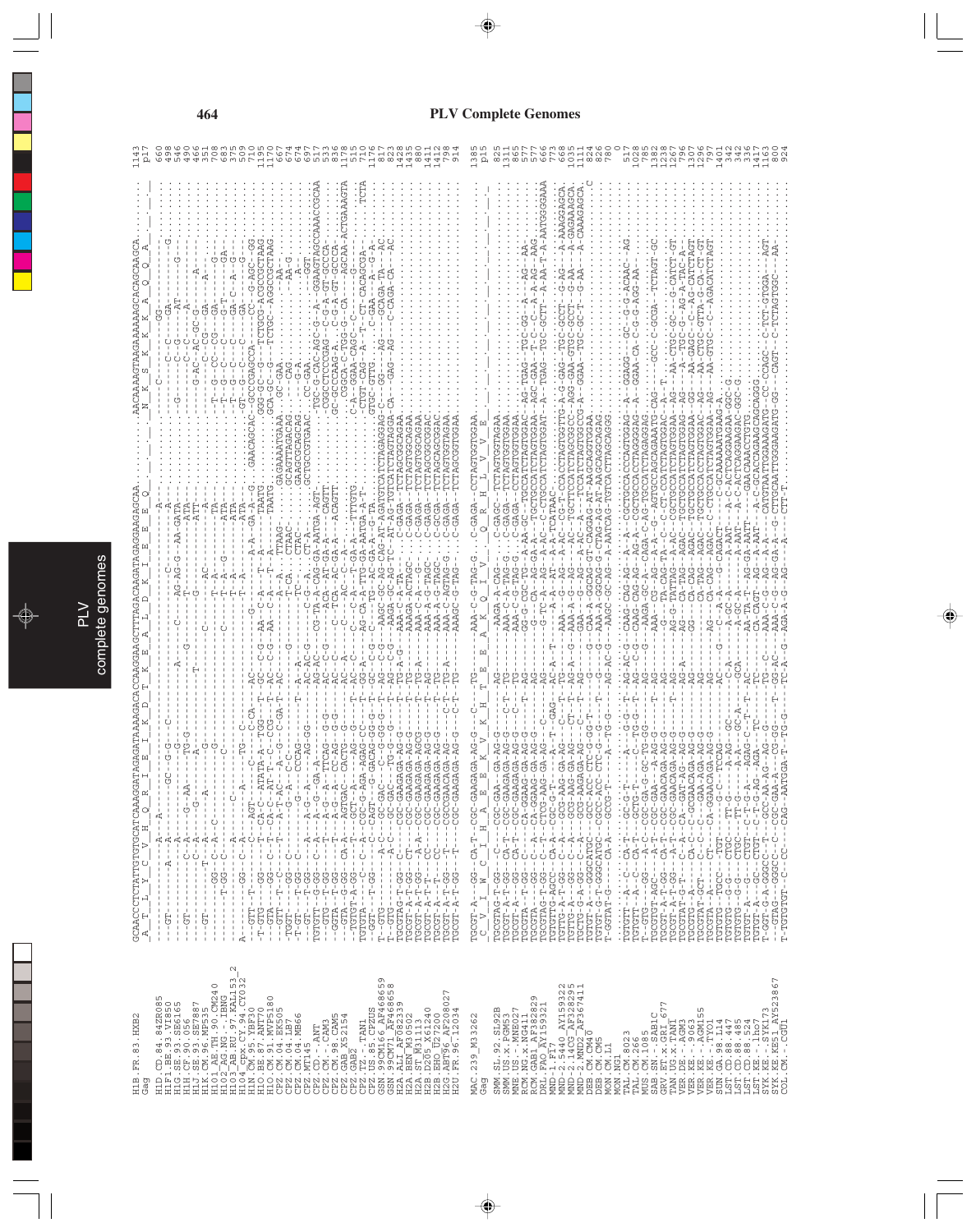| H1B. FR. 83. HXB2                                                                                                                                                                                                                                                                                                                                      |                                                                                                                                                                                                                                                                                                                                                                        | CAGTCAG<br>CACAGCAAT<br>CAGGA                                                                                                      | CAAAZ                |  |
|--------------------------------------------------------------------------------------------------------------------------------------------------------------------------------------------------------------------------------------------------------------------------------------------------------------------------------------------------------|------------------------------------------------------------------------------------------------------------------------------------------------------------------------------------------------------------------------------------------------------------------------------------------------------------------------------------------------------------------------|------------------------------------------------------------------------------------------------------------------------------------|----------------------|--|
| Gag                                                                                                                                                                                                                                                                                                                                                    | $\Box$<br>Ą<br>$\overline{A}$                                                                                                                                                                                                                                                                                                                                          | C)<br>$\circ$<br>C)                                                                                                                |                      |  |
|                                                                                                                                                                                                                                                                                                                                                        | $\frac{1}{2}$<br>$\frac{1}{4}$                                                                                                                                                                                                                                                                                                                                         |                                                                                                                                    |                      |  |
|                                                                                                                                                                                                                                                                                                                                                        | $\frac{1}{4}$<br>$\frac{1}{1}$                                                                                                                                                                                                                                                                                                                                         | ķ                                                                                                                                  |                      |  |
| $\begin{small} \tt{H1D} & \tt{CD} & \tt{94} & \tt{84} \mathbf{Z} \mathbf{R} \mathbf{0} \mathbf{S} \mathbf{5} \\ \tt{H1D} & \tt{1B1} & \tt{33} & \tt{33} \mathbf{X} \mathbf{I} \mathbf{S} \mathbf{S} \\ \tt{H1D} & \tt{1B1} & \tt{1B2} & \tt{1B3} & \tt{1B4} \\ \tt{H1D} & \tt{1B1} & \tt{1B2} & \tt{1B3} & \tt{1B4} \\ \tt{H1D} & \tt{1B1} & \tt{1B2}$ |                                                                                                                                                                                                                                                                                                                                                                        |                                                                                                                                    |                      |  |
|                                                                                                                                                                                                                                                                                                                                                        |                                                                                                                                                                                                                                                                                                                                                                        | $A - AGA$<br>$AG - A -$                                                                                                            |                      |  |
|                                                                                                                                                                                                                                                                                                                                                        | .<br>$- - - - - - - - - - -$                                                                                                                                                                                                                                                                                                                                           |                                                                                                                                    |                      |  |
|                                                                                                                                                                                                                                                                                                                                                        |                                                                                                                                                                                                                                                                                                                                                                        | $-45.$                                                                                                                             |                      |  |
|                                                                                                                                                                                                                                                                                                                                                        |                                                                                                                                                                                                                                                                                                                                                                        | AGCAG<br>Q                                                                                                                         |                      |  |
| $\mathcal{Q}$                                                                                                                                                                                                                                                                                                                                          |                                                                                                                                                                                                                                                                                                                                                                        | $\vdots$<br>------<br>AG----                                                                                                       |                      |  |
|                                                                                                                                                                                                                                                                                                                                                        |                                                                                                                                                                                                                                                                                                                                                                        | GGT-----GCA-T-                                                                                                                     |                      |  |
|                                                                                                                                                                                                                                                                                                                                                        |                                                                                                                                                                                                                                                                                                                                                                        | $-GCA-TA$<br><b>ADHUR--5</b>                                                                                                       | AGG.                 |  |
|                                                                                                                                                                                                                                                                                                                                                        | $\begin{picture}(120,140)(0,0) \put(0,0){\vector(1,0){100}} \put(1,0){\vector(1,0){100}} \put(1,0){\vector(1,0){100}} \put(1,0){\vector(1,0){100}} \put(1,0){\vector(1,0){100}} \put(1,0){\vector(1,0){100}} \put(1,0){\vector(1,0){100}} \put(1,0){\vector(1,0){100}} \put(1,0){\vector(1,0){100}} \put(1,0){\vector(1,0){100}} \put(1,0){\vector(1,0){100}} \put(1,$ | <b>000-----</b><br>$GCA-GG$<br>ŭ                                                                                                   |                      |  |
|                                                                                                                                                                                                                                                                                                                                                        | .-A--AAACA                                                                                                                                                                                                                                                                                                                                                             | $---ACA$<br>どどービン                                                                                                                  |                      |  |
|                                                                                                                                                                                                                                                                                                                                                        |                                                                                                                                                                                                                                                                                                                                                                        | CCTG-AAGCAGTA<br>UUU-U-UUUKI                                                                                                       | ġ                    |  |
|                                                                                                                                                                                                                                                                                                                                                        |                                                                                                                                                                                                                                                                                                                                                                        | -GACAGH-GH-<br>$\overline{A}$                                                                                                      |                      |  |
|                                                                                                                                                                                                                                                                                                                                                        |                                                                                                                                                                                                                                                                                                                                                                        | $\ldots$ - C-AGCACT-<br>AG-TACCGCC                                                                                                 | ن<br>پ               |  |
|                                                                                                                                                                                                                                                                                                                                                        |                                                                                                                                                                                                                                                                                                                                                                        | - CACCATCA-CT-                                                                                                                     |                      |  |
|                                                                                                                                                                                                                                                                                                                                                        |                                                                                                                                                                                                                                                                                                                                                                        | CATCT-AGTGGC-AAG-<br>TCAGCGA<br>-ACAA-CAG                                                                                          | ಲ್ಲ                  |  |
|                                                                                                                                                                                                                                                                                                                                                        |                                                                                                                                                                                                                                                                                                                                                                        | - LJ - 1 - J - - 45<br>CAGCAGCAA                                                                                                   |                      |  |
|                                                                                                                                                                                                                                                                                                                                                        | ACT-GCAGC-A<br>ACT---GAAG-CGTGAAGGGGAGCCA                                                                                                                                                                                                                                                                                                                              | $-4 - 4 - 4 - 3 - 5 - 5 - 5$<br>AA.<br>CAGCAGCAG                                                                                   | $\overline{G}$       |  |
|                                                                                                                                                                                                                                                                                                                                                        | $----0.74A-0.75A$                                                                                                                                                                                                                                                                                                                                                      | UUHUKHU-UUUKKUHS<br>$CA - A - TGAG$                                                                                                | d<br>S<br>ر<br>ر     |  |
|                                                                                                                                                                                                                                                                                                                                                        | <b>CT-G-CAARGA</b>                                                                                                                                                                                                                                                                                                                                                     | ACTECCACCTAGTGCAATA<br>GGT-A-AAAGAGGAA                                                                                             | 5<br>5<br>9          |  |
|                                                                                                                                                                                                                                                                                                                                                        |                                                                                                                                                                                                                                                                                                                                                                        | $\ldots$ $\ldots$ $\ldots$ $\ldots$ $\ldots$<br>ACACCT-G- GG-<br>TP-TT--C. ATT-GT<br>GAG-C-AG                                      | AGC-                 |  |
|                                                                                                                                                                                                                                                                                                                                                        |                                                                                                                                                                                                                                                                                                                                                                        |                                                                                                                                    |                      |  |
|                                                                                                                                                                                                                                                                                                                                                        |                                                                                                                                                                                                                                                                                                                                                                        |                                                                                                                                    | $\frac{1}{\sqrt{2}}$ |  |
|                                                                                                                                                                                                                                                                                                                                                        |                                                                                                                                                                                                                                                                                                                                                                        | 5-55gJ4-5: - -5-LJJgJ·                                                                                                             | ġ                    |  |
|                                                                                                                                                                                                                                                                                                                                                        |                                                                                                                                                                                                                                                                                                                                                                        | $-444-00-444-$<br>CACCT-G<br>- - AGAAAATGCAACAATACHACOOCAACAA                                                                      | ርካ<br>የካ             |  |
|                                                                                                                                                                                                                                                                                                                                                        |                                                                                                                                                                                                                                                                                                                                                                        |                                                                                                                                    |                      |  |
|                                                                                                                                                                                                                                                                                                                                                        |                                                                                                                                                                                                                                                                                                                                                                        | - A-AAAATGCCAGCAACHAGTACOCACCA                                                                                                     | ن<br>ت               |  |
|                                                                                                                                                                                                                                                                                                                                                        |                                                                                                                                                                                                                                                                                                                                                                        | UACUT-G<br>TGCU-GCTAARTAATCAACCA                                                                                                   | ن<br>ت               |  |
|                                                                                                                                                                                                                                                                                                                                                        |                                                                                                                                                                                                                                                                                                                                                                        | ひりつり<br>TGCC-GCTATGAAACCAAGTAA2                                                                                                    | <b>PD-T</b>          |  |
| Γ                                                                                                                                                                                                                                                                                                                                                      |                                                                                                                                                                                                                                                                                                                                                                        | - AGTGGCAGAG<br>CCACC<br>- A - AAAGTGCCCCCACAAGCAGACCAATAGCA                                                                       |                      |  |
| H2A.ST M31113<br>H2B.D2O5 X61240<br>H2B.BHO U27200<br>H2G.ABT96 AF208027<br>H2U.FR.96.12034                                                                                                                                                                                                                                                            | .                                                                                                                                                                                                                                                                                                                                                                      | - T-A-ACTGCAAAAAATGCCAGCACAAGTAGA                                                                                                  |                      |  |
|                                                                                                                                                                                                                                                                                                                                                        |                                                                                                                                                                                                                                                                                                                                                                        |                                                                                                                                    |                      |  |
| MAC.239 M33262                                                                                                                                                                                                                                                                                                                                         | $\frac{1}{2}$<br>$\ddot{A}$                                                                                                                                                                                                                                                                                                                                            | GGCAGAG-A<br>CATCT-GC<br>A-ACTATGCCAAAACAAGTAGCAACCAACA                                                                            |                      |  |
| Gag                                                                                                                                                                                                                                                                                                                                                    | $A = -GAACA$                                                                                                                                                                                                                                                                                                                                                           | ひ<br>CΩ<br>$\mathbf{p}$<br>Σ<br>囸                                                                                                  | hd<br>D<br>ひ         |  |
|                                                                                                                                                                                                                                                                                                                                                        |                                                                                                                                                                                                                                                                                                                                                                        | 먼<br>-<br>CACCI<br>UUUKUKKUUKUKUUKARUUUUUUUUUHLEKK---<br>ά                                                                         | $\frac{8}{8}$        |  |
|                                                                                                                                                                                                                                                                                                                                                        |                                                                                                                                                                                                                                                                                                                                                                        | $-1.1940A0A0A-1$<br>ά                                                                                                              | 1379                 |  |
|                                                                                                                                                                                                                                                                                                                                                        |                                                                                                                                                                                                                                                                                                                                                                        | GGCAAA--A<br>CATCT-G<br>CACCT-G<br>- - ACAAAATGCCAACAACAGCAGCAACAACAA<br>- - A - A CTATGCAAAAACDOUUU                               | $\frac{3}{2}$<br>ġ   |  |
|                                                                                                                                                                                                                                                                                                                                                        |                                                                                                                                                                                                                                                                                                                                                                        | TCT--TGGA<br>CHCAC                                                                                                                 | ن<br>ت               |  |
|                                                                                                                                                                                                                                                                                                                                                        |                                                                                                                                                                                                                                                                                                                                                                        | $-AAGA$                                                                                                                            | $\frac{1}{6}$        |  |
|                                                                                                                                                                                                                                                                                                                                                        | $\frac{1}{2}$<br>$-6 - -AACA$                                                                                                                                                                                                                                                                                                                                          | <b>UG-CACCI-DU</b>                                                                                                                 | 5<br>-<br>CAGG-      |  |
|                                                                                                                                                                                                                                                                                                                                                        | CA--GA-ATCTAGCGGCAGG                                                                                                                                                                                                                                                                                                                                                   | $\ldots$ TCA                                                                                                                       | $\frac{6}{9}$        |  |
|                                                                                                                                                                                                                                                                                                                                                        |                                                                                                                                                                                                                                                                                                                                                                        | - - AA - T - AA - T - AA - T                                                                                                       |                      |  |
|                                                                                                                                                                                                                                                                                                                                                        |                                                                                                                                                                                                                                                                                                                                                                        | $\cdots$ . TCA                                                                                                                     |                      |  |
|                                                                                                                                                                                                                                                                                                                                                        |                                                                                                                                                                                                                                                                                                                                                                        |                                                                                                                                    |                      |  |
|                                                                                                                                                                                                                                                                                                                                                        |                                                                                                                                                                                                                                                                                                                                                                        | しんたい - ウムワワワー とりのよりののよりロワー                                                                                                         |                      |  |
|                                                                                                                                                                                                                                                                                                                                                        |                                                                                                                                                                                                                                                                                                                                                                        | CAACCAGCT<br>CAGAAGAAGCAGAAAAGGAGTTAGAGAAAAGCAGAAACTCAGGGAGCAGGAGCAGA--CAGA-AAAA-CAAAA<br>GAGAAGGAAGGAACAAAACAACAACAAA             | TCAGTT               |  |
|                                                                                                                                                                                                                                                                                                                                                        |                                                                                                                                                                                                                                                                                                                                                                        | DDIDEDUVIID--D・・・2DD・・・HD-EDDED<br>LUUUUUUUUUUUUUUUUUUUUKAUAUAUAUUUUUUUU - KI                                                      | 94                   |  |
|                                                                                                                                                                                                                                                                                                                                                        |                                                                                                                                                                                                                                                                                                                                                                        |                                                                                                                                    |                      |  |
|                                                                                                                                                                                                                                                                                                                                                        |                                                                                                                                                                                                                                                                                                                                                                        |                                                                                                                                    | CCATAGI              |  |
|                                                                                                                                                                                                                                                                                                                                                        |                                                                                                                                                                                                                                                                                                                                                                        | GTAAGA-AGGCAACAGT-ACATCTAGTGG                                                                                                      | CCAAAC               |  |
|                                                                                                                                                                                                                                                                                                                                                        |                                                                                                                                                                                                                                                                                                                                                                        | UULURIUUCUUUUUU---<br>A-AGAATCA                                                                                                    |                      |  |
|                                                                                                                                                                                                                                                                                                                                                        |                                                                                                                                                                                                                                                                                                                                                                        | <b>COL-0-LOD</b><br>ACACCT-G-<br>CTGCAGCCAAAAAAAAAAAAAAAAAH                                                                        |                      |  |
|                                                                                                                                                                                                                                                                                                                                                        |                                                                                                                                                                                                                                                                                                                                                                        | .GGT-G-GAATC                                                                                                                       |                      |  |
|                                                                                                                                                                                                                                                                                                                                                        |                                                                                                                                                                                                                                                                                                                                                                        | GGCAGACAT<br>ACACCT-G<br>-CACC<br>. . - AGAAAGCAGCTAAAAGAAAATGAGACAACACA                                                           |                      |  |
|                                                                                                                                                                                                                                                                                                                                                        |                                                                                                                                                                                                                                                                                                                                                                        | U-CAAAAAAAAAAACGACGACGACGEOACHOACHO<br>CA-AATTACACACACCU<br>÷P.                                                                    |                      |  |
|                                                                                                                                                                                                                                                                                                                                                        |                                                                                                                                                                                                                                                                                                                                                                        | もーロウー<br>GGC<br>CCACC<br>CACCTGC<br>A-A-TAACAGAGAGAT-A-A                                                                           |                      |  |
|                                                                                                                                                                                                                                                                                                                                                        |                                                                                                                                                                                                                                                                                                                                                                        | CO CO<br>ACACCTGG<br>A-AATAACACAGGAGGAACAG                                                                                         |                      |  |
|                                                                                                                                                                                                                                                                                                                                                        |                                                                                                                                                                                                                                                                                                                                                                        |                                                                                                                                    |                      |  |
|                                                                                                                                                                                                                                                                                                                                                        | $-G-CAAA-G$                                                                                                                                                                                                                                                                                                                                                            | $-2 - CTTCT$                                                                                                                       |                      |  |
|                                                                                                                                                                                                                                                                                                                                                        | $\frac{1}{2}$ $\frac{1}{2}$ $\frac{1}{2}$ $\frac{1}{2}$ $\frac{1}{2}$ $\frac{1}{2}$ $\frac{1}{2}$ $\frac{1}{2}$ $\frac{1}{2}$ $\frac{1}{2}$ $\frac{1}{2}$ $\frac{1}{2}$ $\frac{1}{2}$ $\frac{1}{2}$ $\frac{1}{2}$ $\frac{1}{2}$ $\frac{1}{2}$ $\frac{1}{2}$ $\frac{1}{2}$ $\frac{1}{2}$ $\frac{1}{2}$ $\frac{1}{2}$                                                    |                                                                                                                                    |                      |  |
|                                                                                                                                                                                                                                                                                                                                                        | $\frac{1}{2}$ , $\frac{1}{2}$ , $\frac{1}{2}$ , $\frac{1}{2}$ , $\frac{1}{2}$ , $\frac{1}{2}$ , $\frac{1}{2}$ , $\frac{1}{2}$ , $\frac{1}{2}$ , $\frac{1}{2}$ , $\frac{1}{2}$ , $\frac{1}{2}$ , $\frac{1}{2}$ , $\frac{1}{2}$ , $\frac{1}{2}$ , $\frac{1}{2}$ , $\frac{1}{2}$ , $\frac{1}{2}$ , $\frac{1$                                                              | $-AAA$ -<br>CTAAA--                                                                                                                | ひじひ                  |  |
|                                                                                                                                                                                                                                                                                                                                                        |                                                                                                                                                                                                                                                                                                                                                                        | CA-AA                                                                                                                              |                      |  |
|                                                                                                                                                                                                                                                                                                                                                        |                                                                                                                                                                                                                                                                                                                                                                        | $-ACAG-C$                                                                                                                          |                      |  |
|                                                                                                                                                                                                                                                                                                                                                        |                                                                                                                                                                                                                                                                                                                                                                        | せひひとし<br>UHUAHUUUHKA - AA - AUHU                                                                                                   | Ġ                    |  |
|                                                                                                                                                                                                                                                                                                                                                        | $-2A - 2A - 2G -$                                                                                                                                                                                                                                                                                                                                                      | - HUHRU-UHRRUURUURU-                                                                                                               |                      |  |
|                                                                                                                                                                                                                                                                                                                                                        |                                                                                                                                                                                                                                                                                                                                                                        | $ \triangle$ $\triangle$ $C$ $\triangle$ $\triangle$ $C$ $\triangle$<br>- ベイベスにひざんスーピーひひんひひとかひになって<br>ししじじトベベベにはこれにしていいじしたいじベイベース。 |                      |  |
|                                                                                                                                                                                                                                                                                                                                                        |                                                                                                                                                                                                                                                                                                                                                                        |                                                                                                                                    |                      |  |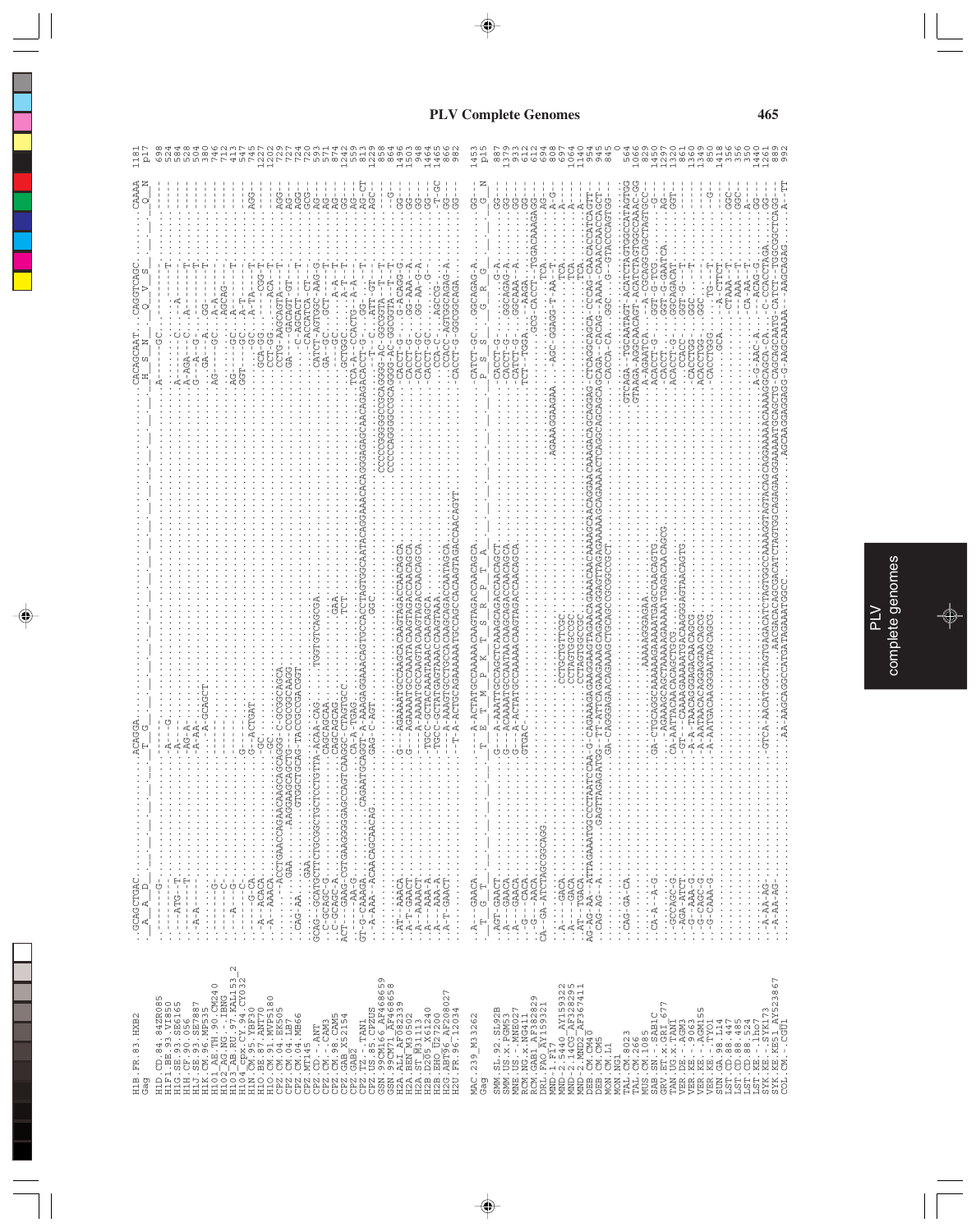| ì<br>ř<br>ř<br>ĭ |
|------------------|
| í                |
|                  |

ō

nes

| J<br>$--TGCA$<br>٠<br>$\mathbf{I}$<br>$\mathbf{I}$<br>$-4 - 2 -$<br>$\mathsf{I}$<br>$\mathbf{I}$<br>Ť.<br>Ť<br>$\mathbf{I}$<br>$\mathbf I$   | $-100T -$<br>$\mathsf I$<br>$\mathbf{I}$<br>$\overline{\phantom{a}}$<br>$\mathsf I$<br>ł<br>Ť.<br>$\mathsf I$ | $\mathsf I$<br>$- - - - - - -$<br>÷<br>$\frac{1}{1}$<br>$\mathsf I$<br>$\mathsf I$ | $-1 - A - TGCA$<br>$\,$ I<br>ł<br>ł<br>$\frac{1}{4}$<br>÷.<br>$\mathbf{I}$ | $\,$               | $\frac{1}{2}$<br>$\mathbf{I}$                                       | LUULU - - - - - U - - - - U - -<br>$\mathsf I$ | $---AACA---TGCA$<br>$\mathsf I$ |                                                                                                                                                                                                                                                                                                                                                        |         |    | $-100A -$<br>$\frac{1}{1}$ | $-$ -TGCA<br>ţ<br>$- - A$<br>ŧ          | $-1 - 2 - 3 - 4 - 76C$                                        | $---TGEA-$                                     |   |         |             | HUUUUUK--KRUU-UU----- | UUUHUK - - KHU - - UU -                                                                     |                              | - - - AG-GCA - - - ACTGGCT<br>- - - - - - - - - - - AG-GCT<br>- - - AG-GCA - - - - AGTAGG<br>- - - - AG-GCA - - - - AGTAGG | -TAGGT<br>$-99-99-$ | $\vdots$<br>$\ldots$ $\begin{array}{cc} 0 & 0 & 0 \\ -1 & 0 & 0 \\ 0 & 0 & 0 \\ \end{array}$ | -AG-GCA---AGTAGGA | - - AG-GCA - - - - - - - - - - - | $\cdots$ - - AG - - CAA - - A-TAGGT<br>$--A---PACA-TT-AT$ | $--\textbf{F} -\textbf{F}-\textbf{F} - \textbf{F} - \textbf{F} - \textbf{F} - \textbf{F} - \textbf{F} - \textbf{F}$ |   |                         |                |         |                    | : ۲۰۰۰)<br>AA-TTAC--C---A-AAGA--TGCA<br>C--- --AG-CA-AAG4---GCA<br>C--- --AG-CA-AAG----GCA |  |   |                               | $-1 - 1 - 2GCOCAA - 2GCAA - 2GGA$ | - TT. - - CGC-CAA - - -C-AGG<br>- TT. - - AGCGCAA - - AC-AGGA<br>- TT. - - AG-GCAA - AGAGAA<br>- TT. - - AG-GCA - AGAG-GGGA | $-2650 - 545A - 406A - 404A$ |      |                  | $-CC-GA-RAGAGA-B-AT$                  |
|----------------------------------------------------------------------------------------------------------------------------------------------|---------------------------------------------------------------------------------------------------------------|------------------------------------------------------------------------------------|----------------------------------------------------------------------------|--------------------|---------------------------------------------------------------------|------------------------------------------------|---------------------------------|--------------------------------------------------------------------------------------------------------------------------------------------------------------------------------------------------------------------------------------------------------------------------------------------------------------------------------------------------------|---------|----|----------------------------|-----------------------------------------|---------------------------------------------------------------|------------------------------------------------|---|---------|-------------|-----------------------|---------------------------------------------------------------------------------------------|------------------------------|----------------------------------------------------------------------------------------------------------------------------|---------------------|----------------------------------------------------------------------------------------------|-------------------|----------------------------------|-----------------------------------------------------------|---------------------------------------------------------------------------------------------------------------------|---|-------------------------|----------------|---------|--------------------|--------------------------------------------------------------------------------------------|--|---|-------------------------------|-----------------------------------|-----------------------------------------------------------------------------------------------------------------------------|------------------------------|------|------------------|---------------------------------------|
| 1<br>$\cdot$<br>$\cdot$<br>$\ddot{\cdot}$<br>$\ddot{\cdot}$<br>$\overline{\phantom{a}^{+}}$<br>$\overline{\phantom{a}^{+}}$<br>$\frac{1}{1}$ | $\frac{1}{2}$<br>$\frac{1}{2}$<br>$-1$                                                                        | $\mathsf I$<br>$\,$ I<br>$\frac{1}{2}$<br>부부<br>$\blacksquare$<br>$\mathsf I$      | $\,$ I<br>$\,$<br>$\frac{1}{1}$<br>ł                                       | ŧ<br>$\frac{1}{4}$ | $\overline{\phantom{a}}$<br>$\ddot{\cdot}$<br>$-1$<br>$\frac{1}{1}$ | ţ.<br>$\ddot{\cdot}$<br>ł                      | ţ.<br>÷                         | $\frac{1}{2}$<br>$\begin{bmatrix} 1 & 1 & 1 \\ 1 & 1 & 1 \\ 1 & 1 & 1 \\ 1 & 1 & 1 \\ 1 & 1 & 1 \\ 1 & 1 & 1 \\ 1 & 1 & 1 \\ 1 & 1 & 1 \\ 1 & 1 & 1 \\ 1 & 1 & 1 \\ 1 & 1 & 1 \\ 1 & 1 & 1 \\ 1 & 1 & 1 \\ 1 & 1 & 1 \\ 1 & 1 & 1 \\ 1 & 1 & 1 \\ 1 & 1 & 1 \\ 1 & 1 & 1 \\ 1 & 1 & 1 \\ 1 & 1 & 1 \\ 1 & 1 & 1 \\ 1 & 1 & 1 \\ 1 & 1 & 1 \\ 1 & 1 & $ | $\cdot$ | Ĵ, | $\frac{1}{1}$<br>Ť.<br>U   | $\cdots$ - - - $\overline{A}$<br>ţ<br>U | $\cdots$ $\cdots$ $\cdots$ $\cdots$ $\cdots$<br>$\frac{1}{1}$ | $\cdots$ - $-40-9$<br>$A - -$<br>$\frac{1}{4}$ | ÷ | Ħ<br>υU | $C - T - T$ |                       | Ì,<br>$\ddot{\phantom{0}}$<br>$\begin{array}{c}\n\overline{C} - \overline{T} - \end{array}$ | $\overline{\phantom{a}^{+}}$ | ĦĦ<br>U                                                                                                                    | $\bullet$           | p15<br>χ<br>Gag                                                                              | ۳<br>-<br>U       | $\frac{1}{2}$<br>ł               | ł<br>ł                                                    | $\,$ $\,$<br>$-1$ $-1$ $-1$ $-1$                                                                                    | U | $\frac{1}{4}$<br>$\,$ I | $-\frac{1}{2}$ | Ħ,<br>U | $\frac{1}{2}$<br>U |                                                                                            |  | ţ | $\frac{1}{2}$<br>$\mathbf{I}$ | 합                                 |                                                                                                                             | 부                            | $-1$ | $\pm \mathrm{T}$ | $\bullet$<br>$\ddot{\cdot}$<br>۳<br>- |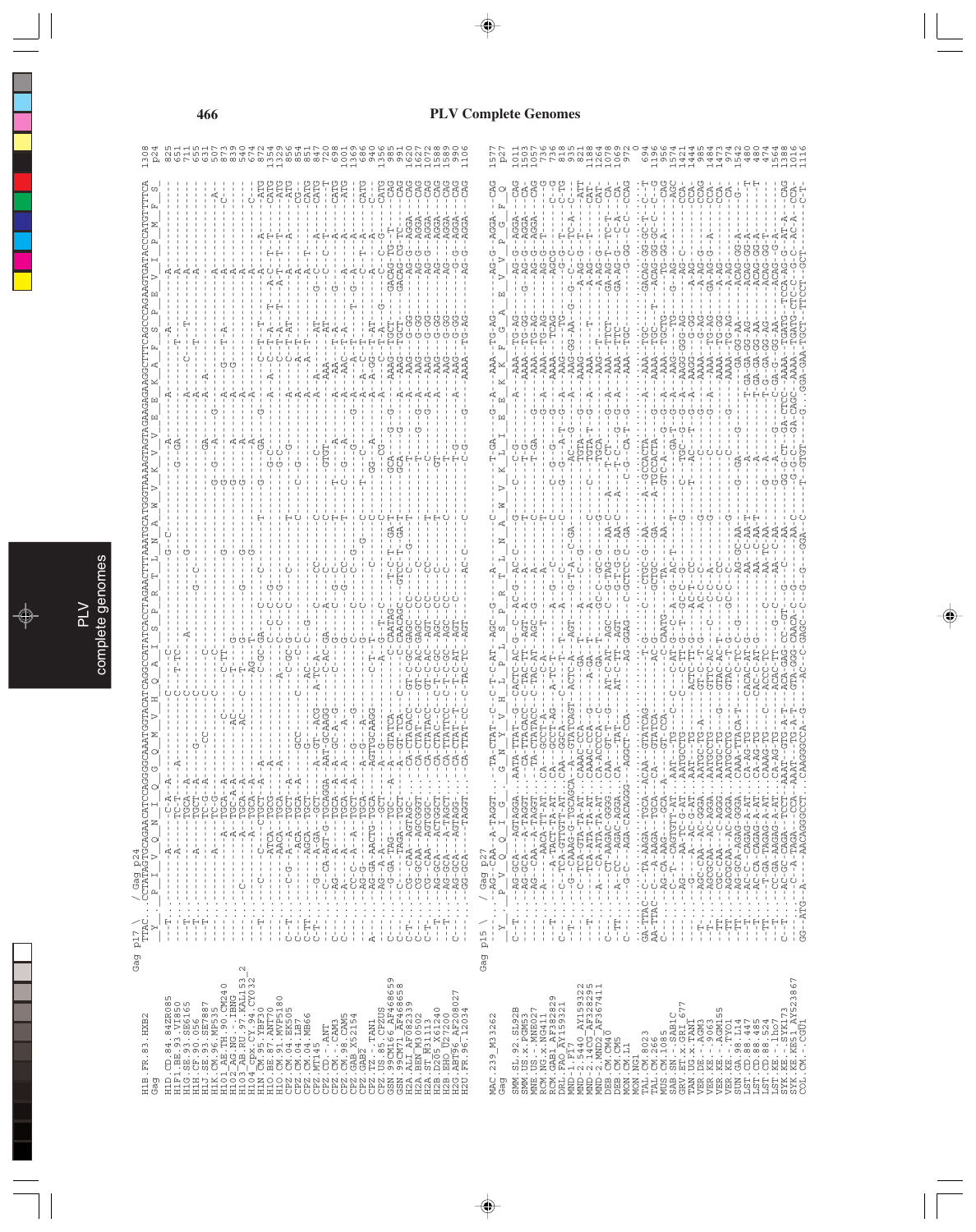| aenomes            |
|--------------------|
|                    |
| 5                  |
|                    |
|                    |
|                    |
| $\frac{1}{2}$<br>נ |
|                    |
| ere                |
|                    |
|                    |
|                    |
|                    |
| amo:               |
|                    |
|                    |
|                    |

 $\overline{\mathtt{a}}$ 

|                                                  |   |                                            |                                                           |                                                                                                                                                                                                                                                                                       |                                                    |              |                                                                                                                                  |               | $--CTC$                                                          |                                                | $\Gamma$ – $\Gamma$               | ł                        |                         | j.                                             | $-1 - 1 - 1 -$ | ł | $C - C$<br>$C - C$                             | ł                                                                              |                                                                                                                                                                                                                                                                                                                                                                                                                    |               |                                                                                                                                                                                                                                                                                                                |                                                    |                                       |                                              |                                                        |                                               |                                              |                                                  | <b>L-LD</b>              | χ                                      |                 |                                 |                             |                                                                        |                                                                                 |          |               |                   |                        |             |                        |                                 |  |                                                                                                                                                                                                                                                                                                                                                                                                                                            |  |                                              |                            | $L - L - - -$             |                               | $-5 - 9 - - -$                                                                     |  |  | $L = LLL = -$                                            |  |
|--------------------------------------------------|---|--------------------------------------------|-----------------------------------------------------------|---------------------------------------------------------------------------------------------------------------------------------------------------------------------------------------------------------------------------------------------------------------------------------------|----------------------------------------------------|--------------|----------------------------------------------------------------------------------------------------------------------------------|---------------|------------------------------------------------------------------|------------------------------------------------|-----------------------------------|--------------------------|-------------------------|------------------------------------------------|----------------|---|------------------------------------------------|--------------------------------------------------------------------------------|--------------------------------------------------------------------------------------------------------------------------------------------------------------------------------------------------------------------------------------------------------------------------------------------------------------------------------------------------------------------------------------------------------------------|---------------|----------------------------------------------------------------------------------------------------------------------------------------------------------------------------------------------------------------------------------------------------------------------------------------------------------------|----------------------------------------------------|---------------------------------------|----------------------------------------------|--------------------------------------------------------|-----------------------------------------------|----------------------------------------------|--------------------------------------------------|--------------------------|----------------------------------------|-----------------|---------------------------------|-----------------------------|------------------------------------------------------------------------|---------------------------------------------------------------------------------|----------|---------------|-------------------|------------------------|-------------|------------------------|---------------------------------|--|--------------------------------------------------------------------------------------------------------------------------------------------------------------------------------------------------------------------------------------------------------------------------------------------------------------------------------------------------------------------------------------------------------------------------------------------|--|----------------------------------------------|----------------------------|---------------------------|-------------------------------|------------------------------------------------------------------------------------|--|--|----------------------------------------------------------|--|
|                                                  |   | $- - CAC$<br>$\frac{1}{2}$<br>$-9 - - - -$ |                                                           | $\frac{1}{\sqrt{2}}$<br>J.<br>$\,$ I<br>-1<br>$\mathbf{I}$                                                                                                                                                                                                                            | ٠<br>$\mathbf{I}$<br>턱<br>J.<br>J.<br>$\mathbf{I}$ | $\mathbf{I}$ | ロー<br>J.<br>$\mathfrak l$<br>1<br>٠<br>$\mathbf{I}$<br>$\blacksquare$<br>$\mathbf{I}$<br>$\blacksquare$                          |               | $-1 - 5 - 4 - 6$                                                 | $- - P - LLL-L-L-I\\$                          | $- - - - - - - - - - - - - - - -$ | י<br>י<br>J.<br>٠        | י<br>י<br>$\mathbf{I}$  | $-1$<br>$\frac{1}{1}$<br>$-4$<br>$\frac{1}{1}$ |                | ÷ | $\frac{1}{2}$<br>۲<br>ا<br>$-$ – $-$ TTA<br>J. | $\frac{1}{1}$                                                                  |                                                                                                                                                                                                                                                                                                                                                                                                                    | $\frac{1}{1}$ | $\begin{array}{l} -1.514 & -1.514 & -1.514 \\ -1.514 & -1.514 & -1.514 \\ -1.514 & -1.514 & -1.514 \\ -1.514 & -1.514 & -1.514 \\ -1.514 & -1.514 & -1.514 \\ -1.514 & -1.514 & -1.514 \\ -1.514 & -1.514 & -1.514 \\ -1.514 & -1.514 & -1.514 \\ -1.514 & -1.514 & -1.514 \\ -1.514 & -1.514 & -1.514 \\ -1.$ | $-10T - T2$                                        | $-1 - 2T - - - -$                     |                                              |                                                        |                                               |                                              |                                                  | $\frac{1}{4}$<br>$--TTG$ | $\mathbf{\hat{p}}$<br>Н<br>U<br>์<br>ซ |                 |                                 |                             |                                                                        |                                                                                 |          |               |                   |                        |             |                        |                                 |  |                                                                                                                                                                                                                                                                                                                                                                                                                                            |  | $L-LLDVGL-L-DLD---------$<br>I-IU------DIU-- | $-1 - 1$<br>$- - 150T - -$ | $- - - - - - - - - - - -$ | $- - 12 - - 24 - - 212 - - -$ | $-$ - $\mbox{A}$ - $\mbox{T} \mbox{T}$<br>$\mathbf{I}$<br>$\overline{\phantom{a}}$ |  |  | $- 12T T T T - T A$                                      |  |
| GCATTATCAGAAGGAGCCACCCCACAA<br>A L S E G A T P Q | Ť | $\mathbb{L}$<br>Ť                          | $\mathbb{I}$<br>$\frac{1}{4}$<br>$\overline{\phantom{a}}$ | $\mathbf{I}$<br>$\mathbf{I}$<br>$\,$ $\,$<br>$\,$ I                                                                                                                                                                                                                                   | -<br>$\mathbf{I}$                                  |              | $\frac{1}{2}$ $\frac{1}{2}$ $\frac{1}{2}$ $\frac{1}{2}$ $\frac{1}{2}$<br>$\mathbf{I}$<br>t<br>ロー<br>$\mathbf{I}$<br>$\mathbf{I}$ | $\frac{1}{2}$ | 1<br>Ţ<br>$\frac{1}{4}$<br>$\frac{1}{\sqrt{2}}$<br>$\frac{1}{2}$ | $- - - - - - - -$<br>Í<br>$\frac{1}{\sqrt{2}}$ | J.<br>1                           | $\mathbf{I}$<br>J.<br>I, | $\mathbf{I}$<br>$-TC-C$ | $\mathbf{I}$                                   | Ĥ              | ٠ | $\frac{1}{1}$<br>$C - C$<br>$-TC--$            | $\,$ I<br>$\mathbf{I}$<br>$\frac{1}{1}$<br>$\frac{1}{1}$<br>$\frac{1}{1}$<br>Ļ | $-1 - 5 - 1 - 5 - 6$                                                                                                                                                                                                                                                                                                                                                                                               | J,<br>÷<br>ု  | $\frac{1}{1}$<br>$\,$ I<br>$\frac{1}{4}$<br>부                                                                                                                                                                                                                                                                  | $\frac{1}{1}$<br>$\mathbf{I}$<br>$-T - A - -A - -$ | J.<br>$\mathbf{I}$<br>ł<br>Ö,<br>$-1$ | $\mathbf{I}$<br>ł<br>$\frac{0}{1}$<br>U<br>I | $\mathbf{I}$<br>$\frac{1}{4}$<br>$\frac{1}{4}$<br>$-1$ | $\frac{1}{1}$<br>Î<br>٠<br>J<br>$\frac{1}{1}$ | $\frac{1}{1}$<br>$\frac{1}{1}$<br>J.<br>$-1$ | $-1 - 0 - 0 - 0 - 0 - 0 - 0 - 0$<br>$-1 - C - C$ | 1<br>もしり                 | 闽<br>C)<br>$\Box$<br>$\mathbb{A}$      | 1<br>$-1 - C -$ | ٠<br>$\mathsf I$<br>U<br>U<br>U | $\mathsf I$<br>$-1 - 0 - 1$ | ÷<br>$\ddot{\circ}$ - $\ddot{\circ}$ - $\ddot{\circ}$ - $\ddot{\circ}$ | $\,$<br>$\frac{1}{4}$<br>$\begin{array}{c} \hline \end{array}$<br><b>C-C-C-</b> | $--GB--$ | $-1 - 1 - -1$ | Ħ<br>$- -$ CC $-$ | $-1 - 1 - 1 -$<br>ウーリー | $-50 - -10$ | H--HDHD-------DD----H- | $\mathbf{I}$<br>-<br>$-10^{-1}$ |  | $\begin{split} \mathbf{1}_{0} = & \mathbf{1}_{0} \mathbf{1}_{0} - \mathbf{1}_{0} \mathbf{1}_{0} - \mathbf{1}_{0} - \mathbf{1}_{0} - \mathbf{1}_{0} - \mathbf{1}_{0} \mathbf{1}_{0} \\ & \mathbf{1}_{1} = \mathbf{1}_{0} \mathbf{1}_{0} - \mathbf{1}_{1} \mathbf{1}_{0} - \mathbf{1}_{0} \mathbf{1}_{0} \\ & \mathbf{1}_{1} = \mathbf{1}_{0} \mathbf{1}_{0} - \mathbf{1}_{1} \mathbf{1}_{0} - \mathbf{1}_{0} \\ & \mathbf{1}_{1} = \mathbf$ |  | $\frac{1}{1}$<br>$-100 - 1$                  | İ                          |                           |                               |                                                                                    |  |  | --TT-AT--TACC--C--A-TAG-TT-T<br>İ<br>$-4 - 2 - 1$<br>ATT |  |
|                                                  |   |                                            |                                                           |                                                                                                                                                                                                                                                                                       |                                                    |              | $\sim$                                                                                                                           |               |                                                                  |                                                |                                   |                          |                         |                                                |                |   |                                                |                                                                                |                                                                                                                                                                                                                                                                                                                                                                                                                    |               |                                                                                                                                                                                                                                                                                                                |                                                    |                                       |                                              |                                                        |                                               |                                              |                                                  |                          |                                        |                 |                                 |                             |                                                                        |                                                                                 |          |               |                   |                        |             |                        |                                 |  |                                                                                                                                                                                                                                                                                                                                                                                                                                            |  |                                              |                            |                           |                               |                                                                                    |  |  |                                                          |  |
| H1B.FR.83.HXB2<br>Gag                            |   |                                            |                                                           | $\begin{tabular}{c} {\bf HID. CD. 84. 842R085} \\ {\bf HIG. 1, B. 93. VIB50} \\ {\bf HIG. 1, B. 93. VIB56} \\ {\bf HIG. 1, B. 93. VIB56} \\ {\bf HIG. 1, C3. 94. 85. 87. 88. 87. 88. 87. 87. 88. 89. 81. 82. 83. 84. 85. 87. 87. 88. 89. 81. 83. 84. 85. 87. 87. 89. 80. 80. 81. 82.$ |                                                    |              |                                                                                                                                  |               |                                                                  |                                                |                                   |                          |                         |                                                |                |   |                                                | $CPZ$ . $GABZ$                                                                 | $\begin{array}{l} \texttt{CEZ}:\texttt{TX1}-\texttt{TM1} \\ \texttt{CEZ}:\texttt{US}, \texttt{85}, \texttt{CEZUS} \\ \texttt{GSDX}, \texttt{195} \texttt{CRLA} + \texttt{68655} \\ \texttt{GSDX}, \texttt{39} \texttt{CNT1} & \texttt{A}\texttt{FP468658} \\ \texttt{H2A}, \texttt{ALI} & \texttt{A}\texttt{FP682339} \\ \texttt{H2A}, \texttt{SIR} & \texttt{MT1113} \\ \texttt{H2B}, \texttt{D}\texttt{205} & \$ |               |                                                                                                                                                                                                                                                                                                                |                                                    |                                       |                                              |                                                        |                                               |                                              |                                                  | MAC.239_M33262<br>Gag    |                                        |                 |                                 |                             |                                                                        |                                                                                 |          |               |                   |                        |             |                        |                                 |  |                                                                                                                                                                                                                                                                                                                                                                                                                                            |  |                                              |                            |                           |                               |                                                                                    |  |  |                                                          |  |
|                                                  |   |                                            |                                                           |                                                                                                                                                                                                                                                                                       |                                                    |              |                                                                                                                                  |               |                                                                  |                                                |                                   |                          |                         |                                                |                |   |                                                |                                                                                |                                                                                                                                                                                                                                                                                                                                                                                                                    |               |                                                                                                                                                                                                                                                                                                                |                                                    |                                       |                                              |                                                        |                                               |                                              |                                                  |                          |                                        |                 |                                 |                             |                                                                        |                                                                                 |          |               |                   |                        |             |                        |                                 |  |                                                                                                                                                                                                                                                                                                                                                                                                                                            |  |                                              |                            |                           |                               |                                                                                    |  |  |                                                          |  |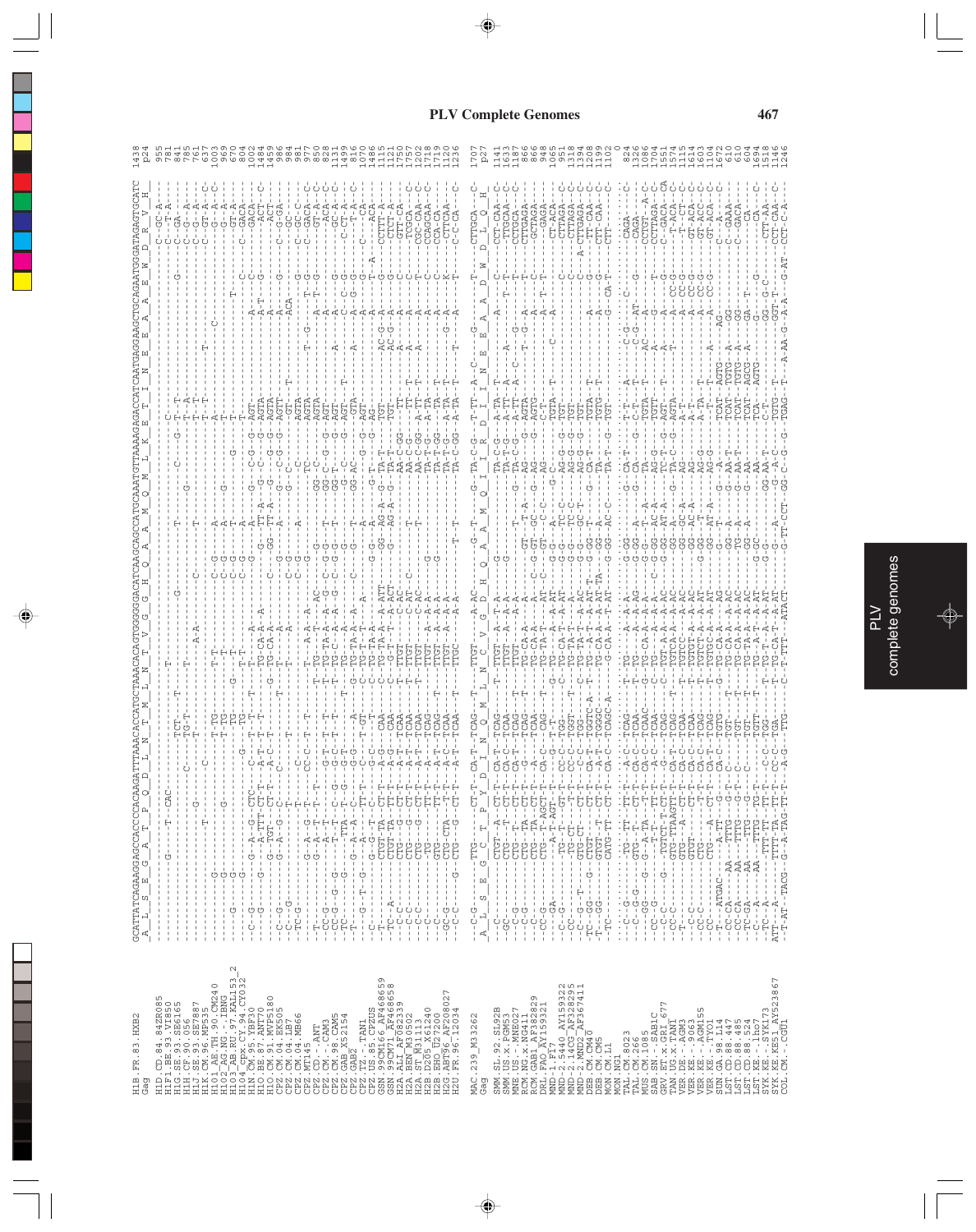|  | ř<br>ĭ |
|--|--------|
|  | í      |

es

| . FR. 83. HXB2<br>$H1B$ .<br>Gag                                                                                                                                                                                                                                                                                                                                                                                                  | d.<br>Ca                                       |                                                                                 |                                                                                                                                                                                                                                                                                                                                                                                                                                           |   |  |  |  |  |  |  |
|-----------------------------------------------------------------------------------------------------------------------------------------------------------------------------------------------------------------------------------------------------------------------------------------------------------------------------------------------------------------------------------------------------------------------------------|------------------------------------------------|---------------------------------------------------------------------------------|-------------------------------------------------------------------------------------------------------------------------------------------------------------------------------------------------------------------------------------------------------------------------------------------------------------------------------------------------------------------------------------------------------------------------------------------|---|--|--|--|--|--|--|
|                                                                                                                                                                                                                                                                                                                                                                                                                                   |                                                | $\frac{1}{\sqrt{2}}$<br>$\ddot{\phantom{0}}$                                    | $\frac{c}{1}$                                                                                                                                                                                                                                                                                                                                                                                                                             |   |  |  |  |  |  |  |
|                                                                                                                                                                                                                                                                                                                                                                                                                                   | CAA.                                           | $\cdot$                                                                         | -<br>CCC<br>$-1 - T - C$                                                                                                                                                                                                                                                                                                                                                                                                                  |   |  |  |  |  |  |  |
|                                                                                                                                                                                                                                                                                                                                                                                                                                   | $\overline{\phantom{a}}$<br>$\sf I$            | $\ddot{\circ}$                                                                  | $\mathsf I$<br>$\mathbf{I}$                                                                                                                                                                                                                                                                                                                                                                                                               | ု |  |  |  |  |  |  |
|                                                                                                                                                                                                                                                                                                                                                                                                                                   | $-1$                                           |                                                                                 |                                                                                                                                                                                                                                                                                                                                                                                                                                           |   |  |  |  |  |  |  |
|                                                                                                                                                                                                                                                                                                                                                                                                                                   | $\mathbb{I}$<br>$\frac{1}{4}$                  | t<br>J.<br>ţ.                                                                   | C <sub>C</sub><br>t<br>f,<br>J.<br>f,                                                                                                                                                                                                                                                                                                                                                                                                     |   |  |  |  |  |  |  |
|                                                                                                                                                                                                                                                                                                                                                                                                                                   |                                                | $\mathbf{I}$<br>$\overline{\phantom{a}}$<br>$\blacksquare$<br>-                 | J.<br>٠<br>-<br>$\mathsf I$                                                                                                                                                                                                                                                                                                                                                                                                               | U |  |  |  |  |  |  |
| $\mathbf{\sim}$                                                                                                                                                                                                                                                                                                                                                                                                                   | $-74$                                          | $\overline{\phantom{a}}$<br>$-\frac{c}{1}$                                      | $\frac{1}{2}$<br>$\blacksquare$                                                                                                                                                                                                                                                                                                                                                                                                           |   |  |  |  |  |  |  |
|                                                                                                                                                                                                                                                                                                                                                                                                                                   | $-4$                                           |                                                                                 |                                                                                                                                                                                                                                                                                                                                                                                                                                           |   |  |  |  |  |  |  |
|                                                                                                                                                                                                                                                                                                                                                                                                                                   | $\ldots$ CCA<br>$\frac{1}{2}$<br>$\vdots$      | $-1 - 50 - 7$<br>$\sum_{i=1}^{n}$<br>$\ddot{\phantom{0}}$                       | $-90 - 19 - -$<br>$-TTG - -A - -AC - AC$<br>ţ                                                                                                                                                                                                                                                                                                                                                                                             |   |  |  |  |  |  |  |
|                                                                                                                                                                                                                                                                                                                                                                                                                                   | $\ldots$ CCA                                   | -CCAATG--<br>$\cdot$                                                            | $-4G-T-DC$<br>J.                                                                                                                                                                                                                                                                                                                                                                                                                          |   |  |  |  |  |  |  |
|                                                                                                                                                                                                                                                                                                                                                                                                                                   | $\ddot{\cdot}$                                 |                                                                                 | -- - ATG- - - - - - A - - AC<br>-- - ATG- - - - - - - - A - -                                                                                                                                                                                                                                                                                                                                                                             |   |  |  |  |  |  |  |
|                                                                                                                                                                                                                                                                                                                                                                                                                                   | Н                                              | $\cdot$                                                                         |                                                                                                                                                                                                                                                                                                                                                                                                                                           |   |  |  |  |  |  |  |
|                                                                                                                                                                                                                                                                                                                                                                                                                                   | Н                                              | $\frac{1}{1}$<br>$\overline{\phantom{a}}$<br>$\overline{\phantom{a}}$<br>J<br>- | $-1 - 2 - 1 - 1 - 1$<br>$-4$<br>$\frac{1}{1}$                                                                                                                                                                                                                                                                                                                                                                                             |   |  |  |  |  |  |  |
|                                                                                                                                                                                                                                                                                                                                                                                                                                   |                                                | t                                                                               | --A--AG-ACZ<br>--T--AG-A--                                                                                                                                                                                                                                                                                                                                                                                                                |   |  |  |  |  |  |  |
|                                                                                                                                                                                                                                                                                                                                                                                                                                   | $\mathbf{I}$<br>ı<br>ı<br>$\cdot$<br>OHH       | I<br>$\overline{\phantom{a}}$<br>$\overline{1}$<br>٠                            |                                                                                                                                                                                                                                                                                                                                                                                                                                           |   |  |  |  |  |  |  |
|                                                                                                                                                                                                                                                                                                                                                                                                                                   | $C \ldots ACT$<br>J.<br>$\ddot{\cdot}$         | $-1$<br>$\mathbf{I}$<br>٠                                                       | $- -A - -A$<br>$-5 - 7 - 8$<br>T - T<br>ł                                                                                                                                                                                                                                                                                                                                                                                                 |   |  |  |  |  |  |  |
|                                                                                                                                                                                                                                                                                                                                                                                                                                   | $\ldots$ $T - A$                               | $\,$ I<br>$\overline{\phantom{a}}$                                              | $- - P - - G$<br>$-4$                                                                                                                                                                                                                                                                                                                                                                                                                     |   |  |  |  |  |  |  |
|                                                                                                                                                                                                                                                                                                                                                                                                                                   | LO-<br>$\vdots$                                | $\mathbf{I}$                                                                    | $-4 - -$                                                                                                                                                                                                                                                                                                                                                                                                                                  |   |  |  |  |  |  |  |
|                                                                                                                                                                                                                                                                                                                                                                                                                                   | $-1$<br>$C - 1$<br>$\ddot{\cdot}$<br>ひトウ       |                                                                                 |                                                                                                                                                                                                                                                                                                                                                                                                                                           |   |  |  |  |  |  |  |
|                                                                                                                                                                                                                                                                                                                                                                                                                                   | $\mathfrak{B}$<br>$\ddot{\cdot}$               | $-CD$<br>Ú.                                                                     |                                                                                                                                                                                                                                                                                                                                                                                                                                           |   |  |  |  |  |  |  |
|                                                                                                                                                                                                                                                                                                                                                                                                                                   | $\ldots A - A$<br>t<br>U                       | $-CD$                                                                           | $-  CT - AC$<br>$\begin{array}{c}\n\ddots \\ \vdots\n\end{array}$                                                                                                                                                                                                                                                                                                                                                                         |   |  |  |  |  |  |  |
|                                                                                                                                                                                                                                                                                                                                                                                                                                   | $\ldots A-A$                                   |                                                                                 | $\ddot{C}$                                                                                                                                                                                                                                                                                                                                                                                                                                |   |  |  |  |  |  |  |
|                                                                                                                                                                                                                                                                                                                                                                                                                                   | $\ldots$ $A-A$ .<br>$TCA$ .                    | idada<br> -<br> -                                                               | $\begin{array}{c}\n\ddots \\ \vdots \\ \vdots\n\end{array}$                                                                                                                                                                                                                                                                                                                                                                               |   |  |  |  |  |  |  |
|                                                                                                                                                                                                                                                                                                                                                                                                                                   | $\frac{1}{9}$                                  | $\cdot$                                                                         |                                                                                                                                                                                                                                                                                                                                                                                                                                           |   |  |  |  |  |  |  |
|                                                                                                                                                                                                                                                                                                                                                                                                                                   | $\mathbf{I}$<br>$- \ldots$ CAA<br>É<br>Ì       |                                                                                 | $- -A - -GC$<br>$\ddot{C}$                                                                                                                                                                                                                                                                                                                                                                                                                |   |  |  |  |  |  |  |
| $\begin{smallmatrix} \texttt{CEZ} & \texttt{TZZ} & \texttt{T} & \texttt{TAYI} \\ \texttt{CEZ} & \texttt{US} & \texttt{SS} & \texttt{CEZUS} \\ \texttt{CEZ} & \texttt{US} & \texttt{SS} & \texttt{SSE} \\ \texttt{CSX} & \texttt{SS} & \texttt{S9} & \texttt{CMYI} & \texttt{f} & \texttt{F44} & \texttt{68} & \texttt{65} & \texttt{58} \\ \texttt{CSX} & \texttt{SSX} & \texttt{S9} & \texttt{CMYI} & \texttt{f} & \texttt{F46}$ | $\ldots$ AAC                                   | $\vdots$<br>$---A$                                                              | $\frac{1}{2}$                                                                                                                                                                                                                                                                                                                                                                                                                             |   |  |  |  |  |  |  |
|                                                                                                                                                                                                                                                                                                                                                                                                                                   |                                                |                                                                                 |                                                                                                                                                                                                                                                                                                                                                                                                                                           |   |  |  |  |  |  |  |
| MAC.239 M33262<br>Gag                                                                                                                                                                                                                                                                                                                                                                                                             | $\ldots$ CAA.<br>$\infty$<br>$\mathbf{\Omega}$ | $\mathbb{R}^4$<br>$\mathbf{\Omega}$                                             | $-CA--T-.-.A-.2$<br>$\mathsf{p}_\mathsf{d}$                                                                                                                                                                                                                                                                                                                                                                                               |   |  |  |  |  |  |  |
|                                                                                                                                                                                                                                                                                                                                                                                                                                   | $\cdot$                                        |                                                                                 | ---ACAGC-G-GCAAC<br>$\dot{a}$<br>$\dot{1}$                                                                                                                                                                                                                                                                                                                                                                                                |   |  |  |  |  |  |  |
| SMM. 51.92. SI92B<br>SMM. US. x. pcM53<br>MME. US. - MME027<br>RCM. GAB1. AF38129<br>RCM. GAB1. RAO_AY159321                                                                                                                                                                                                                                                                                                                      | $-AGA-GA$ .                                    |                                                                                 |                                                                                                                                                                                                                                                                                                                                                                                                                                           |   |  |  |  |  |  |  |
|                                                                                                                                                                                                                                                                                                                                                                                                                                   |                                                |                                                                                 |                                                                                                                                                                                                                                                                                                                                                                                                                                           |   |  |  |  |  |  |  |
|                                                                                                                                                                                                                                                                                                                                                                                                                                   |                                                |                                                                                 |                                                                                                                                                                                                                                                                                                                                                                                                                                           |   |  |  |  |  |  |  |
| G                                                                                                                                                                                                                                                                                                                                                                                                                                 | $\ldots -A$ .<br>$\ldots$ CAA.                 |                                                                                 |                                                                                                                                                                                                                                                                                                                                                                                                                                           |   |  |  |  |  |  |  |
| $T\overline{11}$ .<br>$AD-1$                                                                                                                                                                                                                                                                                                                                                                                                      | $\ldots$ CAA<br>Н                              |                                                                                 |                                                                                                                                                                                                                                                                                                                                                                                                                                           |   |  |  |  |  |  |  |
|                                                                                                                                                                                                                                                                                                                                                                                                                                   |                                                |                                                                                 |                                                                                                                                                                                                                                                                                                                                                                                                                                           |   |  |  |  |  |  |  |
|                                                                                                                                                                                                                                                                                                                                                                                                                                   | ΩO                                             |                                                                                 |                                                                                                                                                                                                                                                                                                                                                                                                                                           |   |  |  |  |  |  |  |
|                                                                                                                                                                                                                                                                                                                                                                                                                                   | CCAA<br>CCAA                                   |                                                                                 |                                                                                                                                                                                                                                                                                                                                                                                                                                           |   |  |  |  |  |  |  |
|                                                                                                                                                                                                                                                                                                                                                                                                                                   |                                                |                                                                                 |                                                                                                                                                                                                                                                                                                                                                                                                                                           |   |  |  |  |  |  |  |
|                                                                                                                                                                                                                                                                                                                                                                                                                                   |                                                |                                                                                 | CAA--ACAGCC-C<br>CA---ACAGCCA<br>CA-CCG-CACA---GCAAC                                                                                                                                                                                                                                                                                                                                                                                      |   |  |  |  |  |  |  |
|                                                                                                                                                                                                                                                                                                                                                                                                                                   | $\mathbf{I}$                                   |                                                                                 |                                                                                                                                                                                                                                                                                                                                                                                                                                           |   |  |  |  |  |  |  |
|                                                                                                                                                                                                                                                                                                                                                                                                                                   | $\cdot$ $\cup$                                 |                                                                                 |                                                                                                                                                                                                                                                                                                                                                                                                                                           |   |  |  |  |  |  |  |
|                                                                                                                                                                                                                                                                                                                                                                                                                                   | ċ                                              |                                                                                 |                                                                                                                                                                                                                                                                                                                                                                                                                                           |   |  |  |  |  |  |  |
|                                                                                                                                                                                                                                                                                                                                                                                                                                   |                                                |                                                                                 |                                                                                                                                                                                                                                                                                                                                                                                                                                           |   |  |  |  |  |  |  |
|                                                                                                                                                                                                                                                                                                                                                                                                                                   | $\dot{\sigma}$                                 |                                                                                 | $\begin{split} &\vdots\hspace{-0.5mm}\vdots\hspace{-0.5mm}\vdots\hspace{-0.5mm}\vdots\hspace{-0.5mm}\vdots\hspace{-0.5mm}\vdots\hspace{-0.5mm}\vdots\hspace{-0.5mm}\vdots\hspace{-0.5mm}\vdots\hspace{-0.5mm}\vdots\hspace{-0.5mm}\vdots\hspace{-0.5mm}\vdots\hspace{-0.5mm}\vdots\hspace{-0.5mm}\vdots\hspace{-0.5mm}\vdots\hspace{-0.5mm}\vdots\hspace{-0.5mm}\vdots\hspace{-0.5mm}\vdots\hspace{-0.5mm}\vdots\hspace{-0.5mm}\vdots\hs$ |   |  |  |  |  |  |  |
| $\begin{array}{l} \texttt{MND-2}:\texttt{5440\_AY159322}\\ \texttt{MND-2}:\texttt{1460G\_AF328235}\\ \texttt{MND-2}:\texttt{140G\_AF328235}\\ \texttt{MND-2}:\texttt{140G\_AF328235}\\ \texttt{MND}:\texttt{CM}:\texttt{CM}:\texttt{140}\\\texttt{MND}:\texttt{CM}:\texttt{140}\\\texttt{MND}:\texttt{CM}:\texttt{140}\\\texttt{MND}:\texttt{CM}:\texttt{140}\\\texttt{MND}:\texttt{CM$                                           | ひ                                              |                                                                                 |                                                                                                                                                                                                                                                                                                                                                                                                                                           |   |  |  |  |  |  |  |
|                                                                                                                                                                                                                                                                                                                                                                                                                                   | $\cup$                                         | Ť.<br>$CCA$ $CA$                                                                | $A - -GC - A$<br>$-1$                                                                                                                                                                                                                                                                                                                                                                                                                     |   |  |  |  |  |  |  |
|                                                                                                                                                                                                                                                                                                                                                                                                                                   |                                                |                                                                                 |                                                                                                                                                                                                                                                                                                                                                                                                                                           |   |  |  |  |  |  |  |
|                                                                                                                                                                                                                                                                                                                                                                                                                                   |                                                |                                                                                 |                                                                                                                                                                                                                                                                                                                                                                                                                                           |   |  |  |  |  |  |  |
|                                                                                                                                                                                                                                                                                                                                                                                                                                   | $\ddot{\phantom{0}}$                           |                                                                                 | $-4 - -10 - - 00$                                                                                                                                                                                                                                                                                                                                                                                                                         |   |  |  |  |  |  |  |
|                                                                                                                                                                                                                                                                                                                                                                                                                                   | $CA -$<br>Н                                    | Ì                                                                               | UACA-ULOUDA--                                                                                                                                                                                                                                                                                                                                                                                                                             |   |  |  |  |  |  |  |
|                                                                                                                                                                                                                                                                                                                                                                                                                                   | $\ddot{\phantom{0}}$                           | $CAA$<br>$CAA$                                                                  | -ACA-CCTG-ACAAC<br>--ACA-CCTG-ACAA                                                                                                                                                                                                                                                                                                                                                                                                        |   |  |  |  |  |  |  |
|                                                                                                                                                                                                                                                                                                                                                                                                                                   | $\ddot{\phantom{a}}$<br>ひひひひ                   |                                                                                 | -GCA-CCAG-ACAAC                                                                                                                                                                                                                                                                                                                                                                                                                           |   |  |  |  |  |  |  |
|                                                                                                                                                                                                                                                                                                                                                                                                                                   | CAA                                            |                                                                                 | --ACAGCCAG--CAAC                                                                                                                                                                                                                                                                                                                                                                                                                          |   |  |  |  |  |  |  |
|                                                                                                                                                                                                                                                                                                                                                                                                                                   | CAA<br>U                                       |                                                                                 |                                                                                                                                                                                                                                                                                                                                                                                                                                           |   |  |  |  |  |  |  |
| ğ                                                                                                                                                                                                                                                                                                                                                                                                                                 | CAA                                            |                                                                                 |                                                                                                                                                                                                                                                                                                                                                                                                                                           |   |  |  |  |  |  |  |
|                                                                                                                                                                                                                                                                                                                                                                                                                                   |                                                |                                                                                 | -GCAGCCACAAC                                                                                                                                                                                                                                                                                                                                                                                                                              |   |  |  |  |  |  |  |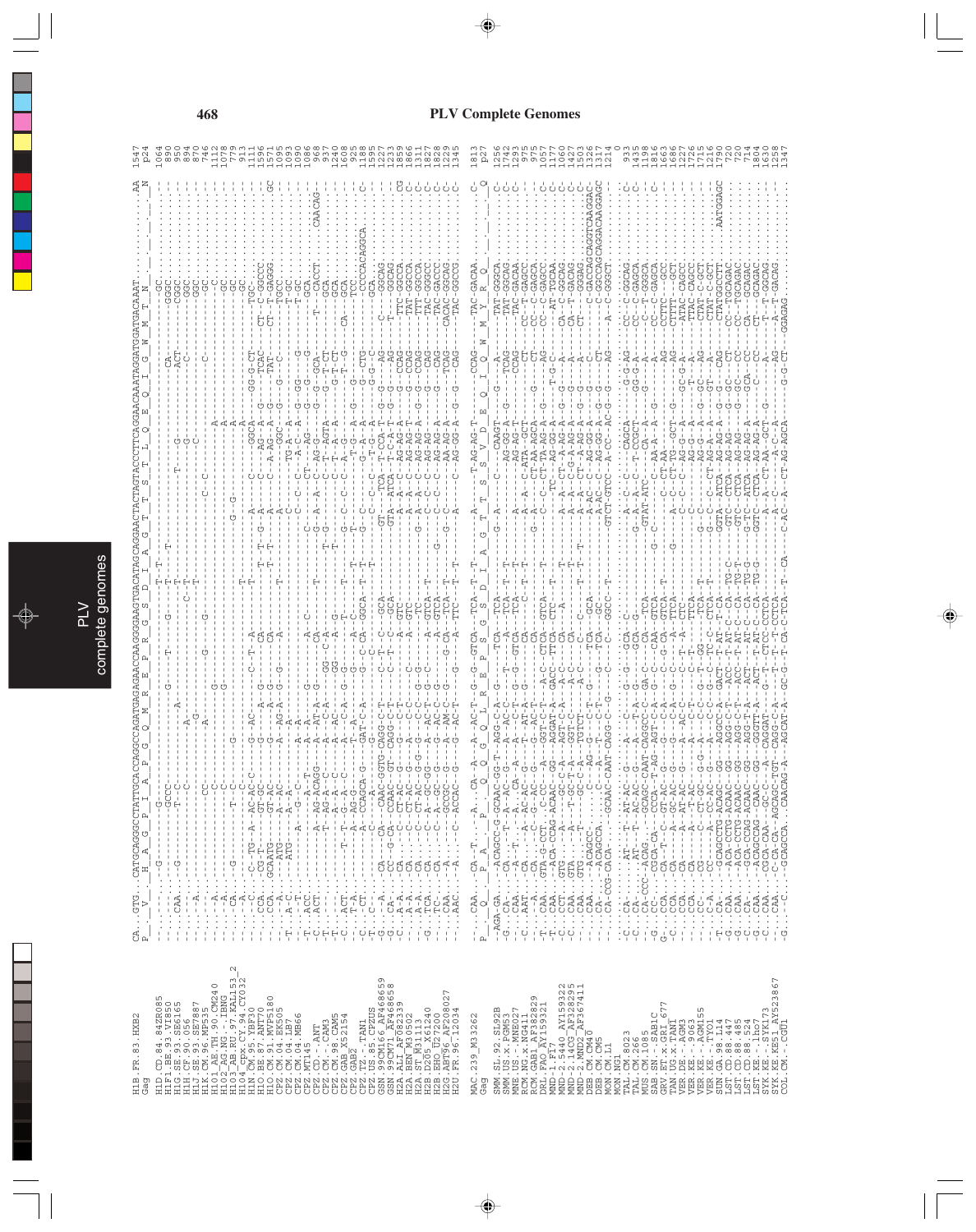| $\begin{small} \text{HID} & \text{101}, \text{102}, \text{103}, \text{104}, \text{105}, \text{106}, \text{107}, \text{108}, \text{108}, \text{109}, \text{108}, \text{109}, \text{109}, \text{109}, \text{109}, \text{109}, \text{109}, \text{109}, \text{109}, \text{109}, \text{109}, \text{109}, \text{109}, \text{109}, \text{109}, \text{109}, \text{109}, \text{109}, \text{109}, \text{10$ | $\mathbf{I}$<br>$\mathbf{I}$<br>$\mathbf{I}$                                                                                                                                                                                                                                                                                                                                                                                 |  |  |  |  |  |  |
|---------------------------------------------------------------------------------------------------------------------------------------------------------------------------------------------------------------------------------------------------------------------------------------------------------------------------------------------------------------------------------------------------|------------------------------------------------------------------------------------------------------------------------------------------------------------------------------------------------------------------------------------------------------------------------------------------------------------------------------------------------------------------------------------------------------------------------------|--|--|--|--|--|--|
|                                                                                                                                                                                                                                                                                                                                                                                                   | $\Gamma = 1$                                                                                                                                                                                                                                                                                                                                                                                                                 |  |  |  |  |  |  |
|                                                                                                                                                                                                                                                                                                                                                                                                   |                                                                                                                                                                                                                                                                                                                                                                                                                              |  |  |  |  |  |  |
|                                                                                                                                                                                                                                                                                                                                                                                                   |                                                                                                                                                                                                                                                                                                                                                                                                                              |  |  |  |  |  |  |
|                                                                                                                                                                                                                                                                                                                                                                                                   |                                                                                                                                                                                                                                                                                                                                                                                                                              |  |  |  |  |  |  |
|                                                                                                                                                                                                                                                                                                                                                                                                   |                                                                                                                                                                                                                                                                                                                                                                                                                              |  |  |  |  |  |  |
|                                                                                                                                                                                                                                                                                                                                                                                                   |                                                                                                                                                                                                                                                                                                                                                                                                                              |  |  |  |  |  |  |
|                                                                                                                                                                                                                                                                                                                                                                                                   |                                                                                                                                                                                                                                                                                                                                                                                                                              |  |  |  |  |  |  |
|                                                                                                                                                                                                                                                                                                                                                                                                   |                                                                                                                                                                                                                                                                                                                                                                                                                              |  |  |  |  |  |  |
| $\sim$                                                                                                                                                                                                                                                                                                                                                                                            |                                                                                                                                                                                                                                                                                                                                                                                                                              |  |  |  |  |  |  |
|                                                                                                                                                                                                                                                                                                                                                                                                   |                                                                                                                                                                                                                                                                                                                                                                                                                              |  |  |  |  |  |  |
|                                                                                                                                                                                                                                                                                                                                                                                                   |                                                                                                                                                                                                                                                                                                                                                                                                                              |  |  |  |  |  |  |
|                                                                                                                                                                                                                                                                                                                                                                                                   |                                                                                                                                                                                                                                                                                                                                                                                                                              |  |  |  |  |  |  |
|                                                                                                                                                                                                                                                                                                                                                                                                   |                                                                                                                                                                                                                                                                                                                                                                                                                              |  |  |  |  |  |  |
|                                                                                                                                                                                                                                                                                                                                                                                                   |                                                                                                                                                                                                                                                                                                                                                                                                                              |  |  |  |  |  |  |
|                                                                                                                                                                                                                                                                                                                                                                                                   |                                                                                                                                                                                                                                                                                                                                                                                                                              |  |  |  |  |  |  |
|                                                                                                                                                                                                                                                                                                                                                                                                   |                                                                                                                                                                                                                                                                                                                                                                                                                              |  |  |  |  |  |  |
|                                                                                                                                                                                                                                                                                                                                                                                                   |                                                                                                                                                                                                                                                                                                                                                                                                                              |  |  |  |  |  |  |
|                                                                                                                                                                                                                                                                                                                                                                                                   |                                                                                                                                                                                                                                                                                                                                                                                                                              |  |  |  |  |  |  |
|                                                                                                                                                                                                                                                                                                                                                                                                   |                                                                                                                                                                                                                                                                                                                                                                                                                              |  |  |  |  |  |  |
|                                                                                                                                                                                                                                                                                                                                                                                                   |                                                                                                                                                                                                                                                                                                                                                                                                                              |  |  |  |  |  |  |
|                                                                                                                                                                                                                                                                                                                                                                                                   |                                                                                                                                                                                                                                                                                                                                                                                                                              |  |  |  |  |  |  |
|                                                                                                                                                                                                                                                                                                                                                                                                   |                                                                                                                                                                                                                                                                                                                                                                                                                              |  |  |  |  |  |  |
|                                                                                                                                                                                                                                                                                                                                                                                                   |                                                                                                                                                                                                                                                                                                                                                                                                                              |  |  |  |  |  |  |
|                                                                                                                                                                                                                                                                                                                                                                                                   |                                                                                                                                                                                                                                                                                                                                                                                                                              |  |  |  |  |  |  |
|                                                                                                                                                                                                                                                                                                                                                                                                   |                                                                                                                                                                                                                                                                                                                                                                                                                              |  |  |  |  |  |  |
|                                                                                                                                                                                                                                                                                                                                                                                                   |                                                                                                                                                                                                                                                                                                                                                                                                                              |  |  |  |  |  |  |
|                                                                                                                                                                                                                                                                                                                                                                                                   |                                                                                                                                                                                                                                                                                                                                                                                                                              |  |  |  |  |  |  |
|                                                                                                                                                                                                                                                                                                                                                                                                   |                                                                                                                                                                                                                                                                                                                                                                                                                              |  |  |  |  |  |  |
|                                                                                                                                                                                                                                                                                                                                                                                                   |                                                                                                                                                                                                                                                                                                                                                                                                                              |  |  |  |  |  |  |
|                                                                                                                                                                                                                                                                                                                                                                                                   |                                                                                                                                                                                                                                                                                                                                                                                                                              |  |  |  |  |  |  |
|                                                                                                                                                                                                                                                                                                                                                                                                   |                                                                                                                                                                                                                                                                                                                                                                                                                              |  |  |  |  |  |  |
|                                                                                                                                                                                                                                                                                                                                                                                                   |                                                                                                                                                                                                                                                                                                                                                                                                                              |  |  |  |  |  |  |
|                                                                                                                                                                                                                                                                                                                                                                                                   |                                                                                                                                                                                                                                                                                                                                                                                                                              |  |  |  |  |  |  |
|                                                                                                                                                                                                                                                                                                                                                                                                   |                                                                                                                                                                                                                                                                                                                                                                                                                              |  |  |  |  |  |  |
|                                                                                                                                                                                                                                                                                                                                                                                                   |                                                                                                                                                                                                                                                                                                                                                                                                                              |  |  |  |  |  |  |
|                                                                                                                                                                                                                                                                                                                                                                                                   |                                                                                                                                                                                                                                                                                                                                                                                                                              |  |  |  |  |  |  |
|                                                                                                                                                                                                                                                                                                                                                                                                   |                                                                                                                                                                                                                                                                                                                                                                                                                              |  |  |  |  |  |  |
|                                                                                                                                                                                                                                                                                                                                                                                                   |                                                                                                                                                                                                                                                                                                                                                                                                                              |  |  |  |  |  |  |
|                                                                                                                                                                                                                                                                                                                                                                                                   |                                                                                                                                                                                                                                                                                                                                                                                                                              |  |  |  |  |  |  |
| MAC.239_M33262                                                                                                                                                                                                                                                                                                                                                                                    |                                                                                                                                                                                                                                                                                                                                                                                                                              |  |  |  |  |  |  |
|                                                                                                                                                                                                                                                                                                                                                                                                   |                                                                                                                                                                                                                                                                                                                                                                                                                              |  |  |  |  |  |  |
|                                                                                                                                                                                                                                                                                                                                                                                                   |                                                                                                                                                                                                                                                                                                                                                                                                                              |  |  |  |  |  |  |
|                                                                                                                                                                                                                                                                                                                                                                                                   |                                                                                                                                                                                                                                                                                                                                                                                                                              |  |  |  |  |  |  |
|                                                                                                                                                                                                                                                                                                                                                                                                   |                                                                                                                                                                                                                                                                                                                                                                                                                              |  |  |  |  |  |  |
|                                                                                                                                                                                                                                                                                                                                                                                                   |                                                                                                                                                                                                                                                                                                                                                                                                                              |  |  |  |  |  |  |
|                                                                                                                                                                                                                                                                                                                                                                                                   |                                                                                                                                                                                                                                                                                                                                                                                                                              |  |  |  |  |  |  |
|                                                                                                                                                                                                                                                                                                                                                                                                   |                                                                                                                                                                                                                                                                                                                                                                                                                              |  |  |  |  |  |  |
|                                                                                                                                                                                                                                                                                                                                                                                                   |                                                                                                                                                                                                                                                                                                                                                                                                                              |  |  |  |  |  |  |
|                                                                                                                                                                                                                                                                                                                                                                                                   |                                                                                                                                                                                                                                                                                                                                                                                                                              |  |  |  |  |  |  |
|                                                                                                                                                                                                                                                                                                                                                                                                   |                                                                                                                                                                                                                                                                                                                                                                                                                              |  |  |  |  |  |  |
|                                                                                                                                                                                                                                                                                                                                                                                                   |                                                                                                                                                                                                                                                                                                                                                                                                                              |  |  |  |  |  |  |
|                                                                                                                                                                                                                                                                                                                                                                                                   |                                                                                                                                                                                                                                                                                                                                                                                                                              |  |  |  |  |  |  |
|                                                                                                                                                                                                                                                                                                                                                                                                   |                                                                                                                                                                                                                                                                                                                                                                                                                              |  |  |  |  |  |  |
|                                                                                                                                                                                                                                                                                                                                                                                                   |                                                                                                                                                                                                                                                                                                                                                                                                                              |  |  |  |  |  |  |
|                                                                                                                                                                                                                                                                                                                                                                                                   |                                                                                                                                                                                                                                                                                                                                                                                                                              |  |  |  |  |  |  |
|                                                                                                                                                                                                                                                                                                                                                                                                   |                                                                                                                                                                                                                                                                                                                                                                                                                              |  |  |  |  |  |  |
|                                                                                                                                                                                                                                                                                                                                                                                                   |                                                                                                                                                                                                                                                                                                                                                                                                                              |  |  |  |  |  |  |
|                                                                                                                                                                                                                                                                                                                                                                                                   |                                                                                                                                                                                                                                                                                                                                                                                                                              |  |  |  |  |  |  |
|                                                                                                                                                                                                                                                                                                                                                                                                   |                                                                                                                                                                                                                                                                                                                                                                                                                              |  |  |  |  |  |  |
|                                                                                                                                                                                                                                                                                                                                                                                                   |                                                                                                                                                                                                                                                                                                                                                                                                                              |  |  |  |  |  |  |
|                                                                                                                                                                                                                                                                                                                                                                                                   |                                                                                                                                                                                                                                                                                                                                                                                                                              |  |  |  |  |  |  |
|                                                                                                                                                                                                                                                                                                                                                                                                   |                                                                                                                                                                                                                                                                                                                                                                                                                              |  |  |  |  |  |  |
|                                                                                                                                                                                                                                                                                                                                                                                                   |                                                                                                                                                                                                                                                                                                                                                                                                                              |  |  |  |  |  |  |
|                                                                                                                                                                                                                                                                                                                                                                                                   |                                                                                                                                                                                                                                                                                                                                                                                                                              |  |  |  |  |  |  |
|                                                                                                                                                                                                                                                                                                                                                                                                   |                                                                                                                                                                                                                                                                                                                                                                                                                              |  |  |  |  |  |  |
|                                                                                                                                                                                                                                                                                                                                                                                                   |                                                                                                                                                                                                                                                                                                                                                                                                                              |  |  |  |  |  |  |
|                                                                                                                                                                                                                                                                                                                                                                                                   |                                                                                                                                                                                                                                                                                                                                                                                                                              |  |  |  |  |  |  |
|                                                                                                                                                                                                                                                                                                                                                                                                   |                                                                                                                                                                                                                                                                                                                                                                                                                              |  |  |  |  |  |  |
|                                                                                                                                                                                                                                                                                                                                                                                                   |                                                                                                                                                                                                                                                                                                                                                                                                                              |  |  |  |  |  |  |
|                                                                                                                                                                                                                                                                                                                                                                                                   |                                                                                                                                                                                                                                                                                                                                                                                                                              |  |  |  |  |  |  |
|                                                                                                                                                                                                                                                                                                                                                                                                   |                                                                                                                                                                                                                                                                                                                                                                                                                              |  |  |  |  |  |  |
|                                                                                                                                                                                                                                                                                                                                                                                                   |                                                                                                                                                                                                                                                                                                                                                                                                                              |  |  |  |  |  |  |
|                                                                                                                                                                                                                                                                                                                                                                                                   |                                                                                                                                                                                                                                                                                                                                                                                                                              |  |  |  |  |  |  |
|                                                                                                                                                                                                                                                                                                                                                                                                   |                                                                                                                                                                                                                                                                                                                                                                                                                              |  |  |  |  |  |  |
|                                                                                                                                                                                                                                                                                                                                                                                                   |                                                                                                                                                                                                                                                                                                                                                                                                                              |  |  |  |  |  |  |
|                                                                                                                                                                                                                                                                                                                                                                                                   |                                                                                                                                                                                                                                                                                                                                                                                                                              |  |  |  |  |  |  |
|                                                                                                                                                                                                                                                                                                                                                                                                   |                                                                                                                                                                                                                                                                                                                                                                                                                              |  |  |  |  |  |  |
|                                                                                                                                                                                                                                                                                                                                                                                                   |                                                                                                                                                                                                                                                                                                                                                                                                                              |  |  |  |  |  |  |
|                                                                                                                                                                                                                                                                                                                                                                                                   |                                                                                                                                                                                                                                                                                                                                                                                                                              |  |  |  |  |  |  |
|                                                                                                                                                                                                                                                                                                                                                                                                   |                                                                                                                                                                                                                                                                                                                                                                                                                              |  |  |  |  |  |  |
|                                                                                                                                                                                                                                                                                                                                                                                                   |                                                                                                                                                                                                                                                                                                                                                                                                                              |  |  |  |  |  |  |
|                                                                                                                                                                                                                                                                                                                                                                                                   |                                                                                                                                                                                                                                                                                                                                                                                                                              |  |  |  |  |  |  |
|                                                                                                                                                                                                                                                                                                                                                                                                   |                                                                                                                                                                                                                                                                                                                                                                                                                              |  |  |  |  |  |  |
|                                                                                                                                                                                                                                                                                                                                                                                                   |                                                                                                                                                                                                                                                                                                                                                                                                                              |  |  |  |  |  |  |
|                                                                                                                                                                                                                                                                                                                                                                                                   |                                                                                                                                                                                                                                                                                                                                                                                                                              |  |  |  |  |  |  |
|                                                                                                                                                                                                                                                                                                                                                                                                   |                                                                                                                                                                                                                                                                                                                                                                                                                              |  |  |  |  |  |  |
|                                                                                                                                                                                                                                                                                                                                                                                                   | $\begin{array}{l} \text{BAAC} - \text{C} - \text{A} - \text{C} - \text{A} - \text{C} - \text{A} - \text{C} - \text{A} - \text{C} - \text{A} - \text{C} - \text{A} - \text{C} - \text{A} - \text{C} - \text{A} - \text{C} - \text{A} - \text{C} - \text{A} - \text{C} - \text{A} - \text{C} - \text{A} - \text{C} - \text{A} - \text{C} - \text{A} - \text{C} - \text{A} - \text{C} - \text{A} - \text{C} - \text{A} - \text$ |  |  |  |  |  |  |
|                                                                                                                                                                                                                                                                                                                                                                                                   |                                                                                                                                                                                                                                                                                                                                                                                                                              |  |  |  |  |  |  |
|                                                                                                                                                                                                                                                                                                                                                                                                   |                                                                                                                                                                                                                                                                                                                                                                                                                              |  |  |  |  |  |  |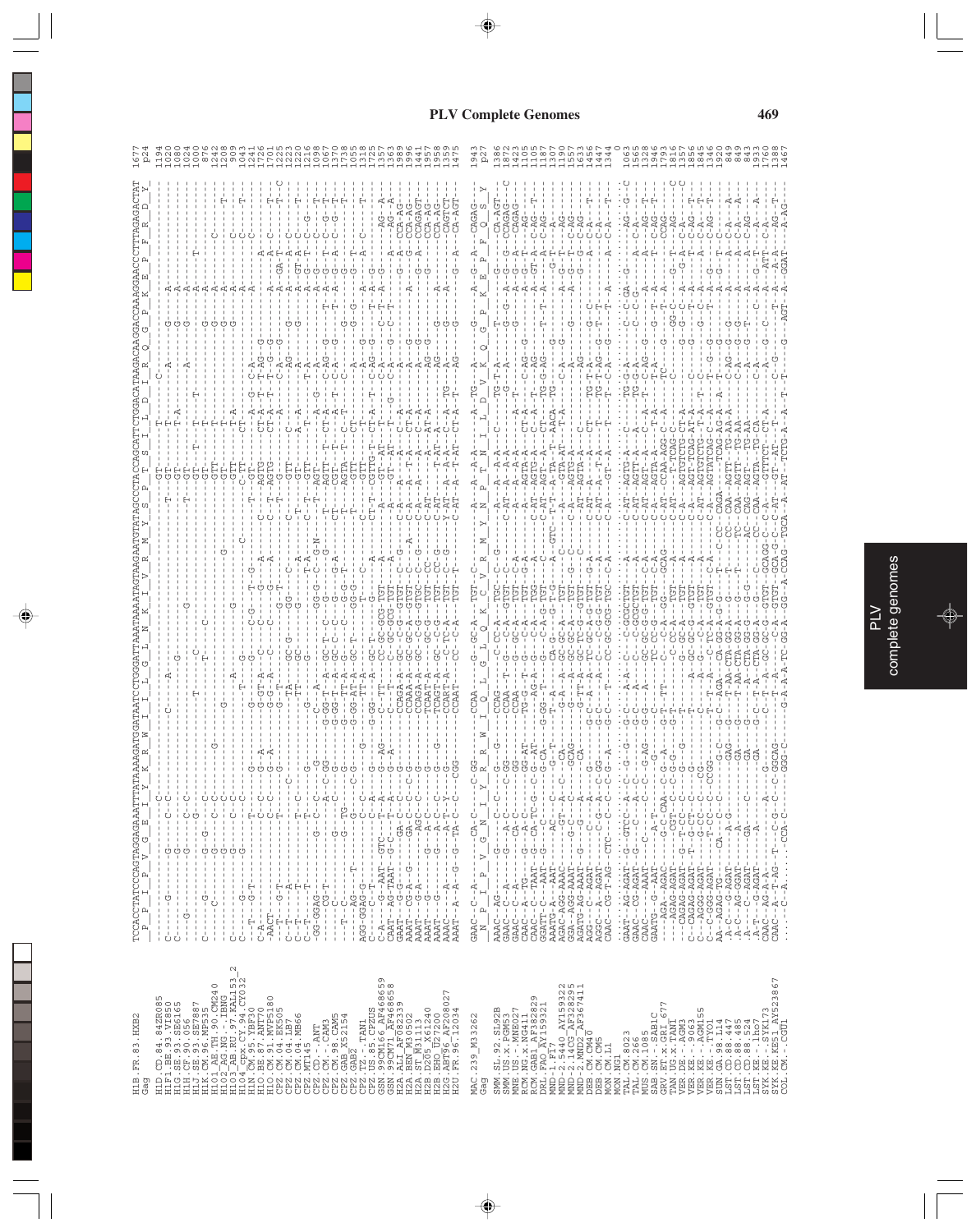| ļ<br><b>SANACIA</b> |
|---------------------|
|                     |
|                     |
|                     |
| 2                   |
| j                   |
|                     |
|                     |
| <b>Signals</b>      |
|                     |
|                     |
| ŝ<br>י<br>ג         |
|                     |
|                     |
|                     |

 $\frac{2}{10}$ 

| $- - - - -$<br>$\begin{array}{l} \mathbf{r}_{1}^{1} \mathbf{r}_{2}^{1} \mathbf{r}_{3}^{1} \mathbf{r}_{4}^{2} \mathbf{r}_{5}^{3} \mathbf{r}_{6}^{2} \mathbf{r}_{7}^{3} \mathbf{r}_{8}^{3} \mathbf{r}_{9}^{4} \mathbf{r}_{9}^{4} \mathbf{r}_{9}^{5} \mathbf{r}_{1}^{6} \mathbf{r}_{1}^{6} \mathbf{r}_{1}^{7} \mathbf{r}_{2}^{6} \mathbf{r}_{1}^{7} \mathbf{r}_{2}^{7} \mathbf{r}_{3}^{7} \mathbf{r}_{1}^{6} \mathbf{$<br>f,<br>1<br>$\frac{1}{4}$<br>$\frac{1}{4}$<br>$\mathbf{I}$<br>- 1<br>$\mathbf{I}$<br>J.<br>$\mathbf I$<br>$\,$ $\,$<br>$-1 - 5T - - -$<br>$\frac{1}{2}$<br>$\frac{1}{1}$<br>$- - - - - - - - -$<br>$-1 - 1 - 1 - 1$<br>------------<br>$\mathbf{I}$<br>$\frac{1}{2}$<br>t<br>÷,<br>$\mathbf{I}$<br>$\mathbf{I}$<br>$L = - - - - - -$<br>$\frac{1}{2}$<br>$-10T$<br>$\frac{1}{2}$<br>$-5 -$<br>$\mathsf I$<br>ŧ<br>$\blacksquare$<br>$\frac{1}{1}$<br>$\blacksquare$<br>İ<br>-<br>Ħ<br>÷<br>÷,<br>$\frac{1}{4}$<br>f,<br>$\frac{1}{4}$<br>$\frac{1}{2}$<br>U<br>$\mathbf{I}$<br>$-1$<br>$\begin{array}{c} \n\mathbf{C} + \mathbf{C} + \mathbf{C} + \mathbf{C} + \mathbf{C} + \mathbf{C} + \mathbf{C} + \mathbf{C} + \mathbf{C} + \mathbf{C} + \mathbf{C} + \mathbf{C} + \mathbf{C} + \mathbf{C} + \mathbf{C} + \mathbf{C} + \mathbf{C} + \mathbf{C} + \mathbf{C} + \mathbf{C} + \mathbf{C} + \mathbf{C} + \mathbf{C} + \mathbf{C} + \mathbf{C} + \mathbf{C} + \mathbf{C} + \mathbf{C} + \mathbf{C} + \mathbf{C} + \$<br>$-1$<br>$\frac{1}{2}$<br>$\frac{1}{2}$<br>$\begin{array}{c}\nC \\ 1\n\end{array}$<br>$\frac{1}{2}$<br>Ĵ<br>$-1$<br>$\Gamma_{-+}$ |                                                                                                                                                                                                                                                                                                                                                                                                                                                                                                                                                                                                                                                                                                                                                                                                                                                                                                                                                                                                                                                                                                                                          |  |  |  |  |
|-------------------------------------------------------------------------------------------------------------------------------------------------------------------------------------------------------------------------------------------------------------------------------------------------------------------------------------------------------------------------------------------------------------------------------------------------------------------------------------------------------------------------------------------------------------------------------------------------------------------------------------------------------------------------------------------------------------------------------------------------------------------------------------------------------------------------------------------------------------------------------------------------------------------------------------------------------------------------------------------------------------------------------------------------------------------------------------------------------------------------------------------------------------------------------------------------------------------------------------------------------------------------------------------------------------------------------------------------------------------------------------------------------------------------------------------------------------------------------------------------------------------------------------------------------------------------------|------------------------------------------------------------------------------------------------------------------------------------------------------------------------------------------------------------------------------------------------------------------------------------------------------------------------------------------------------------------------------------------------------------------------------------------------------------------------------------------------------------------------------------------------------------------------------------------------------------------------------------------------------------------------------------------------------------------------------------------------------------------------------------------------------------------------------------------------------------------------------------------------------------------------------------------------------------------------------------------------------------------------------------------------------------------------------------------------------------------------------------------|--|--|--|--|
|                                                                                                                                                                                                                                                                                                                                                                                                                                                                                                                                                                                                                                                                                                                                                                                                                                                                                                                                                                                                                                                                                                                                                                                                                                                                                                                                                                                                                                                                                                                                                                               |                                                                                                                                                                                                                                                                                                                                                                                                                                                                                                                                                                                                                                                                                                                                                                                                                                                                                                                                                                                                                                                                                                                                          |  |  |  |  |
|                                                                                                                                                                                                                                                                                                                                                                                                                                                                                                                                                                                                                                                                                                                                                                                                                                                                                                                                                                                                                                                                                                                                                                                                                                                                                                                                                                                                                                                                                                                                                                               |                                                                                                                                                                                                                                                                                                                                                                                                                                                                                                                                                                                                                                                                                                                                                                                                                                                                                                                                                                                                                                                                                                                                          |  |  |  |  |
|                                                                                                                                                                                                                                                                                                                                                                                                                                                                                                                                                                                                                                                                                                                                                                                                                                                                                                                                                                                                                                                                                                                                                                                                                                                                                                                                                                                                                                                                                                                                                                               |                                                                                                                                                                                                                                                                                                                                                                                                                                                                                                                                                                                                                                                                                                                                                                                                                                                                                                                                                                                                                                                                                                                                          |  |  |  |  |
|                                                                                                                                                                                                                                                                                                                                                                                                                                                                                                                                                                                                                                                                                                                                                                                                                                                                                                                                                                                                                                                                                                                                                                                                                                                                                                                                                                                                                                                                                                                                                                               |                                                                                                                                                                                                                                                                                                                                                                                                                                                                                                                                                                                                                                                                                                                                                                                                                                                                                                                                                                                                                                                                                                                                          |  |  |  |  |
|                                                                                                                                                                                                                                                                                                                                                                                                                                                                                                                                                                                                                                                                                                                                                                                                                                                                                                                                                                                                                                                                                                                                                                                                                                                                                                                                                                                                                                                                                                                                                                               |                                                                                                                                                                                                                                                                                                                                                                                                                                                                                                                                                                                                                                                                                                                                                                                                                                                                                                                                                                                                                                                                                                                                          |  |  |  |  |
|                                                                                                                                                                                                                                                                                                                                                                                                                                                                                                                                                                                                                                                                                                                                                                                                                                                                                                                                                                                                                                                                                                                                                                                                                                                                                                                                                                                                                                                                                                                                                                               |                                                                                                                                                                                                                                                                                                                                                                                                                                                                                                                                                                                                                                                                                                                                                                                                                                                                                                                                                                                                                                                                                                                                          |  |  |  |  |
|                                                                                                                                                                                                                                                                                                                                                                                                                                                                                                                                                                                                                                                                                                                                                                                                                                                                                                                                                                                                                                                                                                                                                                                                                                                                                                                                                                                                                                                                                                                                                                               |                                                                                                                                                                                                                                                                                                                                                                                                                                                                                                                                                                                                                                                                                                                                                                                                                                                                                                                                                                                                                                                                                                                                          |  |  |  |  |
|                                                                                                                                                                                                                                                                                                                                                                                                                                                                                                                                                                                                                                                                                                                                                                                                                                                                                                                                                                                                                                                                                                                                                                                                                                                                                                                                                                                                                                                                                                                                                                               |                                                                                                                                                                                                                                                                                                                                                                                                                                                                                                                                                                                                                                                                                                                                                                                                                                                                                                                                                                                                                                                                                                                                          |  |  |  |  |
|                                                                                                                                                                                                                                                                                                                                                                                                                                                                                                                                                                                                                                                                                                                                                                                                                                                                                                                                                                                                                                                                                                                                                                                                                                                                                                                                                                                                                                                                                                                                                                               |                                                                                                                                                                                                                                                                                                                                                                                                                                                                                                                                                                                                                                                                                                                                                                                                                                                                                                                                                                                                                                                                                                                                          |  |  |  |  |
|                                                                                                                                                                                                                                                                                                                                                                                                                                                                                                                                                                                                                                                                                                                                                                                                                                                                                                                                                                                                                                                                                                                                                                                                                                                                                                                                                                                                                                                                                                                                                                               |                                                                                                                                                                                                                                                                                                                                                                                                                                                                                                                                                                                                                                                                                                                                                                                                                                                                                                                                                                                                                                                                                                                                          |  |  |  |  |
|                                                                                                                                                                                                                                                                                                                                                                                                                                                                                                                                                                                                                                                                                                                                                                                                                                                                                                                                                                                                                                                                                                                                                                                                                                                                                                                                                                                                                                                                                                                                                                               |                                                                                                                                                                                                                                                                                                                                                                                                                                                                                                                                                                                                                                                                                                                                                                                                                                                                                                                                                                                                                                                                                                                                          |  |  |  |  |
|                                                                                                                                                                                                                                                                                                                                                                                                                                                                                                                                                                                                                                                                                                                                                                                                                                                                                                                                                                                                                                                                                                                                                                                                                                                                                                                                                                                                                                                                                                                                                                               |                                                                                                                                                                                                                                                                                                                                                                                                                                                                                                                                                                                                                                                                                                                                                                                                                                                                                                                                                                                                                                                                                                                                          |  |  |  |  |
|                                                                                                                                                                                                                                                                                                                                                                                                                                                                                                                                                                                                                                                                                                                                                                                                                                                                                                                                                                                                                                                                                                                                                                                                                                                                                                                                                                                                                                                                                                                                                                               |                                                                                                                                                                                                                                                                                                                                                                                                                                                                                                                                                                                                                                                                                                                                                                                                                                                                                                                                                                                                                                                                                                                                          |  |  |  |  |
|                                                                                                                                                                                                                                                                                                                                                                                                                                                                                                                                                                                                                                                                                                                                                                                                                                                                                                                                                                                                                                                                                                                                                                                                                                                                                                                                                                                                                                                                                                                                                                               |                                                                                                                                                                                                                                                                                                                                                                                                                                                                                                                                                                                                                                                                                                                                                                                                                                                                                                                                                                                                                                                                                                                                          |  |  |  |  |
|                                                                                                                                                                                                                                                                                                                                                                                                                                                                                                                                                                                                                                                                                                                                                                                                                                                                                                                                                                                                                                                                                                                                                                                                                                                                                                                                                                                                                                                                                                                                                                               |                                                                                                                                                                                                                                                                                                                                                                                                                                                                                                                                                                                                                                                                                                                                                                                                                                                                                                                                                                                                                                                                                                                                          |  |  |  |  |
|                                                                                                                                                                                                                                                                                                                                                                                                                                                                                                                                                                                                                                                                                                                                                                                                                                                                                                                                                                                                                                                                                                                                                                                                                                                                                                                                                                                                                                                                                                                                                                               |                                                                                                                                                                                                                                                                                                                                                                                                                                                                                                                                                                                                                                                                                                                                                                                                                                                                                                                                                                                                                                                                                                                                          |  |  |  |  |
|                                                                                                                                                                                                                                                                                                                                                                                                                                                                                                                                                                                                                                                                                                                                                                                                                                                                                                                                                                                                                                                                                                                                                                                                                                                                                                                                                                                                                                                                                                                                                                               |                                                                                                                                                                                                                                                                                                                                                                                                                                                                                                                                                                                                                                                                                                                                                                                                                                                                                                                                                                                                                                                                                                                                          |  |  |  |  |
|                                                                                                                                                                                                                                                                                                                                                                                                                                                                                                                                                                                                                                                                                                                                                                                                                                                                                                                                                                                                                                                                                                                                                                                                                                                                                                                                                                                                                                                                                                                                                                               |                                                                                                                                                                                                                                                                                                                                                                                                                                                                                                                                                                                                                                                                                                                                                                                                                                                                                                                                                                                                                                                                                                                                          |  |  |  |  |
|                                                                                                                                                                                                                                                                                                                                                                                                                                                                                                                                                                                                                                                                                                                                                                                                                                                                                                                                                                                                                                                                                                                                                                                                                                                                                                                                                                                                                                                                                                                                                                               |                                                                                                                                                                                                                                                                                                                                                                                                                                                                                                                                                                                                                                                                                                                                                                                                                                                                                                                                                                                                                                                                                                                                          |  |  |  |  |
|                                                                                                                                                                                                                                                                                                                                                                                                                                                                                                                                                                                                                                                                                                                                                                                                                                                                                                                                                                                                                                                                                                                                                                                                                                                                                                                                                                                                                                                                                                                                                                               |                                                                                                                                                                                                                                                                                                                                                                                                                                                                                                                                                                                                                                                                                                                                                                                                                                                                                                                                                                                                                                                                                                                                          |  |  |  |  |
|                                                                                                                                                                                                                                                                                                                                                                                                                                                                                                                                                                                                                                                                                                                                                                                                                                                                                                                                                                                                                                                                                                                                                                                                                                                                                                                                                                                                                                                                                                                                                                               |                                                                                                                                                                                                                                                                                                                                                                                                                                                                                                                                                                                                                                                                                                                                                                                                                                                                                                                                                                                                                                                                                                                                          |  |  |  |  |
|                                                                                                                                                                                                                                                                                                                                                                                                                                                                                                                                                                                                                                                                                                                                                                                                                                                                                                                                                                                                                                                                                                                                                                                                                                                                                                                                                                                                                                                                                                                                                                               |                                                                                                                                                                                                                                                                                                                                                                                                                                                                                                                                                                                                                                                                                                                                                                                                                                                                                                                                                                                                                                                                                                                                          |  |  |  |  |
|                                                                                                                                                                                                                                                                                                                                                                                                                                                                                                                                                                                                                                                                                                                                                                                                                                                                                                                                                                                                                                                                                                                                                                                                                                                                                                                                                                                                                                                                                                                                                                               |                                                                                                                                                                                                                                                                                                                                                                                                                                                                                                                                                                                                                                                                                                                                                                                                                                                                                                                                                                                                                                                                                                                                          |  |  |  |  |
|                                                                                                                                                                                                                                                                                                                                                                                                                                                                                                                                                                                                                                                                                                                                                                                                                                                                                                                                                                                                                                                                                                                                                                                                                                                                                                                                                                                                                                                                                                                                                                               |                                                                                                                                                                                                                                                                                                                                                                                                                                                                                                                                                                                                                                                                                                                                                                                                                                                                                                                                                                                                                                                                                                                                          |  |  |  |  |
| $\frac{1}{2}$                                                                                                                                                                                                                                                                                                                                                                                                                                                                                                                                                                                                                                                                                                                                                                                                                                                                                                                                                                                                                                                                                                                                                                                                                                                                                                                                                                                                                                                                                                                                                                 |                                                                                                                                                                                                                                                                                                                                                                                                                                                                                                                                                                                                                                                                                                                                                                                                                                                                                                                                                                                                                                                                                                                                          |  |  |  |  |
| $\frac{1}{2}$                                                                                                                                                                                                                                                                                                                                                                                                                                                                                                                                                                                                                                                                                                                                                                                                                                                                                                                                                                                                                                                                                                                                                                                                                                                                                                                                                                                                                                                                                                                                                                 |                                                                                                                                                                                                                                                                                                                                                                                                                                                                                                                                                                                                                                                                                                                                                                                                                                                                                                                                                                                                                                                                                                                                          |  |  |  |  |
| $\begin{array}{c}\n0 \\ 1\n\end{array}$                                                                                                                                                                                                                                                                                                                                                                                                                                                                                                                                                                                                                                                                                                                                                                                                                                                                                                                                                                                                                                                                                                                                                                                                                                                                                                                                                                                                                                                                                                                                       |                                                                                                                                                                                                                                                                                                                                                                                                                                                                                                                                                                                                                                                                                                                                                                                                                                                                                                                                                                                                                                                                                                                                          |  |  |  |  |
|                                                                                                                                                                                                                                                                                                                                                                                                                                                                                                                                                                                                                                                                                                                                                                                                                                                                                                                                                                                                                                                                                                                                                                                                                                                                                                                                                                                                                                                                                                                                                                               |                                                                                                                                                                                                                                                                                                                                                                                                                                                                                                                                                                                                                                                                                                                                                                                                                                                                                                                                                                                                                                                                                                                                          |  |  |  |  |
| $\frac{1}{1}$                                                                                                                                                                                                                                                                                                                                                                                                                                                                                                                                                                                                                                                                                                                                                                                                                                                                                                                                                                                                                                                                                                                                                                                                                                                                                                                                                                                                                                                                                                                                                                 |                                                                                                                                                                                                                                                                                                                                                                                                                                                                                                                                                                                                                                                                                                                                                                                                                                                                                                                                                                                                                                                                                                                                          |  |  |  |  |
|                                                                                                                                                                                                                                                                                                                                                                                                                                                                                                                                                                                                                                                                                                                                                                                                                                                                                                                                                                                                                                                                                                                                                                                                                                                                                                                                                                                                                                                                                                                                                                               |                                                                                                                                                                                                                                                                                                                                                                                                                                                                                                                                                                                                                                                                                                                                                                                                                                                                                                                                                                                                                                                                                                                                          |  |  |  |  |
| ひ‐ し‐ – LU 5 – –<br>Ť<br>ု                                                                                                                                                                                                                                                                                                                                                                                                                                                                                                                                                                                                                                                                                                                                                                                                                                                                                                                                                                                                                                                                                                                                                                                                                                                                                                                                                                                                                                                                                                                                                    |                                                                                                                                                                                                                                                                                                                                                                                                                                                                                                                                                                                                                                                                                                                                                                                                                                                                                                                                                                                                                                                                                                                                          |  |  |  |  |
| $-9 - 0 - 1$<br>↻                                                                                                                                                                                                                                                                                                                                                                                                                                                                                                                                                                                                                                                                                                                                                                                                                                                                                                                                                                                                                                                                                                                                                                                                                                                                                                                                                                                                                                                                                                                                                             |                                                                                                                                                                                                                                                                                                                                                                                                                                                                                                                                                                                                                                                                                                                                                                                                                                                                                                                                                                                                                                                                                                                                          |  |  |  |  |
| $\frac{1}{2}$ , $\frac{1}{2}$<br>$G-G--R--R--C--G--C-.$<br>$\,$ I<br>$\frac{1}{\sqrt{2}}$                                                                                                                                                                                                                                                                                                                                                                                                                                                                                                                                                                                                                                                                                                                                                                                                                                                                                                                                                                                                                                                                                                                                                                                                                                                                                                                                                                                                                                                                                     |                                                                                                                                                                                                                                                                                                                                                                                                                                                                                                                                                                                                                                                                                                                                                                                                                                                                                                                                                                                                                                                                                                                                          |  |  |  |  |
|                                                                                                                                                                                                                                                                                                                                                                                                                                                                                                                                                                                                                                                                                                                                                                                                                                                                                                                                                                                                                                                                                                                                                                                                                                                                                                                                                                                                                                                                                                                                                                               |                                                                                                                                                                                                                                                                                                                                                                                                                                                                                                                                                                                                                                                                                                                                                                                                                                                                                                                                                                                                                                                                                                                                          |  |  |  |  |
| $-1 - G - T$<br>÷<br>$\frac{1}{1}$                                                                                                                                                                                                                                                                                                                                                                                                                                                                                                                                                                                                                                                                                                                                                                                                                                                                                                                                                                                                                                                                                                                                                                                                                                                                                                                                                                                                                                                                                                                                            |                                                                                                                                                                                                                                                                                                                                                                                                                                                                                                                                                                                                                                                                                                                                                                                                                                                                                                                                                                                                                                                                                                                                          |  |  |  |  |
|                                                                                                                                                                                                                                                                                                                                                                                                                                                                                                                                                                                                                                                                                                                                                                                                                                                                                                                                                                                                                                                                                                                                                                                                                                                                                                                                                                                                                                                                                                                                                                               |                                                                                                                                                                                                                                                                                                                                                                                                                                                                                                                                                                                                                                                                                                                                                                                                                                                                                                                                                                                                                                                                                                                                          |  |  |  |  |
|                                                                                                                                                                                                                                                                                                                                                                                                                                                                                                                                                                                                                                                                                                                                                                                                                                                                                                                                                                                                                                                                                                                                                                                                                                                                                                                                                                                                                                                                                                                                                                               |                                                                                                                                                                                                                                                                                                                                                                                                                                                                                                                                                                                                                                                                                                                                                                                                                                                                                                                                                                                                                                                                                                                                          |  |  |  |  |
|                                                                                                                                                                                                                                                                                                                                                                                                                                                                                                                                                                                                                                                                                                                                                                                                                                                                                                                                                                                                                                                                                                                                                                                                                                                                                                                                                                                                                                                                                                                                                                               |                                                                                                                                                                                                                                                                                                                                                                                                                                                                                                                                                                                                                                                                                                                                                                                                                                                                                                                                                                                                                                                                                                                                          |  |  |  |  |
|                                                                                                                                                                                                                                                                                                                                                                                                                                                                                                                                                                                                                                                                                                                                                                                                                                                                                                                                                                                                                                                                                                                                                                                                                                                                                                                                                                                                                                                                                                                                                                               |                                                                                                                                                                                                                                                                                                                                                                                                                                                                                                                                                                                                                                                                                                                                                                                                                                                                                                                                                                                                                                                                                                                                          |  |  |  |  |
|                                                                                                                                                                                                                                                                                                                                                                                                                                                                                                                                                                                                                                                                                                                                                                                                                                                                                                                                                                                                                                                                                                                                                                                                                                                                                                                                                                                                                                                                                                                                                                               |                                                                                                                                                                                                                                                                                                                                                                                                                                                                                                                                                                                                                                                                                                                                                                                                                                                                                                                                                                                                                                                                                                                                          |  |  |  |  |
|                                                                                                                                                                                                                                                                                                                                                                                                                                                                                                                                                                                                                                                                                                                                                                                                                                                                                                                                                                                                                                                                                                                                                                                                                                                                                                                                                                                                                                                                                                                                                                               |                                                                                                                                                                                                                                                                                                                                                                                                                                                                                                                                                                                                                                                                                                                                                                                                                                                                                                                                                                                                                                                                                                                                          |  |  |  |  |
|                                                                                                                                                                                                                                                                                                                                                                                                                                                                                                                                                                                                                                                                                                                                                                                                                                                                                                                                                                                                                                                                                                                                                                                                                                                                                                                                                                                                                                                                                                                                                                               |                                                                                                                                                                                                                                                                                                                                                                                                                                                                                                                                                                                                                                                                                                                                                                                                                                                                                                                                                                                                                                                                                                                                          |  |  |  |  |
|                                                                                                                                                                                                                                                                                                                                                                                                                                                                                                                                                                                                                                                                                                                                                                                                                                                                                                                                                                                                                                                                                                                                                                                                                                                                                                                                                                                                                                                                                                                                                                               |                                                                                                                                                                                                                                                                                                                                                                                                                                                                                                                                                                                                                                                                                                                                                                                                                                                                                                                                                                                                                                                                                                                                          |  |  |  |  |
|                                                                                                                                                                                                                                                                                                                                                                                                                                                                                                                                                                                                                                                                                                                                                                                                                                                                                                                                                                                                                                                                                                                                                                                                                                                                                                                                                                                                                                                                                                                                                                               |                                                                                                                                                                                                                                                                                                                                                                                                                                                                                                                                                                                                                                                                                                                                                                                                                                                                                                                                                                                                                                                                                                                                          |  |  |  |  |
|                                                                                                                                                                                                                                                                                                                                                                                                                                                                                                                                                                                                                                                                                                                                                                                                                                                                                                                                                                                                                                                                                                                                                                                                                                                                                                                                                                                                                                                                                                                                                                               |                                                                                                                                                                                                                                                                                                                                                                                                                                                                                                                                                                                                                                                                                                                                                                                                                                                                                                                                                                                                                                                                                                                                          |  |  |  |  |
|                                                                                                                                                                                                                                                                                                                                                                                                                                                                                                                                                                                                                                                                                                                                                                                                                                                                                                                                                                                                                                                                                                                                                                                                                                                                                                                                                                                                                                                                                                                                                                               |                                                                                                                                                                                                                                                                                                                                                                                                                                                                                                                                                                                                                                                                                                                                                                                                                                                                                                                                                                                                                                                                                                                                          |  |  |  |  |
|                                                                                                                                                                                                                                                                                                                                                                                                                                                                                                                                                                                                                                                                                                                                                                                                                                                                                                                                                                                                                                                                                                                                                                                                                                                                                                                                                                                                                                                                                                                                                                               |                                                                                                                                                                                                                                                                                                                                                                                                                                                                                                                                                                                                                                                                                                                                                                                                                                                                                                                                                                                                                                                                                                                                          |  |  |  |  |
|                                                                                                                                                                                                                                                                                                                                                                                                                                                                                                                                                                                                                                                                                                                                                                                                                                                                                                                                                                                                                                                                                                                                                                                                                                                                                                                                                                                                                                                                                                                                                                               |                                                                                                                                                                                                                                                                                                                                                                                                                                                                                                                                                                                                                                                                                                                                                                                                                                                                                                                                                                                                                                                                                                                                          |  |  |  |  |
|                                                                                                                                                                                                                                                                                                                                                                                                                                                                                                                                                                                                                                                                                                                                                                                                                                                                                                                                                                                                                                                                                                                                                                                                                                                                                                                                                                                                                                                                                                                                                                               |                                                                                                                                                                                                                                                                                                                                                                                                                                                                                                                                                                                                                                                                                                                                                                                                                                                                                                                                                                                                                                                                                                                                          |  |  |  |  |
|                                                                                                                                                                                                                                                                                                                                                                                                                                                                                                                                                                                                                                                                                                                                                                                                                                                                                                                                                                                                                                                                                                                                                                                                                                                                                                                                                                                                                                                                                                                                                                               |                                                                                                                                                                                                                                                                                                                                                                                                                                                                                                                                                                                                                                                                                                                                                                                                                                                                                                                                                                                                                                                                                                                                          |  |  |  |  |
|                                                                                                                                                                                                                                                                                                                                                                                                                                                                                                                                                                                                                                                                                                                                                                                                                                                                                                                                                                                                                                                                                                                                                                                                                                                                                                                                                                                                                                                                                                                                                                               |                                                                                                                                                                                                                                                                                                                                                                                                                                                                                                                                                                                                                                                                                                                                                                                                                                                                                                                                                                                                                                                                                                                                          |  |  |  |  |
|                                                                                                                                                                                                                                                                                                                                                                                                                                                                                                                                                                                                                                                                                                                                                                                                                                                                                                                                                                                                                                                                                                                                                                                                                                                                                                                                                                                                                                                                                                                                                                               |                                                                                                                                                                                                                                                                                                                                                                                                                                                                                                                                                                                                                                                                                                                                                                                                                                                                                                                                                                                                                                                                                                                                          |  |  |  |  |
|                                                                                                                                                                                                                                                                                                                                                                                                                                                                                                                                                                                                                                                                                                                                                                                                                                                                                                                                                                                                                                                                                                                                                                                                                                                                                                                                                                                                                                                                                                                                                                               |                                                                                                                                                                                                                                                                                                                                                                                                                                                                                                                                                                                                                                                                                                                                                                                                                                                                                                                                                                                                                                                                                                                                          |  |  |  |  |
|                                                                                                                                                                                                                                                                                                                                                                                                                                                                                                                                                                                                                                                                                                                                                                                                                                                                                                                                                                                                                                                                                                                                                                                                                                                                                                                                                                                                                                                                                                                                                                               |                                                                                                                                                                                                                                                                                                                                                                                                                                                                                                                                                                                                                                                                                                                                                                                                                                                                                                                                                                                                                                                                                                                                          |  |  |  |  |
|                                                                                                                                                                                                                                                                                                                                                                                                                                                                                                                                                                                                                                                                                                                                                                                                                                                                                                                                                                                                                                                                                                                                                                                                                                                                                                                                                                                                                                                                                                                                                                               |                                                                                                                                                                                                                                                                                                                                                                                                                                                                                                                                                                                                                                                                                                                                                                                                                                                                                                                                                                                                                                                                                                                                          |  |  |  |  |
|                                                                                                                                                                                                                                                                                                                                                                                                                                                                                                                                                                                                                                                                                                                                                                                                                                                                                                                                                                                                                                                                                                                                                                                                                                                                                                                                                                                                                                                                                                                                                                               |                                                                                                                                                                                                                                                                                                                                                                                                                                                                                                                                                                                                                                                                                                                                                                                                                                                                                                                                                                                                                                                                                                                                          |  |  |  |  |
|                                                                                                                                                                                                                                                                                                                                                                                                                                                                                                                                                                                                                                                                                                                                                                                                                                                                                                                                                                                                                                                                                                                                                                                                                                                                                                                                                                                                                                                                                                                                                                               |                                                                                                                                                                                                                                                                                                                                                                                                                                                                                                                                                                                                                                                                                                                                                                                                                                                                                                                                                                                                                                                                                                                                          |  |  |  |  |
|                                                                                                                                                                                                                                                                                                                                                                                                                                                                                                                                                                                                                                                                                                                                                                                                                                                                                                                                                                                                                                                                                                                                                                                                                                                                                                                                                                                                                                                                                                                                                                               |                                                                                                                                                                                                                                                                                                                                                                                                                                                                                                                                                                                                                                                                                                                                                                                                                                                                                                                                                                                                                                                                                                                                          |  |  |  |  |
|                                                                                                                                                                                                                                                                                                                                                                                                                                                                                                                                                                                                                                                                                                                                                                                                                                                                                                                                                                                                                                                                                                                                                                                                                                                                                                                                                                                                                                                                                                                                                                               |                                                                                                                                                                                                                                                                                                                                                                                                                                                                                                                                                                                                                                                                                                                                                                                                                                                                                                                                                                                                                                                                                                                                          |  |  |  |  |
|                                                                                                                                                                                                                                                                                                                                                                                                                                                                                                                                                                                                                                                                                                                                                                                                                                                                                                                                                                                                                                                                                                                                                                                                                                                                                                                                                                                                                                                                                                                                                                               |                                                                                                                                                                                                                                                                                                                                                                                                                                                                                                                                                                                                                                                                                                                                                                                                                                                                                                                                                                                                                                                                                                                                          |  |  |  |  |
|                                                                                                                                                                                                                                                                                                                                                                                                                                                                                                                                                                                                                                                                                                                                                                                                                                                                                                                                                                                                                                                                                                                                                                                                                                                                                                                                                                                                                                                                                                                                                                               |                                                                                                                                                                                                                                                                                                                                                                                                                                                                                                                                                                                                                                                                                                                                                                                                                                                                                                                                                                                                                                                                                                                                          |  |  |  |  |
|                                                                                                                                                                                                                                                                                                                                                                                                                                                                                                                                                                                                                                                                                                                                                                                                                                                                                                                                                                                                                                                                                                                                                                                                                                                                                                                                                                                                                                                                                                                                                                               |                                                                                                                                                                                                                                                                                                                                                                                                                                                                                                                                                                                                                                                                                                                                                                                                                                                                                                                                                                                                                                                                                                                                          |  |  |  |  |
|                                                                                                                                                                                                                                                                                                                                                                                                                                                                                                                                                                                                                                                                                                                                                                                                                                                                                                                                                                                                                                                                                                                                                                                                                                                                                                                                                                                                                                                                                                                                                                               |                                                                                                                                                                                                                                                                                                                                                                                                                                                                                                                                                                                                                                                                                                                                                                                                                                                                                                                                                                                                                                                                                                                                          |  |  |  |  |
|                                                                                                                                                                                                                                                                                                                                                                                                                                                                                                                                                                                                                                                                                                                                                                                                                                                                                                                                                                                                                                                                                                                                                                                                                                                                                                                                                                                                                                                                                                                                                                               |                                                                                                                                                                                                                                                                                                                                                                                                                                                                                                                                                                                                                                                                                                                                                                                                                                                                                                                                                                                                                                                                                                                                          |  |  |  |  |
|                                                                                                                                                                                                                                                                                                                                                                                                                                                                                                                                                                                                                                                                                                                                                                                                                                                                                                                                                                                                                                                                                                                                                                                                                                                                                                                                                                                                                                                                                                                                                                               |                                                                                                                                                                                                                                                                                                                                                                                                                                                                                                                                                                                                                                                                                                                                                                                                                                                                                                                                                                                                                                                                                                                                          |  |  |  |  |
|                                                                                                                                                                                                                                                                                                                                                                                                                                                                                                                                                                                                                                                                                                                                                                                                                                                                                                                                                                                                                                                                                                                                                                                                                                                                                                                                                                                                                                                                                                                                                                               |                                                                                                                                                                                                                                                                                                                                                                                                                                                                                                                                                                                                                                                                                                                                                                                                                                                                                                                                                                                                                                                                                                                                          |  |  |  |  |
|                                                                                                                                                                                                                                                                                                                                                                                                                                                                                                                                                                                                                                                                                                                                                                                                                                                                                                                                                                                                                                                                                                                                                                                                                                                                                                                                                                                                                                                                                                                                                                               |                                                                                                                                                                                                                                                                                                                                                                                                                                                                                                                                                                                                                                                                                                                                                                                                                                                                                                                                                                                                                                                                                                                                          |  |  |  |  |
|                                                                                                                                                                                                                                                                                                                                                                                                                                                                                                                                                                                                                                                                                                                                                                                                                                                                                                                                                                                                                                                                                                                                                                                                                                                                                                                                                                                                                                                                                                                                                                               |                                                                                                                                                                                                                                                                                                                                                                                                                                                                                                                                                                                                                                                                                                                                                                                                                                                                                                                                                                                                                                                                                                                                          |  |  |  |  |
|                                                                                                                                                                                                                                                                                                                                                                                                                                                                                                                                                                                                                                                                                                                                                                                                                                                                                                                                                                                                                                                                                                                                                                                                                                                                                                                                                                                                                                                                                                                                                                               |                                                                                                                                                                                                                                                                                                                                                                                                                                                                                                                                                                                                                                                                                                                                                                                                                                                                                                                                                                                                                                                                                                                                          |  |  |  |  |
|                                                                                                                                                                                                                                                                                                                                                                                                                                                                                                                                                                                                                                                                                                                                                                                                                                                                                                                                                                                                                                                                                                                                                                                                                                                                                                                                                                                                                                                                                                                                                                               |                                                                                                                                                                                                                                                                                                                                                                                                                                                                                                                                                                                                                                                                                                                                                                                                                                                                                                                                                                                                                                                                                                                                          |  |  |  |  |
|                                                                                                                                                                                                                                                                                                                                                                                                                                                                                                                                                                                                                                                                                                                                                                                                                                                                                                                                                                                                                                                                                                                                                                                                                                                                                                                                                                                                                                                                                                                                                                               |                                                                                                                                                                                                                                                                                                                                                                                                                                                                                                                                                                                                                                                                                                                                                                                                                                                                                                                                                                                                                                                                                                                                          |  |  |  |  |
|                                                                                                                                                                                                                                                                                                                                                                                                                                                                                                                                                                                                                                                                                                                                                                                                                                                                                                                                                                                                                                                                                                                                                                                                                                                                                                                                                                                                                                                                                                                                                                               |                                                                                                                                                                                                                                                                                                                                                                                                                                                                                                                                                                                                                                                                                                                                                                                                                                                                                                                                                                                                                                                                                                                                          |  |  |  |  |
|                                                                                                                                                                                                                                                                                                                                                                                                                                                                                                                                                                                                                                                                                                                                                                                                                                                                                                                                                                                                                                                                                                                                                                                                                                                                                                                                                                                                                                                                                                                                                                               |                                                                                                                                                                                                                                                                                                                                                                                                                                                                                                                                                                                                                                                                                                                                                                                                                                                                                                                                                                                                                                                                                                                                          |  |  |  |  |
|                                                                                                                                                                                                                                                                                                                                                                                                                                                                                                                                                                                                                                                                                                                                                                                                                                                                                                                                                                                                                                                                                                                                                                                                                                                                                                                                                                                                                                                                                                                                                                               |                                                                                                                                                                                                                                                                                                                                                                                                                                                                                                                                                                                                                                                                                                                                                                                                                                                                                                                                                                                                                                                                                                                                          |  |  |  |  |
|                                                                                                                                                                                                                                                                                                                                                                                                                                                                                                                                                                                                                                                                                                                                                                                                                                                                                                                                                                                                                                                                                                                                                                                                                                                                                                                                                                                                                                                                                                                                                                               |                                                                                                                                                                                                                                                                                                                                                                                                                                                                                                                                                                                                                                                                                                                                                                                                                                                                                                                                                                                                                                                                                                                                          |  |  |  |  |
|                                                                                                                                                                                                                                                                                                                                                                                                                                                                                                                                                                                                                                                                                                                                                                                                                                                                                                                                                                                                                                                                                                                                                                                                                                                                                                                                                                                                                                                                                                                                                                               |                                                                                                                                                                                                                                                                                                                                                                                                                                                                                                                                                                                                                                                                                                                                                                                                                                                                                                                                                                                                                                                                                                                                          |  |  |  |  |
|                                                                                                                                                                                                                                                                                                                                                                                                                                                                                                                                                                                                                                                                                                                                                                                                                                                                                                                                                                                                                                                                                                                                                                                                                                                                                                                                                                                                                                                                                                                                                                               |                                                                                                                                                                                                                                                                                                                                                                                                                                                                                                                                                                                                                                                                                                                                                                                                                                                                                                                                                                                                                                                                                                                                          |  |  |  |  |
| Σ                                                                                                                                                                                                                                                                                                                                                                                                                                                                                                                                                                                                                                                                                                                                                                                                                                                                                                                                                                                                                                                                                                                                                                                                                                                                                                                                                                                                                                                                                                                                                                             | 昵<br>$-1$<br>じーー<br>$\blacksquare$<br>$\frac{1}{1}$<br>f,<br>C<br>ł<br>ł<br>$\simeq$<br>$\mathbf{I}$<br>$\mathbf{I}$<br>٠<br>$-1 - 9 - 1 - 9 - 9$<br>ロー<br>$\frac{1}{2}$<br>$C - C$<br>면 무<br>- - -<br>$----G-AT-1$<br>$-CT$ -TDOTH--DD--<br>占<br>$\begin{array}{l} \begin{array}{l} \vspace{2mm} \begin{array}{l} \vspace{2mm} \begin{array}{l} \vspace{2mm} \begin{array}{l} \vspace{2mm} \end{array} & \vspace{2mm} \begin{array}{l} \vspace{2mm} \end{array} & \vspace{2mm} \begin{array}{l} \vspace{2mm} \end{array} & \vspace{2mm} \begin{array}{l} \vspace{2mm} \end{array} & \vspace{2mm} \begin{array}{l} \vspace{2mm} \end{array} & \vspace{2mm} \begin{array}{l} \vspace{2mm} \end{array} & \vspace{2mm} \begin{array}{l} \v$<br>$-9C$<br>$---C - C - AT -$<br>$-90 - -0 - -$<br>$- - GCT$<br>$\sim$<br>$-5 - 5 - 1$<br>$-2TTC$<br>-- $TC$<br>$\mathbf{I}$<br>×<br>44<br>$\frac{1}{4}$<br>$\begin{array}{l} -C \rightarrow -T A \rightarrow - - - - T \rightarrow - \\ -C T \rightarrow -T A \rightarrow - - - - - T \rightarrow - \\ -C \rightarrow -T A \rightarrow - - - - - T \rightarrow - \end{array}$<br>$\frac{0}{1}$ |  |  |  |  |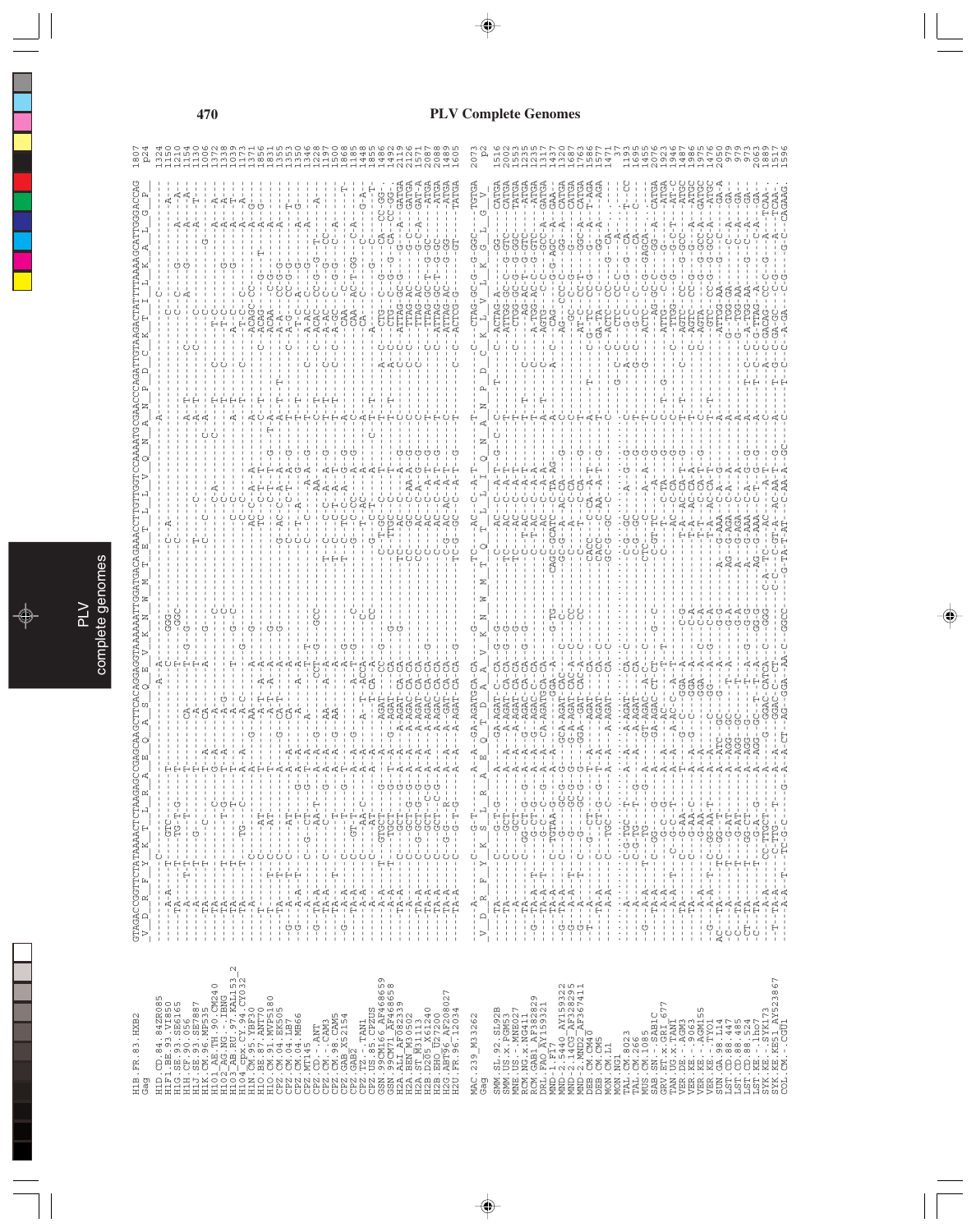| H1B.FR.83.HXB2<br>Gag                                                                                                                                                                                                                                                                                                                                                                                                                       | CGGCTACACHAGAARTGATCACAC<br>$\mathbb H$<br>Σ<br>Σ<br>囸<br>囸<br>$\Box$<br>$\mathbb H$<br>$\overline{A}$<br>К                                                                                                                                                                                                                                                                                                                                                                                                                            |  |  |        |          |  |
|---------------------------------------------------------------------------------------------------------------------------------------------------------------------------------------------------------------------------------------------------------------------------------------------------------------------------------------------------------------------------------------------------------------------------------------------|----------------------------------------------------------------------------------------------------------------------------------------------------------------------------------------------------------------------------------------------------------------------------------------------------------------------------------------------------------------------------------------------------------------------------------------------------------------------------------------------------------------------------------------|--|--|--------|----------|--|
|                                                                                                                                                                                                                                                                                                                                                                                                                                             | $\mathbf{I}$<br>$\frac{1}{2}$<br>$\mathbf{I}$<br>$\,$ I<br>ひ                                                                                                                                                                                                                                                                                                                                                                                                                                                                           |  |  |        |          |  |
|                                                                                                                                                                                                                                                                                                                                                                                                                                             | $\mathbf{I}$<br>$\mathbf{1}$<br>Ħ<br>ᄲ                                                                                                                                                                                                                                                                                                                                                                                                                                                                                                 |  |  |        |          |  |
|                                                                                                                                                                                                                                                                                                                                                                                                                                             | $\overline{\phantom{0}}$<br>$\blacksquare$<br>۳<br>۱<br>$-4$<br>$\,$<br>ひ                                                                                                                                                                                                                                                                                                                                                                                                                                                              |  |  |        |          |  |
|                                                                                                                                                                                                                                                                                                                                                                                                                                             | 1<br>Ţ<br>$- - -T - -A -$<br>J.<br>$\mathbf{I}$<br>ţ<br>$\frac{1}{1}$<br>GA-                                                                                                                                                                                                                                                                                                                                                                                                                                                           |  |  |        |          |  |
|                                                                                                                                                                                                                                                                                                                                                                                                                                             | $-1$<br>$\frac{1}{4}$<br>$\frac{1}{4}$<br>i.<br>F<br>÷<br>F<br>ひ                                                                                                                                                                                                                                                                                                                                                                                                                                                                       |  |  |        |          |  |
|                                                                                                                                                                                                                                                                                                                                                                                                                                             | $\frac{1}{4}$<br>۳<br>۱<br>$GA-$                                                                                                                                                                                                                                                                                                                                                                                                                                                                                                       |  |  |        |          |  |
| $\sim$                                                                                                                                                                                                                                                                                                                                                                                                                                      | $-1 - T -$<br>$\mathbf{I}$<br>Ġ<br>ひ                                                                                                                                                                                                                                                                                                                                                                                                                                                                                                   |  |  |        |          |  |
|                                                                                                                                                                                                                                                                                                                                                                                                                                             | 1<br>٠<br>$\begin{array}{c} 1 \  \  \, 1 \  \  \, 1 \end{array}$<br>$\mathbf{I}$<br>$\frac{1}{4}$<br>ひ                                                                                                                                                                                                                                                                                                                                                                                                                                 |  |  |        |          |  |
|                                                                                                                                                                                                                                                                                                                                                                                                                                             | $\sum_{1}^{1}$<br>Ţ<br>J.<br>J,<br>ι<br>Ω<br>Τ<br>$\frac{1}{1}$<br>$-$ - CT $-$ - $-$<br>$\frac{1}{1}$<br>$\mathfrak{F}$                                                                                                                                                                                                                                                                                                                                                                                                               |  |  |        |          |  |
|                                                                                                                                                                                                                                                                                                                                                                                                                                             | $\begin{array}{c} \rule{0.2cm}{0.15mm} \rule{0.2cm}{0.15mm} \rule{0.2cm}{0.15mm} \rule{0.2cm}{0.15mm} \rule{0.2cm}{0.15mm} \rule{0.2cm}{0.15mm} \rule{0.2cm}{0.15mm} \rule{0.2cm}{0.15mm} \rule{0.2cm}{0.15mm} \rule{0.2cm}{0.15mm} \rule{0.2cm}{0.15mm} \rule{0.2cm}{0.15mm} \rule{0.2cm}{0.15mm} \rule{0.2cm}{0.15mm} \rule{0.2cm}{0.15mm} \rule{$<br>$-15 -$<br>ţ<br>j<br>じー<br>Í<br>$- - 2T - - -$<br>$\frac{1}{1}$<br>F                                                                                                           |  |  |        |          |  |
|                                                                                                                                                                                                                                                                                                                                                                                                                                             | J.<br>Fo-<br>$\,$<br>ţ.<br>$\frac{1}{1}$<br>ţ<br>$\,$ l<br>÷.<br>I<br>$-1$ $-1$ $-1$<br>I,<br>AA<br>සි                                                                                                                                                                                                                                                                                                                                                                                                                                 |  |  |        |          |  |
|                                                                                                                                                                                                                                                                                                                                                                                                                                             | J.<br>やーー<br>$- - 17 - 17 - - - -$<br>EÃ                                                                                                                                                                                                                                                                                                                                                                                                                                                                                               |  |  |        |          |  |
|                                                                                                                                                                                                                                                                                                                                                                                                                                             | -GGGATGA-C<br>$\frac{1}{4}$<br>$\frac{1}{4}$<br>텅<br>-<br>$\mathbb{E}$                                                                                                                                                                                                                                                                                                                                                                                                                                                                 |  |  |        |          |  |
|                                                                                                                                                                                                                                                                                                                                                                                                                                             | 1<br>1<br>$\,$ l<br>$\frac{1}{1}$<br>ı<br>۲<br>ا<br>ن<br>ا<br>$\mathbb{E}$                                                                                                                                                                                                                                                                                                                                                                                                                                                             |  |  |        |          |  |
|                                                                                                                                                                                                                                                                                                                                                                                                                                             | $- - \Gamma - \Gamma - \Delta - -$<br>$\begin{array}{c} \rule{0.2cm}{0.15mm} \rule{0.2cm}{0.15mm} \rule{0.2cm}{0.15mm} \rule{0.2cm}{0.15mm} \rule{0.2cm}{0.15mm} \rule{0.2cm}{0.15mm} \rule{0.2cm}{0.15mm} \rule{0.2cm}{0.15mm} \rule{0.2cm}{0.15mm} \rule{0.2cm}{0.15mm} \rule{0.2cm}{0.15mm} \rule{0.2cm}{0.15mm} \rule{0.2cm}{0.15mm} \rule{0.2cm}{0.15mm} \rule{0.2cm}{0.15mm} \rule{$<br>$- - - - - - - - - - - - - - - - - - -$<br>E                                                                                             |  |  |        |          |  |
|                                                                                                                                                                                                                                                                                                                                                                                                                                             | ı<br>J.<br>t<br>t<br>$\mathfrak l$<br>$\begin{array}{c} \n\cdot & \cdot & \cdot \\ \n\cdot & \cdot & \cdot \\ \n\cdot & \cdot & \cdot \n\end{array}$<br>5<br>- -<br>Í<br>F                                                                                                                                                                                                                                                                                                                                                             |  |  |        |          |  |
|                                                                                                                                                                                                                                                                                                                                                                                                                                             | Ť<br>Ť<br>$\frac{1}{1}$<br>ジー<br>$\frac{1}{1}$<br>S                                                                                                                                                                                                                                                                                                                                                                                                                                                                                    |  |  |        |          |  |
|                                                                                                                                                                                                                                                                                                                                                                                                                                             | $-1$ $-1$ $-1$ $-1$ $-1$ $-1$ $-1$<br>$-5 -$<br>$\frac{1}{1}$<br>$\frac{1}{2}$<br>$\frac{1}{1}$<br>$\frac{1}{2}$<br>$GA -$<br>ひ                                                                                                                                                                                                                                                                                                                                                                                                        |  |  |        |          |  |
|                                                                                                                                                                                                                                                                                                                                                                                                                                             | $\frac{1}{4}$<br>$\mathbf{I}$<br>$\frac{1}{1}$<br>$\frac{1}{1}$<br>$G_{A} - A - -F - -T - -$                                                                                                                                                                                                                                                                                                                                                                                                                                           |  |  |        |          |  |
|                                                                                                                                                                                                                                                                                                                                                                                                                                             | ţ<br>$\ddot{c}$ $\ddot{c}$ $\ddot{c}$ $\ddot{c}$ $\ddot{c}$ $\ddot{c}$ $\ddot{c}$ $\ddot{c}$ $\ddot{c}$ $\ddot{c}$ $\ddot{c}$ $\ddot{c}$ $\ddot{c}$ $\ddot{c}$ $\ddot{c}$ $\ddot{c}$ $\ddot{c}$ $\ddot{c}$ $\ddot{c}$ $\ddot{c}$ $\ddot{c}$ $\ddot{c}$ $\ddot{c}$ $\ddot{c}$ $\ddot{$<br>I<br>$\frac{1}{1}$<br>ł<br>ł<br>$\frac{1}{1}$<br>$\frac{1}{2}$<br>$\mathbb{E}$                                                                                                                                                                |  |  |        |          |  |
|                                                                                                                                                                                                                                                                                                                                                                                                                                             | $C-T--$<br>$\frac{1}{1}$<br>$- - - - - - - - - -$                                                                                                                                                                                                                                                                                                                                                                                                                                                                                      |  |  |        |          |  |
|                                                                                                                                                                                                                                                                                                                                                                                                                                             | ÷<br>투<br>U<br>$\overline{1}$<br>$\frac{1}{1}$<br><b>P-TPP-</b><br>$\frac{1}{2}$<br>$\cdot$                                                                                                                                                                                                                                                                                                                                                                                                                                            |  |  |        |          |  |
|                                                                                                                                                                                                                                                                                                                                                                                                                                             | U<br>$\frac{1}{1}$<br>じー<br>$\frac{1}{1}$<br>$- - 12 - - -$<br>------<br>ATC--                                                                                                                                                                                                                                                                                                                                                                                                                                                         |  |  |        |          |  |
|                                                                                                                                                                                                                                                                                                                                                                                                                                             | $\frac{1}{2}$<br>f,<br>$-1$<br>$\frac{1}{1}$<br>ł<br>$\frac{C}{1}$<br>$ATC-C$                                                                                                                                                                                                                                                                                                                                                                                                                                                          |  |  | U<br>U |          |  |
|                                                                                                                                                                                                                                                                                                                                                                                                                                             | $\blacksquare$<br>÷C-<br>$\mathbf{I}$<br>$\mathbf{I}$<br>$\mathbf{1}$<br>ATC.                                                                                                                                                                                                                                                                                                                                                                                                                                                          |  |  |        |          |  |
|                                                                                                                                                                                                                                                                                                                                                                                                                                             | U<br>J,<br>$\frac{1}{1}$<br>やー<br>$-177 -$<br>ATC-C-<br>ACC-C-<br>ATC---                                                                                                                                                                                                                                                                                                                                                                                                                                                               |  |  |        |          |  |
|                                                                                                                                                                                                                                                                                                                                                                                                                                             | Ο<br>l,<br>ı<br>I,<br>I<br>$\frac{1}{4}$<br>$T - T$                                                                                                                                                                                                                                                                                                                                                                                                                                                                                    |  |  |        |          |  |
|                                                                                                                                                                                                                                                                                                                                                                                                                                             | ÷<br>やー<br>$\frac{1}{4}$<br>$-1.15$ $ -$                                                                                                                                                                                                                                                                                                                                                                                                                                                                                               |  |  |        |          |  |
| $\begin{small} \texttt{CEZ}:\texttt{CD}-\texttt{AMT}\ \texttt{CEZ}:\texttt{CD}-\texttt{AMT}\ \texttt{CEZ}:\texttt{CM}-\texttt{SCAM3}\ \texttt{CEZ}:\texttt{CM}=\texttt{SCAM3}\ \texttt{CEZ}:\texttt{GR}=\texttt{M} \texttt{SC} \ \texttt{CEZ}:\texttt{GR}=\texttt{M} \texttt{SC} \ \texttt{CEZ}:\texttt{GR}=\texttt{M} \texttt{C} \texttt{C} \texttt{C} \texttt{C} \texttt{C} \texttt{C} \texttt{C} \texttt{C} \texttt{C} \texttt{C} \text$ | $-4$<br>U<br>$\mathbf{I}$<br>$\frac{1}{2}$<br>FD-<br>$\mathbf{I}$<br>ATC                                                                                                                                                                                                                                                                                                                                                                                                                                                               |  |  |        |          |  |
|                                                                                                                                                                                                                                                                                                                                                                                                                                             |                                                                                                                                                                                                                                                                                                                                                                                                                                                                                                                                        |  |  |        |          |  |
| 9 M33262<br><b>MAC.23</b>                                                                                                                                                                                                                                                                                                                                                                                                                   | -                                                                                                                                                                                                                                                                                                                                                                                                                                                                                                                                      |  |  |        | CTTTTTC  |  |
| Gag                                                                                                                                                                                                                                                                                                                                                                                                                                         | $\frac{1}{1}$ = $\frac{1}{1}$ = $\frac{1}{1}$<br>$\Box$<br>ပု<br>$\boxtimes$<br>$\begin{bmatrix} 1 & 1 \\ 1 & 1 \end{bmatrix}$<br>$\begin{bmatrix} x \end{bmatrix}$<br>$\Box$<br>$ATC-C-CC$<br>$\epsilon$<br>$\mathsf{\Delta}$<br>$\square$                                                                                                                                                                                                                                                                                            |  |  |        |          |  |
|                                                                                                                                                                                                                                                                                                                                                                                                                                             |                                                                                                                                                                                                                                                                                                                                                                                                                                                                                                                                        |  |  |        |          |  |
| SMM. SL. 92. SL92B                                                                                                                                                                                                                                                                                                                                                                                                                          | $\,$<br>$- -C - A -$<br>$-1$<br>$\frac{1}{1}$<br>$\frac{1}{4}$<br>$\frac{1}{2}$<br>ATC-C                                                                                                                                                                                                                                                                                                                                                                                                                                               |  |  |        |          |  |
|                                                                                                                                                                                                                                                                                                                                                                                                                                             | f,<br>Ĵ,<br>$\frac{1}{2}$<br>1<br>$\overline{\phantom{a}}$<br>$-1$ TT $-$<br>ATC-C                                                                                                                                                                                                                                                                                                                                                                                                                                                     |  |  |        |          |  |
|                                                                                                                                                                                                                                                                                                                                                                                                                                             | $\frac{1}{\sqrt{2}}$<br>$\frac{1}{\mathbf{C}}$<br>ï<br>J.<br>$\mathbf{I}$<br>ŧ<br>$\frac{1}{1}$<br>$\frac{1}{1}$<br>ATC                                                                                                                                                                                                                                                                                                                                                                                                                |  |  |        |          |  |
| SMM. US. x. PCM53<br>MNE. US. - MNE027<br>RCM. NG. x. NG411<br>RCM. PAO AY159329<br>DRL. PAO AY159321<br>MND-1. FT7                                                                                                                                                                                                                                                                                                                         | $C - A - -$<br>$\frac{6}{1}$<br>$\frac{6}{1}$<br>C<br>$\frac{1}{2}$<br>J<br><b>ACC</b>                                                                                                                                                                                                                                                                                                                                                                                                                                                 |  |  |        |          |  |
|                                                                                                                                                                                                                                                                                                                                                                                                                                             |                                                                                                                                                                                                                                                                                                                                                                                                                                                                                                                                        |  |  |        |          |  |
|                                                                                                                                                                                                                                                                                                                                                                                                                                             | $\frac{1}{2}$<br>J.<br>$\blacksquare$<br>$\frac{1}{\sqrt{2}}$<br>÷                                                                                                                                                                                                                                                                                                                                                                                                                                                                     |  |  |        |          |  |
|                                                                                                                                                                                                                                                                                                                                                                                                                                             | $\mathbf{I}$                                                                                                                                                                                                                                                                                                                                                                                                                                                                                                                           |  |  |        |          |  |
|                                                                                                                                                                                                                                                                                                                                                                                                                                             | J.                                                                                                                                                                                                                                                                                                                                                                                                                                                                                                                                     |  |  |        |          |  |
|                                                                                                                                                                                                                                                                                                                                                                                                                                             | $-{\bf T}$ - ACT –<br>f,<br>J.                                                                                                                                                                                                                                                                                                                                                                                                                                                                                                         |  |  |        |          |  |
|                                                                                                                                                                                                                                                                                                                                                                                                                                             | $\mathsf I$<br>$P_{1}TC - C_{2}T - T_{3}T -$                                                                                                                                                                                                                                                                                                                                                                                                                                                                                           |  |  |        |          |  |
|                                                                                                                                                                                                                                                                                                                                                                                                                                             | $C-ACATT$<br>$-9 - -$<br>$- - C1 - C1 - C$<br>ATC-C-                                                                                                                                                                                                                                                                                                                                                                                                                                                                                   |  |  |        |          |  |
|                                                                                                                                                                                                                                                                                                                                                                                                                                             | $C-ACAG-$<br>$T - -CAT$<br>$-1$ --0---0---<br>$-1.5\,\mathrm{L}$ –                                                                                                                                                                                                                                                                                                                                                                                                                                                                     |  |  |        |          |  |
|                                                                                                                                                                                                                                                                                                                                                                                                                                             | $\frac{1}{1}$<br>$\frac{1}{1}$<br>$-GCT-G$<br>$\begin{bmatrix} 1 & 1 & 1 & 1 & 1 \\ 1 & 1 & 1 & 1 & 1 & 1 \\ 1 & 1 & 1 & 1 & 1 & 1 \\ 1 & 1 & 1 & 1 & 1 & 1 \\ 1 & 1 & 1 & 1 & 1 & 1 \\ 1 & 1 & 1 & 1 & 1 & 1 \\ 1 & 1 & 1 & 1 & 1 & 1 \\ 1 & 1 & 1 & 1 & 1 & 1 \\ 1 & 1 & 1 & 1 & 1 & 1 \\ 1 & 1 & 1 & 1 & 1 & 1 \\ 1 & 1 & 1 & 1 & 1 & 1 \\ 1 & 1 & 1 & 1 & 1 & 1 \\ $                                                                                                                                                               |  |  |        |          |  |
| MON.NG1                                                                                                                                                                                                                                                                                                                                                                                                                                     | t<br>f,<br>$- - - - - - -$<br>$-1 - 2 - 1$                                                                                                                                                                                                                                                                                                                                                                                                                                                                                             |  |  |        |          |  |
| TAL.CM.8023<br>TAL.CM.266<br>MUS.CM.1085                                                                                                                                                                                                                                                                                                                                                                                                    | $\begin{bmatrix} -1 & 0 & 0 & 0 \\ 0 & 0 & 0 & 0 \\ 0 & 0 & 0 & 0 \\ 0 & 0 & 0 & 0 \\ 0 & 0 & 0 & 0 \\ 0 & 0 & 0 & 0 \\ 0 & 0 & 0 & 0 \\ 0 & 0 & 0 & 0 \\ 0 & 0 & 0 & 0 \\ 0 & 0 & 0 & 0 \\ 0 & 0 & 0 & 0 \\ 0 & 0 & 0 & 0 \\ 0 & 0 & 0 & 0 \\ 0 & 0 & 0 & 0 \\ 0 & 0 & 0 & 0 & 0 \\ 0 & 0 & 0 & 0 & 0 \\ 0 & 0 & 0 & 0 & 0 \\ $<br>٠<br>٠<br>$\mathbf{I}$<br>$-17$                                                                                                                                                                    |  |  |        |          |  |
|                                                                                                                                                                                                                                                                                                                                                                                                                                             | $ CAG$<br>j,<br>$-1 - 5 - 5 - 1$<br>Ť                                                                                                                                                                                                                                                                                                                                                                                                                                                                                                  |  |  |        |          |  |
| $\begin{array}{l} \tt MUS\_ON1\_085 \\ \tt GRU\_SN\_0.81 \\ \tt GRU\_SN\_0.811 \\ \tt GRU\_US\_0.811 \\ \tt TBM\_0.7 \\ \tt VGR\_DB\_0.803 \\ \tt VGR\_0.67 \\ \tt VGR\_0.603 \\ \tt VGR\_0.603 \\ \tt VGR\_0.603 \\ \tt VGR\_0.603 \\ \tt VGR\_0.7 \\ \tt VGR\_0.7 \\ \tt VGR\_0.7 \\ \tt VGR\_0.7 \\ \tt VGR\_0.7 \\ \tt VGR\_0.7 \\ \tt VGR\_0.7 \\ \tt VGR\_0.7 \\ \tt VGR\_0.7 \\ \tt VGR\_0$                                          | Н<br>J.<br>토<br>U<br>$- - - - - - - - - - - -$<br>Ĵ<br>$\frac{1}{2}$<br>$\begin{array}{l} \mathtt{0} \\ \mathtt{1} \\ \mathtt{2} \\ \mathtt{3} \\ \mathtt{4} \\ \mathtt{5} \\ \mathtt{6} \\ \mathtt{7} \\ \mathtt{8} \\ \mathtt{8} \\ \mathtt{9} \\ \mathtt{1} \\ \mathtt{1} \\ \mathtt{2} \\ \mathtt{1} \\ \mathtt{2} \\ \mathtt{1} \\ \mathtt{2} \\ \mathtt{3} \\ \mathtt{1} \\ \mathtt{2} \\ \mathtt{3} \\ \mathtt{2} \\ \mathtt{3} \\ \mathtt{4} \\ \mathtt{2} \\ \mathtt{3} \\ \mathtt{4} \\ \mathtt{2} \\ \mathtt{3} \\ \mathtt$ |  |  |        |          |  |
|                                                                                                                                                                                                                                                                                                                                                                                                                                             | $- A - T$<br>U<br>$-5 -$                                                                                                                                                                                                                                                                                                                                                                                                                                                                                                               |  |  |        |          |  |
|                                                                                                                                                                                                                                                                                                                                                                                                                                             | U<br>$\begin{array}{c} 1 \\ 0 \\ 1 \end{array}$                                                                                                                                                                                                                                                                                                                                                                                                                                                                                        |  |  |        | GAGCA    |  |
|                                                                                                                                                                                                                                                                                                                                                                                                                                             | $- -P - P - P - T$<br>ı<br>1                                                                                                                                                                                                                                                                                                                                                                                                                                                                                                           |  |  |        |          |  |
|                                                                                                                                                                                                                                                                                                                                                                                                                                             | ۲<br>ا<br>$\frac{1}{1}$<br>$\frac{1}{\sqrt{2}}$<br>Ţ<br>$\frac{1}{1}$<br>$\frac{1}{1}$<br>$-177 -$                                                                                                                                                                                                                                                                                                                                                                                                                                     |  |  |        |          |  |
|                                                                                                                                                                                                                                                                                                                                                                                                                                             | ÷<br>$\mathbf{I}$<br>Ť<br>U<br>۲<br>ا<br>۳<br>-                                                                                                                                                                                                                                                                                                                                                                                                                                                                                        |  |  |        |          |  |
|                                                                                                                                                                                                                                                                                                                                                                                                                                             | $T - A - -G -$<br>Ť<br>$\frac{1}{1}$<br>Ť<br>۳<br>ا<br>$\frac{1}{2}$<br>ACC-C<br>ACC-C                                                                                                                                                                                                                                                                                                                                                                                                                                                 |  |  |        |          |  |
|                                                                                                                                                                                                                                                                                                                                                                                                                                             | $\frac{1}{6}$<br>$-9 - -9 - -$<br>$-TC - A T - - T - -$                                                                                                                                                                                                                                                                                                                                                                                                                                                                                |  |  |        | GACAAG   |  |
|                                                                                                                                                                                                                                                                                                                                                                                                                                             | 1<br>$C_1$<br>J.<br>$-1.7\,\mathrm{T}$ –<br>٠<br>ł                                                                                                                                                                                                                                                                                                                                                                                                                                                                                     |  |  |        | C<br>Tag |  |
|                                                                                                                                                                                                                                                                                                                                                                                                                                             | $-56 -$<br>I,<br>٠<br>$\frac{1}{1}$<br>$\frac{1}{2}$<br>$\frac{1}{1}$<br>$-1112 - -$<br>$\frac{1}{1}$<br>ÚU                                                                                                                                                                                                                                                                                                                                                                                                                            |  |  | CAA-   |          |  |
|                                                                                                                                                                                                                                                                                                                                                                                                                                             | $\blacksquare$<br>$-4$<br>$\,$<br>$\frac{1}{1}$<br>$G T - T T - C - T T$                                                                                                                                                                                                                                                                                                                                                                                                                                                               |  |  | CAG-   |          |  |
|                                                                                                                                                                                                                                                                                                                                                                                                                                             | 1<br>К<br>$\frac{1}{1}$<br>t<br>f,<br>$-TT-T$<br>$\frac{1}{\mathcal{C}}$                                                                                                                                                                                                                                                                                                                                                                                                                                                               |  |  |        |          |  |
|                                                                                                                                                                                                                                                                                                                                                                                                                                             | $\mathbb{I}$<br>ŧ<br>$\frac{0}{1}$<br>$\frac{1}{2}$                                                                                                                                                                                                                                                                                                                                                                                                                                                                                    |  |  |        |          |  |
| $\begin{array}{ll} \text{VER.}\ (23, 28) \text{ } \text{VER.}\ (24, 28) \text{ } \text{ } 114 \text{ } \text{ }\\ \text{VER.}\ (25, 28) \text{ } \text{ } 114 \text{ } \text{ }\\ \text{LST.}\ (25, 28) \text{ } \text{ } 184 \text{ } \text{ } 185 \text{ } \text{ }\\ \text{LST.}\ (27, 28) \text{ } \text{ } 185 \text{ } \text{ } 185 \text{ } \text{ }\\ \text{LST.}\ (27, 28) \text{ } \text{ }\\ \text$                              | $\frac{1}{1}$<br>$\frac{1}{2}$                                                                                                                                                                                                                                                                                                                                                                                                                                                                                                         |  |  |        |          |  |
|                                                                                                                                                                                                                                                                                                                                                                                                                                             | じー<br>$\frac{1}{1}$<br>$\cdot$                                                                                                                                                                                                                                                                                                                                                                                                                                                                                                         |  |  |        |          |  |

role in RNA encapsidation see Kaye, J Virol **72**(7):5877-5885(1998) Gag p2 role in RNA encapsidation ee Kaye, J'Yirol 73,77-5885(1998) Gag p2 2 role in RNA.<br>CGCCTACACTAGAAGAARTGACACCACTCAGGAGAGACCCCGCCCCCCCCATAAGGAGAGTTTTGGCTGAAGCAATGAGCCAAGTAACAARTTCA Gag p24 \/ Gag p2

| <b>PLV Complete Genomes</b> | 471 |
|-----------------------------|-----|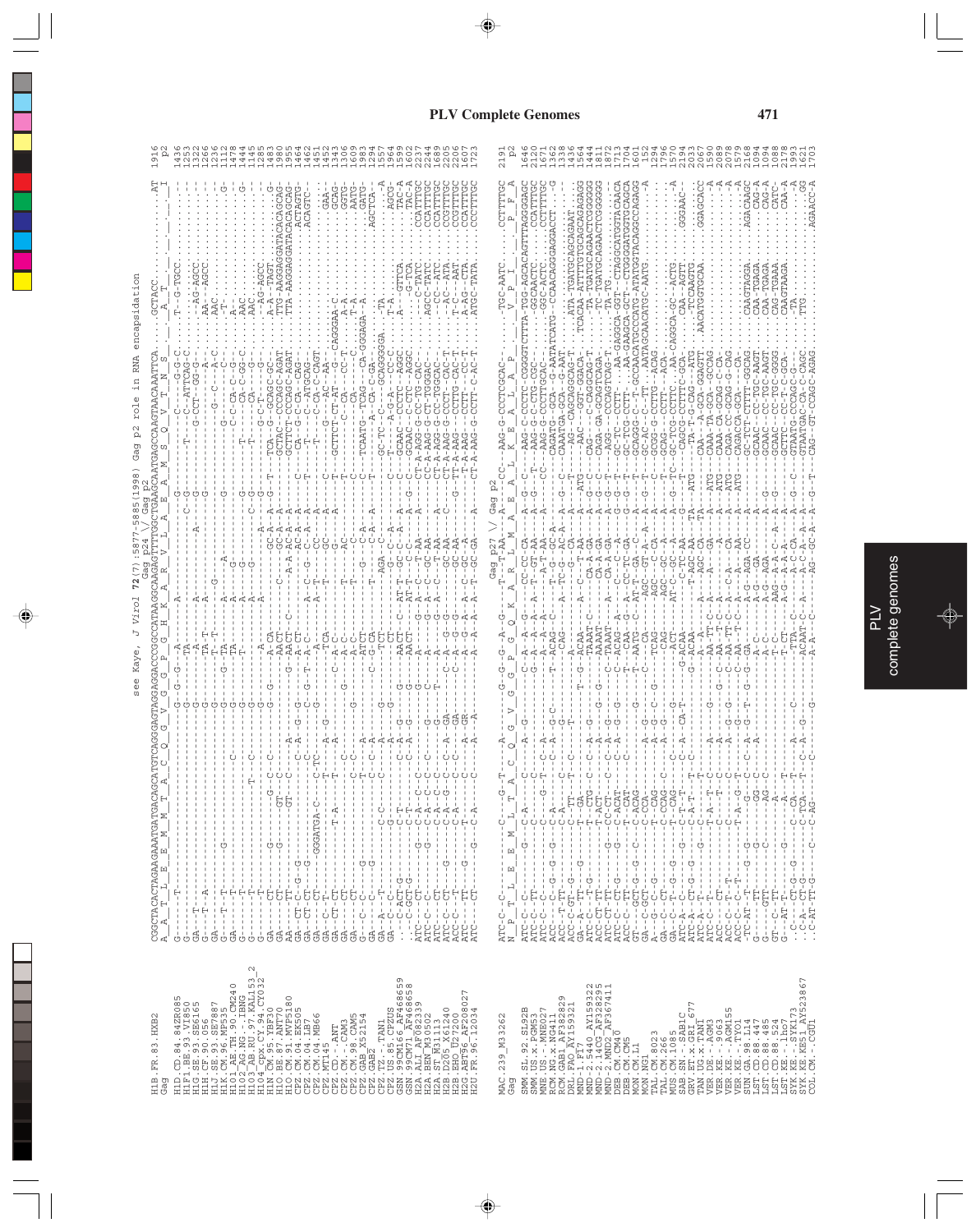| r      |
|--------|
| ř<br>ì |
|        |
|        |
| ŕ      |
|        |

**S** 

es

|                                                                                                                                                                                                                          |                                                                                                                                                                                                                                                                                      |                                                                                                            |                                                                                                                                                                                                                                                                                                  |                                                                                    |                                                                     |                                                                                    | $\circ$                                                                                                                                                                                   |                                   |                                             | $\circ$                   | owww                              |              | $\begin{array}{c}\n 2 & \text{if } \\  3 & \text{if } \\  4 & \text{if } \\  5 & \text{if } \\  6 & \text{if } \\  7 & \text{if } \\  8 & \text{if } \\  9 & \text{if } \\  9 & \text{if } \\  9 & \text{if } \\  9 & \text{if } \\  9 & \text{if } \\  9 & \text{if } \\  9 & \text{if } \\  9 & \text{if } \\  9 & \text{if } \\  9 & \text{if } \\  9 & \text{if } \\  9 & \text{if } \\  9 & \text{if } \\  9 & \text{if } \\  9 & \text{if } \\  9 & \text{if } \\  9 & \text$ |           |                         |               | w<br>9<br>HHUNHH<br>HHUNHH                                                                                                                                                                                                                                                                                                                                                                |                | $\sim$ $\sim$   | $\circ$<br>$\frac{0}{16}$                                                                                                                                                                                                                                                                                                                                           | 0<br>$\circ$                                                                                                                                                                                                                                                                                                        | 8                                                                       |                            |                                                                                          |                                       |                                                                                                               |                        |                                    | 224                    |                                                                 | 170                         |                                         |                           |                                                                     |                                       |                                                   | $\circ$         | $n \otimes \omega$                                                            | 5<br>5       |                                                                                                                                                                                                                                                                               | 765<br>Б<br>$\circ$ |                          | 0<br>4                      | ጣ                                                               | w<br>$\infty$<br>$\circ$ | $\circ$              |                                                                           | $\circ$                                                          |                                           | $\circ$              |           |                                                                                                                                                                                                                                                                                                                                                                                                                                                   |          |                                    |   |                                                                                                                                                                                                          |                        |
|--------------------------------------------------------------------------------------------------------------------------------------------------------------------------------------------------------------------------|--------------------------------------------------------------------------------------------------------------------------------------------------------------------------------------------------------------------------------------------------------------------------------------|------------------------------------------------------------------------------------------------------------|--------------------------------------------------------------------------------------------------------------------------------------------------------------------------------------------------------------------------------------------------------------------------------------------------|------------------------------------------------------------------------------------|---------------------------------------------------------------------|------------------------------------------------------------------------------------|-------------------------------------------------------------------------------------------------------------------------------------------------------------------------------------------|-----------------------------------|---------------------------------------------|---------------------------|-----------------------------------|--------------|-------------------------------------------------------------------------------------------------------------------------------------------------------------------------------------------------------------------------------------------------------------------------------------------------------------------------------------------------------------------------------------------------------------------------------------------------------------------------------------|-----------|-------------------------|---------------|-------------------------------------------------------------------------------------------------------------------------------------------------------------------------------------------------------------------------------------------------------------------------------------------------------------------------------------------------------------------------------------------|----------------|-----------------|---------------------------------------------------------------------------------------------------------------------------------------------------------------------------------------------------------------------------------------------------------------------------------------------------------------------------------------------------------------------|---------------------------------------------------------------------------------------------------------------------------------------------------------------------------------------------------------------------------------------------------------------------------------------------------------------------|-------------------------------------------------------------------------|----------------------------|------------------------------------------------------------------------------------------|---------------------------------------|---------------------------------------------------------------------------------------------------------------|------------------------|------------------------------------|------------------------|-----------------------------------------------------------------|-----------------------------|-----------------------------------------|---------------------------|---------------------------------------------------------------------|---------------------------------------|---------------------------------------------------|-----------------|-------------------------------------------------------------------------------|--------------|-------------------------------------------------------------------------------------------------------------------------------------------------------------------------------------------------------------------------------------------------------------------------------|---------------------|--------------------------|-----------------------------|-----------------------------------------------------------------|--------------------------|----------------------|---------------------------------------------------------------------------|------------------------------------------------------------------|-------------------------------------------|----------------------|-----------|---------------------------------------------------------------------------------------------------------------------------------------------------------------------------------------------------------------------------------------------------------------------------------------------------------------------------------------------------------------------------------------------------------------------------------------------------|----------|------------------------------------|---|----------------------------------------------------------------------------------------------------------------------------------------------------------------------------------------------------------|------------------------|
|                                                                                                                                                                                                                          |                                                                                                                                                                                                                                                                                      |                                                                                                            | نې                                                                                                                                                                                                                                                                                               |                                                                                    |                                                                     | ロー                                                                                 |                                                                                                                                                                                           |                                   |                                             |                           |                                   |              |                                                                                                                                                                                                                                                                                                                                                                                                                                                                                     |           |                         |               | ά                                                                                                                                                                                                                                                                                                                                                                                         | ά              |                 | H<br>$-56 -$                                                                                                                                                                                                                                                                                                                                                        | $A - GTT$                                                                                                                                                                                                                                                                                                           | ひ                                                                       | ロー                         | $-1$<br>$\frac{1}{\sqrt{2}}$                                                             |                                       | บาย<br>ประ                                                                                                    |                        |                                    | ά                      | 凹<br>Χ                                                          | $- - GAC$<br>$\overline{A}$ | $-5 - 1$<br>Ą                           | ပ္ပံ                      | $-4$                                                                | しじゅー<br>÷                             | $- -GC - GETTT$<br>$-RAT$                         | $-C - A - -GTT$ | $- A - GGT - T$                                                               | $-TTT$       | $AC - -ATT$                                                                                                                                                                                                                                                                   | AC-GATT             | Ĕ<br>φ                   | -GLP-                       |                                                                 | シリワー<br>$G-C--T-$        |                      |                                                                           |                                                                  |                                           |                      |           | ひゅー                                                                                                                                                                                                                                                                                                                                                                                                                                               | $-A$ -GC |                                    |   |                                                                                                                                                                                                          |                        |
| ATTGTTAAGTGTTTCAATTTGGGGAAGAAGAA<br>I V K C F N C G K E                                                                                                                                                                  | ں<br>ا                                                                                                                                                                                                                                                                               |                                                                                                            |                                                                                                                                                                                                                                                                                                  |                                                                                    |                                                                     |                                                                                    |                                                                                                                                                                                           |                                   |                                             |                           |                                   |              |                                                                                                                                                                                                                                                                                                                                                                                                                                                                                     |           |                         |               |                                                                                                                                                                                                                                                                                                                                                                                           |                |                 |                                                                                                                                                                                                                                                                                                                                                                     |                                                                                                                                                                                                                                                                                                                     |                                                                         |                            |                                                                                          |                                       |                                                                                                               |                        |                                    |                        | z<br>Σ<br>$\cup$                                                |                             |                                         |                           | $C - AT$                                                            |                                       | ပု<br>$-CCA$<br>ပုံ                               | $-CCC-$         |                                                                               | せひりー         |                                                                                                                                                                                                                                                                               | י<br>י<br>نې<br>ပုံ |                          |                             | U                                                               | $-5 - 7$                 | $T - 7 -$            |                                                                           |                                                                  |                                           |                      |           |                                                                                                                                                                                                                                                                                                                                                                                                                                                   |          |                                    |   |                                                                                                                                                                                                          |                        |
|                                                                                                                                                                                                                          |                                                                                                                                                                                                                                                                                      |                                                                                                            | $\bigcup\limits_{i}$<br>$-C - A$                                                                                                                                                                                                                                                                 |                                                                                    |                                                                     |                                                                                    |                                                                                                                                                                                           | ပု                                | CCCA                                        | $C - A - A$               | $CCCA - A$<br>$CCA-C$             |              |                                                                                                                                                                                                                                                                                                                                                                                                                                                                                     | $-AGA$    | P<br>$-AAA - 2 - 2 - 2$ |               | $-AA-RA$<br>$-C-A$                                                                                                                                                                                                                                                                                                                                                                        | CAGC-GC-       | $-4$<br>$-AA-C$ | $CCCA - -A$<br>U                                                                                                                                                                                                                                                                                                                                                    | $CCCA--A---$                                                                                                                                                                                                                                                                                                        |                                                                         | $GCAA - -G - -A -$         |                                                                                          |                                       |                                                                                                               |                        |                                    | <b>AAD</b> .           | ×<br>$\Delta$                                                   | ひ‐ひ‐dり‐‐                    |                                         |                           | T-CC-                                                               | $\ldots$ $T - A - GA$                 | $-ACCC - GA$                                      | $-ACCC - GA -$  | $-ACCC-C-GA-$                                                                 | $-ACA-C-GA-$ | $\ldots A$ --GA                                                                                                                                                                                                                                                               |                     | GCAAA-C-G-<br>GCAAA-C-G- | CAAA-C-GA-                  | <b>CAGA---G</b>                                                 | CCC-GA-<br>-A-A----A-    | $CCGC - A -$         | CCACCCCGC                                                                 | $CCA - -A$                                                       | $CCAC - A - -A$                           | CCAC-A-GA<br>CCGCCA  | CCCA-G    | $CC-T$                                                                                                                                                                                                                                                                                                                                                                                                                                            | $C - T$  | UU<br>UU                           |   |                                                                                                                                                                                                          |                        |
| <b>AAG</b>                                                                                                                                                                                                               | $-4$                                                                                                                                                                                                                                                                                 | GA.                                                                                                        | $\mathfrak{F}$<br>$-4$                                                                                                                                                                                                                                                                           | $\mathbb{E}$                                                                       | $-4$                                                                | $-4$                                                                               | $G\overline{A}$<br>$\vec{A}$                                                                                                                                                              | -GA.                              | $-1$                                        | GGA                       | ප්                                |              | CCAAAA-GA.<br>CCAAAA-GA.                                                                                                                                                                                                                                                                                                                                                                                                                                                            | CCTAAT--A |                         |               | $\therefore \overrightarrow{A} \overrightarrow{A} \overrightarrow{A} - \overrightarrow{A} - \overrightarrow{A}$                                                                                                                                                                                                                                                                           | AAGGGT         | -GA             | CAAGGA                                                                                                                                                                                                                                                                                                                                                              | CAAGGA                                                                                                                                                                                                                                                                                                              |                                                                         |                            |                                                                                          |                                       |                                                                                                               |                        |                                    |                        | ×                                                               | ECC.<br>AAG                 |                                         |                           | رخ<br>۱                                                             | --TCAGGAGGAAATCCAAAT                  | $-A$<br>$-A.$                                     | $-5$            | GA.                                                                           |              |                                                                                                                                                                                                                                                                               |                     |                          | CAGGA                       |                                                                 | $\vdots$                 | ġ                    | C<br>C<br>C<br>C                                                          |                                                                  |                                           | 0000<br>0000<br>0000 |           |                                                                                                                                                                                                                                                                                                                                                                                                                                                   |          |                                    | č |                                                                                                                                                                                                          |                        |
| AGA                                                                                                                                                                                                                      |                                                                                                                                                                                                                                                                                      |                                                                                                            |                                                                                                                                                                                                                                                                                                  |                                                                                    |                                                                     |                                                                                    |                                                                                                                                                                                           |                                   |                                             |                           | TTAAAG-C<br>$-4-$                 | TTAAAG--     | TTAAAG-C                                                                                                                                                                                                                                                                                                                                                                                                                                                                            | AATAGACCT | $-4 -$<br>$-15 -$       |               |                                                                                                                                                                                                                                                                                                                                                                                           |                | ひーひ             |                                                                                                                                                                                                                                                                                                                                                                     |                                                                                                                                                                                                                                                                                                                     |                                                                         |                            |                                                                                          | $-AC$                                 |                                                                                                               |                        |                                    |                        | $\simeq$                                                        | $-AT$                       |                                         |                           | 5<br>5<br>5                                                         |                                       | 먹                                                 |                 |                                                                               |              |                                                                                                                                                                                                                                                                               |                     | GTCAGC                   | CA---AGAACT<br>CT----AGGAAC |                                                                 | $-AC$                    |                      |                                                                           |                                                                  |                                           |                      | $CT - -G$ |                                                                                                                                                                                                                                                                                                                                                                                                                                                   |          |                                    |   |                                                                                                                                                                                                          |                        |
|                                                                                                                                                                                                                          |                                                                                                                                                                                                                                                                                      |                                                                                                            |                                                                                                                                                                                                                                                                                                  |                                                                                    |                                                                     |                                                                                    |                                                                                                                                                                                           |                                   |                                             |                           |                                   |              |                                                                                                                                                                                                                                                                                                                                                                                                                                                                                     |           |                         | <b>AUUUUU</b> | AGAACTCCT                                                                                                                                                                                                                                                                                                                                                                                 |                |                 | DDDAAR.                                                                                                                                                                                                                                                                                                                                                             | BOACA <sub>·</sub>                                                                                                                                                                                                                                                                                                  |                                                                         |                            |                                                                                          |                                       |                                                                                                               |                        |                                    |                        |                                                                 |                             |                                         |                           |                                                                     | AGGGGGCTCCA                           | CAACCTACTGGA                                      | CAACCCC         | CAACCCC                                                                       | UUUUUUUUUU   |                                                                                                                                                                                                                                                                               |                     |                          |                             | AUAUUUUUANUUUUUU                                                |                          |                      |                                                                           |                                                                  |                                           |                      |           |                                                                                                                                                                                                                                                                                                                                                                                                                                                   |          |                                    |   |                                                                                                                                                                                                          |                        |
| O<br>.AGG<br>$\alpha$                                                                                                                                                                                                    | $G - 4C$                                                                                                                                                                                                                                                                             | $\begin{array}{c}\n -A - C \\  -A - C \\  -A - C\n \end{array}$                                            | <b>C-50</b>                                                                                                                                                                                                                                                                                      | $\frac{1}{2}$                                                                      | ဗံ့<br>$-4-$<br>$\vdots$                                            | $\ddot{\cdot}$                                                                     | - - -<br>ყე<br>-<br>Ť                                                                                                                                                                     | $\cdots$ $    \cdots$<br>$\vdots$ | $G - AT$<br>$\cdots$ - AA                   | TTAGG                     |                                   |              |                                                                                                                                                                                                                                                                                                                                                                                                                                                                                     |           |                         | GAGT          |                                                                                                                                                                                                                                                                                                                                                                                           | FT-            | ု               | $\vdots$                                                                                                                                                                                                                                                                                                                                                            |                                                                                                                                                                                                                                                                                                                     | $\frac{1}{2}$                                                           |                            | $\frac{1}{2}$                                                                            |                                       | H                                                                                                             |                        |                                    |                        |                                                                 | $\ddot{\cdot}$              | $\vdots$                                |                           | $\begin{array}{c} \vdots \\ \vdots \\ \vdots \\ \vdots \end{array}$ | $\vdots$                              |                                                   |                 | $\mathbb{R}^3_+$                                                              |              | $\pm\pm\pm$                                                                                                                                                                                                                                                                   | $\bullet$           |                          |                             |                                                                 | FOOCF                    |                      | $\begin{array}{c} \vdots \\ \vdots \\ \vdots \end{array}$<br>.<br>. - - A |                                                                  |                                           | f,                   |           |                                                                                                                                                                                                                                                                                                                                                                                                                                                   |          | $\cdots$ CTT                       |   |                                                                                                                                                                                                          |                        |
| / Gag-Pol fusion TF prot<br>/ Gag p7 NC<br>$\begin{array}{l} \texttt{p2} \ \texttt{\\ \texttt{\\ \texttt{AATGATGCGAGAGGCAATTTTT}}\\ \texttt{AATGATGCGAGAGGGCAATTTT}.\\ \texttt{A} \ \texttt{N} \ \texttt{F} \end{array}$ | $\,$ I<br>٠<br>$- -A - A - A - - -$<br>$\frac{1}{1}$<br>f,<br>$\,$ I<br>J.<br>$\mathbf{I}$                                                                                                                                                                                           | $\,$ I<br>$\mathbf I$<br>$\sf I$<br>$\sf I$<br>$\,$ I<br>$\bar{1}$<br>$\,$<br>$\mathbf{I}$<br>$\mathbf{I}$ | $\,$<br>$\frac{1}{4}$<br>$\frac{1}{2}$<br>$- - - - - - - - - - - -$<br>$\begin{array}{c} \begin{array}{c} \bullet \\ \bullet \\ \bullet \end{array} \\ \begin{array}{c} \bullet \\ \bullet \\ \bullet \end{array} \end{array}$<br>$\,$<br>$\begin{bmatrix} 1 \\ 1 \\ 1 \\ 1 \end{bmatrix}$<br>J. | Ť.<br>$\frac{1}{1}$<br>$\ddot{r}$<br>$- - P -$<br>$\mathsf I$<br>Ť<br>$\mathbf{I}$ | $\frac{1}{4}$<br>$- - - -$<br>$\,$ I<br>t<br>$\,$ I<br>$\mathbf{I}$ | $\frac{1}{2}$<br>$\frac{1}{1}$<br>$\,$<br>t<br>$\mathbf I$<br>$\,$<br>$\mathbf{I}$ | $\vdots$<br>$\mathsf I$<br>$\mathbf{I}$<br>ł.<br>$\frac{1}{4}$<br>$\begin{bmatrix} 1 \\ 1 \\ 1 \\ 1 \end{bmatrix}$<br>$\overline{\phantom{a}}$<br>$\,$ I<br>j<br>$\overline{\phantom{a}}$ | $\frac{1}{4}$<br>$-4$             | $\frac{1}{2}$<br>$CT - TGGCA - A - -G - -A$ | $\frac{1}{1}$<br>$-1 - 0$ | Ì<br>$\frac{1}{1}$<br>$TT - T^T.$ | $\mathbb{H}$ |                                                                                                                                                                                                                                                                                                                                                                                                                                                                                     |           |                         |               | $\begin{array}{l} \mathrm{GT} - \mathrm{T} - 1 - 1 - 1 - 1 - 2 - 2A - 1 + 2 - 1 - 2A - 1 + 1 - 1 \\ \mathrm{TT} - \mathrm{CT} - \mathrm{C} - 1 - 2A - 2A - 2A \mathrm{G} - 1 + 1 + 1 \\ \mathrm{T} - 1 - 1 - 1 - 1 - 2 - 1 - 2A - 2A \mathrm{G} - 1 + 1 + 1 - 1 \\ \mathrm{T} - 1 - 1 - 1 - 1 - 1 - 1 - 2A - 2A \mathrm{G} - 1 + 1 - 1 \\ \mathrm{T} - \mathrm{T} - \mathrm{T} - 2 - 1 -$ | $\overline{F}$ |                 | $\begin{bmatrix} 1 & 0 & 0 & 0 \\ 0 & 1 & 0 & 0 \\ 0 & 0 & 0 & 0 \\ 0 & 0 & 0 & 0 \\ 0 & 0 & 0 & 0 \\ 0 & 0 & 0 & 0 \\ 0 & 0 & 0 & 0 \\ 0 & 0 & 0 & 0 & 0 \\ 0 & 0 & 0 & 0 & 0 \\ 0 & 0 & 0 & 0 & 0 \\ 0 & 0 & 0 & 0 & 0 \\ 0 & 0 & 0 & 0 & 0 & 0 \\ 0 & 0 & 0 & 0 & 0 & 0 \\ 0 & 0 & 0 & 0 & 0 & 0 \\ 0 & 0 & 0 & 0 & 0 & $<br>$\frac{1}{1}$<br>$-9 - - - -$<br>ÜĖ | $\frac{1}{2}$ $\frac{1}{2}$ $\frac{1}{2}$ $\frac{1}{2}$ $\frac{1}{2}$ $\frac{1}{2}$ $\frac{1}{2}$ $\frac{1}{2}$ $\frac{1}{2}$ $\frac{1}{2}$ $\frac{1}{2}$ $\frac{1}{2}$ $\frac{1}{2}$ $\frac{1}{2}$ $\frac{1}{2}$ $\frac{1}{2}$ $\frac{1}{2}$ $\frac{1}{2}$ $\frac{1}{2}$ $\frac{1}{2}$ $\frac{1}{2}$ $\frac{1}{2}$ | $\overline{T} = -G - - - - B \dots \dots \dots \dots$ GGCAGCC - - ACA - | $\vdots$<br>$-GCAGCC-AGA-$ | $\ddot{\cdot}$<br>COCORA-ACA-AAAGCAGG<br>POCC-----ACA-AAAGCAGG<br>$---ACAG$ .<br>UUDRUU- | $\vdots$<br>CGCCGCCH--ACC-A-ACCAGCAGC | -GCTGCT--ACA-AAA-CAGGA                                                                                        | -GCAG--ACAGA-AGGCGCCCA | Gag p8 NC<br>$\geq$<br>$_{\rm p2}$ | FGCAGCC-TACAGA-GGGACCA | $\Delta$<br>$\circ$<br>$\alpha$<br>$\circ$<br>$\circ$<br>Ą<br>Ą | -GC--AAGGCCA-               | GGCCA---G<br>--ACAGAAAGGACCA<br>U-5405- | --ACAGAAGGACCA<br>-GCACCC | COORACTARACTARY-                                                    | URRAUDRUL-KU----LUD----U              | . CCCCCAGAG-TCCACCGCGC.<br>GCCTCAAAGAG--CCAGT-AGA |                 | - CCACC--G-G-TCCTCCGAGA<br>- CCACC--G-G-TCCTCCGAGA<br>- CCACC--G-G-TCCTCCGAGA |              | GCA - - ATTC-G- - - - GCCACCG.<br>- -G- - GAGGACCCCCTGG- - C- .<br>- -GAGGAGGACCCCTGG- - C- .                                                                                                                                                                                 |                     |                          |                             |                                                                 |                          | GGACCT--------CUCCCC |                                                                           | $-7040 - 99 - - -9404 - -$<br>$\mathbb{L}$<br>J.<br>J.<br>1<br>1 | 4-5 · · · · 400000-------<br>$-5 - 0 - 1$ |                      |           | $\begin{array}{l} \mathbb{L}_{1-1} \mathbb{G}_{2} \mathbb{L}_{2} \cdots \mathbb{G}_{2} \mathbb{L}_{2} \cdots \mathbb{G}_{2} \mathbb{G}_{2} \mathbb{L}_{2} \mathbb{L}_{2} \cdots \mathbb{H}_{2} \mathbb{H}_{2} \mathbb{L}_{2} \mathbb{L}_{2} \mathbb{L}_{2} \mathbb{L}_{2} \mathbb{L}_{2} \mathbb{L}_{2} \mathbb{L}_{2} \mathbb{L}_{2} \mathbb{L}_{2} \mathbb{L}_{2} \mathbb{L}_{2} \mathbb{L}_{2} \mathbb{L}_{2} \mathbb{L}_{2} \math$<br>ひひひひPHH |          | $-CCG$<br>- T – – C<br>Ò<br>∪<br>◡ | н | -G-A--AG-GCCATCAAAA G--<br>---A--AG-GCCAAGACAAG-A<br>---TG-AGT-AAG-CAGCA<br>◡                                                                                                                            |                        |
| Gag<br>B. FR. 83. HXB2<br>iag<br>Ë                                                                                                                                                                                       | $\begin{tabular}{l ll} \hline 1111 & 011 & 044 & 842R005\\ 1111 & 111 & 111 & 111 & 111 & 111\\ 1111 & 111 & 111 & 111 & 111 & 111\\ 1111 & 111 & 111 & 111 & 111 & 111\\ 1111 & 111 & 111 & 111 & 111 & 111\\ 1111 & 111 & 111 & 111 & 111 & 111\\ 1111 & 111 & 111 & 111 & 111 & $ |                                                                                                            |                                                                                                                                                                                                                                                                                                  |                                                                                    |                                                                     |                                                                                    | $\sim$                                                                                                                                                                                    |                                   |                                             |                           |                                   |              |                                                                                                                                                                                                                                                                                                                                                                                                                                                                                     |           |                         |               |                                                                                                                                                                                                                                                                                                                                                                                           |                |                 |                                                                                                                                                                                                                                                                                                                                                                     |                                                                                                                                                                                                                                                                                                                     |                                                                         |                            |                                                                                          |                                       | $\overline{ }$<br>H2A.ST M31113<br>H2B.D205 X61240<br>H2B.EHO U27200<br>H2G.ABT96 AF208027<br>H2U.FR.96-12034 |                        | Gag                                | MAC.239 M33262         | Gag                                                             |                             | SMM.SL.92.SL92B<br>SMM.US.x.PGM53       | MNE. US. - . MNE027       | RCM.NG.x.NG411                                                      | RCM.GAB1 AF382829<br>DRL.FAO AY159321 | $MD-1.F\overline{T}7$                             |                 | MND-2.5440_AY159322<br>MND-2.14CG_AF328295<br>MND-2.MND2_AF367411             |              | $\begin{array}{l} \text{MMD--2.} \ \text{MMD2} \, \begin{array}{l} \text{A} \\ \text{DEB.} \ \text{CM.} \ \text{CMA} \, \text{\overline{0}} \\ \text{DEB.} \ \text{CM.} \ \text{CMA} \, \text{\overline{0}} \\ \text{DEB.} \ \text{CM.} \ \text{CMA} \end{array} \end{array}$ |                     | MON.NG1                  | TAL.CM.8023                 | TAL.CM.266<br>MUS.CM.1085<br>SAB.SN.-.SAB1C<br>GRV.ET.x.GRI_677 |                          |                      | TAN . UG . x . TANT<br>TAN . UG . x . TANT<br>VER . DE . - . AGM3         |                                                                  |                                           |                      |           |                                                                                                                                                                                                                                                                                                                                                                                                                                                   |          |                                    |   | VER, KET. - 30663<br>VER, KET. - AGMI55<br>VER, KET. - AGMI55<br>SUN, CAT. 38, LIA<br>LST, CD, 88, 447<br>LST, CD, 88, 524<br>LST, KET. KET. - LINGT<br>SVK, KET. KET. AKSLANS<br>SVK, KET. KET. AKSLANS | CCT.<br>$\overline{C}$ |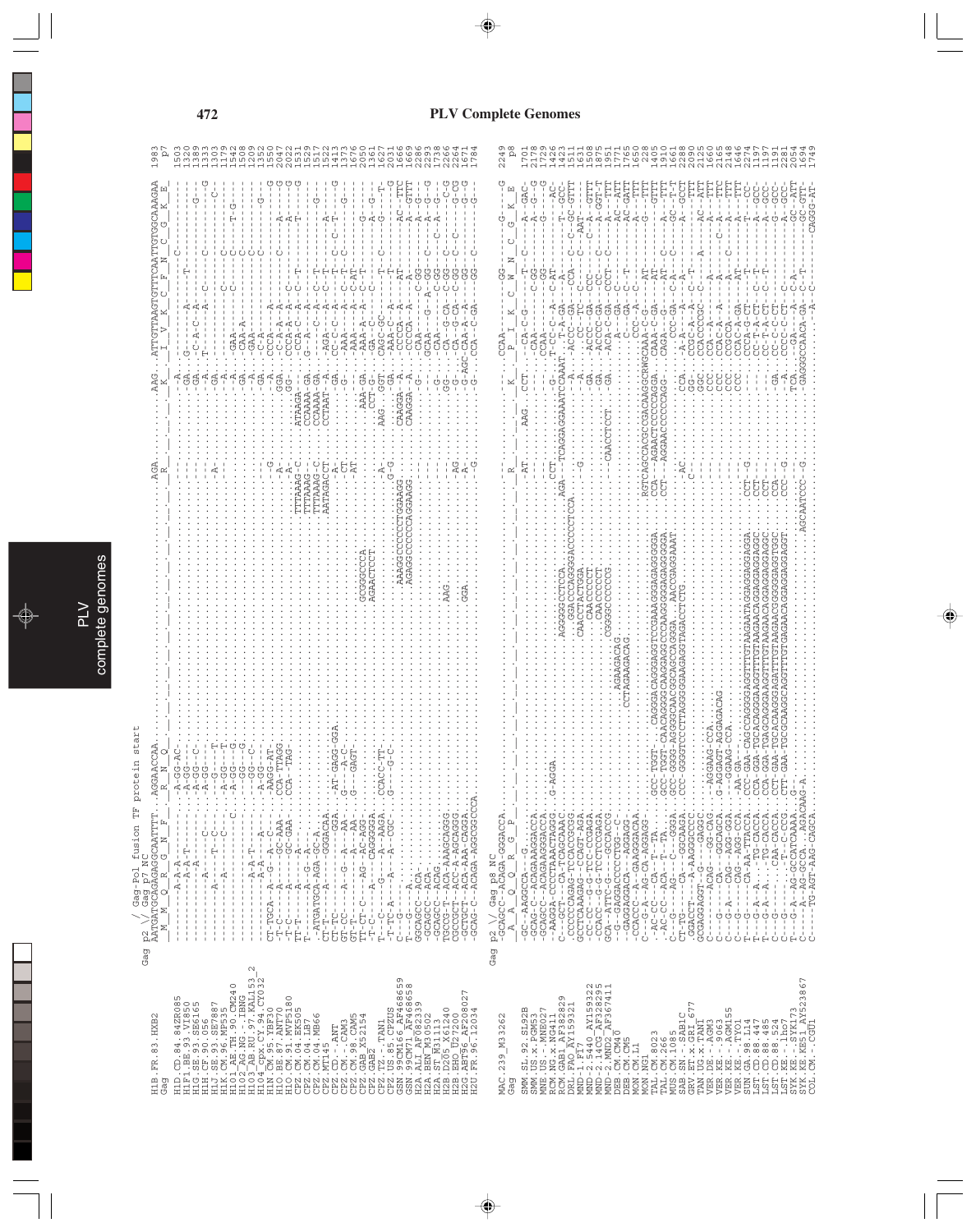| ۯ<br>Í<br>Ś |
|-------------|

23867  $[\begin{array}{l} \text{H1B}, \text{R}, \text{B}:\text{HXB} \\ \text{Gag} \\ \text{H1B}, \text{B}, \text{9}, \text{VIR065} \\ \text{H1B}, \text{B}, \text{9}, \text{VIR065} \\ \text{H1B}, \text{B}, \text{9}, \text{VIR0650} \\ \text{H1B}, \text{B}, \text{9}, \text{19}, \text{100}, \text{100}, \text{100}, \text{100}, \text{100}, \text{100}, \text{100}, \text{100}, \text{100}, \text{100}, \text{100},$ 468659 ξR MAC 2339 M33262<br>
Gag 32, 32, 81, 92, 81, 92, 81, 92, 81, 92, 81, 92, 81, 92, 81, 938<br>
SNM, 151, 93, 103411<br>
MNB, 163, 103411<br>
RCM, 163, 103411<br>
RCM, 163, 103411<br>
RCM, 163, 103411<br>
RCM, 163, 115332<br>
RCM, 163, 115332<br>
MND-2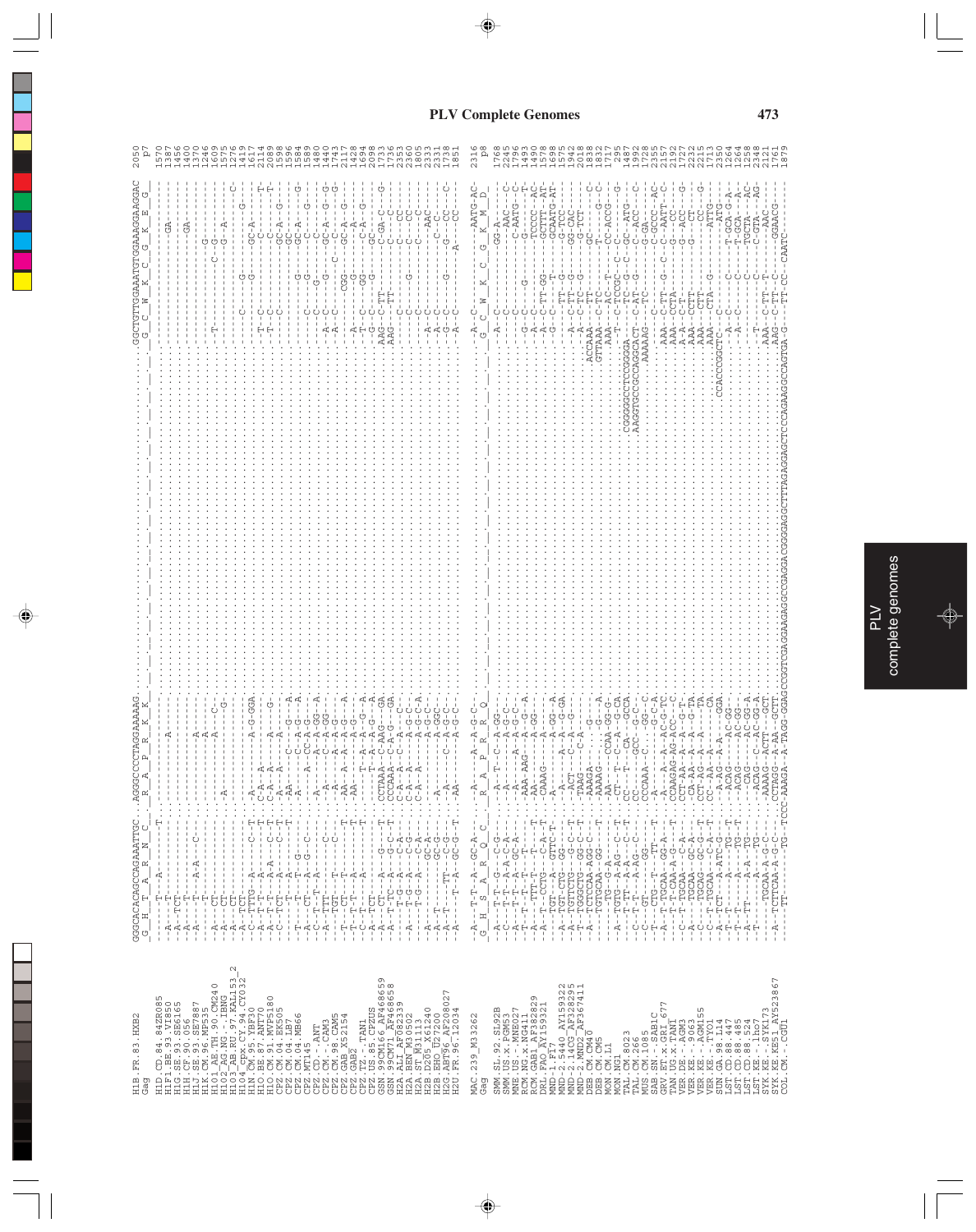complete genomes complete genomes n<br>P

|                                                                                                                                                                                                                                                       |                                                           | 474                                                                                                   |                                                                                                                                                                                                                                                                                                                                                                                            |                                                                                        |                                                                                                     |                                                                                                                                                                                                                                                                                                                                                                                                                                                                  |                      |                                                                                                                                          |                                                                                                                                                                                                                                                                                                            |                                                                                  |                                                              |                                                                                                   |                                                                                                                                                                       |                                                                                                      |                                                                     |                                               |                                                                                                                                                                                             |                                                                                                                                                                                                                                                                                                                                                                                                                   |                                                                                                                                                                                                                                                                                                                                      |                     | <b>PLV Complete Genomes</b>                                                                                                                                                                                                                    |                                                              |                                                                |                                                                                                                                                                                                                                                                                                                 |                                                                                                                                                                                                      |                                                                                                                                                                                                                                                                                                                                                                                                                                                                                                                                                                                                                  |                                                                              |                                                                     |                                                                                    |                                                                                                   |                                                                              |                                                                                 |                                                                             |                                          |                                                                     |                                                   |                                              |                                              |                                                                       |                                                      |                                                                                                                                                              |                |
|-------------------------------------------------------------------------------------------------------------------------------------------------------------------------------------------------------------------------------------------------------|-----------------------------------------------------------|-------------------------------------------------------------------------------------------------------|--------------------------------------------------------------------------------------------------------------------------------------------------------------------------------------------------------------------------------------------------------------------------------------------------------------------------------------------------------------------------------------------|----------------------------------------------------------------------------------------|-----------------------------------------------------------------------------------------------------|------------------------------------------------------------------------------------------------------------------------------------------------------------------------------------------------------------------------------------------------------------------------------------------------------------------------------------------------------------------------------------------------------------------------------------------------------------------|----------------------|------------------------------------------------------------------------------------------------------------------------------------------|------------------------------------------------------------------------------------------------------------------------------------------------------------------------------------------------------------------------------------------------------------------------------------------------------------|----------------------------------------------------------------------------------|--------------------------------------------------------------|---------------------------------------------------------------------------------------------------|-----------------------------------------------------------------------------------------------------------------------------------------------------------------------|------------------------------------------------------------------------------------------------------|---------------------------------------------------------------------|-----------------------------------------------|---------------------------------------------------------------------------------------------------------------------------------------------------------------------------------------------|-------------------------------------------------------------------------------------------------------------------------------------------------------------------------------------------------------------------------------------------------------------------------------------------------------------------------------------------------------------------------------------------------------------------|--------------------------------------------------------------------------------------------------------------------------------------------------------------------------------------------------------------------------------------------------------------------------------------------------------------------------------------|---------------------|------------------------------------------------------------------------------------------------------------------------------------------------------------------------------------------------------------------------------------------------|--------------------------------------------------------------|----------------------------------------------------------------|-----------------------------------------------------------------------------------------------------------------------------------------------------------------------------------------------------------------------------------------------------------------------------------------------------------------|------------------------------------------------------------------------------------------------------------------------------------------------------------------------------------------------------|------------------------------------------------------------------------------------------------------------------------------------------------------------------------------------------------------------------------------------------------------------------------------------------------------------------------------------------------------------------------------------------------------------------------------------------------------------------------------------------------------------------------------------------------------------------------------------------------------------------|------------------------------------------------------------------------------|---------------------------------------------------------------------|------------------------------------------------------------------------------------|---------------------------------------------------------------------------------------------------|------------------------------------------------------------------------------|---------------------------------------------------------------------------------|-----------------------------------------------------------------------------|------------------------------------------|---------------------------------------------------------------------|---------------------------------------------------|----------------------------------------------|----------------------------------------------|-----------------------------------------------------------------------|------------------------------------------------------|--------------------------------------------------------------------------------------------------------------------------------------------------------------|----------------|
| l 24<br>0.34<br>하다<br>이 이                                                                                                                                                                                                                             | <b>P<sub>1</sub></b><br>FF<br>Po <sub>1</sub>             | 574<br>47<br>O                                                                                        | ○<br>$\dot{\infty}$                                                                                                                                                                                                                                                                                                                                                                        | $\sigma$<br>$\sigma$<br>$\mathsf{L}\Omega$<br>$\circ$<br>$\circ$                       | 000100<br>m <sub>D</sub>                                                                            | $\sim$                                                                                                                                                                                                                                                                                                                                                                                                                                                           |                      | $\frac{\infty}{\infty}$<br>$\circ$<br>$\circ$                                                                                            | O H O W O N<br>8 N N M H<br>$\circ$                                                                                                                                                                                                                                                                        |                                                                                  |                                                              |                                                                                                   | 28002274  019002274  0190 332 44  0190 8 44  01900227 4                                                                                                               |                                                                                                      |                                                                     |                                               |                                                                                                                                                                                             |                                                                                                                                                                                                                                                                                                                                                                                                                   | $M$ $M$<br>04400                                                                                                                                                                                                                                                                                                                     |                     | start<br>2400                                                                                                                                                                                                                                  | $\mathsf{p}^{\mathsf{L}}$<br>$P^{\circ}$                     | 529<br>$\frac{8}{1}$                                           | $\frac{0}{8}$<br>${}^{\circ}$                                                                                                                                                                                                                                                                                   | Гυ                                                                                                                                                                                                   | 58007<br>5851<br>9 7 9                                                                                                                                                                                                                                                                                                                                                                                                                                                                                                                                                                                           | $\circ$                                                                      |                                                                     |                                                                                    | $\circledcirc \vdash \vdash \circledcirc \vdash \vdash$<br>$0$ $0$ $0$ $\omega$ $m$ $n$           |                                                                              | $\overline{r}$<br>$\circ$ $\,$ $\,$                                             | 0.04F<br>4                                                                  | $\sim$                                   | $\circ$ $\dashv$                                                    | $\mathcal{O}\otimes\mathcal{O}\otimes\mathcal{O}$ | 0, 0, 0                                      |                                              | 4<br>4333                                                             |                                                      | $\infty$                                                                                                                                                     |                |
| <sup>1</sup> end<br>ERATTTT<br>POCAGGC<br>DOCAGGC                                                                                                                                                                                                     | $\mathbb{L}_1$<br>[Ε<br>z<br>回<br>Ιď<br>$\mathbf{\Omega}$ | U<br>U<br>ゼ<br>◡                                                                                      |                                                                                                                                                                                                                                                                                                                                                                                            | ؋                                                                                      |                                                                                                     |                                                                                                                                                                                                                                                                                                                                                                                                                                                                  | ÷<br>Ŕ               | U<br>U                                                                                                                                   | $\therefore \overline{PAG}$                                                                                                                                                                                                                                                                                | $-A$ -<br>↻                                                                      | U                                                            |                                                                                                   |                                                                                                                                                                       | U                                                                                                    | AACTTTCCAG-AA<br>ĀÄ.<br>CAG-AACTTCCAG-                              | Ą<br>CAACT                                    | 9<br>ලි<br>CAATTTC                                                                                                                                                                          | T<br>CAACTTC                                                                                                                                                                                                                                                                                                                                                                                                      | ပ္မည္သ<br>á<br>ひひひ<br>CAACTTC<br>CAATTTC                                                                                                                                                                                                                                                                                             |                     | Gag<br>CA-GG<br>Σ<br>$\begin{array}{lll} \texttt{CAATTTCCCCA} \\ \texttt{N} & \texttt{F} & \texttt{P} \end{array}$<br>end<br>$\vec{p}_4$                                                                                                       | U<br>$ \Xi$<br>$\overline{P}$<br> Eq<br>10                   | უ<br>ს<br>ひ<br>CCCA-<br>-<br>CCO<br>CAACTTC<br>CAATTTC         | でー<br>CCCA<br>. CAATTTC                                                                                                                                                                                                                                                                                         | <b>L-CCC</b><br>-AACTTTCC<br>-AGGAAC                                                                                                                                                                 | CC-GGAA-<br>C-GGGA<br>$CGG - A A - C$<br>CCCTCCAA-C                                                                                                                                                                                                                                                                                                                                                                                                                                                                                                                                                              | CC-GGAAC<br>-GGAAC<br>š<br>--TGGCAAGC                                        | -GGAA<br>y<br>-- TGGCAAG<br>-- TGGCAAGC<br>TGGCAA-C                 | TCC-TG--CCTCCAG-AG-CCC-GGAA-<br>TCC--TG---CCTCCAG-AG-CCC-GGAA-                     | -<br>T-TCACCTC-G-                                                                                 |                                                                              | -GTCA-AGGACCGP                                                                  | CAGGAATTTC                                                                  | <b>TTAGAC</b><br>AAG-AATTT-G-<br>CAATTTT | $CAG - A$                                                           | $. AAG-A$                                         | $AC - A$                                     | GGAAC<br>Հ<br>- 5                            |                                                                       |                                                      |                                                                                                                                                              |                |
| CTACAAGGAAG<br>Y K G R                                                                                                                                                                                                                                | ひ<br>$\circ$                                              | ひ<br>ひ                                                                                                | υυ<br>ᄳ<br>AG.                                                                                                                                                                                                                                                                                                                                                                             | AG                                                                                     | AG                                                                                                  | じー<br>GGGGGGCACG<br>$\overline{A}$<br>H                                                                                                                                                                                                                                                                                                                                                                                                                          | ひひむひひひひひ             |                                                                                                                                          |                                                                                                                                                                                                                                                                                                            | $\therefore$ GAG-                                                                |                                                              |                                                                                                   | ・ご<br>・し<br>U                                                                                                                                                         | <b>GGGGATCAAAG</b>                                                                                   | CG-CGA-CCCCA                                                        | AA-G---CCTC<br>AA-G---CCTC                    | CCTC<br>$AA-G$<br>$PA-G$                                                                                                                                                                    | $AA-G$                                                                                                                                                                                                                                                                                                                                                                                                            | $AA-G$                                                                                                                                                                                                                                                                                                                               | <b>AA-G</b><br>AA-A | Gag<br>α<br>$-200 -$<br>×<br>ಀೢ<br>×<br>AA-                                                                                                                                                                                                    | ıμ<br>lЧ<br>回                                                | CCTC<br>$AA-G$<br>$AA-G$                                       | $\sum_{i=1}^{n}$<br>U<br>UUU<br>$AA-G$                                                                                                                                                                                                                                                                          | ά<br>- 44-555-555<br>- 45-555<br>- 44-555-555                                                                                                                                                        | $-TG-$<br>CCLLO                                                                                                                                                                                                                                                                                                                                                                                                                                                                                                                                                                                                  | -TG<br>TCC                                                                   | -TG<br>y                                                            |                                                                                    | CTTCCC<br>CCAAGG-                                                                                 | CA-G-TO-LO                                                                   | $GA - A - TCCC - CC$                                                            | : - AGAGG - AA - CC<br>- AGGAGC - AA - CC<br>- AGGAGC - AA - CC<br>- CCGC - |                                          | $-AA-C$<br>GGAGC                                                    | <b>CGG-0</b><br>ひひり                               | GGGGCAAA                                     | AGGGG<br>GAGTGG                              | A-TGGTCCTC                                                            |                                                      |                                                                                                                                                              |                |
| slippage<br>entiates<br>$\begin{array}{lll} & \text{CTGGGCTTC} \, . \\ & \text{W} & \text{P} & \text{S} \end{array}$<br>$\Omega$<br>$\Omega$<br>GAAGAT<br><b>TAGG</b>                                                                                 | <b>IE</b><br>回<br>ひ<br>İΜ<br>ΙF,                          | Н<br>е<br>K,<br>Æ<br>K,                                                                               | ннн<br>Æ                                                                                                                                                                                                                                                                                                                                                                                   | FЕ                                                                                     | E                                                                                                   | ひ<br>$-ATA$                                                                                                                                                                                                                                                                                                                                                                                                                                                      |                      | ひせいじ<br><b>UPCTC</b><br>$- - AC$                                                                                                         | $- - \text{AC}$                                                                                                                                                                                                                                                                                            | <b>LODUP-</b><br>UU<br>UU<br>$-CB$<br>-ATT<br>$- -$ ACC<br>$-A$ -A               | <b>DAR</b><br>$\frac{1}{4}$<br>$-AGG$                        | -GTGGAG<br>$-GB$<br>$-AGG$                                                                        | $\blacksquare$<br>U<br>U<br>59-99-<br>$-70G$                                                                                                                          | i<br>CC –<br>$\begin{array}{c}\n\mathbf{C} \\ \vdots \\ \mathbf{C} \\ \vdots\n\end{array}$<br>$-ACA$ | ひ<br>d<br>G<br>ACCTTGG<br>ACCTTGG                                   | CTTGG                                         | <b>US-LL</b>                                                                                                                                                                                | TTAGGAC                                                                                                                                                                                                                                                                                                                                                                                                           | <b>COLL</b>                                                                                                                                                                                                                                                                                                                          |                     | τŋ<br><u>ყ</u><br>Z<br>TCCA<br>$\Omega$<br>ひ<br>CCTTGG<br>star<br>큰<br>U<br>p.<br>Gag<br>貢                                                                                                                                                     | じ<br>lU.<br> ≊<br>$\mathsf{P}$<br>$ \mathbf{\alpha} $<br> Eι | 99<br>Ū<br>CCTTGGCCCA<br>CHLC                                  | ひ<br>CTTTGG                                                                                                                                                                                                                                                                                                     | <b>TGC</b><br>U<br>CA<br>C                                                                                                                                                                           | $T-TGG$                                                                                                                                                                                                                                                                                                                                                                                                                                                                                                                                                                                                          | $\begin{array}{l} \Gamma-\text{C} \\ \text{T} \text{G} \text{C} \end{array}$ |                                                                     | š                                                                                  | TCCT                                                                                              | GCTTTT-TAG<br>TCCTTT                                                         | TCTTTT-TAGG<br>・<br>ウー<br>G-TCCCTT                                              | TTGGCC                                                                      | CAACCT<br>T-TGCCCAT-<br>$GA -$           | $-1 - 1 - 1 - 1 - 1 -$                                              | -TGGC                                             | T-TGGA                                       | - TGG<br>CT-TGG<br>E                         | <b>CT-TGG</b>                                                         |                                                      |                                                                                                                                                              |                |
| ී<br>$\begin{array}{lll} & \texttt{Gag} & \texttt{p7} & \texttt{end} & \texttt{ }\setminus & \texttt{C} \\ & \texttt{GAGAGAGAGGCTPATTT} \\ & \texttt{E} & \texttt{R} & \texttt{Q} & \texttt{A} & \texttt{M} & \texttt{I} \\ \end{array}$<br>stem-loop | E,                                                        | К                                                                                                     |                                                                                                                                                                                                                                                                                                                                                                                            |                                                                                        |                                                                                                     |                                                                                                                                                                                                                                                                                                                                                                                                                                                                  | К<br>$\vec{A}$<br>3  | ひ<br>ウーー<br>$G - -AC$                                                                                                                    |                                                                                                                                                                                                                                                                                                            | $\cdot$ AT –<br>$ACAG - A -$<br>ひ                                                |                                                              |                                                                                                   | ひ<br>$-{\tt TA}$<br>- CH 0-<br>$-GB$<br>ACAGC                                                                                                                         |                                                                                                      | U<br>U<br>U<br>5<br>Ť<br>$-AGG$<br>CA-CC-AGG<br>CAATC               | 9                                             | AGG.<br>ひひひ                                                                                                                                                                                 |                                                                                                                                                                                                                                                                                                                                                                                                                   |                                                                                                                                                                                                                                                                                                                                      | CCA                 | $\begin{array}{c}\n\stackrel{\text{d}}{\mathbf{5}}\stackrel{\text{d}}{\mathbf{6}}\stackrel{\text{d}}{\mathbf{6}}\stackrel{\text{d}}{\mathbf{7}}\n\end{array}$<br>К<br>$_{\Omega_{\rm I}}^\infty$<br>$\circ$<br>Gag<br>$\approx$<br>U<br>$\Box$ |                                                              | A-CCAGA                                                        | AGG                                                                                                                                                                                                                                                                                                             | -AATA<br>- A - G                                                                                                                                                                                     | -CAGAG                                                                                                                                                                                                                                                                                                                                                                                                                                                                                                                                                                                                           | י<br>י<br>$\ldots$ AT                                                        | י<br>י<br>ĀТ                                                        | $-AG$<br>CCGAG<br>TAC                                                              | $CAAA- C- A$                                                                                      | $-ACAG$<br>CCAGA                                                             | $-4-9$<br>y<br>GATAATACC                                                        | פי<br>י                                                                     | .AGTG<br>R                               | じ じ                                                                 |                                                   | ひ                                            | E                                            | Ü                                                                     |                                                      | むひせひ                                                                                                                                                         |                |
| $\vdots$<br>$\vdots$                                                                                                                                                                                                                                  |                                                           | $\begin{array}{c} \vdots \\ \vdots \\ \vdots \\ \vdots \end{array}$<br>Ħ<br>$\frac{1}{\sqrt{2}}$<br>ł | $\frac{1}{2}$<br>$\vdots$<br>$\vdots$<br>$-4$                                                                                                                                                                                                                                                                                                                                              | $\begin{array}{c} 1 \\ 1 \\ 1 \\ 1 \end{array}$<br>$\frac{1}{1}$                       | $\cdot$<br>$\,$ I<br>$\overline{\phantom{a}}$                                                       | - AAAATGAA                                                                                                                                                                                                                                                                                                                                                                                                                                                       | $-$ GAAAT<br>.-AAAAT | -GAAGTGGA<br>$-ACATG$                                                                                                                    | -- AAATGAA                                                                                                                                                                                                                                                                                                 |                                                                                  | - -A-CAAAATAA:<br>- -C-AGCAACA<br>- -C-AGCTGGA<br>- -AACTGGA | $-4$<br>$\vdots$                                                                                  | ----------<br>--CACCAGAAA<br>$\overline{C}$ AAAAT.<br>$\ddot{\phantom{0}}$                                                                                            | -- AGCAGGA                                                                                           |                                                                     | $\frac{1}{2}$                                 | $\begin{array}{c} \mathbf{1} & \mathbf{1} & \mathbf{1} \\ \mathbf{1} & \mathbf{1} & \mathbf{1} \\ \mathbf{1} & \mathbf{1} & \mathbf{1} \\ \mathbf{1} & \mathbf{1} & \mathbf{1} \end{array}$ | $\frac{1}{2}$ $\frac{1}{2}$ $\frac{1}{2}$ $\frac{1}{2}$ $\frac{1}{2}$ $\frac{1}{2}$ $\frac{1}{2}$ $\frac{1}{2}$ $\frac{1}{2}$ $\frac{1}{2}$ $\frac{1}{2}$ $\frac{1}{2}$ $\frac{1}{2}$ $\frac{1}{2}$ $\frac{1}{2}$ $\frac{1}{2}$ $\frac{1}{2}$ $\frac{1}{2}$ $\frac{1}{2}$ $\frac{1}{2}$ $\frac{1}{2}$ $\frac{1}{2}$<br>$\begin{array}{c} \bullet & \bullet \\ \bullet & \bullet \\ \bullet & \bullet \end{array}$ | $\begin{array}{c} \bullet & \bullet \\ \bullet & \bullet \\ \bullet & \bullet \end{array}$                                                                                                                                                                                                                                           |                     | $\ddot{\cdot}$<br>$\cdot$<br>$\cdot$<br>$\cdots$<br>$\mathsf{p}_4$                                                                                                                                                                             |                                                              | $\frac{1}{2}$<br>$\begin{array}{c}\nC \\ C\n\end{array}$       | $\vdots$<br>$\vdots$<br>$C - A$<br>$\vdots$                                                                                                                                                                                                                                                                     | $\ddot{\cdot}$                                                                                                                                                                                       |                                                                                                                                                                                                                                                                                                                                                                                                                                                                                                                                                                                                                  | -AAAG<br>$-PAPPAP$<br>ୄ                                                      | 1-AAAG<br>U                                                         | . GGACAA<br>GGACAG                                                                 | $\cdots$ . $\cdots$ . $\cdots$ . $\cdots$ . $\cdots$ . $\cdots$ . $\cdots$ . $\cdots$<br>$\vdots$ | $\cdots$ GACAG                                                               | $\ldots$ $T$ -CTCA $\ldots$                                                     | $-$ GG $\ldots$ $\ldots$ $\ldots$<br>$\ldots$ CAA $\ldots$<br>Ĭ             |                                          |                                                                     |                                                   |                                              | $\cdots \cdots$                              | $\cdots \cdots$                                                       | $\cdots \cdots$<br>FR.                               | ---AGGCAAC-CAAGAGAAA                                                                                                                                         |                |
|                                                                                                                                                                                                                                                       |                                                           | U<br>$\,$ I<br>$\,$<br>$\mathbf{I}$<br>н                                                              | UUUUUUU LUU<br>             <br>ひひひ<br>÷<br>$\frac{1}{4}$<br>$\frac{1}{4}$<br>$\mathbf{I}$<br>$-9 - -$<br>$\vec{c}$ –<br>Н<br>텃<br>J.                                                                                                                                                                                                                                                      | U<br>U<br>÷<br>÷<br>$\frac{1}{1}$<br>t<br>J.<br>٠<br>$\mathbf I$<br>f,<br>$\mathbf{I}$ | U<br>÷<br>f,<br>$\frac{1}{1}$<br>ŧ<br>$\mathsf I$<br>$\mathfrak l$<br>$\,$ I<br>٠<br>$-1$<br>j<br>Н | -<br>$\overline{\phantom{0}}$<br>$\begin{array}{c} \rule{0.2cm}{0.15mm} \rule{0.2cm}{0.15mm} \rule{0.2cm}{0.15mm} \rule{0.2cm}{0.15mm} \rule{0.2cm}{0.15mm} \rule{0.2cm}{0.15mm} \rule{0.2cm}{0.15mm} \rule{0.2cm}{0.15mm} \rule{0.2cm}{0.15mm} \rule{0.2cm}{0.15mm} \rule{0.2cm}{0.15mm} \rule{0.2cm}{0.15mm} \rule{0.2cm}{0.15mm} \rule{0.2cm}{0.15mm} \rule{0.2cm}{0.15mm} \rule{$<br>$\frac{1}{4}$<br>$\mathbf{I}$<br>$\,$<br>J.<br>$\blacksquare$<br>Ì<br>턱 | ひひひ                  | $\mathbf{I}$<br>$-1 - 5 - 1$<br>$\bigcup\limits_{i}$<br>$\mathbf{I}$<br>$\mathsf I$<br>$\mathsf{I}$<br>co<br>-<br>Н<br>텃<br>$\mathbf{I}$ | ု<br>$-1 - -1 - -1$<br>$\frac{1}{\sqrt{2}}$<br>$\mathbf{I}$                                                                                                                                                                                                                                                | $\vdots$<br>$\overline{\phantom{a}}$<br>$C - C$<br>텃<br>$\overline{\phantom{a}}$ | $\vdots$<br>U<br>÷<br>$\mathbb{H}$                           | Ą-<br>ပု<br>$\overline{\phantom{a}}$<br>$\frac{1}{4}$<br>$\frac{1}{4}$<br>$-5-51$<br>$\mathbf{I}$ | $\begin{array}{c} 0 & 0 & 0 \\ 1 & 1 & 1 \\ 1 & 1 & 1 \end{array}$<br>U - - 5 - - - - - 5 - -<br>U-5-5-<br>$\mathfrak l$<br>$\frac{1}{1}$<br>J.<br>f,<br>턱<br>Н<br>J. | U<br>É                                                                                               | ) - - C<br>1 - - AGA<br>1 - CAAA<br>-- TTT-0-10-10-<br>TT-GCT-GGC-A | $\frac{1}{2}$<br>U<br>÷<br>$T-TTT--T-T-T-T\\$ | $\begin{bmatrix} 0 & 0 & 0 & 0 \\ 1 & 1 & 1 & 1 \\ 1 & 1 & 1 & 1 \\ 1 & 1 & 1 & 1 \end{bmatrix}$<br>$-ATC - -GC - A - C$                                                                    |                                                                                                                                                                                                                                                                                                                                                                                                                   | -<br>$\begin{array}{r} --A\, \mathrm{TC}^2 - -\, \mathrm{GC}^2 - A - A - \\ -A\, \mathrm{TC}^2 - -\, \mathrm{TC}^2 - A - A - A - \\ -A\, \mathrm{TC}^2 - -\, \mathrm{TC}^2 - A - A - A - \\ -A\, \mathrm{TT}^2 - -\, \mathrm{GC}^2 - A - A - \\ -A\, \mathrm{CT}^2 - A - A - A - \\ -A\, \mathrm{CT}^2 - A - A - A - \\ \end{array}$ | U                   | $\cdot$<br>$-$ GCCA-A--C.<br>$\geq$<br>$-TTGTT-$<br>$\triangleright$<br>$\Xi$                                                                                                                                                                  |                                                              | <b>ひひひひひひひひひひ</b><br>$\mathbb{I}$<br>-11<br>GTATTCA-GCCA-C     | $\frac{1}{4}$<br>$-TCGTCA - 2CFA-2CGTCA - 2TGTCA - 2TGTCA - 2TGTCA - 2TGTCA - 2TGTCA - 2TGTCA - 2TGTCA - 2TGTCA - 2TGTCA - 2TGTCA - 2TGTCA - 2TGTCA - 2TGTCA - 2TGTCA - 2TGTCA - 2TGTCA - 2TGTCA - 2TGTCA - 2TGTCA - 2TGTCA - 2TGTCA - 2TGTCA - 2TGTCA - 2TGTCA - 2TGTCA - 2TGTCA - 2TGTCA - 2TGTCA - 2TGTCA -$ | $\overline{\phantom{a}}$<br>$\mathbf{I}$<br>$\frac{1}{\sqrt{2}}$<br>$-1$<br>$\bar{1}$<br>$-$ T-D $-$ T $\!$ $\!-$<br>$-T-T$                                                                          | $\ddot{\phantom{a}}$<br>$\mathbf{I}$<br>$\mathbf{I}$<br>$-4$<br>$-TATGT - A - G - A -$<br>$-\frac{\mathbf{T}}{\mathbf{T}}-\mathbf{G}-\mathbf{A}\mathbf{A}\mathbf{G}\mathbf{C}\mathbf{T}\mathbf{C}^T -\frac{\mathbf{G}}{\mathbf{T}}-\frac{\mathbf{G}}{\mathbf{T}}-\frac{\mathbf{G}}{\mathbf{T}}-\frac{\mathbf{G}}{\mathbf{T}}-\frac{\mathbf{G}}{\mathbf{T}}-\frac{\mathbf{G}}{\mathbf{T}}-\frac{\mathbf{G}}{\mathbf{T}}-\frac{\mathbf{G}}{\mathbf{T}}-\frac{\mathbf{G}}{\mathbf{T}}-\frac{\mathbf{G}}{\mathbf{T}}-\frac{\mathbf{G}}{\mathbf{T}}-\frac{\mathbf{G}}{\mathbf{T}}-\frac{\mathbf{G}}{\mathbf{T}}$<br>턱 | $\blacksquare$<br>$-4-C$<br>$-455 - -$<br>$C - C$<br>$-TATG-$                | $\cdot$<br>$\mathbf{I}$<br>$-4 - 5 - 5 -$<br>$\frac{1}{1}$<br>$-AT$ | $\cdot$<br>-<br>$\blacksquare$<br>$-40 - 40 - 50$<br>$- A - -$<br>$-$ -ATTGCA- $-$ | $\,$ I<br>U                                                                                       | $\cdot$<br>ひひひひ<br>÷<br>$\mathbf{I}$<br>$-TRT-TCC---A-C$<br>무<br>U-UUUUUUU-- | $\cdot$<br>÷<br>-<br>$-4$<br>$-1$<br>$- - A T - G C A - - - C$<br>$-TTGGCA-G-C$ | ٠<br>$-5 - -1 -$                                                            | $\frac{1}{2}$<br>÷<br>$-TATGGCA---$      | $\begin{array}{l} --1500 \\ -1500 \\ -1500 \\ -1500 \\ \end{array}$ | U<br> <br>$--T$ T-GCA--<br>$-TCGGCA -$            | $\frac{1}{\sqrt{2}}$<br>j,<br>$-1 - T - GCA$ | ÷,<br>-CAAGCTC-A<br>-TAGGT-TGCTC-A<br>$-TA-$ | ں<br>!<br>$\frac{1}{4}$<br>-TAGGT-TGCTC-A<br><b>U-UUUU--</b><br>$-AG$ | $\frac{1}{2}$<br>$-TAG-T-TGG-C-C-G$<br>$\frac{1}{1}$ | - - AT-GCA-GGC----AGACAAC-AAGAAAAAG<br>$-T - GCA - GG - CC$                                                                                                  | --ATGCAA-G-    |
| H1B. FR. 83. HXB2                                                                                                                                                                                                                                     | Gaq<br>Po <sub>1</sub>                                    |                                                                                                       | $\begin{array}{l} {\rm HD}, {\rm CD}, 84, 84{\rm ZRO}65 \\ {\rm H, II}, 1\, {\rm B}, 93, 71850 \\ {\rm HI}, {\rm CE}, 93, 71850 \\ {\rm HI}, {\rm CE}, 93, 365165 \\ {\rm H, II}, 1\, {\rm SE}, 93, 365165 \\ {\rm H, II}, 1\, {\rm SE}, 93, 365165 \\ {\rm H, II}, 2\, {\rm B}, 7\, {\rm BE}, 7\, {\rm BE}, 7\, {\rm SE}, 7\, {\rm ME}, 80 \\ {\rm H, II}, 2\, {\rm SE}, 1\, {\rm CE}, 9$ |                                                                                        | $\sim$                                                                                              |                                                                                                                                                                                                                                                                                                                                                                                                                                                                  |                      |                                                                                                                                          | $\begin{array}{l} \texttt{CEZ: CW 104. IB7} \\ \texttt{CEZ: CM 104. IB66} \\ \texttt{CEZ: CM 145} \\ \texttt{CEZ: MTL 45} \\ \texttt{CEZ: CL 101. - LAM1} \\ \texttt{CEZ: CL 101.98. CAM5} \\ \texttt{CEZ: CL 101.98. CAM5} \\ \texttt{CEZ: GLB} \\ \texttt{CEZ: GLB} \\ \texttt{CEZ: GLB} \\ \end{array}$ |                                                                                  |                                                              |                                                                                                   | $.$ GAB $\overline{2}$<br>CPZ                                                                                                                                         | CPZ.TZ.-.TAN1<br>CPZ.US.85.CPZUS<br>CRZ.US.85.CPZUS<br>GSN.99CM16 AR468659<br>HZA.ALI_AF082339       |                                                                     |                                               | H2A.BEN M30502                                                                                                                                                                              |                                                                                                                                                                                                                                                                                                                                                                                                                   | Γ<br>HZA.ST M31113<br>HZB.D2O5 X61240<br>HZB.EHO U27200<br>HZC.ABT96 AF208027<br>HZU.FR.96.12034                                                                                                                                                                                                                                     |                     | MAC.239 M33262                                                                                                                                                                                                                                 | Gaq<br>Pol                                                   | SMM. SL. 92. SL92B<br>SMM. US. x. PGM53<br>MNE. US. - . MNE027 |                                                                                                                                                                                                                                                                                                                 | RCW: NGC : NGC 17<br>DRCW: CAB1_AF382829<br>DRCW: CAB1_AF382829<br>MMD--1: FT7<br>MMD--2: 5440_AY159322<br>MMD--2: MMD2_AF367411<br>DBB. CW: CM40<br>DBB. CW: CM40<br>DBB. CW: CM40<br>MON: CM4. L11 |                                                                                                                                                                                                                                                                                                                                                                                                                                                                                                                                                                                                                  |                                                                              |                                                                     |                                                                                    |                                                                                                   | MON.NG1                                                                      | TAL.CM.8023<br>TAL.CM.266<br>MUS.CM.1085                                        |                                                                             | $\overline{ }$                           |                                                                     |                                                   |                                              |                                              |                                                                       |                                                      | $\begin{array}{l} \texttt{SYK.}\ \texttt{KE. - } \texttt{.}\ \texttt{SYK173} \\ \texttt{SYK.}\ \texttt{KE.}\ \texttt{KE51\_}\ \texttt{AYS23867} \end{array}$ | COL.CM. - CGU1 |

start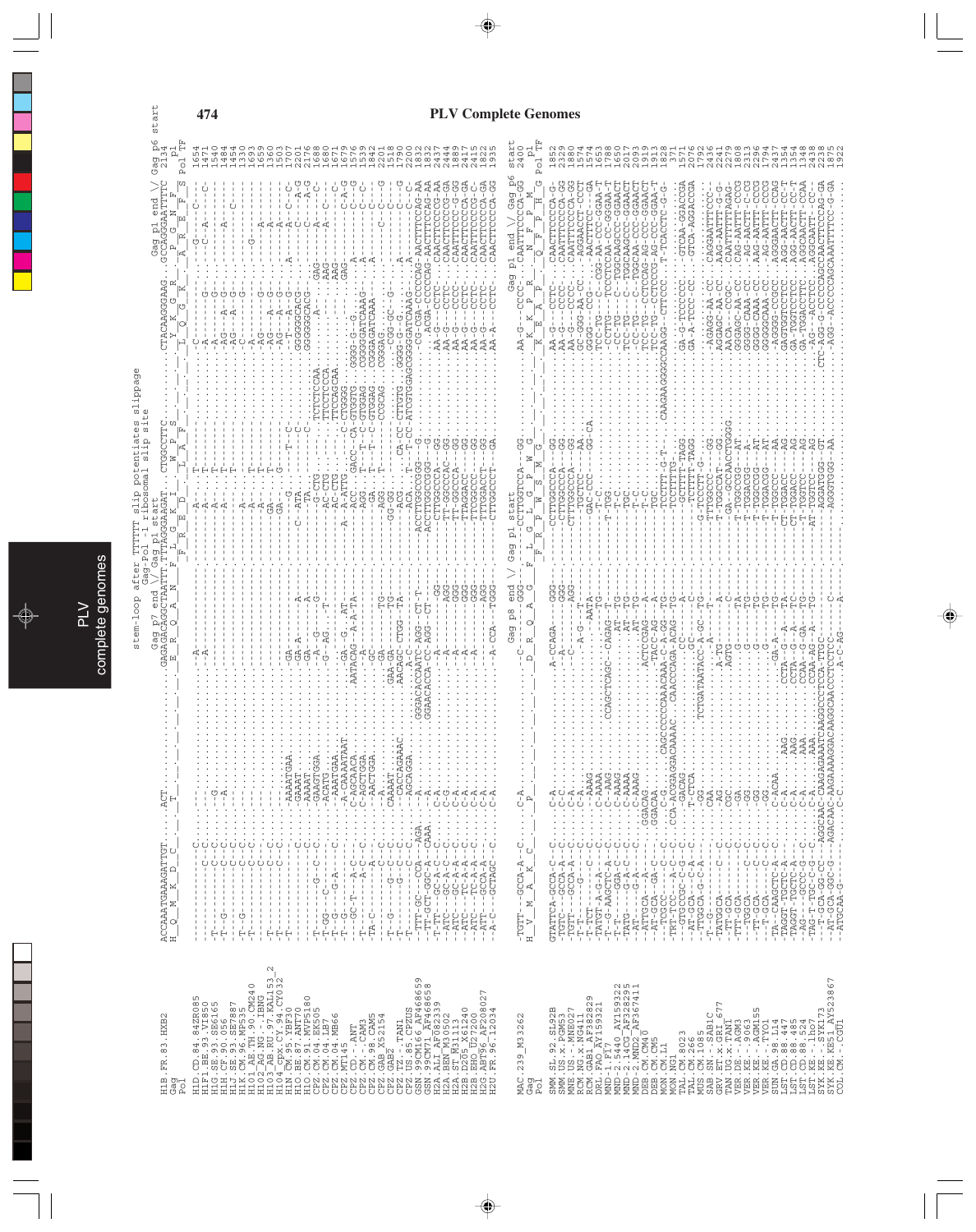| H1B.FR.83.HXB2<br>Gag<br>Pol                                                                                                                                                                                                                                                                                                                                                                                                                                                                                                                                                                                                                                                                    | TTCA<br>$\circ$<br>$\sim$                                                                                                                                                                                                                                                                                                                                                                                                                                                                                      | $\cdot$<br>$\ddot{\cdot}$<br>. GAGCAGACC<br>$\mathsf{p}_4$<br>$\mathbb{F}$<br>α<br>$\vert$ o<br>C)<br>$\vert^{\text{\tiny{E1}}}$                                                                                                                                                                                                                                                                                                                                                                                                                                                                                                                                                                                                                                                                                                                                                                                                                                                                                                                                                                                                                                                                                                                                                                                                                                                                                                                                                                                                                                                                                       | AGAGCCAAC<br>$\mathbf{\Omega}$<br>$[1]$                                                                                                                                                                                                                                                                                                                                                                                                                                                                                                                                                              | AGCCCACC<br>$\mathbf{p}$<br>lo)                                                                                                                                                                                                                                              | AGAAGAGHUDUULUNGULUUQGAGAGAG<br>ıα<br> ひ<br>ひ<br>∣≈<br>C)<br>$\triangleright$<br>10<br>C)<br>[E]<br>凹<br>∣≃<br>囯<br>∣≃                                                                                                                                                                                                                                                                                                                                                                                                                                                                                                                                                                                                                                                                                                                                                                                                                                                                                                                                                                                                                                       |                                                                                                    |
|-------------------------------------------------------------------------------------------------------------------------------------------------------------------------------------------------------------------------------------------------------------------------------------------------------------------------------------------------------------------------------------------------------------------------------------------------------------------------------------------------------------------------------------------------------------------------------------------------------------------------------------------------------------------------------------------------|----------------------------------------------------------------------------------------------------------------------------------------------------------------------------------------------------------------------------------------------------------------------------------------------------------------------------------------------------------------------------------------------------------------------------------------------------------------------------------------------------------------|------------------------------------------------------------------------------------------------------------------------------------------------------------------------------------------------------------------------------------------------------------------------------------------------------------------------------------------------------------------------------------------------------------------------------------------------------------------------------------------------------------------------------------------------------------------------------------------------------------------------------------------------------------------------------------------------------------------------------------------------------------------------------------------------------------------------------------------------------------------------------------------------------------------------------------------------------------------------------------------------------------------------------------------------------------------------------------------------------------------------------------------------------------------------------------------------------------------------------------------------------------------------------------------------------------------------------------------------------------------------------------------------------------------------------------------------------------------------------------------------------------------------------------------------------------------------------------------------------------------------|------------------------------------------------------------------------------------------------------------------------------------------------------------------------------------------------------------------------------------------------------------------------------------------------------------------------------------------------------------------------------------------------------------------------------------------------------------------------------------------------------------------------------------------------------------------------------------------------------|------------------------------------------------------------------------------------------------------------------------------------------------------------------------------------------------------------------------------------------------------------------------------|--------------------------------------------------------------------------------------------------------------------------------------------------------------------------------------------------------------------------------------------------------------------------------------------------------------------------------------------------------------------------------------------------------------------------------------------------------------------------------------------------------------------------------------------------------------------------------------------------------------------------------------------------------------------------------------------------------------------------------------------------------------------------------------------------------------------------------------------------------------------------------------------------------------------------------------------------------------------------------------------------------------------------------------------------------------------------------------------------------------------------------------------------------------|----------------------------------------------------------------------------------------------------|
| $\sim$<br>$\begin{smallmatrix} \texttt{CEZ} & \texttt{TZ} & \texttt{TAYL} \\ \texttt{CEZ} & \texttt{15} & \texttt{15} & \texttt{16} & \texttt{27} & \texttt{28} \\ \texttt{CEZ} & \texttt{15} & \texttt{15} & \texttt{15} & \texttt{16} & \texttt{27} \\ \texttt{CEZ} & \texttt{15} & \texttt{15} & \texttt{16} & \texttt{17} & \texttt{17} & \texttt{18} \\ \texttt{15} & \texttt{15} & \texttt{15} & \texttt{17} & \texttt{1$<br>CPZ.CM.-.CAM3<br>CPZ.CM.98.CAM5<br>CPZ.GAB_X52154<br>$CPZ$ . $CD$ . $-$ . $ANT$<br>$CPZ$ . GAB $\overline{2}$                                                                                                                                                | $\vdots$<br>Ħ<br>$\frac{1}{2}$<br>$\vdots$<br>CC--GAC<br>C---GAG<br>$CC - G$<br>AGGC.<br>Ĵ.<br>$\frac{1}{2}$<br>$-\frac{1}{\mathbf{G}} -$<br>---22<br>CC---<br>J.<br>÷,<br>$C = -1$<br>$-\frac{1}{\mathcal{G}}$<br>$\overline{\phantom{a}}$<br>$\frac{1}{\mathbf{C}}$<br>$\frac{1}{1}$<br>$\frac{1}{4}$<br>$\stackrel{\shortparallel}{\circ}$<br>÷<br>÷<br>$\bigcup\limits_{i}$<br>g<br>U<br>U<br>$\mathbf{I}$<br>$\overline{\phantom{a}}$<br>ု<br>Ü<br>↻<br>↻<br>◡                                            | $\cdots$<br>$\cdots$<br>$\cdots$<br>$\cdots$<br>$\cdots$<br>$\cdots$<br>$\cdots$<br>$\cdots$<br>$\cdots$<br>$\cdots$<br>$\cdots$<br>$\cdots$<br>$\cdots$<br><br>$\cdots$<br><br>$\cdots$<br><br><br><br><br><br><br><br><br><br><br><br><br><br><br><br><br><br><br><br><br><br><br>$ 400 - 1 - 0 = 0.44$<br>$\cdots$ . $-1$ - $-1$ - $-1$<br>$\ldots$ $-5$ -5-5-4A.<br>$\cdot$<br>$\ldots$ - CA-C-A-<br>$\ldots$ $\ldots$ $\ldots$ $\ldots$ $\ldots$ $\ldots$ $\ldots$ $\ldots$ $\ldots$ $\ldots$ $\ldots$ $\ldots$ $\ldots$ $\ldots$ $\ldots$ $\ldots$ $\ldots$ $\ldots$ $\ldots$ $\ldots$ $\ldots$ $\ldots$ $\ldots$ $\ldots$ $\ldots$ $\ldots$ $\ldots$ $\ldots$ $\ldots$ $\ldots$ $\ldots$ $\ldots$ $\ldots$ $\ldots$ $\ldots$ $\ldots$ $\ldots$<br>$-AACA-GT$<br>$\ldots$ . $\ldots$ $\ldots$ $\ldots$ $\ldots$<br>-AACA-GT<br>AACA-CA-GAA<br>$\cdots AGC-CCT-A$<br>$\cdots A+T-CCG-A$<br>$-4 - - - - - - - - - - - - - - - - - - - - - - - - - - - - -$<br>$-4 - 2 - 1 - 2 - 2$<br>-DOOC-CONSCRIPTION<br>$\ldots \ldots$ $\ldots$ $\ldots$ $\ldots$ $\ldots$ $\ldots$ $\ldots$ $\ldots$ $\ldots$ $\ldots$ $\ldots$ $\ldots$ $\ldots$ $\ldots$ $\ldots$ $\ldots$ $\ldots$ $\ldots$ $\ldots$ $\ldots$ $\ldots$ $\ldots$ $\ldots$ $\ldots$ $\ldots$ $\ldots$ $\ldots$ $\ldots$ $\ldots$ $\ldots$ $\ldots$ $\ldots$ $\ldots$ $\ldots$ $\ldots$ $\ldots$ $\$<br>$\frac{1}{1}$<br>$\ldots$ $\ldots$ $\ldots$ $\ldots$ $\ldots$ $\ldots$ $\ldots$ $\ldots$ $\ldots$<br>ひ‐ ) ) ) Y T - - - - -<br>-<br>$ - A - -C$<br>$\,$<br>$\mathbf{I}$<br>$\frac{1}{2}$<br>$\,$ I<br>$\frac{1}{2}$<br>ţ.<br>ţ<br>ţ<br>$\frac{1}{2}$ | $\begin{array}{lll} \mathbf{G}-\mathbf{G}\mathbf{A}\mathbf{T}\mathbf{T}^{T}--\mathbf{A}\mathbf{C}\mathbf{C}\mathbf{A}\mathbf{A}\mathbf{C} \\ \mathbf{G}-\mathbf{G}\mathbf{A}^{T}\mathbf{T}^{T}--\mathbf{A}\mathbf{C}\mathbf{C}\mathbf{A}\mathbf{A}\mathbf{C} \\ \mathbf{G}-\mathbf{G}-\mathbf{T}^{T}-\mathbf{T}\mathbf{G}-\mathbf{A}\mathbf{C}\mathbf{C}\mathbf{A}\mathbf{A}\mathbf{C} \\ \mathbf{G}-\mathbf{G}-\mathbf{G}-\mathbf{T}\mathbf{G}-\mathbf$<br>UARUUU--UH--AU--U<br>GATAGTGC-ATC<br>$-AG-AA-GAGC$<br>GA-AGGG-A<br>ローーコーロー<br>GTCC---T<br>もーー<br>$CA - CA - C$<br>U<br>$-4$<br>$-4$<br>Ġ | AACAGCTC-A--<br>AACAGCTC-A--TATGG<br>ひ<br>U<br><b>ひ ウ</b><br>U<br>J.<br>$-1$<br>ACAGCTC-A                                                                                                                                                                                    | URDUDDDDDDUL-U--<br>CCCCGACAGC<br>GGAGGA<br>C-CODECOGOAREC-A-CA-CG--ACTREPOAGAGAGARIATA<br>ATA COCOGA-AGACC-A-TA-AG--CCT-CTAGAGAGARIATA<br>AUUUUUUUUKUH-U--<br>--CCT-CTGAAGAATTACA<br><b>GTATA</b><br><b>AULUULUL--U--</b><br><b>GHUDHUU---</b><br>$-1 - 2 - 5 - 1 - 1$<br>$-CA$<br>÷ί<br>U - KHKUKUUK - - - UH - H - UUU - HUUK - - -<br>G----GLGGAACCCOORGCA-C-CA-CLGL<br>$- -A - A - 0 - - - TG$<br>۲<br>ا<br>ééé<br>Tit<br>--A-AG----T<br>$-$ -GCAT- $-$<br>$- -P - - -$<br>$-10-4-4-1-1-1$<br>$-1$<br>$-1$<br>$-1$<br>$-1$<br>$-1$<br>$-1$<br>$-1$<br>$-AGA-AGGABAA-AG-$<br>$\cdots$ G-CTCAG<br>$-$ -TCA-A-AG<br>-CCCCCAGA-C-A-CA-CG<br>$-T - T - A T G - T - T - CA - A$<br>-- T-ATG---A-CA.<br>--T-ATG---A-CA<br>-----TG----T-CA-C<br>$-50$ - $-100$ - $-1$<br>$-CA$<br>$-1-1$ GAA-CCAG-A-A<br>$\frac{1}{4}$<br>-14<br>$3 - 2TC - 3TC - 3$<br>CCCTCCAGCAGAAC-A<br>$-1 - 5 - 1 - 5 - 1$<br>UH - - - U - - - - イ - - -<br>-- TC<br>- TG<br>$---A - A - - -$<br>$-1$<br>$-CAG$<br>$C - C G - - P_1 T -$<br>ţ<br>ł<br>Ĵ<br>CATG-<br>i<br>1<br>.<br>内:<br>$-AT$<br>i<br>S<br>GAT.<br>U<br>L<br>$\frac{1}{1}$<br>$\frac{1}{2}$<br>$-RT$<br><b>PCC</b><br>ပု | $\circ$<br>$\circ$<br>$\circ$                                                                      |
| SYK.KE.-.SYK173<br>SYK.KE.KES1_AY523867<br>COL.CM.-.CGU1<br>RCN: GABI 14782829<br>DRL: RC AY159321<br>MMD-2: 5440 AY159322<br>MMD-2: 5440 AY159322<br>DRB: CN: CN40 AY159322<br>DRB: CN: CN40<br>DRB: CN: CN40<br>MON: CN: LN5<br>MON: CN: LN5<br>$\overline{ }$<br>SAB .SM .- .SAB1C<br>GRV .ET .x .GRI 677<br>TAM .UG .x .TAMI<br>VER .DE .- .AGM3<br>VER .KE .- .9063<br>SMM. 5L. 92. SL92B<br>SMM. US. x. PGM53<br>MNE. US. - MNE027<br>MNE. US. x. NG411<br>VER.KE. - . AGM155<br>MAC.239 M33262<br>LOAL.<br>SUN 30.31-98.1114<br>LST.CD.88.447<br>LST.CD.88.447<br>LST.CD.88.524<br>LST.CD.89.524<br>TAL.CM.8023<br>TAL.CM.266<br>MUS.CM.1085<br>VER.KE.-<br><b>MON.NG1</b><br>Gaq<br>Pol | $\begin{array}{ll} -\lambda^{-1} & \dots & \dots & \dots & -\alpha^{-1}\alpha^{-1} \\ \texttt{GGAGCGAGCAPTCTGCTC-CCT--T} \\ -\texttt{GAGGGAGACACACACAC-CC--T} \end{array}$<br>$\vdots$<br>$\vdots$<br>$\vdots$ . $\vdots$ . $\vdots$<br>$CACC1$<br>$CACC1$<br>$CCAT1$<br>$CAT1$<br>$CAT1$<br>AAT-<br>AGAC<br>$GGA-$<br><b>AAGG</b><br>CCGC.<br>C-GC.<br>$-GAT$<br>$\vdots$<br>α<br>$-GAC$<br>$GGA -$<br>$- - -$<br>CC $-$<br>$C-TC$<br>변<br>$-CAT$<br>$C - C$<br>i<br>$-\mathsf{C}-\mathsf{C}$<br> ဟ<br>H<br>U | $\begin{array}{ll} \dots & \dots & \dots & \dots & \dots \\ \dots & \dots & \dots & \dots & \dots \\ \dots & \dots & \dots & \dots & \dots \\ \dots & \dots & \dots & \dots & \dots \\ \dots & \dots & \dots & \dots & \dots \\ \dots & \dots & \dots & \dots & \dots \\ \dots & \dots & \dots & \dots & \dots \\ \dots & \dots & \dots & \dots & \dots \\ \dots & \dots & \dots & \dots & \dots \\ \dots & \dots & \dots & \dots & \dots \\ \dots & \dots & \dots & \dots & \dots \\ \dots & \dots & \dots & \dots & \dots \\ \dots & \dots & \dots & \dots & \dots \\ \dots & \dots & \dots & \dots & \dots \\ \dots &$<br>$-99-96-96-1$<br>$\cdots$ $\cdots$ $\cdots$ $\cdots$<br>TRD-DARD-<br>$\begin{array}{ccccc}\n & \text{H}\n\\ \n& \text{H}\n\\ \n& \text{H}\n\\ \n& \text{C}\n\\ \n& \text{H}\n\\ \n& \text{C}\n\\ \n& \text{H}\n\\ \n& \text{C}\n\\ \n& \text{H}\n\\ \n& \text{C}\n\\ \n& \text{H}\n\\ \n& \text{C}\n\\ \n& \text{H}\n\\ \n& \text{C}\n\\ \n& \text{H}\n\\ \n& \text{C}\n\\ \n& \text{H}\n\\ \n& \text{C}\n\\ \n& \text{H}\n\\ \n& \text{C}\n\\ \n& \text{H}\n\\ \n&$<br>TTC-TTGAG<br>$\ldots$ . AGAAG--AT<br>CAUU-400------<br>$\ldots A-CATC-TT$<br>်ပြ<br>TCAGGCCT<br>$\cdots$ creation<br>$\vdots$<br>$\overline{\mathbb{R}}$<br>$\vdots$<br>$\frac{1}{2}$                                                                                                                                                                                                                                                                                                                             | UDERURUDUUNG-HU--RURU<br>-AGGGATGGA<br>G--TG-TGCAAC<br>G-G--TG--GCCAAC<br>U-U-U-U-U-U-U<br>$G-T-GAGC-RAC.$<br>$-17 - 17 - 17 - 17 - 17 - 17$<br>$G-C-GA-C-AAG$ .<br>$\mathsf{p}_4$<br><b>C-GA-C-AG-</b><br>$\overline{A}$<br>$C-TA$<br>Σ<br>-TC<br>$\frac{1}{2}$<br>CTCTG-<br>ひ<br> ပ<br>ά                                                                                                                                                                                                                                                                                                           | )<br>0491946-A-4--5<br>0491949-A-4--<br>--AGG-GTAGTA<br>--AGG-GTAGTA<br>AGGGAGAATT<br>$- - - - - - - -$<br>$-2G-GTGA$<br>U-U-U-U-<br>$-1 - 1 - -1 - -1$<br>$\mathbf{a}$<br>GATTA-AGCA<br>ပု<br>$\mathsf{p}_4$<br> U)<br>Н<br>$-\frac{1}{2}$<br>$\mathbb{T}--\mathbb{T}$<br>E | --GA-GGATGAATCCCCA<br>TTGCTCCAACCAACCAC<br>TGGGAAATACAT<br>LUARDORRUUDDD<br>TGGGAAGTACA<br>CTTCC-AGTGTGCAC<br>AAAAAA.<br>CACCAGAGAGAC<br>ATCAGCTCCC<br>ATCACHD<br>TT-AGCCACCCA<br>ATCAGETER.<br>TTTTC-AGTGGTGCAAC<br>CACAGA<br>UURUUUUUUH-U--U-<br>$-GCA$<br>CTCCA<br>CAC<br>UC-AGA-GA-CT-AC<br>Ù<br>U<br>U<br>$- -A - A + TCTA - ACC$<br>- 100- 100-<br>$-1$<br>$- - CAC$<br>PCC-CC<br>PCC-CC<br>しりーリロ<br>TCC-CC<br>GCCG-                                                                                                                                                                                                                                                                                                                                                                                                                                                                                                                                                                                                                                                                                                                                   | いつい<br>189<br>243<br>$\mathsf{a}$<br>4359<br>$\circ$<br>Ō<br>4 7<br>Lo <sub>d</sub><br>$_{\infty}$ |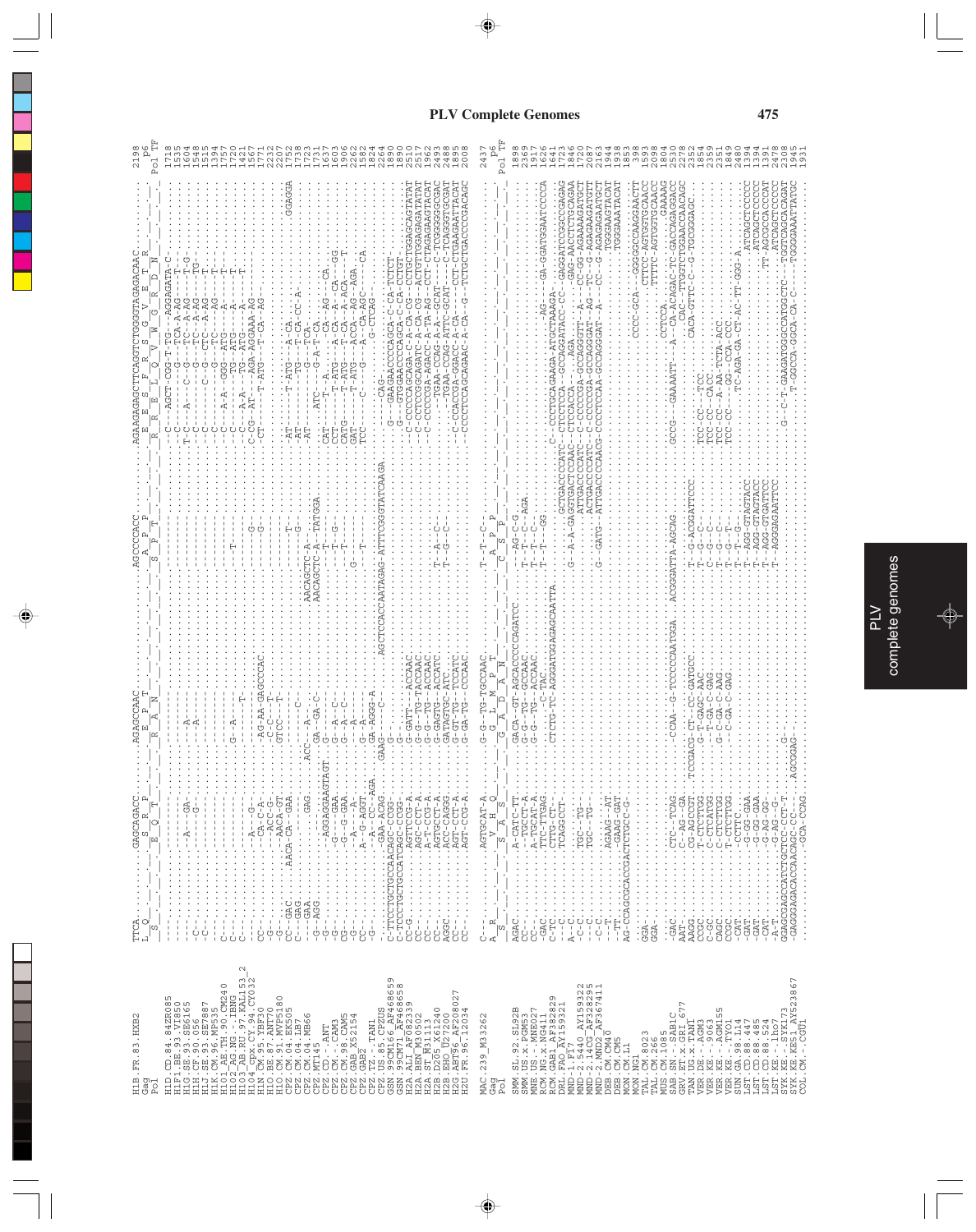| ĭ |
|---|
|   |
|   |

| H1B. FR. 83. HXB2                                                                                                                                                                                                                                                                                                                                                                                                                  | IREULORRUURROKURERUUUURUURRUURRURUL<br>AACTCCCC                                                                                                                                                                                                        |                                                                      |  |
|------------------------------------------------------------------------------------------------------------------------------------------------------------------------------------------------------------------------------------------------------------------------------------------------------------------------------------------------------------------------------------------------------------------------------------|--------------------------------------------------------------------------------------------------------------------------------------------------------------------------------------------------------------------------------------------------------|----------------------------------------------------------------------|--|
| $_{\rm QF}^{\rm 6}$<br>Gad<br>Pol                                                                                                                                                                                                                                                                                                                                                                                                  | ◠<br>$\circ$                                                                                                                                                                                                                                           | <b>[x]</b>                                                           |  |
| .84ZR08<br>.CD.84<br>H1D                                                                                                                                                                                                                                                                                                                                                                                                           | ひ<br>$C - AGA$                                                                                                                                                                                                                                         |                                                                      |  |
|                                                                                                                                                                                                                                                                                                                                                                                                                                    |                                                                                                                                                                                                                                                        | UUUALUHUTA-UUU-U                                                     |  |
|                                                                                                                                                                                                                                                                                                                                                                                                                                    | $-GA-GG-CA$<br>$C - A$<br>-CCTCC                                                                                                                                                                                                                       | $AA-G$<br>UGGAS-                                                     |  |
|                                                                                                                                                                                                                                                                                                                                                                                                                                    | しし                                                                                                                                                                                                                                                     |                                                                      |  |
|                                                                                                                                                                                                                                                                                                                                                                                                                                    | - UA-UU-KUAUANAUUN - -<br>--AAAGACA-GG-A<br>・りー<br>ロー<br>GAG-C<br>U<br>$-(-E)$<br>$C - C - C T - T$<br>CCT-CTTA<br>$\vdots$                                                                                                                            | GAGCC                                                                |  |
| $\mathcal{C}$                                                                                                                                                                                                                                                                                                                                                                                                                      | UULAI-LU-UUG-AUAU-UA-UUA-U--<br>U4-5554045-44--04-5--<br>$GA-AC$<br>U<br>CCTC-CT-T<br>AACCC-CT<br>$\vdots$                                                                                                                                             | しんのの<br>4<br>-G-ATC                                                  |  |
|                                                                                                                                                                                                                                                                                                                                                                                                                                    | U<br>U<br>U<br>$-1$<br>$\vdots$<br>$\vdots$                                                                                                                                                                                                            |                                                                      |  |
|                                                                                                                                                                                                                                                                                                                                                                                                                                    | 4UUURIDIUIUI--KGRGK-K-UK--U--<br><b>ひひひひの-のの氏-氏-</b><br>ひ<br>GAAGGAG-TG-AGGA<br>ARDAUDAU - UUUARUHUARUUAUDAUDHAU                                                                                                                                       | りー<br>υ                                                              |  |
|                                                                                                                                                                                                                                                                                                                                                                                                                                    | -GATC-UA-A<br>-CAAGAGA<br>AATGGAGGAGCAGTGAAGGA<br>CAGAGCTC<br>GAAGACCACACAGGACAGAGAGGGAA                                                                                                                                                               | TCTGTACC<br>Ο                                                        |  |
|                                                                                                                                                                                                                                                                                                                                                                                                                                    | AACCACCAGAAACAGGAGACAGG                                                                                                                                                                                                                                | UUURIDIU                                                             |  |
|                                                                                                                                                                                                                                                                                                                                                                                                                                    | .GGAGGAGGAGCTOCCOAGAAGGAG<br>CAGORAGAAGAAAGTCAAG                                                                                                                                                                                                       | CTGTATC<br>CCGLC                                                     |  |
| $\begin{small} \text{HD}(\text{L}) & \text{BE} & \text{H1}(\text{L}) & \text{H2}(\text{L}) & \text{H3}(\text{L}) \\ \text{H1}(\text{L}) & \text{H1} & \text{H2}(\text{L}) & \text{H3}(\text{L}) \\ \text{CH2} & \text{CH} & \text{H4} & \text{L4}(\text{L}) \\ \text{CH2} & \text{CH} & \text{H4} & \text{H5}(\text{L}) \\ \text{CH2} & \text{CH} & \text{H4} & \text{H5}(\text{L}) \\ \text{CH2} & \text{CH} & \text{H5}(\text{L$ | CAAGAGCECACHAGAAGGT<br>$\vdots$                                                                                                                                                                                                                        |                                                                      |  |
|                                                                                                                                                                                                                                                                                                                                                                                                                                    | AAAGAGACAGGAGGAGAGGGGAG.<br>$\vdots$                                                                                                                                                                                                                   | CTGTATCC<br>CCTGTATC                                                 |  |
|                                                                                                                                                                                                                                                                                                                                                                                                                                    |                                                                                                                                                                                                                                                        |                                                                      |  |
| $CPZ$ . $TZ$ . $-$ . $TAN1$                                                                                                                                                                                                                                                                                                                                                                                                        | GACAGGGGGGAAAGHOAGAAAGGACAG<br>AUDRUCAGAGAGUNU<br>$\vdots$<br>$\vdots$                                                                                                                                                                                 | -GAGCC<br>$T - ACG$ A                                                |  |
| CPZ.US.85.CPZUS<br>GSN.99CM166 AF46<br>GSN.99CM71 AF468                                                                                                                                                                                                                                                                                                                                                                            | $G - A - -$                                                                                                                                                                                                                                            |                                                                      |  |
| 5 AF468659<br>- AF468658                                                                                                                                                                                                                                                                                                                                                                                                           | $-2A - GAG -$<br>U<br>U<br>U<br>U<br>U                                                                                                                                                                                                                 | -GCAGGAACAC                                                          |  |
|                                                                                                                                                                                                                                                                                                                                                                                                                                    |                                                                                                                                                                                                                                                        |                                                                      |  |
|                                                                                                                                                                                                                                                                                                                                                                                                                                    | GCAGCAAGGAAAAGCAGAGAGCAG                                                                                                                                                                                                                               |                                                                      |  |
| H2A, ALI AFO82339<br>H2A, BEN M30502<br>H2A, ST M31113<br>H2B, D205 X61240<br>H2B, D205 X61240                                                                                                                                                                                                                                                                                                                                     | GA-AC-AG--ACA--ATGCAGA<br>CTACA-G<br>- - 454 - - 54500050<br>$-GA$<br>-CAGAGAGA<br>GCAGCAAGGGAAAAGCAGAGAGAGCAG<br>ACCATCURGCOCOOOOOATCCAGCA                                                                                                            | --ACGACAG-                                                           |  |
| <b>U27200</b><br>H2B.EHO                                                                                                                                                                                                                                                                                                                                                                                                           | CTACA<br>GA-C-GAG<br>GORARORANGAACCAROORAURANACHARORANGA<br>TCCATCCACCCCTGCAGATCCAGCA                                                                                                                                                                  | $-TGAV$                                                              |  |
| $\Gamma$<br>AF20802<br>H2U.FR.96.12034<br>H2G.ABT96                                                                                                                                                                                                                                                                                                                                                                                | ATACA-GG<br>$GAA-CA-A$<br>$-AGA$<br>GGAGA-C-GAG-<br>AAA-AA-AAAA<br>TCTGCTAAAGAGCTACAACAACAGGCAA<br>GCARCTGGGGGAAGCAAAAGGAGCA.<br>CCCLCCAGCACCAGCAGLGA                                                                                                  | n<br>n<br>n<br>n<br>n                                                |  |
|                                                                                                                                                                                                                                                                                                                                                                                                                                    |                                                                                                                                                                                                                                                        |                                                                      |  |
| MAC.239_M33262<br>Gag p6<br>Pol TF                                                                                                                                                                                                                                                                                                                                                                                                 | 凹<br>TTACA-GG<br>×<br>$\mathbf{\Omega}$<br>$-4$<br>叫<br>AAAGCAGAGAAAAGC-GAG-<br>α<br>$\cup$<br>囸<br>œ<br>O<br>œ<br>$\circ$<br>$\circ$<br>К<br>Ü<br>Д<br>$\circ$<br>Σ<br>≻<br>z<br>×<br>급<br>급<br>≏<br>$\Delta_i^t$<br>$\mathbf{\Omega}$<br>$\Box$<br>囟 | 54<br>$\mathcal{C}$<br>TGACAG-G<br>凹<br>$\vdash$<br>$\triangleright$ |  |
| dag<br>Pol                                                                                                                                                                                                                                                                                                                                                                                                                         | 回<br>İΡ<br>$\circ$<br>K<br>凹<br>$\circ$<br>O<br>囯<br>lc)<br>ပြ<br>$\mathsf{P}$<br>ပြ<br>$ \tilde{\mathbf{r}}$                                                                                                                                          | Po <sub>1</sub><br>Ιd<br>$\mathsf{P}$                                |  |
| SMM. SL. 92. SL92B                                                                                                                                                                                                                                                                                                                                                                                                                 | TTACA-GG<br>CACCC--C--CACCCCC<br>GATAGTCAAGGAGTATCTAGAAAGCACACAG-GGGAAAAGG                                                                                                                                                                             | 197<br><b>し ひ</b><br>TGAC-G-                                         |  |
| SMM . US . x . PGM53<br>MNE . US . - . MNE027                                                                                                                                                                                                                                                                                                                                                                                      | GA-C-GAG--AGA-<br>$ PAG - P$<br>AAGC<br>AUUUGUGUUUGAAAUGUUUUGUGUGUGUUGUUGUUGUUGHU                                                                                                                                                                      | $\frac{6}{4}$<br>U-UAUUUH<br>TGAC-G-                                 |  |
| RCM.NG.X.NG411                                                                                                                                                                                                                                                                                                                                                                                                                     | - 5 - 450 - 15005454555 - 154 - 4 - - 5 -<br>$CA-C--$<br>ひえしえひえひひひひトトえしひえに<br>CTAGATODARARARARAN ATALIAN<br>CTAGATORARARARARARARARARA                                                                                                                  |                                                                      |  |
| RCM.GAB1 AF382829<br>DRL.FAO AY159321                                                                                                                                                                                                                                                                                                                                                                                              | 4-5-4-1-1-140040-040404-1-400--                                                                                                                                                                                                                        |                                                                      |  |
| $MD-1$                                                                                                                                                                                                                                                                                                                                                                                                                             | ひっぴ<br>$-10 - 100 - 100$<br>CAG-C<br><b>GAT</b>                                                                                                                                                                                                        | 모<br>$-7 - 5 - 4 - 5 - 7$<br>U-AUU-LUUU-                             |  |
| $MID-2$                                                                                                                                                                                                                                                                                                                                                                                                                            | $-AA$<br>GTTAGACTATATGAAGAAAGCAAACAA                                                                                                                                                                                                                   | AUG-AUCH-UDUD-5                                                      |  |
| 1.FT7<br>2.5440 AY159322<br>2.14CG AF328295<br>2.MND2 AF367411<br>$MID-2$<br>$MID-2$                                                                                                                                                                                                                                                                                                                                               | $- -G - - A - - GAC - A$<br>$-AA - A - A - AGA - G$<br>じー<br>$A - C$<br>GTTAGATTACATGAAGAAAGGCAACAG<br>ATTAGACTATGAGAAAGGGCAACAA                                                                                                                       | AUU-AUU-HUUUHU-U<br>G-GO-LAD-LADUD-D                                 |  |
|                                                                                                                                                                                                                                                                                                                                                                                                                                    | ŏ<br>Ο<br>CCCGGAGGAGCAGAGATCAGGTATAC                                                                                                                                                                                                                   |                                                                      |  |
| DEB.CM.CM40<br>DEB.CM.CM5<br>MON.CM.L1<br>MON.CM.L1                                                                                                                                                                                                                                                                                                                                                                                | $A - C - GC$<br>$3 - 6 - AACAA -$<br>$3 - CACAAC - A - ($<br>:-C-AGAG<br>:-C-AGGA<br>CCCAGAGAGCACAGCAGATCAGGTTTAT                                                                                                                                      | GAGAGG-A-GTACCCG<br>GAGAGG-A-GTACCCA                                 |  |
| <b>ION.NG1</b>                                                                                                                                                                                                                                                                                                                                                                                                                     | $C - GG - RCC$<br>$C - ACA - C$<br>ţ<br>ں<br>ن<br>TGAACTTCT-A<br>ု                                                                                                                                                                                     | $-5 - 7$<br>-AGGAA-G<br>$1 - AGG$                                    |  |
| TAL.CM.8023<br>TAL.CM.266                                                                                                                                                                                                                                                                                                                                                                                                          | U-5-0-<br>-GCCGCAGCACCAA-CA<br>CAAGGA                                                                                                                                                                                                                  | $-AGG-AG$                                                            |  |
|                                                                                                                                                                                                                                                                                                                                                                                                                                    | $-4A-2A-2CCACA$<br>Ŭ<br>∴<br>ARDARD-5-1<br>ATCGCACCGCCAATAGAGCCTCACA                                                                                                                                                                                   | $\frac{0}{2}$<br>-CAAGGGA-AG                                         |  |
| MUS. CM. 1085<br>$SAB$ . $SN$ .                                                                                                                                                                                                                                                                                                                                                                                                    | .AA-CC<br>COOCCOPOCACOROO<br>TGGTCAA<br>AGGCCAGACCAGCAACAACCCCCC<br>GAGGCCCCAGAGAACCCCCCCCCCCCC                                                                                                                                                        | 04-440040-00-0-                                                      |  |
| $\begin{array}{l} \tt{-1.5} \end{array} \begin{array}{l} \tt{1.5} \end{array} \begin{array}{l} \tt{-2.5} \end{array} \begin{array}{l} \tt{-3.5} \end{array} \begin{array}{l} \tt{-4.5} \end{array} \begin{array}{l} \tt{-5.5} \end{array} \begin{array}{l} \tt{-6.77} \end{array}$<br>$\begin{array}{lll} \texttt{SAB}.\texttt{SN}--\texttt{SAB1C}\\ \texttt{GRV}.\texttt{ET}-.\texttt{x}.\texttt{GRL}\_\texttt{6} \end{array}$    | U-ACAAG-AAACAGA--<br>CGAGAGAG-AC<br>GAGAGAGAG<br>CCCCCCAATGGAAACCTTACGATCCA                                                                                                                                                                            | --GAAGT                                                              |  |
|                                                                                                                                                                                                                                                                                                                                                                                                                                    | ACAGA-GG--A--GAACT<br>CAGA-GG--A-GGAACT<br>AG-TC-ATT-AGAAA                                                                                                                                                                                             |                                                                      |  |
| VER. KE. - . 9063                                                                                                                                                                                                                                                                                                                                                                                                                  | GAGA-CA-CAA-A-A-ATCOCAC-CHOC-G-A<br>- DAUKDDHH - D- JUHK - -<br>AA-ACCA-CA-CAGT<br>ATACGACCCTGCAAAGAAGCTC<br>$\ddot{\cdot}$                                                                                                                            | ううち のうち しょうしょう しょうしょうしょう                                             |  |
| VER.KE. - . AGM155                                                                                                                                                                                                                                                                                                                                                                                                                 | U-CA-C-AAC-ATCORE-D-AAC-C-<br>AA-CCCC<br>TTACGACCAGCAAAGAAGCTC<br>$\vdots$                                                                                                                                                                             |                                                                      |  |
| TOXL.<br>VER.KE.-                                                                                                                                                                                                                                                                                                                                                                                                                  | GA-CCA--CAAT--AAT---U-KOL-CO<br>. ATACGACCCAGCAAAGAAGCTC                                                                                                                                                                                               |                                                                      |  |
| SUN.GA.98.L14                                                                                                                                                                                                                                                                                                                                                                                                                      | FOHA--P-D-D-<br>$G - -A - G -$<br>AGCAC<br><b>ORGRATGECCOCOCOCOMENTE</b><br>AATGGAGAGGAGCCAACAAGAGAGAG                                                                                                                                                 | $\frac{1}{2}$                                                        |  |
| LST.CD.88.447<br>LST.CD.88.485<br>LST.CD.88.524                                                                                                                                                                                                                                                                                                                                                                                    | $-6 - -2T$<br>-- A<br>-- - A<br>-- --<br>AATGGAAAGGAACTCAAAAAGCAGAG                                                                                                                                                                                    |                                                                      |  |
| .1 <sub>ho7</sub><br>KE.-<br>LST.                                                                                                                                                                                                                                                                                                                                                                                                  | $- - A$<br>AATGGAGAGTGCAACAAAAAGCAGG<br>GGAGAAAGTGCCCAACAAGAGCAGAG                                                                                                                                                                                     |                                                                      |  |
| .SYK173                                                                                                                                                                                                                                                                                                                                                                                                                            | GAGCCAACAAGCACGAAGGCACACAG                                                                                                                                                                                                                             |                                                                      |  |
| AY523867<br>SYK.KE.-.SYK<br>SYK.KE.KE51                                                                                                                                                                                                                                                                                                                                                                                            | TTCACCCCAACAGAACATAGCAATG                                                                                                                                                                                                                              |                                                                      |  |
| CGII<br>$\overline{\mathbb{C}}$<br>COL.                                                                                                                                                                                                                                                                                                                                                                                            | <b>の日ひひひひひ・・・・・・・・・・・・・・・・・・・・・</b>                                                                                                                                                                                                                    |                                                                      |  |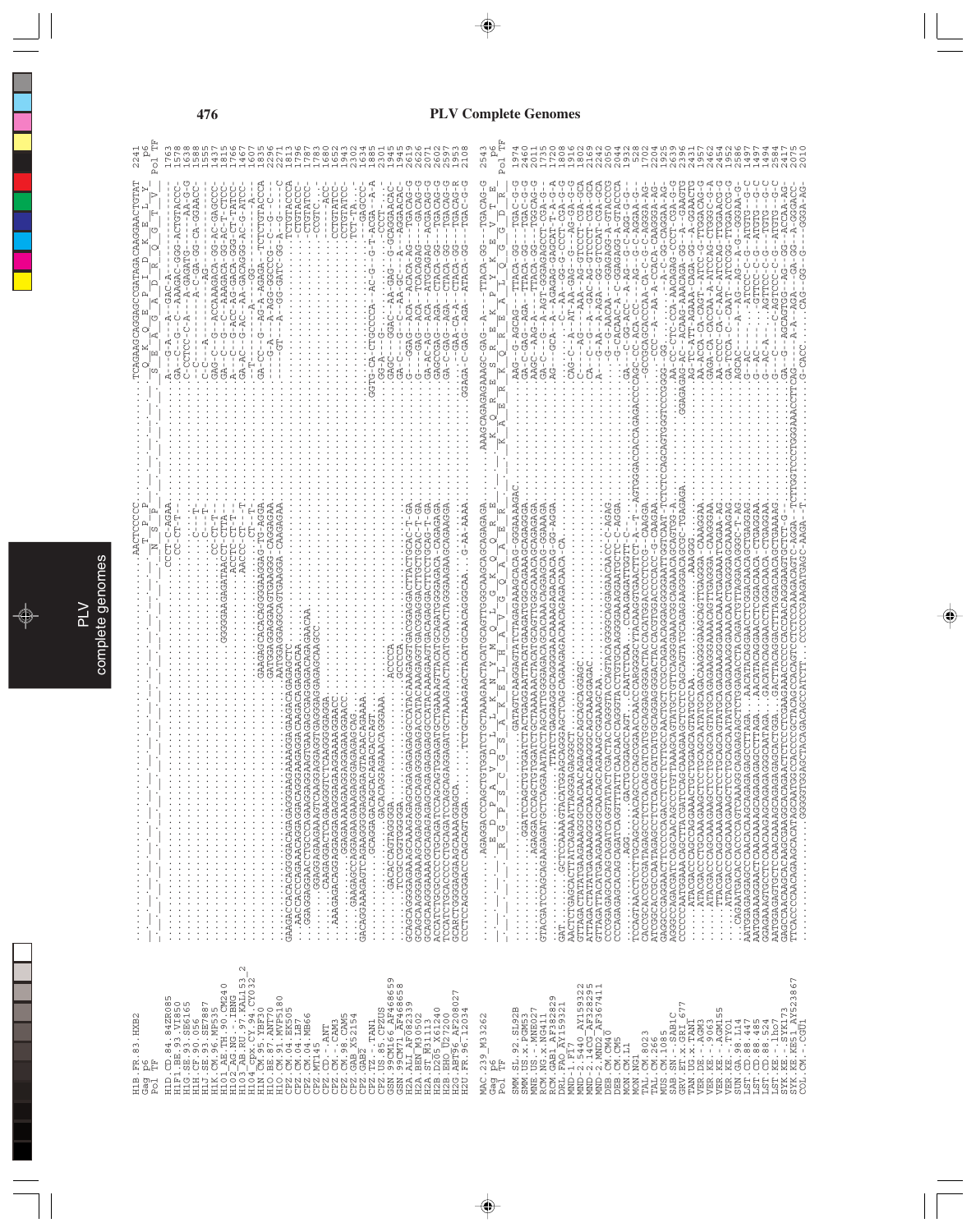| H1B.FR.83.HXB2<br>Gag p6<br>Pol TF                                                                                                                                                                                                                                                                                                                                                                                                                                                                     |                                                                                                                                                |                                                                                                           |                                                        |        |                         |                                          |                       |                                         |                    |
|--------------------------------------------------------------------------------------------------------------------------------------------------------------------------------------------------------------------------------------------------------------------------------------------------------------------------------------------------------------------------------------------------------------------------------------------------------------------------------------------------------|------------------------------------------------------------------------------------------------------------------------------------------------|-----------------------------------------------------------------------------------------------------------|--------------------------------------------------------|--------|-------------------------|------------------------------------------|-----------------------|-----------------------------------------|--------------------|
|                                                                                                                                                                                                                                                                                                                                                                                                                                                                                                        | $\overline{P}$<br> Γι.<br>$\triangleright$<br> L<br> C)                                                                                        | $\vdash$<br>$\vdash$<br>$\triangleright$<br>$\vert \circ$                                                 | $\vert \mathbb{z} \vert$                               |        | ひ                       | <b>F</b><br>ひ                            | ≏<br>≏<br>ひ<br>⊢<br>⊆ | CΟ<br>Σ<br><b>F</b><br>$[1]$            |                    |
|                                                                                                                                                                                                                                                                                                                                                                                                                                                                                                        | $-1$<br>$\ddot{\circ}$<br>Ÿ<br>ပု                                                                                                              | $-AA--$<br>$-AA$ -                                                                                        |                                                        |        | К                       | ් ජි<br>A<br>Æ                           |                       | d,<br>U                                 |                    |
|                                                                                                                                                                                                                                                                                                                                                                                                                                                                                                        | $\mathbf{I}$<br>$\mathbf{I}$<br>$\mathbf{I}$<br>$-TA - ATC - C$<br>$\begin{array}{c} 1 \\ 0 \\ 1 \end{array}$<br>$\mathbf{I}$<br>$\frac{1}{2}$ | $-AA--$<br>$- - A - -$<br>$\mathbf{I}$                                                                    |                                                        | ひ<br>ひ | Æ                       | 5<br>ひ<br>K,<br>A                        |                       | К                                       |                    |
|                                                                                                                                                                                                                                                                                                                                                                                                                                                                                                        | $\mathbf{I}$<br>$C_1$                                                                                                                          | $-AA--$                                                                                                   |                                                        |        |                         | てり                                       |                       |                                         |                    |
|                                                                                                                                                                                                                                                                                                                                                                                                                                                                                                        | î.<br>٠<br>$-95$<br>÷,                                                                                                                         | $---AA--$<br>$-AA$ -<br>$\mathbb{I}$                                                                      |                                                        |        |                         | てり<br>Æ                                  |                       |                                         |                    |
|                                                                                                                                                                                                                                                                                                                                                                                                                                                                                                        |                                                                                                                                                | $-AA--$<br>$\mathbf{I}$                                                                                   |                                                        |        |                         | さ さ<br>К                                 |                       |                                         | $\sigma$           |
| $\mathbb{N}$                                                                                                                                                                                                                                                                                                                                                                                                                                                                                           | $\blacksquare$<br>J.                                                                                                                           | $- - A A - -$<br>$---AA - - -$                                                                            | $- - - - - -$                                          |        |                         | К                                        |                       |                                         |                    |
|                                                                                                                                                                                                                                                                                                                                                                                                                                                                                                        | $\frac{1}{1}$<br>$\mathsf I$<br>$\mathbf{I}$<br>٠<br>J.                                                                                        | $- -A - -$                                                                                                |                                                        |        |                         |                                          |                       |                                         |                    |
|                                                                                                                                                                                                                                                                                                                                                                                                                                                                                                        | Ħ<br>$\mathbf{I}$<br>$-5 - 5 - 5$<br>$\frac{1}{\sqrt{2}}$                                                                                      | t<br>$- - A A - - C$                                                                                      | $\frac{1}{\sqrt{2}}$                                   |        |                         | Ο⊣                                       |                       |                                         |                    |
|                                                                                                                                                                                                                                                                                                                                                                                                                                                                                                        | $\,$ $\,$<br>$\mathbf{I}$<br>$\overline{\phantom{a}}$<br>$\,$ I<br>$\mathbf{I}$<br>$\frac{1}{1}$<br>$-4$<br>ု                                  | J<br>$- - A A - - C$<br>$---AA---$                                                                        | $\frac{1}{\sqrt{2}}$                                   |        |                         |                                          |                       |                                         |                    |
|                                                                                                                                                                                                                                                                                                                                                                                                                                                                                                        | $\frac{1}{4}$<br>$\mathsf I$<br>44<br>$\mathbf{I}$<br>$\blacksquare$<br>$\frac{1}{2}$                                                          | $- - 2A - 2B - - 1$                                                                                       |                                                        |        |                         |                                          |                       |                                         |                    |
|                                                                                                                                                                                                                                                                                                                                                                                                                                                                                                        | J.<br>÷<br>$\blacksquare$<br>$\mathsf I$<br>$-AGC -$                                                                                           | f,<br>---AA---T                                                                                           |                                                        |        |                         |                                          |                       |                                         |                    |
|                                                                                                                                                                                                                                                                                                                                                                                                                                                                                                        | 1<br>1<br>Ť<br>÷<br>$\mathsf I$<br>$-C-CGTA-$                                                                                                  | $-4A-0-1C$<br>$-AA-$                                                                                      |                                                        |        |                         |                                          |                       |                                         |                    |
|                                                                                                                                                                                                                                                                                                                                                                                                                                                                                                        | ł<br>$\frac{1}{2}$<br>$-4A - 7$                                                                                                                | $-AA$ -                                                                                                   |                                                        |        |                         |                                          |                       |                                         |                    |
|                                                                                                                                                                                                                                                                                                                                                                                                                                                                                                        | ţ<br>ţ<br>$\frac{1}{1}$<br>$-1$<br>$-ACC-$                                                                                                     | $\frac{1}{1}$<br>$-AA - -$<br>$-AA$                                                                       |                                                        |        |                         |                                          |                       |                                         |                    |
|                                                                                                                                                                                                                                                                                                                                                                                                                                                                                                        | ł<br>$-TC - ATC - -$                                                                                                                           | Ť<br>--AA--                                                                                               |                                                        |        |                         |                                          |                       |                                         |                    |
|                                                                                                                                                                                                                                                                                                                                                                                                                                                                                                        | $\frac{1}{1}$<br>GGGGGLEC                                                                                                                      | $- - A - -$<br>$-4$                                                                                       |                                                        |        | $I - CCA$               |                                          |                       |                                         |                    |
|                                                                                                                                                                                                                                                                                                                                                                                                                                                                                                        | $\frac{1}{2}$<br>$-AGC$                                                                                                                        | Ť<br>$-AA--$                                                                                              | Í                                                      |        |                         | GA                                       |                       |                                         |                    |
|                                                                                                                                                                                                                                                                                                                                                                                                                                                                                                        | $-1 - 1 - 1 - 1$<br>シー<br>$-TC - ATC - C$                                                                                                      | $\frac{1}{2}$<br>$\bar{1}$<br>$\frac{1}{4}$<br>÷.<br>$\frac{1}{2}$<br>ITCA.                               | $\frac{1}{2}$<br>$\frac{1}{\sqrt{2}}$<br>$\frac{1}{1}$ |        |                         |                                          |                       | y                                       |                    |
|                                                                                                                                                                                                                                                                                                                                                                                                                                                                                                        |                                                                                                                                                | $\overline{1}$<br>J,<br>$\ddot{a}$<br>$-AT$<br>J.                                                         | K,<br>Ţ                                                |        |                         |                                          |                       |                                         |                    |
|                                                                                                                                                                                                                                                                                                                                                                                                                                                                                                        | $\mathbf{I}$<br>$\frac{1}{1}$                                                                                                                  | f,<br>f,<br>J,<br>$\frac{1}{2}$<br>$\frac{1}{\sqrt{2}}$<br>$---AT-$                                       | Æ<br>Ŧ                                                 |        |                         |                                          |                       |                                         |                    |
|                                                                                                                                                                                                                                                                                                                                                                                                                                                                                                        | GA---GCTGCA--<br>GAC--GCTGCA                                                                                                                   | f,<br>Ť<br>$---AT$<br>$---AT-$                                                                            | $-1$<br>$-4$                                           |        |                         |                                          |                       |                                         |                    |
|                                                                                                                                                                                                                                                                                                                                                                                                                                                                                                        | $\mathbf{I}$<br>$-$ -COUGULO-<br>$G A -$                                                                                                       | f,<br>$-2A$ $T - T$                                                                                       |                                                        |        |                         |                                          |                       |                                         |                    |
|                                                                                                                                                                                                                                                                                                                                                                                                                                                                                                        | - 1<br>$\mathbf I$<br>GAH--GCTGCA<br>GA---GCTGCA                                                                                               | $\frac{1}{4}$<br>۲<br>ا<br>۲<br>ا<br>$-1 - 2$                                                             | $-74$<br>$-74$<br>$\overline{\phantom{a}}$             |        |                         |                                          |                       |                                         |                    |
|                                                                                                                                                                                                                                                                                                                                                                                                                                                                                                        |                                                                                                                                                |                                                                                                           |                                                        |        |                         |                                          |                       |                                         |                    |
| MAC.239 M33262                                                                                                                                                                                                                                                                                                                                                                                                                                                                                         | $\Box$<br>٠<br>$- - 4001010 - -$<br>Ξ<br>Ś                                                                                                     | ٠<br>$\Box$<br>$\frac{1}{N}$ S N -                                                                        | $-40$<br>ひ<br>$\mathsf I$<br>$\mathbb{E}$              |        | $-1 - T - A$<br>TGCTC-T | C<br>TAT<br>CTGTA<br>φ<br>$\overline{A}$ |                       | - AGAG<br>Ů<br>$-AC$<br>C<br>F<br>- TA- | 2668               |
| FF<br>Gag<br>Po <sub>1</sub>                                                                                                                                                                                                                                                                                                                                                                                                                                                                           | $ \nabla$<br>$\mathbf{H}_{\mathbf{A}}$<br>$\mathbb{R}$<br>$\mathbf{H}^{\parallel}$<br> E <br>$\Box$<br><b>IU</b>                               | $\overline{a}$<br>$\overline{C}$<br>$\left[\begin{matrix}1\\1\\1\\1\end{matrix}\right]$<br>$\overline{Q}$ | i≥                                                     | ь      | 囸                       | Er.<br>$\circ$<br>τ٦                     | τ٦                    | 囜<br>τŋ                                 | crot               |
|                                                                                                                                                                                                                                                                                                                                                                                                                                                                                                        | $\mathbf{I}$<br>GA---GCTGCA--                                                                                                                  | $---T-TT---T-1$                                                                                           | $- - - - - - - - -$                                    |        |                         | Ġ                                        | てり                    | AGAG<br>U                               | ္ခ                 |
| SMM.SL.92.SL92B<br>SMM.US.x.PGM53<br>MNE.US.-.MNE027                                                                                                                                                                                                                                                                                                                                                                                                                                                   | -- AUULUU --- AU                                                                                                                               | Ť                                                                                                         | $-7$                                                   |        |                         |                                          |                       |                                         |                    |
|                                                                                                                                                                                                                                                                                                                                                                                                                                                                                                        | ł<br>$O - 10 - 10 - 0$<br>GA<br>ひ                                                                                                              | Ĵ<br>$\frac{1}{4}$<br>÷.<br>$---AT$                                                                       | $- - P G$<br>$-4$                                      |        |                         | $\overset{1}{\circ}$<br>К                |                       |                                         |                    |
| $\sigma$<br>RCM.NG.x.NG411<br>RCM.GAB1_AF382829<br>DRL.FAO_AV159321<br>MND-1.F17<br>MND-1.F17                                                                                                                                                                                                                                                                                                                                                                                                          | ł<br>$\frac{1}{2}$<br>ł<br>i<br>ひ                                                                                                              | t<br>Ť<br>ო<br> <br> <br>$- - - A T$                                                                      | $- - A$                                                |        |                         |                                          |                       | ひ                                       |                    |
|                                                                                                                                                                                                                                                                                                                                                                                                                                                                                                        | ひ                                                                                                                                              | $\frac{1}{1}$<br>י<br>י<br>$-1$                                                                           | $\,$ I<br>$\overline{C}$                               |        |                         |                                          |                       |                                         |                    |
|                                                                                                                                                                                                                                                                                                                                                                                                                                                                                                        |                                                                                                                                                |                                                                                                           | $-CAAC$<br>$- - A$<br>J.<br>J.                         |        |                         |                                          |                       |                                         |                    |
|                                                                                                                                                                                                                                                                                                                                                                                                                                                                                                        |                                                                                                                                                |                                                                                                           | $-4$                                                   |        |                         | K,                                       |                       |                                         | $\alpha$           |
|                                                                                                                                                                                                                                                                                                                                                                                                                                                                                                        |                                                                                                                                                |                                                                                                           | $-4 - 40$<br>J.                                        |        |                         |                                          |                       |                                         |                    |
|                                                                                                                                                                                                                                                                                                                                                                                                                                                                                                        |                                                                                                                                                |                                                                                                           | J.                                                     |        | Y                       | -AAG-                                    |                       |                                         |                    |
|                                                                                                                                                                                                                                                                                                                                                                                                                                                                                                        |                                                                                                                                                |                                                                                                           | $- - A$<br>ŏ<br> <br>ł<br>$\mathbf{I}$                 |        |                         |                                          |                       |                                         | $-1$ $-1$ $\circ$  |
| MWD-2.5440 AX159322<br>MWD-2.14CG AF328295<br>DBB CM. CM4G AF367411<br>DBB CM. CM4G<br>DBB CM. CM5<br>MON. MG1.                                                                                                                                                                                                                                                                                                                                                                                        |                                                                                                                                                |                                                                                                           | ್ರೆ<br>$\mathbf{1}$<br>$\blacksquare$                  |        |                         |                                          |                       |                                         | 6765522562         |
|                                                                                                                                                                                                                                                                                                                                                                                                                                                                                                        |                                                                                                                                                |                                                                                                           | $-4$<br>$\mathbf{I}$                                   |        |                         | <b>AAGG</b>                              |                       |                                         |                    |
|                                                                                                                                                                                                                                                                                                                                                                                                                                                                                                        | $-TC-ATC$                                                                                                                                      | $\frac{1}{4}$<br>U--40HU--                                                                                | $-1$<br>$- -$ CAG<br>$\blacksquare$                    |        |                         | ୍ର                                       |                       |                                         | $\infty$ m $\circ$ |
|                                                                                                                                                                                                                                                                                                                                                                                                                                                                                                        | $-AC-GC-$<br>ひ                                                                                                                                 | Ť                                                                                                         | $-4$<br>$\mathbf{I}$                                   |        |                         | ćÃ                                       |                       | 먹                                       |                    |
|                                                                                                                                                                                                                                                                                                                                                                                                                                                                                                        | GAGGATGT----T-G---<br>GAGGATGT-----T-G---                                                                                                      | $\frac{1}{4}$<br>U<br>!                                                                                   | $-4$<br>j                                              |        |                         | AAC                                      |                       |                                         | ഗഗ                 |
|                                                                                                                                                                                                                                                                                                                                                                                                                                                                                                        |                                                                                                                                                | ţ<br>U<br>!                                                                                               | $- - - - - - -$                                        |        |                         |                                          |                       |                                         |                    |
|                                                                                                                                                                                                                                                                                                                                                                                                                                                                                                        | GGA-ATT---TGAA-TC<br>GGA-ATT---TGAA-TC                                                                                                         | $\frac{1}{1}$<br>$rac{1}{\cdot}$                                                                          | $- - - - - - - - - - - -$                              |        |                         |                                          |                       | ED-                                     |                    |
|                                                                                                                                                                                                                                                                                                                                                                                                                                                                                                        | GGA-ATT                                                                                                                                        | Ť<br>$\frac{1}{2}$                                                                                        | $-1$<br>ţ                                              |        |                         |                                          |                       |                                         | மம                 |
|                                                                                                                                                                                                                                                                                                                                                                                                                                                                                                        | GGA-ATT---TGAA-TCC<br>GGA-ATT---TGAA-TCC<br>-AGGAGC-A-G-T-G-ATATG<br>GGA-ATT--                                                                 | Ť                                                                                                         | $-4$                                                   |        |                         |                                          |                       |                                         | $\circ$ $\sim$     |
|                                                                                                                                                                                                                                                                                                                                                                                                                                                                                                        |                                                                                                                                                |                                                                                                           | -------CCA                                             |        |                         |                                          |                       |                                         |                    |
|                                                                                                                                                                                                                                                                                                                                                                                                                                                                                                        |                                                                                                                                                | f,                                                                                                        | $---CCAC$                                              |        |                         |                                          |                       |                                         |                    |
| $\begin{array}{l} \text{TDI}^{\bullet}, \text{DM}^{\bullet}, \text{BO23}\\ \text{TDI}^{\bullet}, \text{CM}^{\bullet}, \text{SO23}\\ \text{SDI}^{\bullet}, \text{CM}^{\bullet}, \text{OSB1}^{\bullet}, \text{CM}^{\bullet}, \text{SO5} \\ \text{SDI}^{\bullet}, \text{SDI}^{\bullet}, \text{CHI}^{\bullet}, \text{CHI}^{\bullet}, \text{CHI}^{\bullet}, \text{CHI}^{\bullet}\\ \text{ORV}^{\bullet}, \text{EDI}^{\bullet}, \text{CHI}^{\bullet}, \text{CHI}^{\bullet}, \text{CHI}^{\bullet}, \text{CHI$ | GAGCC-TGCCTGAGTTTC-TCT<br>GAGCCTTGCCTGAATTTC-TCT<br>GAGCCCTGCCTGAATTCACTCT                                                                     |                                                                                                           | $- -$ CCAG                                             |        |                         |                                          |                       |                                         |                    |
|                                                                                                                                                                                                                                                                                                                                                                                                                                                                                                        |                                                                                                                                                |                                                                                                           | $- \cdots - \cdots$                                    |        |                         |                                          |                       |                                         |                    |
|                                                                                                                                                                                                                                                                                                                                                                                                                                                                                                        |                                                                                                                                                |                                                                                                           |                                                        |        |                         |                                          |                       |                                         |                    |
|                                                                                                                                                                                                                                                                                                                                                                                                                                                                                                        |                                                                                                                                                |                                                                                                           |                                                        |        |                         |                                          |                       |                                         |                    |

complete genomes complete genomes PLV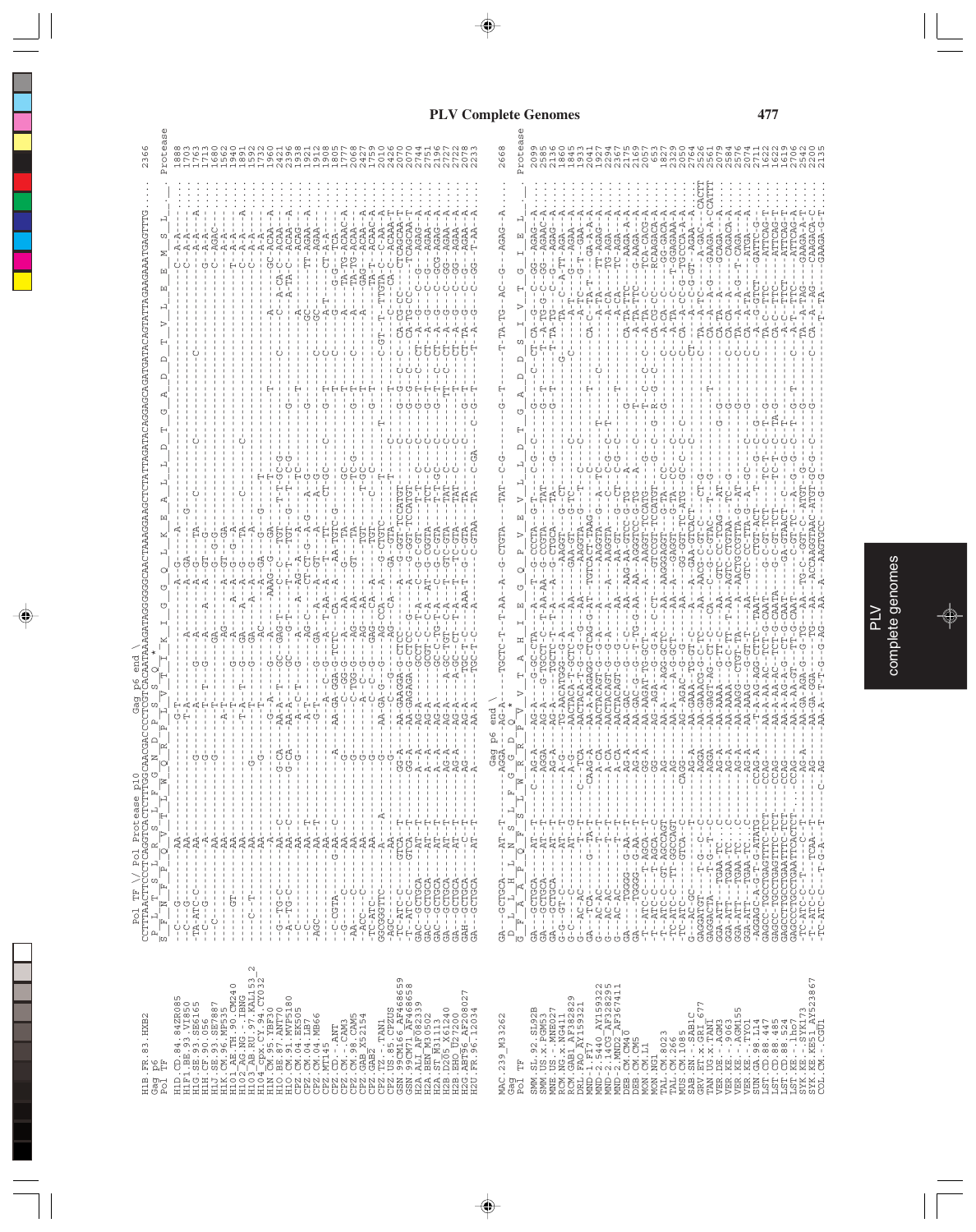| ĭ |
|---|
|   |
|   |

 $\overline{8}$ 

nes

| H1B.FR.83.HXB2<br>Pol                                                                                                                                                                                                                                                                                                                                                                                                          | CCAGGAAGATGGAAACCAAAAATC.<br>P G R W K P K M<br>$\simeq$                                                                                                                                                                                                                                                                                                                                                                                                                                      |    |               |                                       |                        |             |                                          |
|--------------------------------------------------------------------------------------------------------------------------------------------------------------------------------------------------------------------------------------------------------------------------------------------------------------------------------------------------------------------------------------------------------------------------------|-----------------------------------------------------------------------------------------------------------------------------------------------------------------------------------------------------------------------------------------------------------------------------------------------------------------------------------------------------------------------------------------------------------------------------------------------------------------------------------------------|----|---------------|---------------------------------------|------------------------|-------------|------------------------------------------|
|                                                                                                                                                                                                                                                                                                                                                                                                                                |                                                                                                                                                                                                                                                                                                                                                                                                                                                                                               |    |               |                                       |                        |             |                                          |
| LO<br>HID.CD.84.84ZR08<br>HIFI.BE.93.VI850                                                                                                                                                                                                                                                                                                                                                                                     | $- - AG$<br>J.<br>$\vdots$                                                                                                                                                                                                                                                                                                                                                                                                                                                                    |    |               |                                       |                        |             |                                          |
|                                                                                                                                                                                                                                                                                                                                                                                                                                | $-4 -$<br>f,<br>$\frac{1}{1}$                                                                                                                                                                                                                                                                                                                                                                                                                                                                 |    |               |                                       |                        |             |                                          |
|                                                                                                                                                                                                                                                                                                                                                                                                                                |                                                                                                                                                                                                                                                                                                                                                                                                                                                                                               |    |               |                                       |                        |             |                                          |
|                                                                                                                                                                                                                                                                                                                                                                                                                                |                                                                                                                                                                                                                                                                                                                                                                                                                                                                                               |    |               |                                       |                        |             |                                          |
|                                                                                                                                                                                                                                                                                                                                                                                                                                | $-1 - 5 - -1 - 5$                                                                                                                                                                                                                                                                                                                                                                                                                                                                             |    |               |                                       |                        |             |                                          |
|                                                                                                                                                                                                                                                                                                                                                                                                                                | t<br>$\frac{1}{1}$<br>$-1$<br>J.<br>f,<br>ţ                                                                                                                                                                                                                                                                                                                                                                                                                                                   |    |               |                                       |                        |             |                                          |
|                                                                                                                                                                                                                                                                                                                                                                                                                                | $- - \lambda$<br>$\frac{1}{2}$                                                                                                                                                                                                                                                                                                                                                                                                                                                                |    |               |                                       |                        |             |                                          |
|                                                                                                                                                                                                                                                                                                                                                                                                                                | $- - - A$<br>$\frac{1}{4}$                                                                                                                                                                                                                                                                                                                                                                                                                                                                    |    |               |                                       |                        |             |                                          |
| $\mathbb{N}$                                                                                                                                                                                                                                                                                                                                                                                                                   | $\mathbf I$<br>$- - - - A$<br>ţ.                                                                                                                                                                                                                                                                                                                                                                                                                                                              |    |               |                                       |                        |             |                                          |
|                                                                                                                                                                                                                                                                                                                                                                                                                                | $-5 - -$<br>$- - - - A$                                                                                                                                                                                                                                                                                                                                                                                                                                                                       |    |               |                                       |                        |             |                                          |
|                                                                                                                                                                                                                                                                                                                                                                                                                                | I.<br>$-4$                                                                                                                                                                                                                                                                                                                                                                                                                                                                                    |    |               |                                       |                        |             |                                          |
|                                                                                                                                                                                                                                                                                                                                                                                                                                | $\frac{1}{1}$<br>$\frac{1}{1}$<br>I.<br>$$ $GAG---$                                                                                                                                                                                                                                                                                                                                                                                                                                           |    | ひ             |                                       |                        |             |                                          |
|                                                                                                                                                                                                                                                                                                                                                                                                                                | $\begin{array}{c} \n\downarrow \\ \n\downarrow \\ \n\end{array}$                                                                                                                                                                                                                                                                                                                                                                                                                              |    | ひ             |                                       |                        |             |                                          |
|                                                                                                                                                                                                                                                                                                                                                                                                                                | ٠<br>$\mathsf I$                                                                                                                                                                                                                                                                                                                                                                                                                                                                              |    |               |                                       |                        |             |                                          |
|                                                                                                                                                                                                                                                                                                                                                                                                                                | Î<br>J.<br>t<br>$\frac{1}{1}$<br>$\begin{array}{c} \rule{0.2cm}{0.15mm} \rule{0.2cm}{0.15mm} \rule{0.2cm}{0.15mm} \rule{0.2cm}{0.15mm} \rule{0.2cm}{0.15mm} \rule{0.2cm}{0.15mm} \rule{0.2cm}{0.15mm} \rule{0.2cm}{0.15mm} \rule{0.2cm}{0.15mm} \rule{0.2cm}{0.15mm} \rule{0.2cm}{0.15mm} \rule{0.2cm}{0.15mm} \rule{0.2cm}{0.15mm} \rule{0.2cm}{0.15mm} \rule{0.2cm}{0.15mm} \rule{$<br>ţ                                                                                                    |    |               |                                       | $\frac{1}{\mathbf{C}}$ |             |                                          |
|                                                                                                                                                                                                                                                                                                                                                                                                                                | $-1$ $-1$ $-1$ $-1$ $-1$<br>٠<br>f,<br>$\frac{1}{1}$                                                                                                                                                                                                                                                                                                                                                                                                                                          |    | ひ             |                                       |                        |             |                                          |
|                                                                                                                                                                                                                                                                                                                                                                                                                                | $\mathbf{I}$<br>$\frac{1}{1}$<br>$\overline{\phantom{a}}$<br>$\,$ I<br>$\bar{1}$                                                                                                                                                                                                                                                                                                                                                                                                              |    |               |                                       |                        |             | $\circ$                                  |
|                                                                                                                                                                                                                                                                                                                                                                                                                                | $- - - - - - -$<br>$\frac{1}{2}$                                                                                                                                                                                                                                                                                                                                                                                                                                                              |    |               |                                       |                        |             |                                          |
|                                                                                                                                                                                                                                                                                                                                                                                                                                | $--------1$<br>$\frac{1}{4}$<br>ひ<br>T.<br>$\cdots$<br>$\cdots$<br>$\cdots$<br>$\cdots$<br>$\cdots$<br>$\cdots$<br>$\cdots$<br>$\cdots$<br>$\cdots$<br>$\cdots$<br>$\cdots$<br><br>$\cdots$<br><br>$\cdots$<br><br><br><br><br><br><br><br><br><br><br><br><br><br>                                                                                                                                                                                                                           |    |               |                                       |                        |             | 0.788                                    |
|                                                                                                                                                                                                                                                                                                                                                                                                                                | $\mathbf{I}$<br>$\,$<br>÷<br>$\frac{1}{4}$<br>やーー                                                                                                                                                                                                                                                                                                                                                                                                                                             |    |               |                                       |                        |             |                                          |
|                                                                                                                                                                                                                                                                                                                                                                                                                                | ロー                                                                                                                                                                                                                                                                                                                                                                                                                                                                                            |    |               | र्ड                                   |                        |             |                                          |
|                                                                                                                                                                                                                                                                                                                                                                                                                                | f,<br>ı                                                                                                                                                                                                                                                                                                                                                                                                                                                                                       |    |               |                                       | ά                      | ひ           |                                          |
|                                                                                                                                                                                                                                                                                                                                                                                                                                | $-1 - - - - - - -$<br>ャ                                                                                                                                                                                                                                                                                                                                                                                                                                                                       |    |               |                                       |                        | Y           |                                          |
|                                                                                                                                                                                                                                                                                                                                                                                                                                |                                                                                                                                                                                                                                                                                                                                                                                                                                                                                               |    |               |                                       |                        | J<br>U      |                                          |
|                                                                                                                                                                                                                                                                                                                                                                                                                                | U<br>U<br>U<br>U<br>U<br>U<br>U<br>I<br>I<br>I<br>I<br>i<br>i<br>i<br>i<br>i<br><br>$ 2A0--CA0--CAC-$                                                                                                                                                                                                                                                                                                                                                                                         |    | ά             |                                       |                        |             |                                          |
|                                                                                                                                                                                                                                                                                                                                                                                                                                | $\mathbf{I}$<br>$\frac{1}{1}$<br>Ì<br>÷,<br>じー                                                                                                                                                                                                                                                                                                                                                                                                                                                |    |               | -CA                                   |                        | 턱           |                                          |
|                                                                                                                                                                                                                                                                                                                                                                                                                                | C<br>$\frac{1}{1}$                                                                                                                                                                                                                                                                                                                                                                                                                                                                            |    |               |                                       |                        |             |                                          |
|                                                                                                                                                                                                                                                                                                                                                                                                                                | U---------<br>GAATTAGACAC-CC-                                                                                                                                                                                                                                                                                                                                                                                                                                                                 |    |               |                                       |                        |             |                                          |
| CPZ, TZ, - TANI<br>CPZ, US, 85, CPZUS<br>CSM, 99CM166 AP466659<br>ISM, ALT_AP6823396<br>IZM, ALT_AP6823396<br>IZM, ALT_AP6823396<br>IZM, ALT_AP6822200<br>IZM, AP505 AS1240<br>IZM, AP505 AS1200                                                                                                                                                                                                                               |                                                                                                                                                                                                                                                                                                                                                                                                                                                                                               |    |               |                                       |                        |             | r m w H m m m m m<br>H m m H m m H H m m |
|                                                                                                                                                                                                                                                                                                                                                                                                                                |                                                                                                                                                                                                                                                                                                                                                                                                                                                                                               |    |               |                                       |                        |             |                                          |
|                                                                                                                                                                                                                                                                                                                                                                                                                                | $\frac{1}{1}$<br>U-U4-H4-U4-U50                                                                                                                                                                                                                                                                                                                                                                                                                                                               |    |               |                                       |                        |             |                                          |
|                                                                                                                                                                                                                                                                                                                                                                                                                                | $-1$ - $-1$ - $-1$ - $-1$                                                                                                                                                                                                                                                                                                                                                                                                                                                                     |    |               |                                       |                        |             |                                          |
|                                                                                                                                                                                                                                                                                                                                                                                                                                | I<br>$\frac{1}{1}$<br>$\frac{1}{4}$                                                                                                                                                                                                                                                                                                                                                                                                                                                           |    |               |                                       |                        |             |                                          |
|                                                                                                                                                                                                                                                                                                                                                                                                                                |                                                                                                                                                                                                                                                                                                                                                                                                                                                                                               |    |               |                                       |                        |             |                                          |
|                                                                                                                                                                                                                                                                                                                                                                                                                                | $\frac{1}{1}$<br>$\cdots$ GGCA-C-AT-AC-C                                                                                                                                                                                                                                                                                                                                                                                                                                                      |    |               |                                       |                        |             |                                          |
|                                                                                                                                                                                                                                                                                                                                                                                                                                | $-124 - T - A - T - A - T - A$                                                                                                                                                                                                                                                                                                                                                                                                                                                                |    |               |                                       |                        |             |                                          |
|                                                                                                                                                                                                                                                                                                                                                                                                                                |                                                                                                                                                                                                                                                                                                                                                                                                                                                                                               |    |               |                                       |                        |             |                                          |
|                                                                                                                                                                                                                                                                                                                                                                                                                                | ပု<br>$\ldots$ . $GA - CC - TAT - AT - CT$                                                                                                                                                                                                                                                                                                                                                                                                                                                    |    |               |                                       |                        |             |                                          |
|                                                                                                                                                                                                                                                                                                                                                                                                                                |                                                                                                                                                                                                                                                                                                                                                                                                                                                                                               |    |               |                                       |                        |             |                                          |
| MAC.239 M33262                                                                                                                                                                                                                                                                                                                                                                                                                 | $\begin{array}{ccccccccc}\n\ddots & \ddots & \ddots & \ddots & \ddots & \ddots \\ \vdots & \ddots & \ddots & \ddots & \ddots & \ddots\n\end{array}$                                                                                                                                                                                                                                                                                                                                           |    | $\frac{1}{2}$ |                                       | GGAT<br>R              |             |                                          |
| Po <sub>1</sub>                                                                                                                                                                                                                                                                                                                                                                                                                | н<br>Χ<br>д<br>$\circ$<br>J,                                                                                                                                                                                                                                                                                                                                                                                                                                                                  | τŋ |               |                                       | τŋ                     |             | ř                                        |
|                                                                                                                                                                                                                                                                                                                                                                                                                                |                                                                                                                                                                                                                                                                                                                                                                                                                                                                                               |    |               |                                       |                        |             |                                          |
|                                                                                                                                                                                                                                                                                                                                                                                                                                | $-1 - 5 - -$                                                                                                                                                                                                                                                                                                                                                                                                                                                                                  |    |               |                                       |                        |             |                                          |
|                                                                                                                                                                                                                                                                                                                                                                                                                                | $\cdots$                                                                                                                                                                                                                                                                                                                                                                                                                                                                                      |    |               |                                       |                        |             |                                          |
| SMM. SL. 92. SL92B<br>SMM. US. x. PCM53<br>MNE. US. - MNE027<br>RCM. GAB. 1. NF382829<br>RCM. GAB. 1. NF382829<br>DRL. FAO_AY1593221                                                                                                                                                                                                                                                                                           | RARR<br>f,<br>f,<br>Ť<br>$-CAT - AT - CC$<br>$\cdots$                                                                                                                                                                                                                                                                                                                                                                                                                                         |    |               |                                       |                        |             |                                          |
|                                                                                                                                                                                                                                                                                                                                                                                                                                |                                                                                                                                                                                                                                                                                                                                                                                                                                                                                               |    |               |                                       |                        |             |                                          |
|                                                                                                                                                                                                                                                                                                                                                                                                                                | $\overline{\phantom{a}}$<br>$\frac{1}{4}$<br>변<br>$GG--A--AT--$                                                                                                                                                                                                                                                                                                                                                                                                                               |    |               |                                       |                        | J           |                                          |
|                                                                                                                                                                                                                                                                                                                                                                                                                                | $\frac{1}{1}$<br>ı<br>$\sf I$<br>$\frac{1}{1}$                                                                                                                                                                                                                                                                                                                                                                                                                                                | てり |               |                                       |                        |             |                                          |
|                                                                                                                                                                                                                                                                                                                                                                                                                                |                                                                                                                                                                                                                                                                                                                                                                                                                                                                                               |    |               |                                       | $GA - A$               |             |                                          |
|                                                                                                                                                                                                                                                                                                                                                                                                                                |                                                                                                                                                                                                                                                                                                                                                                                                                                                                                               |    |               |                                       |                        |             |                                          |
| $MD-1.F\overline{17}$                                                                                                                                                                                                                                                                                                                                                                                                          | AAATTAAA----AT---C-G                                                                                                                                                                                                                                                                                                                                                                                                                                                                          |    |               |                                       | GA-GGG-                | 먼           |                                          |
| 2.5440 AY159322<br>2.14CG AF328295<br>2.MND2 AF367411<br>$MD-2$                                                                                                                                                                                                                                                                                                                                                                |                                                                                                                                                                                                                                                                                                                                                                                                                                                                                               |    |               |                                       |                        | 한터터<br>그 고고 |                                          |
|                                                                                                                                                                                                                                                                                                                                                                                                                                |                                                                                                                                                                                                                                                                                                                                                                                                                                                                                               |    |               |                                       |                        |             |                                          |
| $MD-2$                                                                                                                                                                                                                                                                                                                                                                                                                         |                                                                                                                                                                                                                                                                                                                                                                                                                                                                                               |    |               |                                       |                        |             |                                          |
| $MID-2$                                                                                                                                                                                                                                                                                                                                                                                                                        |                                                                                                                                                                                                                                                                                                                                                                                                                                                                                               |    |               |                                       |                        |             |                                          |
| DEB.CM.CM40<br>DEB.CM.CM40<br>MON.CM.L11<br>MON.CM.L11                                                                                                                                                                                                                                                                                                                                                                         |                                                                                                                                                                                                                                                                                                                                                                                                                                                                                               |    |               |                                       |                        |             | $\infty$ $\infty$ $\sim$                 |
|                                                                                                                                                                                                                                                                                                                                                                                                                                |                                                                                                                                                                                                                                                                                                                                                                                                                                                                                               |    |               |                                       |                        | CAGA        |                                          |
|                                                                                                                                                                                                                                                                                                                                                                                                                                |                                                                                                                                                                                                                                                                                                                                                                                                                                                                                               |    |               |                                       |                        |             |                                          |
|                                                                                                                                                                                                                                                                                                                                                                                                                                |                                                                                                                                                                                                                                                                                                                                                                                                                                                                                               |    |               |                                       |                        |             |                                          |
| <b>ISDN. NOW</b>                                                                                                                                                                                                                                                                                                                                                                                                               |                                                                                                                                                                                                                                                                                                                                                                                                                                                                                               |    |               |                                       |                        |             | O                                        |
|                                                                                                                                                                                                                                                                                                                                                                                                                                | $\begin{array}{l} \texttt{.13.4\textwidth} \begin{tabular}{ll} \multicolumn{2}{l}{} & \multicolumn{2}{l}{} & \multicolumn{2}{l}{} \\ \multicolumn{2}{l}{\texttt{.13.4\textwidth}} \begin{tabular}{ll} \multicolumn{2}{l}{} & \multicolumn{2}{l}{} \\ \multicolumn{2}{l}{\texttt{.13.4\textwidth}} \begin{tabular}{ll} \multicolumn{2}{l}{} & \multicolumn{2}{l}{} \\ \multicolumn{2}{l}{\texttt{.13.4\textwidth}} \begin{tabular}{ll} \multicolumn{2}{l}{} & \multicolumn{2}{l}{} \\ \multic$ | U  |               |                                       |                        |             |                                          |
|                                                                                                                                                                                                                                                                                                                                                                                                                                |                                                                                                                                                                                                                                                                                                                                                                                                                                                                                               |    |               |                                       |                        |             |                                          |
|                                                                                                                                                                                                                                                                                                                                                                                                                                |                                                                                                                                                                                                                                                                                                                                                                                                                                                                                               |    |               |                                       |                        |             |                                          |
|                                                                                                                                                                                                                                                                                                                                                                                                                                |                                                                                                                                                                                                                                                                                                                                                                                                                                                                                               | 也  | ΰ             |                                       |                        |             |                                          |
|                                                                                                                                                                                                                                                                                                                                                                                                                                |                                                                                                                                                                                                                                                                                                                                                                                                                                                                                               |    |               | $-399-25$<br>$-1-49-25$<br>$-1-49-25$ |                        |             |                                          |
| $\overline{ }$                                                                                                                                                                                                                                                                                                                                                                                                                 |                                                                                                                                                                                                                                                                                                                                                                                                                                                                                               |    |               |                                       |                        |             |                                          |
|                                                                                                                                                                                                                                                                                                                                                                                                                                |                                                                                                                                                                                                                                                                                                                                                                                                                                                                                               |    |               |                                       |                        |             |                                          |
|                                                                                                                                                                                                                                                                                                                                                                                                                                | К                                                                                                                                                                                                                                                                                                                                                                                                                                                                                             |    |               |                                       |                        |             |                                          |
|                                                                                                                                                                                                                                                                                                                                                                                                                                |                                                                                                                                                                                                                                                                                                                                                                                                                                                                                               |    |               |                                       |                        |             |                                          |
|                                                                                                                                                                                                                                                                                                                                                                                                                                |                                                                                                                                                                                                                                                                                                                                                                                                                                                                                               |    |               |                                       |                        |             |                                          |
|                                                                                                                                                                                                                                                                                                                                                                                                                                |                                                                                                                                                                                                                                                                                                                                                                                                                                                                                               |    |               |                                       |                        |             |                                          |
|                                                                                                                                                                                                                                                                                                                                                                                                                                |                                                                                                                                                                                                                                                                                                                                                                                                                                                                                               |    |               |                                       |                        |             |                                          |
|                                                                                                                                                                                                                                                                                                                                                                                                                                | ÷,<br>$- - -$                                                                                                                                                                                                                                                                                                                                                                                                                                                                                 |    |               |                                       |                        |             |                                          |
|                                                                                                                                                                                                                                                                                                                                                                                                                                | -999-<br>$G - C$<br>$\mathbf{I}$<br>$-TCAC$<br>TCCATAGA-                                                                                                                                                                                                                                                                                                                                                                                                                                      |    |               |                                       |                        |             |                                          |
|                                                                                                                                                                                                                                                                                                                                                                                                                                |                                                                                                                                                                                                                                                                                                                                                                                                                                                                                               |    |               |                                       |                        |             |                                          |
|                                                                                                                                                                                                                                                                                                                                                                                                                                | AGAATAGAG---CCT-AT-C                                                                                                                                                                                                                                                                                                                                                                                                                                                                          |    |               |                                       |                        |             |                                          |
|                                                                                                                                                                                                                                                                                                                                                                                                                                | AAAATAGAG---CCT-AT-C                                                                                                                                                                                                                                                                                                                                                                                                                                                                          |    |               |                                       |                        |             |                                          |
|                                                                                                                                                                                                                                                                                                                                                                                                                                | AGAATAGA---                                                                                                                                                                                                                                                                                                                                                                                                                                                                                   |    |               |                                       |                        |             |                                          |
| $\begin{smallmatrix} \text{TML} & \text{ON} & 3023\\ \text{TML} & \text{ON} & 3023\\ \text{MBL} & \text{ON} & 1268\\ \text{SB} & \text{SM} & \text{INR} & \text{SML} & \text{G} \text{Y} \\ \text{SRN} & \text{UT} & \text{INR} & \text{INR} & \text{G} \text{Y} \\ \text{MRV} & \text{IDR} & \text{INR} & \text{INR} & \text{M} \\ \text{VER} & \text{IBR} & \text{INR} & \text{INR} & \text{M} \\ \text{VER} & \text{IBR} &$ | $A - B - C - C - A$<br>$-CCCT-AT-CCT--\n\n-CCC-AT-CT--\n\n-$<br>AGAATAGA                                                                                                                                                                                                                                                                                                                                                                                                                      |    |               |                                       |                        |             |                                          |
|                                                                                                                                                                                                                                                                                                                                                                                                                                |                                                                                                                                                                                                                                                                                                                                                                                                                                                                                               |    |               |                                       |                        |             |                                          |
|                                                                                                                                                                                                                                                                                                                                                                                                                                | Î<br>$-10$<br>CAATTA-ACCA-CC--                                                                                                                                                                                                                                                                                                                                                                                                                                                                |    |               |                                       |                        |             |                                          |
|                                                                                                                                                                                                                                                                                                                                                                                                                                | $-20-$<br>CAGTTA-ATCA-CCT-                                                                                                                                                                                                                                                                                                                                                                                                                                                                    |    |               |                                       |                        |             |                                          |
| SYK.KE.-.SYK173<br>SYK.KE.KES1 AY523867<br>COL.CM.-.CGU1                                                                                                                                                                                                                                                                                                                                                                       | $-1$ - $-1$ - $-1$ - $-1$ - $-1$<br>UU-<br>CAATTAA-                                                                                                                                                                                                                                                                                                                                                                                                                                           |    |               |                                       |                        |             |                                          |
|                                                                                                                                                                                                                                                                                                                                                                                                                                |                                                                                                                                                                                                                                                                                                                                                                                                                                                                                               |    |               |                                       |                        |             |                                          |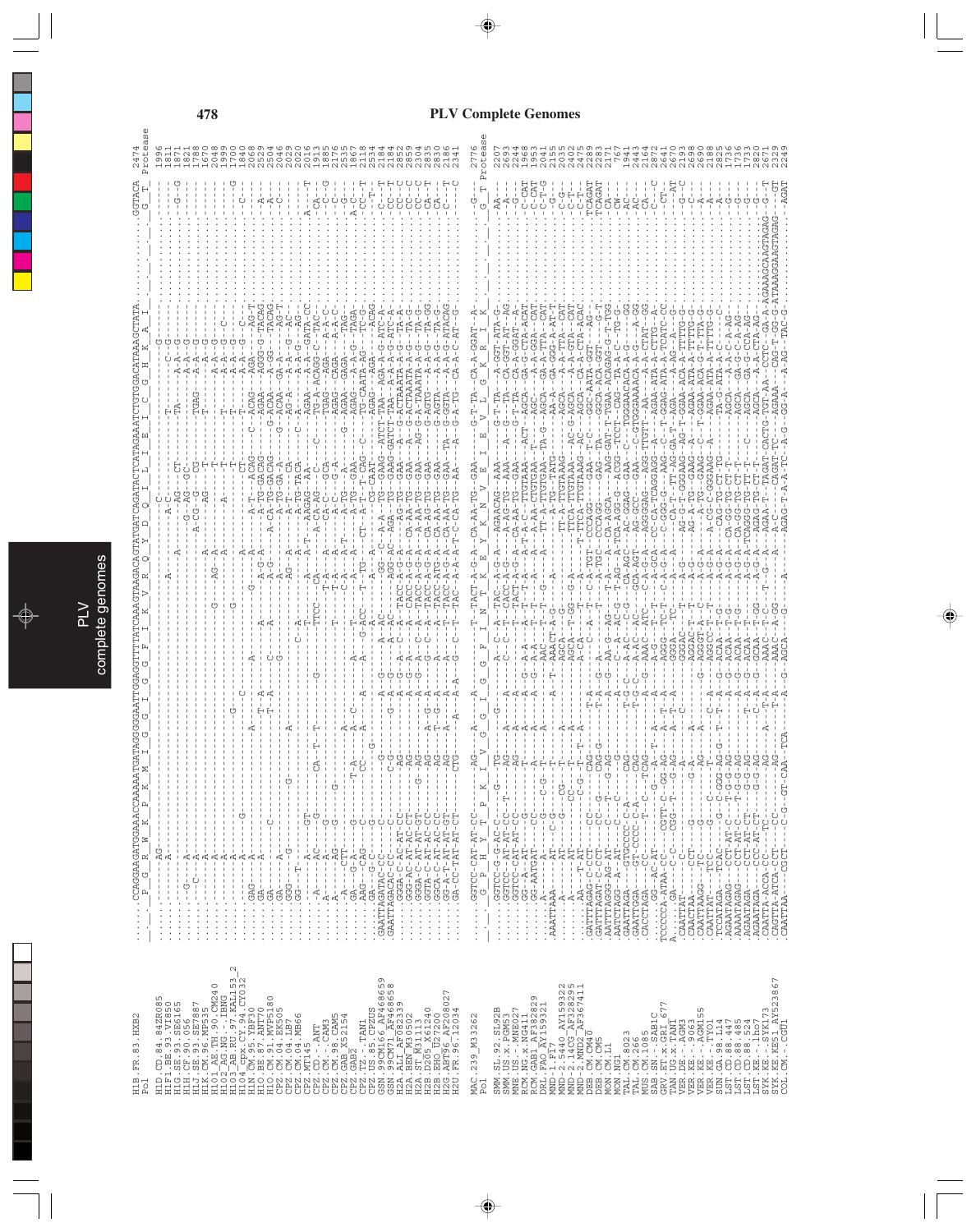| genomes |
|---------|
|         |
|         |
| ete     |
|         |
|         |
| comp    |
|         |
|         |
|         |
|         |

ā

| CAGGAZ                                                                                                                                                                      |                                                                                                                                                                                                                                                                                                                                                                                                                                                                                                                                                                                    |                                               |                                                                                           |                                                                                                |                                                                                                        |                                                       |        |                         |                                        |                                                                                                                               |                                                                                                                |                         |                                                                                |                                                       |                                                                                                                             |                       |                                                                            |               |                                                |                                                                                                                         |                |                |                                                                                                                                                                                                     |               |                                                                                                                            |                                                  |                                                                                                                                                                                                                                                                            |         |                        |                                                                              |                 |                            |                                                                                                                            |                                                                                                    |                                                                               |                                                               |                                                           |                    |                                                                 |                 |                                                                                                                        |                    |                     |              |                                                                                                                                                                                                                                                                                                                                                                                                                                          |                                                  |                                              |                                                                                                                                                                          |                                                |
|-----------------------------------------------------------------------------------------------------------------------------------------------------------------------------|------------------------------------------------------------------------------------------------------------------------------------------------------------------------------------------------------------------------------------------------------------------------------------------------------------------------------------------------------------------------------------------------------------------------------------------------------------------------------------------------------------------------------------------------------------------------------------|-----------------------------------------------|-------------------------------------------------------------------------------------------|------------------------------------------------------------------------------------------------|--------------------------------------------------------------------------------------------------------|-------------------------------------------------------|--------|-------------------------|----------------------------------------|-------------------------------------------------------------------------------------------------------------------------------|----------------------------------------------------------------------------------------------------------------|-------------------------|--------------------------------------------------------------------------------|-------------------------------------------------------|-----------------------------------------------------------------------------------------------------------------------------|-----------------------|----------------------------------------------------------------------------|---------------|------------------------------------------------|-------------------------------------------------------------------------------------------------------------------------|----------------|----------------|-----------------------------------------------------------------------------------------------------------------------------------------------------------------------------------------------------|---------------|----------------------------------------------------------------------------------------------------------------------------|--------------------------------------------------|----------------------------------------------------------------------------------------------------------------------------------------------------------------------------------------------------------------------------------------------------------------------------|---------|------------------------|------------------------------------------------------------------------------|-----------------|----------------------------|----------------------------------------------------------------------------------------------------------------------------|----------------------------------------------------------------------------------------------------|-------------------------------------------------------------------------------|---------------------------------------------------------------|-----------------------------------------------------------|--------------------|-----------------------------------------------------------------|-----------------|------------------------------------------------------------------------------------------------------------------------|--------------------|---------------------|--------------|------------------------------------------------------------------------------------------------------------------------------------------------------------------------------------------------------------------------------------------------------------------------------------------------------------------------------------------------------------------------------------------------------------------------------------------|--------------------------------------------------|----------------------------------------------|--------------------------------------------------------------------------------------------------------------------------------------------------------------------------|------------------------------------------------|
| $\simeq$                                                                                                                                                                    |                                                                                                                                                                                                                                                                                                                                                                                                                                                                                                                                                                                    |                                               | .<br>با                                                                                   |                                                                                                |                                                                                                        |                                                       |        |                         | 부                                      | $\overline{a}$<br>부부                                                                                                          | $-1$                                                                                                           | 부부                      |                                                                                | t                                                     | Ť<br>t                                                                                                                      | F<br>F                | ÷<br>÷                                                                     | ţ             | Ţ                                              |                                                                                                                         |                |                |                                                                                                                                                                                                     | $-1$          | z<br>$\mathbf{I}$                                                                                                          |                                                  | ÷<br>$\mathbf{I}$                                                                                                                                                                                                                                                          | ۲<br>با | 부부                     |                                                                              |                 | F<br>F                     | י<br>י                                                                                                                     |                                                                                                    | י<br>ד<br>부                                                                   |                                                               |                                                           |                    | $\frac{1}{2}$<br>Ī,                                             |                 |                                                                                                                        |                    |                     |              |                                                                                                                                                                                                                                                                                                                                                                                                                                          |                                                  |                                              |                                                                                                                                                                          |                                                |
| GTATTAGTAGCTACACCTGTCAACA<br>$\triangleright$<br>$\Delta_i$<br>$\vdash$<br>$\Delta$<br>U<br>$\triangleright$<br>$\Box$<br>$\triangleright$<br>. FR. 83. HXB2<br>H1B.<br>Pol | J.<br>$\mathbf{I}$<br>$\overline{\phantom{a}}$<br>ï<br>$\mathbb{I}$<br>$\frac{1}{\sqrt{2}}$<br>t<br>ن<br>¦<br>$\mathsf I$<br>ł<br>ţ.<br>$\mathbf{I}$<br>Ť<br>$\mathbb{I}$<br>$\mathbf{I}$<br>J.<br>$-1$<br>Ť<br>J.<br>$\mathbf{I}$<br>$\begin{small} \tt{H11}, \tt{CD}, \tt{84}, \tt{42R085} \\ \tt{H12}, \tt{125}, \tt{33}, \tt{VIB50} \\ \tt{H13}, \tt{125}, \tt{23}, \tt{VIB50} \\ \tt{H13}, \tt{125}, \tt{25}, \tt{125}, \tt{25}, \tt{125}, \tt{26}, \tt{16}, \tt{27}, \tt{28}, \tt{17}, \tt{28}, \tt{17}, \tt{28}, \tt{17}, \tt{29}, \tt{100}, \tt{100}, \tt{100}, \tt{100},$ | --A--<br>$\mathsf I$<br>$\mathbf{I}$<br>$A -$ | $\mathsf I$<br>$\frac{1}{1}$<br>$\mathsf I$<br>$\mathbf{I}$<br>$\mathbf I$<br>$\mathbf I$ | $\frac{1}{1}$<br>t<br>1<br>$\mathbf{I}$<br>Ì<br>- - - - - - - - - - - - - - -<br>$\frac{1}{1}$ | Ť.<br>$\mathbf I$<br>$\mathsf I$<br>ţ.<br>$\mathbf{I}$<br>$\frac{1}{1}$<br>$\,$<br>ţ.<br>$\frac{1}{2}$ | ÷<br>$\,$<br>Ť<br>$\mathbf{I}$<br>ł<br>ł<br>$\,$<br>Ť | ÷<br>먹 | ÷,<br>$-4$<br>$\,$ $\,$ | H--<br>$-1$<br>$-9 - 1$<br>ι<br>Ω<br>Τ | ------------<br>י<br>י<br>1<br>$-1$ - $-1$ - $-1$ - $-1$ - $-1$<br>Í<br>$-9 - 9 - -$<br>$\frac{1}{1}$<br>$\frac{1}{\sqrt{2}}$ | $- -A - -A$<br>$\frac{1}{4}$<br>$\frac{1}{1}$<br>$\,$ I<br>$\frac{1}{1}$<br>$\mathbf{I}$<br>$\frac{1}{1}$<br>부 | $-4$<br>$-1 - 1 -$<br>턱 | $-4 - 2 - 5$<br>$- - - - - - -$<br>$- -A - C$<br>$\mathbb{I}$<br>$-15 - 0 - -$ | ಲ<br>÷,<br>$- - A$<br>$----1$<br>ゥ<br>!<br>$-1$<br>J. | $- -A - -A$<br>$-2$<br>$- - - - - - - - -$<br>$---A---$<br>$\mathsf I$<br>$\,$ I<br>1<br>$\mathbf{I}$<br>٠<br>$\mathfrak l$ | $- - - - - - - - - -$ | $-CA-T$<br>$- - - - - - - - - - - - -$<br>$\frac{1}{4}$<br>$\ddot{\theta}$ | $\frac{1}{4}$ | $- -A - C$<br>$A - A - GAC - - TGAC - -C$<br>J | 2 - - - TGAC - - C - - AA - -<br>2 - - - - - GA - - - C - - AA - -<br>2 - - - - TGA - - - C - - AA - -<br>$A - A - GAC$ | $A - -A - GAC$ | $A - -A - GAC$ | - - -A - GAC - - - - -GA- - - - C - - -AA - A - - -<br>- - -A - GAC - - - -GGAC - - C - - -AA - A - - -<br>- - - -A - GAC - - - - GGA - - - C - - - AA - A - - -<br>$- - - - - - -$<br>$\mathbf{I}$ | $A - A - GAC$ | A-CA-GAC---UCD-----<br>$\vdash$<br>$\mathbf{a}$<br>$\vdash$<br>$\mathbb{H}$<br>$\geq$<br>MAC.239 M33262<br>Po <sub>1</sub> | $\begin{bmatrix} 1 \\ 0 \\ 0 \end{bmatrix}$<br>H | $- -C - C - C - A - A - T$<br>$\begin{aligned} C &=-A-GAC---GA---C--GA-B\\ A &=TA-GAC---GA--C--C--AA--T\\ A &=CA-GAC---GGAC---C--G-A\\ \end{aligned}$<br>SMM. SL. 92. SL92B<br>SMM. US. x. PCM53<br>NME. US. - MMB027<br>RCM. GAB1X. AF382829<br>RCM. CAB1X. RAO AY1592829 |         | $-4 - -A$<br>$-4 - -C$ | $---A---T$<br>$-PA - A + B - T$<br>ł<br>$-1$<br>$T\overline{T}$ .<br>$MND-1$ | $- - - - - - -$ | $---A---T$<br>$-100 - 100$ | $-4$<br>$\frac{1}{2}$<br>$\frac{1}{C}$<br>MND-2.5440 AY159322<br>MND-2.14CG AF328295<br>MND-2.MND2 AF328295<br>DEB.CM.CM40 | $-AA$<br>$---TGA---C$<br>ţ<br>$\mathbf{I}$<br>ŧ<br>$\frac{1}{\sqrt{2}}$<br>DEB.CM.CM5<br>MON.CM.L1 | $- - R - -C - - A + T$<br>$-1 - 1 - 1 - 1 - 1$<br>ţ<br>$\,$ I<br>٠<br>MON.NG1 | $-AA$ -<br>$\frac{1}{1}$<br>$\frac{1}{4}$<br>さー<br>$- -A - -$ | $---T---GA-T$<br>TAL.CM.8023<br>TAL.CM.266<br>MUS.CM.1085 | $\frac{1}{1}$<br>t | $-4 - 4 - 1$<br>$-AA-$<br>$- - 4759 - - - - - - - -$<br>$A - T$ | $- - A - A - T$ | $A -$<br>MUS. CM. 1085<br>GRB. SN. - CRET<br>GRB. SN. - CRET<br>TAN, UG. X. TANT<br>VER. DE. - AGNO<br>VER. KE. - AGNO | $---T - T - T - -$ | $-100 - 1$<br>$A -$ | $-1 - 5 - 1$ | $- -A - AG -$<br>$- -A - AG$<br>ł<br>İ<br>$T-G--$<br>Ì<br>-<br>$\begin{array}{l} \tt VER. \tt KE. - TVO1 \\ \tt SUM. \tt GA. 98. 1114 \\ \tt IST. \tt CD. 88. 447 \\ \tt IST. \tt CD. 89. 524 \\ \tt IST. \tt CD. 89. 524 \\ \tt IST. \tt CD. 89. 524 \\ \tt IST. \tt CE. -11.007 \\ \tt IST. \tt KE. -11.007 \\ \tt IST. \tt E. -11.007 \\ \tt IST. \tt E. -11.007 \\ \tt IST. \tt E. -11.007 \\ \tt IST. \tt E. -11.007 \\ \tt IST. \$ | $-4 - 2 - C$<br>$\frac{1}{2}$<br>$-1$<br>F<br>-- | U<br>I<br>Ť<br>Ť<br>÷<br>$\frac{1}{2}$<br>ΥŲ | ウーー<br>ţ<br>$- - \square - - \square - - -$<br>$\frac{1}{1}$<br>$C-T^2C -$<br>$\frac{1}{1}$<br>H<br>U<br>AY523867<br>SYK.KE.-.SYK173<br>SYK.KE.KES1 AY5<br>COL.CM.-.CGU1 | $-4C - C - C - C - C - C$<br>------<br>$A - C$ |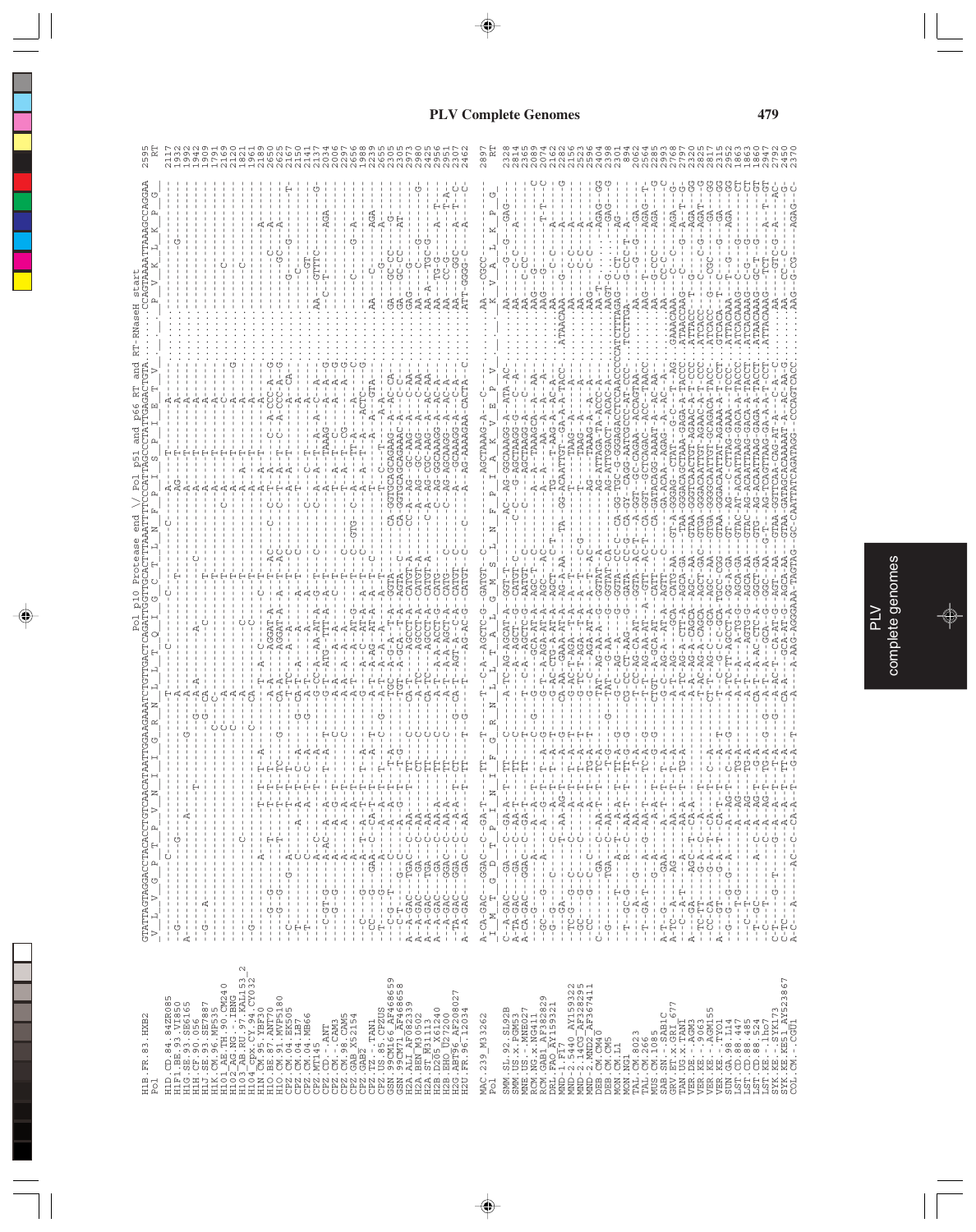|  | ř<br>ĭ |
|--|--------|
|  | í      |

| L.<br>I.<br>J.<br>Ť<br>$\,$<br>1                                                                                                                                                                                                                                                                                                                                |                                                                                       |    |  |  |  |  |
|-----------------------------------------------------------------------------------------------------------------------------------------------------------------------------------------------------------------------------------------------------------------------------------------------------------------------------------------------------------------|---------------------------------------------------------------------------------------|----|--|--|--|--|
| $\frac{1}{1}$<br>$\mathbf I$<br>$\mathsf I$                                                                                                                                                                                                                                                                                                                     | ÷<br>$\frac{1}{1}$                                                                    |    |  |  |  |  |
|                                                                                                                                                                                                                                                                                                                                                                 | $\frac{1}{4}$                                                                         |    |  |  |  |  |
| $\frac{1}{4}$<br>$\frac{1}{4}$<br>$\frac{1}{1}$                                                                                                                                                                                                                                                                                                                 | $\ddot{a}$                                                                            |    |  |  |  |  |
|                                                                                                                                                                                                                                                                                                                                                                 | $-5 -$<br>Ħ                                                                           |    |  |  |  |  |
| $\mathsf I$                                                                                                                                                                                                                                                                                                                                                     | Ť<br>$C - C$                                                                          |    |  |  |  |  |
| $\mathsf I$<br>$\,$ I<br>$\mathbf{I}$                                                                                                                                                                                                                                                                                                                           | $\mathbf{I}$<br>$\frac{c}{1}$                                                         |    |  |  |  |  |
| $\mathbf{I}$<br>$\mathbf{I}$<br>$\,$ $\,$<br>$\,$<br>$\,$ I<br>$\mathbf{I}$                                                                                                                                                                                                                                                                                     | $\,$<br>$\mathbf{I}$<br>$\mathbf{I}$<br>$\overline{\phantom{a}}$<br>じー<br>$\mathsf I$ |    |  |  |  |  |
| $\mathbf{I}$<br>$\mathbf{I}$                                                                                                                                                                                                                                                                                                                                    | -<br>$-4$<br>じー<br>$\mathsf I$                                                        |    |  |  |  |  |
| $\frac{1}{4}$<br>$----A$                                                                                                                                                                                                                                                                                                                                        | ÷<br>f,<br>t<br>$\frac{1}{1}$<br>$-4$<br>Î                                            |    |  |  |  |  |
| $----P-1$                                                                                                                                                                                                                                                                                                                                                       | $-4$                                                                                  |    |  |  |  |  |
| $\mathbb{I}$<br>ţ                                                                                                                                                                                                                                                                                                                                               | ÷<br>$-1$<br>ŧ<br>$- - A$<br>$-5 - 0 - 1$                                             |    |  |  |  |  |
| $\frac{1}{4}$<br>$-\frac{c}{1}$<br>٠                                                                                                                                                                                                                                                                                                                            | $-1$<br>f,<br>$\mathsf I$                                                             |    |  |  |  |  |
| $\frac{1}{2}$<br>ロー<br>$\overline{\phantom{a}}$<br>$\,$ I                                                                                                                                                                                                                                                                                                       | $\frac{1}{\sqrt{2}}$<br>$\overline{\phantom{a}}$<br>$-99 - -$                         |    |  |  |  |  |
| <b>ローレー</b>                                                                                                                                                                                                                                                                                                                                                     | $-5 -$<br>$\mathsf I$<br>$-1 - C - -C - -$                                            |    |  |  |  |  |
| $---A---$<br>$\mathbf{I}$                                                                                                                                                                                                                                                                                                                                       | J.<br>$- -5 - -2 -$                                                                   |    |  |  |  |  |
| $\mathbf{I}$<br>$\,$ I<br>$\mathbf{I}$                                                                                                                                                                                                                                                                                                                          | $-1$<br>$-1 - 0$                                                                      |    |  |  |  |  |
| $\mathsf I$<br>$\mathbf{I}$<br>I<br>$\mathbf{I}$<br>$\mathbf I$<br>$\,$                                                                                                                                                                                                                                                                                         | $\frac{1}{1}$<br>$-1$ - $-1$ - $-1$                                                   |    |  |  |  |  |
|                                                                                                                                                                                                                                                                                                                                                                 | $\blacksquare$<br>J.<br>$-9 - 7 - 7$                                                  |    |  |  |  |  |
|                                                                                                                                                                                                                                                                                                                                                                 |                                                                                       |    |  |  |  |  |
| $CA - - - - - + +$<br>$CA - - - - - + + - +$                                                                                                                                                                                                                                                                                                                    | $-5 - 1$                                                                              |    |  |  |  |  |
|                                                                                                                                                                                                                                                                                                                                                                 |                                                                                       |    |  |  |  |  |
| $\frac{1}{4}$<br>$\mathbf I$                                                                                                                                                                                                                                                                                                                                    | t<br>$\frac{1}{4}$<br>$\ddot{\circ}$                                                  |    |  |  |  |  |
| $\mathbf{I}$<br>$\overline{1}$<br>$A = A - A$<br>$A = B - A$<br>$A = C - A$<br>$A = C - A$<br>$A = C - A$<br>$A = C - A$<br>$A = C - A$<br>$A = C - A$<br>やさい<br>- - - - -<br>AA.                                                                                                                                                                               | $\frac{1}{\sqrt{2}}$<br>$\blacksquare$<br>$-45 - 0$                                   |    |  |  |  |  |
|                                                                                                                                                                                                                                                                                                                                                                 | $\,$ I<br>J.<br>$\overline{\phantom{a}}$<br>$---GA$                                   |    |  |  |  |  |
|                                                                                                                                                                                                                                                                                                                                                                 |                                                                                       |    |  |  |  |  |
| $_{\rm AA--}^{-1}$                                                                                                                                                                                                                                                                                                                                              | $\,$ I<br>$\frac{1}{4}$                                                               |    |  |  |  |  |
|                                                                                                                                                                                                                                                                                                                                                                 |                                                                                       |    |  |  |  |  |
|                                                                                                                                                                                                                                                                                                                                                                 | Ť<br><b>ひ‐ひ‐ひ‐‐‐‐‐</b>                                                                |    |  |  |  |  |
|                                                                                                                                                                                                                                                                                                                                                                 |                                                                                       |    |  |  |  |  |
| A-----<br>AA----<br>AA----                                                                                                                                                                                                                                                                                                                                      |                                                                                       |    |  |  |  |  |
|                                                                                                                                                                                                                                                                                                                                                                 | $\frac{1}{4}$<br>$\mathbf{I}$<br>$\frac{1}{4}$                                        |    |  |  |  |  |
| $\begin{array}{c} \rule{0.2cm}{0.15mm} \rule{0.2cm}{0.15mm} \rule{0.2cm}{0.15mm} \rule{0.2cm}{0.15mm} \rule{0.2cm}{0.15mm} \rule{0.2cm}{0.15mm} \rule{0.2cm}{0.15mm} \rule{0.2cm}{0.15mm} \rule{0.2cm}{0.15mm} \rule{0.2cm}{0.15mm} \rule{0.2cm}{0.15mm} \rule{0.2cm}{0.15mm} \rule{0.2cm}{0.15mm} \rule{0.2cm}{0.15mm} \rule{0.2cm}{0.15mm} \rule{$<br>J.<br>٠ | $\frac{1}{4}$<br>$\frac{1}{\mathcal{O}}$                                              |    |  |  |  |  |
| $A - -$                                                                                                                                                                                                                                                                                                                                                         | ÷,<br>$-1$                                                                            |    |  |  |  |  |
|                                                                                                                                                                                                                                                                                                                                                                 |                                                                                       |    |  |  |  |  |
| $\mathbf{I}$<br>$-4$<br>÷                                                                                                                                                                                                                                                                                                                                       | $-1 - 1 - -1 - -1 - -1$                                                               |    |  |  |  |  |
| $\mathbf{\Omega}$<br>$\Box$<br>$\mathbb{R}^{\times}$                                                                                                                                                                                                                                                                                                            | $\approx$<br>$\Box$<br>K                                                              |    |  |  |  |  |
| U                                                                                                                                                                                                                                                                                                                                                               | $\circ$<br>Χ                                                                          |    |  |  |  |  |
| $\mathsf I$<br>$\,$ $\,$                                                                                                                                                                                                                                                                                                                                        | $\frac{1}{1}$<br>1                                                                    |    |  |  |  |  |
| $C - C$                                                                                                                                                                                                                                                                                                                                                         | f,                                                                                    |    |  |  |  |  |
| AA<br>AA                                                                                                                                                                                                                                                                                                                                                        | $\ddot{a}$<br>$\ddot{b}$                                                              |    |  |  |  |  |
| ÷<br>$- - A$<br>ŧ                                                                                                                                                                                                                                                                                                                                               | f,<br>ひ‐‐ひひ‐ひ‐エー‐‐‐                                                                   |    |  |  |  |  |
|                                                                                                                                                                                                                                                                                                                                                                 | $\mathbf{I}$<br>$\frac{1}{1}$                                                         |    |  |  |  |  |
| $AA - -$                                                                                                                                                                                                                                                                                                                                                        | $\mathbf{I}$<br>j.<br>$- -A - -$                                                      |    |  |  |  |  |
|                                                                                                                                                                                                                                                                                                                                                                 |                                                                                       |    |  |  |  |  |
| -                                                                                                                                                                                                                                                                                                                                                               | $\blacksquare$<br>-<br>$\frac{1}{4}$<br>ŧ                                             |    |  |  |  |  |
| $-4$                                                                                                                                                                                                                                                                                                                                                            | $\mathbf{I}$                                                                          |    |  |  |  |  |
|                                                                                                                                                                                                                                                                                                                                                                 |                                                                                       |    |  |  |  |  |
| ŧ<br>F                                                                                                                                                                                                                                                                                                                                                          | $\,$ I<br>$-1 - -A - -G - -A - A - A$                                                 | J. |  |  |  |  |
|                                                                                                                                                                                                                                                                                                                                                                 |                                                                                       |    |  |  |  |  |
|                                                                                                                                                                                                                                                                                                                                                                 | $\frac{1}{1}$<br>$\frac{1}{1}$<br>$\,$ l                                              |    |  |  |  |  |
|                                                                                                                                                                                                                                                                                                                                                                 |                                                                                       |    |  |  |  |  |
|                                                                                                                                                                                                                                                                                                                                                                 | $\mathbf{I}$                                                                          |    |  |  |  |  |
|                                                                                                                                                                                                                                                                                                                                                                 | ن<br>۱<br>$\frac{1}{4}$                                                               |    |  |  |  |  |
|                                                                                                                                                                                                                                                                                                                                                                 | さー<br>J.<br>$\,$ $\,$                                                                 |    |  |  |  |  |
|                                                                                                                                                                                                                                                                                                                                                                 |                                                                                       |    |  |  |  |  |
|                                                                                                                                                                                                                                                                                                                                                                 | ŧ                                                                                     |    |  |  |  |  |
|                                                                                                                                                                                                                                                                                                                                                                 |                                                                                       |    |  |  |  |  |
|                                                                                                                                                                                                                                                                                                                                                                 |                                                                                       |    |  |  |  |  |
|                                                                                                                                                                                                                                                                                                                                                                 |                                                                                       |    |  |  |  |  |
|                                                                                                                                                                                                                                                                                                                                                                 |                                                                                       |    |  |  |  |  |
|                                                                                                                                                                                                                                                                                                                                                                 |                                                                                       |    |  |  |  |  |
|                                                                                                                                                                                                                                                                                                                                                                 |                                                                                       |    |  |  |  |  |
|                                                                                                                                                                                                                                                                                                                                                                 |                                                                                       |    |  |  |  |  |
|                                                                                                                                                                                                                                                                                                                                                                 |                                                                                       |    |  |  |  |  |
|                                                                                                                                                                                                                                                                                                                                                                 |                                                                                       |    |  |  |  |  |
|                                                                                                                                                                                                                                                                                                                                                                 |                                                                                       |    |  |  |  |  |
|                                                                                                                                                                                                                                                                                                                                                                 |                                                                                       |    |  |  |  |  |
|                                                                                                                                                                                                                                                                                                                                                                 |                                                                                       |    |  |  |  |  |
|                                                                                                                                                                                                                                                                                                                                                                 |                                                                                       |    |  |  |  |  |
|                                                                                                                                                                                                                                                                                                                                                                 | $\mathsf I$                                                                           |    |  |  |  |  |
|                                                                                                                                                                                                                                                                                                                                                                 |                                                                                       |    |  |  |  |  |
|                                                                                                                                                                                                                                                                                                                                                                 |                                                                                       |    |  |  |  |  |
|                                                                                                                                                                                                                                                                                                                                                                 |                                                                                       |    |  |  |  |  |
| $\begin{aligned} G(T &=-T-1-C-G-1-A-1-C-G-1-A-1-C-G-1-A-1-C-G-1-A-1-C-G-1-A-1-C-G-1-A-1-C-G-1-A-1-C-G-1-A-1-C-G-1-A-1-C-G-1-A-1-C-G-1-A-1-C-G-1-A-1-C-G-1-A-1-C-G-1-A-1-C-G-1-A-1-C-G-1-A-1-C-G-1-A-1-C-G-1-A-1-C-G-1-A-1-C-G-1-A-1-C-G-1-A-1-C-G-1-A-1-C-G-1-A-1-C-G-1-A-1-C-G-1-A-1-C-G-1-A-1-C-G-1-A-1-C-G-1-A-1-C-G-1-A-1-C-G-1-A$                          |                                                                                       |    |  |  |  |  |
|                                                                                                                                                                                                                                                                                                                                                                 |                                                                                       |    |  |  |  |  |
| $\frac{1}{4}$<br>f,<br>$-1.5$                                                                                                                                                                                                                                                                                                                                   | $-5 - -5 -$                                                                           |    |  |  |  |  |
| $-$ -ATTG                                                                                                                                                                                                                                                                                                                                                       |                                                                                       |    |  |  |  |  |
|                                                                                                                                                                                                                                                                                                                                                                 |                                                                                       |    |  |  |  |  |
| $-$ -GCTA<br>$\mathbb{A}^{\mathbb{A}}$                                                                                                                                                                                                                                                                                                                          | $\frac{1}{1}$<br>$3 - CCGGC - A - C - T - A$<br>$-1 - T - A$                          |    |  |  |  |  |
|                                                                                                                                                                                                                                                                                                                                                                 | ŧ<br>ローロー                                                                             |    |  |  |  |  |
|                                                                                                                                                                                                                                                                                                                                                                 |                                                                                       |    |  |  |  |  |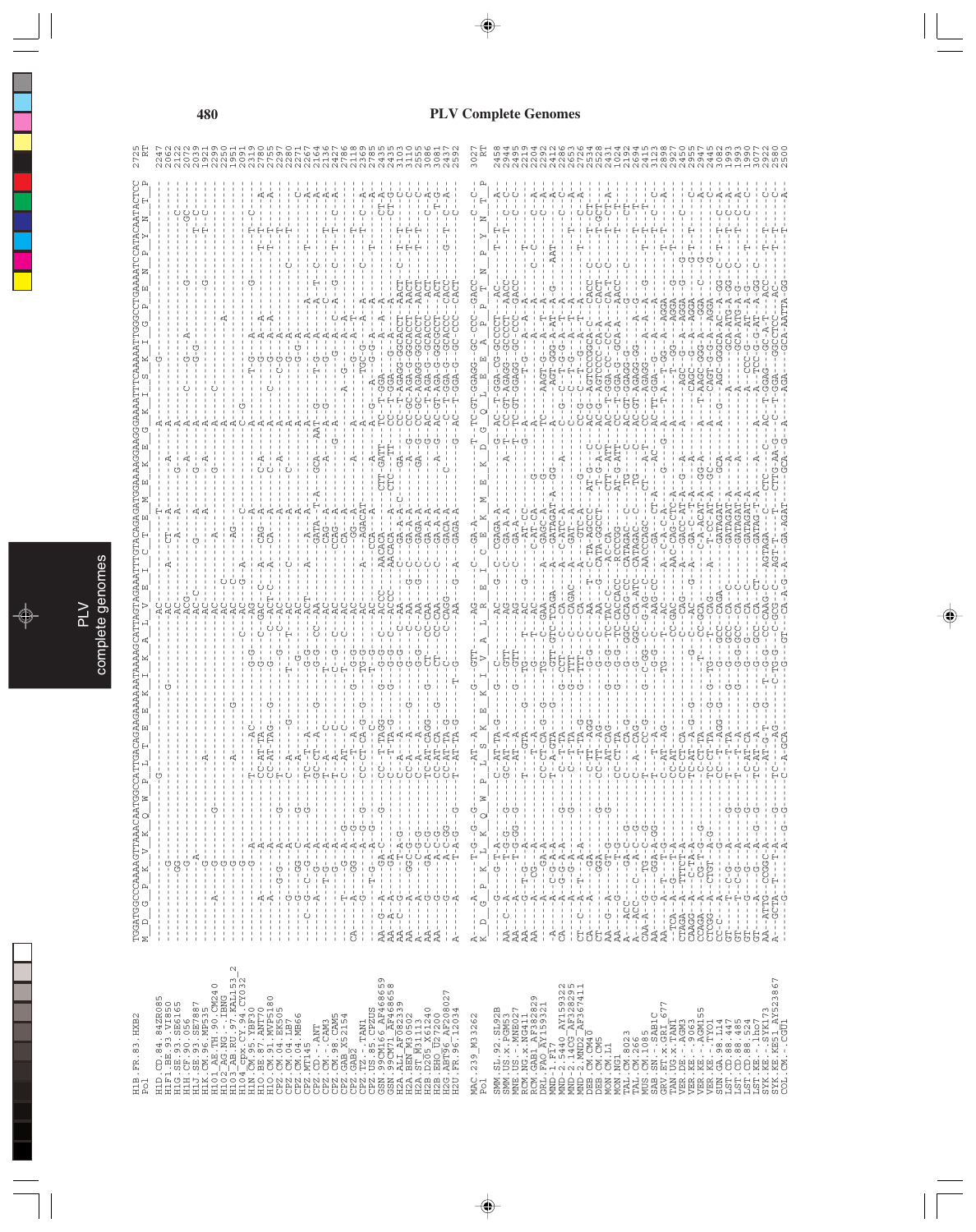|                                             |                                                              |                                                                                                                                      |                                                                          |                                                                                          |                                                                                                          |                                                                                                                 |              |           |                                                                                                                                                                                                                                                                                                                                                                                                                                    |  | . <del>.</del> |                                                              |                                                  |                              | ㅎiㅎㅎㅎ                        |     |                                       |                   |                                                        |                                              |                            |                          |                                               |                           |                                                                                                                                                                                                                                                                                                                                 |                               |                                     |                    |                                                                          |                            |                                                                |                                               |          |          |                                                                                                                                                                                                                                                                                                                                                                                                                                 |                           |                                                                                                                                                                                                                                                                                                                                                                                                                                                                               |  |    |                                                                                                            |                              |                                |  |                                    |                            |                                            |                                 |                                                                                                              |                           |                                                                     |                 |                                                                    |                                                                                      |                                        |                                                                    |                                              |                 |              |                                                          |
|---------------------------------------------|--------------------------------------------------------------|--------------------------------------------------------------------------------------------------------------------------------------|--------------------------------------------------------------------------|------------------------------------------------------------------------------------------|----------------------------------------------------------------------------------------------------------|-----------------------------------------------------------------------------------------------------------------|--------------|-----------|------------------------------------------------------------------------------------------------------------------------------------------------------------------------------------------------------------------------------------------------------------------------------------------------------------------------------------------------------------------------------------------------------------------------------------|--|----------------|--------------------------------------------------------------|--------------------------------------------------|------------------------------|------------------------------|-----|---------------------------------------|-------------------|--------------------------------------------------------|----------------------------------------------|----------------------------|--------------------------|-----------------------------------------------|---------------------------|---------------------------------------------------------------------------------------------------------------------------------------------------------------------------------------------------------------------------------------------------------------------------------------------------------------------------------|-------------------------------|-------------------------------------|--------------------|--------------------------------------------------------------------------|----------------------------|----------------------------------------------------------------|-----------------------------------------------|----------|----------|---------------------------------------------------------------------------------------------------------------------------------------------------------------------------------------------------------------------------------------------------------------------------------------------------------------------------------------------------------------------------------------------------------------------------------|---------------------------|-------------------------------------------------------------------------------------------------------------------------------------------------------------------------------------------------------------------------------------------------------------------------------------------------------------------------------------------------------------------------------------------------------------------------------------------------------------------------------|--|----|------------------------------------------------------------------------------------------------------------|------------------------------|--------------------------------|--|------------------------------------|----------------------------|--------------------------------------------|---------------------------------|--------------------------------------------------------------------------------------------------------------|---------------------------|---------------------------------------------------------------------|-----------------|--------------------------------------------------------------------|--------------------------------------------------------------------------------------|----------------------------------------|--------------------------------------------------------------------|----------------------------------------------|-----------------|--------------|----------------------------------------------------------|
|                                             |                                                              |                                                                                                                                      |                                                                          |                                                                                          |                                                                                                          |                                                                                                                 |              |           |                                                                                                                                                                                                                                                                                                                                                                                                                                    |  |                |                                                              |                                                  |                              |                              |     |                                       |                   |                                                        |                                              |                            |                          |                                               |                           |                                                                                                                                                                                                                                                                                                                                 |                               |                                     |                    |                                                                          |                            |                                                                |                                               |          |          |                                                                                                                                                                                                                                                                                                                                                                                                                                 |                           |                                                                                                                                                                                                                                                                                                                                                                                                                                                                               |  |    |                                                                                                            |                              |                                |  |                                    |                            |                                            |                                 |                                                                                                              |                           |                                                                     |                 |                                                                    |                                                                                      |                                        |                                                                    |                                              |                 |              |                                                          |
|                                             |                                                              |                                                                                                                                      |                                                                          |                                                                                          |                                                                                                          |                                                                                                                 |              |           |                                                                                                                                                                                                                                                                                                                                                                                                                                    |  |                |                                                              |                                                  |                              |                              |     |                                       |                   |                                                        |                                              |                            |                          |                                               |                           |                                                                                                                                                                                                                                                                                                                                 |                               |                                     |                    |                                                                          |                            |                                                                |                                               |          |          |                                                                                                                                                                                                                                                                                                                                                                                                                                 |                           |                                                                                                                                                                                                                                                                                                                                                                                                                                                                               |  |    |                                                                                                            |                              |                                |  |                                    |                            |                                            |                                 |                                                                                                              |                           |                                                                     |                 |                                                                    |                                                                                      |                                        |                                                                    |                                              |                 |              |                                                          |
|                                             |                                                              |                                                                                                                                      |                                                                          |                                                                                          |                                                                                                          |                                                                                                                 |              |           |                                                                                                                                                                                                                                                                                                                                                                                                                                    |  |                |                                                              |                                                  |                              |                              |     |                                       |                   |                                                        |                                              |                            |                          |                                               |                           |                                                                                                                                                                                                                                                                                                                                 |                               |                                     |                    |                                                                          |                            |                                                                |                                               |          |          |                                                                                                                                                                                                                                                                                                                                                                                                                                 |                           |                                                                                                                                                                                                                                                                                                                                                                                                                                                                               |  |    |                                                                                                            |                              |                                |  |                                    |                            |                                            |                                 |                                                                                                              |                           |                                                                     |                 |                                                                    |                                                                                      |                                        |                                                                    |                                              |                 |              |                                                          |
|                                             |                                                              |                                                                                                                                      |                                                                          |                                                                                          |                                                                                                          |                                                                                                                 |              |           |                                                                                                                                                                                                                                                                                                                                                                                                                                    |  |                |                                                              |                                                  |                              |                              |     |                                       |                   |                                                        |                                              |                            |                          |                                               |                           |                                                                                                                                                                                                                                                                                                                                 |                               |                                     |                    |                                                                          |                            |                                                                |                                               |          |          |                                                                                                                                                                                                                                                                                                                                                                                                                                 |                           |                                                                                                                                                                                                                                                                                                                                                                                                                                                                               |  |    |                                                                                                            |                              |                                |  |                                    |                            |                                            |                                 |                                                                                                              |                           |                                                                     |                 |                                                                    |                                                                                      |                                        |                                                                    |                                              |                 |              |                                                          |
|                                             |                                                              |                                                                                                                                      |                                                                          |                                                                                          |                                                                                                          |                                                                                                                 |              |           |                                                                                                                                                                                                                                                                                                                                                                                                                                    |  |                |                                                              |                                                  |                              |                              |     |                                       |                   |                                                        |                                              |                            |                          |                                               |                           |                                                                                                                                                                                                                                                                                                                                 |                               |                                     |                    |                                                                          |                            |                                                                |                                               |          |          |                                                                                                                                                                                                                                                                                                                                                                                                                                 |                           |                                                                                                                                                                                                                                                                                                                                                                                                                                                                               |  |    |                                                                                                            |                              |                                |  |                                    |                            |                                            |                                 |                                                                                                              |                           |                                                                     |                 |                                                                    |                                                                                      |                                        |                                                                    |                                              |                 |              |                                                          |
|                                             |                                                              |                                                                                                                                      |                                                                          |                                                                                          |                                                                                                          |                                                                                                                 |              |           |                                                                                                                                                                                                                                                                                                                                                                                                                                    |  |                |                                                              |                                                  |                              |                              |     |                                       |                   |                                                        |                                              |                            |                          |                                               |                           |                                                                                                                                                                                                                                                                                                                                 |                               |                                     |                    |                                                                          |                            |                                                                |                                               |          |          |                                                                                                                                                                                                                                                                                                                                                                                                                                 |                           |                                                                                                                                                                                                                                                                                                                                                                                                                                                                               |  |    |                                                                                                            |                              |                                |  |                                    |                            |                                            |                                 |                                                                                                              | К                         |                                                                     |                 |                                                                    | R                                                                                    | K,                                     | К                                                                  |                                              |                 |              |                                                          |
|                                             | $\mathsf I$<br>$\mathbf{I}$                                  | $\overline{1}$<br>턱<br>$-5 - 6 - 1$                                                                                                  | 1<br>$\mathbf{I}$                                                        | $\blacksquare$<br>$\mathbf I$<br>$\blacksquare$<br>$\mathbf{I}$<br>٠                     | $\mathbf{I}$<br>-                                                                                        | $\,$ l<br>$\blacksquare$                                                                                        |              |           |                                                                                                                                                                                                                                                                                                                                                                                                                                    |  |                | $\bigcup\limits_{i}$<br>I,<br>ı<br>J.<br>$\blacksquare$<br>ひ | $\mathbf{I}$<br>턱<br>$\,$ I<br>$\mathbf{I}$<br>ひ | $\mathbf{I}$<br>$\mathbf{I}$ | $\mathbf{I}$<br>$\mathbf{I}$ | - 1 | $-1 - 5 - 1 - 1 - 1$<br>$\frac{1}{1}$ | ÷<br>턱<br>$C - C$ | $-4$<br>$\begin{bmatrix} 1 & 1 \\ 1 & 1 \end{bmatrix}$ |                                              | $-1$<br>$\mathbf I$<br>ひひひ | $-4$<br>$-1$<br>f,       | $-4$<br>$\mathbf{I}$<br>$\mathbf{I}$          | $-4$<br>$\mathbf{I}$      | Ť<br>합니다                                                                                                                                                                                                                                                                                                                        | $-1 - T - A$<br>$\frac{c}{1}$ | $-4$<br>$\mathbf{I}$<br>$\mathsf I$ | $-4-6$<br>$-7-7-7$ | $-G - T - AC$<br>$V$ D K<br>$\mathbf{I}$<br>$\mathbf{I}$<br>$\mathbf{I}$ | Χ<br>×                     | $-GA-T- A$<br>$\overline{1}$<br>$\frac{1}{4}$                  | $- - - - A$<br>$\mathsf I$                    |          |          | $\ddot{\phi}$ $\ddot{\phi}$ $\ddot{\phi}$<br>$\ddot{\phi}$                                                                                                                                                                                                                                                                                                                                                                      |                           | $\begin{array}{r} \mathbf{AC} = \mathbf{AC} \\ \mathbf{AC} = \mathbf{AC} \\ \mathbf{AC} = \mathbf{AC} \\ \mathbf{AC} = \mathbf{AC} \\ \mathbf{AC} = \mathbf{AC} \\ \mathbf{AC} = \mathbf{AC} \\ \mathbf{AC} = \mathbf{AC} \\ \mathbf{AC} = \mathbf{AC} \\ \mathbf{AC} = \mathbf{AC} \\ \mathbf{AC} = \mathbf{AC} \\ \mathbf{AC} = \mathbf{AC} \\ \mathbf{AC} = \mathbf{AC} \\ \mathbf{AC} = \mathbf{AC} \\ \mathbf{AC} = \mathbf{AC} \\ \mathbf{AC} = \mathbf{AC} \\ \mathbf$ |  |    | 2년 - 1989년<br>3월 - 1989년 - 1989년 - 1989년<br>1989년 - 1989년 - 1989년 - 1989년<br>1989년 - 1989년 - 1989년 - 1989년 | $\frac{1}{4}$                | $\mathbf{I}$<br>$\blacksquare$ |  | $-1 - T - A$<br>$\mathbf{I}$<br>J. |                            | $-1 - 5 - 1 - 5 - 4$<br>$\mathbf{I}$<br>J. | $-4$<br>×.<br>t<br>$\mathbf{I}$ | К<br>Ť                                                                                                       | Ť<br>$\frac{1}{\sqrt{2}}$ | $\frac{1}{4}$<br>$\mathsf I$<br>$\blacksquare$<br>$\mathbf{I}$<br>ł | f,<br>$\,$ $\,$ | t<br>$\overline{1}$                                                | $\frac{1}{4}$<br>$\,$ I                                                              | Ť<br>$\,$ I<br>ひ<br>J.<br>$\mathbf{I}$ | J,<br>f,<br>$\begin{array}{c} 1 & 0 \\ - & 1 \\ 0 & 1 \end{array}$ | $-4$<br>$\mathsf I$<br>$\mathbf{I}$<br>じー    | $C - C$         |              | $- - A$<br>$-4$<br>$\mathbf I$<br>$C_1$                  |
|                                             | L.<br>٠<br>$\mathbf{I}$<br>$\mathbb{F}$<br>$\mathsf I$<br>÷, | $- - A - -$<br>$\blacksquare$<br>$\,$ $\,$<br>$\overline{\phantom{a}}$<br>$\mathbf{1}$<br>$\blacksquare$<br>$\,$ l<br>$\blacksquare$ | J.<br>п<br>$\mathbf{I}$<br>$\mathbf{I}$<br>$\mathbf{1}$<br>$\frac{1}{1}$ | $\mathbf{I}$<br>$\mathbf{I}$<br>$\mathsf I$<br>- 11<br>- 11<br>$\mathbf{I}$<br>$\,$<br>t | $\mathbf{I}$<br>$\overline{\phantom{0}}$<br>$\blacksquare$<br>$\overline{\phantom{a}}$<br>$\blacksquare$ | $\overline{\phantom{a}}$<br>$\mathbf{I}$<br>٠<br>J.<br>$\mathbf{I}$<br>٠<br>$\,$ $\,$<br>$\,$ 1<br>$\mathbf{I}$ | $\mathbf{I}$ |           | $\begin{array}{l} \mathbb{P}_{1}=\mathbb{P}_{2}=\mathbb{P}_{3}=\mathbb{P}_{4}=\mathbb{P}_{5}=\mathbb{P}_{6}=\mathbb{P}_{7}=\mathbb{P}_{7}=\mathbb{P}_{7}=\mathbb{P}_{7}=\mathbb{P}_{7}=\mathbb{P}_{7}=\mathbb{P}_{7}=\mathbb{P}_{7}=\mathbb{P}_{7}=\mathbb{P}_{7}=\mathbb{P}_{7}=\mathbb{P}_{7}=\mathbb{P}_{7}=\mathbb{P}_{7}=\mathbb{P}_{7}=\mathbb{P}_{7}=\mathbb{P}_{7}=\mathbb{P}_{7}=\mathbb{P}_{7}=\mathbb{P}_{7}=\mathbb{P$ |  |                |                                                              |                                                  | - - A - -                    |                              |     | $\frac{1}{1}$                         | $\frac{1}{2}$     | $\frac{1}{4}$                                          | J,<br>$\overline{1}$<br>- 1<br>$\frac{1}{4}$ | J.                         | 1<br>J.<br>$\frac{1}{4}$ | $\mathbf I$<br>$\,$ $\,$<br>$\mathbf{I}$<br>÷ | $\,$ $\,$<br>$\mathbf{I}$ | $\frac{1}{4}$                                                                                                                                                                                                                                                                                                                   | J.<br>٠<br>$\blacksquare$     |                                     |                    | $\mathbf{I}$<br>$\mathbf{I}$<br>$\frac{1}{\sqrt{2}}$                     | Χ<br>$\mapsto$<br>$\Delta$ | 1<br>÷<br>$-\mathbf{T}+\mathbf{T}+\mathbf{T}$<br>$\frac{1}{1}$ | $- -1 - - - - - - - - - - - - - - - - -$<br>Ť | 무--<br>Ť |          | $\begin{array}{l} \mathbf{A} \, \text{--} \, \text{--} \, \text{--} \, \text{--} \, \text{--} \, \text{--} \, \text{--} \, \text{--} \, \text{--} \, \text{--} \, \text{--} \, \text{--} \, \text{--} \, \text{--} \, \text{--} \, \text{--} \, \text{--} \, \text{--} \, \text{--} \, \text{--} \, \text{--} \, \text{--} \, \text{--} \, \text{--} \, \text{--} \, \text{--} \, \text{--} \, \text{--} \, \text{--} \, \text$ |                           | 9T - - - - - - A - - C<br>9T - - - - - - A - - C<br>9 - - A - - C                                                                                                                                                                                                                                                                                                                                                                                                             |  | ł. | $\mathbf{I}$<br>$\mathbf{I}$                                                                               | $\mathbf{I}$<br>$\mathbf{I}$ | $\frac{1}{\sqrt{2}}$           |  |                                    | J.<br>$\mathbf{I}$<br>$\,$ | $\,$ I                                     |                                 | $\begin{array}{l} C--G--TGT--CCG--\\ ----G--T-G------\\ ----G--G--TGT--CCG-\\ --A-C--TGT--C-TGA \end{array}$ | -- TGT-- - TGA--          | やーー                                                                 | ÷               | $\overline{\phantom{a}}$<br>$\,$<br>$\frac{1}{1}$<br>$\frac{1}{2}$ | ÷<br>$\mathbf{I}$<br>$\mathbf{I}$<br>$\mathbb{I}$<br>$\,$ I<br>÷                     | $\blacksquare$<br>$\blacksquare$<br>÷  | $\frac{1}{\sqrt{2}}$<br>$\,$ l                                     | $\mathbf{I}$<br>$\frac{1}{1}$<br>۲<br>-<br>I | $-TA - T - G -$ | $\mathbf{I}$ | $-TA---C-A--G$                                           |
| $\mathsf I$<br>$-4$<br>$\blacksquare$<br>л. |                                                              | $\overline{\phantom{a}}$<br>$- A - - -$                                                                                              | Ţ<br>$\begin{array}{c} \hline \end{array}$<br>J.                         | ロー                                                                                       | -<br>L.<br>$\overline{\phantom{a}}$                                                                      | $\mathbf{I}$<br>$\,$ 1<br>$\frac{1}{4}$<br>- 1<br>$\mathbf{I}$                                                  | $-4$         | $- A - T$ | בלים<br>לקלים לא לא היה<br>לקלים לקלים                                                                                                                                                                                                                                                                                                                                                                                             |  |                |                                                              |                                                  |                              | בבינים<br>תלוקת<br>בלוחות    |     |                                       |                   |                                                        | $\begin{array}{c}\n0 \\ 1\n\end{array}$      |                            |                          |                                               |                           | $\begin{bmatrix} 1 & 1 & 1 & 1 \\ 1 & 1 & 1 & 1 \\ 1 & 1 & 1 & 1 \\ 1 & 1 & 1 & 1 \\ 1 & 1 & 1 & 1 \\ 1 & 1 & 1 & 1 \\ 1 & 1 & 1 & 1 \\ 1 & 1 & 1 & 1 \\ 1 & 1 & 1 & 1 \\ 1 & 1 & 1 & 1 \\ 1 & 1 & 1 & 1 \\ 1 & 1 & 1 & 1 \\ 1 & 1 & 1 & 1 \\ 1 & 1 & 1 & 1 \\ 1 & 1 & 1 & 1 & 1 \\ 1 & 1 & 1 & 1 & 1 \\ 1 & 1 & 1 & 1 & 1 \\ $ | $\blacksquare$                |                                     |                    | CAC-                                                                     | $\mathbb{E}_4$             | $\mathsf I$                                                    | $\mathfrak l$                                 |          | $-A$ - - | $-4 -$                                                                                                                                                                                                                                                                                                                                                                                                                          | ÷<br>-- 0<br>-- 4<br>-- 4 |                                                                                                                                                                                                                                                                                                                                                                                                                                                                               |  |    |                                                                                                            |                              |                                |  |                                    |                            |                                            |                                 |                                                                                                              |                           | $\frac{1}{1}$                                                       | $-A -$          |                                                                    | $A + C$<br>$A + C$<br>$A + C$<br>$A + C$<br>$A + C$<br>$A + C$<br>$A + C$<br>$A + C$ |                                        | $\overline{\phantom{a}}$                                           | J.                                           |                 | ٠<br>J.      | $\mathbb{I}$                                             |
|                                             |                                                              |                                                                                                                                      |                                                                          |                                                                                          |                                                                                                          | $\sim$                                                                                                          |              |           |                                                                                                                                                                                                                                                                                                                                                                                                                                    |  |                |                                                              |                                                  |                              |                              |     |                                       |                   |                                                        |                                              |                            |                          |                                               |                           |                                                                                                                                                                                                                                                                                                                                 |                               |                                     |                    |                                                                          |                            |                                                                |                                               |          |          |                                                                                                                                                                                                                                                                                                                                                                                                                                 |                           | $\sim$ $\sim$ $\sim$<br>$\begin{array}{l} \texttt{SMM}, \texttt{S1}, \texttt{92}, \texttt{S192B} \\ \texttt{MMM}, \texttt{US} \texttt{33}, \texttt{23}, \texttt{150053} \\ \texttt{ROM}, \texttt{NS}, \texttt{23}, \texttt{150057} \\ \texttt{RCM}, \texttt{NS}, \texttt{2301} \\ \texttt{RCM}, \texttt{G2AB1}, \texttt{AFB32829} \\ \texttt{MMD} - 1, \texttt{FT} \\ \texttt{MMD} - 2, \texttt{5440}, \texttt{ANT159323} \\ \texttt{MMD$                                     |  |    |                                                                                                            |                              |                                |  |                                    |                            |                                            |                                 |                                                                                                              |                           |                                                                     |                 |                                                                    |                                                                                      |                                        |                                                                    |                                              |                 |              | SYK.KE.-.SYK173<br>SYK.KE.KES1 AY523867<br>COL.CM.-.CGU1 |
|                                             |                                                              |                                                                                                                                      |                                                                          |                                                                                          |                                                                                                          |                                                                                                                 |              |           |                                                                                                                                                                                                                                                                                                                                                                                                                                    |  |                |                                                              |                                                  |                              |                              |     |                                       |                   |                                                        |                                              |                            |                          |                                               |                           |                                                                                                                                                                                                                                                                                                                                 |                               |                                     |                    | M33262<br>MAC.239_1<br>Pol                                               |                            |                                                                |                                               |          |          |                                                                                                                                                                                                                                                                                                                                                                                                                                 |                           |                                                                                                                                                                                                                                                                                                                                                                                                                                                                               |  |    |                                                                                                            |                              |                                |  |                                    |                            |                                            |                                 |                                                                                                              |                           |                                                                     |                 |                                                                    |                                                                                      |                                        |                                                                    |                                              |                 |              |                                                          |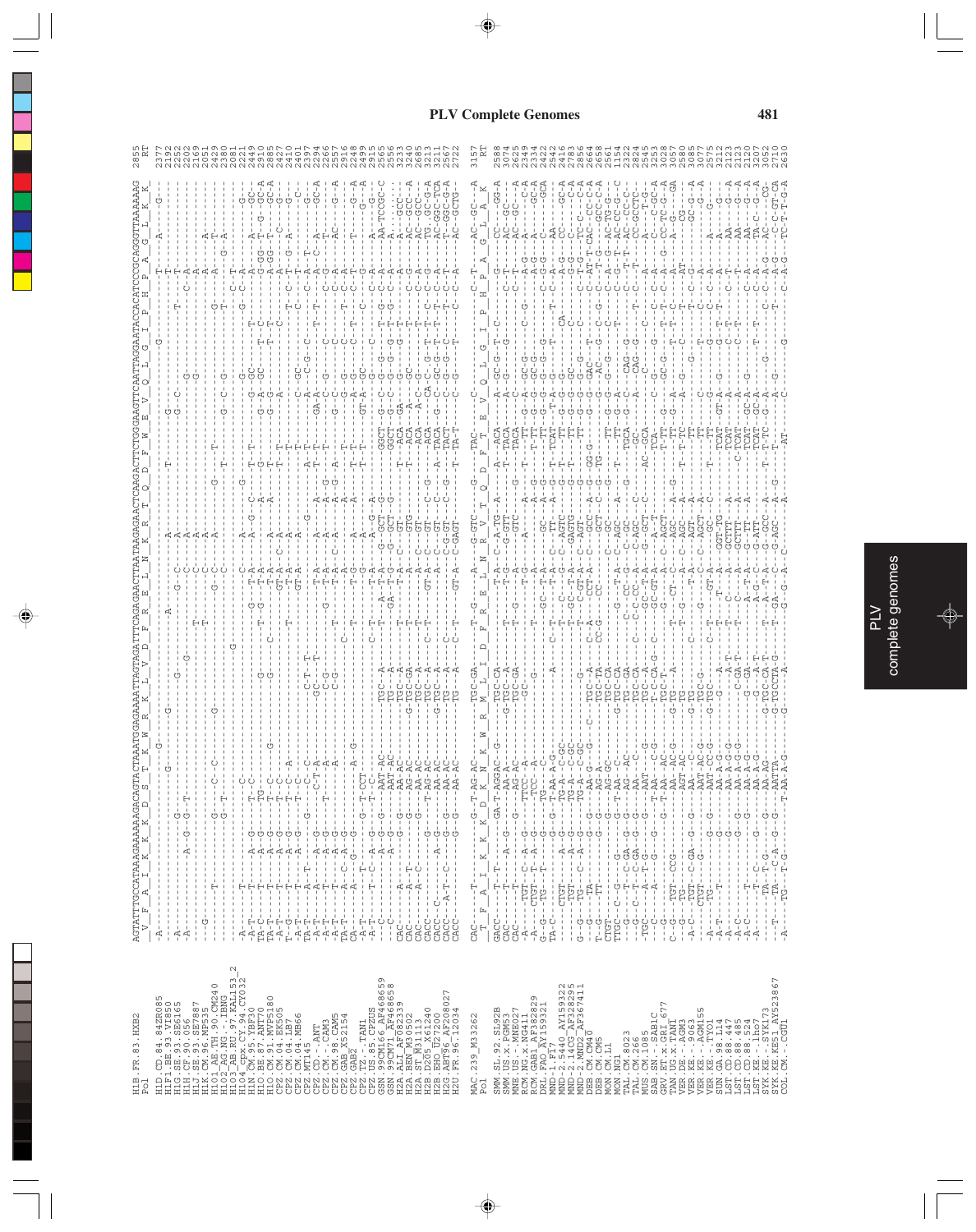| i<br>ŕ. |
|---------|
| J       |
| ŕ       |
|         |

g

| H1B. FR. 83. HXB2                                                                                                                                                                                                                                                                                                                                                                                                  | AAAAAATCAGTAACA                                                                                                                                                                                                                                                                                                                                                                                                                                                                                                            |                                                                                                         |                                                                                                     |                                                                        |  |  |     |                                                |  |
|--------------------------------------------------------------------------------------------------------------------------------------------------------------------------------------------------------------------------------------------------------------------------------------------------------------------------------------------------------------------------------------------------------------------|----------------------------------------------------------------------------------------------------------------------------------------------------------------------------------------------------------------------------------------------------------------------------------------------------------------------------------------------------------------------------------------------------------------------------------------------------------------------------------------------------------------------------|---------------------------------------------------------------------------------------------------------|-----------------------------------------------------------------------------------------------------|------------------------------------------------------------------------|--|--|-----|------------------------------------------------|--|
| Pol                                                                                                                                                                                                                                                                                                                                                                                                                | Н<br>$\triangleright$<br>C)<br>×<br>×                                                                                                                                                                                                                                                                                                                                                                                                                                                                                      |                                                                                                         |                                                                                                     |                                                                        |  |  |     |                                                |  |
| $\begin{array}{l} \rm HD: \; CD: \; 84.3R0085\\ \rm H1G: \; B1:93,171850\\ \rm H1G: \; B1:93.371850\\ \rm H1H: \; CF: \; 90.05656\\ \rm H1H: \; CF: \; 90.0567\\ \rm H1H: \; CF: \; 90.0567\\ \rm H1H: \; CF: \; 90.0567\\ \rm H1H: \; 90.0567\\ \rm H1H: \; 90.0567\\ \rm H1H: \; 90.0567\\ \rm H1H: \; $                                                                                                         | $-1$<br>t                                                                                                                                                                                                                                                                                                                                                                                                                                                                                                                  |                                                                                                         |                                                                                                     |                                                                        |  |  |     |                                                |  |
|                                                                                                                                                                                                                                                                                                                                                                                                                    |                                                                                                                                                                                                                                                                                                                                                                                                                                                                                                                            |                                                                                                         |                                                                                                     |                                                                        |  |  |     |                                                |  |
|                                                                                                                                                                                                                                                                                                                                                                                                                    |                                                                                                                                                                                                                                                                                                                                                                                                                                                                                                                            |                                                                                                         |                                                                                                     |                                                                        |  |  |     |                                                |  |
|                                                                                                                                                                                                                                                                                                                                                                                                                    |                                                                                                                                                                                                                                                                                                                                                                                                                                                                                                                            |                                                                                                         |                                                                                                     |                                                                        |  |  |     |                                                |  |
|                                                                                                                                                                                                                                                                                                                                                                                                                    |                                                                                                                                                                                                                                                                                                                                                                                                                                                                                                                            |                                                                                                         |                                                                                                     |                                                                        |  |  |     |                                                |  |
|                                                                                                                                                                                                                                                                                                                                                                                                                    |                                                                                                                                                                                                                                                                                                                                                                                                                                                                                                                            |                                                                                                         |                                                                                                     |                                                                        |  |  |     |                                                |  |
| $\mathcal{Q}$                                                                                                                                                                                                                                                                                                                                                                                                      |                                                                                                                                                                                                                                                                                                                                                                                                                                                                                                                            |                                                                                                         |                                                                                                     |                                                                        |  |  |     |                                                |  |
|                                                                                                                                                                                                                                                                                                                                                                                                                    | .<br>$\mathbf{1}$                                                                                                                                                                                                                                                                                                                                                                                                                                                                                                          |                                                                                                         |                                                                                                     |                                                                        |  |  |     |                                                |  |
|                                                                                                                                                                                                                                                                                                                                                                                                                    |                                                                                                                                                                                                                                                                                                                                                                                                                                                                                                                            |                                                                                                         |                                                                                                     |                                                                        |  |  |     |                                                |  |
|                                                                                                                                                                                                                                                                                                                                                                                                                    |                                                                                                                                                                                                                                                                                                                                                                                                                                                                                                                            |                                                                                                         |                                                                                                     |                                                                        |  |  | ひひり |                                                |  |
|                                                                                                                                                                                                                                                                                                                                                                                                                    |                                                                                                                                                                                                                                                                                                                                                                                                                                                                                                                            |                                                                                                         |                                                                                                     |                                                                        |  |  |     |                                                |  |
|                                                                                                                                                                                                                                                                                                                                                                                                                    |                                                                                                                                                                                                                                                                                                                                                                                                                                                                                                                            |                                                                                                         |                                                                                                     |                                                                        |  |  |     |                                                |  |
|                                                                                                                                                                                                                                                                                                                                                                                                                    | $\begin{aligned} \frac{1}{2} \left( \frac{1}{2} \left( \frac{1}{2} \right) + \frac{1}{2} \left( \frac{1}{2} \right) + \frac{1}{2} \left( \frac{1}{2} \right) + \frac{1}{2} \left( \frac{1}{2} \right) + \frac{1}{2} \left( \frac{1}{2} \right) \right) \\ \frac{1}{2} \left( \frac{1}{2} \left( \frac{1}{2} \right) + \frac{1}{2} \left( \frac{1}{2} \right) + \frac{1}{2} \left( \frac{1}{2} \right) + \frac{1}{2} \left( \frac{1}{2} \right) + \frac{$<br>$\mathsf I$<br>1<br>$\mathsf I$<br>٠                           |                                                                                                         |                                                                                                     |                                                                        |  |  |     |                                                |  |
|                                                                                                                                                                                                                                                                                                                                                                                                                    | Ì<br>$\mathbf{I}$<br>٠<br>$\mathbf{I}$                                                                                                                                                                                                                                                                                                                                                                                                                                                                                     |                                                                                                         |                                                                                                     |                                                                        |  |  |     |                                                |  |
|                                                                                                                                                                                                                                                                                                                                                                                                                    | ロー<br>$-5 -$<br>J.                                                                                                                                                                                                                                                                                                                                                                                                                                                                                                         |                                                                                                         |                                                                                                     |                                                                        |  |  |     |                                                |  |
|                                                                                                                                                                                                                                                                                                                                                                                                                    | ローロー                                                                                                                                                                                                                                                                                                                                                                                                                                                                                                                       |                                                                                                         |                                                                                                     |                                                                        |  |  |     |                                                |  |
|                                                                                                                                                                                                                                                                                                                                                                                                                    | $\overline{1}$                                                                                                                                                                                                                                                                                                                                                                                                                                                                                                             |                                                                                                         |                                                                                                     |                                                                        |  |  |     |                                                |  |
|                                                                                                                                                                                                                                                                                                                                                                                                                    | $\begin{aligned} \frac{1}{2} \left( \frac{1}{2} \left( \frac{1}{2} \right) + \frac{1}{2} \left( \frac{1}{2} \right) + \frac{1}{2} \left( \frac{1}{2} \right) + \frac{1}{2} \left( \frac{1}{2} \right) + \frac{1}{2} \left( \frac{1}{2} \right) \right) \\ \frac{1}{2} \left( \frac{1}{2} \left( \frac{1}{2} \right) + \frac{1}{2} \left( \frac{1}{2} \right) + \frac{1}{2} \left( \frac{1}{2} \right) + \frac{1}{2} \left( \frac{1}{2} \right) + \frac{$<br>$-G - -12T - -12T - -1$<br>$\overline{1}$<br>$\,$ $\,$<br>$-1$ |                                                                                                         |                                                                                                     |                                                                        |  |  |     |                                                |  |
|                                                                                                                                                                                                                                                                                                                                                                                                                    | $\frac{1}{2}$                                                                                                                                                                                                                                                                                                                                                                                                                                                                                                              |                                                                                                         |                                                                                                     |                                                                        |  |  |     |                                                |  |
|                                                                                                                                                                                                                                                                                                                                                                                                                    |                                                                                                                                                                                                                                                                                                                                                                                                                                                                                                                            |                                                                                                         |                                                                                                     |                                                                        |  |  |     |                                                |  |
|                                                                                                                                                                                                                                                                                                                                                                                                                    |                                                                                                                                                                                                                                                                                                                                                                                                                                                                                                                            |                                                                                                         |                                                                                                     |                                                                        |  |  |     |                                                |  |
|                                                                                                                                                                                                                                                                                                                                                                                                                    |                                                                                                                                                                                                                                                                                                                                                                                                                                                                                                                            |                                                                                                         |                                                                                                     |                                                                        |  |  |     |                                                |  |
| H2A.BEN M30502                                                                                                                                                                                                                                                                                                                                                                                                     |                                                                                                                                                                                                                                                                                                                                                                                                                                                                                                                            |                                                                                                         |                                                                                                     |                                                                        |  |  |     |                                                |  |
|                                                                                                                                                                                                                                                                                                                                                                                                                    |                                                                                                                                                                                                                                                                                                                                                                                                                                                                                                                            |                                                                                                         |                                                                                                     |                                                                        |  |  |     |                                                |  |
|                                                                                                                                                                                                                                                                                                                                                                                                                    |                                                                                                                                                                                                                                                                                                                                                                                                                                                                                                                            |                                                                                                         |                                                                                                     |                                                                        |  |  |     |                                                |  |
|                                                                                                                                                                                                                                                                                                                                                                                                                    |                                                                                                                                                                                                                                                                                                                                                                                                                                                                                                                            |                                                                                                         |                                                                                                     |                                                                        |  |  |     |                                                |  |
| $\rm{H2A. S}^T \overline{\rm{M31113}}^{\rm{1113}}$<br>$\rm{H2B. D205}^{\rm{1113}}$ $\rm{X61240}^{\rm{1113}}$<br>$\rm{H2B. B}^{\rm{112}} \overline{\rm{M31230}}^{\rm{1113}}$<br>$\rm{H20. B}^{\rm{1123}} \overline{\rm{M3200}}^{\rm{1123}}$<br>$\rm{H201. FR. 96-12034}^{\rm{1123}}$                                                                                                                                |                                                                                                                                                                                                                                                                                                                                                                                                                                                                                                                            |                                                                                                         |                                                                                                     |                                                                        |  |  |     |                                                |  |
|                                                                                                                                                                                                                                                                                                                                                                                                                    |                                                                                                                                                                                                                                                                                                                                                                                                                                                                                                                            |                                                                                                         |                                                                                                     |                                                                        |  |  |     |                                                |  |
| MAC.239 M33262                                                                                                                                                                                                                                                                                                                                                                                                     | ÷.<br>$\vdash$                                                                                                                                                                                                                                                                                                                                                                                                                                                                                                             |                                                                                                         |                                                                                                     |                                                                        |  |  |     |                                                |  |
| Po <sub>1</sub>                                                                                                                                                                                                                                                                                                                                                                                                    |                                                                                                                                                                                                                                                                                                                                                                                                                                                                                                                            |                                                                                                         |                                                                                                     |                                                                        |  |  |     |                                                |  |
| SMM. SL. 92. SL92B<br>SMM. US. x. PGM53<br>MNE. US. - . MNE027                                                                                                                                                                                                                                                                                                                                                     | - 1994 - 1998 - 1999 - 1999 - 1999 - 1999 - 1999 - 1999 - 1999 - 1999 - 1999 - 1999 - 1999 - 1999 - 1999 - 19                                                                                                                                                                                                                                                                                                                                                                                                              |                                                                                                         |                                                                                                     |                                                                        |  |  |     |                                                |  |
|                                                                                                                                                                                                                                                                                                                                                                                                                    | U-40040--00-                                                                                                                                                                                                                                                                                                                                                                                                                                                                                                               |                                                                                                         |                                                                                                     |                                                                        |  |  |     |                                                |  |
|                                                                                                                                                                                                                                                                                                                                                                                                                    | .                                                                                                                                                                                                                                                                                                                                                                                                                                                                                                                          |                                                                                                         |                                                                                                     |                                                                        |  |  |     |                                                |  |
| $\begin{array}{l} \text{RCH}^1 \text{ NG} \times \text{NG411} \\ \text{RCH}^1 \text{ (BCH)}^1 \text{ (BCH)}^1 \\ \text{DRM} \text{ (BCH)}^1 \text{ (BCH)}^2 \\ \text{MMD} \text{-} \text{ 1-F1} \\ \text{MMD} \text{-} \text{ 2 - 5440} \text{ (AY159321)} \\ \text{MMD} \text{-} \text{ 2 - 5440} \\ \text{MMD} \text{-} \text{ 2 - 540} \\ \text{DEB} \text{ (CW)} \text{ (CME)}^2 \\ \text{DBB} \text{ (CW)} \$ | $-1$<br>TGTG-GAG-A--                                                                                                                                                                                                                                                                                                                                                                                                                                                                                                       |                                                                                                         |                                                                                                     |                                                                        |  |  |     |                                                |  |
|                                                                                                                                                                                                                                                                                                                                                                                                                    |                                                                                                                                                                                                                                                                                                                                                                                                                                                                                                                            |                                                                                                         |                                                                                                     |                                                                        |  |  |     | ּפְשָׁפְשָׁפָ<br>  תַּיְתַּיִת<br>  הַחֲהַיִּה |  |
|                                                                                                                                                                                                                                                                                                                                                                                                                    |                                                                                                                                                                                                                                                                                                                                                                                                                                                                                                                            |                                                                                                         |                                                                                                     |                                                                        |  |  |     |                                                |  |
|                                                                                                                                                                                                                                                                                                                                                                                                                    |                                                                                                                                                                                                                                                                                                                                                                                                                                                                                                                            |                                                                                                         |                                                                                                     |                                                                        |  |  |     |                                                |  |
|                                                                                                                                                                                                                                                                                                                                                                                                                    | $\frac{1}{2}$ , $\frac{1}{2}$ , $\frac{1}{2}$ , $\frac{1}{2}$ , $\frac{1}{2}$ , $\frac{1}{2}$ , $\frac{1}{2}$ , $\frac{1}{2}$ , $\frac{1}{2}$ , $\frac{1}{2}$                                                                                                                                                                                                                                                                                                                                                              |                                                                                                         |                                                                                                     |                                                                        |  |  |     |                                                |  |
|                                                                                                                                                                                                                                                                                                                                                                                                                    | $\frac{1}{2}$<br>$-794 - 794 - 794 - 7$                                                                                                                                                                                                                                                                                                                                                                                                                                                                                    |                                                                                                         |                                                                                                     |                                                                        |  |  |     |                                                |  |
|                                                                                                                                                                                                                                                                                                                                                                                                                    | $-TCG-G - CAGA - -$                                                                                                                                                                                                                                                                                                                                                                                                                                                                                                        |                                                                                                         |                                                                                                     |                                                                        |  |  |     |                                                |  |
|                                                                                                                                                                                                                                                                                                                                                                                                                    |                                                                                                                                                                                                                                                                                                                                                                                                                                                                                                                            |                                                                                                         |                                                                                                     |                                                                        |  |  |     |                                                |  |
|                                                                                                                                                                                                                                                                                                                                                                                                                    | - TGG - -CAGA - - - - -<br>- TGG - CCAT - - G - -<br>- TGG - AATA - - - - T<br>- - - - - - GCAGA - - - -                                                                                                                                                                                                                                                                                                                                                                                                                   |                                                                                                         |                                                                                                     |                                                                        |  |  |     |                                                |  |
|                                                                                                                                                                                                                                                                                                                                                                                                                    |                                                                                                                                                                                                                                                                                                                                                                                                                                                                                                                            |                                                                                                         |                                                                                                     |                                                                        |  |  |     |                                                |  |
|                                                                                                                                                                                                                                                                                                                                                                                                                    | $-5 - 1$<br>$-TG$ - A - - - - - -                                                                                                                                                                                                                                                                                                                                                                                                                                                                                          |                                                                                                         |                                                                                                     |                                                                        |  |  |     |                                                |  |
|                                                                                                                                                                                                                                                                                                                                                                                                                    | C-TG-GCAC--T-----                                                                                                                                                                                                                                                                                                                                                                                                                                                                                                          |                                                                                                         |                                                                                                     | - ACAGCA - (<br>- ACAGT - - (CTGC)<br>- - - - ACCTGC<br>- A - ACTA - 2 |  |  |     |                                                |  |
|                                                                                                                                                                                                                                                                                                                                                                                                                    |                                                                                                                                                                                                                                                                                                                                                                                                                                                                                                                            |                                                                                                         |                                                                                                     |                                                                        |  |  |     |                                                |  |
|                                                                                                                                                                                                                                                                                                                                                                                                                    |                                                                                                                                                                                                                                                                                                                                                                                                                                                                                                                            |                                                                                                         |                                                                                                     |                                                                        |  |  |     |                                                |  |
|                                                                                                                                                                                                                                                                                                                                                                                                                    | Ť                                                                                                                                                                                                                                                                                                                                                                                                                                                                                                                          |                                                                                                         |                                                                                                     |                                                                        |  |  |     |                                                |  |
|                                                                                                                                                                                                                                                                                                                                                                                                                    | $-1 - 1 - 1 - 0 = 0$                                                                                                                                                                                                                                                                                                                                                                                                                                                                                                       | $\begin{array}{c}\n\ddot{\vec{r}} - \vec{r} \\ \ddot{\vec{r}} - \vec{r} \\ \ddot{\vec{r}}\n\end{array}$ |                                                                                                     |                                                                        |  |  |     |                                                |  |
|                                                                                                                                                                                                                                                                                                                                                                                                                    |                                                                                                                                                                                                                                                                                                                                                                                                                                                                                                                            |                                                                                                         |                                                                                                     |                                                                        |  |  |     |                                                |  |
|                                                                                                                                                                                                                                                                                                                                                                                                                    | $-TCB-G-CAGA - -$                                                                                                                                                                                                                                                                                                                                                                                                                                                                                                          |                                                                                                         | $\begin{array}{c} \dot{A} & - - - A \\ \dot{A} & - - C A \\ - A - A G C I \\ - A - - C \end{array}$ |                                                                        |  |  |     |                                                |  |
|                                                                                                                                                                                                                                                                                                                                                                                                                    | $-CAGA-T---$ .<br>$- - GCAG - - -$<br>$\frac{1}{4}$                                                                                                                                                                                                                                                                                                                                                                                                                                                                        |                                                                                                         |                                                                                                     |                                                                        |  |  |     |                                                |  |
|                                                                                                                                                                                                                                                                                                                                                                                                                    | $- -GCA - A - -$                                                                                                                                                                                                                                                                                                                                                                                                                                                                                                           |                                                                                                         |                                                                                                     |                                                                        |  |  |     |                                                |  |
| $\begin{smallmatrix} 1211 & 001 & 0023 \\ 121 & 001 & 005 \\ 121 & 001 & 005 \\ 121 & 001 & 005 \\ 121 & 001 & 005 \\ 121 & 001 & 001 \\ 121 & 011 & 001 \\ 121 & 011 & 001 \\ 121 & 011 & 001 \\ 121 & 011 & 001 \\ 121 & 011 & 001 \\ 121 & 011 & 001 \\ 121 & 011 & 001 \\ 121 & 011 & 001 \\ 1$                                                                                                                | ---04-A-T---<br>הַטֶּטֶטֶ<br>פְּפְנִי                                                                                                                                                                                                                                                                                                                                                                                                                                                                                      |                                                                                                         |                                                                                                     |                                                                        |  |  |     |                                                |  |
|                                                                                                                                                                                                                                                                                                                                                                                                                    | $- CAGA - T$<br>$\frac{1}{1}$<br>TGC                                                                                                                                                                                                                                                                                                                                                                                                                                                                                       |                                                                                                         |                                                                                                     |                                                                        |  |  |     |                                                |  |
| SYK.KE. - SYK173                                                                                                                                                                                                                                                                                                                                                                                                   | ÷<br>U<br><br>U                                                                                                                                                                                                                                                                                                                                                                                                                                                                                                            |                                                                                                         |                                                                                                     |                                                                        |  |  |     |                                                |  |
| SYK.KE.KE51 AY523867<br>COL.CM.-.CGU1                                                                                                                                                                                                                                                                                                                                                                              |                                                                                                                                                                                                                                                                                                                                                                                                                                                                                                                            |                                                                                                         |                                                                                                     |                                                                        |  |  |     |                                                |  |
|                                                                                                                                                                                                                                                                                                                                                                                                                    |                                                                                                                                                                                                                                                                                                                                                                                                                                                                                                                            |                                                                                                         |                                                                                                     |                                                                        |  |  |     |                                                |  |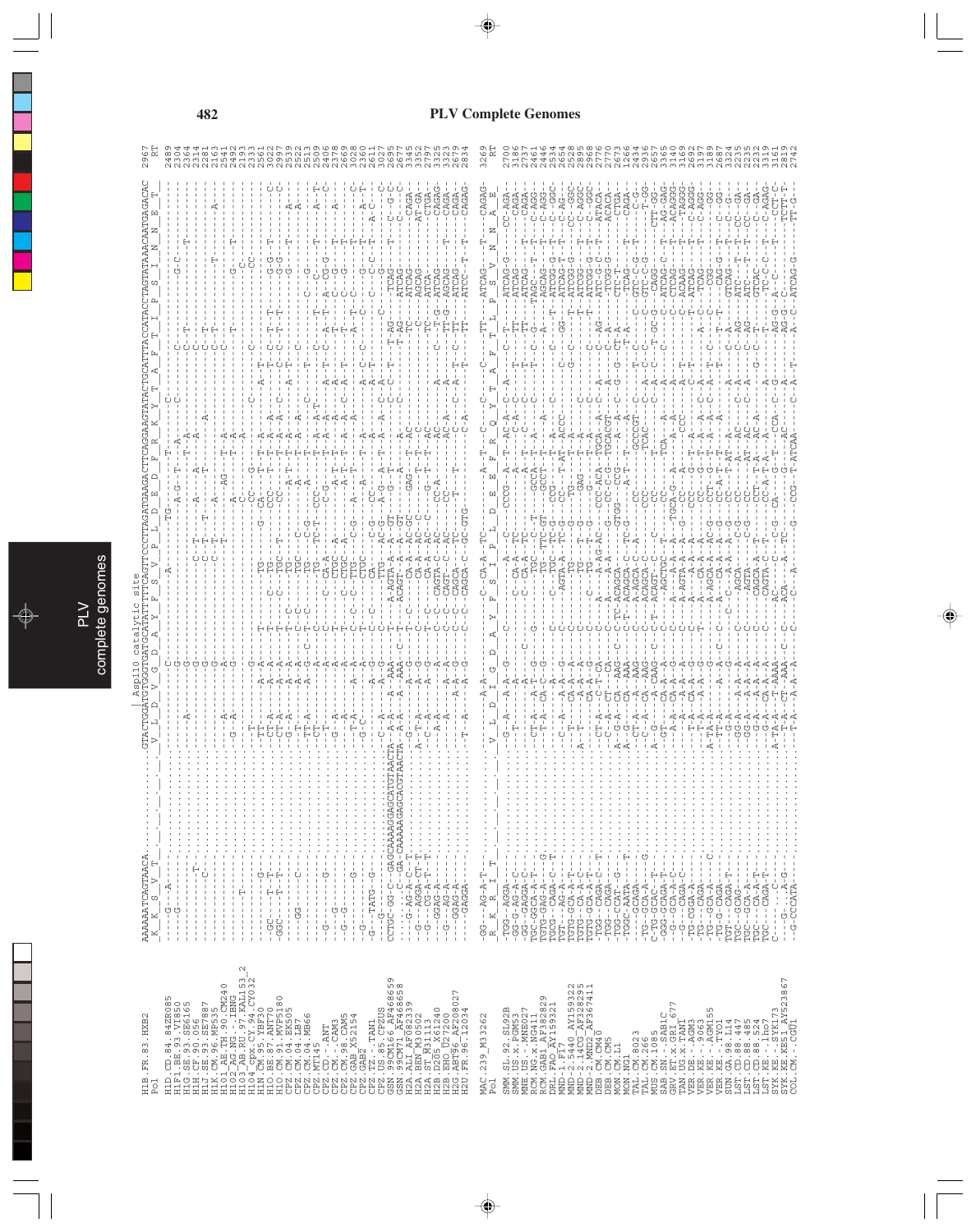|                                                                                                                                                                                                 |                                                                                                                                           |                                                                                                                           |                                                                                                                                                         |                                                               |                                              |                                                                                                                                                                                                                                                                                                                                                                   |                                                                                                                                                                                                        |                                                                 |                                                                                                                                                                                                                                                                                                                                                                                                                                                                                                                   |                                                                                                                                                                                                                                                                                                                                                                                                   |                    |                                     |                            |                            |                                              |              |         |                           |                                               |   |                                                                                                                                                                                                                                                                                                                                                                                                                                                                                                                                                                                                                                                                                                                                                                                                                                                                                                                                                            |                            |                                                                                                                                                                  |                                                                                                                                                                                                                                                                                                                                                                                                                                                                                | <b>PLV Complete Genomes</b>                          |                                                                  |                                                                                  |          |                                                                           |  |  |               |     |    |  |             |                       |  |  |  |      |                                                    |
|-------------------------------------------------------------------------------------------------------------------------------------------------------------------------------------------------|-------------------------------------------------------------------------------------------------------------------------------------------|---------------------------------------------------------------------------------------------------------------------------|---------------------------------------------------------------------------------------------------------------------------------------------------------|---------------------------------------------------------------|----------------------------------------------|-------------------------------------------------------------------------------------------------------------------------------------------------------------------------------------------------------------------------------------------------------------------------------------------------------------------------------------------------------------------|--------------------------------------------------------------------------------------------------------------------------------------------------------------------------------------------------------|-----------------------------------------------------------------|-------------------------------------------------------------------------------------------------------------------------------------------------------------------------------------------------------------------------------------------------------------------------------------------------------------------------------------------------------------------------------------------------------------------------------------------------------------------------------------------------------------------|---------------------------------------------------------------------------------------------------------------------------------------------------------------------------------------------------------------------------------------------------------------------------------------------------------------------------------------------------------------------------------------------------|--------------------|-------------------------------------|----------------------------|----------------------------|----------------------------------------------|--------------|---------|---------------------------|-----------------------------------------------|---|------------------------------------------------------------------------------------------------------------------------------------------------------------------------------------------------------------------------------------------------------------------------------------------------------------------------------------------------------------------------------------------------------------------------------------------------------------------------------------------------------------------------------------------------------------------------------------------------------------------------------------------------------------------------------------------------------------------------------------------------------------------------------------------------------------------------------------------------------------------------------------------------------------------------------------------------------------|----------------------------|------------------------------------------------------------------------------------------------------------------------------------------------------------------|--------------------------------------------------------------------------------------------------------------------------------------------------------------------------------------------------------------------------------------------------------------------------------------------------------------------------------------------------------------------------------------------------------------------------------------------------------------------------------|------------------------------------------------------|------------------------------------------------------------------|----------------------------------------------------------------------------------|----------|---------------------------------------------------------------------------|--|--|---------------|-----|----|--|-------------|-----------------------|--|--|--|------|----------------------------------------------------|
|                                                                                                                                                                                                 |                                                                                                                                           |                                                                                                                           |                                                                                                                                                         |                                                               | $\frac{6}{4}$                                |                                                                                                                                                                                                                                                                                                                                                                   |                                                                                                                                                                                                        |                                                                 |                                                                                                                                                                                                                                                                                                                                                                                                                                                                                                                   | 6 m                                                                                                                                                                                                                                                                                                                                                                                               |                    | SO                                  |                            | 747                        |                                              | 15           |         |                           |                                               |   |                                                                                                                                                                                                                                                                                                                                                                                                                                                                                                                                                                                                                                                                                                                                                                                                                                                                                                                                                            |                            |                                                                                                                                                                  |                                                                                                                                                                                                                                                                                                                                                                                                                                                                                |                                                      |                                                                  |                                                                                  |          |                                                                           |  |  | $\frac{0}{9}$ | S O | 80 |  | $\infty$ on | ጣ<br>$\tilde{\alpha}$ |  |  |  |      |                                                    |
|                                                                                                                                                                                                 |                                                                                                                                           | ひ                                                                                                                         |                                                                                                                                                         |                                                               |                                              | τŋ                                                                                                                                                                                                                                                                                                                                                                |                                                                                                                                                                                                        |                                                                 |                                                                                                                                                                                                                                                                                                                                                                                                                                                                                                                   |                                                                                                                                                                                                                                                                                                                                                                                                   |                    |                                     |                            |                            |                                              |              |         |                           |                                               |   |                                                                                                                                                                                                                                                                                                                                                                                                                                                                                                                                                                                                                                                                                                                                                                                                                                                                                                                                                            |                            |                                                                                                                                                                  |                                                                                                                                                                                                                                                                                                                                                                                                                                                                                |                                                      |                                                                  |                                                                                  |          |                                                                           |  |  |               |     |    |  |             |                       |  |  |  |      |                                                    |
|                                                                                                                                                                                                 |                                                                                                                                           | Ü                                                                                                                         |                                                                                                                                                         |                                                               |                                              | ઌં                                                                                                                                                                                                                                                                                                                                                                |                                                                                                                                                                                                        |                                                                 |                                                                                                                                                                                                                                                                                                                                                                                                                                                                                                                   |                                                                                                                                                                                                                                                                                                                                                                                                   |                    | U                                   |                            | ひ<br>U                     | 3                                            |              |         | c٠.                       |                                               |   |                                                                                                                                                                                                                                                                                                                                                                                                                                                                                                                                                                                                                                                                                                                                                                                                                                                                                                                                                            |                            |                                                                                                                                                                  |                                                                                                                                                                                                                                                                                                                                                                                                                                                                                | ğ                                                    |                                                                  |                                                                                  |          |                                                                           |  |  |               |     |    |  |             |                       |  |  |  |      |                                                    |
|                                                                                                                                                                                                 |                                                                                                                                           |                                                                                                                           |                                                                                                                                                         |                                                               |                                              |                                                                                                                                                                                                                                                                                                                                                                   | р<br>Н                                                                                                                                                                                                 |                                                                 |                                                                                                                                                                                                                                                                                                                                                                                                                                                                                                                   |                                                                                                                                                                                                                                                                                                                                                                                                   |                    |                                     |                            |                            |                                              |              |         |                           |                                               |   |                                                                                                                                                                                                                                                                                                                                                                                                                                                                                                                                                                                                                                                                                                                                                                                                                                                                                                                                                            |                            |                                                                                                                                                                  |                                                                                                                                                                                                                                                                                                                                                                                                                                                                                |                                                      |                                                                  |                                                                                  |          |                                                                           |  |  |               |     |    |  |             |                       |  |  |  |      |                                                    |
|                                                                                                                                                                                                 |                                                                                                                                           | τŋ                                                                                                                        |                                                                                                                                                         |                                                               |                                              | rca                                                                                                                                                                                                                                                                                                                                                               | TCA                                                                                                                                                                                                    | τ۳                                                              |                                                                                                                                                                                                                                                                                                                                                                                                                                                                                                                   |                                                                                                                                                                                                                                                                                                                                                                                                   |                    |                                     |                            |                            |                                              |              |         |                           |                                               |   |                                                                                                                                                                                                                                                                                                                                                                                                                                                                                                                                                                                                                                                                                                                                                                                                                                                                                                                                                            |                            |                                                                                                                                                                  |                                                                                                                                                                                                                                                                                                                                                                                                                                                                                |                                                      | $\cap$                                                           |                                                                                  |          |                                                                           |  |  |               |     |    |  |             |                       |  |  |  |      |                                                    |
|                                                                                                                                                                                                 |                                                                                                                                           |                                                                                                                           |                                                                                                                                                         |                                                               |                                              |                                                                                                                                                                                                                                                                                                                                                                   |                                                                                                                                                                                                        |                                                                 |                                                                                                                                                                                                                                                                                                                                                                                                                                                                                                                   |                                                                                                                                                                                                                                                                                                                                                                                                   |                    |                                     |                            |                            |                                              |              |         |                           |                                               |   |                                                                                                                                                                                                                                                                                                                                                                                                                                                                                                                                                                                                                                                                                                                                                                                                                                                                                                                                                            | AGT<br>U                   |                                                                                                                                                                  |                                                                                                                                                                                                                                                                                                                                                                                                                                                                                |                                                      | T.                                                               |                                                                                  |          |                                                                           |  |  |               |     |    |  |             |                       |  |  |  |      |                                                    |
| -<br>$\mathbf{I}$<br>٠<br>٠                                                                                                                                                                     |                                                                                                                                           | J.<br>÷<br>÷<br>$- - - A$<br>÷<br>$\mathbf{I}$<br>$\begin{array}{c}\n1 \\ 1\n\end{array}$<br>$\mathbf I$<br>$\frac{1}{4}$ | ÷<br>$\frac{1}{\sqrt{2}}$<br>$\mathbf I$<br>$\mathsf I$<br>$\frac{1}{1}$<br>÷,                                                                          | $\mathbf{I}$<br>J.<br>٠<br>J.<br>$\overline{1}$               | $\mathbf{I}$<br>$\mathbf{I}$<br>$\mathbf{I}$ | $\begin{array}{c} 1 & 1 \\ 0 & 1 \\ 0 & 1 \\ 0 & 1 \\ 0 & 1 \\ 0 & 1 \\ 0 & 1 \\ 0 & 1 \\ 0 & 1 \\ 0 & 1 \\ 0 & 1 \\ 0 & 1 \\ 0 & 1 \\ 0 & 1 \\ 0 & 1 \\ 0 & 1 \\ 0 & 1 \\ 0 & 1 \\ 0 & 1 \\ 0 & 1 \\ 0 & 1 \\ 0 & 1 \\ 0 & 1 \\ 0 & 1 \\ 0 & 1 \\ 0 & 1 \\ 0 & 1 \\ 0 & 1 \\ 0 & 1 \\ 0 & 1 \\ 0 & 1 \\ 0 & 1 \\ 0 & 1 \\ 0 & 1 \\ 0 & 1 \\ 0 &$<br>$\mathbf{I}$ | $\begin{array}{c}\n\stackrel{1}{\circ} & \stackrel{1}{\circ} \\ \stackrel{1}{\circ} & \stackrel{1}{\circ} \\ \stackrel{1}{\circ} & \stackrel{1}{\circ}\n\end{array}$<br>$\blacksquare$<br>$\mathbf{I}$ | f,<br>$\frac{1}{\sqrt{2}}$<br>J.<br>$\,$ I<br>÷<br>$\mathbf{I}$ | $-1 - 1$<br>К<br>ŦŦ<br>Ê)<br>Ħ                                                                                                                                                                                                                                                                                                                                                                                                                                                                                    | $-1 = -\frac{1}{2} - \frac{1}{2} - \frac{1}{2} - \frac{1}{2} - \frac{1}{2} - \frac{1}{2} - \frac{1}{2} - \frac{1}{2} - \frac{1}{2} - \frac{1}{2} - \frac{1}{2} - \frac{1}{2} - \frac{1}{2} - \frac{1}{2} - \frac{1}{2} - \frac{1}{2} - \frac{1}{2} - \frac{1}{2} - \frac{1}{2} - \frac{1}{2} - \frac{1}{2} - \frac{1}{2} - \frac{1}{2} - \frac{1}{2} - \frac{1}{2} - \frac{1}{2} - \frac{1}{2} -$ | $\frac{1}{4}$<br>ł | $\frac{1}{1}$                       | $- R -$<br>---------A      | $-1T$<br>$\mathbf{I}$<br>Ť | ÷,<br>$-4$<br>÷.<br>$\overline{\phantom{a}}$ |              |         |                           |                                               |   |                                                                                                                                                                                                                                                                                                                                                                                                                                                                                                                                                                                                                                                                                                                                                                                                                                                                                                                                                            |                            |                                                                                                                                                                  | $\begin{array}{l} \mathbf{T}_{1} = \mathbf{C}_{1} - \mathbf{T}_{1} - \mathbf{A}_{1} - \mathbf{T}_{1} - \mathbf{T}_{2} - \mathbf{T}_{3} \\ \mathbf{T}_{2} = \mathbf{T}_{1} - \mathbf{A}_{2} - \mathbf{T}_{2} - \mathbf{T}_{3} - \mathbf{T}_{4} \\ \mathbf{T}_{3} = \mathbf{T}_{2} - \mathbf{A}_{3} - \mathbf{T}_{3} - \mathbf{T}_{2} \\ \mathbf{T}_{4} = \mathbf{A}_{1} - \mathbf{T}_{2} - \mathbf{T}_{3} \\ \mathbf{T}_{5} = \mathbf{A}_{2} - \mathbf{T}_{4} - \mathbf{T}_{5}$ | Н<br>$\frac{1}{\sigma}$<br>$-1 - 1 - -1 - -1 - -1$   | $\mathbf{\underline{\alpha}}$<br>$\Box$<br>$\triangleright$<br>Χ |                                                                                  |          | $\frac{1}{1}$<br>$-T-C$<br>$\blacksquare$<br>$\mathsf{I}$<br>$\mathbf{I}$ |  |  |               |     |    |  |             |                       |  |  |  |      | $- - A - TT - CA - - - T - A - -$<br>÷<br>ひ        |
| L.<br>$\frac{1}{\sqrt{2}}$<br>-<br>$\frac{1}{\sqrt{2}}$<br>-<br>J.<br>$\mathbb{I}$<br>$\mathbf I$<br>$\mathbb{I}$<br>$\mathbf{I}$<br>$\mathbf{I}$<br>$\mathbf{I}$<br>$\frac{1}{2}$<br>$-4$<br>Ť | ÷.<br>$\overline{\phantom{a}}$<br>$\overline{\phantom{a}}$<br>$\overline{\phantom{a}}$<br>$\frac{1}{2}$<br>$\mathbf{I}$<br>$\blacksquare$ | ţ<br>÷<br>$\mathbf{I}$<br>$\,$<br>$\mathbb{I}$<br>$\mathbf{I}$<br>Ĵ.<br>÷<br>÷<br>$-1$<br>$\frac{1}{1}$                   | $\pm$<br>$\mathbf{I}$<br>$\frac{1}{4}$<br>$\mathbf{1}$<br>$\begin{bmatrix} 1 & 1 & 0 \\ 1 & 1 & 1 \\ 1 & 1 & 1 \end{bmatrix}$<br>$\,$ 1<br>$-4 - 2 - 1$ | $\,$<br>$\blacksquare$<br>$\blacksquare$<br>٠<br>$\,$<br>$\,$ | $- - A$                                      | $-1$<br>÷<br>$\mathsf I$<br>$\frac{1}{4}$<br>$\frac{1}{4}$<br>$-4$<br>Ĩ.                                                                                                                                                                                                                                                                                          | $\begin{smallmatrix}1&1\\1&1\end{smallmatrix}$<br>$\mathsf I$<br>$\frac{1}{4}$                                                                                                                         | Ĵ,<br>i<br>H                                                    | ÷<br>$-1$<br>$\begin{array}{ccccccccc}\n & - & A & - & A & - & A \\ \hline\n\vdots & - & - & - & - & - \\  & - & - & - & - & - \\  & - & - & - & - & - \\  & - & - & - & - & - \\  & - & - & - & - & - \\  & - & - & - & - & - \\  & - & - & - & - & - \\  & - & - & - & - & - \\  & - & - & - & - & - \\  & - & - & - & - & - \\  & - & - & - & - & - \\  & - & - & - & - & - \\  & - & - & - & - & - \\  & - & - & - & - & - \\  & - & - & - & - & - \\  & - & - & - & - & - \\  & - & - & - & - & - \\  & - &$ | חקקקק<br>נינניי<br>$-4$<br>$\blacksquare$                                                                                                                                                                                                                                                                                                                                                         | $----\textbf{TGT}$ | $- - - A$<br>ŧ<br>ţ<br>$- -A - - -$ | $-1$<br>$\frac{1}{1}$<br>ł | $- -A - T$                 |                                              | ŧ<br>$- - A$ | --CTGAA | Ħ<br>$\frac{1}{\sqrt{2}}$ | $\,$ $\,$<br>$-CTGAG$<br>$-2-RA$<br>$-1-2-RA$ | Ĵ | $\begin{array}{cccc} - & - & - & - & - & - \\ - & - & - & - & - & - \\ - & - & - & - & - & - \\ - & - & - & - & - & - \\ - & - & - & - & - & - \\ \end{array} \hspace{0.27in} \begin{array}{c} \Gamma - \\ \Gamma - \\ \Gamma - \\ \Gamma - \\ \Gamma - \\ \end{array}$<br>$\begin{array}{c} \mathbf{1} \rightarrow \mathbf{1} \rightarrow \mathbf{1} \rightarrow \mathbf{1} \rightarrow \mathbf{1} \rightarrow \mathbf{1} \rightarrow \mathbf{1} \rightarrow \mathbf{1} \rightarrow \mathbf{1} \rightarrow \mathbf{1} \rightarrow \mathbf{1} \rightarrow \mathbf{1} \rightarrow \mathbf{1} \rightarrow \mathbf{1} \rightarrow \mathbf{1} \rightarrow \mathbf{1} \rightarrow \mathbf{1} \rightarrow \mathbf{1} \rightarrow \mathbf{1} \rightarrow \mathbf{1} \rightarrow \mathbf{1} \rightarrow \mathbf{1} \rightarrow \mathbf{1} \rightarrow \mathbf{1} \rightarrow \mathbf{1} \rightarrow \mathbf{1} \rightarrow \mathbf{1$<br>$\mathsf I$<br>$- -A - A$ | ۲<br>ا<br>Ť<br>$- -A - AG$ | $\frac{1}{4}$<br>$\mathbf{I}$<br>$\mathsf I$<br>$\mathbb{I}$<br>$\mathbf{1}$<br>$\begin{array}{c} A - AG \\ A - AA \\ AA - AA \end{array}$<br>Ť<br>$\frac{1}{4}$ | $\mathbb{I}=\mathbb{I}$<br>$\mathbf{I}$<br>÷,<br>$\mathbf{I}$<br>÷,                                                                                                                                                                                                                                                                                                                                                                                                            | $\frac{X-T}{X-T} = \frac{X}{X}$<br>$-3 - RAC -$<br>Ť | $\begin{bmatrix} 1 & 1 \\ 1 & 1 \end{bmatrix}$<br>ひ              | $- - 22TT - -$<br>----A-AG--G---ATT-<br>---A-AA------CATC-<br>---A-AAC-----CATT- | 무--<br>ŗ | 부<br>$-4$<br>$\mathbf{I}$<br>$\frac{1}{4}$<br>U<br>÷                      |  |  |               |     |    |  |             |                       |  |  |  | - 11 | $\blacksquare$<br>J.<br>J.<br>$- -A - A$<br>--AGAA |

complete genomes complete genomes **PLV**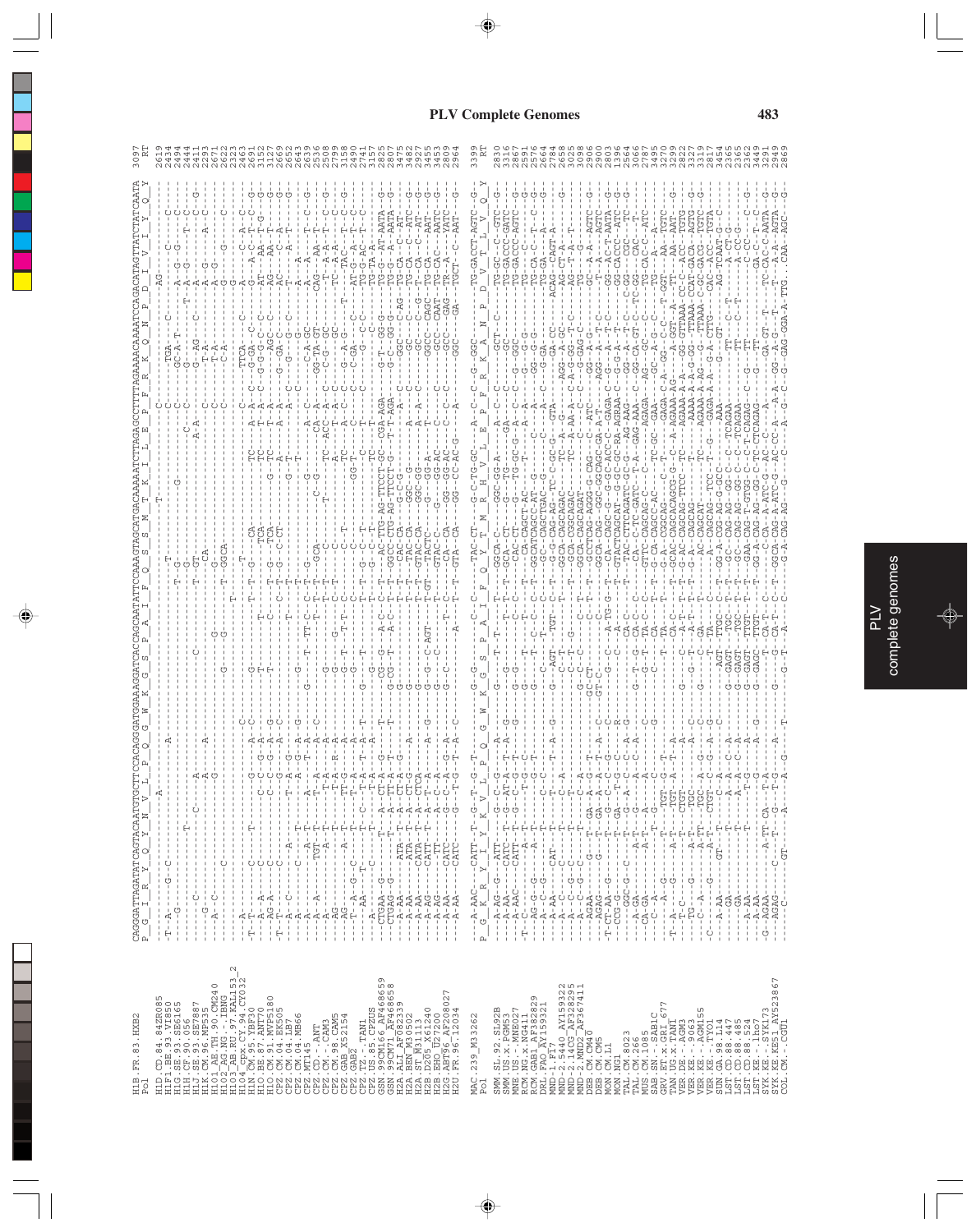complete genomes complete genomes n<br>P

> site Asp185 Asp186 catalytic site catalytic Asp186 Asp185

H1D.CD.84.84ZR085 ---------------------------T-----------A---------G-----------A-AT-A---G-------------------G--------------------------------------- 2749 H1F1.BE.93.VI850 ---------------------G------------------------------------------T-A---G-------AC----A------T----T--------------------------------- 2564 H1G.SE.93.SE6165 ------------A------------------------------------G--------------T-A---G-------A----AA-----GT-------------T------------------------ 2624 H1H.CF.90.056 ------------------------------------------A------G--------------T-A---GCT---T------AA------T----------------------------------C--- 2574 H1J.SE.93.SE7887 ---------C--------G-----------G-------AA----------G-------A----------GG-------A----A-------T-------------T------------------------ 2541 H1K.CM.96.MP535 ------------A--------G--------------------A-C------------------A--A---G-------A----AA------T-------------------G--------------C--- 2423 H101\_AE.TH.90.CM240 --A------C-----------------T-----------------C--------------------A---GCT-----A-----C------T----T--------------G--------G--------- 2801 H102\_AG.NG.-.IBNG ------------A--------------T---------------------G--------------T-----GG------AC---AA------T-------------------G------------------ 2752 H103\_AB.RU.97.KAL153\_2 ---------------------------------G------------------G----------A------G--------C-----------T-------------------------------------- 2453 H104\_cpx.CY.94.CY032 T--------------------G--------------------A------G----------A-----A---G-G-----A-----A------T-C--------------------------------C--- 2593 H1N.CM.95.YBF30 ---------CC-C-----G---------------C---CA--A------GAGGC-G----A--C--T---G-T-----T----A------CT----G--C--T-----------------G-----C--G 2821 H1O.BE.87.ANT70 ---------CC-A-----------A--T---CCCC-GACAG-A-------A--GG--T--ATT---T---G----C--A-ATCA-------T-C--T--C--T--------G-----A--G--------C 3282 H1O.CM.91.MVP5180 ---A-----C--A-----------A--T---CC-T-G-CAG-A-------AG-GGG-C--ATT---T--GG-----T-A-ATCA-------T----T--C--T--T-----G--------G--------C 3257 CPZ.CM.04.EK505 ----------C-C--------C-----TC--------ACA--A------GAGGC-G-G--AAGA--T--GAGT-----T----CT------T----A--C--T--------G--------------A--- 2799 CPZ.CM.04.LB7 ------------A--------G--A--T--GA------A---A--C--G-AC--GG----A---------GCT--CT--C-A-A------GT-------C--T-----------------G-----A--- 2782 CPZ.CM.04.MB66 T-----------A--------C---------A------A--TA------GA----G-G--A--AT----GGCT--C--A----AA-----TT-C-----T--T--------G-----A--G--G--A--- 2773 CPZ.MT145 ---------C--------G--C--A--T---CCT----A-G-A-------AG-G-G----A-----C---GC---------A-AA------T----A-----------G--G--------------C--- 2769 CPZ.CD.-.ANT ----------C-C--------------TA-G-----TACTGCA------GA--TG-----AA----T---------T-ACA-GTC--------AGAG--T--T--------G------------------ 2666 CPZ.CM.-.CAM3 T---------C-T-----G--------T--G---C--A-AG-A------GA---GG-----CTA--C-----G-----AC-T-CT-----GT----T--C--T--T-----G--------G--G--A--T 2638 CPZ.CM.98.CAM5 T--------CC-T---------------C-G--G-----AA-A------GA---GG----ATTA--C------------C-T-CT-----TT----T--C--T--------G-----A--G-----A--C 2929 CPZ.GAB\_X52154 ---------CC-A-----G--G-----TC-T-----T-AT--A-------A---GG-G--A--A--A---------T--C-T-AA-----GT-C--A--C-----------------A--G--G--A--C 3288 CPZ.GAB2 ---------C--A-----------A--T---TCTT-G-AAG-A--C--G-A--G-G----AC-A--C---G-----T-AC-C--A-----TT-------C--T-----G--G--C--A--G--------T 2620 CPZ.TZ.-.TAN1 T---------C-T--CA----T--A--TC-TA-TGA--A-G-A-----G-A-CTG---A--A----------G--------A-CA------T-AGAG--C--T--------GT-----G--A-------- 2871 CPZ.US.85.CPZUS T---------C-C--------G--A--TC--A-CT---AAA-------GGA---GG----ACT---C------T--T--C-T-CT------T-C--T--C--T--T--G--G------G-G-----A--- 3287 GSN.99CM166\_AF468659 ------------ACTGA-------A--TAGGA--C-G--AG-A--C--GCA-GT-G-GC-CA-AA-A---A-TTTA--AACATCC-ATAACA-CCAA--C--C--GGCC-----C--ACC---TTA---G 2955 GSN.99CM71\_AF468658 ---------C----TGA-------A--TAGGA--T-G-CAG-------GCA-GT-G-GC-CA-AA-A---A-TTTGT--AC-TCC-ATAACA-CCAG--C--C--GGCC-----C--AC----TTA---- 2937 H2A.ALI\_AF082339 ----------A-C-TAA---CTAG----AGGAC-GATTTAG-A---GAC-AGGTGG-CCT-C--T-A-AGG---TC--AAATG-CCTA---T--T----C-----TG-G--GTTC--A-----C------ 3605 H2A.BEN\_M30502 ----------A-C-TAA---CTAG----AGGAC-GGTTTAG-----GAC-A-GTGG-CCT-C----A-A-G---T---AAATG-CCTA--GT--T-T--T-----TG-G--GTTC--A-----C------ 3612 H2A.ST\_M31113 ----------A-C-TGA---CCAGC---AGGAC-GATTTAG-A---GAC-G-GTGG-TCT-C----A-AGG---T---AAATG-CCT----T--T----C-----TG-G--GTTC--A-----C------ 3057 H2B.D205\_X61240 ---------CA-CCT-A---C-AG----AG-AGTGATCT-G----CGAC-GGGT-G-GTCCC-A--A-A-G-GTTAT-AAATGACAT----T-CT-T--C-----AG----GTTC--A-----C-----G 3585 H2B.EHO\_U27200 ---------CA-TCTC--G-C-AG----AGGAGCGATCT-G-----GAC-GGGT-G-GTCTC-A--A-A-G-G-TAT-AAAT-ACAT----T-CT-T--T-----AG----GTTC--A-----C------ 3583 H2G.ABT96\_AF208027 T--------CA-TCT---G-CCAG----AG-ACTGATTTAG-A---GATCA-GT-G-TTT-C----A-AGG---TCT-AAAT-AAACR--GT-CT-T--C--T--TG----GTTC--A-----C------ 2939 H2U.FR.96.12034 T--------CA-TCT-A---CCAG---TAG-A-TGATTTAG-----GATCAGTT-G-TTCAC----C-AGG-G-TA---AAT-A-ACA---T---G---C------G-----TT---------C--A--- 3094 SMM.SL.92.SL92B T-----------ACTAA-T--CAG-A--AG--GCC--ACAG-----GAC-A--TGG--ACAC--T-A---G-CATG--CAAC-ATCT---GT-C-GT--C-----AG-C--GTT---A--GA-T--A--- 2960 SMM.US.x.PGM53 ---------CA-CCTAA---CTAG----AG-AC-GATTTAG-----GAC-GGGT-G-TTTAC--T-A-AGG---T----AAC--CATA---T--T----C-----AG-G--GTTC--------T--C--- 3446 MNE.US.-.MNE027 T--------CA-C-TA----CTAG----AGGAC-GACCT-G-A---GAC-GGGT-G-TTTAC--T-A-AGG---TCT-AAAT--CATA--GT--T-T--C-----AG-G--GTTC--A-----T--C--- 2997 RCM.NG.x.NG411 T-------------T------G--A--TAGGAC-GC-CATG-A-----TCAG-TG--CA-AAG---C---G-G------C---CC-----TT--GAG--T-----T--G---TT----G-CA-G-----C 2721 RCM.GAB1\_AF382829 ----------C-C-T------C--A--TAG-AC--AGTT-G-A---GAC-A--TG--CA-AC-AT-A---G-T-----AC--TTC-----CT--GAG--C------------TT----G-TA-------- 2706 DRL.FAO\_AY159321 ----------C---T-------AG---TAG-CC--A-CATTTA---GAGCAG-TG--TA-A--AT-A---AC----T-AAA-TTC-----G--CGAG--C--G---------TT----G-CA-T-----T 2794 MND-1.F17 --------------T------G--A----ATAC-GC--AAG-----GAG-A-GCT----TA--AT-A--GGCTTTAT-AA---CA---AACT-AGAA-----T--A--G---T----------------C 2914 MND-2.5440\_AY159322 T--------C----T---G--GAG---TC--AGTGCCTCTG-A--C--T-A--TG----TA--AT-A--GG-----T--CA-TTC-----G--CGAG--C-----------GTTC--A--G--------C 2788 MND-2.14CG\_AF328295 ----------C---T---G---AG---TC-GAGTGCGTCAG----C-AC-A--TGG--A-TAG-T----GG-----T-AAG-TTC-----G--CGAG--C-----------GTTC--A-----------T 3155 MND-2.MND2\_AF367411 T---------C-C-T---T--GAG---TAG--TTGCCCCAG-A--C--C-G--TG--TC-A---T-A---G-C--C--C---TTT-----G--CGAG--C--------G--GTT---A--G-----A--C 3228 DEB.CM.CM40 T-----------ACTA-----G--A--T---AGG-A--AT--A--CCT--AG--GG---CAC-AT-A-----GTTC--CC-AGA-A-----T-G-GG------CCTG-G--GT-----G----C--A--C 3036 DEB.CM.CM5 T--------CC-A-TG--------AA-T-----T-AG-TCTCA---TT-GA-C-GG--A-AC----T--GA--TT---CC-AGAAAA---GT-A-GG-----CCCGG-G---T-C---G-G--T--C--- 3030 MON.CM.L1 ---------CC-ACTGA-------AA-TCACTCTC-GCCAG-A--C--G-A--T-G---G--TCA-A---GCGACC--AC-A---AAA--GA--CAA-----CCCAG-G---TT----G-T--CTAC--G 2933 MON.NG1 ----------C-ACTCA----T--A---CATTCCC--CCTG-A--C--G-AG-T-G--ACA-CCA-T---ACG-TR--A-CAGAAAA---GA--CAA------ATAG-G---T-----G-CA-GTAC--- 1526 TAL.CM.8023 ---------CC-ACTAA-----AG---TGA-AGCT---AA--------G-G--T-G-G-GA-----T---GCC-TC--TAAC-A-GTA--GA-CCAG-----G--GGCC---TTC---G-CA-G-----T 2694 TAL.CM.266 ---------CC-A-TG------AGCA-TGAGAGCT-G-A-G-A-------GG-T-G---GA--A--A---GCT-TCT-AAAC-A-GTA--GA-CCAG--C-----GGCT---T-C--AG-CA----G--C 3196 MUS.CM.1085 ---------CC-CCTGA-------CA--AG----T--TCAAGC--C--G-A-GT-G---CAC--A-T---A-CATG--C--A-A-CTT--GA--CAA--C--TC-AG-----TT----G----CTAC--- 2917 SAB.SN.-.SAB1C ----------A---TAA---CCAG---TAGGCC--AG-CAG-A---CT-GT--TGG--C--C--T-A---G-CT----AGAA-CT-----GT---AA--C--T--A--G--GTT---A--G--T--A--- 3625 GRV.ET.x.GRI\_677 ------C-------GGT-G-CG--A---CAT--TGAGACTAGA----ATCA-C-GG----CATAG-A---A-GATG---C-AGAAAAA--T--AGAA--C--------G---GTC--A-G------G--- 3400 TAN.UG.x.TAN1 ---------CA---GGA-------A--T--GCC-GAGAAAG-A---GATGA---GG----A---G-A---A-G-T----C-ATTAA-A--CT-CGAG--G-----T--G--GGTG------AG------- 3429 VER.DE.-.AGM3 ---------CC-A-GG-----G---C-GGA---TGA-TACAC----GATCGGTTGG----AC-A--A---ATGA-AT-AAGTGCC------T-AGAA-----------G---GTA------A----A--T 2952 VER.KE.-.9063 --------------GG-----G---C-AGA---TGA-TACACC---GAC-AGTT-G----AC----T---GTCA-G--AAAA-CA------T-AGAA--C-----------GGTG--A--GA-G--A--- 3457 VER.KE.-.AGM155 ---------CC-C-GG--------AC-AGA---GGGTCCAA-----GATCAGCT-G--C-AACA--T--GA-TAGAT--CAAGAA------T-AGAA--------G-----GGTG--A-G---------C 3449 VER.KE.-.TYO1 ------------A-GG-----T---C-AGA-A-TGA-CACACC---GAC-A-TT-G----AC--T-A---AC-A-AT-ACAAGCC-----CT-AGAA--C-----A--G--GATG--A--------A--T 2947 SUN.GA.98.L14 ------------ACTCA----------T-AT--G-A-AA-A-----GA-GA--T-G-GA-AC-AT----G--G-TA--CA--GAA---AATT-AGAA--------G------T-----GG---G--A--C 3584 LST.CD.88.447 ------------A-TCA-------A--TAGG--C-AGAAAGG----GATCAGGC-G--A-A--AT-----G-T-TCT-AG---CA---AATT-A-AA--------G--G---TT---AGC---------C 2495 LST.CD.88.485 ------------ACTCA----G--A--TAGG--C-AGAAAGG----GATCAGGC-G--A-A--AT-A---G-G-TCT-AA---CA---AATT-AGAA--------A--G---TT---AGC---G-----C 2495 LST.CD.88.524 --------------TCA----T--A---AGG--G-A--AAGGA-----TCAGGC-G--A-A--AT-A---G---T-T-AA-A-CT---AACT-AGAA--T-----G--G---TT---AG-CA----A--C 2492 LST.KE.-.lho7 T-----------A-TCA-------A--TAG---G-G-AAAGGA---GATCAGGC-G--A-A--A--C---G---T---TA---CA---AACT-AGAG--------A--G--GTTC--AGC---G--A--C 3579 SYK.KE.-.SYK173 ---------C--A-TGA-T--CA----TAG-TC-GAGAA-GCA---CAGGAG-T-G--C-AC-AA-AGTGAC-GCA--A--A-AAGT----T---AGGTC---A-AG-----TGG---G-CC--TA---- 3421 SYK.KE.KE51\_AY523867 ---------CC-T-TG-----G---A--AG-TC-GA-AA-G-A---G-TCA--TTG--AGT--AA-TGT-A--AG---A--AGCAGTA---T-CT-T-TT---CCAG-----TGG---G-CA--TTC--C 3079 COL.CM.-.CGU1 ------------A---C-------A--TC-GCCTT---A-G---------GGGC-G--C-------C---G-TGCA--C---TAC-AT--GT-AGAG--------A--G---T-C---GC---T------ 2999ΗΙΒ.FR.83.HXB2 ΟΑΤΘΘΑΤΥΡΙΟΗΣΤΑΡΙΟΠΟΑΟΣΤΟΠΟΑΟΣΤΑΘΑΣΑΡΑΣΑΡΑΣΑΡΑΣΑΡΑΣΑΡΑΣΑΘΑΘΕΛΑΣΑΡΑΣΑΡΑΣΑΘΑΣΑΡΑΣΑΡΑΣΑΡΑΣΑΘΑΣΑΘΑΣ<br>Pol 1999.FR.83.HXB2 (2014) DD D L Y V G S D L E I G Q H R T K I E E L R Q H L L R W G L T T T P D K K H Q K E MAC.239\_M33262 T--------CA-C-TAA---CTAG----AGGAC-GACCT-G-A---GAC-GGGT-G-TTTAC--TCA-AGG---TCT--AAT--CATA--GT--T-T--C-----AG-G---TTC--A-----T--C--- 3529 Pol \_\_M\_\_D\_\_D\_\_I\_\_L\_\_I\_\_A\_\_S\_\_D\_\_R\_\_T\_\_D\_\_L\_\_E\_\_H\_\_D\_\_R\_\_V\_\_V\_\_L\_\_Q\_\_S\_\_K\_\_E\_\_L\_\_L\_\_N\_\_S\_\_I\_\_G\_\_F\_\_S\_\_T\_\_P\_\_E\_\_E\_\_K\_\_F\_\_Q\_\_K\_\_D\_\_P\_\_P RT  $\frac{M}{N}\frac{1}{D}\frac{1}{D}\frac{1}{D}\frac{1}{D}\frac{1}{D}\frac{1}{D}\frac{1}{D}\frac{1}{D}\frac{1}{D}\frac{1}{D}\frac{1}{D}\frac{1}{D}\frac{1}{D}\frac{1}{D}\frac{1}{D}\frac{1}{D}\frac{1}{D}\frac{1}{D}\frac{1}{D}\frac{1}{D}\frac{1}{D}\frac{1}{D}\frac{1}{D}\frac{1}{D}\frac{1}{D}\frac{1}{D}\frac{1}{D}\frac{1}{D}\frac{1}{D}\frac{1}{D}\frac{1}{D}\frac{1}{D}\frac{1}{D}\frac{1}{D}\frac{1}{D}\frac{1$  $\begin{bmatrix} 1 \\ -1 \\ 0 \end{bmatrix}$  | |  $\mathbb{R}$ 239 M33262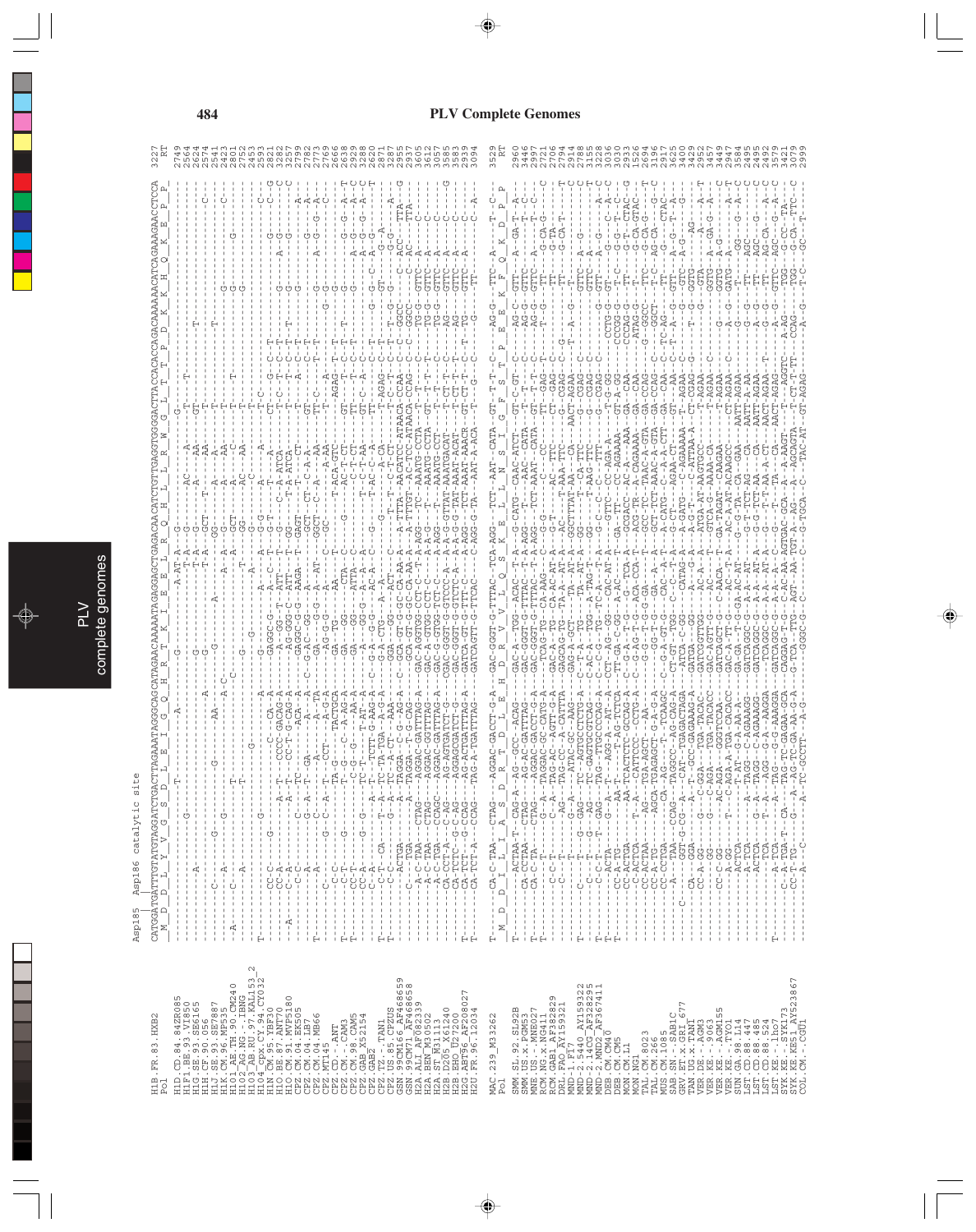|                                                  |                                              |                                          |                                                                                                                                                                                            |               |                  |         |        |                                                |               |                                                                                             |   |              |                                                     |  |  |                                     |                                                                                                                                                                                                                                                                                                                                                                                                                                                                              |                    |   |                                         |                                                                       |                    |                               |                      |             |   |                                      |                                                            |                                                       |                           |                                                                         |  |  |  |  |  |                             |         | $\mathbb{A}$ |  |  |  |  |                                                                                                                                                                                                                                                                                                                                                                              |  |  |               |                 |                                                                                 |                            |
|--------------------------------------------------|----------------------------------------------|------------------------------------------|--------------------------------------------------------------------------------------------------------------------------------------------------------------------------------------------|---------------|------------------|---------|--------|------------------------------------------------|---------------|---------------------------------------------------------------------------------------------|---|--------------|-----------------------------------------------------|--|--|-------------------------------------|------------------------------------------------------------------------------------------------------------------------------------------------------------------------------------------------------------------------------------------------------------------------------------------------------------------------------------------------------------------------------------------------------------------------------------------------------------------------------|--------------------|---|-----------------------------------------|-----------------------------------------------------------------------|--------------------|-------------------------------|----------------------|-------------|---|--------------------------------------|------------------------------------------------------------|-------------------------------------------------------|---------------------------|-------------------------------------------------------------------------|--|--|--|--|--|-----------------------------|---------|--------------|--|--|--|--|------------------------------------------------------------------------------------------------------------------------------------------------------------------------------------------------------------------------------------------------------------------------------------------------------------------------------------------------------------------------------|--|--|---------------|-----------------|---------------------------------------------------------------------------------|----------------------------|
|                                                  |                                              |                                          |                                                                                                                                                                                            |               |                  |         |        |                                                |               |                                                                                             |   |              |                                                     |  |  |                                     |                                                                                                                                                                                                                                                                                                                                                                                                                                                                              |                    |   |                                         |                                                                       |                    |                               |                      |             |   |                                      |                                                            |                                                       |                           |                                                                         |  |  |  |  |  |                             |         |              |  |  |  |  |                                                                                                                                                                                                                                                                                                                                                                              |  |  |               |                 |                                                                                 |                            |
|                                                  |                                              |                                          |                                                                                                                                                                                            |               |                  |         |        |                                                |               |                                                                                             |   |              |                                                     |  |  |                                     |                                                                                                                                                                                                                                                                                                                                                                                                                                                                              |                    |   |                                         |                                                                       |                    |                               |                      |             |   |                                      |                                                            |                                                       |                           |                                                                         |  |  |  |  |  |                             |         |              |  |  |  |  |                                                                                                                                                                                                                                                                                                                                                                              |  |  |               |                 |                                                                                 |                            |
|                                                  |                                              |                                          |                                                                                                                                                                                            |               |                  |         |        |                                                |               |                                                                                             |   |              |                                                     |  |  |                                     |                                                                                                                                                                                                                                                                                                                                                                                                                                                                              |                    |   |                                         |                                                                       |                    |                               |                      |             |   |                                      |                                                            |                                                       |                           |                                                                         |  |  |  |  |  |                             |         |              |  |  |  |  |                                                                                                                                                                                                                                                                                                                                                                              |  |  |               |                 |                                                                                 |                            |
|                                                  |                                              |                                          |                                                                                                                                                                                            |               |                  |         |        |                                                |               |                                                                                             |   |              |                                                     |  |  |                                     |                                                                                                                                                                                                                                                                                                                                                                                                                                                                              |                    |   |                                         |                                                                       |                    |                               |                      |             |   |                                      |                                                            |                                                       |                           |                                                                         |  |  |  |  |  | $\frac{1}{9}$ $\frac{1}{9}$ |         |              |  |  |  |  |                                                                                                                                                                                                                                                                                                                                                                              |  |  |               |                 |                                                                                 |                            |
|                                                  |                                              |                                          |                                                                                                                                                                                            |               |                  |         |        |                                                |               |                                                                                             |   |              |                                                     |  |  |                                     |                                                                                                                                                                                                                                                                                                                                                                                                                                                                              |                    |   |                                         |                                                                       |                    |                               |                      |             |   |                                      |                                                            |                                                       |                           |                                                                         |  |  |  |  |  |                             |         |              |  |  |  |  |                                                                                                                                                                                                                                                                                                                                                                              |  |  |               |                 |                                                                                 |                            |
|                                                  |                                              |                                          |                                                                                                                                                                                            |               |                  |         |        |                                                |               |                                                                                             |   |              |                                                     |  |  |                                     |                                                                                                                                                                                                                                                                                                                                                                                                                                                                              |                    |   |                                         |                                                                       |                    |                               |                      |             |   |                                      |                                                            |                                                       |                           |                                                                         |  |  |  |  |  |                             |         |              |  |  |  |  |                                                                                                                                                                                                                                                                                                                                                                              |  |  |               |                 |                                                                                 |                            |
|                                                  |                                              |                                          |                                                                                                                                                                                            |               |                  |         |        |                                                |               |                                                                                             |   |              |                                                     |  |  |                                     |                                                                                                                                                                                                                                                                                                                                                                                                                                                                              |                    |   |                                         |                                                                       |                    |                               |                      |             |   |                                      |                                                            |                                                       |                           |                                                                         |  |  |  |  |  |                             |         |              |  |  |  |  |                                                                                                                                                                                                                                                                                                                                                                              |  |  |               |                 |                                                                                 |                            |
|                                                  |                                              |                                          |                                                                                                                                                                                            |               |                  |         |        |                                                |               |                                                                                             |   |              |                                                     |  |  |                                     |                                                                                                                                                                                                                                                                                                                                                                                                                                                                              |                    |   |                                         |                                                                       |                    |                               |                      |             |   |                                      |                                                            |                                                       |                           |                                                                         |  |  |  |  |  |                             |         |              |  |  |  |  |                                                                                                                                                                                                                                                                                                                                                                              |  |  |               |                 |                                                                                 |                            |
|                                                  | J.<br>J.                                     | $\mathsf I$<br>ł                         | $\frac{1}{1}$<br>İ                                                                                                                                                                         | $\frac{1}{4}$ | $\frac{1}{1}$    | 1111    | ÷.     | ł<br>$\frac{1}{4}$<br>$\overline{\phantom{a}}$ | $\frac{1}{2}$ | U<br>------<br>$-1$<br>$-1$<br>$-1$<br>$-1$<br>$-1$<br>$-1$<br>$-1$<br>$-1$<br>$-1$<br>$-1$ | ţ | $\mathbf{I}$ | $\frac{1}{1}$<br>$\,$ I<br>$\overline{\phantom{a}}$ |  |  |                                     | $\begin{array}{l} \mathbf{A} & \mathbf{A} & \mathbf{A} & \mathbf{A} & \mathbf{A} & \mathbf{A} & \mathbf{A} & \mathbf{A} & \mathbf{A} & \mathbf{A} & \mathbf{A} & \mathbf{A} & \mathbf{A} & \mathbf{A} & \mathbf{A} & \mathbf{A} & \mathbf{A} & \mathbf{A} & \mathbf{A} & \mathbf{A} & \mathbf{A} & \mathbf{A} & \mathbf{A} & \mathbf{A} & \mathbf{A} & \mathbf{A} & \mathbf{A} & \mathbf{A} & \mathbf{A} & \mathbf{A} & \mathbf$                                             | ÷<br>$\frac{1}{4}$ | ţ | $\begin{array}{c}\nC \\ 1\n\end{array}$ | <b>0010--</b><br>$-1$<br>$-1$<br>$-1$<br>$-1$<br>$-1$<br>$-1$<br>$-1$ | $-$ -ATGG          | $-95T9-$<br>1<br>$\mathbf{I}$ | $-3501 - 10 - 1 - 1$ | $-1$        |   |                                      | $C--T-T-GTGG$<br>$I$ $W$                                   |                                                       | $-1 - A - 12TGT - AT - C$ |                                                                         |  |  |  |  |  |                             |         |              |  |  |  |  | $\begin{array}{r} \mathbf{1}_{1,2,3,4} = \mathbf{1}_{2,3,4} = \mathbf{1}_{2,3,4} = \mathbf{1}_{2,3,4} = \mathbf{1}_{2,3,4} = \mathbf{1}_{2,3,4} = \mathbf{1}_{2,3,4} = \mathbf{1}_{2,3,4} = \mathbf{1}_{2,3,4} = \mathbf{1}_{2,3,4} = \mathbf{1}_{2,3,4} = \mathbf{1}_{2,3,4} = \mathbf{1}_{2,3,4} = \mathbf{1}_{2,3,4} = \mathbf{1}_{2,3,4} = \mathbf{1}_{2,3,4} = \mathbf$ |  |  | $\frac{1}{1}$ | ĵ<br>$-$ CACT-- | $\frac{1}{2}$<br>$- -$ CACG                                                     | Í<br>$CC = -A$<br>$-T - A$ |
| TTCCTTTGGATGGGTTATGAACTCCAT<br>F L W M G Y E L H | $\mathbf{I}$<br>$\mathbf{I}$<br>$\mathbf{I}$ |                                          |                                                                                                                                                                                            |               |                  |         |        | $\frac{1}{4}$                                  |               |                                                                                             |   |              | $\overline{\phantom{a}}$<br>$\frac{1}{4}$           |  |  | $C - C$<br>$\overline{\phantom{a}}$ |                                                                                                                                                                                                                                                                                                                                                                                                                                                                              | $\frac{1}{4}$      |   |                                         | $\frac{1}{1}$<br>$\mathbb{I}$<br>$\mathsf I$                          | $\frac{1}{1}$      | $\frac{1}{2}$<br>$\mathsf I$  | J.                   | $\mathsf I$ |   |                                      | ī<br>$\overset{1}{\circ}$<br>$\mathbf{I}$<br>$\frac{1}{1}$ | Υ<br>$\circ$<br>$\mathbb{Z}$<br>$\Gamma_{\rm eff}$    |                           |                                                                         |  |  |  |  |  |                             |         |              |  |  |  |  |                                                                                                                                                                                                                                                                                                                                                                              |  |  | 1<br>ł.<br>J. |                 |                                                                                 | $\overline{\phantom{a}}$   |
|                                                  | I<br>$\frac{1}{1}$<br>$-1$                   | ii<br>Hi<br>$\mathbb{L}$<br>$\mathbf{1}$ | $\begin{array}{c} \begin{array}{c} \begin{array}{c} \begin{array}{c} \begin{array}{c} \end{array} \\ \end{array} \\ \begin{array}{c} \end{array} \end{array} \end{array} \end{array}$<br>Ť | Ħ<br>부부       | ÷<br>$\mathsf I$ | 41<br>부 | ÷      | $\mathbf{I}$<br>탁                              |               |                                                                                             |   |              |                                                     |  |  |                                     | $\begin{array}{l} \cdot \, \, \cdot \, \, \stackrel{.}{\cdot} \, \stackrel{.}{\cdot} \, \stackrel{.}{\cdot} \, \stackrel{.}{\cdot} \, \stackrel{.}{\cdot} \, \stackrel{.}{\cdot} \, \\ \cdot \, \, - \, \, \cdot \, \, \stackrel{.}{\cdot} \, \stackrel{.}{\cdot} \, \stackrel{.}{\cdot} \, \stackrel{.}{\cdot} \, \stackrel{.}{\cdot} \, \stackrel{.}{\cdot} \, \stackrel{.}{\cdot} \, \stackrel{.}{\cdot} \, \stackrel{.}{\cdot} \, \stackrel{.}{\cdot} \, \stackrel{.}{\$ |                    | U | ひ                                       | $- A - A A A - -$                                                     | $- -T - PAP - - -$ |                               | $- - A A A - - -$    | $-AAA-$     | ł | $\frac{1}{4}$<br>$-AT-AA$<br>CA-AAA- |                                                            | $\geq$<br>$-F - T - A A - T$<br>$\alpha$ <sup>1</sup> |                           | - - - A - AG<br>- - - - - AG - - -<br>- - - T - AA<br>- - - T GAA - - - |  |  |  |  |  |                             |         |              |  |  |  |  |                                                                                                                                                                                                                                                                                                                                                                              |  |  | $-AT - A$     |                 | A-G-AG- - - T-A- - -<br>- - -G-AA - - - T-A - - G<br>- A -AAG - - - - - - - - C |                            |
|                                                  |                                              |                                          |                                                                                                                                                                                            |               |                  |         | $\sim$ |                                                |               |                                                                                             |   |              |                                                     |  |  |                                     |                                                                                                                                                                                                                                                                                                                                                                                                                                                                              |                    |   |                                         |                                                                       |                    |                               |                      |             |   |                                      |                                                            |                                                       |                           |                                                                         |  |  |  |  |  |                             |         |              |  |  |  |  |                                                                                                                                                                                                                                                                                                                                                                              |  |  |               |                 |                                                                                 |                            |
| H1B.FR.83.HXB2<br>Pol                            |                                              |                                          |                                                                                                                                                                                            |               |                  |         |        |                                                |               |                                                                                             |   |              |                                                     |  |  |                                     |                                                                                                                                                                                                                                                                                                                                                                                                                                                                              |                    |   |                                         |                                                                       |                    |                               |                      |             |   |                                      | MAC.239_M33262<br>Pol                                      |                                                       |                           |                                                                         |  |  |  |  |  |                             | MON.NG1 |              |  |  |  |  | $\begin{smallmatrix} 111.100, 180.23\\ 101.100, 180.23\\ 102.100, 180.5\\ 103.10, 180.5\\ 104.100, 180.5\\ 105.10, 180.5\\ 106.10, 180.5\\ 107.10, 180.5\\ 108.10, 180.5\\ 109.10, 180.5\\ 101.10, 180.5\\ 101.10, 180.5\\ 101.10, 180.5\\ 101.10, 180.$                                                                                                                     |  |  |               |                 | SYK.KE.-.SYK173<br>SYK.KE.KES1_AY523867<br>COL.CM.-.CGU1                        |                            |
|                                                  |                                              |                                          |                                                                                                                                                                                            |               |                  |         |        |                                                |               |                                                                                             |   |              |                                                     |  |  |                                     |                                                                                                                                                                                                                                                                                                                                                                                                                                                                              |                    |   |                                         |                                                                       |                    |                               |                      |             |   |                                      |                                                            |                                                       |                           |                                                                         |  |  |  |  |  |                             |         |              |  |  |  |  |                                                                                                                                                                                                                                                                                                                                                                              |  |  |               |                 |                                                                                 |                            |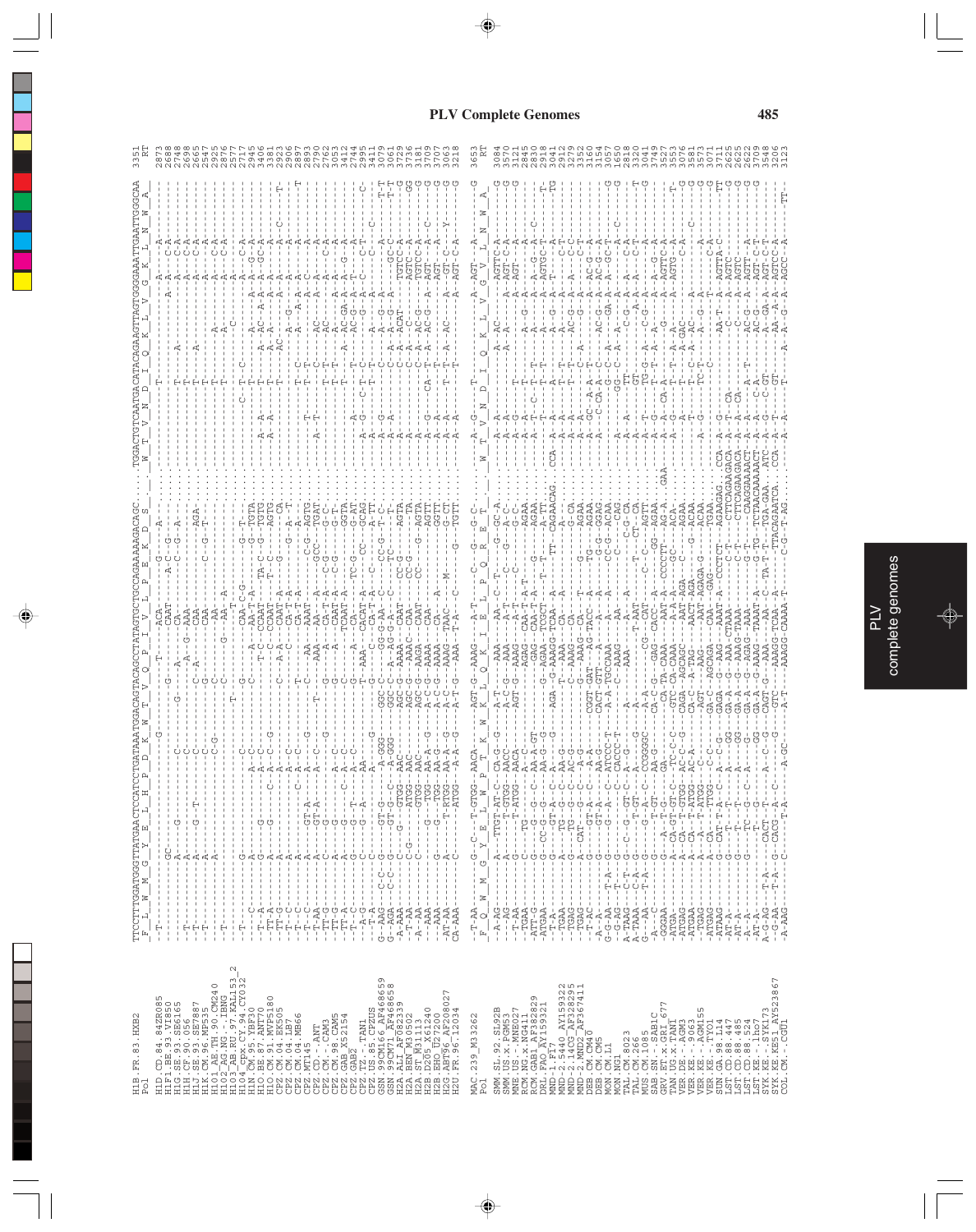| ŕ<br>ŕ.<br>ì |
|--------------|
|              |
| ŕ<br>r       |

| FR.83. HXB2                                                                                                                                                                                                                                                                                                                                                                    | $\begin{array}{ccccc} \texttt{GTCAGATTTACCCCAGGGATTRAAGTAA} \\ \texttt{S} & \texttt{Q} & \texttt{I} & \texttt{Y} & \texttt{P} & \texttt{G} & \texttt{I} & \texttt{K} & \texttt{V} & \texttt{I} \end{array}$                                                                                                                                                                                                                                                                                                                                                                   |  |  |  |  |  |
|--------------------------------------------------------------------------------------------------------------------------------------------------------------------------------------------------------------------------------------------------------------------------------------------------------------------------------------------------------------------------------|-------------------------------------------------------------------------------------------------------------------------------------------------------------------------------------------------------------------------------------------------------------------------------------------------------------------------------------------------------------------------------------------------------------------------------------------------------------------------------------------------------------------------------------------------------------------------------|--|--|--|--|--|
|                                                                                                                                                                                                                                                                                                                                                                                | $- - P -$<br>٠<br>$\frac{1}{1}$<br>$\frac{1}{1}$<br>Н<br>н<br>$\,$ I<br>Ţ<br>$\mathfrak l$<br>$\mathfrak l$<br>J.<br>J.<br>$\,$ I<br>U<br>$\mathbf{I}$                                                                                                                                                                                                                                                                                                                                                                                                                        |  |  |  |  |  |
|                                                                                                                                                                                                                                                                                                                                                                                | I,<br>J.<br>ł<br>Н<br>Ĩ,<br>I.<br>ı<br>I,<br>٠<br>٠<br>I.<br>I,<br>ı<br>J.                                                                                                                                                                                                                                                                                                                                                                                                                                                                                                    |  |  |  |  |  |
|                                                                                                                                                                                                                                                                                                                                                                                | $---AAT$<br>Н<br>$\frac{1}{1}$<br>$\,$ I<br>$\mathbf{I}$<br>$\,$ I<br>$\blacksquare$                                                                                                                                                                                                                                                                                                                                                                                                                                                                                          |  |  |  |  |  |
|                                                                                                                                                                                                                                                                                                                                                                                | $\blacksquare$<br>$\mathbf{I}$<br>$\blacksquare$<br>$\mathbf{1}$<br>$-4$<br>-<br>$\,$<br>Ť<br>$\overline{\phantom{a}}$<br>$\frac{1}{2}$<br>$- -A - -A - T$                                                                                                                                                                                                                                                                                                                                                                                                                    |  |  |  |  |  |
|                                                                                                                                                                                                                                                                                                                                                                                | $-1 - 9 - 1$<br>$\,$ $\,$<br>$\mathbf{I}$<br>$-10T - 1$<br>ı<br>$-A-$                                                                                                                                                                                                                                                                                                                                                                                                                                                                                                         |  |  |  |  |  |
| $\mathbf{\sim}$                                                                                                                                                                                                                                                                                                                                                                | J.<br>J.<br>J.<br>J.<br>$- - A -$<br>٠<br>$- - 20T - -$<br>$-10T - 1$<br>f,<br>$\mathfrak l$<br>$\begin{array}{c} \rule{0.2cm}{0.15mm} \rule{0.2cm}{0.15mm} \rule{0.2cm}{0.15mm} \rule{0.2cm}{0.15mm} \rule{0.2cm}{0.15mm} \rule{0.2cm}{0.15mm} \rule{0.2cm}{0.15mm} \rule{0.2cm}{0.15mm} \rule{0.2cm}{0.15mm} \rule{0.2cm}{0.15mm} \rule{0.2cm}{0.15mm} \rule{0.2cm}{0.15mm} \rule{0.2cm}{0.15mm} \rule{0.2cm}{0.15mm} \rule{0.2cm}{0.15mm} \rule{$<br>$\mathbf{I}$<br>$\mathbf{I}$<br>٠<br>J.<br>1                                                                          |  |  |  |  |  |
|                                                                                                                                                                                                                                                                                                                                                                                | 부                                                                                                                                                                                                                                                                                                                                                                                                                                                                                                                                                                             |  |  |  |  |  |
|                                                                                                                                                                                                                                                                                                                                                                                | $\,$<br>$\frac{1}{1}$<br><b>C-C-C-</b><br>К<br>÷<br>Н<br>÷<br>$\frac{1}{2}$                                                                                                                                                                                                                                                                                                                                                                                                                                                                                                   |  |  |  |  |  |
|                                                                                                                                                                                                                                                                                                                                                                                | $-5 - -1 - -1 - -1 -$<br>ŧ<br>K,<br>Ť<br>$-A-$<br>↻<br>Ť<br>$- - A$<br>J.                                                                                                                                                                                                                                                                                                                                                                                                                                                                                                     |  |  |  |  |  |
|                                                                                                                                                                                                                                                                                                                                                                                | 1<br>I,<br>ţ<br>t<br>$-5 -$<br>J.<br>$\mathbb{T}-\mathbb{A}--$<br>٠<br>$\frac{1}{2}$<br>$\frac{1}{2}$<br>$-4$<br>$\frac{1}{1}$<br>U                                                                                                                                                                                                                                                                                                                                                                                                                                           |  |  |  |  |  |
|                                                                                                                                                                                                                                                                                                                                                                                | $- -C - GA - - -$<br>U<br>÷<br>$\mathsf I$<br>$\frac{1}{1}$<br>י פורון ויוחים<br>היה היה היה היה ה<br>A<br>Ŧ<br>$- - A$                                                                                                                                                                                                                                                                                                                                                                                                                                                       |  |  |  |  |  |
|                                                                                                                                                                                                                                                                                                                                                                                | $\mathbf{I}$<br>$A - -C - G - A - A$<br>К<br>÷<br>$\frac{1}{1}$<br>$-4$<br>$\,$ $\,$                                                                                                                                                                                                                                                                                                                                                                                                                                                                                          |  |  |  |  |  |
|                                                                                                                                                                                                                                                                                                                                                                                | $---A-T-2$<br>K,<br>$\mathbf{I}$<br>$\blacksquare$<br>$-1$                                                                                                                                                                                                                                                                                                                                                                                                                                                                                                                    |  |  |  |  |  |
|                                                                                                                                                                                                                                                                                                                                                                                | $-10P - 1$<br>К<br>J.<br>J.<br>措<br>U<br>Ĭ<br>J.                                                                                                                                                                                                                                                                                                                                                                                                                                                                                                                              |  |  |  |  |  |
|                                                                                                                                                                                                                                                                                                                                                                                | $\,$ I<br>٠<br>٠<br>$- -A - - -$<br>$- -2 - - -$<br>К<br>Ť<br>٠<br>$-$ - TT $\hspace{-0.05cm}-$<br>$\mathbf{I}$<br>$-4$<br>$- - A$<br>$-1$                                                                                                                                                                                                                                                                                                                                                                                                                                    |  |  |  |  |  |
|                                                                                                                                                                                                                                                                                                                                                                                | К<br>÷<br>ł.<br>$\overline{\phantom{a}^{+}}$<br>÷,<br>÷.                                                                                                                                                                                                                                                                                                                                                                                                                                                                                                                      |  |  |  |  |  |
|                                                                                                                                                                                                                                                                                                                                                                                | К<br>$\overline{\phantom{a}}$<br>$\frac{1}{2}$<br>$\overline{\phantom{a}}$<br>$\,$ $\,$                                                                                                                                                                                                                                                                                                                                                                                                                                                                                       |  |  |  |  |  |
|                                                                                                                                                                                                                                                                                                                                                                                | $-1-DA-1-DCT-1$<br>K,<br>Ĵ<br>$- - A - -$<br>$\mathbf{I}$                                                                                                                                                                                                                                                                                                                                                                                                                                                                                                                     |  |  |  |  |  |
|                                                                                                                                                                                                                                                                                                                                                                                | J<br>$- -P - -P - - -$<br>К<br>$\frac{1}{4}$<br>$-4$<br>$\,$ 1<br>t                                                                                                                                                                                                                                                                                                                                                                                                                                                                                                           |  |  |  |  |  |
|                                                                                                                                                                                                                                                                                                                                                                                | I - - A - GGAC - - A<br>3 - - A - GGAC - - A<br>4 - - A - - GACC - A<br>4 - - A - - - ACC - A<br>$-1$<br>$\overline{\phantom{a}}$<br>$- -AC - C$<br>K,<br>Ţ<br>$\mathbb{S}$                                                                                                                                                                                                                                                                                                                                                                                                   |  |  |  |  |  |
|                                                                                                                                                                                                                                                                                                                                                                                | U<br>÷<br>۲<br>ا<br>$-4$<br>g                                                                                                                                                                                                                                                                                                                                                                                                                                                                                                                                                 |  |  |  |  |  |
|                                                                                                                                                                                                                                                                                                                                                                                | К<br>÷<br>$\blacksquare$<br>$\frac{1}{4}$<br>I                                                                                                                                                                                                                                                                                                                                                                                                                                                                                                                                |  |  |  |  |  |
|                                                                                                                                                                                                                                                                                                                                                                                | К<br>÷<br>$-1.5-$<br>$\begin{array}{c}\nCA & -A \\ CA & -A\n\end{array}$                                                                                                                                                                                                                                                                                                                                                                                                                                                                                                      |  |  |  |  |  |
|                                                                                                                                                                                                                                                                                                                                                                                | $-10AC - 4C - 1$<br>÷<br>$\frac{1}{1}$<br>$\frac{1}{4}$                                                                                                                                                                                                                                                                                                                                                                                                                                                                                                                       |  |  |  |  |  |
|                                                                                                                                                                                                                                                                                                                                                                                | $-$ -GACC $-$<br>$- - GAC$<br>$- -A - -$<br>$\mathbf{L}=-\mathbf{L}\mathbf{L}^{\perp}-$<br>$\overline{\mathbb{H}}_+$<br>$---AC-C$<br>$C---AC-$<br>U                                                                                                                                                                                                                                                                                                                                                                                                                           |  |  |  |  |  |
|                                                                                                                                                                                                                                                                                                                                                                                | ٠<br>ウーー                                                                                                                                                                                                                                                                                                                                                                                                                                                                                                                                                                      |  |  |  |  |  |
|                                                                                                                                                                                                                                                                                                                                                                                | ı<br>$\begin{array}{l} C---C-A--\frac{1}{2} \\ C-A--\frac{1}{2}G--\frac{1}{2} \\ C-A--\frac{1}{2}G--\frac{1}{2}G--\frac{1}{2} \\ C=A--\frac{1}{2}G--\frac{1}{2}G--\frac{1}{2} \\ \end{array}$                                                                                                                                                                                                                                                                                                                                                                                 |  |  |  |  |  |
|                                                                                                                                                                                                                                                                                                                                                                                | $-ACC-1$<br>$-$ T $-$ – $-$ A $-$ – $\,$<br>$\mathbf I$<br>Ť.<br>$\mathbb H$<br>$\mathbf{I}$<br>$\mathbf{I}$<br>$\mathsf I$<br>$\mathbf{I}$<br>$-4$<br>U                                                                                                                                                                                                                                                                                                                                                                                                                      |  |  |  |  |  |
| MAC.239_M33262<br>Pol                                                                                                                                                                                                                                                                                                                                                          | $\vdash$<br>$\mathbb{R}$<br>$\mapsto$<br>U<br>$\mathsf{\Delta}$<br>Σ<br>$\overline{\phantom{a}}$<br>$\infty$<br>A,                                                                                                                                                                                                                                                                                                                                                                                                                                                            |  |  |  |  |  |
|                                                                                                                                                                                                                                                                                                                                                                                | $---AC-$<br>$\blacksquare$<br>$\mathbf{I}$<br>-<br>$\mathbf{I}$<br>$-4 - 7$<br>$\frac{1}{4}$<br>F                                                                                                                                                                                                                                                                                                                                                                                                                                                                             |  |  |  |  |  |
|                                                                                                                                                                                                                                                                                                                                                                                | $-4$<br>$\,$ 1<br>÷<br>$\mathbb{F}_2$<br>$\frac{1}{4}$<br>$CA--A$                                                                                                                                                                                                                                                                                                                                                                                                                                                                                                             |  |  |  |  |  |
|                                                                                                                                                                                                                                                                                                                                                                                | . – – A – – GACT –<br>! – – A – – – ACC – .<br>턱<br>J<br>Í<br>$\begin{array}{c} 1 \ 1 \ 1 \end{array}$<br>$- -A - -$<br>U                                                                                                                                                                                                                                                                                                                                                                                                                                                     |  |  |  |  |  |
|                                                                                                                                                                                                                                                                                                                                                                                | $\frac{1}{1}$<br>$-4-4-040$<br>$-4$<br>$-1 - 2 - 4 - 1$<br>$\,$ I                                                                                                                                                                                                                                                                                                                                                                                                                                                                                                             |  |  |  |  |  |
|                                                                                                                                                                                                                                                                                                                                                                                | $C - A - GGACT - I$<br>$\frac{1}{4}$<br>$---ACT$<br>$\mathsf I$<br>$\frac{1}{1}$<br>$- - A$<br>J.                                                                                                                                                                                                                                                                                                                                                                                                                                                                             |  |  |  |  |  |
|                                                                                                                                                                                                                                                                                                                                                                                | $---2AC---$<br>ţ<br>$-4$<br>$-1$ -TT-C<br>f,<br>$-4$                                                                                                                                                                                                                                                                                                                                                                                                                                                                                                                          |  |  |  |  |  |
|                                                                                                                                                                                                                                                                                                                                                                                | $-1 - 1 - 1 - 1 - 1 - 1$<br>$\,$ I<br>i<br>İ<br>$-1$<br>$T - A$<br>$\frac{1}{1}$<br>đ                                                                                                                                                                                                                                                                                                                                                                                                                                                                                         |  |  |  |  |  |
|                                                                                                                                                                                                                                                                                                                                                                                | $- - - - - - - - - - - -$<br>İ<br>$-4$<br>$-TTT-C$<br>$\frac{1}{2}$<br>$-4$<br>U                                                                                                                                                                                                                                                                                                                                                                                                                                                                                              |  |  |  |  |  |
|                                                                                                                                                                                                                                                                                                                                                                                | $- - - - - - - - - - -$<br>t<br>$-4$<br>$-TTT - C$<br>$\frac{c}{1}$<br>$---A$                                                                                                                                                                                                                                                                                                                                                                                                                                                                                                 |  |  |  |  |  |
|                                                                                                                                                                                                                                                                                                                                                                                | $---PAC---$<br>$\frac{1}{1}$<br>К<br>÷<br>$-TTT - C$<br>$\frac{1}{1}$<br>$\,$ I                                                                                                                                                                                                                                                                                                                                                                                                                                                                                               |  |  |  |  |  |
|                                                                                                                                                                                                                                                                                                                                                                                | $- -A - -AC - -$<br>$-1.5$<br>÷<br>$-4$<br>U                                                                                                                                                                                                                                                                                                                                                                                                                                                                                                                                  |  |  |  |  |  |
| MND-2.1540 AY159322<br>MND-2.14CG_AF328295<br>MND-2.MND2_AF367411<br>DEB.CM.CM5<br>DEB.CM.CM5<br>MON.CM.L1                                                                                                                                                                                                                                                                     | A<br>-<br>$-4$                                                                                                                                                                                                                                                                                                                                                                                                                                                                                                                                                                |  |  |  |  |  |
|                                                                                                                                                                                                                                                                                                                                                                                | К<br>$\overline{\phantom{a}}$<br>$\frac{1}{2}$<br>$-4$<br>යි                                                                                                                                                                                                                                                                                                                                                                                                                                                                                                                  |  |  |  |  |  |
|                                                                                                                                                                                                                                                                                                                                                                                | I<br>U40--0--<br>К<br>Ť<br>t<br>J.<br>$\mathbf I$<br>$\mathsf I$<br>f,<br>$-1$<br>$\frac{1}{2}$<br>50                                                                                                                                                                                                                                                                                                                                                                                                                                                                         |  |  |  |  |  |
|                                                                                                                                                                                                                                                                                                                                                                                | I<br>$---2AC---$<br>$- - - - - - - - -$<br>÷<br>ד<br>ד<br>٠<br>$\begin{array}{l} -\vphantom{\int\limits_1} -\vphantom{\int\limits_1} -\vphantom{\int\limits_1} -\vphantom{\int\limits_1} -\vphantom{\int\limits_1} -\vphantom{\int\limits_1} -\vphantom{\int\limits_1} -\vphantom{\int\limits_1} -\vphantom{\int\limits_1} -\vphantom{\int\limits_1} -\vphantom{\int\limits_1} -\vphantom{\int\limits_1} -\vphantom{\int\limits_1} -\vphantom{\int\limits_1} -\vphantom{\int\limits_1} -\vphantom{\int\limits_1} -\vphantom{\int\limits_1} -\vphantom{\int\limits$<br>I.<br>Ρ |  |  |  |  |  |
|                                                                                                                                                                                                                                                                                                                                                                                | $- - - - - - - - - - -$<br>Ļ٢<br>J.<br>1<br>$CA - AGCA - -$                                                                                                                                                                                                                                                                                                                                                                                                                                                                                                                   |  |  |  |  |  |
|                                                                                                                                                                                                                                                                                                                                                                                | $- -A - GACT - I$<br>$\overline{1}$<br>$---A---$<br>$- - - - - - - -$<br>$\mathbf{I}$                                                                                                                                                                                                                                                                                                                                                                                                                                                                                         |  |  |  |  |  |
|                                                                                                                                                                                                                                                                                                                                                                                | $- - A - -$<br>$\frac{1}{1}$<br>F-<br>$- - - - - - - - - - -$<br>ı                                                                                                                                                                                                                                                                                                                                                                                                                                                                                                            |  |  |  |  |  |
|                                                                                                                                                                                                                                                                                                                                                                                | J,<br>$- - GAC$<br>j<br>$-4$<br>$\frac{1}{4}$<br>$---A T - A --- T$                                                                                                                                                                                                                                                                                                                                                                                                                                                                                                           |  |  |  |  |  |
|                                                                                                                                                                                                                                                                                                                                                                                | $\frac{1}{1}$<br>Ť<br>$\mathbf I$<br>U<br>$\,$ I<br>$CA -$                                                                                                                                                                                                                                                                                                                                                                                                                                                                                                                    |  |  |  |  |  |
|                                                                                                                                                                                                                                                                                                                                                                                | $\frac{1}{2}$<br>÷<br>U<br>↻                                                                                                                                                                                                                                                                                                                                                                                                                                                                                                                                                  |  |  |  |  |  |
|                                                                                                                                                                                                                                                                                                                                                                                | $\frac{1}{1}$<br>۲<br>ا                                                                                                                                                                                                                                                                                                                                                                                                                                                                                                                                                       |  |  |  |  |  |
|                                                                                                                                                                                                                                                                                                                                                                                | ı<br>$\frac{1}{1}$<br>י<br>י<br>$\begin{array}{c} \mbox{CA--AT--A--}\cr \mbox{CA--AT--AT--G--}\cr \end{array}$                                                                                                                                                                                                                                                                                                                                                                                                                                                                |  |  |  |  |  |
|                                                                                                                                                                                                                                                                                                                                                                                | $C-C-C-BC$<br>$\mathbf{I}$<br>$CA - AT - A - TGA$                                                                                                                                                                                                                                                                                                                                                                                                                                                                                                                             |  |  |  |  |  |
|                                                                                                                                                                                                                                                                                                                                                                                | $-10-7-7$<br>t<br>$- - A$<br>$-$ -TGAG<br>$CA - AC -$                                                                                                                                                                                                                                                                                                                                                                                                                                                                                                                         |  |  |  |  |  |
|                                                                                                                                                                                                                                                                                                                                                                                | $-1-DA-D-1$<br>ŧ<br>- - A<br>$-$ -TGAG<br>$CA - AC -$                                                                                                                                                                                                                                                                                                                                                                                                                                                                                                                         |  |  |  |  |  |
| $\begin{array}{l} \text{TAU}, \text{1001}, \text{1011}, \text{1021}, \text{1011}, \text{1021}, \text{1011}, \text{1021}, \text{1011}, \text{1031}, \text{1031}, \text{1041}, \text{1051}, \text{1061}, \text{1081}, \text{1081}, \text{1081}, \text{1081}, \text{1091}, \text{1091}, \text{1001}, \text{1001}, \text{1011}, \text{1011}, \text{1011}, \text{1011}, \text{1011$ | $- -C - C - C - C - C - 1$<br>$- - GGAC$<br>$\frac{1}{4}$<br>$-4$<br>י<br>י<br>$-$ -TGAT<br>$  TGAT$                                                                                                                                                                                                                                                                                                                                                                                                                                                                          |  |  |  |  |  |
|                                                                                                                                                                                                                                                                                                                                                                                | Ì,<br>$-1$<br>$-17T -$<br>$\mathfrak l$<br>J<br>J.<br>J,<br>$\bigcirc$                                                                                                                                                                                                                                                                                                                                                                                                                                                                                                        |  |  |  |  |  |
|                                                                                                                                                                                                                                                                                                                                                                                | ۲<br>ا<br>$\Gamma$<br>$\frac{1}{2}$                                                                                                                                                                                                                                                                                                                                                                                                                                                                                                                                           |  |  |  |  |  |
|                                                                                                                                                                                                                                                                                                                                                                                | $-1 - -2 - 2 -$<br>- C - - AT - A                                                                                                                                                                                                                                                                                                                                                                                                                                                                                                                                             |  |  |  |  |  |
|                                                                                                                                                                                                                                                                                                                                                                                |                                                                                                                                                                                                                                                                                                                                                                                                                                                                                                                                                                               |  |  |  |  |  |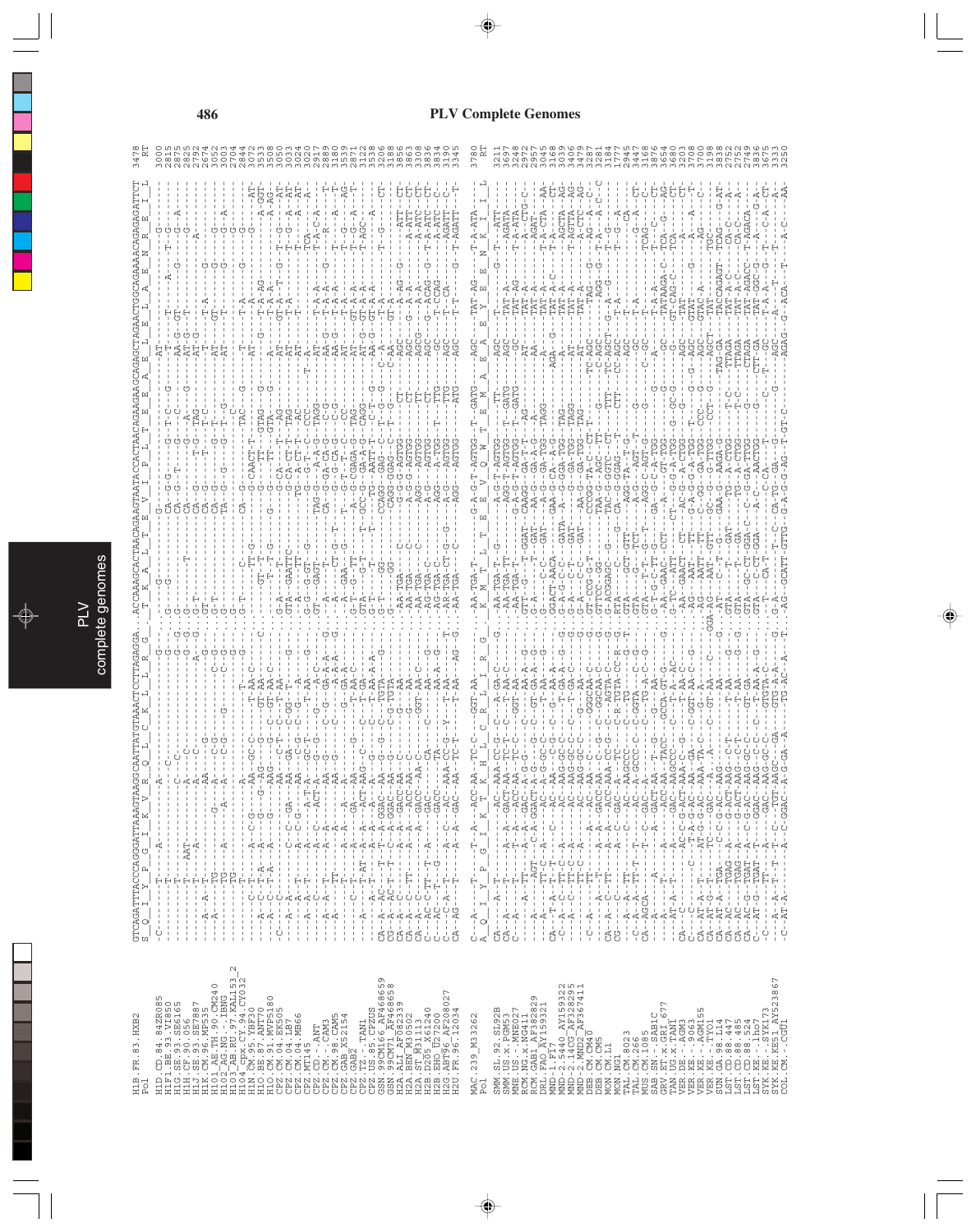| ì<br>č<br>J |
|-------------|
| ï<br>5      |
| ī<br>į      |

| H1B.FR.83.HXB2<br>Pol                                                                                                                                                                                                                                                                                                                                                                                                                                                                                                                                                                                                                                                                                                                                                                                                                                                                                                                                                                                                                                     | $\frac{N}{N}\frac{1}{N}\frac{1}{N}\frac{1}{N}\frac{1}{N}\frac{1}{N}\frac{1}{N}\frac{1}{N}\frac{1}{N}\frac{1}{N}\frac{1}{N}\frac{1}{N}\frac{1}{N}\frac{1}{N}\frac{1}{N}\frac{1}{N}\frac{1}{N}\frac{1}{N}\frac{1}{N}\frac{1}{N}\frac{1}{N}\frac{1}{N}\frac{1}{N}\frac{1}{N}\frac{1}{N}\frac{1}{N}\frac{1}{N}\frac{1}{N}\frac{1}{N}\frac{1}{N}\frac{1}{N}\frac{1}{N}\frac{1}{N}\frac{1}{N}\frac{1}{N}\frac{1}{N}\frac{1$                                                                                                                                                                                                                                                                                                                                                                                                                                                                                                                                                                                                                                                                                                                                                                                                                                                                                                                                                                                                                                                                                                                                                                                                                                                                                                                                                     |  |
|-----------------------------------------------------------------------------------------------------------------------------------------------------------------------------------------------------------------------------------------------------------------------------------------------------------------------------------------------------------------------------------------------------------------------------------------------------------------------------------------------------------------------------------------------------------------------------------------------------------------------------------------------------------------------------------------------------------------------------------------------------------------------------------------------------------------------------------------------------------------------------------------------------------------------------------------------------------------------------------------------------------------------------------------------------------|---------------------------------------------------------------------------------------------------------------------------------------------------------------------------------------------------------------------------------------------------------------------------------------------------------------------------------------------------------------------------------------------------------------------------------------------------------------------------------------------------------------------------------------------------------------------------------------------------------------------------------------------------------------------------------------------------------------------------------------------------------------------------------------------------------------------------------------------------------------------------------------------------------------------------------------------------------------------------------------------------------------------------------------------------------------------------------------------------------------------------------------------------------------------------------------------------------------------------------------------------------------------------------------------------------------------------------------------------------------------------------------------------------------------------------------------------------------------------------------------------------------------------------------------------------------------------------------------------------------------------------------------------------------------------------------------------------------------------------------------------------------------------|--|
| $\mathcal{A}$                                                                                                                                                                                                                                                                                                                                                                                                                                                                                                                                                                                                                                                                                                                                                                                                                                                                                                                                                                                                                                             | $-1 - 3$<br>$\begin{bmatrix} 0 & 0 & 0 & 0 \\ 0 & 1 & 1 & 1 \\ 0 & 0 & 0 & 1 \end{bmatrix}$<br>ジー<br>$\frac{1}{4}$<br>$\frac{1}{4}$<br>$\frac{1}{4}$<br>$\frac{1}{4}$<br>÷<br>$\frac{1}{1}$<br>$\frac{1}{4}$<br>÷<br>÷<br>÷<br>$\frac{1}{2}$<br>$\begin{array}{l} \mathbf{1} & \mathbf{1} & \mathbf{1} & \mathbf{1} & \mathbf{1} & \mathbf{1} \\ \mathbf{1} & \mathbf{1} & \mathbf{1} & \mathbf{1} & \mathbf{1} & \mathbf{1} \\ \mathbf{1} & \mathbf{1} & \mathbf{1} & \mathbf{1} & \mathbf{1} & \mathbf{1} \\ \mathbf{1} & \mathbf{1} & \mathbf{1} & \mathbf{1} & \mathbf{1} & \mathbf{1} \\ \mathbf{1} & \mathbf{1} & \mathbf{1} & \mathbf{1} & \mathbf{1} & \mathbf{1} \\ \mathbf$<br>$\frac{1}{4}$<br>$\begin{array}{r} -1.015 - 0.015 - 0.015 - 0.015 - 0.0000 \\ -0.0000 - 0.0000 - 0.0000 - 0.0000 \\ -0.0000 - 0.0000 - 0.0000 - 0.0000 \\ -0.00000 - 0.00000 - 0.00000 \\ -0.00000 - 0.00000 - 0.00000 \\ -0.000000 - 0.00000 - 0.00000 \\ -0.000000 - 0.00000 - 0.00000 \\ -0.$<br>÷<br>$-5 - 5 - 1$<br>U-U-U-U-U-U-U-U-U-U<br>U--5--<br>$\begin{array}{l} \mathbf{q} = \mathbf{q} = \mathbf{q} = \mathbf{q} = \mathbf{q} = \mathbf{q} = \mathbf{q} = \mathbf{q} = \mathbf{q} = \mathbf{q} = \mathbf{q} = \mathbf{q} = \mathbf{q} = \mathbf{q} = \mathbf{q} = \mathbf{q} = \mathbf{q} = \mathbf{q} = \mathbf{q} = \mathbf{q} = \mathbf{q} = \mathbf{q} = \mathbf{q} = \mathbf{q} = \mathbf{q} = \mathbf{q} = \mathbf{q} = \mathbf{q} = \mathbf{q} = \mathbf{q} = \mathbf$<br>U-U-U-KU-KUU-ULU-U<br>甘<br>$\frac{1}{4}$<br>Ť<br>$-5 - 4 - 6 -$<br>$\blacksquare$<br>$\mathbf{I}$<br>$\frac{1}{1}$<br>ł<br>$\frac{1}{1}$<br>$-GCAC$<br>$-9 - -$<br>$rac{1}{\sqrt{2}}$<br>$\dot{c}$<br>$\mathbf{L}$<br>$\frac{1}{4}$<br>$\mathbf{I}$<br>$\mathbf{I}$<br>$\mathsf I$ |  |
| $\begin{array}{l} \text{SMM, SL-32.5 L92B} \\ \text{MMM, US}\xrightarrow{\hspace*{0.3cm}}\xrightarrow{\hspace*{0.3cm}}\xrightarrow{\hspace*{0.3cm}}\xrightarrow{\hspace*{0.3cm}}\xrightarrow{\hspace*{0.3cm}}\xrightarrow{\hspace*{0.3cm}}\xrightarrow{\hspace*{0.3cm}}\xrightarrow{\hspace*{0.3cm}}\xrightarrow{\hspace*{0.3cm}}\xrightarrow{\hspace*{0.3cm}}\xrightarrow{\hspace*{0.3cm}}\xrightarrow{\hspace*{0.3cm}}\xrightarrow{\hspace*{0.3cm}}\xrightarrow{\hspace*{0.3cm}}\xrightarrow{\hspace$<br>SYK.KE.-.SYK173<br>SYK.KE.KE51 AY52386<br>COL.CM.-.C <del>C</del> U1<br>$\begin{tabular}{l l l } \hline \texttt{PAI} & \texttt{ON} & \texttt{3023} \\ \hline \texttt{PAI} & \texttt{ON} & \texttt{1308} \\ \texttt{MRL} & \texttt{SIR} & \texttt{SARIL} \\ \texttt{SRR} & \texttt{SIR} & \texttt{SIR} & \texttt{SARIL} \\ \texttt{SRR} & \texttt{SIR} & \texttt{SIR} & \texttt{SIR} \\ \texttt{MRR} & \texttt{RIR} & \texttt{SIR} & \texttt{130} \\ \texttt{VRR} & \texttt{RIR} & \texttt{SIR} & \texttt{$<br>MAC.239_M33262<br>Pol<br>MON.NG1 | $-1$<br>$-1$ - $CZ$<br>:ט<br>-<br>U<br>-<br>$-1 - 1 - 1 - 1$<br>$-1$<br>İ<br>$\frac{1}{1}$<br>$-1$ $-1$ $-1$<br>÷<br>$\overline{a}$<br>$\frac{1}{4}$<br>$\frac{1}{4}$<br>Í<br>÷<br>$\frac{1}{2}$<br>$\mathbf{I}$<br>$\frac{C}{1}$<br>$-10 - 10 - 0 - 0$<br>$\geq$<br>÷<br>-- 454-- -4-5540545-- 0H--<br>$\frac{1}{4}$<br>$\frac{1}{4}$<br>$\frac{1}{4}$<br>$\frac{1}{4}$<br>$-177 - -$<br>f,<br>÷<br>$-10T - 7$<br>$G-C-CI - A - CA-CI - CI - A - I - ACA$<br>$\begin{array}{l} \mathsf{C}\mathrm{-}\mathsf{G}\mathsf{T}\mathsf{C}\mathrm{-}\mathrm{-}\mathsf{G}\mathsf{A}\mathrm{-}\mathsf{C}\mathsf{A}\mathsf{G}\mathsf{G}\mathrm{-}\mathrm{-}\mathrm{-}\mathrm{-}\mathsf{T}\mathsf{G}\mathsf{T} \\ \mathsf{C}\mathrm{-}\mathsf{G}\mathsf{T}\mathsf{C}\mathrm{-}\mathrm{-}\mathsf{G}\mathsf{G}\mathsf{A}\mathrm{-}\mathsf{C}\mathsf{A}\mathrm{-}\mathsf{G}\mathrm{-}\mathrm{A}\mathrm{-}\mathrm{-}\mathrm{-}\mathrm{-}\mathrm{T}\mathsf{G}\mathsf{T} \end{array}$<br>-----ACGGA-CAGG-A--GACC<br>G----AC-GA-CA-G-A---ACT<br>$---TCA---CAGT$<br>-----AC-GAGCA-G-A--TACT<br>T----AC-GA-CAGG-A----ACC<br>U<br>U<br>U<br>U<br>HUH5--KUBBKU-K5----5--<br>-- CAGCA---------<br>$\begin{array}{c}\nC-\text{GTC-GGA-G-A-}\\ S-Q-E-Q-E\n\end{array}$<br>$-1 - 1 - 1 - 1 = -1$<br>$- - - - - - - - - - - - - -$<br>$- - - 15 - - - -$<br>$\frac{1}{1}$<br>$\,$<br>もし<br>$\frac{1}{1}$<br>ŧ<br><b>UC</b><br>$\mathsf{H}$                                                                                                                                                                                                                                                                                                                                                            |  |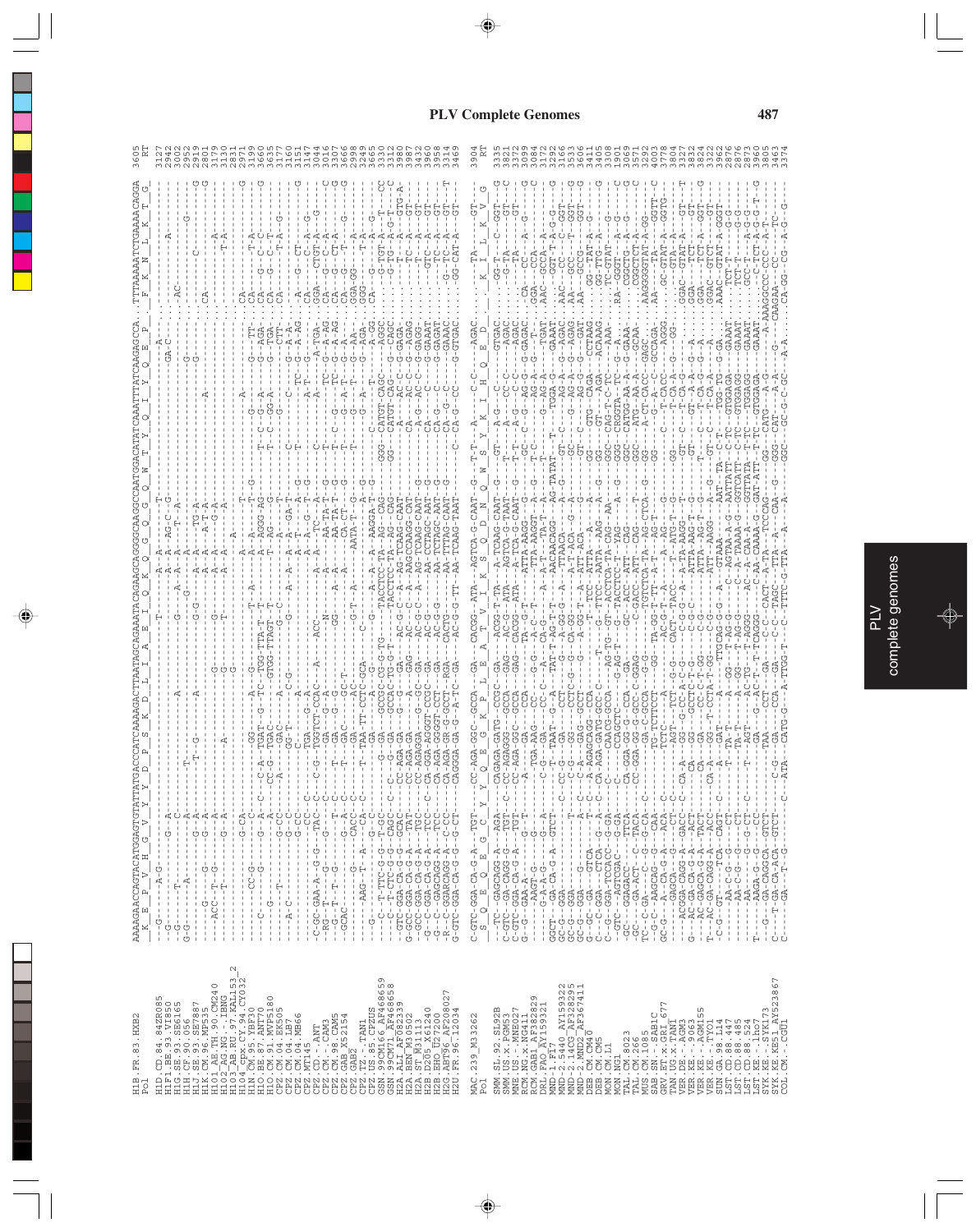| í<br>ř<br>ř<br>ĭ |
|------------------|
| í                |
|                  |

S

|                                                                                                                                                                                                                                                                                                                                                                                                         | AAATATGCAAGAATGGGGCCCCAC<br>$\Delta$<br>U<br>$\approx$<br>$\mathbbmss{}$<br>$\simeq$<br>$\mathbb{A}$<br>Υ<br>K                                                                                                                                                                                                                                                                                                                                    | $\Xi$                        |  |  |  |  |  |
|---------------------------------------------------------------------------------------------------------------------------------------------------------------------------------------------------------------------------------------------------------------------------------------------------------------------------------------------------------------------------------------------------------|---------------------------------------------------------------------------------------------------------------------------------------------------------------------------------------------------------------------------------------------------------------------------------------------------------------------------------------------------------------------------------------------------------------------------------------------------|------------------------------|--|--|--|--|--|
| $\begin{tabular}{l} \bf 1211.121.123.134.4220085\\ \bf 1121.123.93.371850\\ \bf 1121.123.93.371850\\ \bf 1121.125.93.93.8785\\ \bf 1121.125.93.93.8787\\ \bf 1121.125.93.1274.138.139\\ \bf 1121.124.139.131.130.281.131.132.24\\ \bf 1121.124.130.130.131.131$                                                                                                                                         | $-$ -DOG $-$<br>$\overset{-}{\circlearrowright}$                                                                                                                                                                                                                                                                                                                                                                                                  |                              |  |  |  |  |  |
|                                                                                                                                                                                                                                                                                                                                                                                                         |                                                                                                                                                                                                                                                                                                                                                                                                                                                   |                              |  |  |  |  |  |
|                                                                                                                                                                                                                                                                                                                                                                                                         |                                                                                                                                                                                                                                                                                                                                                                                                                                                   |                              |  |  |  |  |  |
|                                                                                                                                                                                                                                                                                                                                                                                                         |                                                                                                                                                                                                                                                                                                                                                                                                                                                   |                              |  |  |  |  |  |
|                                                                                                                                                                                                                                                                                                                                                                                                         | $\begin{split} -1 & -1 \\ -1 & -1 \\ -2 & -2 \\ -2 & -3 \\ -3 & -4 \\ -3 & -1 \\ -4 & -1 \\ -5 & -2 \\ -6 & -2 \\ -6 & -2 \\ -6 & -2 \\ -6 & -2 \\ -6 & -2 \\ -6 & -2 \\ -6 & -3 \\ -6 & -4 \\ -7 & -1 \\ -7 & -1 \\ -7 & -1 \\ -7 & -1 \\ -7 & -1 \\ -7 & -1 \\ -7 & -1 \\ -7 & -1 \\ -7 & -1 \\ -7 & -1 \\ -7 & -1 \\ -7 & -1 \\ -7 & -1 \\ -7 & -1 \\ -7 & -1 \\ -7 & -1 \\ -7 & -1 \\ -7 & -1 \\ -7 & -1 \\ -7 & -1$                          |                              |  |  |  |  |  |
| $\mathcal{C}$                                                                                                                                                                                                                                                                                                                                                                                           | $\mathbb{I}$<br>$\mathsf{I}$                                                                                                                                                                                                                                                                                                                                                                                                                      |                              |  |  |  |  |  |
|                                                                                                                                                                                                                                                                                                                                                                                                         | $\frac{1}{4}$<br>$-6 - - - -$<br>$\dot{q}$                                                                                                                                                                                                                                                                                                                                                                                                        | $\overline{\phantom{a}^{+}}$ |  |  |  |  |  |
|                                                                                                                                                                                                                                                                                                                                                                                                         |                                                                                                                                                                                                                                                                                                                                                                                                                                                   | ł                            |  |  |  |  |  |
|                                                                                                                                                                                                                                                                                                                                                                                                         |                                                                                                                                                                                                                                                                                                                                                                                                                                                   | $\frac{1}{4}$                |  |  |  |  |  |
|                                                                                                                                                                                                                                                                                                                                                                                                         | <b>ローズー ひロー ーーーーーーー イーーーーーーーーーー</b>                                                                                                                                                                                                                                                                                                                                                                                                               |                              |  |  |  |  |  |
|                                                                                                                                                                                                                                                                                                                                                                                                         |                                                                                                                                                                                                                                                                                                                                                                                                                                                   |                              |  |  |  |  |  |
|                                                                                                                                                                                                                                                                                                                                                                                                         |                                                                                                                                                                                                                                                                                                                                                                                                                                                   |                              |  |  |  |  |  |
|                                                                                                                                                                                                                                                                                                                                                                                                         |                                                                                                                                                                                                                                                                                                                                                                                                                                                   | 11111                        |  |  |  |  |  |
|                                                                                                                                                                                                                                                                                                                                                                                                         |                                                                                                                                                                                                                                                                                                                                                                                                                                                   | 부부                           |  |  |  |  |  |
|                                                                                                                                                                                                                                                                                                                                                                                                         |                                                                                                                                                                                                                                                                                                                                                                                                                                                   | ۳<br>ا                       |  |  |  |  |  |
|                                                                                                                                                                                                                                                                                                                                                                                                         |                                                                                                                                                                                                                                                                                                                                                                                                                                                   | $-CT$<br>ŧ                   |  |  |  |  |  |
|                                                                                                                                                                                                                                                                                                                                                                                                         |                                                                                                                                                                                                                                                                                                                                                                                                                                                   | $\frac{1}{4}$                |  |  |  |  |  |
|                                                                                                                                                                                                                                                                                                                                                                                                         |                                                                                                                                                                                                                                                                                                                                                                                                                                                   |                              |  |  |  |  |  |
|                                                                                                                                                                                                                                                                                                                                                                                                         | $- -12T - - -$                                                                                                                                                                                                                                                                                                                                                                                                                                    |                              |  |  |  |  |  |
|                                                                                                                                                                                                                                                                                                                                                                                                         | $-1$                                                                                                                                                                                                                                                                                                                                                                                                                                              |                              |  |  |  |  |  |
| GSN.99CN166 AF468659<br>GSN.99CN71 AF468658<br>H2A.ALI AF5082339<br>H2A.BT N311130<br>H2A.BT N311130<br>H2B.D205_X61240                                                                                                                                                                                                                                                                                 | $-6 -$                                                                                                                                                                                                                                                                                                                                                                                                                                            |                              |  |  |  |  |  |
|                                                                                                                                                                                                                                                                                                                                                                                                         | $-5 -$                                                                                                                                                                                                                                                                                                                                                                                                                                            |                              |  |  |  |  |  |
|                                                                                                                                                                                                                                                                                                                                                                                                         | - - - - - - AGG - A - AAAA - A - -<br>- - - - - - - AGG - T - AAAACA - G<br>$\frac{1}{1}$                                                                                                                                                                                                                                                                                                                                                         | $\frac{1}{4}$                |  |  |  |  |  |
|                                                                                                                                                                                                                                                                                                                                                                                                         | $\frac{1}{1}$                                                                                                                                                                                                                                                                                                                                                                                                                                     |                              |  |  |  |  |  |
|                                                                                                                                                                                                                                                                                                                                                                                                         | $-4GG-T-AAAACA-T$<br>$\frac{1}{1}$<br>$\frac{1}{1}$                                                                                                                                                                                                                                                                                                                                                                                               | Ħ                            |  |  |  |  |  |
|                                                                                                                                                                                                                                                                                                                                                                                                         | f,                                                                                                                                                                                                                                                                                                                                                                                                                                                |                              |  |  |  |  |  |
|                                                                                                                                                                                                                                                                                                                                                                                                         |                                                                                                                                                                                                                                                                                                                                                                                                                                                   |                              |  |  |  |  |  |
|                                                                                                                                                                                                                                                                                                                                                                                                         | $\overline{a}$                                                                                                                                                                                                                                                                                                                                                                                                                                    |                              |  |  |  |  |  |
|                                                                                                                                                                                                                                                                                                                                                                                                         | $-\frac{1}{2} \frac{1}{N} \frac{1}{N} = \frac{1}{N} \frac{1}{N} \frac{1}{N} \frac{1}{N} \frac{1}{N} \frac{1}{N}$<br>$\overline{A}$<br>ţ<br>$\mathbb{E}$<br>K                                                                                                                                                                                                                                                                                      |                              |  |  |  |  |  |
|                                                                                                                                                                                                                                                                                                                                                                                                         |                                                                                                                                                                                                                                                                                                                                                                                                                                                   |                              |  |  |  |  |  |
| SMM.SL.92.SL92B<br>SMM.US.x.PGM53<br>MNE.US.-.MNE027                                                                                                                                                                                                                                                                                                                                                    | $-G - T$ .                                                                                                                                                                                                                                                                                                                                                                                                                                        | H<br>H                       |  |  |  |  |  |
|                                                                                                                                                                                                                                                                                                                                                                                                         | È,                                                                                                                                                                                                                                                                                                                                                                                                                                                |                              |  |  |  |  |  |
|                                                                                                                                                                                                                                                                                                                                                                                                         |                                                                                                                                                                                                                                                                                                                                                                                                                                                   | nee<br>Tit                   |  |  |  |  |  |
|                                                                                                                                                                                                                                                                                                                                                                                                         | $-1 - 1 - 2 - 02A - 2 - 02A - 0$<br>$-5-$                                                                                                                                                                                                                                                                                                                                                                                                         |                              |  |  |  |  |  |
| RCM.GAB1 AF382829<br>DRL.FAO AY159321                                                                                                                                                                                                                                                                                                                                                                   |                                                                                                                                                                                                                                                                                                                                                                                                                                                   |                              |  |  |  |  |  |
|                                                                                                                                                                                                                                                                                                                                                                                                         |                                                                                                                                                                                                                                                                                                                                                                                                                                                   |                              |  |  |  |  |  |
|                                                                                                                                                                                                                                                                                                                                                                                                         |                                                                                                                                                                                                                                                                                                                                                                                                                                                   | ł                            |  |  |  |  |  |
|                                                                                                                                                                                                                                                                                                                                                                                                         |                                                                                                                                                                                                                                                                                                                                                                                                                                                   | ł                            |  |  |  |  |  |
|                                                                                                                                                                                                                                                                                                                                                                                                         |                                                                                                                                                                                                                                                                                                                                                                                                                                                   | ۲<br>ا                       |  |  |  |  |  |
|                                                                                                                                                                                                                                                                                                                                                                                                         |                                                                                                                                                                                                                                                                                                                                                                                                                                                   | ÷                            |  |  |  |  |  |
|                                                                                                                                                                                                                                                                                                                                                                                                         |                                                                                                                                                                                                                                                                                                                                                                                                                                                   |                              |  |  |  |  |  |
| MND-2.5440_AY159322<br>MND-2.14CG_AF328295<br>MND-2.MND2_AF328295<br>DEB.CM.CM5<br>DEB.CM.CM5<br>MON.CM.L1                                                                                                                                                                                                                                                                                              | $\begin{aligned} &\cdots -\text{T}(\texttt{CT} - \texttt{1} - \texttt{AGGAC} \cdot \texttt{A} - \texttt{1} - \texttt{A}, \\ &\cdots -\texttt{T} - \texttt{1} - \texttt{1} - \texttt{A} \cdot \texttt{GAC} \cdot \texttt{A} - \texttt{1} - \texttt{A}, \\ &\cdots -\texttt{1} - \texttt{1} - \texttt{1} - \texttt{1} - \texttt{1} - \texttt{1} - \texttt{1} - \texttt{1} - \texttt{1} - \texttt{1} - \texttt{1} - \texttt{1} - \texttt{1} - \text$ | ۱.<br>ال                     |  |  |  |  |  |
|                                                                                                                                                                                                                                                                                                                                                                                                         |                                                                                                                                                                                                                                                                                                                                                                                                                                                   |                              |  |  |  |  |  |
|                                                                                                                                                                                                                                                                                                                                                                                                         | $-9 - -$                                                                                                                                                                                                                                                                                                                                                                                                                                          | ŧ,                           |  |  |  |  |  |
|                                                                                                                                                                                                                                                                                                                                                                                                         | $-5 - 5 - 1$                                                                                                                                                                                                                                                                                                                                                                                                                                      | $\frac{1}{1}$                |  |  |  |  |  |
|                                                                                                                                                                                                                                                                                                                                                                                                         |                                                                                                                                                                                                                                                                                                                                                                                                                                                   |                              |  |  |  |  |  |
|                                                                                                                                                                                                                                                                                                                                                                                                         | $\,$                                                                                                                                                                                                                                                                                                                                                                                                                                              | $\frac{1}{1}$                |  |  |  |  |  |
|                                                                                                                                                                                                                                                                                                                                                                                                         |                                                                                                                                                                                                                                                                                                                                                                                                                                                   |                              |  |  |  |  |  |
|                                                                                                                                                                                                                                                                                                                                                                                                         |                                                                                                                                                                                                                                                                                                                                                                                                                                                   |                              |  |  |  |  |  |
|                                                                                                                                                                                                                                                                                                                                                                                                         |                                                                                                                                                                                                                                                                                                                                                                                                                                                   |                              |  |  |  |  |  |
| $\begin{array}{l} \textbf{F111} \dots \textbf{C01} \textbf{3023} \\ \textbf{011} \textbf{266} \\ \textbf{021} \textbf{303} \\ \textbf{034} \textbf{31} \dots \textbf{3811} \\ \textbf{035} \textbf{381} \dots \textbf{381} \\ \textbf{036} \textbf{381} \dots \textbf{381} \\ \textbf{0381} \textbf{311} \dots \textbf{381} \\ \textbf{039} \textbf{310} \dots \textbf{381} \\ \textbf{030} \textbf{31$ |                                                                                                                                                                                                                                                                                                                                                                                                                                                   | 1111<br>                     |  |  |  |  |  |
|                                                                                                                                                                                                                                                                                                                                                                                                         |                                                                                                                                                                                                                                                                                                                                                                                                                                                   |                              |  |  |  |  |  |
|                                                                                                                                                                                                                                                                                                                                                                                                         |                                                                                                                                                                                                                                                                                                                                                                                                                                                   | 부부                           |  |  |  |  |  |
|                                                                                                                                                                                                                                                                                                                                                                                                         |                                                                                                                                                                                                                                                                                                                                                                                                                                                   | Ť                            |  |  |  |  |  |
|                                                                                                                                                                                                                                                                                                                                                                                                         | - GG- - - CA - - - CAA - AATCA - - T<br>- - GG - - - CA - - - GCAA - AA - CA - - T                                                                                                                                                                                                                                                                                                                                                                | ÷                            |  |  |  |  |  |
|                                                                                                                                                                                                                                                                                                                                                                                                         | -G----CA----CAA-A-A-----T<br>-GG----CA----CA--A--CA--A                                                                                                                                                                                                                                                                                                                                                                                            | $\frac{1}{1}$                |  |  |  |  |  |
|                                                                                                                                                                                                                                                                                                                                                                                                         |                                                                                                                                                                                                                                                                                                                                                                                                                                                   | $\frac{1}{4}$                |  |  |  |  |  |
| SYK.KE.-.SYK173<br>SYK.KE.KE31_AY523867                                                                                                                                                                                                                                                                                                                                                                 |                                                                                                                                                                                                                                                                                                                                                                                                                                                   |                              |  |  |  |  |  |
|                                                                                                                                                                                                                                                                                                                                                                                                         | - 0ACA - - - - A - CCTTT-CA - - A - - T<br>- - ACA - G - A - GCATAT - CGA - - - - - T<br>- - - C - - AAC - C - GGC - AAAA - CAG - - - -                                                                                                                                                                                                                                                                                                           |                              |  |  |  |  |  |
|                                                                                                                                                                                                                                                                                                                                                                                                         |                                                                                                                                                                                                                                                                                                                                                                                                                                                   |                              |  |  |  |  |  |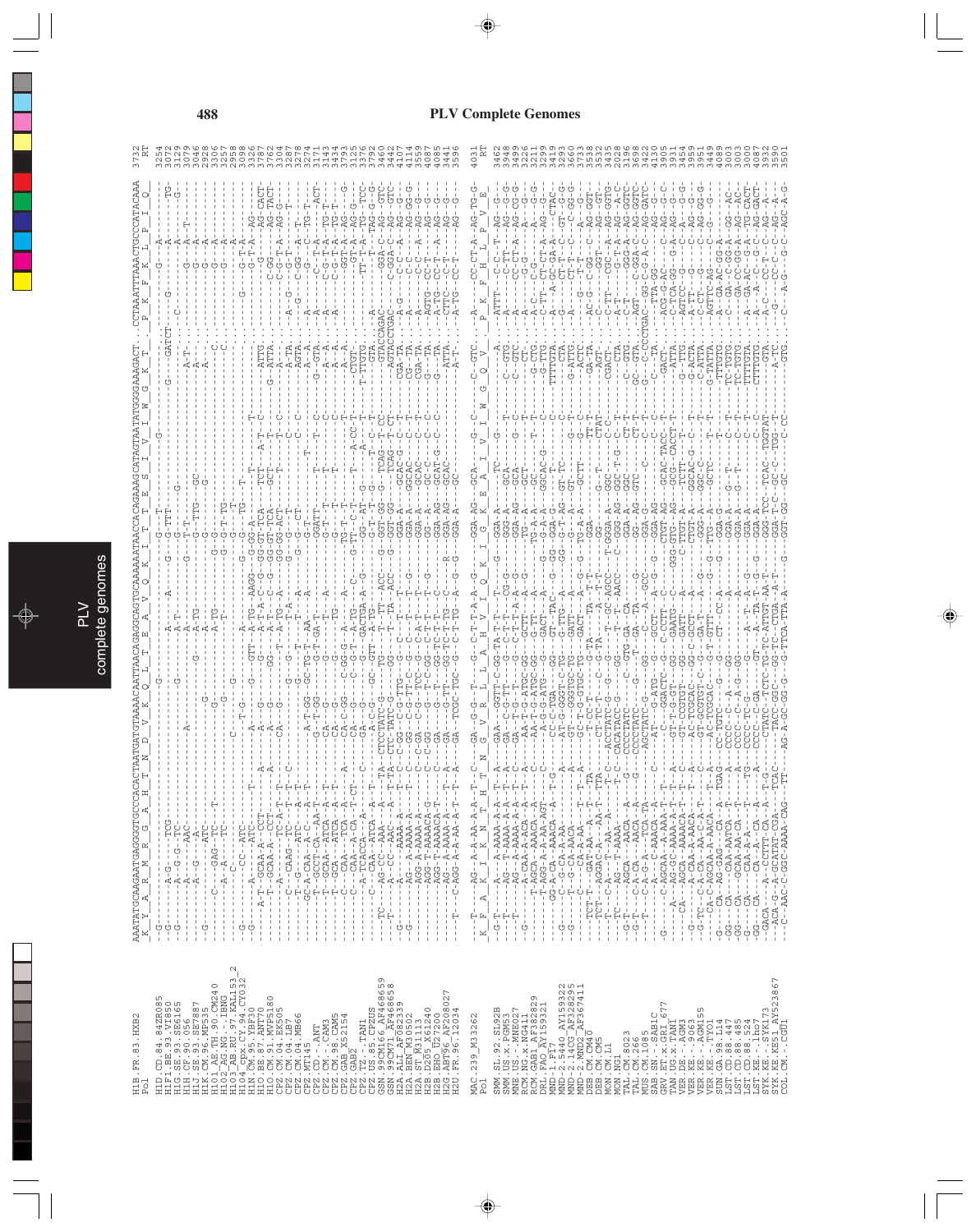| aenomes<br>ì  |
|---------------|
| ete           |
|               |
|               |
|               |
| י<br>המה<br>ī |
|               |
| ĭ             |
|               |
|               |

 $\overline{\mathtt{a}}$ 

| $\begin{array}{c} \dot{A} - CAC \\ \dot{A} - -A \end{array}$<br>AGGAAACATGGGAAACATGGTGGACAGAG<br>K E T W E T W E T<br>$\frac{1}{2}$<br>투<br>$\frac{1}{\sqrt{2}}$<br>リー<br>$- - A$<br>$-1 - 7$<br>$-4$<br>Н<br>◡<br>U<br>$- - - - A$<br>$- -T - - - -R$<br>$-$ -TGA $-$ C<br>$- - GAT - C$<br>$\begin{array}{c}\n - -\text{GATA} - \text{C} - \\  - -\text{GATA} - \text{C} - \\ \end{array}$<br>$\frac{0}{1}$<br>U<br>۲<br>ا<br>リー<br>$C---A$<br>$CATA-T$<br>- CATA - CC<br>- CATA - CC<br>- C - - - - CP<br>- T - - - - - - - -<br>$- - -$ A<br>U<br>U<br>C<br>Ō<br> <br>リー<br>$\overline{a}$<br>$\frac{1}{2}$ – $\frac{1}{2}$<br>부<br>۲<br>ا<br>$-\mathbf{T}--\mathbf{T}$<br>サート<br>$-10-10-10-1$<br>$-TOA - T$<br>ם יְ<br>Ť<br>Ĩ,<br>ł<br>Ĭ<br>ţ<br>$- - \Gamma G -$<br>$-$ CAG $-$<br>$\frac{1}{4}$<br>$-501 - 7$<br>ł<br>÷<br>$\frac{1}{4}$<br>$\mathbf{I}$<br>$\frac{1}{2}$<br>$-9 - 0 - 1$<br>$\mathbf{I}$<br>투<br>$\overline{\phantom{a}}$<br>ı<br>J.<br>$\mathbf{I}$<br>$\blacksquare$<br>$\mathbf{I}$<br>Ĥ<br>$\mathsf I$<br>$\overline{\phantom{a}}$<br>$\mathbf{1}$<br>J,<br><b>いい</b><br>J<br>ひ<br>ひHHHひ<br>$\mathbf{I}$<br>$\mathbf{I}$<br>$\frac{1}{4}$<br>ł.<br>$\,$<br>$\,$ I<br>ţ<br>Ť<br>ţ<br>t<br>$\mathbf{I}$<br>- 11<br>ţ<br>$\frac{1}{1}$<br>ł<br>$\frac{1}{4}$<br>÷<br>t<br>$\blacksquare$<br>$\mathbf{I}$<br>ł<br>$\geq$<br>$\mathbb{L}$<br>$\mathbf{I}$<br>$\mathbf{I}$<br>$\overline{\phantom{a}}$<br>$\mathbf{I}$<br>$\mathbf{I}$<br>J.<br>$\mathbf{I}$<br>$\,$ I<br>$\mathbf{I}$<br>$\mathbf{I}$<br>J.<br>-<br>$\mathbf{I}$<br>$\blacksquare$<br>$\mathbf{I}$<br>f,<br>J.<br>f,<br>f,<br>$\,$ I<br>$\mathfrak l$<br>$\mathsf I$<br>$\mathsf I$<br>$\mathbf I$<br>$\mathfrak l$<br>$\,$<br>Z<br>$\mathbf{I}$<br>J.<br>f,<br>î.<br>$\mathbf{I}$<br>$\overline{\phantom{a}}$<br>$\mathbb{I}$<br>$\blacksquare$<br>$\blacksquare$<br>$\blacksquare$<br>t,<br>$\overline{\phantom{a}}$<br>- 1<br>٠<br>٠<br>$-5T - T - -$<br>$-CA$ -<br>$--CA--$<br>$-$ - AT $-$<br>$\frac{1}{2}$<br>$---TCAG$<br>$-CAG$<br>$-  CA - -$<br>$- -$ CAG<br>$---CAG$<br>$-$ AGTCAG<br>$---TCA-$<br>$-4$<br>$-5 - 6$<br>$\frac{1}{2}$ $\frac{1}{2}$ $\frac{1}{2}$ $\frac{1}{2}$ $\frac{1}{2}$ $\frac{1}{2}$ $\frac{1}{2}$ $\frac{1}{2}$ $\frac{1}{2}$ $\frac{1}{2}$ $\frac{1}{2}$ $\frac{1}{2}$ $\frac{1}{2}$ $\frac{1}{2}$ $\frac{1}{2}$ $\frac{1}{2}$ $\frac{1}{2}$ $\frac{1}{2}$ $\frac{1}{2}$ $\frac{1}{2}$ $\frac{1}{2}$ $\frac{1}{2}$<br>$-$ AGCCAG<br>$C - C$<br>$-  CAG -$<br>$  CAG$<br>$   CAG$<br>$-TCA-$<br>$\blacksquare$<br>$-$ -GCAC<br>$\overline{\phantom{a}}$<br>$-1 - 5 - 6$<br>$\frac{1}{1}$<br>- 1<br>o'<br>턱<br>$\frac{1}{4}$<br>$-100$<br>$\mathbf I$<br>$\begin{array}{c}\n1 \\ 0 \\ 1\n\end{array}$<br>$-1 - 1 - 1$<br>$-1 - C_A$<br>$-CA$<br>$---GCA$<br>$---TCA$<br>$---TCG-$<br>$C - C$<br>- 11<br>- 11<br>$\blacksquare$<br>$-1$<br>်ပြီး<br>         <br>턱<br>-<br>٠<br>$\mathbb{E}$<br>Ť<br>$\mathbf{I}$<br>$\mathbf{I}$<br>$\mathbb{I}$<br>- 11<br>$\mathbf{I}$<br>Ť<br>$\frac{1}{1}$<br>ţ<br>J.<br>$\mathbf{I}$<br>÷<br>j.<br>$\mathbf{I}$<br>$\mathbb{I}$<br>$\mathbf{I}$<br>$\mathbf{I}$<br>$\mathbf{I}$<br>$\mathbf{I}$<br>$\mathbf{I}$<br>٠<br>٠<br>٠<br>$\mathbf{I}$<br>ţ<br>$\mathbf I$<br>$\geq$<br>$\mathsf I$<br>$\begin{array}{c} G A_1 - G_2 G_1^1 - \cdots \\ G A_2 - G_1 G_2^1 - \cdots \\ G A_3 - \cdots G_3 G_3^1 - \cdots \\ G A_4 - \cdots G_4 G_5^1 - \cdots \\ G A_5 - \cdots G_5 G_6^1 - \cdots \\ G A_6^1 - \cdots G_6^1 G_7^1 - \cdots \\ G A_7^1 - \cdots G_7^1 G_8^1 - \cdots \\ G A_8^1 - \cdots G_8^1 G_9^1 - \cdots \\ G A_7^1 - \cdots G_8^1 G_9^1 - \cdots \\ G A_8^1 - \cdots G_8^$<br>$\,$ $\,$<br>$\mathsf I$<br>$\mathfrak l$<br>$\mathbf I$<br>$\mathsf I$<br>$\mathfrak l$<br>$\mathsf I$<br>$\mathbf I$<br>$\mathbf I$<br>$\,$<br>$\mathbf{I}$<br>$\mathbf{r}$<br>$\mathbf{I}$<br>$\begin{array}{c} \rule{0.2cm}{0.15mm} \rule{0.2cm}{0.15mm} \rule{0.2cm}{0.15mm} \rule{0.2cm}{0.15mm} \rule{0.2cm}{0.15mm} \rule{0.2cm}{0.15mm} \rule{0.2cm}{0.15mm} \rule{0.2cm}{0.15mm} \rule{0.2cm}{0.15mm} \rule{0.2cm}{0.15mm} \rule{0.2cm}{0.15mm} \rule{0.2cm}{0.15mm} \rule{0.2cm}{0.15mm} \rule{0.2cm}{0.15mm} \rule{0.2cm}{0.15mm} \rule{$<br>$- - -$ GTC- $-$<br>$\mathbf I$<br>$\begin{array}{c} \tt GA--=9T----\\ \tt G-A--=GT--\\ \tt G--=7T--\\ \tt G--=7T--\\ \tt G-A--=7T--\\ \tt G.A--=7T--\\ \tt G.A--=7T--\\ \tt G.A--=7T--\\ \tt G.A--=7T--\\ \tt G.A--=7T--\\ \tt G.A--=7T--\\ \tt G.A--=7T--\\ \tt G.A--=7T--\\ \tt G.A--=7T--\\ \tt G.A--=7T--\\ \tt G.A--=7T--\\ \tt G.A--=7T--\\ \tt G.A--=7T--\\ \tt G.A--=7T--\\ \tt G.A--=7T--\\ \tt G.A--=7T--\\ \tt G.A--$<br>$\,$ I<br>לילי בילים<br>היידודיים<br>היידודיים<br>היידודיים<br>$-$ GTC<br>$\mathbf{I}$<br>부부<br>$-1 - 9 - 1$<br>$\blacksquare$<br>$\frac{1}{10} - 100 = 0.000$<br>$GA - GGA -$<br>D<br>$\mathbb{I}$<br>TGT<br>-<br>-<br>$\mathbf{I}$<br>$\mathsf I$<br>$\ddot{\circ}$<br>$\frac{1}{\sqrt{2}}$<br>$\frac{G}{1}$<br>ł<br>$- A -$<br>$\,$ I<br>$\frac{1}{1}$<br>t<br>÷,<br>$\frac{1}{1}$<br>f,<br>ł.<br>$\frac{1}{1}$<br>t<br>$\mathbf{I}$<br>$\begin{array}{c}\nA \\ A\n\end{array}$<br>$\tilde{E}$<br>$-AB$<br>$G - A$<br>8844<br>$-\vec{A}$<br>ġġ<br>$\overline{3}$<br>$\overline{3}$<br>$\overline{3}$<br>$\mathsf I$<br>$\mathbb{E}$<br>ひ<br>$\sim$<br>് പ<br>C<br>251<br>$\begin{smallmatrix} 8000, 51, 92, 51, 929\\ 8000, 151, 92, 51, 929\\ 8000, 105, 2, 100057\\ 8000, 105, 2, 100057\\ 8000, 105, 2, 100057\\ 8000, 105, 2, 1100\\ 8000, 1000, 2, 1100\\ 8000, 1000, 1000\\ 8000, 1000, 1000\\ 8000, 1000, 1000\\ 8000,$<br>H1B.FR.83.HXB2<br>Pol<br>MAC.239_M33262<br>Pol |  |  |  |  |  |  |  |  |  |  |  |  |  |  |  |  |  |  |  |  |  |  |  |  |  |  |  |  |  |  |  |  |  |  |  |  |  |  |                                                          |
|-------------------------------------------------------------------------------------------------------------------------------------------------------------------------------------------------------------------------------------------------------------------------------------------------------------------------------------------------------------------------------------------------------------------------------------------------------------------------------------------------------------------------------------------------------------------------------------------------------------------------------------------------------------------------------------------------------------------------------------------------------------------------------------------------------------------------------------------------------------------------------------------------------------------------------------------------------------------------------------------------------------------------------------------------------------------------------------------------------------------------------------------------------------------------------------------------------------------------------------------------------------------------------------------------------------------------------------------------------------------------------------------------------------------------------------------------------------------------------------------------------------------------------------------------------------------------------------------------------------------------------------------------------------------------------------------------------------------------------------------------------------------------------------------------------------------------------------------------------------------------------------------------------------------------------------------------------------------------------------------------------------------------------------------------------------------------------------------------------------------------------------------------------------------------------------------------------------------------------------------------------------------------------------------------------------------------------------------------------------------------------------------------------------------------------------------------------------------------------------------------------------------------------------------------------------------------------------------------------------------------------------------------------------------------------------------------------------------------------------------------------------------------------------------------------------------------------------------------------------------------------------------------------------------------------------------------------------------------------------------------------------------------------------------------------------------------------------------------------------------------------------------------------------------------------------------------------------------------------------------------------------------------------------------------------------------------------------------------------------------------------------------------------------------------------------------------------------------------------------------------------------------------------------------------------------------------------------------------------------------------------------------------------------------------------------------------------------------------------------------------------------------------------------------------------------------------------------------------------------------------------------------------------------------------------------------------------------------------------------------------------------------------------------------------------------------------------------------------------------------------------------------------------------------------------------------------------------------------------------------------------------------------------------------------------------------------------------------------------------------------------------------------------------------------------------------------------------------------------------------------------------------------------------------------------------------------------------------------------------------------------------------------------------------------------------------------------------------------------------------------------------------------------------------------------------------------------------------------------------------------------------------------------------------------------------------------------------------------------------------------------------------------------------------------------------------------------------------------------------------------------------------------------------------------------------------------------------------------------------------------------------------------------------------------------------------------------------------------------------------------------------------------------------------------------------------------------------------------------------------------------------------------------------------------------------------------------------------------------------------------------------------|--|--|--|--|--|--|--|--|--|--|--|--|--|--|--|--|--|--|--|--|--|--|--|--|--|--|--|--|--|--|--|--|--|--|--|--|--|--|----------------------------------------------------------|
|                                                                                                                                                                                                                                                                                                                                                                                                                                                                                                                                                                                                                                                                                                                                                                                                                                                                                                                                                                                                                                                                                                                                                                                                                                                                                                                                                                                                                                                                                                                                                                                                                                                                                                                                                                                                                                                                                                                                                                                                                                                                                                                                                                                                                                                                                                                                                                                                                                                                                                                                                                                                                                                                                                                                                                                                                                                                                                                                                                                                                                                                                                                                                                                                                                                                                                                                                                                                                                                                                                                                                                                                                                                                                                                                                                                                                                                                                                                                                                                                                                                                                                                                                                                                                                                                                                                                                                                                                                                                                                                                                                                                                                                                                                                                                                                                                                                                                                                                                                                                                                                                                                                                                                                                                                                                                                                                                                                                                                                                                                                                                                                                                                           |  |  |  |  |  |  |  |  |  |  |  |  |  |  |  |  |  |  |  |  |  |  |  |  |  |  |  |  |  |  |  |  |  |  |  |  |  |  |                                                          |
|                                                                                                                                                                                                                                                                                                                                                                                                                                                                                                                                                                                                                                                                                                                                                                                                                                                                                                                                                                                                                                                                                                                                                                                                                                                                                                                                                                                                                                                                                                                                                                                                                                                                                                                                                                                                                                                                                                                                                                                                                                                                                                                                                                                                                                                                                                                                                                                                                                                                                                                                                                                                                                                                                                                                                                                                                                                                                                                                                                                                                                                                                                                                                                                                                                                                                                                                                                                                                                                                                                                                                                                                                                                                                                                                                                                                                                                                                                                                                                                                                                                                                                                                                                                                                                                                                                                                                                                                                                                                                                                                                                                                                                                                                                                                                                                                                                                                                                                                                                                                                                                                                                                                                                                                                                                                                                                                                                                                                                                                                                                                                                                                                                           |  |  |  |  |  |  |  |  |  |  |  |  |  |  |  |  |  |  |  |  |  |  |  |  |  |  |  |  |  |  |  |  |  |  |  |  |  |  |                                                          |
|                                                                                                                                                                                                                                                                                                                                                                                                                                                                                                                                                                                                                                                                                                                                                                                                                                                                                                                                                                                                                                                                                                                                                                                                                                                                                                                                                                                                                                                                                                                                                                                                                                                                                                                                                                                                                                                                                                                                                                                                                                                                                                                                                                                                                                                                                                                                                                                                                                                                                                                                                                                                                                                                                                                                                                                                                                                                                                                                                                                                                                                                                                                                                                                                                                                                                                                                                                                                                                                                                                                                                                                                                                                                                                                                                                                                                                                                                                                                                                                                                                                                                                                                                                                                                                                                                                                                                                                                                                                                                                                                                                                                                                                                                                                                                                                                                                                                                                                                                                                                                                                                                                                                                                                                                                                                                                                                                                                                                                                                                                                                                                                                                                           |  |  |  |  |  |  |  |  |  |  |  |  |  |  |  |  |  |  |  |  |  |  |  |  |  |  |  |  |  |  |  |  |  |  |  |  |  |  |                                                          |
|                                                                                                                                                                                                                                                                                                                                                                                                                                                                                                                                                                                                                                                                                                                                                                                                                                                                                                                                                                                                                                                                                                                                                                                                                                                                                                                                                                                                                                                                                                                                                                                                                                                                                                                                                                                                                                                                                                                                                                                                                                                                                                                                                                                                                                                                                                                                                                                                                                                                                                                                                                                                                                                                                                                                                                                                                                                                                                                                                                                                                                                                                                                                                                                                                                                                                                                                                                                                                                                                                                                                                                                                                                                                                                                                                                                                                                                                                                                                                                                                                                                                                                                                                                                                                                                                                                                                                                                                                                                                                                                                                                                                                                                                                                                                                                                                                                                                                                                                                                                                                                                                                                                                                                                                                                                                                                                                                                                                                                                                                                                                                                                                                                           |  |  |  |  |  |  |  |  |  |  |  |  |  |  |  |  |  |  |  |  |  |  |  |  |  |  |  |  |  |  |  |  |  |  |  |  |  |  |                                                          |
|                                                                                                                                                                                                                                                                                                                                                                                                                                                                                                                                                                                                                                                                                                                                                                                                                                                                                                                                                                                                                                                                                                                                                                                                                                                                                                                                                                                                                                                                                                                                                                                                                                                                                                                                                                                                                                                                                                                                                                                                                                                                                                                                                                                                                                                                                                                                                                                                                                                                                                                                                                                                                                                                                                                                                                                                                                                                                                                                                                                                                                                                                                                                                                                                                                                                                                                                                                                                                                                                                                                                                                                                                                                                                                                                                                                                                                                                                                                                                                                                                                                                                                                                                                                                                                                                                                                                                                                                                                                                                                                                                                                                                                                                                                                                                                                                                                                                                                                                                                                                                                                                                                                                                                                                                                                                                                                                                                                                                                                                                                                                                                                                                                           |  |  |  |  |  |  |  |  |  |  |  |  |  |  |  |  |  |  |  |  |  |  |  |  |  |  |  |  |  |  |  |  |  |  |  |  |  |  |                                                          |
|                                                                                                                                                                                                                                                                                                                                                                                                                                                                                                                                                                                                                                                                                                                                                                                                                                                                                                                                                                                                                                                                                                                                                                                                                                                                                                                                                                                                                                                                                                                                                                                                                                                                                                                                                                                                                                                                                                                                                                                                                                                                                                                                                                                                                                                                                                                                                                                                                                                                                                                                                                                                                                                                                                                                                                                                                                                                                                                                                                                                                                                                                                                                                                                                                                                                                                                                                                                                                                                                                                                                                                                                                                                                                                                                                                                                                                                                                                                                                                                                                                                                                                                                                                                                                                                                                                                                                                                                                                                                                                                                                                                                                                                                                                                                                                                                                                                                                                                                                                                                                                                                                                                                                                                                                                                                                                                                                                                                                                                                                                                                                                                                                                           |  |  |  |  |  |  |  |  |  |  |  |  |  |  |  |  |  |  |  |  |  |  |  |  |  |  |  |  |  |  |  |  |  |  |  |  |  |  |                                                          |
|                                                                                                                                                                                                                                                                                                                                                                                                                                                                                                                                                                                                                                                                                                                                                                                                                                                                                                                                                                                                                                                                                                                                                                                                                                                                                                                                                                                                                                                                                                                                                                                                                                                                                                                                                                                                                                                                                                                                                                                                                                                                                                                                                                                                                                                                                                                                                                                                                                                                                                                                                                                                                                                                                                                                                                                                                                                                                                                                                                                                                                                                                                                                                                                                                                                                                                                                                                                                                                                                                                                                                                                                                                                                                                                                                                                                                                                                                                                                                                                                                                                                                                                                                                                                                                                                                                                                                                                                                                                                                                                                                                                                                                                                                                                                                                                                                                                                                                                                                                                                                                                                                                                                                                                                                                                                                                                                                                                                                                                                                                                                                                                                                                           |  |  |  |  |  |  |  |  |  |  |  |  |  |  |  |  |  |  |  |  |  |  |  |  |  |  |  |  |  |  |  |  |  |  |  |  |  |  |                                                          |
|                                                                                                                                                                                                                                                                                                                                                                                                                                                                                                                                                                                                                                                                                                                                                                                                                                                                                                                                                                                                                                                                                                                                                                                                                                                                                                                                                                                                                                                                                                                                                                                                                                                                                                                                                                                                                                                                                                                                                                                                                                                                                                                                                                                                                                                                                                                                                                                                                                                                                                                                                                                                                                                                                                                                                                                                                                                                                                                                                                                                                                                                                                                                                                                                                                                                                                                                                                                                                                                                                                                                                                                                                                                                                                                                                                                                                                                                                                                                                                                                                                                                                                                                                                                                                                                                                                                                                                                                                                                                                                                                                                                                                                                                                                                                                                                                                                                                                                                                                                                                                                                                                                                                                                                                                                                                                                                                                                                                                                                                                                                                                                                                                                           |  |  |  |  |  |  |  |  |  |  |  |  |  |  |  |  |  |  |  |  |  |  |  |  |  |  |  |  |  |  |  |  |  |  |  |  |  |  | $-4-$                                                    |
|                                                                                                                                                                                                                                                                                                                                                                                                                                                                                                                                                                                                                                                                                                                                                                                                                                                                                                                                                                                                                                                                                                                                                                                                                                                                                                                                                                                                                                                                                                                                                                                                                                                                                                                                                                                                                                                                                                                                                                                                                                                                                                                                                                                                                                                                                                                                                                                                                                                                                                                                                                                                                                                                                                                                                                                                                                                                                                                                                                                                                                                                                                                                                                                                                                                                                                                                                                                                                                                                                                                                                                                                                                                                                                                                                                                                                                                                                                                                                                                                                                                                                                                                                                                                                                                                                                                                                                                                                                                                                                                                                                                                                                                                                                                                                                                                                                                                                                                                                                                                                                                                                                                                                                                                                                                                                                                                                                                                                                                                                                                                                                                                                                           |  |  |  |  |  |  |  |  |  |  |  |  |  |  |  |  |  |  |  |  |  |  |  |  |  |  |  |  |  |  |  |  |  |  |  |  |  |  | $\mathbf{I}$                                             |
|                                                                                                                                                                                                                                                                                                                                                                                                                                                                                                                                                                                                                                                                                                                                                                                                                                                                                                                                                                                                                                                                                                                                                                                                                                                                                                                                                                                                                                                                                                                                                                                                                                                                                                                                                                                                                                                                                                                                                                                                                                                                                                                                                                                                                                                                                                                                                                                                                                                                                                                                                                                                                                                                                                                                                                                                                                                                                                                                                                                                                                                                                                                                                                                                                                                                                                                                                                                                                                                                                                                                                                                                                                                                                                                                                                                                                                                                                                                                                                                                                                                                                                                                                                                                                                                                                                                                                                                                                                                                                                                                                                                                                                                                                                                                                                                                                                                                                                                                                                                                                                                                                                                                                                                                                                                                                                                                                                                                                                                                                                                                                                                                                                           |  |  |  |  |  |  |  |  |  |  |  |  |  |  |  |  |  |  |  |  |  |  |  |  |  |  |  |  |  |  |  |  |  |  |  |  |  |  | SYK.KE.-.SYK173<br>SYK.KE.KES1_AY523867<br>COL.CM.-.CGU1 |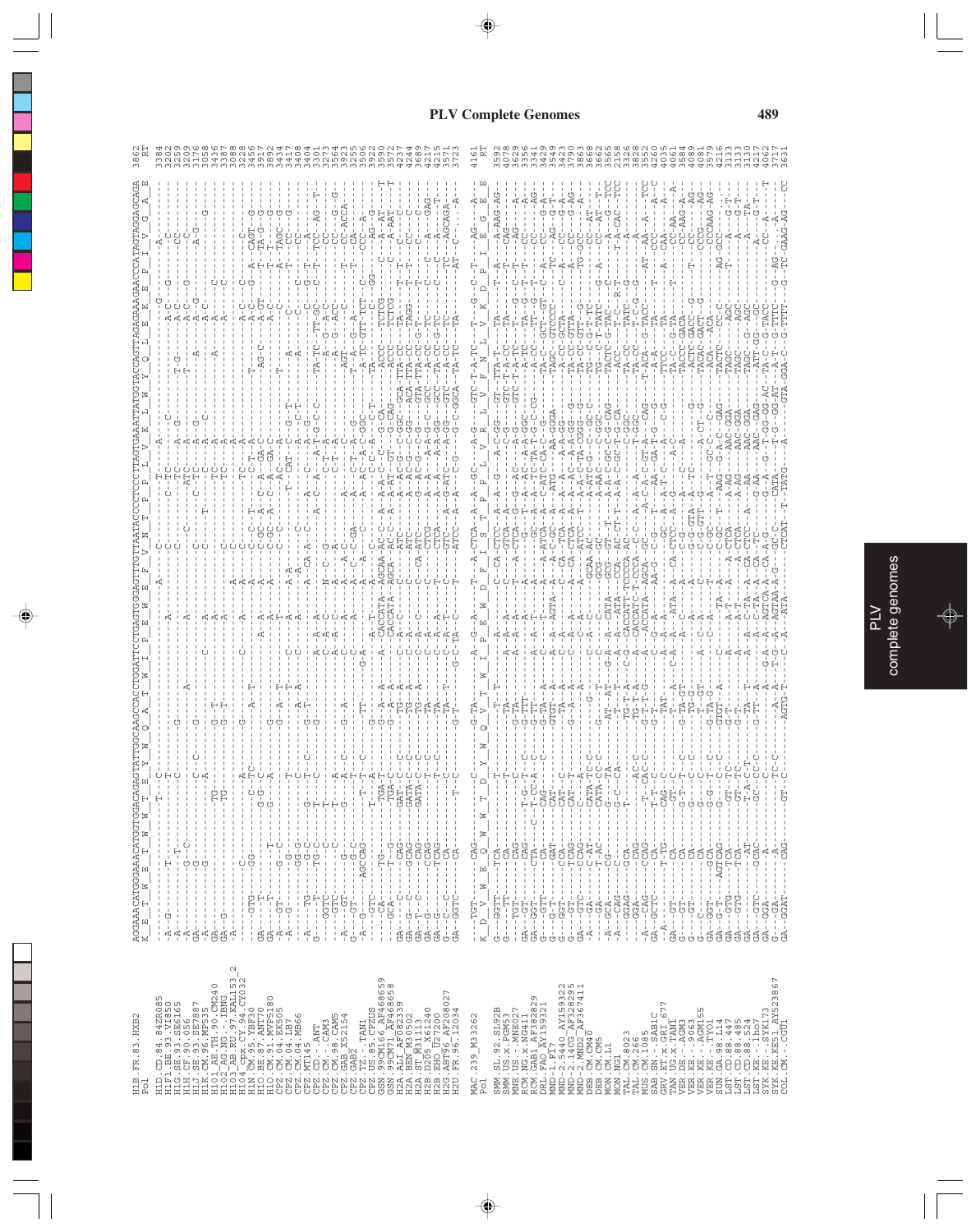| ŕ<br>ŕ.<br>ì |
|--------------|
|              |
| ŕ<br>r       |

ğ

| H1B.FR.83.HXB2<br>Pol                                                                                                                                                                                                                                                                                                                                                                                                                                                                                                                                                                                                                         | Pol p51 RT \/ Pol p15 RNAse<br>AACCTTCTATGTAGATGGGCAGCTAA<br>T F Y V D G A A N                                                                                                                                                                                                                                                                                                                                                                 |  |  |  |
|-----------------------------------------------------------------------------------------------------------------------------------------------------------------------------------------------------------------------------------------------------------------------------------------------------------------------------------------------------------------------------------------------------------------------------------------------------------------------------------------------------------------------------------------------------------------------------------------------------------------------------------------------|------------------------------------------------------------------------------------------------------------------------------------------------------------------------------------------------------------------------------------------------------------------------------------------------------------------------------------------------------------------------------------------------------------------------------------------------|--|--|--|
|                                                                                                                                                                                                                                                                                                                                                                                                                                                                                                                                                                                                                                               |                                                                                                                                                                                                                                                                                                                                                                                                                                                |  |  |  |
|                                                                                                                                                                                                                                                                                                                                                                                                                                                                                                                                                                                                                                               | $\frac{1}{4}$<br>$\mathbf{I}$<br>ţ<br>$\mathbf{I}$<br>$\,$<br>1<br>1<br>$\mathbf{I}$<br>$\,$<br>ł<br>$\,$<br>$\,$<br>$\mathbf{I}$<br>J.<br>$\,$<br>$\frac{1}{2}$<br>$\mathbf{I}$                                                                                                                                                                                                                                                               |  |  |  |
| $\begin{small} \text{HD} & \text{CB} & \text{84.8420085} \\ \text{H1G} & \text{1B} & \text{33.17158} \\ \text{H1G} & \text{1B} & \text{33.17158} \\ \text{H1G} & \text{15.193.17158} \\ \text{H1G} & \text{16.101} \\ \text{H1G} & \text{16.102} \\ \text{H1G} & \text{16.103} \\ \text{H1G} & \text{16.104} \\ \text{H1G} & \text{16.105} \\ \text{H1G} & \text{1$                                                                                                                                                                                                                                                                           | $-1 - 2 - 1 - 1 - 1 - 1 - 1$<br>$\frac{1}{4}$<br>$\mathbf{I}$<br>Ħ<br>$- - \Gamma - \Gamma - \Gamma -$<br>$\mathbf I$<br>$\mathfrak l$<br>$\frac{1}{4}$<br>$\,$<br>$\begin{array}{c} -1 \\ 0 \end{array}$                                                                                                                                                                                                                                      |  |  |  |
|                                                                                                                                                                                                                                                                                                                                                                                                                                                                                                                                                                                                                                               | $\begin{array}{l} \vspace{0.2cm} \begin{array}{l} \vspace{0.2cm} \begin{array}{l} \vspace{0.2cm} \begin{array}{l} \vspace{0.2cm} \begin{array}{l} \vspace{0.2cm} \begin{array}{l} \vspace{0.2cm} \vspace{0.2cm} \end{array} & \vspace{0.2cm} \begin{array}{l} \vspace{0.2cm} \vspace{0.2cm} \end{array} & \vspace{0.2cm} \begin{array}{l} \vspace{0.2cm} \vspace{0.2cm} \end{array} & \vspace{0.2cm} \begin{array}{l} \vspace{0.2cm} \vspace{$ |  |  |  |
|                                                                                                                                                                                                                                                                                                                                                                                                                                                                                                                                                                                                                                               |                                                                                                                                                                                                                                                                                                                                                                                                                                                |  |  |  |
|                                                                                                                                                                                                                                                                                                                                                                                                                                                                                                                                                                                                                                               |                                                                                                                                                                                                                                                                                                                                                                                                                                                |  |  |  |
|                                                                                                                                                                                                                                                                                                                                                                                                                                                                                                                                                                                                                                               | ې<br>۱ -<br>ひ                                                                                                                                                                                                                                                                                                                                                                                                                                  |  |  |  |
| $\mathcal{Q}$                                                                                                                                                                                                                                                                                                                                                                                                                                                                                                                                                                                                                                 | л.                                                                                                                                                                                                                                                                                                                                                                                                                                             |  |  |  |
|                                                                                                                                                                                                                                                                                                                                                                                                                                                                                                                                                                                                                                               |                                                                                                                                                                                                                                                                                                                                                                                                                                                |  |  |  |
|                                                                                                                                                                                                                                                                                                                                                                                                                                                                                                                                                                                                                                               | $\frac{1}{2}$<br>$-1$<br>$-1$<br>$-1$<br>$-1$<br>$-1$<br>$-1$<br>$\sim$ - T $\sim$                                                                                                                                                                                                                                                                                                                                                             |  |  |  |
|                                                                                                                                                                                                                                                                                                                                                                                                                                                                                                                                                                                                                                               | $\begin{bmatrix} 1 & 0 & 0 \\ 0 & 1 & 0 \\ 0 & 0 & 0 \\ 0 & 0 & 0 \\ 0 & 0 & 0 \\ 0 & 0 & 0 \\ 0 & 0 & 0 \\ 0 & 0 & 0 & 0 \\ 0 & 0 & 0 & 0 \\ 0 & 0 & 0 & 0 \\ 0 & 0 & 0 & 0 & 0 \\ 0 & 0 & 0 & 0 & 0 \\ 0 & 0 & 0 & 0 & 0 \\ 0 & 0 & 0 & 0 & 0 & 0 \\ 0 & 0 & 0 & 0 & 0 & 0 \\ 0 & 0 & 0 & 0 & 0 & 0 & 0 \\ 0 & 0 & 0 & 0 & $<br>$- - P \cdot T$ -                                                                                            |  |  |  |
|                                                                                                                                                                                                                                                                                                                                                                                                                                                                                                                                                                                                                                               | $\frac{1}{2}$<br>ı                                                                                                                                                                                                                                                                                                                                                                                                                             |  |  |  |
|                                                                                                                                                                                                                                                                                                                                                                                                                                                                                                                                                                                                                                               | ł<br>$\frac{1}{1}$<br>$\frac{1}{4}$<br>$\frac{1}{4}$<br>$\mathbf I$<br>$\,$<br>ł<br>Ť<br>$\begin{smallmatrix} 1 & 1 & 1 & 1 \\ 1 & 1 & 1 & 1 \end{smallmatrix}$<br>$\begin{array}{c} -\frac{\lambda}{\lambda} \,, \\ -\frac{-\Gamma}{\Gamma} \,, \\ -\frac{-\Lambda}{\lambda} \Gamma \, - \cdots \\ -\frac{-\Lambda}{\lambda} \,, \\ -\frac{-\Gamma}{\lambda} \,. \end{array}$                                                                 |  |  |  |
|                                                                                                                                                                                                                                                                                                                                                                                                                                                                                                                                                                                                                                               | $\frac{1}{1}$<br>÷<br>ı<br>Ť<br>$\sim 1$<br>$\frac{1}{4}$                                                                                                                                                                                                                                                                                                                                                                                      |  |  |  |
|                                                                                                                                                                                                                                                                                                                                                                                                                                                                                                                                                                                                                                               | $-1$ $-1$ $-1$<br>$\frac{1}{4}$<br>$\mathbf{I}$<br>$- -A - A$                                                                                                                                                                                                                                                                                                                                                                                  |  |  |  |
|                                                                                                                                                                                                                                                                                                                                                                                                                                                                                                                                                                                                                                               | л.<br>$\blacksquare$<br>$\mathsf I$<br>$\mathbf{I}$<br>÷<br>$\frac{1}{1}$                                                                                                                                                                                                                                                                                                                                                                      |  |  |  |
|                                                                                                                                                                                                                                                                                                                                                                                                                                                                                                                                                                                                                                               | ٠<br>$\blacksquare$<br>$-1 - 5 - 1$                                                                                                                                                                                                                                                                                                                                                                                                            |  |  |  |
|                                                                                                                                                                                                                                                                                                                                                                                                                                                                                                                                                                                                                                               | ٠<br>J.<br>٠<br>$\mathbf{I}$<br>$- -A - -$                                                                                                                                                                                                                                                                                                                                                                                                     |  |  |  |
|                                                                                                                                                                                                                                                                                                                                                                                                                                                                                                                                                                                                                                               | л.<br>$-1 - 2$<br>J,<br>$\mathbf{T} - \mathbf{T} - \mathbf{T} - \mathbf{A} \mathbf{T}$                                                                                                                                                                                                                                                                                                                                                         |  |  |  |
|                                                                                                                                                                                                                                                                                                                                                                                                                                                                                                                                                                                                                                               | Ĵ.<br>$\frac{1}{2}$<br>ŧ<br>$- - - -$<br>$\rightarrow$ $\rightarrow$ $\rightarrow$ $\rightarrow$ $\rightarrow$ $\rightarrow$<br>$---AT$<br>$\sf I$<br>J.                                                                                                                                                                                                                                                                                       |  |  |  |
|                                                                                                                                                                                                                                                                                                                                                                                                                                                                                                                                                                                                                                               | t<br>$- - A$<br>$\mathbb{L}$<br>$\mathbf{I}$<br>$\mathbf{I}$<br>ł<br>ì.<br>$\,$                                                                                                                                                                                                                                                                                                                                                                |  |  |  |
|                                                                                                                                                                                                                                                                                                                                                                                                                                                                                                                                                                                                                                               | $-50-$<br>$-1 - 0 - 1$<br>$- -A - -T$                                                                                                                                                                                                                                                                                                                                                                                                          |  |  |  |
|                                                                                                                                                                                                                                                                                                                                                                                                                                                                                                                                                                                                                                               | í,<br>$- - A$<br>$\mathsf I$<br>$\mathsf I$<br>$\,$<br>f,<br>$\mathbf{1}$<br>$\mathbf{L}$<br>$\mathbf{I}$<br>$-T - T - A T -$<br>白しめめ                                                                                                                                                                                                                                                                                                          |  |  |  |
|                                                                                                                                                                                                                                                                                                                                                                                                                                                                                                                                                                                                                                               | u,<br>$-4 - 2$<br>ł<br>ŧ<br>$- - - -$<br>J.<br>٠                                                                                                                                                                                                                                                                                                                                                                                               |  |  |  |
|                                                                                                                                                                                                                                                                                                                                                                                                                                                                                                                                                                                                                                               |                                                                                                                                                                                                                                                                                                                                                                                                                                                |  |  |  |
|                                                                                                                                                                                                                                                                                                                                                                                                                                                                                                                                                                                                                                               | J.<br>$\frac{1}{1}$                                                                                                                                                                                                                                                                                                                                                                                                                            |  |  |  |
|                                                                                                                                                                                                                                                                                                                                                                                                                                                                                                                                                                                                                                               | --CAC-------AT-CTGC<br>--CAC-----------CTGC<br>J.<br>$\mathbf{I}$<br>$\mathsf{I}$<br>$\,$                                                                                                                                                                                                                                                                                                                                                      |  |  |  |
|                                                                                                                                                                                                                                                                                                                                                                                                                                                                                                                                                                                                                                               | $- - -CAC - - -$<br>$- - A$<br>$\,$ l                                                                                                                                                                                                                                                                                                                                                                                                          |  |  |  |
|                                                                                                                                                                                                                                                                                                                                                                                                                                                                                                                                                                                                                                               |                                                                                                                                                                                                                                                                                                                                                                                                                                                |  |  |  |
|                                                                                                                                                                                                                                                                                                                                                                                                                                                                                                                                                                                                                                               | もも                                                                                                                                                                                                                                                                                                                                                                                                                                             |  |  |  |
|                                                                                                                                                                                                                                                                                                                                                                                                                                                                                                                                                                                                                                               |                                                                                                                                                                                                                                                                                                                                                                                                                                                |  |  |  |
| MAC.239_M33262                                                                                                                                                                                                                                                                                                                                                                                                                                                                                                                                                                                                                                | $-1 - 2A$ T $-1$ T G<br>$\mathsf I$<br>$- - AC$<br>J.<br>$- - P \Gamma$<br>I.                                                                                                                                                                                                                                                                                                                                                                  |  |  |  |
| Pol                                                                                                                                                                                                                                                                                                                                                                                                                                                                                                                                                                                                                                           | K<br>$\cup$<br>$\omega$<br>U<br>$\Box$<br>$\mathbb H$<br>$\rightarrow$<br>$\rightarrow$<br>$\vdash$                                                                                                                                                                                                                                                                                                                                            |  |  |  |
|                                                                                                                                                                                                                                                                                                                                                                                                                                                                                                                                                                                                                                               | $-10TT - 10T - 1$                                                                                                                                                                                                                                                                                                                                                                                                                              |  |  |  |
|                                                                                                                                                                                                                                                                                                                                                                                                                                                                                                                                                                                                                                               | $-4T - CTG$<br>$\mathbb{I}$<br>$\mathbb{I}$<br>$-1 - CA - T -$<br>$\mathbf{I}$<br>-GTA-AT<br>Н<br>$G - A - -$                                                                                                                                                                                                                                                                                                                                  |  |  |  |
|                                                                                                                                                                                                                                                                                                                                                                                                                                                                                                                                                                                                                                               | $-1 - 1 - 1 - 1$<br>$\frac{1}{4}$<br>$\mathbf{I}$<br>$\mathbb{I}$<br>$\,$ I<br>$\mathbb{L}$<br>$\mathbf{L}$                                                                                                                                                                                                                                                                                                                                    |  |  |  |
|                                                                                                                                                                                                                                                                                                                                                                                                                                                                                                                                                                                                                                               | $-4$<br>ł<br>$\,$<br>$\overline{\phantom{a}}$<br>$\overline{\phantom{a}}$                                                                                                                                                                                                                                                                                                                                                                      |  |  |  |
| SMM. SL. 92. SL92B<br>SMM. US. x. PGM53<br>RME. US. - . MNB027<br>RCM. GAB1. AF382829<br>RCM. GAB1. AF382829                                                                                                                                                                                                                                                                                                                                                                                                                                                                                                                                  | $\frac{1}{4}$<br>$\mathbf{I}$<br>$\,$ I<br>$\frac{1}{4}$<br>$\mathbf{I}$<br>$\,$ I<br>$\overline{1}$<br>$\mathbf{I}$<br>$\,$ I<br>$-CT - - A$                                                                                                                                                                                                                                                                                                  |  |  |  |
|                                                                                                                                                                                                                                                                                                                                                                                                                                                                                                                                                                                                                                               | $\mathbf{I}$<br>$\mathbb{I}$<br>$\mathsf{I}$<br>ŧ<br>$-GTT - A$                                                                                                                                                                                                                                                                                                                                                                                |  |  |  |
|                                                                                                                                                                                                                                                                                                                                                                                                                                                                                                                                                                                                                                               | $\mathbb{I}$<br>Φł<br>$- -A - A$<br>$\mathbf{I}$                                                                                                                                                                                                                                                                                                                                                                                               |  |  |  |
| $\begin{array}{l} \texttt{MMD-1} \cdot \texttt{FT} \rightarrow \texttt{7} \rightarrow \texttt{8} \rightarrow \texttt{8} \rightarrow \texttt{9} \rightarrow \texttt{1} \rightarrow \texttt{1} \rightarrow \texttt{1} \rightarrow \texttt{1} \rightarrow \texttt{1} \rightarrow \texttt{1} \rightarrow \texttt{1} \rightarrow \texttt{1} \rightarrow \texttt{1} \rightarrow \texttt{1} \rightarrow \texttt{1} \rightarrow \texttt{1} \rightarrow \texttt{1} \rightarrow \texttt{1} \rightarrow \texttt{1} \rightarrow \texttt{1} \rightarrow \texttt{1} \rightarrow \texttt{1} \rightarrow \texttt{1} \rightarrow \texttt{1} \rightarrow \text$ | ÷,<br>$-4 - 2 -$<br>TGTA-A                                                                                                                                                                                                                                                                                                                                                                                                                     |  |  |  |
|                                                                                                                                                                                                                                                                                                                                                                                                                                                                                                                                                                                                                                               | Ħ<br>$\blacksquare$                                                                                                                                                                                                                                                                                                                                                                                                                            |  |  |  |
|                                                                                                                                                                                                                                                                                                                                                                                                                                                                                                                                                                                                                                               | $\frac{1}{4}$<br>$\,$ $\,$<br>÷<br>$\begin{array}{l} \textbf{TGT--AT--}\\ \textbf{TGT--AT---}\\ \end{array}$                                                                                                                                                                                                                                                                                                                                   |  |  |  |
|                                                                                                                                                                                                                                                                                                                                                                                                                                                                                                                                                                                                                                               | ٠<br>f,<br>$\mathbf{1}$<br>$-1$<br>ł.<br>U                                                                                                                                                                                                                                                                                                                                                                                                     |  |  |  |
|                                                                                                                                                                                                                                                                                                                                                                                                                                                                                                                                                                                                                                               | $- - - - - - - - - -$<br>$\mathsf I$<br>$C----AT$                                                                                                                                                                                                                                                                                                                                                                                              |  |  |  |
|                                                                                                                                                                                                                                                                                                                                                                                                                                                                                                                                                                                                                                               | $\begin{array}{c} 1 \ \frac{1}{2} \end{array}$<br>U<br>I<br>$-3 - 2 - 5 - 6 - 6 - 6$<br>$\mathbf{I}$                                                                                                                                                                                                                                                                                                                                           |  |  |  |
|                                                                                                                                                                                                                                                                                                                                                                                                                                                                                                                                                                                                                                               | ŧ<br>じーー<br>$\mathbf{I}$<br>$\mathbf{I}$<br>$\mathsf I$<br>$- - A -$<br>$\frac{1}{\mathbf{C}}$                                                                                                                                                                                                                                                                                                                                                 |  |  |  |
|                                                                                                                                                                                                                                                                                                                                                                                                                                                                                                                                                                                                                                               | $-2D - -1$<br>$-1$<br>۲<br>ا<br>$\overset{-}{\circ}$<br>$\blacksquare$<br>$\mathbf{I}$<br>$\,$ I<br>$- -A - A$                                                                                                                                                                                                                                                                                                                                 |  |  |  |
|                                                                                                                                                                                                                                                                                                                                                                                                                                                                                                                                                                                                                                               | $-1$ - $-1$<br>$-1$<br>$\frac{1}{2}$<br>$C--C-AC-AT--C--G-\\ C--A-RT----C-\\$                                                                                                                                                                                                                                                                                                                                                                  |  |  |  |
|                                                                                                                                                                                                                                                                                                                                                                                                                                                                                                                                                                                                                                               | -------<br>٠<br>$-9 - -$                                                                                                                                                                                                                                                                                                                                                                                                                       |  |  |  |
|                                                                                                                                                                                                                                                                                                                                                                                                                                                                                                                                                                                                                                               | ÷<br>ł.<br>$\mathsf I$<br>$\mathbf{I}$<br>$\mathsf I$<br>$\mathbf{I}$<br>$\mathsf{I}$<br>ĵ<br>$\mathbb{H}$<br>$-CT - 7$                                                                                                                                                                                                                                                                                                                        |  |  |  |
|                                                                                                                                                                                                                                                                                                                                                                                                                                                                                                                                                                                                                                               | $- - ATC$<br>ţ<br>J.<br>ţ<br>-- 5------- HH5H                                                                                                                                                                                                                                                                                                                                                                                                  |  |  |  |
|                                                                                                                                                                                                                                                                                                                                                                                                                                                                                                                                                                                                                                               | $-- - - -$<br>$\mathbf{I}$<br>Ť.<br>$\frac{1}{4}$<br>GGTG-AT                                                                                                                                                                                                                                                                                                                                                                                   |  |  |  |
|                                                                                                                                                                                                                                                                                                                                                                                                                                                                                                                                                                                                                                               |                                                                                                                                                                                                                                                                                                                                                                                                                                                |  |  |  |
|                                                                                                                                                                                                                                                                                                                                                                                                                                                                                                                                                                                                                                               | $-1010 - 101 - 101$<br>$\frac{\Gamma GT - -A}{\Gamma G TA - A}.$                                                                                                                                                                                                                                                                                                                                                                               |  |  |  |
|                                                                                                                                                                                                                                                                                                                                                                                                                                                                                                                                                                                                                                               | $TGT - -A$                                                                                                                                                                                                                                                                                                                                                                                                                                     |  |  |  |
|                                                                                                                                                                                                                                                                                                                                                                                                                                                                                                                                                                                                                                               | CGTT-A                                                                                                                                                                                                                                                                                                                                                                                                                                         |  |  |  |
|                                                                                                                                                                                                                                                                                                                                                                                                                                                                                                                                                                                                                                               | ÷,<br>U                                                                                                                                                                                                                                                                                                                                                                                                                                        |  |  |  |
|                                                                                                                                                                                                                                                                                                                                                                                                                                                                                                                                                                                                                                               | ÷,<br>н                                                                                                                                                                                                                                                                                                                                                                                                                                        |  |  |  |
|                                                                                                                                                                                                                                                                                                                                                                                                                                                                                                                                                                                                                                               | $\frac{1}{1}$                                                                                                                                                                                                                                                                                                                                                                                                                                  |  |  |  |
|                                                                                                                                                                                                                                                                                                                                                                                                                                                                                                                                                                                                                                               | $\begin{split} &\frac{1}{2}\text{Tr}\left[-\frac{1}{2}\lambda^{-1}+\cdots+(-1)^{n-1}\right]\cdot\\ &=-\frac{1}{2}\lambda^{-1}-\cdots+(-1)^{n-1}\cdot\\ &=-\frac{1}{2}\lambda^{-1}-\cdots+(-1)^{n-1}\cdot\\ &=-\frac{1}{2}\lambda^{-1}-\cdots+(-1)^{n-1}\cdot\\ &=-\frac{1}{2}\lambda^{-1}-\cdots+(-1)^{n-1}\cdot\end{split}$<br>$- - A$<br>$\frac{1}{4}$<br>HHU                                                                                |  |  |  |
|                                                                                                                                                                                                                                                                                                                                                                                                                                                                                                                                                                                                                                               | $\frac{1}{1}$<br>$\frac{1}{4}$<br>$- -A - -$<br>Í                                                                                                                                                                                                                                                                                                                                                                                              |  |  |  |
|                                                                                                                                                                                                                                                                                                                                                                                                                                                                                                                                                                                                                                               | л.<br>$\frac{1}{1}$<br>$\frac{1}{1}$<br>$- - A$<br>J.<br>Ï<br>$\,$ I                                                                                                                                                                                                                                                                                                                                                                           |  |  |  |
| SYK.KE.-.SYK173<br>SYK.KE.KES1_AY523867<br>COL.CM.-.CGU1                                                                                                                                                                                                                                                                                                                                                                                                                                                                                                                                                                                      | $- - - - - - - -$<br>$\mathbf{I}$<br>$- -C -$<br>л.                                                                                                                                                                                                                                                                                                                                                                                            |  |  |  |
|                                                                                                                                                                                                                                                                                                                                                                                                                                                                                                                                                                                                                                               |                                                                                                                                                                                                                                                                                                                                                                                                                                                |  |  |  |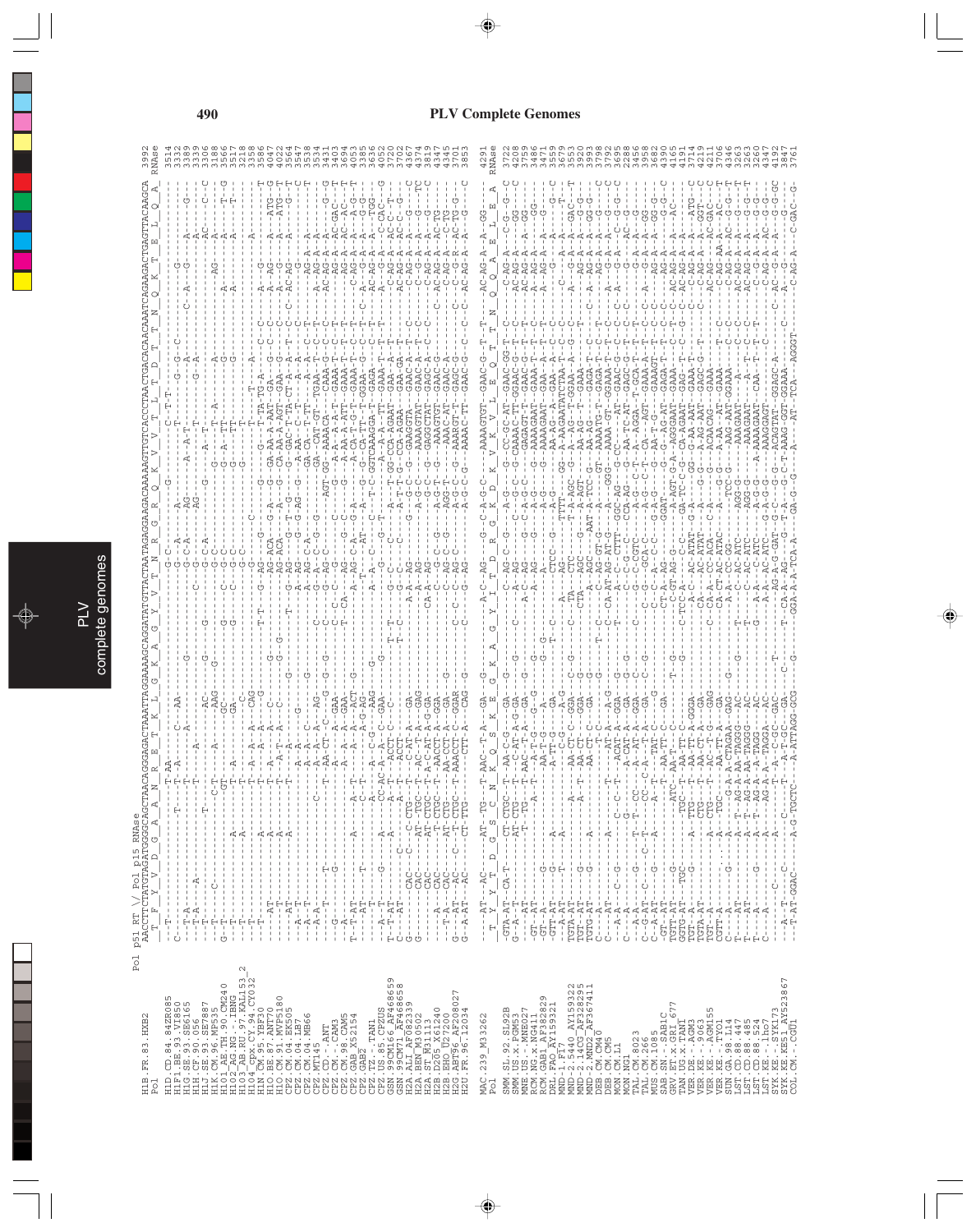| $\begin{array}{l} {\tt ATTTATCTAGCTTTGCAGGATTCGGGG} \\ \underline{\_I} \underline{\_I} \underline{\_I} \underline{\_I} \underline{\_I} \underline{\_I} \underline{\_I} \underline{\_I} \underline{\_I} \underline{\_I} \underline{\_I} \underline{\_I} \underline{\_I} \underline{\_I} \underline{\_I} \underline{\_I} \underline{\_I} \end{array}$                                                                                  |
|--------------------------------------------------------------------------------------------------------------------------------------------------------------------------------------------------------------------------------------------------------------------------------------------------------------------------------------------------------------------------------------------------------------------------------------|
|                                                                                                                                                                                                                                                                                                                                                                                                                                      |
|                                                                                                                                                                                                                                                                                                                                                                                                                                      |
|                                                                                                                                                                                                                                                                                                                                                                                                                                      |
|                                                                                                                                                                                                                                                                                                                                                                                                                                      |
|                                                                                                                                                                                                                                                                                                                                                                                                                                      |
|                                                                                                                                                                                                                                                                                                                                                                                                                                      |
|                                                                                                                                                                                                                                                                                                                                                                                                                                      |
|                                                                                                                                                                                                                                                                                                                                                                                                                                      |
|                                                                                                                                                                                                                                                                                                                                                                                                                                      |
|                                                                                                                                                                                                                                                                                                                                                                                                                                      |
|                                                                                                                                                                                                                                                                                                                                                                                                                                      |
|                                                                                                                                                                                                                                                                                                                                                                                                                                      |
|                                                                                                                                                                                                                                                                                                                                                                                                                                      |
|                                                                                                                                                                                                                                                                                                                                                                                                                                      |
|                                                                                                                                                                                                                                                                                                                                                                                                                                      |
|                                                                                                                                                                                                                                                                                                                                                                                                                                      |
|                                                                                                                                                                                                                                                                                                                                                                                                                                      |
|                                                                                                                                                                                                                                                                                                                                                                                                                                      |
|                                                                                                                                                                                                                                                                                                                                                                                                                                      |
|                                                                                                                                                                                                                                                                                                                                                                                                                                      |
|                                                                                                                                                                                                                                                                                                                                                                                                                                      |
|                                                                                                                                                                                                                                                                                                                                                                                                                                      |
|                                                                                                                                                                                                                                                                                                                                                                                                                                      |
|                                                                                                                                                                                                                                                                                                                                                                                                                                      |
|                                                                                                                                                                                                                                                                                                                                                                                                                                      |
|                                                                                                                                                                                                                                                                                                                                                                                                                                      |
|                                                                                                                                                                                                                                                                                                                                                                                                                                      |
|                                                                                                                                                                                                                                                                                                                                                                                                                                      |
|                                                                                                                                                                                                                                                                                                                                                                                                                                      |
| $1 - 0.04344 - 0.0434 - 0.0434 - 0.0434 - 0.0434 - 0.0434 - 0.0434 - 0.0434 - 0.0434 - 0.0434 - 0.0434 - 0.0434 - 0.0434 - 0.0434 - 0.0434 - 0.0434 - 0.0434 - 0.0434 - 0.0434 - 0.0434 - 0.0434 - 0.0434 - 0.0434 - 0.0434 - 0.0434 - 0.0434 - 0.0434 - $                                                                                                                                                                           |
|                                                                                                                                                                                                                                                                                                                                                                                                                                      |
| ◡<br>ך ט                                                                                                                                                                                                                                                                                                                                                                                                                             |
| $-6 - A - C - C - C$<br>$I = \frac{RCA - I}{T}$                                                                                                                                                                                                                                                                                                                                                                                      |
|                                                                                                                                                                                                                                                                                                                                                                                                                                      |
|                                                                                                                                                                                                                                                                                                                                                                                                                                      |
|                                                                                                                                                                                                                                                                                                                                                                                                                                      |
|                                                                                                                                                                                                                                                                                                                                                                                                                                      |
|                                                                                                                                                                                                                                                                                                                                                                                                                                      |
|                                                                                                                                                                                                                                                                                                                                                                                                                                      |
|                                                                                                                                                                                                                                                                                                                                                                                                                                      |
|                                                                                                                                                                                                                                                                                                                                                                                                                                      |
|                                                                                                                                                                                                                                                                                                                                                                                                                                      |
|                                                                                                                                                                                                                                                                                                                                                                                                                                      |
|                                                                                                                                                                                                                                                                                                                                                                                                                                      |
|                                                                                                                                                                                                                                                                                                                                                                                                                                      |
|                                                                                                                                                                                                                                                                                                                                                                                                                                      |
|                                                                                                                                                                                                                                                                                                                                                                                                                                      |
|                                                                                                                                                                                                                                                                                                                                                                                                                                      |
|                                                                                                                                                                                                                                                                                                                                                                                                                                      |
|                                                                                                                                                                                                                                                                                                                                                                                                                                      |
|                                                                                                                                                                                                                                                                                                                                                                                                                                      |
|                                                                                                                                                                                                                                                                                                                                                                                                                                      |
|                                                                                                                                                                                                                                                                                                                                                                                                                                      |
|                                                                                                                                                                                                                                                                                                                                                                                                                                      |
|                                                                                                                                                                                                                                                                                                                                                                                                                                      |
|                                                                                                                                                                                                                                                                                                                                                                                                                                      |
|                                                                                                                                                                                                                                                                                                                                                                                                                                      |
|                                                                                                                                                                                                                                                                                                                                                                                                                                      |
|                                                                                                                                                                                                                                                                                                                                                                                                                                      |
|                                                                                                                                                                                                                                                                                                                                                                                                                                      |
| $\begin{array}{r} \texttt{C-c-q-mr}=\texttt{C-c-a} \\\ \texttt{C-c-r}=\texttt{C-c-a} \\\ \texttt{C-c-r}=\texttt{C-c-a} \\\ \texttt{C-c-r}=\texttt{C-c-a} \\\ \texttt{C-c-r}=\texttt{C-c-a} \\\ \texttt{C-c-r}=\texttt{C-c-a} \\\ \texttt{C-c-r}=\texttt{C-c-a} \\\ \texttt{C-c-r}=\texttt{C-c-a} \\\ \texttt{C-c-r}=\texttt{C-c-a} \\\ \texttt{C-c-r}=\texttt{C-c-a} \\\ \texttt{C-c-r}=\texttt{C-c-a} \\\ \texttt{C-c-r}=\texttt{C$ |
|                                                                                                                                                                                                                                                                                                                                                                                                                                      |
|                                                                                                                                                                                                                                                                                                                                                                                                                                      |
|                                                                                                                                                                                                                                                                                                                                                                                                                                      |
|                                                                                                                                                                                                                                                                                                                                                                                                                                      |
|                                                                                                                                                                                                                                                                                                                                                                                                                                      |
|                                                                                                                                                                                                                                                                                                                                                                                                                                      |
|                                                                                                                                                                                                                                                                                                                                                                                                                                      |
|                                                                                                                                                                                                                                                                                                                                                                                                                                      |
|                                                                                                                                                                                                                                                                                                                                                                                                                                      |
|                                                                                                                                                                                                                                                                                                                                                                                                                                      |
|                                                                                                                                                                                                                                                                                                                                                                                                                                      |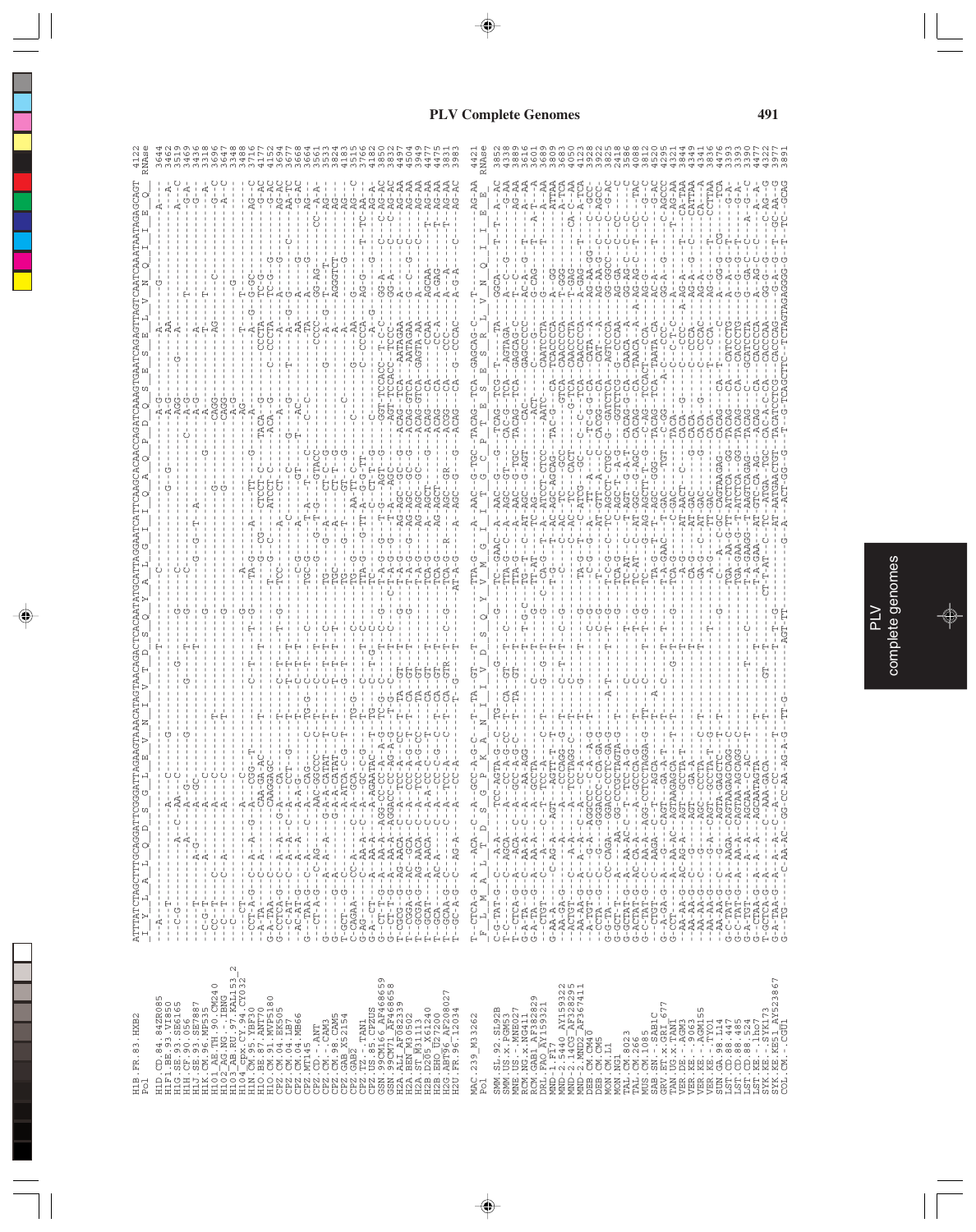| ŕ<br>ŕ.<br>ì |
|--------------|
|              |
| ŕ<br>r       |

|                                                                                                      |                                           |                                     |                                                                    |                                                                                    |                                              |                                                            |                                                                                                                                                                                                                                                                                                                                 |                                                                     |                       |                    |                                  |                                           |                                           |                          |                  |                                                                          |               |                                                                                                                                                                                                                                                                                                                                                                                                     |                |        |  |                                  |                                                           |                                     | $\frac{1}{\sigma}$ |                |        |               |   |                                     |                     |                                               |                                                |   |  |                                             |                          |                 |  |  |                |  |   |       |                           |          |                                           |                                      |                                                                                                                                                                                                                                                                             |                               |  |               |            |                            |                                                                                                                                        |                 |  |        |
|------------------------------------------------------------------------------------------------------|-------------------------------------------|-------------------------------------|--------------------------------------------------------------------|------------------------------------------------------------------------------------|----------------------------------------------|------------------------------------------------------------|---------------------------------------------------------------------------------------------------------------------------------------------------------------------------------------------------------------------------------------------------------------------------------------------------------------------------------|---------------------------------------------------------------------|-----------------------|--------------------|----------------------------------|-------------------------------------------|-------------------------------------------|--------------------------|------------------|--------------------------------------------------------------------------|---------------|-----------------------------------------------------------------------------------------------------------------------------------------------------------------------------------------------------------------------------------------------------------------------------------------------------------------------------------------------------------------------------------------------------|----------------|--------|--|----------------------------------|-----------------------------------------------------------|-------------------------------------|--------------------|----------------|--------|---------------|---|-------------------------------------|---------------------|-----------------------------------------------|------------------------------------------------|---|--|---------------------------------------------|--------------------------|-----------------|--|--|----------------|--|---|-------|---------------------------|----------|-------------------------------------------|--------------------------------------|-----------------------------------------------------------------------------------------------------------------------------------------------------------------------------------------------------------------------------------------------------------------------------|-------------------------------|--|---------------|------------|----------------------------|----------------------------------------------------------------------------------------------------------------------------------------|-----------------|--|--------|
|                                                                                                      |                                           |                                     |                                                                    |                                                                                    |                                              |                                                            |                                                                                                                                                                                                                                                                                                                                 |                                                                     |                       |                    |                                  |                                           |                                           |                          |                  |                                                                          |               |                                                                                                                                                                                                                                                                                                                                                                                                     |                |        |  |                                  |                                                           |                                     |                    |                |        |               |   |                                     |                     |                                               |                                                |   |  |                                             |                          |                 |  |  |                |  |   |       |                           |          |                                           |                                      |                                                                                                                                                                                                                                                                             |                               |  |               |            |                            |                                                                                                                                        |                 |  |        |
|                                                                                                      |                                           |                                     |                                                                    |                                                                                    |                                              |                                                            |                                                                                                                                                                                                                                                                                                                                 |                                                                     |                       |                    |                                  |                                           |                                           |                          |                  |                                                                          |               |                                                                                                                                                                                                                                                                                                                                                                                                     |                |        |  |                                  |                                                           |                                     |                    |                |        |               |   |                                     |                     |                                               |                                                |   |  |                                             |                          |                 |  |  |                |  |   |       |                           |          |                                           |                                      |                                                                                                                                                                                                                                                                             |                               |  |               |            |                            |                                                                                                                                        |                 |  |        |
|                                                                                                      |                                           |                                     |                                                                    |                                                                                    |                                              |                                                            |                                                                                                                                                                                                                                                                                                                                 |                                                                     |                       |                    |                                  |                                           |                                           |                          |                  |                                                                          |               |                                                                                                                                                                                                                                                                                                                                                                                                     |                |        |  |                                  |                                                           |                                     |                    |                |        |               |   |                                     |                     |                                               |                                                |   |  |                                             |                          |                 |  |  |                |  |   |       |                           |          |                                           |                                      |                                                                                                                                                                                                                                                                             |                               |  |               |            |                            |                                                                                                                                        |                 |  |        |
|                                                                                                      |                                           |                                     |                                                                    |                                                                                    |                                              |                                                            |                                                                                                                                                                                                                                                                                                                                 |                                                                     |                       |                    |                                  |                                           |                                           |                          |                  |                                                                          |               |                                                                                                                                                                                                                                                                                                                                                                                                     |                |        |  |                                  |                                                           |                                     |                    |                |        |               |   |                                     |                     |                                               |                                                |   |  |                                             |                          |                 |  |  |                |  |   |       |                           |          |                                           |                                      |                                                                                                                                                                                                                                                                             |                               |  |               |            |                            |                                                                                                                                        |                 |  |        |
|                                                                                                      |                                           |                                     |                                                                    |                                                                                    |                                              |                                                            |                                                                                                                                                                                                                                                                                                                                 |                                                                     |                       |                    |                                  |                                           |                                           |                          |                  |                                                                          |               |                                                                                                                                                                                                                                                                                                                                                                                                     |                |        |  |                                  |                                                           |                                     |                    |                |        |               |   |                                     |                     |                                               |                                                |   |  |                                             |                          |                 |  |  |                |  |   |       |                           |          |                                           |                                      |                                                                                                                                                                                                                                                                             |                               |  |               |            |                            |                                                                                                                                        |                 |  |        |
|                                                                                                      |                                           |                                     |                                                                    |                                                                                    |                                              |                                                            |                                                                                                                                                                                                                                                                                                                                 |                                                                     |                       |                    |                                  |                                           |                                           |                          |                  |                                                                          |               |                                                                                                                                                                                                                                                                                                                                                                                                     |                |        |  |                                  |                                                           |                                     |                    |                |        |               |   |                                     |                     |                                               |                                                |   |  |                                             |                          |                 |  |  |                |  |   |       |                           |          |                                           |                                      |                                                                                                                                                                                                                                                                             |                               |  |               |            |                            |                                                                                                                                        |                 |  |        |
|                                                                                                      |                                           |                                     |                                                                    |                                                                                    |                                              |                                                            |                                                                                                                                                                                                                                                                                                                                 |                                                                     |                       |                    |                                  |                                           |                                           |                          |                  |                                                                          |               |                                                                                                                                                                                                                                                                                                                                                                                                     |                |        |  |                                  |                                                           |                                     |                    |                |        |               |   |                                     |                     |                                               |                                                |   |  |                                             |                          |                 |  |  |                |  |   |       |                           |          |                                           |                                      |                                                                                                                                                                                                                                                                             |                               |  |               |            |                            |                                                                                                                                        |                 |  |        |
|                                                                                                      |                                           |                                     |                                                                    |                                                                                    |                                              |                                                            |                                                                                                                                                                                                                                                                                                                                 |                                                                     |                       |                    |                                  |                                           |                                           |                          |                  |                                                                          |               |                                                                                                                                                                                                                                                                                                                                                                                                     |                |        |  |                                  |                                                           |                                     |                    |                |        |               |   |                                     |                     |                                               |                                                |   |  |                                             |                          |                 |  |  |                |  |   |       |                           |          |                                           |                                      |                                                                                                                                                                                                                                                                             |                               |  |               |            |                            |                                                                                                                                        |                 |  |        |
|                                                                                                      |                                           |                                     |                                                                    |                                                                                    |                                              |                                                            |                                                                                                                                                                                                                                                                                                                                 |                                                                     |                       |                    |                                  |                                           |                                           |                          |                  |                                                                          |               |                                                                                                                                                                                                                                                                                                                                                                                                     |                |        |  |                                  |                                                           |                                     |                    |                |        |               |   |                                     |                     |                                               |                                                |   |  |                                             |                          |                 |  |  |                |  |   |       |                           |          |                                           |                                      |                                                                                                                                                                                                                                                                             |                               |  |               |            |                            |                                                                                                                                        |                 |  |        |
| $\,$ I<br>÷<br>---<br>Ť<br>$\frac{1}{2}$ $\frac{1}{2}$ $\frac{1}{2}$ $\frac{1}{2}$ $\frac{1}{2}$     | $\frac{1}{1}$<br>÷<br>--                  | 다.<br>-<br>-<br>-<br>$\frac{1}{2}$  | $-5 -$<br>$\frac{1}{1}$<br>$\begin{array}{c}\n0 \\ 1\n\end{array}$ | j<br>÷                                                                             | j<br>$\begin{array}{c}\n0 \\ 1\n\end{array}$ | $\mathbf{I}$<br>ł<br>U<br>I                                | $\mathbf I$<br>$\frac{1}{1}$<br>U                                                                                                                                                                                                                                                                                               | $-1.12$ – $-1.1$                                                    | $-TA$ -               | --TA--             | $-1$ T <sub>1</sub> $-$ C        |                                           | $-$ - CT $-$ - $-$                        | $- - P1 - -$             | $-1$ -CT-C       | J.<br>$-1.1$ . $\blacksquare$<br>$\begin{array}{c}\n0 \\ 1\n\end{array}$ | $\frac{1}{1}$ | $\frac{1}{2} - \frac{1}{2} - \frac{1}{2} - \frac{1}{2} - \frac{1}{2} - \frac{1}{2} - \frac{1}{2} - \frac{1}{2} - \frac{1}{2} - \frac{1}{2} - \frac{1}{2} - \frac{1}{2} - \frac{1}{2} - \frac{1}{2} - \frac{1}{2} - \frac{1}{2} - \frac{1}{2} - \frac{1}{2} - \frac{1}{2} - \frac{1}{2} - \frac{1}{2} - \frac{1}{2} - \frac{1}{2} - \frac{1}{2} - \frac{1}{2} - \frac{1}{2} - \frac{1}{2} - \frac{1$ | $\frac{1}{1}$  |        |  | Ŷ.<br>$- -$ CT-AAGT              |                                                           | $- - - - - - - - - - - - - - - - -$ |                    | $-\frac{1}{1}$ | $-A-C$ | $\frac{1}{4}$ |   |                                     | $-6 - A -$          | $\geq$<br>$\mathcal{A}^t_i$<br>$\overline{a}$ | رخ<br>ا                                        |   |  |                                             | ٠                        |                 |  |  | $-$ TAAT       |  |   |       |                           |          |                                           | $-1 - 2 - P\Phi - \Gamma - \Gamma -$ |                                                                                                                                                                                                                                                                             | $- - - -$ CA<br>$\frac{1}{1}$ |  |               |            |                            |                                                                                                                                        |                 |  | ł<br>Ì |
| $\,$<br>$\,$<br>$\frac{1}{2}$<br>J.<br>$-1$<br>٠<br>$\mathbf I$<br>٠<br>$\mathbf{I}$<br>$\mathbf{I}$ | Ħ<br>$\bar{1}$                            | $\mathsf{I}$<br>$\mathsf I$         | $-4 -$<br>÷<br>$\mathbf{I}$<br>ł<br>$-\frac{5}{1}$                 | $---A---$<br>$\mathbf{I}$<br>$\mathsf I$                                           |                                              |                                                            | $\begin{bmatrix} 1 & 1 & 1 & 1 \\ 1 & 1 & 1 & 1 \\ 1 & 1 & 1 & 1 \\ 1 & 1 & 1 & 1 \\ 1 & 1 & 1 & 1 \\ 1 & 1 & 1 & 1 \\ 1 & 1 & 1 & 1 \\ 1 & 1 & 1 & 1 \\ 1 & 1 & 1 & 1 \\ 1 & 1 & 1 & 1 \\ 1 & 1 & 1 & 1 \\ 1 & 1 & 1 & 1 \\ 1 & 1 & 1 & 1 \\ 1 & 1 & 1 & 1 \\ 1 & 1 & 1 & 1 & 1 \\ 1 & 1 & 1 & 1 & 1 \\ 1 & 1 & 1 & 1 & 1 \\ $ | Í<br>$-1 - -1$                                                      | Ť<br>$-1 - 1 - 1 - 1$ |                    | $- -5A - A - - -$<br>1           | $- -A - T - -CT - AA - -$<br>$\mathbf{I}$ |                                           | $- - P A - T - - -$<br>÷ | H-4--U---40----- |                                                                          |               |                                                                                                                                                                                                                                                                                                                                                                                                     | $-AA-$         | İ      |  | $---GCCA - -$                    | $---GCCA--$                                               |                                     |                    |                |        |               |   |                                     | t<br>$-4A-5-7C-7$   | Σ<br>$\blacksquare$<br>$\mathbb{E}$<br>S      | $-$ -GCAA-T-<br>$\mathsf I$                    |   |  | LYARY-LU - - L- - KUU - - - K- - LU - U - - |                          |                 |  |  |                |  |   |       |                           |          | - - KUK - HU - - - - - - - UUUK - - - - - |                                      | $\begin{array}{l} -1.71 - 0.71 - 0.71 - 0.71 - 0.71 - 0.71 - 0.71 - 0.71 - 0.71 - 0.71 - 0.71 - 0.71 - 0.71 - 0.71 - 0.71 - 0.71 - 0.71 - 0.71 - 0.71 - 0.71 - 0.71 - 0.71 - 0.71 - 0.71 - 0.71 - 0.71 - 0.71 - 0.71 - 0.71 - 0.71 - 0.71 - 0.71 - 0.71 - 0.71 - 0.71 - 0.$ |                               |  |               |            | $- -A - CC - A - -A - - -$ | - - A - - CC - A - - A - - - - - A - G - -<br>- - A - - TG CA - - T - - C - - A - G - -<br>- - A - - T C - A - - T - - - - - A - G - - |                 |  |        |
| $\,$ I<br>$\frac{1}{4}$<br>Ť<br>Ì<br>$- - - - - - - -$<br>$\frac{1}{1}$<br>1<br>J.                   | $\frac{1}{1}$<br>$\frac{1}{4}$<br>$\sf I$ | $\frac{1}{4}$<br>$-1 - 1$<br>$\,$ I | ł<br>$\mathbf{I}$<br><b>9</b><br>-------                           | $\mathbf{I}$<br>÷.<br>$\mathsf I$<br>$\mathbf{I}$<br>$\mathbf{I}$<br>$\frac{1}{4}$ | $\overline{\phantom{a}}$                     | $\mathbf{I}$<br>$\mathbf{I}$<br>$\frac{1}{1}$<br>$\dot{c}$ | $\frac{1}{4}$<br>--CCC<br>$\mathbb{I}$                                                                                                                                                                                                                                                                                          | $\mathsf I$<br>$\mathbb{I}$<br>$\frac{1}{1}$<br>j<br>$\overline{C}$ | Ť<br>J.<br>1          | Ť<br>$\frac{1}{4}$ | Ì<br>$\frac{1}{4}$<br>---------- | $\frac{1}{1}$<br>$\frac{1}{1}$<br>j       | - - ウ - - ヸ - - ウ - - ヸ - - - - - - - ワ - | ł<br>$\mathbf{I}$        | $\frac{1}{2}$    | 1                                                                        |               | J.                                                                                                                                                                                                                                                                                                                                                                                                  | $-1$ – $T$ – – | ı<br>J |  | $\,$<br>$\frac{1}{4}$<br>$-55 -$ | $\overline{\phantom{a}}$<br>$\overline{\phantom{a}}$<br>Ō |                                     |                    | ٢              | ٢      | ن<br>۱<br>ပု  | Ť | $\frac{1}{4}$<br>$\frac{1}{\alpha}$ | İ<br>×.<br>$-5 - 7$ | $\mathbb{X}$<br>×<br>$\overline{a}$<br>$\sum$ | ţ<br>$-$ - T $-$ - $-$<br>$\frac{1}{\sqrt{2}}$ | ؋ |  | ロー                                          | $-1 - 4 - 5 - 4 - 5 - 4$ | $-100 - 10 - 1$ |  |  | $- -C - C - -$ |  | 턱 | U<br> | -- HAT-HU---AT---UHU-U--- | $-5 - 5$ | $-\frac{1}{2}$                            | $\frac{1}{\sqrt{2}}$                 | - - GG - - - - - - - AAGGGCAA - A<br>- - GG - - - - C - - - A - - - - GCCA - -                                                                                                                                                                                              |                               |  | $- - 599 - -$ | $GT - A -$ | $GT - 2G - -G$             | $-GCAG - G$                                                                                                                            | <b>GC-AGC-G</b> |  |        |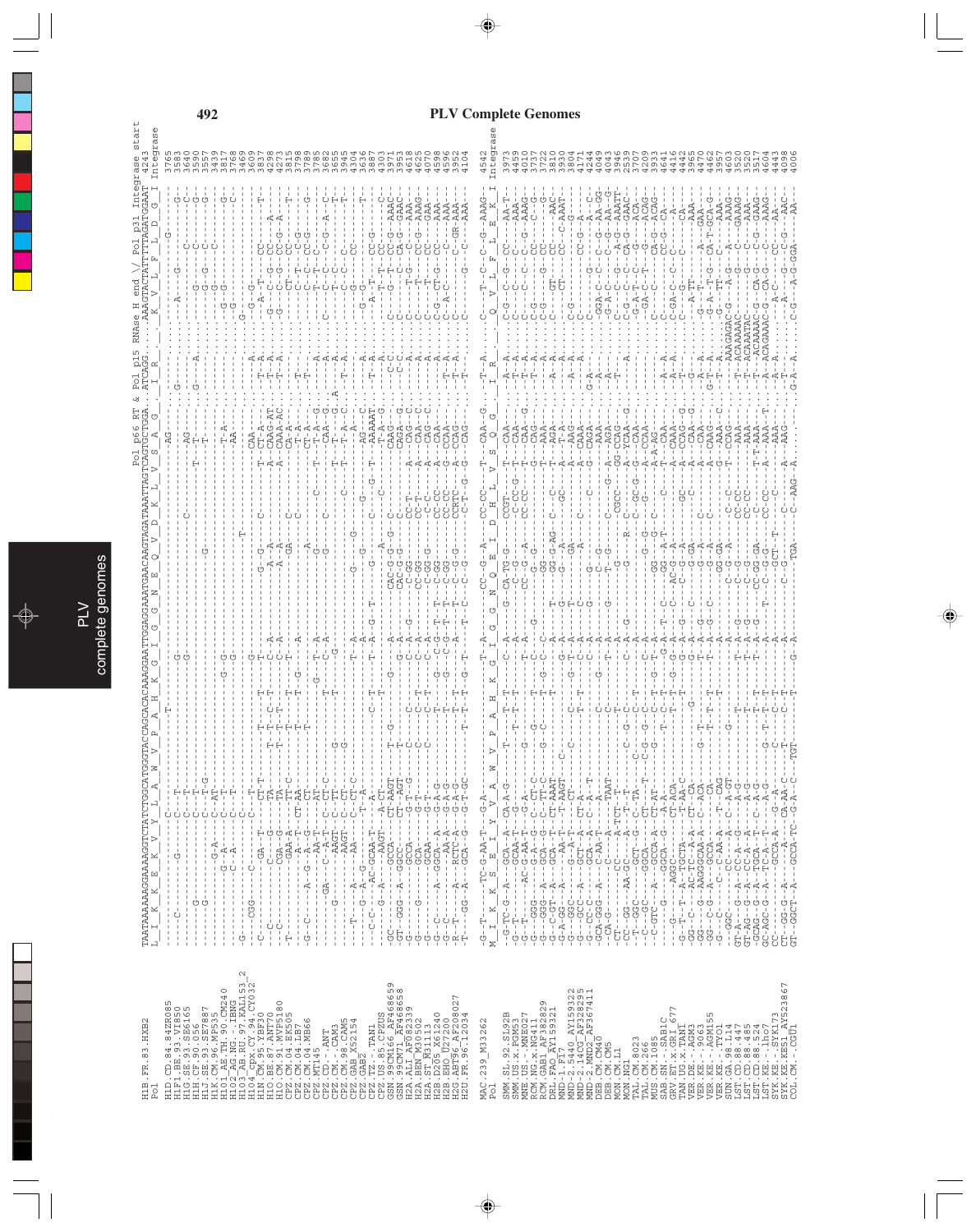| SHXP2<br>.FR.83<br>H1B<br>Pol                                                                                                                                                                                                                                                                                                                                                                                                                       |                                                                      | $\circ$                                                                                                                                                       | $\Xi$<br>$\begin{bmatrix} x \\ y \end{bmatrix}$                                                    | 囸                                 |              |         |        |              |                  |          |   |         |                  |   |         |                     |
|-----------------------------------------------------------------------------------------------------------------------------------------------------------------------------------------------------------------------------------------------------------------------------------------------------------------------------------------------------------------------------------------------------------------------------------------------------|----------------------------------------------------------------------|---------------------------------------------------------------------------------------------------------------------------------------------------------------|----------------------------------------------------------------------------------------------------|-----------------------------------|--------------|---------|--------|--------------|------------------|----------|---|---------|------------------|---|---------|---------------------|
|                                                                                                                                                                                                                                                                                                                                                                                                                                                     | ٠<br>J.<br>$\mathbf{I}$                                              | $\mathbf{I}$<br>٠<br>$\sf I$<br>$\blacksquare$<br>부<br>٠<br>$\,$ I<br>$\mathsf I$                                                                             | U                                                                                                  |                                   |              |         |        |              |                  |          |   |         |                  |   |         |                     |
|                                                                                                                                                                                                                                                                                                                                                                                                                                                     | $\cdot$<br>J<br>$\overline{\phantom{a}}$                             | J<br>J.<br>J,<br>J<br>J.<br>$-4$<br>п<br>$\,$                                                                                                                 | J.                                                                                                 | ï<br>$-4$                         |              |         |        |              |                  |          |   |         |                  |   |         |                     |
|                                                                                                                                                                                                                                                                                                                                                                                                                                                     | $\cdot$<br>$\ddot{\phantom{0}}$<br>$\ddot{\phantom{0}}$<br>t         | $-4$<br>J.<br>J.<br>÷<br>$-4$                                                                                                                                 | t<br>$\frac{1}{\sqrt{2}}$                                                                          | $\frac{1}{\sqrt{2}}$              |              |         |        |              |                  |          |   |         |                  |   |         |                     |
|                                                                                                                                                                                                                                                                                                                                                                                                                                                     | $\vdots$                                                             | ۳<br>-<br>$\overline{a}$<br>$- A$                                                                                                                             | ÷<br>Ą                                                                                             | $-4-6$                            |              |         |        |              |                  |          |   |         |                  |   |         |                     |
|                                                                                                                                                                                                                                                                                                                                                                                                                                                     | $\cdot$                                                              | 부<br>J.                                                                                                                                                       | ٠<br>북<br>٠<br>K,                                                                                  | $-7-7-7$                          |              |         |        |              |                  |          |   |         |                  |   |         |                     |
|                                                                                                                                                                                                                                                                                                                                                                                                                                                     | $\cdot$<br>$\cdot$                                                   | 부<br>٠<br>$\mathbf{I}$<br>$\mathsf I$                                                                                                                         | ٠<br>К<br>К                                                                                        |                                   |              |         |        |              |                  |          |   |         |                  |   |         |                     |
|                                                                                                                                                                                                                                                                                                                                                                                                                                                     | $\bullet$<br>$\ddot{\phantom{0}}$<br>$\ddot{\phantom{0}}$<br>t<br>J. | $- - A - -$                                                                                                                                                   | ٠<br>$\mathbf I$<br>$\begin{array}{c}\n\downarrow \\ -\downarrow \\ -\downarrow\n\end{array}$<br>К | $- A - G$                         |              |         |        |              |                  |          |   |         |                  |   | ひ       |                     |
| $\sim$                                                                                                                                                                                                                                                                                                                                                                                                                                              | $\vdots$<br>$\cdot$<br>$\cdot$<br>$\cdot$                            | $-4$<br>$\mathbb{I}$<br>$\mathsf I$                                                                                                                           | К                                                                                                  |                                   |              |         |        |              |                  |          |   |         |                  |   |         |                     |
|                                                                                                                                                                                                                                                                                                                                                                                                                                                     |                                                                      | $\,$ I<br>$\mathbf{I}$<br>י<br>ד<br>$\overline{\phantom{0}}$<br>$\,$ $\,$                                                                                     | п<br>÷,<br>К                                                                                       |                                   |              |         |        |              |                  |          |   |         |                  |   |         |                     |
|                                                                                                                                                                                                                                                                                                                                                                                                                                                     | $\ddot{\phantom{0}}$<br>$-4$                                         | $-A-$                                                                                                                                                         | -<br>К                                                                                             | $C - G -$                         |              |         |        |              |                  |          |   |         |                  |   |         |                     |
|                                                                                                                                                                                                                                                                                                                                                                                                                                                     | $\vdots$<br>$\frac{1}{1}$                                            | J,<br>$-4$<br>1<br>U                                                                                                                                          | ٠<br>f,<br>帽<br>К                                                                                  |                                   |              |         |        |              |                  |          |   | てり      |                  |   | FA      |                     |
|                                                                                                                                                                                                                                                                                                                                                                                                                                                     | $\vdots$                                                             | $-4$<br>j<br>U                                                                                                                                                | $\mathbb H$<br>$\frac{1}{4}$<br>К                                                                  | $-2 - 6 -$                        |              |         |        |              |                  |          |   |         | đ                |   |         |                     |
|                                                                                                                                                                                                                                                                                                                                                                                                                                                     | $\vdots$<br>$\bullet$<br>J.<br>$\mathbf{I}$                          | t<br>F-<br>٠                                                                                                                                                  | ٠<br>٠<br>К                                                                                        | J.                                |              |         |        |              |                  |          |   |         |                  |   | ပု      |                     |
|                                                                                                                                                                                                                                                                                                                                                                                                                                                     | f,                                                                   | $- - A$<br>ロー<br>$\cdots$ CGA--                                                                                                                               | J.<br>$-\frac{c}{1}$                                                                               | J.                                |              |         |        |              |                  |          |   |         |                  |   |         |                     |
|                                                                                                                                                                                                                                                                                                                                                                                                                                                     | $\vdots$<br>$\begin{array}{c} \rule{0.2cm}{0.15mm} \end{array}$      | $-1 - 1$<br>$-\frac{5}{1}$<br>$\mathbf{I}$<br>т                                                                                                               | $C - C$                                                                                            | ÷<br>$-4$                         |              |         |        |              |                  |          |   |         |                  |   |         |                     |
|                                                                                                                                                                                                                                                                                                                                                                                                                                                     |                                                                      | $\frac{1}{1}$<br>$\frac{1}{1}$<br>$-4.1 - A - - - - - - -$                                                                                                    | ٠<br>К                                                                                             | $-2-6-$                           |              |         |        |              |                  |          |   |         | g                |   |         |                     |
| $PZ$ . CD . - . ANT                                                                                                                                                                                                                                                                                                                                                                                                                                 | ţ<br>÷                                                               | $\frac{1}{4}$<br>$-4 - T$                                                                                                                                     | $\frac{1}{2}$<br>ひ                                                                                 | $\frac{1}{2}$                     |              |         |        |              |                  |          |   |         | ACAG             |   |         |                     |
| $\mathbf{p}$                                                                                                                                                                                                                                                                                                                                                                                                                                        | $\frac{1}{1}$                                                        | $-4-$<br>$T - -C A - A - G$                                                                                                                                   | ٠<br>л<br>٠                                                                                        | $-5 -$                            |              |         |        |              |                  |          |   |         | ΰ                |   |         |                     |
|                                                                                                                                                                                                                                                                                                                                                                                                                                                     | ł<br>U                                                               | Í<br>$- - - - - - - - -$<br>٠                                                                                                                                 | 1<br>٠<br>$\mathbf{I}$                                                                             | $-4-$                             |              |         |        |              |                  |          |   |         |                  | ひ |         |                     |
| Z.CM.-.CAM3<br>Z.CM.98.CAM5<br>Z.CAB_X52154<br><b>BB</b>                                                                                                                                                                                                                                                                                                                                                                                            | ŧ<br>$\frac{1}{2}$                                                   | ł<br>t<br>÷<br>$\ddot{\circ}$ .                                                                                                                               | 1<br>ï                                                                                             | $A-GG$<br>J.                      |              |         |        |              |                  |          |   |         | Š                |   | פיז     |                     |
|                                                                                                                                                                                                                                                                                                                                                                                                                                                     | $\ddot{\phantom{0}}$<br>$\frac{1}{4}$                                | $\frac{1}{4}$<br>$-4$<br>$\blacksquare$                                                                                                                       | $\overline{\phantom{a}}$<br>$\frac{1}{2}$                                                          | $\dot{c}$                         |              |         |        |              |                  |          |   |         |                  |   |         |                     |
|                                                                                                                                                                                                                                                                                                                                                                                                                                                     | $\vdots$                                                             |                                                                                                                                                               |                                                                                                    | $\mathbb{H}$                      |              |         |        |              |                  |          |   |         |                  |   |         |                     |
|                                                                                                                                                                                                                                                                                                                                                                                                                                                     | $TA-$                                                                | $G - A - A - B - C$                                                                                                                                           | $\mathbf{I}$<br>U<br>÷,<br>К                                                                       | $\frac{1}{4}$                     |              |         |        |              |                  |          |   |         | $ TCA$           |   |         |                     |
|                                                                                                                                                                                                                                                                                                                                                                                                                                                     | t<br>J.                                                              | Í                                                                                                                                                             | J.<br>U<br>Ĵ,                                                                                      | $\frac{1}{4}$<br>U<br>J.          |              |         |        |              |                  |          |   |         |                  |   |         |                     |
| თ<br>თ დ                                                                                                                                                                                                                                                                                                                                                                                                                                            | ひ<br>ł.                                                              | $\frac{1}{1}$<br>$\mathbf I$<br>$-$ -AGT<br>$\cdots$ cer-                                                                                                     | ٠<br>U<br>$\frac{1}{1}$                                                                            | C<br>Ŧ<br>К<br>J.                 |              | AGTA    |        |              |                  |          |   |         |                  |   |         | $\circ$             |
|                                                                                                                                                                                                                                                                                                                                                                                                                                                     | $C - C$                                                              | $\ldots$ CCC--AGT-                                                                                                                                            | J.<br>U<br>ひ                                                                                       | Ť<br>A<br>J.                      |              | AGTAI   |        | $-4$         |                  |          |   |         |                  |   |         |                     |
| -12. - 12. - 12. - 12. - 12. - 12. - 12. - 12. - 12. - 12. - 12. - 12. - 12. - 12. - 12. - 12. - 12. - 12. - 1<br>CPZ. 115. - 13. - CPZUS<br>CPZ. 115. - 13. - CPZUS 6<br>CSN. 99CM71. - 14. 423.39<br>GSN: 99CM71_AFM4<br>H2A, ALIT_AF08233<br>H2A, AFT_M311113<br>H2A, AFT_M311113<br>H2B, D2O5_X61240<br>H2B, AHOD TPR. 26-12034<br>H2U . PR. 96-12034<br>H2U . PR. 96-12034                                                                     |                                                                      | $-5 -$<br>$\cdots$ CCA- $-$ T                                                                                                                                 | A                                                                                                  | ÷,<br>$\triangle$ $\triangle$     |              |         |        |              | GGA              | CAA-     |   |         |                  |   |         | O P P               |
|                                                                                                                                                                                                                                                                                                                                                                                                                                                     |                                                                      | $\frac{1}{1}$<br>$\frac{1}{1}$                                                                                                                                | ぴ                                                                                                  | $\mathbf{I}$<br>$\mathbf{I}$      |              |         |        |              |                  | ΰ        |   |         | AA-TC            |   |         |                     |
|                                                                                                                                                                                                                                                                                                                                                                                                                                                     |                                                                      | f,<br>$\frac{1}{\sqrt{2}}$<br>$\begin{array}{c}\n 1. & . & . & . & . \\  -1. & . & . & . & . \\  -1. & . & . & . & . \\  -1. & . & . & . & . \\  \end{array}$ | ひ                                                                                                  | K,                                |              |         |        |              |                  |          |   |         |                  |   |         |                     |
| $\circ$                                                                                                                                                                                                                                                                                                                                                                                                                                             |                                                                      | ţ<br>$\frac{1}{\sqrt{2}}$<br>$CCA$ -                                                                                                                          | f,<br>じー                                                                                           | $\mathbb{I}$<br>К<br>J.           |              |         |        |              |                  |          |   |         |                  |   |         |                     |
|                                                                                                                                                                                                                                                                                                                                                                                                                                                     | Ī,                                                                   |                                                                                                                                                               |                                                                                                    |                                   |              |         |        |              |                  |          |   |         |                  |   |         |                     |
|                                                                                                                                                                                                                                                                                                                                                                                                                                                     |                                                                      | $\frac{1}{1}$<br>$\cdots$ CCA--T                                                                                                                              |                                                                                                    | $\triangle$ $\triangle$           |              |         |        |              |                  |          |   |         |                  |   |         |                     |
| $\overline{ }$<br>$\overline{0}$<br>$\infty$                                                                                                                                                                                                                                                                                                                                                                                                        |                                                                      | ÷                                                                                                                                                             |                                                                                                    | щ,<br>÷,<br>$\mathbf{L}$          |              |         |        |              |                  |          |   |         |                  |   | $A - A$ |                     |
| ₹                                                                                                                                                                                                                                                                                                                                                                                                                                                   |                                                                      | $\frac{c}{1}$<br>$1 - 1000 - 1$                                                                                                                               |                                                                                                    |                                   |              |         |        |              |                  |          |   |         |                  |   |         |                     |
|                                                                                                                                                                                                                                                                                                                                                                                                                                                     |                                                                      |                                                                                                                                                               |                                                                                                    |                                   |              |         |        |              |                  |          |   |         |                  |   |         |                     |
| MAC.239 M33262                                                                                                                                                                                                                                                                                                                                                                                                                                      | ł.                                                                   | $\mathbf{I}$<br>$G \cdot \cdot \cdot CCA - A -$                                                                                                               | $\mathbb{A}^-$                                                                                     | $\mathbb H$<br>$\mathbf{I}$       |              |         |        |              | <b>GGAT</b>      |          | ಕ | U       |                  |   |         |                     |
| Po <sub>1</sub>                                                                                                                                                                                                                                                                                                                                                                                                                                     | 国                                                                    | $\Box$<br>$\circ$<br>$\operatorname{\mathsf{K}}$<br>$\mathsf{p}_4$                                                                                            | $\Xi$<br>$\begin{bmatrix} x \end{bmatrix}$                                                         | ×<br>$\square$                    | $\mathbb{Z}$ |         |        | $\mathbb{E}$ | ひ                | $\Omega$ |   | O<br>Üβ |                  |   |         |                     |
|                                                                                                                                                                                                                                                                                                                                                                                                                                                     |                                                                      |                                                                                                                                                               |                                                                                                    |                                   |              |         |        |              |                  |          |   |         |                  |   |         |                     |
| ρ<br>SMM. SL. 92. SL92B<br>SMM. US. x. PGM53<br>MNE. US. - . MNE027                                                                                                                                                                                                                                                                                                                                                                                 | $\frac{1}{\sqrt{2}}$                                                 | $-4$<br>$\overline{\phantom{a}}$<br>$CCA - A$                                                                                                                 | ı<br>$\begin{array}{c}\nC \\ 1\n\end{array}$                                                       | $\frac{1}{4}$<br>$\frac{1}{2}$    |              |         |        | CAGA-        |                  |          |   |         |                  |   |         | o n                 |
|                                                                                                                                                                                                                                                                                                                                                                                                                                                     |                                                                      | $-4$<br>I,<br>ł<br>$-450C$                                                                                                                                    | ٠<br>I,<br>じー                                                                                      | $\frac{1}{4}$                     |              |         | TATTCA |              | GGT.             |          |   |         |                  |   |         |                     |
| г                                                                                                                                                                                                                                                                                                                                                                                                                                                   | $\cdot$<br>$-10$                                                     | $- - A$<br>Í<br>$A - A$                                                                                                                                       | t<br>t                                                                                             | $\frac{1}{4}$<br>$-1$             |              |         |        |              | GGA <sup>'</sup> |          |   | υU      |                  |   |         |                     |
|                                                                                                                                                                                                                                                                                                                                                                                                                                                     |                                                                      | J,<br>نې<br>۱<br>$-4$<br>$- - A$                                                                                                                              | ÷                                                                                                  | ł.<br>$\prec$<br>$\,$             |              |         |        |              |                  |          |   |         |                  |   |         |                     |
|                                                                                                                                                                                                                                                                                                                                                                                                                                                     | $\vdots$                                                             |                                                                                                                                                               |                                                                                                    |                                   |              |         |        |              |                  |          |   |         |                  |   |         |                     |
| RCM.NG.x.NG411<br>RCM.GAB1 AF382829<br>DRL.FAO_AY159321                                                                                                                                                                                                                                                                                                                                                                                             | $\vdots$<br>$-3A$<br>$-4A$<br>$-4A$<br>$-4A$                         | $\frac{1}{4}$<br>$-4$<br>$- - A$                                                                                                                              | $\overline{\phantom{a}}$                                                                           | $-1111 -$                         |              |         |        |              |                  |          |   |         |                  |   |         |                     |
|                                                                                                                                                                                                                                                                                                                                                                                                                                                     | $\vdots$<br>ひ                                                        | $- - A$<br>$-\frac{c}{1}$<br>$-4$<br>$-4$                                                                                                                     | ٠<br>$\mathbf{I}$                                                                                  |                                   |              |         |        |              | E<br>U           |          |   |         |                  |   |         |                     |
| $T\overline{T}$ .<br>n<br>B                                                                                                                                                                                                                                                                                                                                                                                                                         |                                                                      | $\frac{1}{1}$<br>やーー<br>$-4$<br>$\therefore$ CCA                                                                                                              | $\mathsf I$<br>К                                                                                   | $\mathbf{I}$                      |              |         |        |              |                  |          |   |         | GCAA             |   |         |                     |
|                                                                                                                                                                                                                                                                                                                                                                                                                                                     | ÷                                                                    | Ť<br>$\frac{1}{\sqrt{2}}$<br>÷<br>$-4$                                                                                                                        | К                                                                                                  | ÷<br>U                            |              |         |        |              |                  |          |   |         |                  |   |         |                     |
|                                                                                                                                                                                                                                                                                                                                                                                                                                                     | t                                                                    | $\frac{1}{\sqrt{2}}$<br>۳-<br>T                                                                                                                               | ひ                                                                                                  | ÷                                 |              |         |        |              | ပ္ပ်             |          |   |         | $-40$<br>$- -10$ |   |         |                     |
|                                                                                                                                                                                                                                                                                                                                                                                                                                                     |                                                                      | $-4$                                                                                                                                                          |                                                                                                    | $V + 4$                           |              |         |        |              |                  |          |   |         |                  |   |         |                     |
|                                                                                                                                                                                                                                                                                                                                                                                                                                                     | $\overline{\phantom{a}}$<br>п.                                       | $-4 -$                                                                                                                                                        | К                                                                                                  |                                   |              |         |        |              | CTGTI            |          |   |         |                  |   |         |                     |
|                                                                                                                                                                                                                                                                                                                                                                                                                                                     |                                                                      | $G - A - -$                                                                                                                                                   | ひ                                                                                                  | $\frac{1}{4}$                     |              | $-5$    |        |              |                  |          |   |         | $A - A$          |   | $AC -$  |                     |
|                                                                                                                                                                                                                                                                                                                                                                                                                                                     |                                                                      | Í<br>J<br>$\frac{1}{2}$<br>יך<br>י<br>J.<br>ひ                                                                                                                 | 면 모두<br>그 모고<br>ひ                                                                                  | t                                 |              |         |        |              |                  |          |   | 먹       | 텃                |   |         |                     |
| MND-2.5440 AY159322<br>MND-2.14CG-AF328295<br>DEB.CM.CM4_AF367411<br>DEB.CM.CM4_AF367411<br>DEB.CM.CM5<br>MON.MC1_L1                                                                                                                                                                                                                                                                                                                                | ひ                                                                    | t<br>$-$ AAGG<br>ccc                                                                                                                                          | $\mathbf{I}$<br>$\frac{1}{2}$<br>К                                                                 | ှိ<br>Ą                           |              | A-TACT  |        |              |                  |          |   |         | $CAA$ -          |   | AAAC    |                     |
|                                                                                                                                                                                                                                                                                                                                                                                                                                                     | H                                                                    | t<br>؋<br>$\frac{1}{4}$                                                                                                                                       | $\mathbf{I}$<br>$\mathbf{I}$<br>Н<br>Ñ.<br>ひ                                                       | $-$ A $-$                         |              |         |        |              | $-99 - 1$        | Ā<br>A   |   |         |                  |   | J       |                     |
| $\sim$                                                                                                                                                                                                                                                                                                                                                                                                                                              | Ū                                                                    | B44E                                                                                                                                                          | $\frac{1}{4}$<br>$-4 - 4 - 6$                                                                      |                                   |              | $AG-AC$ |        |              |                  | Ö<br>!   |   |         |                  |   | ပု      |                     |
|                                                                                                                                                                                                                                                                                                                                                                                                                                                     | Ū                                                                    | $1 - A - C - C$<br>$1 - A - C - C$                                                                                                                            |                                                                                                    | $-3 - -1 - -$                     |              |         |        |              |                  |          |   |         |                  |   |         |                     |
|                                                                                                                                                                                                                                                                                                                                                                                                                                                     |                                                                      | ł                                                                                                                                                             | $\mathbf{I}$<br>$\frac{1}{1}$                                                                      |                                   |              |         |        |              |                  | ပုံ      |   | ප්      |                  |   |         |                     |
| LN<br>TAL.CM.8023<br>TAL.CM.266<br>MUS.CM.1085                                                                                                                                                                                                                                                                                                                                                                                                      |                                                                      | $- - A$                                                                                                                                                       | $\mathbf{I}$<br>-<br>부부                                                                            | $\frac{1}{1}$<br>$\mathbb{C}^1_1$ |              | AGTAC   |        |              |                  |          |   |         |                  |   | έ       |                     |
|                                                                                                                                                                                                                                                                                                                                                                                                                                                     | $\vdash$                                                             | $\mathbf I$                                                                                                                                                   | $\mathbf{I}$<br>$-4 - 4 - 6$                                                                       | $-1$<br>$\mathbf{I}$              | š            |         |        |              |                  |          |   |         |                  |   |         |                     |
|                                                                                                                                                                                                                                                                                                                                                                                                                                                     |                                                                      | $\mathbf{I}$                                                                                                                                                  | $\frac{1}{2}$                                                                                      |                                   |              |         |        |              |                  |          |   |         |                  |   | ᄞ       |                     |
|                                                                                                                                                                                                                                                                                                                                                                                                                                                     |                                                                      |                                                                                                                                                               |                                                                                                    |                                   |              |         |        |              |                  |          |   |         |                  |   |         |                     |
|                                                                                                                                                                                                                                                                                                                                                                                                                                                     | ひ                                                                    | ロー<br>$G - A - -$                                                                                                                                             | ţ<br>$-$ -ATC $-$                                                                                  |                                   |              |         |        |              |                  |          |   |         |                  |   | AA-TCG  |                     |
|                                                                                                                                                                                                                                                                                                                                                                                                                                                     |                                                                      | $\frac{1}{6}$<br>$\frac{1}{\sqrt{2}}$<br>$G - A - -$                                                                                                          | J.                                                                                                 |                                   |              | S       |        |              |                  |          |   |         |                  |   |         | Comming degrado com |
|                                                                                                                                                                                                                                                                                                                                                                                                                                                     |                                                                      | Ť<br>$\frac{1}{4}$<br>٢.<br>$G - A$                                                                                                                           | $\mathbf{I}$<br>$\frac{1}{1}$<br>К                                                                 |                                   |              |         |        |              |                  |          |   |         |                  |   | CCA-AA  |                     |
|                                                                                                                                                                                                                                                                                                                                                                                                                                                     |                                                                      | $\frac{1}{4}$                                                                                                                                                 | К                                                                                                  |                                   |              |         |        |              |                  |          |   |         |                  |   |         |                     |
|                                                                                                                                                                                                                                                                                                                                                                                                                                                     |                                                                      | $\mathbf{L}$<br>$G - A - -A$<br>$G - A - T$                                                                                                                   | $- - PA - G -$                                                                                     |                                   |              |         |        |              |                  |          |   |         |                  |   |         |                     |
|                                                                                                                                                                                                                                                                                                                                                                                                                                                     |                                                                      | $\frac{1}{1}$<br>$CCA - TGT -$                                                                                                                                | J.                                                                                                 | $\frac{1}{1}$<br>먼<br>!           |              |         |        |              |                  |          |   |         | CAAT             |   |         |                     |
|                                                                                                                                                                                                                                                                                                                                                                                                                                                     |                                                                      |                                                                                                                                                               | ţ                                                                                                  | ÷.                                |              |         |        |              |                  |          |   |         |                  |   |         |                     |
|                                                                                                                                                                                                                                                                                                                                                                                                                                                     | $\cdot$                                                              | Ť<br>$.CCA--A--G--C--C-.$                                                                                                                                     | $-70C$<br>$-50 - 1$<br>К                                                                           |                                   |              |         |        |              |                  |          |   |         |                  |   |         |                     |
|                                                                                                                                                                                                                                                                                                                                                                                                                                                     | $\cdot$                                                              | $- - A$                                                                                                                                                       | $-4AC$<br>$\begin{array}{c}\n\downarrow \\ -\downarrow \\ -\downarrow\n\end{array}$                | $\mathbf{I}$                      |              |         |        |              |                  |          |   | g       |                  |   |         | <b>101010</b>       |
|                                                                                                                                                                                                                                                                                                                                                                                                                                                     | $\cdot$<br>$-1$<br>$-1$<br>$-1$<br>$-1$                              | $CCA - TGT -$                                                                                                                                                 | $\mathbf{I}$<br>$\begin{array}{c} 1 \\ 0 \\ 1 \end{array}$<br>К                                    | ÷<br>$-GA$                        |              |         |        |              |                  |          |   |         |                  |   |         |                     |
|                                                                                                                                                                                                                                                                                                                                                                                                                                                     | $\cdot$                                                              | t<br>$-AGT-TCT-$                                                                                                                                              | $- - AGC$<br>$\,$ I<br>$A -$                                                                       |                                   |              |         |        |              |                  |          |   |         |                  |   |         |                     |
|                                                                                                                                                                                                                                                                                                                                                                                                                                                     | TCCC.                                                                | $- - A$                                                                                                                                                       | $-1 - 1 - 1 - 1 - 1 - 1 - 1$                                                                       |                                   |              |         |        |              |                  |          |   |         |                  |   |         |                     |
|                                                                                                                                                                                                                                                                                                                                                                                                                                                     | CCCA                                                                 | $\frac{1}{4}$<br>$-4$                                                                                                                                         |                                                                                                    |                                   |              |         |        |              |                  |          |   |         |                  |   |         |                     |
| $\begin{array}{l} \texttt{SAB} : \texttt{SK} : \texttt{SABIC} \\ \texttt{GRV} : \texttt{ET} : \texttt{X}, \texttt{GRI} \\ \texttt{GRV} : \texttt{ET} : \texttt{X}, \texttt{GRI} \\ \texttt{VER} : \texttt{TE} : \texttt{1}, \texttt{GMS} \\ \texttt{VER} : \texttt{KE} : \texttt{1}, \texttt{GMS} \\ \texttt{VER} : \texttt{KE} : \texttt{1}, \texttt{GMS} \\ \texttt{VER} : \texttt{KE} : \texttt{1}, \texttt{GMS} \\ \texttt{SIN} : \texttt{G} :$ |                                                                      | ਦੇ<br>GCA                                                                                                                                                     | f,<br>さーー                                                                                          | $C - A$                           |              |         |        |              |                  |          |   |         |                  |   |         |                     |

use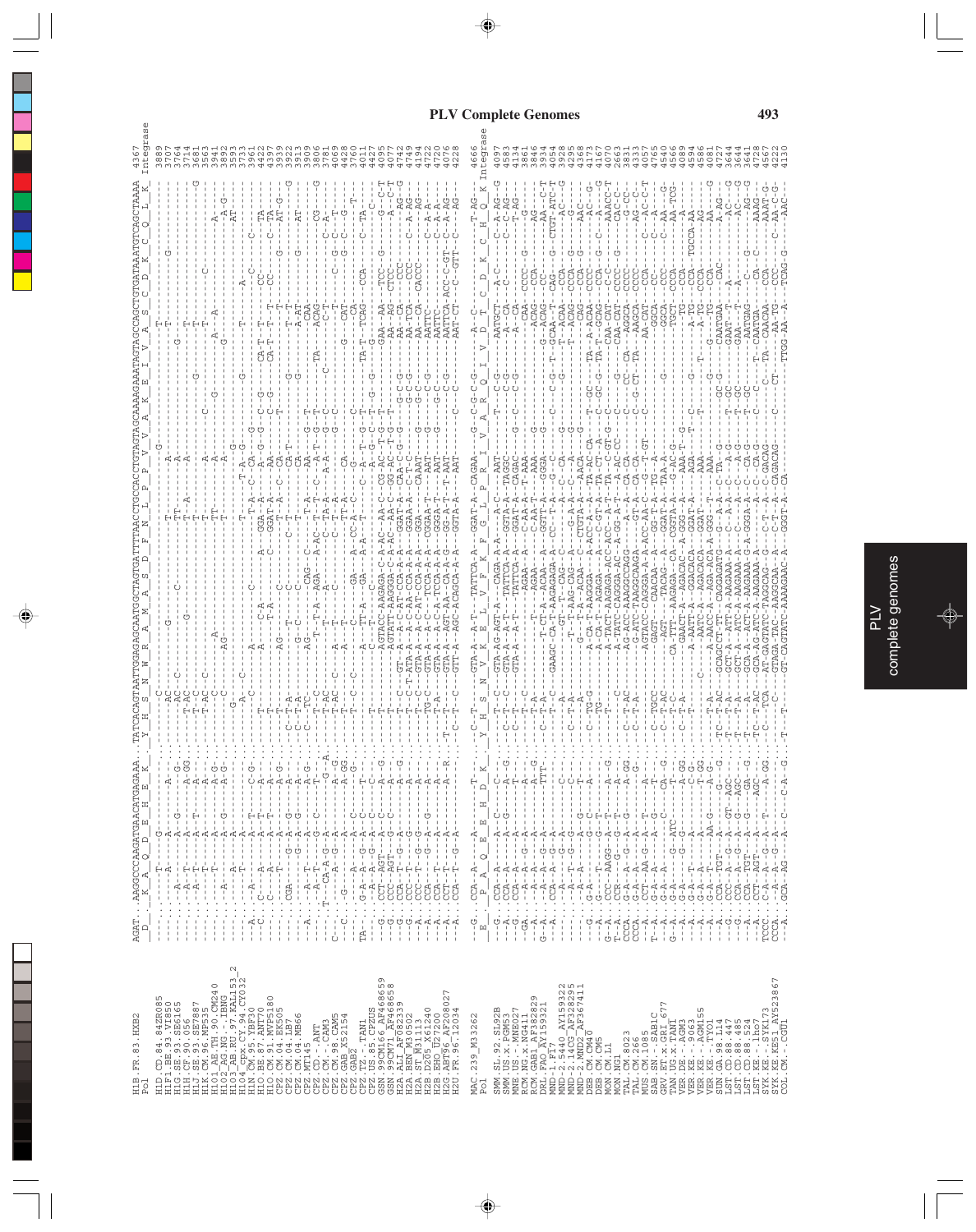| ¢<br>ċ<br>ğ | J |
|-------------|---|
|-------------|---|

| ω                                                           |
|-------------------------------------------------------------|
| U<br>d<br>J.<br>J<br>×<br>۶<br>൯<br>t,<br>൯<br>$\mathbf{L}$ |
| ₩<br>O<br>$\Omega$<br>C<br>₫                                |
|                                                             |

| H1B. FR. 83. HXB2                                                                                                                                                                                                                                                                                                                                                                                                                           | GGAGAAGCCATGGACAAGTAGACTGTAG<br>Ξ<br>Σ<br>К<br>囸<br>ひ                                                                                                                                   | $\Box$<br>$\triangleright$<br>$\circ$<br>$\circ$                                         | C)<br>$\cup$                                 | FAG |   |                 | HUAUUAHUUHU | <b>GTAGCAG</b> | GAAG | CAGAAGTTA<br><b>Ed</b> |          |
|---------------------------------------------------------------------------------------------------------------------------------------------------------------------------------------------------------------------------------------------------------------------------------------------------------------------------------------------------------------------------------------------------------------------------------------------|-----------------------------------------------------------------------------------------------------------------------------------------------------------------------------------------|------------------------------------------------------------------------------------------|----------------------------------------------|-----|---|-----------------|-------------|----------------|------|------------------------|----------|
| $\begin{tabular}{l} {\bf H111.121.4B3.93, VIBIS0} \\ {\bf H111.121.4B3.93, VIBIS0} \\ {\bf H111.121.4B3.93, VIBIS0} \\ {\bf H111.121.5B3.93, VIBIS0} \\ {\bf H111.122.4B3.1B3.1B3.1} \\ {\bf H111.123.4B3.1B3.1} \\ {\bf H1102.4B3.1B3.1} \\ {\bf H1103.4B3.1} \\ {\bf H1104.5B3.1} \\ {\bf H1104.5B3.1} \\ {\bf H1$                                                                                                                        | $\frac{1}{2}$<br>٠<br>I<br>$- - P -$<br>L.<br>J.<br>1<br>$\frac{c}{1}$<br>$\begin{array}{c} \vspace{0.5mm} \rule{0.5mm}{0.5mm} \end{array}$                                             |                                                                                          |                                              |     |   |                 |             |                |      |                        |          |
|                                                                                                                                                                                                                                                                                                                                                                                                                                             | $\mathbf{I}$<br>ပု                                                                                                                                                                      |                                                                                          |                                              |     |   |                 |             |                |      |                        |          |
|                                                                                                                                                                                                                                                                                                                                                                                                                                             | $\mathbf{I}$<br>ပု<br>ひ                                                                                                                                                                 |                                                                                          |                                              |     |   |                 |             |                |      |                        |          |
|                                                                                                                                                                                                                                                                                                                                                                                                                                             | ---A--<br>$\frac{1}{1}$<br>$\mathbf I$<br>$\,$<br>$\mathbf{I}$<br>٠<br>$\frac{1}{\sqrt{2}}$                                                                                             | ٠                                                                                        | $\mathbf{I}$                                 |     |   |                 |             |                |      |                        |          |
|                                                                                                                                                                                                                                                                                                                                                                                                                                             | J,<br>l,<br>I<br>J.<br>J.<br>J.<br>٠<br>٠<br>ひ<br>먹                                                                                                                                     | J.<br>٠<br>1<br>J.<br>$\frac{1}{1}$<br>Ì                                                 | $-1 - 1 - 1$                                 |     |   | К<br>ひ          |             |                |      |                        |          |
|                                                                                                                                                                                                                                                                                                                                                                                                                                             | $-1 - 1 - 1$<br>$\mathbf{I}$<br>J<br>Í<br>$\overline{\phantom{a}}$<br>$\overline{\phantom{a}}$<br>t<br>-<br>j<br>J,<br>$\,$ I<br>J.<br>$\overline{\phantom{a}}$<br>$\frac{1}{\sqrt{2}}$ | J<br>$\frac{1}{1}$<br>J.<br>ပု<br>J<br>$\mathbf{I}$<br>٠<br>$\mathsf I$                  | Í<br>$\,$<br>$\overline{\phantom{a}}$<br>f,  |     |   |                 |             | てり             |      |                        |          |
|                                                                                                                                                                                                                                                                                                                                                                                                                                             | J.<br>ロー                                                                                                                                                                                | $-CA-T$<br>ن<br>۱<br>$\overline{\phantom{a}}$<br>$\mathbf I$<br>j                        | j                                            |     |   | C               |             | τŋ             |      |                        |          |
|                                                                                                                                                                                                                                                                                                                                                                                                                                             | $\frac{1}{4}$<br>$- - - - - - - - -$<br>$-7 - A - C$<br>$\mathbf{I}$<br>$\frac{1}{\sqrt{2}}$<br>우                                                                                       | $\frac{1}{4}$<br>$\mathbb{I}$<br>$\frac{1}{4}$<br>$\,$ I<br>$\mathbf{I}$<br>------------ | $\overline{\phantom{a}}$<br>$-1$<br>$- - AC$ |     |   | U<br>∪          |             | τη             |      |                        |          |
|                                                                                                                                                                                                                                                                                                                                                                                                                                             | I<br>$-4 - 7$<br>$\mathbf{I}$<br>٠                                                                                                                                                      | $---A-CA-$<br>$\frac{c}{1}$                                                              | I.<br>Ŷ.                                     |     |   |                 |             |                |      |                        |          |
|                                                                                                                                                                                                                                                                                                                                                                                                                                             | $\mathbf I$<br>$- -A - -$<br>$\frac{c}{1}$<br>$\,$                                                                                                                                      | л.<br>I.<br>먹                                                                            | -                                            |     |   | U               |             |                |      |                        |          |
|                                                                                                                                                                                                                                                                                                                                                                                                                                             | $-4 - 2$<br>$-4 - 7 - 1$<br>$\mathbf{I}$<br>ပု                                                                                                                                          | $\overline{\phantom{a}}$<br>$\overline{\phantom{a}}$<br>탁<br>- 1<br>J.<br>ပု             | $\overline{\phantom{a}}$                     |     |   | $-8-$<br>Ο<br>Æ |             |                |      |                        |          |
|                                                                                                                                                                                                                                                                                                                                                                                                                                             | $\sum_{i=1}^{n}$<br>1<br>J.<br>t                                                                                                                                                        | ٠                                                                                        | $\,$<br>$-1$                                 |     |   | d.<br>Æ         |             |                |      |                        |          |
|                                                                                                                                                                                                                                                                                                                                                                                                                                             | J<br>$\begin{array}{c} \n\downarrow \\ \n\downarrow \\ \n\downarrow \n\end{array}$                                                                                                      | ٠<br>J<br>じー                                                                             | $\frac{1}{1}$                                |     |   |                 |             |                |      |                        |          |
| CPZ.CM.-.CAM3<br>CPZ.CM.98.CAM5<br>CPZ.GAB_X52154                                                                                                                                                                                                                                                                                                                                                                                           | $-5$                                                                                                                                                                                    | ローロー<br>f,                                                                               | ٠                                            |     |   | К<br>O<br>τŋ    |             |                |      |                        |          |
| CPZ.GAB2                                                                                                                                                                                                                                                                                                                                                                                                                                    | $- - A$<br>$\dot{A}$                                                                                                                                                                    | י<br>י                                                                                   | コーエート                                        |     | U | Æ               |             |                |      |                        | $\infty$ |
|                                                                                                                                                                                                                                                                                                                                                                                                                                             | $-4$<br>י<br>י<br>$\frac{c}{1}$                                                                                                                                                         | ŧ<br>やーー<br>ن<br>۱                                                                       | $- - AC$                                     |     | g | U               |             |                |      |                        |          |
| CEZ, TZ, TANI<br>CEZ, US, 85, CEZUS<br>CEZ, US, 85, CEZUS<br>GSN, 99CM/I 6 R468659<br>H2A, RLI AFO82339<br>H2A, REN M31952<br>H2B, DZO5_X61240<br>H2B, DZO5_X61240                                                                                                                                                                                                                                                                          | $-4$<br>ひ                                                                                                                                                                               | ع<br>ا<br>Ο<br>٠                                                                         | $-1 - 1 - 1 -$                               |     |   | U               |             |                |      |                        |          |
|                                                                                                                                                                                                                                                                                                                                                                                                                                             | $-C - A - A$<br>$-C - A - A$<br>$\frac{1}{\mathbf{C}}$<br>ά                                                                                                                             | $\frac{1}{\sqrt{2}}$<br>J.<br>ひ<br>υ<br>1<br>$\mathbf{I}$                                | $- - A - TGCAGA$<br>--A-TGCAGA               |     |   | U               |             |                |      |                        |          |
|                                                                                                                                                                                                                                                                                                                                                                                                                                             | $- - A$<br>$-9 - 7 - 7$                                                                                                                                                                 | $\mathfrak l$<br>ひ<br>٠                                                                  | -GA-TGCAGA                                   |     |   |                 |             |                |      |                        |          |
|                                                                                                                                                                                                                                                                                                                                                                                                                                             | $-4$                                                                                                                                                                                    | $\,$ I<br>ひ                                                                              | $- -A - TGCAGP$                              |     |   |                 |             |                |      |                        |          |
|                                                                                                                                                                                                                                                                                                                                                                                                                                             | $-1 - 1 - -1 - -1 - -1 - -1$                                                                                                                                                            | $\,$ I<br>ب                                                                              | --A-TGCAGA                                   |     |   |                 |             |                |      |                        |          |
|                                                                                                                                                                                                                                                                                                                                                                                                                                             | í<br>۳<br>-<br>H--<br>ŗ<br>$\frac{1}{\sqrt{2}}$<br>$\mathbf{I}$<br>٠<br>$\frac{1}{\sqrt{2}}$<br>먹                                                                                       | $\frac{1}{\sqrt{2}}$<br>$\frac{1}{\sqrt{2}}$                                             | $---A-TCGCAGP$<br>---A-T-CAGA                |     |   |                 |             |                |      |                        |          |
| 8027                                                                                                                                                                                                                                                                                                                                                                                                                                        | 부                                                                                                                                                                                       | $\frac{1}{2}$                                                                            | ----A-TGCAGAJ<br>---A-TACAGAJ                |     |   |                 |             |                |      |                        |          |
| 4                                                                                                                                                                                                                                                                                                                                                                                                                                           |                                                                                                                                                                                         |                                                                                          |                                              |     |   |                 |             |                |      |                        |          |
| MAC.239 M33262                                                                                                                                                                                                                                                                                                                                                                                                                              | H<br>$\overline{A}$<br>н<br>÷<br>Ą<br>φ<br>凹<br>ひ                                                                                                                                       | G-C-A-T-CAGA<br>$\square$<br>Ą<br>$\circ$<br>ಀ<br>ひ                                      | C)                                           |     |   | ٢ŋ              |             |                |      | Erl                    |          |
|                                                                                                                                                                                                                                                                                                                                                                                                                                             |                                                                                                                                                                                         |                                                                                          |                                              |     |   |                 |             |                |      |                        |          |
| SMM.SL.92.SL92B<br>SMM.US.x.PGM53<br>MNE.US.-.MNE027                                                                                                                                                                                                                                                                                                                                                                                        | J.<br>$-4$<br>$-5 - 5 - 1$<br>J.<br>I,<br>1<br>٠<br>$\overline{\phantom{a}}$<br>ı                                                                                                       | 404000H-A-040---<br>I.<br>$\mathbf{I}$<br>I,<br>ぴ<br>J.                                  | $- -A - TGCAGP$                              |     |   | U               |             | てり<br>פי       |      | ひ                      |          |
|                                                                                                                                                                                                                                                                                                                                                                                                                                             | t<br>$-$ – T – $-$ A<br>I,<br>٠<br>I,<br>ı<br>×.                                                                                                                                        | $\frac{c}{1}$<br>$\ddot{\circ}$                                                          | $---A-T-CAGP$                                |     |   |                 |             |                |      |                        |          |
|                                                                                                                                                                                                                                                                                                                                                                                                                                             | $- -AG - A$                                                                                                                                                                             | $\frac{1}{1}$<br>$\frac{1}{\sqrt{2}}$<br>$\blacksquare$                                  | $-797-$                                      |     |   |                 |             |                |      |                        |          |
| RCM.NG.x.NG411<br>RCM.GAB1 AF382829<br>DRL.FAO AY159321                                                                                                                                                                                                                                                                                                                                                                                     | $-4C - 4 - 4$<br>$-4-1$<br>$\overset{-}{\circ}$                                                                                                                                         | $-499T - -9 - -$<br>$\frac{1}{\sqrt{2}}$<br>U                                            | $-$ -TGCA $-$                                |     |   | К               |             |                |      |                        |          |
| $F\overline{T}$                                                                                                                                                                                                                                                                                                                                                                                                                             | $-5 - PA - C -$<br>$-95-$<br>$\,$ $\,$                                                                                                                                                  | $-04AC$                                                                                  | $-TC - TC - T$                               |     |   |                 |             |                |      |                        |          |
| $\frac{2.5440}{2.140G} \frac{AY159322}{AF328295}$<br>2.14CG<br>2.MND2_AF367411                                                                                                                                                                                                                                                                                                                                                              | J,<br>$-0.5 - 0.7 - 0.7$<br>٠<br>f,<br>$\,$                                                                                                                                             | ローロー                                                                                     | ---A-TGCAGA                                  |     |   | ◡               |             |                |      |                        |          |
|                                                                                                                                                                                                                                                                                                                                                                                                                                             | $\frac{1}{4}$<br>$-C - T - - C$<br>Í<br>Ţ                                                                                                                                               | ပု<br>ウーー<br>ု<br>I                                                                      | -- 3-100000-<br>--TACATC                     |     |   |                 |             |                |      |                        |          |
| DEB.CM.CM40                                                                                                                                                                                                                                                                                                                                                                                                                                 | - - ぱり - - - - ひ - - - ウ - -                                                                                                                                                            | $\frac{1}{1}$<br>さー<br>텃                                                                 |                                              |     |   |                 |             | τŋ             |      |                        |          |
| DEB.CM.CM5                                                                                                                                                                                                                                                                                                                                                                                                                                  | $-1$<br>ロー                                                                                                                                                                              | J.<br>J.<br>ł<br>턱                                                                       | -TGCCTC                                      |     |   |                 |             |                |      |                        |          |
| MON.CM.L1                                                                                                                                                                                                                                                                                                                                                                                                                                   | $C---AATCA$<br>$\frac{1}{1}$                                                                                                                                                            | $-6 - - - - - - - -$                                                                     |                                              |     |   |                 |             |                |      |                        |          |
|                                                                                                                                                                                                                                                                                                                                                                                                                                             | $---AA$<br>U<br>$\,$ I                                                                                                                                                                  | $\frac{c}{1}$<br>٠                                                                       | $-Y - CAGA$                                  |     |   |                 |             |                |      |                        |          |
|                                                                                                                                                                                                                                                                                                                                                                                                                                             | $- A - A - ACA - -$<br>U                                                                                                                                                                | -GACCA--GCAGC                                                                            |                                              |     |   |                 |             |                |      |                        |          |
|                                                                                                                                                                                                                                                                                                                                                                                                                                             | $C-T - A - ACA$                                                                                                                                                                         | -GAACA-TGCAGC<br>-----CA-TGCAGA                                                          |                                              |     |   |                 |             |                |      |                        |          |
|                                                                                                                                                                                                                                                                                                                                                                                                                                             |                                                                                                                                                                                         | J.                                                                                       | $-1-1$ <sub>O</sub> C-                       |     |   |                 |             |                |      |                        |          |
| 677                                                                                                                                                                                                                                                                                                                                                                                                                                         | $C-T-A$<br>J.                                                                                                                                                                           | Ţ<br>$-1$                                                                                | -- 000-                                      |     |   |                 |             |                |      |                        |          |
|                                                                                                                                                                                                                                                                                                                                                                                                                                             | $\frac{1}{1}$<br>$C - C - A$<br>Í                                                                                                                                                       | $\frac{1}{1}$<br>J.<br>Í<br>$\frac{1}{\sqrt{2}}$                                         | $---TGCC$                                    |     |   |                 |             |                |      |                        |          |
| $\begin{array}{l} \textbf{TM}^{1}, \textbf{CM}, \textbf{8023} \\ \textbf{MBL}, \textbf{CM}, \textbf{1065} \\ \textbf{MBL}, \textbf{CM}, \textbf{1065} \\ \textbf{SRB}, \textbf{SM}^{1}, \textbf{CM}, \textbf{107} \\ \textbf{SRB}, \textbf{M}^{2}, \textbf{CM}, \textbf{107} \\ \textbf{DM}, \textbf{UBL}, \textbf{107} \\ \textbf{VBL}, \textbf{DE}, \textbf{108} \\ \textbf{VBL}, \textbf{108} \\ \textbf{VBL}, \textbf{108} \\ \textbf{$ | t<br>$C-AG-C$<br>Í<br>$\overset{1}{\circlearrowright}$                                                                                                                                  | $\frac{1}{1}$<br>ţ<br>٢                                                                  | ---- TGCCT                                   |     |   |                 |             |                |      |                        |          |
|                                                                                                                                                                                                                                                                                                                                                                                                                                             | $-C - A - -A - - -$<br>$\frac{1}{\sqrt{2}}$                                                                                                                                             | 먹                                                                                        | $- - GCCT$                                   |     |   |                 |             |                |      |                        |          |
| TYO1                                                                                                                                                                                                                                                                                                                                                                                                                                        | $-C - A - -A - - - -$<br>$-54-7-1$<br>J<br>$\overset{-}{\circ}$                                                                                                                         |                                                                                          | --DOL---                                     |     |   |                 |             |                |      |                        |          |
|                                                                                                                                                                                                                                                                                                                                                                                                                                             | $-ACA-$<br>I.<br>$\frac{1}{\sqrt{2}}$                                                                                                                                                   |                                                                                          | -TGCCTC                                      |     |   |                 |             |                |      |                        |          |
|                                                                                                                                                                                                                                                                                                                                                                                                                                             | $---AACA-$<br>I,<br>I,<br>1                                                                                                                                                             |                                                                                          | $--TAC-TC1$                                  |     |   |                 |             |                |      |                        |          |
|                                                                                                                                                                                                                                                                                                                                                                                                                                             | $-1 - AACA - T - T$<br>$---AACA-$<br>ı<br>٠<br>1<br>J.                                                                                                                                  |                                                                                          | -TGTATC                                      |     |   |                 |             |                |      |                        |          |
| SUN 92, 93, 114<br>LST CD 93, 447<br>LST CD 93, 485<br>LST CD 93, 524<br>LST KE - 1107                                                                                                                                                                                                                                                                                                                                                      | $-$ AACA-                                                                                                                                                                               | J<br>$\frac{1}{1}$                                                                       | - 0-10HPH---0-                               |     |   |                 |             |                |      |                        |          |
|                                                                                                                                                                                                                                                                                                                                                                                                                                             | Ï<br>ţ                                                                                                                                                                                  | f,<br>J                                                                                  | --TGTAGA                                     |     |   |                 |             |                |      |                        |          |
| K173<br>AY523867<br>$\begin{array}{l} \text{SYK.~KE. - . SYK17} \\ \text{SYK.~KE.~KE1\_AY} \end{array}$                                                                                                                                                                                                                                                                                                                                     | t<br>$- -C - A - A$<br>$\frac{1}{1}$                                                                                                                                                    | --------------<br>$C_1$                                                                  |                                              |     |   |                 |             |                |      |                        |          |
| CGU <sub>1</sub>                                                                                                                                                                                                                                                                                                                                                                                                                            | -- DG- --<br>$-1$                                                                                                                                                                       | $- - - - - - - - - - - - -$                                                              | $-$ - T $-$ A $-$                            |     |   |                 |             |                |      |                        |          |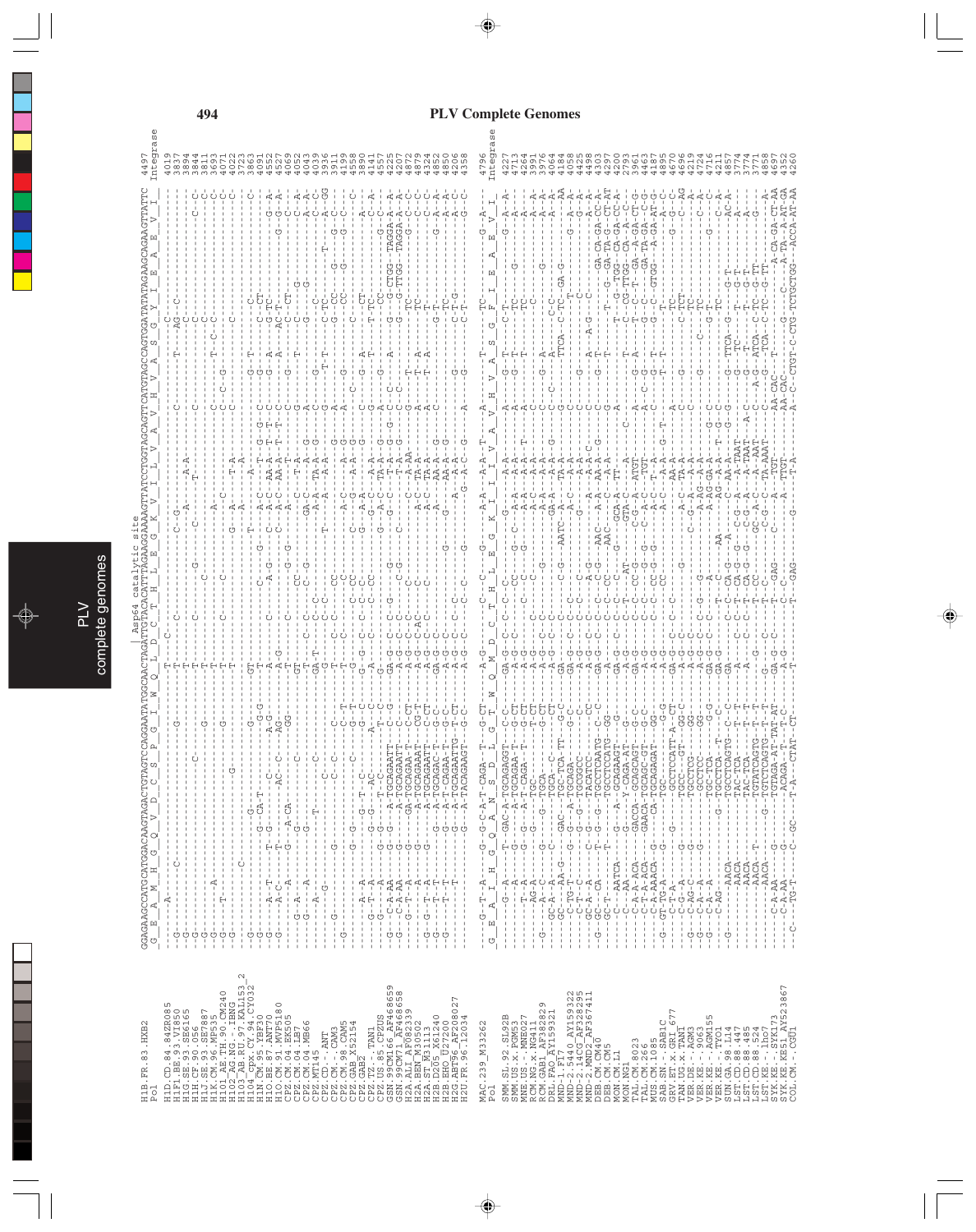| .FR.83.HXB<br>$\mathbf{\underline{m}}$<br>Ë                                                                                                                                                                                                                                                                                                                            | CAGCAGAAACAGGGCAGGAAACAGCATATT                                                                                                                                                                                                                                                                                                                                                                                       |                                                                                               |                                                                                   |  |        |  |    |            |    |          |
|------------------------------------------------------------------------------------------------------------------------------------------------------------------------------------------------------------------------------------------------------------------------------------------------------------------------------------------------------------------------|----------------------------------------------------------------------------------------------------------------------------------------------------------------------------------------------------------------------------------------------------------------------------------------------------------------------------------------------------------------------------------------------------------------------|-----------------------------------------------------------------------------------------------|-----------------------------------------------------------------------------------|--|--------|--|----|------------|----|----------|
| $\overline{Q}$<br>$\mathbf{a}$                                                                                                                                                                                                                                                                                                                                         | U<br>$\mathbb H$<br>凹<br>$\operatorname{\mathsf{K}}\nolimits_i$<br>$\mathsf{p}_4$                                                                                                                                                                                                                                                                                                                                    | $\mathbb H$<br>凹<br>$\alpha$                                                                  | Σ<br>К                                                                            |  |        |  |    |            |    |          |
| $\begin{tabular}{l} \bf 1111. \text{CD} \  \  \, 84. \text{ 442R095} \\ \bf 1111. \text{111.} \  \  \, 181. \text{ 53. } \text{33. } \text{54. } \text{55} \\ \bf 1111. \text{111.} \  \  \, 121. \text{ 54. } \text{55. } \text{56. } \text{57. } \text{58. } \text{59. } \text{105. } \text{59. } \text{106. } \text{50. } \text{111. } \text{111. } \text{1$<br>HID |                                                                                                                                                                                                                                                                                                                                                                                                                      | $C - C$<br>$\mathbf{I}$<br>-                                                                  | $\frac{1}{2}$<br>$\frac{1}{2}$<br>$\frac{1}{2}$<br>$\blacksquare$<br>$\mathbf{I}$ |  |        |  |    |            |    |          |
|                                                                                                                                                                                                                                                                                                                                                                        | ÷<br>÷<br>$\overline{\phantom{a}}$                                                                                                                                                                                                                                                                                                                                                                                   | $\mathbb{I}$<br>$\blacksquare$<br>$\mathbf{I}$                                                | $\frac{1}{1}$                                                                     |  |        |  |    |            |    |          |
|                                                                                                                                                                                                                                                                                                                                                                        | $\frac{1}{4}$<br>1                                                                                                                                                                                                                                                                                                                                                                                                   |                                                                                               | U<br>$\frac{1}{4}$<br>1                                                           |  |        |  |    |            |    |          |
| ᄇ                                                                                                                                                                                                                                                                                                                                                                      | $-4$<br>I<br>J.<br>٠                                                                                                                                                                                                                                                                                                                                                                                                 |                                                                                               | $\frac{1}{1}$<br>J.<br>J.                                                         |  |        |  |    |            |    |          |
|                                                                                                                                                                                                                                                                                                                                                                        | $-4$<br>やーー<br>1                                                                                                                                                                                                                                                                                                                                                                                                     | $\mathbf{I}$<br>$- - A - -$                                                                   | $\frac{1}{1}$<br>$\frac{1}{2}$<br>$\mathbf{I}$                                    |  |        |  |    |            |    |          |
| ᄑ<br>ᄑ                                                                                                                                                                                                                                                                                                                                                                 | ٠                                                                                                                                                                                                                                                                                                                                                                                                                    | $\frac{1}{1}$<br>ל<br>י<br>$-1$                                                               | U<br>U<br>Ť<br>÷<br>J.<br>$\mathbf{I}$<br>$\mathbf{I}$                            |  |        |  |    |            |    |          |
| $\sim$<br>Ξ                                                                                                                                                                                                                                                                                                                                                            | $\mathbf{I}$                                                                                                                                                                                                                                                                                                                                                                                                         | $\mathbf{I}$                                                                                  | U<br>$\mathbf{I}$<br>$\mathbf{I}$                                                 |  |        |  |    |            |    |          |
|                                                                                                                                                                                                                                                                                                                                                                        | I<br>1<br>J.<br>I<br>J.<br>1                                                                                                                                                                                                                                                                                                                                                                                         | $\,$<br>$\,$ I<br>$\overline{\phantom{a}}$<br>$\,$ I<br>$\mathbf{I}$                          | $\frac{1}{2}$<br>$\frac{1}{1}$                                                    |  |        |  |    |            |    |          |
|                                                                                                                                                                                                                                                                                                                                                                        | $-1$<br>I<br>$-9 - - -$<br>i<br>H<br>٠                                                                                                                                                                                                                                                                                                                                                                               | J.<br>J.                                                                                      | ٠<br>ı<br>л                                                                       |  |        |  |    |            |    |          |
|                                                                                                                                                                                                                                                                                                                                                                        | $-1$<br>I<br>J.<br>$\frac{1}{1}$<br>ı                                                                                                                                                                                                                                                                                                                                                                                | $- - - - - - - - -$                                                                           | U<br>÷<br>$\frac{1}{2}$                                                           |  |        |  |    |            |    |          |
|                                                                                                                                                                                                                                                                                                                                                                        | $-4$<br>$\mathbf{I}$<br>ł<br>$\mathbf{I}$                                                                                                                                                                                                                                                                                                                                                                            | 부                                                                                             | ÷<br>U<br>I                                                                       |  |        |  |    |            |    |          |
|                                                                                                                                                                                                                                                                                                                                                                        | $- - A$<br>J<br>$\frac{1}{1}$<br>J<br>$\frac{1}{2}$<br>텃                                                                                                                                                                                                                                                                                                                                                             | A - - - - - - - - T<br>A - - - - - - - - T<br>A - - - - - - - - - - -                         | t<br>f,                                                                           |  |        |  |    |            |    |          |
|                                                                                                                                                                                                                                                                                                                                                                        | ÷<br>Ť<br>$\,$<br>$\mathbf{I}$<br>$\,$ I                                                                                                                                                                                                                                                                                                                                                                             | К                                                                                             | J<br>۲<br>-                                                                       |  |        |  |    |            |    |          |
|                                                                                                                                                                                                                                                                                                                                                                        | $\mathbf{I}$<br>$\blacksquare$<br>$\frac{1}{4}$<br>÷<br>ا                                                                                                                                                                                                                                                                                                                                                            | Ą                                                                                             | $\frac{1}{2}$<br>$\mathbf{I}$                                                     |  |        |  |    |            |    |          |
|                                                                                                                                                                                                                                                                                                                                                                        | f,<br>$\blacksquare$<br>f,<br>י<br>י<br>텃                                                                                                                                                                                                                                                                                                                                                                            | $-A$ --                                                                                       | -<br>÷                                                                            |  |        |  |    |            |    |          |
| TM4. - CD.<br>PZ.                                                                                                                                                                                                                                                                                                                                                      | J.<br>$\frac{1}{1}$<br>$-AT$ --                                                                                                                                                                                                                                                                                                                                                                                      | $\overline{\phantom{a}}$<br>$- A - PAGT$                                                      | $\frac{1}{1}$<br>f,                                                               |  |        |  |    |            |    |          |
|                                                                                                                                                                                                                                                                                                                                                                        | $-4$<br>÷.<br>ロー<br>I.<br>ţ.<br>부                                                                                                                                                                                                                                                                                                                                                                                    | $\mathbb{L}$<br>٠.<br>$\mathsf{I}$                                                            | ÷.<br>⊢<br>Ĩ.                                                                     |  |        |  |    |            |    |          |
|                                                                                                                                                                                                                                                                                                                                                                        | ÷,<br>j<br>텃                                                                                                                                                                                                                                                                                                                                                                                                         | 1<br>٠<br>$- -A - -$<br>-A                                                                    | ÷<br>$-1$                                                                         |  |        |  |    |            |    |          |
| CPZ.CM.-.CAM3<br>CPZ.CM.98.CAM5<br>CPZ.GAB_X52154                                                                                                                                                                                                                                                                                                                      | $\frac{1}{1}$<br>$-\frac{5}{1}$<br>$-1$                                                                                                                                                                                                                                                                                                                                                                              | $- A - - A - -$                                                                               | f,<br>۳<br>-                                                                      |  |        |  |    |            |    |          |
| PZ.GABZ                                                                                                                                                                                                                                                                                                                                                                | ÷.<br>$\mathbf{I}$                                                                                                                                                                                                                                                                                                                                                                                                   | ۲<br>ا<br>$\mathbf{I}$                                                                        | $\frac{1}{1}$                                                                     |  |        |  |    |            |    |          |
|                                                                                                                                                                                                                                                                                                                                                                        | ı<br>I.<br>$- A - -$<br>J.                                                                                                                                                                                                                                                                                                                                                                                           | U<br>I<br>٠<br>$-AGA-$                                                                        | $-1-\mathbb{T}=-\mathbb{C}$ –                                                     |  |        |  |    |            |    | G        |
|                                                                                                                                                                                                                                                                                                                                                                        | J.<br>É                                                                                                                                                                                                                                                                                                                                                                                                              | $\frac{1}{\sqrt{2}}$<br>$-A - -A -$                                                           | J<br>$\frac{1}{2}$                                                                |  |        |  |    |            |    |          |
|                                                                                                                                                                                                                                                                                                                                                                        | J.<br>J.<br>J,<br>$CCAG--$<br>٠                                                                                                                                                                                                                                                                                                                                                                                      | $- - - - - - - - - - -$                                                                       | --TGAA<br>$\frac{1}{4}$                                                           |  |        |  |    |            |    |          |
| 6 AF468659<br>AF468658<br>082339<br>CEZ, TZ,  TANI<br>CEZ, US, 85, .CEZUS<br>CEZ, US, 85, .CEZUS<br>GSN, 99CM71 6, .P468658<br>H2A, ALI .AF082339<br>H2A, .ST .N31115<br>H2B, .BHO .P6, .P200<br>H2B, .BHO .PR, .96, .12034<br>H2U, .PR, .96, .12034<br>H2U, .PR, .96, .12034                                                                                          | f,<br>$\mathbf I$<br>J.<br>Í<br>CCA<br>٠                                                                                                                                                                                                                                                                                                                                                                             | $-CAGAC---T$                                                                                  | $-TTAAP$<br>$\frac{1}{4}$                                                         |  |        |  |    |            |    |          |
|                                                                                                                                                                                                                                                                                                                                                                        | $-0A0 - -1$                                                                                                                                                                                                                                                                                                                                                                                                          | $\overline{\phantom{a}}$                                                                      | $---CTC$                                                                          |  |        |  |    |            |    |          |
|                                                                                                                                                                                                                                                                                                                                                                        | ÷<br>부<br>$-CAG$ -                                                                                                                                                                                                                                                                                                                                                                                                   | $\frac{1}{\sqrt{2}}$<br>$-AA-G-C$                                                             | $---10$                                                                           |  |        |  |    |            |    |          |
|                                                                                                                                                                                                                                                                                                                                                                        | $\mathsf I$<br>$\frac{1}{4}$<br>F--<br>$-CAG-$                                                                                                                                                                                                                                                                                                                                                                       | $\frac{1}{\sqrt{2}}$<br>$\blacksquare$<br>÷<br>$-AA-C$                                        | $- -     -$                                                                       |  |        |  |    |            |    |          |
|                                                                                                                                                                                                                                                                                                                                                                        | $\,$<br>$\mathbf{I}$<br>$-CCA - -G$                                                                                                                                                                                                                                                                                                                                                                                  | 1<br>부<br>---AAGAC                                                                            | $-$ -TCTC                                                                         |  |        |  |    |            |    |          |
|                                                                                                                                                                                                                                                                                                                                                                        | J.<br>٠<br>$CCA -$<br>٠                                                                                                                                                                                                                                                                                                                                                                                              | Ť<br>ن<br>!<br>--AAGAC                                                                        | $--2TCT--$                                                                        |  |        |  |    |            |    |          |
|                                                                                                                                                                                                                                                                                                                                                                        | $\,$                                                                                                                                                                                                                                                                                                                                                                                                                 |                                                                                               |                                                                                   |  |        |  |    |            |    |          |
|                                                                                                                                                                                                                                                                                                                                                                        | J.<br>$\mathfrak l$<br>$\begin{array}{c} \rule{0.2cm}{0.15mm} \rule{0.2cm}{0.15mm} \rule{0.2cm}{0.15mm} \rule{0.2cm}{0.15mm} \rule{0.2cm}{0.15mm} \rule{0.2cm}{0.15mm} \rule{0.2cm}{0.15mm} \rule{0.2cm}{0.15mm} \rule{0.2cm}{0.15mm} \rule{0.2cm}{0.15mm} \rule{0.2cm}{0.15mm} \rule{0.2cm}{0.15mm} \rule{0.2cm}{0.15mm} \rule{0.2cm}{0.15mm} \rule{0.2cm}{0.15mm} \rule{$<br>$\frac{1}{1}$<br>$\mathfrak{B}$       | J.<br>٠<br>$-PAAG-C$                                                                          | $-TTA$<br>J.<br>٠                                                                 |  |        |  |    |            |    |          |
|                                                                                                                                                                                                                                                                                                                                                                        | $-1$<br>$\overline{\phantom{a}}$<br>GCAG-                                                                                                                                                                                                                                                                                                                                                                            | $-0.4T - 1$                                                                                   | <b>PHDD-</b>                                                                      |  |        |  |    |            |    |          |
| MAC.239 M33262                                                                                                                                                                                                                                                                                                                                                         |                                                                                                                                                                                                                                                                                                                                                                                                                      |                                                                                               |                                                                                   |  |        |  |    |            |    |          |
| Po <sub>1</sub>                                                                                                                                                                                                                                                                                                                                                        | $\vdash$<br>$\frac{1}{2}$<br>凹<br>$-CA$<br>$\circ$<br>$\mathsf{p}_4$                                                                                                                                                                                                                                                                                                                                                 | $\vdash$<br>$-$ PAGAC-G-<br>$\mathbbm{R}$<br>Ü                                                | H<br>$-CTA-$<br>Ą<br>-                                                            |  |        |  | U. | TTCGCAAGAA | ż, |          |
|                                                                                                                                                                                                                                                                                                                                                                        |                                                                                                                                                                                                                                                                                                                                                                                                                      | $\circ$                                                                                       | $\Box$                                                                            |  |        |  |    |            |    |          |
|                                                                                                                                                                                                                                                                                                                                                                        | I,<br>1<br>J.<br>$TAGG--$<br>-                                                                                                                                                                                                                                                                                                                                                                                       | -- AAGAC-G                                                                                    | $-52-$<br>$\mathbf{I}$<br>$\mathbf{I}$                                            |  |        |  |    |            |    |          |
| SMM.SL.92.SL92B<br>SMM.US.x.PGM53                                                                                                                                                                                                                                                                                                                                      | f,<br>$\begin{array}{c} \rule{0.2cm}{0.15mm} \rule{0.2cm}{0.15mm} \rule{0.2cm}{0.15mm} \rule{0.2cm}{0.15mm} \rule{0.2cm}{0.15mm} \rule{0.2cm}{0.15mm} \rule{0.2cm}{0.15mm} \rule{0.2cm}{0.15mm} \rule{0.2cm}{0.15mm} \rule{0.2cm}{0.15mm} \rule{0.2cm}{0.15mm} \rule{0.2cm}{0.15mm} \rule{0.2cm}{0.15mm} \rule{0.2cm}{0.15mm} \rule{0.2cm}{0.15mm} \rule{$<br>J.<br>$\overline{\phantom{a}}$<br>t<br>$GCAG - -$<br>٠ | t<br>$-2AG-C$ -                                                                               | $-5179 - -$<br>٠                                                                  |  |        |  |    |            |    |          |
| <b>MNE</b>                                                                                                                                                                                                                                                                                                                                                             | U-URURR-----U---<br>$-CA$<br>$\mathbf{I}$                                                                                                                                                                                                                                                                                                                                                                            | $\mathsf I$                                                                                   | $-CTA$<br>$\mathbf{I}$                                                            |  |        |  |    |            |    |          |
| E.US. - MNE027<br>M.NG.x.NG411<br>M.GAB1_AF382829<br>M.GAB1_AF382829<br><b>RCM</b>                                                                                                                                                                                                                                                                                     | $\,$ $\,$<br>t<br>$\frac{1}{\sqrt{2}}$<br>$\,$ I<br>J.                                                                                                                                                                                                                                                                                                                                                               | $\mathbf I$<br>$-7-7-7-7-7$                                                                   | $\frac{1}{4}$<br>-TC<br>$\mathbf{I}$                                              |  |        |  |    |            |    |          |
| RCM.GAB1                                                                                                                                                                                                                                                                                                                                                               | J<br>Í<br>J.<br>J.<br>٠                                                                                                                                                                                                                                                                                                                                                                                              | J<br>$\,$<br>$-7-7-7-7-7$                                                                     | $-1 - 1$<br>٠                                                                     |  |        |  |    |            |    |          |
| DRL. FAO                                                                                                                                                                                                                                                                                                                                                               | $\mathbf{I}$                                                                                                                                                                                                                                                                                                                                                                                                         | - - AG - - A-                                                                                 | $\frac{1}{T}$                                                                     |  |        |  |    |            |    |          |
| $\mathbb{F}_2$<br>$MND-1$                                                                                                                                                                                                                                                                                                                                              | ٠<br>L.<br>٠                                                                                                                                                                                                                                                                                                                                                                                                         | $\mathbf I$<br>$---T - - PAP - PAP - G$                                                       | 9-9-1<br>٠                                                                        |  | υ      |  |    |            |    |          |
|                                                                                                                                                                                                                                                                                                                                                                        | $-9 - -$<br>$\mathbf{I}$<br>$\mathbf{I}$<br>$\mathbf{I}$                                                                                                                                                                                                                                                                                                                                                             | $\mathbf I$<br>$---AA - A - - -$                                                              | <b>U</b> - U<br>U<br>U<br>$\mathbf{I}$                                            |  |        |  |    |            |    |          |
|                                                                                                                                                                                                                                                                                                                                                                        | $\begin{array}{c} \rule{0.2cm}{0.15mm} \end{array}$<br>$\mathbf{I}$                                                                                                                                                                                                                                                                                                                                                  | $- - A A - A - -$                                                                             | $\frac{1}{C}$<br>$\blacksquare$                                                   |  |        |  |    |            |    |          |
|                                                                                                                                                                                                                                                                                                                                                                        |                                                                                                                                                                                                                                                                                                                                                                                                                      |                                                                                               |                                                                                   |  |        |  |    |            |    |          |
|                                                                                                                                                                                                                                                                                                                                                                        | I<br>$\frac{1}{1}$<br>Ţ<br>$\mathbf{I}$<br>ı<br>S<br>-                                                                                                                                                                                                                                                                                                                                                               | f,<br>f,<br>$-AA-AA$                                                                          | $-1 - 1$<br>J.                                                                    |  |        |  |    |            |    |          |
|                                                                                                                                                                                                                                                                                                                                                                        | 1                                                                                                                                                                                                                                                                                                                                                                                                                    | $\mathfrak l$<br>$\frac{1}{\sqrt{2}}$<br>$-AA - A$                                            | $-5$ TCTG-                                                                        |  |        |  |    |            |    |          |
|                                                                                                                                                                                                                                                                                                                                                                        | $-4T - T - P_0$                                                                                                                                                                                                                                                                                                                                                                                                      |                                                                                               | $-C-TA$ -                                                                         |  |        |  |    |            |    |          |
| MON.CM.L1                                                                                                                                                                                                                                                                                                                                                              | $\mathbf I$<br>J.<br>$\mathbf{I}$<br>$-AGG-$                                                                                                                                                                                                                                                                                                                                                                         | $- - \underline{P} \underline{P} - \underline{P} \underline{P} - \underline{P} \underline{T}$ | --GGATAGC                                                                         |  |        |  |    |            |    |          |
| MON.NG1                                                                                                                                                                                                                                                                                                                                                                | ٠<br>٠<br>I<br>J.<br>CAG-                                                                                                                                                                                                                                                                                                                                                                                            | 1<br>٠<br>$- -A - A - -$                                                                      | <b>UU-LAUU-</b>                                                                   |  |        |  |    |            |    |          |
|                                                                                                                                                                                                                                                                                                                                                                        | $\begin{array}{c} \rule{0.2cm}{0.15mm} \end{array}$<br>$\blacksquare$<br>$-CAG$                                                                                                                                                                                                                                                                                                                                      | $\frac{1}{1}$<br>$\overline{\phantom{a}}$                                                     | $-5T5 - -$                                                                        |  |        |  |    |            |    |          |
| TAL.CM.8023<br>TAL.CM.266<br>MUS.CM.1085                                                                                                                                                                                                                                                                                                                               | $-1 - 5 - 1 - 5 - 1$                                                                                                                                                                                                                                                                                                                                                                                                 | $\frac{1}{1}$<br>ウーーウー                                                                        | $-$ -CCTC $-$                                                                     |  | ں<br>ט |  |    | GAAA       |    |          |
|                                                                                                                                                                                                                                                                                                                                                                        | $\,$<br>t<br>Í<br>$- - A$ G                                                                                                                                                                                                                                                                                                                                                                                          | Í<br>U-U-U-U-U-                                                                               | $- -T - T - GC$                                                                   |  | g      |  |    |            |    |          |
|                                                                                                                                                                                                                                                                                                                                                                        | $- -0A0 - -$                                                                                                                                                                                                                                                                                                                                                                                                         | $\overline{1}$<br>$\frac{1}{4}$<br>$-----AA - AA - CT$                                        | $C - C$<br>$\frac{1}{1}$                                                          |  |        |  |    |            |    |          |
| $\overline{ }$                                                                                                                                                                                                                                                                                                                                                         | $- -1 - 1 - -1 - 2 - 1$<br>$\frac{1}{4}$<br>$- - AG$                                                                                                                                                                                                                                                                                                                                                                 | やーー                                                                                           | ÷<br>$C-C$<br>$\frac{1}{4}$                                                       |  |        |  |    |            |    |          |
| $\begin{array}{l} \mathtt{SAB}.\mathtt{SM}.-\mathtt{.SAB1C}\\ \mathtt{GRV}.\mathtt{ET}.x.\mathtt{GRI} \quad \mathtt{67}\\ \mathtt{TAM}.\mathtt{UC}.\mathtt{x}.\mathtt{TAM1} \end{array}$                                                                                                                                                                               | f,<br>TAGG--                                                                                                                                                                                                                                                                                                                                                                                                         | ÷<br>$-AA-A$                                                                                  | л.<br>$-1 - A - A$<br>$-1 - A - A$<br>÷.                                          |  |        |  |    |            |    |          |
|                                                                                                                                                                                                                                                                                                                                                                        | $\,$ I<br>$\frac{1}{1}$<br>$\overline{\phantom{a}}$<br>$-TAG$                                                                                                                                                                                                                                                                                                                                                        | $\mathbf{I}$<br>$---A- A$                                                                     | $\mathbf{I}$                                                                      |  |        |  |    |            |    |          |
|                                                                                                                                                                                                                                                                                                                                                                        | 1<br>1<br>$-TAGG-$                                                                                                                                                                                                                                                                                                                                                                                                   | $-AAGA-0$                                                                                     | $-CA - A$                                                                         |  |        |  |    |            |    | $\infty$ |
| LN,<br>LN<br>VER.DE.-.AGM3<br>VER.KE.-.9063<br>VER.KE.-.AGM15                                                                                                                                                                                                                                                                                                          | $\begin{array}{c} \rule{0.2cm}{0.15mm} \rule{0.2cm}{0.15mm} \rule{0.2cm}{0.15mm} \rule{0.2cm}{0.15mm} \rule{0.2cm}{0.15mm} \rule{0.2cm}{0.15mm} \rule{0.2cm}{0.15mm} \rule{0.2cm}{0.15mm} \rule{0.2cm}{0.15mm} \rule{0.2cm}{0.15mm} \rule{0.2cm}{0.15mm} \rule{0.2cm}{0.15mm} \rule{0.2cm}{0.15mm} \rule{0.2cm}{0.15mm} \rule{0.2cm}{0.15mm} \rule{$<br>ţ<br>-TAGG-                                                  | $-4A - A - G$                                                                                 | $-4-7$                                                                            |  |        |  |    |            |    |          |
| TYO1<br>J.<br>VER.KE.                                                                                                                                                                                                                                                                                                                                                  | J.<br>J.<br>$-TAGG-$                                                                                                                                                                                                                                                                                                                                                                                                 | ロー<br>$- - A - A - - - -$                                                                     |                                                                                   |  |        |  |    |            |    |          |
|                                                                                                                                                                                                                                                                                                                                                                        | - CAAT - - - - - - A - - A - - - - -                                                                                                                                                                                                                                                                                                                                                                                 |                                                                                               | $-$ - CAC $-$                                                                     |  |        |  |    |            |    |          |
|                                                                                                                                                                                                                                                                                                                                                                        | $\,$<br>$---AT - -$                                                                                                                                                                                                                                                                                                                                                                                                  | $- -A - AAC - -$                                                                              | $-1 - C - C -$                                                                    |  |        |  |    |            |    |          |
|                                                                                                                                                                                                                                                                                                                                                                        | $\frac{1}{1}$<br>$\overline{\phantom{a}}$<br>$-AT - -$                                                                                                                                                                                                                                                                                                                                                               | $- -A - AAC$                                                                                  |                                                                                   |  |        |  |    |            |    |          |
|                                                                                                                                                                                                                                                                                                                                                                        |                                                                                                                                                                                                                                                                                                                                                                                                                      |                                                                                               | $-4-7$<br>$\mathbf{I}$                                                            |  |        |  |    |            |    |          |
| SUN 32.98.1-14<br>LST.CD.88.447<br>LST.CD.88.485<br>LST.CD.88.524<br>LST.CD.88.524                                                                                                                                                                                                                                                                                     | I.<br>I<br>$\frac{1}{1}$<br>$- - A T - -$<br>٠                                                                                                                                                                                                                                                                                                                                                                       | ı<br>$-2A-RACT$                                                                               | ---A--                                                                            |  |        |  |    |            |    |          |
|                                                                                                                                                                                                                                                                                                                                                                        | $- -D - -C - -$                                                                                                                                                                                                                                                                                                                                                                                                      | $-1 - 2A - 2AC - 1C - 1C - 1$                                                                 |                                                                                   |  |        |  |    |            |    |          |
| SYK173<br>151 AY523867<br>Ŧ<br>$K$ EX $\cdot$<br>YK<br>C)                                                                                                                                                                                                                                                                                                              | <b>0</b> ------<br>$A - AGG - -$                                                                                                                                                                                                                                                                                                                                                                                     | 부                                                                                             | $-TG-$<br>$\mathbf I$<br>L.                                                       |  |        |  |    |            |    |          |
| YK.KE.KE51<br>CO                                                                                                                                                                                                                                                                                                                                                       | $\mathbf{I}$<br>J.<br>Ť<br>A-AG-                                                                                                                                                                                                                                                                                                                                                                                     | $\frac{1}{1}$<br>÷,<br>$-4$<br>f,                                                             | $-10-0-1$                                                                         |  |        |  |    |            |    |          |
| CGĪ<br><b>E</b><br>ECC                                                                                                                                                                                                                                                                                                                                                 |                                                                                                                                                                                                                                                                                                                                                                                                                      | $-5 - - -$                                                                                    | --GTAGGGC                                                                         |  |        |  |    |            |    |          |

 $\mathbb O$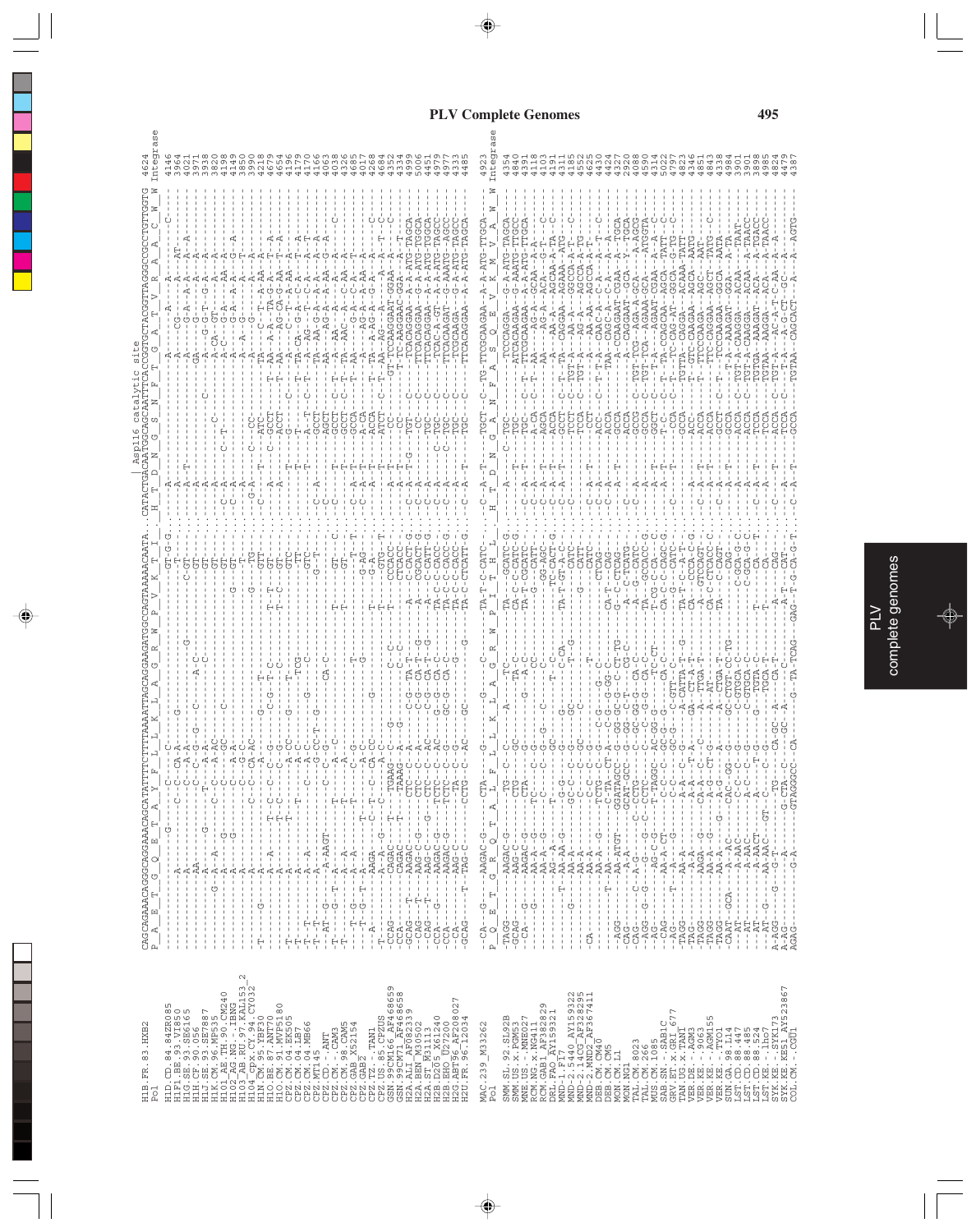|  | ç<br>Ļ<br>ì<br>è<br>í<br>ĩ |
|--|----------------------------|
|  |                            |

nes

| U<br>ł<br>١<br>ĭ<br>ł<br>ï<br>π<br>÷.<br>ę          |
|-----------------------------------------------------|
| C<br>N<br>٦<br>Þ<br>4<br>۳<br>Š<br>ł<br>r<br>ı<br>١ |
|                                                     |

| Ū                        |                                                                                                                                                                                                                                                                                                                                                                                                                                                                                                                                                                                                                                                                                                                                                                                                                                                                                                                   |                                                                                                                                                                                                                                                                                                                                                                                                                                                                                                                                                                                                                                                                                                                                                                                                                                                                                                                                                                                                                                                                                                                                                                                                                                                                                                                                                                                                                                                                                                                                                                                                                                                                                                                                                                                                     |
|--------------------------|-------------------------------------------------------------------------------------------------------------------------------------------------------------------------------------------------------------------------------------------------------------------------------------------------------------------------------------------------------------------------------------------------------------------------------------------------------------------------------------------------------------------------------------------------------------------------------------------------------------------------------------------------------------------------------------------------------------------------------------------------------------------------------------------------------------------------------------------------------------------------------------------------------------------|-----------------------------------------------------------------------------------------------------------------------------------------------------------------------------------------------------------------------------------------------------------------------------------------------------------------------------------------------------------------------------------------------------------------------------------------------------------------------------------------------------------------------------------------------------------------------------------------------------------------------------------------------------------------------------------------------------------------------------------------------------------------------------------------------------------------------------------------------------------------------------------------------------------------------------------------------------------------------------------------------------------------------------------------------------------------------------------------------------------------------------------------------------------------------------------------------------------------------------------------------------------------------------------------------------------------------------------------------------------------------------------------------------------------------------------------------------------------------------------------------------------------------------------------------------------------------------------------------------------------------------------------------------------------------------------------------------------------------------------------------------------------------------------------------------|
|                          |                                                                                                                                                                                                                                                                                                                                                                                                                                                                                                                                                                                                                                                                                                                                                                                                                                                                                                                   |                                                                                                                                                                                                                                                                                                                                                                                                                                                                                                                                                                                                                                                                                                                                                                                                                                                                                                                                                                                                                                                                                                                                                                                                                                                                                                                                                                                                                                                                                                                                                                                                                                                                                                                                                                                                     |
|                          |                                                                                                                                                                                                                                                                                                                                                                                                                                                                                                                                                                                                                                                                                                                                                                                                                                                                                                                   |                                                                                                                                                                                                                                                                                                                                                                                                                                                                                                                                                                                                                                                                                                                                                                                                                                                                                                                                                                                                                                                                                                                                                                                                                                                                                                                                                                                                                                                                                                                                                                                                                                                                                                                                                                                                     |
| ن<br>ون                  |                                                                                                                                                                                                                                                                                                                                                                                                                                                                                                                                                                                                                                                                                                                                                                                                                                                                                                                   |                                                                                                                                                                                                                                                                                                                                                                                                                                                                                                                                                                                                                                                                                                                                                                                                                                                                                                                                                                                                                                                                                                                                                                                                                                                                                                                                                                                                                                                                                                                                                                                                                                                                                                                                                                                                     |
|                          |                                                                                                                                                                                                                                                                                                                                                                                                                                                                                                                                                                                                                                                                                                                                                                                                                                                                                                                   |                                                                                                                                                                                                                                                                                                                                                                                                                                                                                                                                                                                                                                                                                                                                                                                                                                                                                                                                                                                                                                                                                                                                                                                                                                                                                                                                                                                                                                                                                                                                                                                                                                                                                                                                                                                                     |
| AGA                      |                                                                                                                                                                                                                                                                                                                                                                                                                                                                                                                                                                                                                                                                                                                                                                                                                                                                                                                   |                                                                                                                                                                                                                                                                                                                                                                                                                                                                                                                                                                                                                                                                                                                                                                                                                                                                                                                                                                                                                                                                                                                                                                                                                                                                                                                                                                                                                                                                                                                                                                                                                                                                                                                                                                                                     |
|                          |                                                                                                                                                                                                                                                                                                                                                                                                                                                                                                                                                                                                                                                                                                                                                                                                                                                                                                                   |                                                                                                                                                                                                                                                                                                                                                                                                                                                                                                                                                                                                                                                                                                                                                                                                                                                                                                                                                                                                                                                                                                                                                                                                                                                                                                                                                                                                                                                                                                                                                                                                                                                                                                                                                                                                     |
|                          |                                                                                                                                                                                                                                                                                                                                                                                                                                                                                                                                                                                                                                                                                                                                                                                                                                                                                                                   | CACA-                                                                                                                                                                                                                                                                                                                                                                                                                                                                                                                                                                                                                                                                                                                                                                                                                                                                                                                                                                                                                                                                                                                                                                                                                                                                                                                                                                                                                                                                                                                                                                                                                                                                                                                                                                                               |
|                          |                                                                                                                                                                                                                                                                                                                                                                                                                                                                                                                                                                                                                                                                                                                                                                                                                                                                                                                   |                                                                                                                                                                                                                                                                                                                                                                                                                                                                                                                                                                                                                                                                                                                                                                                                                                                                                                                                                                                                                                                                                                                                                                                                                                                                                                                                                                                                                                                                                                                                                                                                                                                                                                                                                                                                     |
|                          |                                                                                                                                                                                                                                                                                                                                                                                                                                                                                                                                                                                                                                                                                                                                                                                                                                                                                                                   |                                                                                                                                                                                                                                                                                                                                                                                                                                                                                                                                                                                                                                                                                                                                                                                                                                                                                                                                                                                                                                                                                                                                                                                                                                                                                                                                                                                                                                                                                                                                                                                                                                                                                                                                                                                                     |
|                          |                                                                                                                                                                                                                                                                                                                                                                                                                                                                                                                                                                                                                                                                                                                                                                                                                                                                                                                   |                                                                                                                                                                                                                                                                                                                                                                                                                                                                                                                                                                                                                                                                                                                                                                                                                                                                                                                                                                                                                                                                                                                                                                                                                                                                                                                                                                                                                                                                                                                                                                                                                                                                                                                                                                                                     |
|                          |                                                                                                                                                                                                                                                                                                                                                                                                                                                                                                                                                                                                                                                                                                                                                                                                                                                                                                                   |                                                                                                                                                                                                                                                                                                                                                                                                                                                                                                                                                                                                                                                                                                                                                                                                                                                                                                                                                                                                                                                                                                                                                                                                                                                                                                                                                                                                                                                                                                                                                                                                                                                                                                                                                                                                     |
| U.                       |                                                                                                                                                                                                                                                                                                                                                                                                                                                                                                                                                                                                                                                                                                                                                                                                                                                                                                                   |                                                                                                                                                                                                                                                                                                                                                                                                                                                                                                                                                                                                                                                                                                                                                                                                                                                                                                                                                                                                                                                                                                                                                                                                                                                                                                                                                                                                                                                                                                                                                                                                                                                                                                                                                                                                     |
|                          |                                                                                                                                                                                                                                                                                                                                                                                                                                                                                                                                                                                                                                                                                                                                                                                                                                                                                                                   | E                                                                                                                                                                                                                                                                                                                                                                                                                                                                                                                                                                                                                                                                                                                                                                                                                                                                                                                                                                                                                                                                                                                                                                                                                                                                                                                                                                                                                                                                                                                                                                                                                                                                                                                                                                                                   |
| AGGAGTAGTAG              |                                                                                                                                                                                                                                                                                                                                                                                                                                                                                                                                                                                                                                                                                                                                                                                                                                                                                                                   |                                                                                                                                                                                                                                                                                                                                                                                                                                                                                                                                                                                                                                                                                                                                                                                                                                                                                                                                                                                                                                                                                                                                                                                                                                                                                                                                                                                                                                                                                                                                                                                                                                                                                                                                                                                                     |
|                          |                                                                                                                                                                                                                                                                                                                                                                                                                                                                                                                                                                                                                                                                                                                                                                                                                                                                                                                   |                                                                                                                                                                                                                                                                                                                                                                                                                                                                                                                                                                                                                                                                                                                                                                                                                                                                                                                                                                                                                                                                                                                                                                                                                                                                                                                                                                                                                                                                                                                                                                                                                                                                                                                                                                                                     |
|                          |                                                                                                                                                                                                                                                                                                                                                                                                                                                                                                                                                                                                                                                                                                                                                                                                                                                                                                                   |                                                                                                                                                                                                                                                                                                                                                                                                                                                                                                                                                                                                                                                                                                                                                                                                                                                                                                                                                                                                                                                                                                                                                                                                                                                                                                                                                                                                                                                                                                                                                                                                                                                                                                                                                                                                     |
|                          |                                                                                                                                                                                                                                                                                                                                                                                                                                                                                                                                                                                                                                                                                                                                                                                                                                                                                                                   |                                                                                                                                                                                                                                                                                                                                                                                                                                                                                                                                                                                                                                                                                                                                                                                                                                                                                                                                                                                                                                                                                                                                                                                                                                                                                                                                                                                                                                                                                                                                                                                                                                                                                                                                                                                                     |
|                          | $\mathbf{I}$<br>٠<br>-                                                                                                                                                                                                                                                                                                                                                                                                                                                                                                                                                                                                                                                                                                                                                                                                                                                                                            |                                                                                                                                                                                                                                                                                                                                                                                                                                                                                                                                                                                                                                                                                                                                                                                                                                                                                                                                                                                                                                                                                                                                                                                                                                                                                                                                                                                                                                                                                                                                                                                                                                                                                                                                                                                                     |
| $\mathbf{\Omega}_4$<br>Н | $-4 - 2 - 4$<br>$- - A$<br>$-4$<br>$-A - A$<br>H<br>I<br>$-24$<br>$-4$<br>$\frac{1}{2}$<br>ţ<br>$\mathbf{I}$<br>Ť<br>t<br>1<br>$- - A - -$<br>$\mathbf I$<br>$\frac{1}{1}$<br>Ħ<br>$\sum_{i=1}^{n}$<br>$-1$<br>$--- A$<br>$\frac{1}{1}$<br>$-4$<br>$-4$<br>$-5 - 5 - 1$<br>J.<br>$-4$<br>٢<br>٠<br>$\frac{1}{1}$<br>$\mathbf{I}$<br>٠                                                                                                                                                                                                                                                                                                                                                                                                                                                                                                                                                                             | $-4$<br>$- - - - - - - - -$<br>÷,<br>$- -A - -A$<br>$-1$<br>$-1$<br>$- - A$<br>$-1$<br>$-4 - 4 - T$<br>$-4 - - -$<br>$\frac{1}{\sqrt{2}}$<br>$\mathsf{p}_\mathsf{q}$<br>$\frac{1}{4}$<br>t<br>÷<br>$\frac{1}{1}$<br>÷,<br>U-D-1-<br>$-599 - -$<br>$\triangleright$                                                                                                                                                                                                                                                                                                                                                                                                                                                                                                                                                                                                                                                                                                                                                                                                                                                                                                                                                                                                                                                                                                                                                                                                                                                                                                                                                                                                                                                                                                                                  |
| U<br>Ŀ,                  | $-5 - 9 - 1$<br><b>ウ---)---</b><br>$- - - - -$<br>$\frac{1}{\sqrt{2}}$<br>$\frac{1}{\sqrt{2}}$<br>$\frac{c}{1}$<br>$\frac{c}{1}$<br>じー<br>$\begin{array}{c} 1 \\ 1 \\ 2 \\ 3 \\ 4 \end{array}$<br>$\frac{1}{1}$<br>ł.<br>I<br>$\,$ I<br>$\mathbf{I}$<br>J,<br>$\,$<br>I<br>$\mathbf{I}$<br>J.<br>1<br>J.<br>$\,$<br>$\mathbf{I}$<br>$\mathsf I$<br>ł<br>$\mathbf{I}$<br>Ţ<br>$\,$ I<br>$\mathsf I$<br>$\,$ $\,$<br>$\,$<br>$\,$ l<br>$\mathsf I$<br>$\frac{1}{1}$                                                                                                                                                                                                                                                                                                                                                                                                                                                 | $-1$<br>$C - C$<br>$\circ$<br>$\mathsf I$<br>Ŀ,                                                                                                                                                                                                                                                                                                                                                                                                                                                                                                                                                                                                                                                                                                                                                                                                                                                                                                                                                                                                                                                                                                                                                                                                                                                                                                                                                                                                                                                                                                                                                                                                                                                                                                                                                     |
| 囸<br>$\circ$             | $-ATA - T - T - AG - A - ATCC - C - C - C - A$<br>- - TT- - T- - AG - - - - ATCC- - - - - - G - A<br>- - TA - - T - - AG - A - - ATCC - - - - - - G - A<br>----CAAC--AC-A--T--G---<br>--A-A--C--AC-A--T--G---<br>---AAAT---C-A-----G------<br>$-9 - - -$<br>- - A - - A - - A - - - - -<br>- - TC - A - - T - - - -<br>$-1 - 2 - 4 - 4 - 4 - 1$<br>$- - TACC - -$<br>$\frac{1}{1}$<br>ł.<br>î.<br>$\begin{array}{c} \rule{0.2cm}{0.15mm} \rule{0.2cm}{0.15mm} \rule{0.2cm}{0.15mm} \rule{0.2cm}{0.15mm} \rule{0.2cm}{0.15mm} \rule{0.2cm}{0.15mm} \rule{0.2cm}{0.15mm} \rule{0.2cm}{0.15mm} \rule{0.2cm}{0.15mm} \rule{0.2cm}{0.15mm} \rule{0.2cm}{0.15mm} \rule{0.2cm}{0.15mm} \rule{0.2cm}{0.15mm} \rule{0.2cm}{0.15mm} \rule{0.2cm}{0.15mm} \rule{$<br>$-CA - PA - -$<br>$\frac{1}{2}$<br>$\frac{1}{4}$<br>$\mathsf I$<br>$-4 - C$<br>J.<br>$\mathbf{I}$<br>$\mathbf{I}$<br>J.<br>$\mathbf{I}$<br>-<br>Ť<br>J. | $\begin{aligned} &\text{TTTA}\, \text{---}\, \text{--}\, \text{--}\, \text{--}\, \text{--}\, \text{--}\, \text{--}\, \text{--}\, \text{--}\, \text{--}\, \text{--}\, \text{--}\, \text{--}\, \text{--}\, \text{--}\, \text{--}\, \text{--}\, \text{--}\, \text{--}\, \text{--}\, \text{--}\, \text{--}\, \text{--}\, \text{--}\, \text{--}\, \text{--}\, \text{--}\, \text{--}\, \text{--}\, \text{--}\, \text{--}\, \text{--}\, \text{--}\, \text{--}\, \text{$<br>$- -CACCACA - GG - A - A$<br>$\begin{array}{l} \mathbb{T} \text{C} \mathbb{A} \mathbb{A} \text{--} \text{--} \mathbb{A} \text{G} \text{--} \text{--} \text{--} \text{C} \mathbb{T} \text{C} \text{C} \text{G} \text{C} \mathbb{A} \text{--} \text{--} \text{G} \text{--} \text{--} \text{--} \text{--} \mathbb{A} \\ \text{--} \text{C} \mathbb{A} \text{--} \text{C} \text{--} \text{--} \mathbb{A} \text{G} \text{--} \mathbb{A} \text{--} \text{--} \mathbb{T} \mathbb{$<br>$\begin{array}{l} \begin{array}{l} -\text{--}78A6-\text{--}46-\text{--}78 \text{--} \text{C}36 \text{--}46-\text{--} \text{--} \text{--} \end{array} \\ \begin{array}{l} \begin{array}{l} -\text{--}78A6-\text{--}46-\text{--}78 \text{--} \text{C}36 \text{--}46-\text{--}46-\text{--}76 \text{--} \text{--} \end{array} \\ \begin{array}{l} -\text{--}76A-\text{--}46-\text{--}76-\text{--} \text{C}36 \text{--} \text{C}36 \$<br>--AG-TACTACTACT----A--A<br>TGT---C--AG-A--CACTACA--T----<br>--A---G--A--CACCACA-----A--<br>CTA-----AGCA--CACCACA---CAC-<br>- AAAT--TC-T-CACCACA--GG-A<br><b>CAC-ACA-0-</b><br>----AAAC--AG-A--CAGTAC--<br>-CT-AA ---AG----CACCACA<br>-CTCAA ---AG----CTCCGCA<br>$- -AG - A - TAC - ACC$<br>-- DUF -- - 4-00-0-- --<br>$- - - - - - - - - - - -$<br>$-$ -CACC $-$<br>$- -CAC - -$<br>$\vdash$<br>$\mathbb{H}$ |
| ×                        | $---C-P-1$<br>$-CA$ -<br>$---C - A -$<br>$-1$<br>$-4$<br>$-9 - - - -$<br>÷<br>J.<br>$\frac{1}{1}$<br>$- -P - - -$<br>$\mathbf{I}$<br>$\overline{\phantom{a}}$<br>$\overline{\phantom{a}}$<br>J.<br>$- - -$<br>$\mathsf I$<br>1<br>$\frac{1}{1}$                                                                                                                                                                                                                                                                                                                                                                                                                                                                                                                                                                                                                                                                   | $- -P - - - -$<br>J.<br>$[1] \centering% \includegraphics[width=1.0\textwidth]{Figures/PD1.png} \caption{The 3D (black) model for the $2D$-error of the estimators in the left and right. The left and right is the same as in the right.} \label{fig:1}$                                                                                                                                                                                                                                                                                                                                                                                                                                                                                                                                                                                                                                                                                                                                                                                                                                                                                                                                                                                                                                                                                                                                                                                                                                                                                                                                                                                                                                                                                                                                           |
| $\vdash$<br>Ü            | $-ATA - G - -AG - A - AAC$<br>$\begin{array}{l} \vspace{2mm} - - \text{C-AATG} - - \text{C-A} \\ - - \text{A-AATG} - - \text{C-A} \end{array}$<br>$\frac{1}{1}$<br>$\frac{1}{1}$<br>$-1 - 2 - 1 - 2 - 2$<br>$- - P1P2P1 -$<br>$-$ -AAAT- $-$<br>$- -A - AT - -$<br>t<br>$- -A - TG$<br>$\begin{array}{c}\n- -A & -T \\ - -A & -T\n\end{array}$<br>$- -A - AT$<br>$-4 - 4 - 6$<br>$- - A - A T$<br>$- -$ CAG<br>$-$ -ACA $-$<br>$-T-A$ -T<br>$-TA - C$                                                                                                                                                                                                                                                                                                                                                                                                                                                             | $- -GACA - G - AG - - -$<br>$-GAA - - AG - -$<br>$-54 - -1 - -1$<br>$-$ -TCA $-$ -AG<br>$-$ -TCAG $-$ -AG<br>$\mathbf{H}$<br>$-TTPAA-T$<br>$-ATA - G$<br>U                                                                                                                                                                                                                                                                                                                                                                                                                                                                                                                                                                                                                                                                                                                                                                                                                                                                                                                                                                                                                                                                                                                                                                                                                                                                                                                                                                                                                                                                                                                                                                                                                                          |
| Ą                        | $-$ - TA $-$                                                                                                                                                                                                                                                                                                                                                                                                                                                                                                                                                                                                                                                                                                                                                                                                                                                                                                      | $-TCCT$<br>$\operatorname{\mathsf{K}}\nolimits_i$<br>J.<br>J.                                                                                                                                                                                                                                                                                                                                                                                                                                                                                                                                                                                                                                                                                                                                                                                                                                                                                                                                                                                                                                                                                                                                                                                                                                                                                                                                                                                                                                                                                                                                                                                                                                                                                                                                       |
|                          |                                                                                                                                                                                                                                                                                                                                                                                                                                                                                                                                                                                                                                                                                                                                                                                                                                                                                                                   |                                                                                                                                                                                                                                                                                                                                                                                                                                                                                                                                                                                                                                                                                                                                                                                                                                                                                                                                                                                                                                                                                                                                                                                                                                                                                                                                                                                                                                                                                                                                                                                                                                                                                                                                                                                                     |
|                          |                                                                                                                                                                                                                                                                                                                                                                                                                                                                                                                                                                                                                                                                                                                                                                                                                                                                                                                   | G<br>77                                                                                                                                                                                                                                                                                                                                                                                                                                                                                                                                                                                                                                                                                                                                                                                                                                                                                                                                                                                                                                                                                                                                                                                                                                                                                                                                                                                                                                                                                                                                                                                                                                                                                                                                                                                             |
| FR. 83. HXB2             |                                                                                                                                                                                                                                                                                                                                                                                                                                                                                                                                                                                                                                                                                                                                                                                                                                                                                                                   | SYK.KE.-.SYK173<br>SYK.KE.KES1_AY523867<br>COL.CM.-.CGU1<br>MND-1.1F17<br>MND-2.5440_AY159322<br>MND-2.1440_AY159322<br>MND-2.14CG_AF328295<br>DBB.CM.CM40<br>SIMM. SL. 92. SL92B<br>SIMM. USI X. RONG3<br>ROM. NG. X. NG411<br>ROM. GAB1. AF382829<br>ROM. GAB1. AF382829<br>ROL. LR. ROM<br>MAC.239 M33262<br>SUN.CA.98.1-14<br>LST.CD.88.447<br>LST.CD.88.485<br>LST.CD.88.524<br>LST.KE.-1.1007                                                                                                                                                                                                                                                                                                                                                                                                                                                                                                                                                                                                                                                                                                                                                                                                                                                                                                                                                                                                                                                                                                                                                                                                                                                                                                                                                                                                 |
|                          |                                                                                                                                                                                                                                                                                                                                                                                                                                                                                                                                                                                                                                                                                                                                                                                                                                                                                                                   | DEB.CM.CM5<br>MON.CM.L1<br>MON.NG1                                                                                                                                                                                                                                                                                                                                                                                                                                                                                                                                                                                                                                                                                                                                                                                                                                                                                                                                                                                                                                                                                                                                                                                                                                                                                                                                                                                                                                                                                                                                                                                                                                                                                                                                                                  |
| H1B<br>Po <sub>1</sub>   |                                                                                                                                                                                                                                                                                                                                                                                                                                                                                                                                                                                                                                                                                                                                                                                                                                                                                                                   | Po <sub>1</sub>                                                                                                                                                                                                                                                                                                                                                                                                                                                                                                                                                                                                                                                                                                                                                                                                                                                                                                                                                                                                                                                                                                                                                                                                                                                                                                                                                                                                                                                                                                                                                                                                                                                                                                                                                                                     |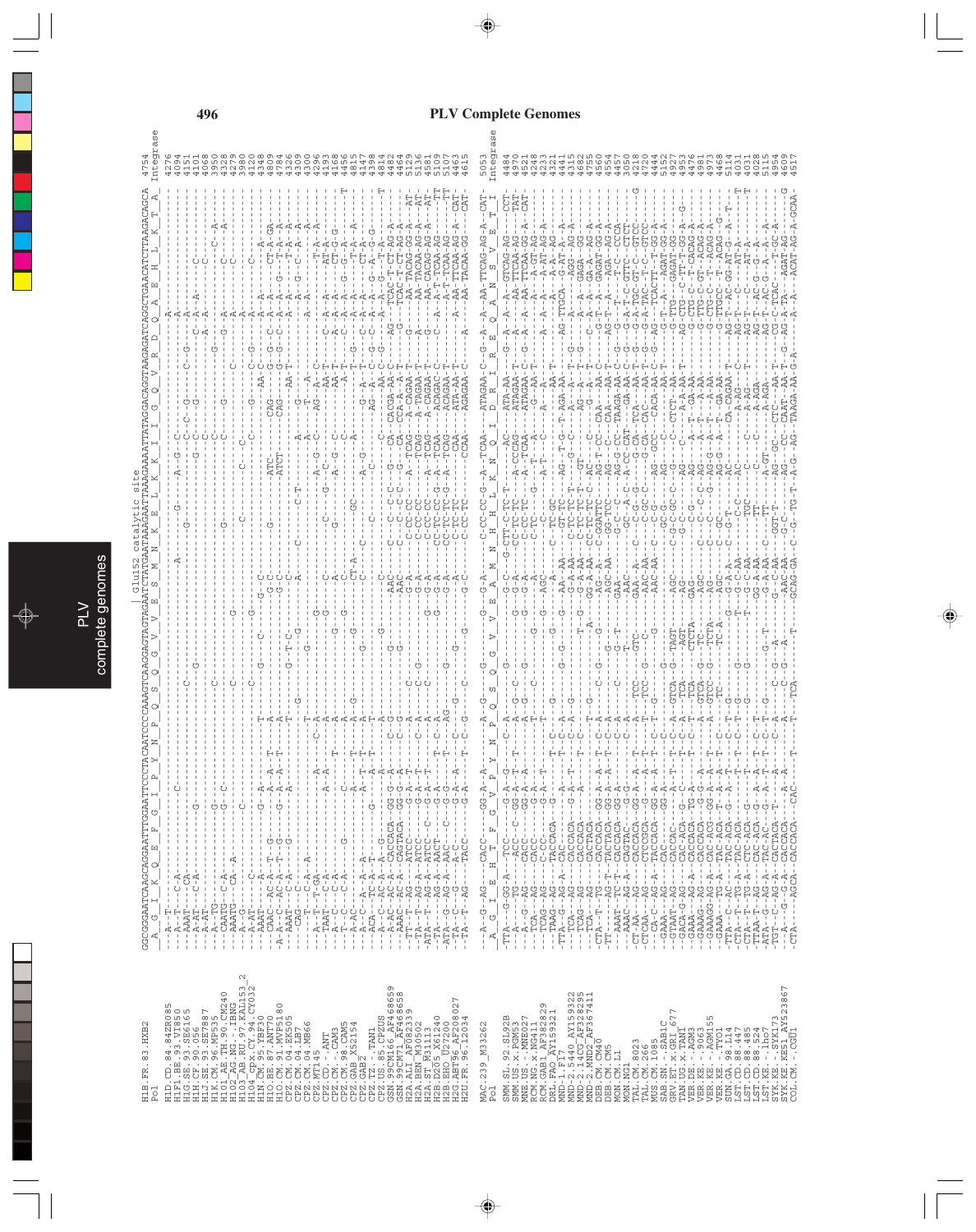| H1B.FR.83.HXB2                                                                                                                                                                                                                                                                                                                                                                                                                                                                                            | GTACAAATGGCAGTATTCATCACAAATTTT                                                                                                                                                                                                                                                                                                                                                                                                                                                                                                                                                                                                                                                                                                                             |      |              |
|-----------------------------------------------------------------------------------------------------------------------------------------------------------------------------------------------------------------------------------------------------------------------------------------------------------------------------------------------------------------------------------------------------------------------------------------------------------------------------------------------------------|------------------------------------------------------------------------------------------------------------------------------------------------------------------------------------------------------------------------------------------------------------------------------------------------------------------------------------------------------------------------------------------------------------------------------------------------------------------------------------------------------------------------------------------------------------------------------------------------------------------------------------------------------------------------------------------------------------------------------------------------------------|------|--------------|
| Pol                                                                                                                                                                                                                                                                                                                                                                                                                                                                                                       | $\mathbb{L}_4$<br>$\simeq$<br>Ξ<br>$\mathbf{H}$<br>$\mathbb{L}_1$<br>$\,>$<br>$\Delta$<br>$\mathop{\boxtimes}$<br>$\alpha$<br>$\,>$                                                                                                                                                                                                                                                                                                                                                                                                                                                                                                                                                                                                                        |      |              |
|                                                                                                                                                                                                                                                                                                                                                                                                                                                                                                           | J,<br>턱<br>J.<br>f,<br>÷,<br>J.<br>-<br>J.<br>$\mathbf I$<br>J<br>٠                                                                                                                                                                                                                                                                                                                                                                                                                                                                                                                                                                                                                                                                                        |      |              |
|                                                                                                                                                                                                                                                                                                                                                                                                                                                                                                           | $-1$ – $T$ – –<br>J.<br>J.<br>I,<br>$\frac{1}{2}$<br>$-9 - -$<br>ţ                                                                                                                                                                                                                                                                                                                                                                                                                                                                                                                                                                                                                                                                                         |      |              |
|                                                                                                                                                                                                                                                                                                                                                                                                                                                                                                           | f,<br>$-1$<br>÷<br>$\bar{1}$<br>$\begin{array}{c} \begin{array}{c} \text{1} \\ \text{2} \\ \text{3} \\ \text{4} \end{array} \end{array}$<br>$\blacksquare$                                                                                                                                                                                                                                                                                                                                                                                                                                                                                                                                                                                                 |      |              |
|                                                                                                                                                                                                                                                                                                                                                                                                                                                                                                           | $\frac{1}{1}$<br>ł<br>$\frac{1}{4}$<br>$\frac{1}{1}$<br>$\,$ I                                                                                                                                                                                                                                                                                                                                                                                                                                                                                                                                                                                                                                                                                             |      |              |
|                                                                                                                                                                                                                                                                                                                                                                                                                                                                                                           | $\frac{1}{1}$<br>$\frac{1}{1}$<br>$\frac{1}{2}$<br>$\,$ $\,$                                                                                                                                                                                                                                                                                                                                                                                                                                                                                                                                                                                                                                                                                               |      |              |
| $\begin{array}{l} {\rm H1D\_CD. \ 94. \ 94.2R085} \\ {\rm H1T1\_IB2 .93. VIB50} \\ {\rm H1H. \  \, (2F. 90. \ 056. \  \, 56. \  \, 01. \  \, 02. \  \, 03. \  \, 04. \  \, 05. \  \, 05. \  \, 07. \  \, 08. \  \, 09. \  \, 01. \  \, 01. \  \, 02. \  \, 03. \  \, 04. \  \, 01. \  \, 01. \  \, 01. \$                                                                                                                                                                                                 | $\frac{1}{1}$<br>$1 - 1 - 1$<br>$\frac{1}{1}$<br>ł<br>$-9 - -$                                                                                                                                                                                                                                                                                                                                                                                                                                                                                                                                                                                                                                                                                             |      |              |
| $\mathbf{\sim}$                                                                                                                                                                                                                                                                                                                                                                                                                                                                                           | Ì<br>$\frac{1}{1}$<br>F<br>-<br>J.<br>Í<br>$\mathbf{I}$<br>$\mathbf{I}$<br>ţ<br>ï<br>f,<br>$-9 - -$<br>J.<br>I                                                                                                                                                                                                                                                                                                                                                                                                                                                                                                                                                                                                                                             |      |              |
|                                                                                                                                                                                                                                                                                                                                                                                                                                                                                                           | $\frac{1}{4}$<br>י<br>י<br>$-5$                                                                                                                                                                                                                                                                                                                                                                                                                                                                                                                                                                                                                                                                                                                            |      |              |
|                                                                                                                                                                                                                                                                                                                                                                                                                                                                                                           | f,<br>$\frac{1}{4}$<br>$-9T - 1$<br>Ť.<br>ţ<br>٠<br>1                                                                                                                                                                                                                                                                                                                                                                                                                                                                                                                                                                                                                                                                                                      |      |              |
|                                                                                                                                                                                                                                                                                                                                                                                                                                                                                                           | $- - \Gamma - \Gamma - \Gamma - \Gamma - \cdots$<br>$\frac{1}{1}$<br>$\mathbf{I}$                                                                                                                                                                                                                                                                                                                                                                                                                                                                                                                                                                                                                                                                          |      |              |
| $\begin{small} &\text{HM}^{\bullet},\text{GL}^{\bullet},\text{GL}^{\bullet},\text{GL}^{\bullet},\text{GL}^{\bullet},\text{GL}^{\bullet},\text{GL}^{\bullet},\text{GL}^{\bullet},\text{GL}^{\bullet},\text{GL}^{\bullet},\text{GL}^{\bullet},\text{GL}^{\bullet},\text{GL}^{\bullet},\text{GL}^{\bullet},\text{GL}^{\bullet},\text{GL}^{\bullet},\text{GL}^{\bullet},\text{GL}^{\bullet},\text{GL}^{\bullet},\text{GL}^{\bullet},\text{GL}^{\bullet},\text{GL}^{\bullet},\text{GL}^{\bullet},\text{GL}^{\$ | $\begin{array}{c} \begin{array}{c} \uparrow \\ \uparrow \\ \downarrow \end{array} \\ \begin{array}{c} \uparrow \\ \downarrow \end{array} \end{array}$<br>ţ<br>$\frac{1}{4}$<br>י<br>י<br>$\overline{\phantom{a}1}$<br>ţ<br>ł<br>$- - - - - - - - -$<br>$\frac{1}{1}$<br>Î<br>Î<br>t                                                                                                                                                                                                                                                                                                                                                                                                                                                                        | U    | A444wwwwwwww |
|                                                                                                                                                                                                                                                                                                                                                                                                                                                                                                           | $\frac{1}{4}$<br>$- - - -$<br>$\overline{\phantom{a}}$<br>$-1$                                                                                                                                                                                                                                                                                                                                                                                                                                                                                                                                                                                                                                                                                             |      |              |
|                                                                                                                                                                                                                                                                                                                                                                                                                                                                                                           |                                                                                                                                                                                                                                                                                                                                                                                                                                                                                                                                                                                                                                                                                                                                                            |      |              |
|                                                                                                                                                                                                                                                                                                                                                                                                                                                                                                           | f,<br>ł<br>$-15 - -$                                                                                                                                                                                                                                                                                                                                                                                                                                                                                                                                                                                                                                                                                                                                       |      |              |
|                                                                                                                                                                                                                                                                                                                                                                                                                                                                                                           | $\frac{1}{1}$<br>ローリー                                                                                                                                                                                                                                                                                                                                                                                                                                                                                                                                                                                                                                                                                                                                      |      |              |
|                                                                                                                                                                                                                                                                                                                                                                                                                                                                                                           | $\frac{1}{1}$<br>Tiritian<br>T<br>$\frac{1}{2}$<br>$\frac{1}{1}$<br>ပု                                                                                                                                                                                                                                                                                                                                                                                                                                                                                                                                                                                                                                                                                     |      |              |
|                                                                                                                                                                                                                                                                                                                                                                                                                                                                                                           | --------<br>$-1 - 1 - 1 - 1 - 1$<br>$\frac{1}{1}$                                                                                                                                                                                                                                                                                                                                                                                                                                                                                                                                                                                                                                                                                                          |      |              |
|                                                                                                                                                                                                                                                                                                                                                                                                                                                                                                           |                                                                                                                                                                                                                                                                                                                                                                                                                                                                                                                                                                                                                                                                                                                                                            |      |              |
|                                                                                                                                                                                                                                                                                                                                                                                                                                                                                                           | Ï<br>I<br>$\frac{1}{1}$<br>ن<br>ا<br>ı                                                                                                                                                                                                                                                                                                                                                                                                                                                                                                                                                                                                                                                                                                                     |      |              |
|                                                                                                                                                                                                                                                                                                                                                                                                                                                                                                           |                                                                                                                                                                                                                                                                                                                                                                                                                                                                                                                                                                                                                                                                                                                                                            |      |              |
|                                                                                                                                                                                                                                                                                                                                                                                                                                                                                                           | $\frac{1}{4}$                                                                                                                                                                                                                                                                                                                                                                                                                                                                                                                                                                                                                                                                                                                                              |      |              |
|                                                                                                                                                                                                                                                                                                                                                                                                                                                                                                           |                                                                                                                                                                                                                                                                                                                                                                                                                                                                                                                                                                                                                                                                                                                                                            |      |              |
|                                                                                                                                                                                                                                                                                                                                                                                                                                                                                                           |                                                                                                                                                                                                                                                                                                                                                                                                                                                                                                                                                                                                                                                                                                                                                            |      |              |
|                                                                                                                                                                                                                                                                                                                                                                                                                                                                                                           |                                                                                                                                                                                                                                                                                                                                                                                                                                                                                                                                                                                                                                                                                                                                                            |      |              |
|                                                                                                                                                                                                                                                                                                                                                                                                                                                                                                           | ţ<br>0H4-0H-40HU4------<br>$\ddot{r}$                                                                                                                                                                                                                                                                                                                                                                                                                                                                                                                                                                                                                                                                                                                      |      |              |
|                                                                                                                                                                                                                                                                                                                                                                                                                                                                                                           | Ť<br>ひロス - ひロロスリ - - - - - - - -<br>$-$ GTT- $-$                                                                                                                                                                                                                                                                                                                                                                                                                                                                                                                                                                                                                                                                                                           |      |              |
| $\begin{smallmatrix} \texttt{CEZ} & \texttt{CEZ} & \texttt{CEZ} & \texttt{CEZ} \\ \texttt{CEZ} & \texttt{CEZ} & \texttt{CEZ} & \texttt{CEZ} \\ \texttt{CEZ} & \texttt{CEZ} & \texttt{CEZ} & \texttt{CEZ} \\ \texttt{CEZ} & \texttt{CEZ} & \texttt{SEZ} & \texttt{SEZ} \\ \texttt{SSX} & \texttt{SSOM166\_AR468658} \\ \texttt{SSX} & \texttt{SSOM166\_AR468658} \\ \texttt{ESX} & \texttt{SEZ} & \texttt{SEZ} & \texttt{SEZ} \\$                                                                          | $- - \text{CTCA} - \text{TCA} - \text{ATG}$<br>Ť<br>$\mathsf I$<br>$\mathfrak l$<br>J.<br>$-1$ - $-1$                                                                                                                                                                                                                                                                                                                                                                                                                                                                                                                                                                                                                                                      |      |              |
|                                                                                                                                                                                                                                                                                                                                                                                                                                                                                                           |                                                                                                                                                                                                                                                                                                                                                                                                                                                                                                                                                                                                                                                                                                                                                            |      |              |
| MAC.239 M33262                                                                                                                                                                                                                                                                                                                                                                                                                                                                                            | 1<br>$-1 - 2TC - 2TC - 2TC - 2TC$<br>J.<br>$\frac{1}{1}$<br>$-1$<br>1                                                                                                                                                                                                                                                                                                                                                                                                                                                                                                                                                                                                                                                                                      |      |              |
| Po <sub>1</sub>                                                                                                                                                                                                                                                                                                                                                                                                                                                                                           | Ŀ,<br>z<br>$\mathbb E$<br>$\cup$<br>$\mathbb{H}$<br>$\vert$<br>Ą<br>Σ<br>$\Box$<br>$\overline{a}$                                                                                                                                                                                                                                                                                                                                                                                                                                                                                                                                                                                                                                                          |      |              |
| SMM. SL. 92. SL92B<br>SMM. US. x. PCM53<br>MNE. US. - MNE027<br>RCM. GAB. X. AF382829<br>RCM. GAB. X. AF382829<br>DRL. FAO_AY159321                                                                                                                                                                                                                                                                                                                                                                       | -- DHA-DHHAU-U--<br>$\frac{1}{1}$<br>Ť<br>÷<br>F                                                                                                                                                                                                                                                                                                                                                                                                                                                                                                                                                                                                                                                                                                           |      |              |
|                                                                                                                                                                                                                                                                                                                                                                                                                                                                                                           | $\frac{1}{4}$<br>$-1 - 5$                                                                                                                                                                                                                                                                                                                                                                                                                                                                                                                                                                                                                                                                                                                                  | てりてり |              |
|                                                                                                                                                                                                                                                                                                                                                                                                                                                                                                           | $-1$ $-1$<br>$- - -$ GC $-$<br>$\frac{1}{1}$<br>J<br>$\,$ I<br>÷                                                                                                                                                                                                                                                                                                                                                                                                                                                                                                                                                                                                                                                                                           |      |              |
|                                                                                                                                                                                                                                                                                                                                                                                                                                                                                                           | $\frac{1}{1}$<br>j.<br><b>H-99--T----</b><br>$\frac{1}{1}$<br>1<br>$\frac{1}{4}$<br>ပု                                                                                                                                                                                                                                                                                                                                                                                                                                                                                                                                                                                                                                                                     |      |              |
|                                                                                                                                                                                                                                                                                                                                                                                                                                                                                                           | $\frac{1}{1}$<br>J.<br>ロー・ローローーー<br>$\frac{1}{4}$<br>f,<br>$\blacksquare$<br>$-1$                                                                                                                                                                                                                                                                                                                                                                                                                                                                                                                                                                                                                                                                          |      |              |
| $\tt{IND-1.F17}$                                                                                                                                                                                                                                                                                                                                                                                                                                                                                          | $-1 = \underline{\mathbf{T}} = \underline{\mathbf{T}} = \underline{\mathbf{T}} = \underline{\mathbf{T}} = \underline{\mathbf{T}} = \underline{\mathbf{T}} = \underline{\mathbf{T}} = \underline{\mathbf{T}} = \underline{\mathbf{T}} = \underline{\mathbf{T}} = \underline{\mathbf{T}} = \underline{\mathbf{T}} = \underline{\mathbf{T}} = \underline{\mathbf{T}} = \underline{\mathbf{T}} = \underline{\mathbf{T}} = \underline{\mathbf{T}} = \underline{\mathbf{T}} = \underline{\mathbf{T}} = \underline{\mathbf{T}} = \underline{\mathbf{T}} = \underline{\mathbf{T}} = \underline{\mathbf{T}} = \underline{\mathbf{T}} = \underline{\mathbf{T}} = \underline{\mathbf{T}} = \underline{\mathbf{T}} = \$<br>$\frac{1}{1}$<br>$---CAC -$<br>$-$ -CCC $-$ |      |              |
|                                                                                                                                                                                                                                                                                                                                                                                                                                                                                                           | ţ<br>$\mathbf{I}$<br>$-6 -$                                                                                                                                                                                                                                                                                                                                                                                                                                                                                                                                                                                                                                                                                                                                |      | 40.440       |
|                                                                                                                                                                                                                                                                                                                                                                                                                                                                                                           | $\frac{1}{1}$<br>$\frac{1}{1}$<br>I<br>J.<br>J.<br>$\frac{1}{1}$<br>ţ                                                                                                                                                                                                                                                                                                                                                                                                                                                                                                                                                                                                                                                                                      |      |              |
|                                                                                                                                                                                                                                                                                                                                                                                                                                                                                                           | $\frac{1}{2}$<br>$- -P - -T - -$<br>$\frac{1}{1}$<br>$\frac{1}{1}$<br>$\frac{1}{1}$<br>$-1$                                                                                                                                                                                                                                                                                                                                                                                                                                                                                                                                                                                                                                                                |      |              |
| MND-2.5440_AY159322<br>MND-2.14CG_AF328295<br>DED-2.MND2_AF367411<br>DEB.CM.CM5<br>DEB.CM.CM5                                                                                                                                                                                                                                                                                                                                                                                                             | $- - - - - - - -$                                                                                                                                                                                                                                                                                                                                                                                                                                                                                                                                                                                                                                                                                                                                          |      |              |
|                                                                                                                                                                                                                                                                                                                                                                                                                                                                                                           |                                                                                                                                                                                                                                                                                                                                                                                                                                                                                                                                                                                                                                                                                                                                                            |      |              |
|                                                                                                                                                                                                                                                                                                                                                                                                                                                                                                           | $\begin{split} &\texttt{--00--}\texttt{--00--}\texttt{--000--}\texttt{--000--}\texttt{--000--}\texttt{--000--}\texttt{--000--}\texttt{--000--}\texttt{--000--}\texttt{--000--}\texttt{--000--}\texttt{--000--}\texttt{--000--}\texttt{--000--}\texttt{--000--}\texttt{--000--}\texttt{--000--}\texttt{--000--}\texttt{--000--}\texttt{--000--}\texttt{--000--}\texttt{--000--}\texttt{--000--}\texttt{--000--$                                                                                                                                                                                                                                                                                                                                             |      | 888887447755 |
| ION.NG1                                                                                                                                                                                                                                                                                                                                                                                                                                                                                                   |                                                                                                                                                                                                                                                                                                                                                                                                                                                                                                                                                                                                                                                                                                                                                            |      |              |
|                                                                                                                                                                                                                                                                                                                                                                                                                                                                                                           |                                                                                                                                                                                                                                                                                                                                                                                                                                                                                                                                                                                                                                                                                                                                                            |      |              |
|                                                                                                                                                                                                                                                                                                                                                                                                                                                                                                           | --- TTTA-<br>$-1 - 1 - 1$<br>$- - C A A - - -$                                                                                                                                                                                                                                                                                                                                                                                                                                                                                                                                                                                                                                                                                                             |      |              |
|                                                                                                                                                                                                                                                                                                                                                                                                                                                                                                           | Ť<br>H--------<br>t<br>$-$ CAT $-$                                                                                                                                                                                                                                                                                                                                                                                                                                                                                                                                                                                                                                                                                                                         |      |              |
|                                                                                                                                                                                                                                                                                                                                                                                                                                                                                                           |                                                                                                                                                                                                                                                                                                                                                                                                                                                                                                                                                                                                                                                                                                                                                            |      |              |
|                                                                                                                                                                                                                                                                                                                                                                                                                                                                                                           | $\frac{1}{2}$                                                                                                                                                                                                                                                                                                                                                                                                                                                                                                                                                                                                                                                                                                                                              |      |              |
|                                                                                                                                                                                                                                                                                                                                                                                                                                                                                                           | J.<br>1<br>-- TOUCH-<br>÷,<br>$T = -T$                                                                                                                                                                                                                                                                                                                                                                                                                                                                                                                                                                                                                                                                                                                     |      | O            |
|                                                                                                                                                                                                                                                                                                                                                                                                                                                                                                           | f,<br>$\frac{1}{4}$<br>$-1$                                                                                                                                                                                                                                                                                                                                                                                                                                                                                                                                                                                                                                                                                                                                |      |              |
|                                                                                                                                                                                                                                                                                                                                                                                                                                                                                                           | $\frac{1}{4}$<br>$-1$                                                                                                                                                                                                                                                                                                                                                                                                                                                                                                                                                                                                                                                                                                                                      |      |              |
|                                                                                                                                                                                                                                                                                                                                                                                                                                                                                                           | $\frac{1}{4}$<br>$-10$                                                                                                                                                                                                                                                                                                                                                                                                                                                                                                                                                                                                                                                                                                                                     |      |              |
|                                                                                                                                                                                                                                                                                                                                                                                                                                                                                                           | $-10T -$                                                                                                                                                                                                                                                                                                                                                                                                                                                                                                                                                                                                                                                                                                                                                   |      |              |
|                                                                                                                                                                                                                                                                                                                                                                                                                                                                                                           | l,<br>$-1$ - $-1$<br>$-5-2-$                                                                                                                                                                                                                                                                                                                                                                                                                                                                                                                                                                                                                                                                                                                               |      |              |
| $\begin{array}{l} \text{TM1. (N1, 8023)}\\ \text{TM2. (N1, 268)}\\ \text{TM3. (N1, 268)}\\ \text{GRV, ET. x. GRI} & \text{GRI} \\ \text{GRV, ET. x. GRI} & \text{GRI} \\ \text{VRV, RE} & \text{L2. (M1, 208)}\\ \text{VRR, RE} & \text{L2. (M2, 208)}\\ \text{VRR, RE} & \text{L2. (M2, 208)}\\ \text{TRI, RE} & \text{L2. (M1, 208)}\\ \text{L2. (M1, 208)} & \text{L2.$                                                                                                                                | -- 0 CA -- - - - - - - - -<br>LLP-                                                                                                                                                                                                                                                                                                                                                                                                                                                                                                                                                                                                                                                                                                                         |      |              |
|                                                                                                                                                                                                                                                                                                                                                                                                                                                                                                           | $-1 - 1 - -1 - -1 - -1 - -$<br>$-1$                                                                                                                                                                                                                                                                                                                                                                                                                                                                                                                                                                                                                                                                                                                        |      |              |
|                                                                                                                                                                                                                                                                                                                                                                                                                                                                                                           | $\begin{array}{c} \rule{0.2cm}{0.15mm} \rule{0.2cm}{0.15mm} \rule{0.2cm}{0.15mm} \rule{0.2cm}{0.15mm} \rule{0.2cm}{0.15mm} \rule{0.2cm}{0.15mm} \rule{0.2cm}{0.15mm} \rule{0.2cm}{0.15mm} \rule{0.2cm}{0.15mm} \rule{0.2cm}{0.15mm} \rule{0.2cm}{0.15mm} \rule{0.2cm}{0.15mm} \rule{0.2cm}{0.15mm} \rule{0.2cm}{0.15mm} \rule{0.2cm}{0.15mm} \rule{$<br>$-0.00 -$                                                                                                                                                                                                                                                                                                                                                                                          |      |              |
|                                                                                                                                                                                                                                                                                                                                                                                                                                                                                                           | $- - - \Delta T T T A - - -$<br>$-1 - 2 - 2 - 5 - 5$<br>$----CACG$<br>$-0.00 -$<br>$-55 -$                                                                                                                                                                                                                                                                                                                                                                                                                                                                                                                                                                                                                                                                 |      |              |
|                                                                                                                                                                                                                                                                                                                                                                                                                                                                                                           |                                                                                                                                                                                                                                                                                                                                                                                                                                                                                                                                                                                                                                                                                                                                                            |      |              |

**PLV Complete Genomes 497**

H1D.CD.84.84ZR085 --------------------T-----------G---------------------------------------...---A--------------T----T----------G------------------C. 4402 H1F1.BE.93.VI850 ------------------------------------------------------------------------...---A-----------T------------------G-------------------. 4220 H1G.SE.93.SE6165 -----G--------------T--------------------------------------------A------...---A--------------T----T---------------C--------------. 4277 H1H.CF.90.056 --------------------T---------------------------------------------------...---A--------------------------------------------------. 4227 H1J.SE.93.SE7887 --------------------A--------------------------------A------------------...---A------------------------------G-------------------. 4194 H1K.CM.96.MP535 ------------------------------------------------------------------------...--------T---------------------------------------------. 4076 H101\_AE.TH.90.CM240 --------------------T---------------------------------------------------...---A--------------------------------------------------. 4454 H102\_AG.NG.-.IBNG -----G--------------T---------------------------------------------------...---A----T---------T----T---------------C----------G---. 4405 H103\_AB.RU.97.KAL153\_2 ------------------------------------------------------------------------...---A--------------------------------------------------. 4106 H104\_cpx.CY.94.CY032 -----G--------------T---------------------------------------------------...---A--------------T----T---------------C--------------. 4246 H1N.CM.95.YBF30 --G--------G--T-----T-------------------------------------C-------------...---A-------------------------G--A-C-A-T-------C-------. 4474 H1O.BE.87.ANT70 -----------------TG-T-------------------------------------C------A-----G...---A--------T-----T--C-A--------A-C-------------------. 4935 H1O.CM.91.MVP5180 --------------C--TG-T-------------------------------------C---------G---...C--A--------C-----T--C-A--------A-C----C--------------. 4910 CPZ.CM.04.EK505 --------------C-----T-----------G--------------------A----C-------------...---A-------------------T--------A-C-A-GC------C-------. 4452 CPZ.CM.04.LB7 --------------------T--------------------------------A-----------A------...---A-------------------T----------C-------------------. 4435 CPZ.CM.04.MB66 --C-----------------T--------------------------------------------A------...---A--------C----------T----------C-A--------C--------. 4426 CPZ.MT145 --------------C-----T--------------------------------------------A--G---...---A-------C--------------------A------C--------------. 4422 CPZ.CD.-.ANT ---GT---------GCA---T-------------------------------------CAC-T--AC-G---...---T--------C----------------G--A-CTC----------T------. 4319 CPZ.CM.-.CAM3 --C--G--------G-----T-------------------------------------C------A------...--TA-------C--------------------A-CTA-TC--------------. 4294 CPZ.CM.98.CAM5 --C-----------C-----T-----------------------------------T-C------A-----G...--TA-------C--------------------A-CTA-T---------------. 4582 CPZ.GAB\_X52154 --------------G-----T-------------------------------------C-------------...---A----------------------------A-GC------------------. 4941 CPZ.GAB2 -----------T--------T-------------------------------------C------A------...-----------GC-----------T-------AC-----C--------------. 4273 CPZ.TZ.-.TAN1 ---ATC--------G-AT----------------------------------A-----C-------------...C--T--------C--A-T---A-T-----G--A---C-----------------. 4524 CPZ.US.85.CPZUS -----G--------------T-----------------------------------T-C------A------...--CA-------C------T----AC-------AG-CTT----------------. 4940 GSN.99CM166\_AF468659 ---GC-CA----TGC-A---T--T--------------G--A--A--A----ATATGT-CC-TACA------...------A-T--G--TCAC-----AT--G----AC--C-C---A-C-C-----A-. 4608 GSN.99CM71\_AF468658 ---GC-CAA---TGC-A---T--T--------------G--A--A--A----ATATGT-CC-TACA--G--G...T----GA----G--CCAC-----AT--G----AC--C-C---A-C-C-----G-. 4590 H2A.ALI\_AF082339 ----T---------TCATTG-ATG-------------GG--A--A--A----ATATG-CCC---CA------...C-CA-CA-T--G--CT-C-----ACA-G---TAC--TTCC-C----C-A---A-. 5255 H2A.BEN\_M30502 ----TG--------TCATTG-ATG-------------GG--A--A--A----ATATG-CCC---CA------...C--A-CA----G--TA-C-----ACA-G---TAC--TTCC-C----G-A---A-. 5262 H2A.ST\_M31113 ----T---------TCATTG-ATG-----------G-GG--A--A--A----ATATG-CCC---CA------...C--A-CA-T--GG-CA-TG----ACAGG---TAC--TTCC-C---GC-A---A-. 4707 H2B.D205\_X61240 ----T-------ACTCA-TG-ATG-------------GG--A--A--A----ATATG-CCC-T-CA------...C----TA----G---A-C-----GCA-G---TAC-GTTC--C---GC-A---A-. 5235 H2B.EHO\_U27200 --GTT-------ACTCA-TG-ATG-------------GG--A--A--A----ATATG-CCC-T-CA------...-----CA----G---A-T-----ACA-G---TAC--TTCC-C----C-A---A-. 5233 H2G.ABT96\_AF208027 --GTT----------CATTG-ATG-------------GG--A--A--A----ATATG-CCC-T-CA------...---A-TA----G--TA-T-----ACA-G---TAC--TTTCA-----C-A---A-. 4589 H2U.FR.96.12034 --C-T--------CTCA-TG-ATG-------------GG--A--A--A----ATATG-C-C-T-CA------...--CA-TA----G---T-C-----ACA-G---TAC--TTCC-C---TC-A---A-. 4741 SMM.SL.92.SL92B ----T--------C-CATTG-ATG-------------GG--A--A--A----ATATG-C-C-T-CA------...------A-T--G--CA-C-----AC--G----CC--T-C---A-TTC-----A-. 4610 SMM.US.x.PGM53 ----T---------TCATTG-ATG-------------GG--A--A--A----ATATG-C-C---CA------...T----CA-T--G--CA-C-----ACA-G---TAC--TTCCA----TC-A---A-. 5096 MNE.US.-.MNE027 ---TT---------TCATTG-ATG-------------GG--A--A--A----ATATG-C-C---CA-----G...T--C-TA----G--CA-T-----ACA-G---TAC--TTCCA----TC-A---AC. 4647 RCM.NG.x.NG411 --T-----------GC----T--------------------------------------------A-----G...---A--------------T-----T-------A-CCA----------C------. 4374 RCM.GAB1\_AF382829 --C-----------T--GG-T--------------------------------------------A------...---A----T---------------T--GC---C--TA----------T------. 4359 DRL.FAO\_AY159321 --T------------C-G--T--------------------------A----A-----------CA------...-----------T-----CT-T---C-CTT---A-GCA--C-----C--A-T---. 4447 MND-1.F17 ---GCC-----CAC------T--T---------CA--GG--A--AC-A------ATG-CA-----A--G---...------A-T--G--CAAT-----AT--G--TA-C--T-TCA------T------. 4567 MND-2.5440\_AY159322 --G-----------GC-A--T--------------------------A----A-------C-T--A------...---------------A-C--------C-T---A-CCA------G-C--A-T---. 4441 MND-2.14CG\_AF328295 ---------------C----T--------------------------A----A-------C----A------...-----G--T------A-------T--T-T-----CCA--------C--A-T---. 4808 MND-2.MND2\_AF367411 --T--------------A--T--------------------------A----AA------C----A------ATAG---ACATT---GC-A--GACCT-C--AC-------TT-CA---C--...T---. 4881 DEB.CM.CM40 ---GC------TACC-A---AATT-------------GG--A--A--A----ATATGTC-C-GATA------...C-----A----G---A-------A---G----A---ACT------C--A-----. 4686 DEB.CM.CM5 ---GC------CACC-----TATT-------------GG--A--A--A----ATATGGCA---ATA--G---...C-----A----G---A-T------T-GG----AC--ACC------C--A-----. 4680 MON.CM.L1 T--GC-CAA---C-G------TTA--------------G--A--A--A----ATATGGCCC-T-TA--C---...T-TA--A----G---CAC-----AT--G--CTAC--ACC-C-A-C--C------. 4583 MON.NG1 C-GGC-CAAA-GC-C-A---T-TA-------------RG--A--A--A----ATAT----C--ATA--G--G...T----CA----G--TCAT-----TT--G--CTAC--C-C-C-A-C--C------. 3176 TAL.CM.8023 --GGC-CA---TACC-----T-TT-------------G------AT-A----ATATGT--C---CA---GC-...C-CA--A----G--CTAC-----AC-------A-C-ACCC-------C------. 4344 TAL.CM.266 --GGC-CA---GACT-----TTTG----A--------G------AT-A----ATATGT-CC---CA---GC-...---A-TA----G--CTAC-----AC---------C-C--C-------C------. 4846 MUS.CM.1085 ---GC-CAA-----C-----TTTA----------AG--G--A--AG-G----ACCTATCAAAT-CT--G--G...---A-CA----GC--CAC-----AC--G--CTAC--C-C------C------AA. 4570 SAB.SN.-.SAB1C --CAT---------GCA---T------------------------------------TC-----CA------...C--A-CA-T------CAT-----AC--G----C---AC-C-T---C--A-----. 5278 GRV.ET.x.GRI\_677 --G--------TACGCAT--------------------G--A--A--A-----TAT-TC-AGT-CA------...T-G--TA-T--GC--A-----C-AC--G--CTA--TACTC-------C-----C. 5053 TAN.UG.x.TAN1 --C-TC-----CTGCCA---T-----------------G--A--A--A-----TATG-CCC---CA--G--G...C--A--A----G---A-C---C-AC--G---TAC--C-CA------C----CAA. 5079 VER.DE.-.AGM3 ----TT------TGCCA---------------------G--A--A--A-------TA-CAC-G-CA--G---...T--A-CA-T--G--TA-T---C-AT--G--TTAC--C-CC------CCA-----. 4602 VER.KE.-.9063 ----TT------TGCCA---------------------G--A--A--A-------TA-CAC---CA------...C--A-TA-T--G---A-----C-AT--G--CTAC--AC--------CCA-----. 5107 VER.KE.-.AGM155 ----TT-----CTGCCA---T-----------------G--A--A--A------CTA-CA--T-CA--G---...C--A--A-T--G---A-----C-AT--G---TC--CACTC------CCA----C. 5099 VER.KE.-.TYO1 ----TG-----TTGCA-AC-T-----------------G--A--A--A-----AC-G-C-T---CA--G---...C--A-TA-T------A-----C-AT--G---TAC--C-T-------CCA-----. 4594 SUN.GA.98.L14 ----TC-----TC-GCA---T--T---------CA--GG--A--AC-A-----AATG-CA----CA--G--G...T-TA-CA----G--TAATG----TC--G----AC--T-C-----G---AT--A-. 5240 LST.CD.88.447 --C-T-------AC-CA---T--T---------CA--GG--A--AC-A------CT-TCAC---CA-----G...T-TA-TA-T--G--TAATG-----T--G----AC--T-T----------T--A-. 4157 LST.CD.88.485 --C-T----------CA---T--T---------CA--GG--A--AC-A------CTTTCAC---CA-----G...T-TA-TA-T--G--TAATG-----T--G----AC--T-T----------T--A-. 4157 LST.CD.88.524 --GTT---------CCA---T--T---------CA--GG--A--AC-G-------TATCAC---CA--G---...TACA-CA-T--G--CAATG----TT--G-----C--T-CA--------TT--A-. 4154 LST.KE.-.lho7 ----T---------CCA---T--T---------CA--GG--A--AC-A------CTT-CAC---CA--G--G...T-TA-TA-T--G--TAATG----AC--G----AC--T-TC--------TT--A-. 5241 SYK.KE.-.SYK173 --GGC-------ACC------TTA--------------G--A--A--A------ATATCAC----A-----G...TACA-TA-T--GC--TAT-----AC--.........C--------C--A-T-CAA 5072 SYK.KE.KE51\_AY523867 --GGC------CACG-----TTTA--------------G--A--A--A------ACT-CAC---CA--T--G...TATA-TA----GC--TAC-----AC--.........C--C-------TAC-CAC. 4726 COL.CM.-.CGU1 ---GC---------C-ATGCG-T---------------G--A--AT-A------A-G---C--T--------CAAG---A-AGAGC----AT-GA-...T--G-T--AC--A-CC--...-C-A--T-AC 4641 P<sub>LV</sub>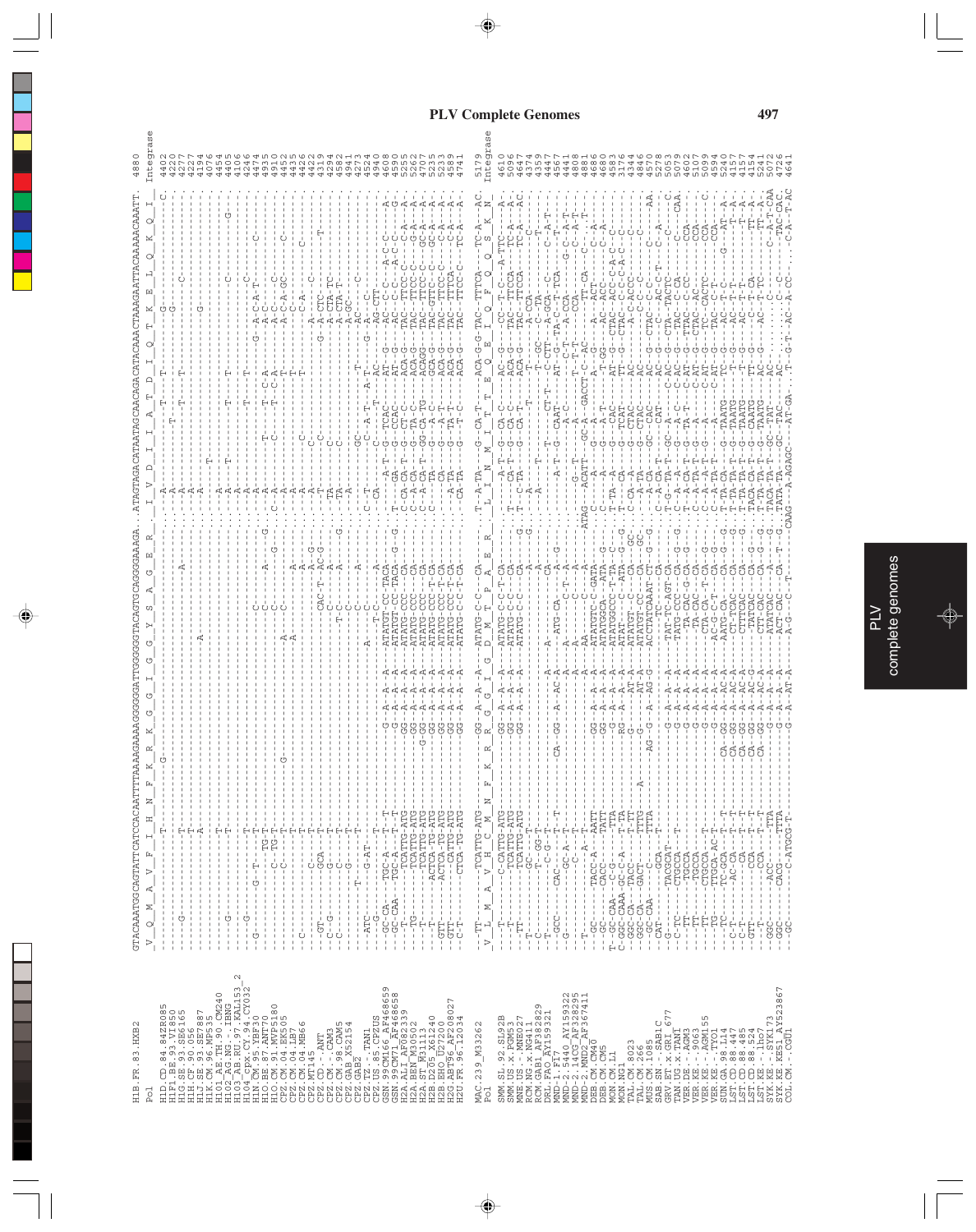complete genomes complete genomes PLV

| H1B.FR.83.HXB2<br>Pol                                                                                                                                                                                                                                                                                                                                       |                                                                                                                                                                                                                                                                                                                                                                                                                                                                       | T K I Q N F R V Y<br>T K I Q N F R V Y                                                                                                                                                                                                                                                                                                                                                                                                                                                                                   |        |    |          |       |    |                       |
|-------------------------------------------------------------------------------------------------------------------------------------------------------------------------------------------------------------------------------------------------------------------------------------------------------------------------------------------------------------|-----------------------------------------------------------------------------------------------------------------------------------------------------------------------------------------------------------------------------------------------------------------------------------------------------------------------------------------------------------------------------------------------------------------------------------------------------------------------|--------------------------------------------------------------------------------------------------------------------------------------------------------------------------------------------------------------------------------------------------------------------------------------------------------------------------------------------------------------------------------------------------------------------------------------------------------------------------------------------------------------------------|--------|----|----------|-------|----|-----------------------|
| $\begin{small} \rm HD: CD: 84, 842R085\\ \rm HL1G: 193, 3274850\\ \rm HL1G: 193, 3274850\\ \rm HL1G: 193, 3274850\\ \rm HL1G: 193, 301, 356\\ \rm HL1G: 193, 387\\ \rm HL1G: 193, 387\\ \rm HL1G: 193, 387\\ \rm HL1G: 193, 387\\ \rm HL1G: 193, 387\\ \rm HL1G: 193, 387\\ \rm HL1G: 193, 387\\ \rm$                                                       | ٠<br>-<br>$\cdot$                                                                                                                                                                                                                                                                                                                                                                                                                                                     |                                                                                                                                                                                                                                                                                                                                                                                                                                                                                                                          |        |    |          |       |    |                       |
|                                                                                                                                                                                                                                                                                                                                                             | $- - - - - - - - - - - -$<br>ţ<br>$\vdots$                                                                                                                                                                                                                                                                                                                                                                                                                            | J.<br>$\mathfrak l$<br>$-1$<br>$\mathbf I$<br>$\mathsf I$<br>$\mathbb{I}$                                                                                                                                                                                                                                                                                                                                                                                                                                                |        |    |          |       |    |                       |
|                                                                                                                                                                                                                                                                                                                                                             | $- - - -$<br>$\frac{1}{2}$                                                                                                                                                                                                                                                                                                                                                                                                                                            | $\mathbf{I}$<br>$\,$ I<br>$-4$<br>$\,$<br>$\overline{\phantom{a}}$<br>$\mathbf{I}$<br>$\blacksquare$<br>J.                                                                                                                                                                                                                                                                                                                                                                                                               |        |    |          |       |    |                       |
|                                                                                                                                                                                                                                                                                                                                                             | $\therefore T T - - -C - -$<br>$\,$ $\,$<br>J.<br>ı<br>$\overline{\phantom{a}}$<br>1<br>$\vdots$                                                                                                                                                                                                                                                                                                                                                                      | J.<br>ı<br>ı<br>٠<br>I.<br>ı<br>1                                                                                                                                                                                                                                                                                                                                                                                                                                                                                        |        |    |          |       |    |                       |
|                                                                                                                                                                                                                                                                                                                                                             | j<br>$\mathbf{I}$<br>$\ddot{\phantom{0}}$                                                                                                                                                                                                                                                                                                                                                                                                                             | $\mathbf{I}$<br>j<br>$\begin{array}{c} \vspace{0.05in} \end{array}$<br>$\frac{1}{1}$<br>$\frac{1}{1}$                                                                                                                                                                                                                                                                                                                                                                                                                    |        |    |          |       |    |                       |
|                                                                                                                                                                                                                                                                                                                                                             | İ<br>F.<br>$\bullet$                                                                                                                                                                                                                                                                                                                                                                                                                                                  | $\mathbf{I}$                                                                                                                                                                                                                                                                                                                                                                                                                                                                                                             |        |    |          |       |    |                       |
| $\sim$                                                                                                                                                                                                                                                                                                                                                      | ÷<br>$\blacksquare$<br>$\mathbf{I}$<br>$\cdot$                                                                                                                                                                                                                                                                                                                                                                                                                        | $\mathbf{I}$<br>$\overline{\phantom{a}}$<br>$\blacksquare$<br>$\overline{\phantom{a}}$<br>$\blacksquare$<br>-                                                                                                                                                                                                                                                                                                                                                                                                            |        |    |          |       |    |                       |
|                                                                                                                                                                                                                                                                                                                                                             | $T^{\dagger}T^{\dagger} - - -T^{\dagger}T^{\dagger}$                                                                                                                                                                                                                                                                                                                                                                                                                  | $\overline{1}$<br>$\frac{1}{1}$                                                                                                                                                                                                                                                                                                                                                                                                                                                                                          |        |    |          |       |    |                       |
|                                                                                                                                                                                                                                                                                                                                                             | $-1$ - $-1$ - $-1$ - $-1$<br>Ë                                                                                                                                                                                                                                                                                                                                                                                                                                        | $\frac{1}{2}$<br>ţ<br>I.<br>Ť.<br>$-4$<br>$-1 - 1$                                                                                                                                                                                                                                                                                                                                                                                                                                                                       | ÷.     |    |          |       |    |                       |
|                                                                                                                                                                                                                                                                                                                                                             | $\mathbb{T} \mathbb{T} \mathbb{T}$ –                                                                                                                                                                                                                                                                                                                                                                                                                                  | $-1 - 1 -$<br>÷                                                                                                                                                                                                                                                                                                                                                                                                                                                                                                          |        |    |          |       |    |                       |
|                                                                                                                                                                                                                                                                                                                                                             | $C - C$                                                                                                                                                                                                                                                                                                                                                                                                                                                               | t<br>J.<br>$\frac{1}{1}$<br>$\mathbf I$<br>$\mathbf{I}$<br>L.<br>$\frac{1}{4}$<br>$\mathbf{I}$<br>$- - A$<br>$\begin{array}{c} \rule{0.2cm}{0.15mm} \rule{0.2cm}{0.15mm} \rule{0.2cm}{0.15mm} \rule{0.2cm}{0.15mm} \rule{0.2cm}{0.15mm} \rule{0.2cm}{0.15mm} \rule{0.2cm}{0.15mm} \rule{0.2cm}{0.15mm} \rule{0.2cm}{0.15mm} \rule{0.2cm}{0.15mm} \rule{0.2cm}{0.15mm} \rule{0.2cm}{0.15mm} \rule{0.2cm}{0.15mm} \rule{0.2cm}{0.15mm} \rule{0.2cm}{0.15mm} \rule{$<br>L.<br>$-1$ $-1$ $-1$ $-1$ $-1$ $-1$ $-1$<br>ı.<br>t | I.     |    | ひひ戸の     |       |    |                       |
|                                                                                                                                                                                                                                                                                                                                                             | $-1 - -1$                                                                                                                                                                                                                                                                                                                                                                                                                                                             | $\mathsf I$<br>$\,$ I<br>$\bar{1}$<br>$\frac{1}{1}$<br>$\frac{1}{1}$                                                                                                                                                                                                                                                                                                                                                                                                                                                     | $\,$   |    |          |       |    |                       |
|                                                                                                                                                                                                                                                                                                                                                             |                                                                                                                                                                                                                                                                                                                                                                                                                                                                       | $\begin{array}{c}\n1 \\ 1\n\end{array}$<br>$\frac{1}{1}$<br>$\sf I$<br>$\frac{1}{1}$<br>$-1 - 2$<br>$-1 - 3$<br>$\frac{1}{1}$                                                                                                                                                                                                                                                                                                                                                                                            |        |    |          |       |    |                       |
|                                                                                                                                                                                                                                                                                                                                                             | j,<br>Ĵ<br>E                                                                                                                                                                                                                                                                                                                                                                                                                                                          | $-1$<br>f,                                                                                                                                                                                                                                                                                                                                                                                                                                                                                                               |        |    |          |       |    |                       |
|                                                                                                                                                                                                                                                                                                                                                             | ТТ----G<br>ТТ----G                                                                                                                                                                                                                                                                                                                                                                                                                                                    | さー<br>$\mathbf{I}$<br>$\frac{1}{4}$                                                                                                                                                                                                                                                                                                                                                                                                                                                                                      |        |    |          |       |    |                       |
|                                                                                                                                                                                                                                                                                                                                                             | <b>D-----LL</b>                                                                                                                                                                                                                                                                                                                                                                                                                                                       | İ<br>t<br>٠<br>$- - - - - - - - - - - - -$<br>$\,$<br>- 11<br>$\,$ I<br>J.<br>$\frac{1}{4}$                                                                                                                                                                                                                                                                                                                                                                                                                              |        |    |          |       |    |                       |
|                                                                                                                                                                                                                                                                                                                                                             | $\,$ I<br>$\mathbf{I}$<br>j<br>5<br>ţ                                                                                                                                                                                                                                                                                                                                                                                                                                 | $\mathbf{I}$<br>$\frac{1}{1}$<br>$---A$<br>$\frac{1}{4}$                                                                                                                                                                                                                                                                                                                                                                                                                                                                 |        | υU |          |       |    | $H \cap \Omega$       |
|                                                                                                                                                                                                                                                                                                                                                             | じー<br>$T^{\prime}T^{\prime}=-$<br>Ĭ,<br>ţ                                                                                                                                                                                                                                                                                                                                                                                                                             | $\mathbf{I}$<br>$\,$ I<br>ţ                                                                                                                                                                                                                                                                                                                                                                                                                                                                                              |        |    |          |       |    |                       |
|                                                                                                                                                                                                                                                                                                                                                             | $\frac{c}{1}$<br>$T^{\prime}T^{\prime}=-$<br>Ì                                                                                                                                                                                                                                                                                                                                                                                                                        | $-1$<br>$\mathbf{I}$<br>ţ                                                                                                                                                                                                                                                                                                                                                                                                                                                                                                |        |    |          |       |    | 0 <sup>o</sup>        |
|                                                                                                                                                                                                                                                                                                                                                             | $\ddot{\cdot}$                                                                                                                                                                                                                                                                                                                                                                                                                                                        | 1<br>J.<br>$\frac{1}{1}$                                                                                                                                                                                                                                                                                                                                                                                                                                                                                                 |        |    |          |       |    |                       |
| CPZ .TZ .- TAN1<br>CPZ .US .85 .CPZUS<br>CRZ .US .85 .CPZUS<br>GSN .99CN71 AFA466559<br>HZA .ALI_AF082339                                                                                                                                                                                                                                                   |                                                                                                                                                                                                                                                                                                                                                                                                                                                                       | f,<br>ţ<br>$-4$<br>I,                                                                                                                                                                                                                                                                                                                                                                                                                                                                                                    |        |    |          |       |    |                       |
|                                                                                                                                                                                                                                                                                                                                                             |                                                                                                                                                                                                                                                                                                                                                                                                                                                                       | $- - - - - - - - - -$<br>J,<br>$- - - - - - - - - - - -$                                                                                                                                                                                                                                                                                                                                                                                                                                                                 |        |    |          |       |    |                       |
|                                                                                                                                                                                                                                                                                                                                                             |                                                                                                                                                                                                                                                                                                                                                                                                                                                                       | $-A$ ---C<br>$-1$<br>$--- - - - - - - -$                                                                                                                                                                                                                                                                                                                                                                                                                                                                                 | ÷      |    |          |       |    |                       |
| HZA, BEN <sup>-</sup> M30502<br>HZA, ST_M31113<br>HZB, DZO5 X61240<br>HZG, ABT96 AF2003027<br>HZU, FR, 96-12208027<br>HZU, FR, 96-12034                                                                                                                                                                                                                     |                                                                                                                                                                                                                                                                                                                                                                                                                                                                       | $\frac{1}{1}$<br>◡<br>÷<br>$- -C - A -$<br>$\frac{1}{1}$<br>$\frac{1}{4}$                                                                                                                                                                                                                                                                                                                                                                                                                                                | ÷<br>÷ |    |          |       |    |                       |
|                                                                                                                                                                                                                                                                                                                                                             |                                                                                                                                                                                                                                                                                                                                                                                                                                                                       | $\frac{1}{2}$<br>I.<br>1<br>$\frac{1}{2}$<br>$\frac{1}{4}$                                                                                                                                                                                                                                                                                                                                                                                                                                                               | ÷      |    |          |       |    |                       |
|                                                                                                                                                                                                                                                                                                                                                             | $1 - - - - - -$<br>н                                                                                                                                                                                                                                                                                                                                                                                                                                                  | $-1$<br>$\frac{1}{4}$<br>$\mathbf{I}$<br>t<br>f,<br>$- - - - - - - - - - - -$                                                                                                                                                                                                                                                                                                                                                                                                                                            |        |    |          |       |    |                       |
|                                                                                                                                                                                                                                                                                                                                                             | Ì<br>f,<br>$\frac{1}{4}$<br>н<br>ij                                                                                                                                                                                                                                                                                                                                                                                                                                   | $\frac{1}{2}$<br>t<br>J.<br>$----9$<br>н                                                                                                                                                                                                                                                                                                                                                                                                                                                                                 | ÷      |    |          |       |    |                       |
|                                                                                                                                                                                                                                                                                                                                                             |                                                                                                                                                                                                                                                                                                                                                                                                                                                                       |                                                                                                                                                                                                                                                                                                                                                                                                                                                                                                                          |        |    |          |       |    |                       |
| MAC.239_M33262<br>Pol                                                                                                                                                                                                                                                                                                                                       | $\mathbf{I}$<br>Ť<br>Н<br>ţ                                                                                                                                                                                                                                                                                                                                                                                                                                           | $-c$<br>$\mathsf I$<br>$\mathbf{I}$<br>٠<br>1<br>-<br>$\mathsf I$<br>$-T - -A$                                                                                                                                                                                                                                                                                                                                                                                                                                           |        |    | .<br>ს ს |       |    |                       |
|                                                                                                                                                                                                                                                                                                                                                             | $\mathbb{K}$<br>$\mathbb{O} \mathbb{O}$                                                                                                                                                                                                                                                                                                                                                                                                                               | $\,>$<br>$\simeq$<br>$\mathbb{L}_1$<br>$\mathbb{Z}$<br>$F$ $K$                                                                                                                                                                                                                                                                                                                                                                                                                                                           | ╭      |    |          |       |    |                       |
|                                                                                                                                                                                                                                                                                                                                                             | ŧ<br>$\mathbf{I}$<br>$\mathbf{I}$<br>н<br>$\cdot$                                                                                                                                                                                                                                                                                                                                                                                                                     | $\,$<br>$\mathbf{I}$<br>1<br>J<br>Н                                                                                                                                                                                                                                                                                                                                                                                                                                                                                      |        |    |          |       |    |                       |
| SMM. 5L. 92. SL92B<br>SMM. US. x. PCM53<br>RME. US. - MNE027<br>RCM. GAB1. AF3829<br>RCM. GAB1. AF382829<br>DRL. FAO_AY159321                                                                                                                                                                                                                               | 부부<br>ţ<br>⊢<br>ţ                                                                                                                                                                                                                                                                                                                                                                                                                                                     | $-1$<br>ł.<br>$\mathbf{I}$                                                                                                                                                                                                                                                                                                                                                                                                                                                                                               |        |    |          |       | てり |                       |
|                                                                                                                                                                                                                                                                                                                                                             | Н<br>ţ                                                                                                                                                                                                                                                                                                                                                                                                                                                                | $-1$<br>t<br>$\mathbf I$                                                                                                                                                                                                                                                                                                                                                                                                                                                                                                 |        |    |          |       |    |                       |
|                                                                                                                                                                                                                                                                                                                                                             | İ<br>:                                                                                                                                                                                                                                                                                                                                                                                                                                                                | $\frac{1}{1}$<br>$\frac{1}{1}$                                                                                                                                                                                                                                                                                                                                                                                                                                                                                           |        |    |          |       |    |                       |
| $\sigma$                                                                                                                                                                                                                                                                                                                                                    |                                                                                                                                                                                                                                                                                                                                                                                                                                                                       | $\mathbf{I}$                                                                                                                                                                                                                                                                                                                                                                                                                                                                                                             |        |    |          |       |    | 45666666              |
| $\overline{F17}$                                                                                                                                                                                                                                                                                                                                            | $- - - - - - - - - - - -$<br>$\cdots$ CTC--                                                                                                                                                                                                                                                                                                                                                                                                                           | J.<br>٠<br>J.<br>$\blacksquare$                                                                                                                                                                                                                                                                                                                                                                                                                                                                                          |        |    |          |       |    |                       |
| $MND-1$                                                                                                                                                                                                                                                                                                                                                     | $\frac{1}{2}$<br>$\vdots$                                                                                                                                                                                                                                                                                                                                                                                                                                             | ţ<br>$\mathbf I$<br>$- - A + - - - -$<br>J<br>J<br>J,<br>$\,$                                                                                                                                                                                                                                                                                                                                                                                                                                                            |        |    |          |       |    |                       |
| MND-2.5440 AY159322<br>MND-2.14CG-AF328295<br>DND-2.MND2 AF367411<br>DBB.CN.CM5<br>DBB.CN.CM5                                                                                                                                                                                                                                                               | ł<br>Ì                                                                                                                                                                                                                                                                                                                                                                                                                                                                | $-1 - 4 - 1$<br>J.<br>$\mathbb{I}$<br>٠<br>$\mathsf I$                                                                                                                                                                                                                                                                                                                                                                                                                                                                   |        |    |          |       |    |                       |
|                                                                                                                                                                                                                                                                                                                                                             | $\cdots$ CA--<br>$\vdots$                                                                                                                                                                                                                                                                                                                                                                                                                                             |                                                                                                                                                                                                                                                                                                                                                                                                                                                                                                                          |        |    |          |       |    |                       |
|                                                                                                                                                                                                                                                                                                                                                             | н                                                                                                                                                                                                                                                                                                                                                                                                                                                                     | $- - - - - - - - - - - -$                                                                                                                                                                                                                                                                                                                                                                                                                                                                                                |        |    |          |       |    |                       |
|                                                                                                                                                                                                                                                                                                                                                             | $- - - - - -$<br>н<br>$\vdots$                                                                                                                                                                                                                                                                                                                                                                                                                                        | -- TT-GGC - - CAA - - - C - -<br>-- TT-GG- - ACAA - - - A - -                                                                                                                                                                                                                                                                                                                                                                                                                                                            |        |    | <b>J</b> |       |    |                       |
|                                                                                                                                                                                                                                                                                                                                                             | 부<br>j                                                                                                                                                                                                                                                                                                                                                                                                                                                                | $\overline{1}$<br>1<br>$\mathsf I$                                                                                                                                                                                                                                                                                                                                                                                                                                                                                       |        |    |          |       |    |                       |
|                                                                                                                                                                                                                                                                                                                                                             | י<br>י<br>$\cdot$                                                                                                                                                                                                                                                                                                                                                                                                                                                     | $-$ -TCG- $-$ A                                                                                                                                                                                                                                                                                                                                                                                                                                                                                                          |        |    |          |       |    |                       |
|                                                                                                                                                                                                                                                                                                                                                             | $\vdots$                                                                                                                                                                                                                                                                                                                                                                                                                                                              |                                                                                                                                                                                                                                                                                                                                                                                                                                                                                                                          |        |    |          |       |    | $M \nightharpoonup Q$ |
|                                                                                                                                                                                                                                                                                                                                                             |                                                                                                                                                                                                                                                                                                                                                                                                                                                                       |                                                                                                                                                                                                                                                                                                                                                                                                                                                                                                                          |        |    |          |       |    |                       |
|                                                                                                                                                                                                                                                                                                                                                             |                                                                                                                                                                                                                                                                                                                                                                                                                                                                       |                                                                                                                                                                                                                                                                                                                                                                                                                                                                                                                          |        |    |          | $-25$ |    |                       |
|                                                                                                                                                                                                                                                                                                                                                             |                                                                                                                                                                                                                                                                                                                                                                                                                                                                       | U<br>Ī<br>J.<br>٠<br>J.<br>$\mathbb{L}$                                                                                                                                                                                                                                                                                                                                                                                                                                                                                  |        |    |          |       |    |                       |
| r                                                                                                                                                                                                                                                                                                                                                           |                                                                                                                                                                                                                                                                                                                                                                                                                                                                       | ↻<br>f,<br>$---P_{A}A -$                                                                                                                                                                                                                                                                                                                                                                                                                                                                                                 |        |    |          |       |    |                       |
|                                                                                                                                                                                                                                                                                                                                                             |                                                                                                                                                                                                                                                                                                                                                                                                                                                                       | $\frac{1}{1}$<br>$---AA -$<br>$\mathbf{I}$                                                                                                                                                                                                                                                                                                                                                                                                                                                                               |        | ひ  |          |       |    |                       |
|                                                                                                                                                                                                                                                                                                                                                             |                                                                                                                                                                                                                                                                                                                                                                                                                                                                       | $---A - A$<br>I,                                                                                                                                                                                                                                                                                                                                                                                                                                                                                                         |        |    |          |       |    |                       |
|                                                                                                                                                                                                                                                                                                                                                             |                                                                                                                                                                                                                                                                                                                                                                                                                                                                       | ΰΰ<br>  <br>$A - A$<br>Ţ                                                                                                                                                                                                                                                                                                                                                                                                                                                                                                 |        |    |          |       |    |                       |
| $\begin{array}{l} \textbf{M}(0011,10211\ldots\\ \textbf{M}(011,10211\ldots\\ \textbf{M}(11,0031\ldots\\ \textbf{M}(011,0065\ldots\\ \textbf{M}(011,0065\ldots\\ \textbf{M}(011,0065\ldots\\ \textbf{M}(011,0011\ldots\\ \textbf{M}(011,0011\ldots\\ \textbf{M}(011,0011\ldots\\ \textbf{M}(011,0011\ldots\\ \textbf{M}(011,0011\ldots\\ \textbf{M}(011,001$ | $\begin{split} &\dots,\mathbf{p_0},\dots,\mathbf{p_n},\\ &\dots,\mathbf{p_n},\dots,\mathbf{p_n},\\ &\dots,\mathbf{p_n},\dots,\mathbf{p_n},\\ &\dots,\mathbf{p_n},\dots,\mathbf{p_n},\\ &\dots,\mathbf{p_n},\dots,\mathbf{p_n},\dots,\mathbf{p_n},\\ &\dots,\mathbf{p_n},\dots,\mathbf{p_n},\dots,\mathbf{p_n},\dots,\\ &\dots,\mathbf{p_n},\dots,\mathbf{p_n},\dots,\mathbf{p_n},\dots,\\ &\dots,\mathbf{p_n},\dots,\mathbf{p_n},\dots,\mathbf{p_n},\dots\end{split}$ | $\begin{array}{c}\nC \\ 1\n\end{array}$                                                                                                                                                                                                                                                                                                                                                                                                                                                                                  | í      |    |          | ؋     |    | <b>DD4DD</b>          |
|                                                                                                                                                                                                                                                                                                                                                             |                                                                                                                                                                                                                                                                                                                                                                                                                                                                       | $\frac{C}{1}$<br>$- -A - A$                                                                                                                                                                                                                                                                                                                                                                                                                                                                                              |        |    |          |       |    |                       |
|                                                                                                                                                                                                                                                                                                                                                             | $\frac{1}{1}$<br>$\frac{1}{2}$                                                                                                                                                                                                                                                                                                                                                                                                                                        | $\frac{1}{1}$<br>$---AA -$<br>$T^{\prime}T=--A.$<br>ţ                                                                                                                                                                                                                                                                                                                                                                                                                                                                    |        |    |          |       |    |                       |
|                                                                                                                                                                                                                                                                                                                                                             | ŧ                                                                                                                                                                                                                                                                                                                                                                                                                                                                     | $\,$ $\,$                                                                                                                                                                                                                                                                                                                                                                                                                                                                                                                |        |    |          |       |    |                       |
|                                                                                                                                                                                                                                                                                                                                                             | İ                                                                                                                                                                                                                                                                                                                                                                                                                                                                     | $- - \frac{1}{2} \frac{1}{2} \frac{1}{2} - \frac{1}{2} \frac{1}{2} - \frac{1}{2} \frac{1}{2} - \frac{1}{2} \frac{1}{2} - \frac{1}{2} \frac{1}{2} - \frac{1}{2} \frac{1}{2} - \frac{1}{2} \frac{1}{2} - \frac{1}{2} \frac{1}{2} - \frac{1}{2} \frac{1}{2} - \frac{1}{2} \frac{1}{2} - \frac{1}{2} \frac{1}{2} - \frac{1}{2} \frac{1}{2} - \frac{1}{2} \frac{1}{2} - \frac{1}{2} \frac{1}{2} - \$<br>$\,$                                                                                                                  |        |    |          |       |    |                       |
| VBR. KE.<br>SUN. CA. 98. L14<br>LST. CD. 88. 447<br>LST. CD. 88. 485<br>LST. CD. 88. 524<br>LST. KE. - . Lho7<br>LST. KE. - . Lho7                                                                                                                                                                                                                          | $\frac{1}{2}$<br>ÉÉÉE<br>:::::                                                                                                                                                                                                                                                                                                                                                                                                                                        | $---AA---$<br>$-1T$ --- $-A$<br>$\sf I$                                                                                                                                                                                                                                                                                                                                                                                                                                                                                  |        |    |          |       |    |                       |
|                                                                                                                                                                                                                                                                                                                                                             | ł                                                                                                                                                                                                                                                                                                                                                                                                                                                                     | $---AA - - -$<br>$-$ - TT- - - A                                                                                                                                                                                                                                                                                                                                                                                                                                                                                         |        |    |          |       |    |                       |
| SYK.KE.-.SYK173<br>SYK.KE.KES1_AY523867<br>COL.CM.-.CGU1                                                                                                                                                                                                                                                                                                    | CATCAC                                                                                                                                                                                                                                                                                                                                                                                                                                                                | - 4 - -                                                                                                                                                                                                                                                                                                                                                                                                                                                                                                                  |        |    |          |       |    |                       |
|                                                                                                                                                                                                                                                                                                                                                             | . ACACA - - - - - T - - T<br>AAAATCA - - - - - T - - A                                                                                                                                                                                                                                                                                                                                                                                                                | --AAA--A--<br>--AAA--CC--<br>-<br>$-201 - -$                                                                                                                                                                                                                                                                                                                                                                                                                                                                             |        |    |          |       |    |                       |
|                                                                                                                                                                                                                                                                                                                                                             |                                                                                                                                                                                                                                                                                                                                                                                                                                                                       | J.<br>j.                                                                                                                                                                                                                                                                                                                                                                                                                                                                                                                 |        |    |          |       |    |                       |

ase

ase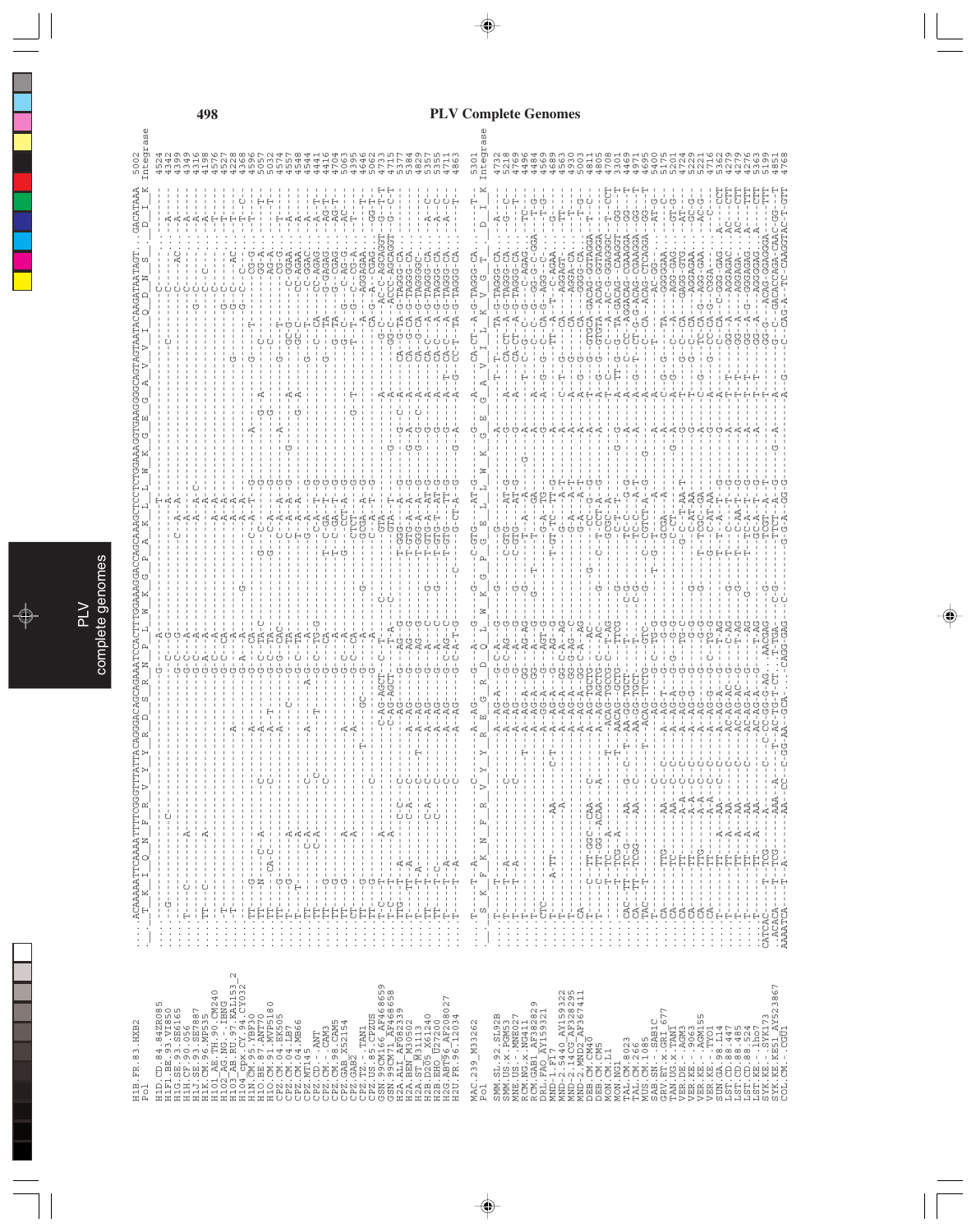| í             |
|---------------|
| Den<br>S<br>Ď |
| ì<br>í        |

ő,

|                               | eara                                                   |           |                                                                                                                                                                                                                                                                                                                                  |                            |                                                                             |                                     |                                                                                                                     |                                   |                                         |                           |                                      |                                                                                        |                                                                                                             |                                                |                                                                                                                               |                                                                                                                                                                                                                                          |                                               |                                                     |                                                                                                      |                                       |                                            |                                       |                                                                                                                                                                                                                                                                                                                                                                                                     |                              |                                                                                                        |                                | 5420                                                                                       |               | <b>Integra</b>                                       |                                                    |                   |                                                     |                                                                               |                                                                           |                  |                                                                                                                                                                                                                                                                    |                                                                                                  |                                                                                                    |                                               |                                               |               |                                                                                                              |                                                                    |                                                                                                                                                                                                                                                                                                     |                                                   |                                                                                      |                                  |                                                                                                                  |                                                                                                          |                                                         |                                         |                                                |                                                                                                                  |                                                             |
|-------------------------------|--------------------------------------------------------|-----------|----------------------------------------------------------------------------------------------------------------------------------------------------------------------------------------------------------------------------------------------------------------------------------------------------------------------------------|----------------------------|-----------------------------------------------------------------------------|-------------------------------------|---------------------------------------------------------------------------------------------------------------------|-----------------------------------|-----------------------------------------|---------------------------|--------------------------------------|----------------------------------------------------------------------------------------|-------------------------------------------------------------------------------------------------------------|------------------------------------------------|-------------------------------------------------------------------------------------------------------------------------------|------------------------------------------------------------------------------------------------------------------------------------------------------------------------------------------------------------------------------------------|-----------------------------------------------|-----------------------------------------------------|------------------------------------------------------------------------------------------------------|---------------------------------------|--------------------------------------------|---------------------------------------|-----------------------------------------------------------------------------------------------------------------------------------------------------------------------------------------------------------------------------------------------------------------------------------------------------------------------------------------------------------------------------------------------------|------------------------------|--------------------------------------------------------------------------------------------------------|--------------------------------|--------------------------------------------------------------------------------------------|---------------|------------------------------------------------------|----------------------------------------------------|-------------------|-----------------------------------------------------|-------------------------------------------------------------------------------|---------------------------------------------------------------------------|------------------|--------------------------------------------------------------------------------------------------------------------------------------------------------------------------------------------------------------------------------------------------------------------|--------------------------------------------------------------------------------------------------|----------------------------------------------------------------------------------------------------|-----------------------------------------------|-----------------------------------------------|---------------|--------------------------------------------------------------------------------------------------------------|--------------------------------------------------------------------|-----------------------------------------------------------------------------------------------------------------------------------------------------------------------------------------------------------------------------------------------------------------------------------------------------|---------------------------------------------------|--------------------------------------------------------------------------------------|----------------------------------|------------------------------------------------------------------------------------------------------------------|----------------------------------------------------------------------------------------------------------|---------------------------------------------------------|-----------------------------------------|------------------------------------------------|------------------------------------------------------------------------------------------------------------------|-------------------------------------------------------------|
|                               |                                                        |           |                                                                                                                                                                                                                                                                                                                                  |                            |                                                                             |                                     |                                                                                                                     |                                   |                                         |                           |                                      |                                                                                        |                                                                                                             |                                                |                                                                                                                               |                                                                                                                                                                                                                                          |                                               |                                                     |                                                                                                      |                                       |                                            |                                       | TCAZ<br>TTAZ<br><b>CTGA</b>                                                                                                                                                                                                                                                                                                                                                                         | CTAATTAA                     | CTGATAAA                                                                                               | CCTGATCAA                      | CCTCATAAAA                                                                                 | ×             |                                                      | TGCATTAAA                                          | TCAAA             |                                                     |                                                                               |                                                                           |                  |                                                                                                                                                                                                                                                                    |                                                                                                  |                                                                                                    | GAAAGT                                        | CAACCAAATATA                                  |               |                                                                                                              | GCAACAAATACT                                                       | GATGGAGGGGATAGTGACT                                                                                                                                                                                                                                                                                 |                                                   | CATAGTGAGGT.                                                                         | <b>CAAATI</b>                    | GATAGTTAGATP<br>AATAGTCAGATI                                                                                     |                                                                                                          |                                                         |                                         |                                                |                                                                                                                  |                                                             |
|                               |                                                        |           |                                                                                                                                                                                                                                                                                                                                  |                            |                                                                             |                                     |                                                                                                                     |                                   |                                         |                           |                                      |                                                                                        |                                                                                                             |                                                |                                                                                                                               |                                                                                                                                                                                                                                          |                                               |                                                     |                                                                                                      |                                       |                                            |                                       |                                                                                                                                                                                                                                                                                                                                                                                                     |                              | GAAGTGGCATA                                                                                            | GAGAGGCACT                     | Integrase end \<br>AGAGAGGTGGCATAG                                                         | Z             |                                                      | CTGGCATAG                                          |                   |                                                     |                                                                               |                                                                           |                  |                                                                                                                                                                                                                                                                    |                                                                                                  |                                                                                                    |                                               |                                               |               |                                                                                                              |                                                                    |                                                                                                                                                                                                                                                                                                     |                                                   |                                                                                      |                                  |                                                                                                                  |                                                                                                          |                                                         |                                         |                                                |                                                                                                                  |                                                             |
|                               |                                                        |           |                                                                                                                                                                                                                                                                                                                                  |                            |                                                                             |                                     |                                                                                                                     |                                   |                                         |                           |                                      |                                                                                        |                                                                                                             |                                                |                                                                                                                               |                                                                                                                                                                                                                                          |                                               |                                                     |                                                                                                      |                                       |                                            |                                       |                                                                                                                                                                                                                                                                                                                                                                                                     |                              | ن<br>ڇ                                                                                                 | 59                             | Pol p31<br>-GGCT.                                                                          | œ<br><b>F</b> |                                                      |                                                    |                   |                                                     |                                                                               |                                                                           |                  |                                                                                                                                                                                                                                                                    |                                                                                                  |                                                                                                    |                                               |                                               |               |                                                                                                              |                                                                    | CAG                                                                                                                                                                                                                                                                                                 |                                                   |                                                                                      |                                  |                                                                                                                  |                                                                                                          |                                                         |                                         |                                                |                                                                                                                  | じょうけいこ                                                      |
| end<br>GATT                   | œ<br>匞<br>Σ                                            |           |                                                                                                                                                                                                                                                                                                                                  |                            |                                                                             |                                     |                                                                                                                     |                                   | ₹                                       | ACA                       |                                      |                                                                                        | С.<br>Д                                                                                                     |                                                | Ŕ                                                                                                                             |                                                                                                                                                                                                                                          |                                               |                                                     |                                                                                                      |                                       |                                            |                                       |                                                                                                                                                                                                                                                                                                                                                                                                     |                              | -TACC                                                                                                  |                                | P <sub>O</sub>                                                                             | œ<br><b>F</b> |                                                      |                                                    |                   |                                                     |                                                                               |                                                                           | AGT-T            |                                                                                                                                                                                                                                                                    |                                                                                                  |                                                                                                    |                                               | 55P--<br>UTCAGAA-G<br>--ATCAGA                |               |                                                                                                              | AGAA<br>달<br>-                                                     |                                                                                                                                                                                                                                                                                                     |                                                   |                                                                                      | CAC<br><b>LDLES</b>              | CGTAC                                                                                                            | CATC                                                                                                     |                                                         |                                         |                                                |                                                                                                                  |                                                             |
| GTA<br>Po <sub>1</sub>        | ⊂<br>R<br>⊳<br>lω<br>O<br>Z                            |           |                                                                                                                                                                                                                                                                                                                                  |                            |                                                                             |                                     |                                                                                                                     |                                   |                                         |                           |                                      |                                                                                        |                                                                                                             |                                                |                                                                                                                               |                                                                                                                                                                                                                                          |                                               |                                                     |                                                                                                      |                                       | じょここ                                       |                                       |                                                                                                                                                                                                                                                                                                                                                                                                     | $\tilde{A}$                  |                                                                                                        | LUUUCAUDHLU                    | -AGCA--DAGCAGG-TACOOO-GA                                                                   |               |                                                      |                                                    |                   | にいれいい                                               | $-TA$<br>ACCAATAT                                                             | g                                                                         | -TAACTTGGA-      |                                                                                                                                                                                                                                                                    | TT-ATAG<br>GGA                                                                                   |                                                                                                    |                                               | CACAT<br>CCAAT<br>ē                           |               | g                                                                                                            |                                                                    |                                                                                                                                                                                                                                                                                                     |                                                   |                                                                                      |                                  |                                                                                                                  |                                                                                                          |                                                         |                                         |                                                |                                                                                                                  |                                                             |
| ARCOOPDEOFDERGERDEOGOOPDER    | Σ<br>ひ                                                 |           |                                                                                                                                                                                                                                                                                                                                  |                            |                                                                             |                                     |                                                                                                                     |                                   |                                         |                           | ᄲ                                    | $C - A$                                                                                |                                                                                                             | $\mathbb{R}$<br>$A - AGA$                      | έ                                                                                                                             |                                                                                                                                                                                                                                          |                                               |                                                     |                                                                                                      |                                       |                                            |                                       | ひひの<br>$G - A$                                                                                                                                                                                                                                                                                                                                                                                      | GCA                          | GCA                                                                                                    | $-TTG$                         |                                                                                            |               |                                                      |                                                    |                   |                                                     | $- A - A G A$                                                                 | --ACCAACA                                                                 | - 1<br>.AAGA     | ATA-CA                                                                                                                                                                                                                                                             | U<br>U<br>U<br>UU                                                                                |                                                                                                    |                                               | ٥<br>$-TTG$                                   | GTAACA-       |                                                                                                              |                                                                    |                                                                                                                                                                                                                                                                                                     |                                                   |                                                                                      |                                  | Ċ<br>먹<br>-- TTG                                                                                                 |                                                                                                          |                                                         |                                         |                                                |                                                                                                                  |                                                             |
| start                         | з<br>Σ<br>œ<br>$\circ$<br>Z                            |           |                                                                                                                                                                                                                                                                                                                                  |                            |                                                                             |                                     |                                                                                                                     |                                   |                                         |                           |                                      |                                                                                        |                                                                                                             | $A - A$                                        |                                                                                                                               |                                                                                                                                                                                                                                          |                                               |                                                     | Ŗ                                                                                                    |                                       | AA-AGCT                                    |                                       | AA-AGATG<br>AA-G-T<br><b>A</b><br>0-0-1                                                                                                                                                                                                                                                                                                                                                             | AA-A<br><b>ADD</b>           | AA-AG-TG<br>$-GGA$                                                                                     | $-GG$                          | $-AA-AG-TCG$<br>$-GG-GG-A$ .                                                               |               | 囸<br>凹<br>囜                                          |                                                    |                   |                                                     | $AT-TG - A - I$                                                               | $  ATA$                                                                   | GGA.             |                                                                                                                                                                                                                                                                    | GATAGT-A-                                                                                        | ATA                                                                                                |                                               | RAAAT                                         | ひ             | 50<br>0                                                                                                      |                                                                    | AAA<br>-GAGA                                                                                                                                                                                                                                                                                        | AAA-T                                             | AAAG-ATG                                                                             | AAAG-ATG<br>$\overline{A}$       | CAAAG-<br>AAA<br>$CCCA-P$                                                                                        |                                                                                                          | GAC                                                     | <b>CAC</b><br>GAC                       | GAC                                            | $-4$                                                                                                             | g                                                           |
| CATTAGGGATTATGGAAAACAG<br>Vif | 囸<br>U<br>⋝<br>⊆                                       |           |                                                                                                                                                                                                                                                                                                                                  |                            |                                                                             |                                     |                                                                                                                     |                                   |                                         |                           |                                      |                                                                                        |                                                                                                             |                                                |                                                                                                                               |                                                                                                                                                                                                                                          |                                               |                                                     |                                                                                                      |                                       |                                            | g                                     | 99<br><u>땅</u>                                                                                                                                                                                                                                                                                                                                                                                      | 99                           |                                                                                                        |                                |                                                                                            | Σ             | 囜                                                    |                                                    |                   |                                                     |                                                                               |                                                                           |                  |                                                                                                                                                                                                                                                                    |                                                                                                  |                                                                                                    |                                               |                                               |               | υ                                                                                                            | <b>GCCA</b>                                                        |                                                                                                                                                                                                                                                                                                     |                                                   |                                                                                      |                                  | g                                                                                                                | U                                                                                                        |                                                         |                                         |                                                |                                                                                                                  | -ATATG                                                      |
|                               | œ<br>Н<br>Κ                                            |           |                                                                                                                                                                                                                                                                                                                                  | $-4 - 2$                   | ٠                                                                           |                                     | $-A -$<br>$\mathsf I$                                                                                               |                                   |                                         | ٠<br>1                    |                                      |                                                                                        |                                                                                                             |                                                | $-4$<br>Ť                                                                                                                     | 1                                                                                                                                                                                                                                        | $-1 - T - A$                                  | $-1 - A$                                            | $\,$                                                                                                 | $\mathbf{I}$                          | Ť                                          | ÷                                     | $---A$<br>f,                                                                                                                                                                                                                                                                                                                                                                                        | J.                           | $- - A$                                                                                                |                                |                                                                                            |               | н<br>×                                               | $-4 - 2$                                           |                   | Ĵ                                                   | ÷                                                                             | $\mathbf I$<br>$- - A$<br>$\mathfrak l$                                   |                  |                                                                                                                                                                                                                                                                    |                                                                                                  |                                                                                                    | $-1$                                          |                                               |               |                                                                                                              | $\begin{array}{cccc}\nA & A & A & A \\ 1 & 1 & 1 & 1\n\end{array}$ | J.                                                                                                                                                                                                                                                                                                  | Ĥ,                                                | Ī.<br>$-14$<br>$-14$                                                                 | ٠                                | f,<br>$-4$<br>$-1 - T - -R$                                                                                      | $-$ -AC-                                                                                                 | $\frac{1}{2}$<br>$\frac{1}{2}$<br>$\frac{1}{2}$<br>$-1$ | $-TT - T - T$                           | $- - A C - I$<br>$- - A - - I$<br>$- - A - -I$ |                                                                                                                  |                                                             |
| AGTAGTGCCAAGAAGAAAAGCAAAGAT   | Ч<br>×<br>α<br>α                                       |           | $\mathbf{I}$<br>$\mathbf{I}$<br>$\mathbf{I}$<br>$\mathbf{I}$<br>$-5 - 5 - -$<br>$\mathbf{I}$                                                                                                                                                                                                                                     | f,<br><b>C-D---</b><br>Ť   | ٠<br>٠<br>$\mathbf I$<br>$\,$ $\,$<br>$\mathbf{I}$<br>$\frac{1}{4}$<br>IIII | -<br>- 1<br>÷                       | $\blacksquare$<br>$\mathbf{I}$<br>$\blacksquare$<br>$\mathbf{I}$<br>$\overline{1}$<br>$\mathbf{I}$<br>$\frac{1}{4}$ | $\mathbf{I}$<br>÷                 | Ġ<br>!<br>$2 - 1 - 1 - 1$               | ÷<br>$- - - - - - -$<br>ł | $-5 - 5$<br>$\overline{\phantom{a}}$ | $-1$<br>$\mathbb{I}$<br>٠<br>J.<br>$\mathbf{1}$<br>$\frac{1}{4}$<br>J.<br>$\mathbf{I}$ | $\frac{1}{2}$<br>$\mathbb{I}$<br>$\frac{1}{4}$<br>$\ddot{\phi}$ $\ddot{\phi}$ $\ddot{\phi}$<br>$-1 - 1 - 1$ | $\mathsf I$<br>$\mathbb{I}$<br>÷<br>$---2T---$ | $-5 - -1$<br>Ť<br>$\begin{array}{c} 1 \\ 0 \\ 1 \end{array}$<br>$\frac{1}{1}$<br>Ť<br>$\begin{array}{c}\n1 \\ 1\n\end{array}$ | $-1$ + $-1$ + $-1$ + $-1$ + $-1$ + $-1$ + $-1$ + $-1$ + $-1$ + $-1$ + $-1$ + $-1$ + $-1$ + $-1$ + $-1$ + $-1$ + $-1$ + $-1$ + $-1$ + $-1$ + $-1$ + $-1$ + $-1$ + $-1$ + $-1$ + $-1$ + $-1$ + $-1$ + $-1$ + $-1$ + $-1$ + $-1$<br>ł.<br>ı | f,<br>$\,$ I<br>٠<br>$\overline{\phantom{a}}$ | J.<br>$\mathbf{I}$<br>$\mathbf{I}$<br>$-5 - 1$<br>U | $\frac{1}{4}$<br>$\mathbf{I}$<br>$\mathbf{I}$<br>$\mathsf I$<br>÷,<br>$\frac{1}{\sqrt{2}}$<br>٠<br>Ħ | $\frac{1}{\sqrt{2}}$<br>$\frac{1}{4}$ | $-1 - 0 - 1$<br>$\frac{1}{\sqrt{2}}$<br>f, | $\frac{1}{2}$<br>U--U--U--<br>f,<br>- | $-1$<br>ţ<br>f,<br>$\begin{array}{c} \rule{0.2cm}{0.15mm} \rule{0.2cm}{0.15mm} \rule{0.2cm}{0.15mm} \rule{0.2cm}{0.15mm} \rule{0.2cm}{0.15mm} \rule{0.2cm}{0.15mm} \rule{0.2cm}{0.15mm} \rule{0.2cm}{0.15mm} \rule{0.2cm}{0.15mm} \rule{0.2cm}{0.15mm} \rule{0.2cm}{0.15mm} \rule{0.2cm}{0.15mm} \rule{0.2cm}{0.15mm} \rule{0.2cm}{0.15mm} \rule{0.2cm}{0.15mm} \rule{$<br>J.<br>؋<br>$-9 - -$<br>1 | J.<br>٠<br>t<br>J.<br>÷<br>U | $\mathbf{I}$<br>1<br>$\mathbf{I}$<br>$\mathbf{I}$<br>$\mathbf{I}$<br>$\mathbf I$<br>$\,$ I<br>÷<br>U U | $\frac{1}{\sqrt{2}}$           | $- -G - -T - -A$<br>$\overline{\phantom{a}}$<br>$\overline{\phantom{a}}$<br>$\blacksquare$ |               | К<br>×<br>R<br>R                                     | $\frac{1}{4}$<br>÷.<br>$\mathsf I$<br>$\mathbf{I}$ | $-1 - 6$          | $-1$<br>$\frac{1}{\sqrt{2}}$<br>Ť.<br>$\frac{1}{2}$ | <b>LOHO------</b><br>$\frac{1}{4}$<br>ł                                       | f,<br>$\mathbf{I}$<br>$\,$<br>$\mathbf{I}$<br>$-6 - 0$<br>$\,$<br>$\sf I$ | $\,$ l           | $\mathfrak l$                                                                                                                                                                                                                                                      | $\frac{1}{6}$<br>J.<br>$\mathbb{I}$                                                              | $\begin{array}{c} \n\downarrow \\ \n\downarrow \\ \n\downarrow \n\end{array}$<br>$-1 - \Gamma - -$ | $\frac{1}{1}$<br>$\mathbf{I}$<br>$\mathbf{I}$ | t<br>t<br>ロー<br>$-9 - -9 - -$<br>٢<br>U-U---- | $\frac{1}{2}$ | ÷<br>$\ddot{\phi}$<br>$\ddot{\phi}$ $\ddot{\phi}$ $\ddot{\phi}$<br>$\ddot{\phi}$ $\ddot{\phi}$ $\ddot{\phi}$ | ÷                                                                  | $\frac{1}{1}$<br>$-1$<br>$\frac{c}{1}$                                                                                                                                                                                                                                                              | f,<br>$-\frac{c}{1}$<br>$\mathbf{I}$              | $\frac{1}{1}$<br>$\begin{array}{c}\n0 \\ 0 \\ 1\n\end{array}$<br>$\frac{1}{1}$<br>J. | ÷<br>$\mathbf I$<br>J,<br>-<br>Ť | İ<br>$\mathbf{I}$<br>$-9 - -$<br>$\,$ $\,$<br>ල්<br>$\frac{1}{4}$<br>$\begin{array}{c} 1 \\ 0 \\ -1 \end{array}$ | $\frac{1}{1}$<br>$\mathsf I$<br>$\,$ I<br>J.<br>$-5 -$                                                   | ٠<br>$\mathbf{I}$<br>U<br>↻                             | $\mathbf{I}$<br>$-9 - -9 - -$<br>÷<br>U | U                                              | $\mathbf{I}$<br>1<br>$\frac{1}{\sqrt{2}}$<br>ှု<br>$\frac{1}{1}$<br>1                                            | 무--<br>Н                                                    |
|                               | $\mathsf{p}_4$<br>$\triangleright$<br>$\triangleright$ | $-4$<br>ひ | ŧ<br>ŧ,<br>$-4$<br>$-4$<br>$\mathbf{I}$<br>$G\overline{A}$<br>U                                                                                                                                                                                                                                                                  | ŧ<br>$-4$<br>f,<br>J.<br>٠ | $-4$<br>$-4$<br>$\mathsf I$<br>ł<br>Ť<br><b>ひ ひ</b>                         | $-4$<br>$\mathbf I$<br>$\mathbf{I}$ | $- - A$<br>$-4$<br>$\blacksquare$<br>$\frac{1}{4}$<br>Ů                                                             | $- - - - - - - -$<br>$\mathbf{I}$ | $- - - - - -$<br>$\frac{1}{\mathbf{C}}$ | $-4$<br>٠                 | $\overline{\phantom{a}}$             | $\begin{array}{c} 1 \\ 1 \\ 0 \\ 0 \end{array}$                                        | $\mathsf I$<br>$-5 -$<br>$\mathbf{I}$                                                                       | $\frac{1}{2}$<br>٠<br>Ů                        | $- - - - - - - - -$<br>$-4$<br>$\mathsf I$<br>$\mathbf{I}$                                                                    | $G - - - - - - - - - - - -$                                                                                                                                                                                                              | U--4-----                                     |                                                     | $- - - A$<br>◡<br>Ť<br>TAC-                                                                          | véé<br>Tit<br>$\frac{1}{2}$<br>CAC.   | К<br>$\frac{1}{4}$                         | -<br>К<br>J<br>J.<br>J.               | $\begin{array}{c}\nC \\ 1\n\end{array}$<br>-<br>$-A-A-A$<br>$-4$<br>$\frac{1}{4}$                                                                                                                                                                                                                                                                                                                   | $\frac{1}{1}$<br>$- -A - A$  | $\frac{1}{1}$<br>К<br>$-1 - 1 -$                                                                       | $\mathbf{I}$<br>К<br>$-A$<br>Ġ | Ť<br>ά                                                                                     |               | $\mathbf{a}$<br>$\triangleright$<br>$\triangleright$ | ÷,<br>$- - A$<br>$\frac{c}{1}$                     | ţ<br>$- - A$<br>ひ | $-1$<br>$- - - A$<br>$\frac{1}{4}$<br>ひ             | $\frac{1}{\pi}$<br>$- - -$<br>$\begin{array}{c} 1 \\ 1 \\ 0 \\ 0 \end{array}$ | $\frac{1}{2}$<br>$- -A - A$<br>$\mathbf{I}$<br>$\overline{\phantom{a}}$   | $-4$<br>$GA - -$ | -- T<br>せーし                                                                                                                                                                                                                                                        | $\frac{1}{1}$<br>$\mathbf{I}$<br>$- - A$<br>$\frac{1}{4}$<br>$-1$<br>$\frac{1}{G} - \frac{1}{G}$ | $-5 - 0 - 0$                                                                                       |                                               | $\frac{1}{\sqrt{2}}$                          |               |                                                                                                              |                                                                    | $\frac{1}{\sqrt{2}}$<br>$\stackrel{1}{\circ}$                                                                                                                                                                                                                                                       | -<br>$\mathbf{I}$<br>$---A$<br>$\frac{1}{4}$<br>٠ | п<br>$- -P - TAC$                                                                    | ٠<br>$\frac{1}{2}$<br>$- A - T$  | $\mathbf{I}$<br>۳<br>-<br>$-4$<br>J,<br>U                                                                        | ÷,<br>$-4$<br>$\begin{array}{cccccc} - & - & - & - & - \\ - & - & - & - \\ - & - & - & - \\ \end{array}$ | ÷<br>$\frac{1}{\sqrt{2}}$<br>$\mathbf{I}$<br>CTC-       | ÷<br>÷<br>U<br>CTCTA-C                  | ÷<br>U<br>٠<br><b>CHO</b>                      | ۲<br>ا<br>$\overline{\phantom{a}}$<br>К<br>К<br>$\frac{1}{1}$<br>$\mathbf{I}$<br>$L - C$<br>$\bigcup\limits_{i}$ | $T - GAAA$                                                  |
|                               |                                                        |           | $\begin{small} \tt{H1D} & \tt{CD} & \tt{84} & \tt{8420085} \\ \tt{H1D} & \tt{1B1} & \tt{35} & \tt{33} & \tt{VIB} & \tt{15} \\ \tt{H1D} & \tt{1B1} & \tt{1B2} & \tt{1B3} & \tt{15} \\ \tt{H1D} & \tt{1B1} & \tt{1B2} & \tt{1B3} & \tt{15} \\ \tt{H1D} & \tt{1B1} & \tt{1B2} & \tt{1B3} & \tt{15} \\ \tt{H1D} & \tt{1B2} & \tt{1B$ |                            |                                                                             |                                     | $\mathbb{N}$                                                                                                        |                                   |                                         |                           |                                      |                                                                                        |                                                                                                             |                                                |                                                                                                                               |                                                                                                                                                                                                                                          |                                               |                                                     |                                                                                                      |                                       |                                            |                                       |                                                                                                                                                                                                                                                                                                                                                                                                     |                              |                                                                                                        |                                |                                                                                            |               |                                                      |                                                    |                   |                                                     |                                                                               |                                                                           |                  |                                                                                                                                                                                                                                                                    |                                                                                                  |                                                                                                    |                                               |                                               |               |                                                                                                              |                                                                    | 77                                                                                                                                                                                                                                                                                                  |                                                   |                                                                                      |                                  |                                                                                                                  |                                                                                                          |                                                         |                                         |                                                |                                                                                                                  |                                                             |
| H1B.FR.83.HXB2                | Vif<br>Pol                                             |           | H1F.                                                                                                                                                                                                                                                                                                                             |                            |                                                                             |                                     |                                                                                                                     |                                   |                                         |                           |                                      |                                                                                        |                                                                                                             |                                                |                                                                                                                               |                                                                                                                                                                                                                                          |                                               |                                                     |                                                                                                      |                                       |                                            |                                       |                                                                                                                                                                                                                                                                                                                                                                                                     |                              |                                                                                                        |                                | MAC.239 M33262                                                                             | Vif           | Po <sub>1</sub>                                      |                                                    |                   |                                                     |                                                                               |                                                                           |                  | SMM. 5L. 92. S192B<br>SMM. US. x. PGM53<br>RCM. 105. -. NG4127<br>RCM. GAB1_AF382829<br>RCM. GAB1_AF382829<br>MMD-2. 5440_AF159322<br>MDD-2. 14CG_AF328295<br>MDD-2. 14CG_AF328295<br>DBB. CM. CM40<br>DDB. CM. CM40<br>MOB. CM. CM40<br>MOB. CM. CM40<br>MOB. CM. |                                                                                                  |                                                                                                    |                                               |                                               |               |                                                                                                              |                                                                    | $\begin{smallmatrix} 121.1 & 00 & 33 \\ 121.1 & 00 & 33 \\ 122.1 & 00 & 51 \\ 123.1 & 00 & 51 \\ 124.1 & 00 & 51 \\ 125.1 & 00 & 51 \\ 126.1 & 00 & 51 \\ 127.1 & 00 & 51 \\ 128.1 & 00 & 51 \\ 129.1 & 00 & 51 \\ 120.1 & 00 & 51 \\ 121.1 & 00 & 51 \\ 123.1 & 00 & 51 \\ 124.1 & 00 & 51 \\ 125$ |                                                   |                                                                                      |                                  |                                                                                                                  |                                                                                                          |                                                         |                                         |                                                | ÙΩ.<br>C)                                                                                                        | YK.KE.-.SYK173<br>YK.KE.KE51_AY523867<br>OL.CM.-.CGU1<br>τı |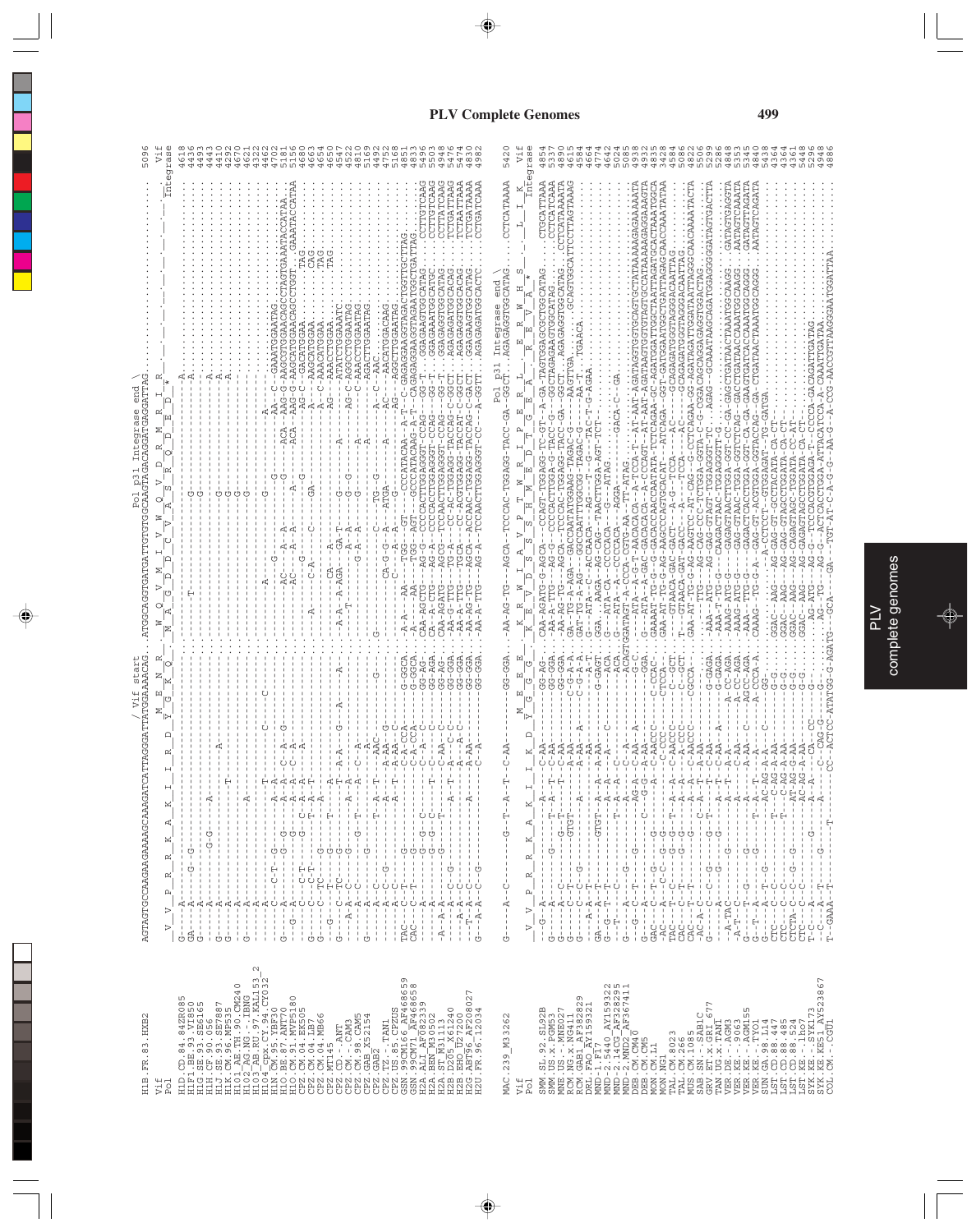| е<br>J |
|--------|
|        |

annes

| H1B.FR.83.HXB2<br>Vif                                                                                                                                                                                                                                                                                                                                                                                                             | $\begin{array}{c}\n\cdot \text{GCTA} \\ \cdot \quad \text{A}\n\end{array}$<br>AACATGGAAAGTTTAGTAAAACACCATATGTATGTTTCAGGGAAA.<br>ひ<br>S<br>Ξ<br>C)                                                                                                                                                                                                                                                                                                                                                                                                   |
|-----------------------------------------------------------------------------------------------------------------------------------------------------------------------------------------------------------------------------------------------------------------------------------------------------------------------------------------------------------------------------------------------------------------------------------|-----------------------------------------------------------------------------------------------------------------------------------------------------------------------------------------------------------------------------------------------------------------------------------------------------------------------------------------------------------------------------------------------------------------------------------------------------------------------------------------------------------------------------------------------------|
|                                                                                                                                                                                                                                                                                                                                                                                                                                   |                                                                                                                                                                                                                                                                                                                                                                                                                                                                                                                                                     |
|                                                                                                                                                                                                                                                                                                                                                                                                                                   | 466<br>GAAA<br>CCATATGCA-ATTTCA<br>$GT - A - A T$<br>AAAGTT<br>CATGG-<br>්                                                                                                                                                                                                                                                                                                                                                                                                                                                                          |
|                                                                                                                                                                                                                                                                                                                                                                                                                                   | 448<br>↻<br>GAAA--<br>-CATATGTA-GTTTCA<br>$\mathbb{L}$<br>$- -GT - A - AT$<br>CACATGG-AAAGTT                                                                                                                                                                                                                                                                                                                                                                                                                                                        |
|                                                                                                                                                                                                                                                                                                                                                                                                                                   | 454<br>$-FAAA-$<br>-CATATGTA-GTCTCA<br>-ACATGGCACAGTT-GGT-A-A--                                                                                                                                                                                                                                                                                                                                                                                                                                                                                     |
|                                                                                                                                                                                                                                                                                                                                                                                                                                   | 4493<br>4460<br>CACATGG-AAAGCT--GT-A-GT-CCATATGCA-ATTTCA-GGAAA-<br>CACATGG-AAAGTT--GT-A-GT-CCATATGAA-GTTTCA--GAAA-                                                                                                                                                                                                                                                                                                                                                                                                                                  |
|                                                                                                                                                                                                                                                                                                                                                                                                                                   |                                                                                                                                                                                                                                                                                                                                                                                                                                                                                                                                                     |
|                                                                                                                                                                                                                                                                                                                                                                                                                                   | GAAA-<br>t,<br>TACTIC-AAAGTI--GT-A-AT-CCATATGCA-ATTTCA<br>- ATACTIC-AAAGTI--GT-A-AT-CCATATGCA-ATTTCA<br>- ACATCL-ACAGTT--GT-A-A---CATATGTA-ATCTCA                                                                                                                                                                                                                                                                                                                                                                                                   |
|                                                                                                                                                                                                                                                                                                                                                                                                                                   | GAAA                                                                                                                                                                                                                                                                                                                                                                                                                                                                                                                                                |
|                                                                                                                                                                                                                                                                                                                                                                                                                                   | GAAA<br>- CATATGTA-GTCTCA-<br>ACATGG-A-AGTT                                                                                                                                                                                                                                                                                                                                                                                                                                                                                                         |
| $\sim$                                                                                                                                                                                                                                                                                                                                                                                                                            | $- - P1$<br>.                                                                                                                                                                                                                                                                                                                                                                                                                                                                                                                                       |
|                                                                                                                                                                                                                                                                                                                                                                                                                                   | ပ္ပ်<br>÷                                                                                                                                                                                                                                                                                                                                                                                                                                                                                                                                           |
|                                                                                                                                                                                                                                                                                                                                                                                                                                   | $-4A-A$                                                                                                                                                                                                                                                                                                                                                                                                                                                                                                                                             |
|                                                                                                                                                                                                                                                                                                                                                                                                                                   | $-6 - A$<br>$-6 A - CG$                                                                                                                                                                                                                                                                                                                                                                                                                                                                                                                             |
|                                                                                                                                                                                                                                                                                                                                                                                                                                   | -CAGG                                                                                                                                                                                                                                                                                                                                                                                                                                                                                                                                               |
|                                                                                                                                                                                                                                                                                                                                                                                                                                   |                                                                                                                                                                                                                                                                                                                                                                                                                                                                                                                                                     |
|                                                                                                                                                                                                                                                                                                                                                                                                                                   |                                                                                                                                                                                                                                                                                                                                                                                                                                                                                                                                                     |
|                                                                                                                                                                                                                                                                                                                                                                                                                                   |                                                                                                                                                                                                                                                                                                                                                                                                                                                                                                                                                     |
|                                                                                                                                                                                                                                                                                                                                                                                                                                   | $\begin{minipage}{0.9\textwidth} \begin{minipage}{0.9\textwidth} \begin{minipage}{0.9\textwidth} \begin{itemize} \color{blue}{0.9\textwidth} \begin{itemize} \color{blue}{0.9\textwidth} \begin{itemize} \color{blue}{0.9\textwidth} \begin{itemize} \color{blue}{0.9\textwidth} \begin{itemize} \color{blue}{0.9\textwidth} \begin{itemize} \color{blue}{0.9\textwidth} \begin{itemize} \color{blue}{0.9\textwidth} \begin{itemize} \color{blue}{0.9\textwidth} \begin{itemize} \color{blue}{0.9\textwidth} \begin{itemize} \color{blue}{0.9\text$ |
|                                                                                                                                                                                                                                                                                                                                                                                                                                   | TT--GTGA-AT--TATACAG-TCA--GAAA---                                                                                                                                                                                                                                                                                                                                                                                                                                                                                                                   |
|                                                                                                                                                                                                                                                                                                                                                                                                                                   | Ŕ,                                                                                                                                                                                                                                                                                                                                                                                                                                                                                                                                                  |
|                                                                                                                                                                                                                                                                                                                                                                                                                                   | $-GTACT-$<br>CT--GTGA-A--CCACATATGGGAGACT--                                                                                                                                                                                                                                                                                                                                                                                                                                                                                                         |
|                                                                                                                                                                                                                                                                                                                                                                                                                                   |                                                                                                                                                                                                                                                                                                                                                                                                                                                                                                                                                     |
|                                                                                                                                                                                                                                                                                                                                                                                                                                   |                                                                                                                                                                                                                                                                                                                                                                                                                                                                                                                                                     |
|                                                                                                                                                                                                                                                                                                                                                                                                                                   |                                                                                                                                                                                                                                                                                                                                                                                                                                                                                                                                                     |
|                                                                                                                                                                                                                                                                                                                                                                                                                                   | $\begin{minipage}{0.9\textwidth} \begin{minipage}{0.9\textwidth} \begin{tabular}{@{}c@{}} \hline \multicolumn{2}{@{}c@{}} \multicolumn{2}{@{}c@{}} \multicolumn{2}{@{}c@{}} \multicolumn{2}{@{}c@{}} \multicolumn{2}{@{}c@{}} \multicolumn{2}{@{}c@{}} \multicolumn{2}{@{}c@{}} \multicolumn{2}{@{}c@{}} \multicolumn{2}{@{}c@{}} \multicolumn{2}{@{}c@{}} \multicolumn{2}{@{}c@{}} \multicolumn{2}{@{}c@{}} \multicolumn{2}{@{}c@{}} \multicolumn{2}{@$                                                                                            |
|                                                                                                                                                                                                                                                                                                                                                                                                                                   |                                                                                                                                                                                                                                                                                                                                                                                                                                                                                                                                                     |
|                                                                                                                                                                                                                                                                                                                                                                                                                                   | $-$ -DGCTG-<br>-CATATCT--A--ACC<br>$-4$ -GTTA $-2$<br>U<br>$\vdots$                                                                                                                                                                                                                                                                                                                                                                                                                                                                                 |
|                                                                                                                                                                                                                                                                                                                                                                                                                                   | - CACATGTA-AG-TCA--GAAA-<br>$TC - GGT - A - RT -$                                                                                                                                                                                                                                                                                                                                                                                                                                                                                                   |
|                                                                                                                                                                                                                                                                                                                                                                                                                                   |                                                                                                                                                                                                                                                                                                                                                                                                                                                                                                                                                     |
|                                                                                                                                                                                                                                                                                                                                                                                                                                   | . . AGATT--CAC-AAACAAGATTCG-TTA--A<br>CATCACTACCAATTGCAACACCA-<br>UPCAUCHOPPPAAAAAAAAAAAAAAAAAAAAAAAAAAAOOOO                                                                                                                                                                                                                                                                                                                                                                                                                                        |
|                                                                                                                                                                                                                                                                                                                                                                                                                                   | AGGTT--CAC-AAACAA-ATTCG-TTA--AT<br>KUHKUKKU-HUKKUHKHUKUUKUUHKHKHUHUHHHKUUHUKKKKKUKUHUUH<br>CATCATATA<br>CTAAA                                                                                                                                                                                                                                                                                                                                                                                                                                       |
|                                                                                                                                                                                                                                                                                                                                                                                                                                   | $-$ -GATCTA<br>$-AG-ACA$                                                                                                                                                                                                                                                                                                                                                                                                                                                                                                                            |
|                                                                                                                                                                                                                                                                                                                                                                                                                                   |                                                                                                                                                                                                                                                                                                                                                                                                                                                                                                                                                     |
|                                                                                                                                                                                                                                                                                                                                                                                                                                   | --GACCTA<br>.AG-ACA                                                                                                                                                                                                                                                                                                                                                                                                                                                                                                                                 |
|                                                                                                                                                                                                                                                                                                                                                                                                                                   | TATCTAAAATAC                                                                                                                                                                                                                                                                                                                                                                                                                                                                                                                                        |
|                                                                                                                                                                                                                                                                                                                                                                                                                                   | AG-ACAGG-GATCTAG<br>AG-ACAGG-GAGTTGC                                                                                                                                                                                                                                                                                                                                                                                                                                                                                                                |
|                                                                                                                                                                                                                                                                                                                                                                                                                                   |                                                                                                                                                                                                                                                                                                                                                                                                                                                                                                                                                     |
|                                                                                                                                                                                                                                                                                                                                                                                                                                   | LO<br>GACTIO<br>AGGACA                                                                                                                                                                                                                                                                                                                                                                                                                                                                                                                              |
|                                                                                                                                                                                                                                                                                                                                                                                                                                   |                                                                                                                                                                                                                                                                                                                                                                                                                                                                                                                                                     |
| $\overline{ }$<br>H2G.ABT96 AF20802                                                                                                                                                                                                                                                                                                                                                                                               | 4<br>GACCTAC<br>AA-ACA                                                                                                                                                                                                                                                                                                                                                                                                                                                                                                                              |
| H2U.FR.96.12034                                                                                                                                                                                                                                                                                                                                                                                                                   | GAGCTAC<br>AACACA                                                                                                                                                                                                                                                                                                                                                                                                                                                                                                                                   |
|                                                                                                                                                                                                                                                                                                                                                                                                                                   |                                                                                                                                                                                                                                                                                                                                                                                                                                                                                                                                                     |
|                                                                                                                                                                                                                                                                                                                                                                                                                                   |                                                                                                                                                                                                                                                                                                                                                                                                                                                                                                                                                     |
| MAC.239_M33262<br>Vif                                                                                                                                                                                                                                                                                                                                                                                                             | 544<br>-GATCTAC<br>J.<br>-AA-ACT-<br>$\begin{array}{lll} \texttt{TATCTGAA} \texttt{TAT} \ldots & \ldots & \ldots & \ldots \\ \texttt{Y} & \texttt{L} & \texttt{K} & \texttt{Y} & \ldots & \ldots & \ldots \\ \end{array} \label{eq:1}$                                                                                                                                                                                                                                                                                                              |
|                                                                                                                                                                                                                                                                                                                                                                                                                                   | <b>Z</b><br>큰<br>$\square$<br>×<br>Н<br>×                                                                                                                                                                                                                                                                                                                                                                                                                                                                                                           |
|                                                                                                                                                                                                                                                                                                                                                                                                                                   |                                                                                                                                                                                                                                                                                                                                                                                                                                                                                                                                                     |
|                                                                                                                                                                                                                                                                                                                                                                                                                                   | AA-ACA-G-GAGCTAG                                                                                                                                                                                                                                                                                                                                                                                                                                                                                                                                    |
|                                                                                                                                                                                                                                                                                                                                                                                                                                   |                                                                                                                                                                                                                                                                                                                                                                                                                                                                                                                                                     |
| SMM.SL.92.SL92B<br>SMM.US.x.PGM53<br>MNE.US.-.MNE027                                                                                                                                                                                                                                                                                                                                                                              | 4<br>8<br>8<br>8<br>8<br>8<br>8<br>8<br>8<br>8<br>8<br>8<br>--GGACCTAC<br>$\ldots$ $A$ G-ACT                                                                                                                                                                                                                                                                                                                                                                                                                                                        |
|                                                                                                                                                                                                                                                                                                                                                                                                                                   | -GATCTAC                                                                                                                                                                                                                                                                                                                                                                                                                                                                                                                                            |
|                                                                                                                                                                                                                                                                                                                                                                                                                                   |                                                                                                                                                                                                                                                                                                                                                                                                                                                                                                                                                     |
|                                                                                                                                                                                                                                                                                                                                                                                                                                   | Ħ                                                                                                                                                                                                                                                                                                                                                                                                                                                                                                                                                   |
|                                                                                                                                                                                                                                                                                                                                                                                                                                   | $\frac{1}{2}$<br>ロー<br>$C-CTC$                                                                                                                                                                                                                                                                                                                                                                                                                                                                                                                      |
| RCM.NG.X.NG411<br>RCM.GAB1 AF382829<br>DRL.FAO AY159321                                                                                                                                                                                                                                                                                                                                                                           | - - A - C - - AAGGG - - AA - - GTATTTAG<br>$\frac{1}{4}$<br>$-\Gamma$ – $\Gamma$ –<br><b>UDID-UUUIU-</b><br>co<br>-                                                                                                                                                                                                                                                                                                                                                                                                                                 |
|                                                                                                                                                                                                                                                                                                                                                                                                                                   |                                                                                                                                                                                                                                                                                                                                                                                                                                                                                                                                                     |
| $MID - 1. F\overline{17}$                                                                                                                                                                                                                                                                                                                                                                                                         | UCAGA-A-A-T-GAAAAAGUTOGU-CUGUTAG-AAGAAGAAGAAG-T-GU-TGU-UG-                                                                                                                                                                                                                                                                                                                                                                                                                                                                                          |
|                                                                                                                                                                                                                                                                                                                                                                                                                                   | --CATTTAG<br>--CACTTAG<br>t<br>-TTCAA-<br>ACAGGACGTCAAG-GAT                                                                                                                                                                                                                                                                                                                                                                                                                                                                                         |
|                                                                                                                                                                                                                                                                                                                                                                                                                                   | $\cup$<br>TTCA<br>$\mathfrak l$                                                                                                                                                                                                                                                                                                                                                                                                                                                                                                                     |
|                                                                                                                                                                                                                                                                                                                                                                                                                                   | $-A-$<br>ACATGCAGTAGA                                                                                                                                                                                                                                                                                                                                                                                                                                                                                                                               |
|                                                                                                                                                                                                                                                                                                                                                                                                                                   | -CATTTGG<br>TTCAC-G<br>먹                                                                                                                                                                                                                                                                                                                                                                                                                                                                                                                            |
|                                                                                                                                                                                                                                                                                                                                                                                                                                   | $\ldots$ $ATTA$                                                                                                                                                                                                                                                                                                                                                                                                                                                                                                                                     |
| MND - 2. 5440 AY159322<br>MND - 2. 14CG - AF328295<br>MND - 2. MND2 - AF328295<br>MDB - CM - CM40<br>DEB - CM - CM40<br>MON - CM - L1                                                                                                                                                                                                                                                                                             | <b>ATTAC</b><br>TAAGACCAAAGA                                                                                                                                                                                                                                                                                                                                                                                                                                                                                                                        |
|                                                                                                                                                                                                                                                                                                                                                                                                                                   | .                                                                                                                                                                                                                                                                                                                                                                                                                                                                                                                                                   |
|                                                                                                                                                                                                                                                                                                                                                                                                                                   | $AAG-0$<br>CATACTCACAGG<br>CATATATACAGG                                                                                                                                                                                                                                                                                                                                                                                                                                                                                                             |
| MON.NG1                                                                                                                                                                                                                                                                                                                                                                                                                           | GAAAG                                                                                                                                                                                                                                                                                                                                                                                                                                                                                                                                               |
|                                                                                                                                                                                                                                                                                                                                                                                                                                   | --GTACTTAC<br>- CACATGTACAA-AC<br>Ġ.                                                                                                                                                                                                                                                                                                                                                                                                                                                                                                                |
|                                                                                                                                                                                                                                                                                                                                                                                                                                   |                                                                                                                                                                                                                                                                                                                                                                                                                                                                                                                                                     |
|                                                                                                                                                                                                                                                                                                                                                                                                                                   | --GTACTTAC<br>.GTT-CACATACA-AA-ACC                                                                                                                                                                                                                                                                                                                                                                                                                                                                                                                  |
|                                                                                                                                                                                                                                                                                                                                                                                                                                   |                                                                                                                                                                                                                                                                                                                                                                                                                                                                                                                                                     |
|                                                                                                                                                                                                                                                                                                                                                                                                                                   |                                                                                                                                                                                                                                                                                                                                                                                                                                                                                                                                                     |
|                                                                                                                                                                                                                                                                                                                                                                                                                                   |                                                                                                                                                                                                                                                                                                                                                                                                                                                                                                                                                     |
|                                                                                                                                                                                                                                                                                                                                                                                                                                   | $\ddot{A}$ .<br>$\frac{1}{2}$ , $\frac{1}{2}$ , $\frac{1}{2}$ , $\frac{1}{2}$ , $\frac{1}{2}$ , $\frac{1}{2}$ , $\frac{1}{2}$ , $\frac{1}{2}$ , $\frac{1}{2}$ , $\frac{1}{2}$<br>CAAGATCAGGAATAA                                                                                                                                                                                                                                                                                                                                                    |
|                                                                                                                                                                                                                                                                                                                                                                                                                                   | CCGGLLPGC<br>- GGAAGGGCATAGTG-AA - - CCACATGA<br>- GGAAGGGCATAGTG-AA - - CCACATGA<br>Ü<br>GGAGAGCATATAG<br>$\frac{1}{2}$ $\frac{1}{2}$ $\frac{1}{2}$ $\frac{1}{2}$ $\frac{1}{2}$ $\frac{1}{2}$ $\frac{1}{2}$ $\frac{1}{2}$ $\frac{1}{2}$ $\frac{1}{2}$ $\frac{1}{2}$ $\frac{1}{2}$ $\frac{1}{2}$ $\frac{1}{2}$ $\frac{1}{2}$ $\frac{1}{2}$ $\frac{1}{2}$ $\frac{1}{2}$ $\frac{1}{2}$ $\frac{1}{2}$ $\frac{1}{2}$ $\frac{1}{2}$                                                                                                                      |
|                                                                                                                                                                                                                                                                                                                                                                                                                                   | TAGAAAA<br>CTGGATGAGGAC                                                                                                                                                                                                                                                                                                                                                                                                                                                                                                                             |
|                                                                                                                                                                                                                                                                                                                                                                                                                                   |                                                                                                                                                                                                                                                                                                                                                                                                                                                                                                                                                     |
|                                                                                                                                                                                                                                                                                                                                                                                                                                   | -AGGAAC<br>TTGGATGACTAA                                                                                                                                                                                                                                                                                                                                                                                                                                                                                                                             |
|                                                                                                                                                                                                                                                                                                                                                                                                                                   | $-AGGAA-$<br>TTGGATGAATAA                                                                                                                                                                                                                                                                                                                                                                                                                                                                                                                           |
|                                                                                                                                                                                                                                                                                                                                                                                                                                   | -AGAAA-<br>TTGGATGAGACA                                                                                                                                                                                                                                                                                                                                                                                                                                                                                                                             |
|                                                                                                                                                                                                                                                                                                                                                                                                                                   | ה לא לא הוא היה לא היה לא היה לא היה לא היה לא היה לא היה לא היה לא היה לא היה לא היה לא היה לא היה לא היה לא<br>היה לא היה לא היה לא היה לא היה לא היה לא היה לא היה לא היה לא היה לא היה לא היה לא היה לא היה לא היה לא היה ל<br><br>-GCATA<br>-G-TTTA-GAAGAA<br>-GAGAA-T-TTT<br>-TPGCTGT<br>TTATAGATAG<br>TTAGAATAGTATGG<br>GATAGAAGACATAAAGATAG                                                                                                                                                                                                 |
|                                                                                                                                                                                                                                                                                                                                                                                                                                   | -ACAAAAG                                                                                                                                                                                                                                                                                                                                                                                                                                                                                                                                            |
|                                                                                                                                                                                                                                                                                                                                                                                                                                   | ASOLDYO-COCCLASTIKOZH C-D-D-C-D-LO-LO-CHORECAL COCCLOSE-COCCLOS<br><b>++++++++++++++</b><br>$\frac{1}{2}$ $\frac{1}{2}$ $\frac{1}{2}$ $\frac{1}{2}$ $\frac{1}{2}$ $\frac{1}{2}$ $\frac{1}{2}$ $\frac{1}{2}$ $\frac{1}{2}$ $\frac{1}{2}$ $\frac{1}{2}$ $\frac{1}{2}$ $\frac{1}{2}$ $\frac{1}{2}$ $\frac{1}{2}$ $\frac{1}{2}$ $\frac{1}{2}$ $\frac{1}{2}$ $\frac{1}{2}$ $\frac{1}{2}$ $\frac{1}{2}$ $\frac{1}{2}$                                                                                                                                     |
|                                                                                                                                                                                                                                                                                                                                                                                                                                   | --ACTCAGG<br>G-ACCT---T-GAGAA-T-C-TAT-----AGA-CACATAAAG                                                                                                                                                                                                                                                                                                                                                                                                                                                                                             |
|                                                                                                                                                                                                                                                                                                                                                                                                                                   | 441.<br>--AGTAAA<br>G-GC-TAGT-GAGAA-T-TCT-G-TATC-AAAGGAA-CATTCAG                                                                                                                                                                                                                                                                                                                                                                                                                                                                                    |
| $\begin{smallmatrix} \text{PL1} & \text{C} \text{W}, & \text{100} & \text{20} \\ \text{L2} & \text{C} \text{W}, & \text{206} & \text{308} \\ \text{L30} & \text{C} \text{W}, & \text{208} & \text{508} \\ \text{GAB} & \text{S} \text{H}, & \text{S} \text{H}, & \text{S} \text{H}, \\ \text{GAB} & \text{S} \text{H}, & \text{S} \text{H}, & \text{S} \text{H}, \\ \text{GBA} & \text{L2} & \text{C} \text{H}, & \text{C} \text$ | 50<br>١Л<br>FIAL C-TARARACT-TERRATH-8-TARA-CAGE-ARACACACH-8-CECAARA                                                                                                                                                                                                                                                                                                                                                                                                                                                                                 |
|                                                                                                                                                                                                                                                                                                                                                                                                                                   |                                                                                                                                                                                                                                                                                                                                                                                                                                                                                                                                                     |
| SYK.KE.-.SYK173<br>SYK.KE.KE51_AY523867                                                                                                                                                                                                                                                                                                                                                                                           | GAATTG<br>ATTGCAGCATA - - T - A - AACATA - GTA - AA - A - A - C                                                                                                                                                                                                                                                                                                                                                                                                                                                                                     |
|                                                                                                                                                                                                                                                                                                                                                                                                                                   | 000<br>-CAATTA<br>GTA-AA-A<br>-TT-A-GGTACACA<br>-TGCAGCATA                                                                                                                                                                                                                                                                                                                                                                                                                                                                                          |
| CGŪ.<br>đ                                                                                                                                                                                                                                                                                                                                                                                                                         | CC-GAATG                                                                                                                                                                                                                                                                                                                                                                                                                                                                                                                                            |
|                                                                                                                                                                                                                                                                                                                                                                                                                                   |                                                                                                                                                                                                                                                                                                                                                                                                                                                                                                                                                     |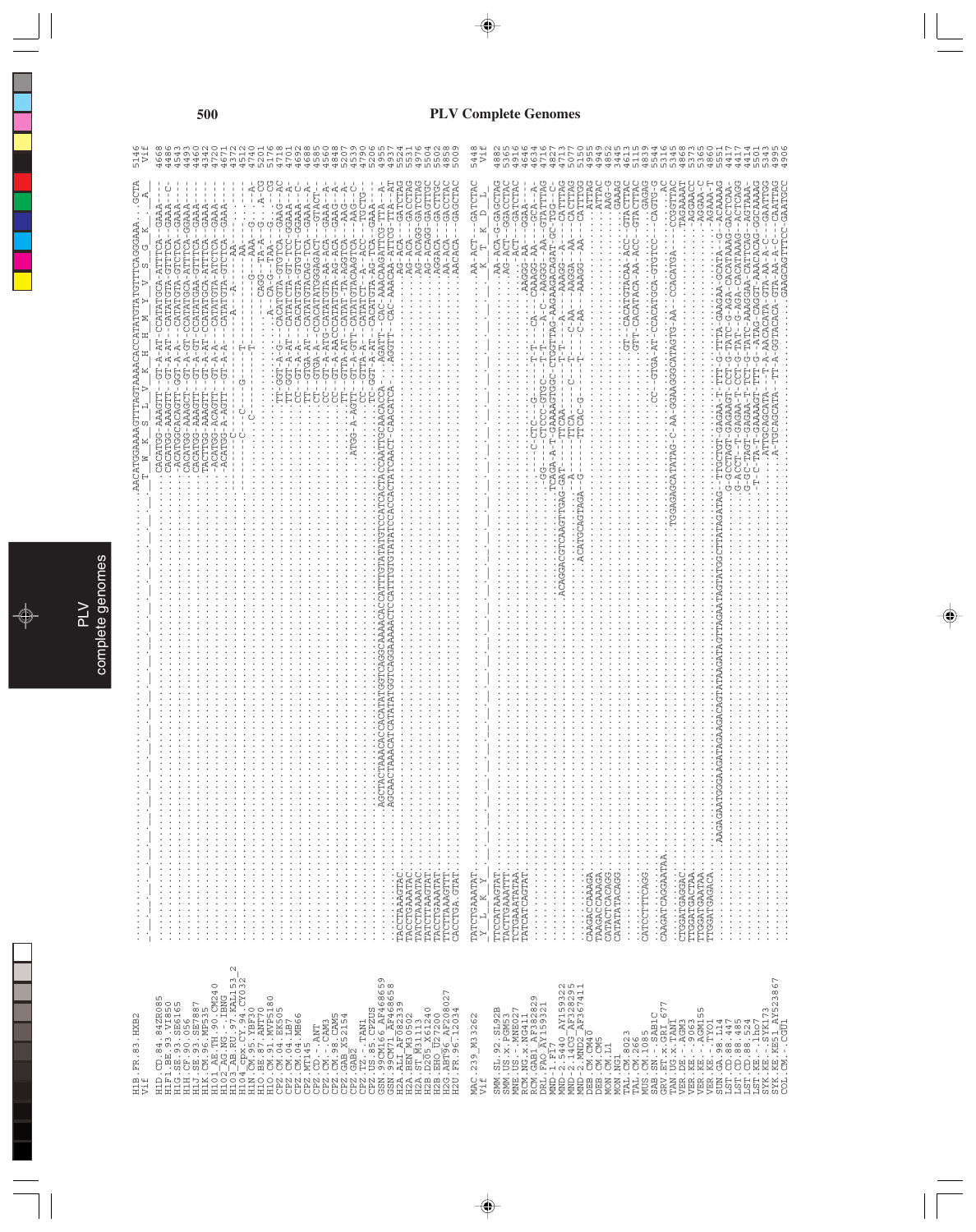| GGGGATGGTTTTATAGACATCACTI<br>Ξ<br>Ξ<br>$\simeq$<br>$\overline{Y}$<br>$\mathbb{E} \mathbb{E}_4$<br>Σ<br>U<br>$\simeq$ | $-10T - TG$<br>$-10T - 10T - 1$<br>$\begin{array}{l} \mathbf{1}_{A} \cdot \mathbf{1}_{A} \cdot \mathbf{1}_{A} \cdot \mathbf{1}_{A} \cdot \mathbf{1}_{A} \cdot \mathbf{1}_{A} \cdot \mathbf{1}_{A} \cdot \mathbf{1}_{A} \cdot \mathbf{1}_{A} \cdot \mathbf{1}_{A} \cdot \mathbf{1}_{A} \cdot \mathbf{1}_{A} \cdot \mathbf{1}_{A} \cdot \mathbf{1}_{A} \cdot \mathbf{1}_{A} \cdot \mathbf{1}_{A} \cdot \mathbf{1}_{A} \cdot \mathbf{1}_{A} \cdot \mathbf{1}_{A} \cdot \mathbf{1}_{A} \cdot \mathbf{1}_{A} \cdot \mathbf$<br>--CTTTC<br>$-1400A - 2400A - 2400A$<br>$-TTTT - A - AGACACC$<br>$- A - - C - - - TTT - A - AGACCTT$<br>$AA - -$<br>$AA -$ | $\frac{1}{2}$<br>$\begin{array}{l} \texttt{---} \\ \texttt{AA}\texttt{---} \\ \texttt{AA}\texttt{---} \\ \texttt{AA}\texttt{---} \\ \texttt{AA}\texttt{---} \\ \texttt{AA}\texttt{---} \\ \texttt{AA}\texttt{---} \\ \texttt{---} \\ \texttt{AA}\texttt{---} \\ \end{array} \quad \begin{array}{l} \texttt{a}\texttt{---a}\texttt{---a}\texttt{---a}\texttt{---} \\ \texttt{} \\ \texttt{---} \\ \texttt{---} \\ \texttt{---} \\ \texttt{---} \\ \end{array}$<br>$-4 \cdot -4$ |                | TA-ATACTAGGCAGTAG--G-GG-AG<br>- - ATACTAGGAAGGTAG-AG-AG-AG-<br>$\begin{array}{l} \texttt{AA} \texttt{AA} \texttt{AGGT}^- \texttt{TGC-A-CT}^- \texttt{CCC--T-A-CT} \\ \texttt{A} - \texttt{AA} \texttt{GGT}^- \texttt{TCC-A-CT}^- \texttt{CCC--T-A-CT} \\ \texttt{A} - \texttt{AA} \texttt{GGT-TCC-A-CT}^- \texttt{CCC--C--T-A-CT} \\ \texttt{AA} \texttt{GA} \texttt{GGT-CTC} \texttt{TC-A-CT} \texttt{CCCCT--C--A-A} \\ \texttt{AA} \texttt{AGG-CTCT-A-CT} \texttt{CCCT--C--A-A} \\ \texttt{$<br>A-AA-GT-A-GT-A-GTCCC<br>н                                      | $\begin{array}{l} \text{ABAB1}^{T-1-(2\Delta A-1)}\text{AB1}^{T-1-(2\Delta A-1)}\text{AB2}^{T-1-(2\Delta A-1)}\text{AB3}^{T-1-(2\Delta A-1)}\text{A1}^{T-1-(2\Delta A-1)}\text{A2}^{T-1-(2\Delta A-1)}\text{A3}^{T-1-(2\Delta A-1)}\text{A4}^{T-1-(2\Delta A-1)}\text{A5}^{T-1-(2\Delta A-1)}\text{A6}^{T-1-(2\Delta A-1)}\text{A7}^{T-1-(2\Delta A-1)}\text{A8}^{T-1-(2\Delta$<br>TT-AT---GTAAGC-TACATGGAACAG<br>$AT - ATT - - GTTAG - - TACATGG - ACCACBGG$<br>AT-AT---GTA-C-ATGTATGAACAG<br>AT-AT---GTAAGC-TACATGGAACAG<br>AATAT-ATTAT--AGGA-A-ACAG-G-<br>$-TTTTA$<br>A-AA-GCCCC-A-GTGC-------A<br>A-AAGGCTTGT-A-GTACC-----TA<br>AAAAGGTTGC-A-GTGCC------TA<br>AAAAT - - -GTAGGC - TACATGGAACAG<br>A - AA - GCCACA - A - A - ACAT - - CT - - C<br>A - AA - GCCACA - A - A - ACAT - - - T - TC<br>AA-AT---GAG-A-GTACCC---TTTA<br>AA-AG---GAG-A-GTGCCT--CTTTA<br>AAA-----CAT-A-GCACCT--CTT-C<br>CT-C-AATAATGAGG-AG--TG-TGG-<br>$\mu$<br>$\mathbb{H}$<br>AAAAGGTTGC-A-GTGCCC-<br>Q K V C Y V P |
|----------------------------------------------------------------------------------------------------------------------|-----------------------------------------------------------------------------------------------------------------------------------------------------------------------------------------------------------------------------------------------------------------------------------------------------------------------------------------------------------------------------------------------------------------------------------------------------------------------------------------------------------------------------------------------------------------------------------------------------------------------------------------------------|--------------------------------------------------------------------------------------------------------------------------------------------------------------------------------------------------------------------------------------------------------------------------------------------------------------------------------------------------------------------------------------------------------------------------------------------------------------------------------|----------------|------------------------------------------------------------------------------------------------------------------------------------------------------------------------------------------------------------------------------------------------------------------------------------------------------------------------------------------------------------------------------------------------------------------------------------------------------------------------------------------------------------------------------------------------------------------|------------------------------------------------------------------------------------------------------------------------------------------------------------------------------------------------------------------------------------------------------------------------------------------------------------------------------------------------------------------------------------------------------------------------------------------------------------------------------------------------------------------------------------------------------------------------------------------------------------------------------------------------------------------------------------------------------------------------------------------------------------------------------------------------------------------------------------------------------------------------------------------------------------------------------------------------------------------------------------------------|
| H1B.FR.83.HXB2<br>Vif                                                                                                | $\begin{tabular}{c} {\bf H1D}, {\bf CD}, {\bf 84}, {\bf 842R085} \\ {\bf H1G}, {\bf B5}, {\bf 93}, {\bf V15550} \\ {\bf H1G}, {\bf B5}, {\bf 93}, {\bf V1550} \\ {\bf H1H}, {\bf CF}, {\bf 90}, {\bf 056} \\ {\bf H1H}, {\bf CF}, {\bf 90}, {\bf 056} \\ {\bf H1H}, {\bf CF}, {\bf 90}, {\bf 056} \\ {\bf H1H}, {\bf CF}, {\bf 90}, {\bf 056} \\ {\bf H1H}, {\bf 91}, {\bf 24}, {\bf H1}, {\bf 90}, {\$                                                                                                                                                                                                                                             | $\sim$                                                                                                                                                                                                                                                                                                                                                                                                                                                                         | $CPZ$ . $GABZ$ | $\begin{array}{l} \texttt{CPE} \, . \, \texttt{TE} \, . \, . \, \texttt{TM1} \, . \, \\ \texttt{CPE} \, . \, \texttt{US} \, . \, \texttt{SS} \, . \, \texttt{CPEZUS} \, . \, \\ \texttt{GSN} \, . \, \texttt{99} \, \texttt{OM71} \, . \, \, \overline{\texttt{APE} \, \texttt{46} \, \texttt{6559}} \, \\ \texttt{GSN} \, . \, \texttt{99} \, \texttt{OM71} \, . \, \overline{\texttt{APE} \, \texttt{45658}}$<br>$\overline{\phantom{a}}$<br>H2A.BBN M30502<br>H2A.ST M31113<br>H2B.D2O5 X61240<br>H2G.ABT96 AF208027<br>H2G.ABT96 AF208027<br>H2U.FR.96 12034 | $\begin{tabular}{l} \bf{PAL. CM} \quad 50.23 \\ \bf{PAL. CM} \quad 266 \\ \bf{QAL} \quad \text{CM} \quad 266 \\ \text{SRV, ET} \quad . \quad \text{GRL} \quad . \quad \text{GRL} \quad . \quad \text{GRL} \quad . \quad \text{GRL} \quad . \quad \text{GRL} \quad . \quad \text{GRL} \quad . \quad \text{GRL} \quad . \quad \text{GRL} \quad . \quad \text{GRL} \quad . \quad \text{GRL} \quad . \quad \text{GRL} \quad . \quad \text{GRL} \quad . \quad \text{GRL} \quad . \quad \text{G$<br>$\begin{array}{l} \texttt{SSIMI: USS}:\texttt{X}.\texttt{FOMIS}\\\texttt{RME}, \texttt{US}:\texttt{R}, \texttt{RMB127}\\ \texttt{RPMI: USA}:\texttt{RMB122223}\\ \texttt{RCMI: BAD}:\texttt{RAD}:\texttt{RMB22232}\\ \texttt{RMLI: RAD}:\texttt{RAD}:\texttt{RMB32232}\\ \texttt{MMD-2}:\texttt{S440}\xspace_1\texttt{RMB32223}\\ \texttt{MMD-2}:\texttt{S440}\xspace_2\texttt{RMB322323}\\ \texttt{MMD$<br>SMM.SL.92.SL92B<br>MAC.239_M33262<br>Vif<br>COL.CM.-.CGU1                            |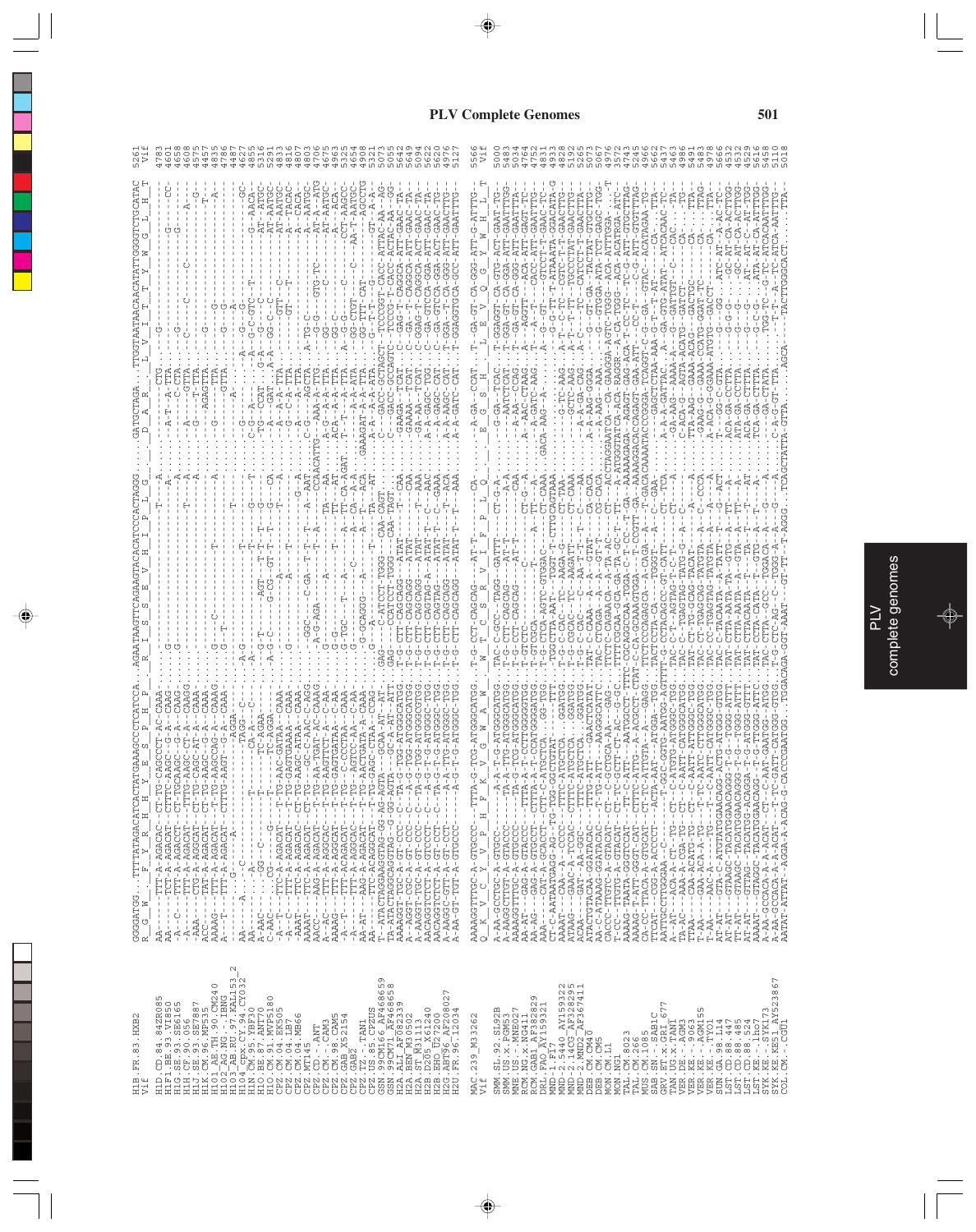| ۰ |
|---|
| ≂ |
|   |
|   |
|   |
|   |
|   |
|   |

es

| 5280<br>Vif                                                      | ₩<br>₩<br>4<br>4<br>4<br>4<br>4                                                                                                                                                                                                                             | 4<br>4<br>$\overline{\phantom{0}}$<br>40D<br>4<br>4<br>$\overline{ }$                                                                                                                                                                                                                                                   | 4<br>4<br>$\overline{ }$<br>454<br>4555555<br>m m m                                                                                                                                                                                                                                                                                                                                                                                                                                                                                                                                                                                                                                                                                                                                 | 20094405<br>20094405<br>514<br>59.<br>V11<br>$\overline{O}$<br>69<br>48<br>14<br>G <sub>3</sub><br>LN<br>4<br>4<br>4<br>Г<br>LO<br>ഗ                                                                                                                                                                                                                                                                                                                                                                                                                                                                                                                                                                                                                                                                                                                                                                                                                                                                                                                                                                                                                                                                                                                                                                                                                                                                                                                                                                                                                                                                                                                                                                                                                                                                                                       |
|------------------------------------------------------------------|-------------------------------------------------------------------------------------------------------------------------------------------------------------------------------------------------------------------------------------------------------------|-------------------------------------------------------------------------------------------------------------------------------------------------------------------------------------------------------------------------------------------------------------------------------------------------------------------------|-------------------------------------------------------------------------------------------------------------------------------------------------------------------------------------------------------------------------------------------------------------------------------------------------------------------------------------------------------------------------------------------------------------------------------------------------------------------------------------------------------------------------------------------------------------------------------------------------------------------------------------------------------------------------------------------------------------------------------------------------------------------------------------|--------------------------------------------------------------------------------------------------------------------------------------------------------------------------------------------------------------------------------------------------------------------------------------------------------------------------------------------------------------------------------------------------------------------------------------------------------------------------------------------------------------------------------------------------------------------------------------------------------------------------------------------------------------------------------------------------------------------------------------------------------------------------------------------------------------------------------------------------------------------------------------------------------------------------------------------------------------------------------------------------------------------------------------------------------------------------------------------------------------------------------------------------------------------------------------------------------------------------------------------------------------------------------------------------------------------------------------------------------------------------------------------------------------------------------------------------------------------------------------------------------------------------------------------------------------------------------------------------------------------------------------------------------------------------------------------------------------------------------------------------------------------------------------------------------------------------------------------|
| AGGAGAAAGCTGGCAT.<br>Ξ<br>Z<br>$\Box$<br>$\mathbbm{R}$<br>囸<br>U | FGGA.<br>rega.<br>rege<br>-- CLGGGLCF<br>-TTGGGTCA<br>-ATTGGGTCA<br>--TTAGGCCA<br>-CTTGGGTCA<br>-CTTGGGTCA<br>J.<br>J.<br>$\,$<br>I.<br>$-4-7$<br>$-4$<br>ł<br>$-4$<br>י<br>י<br>$\frac{1}{6}$<br>$-7AC-$<br>Ť<br>f,<br>$- - P -$<br>I<br>÷<br>J<br>I<br>J. | $\frac{1}{2}$<br>- CLLGGGLCV<br>-CTTAGGTCA<br>- CTAGGCCA<br>--TTAGGACA<br>$\vdots$<br>$\vdots$<br>$\frac{1}{1}$<br>U – – 4400 – –<br>$------TGAA-$<br>$-1000C$<br>$-450C +$<br>$\overline{C}$<br>$-5-7-1$<br>$-1 - 5 - 1 - 1$<br>$-1 - 1 - 1$<br>J<br>$\frac{1}{1}$<br>$-5-$<br>$\frac{1}{1}$<br>t<br>نې<br>۱<br>$\sim$ | AAGCAAA<br>AAGTAAG<br>TGGA.<br>TGGA.<br>TGGA.<br>rgga.<br>TGGA.<br>TGGT.<br><b>COCC</b><br>TGCA<br>TGCA<br><b>PTCA</b><br>PGCT<br>FOG<br><b>GCA</b><br><b>TGCA</b><br>-TCAT--------THATACAACAC<br>----TACAACAG<br>-CCTGGGACA<br>--TTAGGCCA<br>-CTTAGGGCA<br>-TCTCCTCCTA<br>CCC------GA-TCTTGAGCTCCTA<br>-CTGGGACA<br>-CTTAGGACA<br>-CLGGGGGCF<br>AUUUUAHU -<br>-CTAGGTCA<br>AHUUHHUKUHHUH-KU-U-<br>--AG-GA---TTAAGCAGTA<br>$-$ -TATCCTCTTTA<br>--TCTCCTCTTP<br>Ì<br>$- -B - -GB - -$<br>$-45 - 54 - 6 - 64$<br>$-CCA$<br>÷<br>$- - -$ C $-$ CC $A$<br>$- -A - GA$<br>$-1 - C + C$<br>-GC--CAT-CH<br>U-LAUU-U-<br>$C - C - C - C$<br>j<br>J<br>CCCT--<br>$\,$<br>$-00 -$<br>1<br>$\frac{1}{4}$<br>ı<br>f,<br>$-C$<br>U<br>-<br>U<br>U<br>Í<br>$\frac{1}{1}$<br>$\sum_{i=1}^{n}$<br>н | GOOCCOCOTCACTATCTCCATCAGTCAAAATGGAAGCATACATAGAATGGGTAAAFTGC<br>GOOCCOCOTCACTATCTCATCCATCAGTCAAAGCAAGCATACATAGATATTEG<br>.GTCCCTTTP<br>COUNCIDENT<br>GGAC<br>ACCAGCAAGTTGCTCTAAAAGCACATGGAAGCAATCCTTTATCCTAGAGFGGGTATATCTA<br>TGCCATA<br>GCAA<br>--TTATCAAGCTATGCA.<br>---TCAGTACTTATGCA.<br>---TCAGTACTTATGCA.<br>TGCA.<br>TGGA.<br>TGCA.<br>TGCT.<br>PGCA.<br>TGGA.<br>CGC.<br><b>SGGA</b><br>TGCA<br>500.0<br>TGCA<br><b>CO</b><br><b>GCA</b><br><b>LGCC</b><br><b>ACA</b><br><b>ADG</b><br>GCA<br>UCRANCAULURT - - - 45-5-1-<br>-GA---TTACATATGCA<br>AGAOAGAAGAH - HU - B - - - - - - - DU -<br>- DHI RUUUHUU RII R - RU - II RUU - - - - UU<br>0H0AOAOH-HA---AD-----00---<br>-AC-ATTTATTGGACTTAACAAACGT<br>ひLUstORDLRURUR-RP-DE-U---UU-<br>ひけひえひし NAT - ローローロワー - スーーフーーフリー<br>5H540H5H5H4---45---<br>ひけひえひけひけひけ(1) - 1 - 1<br>--TCAGTACTTA<br>Σ<br>-- TTAGGAACCTA<br>--TTAAGTAAATA<br>-- TCTCAAGTCA<br>-----CAG-GA-----TCTCTACCTA<br>-----AG-GA-----TATCAACATA<br>--TCTCAACTTA<br>ATADAGACATA<br>-TT-AT-CHAA-CAA-TT-TT-<br>CCC---G-A--GA--TTAGAAACCTA<br>--TATCCACATA<br>--TCTCTACTTA<br>$\overline{\phantom{a}}$<br>$-TA$<br>C)<br>ひロス---ひひ-- ズ-----<br>$\Box$<br>Z<br>$-6A -$<br>$-CC - -C - -C - -C - -$<br>$-45 - -1 - -5 - -$<br>$TCC - A - CA - CA - BA -$<br>$-3 - 2 - 3 - 5 - 1$<br>F-1-1-<br>$-1 - 1 - - - - - - - 2G - GA$<br>$- - - - - - - - - - - - - -$<br>$-4 - 4 - 6A$<br>$-4 - 4 - 6A$<br>99 - 1<br>$- -AG - GA$<br>رخ<br>ا<br>į<br>$\frac{1}{1}$<br>凹<br>$\frac{c}{1}$<br>İ<br>$\frac{1}{1}$<br>$\begin{array}{c} \rule{0.2cm}{0.15mm} \end{array}$<br>$\,$<br>$\mathbf{I}$<br>$\,$<br>$-AT -$<br>f,<br>$C_1$<br>$\mathsf{u}_i$<br>CCC<br>U<br>U<br>CC.<br>$\overline{C}$<br>$\sum_{i=1}^{n}$<br>CCC<br><b>CCC</b><br>CCC<br><b>TCC</b><br>CCC<br>$\frac{1}{1}$<br>٢<br>CCC<br>とと<br>U<br>U<br>CCC<br>-cc<br>Y<br>ု |

 $\begin{tabular}{ll} \bf H1B\_P3, 33\_1K122 \\ \bf H1B\_CD: 94\_842R085 \\ \bf H1B\_CD: 94\_842R085 \\ \bf H1B\_CD: 95\_35256 \\ \bf H1B\_CD: 95\_352587 \\ \bf H1B\_CD: 95\_352587 \\ \bf H1B\_CD: 96\_MS153 \\ \bf H1B\_CD: 97\_K2L153 \\ \bf H1B\_2A. B. RU\_97\_K2L153 \\ \bf H1B\_2A. B. RU\_97\_K2L153 \\ \bf H1B\_2A. B. RU$ \$2386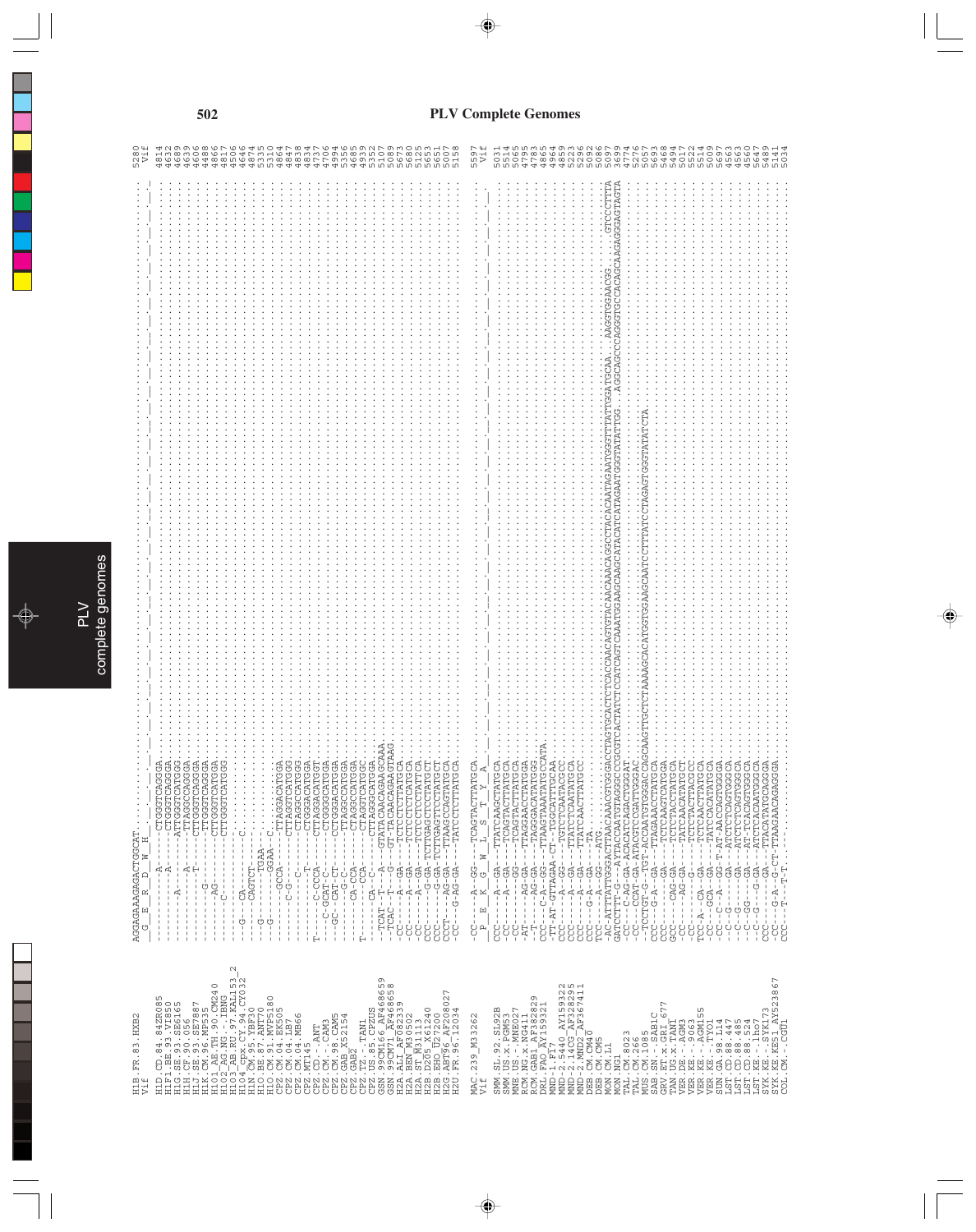|  | ì<br>J<br>ij |
|--|--------------|
|  |              |

| H1B. FR. 83. HXB2<br>Vif                                                                                                                                                                                                                                                                                                                                                                                                                                                                                                                                                                                                                                                                                                                                                                                                                                                                                                         | GTATTACTTGA<br>CAACTAAT<br>Ë.<br>$\cdot$                                                                                                                                                                                                                                                                |
|----------------------------------------------------------------------------------------------------------------------------------------------------------------------------------------------------------------------------------------------------------------------------------------------------------------------------------------------------------------------------------------------------------------------------------------------------------------------------------------------------------------------------------------------------------------------------------------------------------------------------------------------------------------------------------------------------------------------------------------------------------------------------------------------------------------------------------------------------------------------------------------------------------------------------------|---------------------------------------------------------------------------------------------------------------------------------------------------------------------------------------------------------------------------------------------------------------------------------------------------------|
| $\mathcal{C}$<br>$\begin{small} \text{HD} & \text{CD: 84. 8420055} \text{HD} & \text{CD: 84. 8420055} \text{HD} & \text{HD} & \text{CD: 84. 842005} \text{HD} & \text{HD} & \text{HD} & \text{HD} & \text{HD} & \text{HD} & \text{HD} & \text{HD} & \text{HD} & \text{HD} & \text{HD} & \text{HD} & \text{HD} & \text{HD} & \text{HD} & \text{HD} & \text{HD} & \text{HD} & \text{HD} & \text{HD} & \text{HD} & \text{HD} & \text{HD} &$<br>H2B.D205 X61240<br>H2B.BHO U27200<br>H2G.ABT96 AF208027<br>H2U.FR.96-12034<br>H2A.ST M31113                                                                                                                                                                                                                                                                                                                                                                                          | 0.000000<br>6.00<br>$\circ$<br>$\circ$ $\circ$<br>ጣ<br>CACA<br>$A - T$<br>CTCT<br>5<br>5<br>5<br>5<br>5<br>5<br>UU<br>UU<br>U<br>U<br>٢<br>g<br>đ<br>$\vdots$<br>.<br>.<br>.<br>$\vdots$<br>$\vdots$<br>$\vdots$<br>$\begin{array}{c} \vdots \\ \vdots \\ \vdots \\ \vdots \end{array}$<br>Ì<br>$\cdot$ |
| SYK.KE.-.SYK173<br>SYK.KE.KES1 AY523867<br>MND - 2. 5440 AY159322<br>MND - 2. 14CG AF328295<br>MND - 2. MND2 AF367411<br>DEB. CM. CM40<br>DEB. CM. CM40<br>MON. CM. L1<br>SMM. SL. 92. SL92B<br>SMM. US. x. PCM53<br>MNE. US. - MNE027<br>RCM. GGA 1 AF382829<br>RCM. GGA 1 AF382829<br>DRL. FAO_AY159321<br>$\begin{array}{ll} \text{TML} & \text{(N1, 8023)}\\ \text{MTG}, & \text{CM}, 1065\\ \text{MTG}, & \text{CM}, 1065\\ \text{SRB}, & \text{SM} - 1.58 \text{BIC}\\ \text{SRB}, & \text{SM} - 1.58 \text{BIC}\\ \text{TMRV} & \text{DTG} & \text{TMR} \\ \text{VBR}, & \text{DE} & \text{TMR} \\ \text{VBR}, & \text{DE} & \text{TMR} \\ \text{VBR}, & \text{EM} - 1.6801\\ \text{VBR}, & \text{EM} - 1.6801\\ \text{VBR$<br>MAC.239 M33262<br>VER.KE. - TYO1<br>SUN 32.98.1114<br>LST.CD.88.447<br>LST.CD.88.485<br>LST.CD.88.524<br>LST.KE.-1107<br><b>CGU</b><br>$MID - 1.FI7$<br>MON.NG1<br><b>EN</b><br>Vif<br>ECC | OMM<br>$\infty$ $\infty$<br>$\frac{1}{2}$<br>carcccgretecart.com<br>GATCCCGTGTGGAATCCAACCCAAGA<br>GATCGAGTGTGTTTCCTAGTCCCAGAA<br>$\frac{1}{2}$<br>÷<br>.<br>÷<br>$\vdots$<br>$\ddot{\phantom{0}}$<br>$\frac{1}{2}$<br>$\bullet$                                                                         |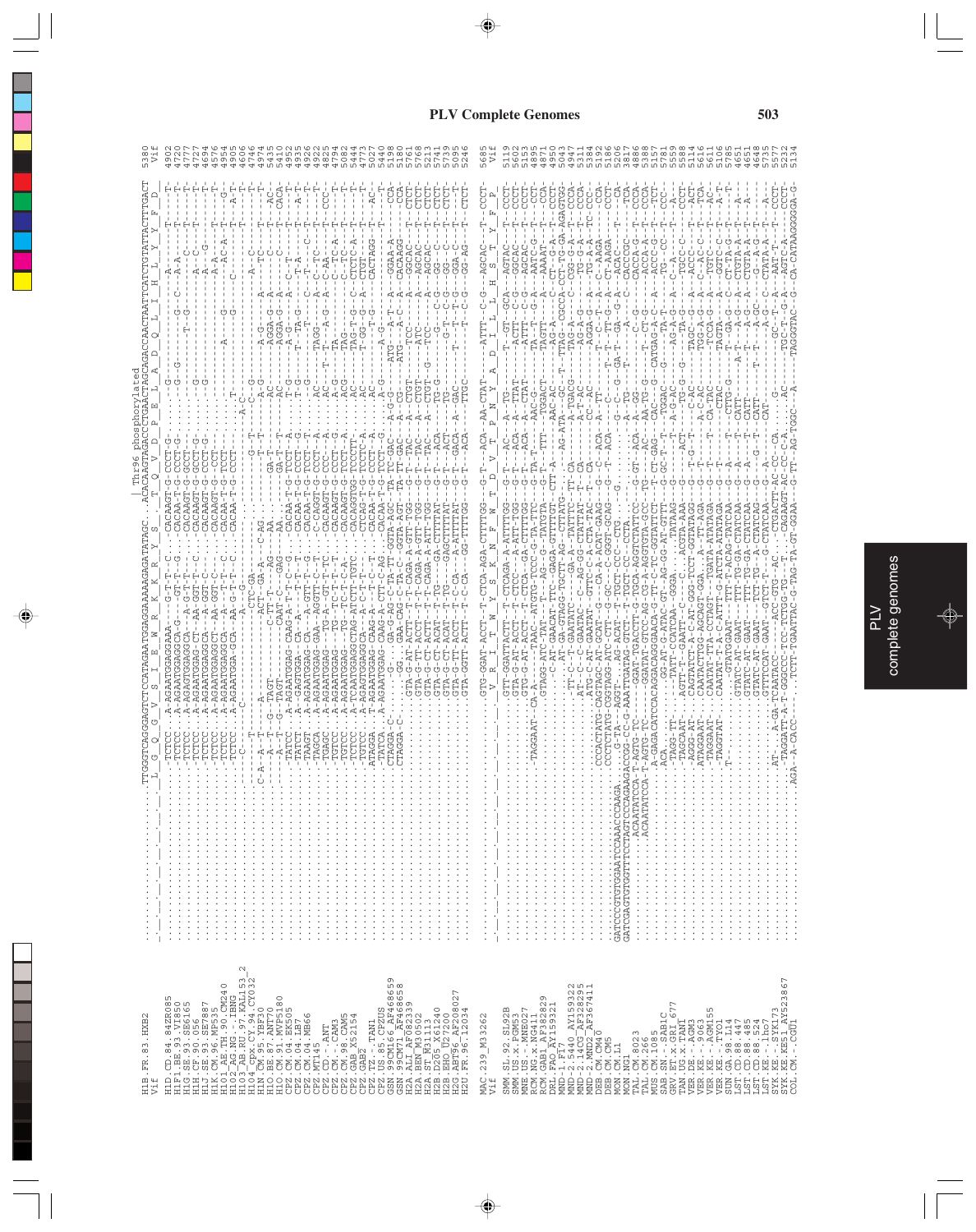complete genomes complete genomes PLV

| GTTTTTCAGACTCTGCTATAAGAA<br>C F S D S A I R                                                      |                                                                                                                                                                                                                                                                                                                                                                                                                                                                                                                                                                                                                                                                                                                                                                                                                                                                                                                                                                                                                                                                                                                                                                                                                                                                                                                                                                                                                                                                                                                                                                                                                                                                                                                                                                                                                                                                                                                                                                                                                                                                                                                                                                                                                                          |  | AGGTAGGATCHCTACATCO |  |
|--------------------------------------------------------------------------------------------------|------------------------------------------------------------------------------------------------------------------------------------------------------------------------------------------------------------------------------------------------------------------------------------------------------------------------------------------------------------------------------------------------------------------------------------------------------------------------------------------------------------------------------------------------------------------------------------------------------------------------------------------------------------------------------------------------------------------------------------------------------------------------------------------------------------------------------------------------------------------------------------------------------------------------------------------------------------------------------------------------------------------------------------------------------------------------------------------------------------------------------------------------------------------------------------------------------------------------------------------------------------------------------------------------------------------------------------------------------------------------------------------------------------------------------------------------------------------------------------------------------------------------------------------------------------------------------------------------------------------------------------------------------------------------------------------------------------------------------------------------------------------------------------------------------------------------------------------------------------------------------------------------------------------------------------------------------------------------------------------------------------------------------------------------------------------------------------------------------------------------------------------------------------------------------------------------------------------------------------------|--|---------------------|--|
|                                                                                                  |                                                                                                                                                                                                                                                                                                                                                                                                                                                                                                                                                                                                                                                                                                                                                                                                                                                                                                                                                                                                                                                                                                                                                                                                                                                                                                                                                                                                                                                                                                                                                                                                                                                                                                                                                                                                                                                                                                                                                                                                                                                                                                                                                                                                                                          |  |                     |  |
|                                                                                                  |                                                                                                                                                                                                                                                                                                                                                                                                                                                                                                                                                                                                                                                                                                                                                                                                                                                                                                                                                                                                                                                                                                                                                                                                                                                                                                                                                                                                                                                                                                                                                                                                                                                                                                                                                                                                                                                                                                                                                                                                                                                                                                                                                                                                                                          |  |                     |  |
| $\frac{1}{2}$<br>$\frac{1}{2}$<br>$- -A - -$<br>$\frac{1}{4}$<br>$-1$                            |                                                                                                                                                                                                                                                                                                                                                                                                                                                                                                                                                                                                                                                                                                                                                                                                                                                                                                                                                                                                                                                                                                                                                                                                                                                                                                                                                                                                                                                                                                                                                                                                                                                                                                                                                                                                                                                                                                                                                                                                                                                                                                                                                                                                                                          |  |                     |  |
| $\mathbf{I}$<br>$\mathbf{I}$                                                                     |                                                                                                                                                                                                                                                                                                                                                                                                                                                                                                                                                                                                                                                                                                                                                                                                                                                                                                                                                                                                                                                                                                                                                                                                                                                                                                                                                                                                                                                                                                                                                                                                                                                                                                                                                                                                                                                                                                                                                                                                                                                                                                                                                                                                                                          |  |                     |  |
| $- -A - -$                                                                                       |                                                                                                                                                                                                                                                                                                                                                                                                                                                                                                                                                                                                                                                                                                                                                                                                                                                                                                                                                                                                                                                                                                                                                                                                                                                                                                                                                                                                                                                                                                                                                                                                                                                                                                                                                                                                                                                                                                                                                                                                                                                                                                                                                                                                                                          |  |                     |  |
| $- -A - - -$<br>$\frac{1}{1}$<br>$\,$ $\,$<br>$\sf I$<br>$\,$ I                                  |                                                                                                                                                                                                                                                                                                                                                                                                                                                                                                                                                                                                                                                                                                                                                                                                                                                                                                                                                                                                                                                                                                                                                                                                                                                                                                                                                                                                                                                                                                                                                                                                                                                                                                                                                                                                                                                                                                                                                                                                                                                                                                                                                                                                                                          |  |                     |  |
| ÷<br>$\,$ $\,$<br>$\,$ I                                                                         |                                                                                                                                                                                                                                                                                                                                                                                                                                                                                                                                                                                                                                                                                                                                                                                                                                                                                                                                                                                                                                                                                                                                                                                                                                                                                                                                                                                                                                                                                                                                                                                                                                                                                                                                                                                                                                                                                                                                                                                                                                                                                                                                                                                                                                          |  |                     |  |
| $\overline{\phantom{a}}$<br>$\overline{\phantom{a}}$<br>$\,$ I                                   |                                                                                                                                                                                                                                                                                                                                                                                                                                                                                                                                                                                                                                                                                                                                                                                                                                                                                                                                                                                                                                                                                                                                                                                                                                                                                                                                                                                                                                                                                                                                                                                                                                                                                                                                                                                                                                                                                                                                                                                                                                                                                                                                                                                                                                          |  |                     |  |
| f,<br>$\frac{1}{4}$<br>$-1$<br>$- -4.7 - 1.7$<br>Ť<br>÷<br>$\mathbf{I}$<br>$\,$ I<br>$\mathsf I$ |                                                                                                                                                                                                                                                                                                                                                                                                                                                                                                                                                                                                                                                                                                                                                                                                                                                                                                                                                                                                                                                                                                                                                                                                                                                                                                                                                                                                                                                                                                                                                                                                                                                                                                                                                                                                                                                                                                                                                                                                                                                                                                                                                                                                                                          |  |                     |  |
| $\frac{1}{\sqrt{2}}$<br>$\frac{1}{\sqrt{2}}$<br>$\vdots$<br>U<br>÷<br>$\bigcup\limits_{l}^{l}$   |                                                                                                                                                                                                                                                                                                                                                                                                                                                                                                                                                                                                                                                                                                                                                                                                                                                                                                                                                                                                                                                                                                                                                                                                                                                                                                                                                                                                                                                                                                                                                                                                                                                                                                                                                                                                                                                                                                                                                                                                                                                                                                                                                                                                                                          |  |                     |  |
| じー<br>$\therefore$ G-C<br>$- - A$<br>$-CA - A$<br>Ť                                              |                                                                                                                                                                                                                                                                                                                                                                                                                                                                                                                                                                                                                                                                                                                                                                                                                                                                                                                                                                                                                                                                                                                                                                                                                                                                                                                                                                                                                                                                                                                                                                                                                                                                                                                                                                                                                                                                                                                                                                                                                                                                                                                                                                                                                                          |  |                     |  |
| じーー<br>$C - C$<br>$- - A$                                                                        |                                                                                                                                                                                                                                                                                                                                                                                                                                                                                                                                                                                                                                                                                                                                                                                                                                                                                                                                                                                                                                                                                                                                                                                                                                                                                                                                                                                                                                                                                                                                                                                                                                                                                                                                                                                                                                                                                                                                                                                                                                                                                                                                                                                                                                          |  |                     |  |
|                                                                                                  |                                                                                                                                                                                                                                                                                                                                                                                                                                                                                                                                                                                                                                                                                                                                                                                                                                                                                                                                                                                                                                                                                                                                                                                                                                                                                                                                                                                                                                                                                                                                                                                                                                                                                                                                                                                                                                                                                                                                                                                                                                                                                                                                                                                                                                          |  |                     |  |
|                                                                                                  |                                                                                                                                                                                                                                                                                                                                                                                                                                                                                                                                                                                                                                                                                                                                                                                                                                                                                                                                                                                                                                                                                                                                                                                                                                                                                                                                                                                                                                                                                                                                                                                                                                                                                                                                                                                                                                                                                                                                                                                                                                                                                                                                                                                                                                          |  |                     |  |
|                                                                                                  |                                                                                                                                                                                                                                                                                                                                                                                                                                                                                                                                                                                                                                                                                                                                                                                                                                                                                                                                                                                                                                                                                                                                                                                                                                                                                                                                                                                                                                                                                                                                                                                                                                                                                                                                                                                                                                                                                                                                                                                                                                                                                                                                                                                                                                          |  |                     |  |
| ÷                                                                                                |                                                                                                                                                                                                                                                                                                                                                                                                                                                                                                                                                                                                                                                                                                                                                                                                                                                                                                                                                                                                                                                                                                                                                                                                                                                                                                                                                                                                                                                                                                                                                                                                                                                                                                                                                                                                                                                                                                                                                                                                                                                                                                                                                                                                                                          |  |                     |  |
| $C - C$<br>$\frac{1}{\sqrt{2}}$                                                                  |                                                                                                                                                                                                                                                                                                                                                                                                                                                                                                                                                                                                                                                                                                                                                                                                                                                                                                                                                                                                                                                                                                                                                                                                                                                                                                                                                                                                                                                                                                                                                                                                                                                                                                                                                                                                                                                                                                                                                                                                                                                                                                                                                                                                                                          |  |                     |  |
|                                                                                                  |                                                                                                                                                                                                                                                                                                                                                                                                                                                                                                                                                                                                                                                                                                                                                                                                                                                                                                                                                                                                                                                                                                                                                                                                                                                                                                                                                                                                                                                                                                                                                                                                                                                                                                                                                                                                                                                                                                                                                                                                                                                                                                                                                                                                                                          |  |                     |  |
| $\frac{1}{4}$                                                                                    |                                                                                                                                                                                                                                                                                                                                                                                                                                                                                                                                                                                                                                                                                                                                                                                                                                                                                                                                                                                                                                                                                                                                                                                                                                                                                                                                                                                                                                                                                                                                                                                                                                                                                                                                                                                                                                                                                                                                                                                                                                                                                                                                                                                                                                          |  |                     |  |
|                                                                                                  |                                                                                                                                                                                                                                                                                                                                                                                                                                                                                                                                                                                                                                                                                                                                                                                                                                                                                                                                                                                                                                                                                                                                                                                                                                                                                                                                                                                                                                                                                                                                                                                                                                                                                                                                                                                                                                                                                                                                                                                                                                                                                                                                                                                                                                          |  |                     |  |
| t<br>U<br>ł<br>$\bigcup\limits_{l}$                                                              |                                                                                                                                                                                                                                                                                                                                                                                                                                                                                                                                                                                                                                                                                                                                                                                                                                                                                                                                                                                                                                                                                                                                                                                                                                                                                                                                                                                                                                                                                                                                                                                                                                                                                                                                                                                                                                                                                                                                                                                                                                                                                                                                                                                                                                          |  |                     |  |
| $- - C - C$<br>$\vdots$                                                                          |                                                                                                                                                                                                                                                                                                                                                                                                                                                                                                                                                                                                                                                                                                                                                                                                                                                                                                                                                                                                                                                                                                                                                                                                                                                                                                                                                                                                                                                                                                                                                                                                                                                                                                                                                                                                                                                                                                                                                                                                                                                                                                                                                                                                                                          |  |                     |  |
|                                                                                                  |                                                                                                                                                                                                                                                                                                                                                                                                                                                                                                                                                                                                                                                                                                                                                                                                                                                                                                                                                                                                                                                                                                                                                                                                                                                                                                                                                                                                                                                                                                                                                                                                                                                                                                                                                                                                                                                                                                                                                                                                                                                                                                                                                                                                                                          |  |                     |  |
| 1                                                                                                |                                                                                                                                                                                                                                                                                                                                                                                                                                                                                                                                                                                                                                                                                                                                                                                                                                                                                                                                                                                                                                                                                                                                                                                                                                                                                                                                                                                                                                                                                                                                                                                                                                                                                                                                                                                                                                                                                                                                                                                                                                                                                                                                                                                                                                          |  |                     |  |
|                                                                                                  |                                                                                                                                                                                                                                                                                                                                                                                                                                                                                                                                                                                                                                                                                                                                                                                                                                                                                                                                                                                                                                                                                                                                                                                                                                                                                                                                                                                                                                                                                                                                                                                                                                                                                                                                                                                                                                                                                                                                                                                                                                                                                                                                                                                                                                          |  |                     |  |
|                                                                                                  |                                                                                                                                                                                                                                                                                                                                                                                                                                                                                                                                                                                                                                                                                                                                                                                                                                                                                                                                                                                                                                                                                                                                                                                                                                                                                                                                                                                                                                                                                                                                                                                                                                                                                                                                                                                                                                                                                                                                                                                                                                                                                                                                                                                                                                          |  |                     |  |
| $-5 - 6$<br>$- -A - -CTAA --AA$ .                                                                |                                                                                                                                                                                                                                                                                                                                                                                                                                                                                                                                                                                                                                                                                                                                                                                                                                                                                                                                                                                                                                                                                                                                                                                                                                                                                                                                                                                                                                                                                                                                                                                                                                                                                                                                                                                                                                                                                                                                                                                                                                                                                                                                                                                                                                          |  |                     |  |
| $-1 - 2 - 1$                                                                                     |                                                                                                                                                                                                                                                                                                                                                                                                                                                                                                                                                                                                                                                                                                                                                                                                                                                                                                                                                                                                                                                                                                                                                                                                                                                                                                                                                                                                                                                                                                                                                                                                                                                                                                                                                                                                                                                                                                                                                                                                                                                                                                                                                                                                                                          |  |                     |  |
|                                                                                                  |                                                                                                                                                                                                                                                                                                                                                                                                                                                                                                                                                                                                                                                                                                                                                                                                                                                                                                                                                                                                                                                                                                                                                                                                                                                                                                                                                                                                                                                                                                                                                                                                                                                                                                                                                                                                                                                                                                                                                                                                                                                                                                                                                                                                                                          |  |                     |  |
| $\cdot$ . $G - G -$                                                                              | UPDED                                                                                                                                                                                                                                                                                                                                                                                                                                                                                                                                                                                                                                                                                                                                                                                                                                                                                                                                                                                                                                                                                                                                                                                                                                                                                                                                                                                                                                                                                                                                                                                                                                                                                                                                                                                                                                                                                                                                                                                                                                                                                                                                                                                                                                    |  |                     |  |
|                                                                                                  |                                                                                                                                                                                                                                                                                                                                                                                                                                                                                                                                                                                                                                                                                                                                                                                                                                                                                                                                                                                                                                                                                                                                                                                                                                                                                                                                                                                                                                                                                                                                                                                                                                                                                                                                                                                                                                                                                                                                                                                                                                                                                                                                                                                                                                          |  |                     |  |
| ŧ<br>$\mathsf I$                                                                                 |                                                                                                                                                                                                                                                                                                                                                                                                                                                                                                                                                                                                                                                                                                                                                                                                                                                                                                                                                                                                                                                                                                                                                                                                                                                                                                                                                                                                                                                                                                                                                                                                                                                                                                                                                                                                                                                                                                                                                                                                                                                                                                                                                                                                                                          |  |                     |  |
|                                                                                                  |                                                                                                                                                                                                                                                                                                                                                                                                                                                                                                                                                                                                                                                                                                                                                                                                                                                                                                                                                                                                                                                                                                                                                                                                                                                                                                                                                                                                                                                                                                                                                                                                                                                                                                                                                                                                                                                                                                                                                                                                                                                                                                                                                                                                                                          |  |                     |  |
|                                                                                                  |                                                                                                                                                                                                                                                                                                                                                                                                                                                                                                                                                                                                                                                                                                                                                                                                                                                                                                                                                                                                                                                                                                                                                                                                                                                                                                                                                                                                                                                                                                                                                                                                                                                                                                                                                                                                                                                                                                                                                                                                                                                                                                                                                                                                                                          |  |                     |  |
|                                                                                                  |                                                                                                                                                                                                                                                                                                                                                                                                                                                                                                                                                                                                                                                                                                                                                                                                                                                                                                                                                                                                                                                                                                                                                                                                                                                                                                                                                                                                                                                                                                                                                                                                                                                                                                                                                                                                                                                                                                                                                                                                                                                                                                                                                                                                                                          |  |                     |  |
| ī<br>$\overline{\phantom{a}}$<br>$\blacksquare$                                                  |                                                                                                                                                                                                                                                                                                                                                                                                                                                                                                                                                                                                                                                                                                                                                                                                                                                                                                                                                                                                                                                                                                                                                                                                                                                                                                                                                                                                                                                                                                                                                                                                                                                                                                                                                                                                                                                                                                                                                                                                                                                                                                                                                                                                                                          |  |                     |  |
|                                                                                                  |                                                                                                                                                                                                                                                                                                                                                                                                                                                                                                                                                                                                                                                                                                                                                                                                                                                                                                                                                                                                                                                                                                                                                                                                                                                                                                                                                                                                                                                                                                                                                                                                                                                                                                                                                                                                                                                                                                                                                                                                                                                                                                                                                                                                                                          |  |                     |  |
|                                                                                                  |                                                                                                                                                                                                                                                                                                                                                                                                                                                                                                                                                                                                                                                                                                                                                                                                                                                                                                                                                                                                                                                                                                                                                                                                                                                                                                                                                                                                                                                                                                                                                                                                                                                                                                                                                                                                                                                                                                                                                                                                                                                                                                                                                                                                                                          |  |                     |  |
|                                                                                                  |                                                                                                                                                                                                                                                                                                                                                                                                                                                                                                                                                                                                                                                                                                                                                                                                                                                                                                                                                                                                                                                                                                                                                                                                                                                                                                                                                                                                                                                                                                                                                                                                                                                                                                                                                                                                                                                                                                                                                                                                                                                                                                                                                                                                                                          |  |                     |  |
|                                                                                                  |                                                                                                                                                                                                                                                                                                                                                                                                                                                                                                                                                                                                                                                                                                                                                                                                                                                                                                                                                                                                                                                                                                                                                                                                                                                                                                                                                                                                                                                                                                                                                                                                                                                                                                                                                                                                                                                                                                                                                                                                                                                                                                                                                                                                                                          |  |                     |  |
|                                                                                                  |                                                                                                                                                                                                                                                                                                                                                                                                                                                                                                                                                                                                                                                                                                                                                                                                                                                                                                                                                                                                                                                                                                                                                                                                                                                                                                                                                                                                                                                                                                                                                                                                                                                                                                                                                                                                                                                                                                                                                                                                                                                                                                                                                                                                                                          |  |                     |  |
|                                                                                                  |                                                                                                                                                                                                                                                                                                                                                                                                                                                                                                                                                                                                                                                                                                                                                                                                                                                                                                                                                                                                                                                                                                                                                                                                                                                                                                                                                                                                                                                                                                                                                                                                                                                                                                                                                                                                                                                                                                                                                                                                                                                                                                                                                                                                                                          |  |                     |  |
|                                                                                                  |                                                                                                                                                                                                                                                                                                                                                                                                                                                                                                                                                                                                                                                                                                                                                                                                                                                                                                                                                                                                                                                                                                                                                                                                                                                                                                                                                                                                                                                                                                                                                                                                                                                                                                                                                                                                                                                                                                                                                                                                                                                                                                                                                                                                                                          |  |                     |  |
|                                                                                                  |                                                                                                                                                                                                                                                                                                                                                                                                                                                                                                                                                                                                                                                                                                                                                                                                                                                                                                                                                                                                                                                                                                                                                                                                                                                                                                                                                                                                                                                                                                                                                                                                                                                                                                                                                                                                                                                                                                                                                                                                                                                                                                                                                                                                                                          |  |                     |  |
|                                                                                                  |                                                                                                                                                                                                                                                                                                                                                                                                                                                                                                                                                                                                                                                                                                                                                                                                                                                                                                                                                                                                                                                                                                                                                                                                                                                                                                                                                                                                                                                                                                                                                                                                                                                                                                                                                                                                                                                                                                                                                                                                                                                                                                                                                                                                                                          |  |                     |  |
|                                                                                                  |                                                                                                                                                                                                                                                                                                                                                                                                                                                                                                                                                                                                                                                                                                                                                                                                                                                                                                                                                                                                                                                                                                                                                                                                                                                                                                                                                                                                                                                                                                                                                                                                                                                                                                                                                                                                                                                                                                                                                                                                                                                                                                                                                                                                                                          |  |                     |  |
|                                                                                                  |                                                                                                                                                                                                                                                                                                                                                                                                                                                                                                                                                                                                                                                                                                                                                                                                                                                                                                                                                                                                                                                                                                                                                                                                                                                                                                                                                                                                                                                                                                                                                                                                                                                                                                                                                                                                                                                                                                                                                                                                                                                                                                                                                                                                                                          |  |                     |  |
|                                                                                                  |                                                                                                                                                                                                                                                                                                                                                                                                                                                                                                                                                                                                                                                                                                                                                                                                                                                                                                                                                                                                                                                                                                                                                                                                                                                                                                                                                                                                                                                                                                                                                                                                                                                                                                                                                                                                                                                                                                                                                                                                                                                                                                                                                                                                                                          |  |                     |  |
|                                                                                                  |                                                                                                                                                                                                                                                                                                                                                                                                                                                                                                                                                                                                                                                                                                                                                                                                                                                                                                                                                                                                                                                                                                                                                                                                                                                                                                                                                                                                                                                                                                                                                                                                                                                                                                                                                                                                                                                                                                                                                                                                                                                                                                                                                                                                                                          |  |                     |  |
|                                                                                                  |                                                                                                                                                                                                                                                                                                                                                                                                                                                                                                                                                                                                                                                                                                                                                                                                                                                                                                                                                                                                                                                                                                                                                                                                                                                                                                                                                                                                                                                                                                                                                                                                                                                                                                                                                                                                                                                                                                                                                                                                                                                                                                                                                                                                                                          |  |                     |  |
|                                                                                                  |                                                                                                                                                                                                                                                                                                                                                                                                                                                                                                                                                                                                                                                                                                                                                                                                                                                                                                                                                                                                                                                                                                                                                                                                                                                                                                                                                                                                                                                                                                                                                                                                                                                                                                                                                                                                                                                                                                                                                                                                                                                                                                                                                                                                                                          |  |                     |  |
| ÷,<br>ن<br>۱<br>Ì                                                                                |                                                                                                                                                                                                                                                                                                                                                                                                                                                                                                                                                                                                                                                                                                                                                                                                                                                                                                                                                                                                                                                                                                                                                                                                                                                                                                                                                                                                                                                                                                                                                                                                                                                                                                                                                                                                                                                                                                                                                                                                                                                                                                                                                                                                                                          |  |                     |  |
|                                                                                                  |                                                                                                                                                                                                                                                                                                                                                                                                                                                                                                                                                                                                                                                                                                                                                                                                                                                                                                                                                                                                                                                                                                                                                                                                                                                                                                                                                                                                                                                                                                                                                                                                                                                                                                                                                                                                                                                                                                                                                                                                                                                                                                                                                                                                                                          |  |                     |  |
|                                                                                                  |                                                                                                                                                                                                                                                                                                                                                                                                                                                                                                                                                                                                                                                                                                                                                                                                                                                                                                                                                                                                                                                                                                                                                                                                                                                                                                                                                                                                                                                                                                                                                                                                                                                                                                                                                                                                                                                                                                                                                                                                                                                                                                                                                                                                                                          |  |                     |  |
| $-1$<br>$\vdots$                                                                                 |                                                                                                                                                                                                                                                                                                                                                                                                                                                                                                                                                                                                                                                                                                                                                                                                                                                                                                                                                                                                                                                                                                                                                                                                                                                                                                                                                                                                                                                                                                                                                                                                                                                                                                                                                                                                                                                                                                                                                                                                                                                                                                                                                                                                                                          |  |                     |  |
|                                                                                                  |                                                                                                                                                                                                                                                                                                                                                                                                                                                                                                                                                                                                                                                                                                                                                                                                                                                                                                                                                                                                                                                                                                                                                                                                                                                                                                                                                                                                                                                                                                                                                                                                                                                                                                                                                                                                                                                                                                                                                                                                                                                                                                                                                                                                                                          |  |                     |  |
| -- 00AAGATAGAG-AAGAAGC--                                                                         |                                                                                                                                                                                                                                                                                                                                                                                                                                                                                                                                                                                                                                                                                                                                                                                                                                                                                                                                                                                                                                                                                                                                                                                                                                                                                                                                                                                                                                                                                                                                                                                                                                                                                                                                                                                                                                                                                                                                                                                                                                                                                                                                                                                                                                          |  |                     |  |
| $\mathbb H$<br>$- -A -$<br>$-4 - 2$<br>$\begin{array}{c}\n1 \\ 0 \\ 1\n\end{array}$              | $\frac{1}{2}$<br>$-9 - -9 - -9$<br>GAGGT-G<br>$\begin{split} \mathcal{L}_{1} = \begin{bmatrix} \mathcal{L}_{2} = \mathcal{L}_{3} = \mathcal{L}_{4} = \mathcal{L}_{5} = \mathcal{L}_{6} = \mathcal{L}_{7} = \mathcal{L}_{7} = \mathcal{L}_{7} = \mathcal{L}_{7} = \mathcal{L}_{7} = \mathcal{L}_{7} = \mathcal{L}_{7} = \mathcal{L}_{7} = \mathcal{L}_{7} = \mathcal{L}_{7} = \mathcal{L}_{7} = \mathcal{L}_{7} = \mathcal{L}_{7} = \mathcal{L}_{7} = \mathcal{L}_{7} = \mathcal{L}_{7} = \mathcal{L}_{7} = \math$<br>$-4A - -4AGA - -C$<br>$\frac{1}{2}$<br>$-9 - -1 - - - - - - - -$<br>$3 - 1 - 5$<br>ひ<br>じー<br>$C - C$<br>$\frac{6}{1}$<br>りー<br>$-1 - 0 - 0$<br>$\approx$<br>$-1 - 1 -$<br>$\frac{1}{4}$<br>t<br>t<br>$-5 - 5 - 5$<br>$\begin{array}{c}\n0 \\ 1\n\end{array}$<br>$\frac{1}{2}$<br>ပုံ<br>ŧ<br>$\ddot{G}$ - $\ddot{G}$<br>$\ddot{\circ}$ $\ddot{\circ}$<br>t,<br>$\frac{1}{1}$<br>$-1$<br>$\frac{1}{1}$<br>$\triangleright$<br>$\frac{1}{2}$<br>ţ<br>ਾਂ<br>:<br>A-G-CAGGC-AAG<br>$\ddot{a}$<br>ن<br>:<br>ن<br>:<br>Ċ.<br>Ť<br>$-TACAAGG-AC$<br>$-C - PA - - PA$ .<br>$-4-4-0-0-4-4A$ .<br>$---AA$ .<br>$-CGG - -PA$ .<br>$-CCGGA-AA$ .<br>$A$ $G$ $E$<br>$\begin{array}{l} \vspace{2mm} \vspace{2mm} \vspace{2mm} \vspace{2mm} \vspace{2mm} \vspace{2mm} \vspace{2mm} \vspace{2mm} \vspace{2mm} \vspace{2mm} \vspace{2mm} \vspace{2mm} \vspace{2mm} \vspace{2mm} \vspace{2mm} \vspace{2mm} \vspace{2mm} \vspace{2mm} \vspace{2mm} \vspace{2mm} \vspace{2mm} \vspace{2mm} \vspace{2mm} \vspace{2mm} \vspace{2mm} \vspace{2mm} \vspace{2mm} \vspace{2mm} \vspace{2mm} \vspace{2mm} \vspace$<br>$---AA$ .<br><b>U--UAUUU-</b><br>- - CAGA - - GAA - AC<br>- - CAGA - - GAA - AC<br>$---P_{1} - P_{2} - P_{3} - P_{4} - P_{5} - P_{6} - P_{7} - P_{8} - P_{9} - P_{10} - P_{11} - P_{12} - P_{13} - P_{14} - P_{15} - P_{16} - P_{17} - P_{18} - P_{19} - P_{10} - P_{11} - P_{11} - P_{12} - P_{13} - P_{14} - P_{15} - P_{16} - P_{17} - P_{18} - P_{19} - P_{10} - P_{11} - P_{11} - P_{12} - P_{13} - P_{14} - P_{15} - P_{16} -$<br>$\begin{array}{l} C-----TACAAG-A--\\ ---GGCTGC-TAGG-AC\\ C--CAT--C-AAGA-AC \end{array}$<br>$\frac{1}{2}$<br>Ĵ.<br>-CGA-CTCHO-405-<br>$U - B - - - - - C$<br>$-$ CAGG<br>$A - G$ |  |                     |  |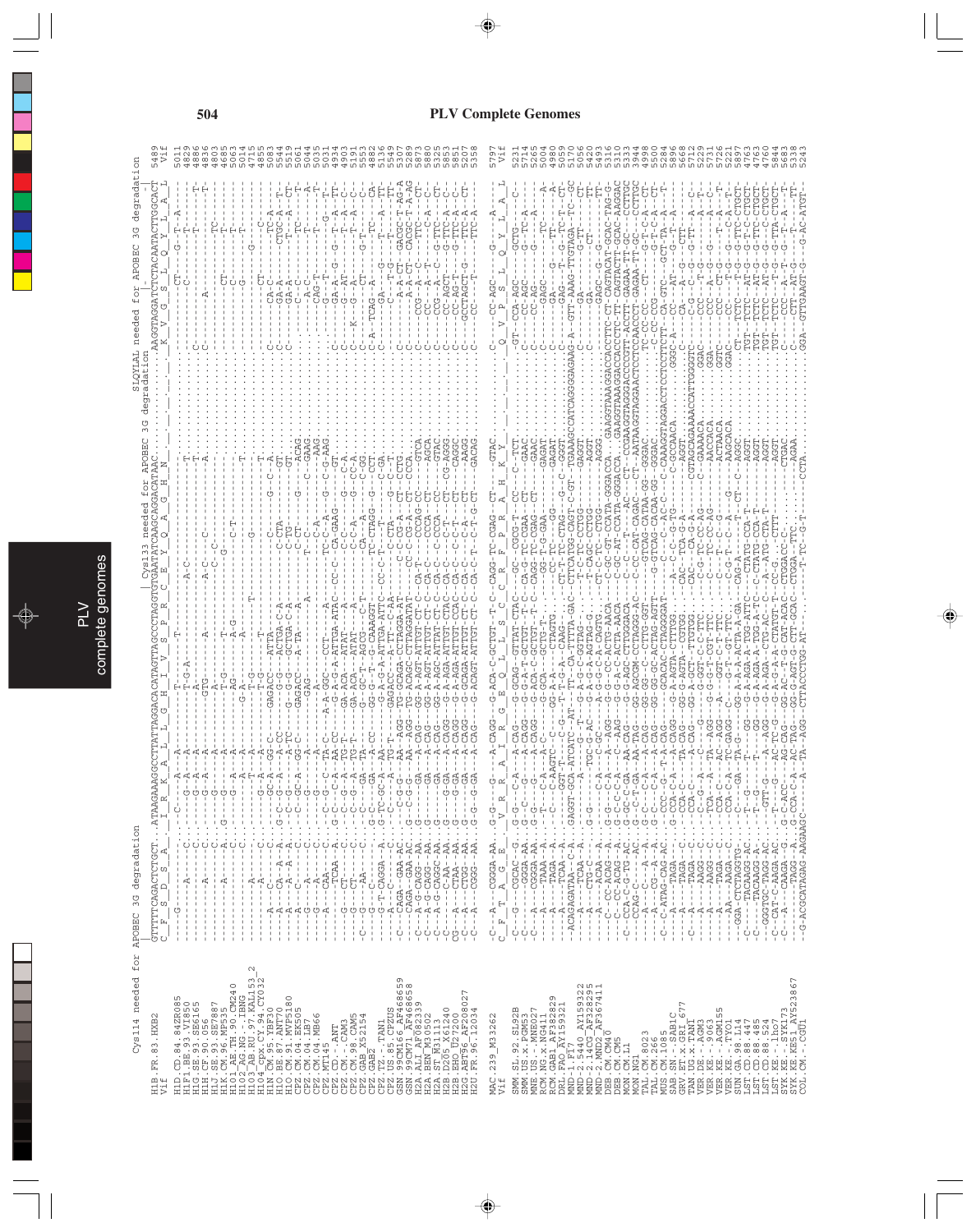| B<br>Š<br>inn'.<br>i |
|----------------------|

| AGCAGCATTAATA<br>$\vdash$<br>$\Box$<br>К<br>К                                                                                                                                                                                                                                                                                                                                                                                                                                                                                                                                                                                                                                                                                                                                                                                                                                                                                                                                                                                                                                                                                             | ARGCCACCTTTGCCTAGTGTTACGAAACTGACAGAGGATAGK.<br>K P P L P S V T K L T E D R<br>ACACCAAAAAGATA<br>T P K K I                                                                                                                                                                                                                                                                                                                                                                                                                                                                                                                                                                                                                                                                                                                                                                                                                                                                                                                                                                                                                                                                                                                                                                                                                                      | 5558<br>Vif                                                                                                                                                                                                                         |
|-------------------------------------------------------------------------------------------------------------------------------------------------------------------------------------------------------------------------------------------------------------------------------------------------------------------------------------------------------------------------------------------------------------------------------------------------------------------------------------------------------------------------------------------------------------------------------------------------------------------------------------------------------------------------------------------------------------------------------------------------------------------------------------------------------------------------------------------------------------------------------------------------------------------------------------------------------------------------------------------------------------------------------------------------------------------------------------------------------------------------------------------|------------------------------------------------------------------------------------------------------------------------------------------------------------------------------------------------------------------------------------------------------------------------------------------------------------------------------------------------------------------------------------------------------------------------------------------------------------------------------------------------------------------------------------------------------------------------------------------------------------------------------------------------------------------------------------------------------------------------------------------------------------------------------------------------------------------------------------------------------------------------------------------------------------------------------------------------------------------------------------------------------------------------------------------------------------------------------------------------------------------------------------------------------------------------------------------------------------------------------------------------------------------------------------------------------------------------------------------------|-------------------------------------------------------------------------------------------------------------------------------------------------------------------------------------------------------------------------------------|
| .<br>$\frac{1}{2}$<br>$\begin{array}{cccc}\n\vdots & \vdots & \vdots & \vdots \\ \vdots & \vdots & \vdots & \vdots \\ \vdots & \vdots & \vdots & \vdots \\ \end{array}$<br>$\vdots$<br>$-9 - - - -$<br>$-9-9$<br>$-9 - -$<br>$GAA - T - -$<br>$\frac{1}{1}$<br>٠<br>I<br>ı<br>$- A -$<br>$- A -$                                                                                                                                                                                                                                                                                                                                                                                                                                                                                                                                                                                                                                                                                                                                                                                                                                          | U<br>$\dot{A}$<br>-A<br>$-AGT-$<br>J.<br>٠<br>-AGT<br>AGT<br>$- - AGT$<br>$-T-AG$<br>К<br>Ţ<br>J.<br>ひ<br>$-6A - C$<br>1<br>φ<br>J.<br>j.<br>$A -$<br>- 1<br>CCA.<br>$\overline{c}$<br>A,<br>$\blacksquare$<br>L.<br>$\blacksquare$<br>U<br>U<br>co<br>1<br>ひ<br>٠<br>ಀ<br>$\overset{+}{\underset{-}}\circ\overset{-}{\underset{-}}\circ$<br>ひ<br>$\frac{1}{\sqrt{2}}$<br>C<br>U<br>$\frac{1}{\sqrt{2}}$<br>$\frac{1}{\sqrt{2}}$<br>$\frac{1}{\sqrt{2}}$<br>л<br>もり<br>$\frac{1}{\sqrt{2}}$<br>٠<br>1<br>ī<br>탁<br>$\mathbf{1}$<br>$\mathbf{I}$<br>부<br>$\overline{\phantom{a}}$<br>ひ<br>ひ<br>ひ<br>$\frac{1}{2}$ $\frac{1}{2}$ $\frac{1}{2}$ $\frac{1}{2}$ $\frac{1}{2}$ $\frac{1}{2}$ $\frac{1}{2}$ $\frac{1}{2}$ $\frac{1}{2}$ $\frac{1}{2}$ $\frac{1}{2}$ $\frac{1}{2}$ $\frac{1}{2}$ $\frac{1}{2}$ $\frac{1}{2}$ $\frac{1}{2}$ $\frac{1}{2}$ $\frac{1}{2}$ $\frac{1}{2}$ $\frac{1}{2}$ $\frac{1}{2}$ $\frac{1}{2}$<br>$\frac{1}{2}$ , $\frac{1}{2}$ , $\frac{1}{2}$ , $\frac{1}{2}$ , $\frac{1}{2}$ , $\frac{1}{2}$<br>$\frac{1}{2}$ $\frac{1}{2}$ $\frac{1}{2}$ $\frac{1}{2}$ $\frac{1}{2}$ $\frac{1}{2}$ $\frac{1}{2}$ $\frac{1}{2}$ $\frac{1}{2}$ $\frac{1}{2}$ $\frac{1}{2}$ $\frac{1}{2}$ $\frac{1}{2}$ $\frac{1}{2}$ $\frac{1}{2}$ $\frac{1}{2}$ $\frac{1}{2}$ $\frac{1}{2}$ $\frac{1}{2}$ $\frac{1}{2}$ $\frac{1}{2}$ $\frac{1}{2}$ | $\circ$<br>508                                                                                                                                                                                                                      |
| .<br>$-1$<br>GAAT--T------<br>$-9 - -$<br>ひ‐ひひ‐ひ‐<br>ローウー<br>ウー<br>$\frac{1}{2}$<br>Ü<br>í<br>J.<br>$GAA -$<br>ŧ<br>$-AC$<br>GAA<br>К<br>F                                                                                                                                                                                                                                                                                                                                                                                                                                                                                                                                                                                                                                                                                                                                                                                                                                                                                                                                                                                                | $\cup$<br>$\blacksquare$<br>$-4$<br>$-4$<br>R<br>$\Delta$<br>К<br>$\mathbf{I}$<br>$-4GTC$<br>$\,$ $\,$<br>$-GT-AG$<br>$-4$<br>$-4$<br>$-4$<br>$-4$<br>$-4$<br>$-4$<br>$-4$<br>$-4$<br>$-4$<br>$-4$<br>$-4$<br>$-4$<br>T-A<br>-A<br>탁<br>$-9 - -$<br>$\frac{1}{\sqrt{2}}$<br>$\mathbf{I}$<br>÷.<br>-<br>$-4$<br>$-9-24$<br>$-0$ CA-<br>$\vec{A}$ .<br>$\mathbf{I}$<br>$-1$<br>$\begin{array}{c}\nC \\ 1\n\end{array}$<br>↻<br>ひ<br>$-50$<br>$-6C-6G$ .<br>$-6A-AT$ .<br>U<br>$\Gamma$<br>ひ<br>먹<br>$\,$ I<br>$\ddot{\phi}$<br>$\bigcup\limits_{i}$<br>$\mathbf{I}$<br>$\mathbf{I}$<br>$A - GT -$<br>$-5 - 5 - 5$<br>$\stackrel{\shortparallel }{\circ }$<br>$\frac{1}{2}$ $\frac{1}{2}$ $\frac{1}{2}$ $\frac{1}{2}$ $\frac{1}{2}$ $\frac{1}{2}$ $\frac{1}{2}$ $\frac{1}{2}$ $\frac{1}{2}$ $\frac{1}{2}$ $\frac{1}{2}$ $\frac{1}{2}$ $\frac{1}{2}$ $\frac{1}{2}$ $\frac{1}{2}$ $\frac{1}{2}$ $\frac{1}{2}$ $\frac{1}{2}$ $\frac{1}{2}$ $\frac{1}{2}$ $\frac{1}{2}$ $\frac{1}{2}$<br>$\frac{1}{2}$ $\frac{1}{2}$ $\frac{1}{2}$ $\frac{1}{2}$ $\frac{1}{2}$ $\frac{1}{2}$ $\frac{1}{2}$ $\frac{1}{2}$ $\frac{1}{2}$ $\frac{1}{2}$ $\frac{1}{2}$ $\frac{1}{2}$ $\frac{1}{2}$ $\frac{1}{2}$ $\frac{1}{2}$ $\frac{1}{2}$ $\frac{1}{2}$ $\frac{1}{2}$ $\frac{1}{2}$ $\frac{1}{2}$ $\frac{1}{2}$ $\frac{1}{2}$<br>$\vdots$                              |                                                                                                                                                                                                                                     |
| --ツ--ツ--ばい-エー-                                                                                                                                                                                                                                                                                                                                                                                                                                                                                                                                                                                                                                                                                                                                                                                                                                                                                                                                                                                                                                                                                                                            | U<br>$-4$<br>$\ddot{A}$<br>Ą<br>K.<br>$- - GT - AG$<br>$-TCT-AG$<br>$-150 - -$<br>$-$ T – A $\cdot$<br>$-1$<br>∶ฯ<br>뒥<br>$\mathbf{I}$<br>$-4$<br>턱<br>$-1$ - $-1$<br>U<br>-ATC<br>$-CC - A$<br>$-4$<br>U<br>€<br>$-CCA - C - AGG - C - C - C$<br>$\mathbf I$<br>$\mathbf{I}$<br><b>99</b><br>$- A - G$<br>: -AGA-----G--<br>--DD-PA--AGC---<br>--DD-PA--AG---                                                                                                                                                                                                                                                                                                                                                                                                                                                                                                                                                                                                                                                                                                                                                                                                                                                                                                                                                                                 |                                                                                                                                                                                                                                     |
| -AG--TTG--CA-GAAGGAAAAG---<br>$\vdots$<br>$-T$ - $T$ - $G$ - $C$ A- $C$ AAA<br>$-CA-C$<br>CA--T-GCA-AAAGGAC<br>$-TG-T-T-GC-A-CA-A$<br>$\,>$<br>$\begin{array}{ccc}\n\text{GAA} & -\text{T}-\text{G}-\\ \text{K} & \text{V} & \text{V}\n\end{array}$<br>$CAG -$<br>×                                                                                                                                                                                                                                                                                                                                                                                                                                                                                                                                                                                                                                                                                                                                                                                                                                                                       | CCCAGGAGAGACCACCAGGAAACAGC<br>CCAGGGAGAGAGATACACACCAGAAAAAACAC<br>CCAAGGGAGAGAGTMCCACAGAAAAACAG<br>.GATCCAAGAGAGAAATCCCACCAGGAAAATTCA<br>/ Vpx start<br>ATGTCAGATCCCAGGARARATCCAGCTGGAAACAGT<br>$D_{\text{L}}V_{\text{L}}\cdot\frac{1}{N_{\text{L}}} = \frac{S_{\text{L}}}{S_{\text{L}}} = \frac{G}{S_{\text{L}}} = \frac{B}{P} - \frac{N}{T} = \frac{P}{P} - \frac{W}{G} - \frac{K}{N} - \frac{Q}{S}$<br>ATGACA.<br>ATGGCA.<br>ATGGCA<br><b>ATGGAT</b><br>ATGGAT<br>ATGGGA<br>ATGGAT<br>$\vdots$                                                                                                                                                                                                                                                                                                                                                                                                                                                                                                                                                                                                                                                                                                                                                                                                                                              | 5850<br>Vif<br>Vpx                                                                                                                                                                                                                  |
| KHUQUHUR : : : KARHUUUU-U----KU-<br>T-GCCATAA-GC-CAAGGTCTCTCT<br>-CA----ATC-CAGAGGTAGAAAGC<br>GCA---CCAC---AAGTACCTTAAGC.<br>-AG---C-AC--CAAGTTTGCAGAA.<br>GCT-AGT-CCCA-C-TA-TH-AGTAACA.<br>$\begin{array}{c} \bullet & \bullet & \bullet & \bullet \\ \bullet & \bullet & \bullet & \bullet \\ \bullet & \bullet & \bullet & \bullet \end{array}$<br>CAAA<br>$---T - PAP - C \ldots$<br>i<br>F<br>$-FAA-T$<br>AAG-T-G                                                                                                                                                                                                                                                                                                                                                                                                                                                                                                                                                                                                                                                                                                                    | $\ldots$ $\ldots$ $\ldots$ $\ldots$ $\ldots$ $\ldots$ $\ldots$ $\ldots$ $\ldots$ $\ldots$ $\ldots$ $\ldots$ $\ldots$ $\ldots$ $\ldots$ $\ldots$<br>GCACCAGAGGCACCA<br>ATCCCA<br>ATGACA GACCCAAGGAAAGAATCCACCAGGAAACAGT<br>ATGTCA GATCCCAGAGAGAGATCCCACCTGGAACAGT<br>TEACH GATCCCAGAGAGAGATCCCACCTGGAACAGT<br>ATGGCA GAGGGCAGAGAAAGAGTGCCAGAGCCCCCACT<br>.GCCCCAGAG<br>ATGGCAGAGAGG.<br>ATGGCAGAGAGG.<br>ATGGCAGAAAGA.<br>ATGCAGAAGGG<br>G-GAGTCATC<br>TTG-AGTTCTCTGCTT<br><b>GATAGGT</b><br>먚                                                                                                                                                                                                                                                                                                                                                                                                                                                                                                                                                                                                                                                                                                                                                                                                                                                  |                                                                                                                                                                                                                                     |
| TTGCTTCAAGTATGGAAAATGCACCACC<br>$G_{1}A - T - T - T - A T - C$<br>$--ATT-C$<br>-AAGAAGC<br>$-1.7$<br>$-4$                                                                                                                                                                                                                                                                                                                                                                                                                                                                                                                                                                                                                                                                                                                                                                                                                                                                                                                                                                                                                                 | : ይ<br>: ግ<br>$\frac{c}{1}$<br>$-TTTGG-$<br>$-TTGG$<br>$-TCCTCC-C$<br>CCGCTC<br>Ğ                                                                                                                                                                                                                                                                                                                                                                                                                                                                                                                                                                                                                                                                                                                                                                                                                                                                                                                                                                                                                                                                                                                                                                                                                                                              |                                                                                                                                                                                                                                     |
| .<br>- CA - - TG-ACC--AAAG.<br>- CA - AAG-ATT--AGCAAG<br>TCTG- - CC- - - - G-GAGAAA GAGAGG<br>.<br>.<br>$\ddot{\cdot}$<br>$C_A$ <sub>C</sub> $A$ <sup>-</sup> C <sub><math>A</math></sub> -C <sub><math>A</math></sub> -C <sub><math>A</math></sub> -C <sub><math>A</math></sub> -C <sub><math>A</math></sub> -C <sub><math>A</math></sub> -C <sub><math>A</math></sub> -C <sub><math>A</math></sub> -C <sub><math>A</math></sub> -C <sub><math>A</math></sub> -C <sub><math>A</math></sub> -C <sub><math>A</math></sub> -C <sub><math>A</math></sub> -C <sub><math>A</math></sub> -C <sub><math>A</math></sub> -C <sub><math>A</math></sub> -C <sub><math>A</math></sub> -C <sub><math>A</math></sub> -C <sub><math>A</math></sub> -C <sub><math>A</math></sub> -C <sub><math>A</math></sub> -C <sub><math>A</math></sub> -C <sub><math>A</math></sub> -C <sub><math>A</math></sub> -C <sub><math>A</math></sub> -C <sub><math>A</math></sub> -C <sub><math>A</math></sub> -C <sub><math>A</math></sub> -C <sub><math>A</math></sub> -C <sub><math>A</math></sub><br>$\vdots$<br>$\frac{1}{\sqrt{2}}$<br>TCTG--C<br>CCTT--<br>GCTC-<br>ť | $\overline{c}_{\overline{1}}$<br>$C - D C - C$<br>ATC.<br>ATC.<br>$\frac{1}{2}$ $\frac{1}{2}$ $\frac{1}{2}$ $\frac{1}{2}$ $\frac{1}{2}$ $\frac{1}{2}$ $\frac{1}{2}$ $\frac{1}{2}$ $\frac{1}{2}$ $\frac{1}{2}$ $\frac{1}{2}$ $\frac{1}{2}$ $\frac{1}{2}$ $\frac{1}{2}$ $\frac{1}{2}$ $\frac{1}{2}$ $\frac{1}{2}$ $\frac{1}{2}$ $\frac{1}{2}$ $\frac{1}{2}$ $\frac{1}{2}$ $\frac{1}{2}$                                                                                                                                                                                                                                                                                                                                                                                                                                                                                                                                                                                                                                                                                                                                                                                                                                                                                                                                                          | ת המעטר המעטר המעטר המעטר המעטר המעטר המעטר המעטר המעטר המעטר המעטר המעטר המעטר המעטר המעטר המעטר המעטר המעטר<br>מטר המעטר שמעטר שמעטר המכונה המעטר המעטר המעטר המעטר המעטר המעטר המעטר המכונה<br>מטר המעטר המעטר המטר המכונה המכונ |

 $\begin{tabular}{ll} \textbf{H1B}, \textbf{B3}, \textbf{3}, \textbf{44ZRS} \\ \textbf{H2D}, \textbf{B3}, \textbf{9}, \textbf{15} \\ \textbf{H3D}, \textbf{15}, \textbf{29}, \textbf{3}, \textbf{54} \\ \textbf{H3D}, \textbf{15}, \textbf{29}, \textbf{19}, \textbf{180} \\ \textbf{H3D}, \textbf{15}, \textbf{29}, \textbf{19}, \textbf{180} \\ \textbf{H3D}, \textbf{15}, \textbf{29}, \textbf{19}, \textbf{180} \\ \text$ 468659 52386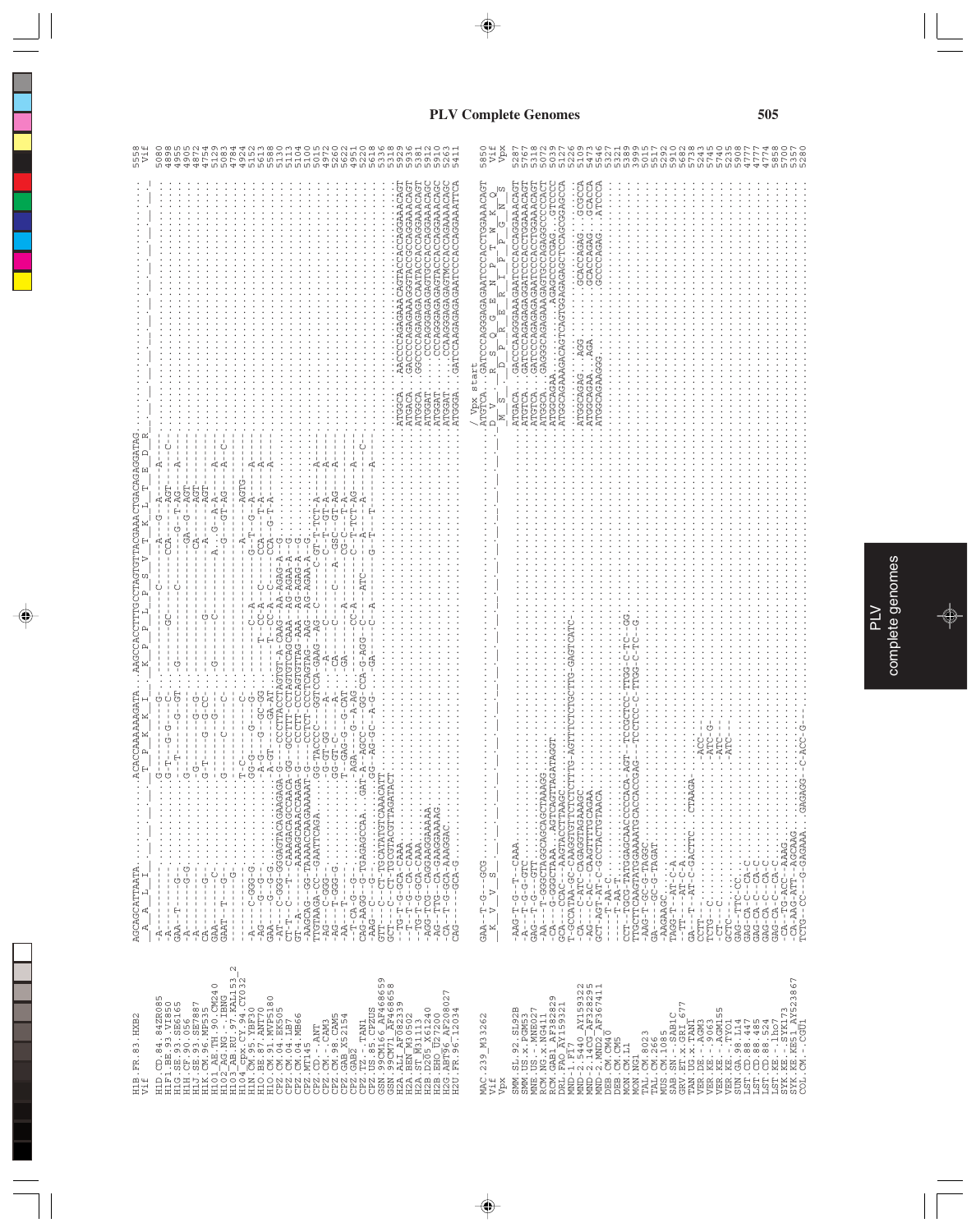| ¢<br>b<br>ž<br>C<br>à |
|-----------------------|
|                       |

mes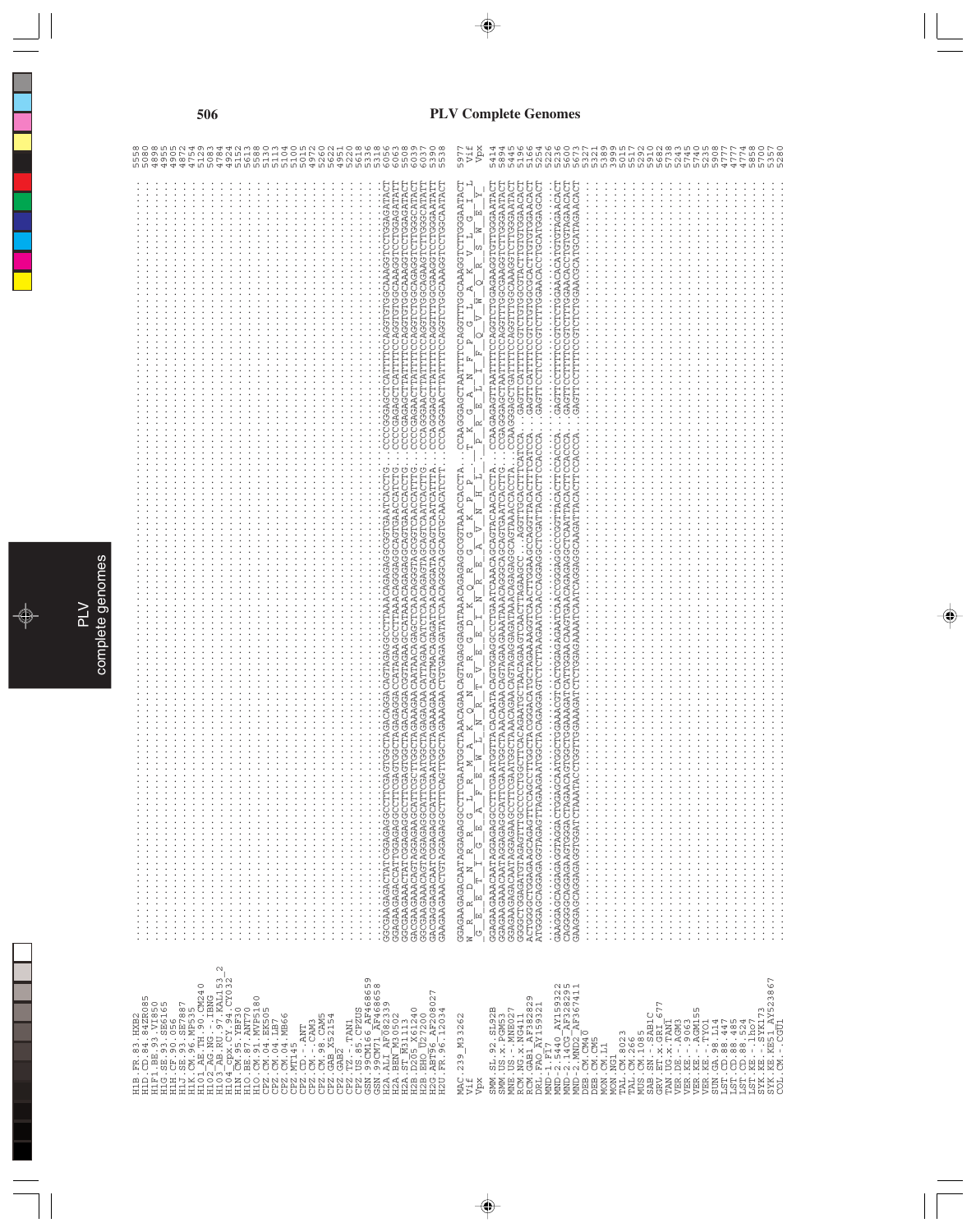|  | denomes<br>lete<br>omp |
|--|------------------------|

| GAGGAC ATGGG<br>.CATGG<br>CATGG<br>CATGG<br>CATGG<br>ᄞ<br>.CATTC<br>GAAGASCATGG<br>DDTADOADAD<br>.CATGG<br>caccc<br>CATTC<br>CATGG<br>CATGG<br>CATGG<br>CATCC.<br>Ξ<br>$\vdots$<br>$\vdots$<br>$\vdots$<br>$\vdots$<br>GGAGGA.<br>.GAAGGA.<br>. 995 .<br>GAAGGC<br>$\frac{1}{3}$<br>GGAGGG<br>GAGGGC<br>AAGGGC<br>SPAAGG<br>.GGA.<br>$\vdots$<br>GAAGGC<br>O<br>$\vdots$<br>囟<br>ं<br>$\cdot$<br>$\frac{1}{2}$<br>GGGTAGATGAAGGATACTCACCCAACCTATGCAAAATATATAGATATGTACAGTTAATGCAAAAGCAATGTTTCAGCACTTCAGAAAGGGATGCACATGCAGAGGA<br>d SMM sequences<br>GCTATCTRARARACAGATACTTGTGTTTRARRAGGCTTTRATTRATGGARRAGGCTGRARGCTGTAGRTGTCTGCTGT<br>GGCARTGARGGATCPACCARCCARCCRACCERACARCTACARACTACARATACTETTARARGGCTTTTATTTRTTTATTTATATGCARARARGGCTGTATAGATGTCTAT<br>.co.arcana.ca.ca.archive.cr.prospects.ca.archive.com/interference/interference/interference/interference/inter<br>The content of the content of the content of the content of the content of the content of the content of the c<br><br>GOUNGODARAGERIAGARATAATAARATAARATGARAGORTOGOTOOOTOOOTOOOTOOOTOOOTAGARAGARAGARAGARAGOTAGARAG<br>C)<br>山<br>O<br>α<br>U<br>ひ<br>×<br>K<br>U<br>Ξ<br>Σ<br>$\mathbb{L}$<br>д<br>4<br>×<br>$\circ$<br>Н<br>山<br>U<br>山<br>Σ<br>α<br>Y<br>K<br>⊳<br>ы<br>ω<br>ā<br>GGCATGATGAACAAGGATGTCACCAA<br>GGCATGACGTACAGAGAAGTTAG<br>ACCATGATGCTCTTCAGTTATCTTTTA<br>GGCATGACAGACATCAGAGAAGCTTAA<br>$\Box_{\rm I}$<br>end in HIV-2<br>CΩ<br>Σ<br>Ü<br>$\circ$<br>Vif<br>囸<br>$\Box$<br>×<br>E<br>К<br>∣≈<br>$\sim$<br>SYK.KE.-.SYK173<br>SYK.KE.KE31_AY523867<br>MND-1:F77<br>MND-2:5440 AY159322<br>MND-2:5440 AY159322<br>MND-2:MND2_AF328255<br>DBB: CM. CM40<br>DBB: CM. CM5<br>MON. MC1.<br>MON. MC1. |
|-------------------------------------------------------------------------------------------------------------------------------------------------------------------------------------------------------------------------------------------------------------------------------------------------------------------------------------------------------------------------------------------------------------------------------------------------------------------------------------------------------------------------------------------------------------------------------------------------------------------------------------------------------------------------------------------------------------------------------------------------------------------------------------------------------------------------------------------------------------------------------------------------------------------------------------------------------------------------------------------------------------------------------------------------------------------------------------------------------------------------------------------------------------------------------------------------------------------------------------------------------------------------------------------------------------------------------------------------------------------------------------------------------------------------------------------------------------------------------------------------------------------------------------------------------------------------------------------------------------------------------------------------------------------------------------------|
|                                                                                                                                                                                                                                                                                                                                                                                                                                                                                                                                                                                                                                                                                                                                                                                                                                                                                                                                                                                                                                                                                                                                                                                                                                                                                                                                                                                                                                                                                                                                                                                                                                                                                           |
|                                                                                                                                                                                                                                                                                                                                                                                                                                                                                                                                                                                                                                                                                                                                                                                                                                                                                                                                                                                                                                                                                                                                                                                                                                                                                                                                                                                                                                                                                                                                                                                                                                                                                           |
|                                                                                                                                                                                                                                                                                                                                                                                                                                                                                                                                                                                                                                                                                                                                                                                                                                                                                                                                                                                                                                                                                                                                                                                                                                                                                                                                                                                                                                                                                                                                                                                                                                                                                           |
|                                                                                                                                                                                                                                                                                                                                                                                                                                                                                                                                                                                                                                                                                                                                                                                                                                                                                                                                                                                                                                                                                                                                                                                                                                                                                                                                                                                                                                                                                                                                                                                                                                                                                           |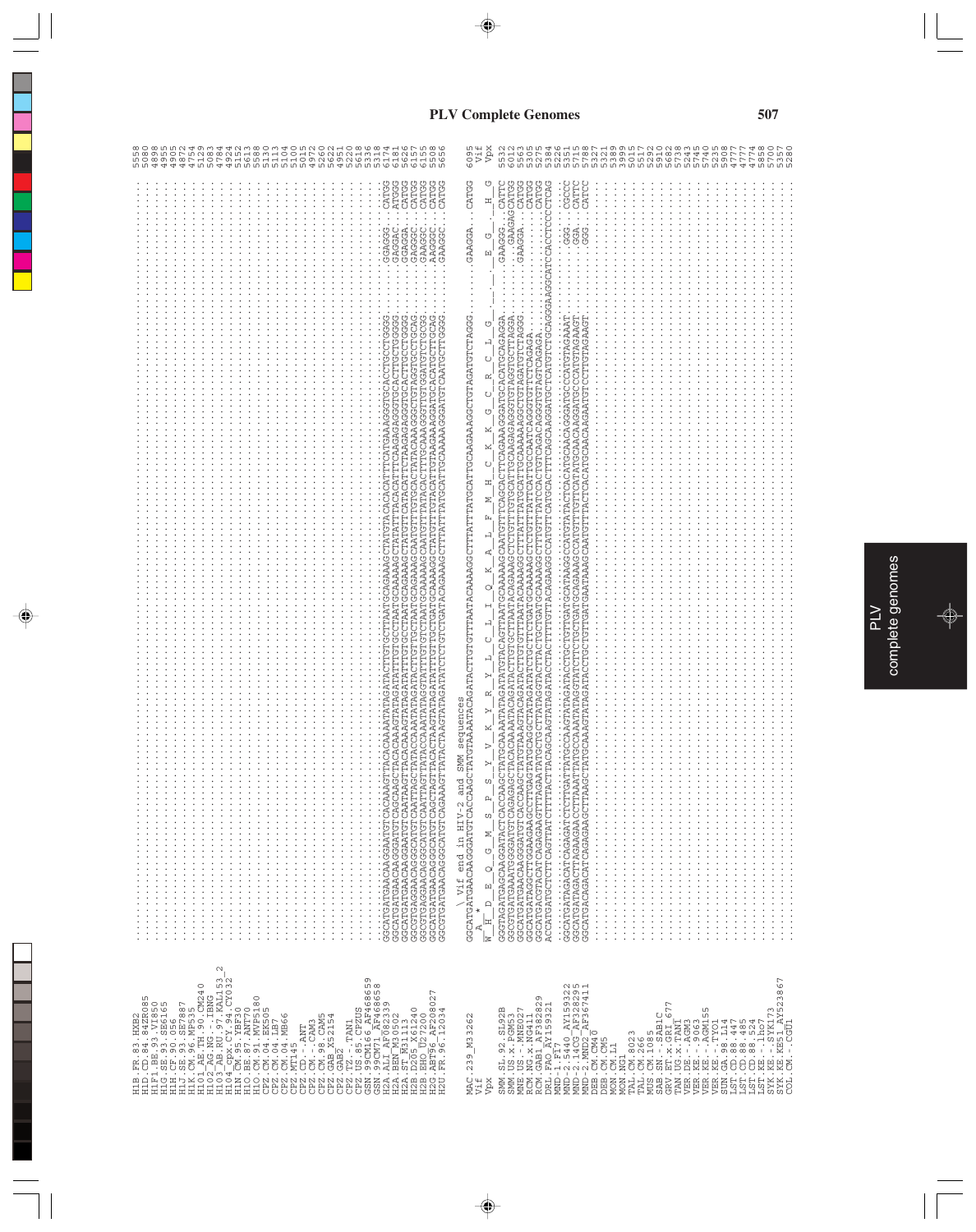| ¢<br>Ŝ<br><b>Service Service</b><br>È<br>þ<br>uenc<br>J<br>٠<br><b>Service Service</b><br>ï |
|---------------------------------------------------------------------------------------------|
|---------------------------------------------------------------------------------------------|

| 5092<br>615<br>.GATTCCAGG<br>AGG<br>AGG<br>GATCCCAGA<br>GGTCCCAGA<br>CAGCAAAGG<br>.GATCCCAGA<br>.GATCCAAGA<br>. AGGAGAGAG<br>CAGCAAAGG<br>g<br>CAGCAAAGA<br>TTCAATCCCTCCCAGCATGTGCAAGGA<br>TTCAGAGTTTACCAGCGCAGCCAGGG<br>TCAAGCACTCCT<br>TGATGGCCCI<br>TTGGTCTAATAAT<br><b>CATGAGCAA</b><br>TTTC<br>CAGCAGC<br>C-TC--CAAGAGAGAGAGACUNTONACACH--D<br>AGCTTGCCCCCCCCAGCA<br>- - GAAGA.<br>CCTC--G-AGA<br>C-TC--GGAGA<br>--GAAGA<br>CCTC-GGAGA<br>TCCAG---AAGG<br>$-CCAGC$<br>TCCAG-CAAAGA<br>-GAAGAGA<br>TCCAGCAGAGG<br><b>DIFIL--9-950</b><br>$-TTTTC$<br>$\vec{A}$<br>$\overline{A}$<br>$-TG$ .<br>$-ATA$ .<br>$\operatorname{\mathsf{K}}_i$<br>$-AGGTTG$<br>-AGGTTG<br>$G - -A$<br>$\Omega$<br>-A<br>К<br>Ė<br>턱<br>$\ddot{\phantom{0}}$<br>star<br>ά<br>ά<br>×<br><b>CTC-</b><br>φ<br>$-AG-$<br>$\circ$<br>AG.<br>AG<br>CCTC.<br>$\overset{-}{\circ}$<br>ಲ್ಲ<br>Ę<br>Z<br>C<br>回<br>vpr<br>U<br>୍<br>U<br>Σ<br>Σ<br>Σ<br>GGCAGGGGGATGG AGATCAGGGCCTCCTCCTCCTCCCCCCTCCAGGACTAGCATAAA<br>ACAGGGGGACAACCA AGATCAGGAGCTCCTCCTCCTCCCCCTCCAGGACTAGCATAAA<br>ACAGGGGACAACCA GGAACCAGGAGCAAGGAATCCAGATTCTTCCGGGGAATG T.P.A<br>$\ldots$ TAA.<br>TGA<br>CCTCCTCCTCCAGATTGGCCTAA<br>ARHUHUUHAUUUNUUHUUHUUU<br>ACCACCOCCOCODOPOPOCOCOCACCA<br>AAGGATAACCATCCTACCGGGATG<br>$\cdot$<br>$\vdots$ | / Vpr start<br>ATGGAACAAGCC                                                                                                                                                                                                                                                                                                                                                                                                                                                                                                          |
|-------------------------------------------------------------------------------------------------------------------------------------------------------------------------------------------------------------------------------------------------------------------------------------------------------------------------------------------------------------------------------------------------------------------------------------------------------------------------------------------------------------------------------------------------------------------------------------------------------------------------------------------------------------------------------------------------------------------------------------------------------------------------------------------------------------------------------------------------------------------------------------------------------------------------------------------------------------------------------------------------------------------------------------------------------------------------------------------------------------------------------------------------------------------------------------------------------------------------------------------------------------------------------------|--------------------------------------------------------------------------------------------------------------------------------------------------------------------------------------------------------------------------------------------------------------------------------------------------------------------------------------------------------------------------------------------------------------------------------------------------------------------------------------------------------------------------------------|
|                                                                                                                                                                                                                                                                                                                                                                                                                                                                                                                                                                                                                                                                                                                                                                                                                                                                                                                                                                                                                                                                                                                                                                                                                                                                                     |                                                                                                                                                                                                                                                                                                                                                                                                                                                                                                                                      |
|                                                                                                                                                                                                                                                                                                                                                                                                                                                                                                                                                                                                                                                                                                                                                                                                                                                                                                                                                                                                                                                                                                                                                                                                                                                                                     |                                                                                                                                                                                                                                                                                                                                                                                                                                                                                                                                      |
|                                                                                                                                                                                                                                                                                                                                                                                                                                                                                                                                                                                                                                                                                                                                                                                                                                                                                                                                                                                                                                                                                                                                                                                                                                                                                     |                                                                                                                                                                                                                                                                                                                                                                                                                                                                                                                                      |
|                                                                                                                                                                                                                                                                                                                                                                                                                                                                                                                                                                                                                                                                                                                                                                                                                                                                                                                                                                                                                                                                                                                                                                                                                                                                                     |                                                                                                                                                                                                                                                                                                                                                                                                                                                                                                                                      |
|                                                                                                                                                                                                                                                                                                                                                                                                                                                                                                                                                                                                                                                                                                                                                                                                                                                                                                                                                                                                                                                                                                                                                                                                                                                                                     |                                                                                                                                                                                                                                                                                                                                                                                                                                                                                                                                      |
|                                                                                                                                                                                                                                                                                                                                                                                                                                                                                                                                                                                                                                                                                                                                                                                                                                                                                                                                                                                                                                                                                                                                                                                                                                                                                     |                                                                                                                                                                                                                                                                                                                                                                                                                                                                                                                                      |
|                                                                                                                                                                                                                                                                                                                                                                                                                                                                                                                                                                                                                                                                                                                                                                                                                                                                                                                                                                                                                                                                                                                                                                                                                                                                                     |                                                                                                                                                                                                                                                                                                                                                                                                                                                                                                                                      |
|                                                                                                                                                                                                                                                                                                                                                                                                                                                                                                                                                                                                                                                                                                                                                                                                                                                                                                                                                                                                                                                                                                                                                                                                                                                                                     |                                                                                                                                                                                                                                                                                                                                                                                                                                                                                                                                      |
|                                                                                                                                                                                                                                                                                                                                                                                                                                                                                                                                                                                                                                                                                                                                                                                                                                                                                                                                                                                                                                                                                                                                                                                                                                                                                     |                                                                                                                                                                                                                                                                                                                                                                                                                                                                                                                                      |
|                                                                                                                                                                                                                                                                                                                                                                                                                                                                                                                                                                                                                                                                                                                                                                                                                                                                                                                                                                                                                                                                                                                                                                                                                                                                                     |                                                                                                                                                                                                                                                                                                                                                                                                                                                                                                                                      |
|                                                                                                                                                                                                                                                                                                                                                                                                                                                                                                                                                                                                                                                                                                                                                                                                                                                                                                                                                                                                                                                                                                                                                                                                                                                                                     |                                                                                                                                                                                                                                                                                                                                                                                                                                                                                                                                      |
|                                                                                                                                                                                                                                                                                                                                                                                                                                                                                                                                                                                                                                                                                                                                                                                                                                                                                                                                                                                                                                                                                                                                                                                                                                                                                     | CCCLCCAGGLCLAGLCLY                                                                                                                                                                                                                                                                                                                                                                                                                                                                                                                   |
|                                                                                                                                                                                                                                                                                                                                                                                                                                                                                                                                                                                                                                                                                                                                                                                                                                                                                                                                                                                                                                                                                                                                                                                                                                                                                     | TOCTCCTCCTCCTCCCCCAGGCCTGGCCTA<br>TCCTCCTCCTCCTCCCCCAGGTCTAGCCTA<br>TCCTCCTCCTCCTCCCCCAGGTCTAGCCTA<br>TCCTCCTCCTCCCCCCACAGGATTGATCTA.<br>CCCCCTCCTCCCCCCAGGTCTAGTCTA                                                                                                                                                                                                                                                                                                                                                                 |
|                                                                                                                                                                                                                                                                                                                                                                                                                                                                                                                                                                                                                                                                                                                                                                                                                                                                                                                                                                                                                                                                                                                                                                                                                                                                                     | $\begin{array}{lll} \text{if } \mathcal{A} \text{ is the } \mathcal{A} \text{ is the } \mathcal{A} \text{ is the } \mathcal{A} \text{ is the } \mathcal{A} \text{ is the } \mathcal{A} \text{ is the } \mathcal{A} \text{ is the } \mathcal{A} \text{ is the } \mathcal{A} \text{ is the } \mathcal{A} \text{ is the } \mathcal{A} \text{ is the } \mathcal{A} \text{ is the } \mathcal{A} \text{ is the } \mathcal{A} \text{ is the } \mathcal{A} \text{ is the } \mathcal{A} \text{ is the } \mathcal{A} \text{ is the } \mathcal$ |
|                                                                                                                                                                                                                                                                                                                                                                                                                                                                                                                                                                                                                                                                                                                                                                                                                                                                                                                                                                                                                                                                                                                                                                                                                                                                                     |                                                                                                                                                                                                                                                                                                                                                                                                                                                                                                                                      |
|                                                                                                                                                                                                                                                                                                                                                                                                                                                                                                                                                                                                                                                                                                                                                                                                                                                                                                                                                                                                                                                                                                                                                                                                                                                                                     | TCCTCCTCCTCCTCCTCCA.                                                                                                                                                                                                                                                                                                                                                                                                                                                                                                                 |
|                                                                                                                                                                                                                                                                                                                                                                                                                                                                                                                                                                                                                                                                                                                                                                                                                                                                                                                                                                                                                                                                                                                                                                                                                                                                                     |                                                                                                                                                                                                                                                                                                                                                                                                                                                                                                                                      |
|                                                                                                                                                                                                                                                                                                                                                                                                                                                                                                                                                                                                                                                                                                                                                                                                                                                                                                                                                                                                                                                                                                                                                                                                                                                                                     |                                                                                                                                                                                                                                                                                                                                                                                                                                                                                                                                      |
|                                                                                                                                                                                                                                                                                                                                                                                                                                                                                                                                                                                                                                                                                                                                                                                                                                                                                                                                                                                                                                                                                                                                                                                                                                                                                     |                                                                                                                                                                                                                                                                                                                                                                                                                                                                                                                                      |
|                                                                                                                                                                                                                                                                                                                                                                                                                                                                                                                                                                                                                                                                                                                                                                                                                                                                                                                                                                                                                                                                                                                                                                                                                                                                                     |                                                                                                                                                                                                                                                                                                                                                                                                                                                                                                                                      |
|                                                                                                                                                                                                                                                                                                                                                                                                                                                                                                                                                                                                                                                                                                                                                                                                                                                                                                                                                                                                                                                                                                                                                                                                                                                                                     |                                                                                                                                                                                                                                                                                                                                                                                                                                                                                                                                      |
|                                                                                                                                                                                                                                                                                                                                                                                                                                                                                                                                                                                                                                                                                                                                                                                                                                                                                                                                                                                                                                                                                                                                                                                                                                                                                     |                                                                                                                                                                                                                                                                                                                                                                                                                                                                                                                                      |
|                                                                                                                                                                                                                                                                                                                                                                                                                                                                                                                                                                                                                                                                                                                                                                                                                                                                                                                                                                                                                                                                                                                                                                                                                                                                                     |                                                                                                                                                                                                                                                                                                                                                                                                                                                                                                                                      |
|                                                                                                                                                                                                                                                                                                                                                                                                                                                                                                                                                                                                                                                                                                                                                                                                                                                                                                                                                                                                                                                                                                                                                                                                                                                                                     |                                                                                                                                                                                                                                                                                                                                                                                                                                                                                                                                      |
|                                                                                                                                                                                                                                                                                                                                                                                                                                                                                                                                                                                                                                                                                                                                                                                                                                                                                                                                                                                                                                                                                                                                                                                                                                                                                     |                                                                                                                                                                                                                                                                                                                                                                                                                                                                                                                                      |
|                                                                                                                                                                                                                                                                                                                                                                                                                                                                                                                                                                                                                                                                                                                                                                                                                                                                                                                                                                                                                                                                                                                                                                                                                                                                                     |                                                                                                                                                                                                                                                                                                                                                                                                                                                                                                                                      |
|                                                                                                                                                                                                                                                                                                                                                                                                                                                                                                                                                                                                                                                                                                                                                                                                                                                                                                                                                                                                                                                                                                                                                                                                                                                                                     |                                                                                                                                                                                                                                                                                                                                                                                                                                                                                                                                      |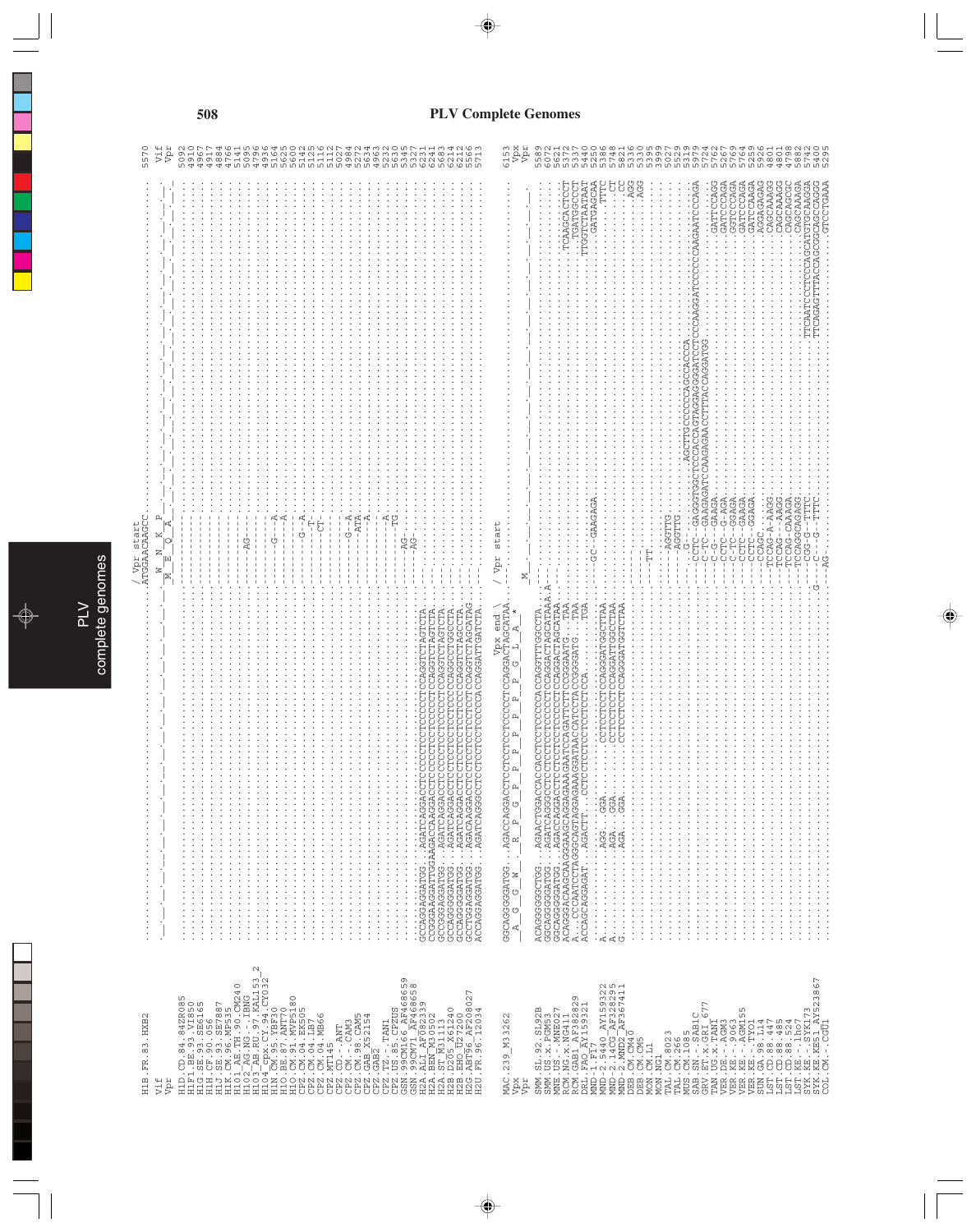| H1B.FR.83.HXB2                                                                                                                                                                                                                                                                                                                                                                                                        | CTAGATTEC<br>TTAGAGGAGCTTAAGAATGAAGCTGTAGA<br><b>COURCHOUNDUNGIN</b><br>CCAG<br>$\ddot{\phantom{0}}$<br>$\cdot$<br>$\ddot{\phantom{0}}$<br>$\vdots$<br>$\vdots$<br>$\vdots$<br>$\ddot{\phantom{0}}$<br>$\ddot{\phantom{0}}$<br>$\vdots$<br>$\vdots$                                                                          |
|-----------------------------------------------------------------------------------------------------------------------------------------------------------------------------------------------------------------------------------------------------------------------------------------------------------------------------------------------------------------------------------------------------------------------|------------------------------------------------------------------------------------------------------------------------------------------------------------------------------------------------------------------------------------------------------------------------------------------------------------------------------|
| Vif<br>дq                                                                                                                                                                                                                                                                                                                                                                                                             | 凹<br>$\circ$<br>ÌΜ                                                                                                                                                                                                                                                                                                           |
| HID.CD.84.84ZR085                                                                                                                                                                                                                                                                                                                                                                                                     | $\frac{1}{2}$<br>$\frac{1}{1}$<br>$\vdots$<br>$\cdot$<br>.<br>$\vdots$                                                                                                                                                                                                                                                       |
| $\begin{small} &\textbf{11111} & \textbf{1212} & \textbf{333} & \textbf{354} & \textbf{365} & \textbf{565} & \textbf{675} & \textbf{685} & \textbf{695} & \textbf{695} & \textbf{695} & \textbf{695} & \textbf{695} & \textbf{695} & \textbf{695} & \textbf{695} & \textbf{695} & \textbf{695} & \textbf{695} & \textbf{695} & \textbf{695} & \textbf{695} & \textbf{695} & \textbf{$                                 | $\frac{1}{1}$<br>.<br>$\vdots$                                                                                                                                                                                                                                                                                               |
|                                                                                                                                                                                                                                                                                                                                                                                                                       | $\frac{1}{1}$<br>ł                                                                                                                                                                                                                                                                                                           |
|                                                                                                                                                                                                                                                                                                                                                                                                                       | $\frac{1}{1}$                                                                                                                                                                                                                                                                                                                |
|                                                                                                                                                                                                                                                                                                                                                                                                                       |                                                                                                                                                                                                                                                                                                                              |
| $\sim$                                                                                                                                                                                                                                                                                                                                                                                                                |                                                                                                                                                                                                                                                                                                                              |
|                                                                                                                                                                                                                                                                                                                                                                                                                       |                                                                                                                                                                                                                                                                                                                              |
|                                                                                                                                                                                                                                                                                                                                                                                                                       | ŧ                                                                                                                                                                                                                                                                                                                            |
|                                                                                                                                                                                                                                                                                                                                                                                                                       | -<br>-<br>-<br>-<br>-<br>-<br>-<br><br>-<br><br><br><br><br><br><br><br><br><br><br><br><br><br>                                                                                                                                                                                                                             |
|                                                                                                                                                                                                                                                                                                                                                                                                                       | $\frac{1}{1}$                                                                                                                                                                                                                                                                                                                |
|                                                                                                                                                                                                                                                                                                                                                                                                                       | $\frac{1}{1}$                                                                                                                                                                                                                                                                                                                |
|                                                                                                                                                                                                                                                                                                                                                                                                                       | $\frac{1}{1}$                                                                                                                                                                                                                                                                                                                |
| PZ.CD.-ANT                                                                                                                                                                                                                                                                                                                                                                                                            | $-10$<br>$\,$ I                                                                                                                                                                                                                                                                                                              |
| .CAM3<br>PZ.CM.-                                                                                                                                                                                                                                                                                                                                                                                                      | Ť<br>$\frac{1}{2}$ $\frac{1}{2}$ $\frac{1}{2}$ $\frac{1}{2}$ $\frac{1}{2}$ $\frac{1}{2}$ $\frac{1}{2}$ $\frac{1}{2}$ $\frac{1}{2}$ $\frac{1}{2}$ $\frac{1}{2}$ $\frac{1}{2}$ $\frac{1}{2}$ $\frac{1}{2}$ $\frac{1}{2}$ $\frac{1}{2}$ $\frac{1}{2}$ $\frac{1}{2}$ $\frac{1}{2}$ $\frac{1}{2}$ $\frac{1}{2}$ $\frac{1}{2}$<br> |
|                                                                                                                                                                                                                                                                                                                                                                                                                       | $\,$<br>***********************                                                                                                                                                                                                                                                                                              |
| CPZ.CM.98.CAM5<br>CPZ.GAB X52154                                                                                                                                                                                                                                                                                                                                                                                      | $\frac{1}{2}$ , $\frac{1}{2}$ , $\frac{1}{2}$ , $\frac{1}{2}$ , $\frac{1}{2}$ , $\frac{1}{2}$                                                                                                                                                                                                                                |
| $CPZ$ . GAB $\overline{2}$                                                                                                                                                                                                                                                                                                                                                                                            | $\vdots$                                                                                                                                                                                                                                                                                                                     |
| CPZ.TZ.-.TAN1<br>CPZ.US.85.CPZUS<br>GSN.99CM16<br>GSN.99CM16<br>H2A.ALI_AF082339                                                                                                                                                                                                                                                                                                                                      | $-6A$                                                                                                                                                                                                                                                                                                                        |
|                                                                                                                                                                                                                                                                                                                                                                                                                       |                                                                                                                                                                                                                                                                                                                              |
|                                                                                                                                                                                                                                                                                                                                                                                                                       | Ariccoaccoasincarictmaticci<br>ACCCCACCAASTCACCCTCTACCT<br>ACTGAAGCACCAACAGAGTTTCCC--G-                                                                                                                                                                                                                                      |
|                                                                                                                                                                                                                                                                                                                                                                                                                       |                                                                                                                                                                                                                                                                                                                              |
| H2A.BEN M30502                                                                                                                                                                                                                                                                                                                                                                                                        | --UUUHHHUKUKUUKUUKUUKUHUK                                                                                                                                                                                                                                                                                                    |
| H2A.ST M31113                                                                                                                                                                                                                                                                                                                                                                                                         | -<br>P-<br>C-<br>D-<br>C-<br>D-<br>C-<br>D-<br>C-<br>D-<br>D-<br>D-<br>D-<br><br><br><br><br>D-<br><br><br>                                                                                                                                                                                                                  |
| X61240<br>H2B.D205                                                                                                                                                                                                                                                                                                                                                                                                    | -- TOOORAGAGAGAGAGAGAGAGAG                                                                                                                                                                                                                                                                                                   |
| U <sub>27200</sub><br>CHR.<br>H <sub>2</sub> B                                                                                                                                                                                                                                                                                                                                                                        | -- TOOPROAGAGAGAGAGAGAGAGAGE                                                                                                                                                                                                                                                                                                 |
| H2G.ABT96 AF208027<br>H2U.FR.96.12034                                                                                                                                                                                                                                                                                                                                                                                 | $\vdots$<br>GCAGAAGAAATCCCCCCA.                                                                                                                                                                                                                                                                                              |
|                                                                                                                                                                                                                                                                                                                                                                                                                       |                                                                                                                                                                                                                                                                                                                              |
|                                                                                                                                                                                                                                                                                                                                                                                                                       |                                                                                                                                                                                                                                                                                                                              |
| MAC.239 M33262<br>дď                                                                                                                                                                                                                                                                                                                                                                                                  | $\mathsf{u}_i$<br>TUDISARES ARRENAGE<br>$\mathbf{\Omega}$<br>$\approx$<br>$\mathbf{H}$<br>囸                                                                                                                                                                                                                                  |
|                                                                                                                                                                                                                                                                                                                                                                                                                       |                                                                                                                                                                                                                                                                                                                              |
| SMM.SL.92.SL92B                                                                                                                                                                                                                                                                                                                                                                                                       |                                                                                                                                                                                                                                                                                                                              |
| SMM. US. x. PGM53<br>MNE. US. - . MNE027<br>RCM. NG. x. NG411                                                                                                                                                                                                                                                                                                                                                         | .CAAGAAAGACCT                                                                                                                                                                                                                                                                                                                |
|                                                                                                                                                                                                                                                                                                                                                                                                                       |                                                                                                                                                                                                                                                                                                                              |
| RCM.GAB1                                                                                                                                                                                                                                                                                                                                                                                                              | CTCTTTACAGAGAGCTGCCCC                                                                                                                                                                                                                                                                                                        |
| $\frac{1}{1}$ AF382829<br>RL.FAO                                                                                                                                                                                                                                                                                                                                                                                      | TGTGTCTRAGATGGAAAGCCA--G-                                                                                                                                                                                                                                                                                                    |
| $MD - 1. F17$                                                                                                                                                                                                                                                                                                                                                                                                         |                                                                                                                                                                                                                                                                                                                              |
| $MID-2.5440$ $AV159322$<br>$MID-2.14CG$ $AF328295$<br>$MID-2.0022$ $RF328295$                                                                                                                                                                                                                                                                                                                                         |                                                                                                                                                                                                                                                                                                                              |
|                                                                                                                                                                                                                                                                                                                                                                                                                       |                                                                                                                                                                                                                                                                                                                              |
|                                                                                                                                                                                                                                                                                                                                                                                                                       | TCTGTTTACAGATGAGACCACCA-                                                                                                                                                                                                                                                                                                     |
| $\begin{array}{l} \mathtt{MMD-2\_MMD2\_A} \\ \mathtt{DEB}.\mathtt{CM}.\mathtt{CM40} \\ \mathtt{DEB}.\mathtt{CM}.\mathtt{CM5} \\ \mathtt{MOM}.\mathtt{CM5} \end{array}$                                                                                                                                                                                                                                                | TACCCACCTCACACCA                                                                                                                                                                                                                                                                                                             |
|                                                                                                                                                                                                                                                                                                                                                                                                                       | $\frac{1}{1}$<br>TATCCACCTCACACCCA                                                                                                                                                                                                                                                                                           |
|                                                                                                                                                                                                                                                                                                                                                                                                                       | $\vdots$<br>.                                                                                                                                                                                                                                                                                                                |
| <b>MON.NG1</b>                                                                                                                                                                                                                                                                                                                                                                                                        |                                                                                                                                                                                                                                                                                                                              |
| TAL.CM.8023<br>TAL.CM.266<br>MUS.CM.1085                                                                                                                                                                                                                                                                                                                                                                              |                                                                                                                                                                                                                                                                                                                              |
|                                                                                                                                                                                                                                                                                                                                                                                                                       | CCACCCAGTCATCCT-T-<br>$\vdots$                                                                                                                                                                                                                                                                                               |
|                                                                                                                                                                                                                                                                                                                                                                                                                       |                                                                                                                                                                                                                                                                                                                              |
| $\begin{array}{lll} \texttt{SAB} \cdot \texttt{SN} \cdot - \cdot \texttt{SAB1C} \\ \texttt{GRV} \cdot \texttt{ET} \cdot \texttt{x} \cdot \texttt{GRI} \underline{\phantom{\top}} \underline{\phantom{\top}} \underline{\phantom{\top}} \underline{\phantom{\top}} \underline{\phantom{\top}} \underline{\phantom{\top}} \underline{\phantom{\top}} \underline{\phantom{\top}} \underline{\phantom{\top}} \end{array}$ | GAAGAGATACCAGGATGG<br>---T                                                                                                                                                                                                                                                                                                   |
| $\begin{array}{ll} \texttt{GRV} \cdot \texttt{ET} \cdot \texttt{x} \cdot \texttt{GRL} & \texttt{0} \\ \texttt{TAM} \cdot \texttt{UG} \cdot \texttt{x} \cdot \texttt{TAMI} \end{array}$                                                                                                                                                                                                                                | LLLAVVOULLOOLOOPOOVAOVVOOL<br>LLLAVVOULLOODOOVVOOL                                                                                                                                                                                                                                                                           |
|                                                                                                                                                                                                                                                                                                                                                                                                                       |                                                                                                                                                                                                                                                                                                                              |
| VER.DE.-.AGM3<br>VER.KE.-.9063                                                                                                                                                                                                                                                                                                                                                                                        | GAAGCAAGACCGGGAAA                                                                                                                                                                                                                                                                                                            |
|                                                                                                                                                                                                                                                                                                                                                                                                                       | GAAAACAGCCAGGAGAA                                                                                                                                                                                                                                                                                                            |
| VER.KE. - AGM155<br>VER.KE. - TYO1                                                                                                                                                                                                                                                                                                                                                                                    | -- CROCCAGOROMONICAN -- CH                                                                                                                                                                                                                                                                                                   |
|                                                                                                                                                                                                                                                                                                                                                                                                                       | $\vdots$<br>CCAGTAGAACAGCCACCA                                                                                                                                                                                                                                                                                               |
|                                                                                                                                                                                                                                                                                                                                                                                                                       | $\vdots$<br>AGTCCAGAAAACCTCCA                                                                                                                                                                                                                                                                                                |
|                                                                                                                                                                                                                                                                                                                                                                                                                       | AGTCCAGAAAGACTCCA                                                                                                                                                                                                                                                                                                            |
| SUN 0A.98.114<br>LST.CD.88.447<br>LST.CD.88.485<br>LST.CD.88.524<br>LST.KB.-.1ho7                                                                                                                                                                                                                                                                                                                                     | AGCCCAGAAAGCCCCCA                                                                                                                                                                                                                                                                                                            |
|                                                                                                                                                                                                                                                                                                                                                                                                                       | AGTCCAGAGACCACCA                                                                                                                                                                                                                                                                                                             |
| SYK.KE.-.SYK173<br>SYK.KE.KE51 AY523867                                                                                                                                                                                                                                                                                                                                                                               | ACACCATGGTTCATTCAT.                                                                                                                                                                                                                                                                                                          |
|                                                                                                                                                                                                                                                                                                                                                                                                                       | GAACCACTATTTACATTCCA                                                                                                                                                                                                                                                                                                         |
| CGŪ1<br><b>EN</b><br>ā                                                                                                                                                                                                                                                                                                                                                                                                | GGGACTTCACA                                                                                                                                                                                                                                                                                                                  |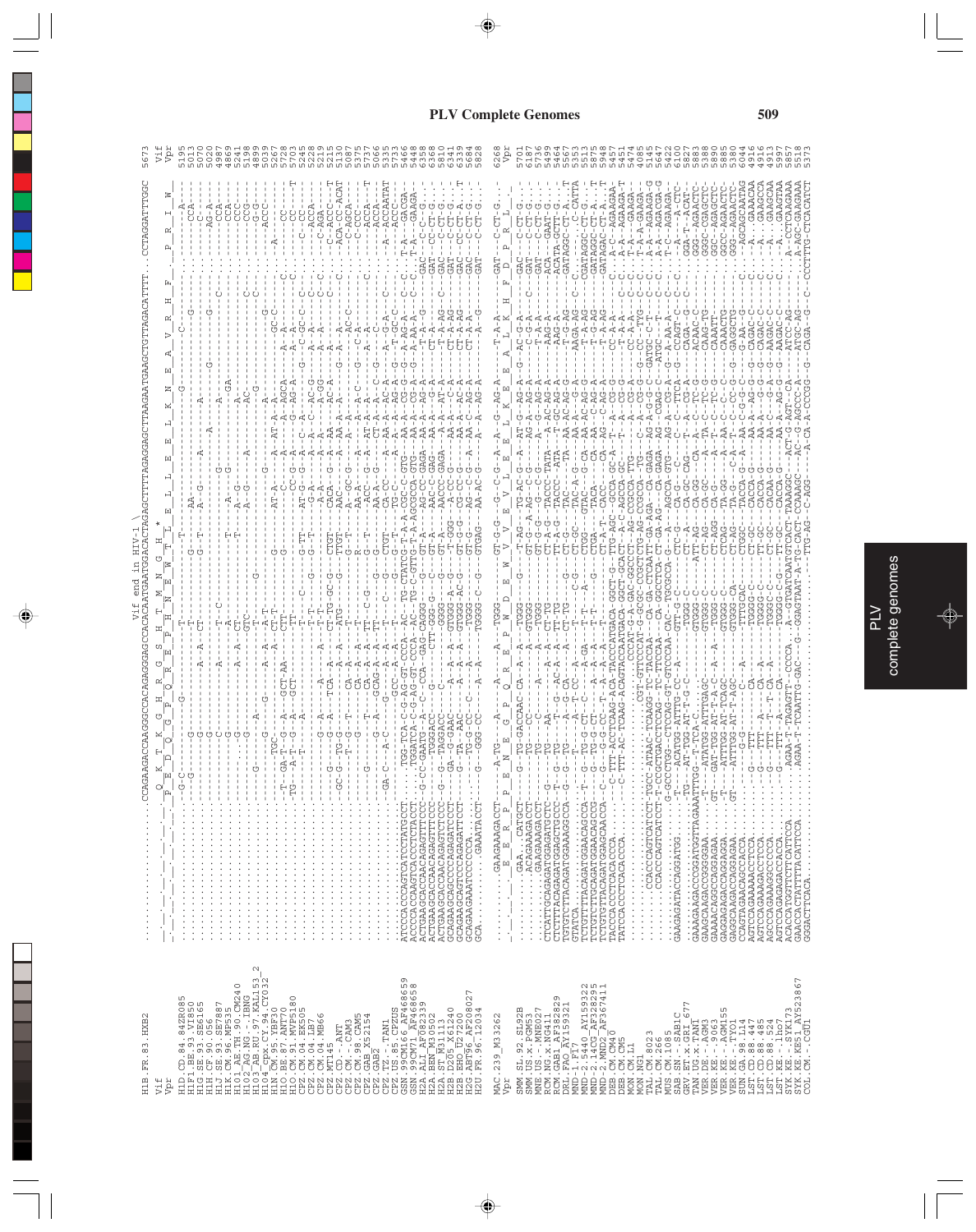|  | ř<br>ĭ |
|--|--------|
|  | í      |

 $\overline{8}$ 

es

| H1B.FR.83.HXB2<br>Normal Vpr<br>HXB2 Vpr | てりてり<br>$\begin{array}{lll} \textsc{locar} & \textsc{locar} \\ \textsc{1} & \textsc{1} & \textsc{1} \\ \textsc{1} & \textsc{1} & \textsc{1} \\ \textsc{1} & \textsc{1} & \textsc{1} \\ \textsc{1} & \textsc{1} & \textsc{1} \\ \textsc{1} & \textsc{1} & \textsc{1} \\ \end{array} \hspace{0.2cm} \begin{array}{lll} \textsc{1} & \textsc{1} & \textsc{1} \\ \textsc{1} & \textsc{1} & \textsc{1} \\ \textsc{1} & \textsc{1} & \textsc{1} \\ \textsc{1}$<br>$O'$ $O'$ | RQ                                           |  |
|------------------------------------------|-----------------------------------------------------------------------------------------------------------------------------------------------------------------------------------------------------------------------------------------------------------------------------------------------------------------------------------------------------------------------------------------------------------------------------------------------------------------------|----------------------------------------------|--|
|                                          |                                                                                                                                                                                                                                                                                                                                                                                                                                                                       | HXB <sub>2</sub>                             |  |
|                                          | Н<br>ł<br>$-1$ $-1$<br>$\mathbf{I}$<br>$\mathsf I$<br>$---A-$<br>보보                                                                                                                                                                                                                                                                                                                                                                                                   |                                              |  |
|                                          |                                                                                                                                                                                                                                                                                                                                                                                                                                                                       |                                              |  |
|                                          |                                                                                                                                                                                                                                                                                                                                                                                                                                                                       |                                              |  |
|                                          |                                                                                                                                                                                                                                                                                                                                                                                                                                                                       |                                              |  |
|                                          |                                                                                                                                                                                                                                                                                                                                                                                                                                                                       |                                              |  |
|                                          |                                                                                                                                                                                                                                                                                                                                                                                                                                                                       |                                              |  |
|                                          |                                                                                                                                                                                                                                                                                                                                                                                                                                                                       |                                              |  |
| $\sim$                                   |                                                                                                                                                                                                                                                                                                                                                                                                                                                                       | $\Omega$ $\Omega$ $\vdash$ $\Omega$ $\Omega$ |  |
|                                          |                                                                                                                                                                                                                                                                                                                                                                                                                                                                       |                                              |  |
|                                          |                                                                                                                                                                                                                                                                                                                                                                                                                                                                       |                                              |  |
|                                          | $\begin{split} &\frac{1}{1} \cdot \frac{1}{1} \cdot \frac{1}{1} \cdot \frac{1}{1} \cdot \frac{1}{1} \cdot \frac{1}{1} \cdot \frac{1}{1} \cdot \frac{1}{1} \cdot \frac{1}{1} \cdot \frac{1}{1} \cdot \frac{1}{1} \cdot \frac{1}{1} \cdot \frac{1}{1} \cdot \frac{1}{1} \cdot \frac{1}{1} \cdot \frac{1}{1} \cdot \frac{1}{1} \cdot \frac{1}{1} \cdot \frac{1}{1} \cdot \frac{1}{1} \cdot \frac{1}{1} \cdot \frac{1}{1} \cdot \frac{1}{1} \cdot \frac{1}{1}$            |                                              |  |
|                                          |                                                                                                                                                                                                                                                                                                                                                                                                                                                                       |                                              |  |
|                                          |                                                                                                                                                                                                                                                                                                                                                                                                                                                                       |                                              |  |
|                                          |                                                                                                                                                                                                                                                                                                                                                                                                                                                                       |                                              |  |
|                                          |                                                                                                                                                                                                                                                                                                                                                                                                                                                                       |                                              |  |
|                                          |                                                                                                                                                                                                                                                                                                                                                                                                                                                                       |                                              |  |
|                                          |                                                                                                                                                                                                                                                                                                                                                                                                                                                                       |                                              |  |
|                                          |                                                                                                                                                                                                                                                                                                                                                                                                                                                                       |                                              |  |
|                                          |                                                                                                                                                                                                                                                                                                                                                                                                                                                                       |                                              |  |
|                                          |                                                                                                                                                                                                                                                                                                                                                                                                                                                                       |                                              |  |
|                                          |                                                                                                                                                                                                                                                                                                                                                                                                                                                                       |                                              |  |
|                                          |                                                                                                                                                                                                                                                                                                                                                                                                                                                                       | F                                            |  |
|                                          |                                                                                                                                                                                                                                                                                                                                                                                                                                                                       | $\circ$                                      |  |
|                                          |                                                                                                                                                                                                                                                                                                                                                                                                                                                                       | Ó                                            |  |
|                                          |                                                                                                                                                                                                                                                                                                                                                                                                                                                                       |                                              |  |
|                                          |                                                                                                                                                                                                                                                                                                                                                                                                                                                                       |                                              |  |
|                                          |                                                                                                                                                                                                                                                                                                                                                                                                                                                                       |                                              |  |
|                                          |                                                                                                                                                                                                                                                                                                                                                                                                                                                                       |                                              |  |
|                                          |                                                                                                                                                                                                                                                                                                                                                                                                                                                                       |                                              |  |
|                                          |                                                                                                                                                                                                                                                                                                                                                                                                                                                                       |                                              |  |
| MAC.239 M33262                           | ACCCTT-AG-GAGCA<br>$-$ AAC--CAC-T-TA-T                                                                                                                                                                                                                                                                                                                                                                                                                                | 636                                          |  |
| Tat                                      | Cr3                                                                                                                                                                                                                                                                                                                                                                                                                                                                   | Fa                                           |  |
| Vpr                                      | じ<br>凹<br>l٢<br>۳<br>$\mathbb{Z}$<br>Σ<br>Н<br>H<br>$\approx$<br>Ü<br>$\overline{a}$<br>$\mathcal{A}^t$<br>$\vdash$<br>貢                                                                                                                                                                                                                                                                                                                                              |                                              |  |
|                                          |                                                                                                                                                                                                                                                                                                                                                                                                                                                                       |                                              |  |
|                                          | $\frac{1}{\alpha}+\frac{1}{\alpha}+\cdots$<br>$-1 - 1 - 0$<br>$\frac{1}{1}$<br>$-4-20-TTT-CG-2-$<br>$\frac{1}{1}$<br>Ĵ.<br>-- COG-1- H-000-<br>$TAC--CT---$<br>$-AAC$                                                                                                                                                                                                                                                                                                 | 580                                          |  |
|                                          | $-1 - 1 -$<br>÷,<br>$-$ AAC--CGC-T-TA-TT----                                                                                                                                                                                                                                                                                                                                                                                                                          |                                              |  |
|                                          |                                                                                                                                                                                                                                                                                                                                                                                                                                                                       |                                              |  |
|                                          |                                                                                                                                                                                                                                                                                                                                                                                                                                                                       |                                              |  |
|                                          |                                                                                                                                                                                                                                                                                                                                                                                                                                                                       |                                              |  |
|                                          |                                                                                                                                                                                                                                                                                                                                                                                                                                                                       |                                              |  |
|                                          |                                                                                                                                                                                                                                                                                                                                                                                                                                                                       |                                              |  |
|                                          |                                                                                                                                                                                                                                                                                                                                                                                                                                                                       |                                              |  |
|                                          |                                                                                                                                                                                                                                                                                                                                                                                                                                                                       |                                              |  |
|                                          |                                                                                                                                                                                                                                                                                                                                                                                                                                                                       |                                              |  |
|                                          |                                                                                                                                                                                                                                                                                                                                                                                                                                                                       | 101010                                       |  |
|                                          |                                                                                                                                                                                                                                                                                                                                                                                                                                                                       |                                              |  |
|                                          |                                                                                                                                                                                                                                                                                                                                                                                                                                                                       |                                              |  |
|                                          |                                                                                                                                                                                                                                                                                                                                                                                                                                                                       |                                              |  |
|                                          |                                                                                                                                                                                                                                                                                                                                                                                                                                                                       | <u> ഗ ഗ ഗ</u>                                |  |
|                                          |                                                                                                                                                                                                                                                                                                                                                                                                                                                                       |                                              |  |
|                                          |                                                                                                                                                                                                                                                                                                                                                                                                                                                                       | $Q \cap Q$<br><b>UU</b> U                    |  |
|                                          |                                                                                                                                                                                                                                                                                                                                                                                                                                                                       | ო თ                                          |  |
|                                          |                                                                                                                                                                                                                                                                                                                                                                                                                                                                       | $\circ$<br>$CD$ LO                           |  |
|                                          |                                                                                                                                                                                                                                                                                                                                                                                                                                                                       | $\circ$                                      |  |
|                                          |                                                                                                                                                                                                                                                                                                                                                                                                                                                                       | $\sigma$<br>ന                                |  |
|                                          |                                                                                                                                                                                                                                                                                                                                                                                                                                                                       |                                              |  |
|                                          |                                                                                                                                                                                                                                                                                                                                                                                                                                                                       |                                              |  |
|                                          |                                                                                                                                                                                                                                                                                                                                                                                                                                                                       |                                              |  |
|                                          |                                                                                                                                                                                                                                                                                                                                                                                                                                                                       |                                              |  |
|                                          |                                                                                                                                                                                                                                                                                                                                                                                                                                                                       |                                              |  |
|                                          |                                                                                                                                                                                                                                                                                                                                                                                                                                                                       |                                              |  |
|                                          | $\begin{array}{rll} \texttt{1700202825} & \texttt{1700202825} & \texttt{1700202825} & \texttt{1700202825} & \texttt{1700202825} & \texttt{1700202825} & \texttt{1700202825} & \texttt{1700202825} & \texttt{1700202825} & \texttt{1700202025} & \texttt{1700202025} & \texttt{1700202025} & \texttt{1700202025} & \texttt{$                                                                                                                                           |                                              |  |
|                                          |                                                                                                                                                                                                                                                                                                                                                                                                                                                                       |                                              |  |
|                                          |                                                                                                                                                                                                                                                                                                                                                                                                                                                                       |                                              |  |

**510 PLV Complete Genomes**

 $ex1$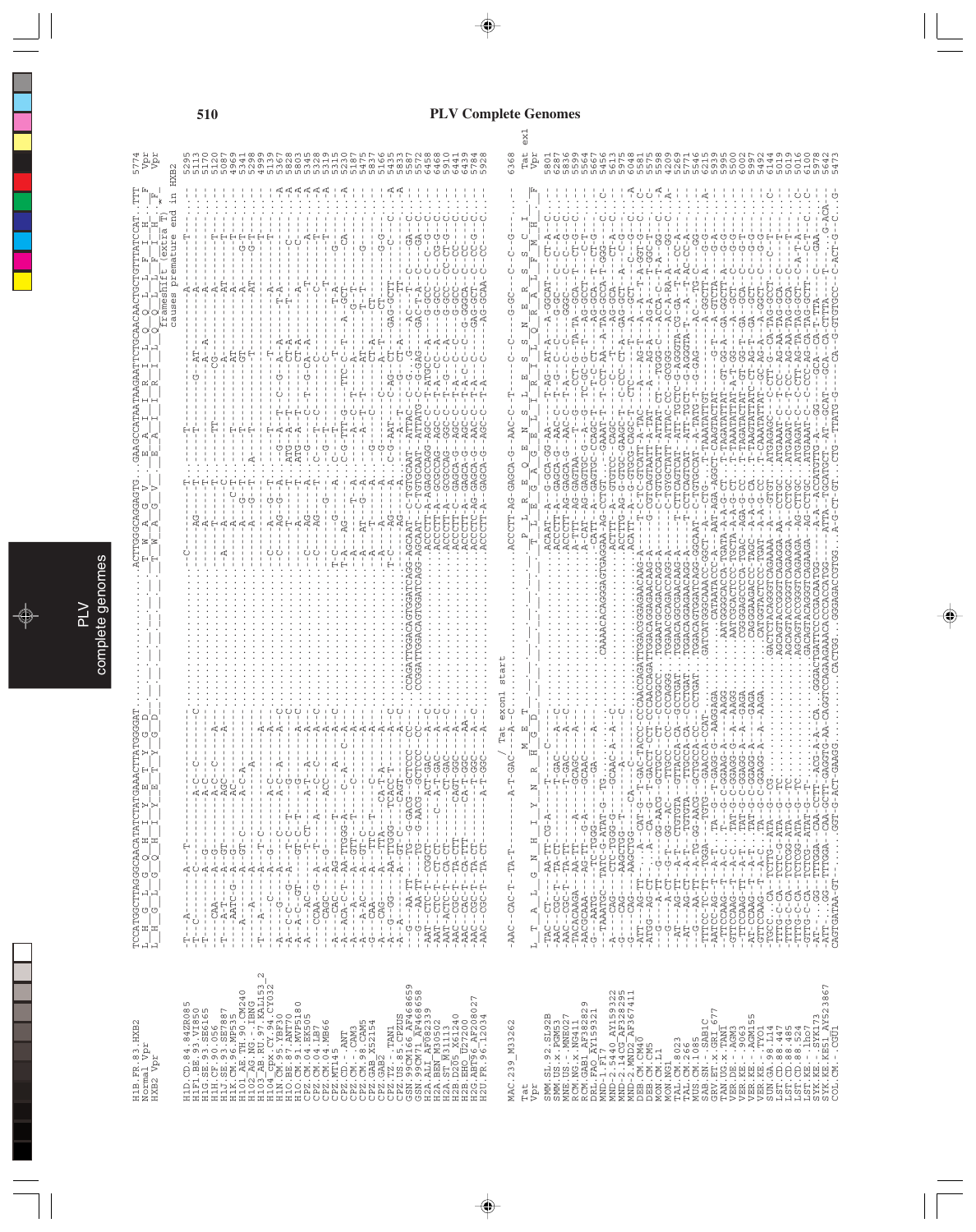|                                                                                                                                                                                                                                                                                                                                                               |                                                                                                                                                                                                                                                                                                                                                                                                                                                                                                                                    |                                               |                                                                                                                                                                                                                                                                                                                                                                                                                                                                                                                                                              |                                                                                                                                                                                                                                                                                                                                                                                                                                                                                                                                                                                                                                             | HIV-1 Vpr normal                                                                                | end                            |                                                                                                                                                                                                                                     |
|---------------------------------------------------------------------------------------------------------------------------------------------------------------------------------------------------------------------------------------------------------------------------------------------------------------------------------------------------------------|------------------------------------------------------------------------------------------------------------------------------------------------------------------------------------------------------------------------------------------------------------------------------------------------------------------------------------------------------------------------------------------------------------------------------------------------------------------------------------------------------------------------------------|-----------------------------------------------|--------------------------------------------------------------------------------------------------------------------------------------------------------------------------------------------------------------------------------------------------------------------------------------------------------------------------------------------------------------------------------------------------------------------------------------------------------------------------------------------------------------------------------------------------------------|---------------------------------------------------------------------------------------------------------------------------------------------------------------------------------------------------------------------------------------------------------------------------------------------------------------------------------------------------------------------------------------------------------------------------------------------------------------------------------------------------------------------------------------------------------------------------------------------------------------------------------------------|-------------------------------------------------------------------------------------------------|--------------------------------|-------------------------------------------------------------------------------------------------------------------------------------------------------------------------------------------------------------------------------------|
| H1B. FR. 83. HXB2                                                                                                                                                                                                                                                                                                                                             | . ATA<br>CAGAATTGGTCGACATAGCAGA.                                                                                                                                                                                                                                                                                                                                                                                                                                                                                                   | ACTCGZ                                        |                                                                                                                                                                                                                                                                                                                                                                                                                                                                                                                                                              | CAGAGGAGAGCAAGAAATGGAG                                                                                                                                                                                                                                                                                                                                                                                                                                                                                                                                                                                                                      | CCAGTAGATCCTAG<br>start<br>D<br>exon<br>Tat                                                     |                                | 5850                                                                                                                                                                                                                                |
| $_{\rm Vpx}$<br>ex1<br>orma1<br>HXB <sub>2</sub><br>¦at                                                                                                                                                                                                                                                                                                       | $\mathbf{H}$<br>α<br>CΩ<br>Ξ,<br>α<br>Iω<br>$\circ$<br>$\overline{P}$<br>ひ<br>$\mathbb{F}$<br>Н<br>P<br>R<br>$\circ$                                                                                                                                                                                                                                                                                                                                                                                                               |                                               | œ                                                                                                                                                                                                                                                                                                                                                                                                                                                                                                                                                            | α<br>α<br>oï                                                                                                                                                                                                                                                                                                                                                                                                                                                                                                                                                                                                                                | U)<br>ıα<br>⊳<br> U)<br>$\mathbf{\Omega}$<br>$[1]$<br><b>IC</b><br>Σ<br>Þ                       | œ                              | ᠗<br>Tat<br>Vpr                                                                                                                                                                                                                     |
| $\Delta \bar{d} \Lambda$                                                                                                                                                                                                                                                                                                                                      | $-4$<br>-<br>$\mathbf{I}$<br>J.                                                                                                                                                                                                                                                                                                                                                                                                                                                                                                    |                                               | ◡                                                                                                                                                                                                                                                                                                                                                                                                                                                                                                                                                            |                                                                                                                                                                                                                                                                                                                                                                                                                                                                                                                                                                                                                                             |                                                                                                 | К                              | 371<br>189                                                                                                                                                                                                                          |
| HID.CD.84.84ZR08!<br>HIFI.BE.93.VI850<br>HIG.SE.93.SE6165                                                                                                                                                                                                                                                                                                     | İ,<br>Н<br>$C - \overline{A}$<br>J<br>ن<br>۱<br>ţ<br>$\mathbf I$<br>$\mathsf I$<br>$\,$<br>$\mathbf{I}$<br>J.                                                                                                                                                                                                                                                                                                                                                                                                                      | Ġ                                             | $A - C$<br>◡                                                                                                                                                                                                                                                                                                                                                                                                                                                                                                                                                 | <b>99-</b><br>н<br>$\begin{bmatrix} 1 \\ 0 \\ 1 \end{bmatrix}$<br>$-1 - 0 - 1$                                                                                                                                                                                                                                                                                                                                                                                                                                                                                                                                                              | $\frac{1}{\sqrt{2}}$                                                                            | К                              | $\circ$<br>$^{24}$                                                                                                                                                                                                                  |
|                                                                                                                                                                                                                                                                                                                                                               | $C - A T - \cdots$<br>$\frac{1}{1}$<br>$C - \overline{A}$<br>f,<br>î.<br>$\,$ I<br>ל<br>י                                                                                                                                                                                                                                                                                                                                                                                                                                          | $-\n-\nTA-C$                                  |                                                                                                                                                                                                                                                                                                                                                                                                                                                                                                                                                              | ပ်<br>-<br>-<br>g<br>G<br>- 11<br>٠<br>$\mathbf{I}$<br>$-4-7$<br>$\mathbf{I}$                                                                                                                                                                                                                                                                                                                                                                                                                                                                                                                                                               | ÷                                                                                               | <b>AAAA</b>                    | 6 m m r<br>1104                                                                                                                                                                                                                     |
|                                                                                                                                                                                                                                                                                                                                                               | $-4$<br>$\mathbf{I}$                                                                                                                                                                                                                                                                                                                                                                                                                                                                                                               | $-7G-$                                        | U                                                                                                                                                                                                                                                                                                                                                                                                                                                                                                                                                            | $\frac{1}{\sqrt{2}}$<br>8<br>¥                                                                                                                                                                                                                                                                                                                                                                                                                                                                                                                                                                                                              | $-17G$                                                                                          |                                |                                                                                                                                                                                                                                     |
| $\mathbb{N}$                                                                                                                                                                                                                                                                                                                                                  | $\vdots$<br>$\frac{1}{1}$<br>$- - A$<br>Ŗ<br>$\mathbf{I}$<br>$\mathbf{I}$<br>$\mathbf I$<br>$\overset{-}{\circ}$                                                                                                                                                                                                                                                                                                                                                                                                                   | $-7 - -A$<br>÷                                | $\overline{\mathbf{A}}$                                                                                                                                                                                                                                                                                                                                                                                                                                                                                                                                      | じー<br><b>SC-</b><br>$GG - -A$<br>$GG - -A$<br>$GG - -A$                                                                                                                                                                                                                                                                                                                                                                                                                                                                                                                                                                                     | $-1G$                                                                                           |                                |                                                                                                                                                                                                                                     |
|                                                                                                                                                                                                                                                                                                                                                               | $\vdots$<br>$\vdots$<br>÷,<br>٢i<br>j<br>$\frac{1}{1}$<br>$C - A$<br>÷<br>$\mathbf I$                                                                                                                                                                                                                                                                                                                                                                                                                                              |                                               |                                                                                                                                                                                                                                                                                                                                                                                                                                                                                                                                                              | ÷,                                                                                                                                                                                                                                                                                                                                                                                                                                                                                                                                                                                                                                          | TGG--CCAG-AG<br>$\mathbf{I}$<br>CO-                                                             |                                |                                                                                                                                                                                                                                     |
|                                                                                                                                                                                                                                                                                                                                                               | $\ddot{\cdot}$<br>÷<br>$\frac{1}{4}$<br>$\frac{1}{4}$<br>÷<br>ا<br>$C - AG - -C$                                                                                                                                                                                                                                                                                                                                                                                                                                                   | $AC -$                                        |                                                                                                                                                                                                                                                                                                                                                                                                                                                                                                                                                              | $- - A$ G                                                                                                                                                                                                                                                                                                                                                                                                                                                                                                                                                                                                                                   | $\frac{1}{4}$<br>H                                                                              | S                              |                                                                                                                                                                                                                                     |
|                                                                                                                                                                                                                                                                                                                                                               | $A-C$<br>$\vdots$<br>$\frac{c}{1}$<br>$\frac{1}{4}$<br>F-                                                                                                                                                                                                                                                                                                                                                                                                                                                                          | CTC-0                                         | ∪                                                                                                                                                                                                                                                                                                                                                                                                                                                                                                                                                            | $-$ - $\mathbb{A}\mathbb{T}$ .<br>$- - - 2G$<br>GAAGAG-A                                                                                                                                                                                                                                                                                                                                                                                                                                                                                                                                                                                    | $\begin{smallmatrix}1&&1\\1&&1\end{smallmatrix}$<br>H                                           | $-GA$<br>$-GA$                 |                                                                                                                                                                                                                                     |
|                                                                                                                                                                                                                                                                                                                                                               | ţ<br>$\frac{1}{1}$<br>$- - - - 1$<br>$\frac{1}{2}$<br>$\frac{1}{4}$                                                                                                                                                                                                                                                                                                                                                                                                                                                                | $- A - C$                                     |                                                                                                                                                                                                                                                                                                                                                                                                                                                                                                                                                              | ပ္ပ်<br>$-1 - 5AC - -6 - -$<br>$-4.$                                                                                                                                                                                                                                                                                                                                                                                                                                                                                                                                                                                                        |                                                                                                 |                                |                                                                                                                                                                                                                                     |
|                                                                                                                                                                                                                                                                                                                                                               | $A - C$<br>$A - A$<br>ł<br>$\,$ I<br>$\begin{array}{c} \rule{0.2cm}{0.15mm} \rule{0.2cm}{0.15mm} \rule{0.2cm}{0.15mm} \rule{0.2cm}{0.15mm} \rule{0.2cm}{0.15mm} \rule{0.2cm}{0.15mm} \rule{0.2cm}{0.15mm} \rule{0.2cm}{0.15mm} \rule{0.2cm}{0.15mm} \rule{0.2cm}{0.15mm} \rule{0.2cm}{0.15mm} \rule{0.2cm}{0.15mm} \rule{0.2cm}{0.15mm} \rule{0.2cm}{0.15mm} \rule{0.2cm}{0.15mm} \rule{$<br>i<br>E<br>$- -17 - - - - - - - - - -$<br>$-1$<br>t<br>O<br>Í<br>$\mathbf{I}$<br>$\,$<br>$\mathbf{I}$<br>٠<br>$\overline{\phantom{a}}$ |                                               | $-{\bf A}-{\bf A}{\bf T}^{\bf T}$<br>$AC-CT$                                                                                                                                                                                                                                                                                                                                                                                                                                                                                                                 | $\frac{1}{2}$<br>$---PGG-$<br>$---AG$<br>$-4$<br>Ţ                                                                                                                                                                                                                                                                                                                                                                                                                                                                                                                                                                                          | ÷<br>$-4$<br>$-4$                                                                               | $-4$                           |                                                                                                                                                                                                                                     |
|                                                                                                                                                                                                                                                                                                                                                               | $ACA -$<br>- 5 - - - - - - - - HD5 - - -<br>$\vdots$<br>$-1 - CAC - A$<br>$\mathbb H$                                                                                                                                                                                                                                                                                                                                                                                                                                              | GGA-CC                                        |                                                                                                                                                                                                                                                                                                                                                                                                                                                                                                                                                              | $-0.46 - 0.71$                                                                                                                                                                                                                                                                                                                                                                                                                                                                                                                                                                                                                              | A - - - A - - - - G - - - GA.<br>CGT - - A C - C - GA.<br>- - - - - - - - - - - - - - GA.<br>÷, |                                |                                                                                                                                                                                                                                     |
|                                                                                                                                                                                                                                                                                                                                                               | $\vdots$<br>$\vdots$<br>$\mathbf I$<br>$\frac{1}{4}$<br>$- -A - -$<br>$- - A$<br>U<br>$\frac{1}{1}$<br>$\frac{1}{1}$<br>$-90-$<br>- 10-1                                                                                                                                                                                                                                                                                                                                                                                           | CT---TD<br>U                                  | $-TC-\overline{CT}$                                                                                                                                                                                                                                                                                                                                                                                                                                                                                                                                          | --GAG--ATGGAACCAGT                                                                                                                                                                                                                                                                                                                                                                                                                                                                                                                                                                                                                          | $-AA$ .<br>$-ATCY$                                                                              |                                |                                                                                                                                                                                                                                     |
|                                                                                                                                                                                                                                                                                                                                                               | Ì<br>$-5A-1$<br>$\begin{array}{c} 1 \\ 1 \\ 1 \\ 1 \end{array}$                                                                                                                                                                                                                                                                                                                                                                                                                                                                    | CTC-C                                         |                                                                                                                                                                                                                                                                                                                                                                                                                                                                                                                                                              |                                                                                                                                                                                                                                                                                                                                                                                                                                                                                                                                                                                                                                             |                                                                                                 |                                |                                                                                                                                                                                                                                     |
|                                                                                                                                                                                                                                                                                                                                                               | ATCA<br>Б<br>$-1$<br>$\begin{array}{l} \mathbf{T}--\mathbf{G}----\mathbf{T} \\ \mathbf{T}^{-}\mathbf{C}-\mathbf{C}\mathbf{C}\mathbf{A}---\mathbf{T} \end{array}$                                                                                                                                                                                                                                                                                                                                                                   |                                               |                                                                                                                                                                                                                                                                                                                                                                                                                                                                                                                                                              | $-9-9-$<br>$--AG-$                                                                                                                                                                                                                                                                                                                                                                                                                                                                                                                                                                                                                          |                                                                                                 |                                |                                                                                                                                                                                                                                     |
|                                                                                                                                                                                                                                                                                                                                                               | <b>TTATCA</b><br>යි<br>$---AAT-$<br>U<br>Ť<br>ပ္ပံ<br>Н<br>Н                                                                                                                                                                                                                                                                                                                                                                                                                                                                       | Ō<br>じ                                        | -GATACO<br>5                                                                                                                                                                                                                                                                                                                                                                                                                                                                                                                                                 | $-14GG - AT$<br>$C_1$<br>$-4G----$                                                                                                                                                                                                                                                                                                                                                                                                                                                                                                                                                                                                          |                                                                                                 | ڹ<br>י                         |                                                                                                                                                                                                                                     |
|                                                                                                                                                                                                                                                                                                                                                               | е                                                                                                                                                                                                                                                                                                                                                                                                                                                                                                                                  | AGA-GGTAC<br>$\ddot{\cdot}$                   | CTTAAG                                                                                                                                                                                                                                                                                                                                                                                                                                                                                                                                                       | C<br>-<br>1-9-1                                                                                                                                                                                                                                                                                                                                                                                                                                                                                                                                                                                                                             |                                                                                                 |                                |                                                                                                                                                                                                                                     |
|                                                                                                                                                                                                                                                                                                                                                               | $\ddot{a}$ $\ddot{b}$ $\ddot{c}$ $\ddot{c}$ $\ddot{c}$ $\ddot{c}$<br>$\begin{array}{c}\n\vdots \\ \vdots \\ \vdots\n\end{array}$<br>--GA----------<br>--GCA--A---G-C-G-TCA--<br>--GCA--A------                                                                                                                                                                                                                                                                                                                                     | GAAGA<br>CAAA                                 | CGACC<br>.ACTCCTTGCCAGCTGCAC                                                                                                                                                                                                                                                                                                                                                                                                                                                                                                                                 | C--CCC-CCA-AC<br>C--CCC-CCA-AT<br>-AAC-TGC-ATA-<br>--ATA--C-TGC-CTA-<br>$---AAC$<br>CGACCCCT                                                                                                                                                                                                                                                                                                                                                                                                                                                                                                                                                |                                                                                                 |                                |                                                                                                                                                                                                                                     |
|                                                                                                                                                                                                                                                                                                                                                               | TCAGC<br>$\frac{1}{2}$<br>$- -CG - C - GCTCA$<br>$- - GCA - - A$<br>$\mathbf{I}$                                                                                                                                                                                                                                                                                                                                                                                                                                                   |                                               | TATACCAACC                                                                                                                                                                                                                                                                                                                                                                                                                                                                                                                                                   |                                                                                                                                                                                                                                                                                                                                                                                                                                                                                                                                                                                                                                             |                                                                                                 |                                |                                                                                                                                                                                                                                     |
|                                                                                                                                                                                                                                                                                                                                                               | $T - T$<br>- - ペ-シ- - 1- - 555- -<br>J,<br>$-1 - 100 - 1$                                                                                                                                                                                                                                                                                                                                                                                                                                                                          | GGGAGGA<br>CAAT                               | AATCCTCTCAGCTATACCG-CCTCTTA<br>UU-UUUKHKHUKKUHUHUUHKK                                                                                                                                                                                                                                                                                                                                                                                                                                                                                                        |                                                                                                                                                                                                                                                                                                                                                                                                                                                                                                                                                                                                                                             |                                                                                                 |                                |                                                                                                                                                                                                                                     |
| HHI, CR. 39, , SETZ887<br>HHI, CR. 39, , SETZ887<br>HIOL AR, 29, , SETZ887<br>HIOL AR, 29, , SETZ887<br>HIOL AR, 29, SETZ88, 29, , NDF30<br>HIOL AR, 20, 19, , NDF30<br>CR2, CM, 04, , LES<br>CR2, CM, 04, , LES<br>CR2, CM, 04, , LES<br>CR2, CM, 04, ,                                                                                                      | ACAAC<br>$\frac{1}{2}$<br>÷<br>∴<br>◡<br>ひけひひ - - ス - - - ひス - ス の - - ひ - -                                                                                                                                                                                                                                                                                                                                                                                                                                                       | GOGAOO<br>CGCAGCGGA                           | AATCCTCACAACTACCCCCTCTT<br>LUCLO - COOKHALOAKULALULOUDULA<br>$\begin{minipage}{0.9\textwidth} \begin{tabular}{c} \multicolumn{2}{c} {\textwidth} {\bf \textbf{0}} & \multicolumn{2}{c} {\bf \textbf{0}} & \multicolumn{2}{c} {\bf \textbf{1}} & \multicolumn{2}{c} {\bf \textbf{1}} \\ \multicolumn{2}{c} {\bf \textbf{1}} & \multicolumn{2}{c} {\bf \textbf{1}} & \multicolumn{2}{c} {\bf \textbf{2}} & \multicolumn{2}{c} {\bf \textbf{2}} \\ \multicolumn{2}{c} {\bf \textbf{2}} & \multicolumn{2}{c} {\bf \textbf{2}} & \multicolumn{2}{c} {\bf \textbf$ | $\begin{array}{ll} \texttt{CCCT} {\small \cdots } {\small \cdots } {\small \cdots } {\small \cdots } {\small \cdots } {\small \cdots } {\small \cdots } {\small \cdots } {\small \cdots } {\small \cdots } {\small \cdots } {\small \cdots } {\small \cdots } {\small \cdots } {\small \cdots } {\small \cdots } {\small \cdots } {\small \cdots } {\small \cdots } {\small \cdots } {\small \cdots } {\small \cdots } {\small \cdots } {\small \cdots } {\small \cdots } {\small \cdots } {\small \cdots } {\small \cdots } {\small \cdots } {\small \cdots } {\small \cdots } {\small \cdots } {\small \cdots } {\small \cdots } {\small$ |                                                                                                 |                                | י מימים מימים מימים מימים מימים מימים מימים מימים מימים מימים מימים מימים מימים מימים מימים מימים מימים מימים<br>ישראל היא מימים מימים מימים מימים מימים מימים מימים מימים מימים מימים מימים מימים מימים מימים מימים מימים מימי<br> |
|                                                                                                                                                                                                                                                                                                                                                               | $\overline{\phantom{a}}$<br>$-4 - - - - -$                                                                                                                                                                                                                                                                                                                                                                                                                                                                                         | AGCAGCAGGAGGA                                 |                                                                                                                                                                                                                                                                                                                                                                                                                                                                                                                                                              |                                                                                                                                                                                                                                                                                                                                                                                                                                                                                                                                                                                                                                             |                                                                                                 |                                |                                                                                                                                                                                                                                     |
| MAC.239_M33262                                                                                                                                                                                                                                                                                                                                                | $\bigcup\limits_{i}$<br>$\vdots$<br>ULU - - ULTU - - T - - UUU - -                                                                                                                                                                                                                                                                                                                                                                                                                                                                 | CAACCTGGGGGAGGA                               | .AATCCTCTCTCAGTATACG-CCTCT                                                                                                                                                                                                                                                                                                                                                                                                                                                                                                                                   | Vpr end<br>--AGC-TGCTATA                                                                                                                                                                                                                                                                                                                                                                                                                                                                                                                                                                                                                    |                                                                                                 |                                | 6456                                                                                                                                                                                                                                |
| ex1<br>Tat                                                                                                                                                                                                                                                                                                                                                    | $\mathbb{C}\Omega$<br>凹<br>$\mathbf{\Omega}$<br>$\mathbb H$<br>$\Box$<br>Ą<br>囟<br>CΩ                                                                                                                                                                                                                                                                                                                                                                                                                                              | [1]<br>E.<br>ひ<br>z                           | œ<br>$\rightarrow$<br>占<br>$\circ$<br>$\omega$                                                                                                                                                                                                                                                                                                                                                                                                                                                                                                               | $\cup$<br>K.<br>囯<br>$\mathbf{p}_i$                                                                                                                                                                                                                                                                                                                                                                                                                                                                                                                                                                                                         |                                                                                                 |                                | Tat                                                                                                                                                                                                                                 |
| vpr                                                                                                                                                                                                                                                                                                                                                           | $\circ$<br>じ<br>$\vdash$<br>$\mathbb{R}$<br>$\overline{c}$<br>$\vert \Xi \vert$<br>$\mathbb{A} \Big  \mathbb{H}$<br>$\vert \circ$<br>ပြ<br>ုပ<br>$\mathbb{R}$                                                                                                                                                                                                                                                                                                                                                                      | じ                                             | $\mathsf{P}$<br>$\vert \mathsf{a} \vert$<br> U)<br>$\overline{P}$<br>$\mid$ $\mid$                                                                                                                                                                                                                                                                                                                                                                                                                                                                           | $\mathbb{E}$<br>IΩ<br>$\vert_{\omega}$                                                                                                                                                                                                                                                                                                                                                                                                                                                                                                                                                                                                      |                                                                                                 |                                | vpr                                                                                                                                                                                                                                 |
| SMM. SL. 92. SL92B                                                                                                                                                                                                                                                                                                                                            | ÷<br>$\ddot{\cdot}$<br>ひ‐‐KUH‐‐‐UUKU‐‐K-‐‐<br>$- - GCA$                                                                                                                                                                                                                                                                                                                                                                                                                                                                            | ACACCAACOGGGA<br>CAAAGTA                      | <b>LOGOOLGOOREREOLGOGOLOOOLAR</b>                                                                                                                                                                                                                                                                                                                                                                                                                                                                                                                            | -ACGTGTTATA                                                                                                                                                                                                                                                                                                                                                                                                                                                                                                                                                                                                                                 |                                                                                                 |                                |                                                                                                                                                                                                                                     |
| SMM.US.x.PGM53<br>MNE.US. - .MNE027                                                                                                                                                                                                                                                                                                                           | $\begin{array}{c} \dot{\mathbf{C}} \\ \dot{\mathbf{C}} \\ \dot{\mathbf{C}} \end{array} \begin{array}{c} \dot{\mathbf{C}} \\ \dot{\mathbf{C}} \\ \dot{\mathbf{C}} \end{array}$<br>$\frac{1}{2}$<br>$\vdots$<br>$\cdot$<br>$\Gamma = 1$<br>÷.<br>- - IDID - - DEEU - - U - - U DU - - -<br>ULU - - LUU - - - 4 - - 455 -<br>$\mathbf{I}$                                                                                                                                                                                             | URCURCULUHRRU                                 | AATCCTCTCTCAACTATAC<br>TCTGTCAACTATA                                                                                                                                                                                                                                                                                                                                                                                                                                                                                                                         | A-AGC-DOC----<br>GCGLGCL<br>- CCLCL                                                                                                                                                                                                                                                                                                                                                                                                                                                                                                                                                                                                         |                                                                                                 |                                |                                                                                                                                                                                                                                     |
|                                                                                                                                                                                                                                                                                                                                                               | $\frac{1}{2}$<br>$-1 - A - -1 - G - G - G$<br>$--GCA$<br>$\mathbb{H}$                                                                                                                                                                                                                                                                                                                                                                                                                                                              | A-GAGCAGAGAGGA                                | . AATCCTCTTAGATCCATTCTT<br>- AATCCTCTAGATCCATTCCG                                                                                                                                                                                                                                                                                                                                                                                                                                                                                                            | --AAC-TCTTGTA<br>-- CHC                                                                                                                                                                                                                                                                                                                                                                                                                                                                                                                                                                                                                     |                                                                                                 |                                |                                                                                                                                                                                                                                     |
| RCM.NG.x.NG411<br>RCM.GAB1 AF382829<br>DRL.FAO AY159321                                                                                                                                                                                                                                                                                                       | $-2 - 7$<br>F<br>-<br>$\frac{1}{1}$<br>$\overline{A}$<br>$-$ – TA $\cdot$<br>j                                                                                                                                                                                                                                                                                                                                                                                                                                                     | AACATCAGAGGA                                  | -G-AATCCTCTACGATCCATTCCG--A-C----AAC-TC-TGTA-<br>TGGAACCCATTTCGAACCTTTCCAAAG-GC--ACCA-CA-TTGTA-                                                                                                                                                                                                                                                                                                                                                                                                                                                              | $-$ AAC-TC-TGTA<br>ΥJ                                                                                                                                                                                                                                                                                                                                                                                                                                                                                                                                                                                                                       |                                                                                                 |                                |                                                                                                                                                                                                                                     |
| $MID - 1. F17$                                                                                                                                                                                                                                                                                                                                                | - 4555455151-1-145554<br>AGCTCAA--                                                                                                                                                                                                                                                                                                                                                                                                                                                                                                 | <b>CH</b><br><b>CACAA</b><br>ACAAGAAGGAGGAAGA | UCCCCAGASULENTENCONOROLOU                                                                                                                                                                                                                                                                                                                                                                                                                                                                                                                                    |                                                                                                                                                                                                                                                                                                                                                                                                                                                                                                                                                                                                                                             |                                                                                                 |                                |                                                                                                                                                                                                                                     |
|                                                                                                                                                                                                                                                                                                                                                               | U------U-UH--ROOU-K-----<br>$---TA$<br>$\mathbb{H}$                                                                                                                                                                                                                                                                                                                                                                                                                                                                                |                                               |                                                                                                                                                                                                                                                                                                                                                                                                                                                                                                                                                              |                                                                                                                                                                                                                                                                                                                                                                                                                                                                                                                                                                                                                                             |                                                                                                 |                                |                                                                                                                                                                                                                                     |
|                                                                                                                                                                                                                                                                                                                                                               | E                                                                                                                                                                                                                                                                                                                                                                                                                                                                                                                                  | CAAGAAGAAGGGG                                 |                                                                                                                                                                                                                                                                                                                                                                                                                                                                                                                                                              |                                                                                                                                                                                                                                                                                                                                                                                                                                                                                                                                                                                                                                             |                                                                                                 |                                |                                                                                                                                                                                                                                     |
| MND-2.15440 AY159322<br>MND-2.14CG AF328295<br>MND-2.MND2 AF367411<br>DEB.CM.CM40<br>DEB.CM.CM40<br>MON.CM.L1                                                                                                                                                                                                                                                 | じ じ                                                                                                                                                                                                                                                                                                                                                                                                                                                                                                                                | GTATC<br>GAGATACC<br>TACCAG<br>TAC-AG         |                                                                                                                                                                                                                                                                                                                                                                                                                                                                                                                                                              |                                                                                                                                                                                                                                                                                                                                                                                                                                                                                                                                                                                                                                             | ု<br>부                                                                                          |                                |                                                                                                                                                                                                                                     |
|                                                                                                                                                                                                                                                                                                                                                               |                                                                                                                                                                                                                                                                                                                                                                                                                                                                                                                                    | AAA-AAGAAGATACC                               |                                                                                                                                                                                                                                                                                                                                                                                                                                                                                                                                                              |                                                                                                                                                                                                                                                                                                                                                                                                                                                                                                                                                                                                                                             | AGG                                                                                             | :<br>CAC<br>GATCCAGACAATC      |                                                                                                                                                                                                                                     |
| MON.NG1                                                                                                                                                                                                                                                                                                                                                       | ひ                                                                                                                                                                                                                                                                                                                                                                                                                                                                                                                                  | CCAAC<br>CAGGTACC<br>CCACTACC<br>AAC-GC       | $-TA$ --CCCCTTTC                                                                                                                                                                                                                                                                                                                                                                                                                                                                                                                                             |                                                                                                                                                                                                                                                                                                                                                                                                                                                                                                                                                                                                                                             | $-TCA-C$                                                                                        | <b>CACC</b><br>UUUCAUNGAGAGAGE |                                                                                                                                                                                                                                     |
|                                                                                                                                                                                                                                                                                                                                                               | $-$ CAGCAA- $-$                                                                                                                                                                                                                                                                                                                                                                                                                                                                                                                    | $-1$ C<br>-CCGCACTACCCART                     | CCCCTTTCCGCAGGAGG - AC-CCATGCA-T-A.<br>CCCCTTTCAGGAAGGGGG - - - - - - CCATGCA-T-A.<br>j                                                                                                                                                                                                                                                                                                                                                                                                                                                                      |                                                                                                                                                                                                                                                                                                                                                                                                                                                                                                                                                                                                                                             |                                                                                                 |                                |                                                                                                                                                                                                                                     |
| $\begin{array}{l} \texttt{TM1.}\ (M, 2663 \\ \texttt{TM2.}\ (M, 2665 \\ \texttt{SMS.}\ (M, 1.085 \\ \texttt{SMS.}\ (M, 1.085 \\ \texttt{GRV.}\ (M, 1.081 \\ \texttt{GRV.}\ (M, 2.081 \\ \texttt{TAN} \ (M, 2.081 \\ \texttt{TAN} \ (M, 2.081 \\ \texttt{TAN} \ (M, 2.081 \\ \texttt{TAN} \ (M, 2.081 \\ \texttt{TAN} \ (M, 2.081 \\ \texttt{TAN} \ (M, 2.081$ |                                                                                                                                                                                                                                                                                                                                                                                                                                                                                                                                    |                                               |                                                                                                                                                                                                                                                                                                                                                                                                                                                                                                                                                              |                                                                                                                                                                                                                                                                                                                                                                                                                                                                                                                                                                                                                                             |                                                                                                 |                                |                                                                                                                                                                                                                                     |
|                                                                                                                                                                                                                                                                                                                                                               |                                                                                                                                                                                                                                                                                                                                                                                                                                                                                                                                    |                                               |                                                                                                                                                                                                                                                                                                                                                                                                                                                                                                                                                              |                                                                                                                                                                                                                                                                                                                                                                                                                                                                                                                                                                                                                                             |                                                                                                 |                                |                                                                                                                                                                                                                                     |
| VER. DE. - . AGM3                                                                                                                                                                                                                                                                                                                                             |                                                                                                                                                                                                                                                                                                                                                                                                                                                                                                                                    |                                               |                                                                                                                                                                                                                                                                                                                                                                                                                                                                                                                                                              |                                                                                                                                                                                                                                                                                                                                                                                                                                                                                                                                                                                                                                             |                                                                                                 |                                |                                                                                                                                                                                                                                     |
| .9063                                                                                                                                                                                                                                                                                                                                                         |                                                                                                                                                                                                                                                                                                                                                                                                                                                                                                                                    |                                               |                                                                                                                                                                                                                                                                                                                                                                                                                                                                                                                                                              |                                                                                                                                                                                                                                                                                                                                                                                                                                                                                                                                                                                                                                             |                                                                                                 |                                |                                                                                                                                                                                                                                     |
| KE. - .AGM155<br><b>LAZO</b><br>VER.KE.-.<br>VER.KE.-.<br>VER.KE.-.<br>$\textrm{KE}$ . –                                                                                                                                                                                                                                                                      | $---A---$<br>$TC--TG----$<br><b>PLP-2-</b>                                                                                                                                                                                                                                                                                                                                                                                                                                                                                         |                                               |                                                                                                                                                                                                                                                                                                                                                                                                                                                                                                                                                              |                                                                                                                                                                                                                                                                                                                                                                                                                                                                                                                                                                                                                                             |                                                                                                 |                                |                                                                                                                                                                                                                                     |
|                                                                                                                                                                                                                                                                                                                                                               | <b>AAG</b>                                                                                                                                                                                                                                                                                                                                                                                                                                                                                                                         |                                               | $-AC - C - BC$                                                                                                                                                                                                                                                                                                                                                                                                                                                                                                                                               |                                                                                                                                                                                                                                                                                                                                                                                                                                                                                                                                                                                                                                             |                                                                                                 | CTAC-AGACTAP                   |                                                                                                                                                                                                                                     |
| SUN 32.38.98.114<br>LST.CD.88.447<br>LST.CD.88.485<br>LST.CD.88.524<br>LST.KE.-1107                                                                                                                                                                                                                                                                           |                                                                                                                                                                                                                                                                                                                                                                                                                                                                                                                                    |                                               | $-4$ CC                                                                                                                                                                                                                                                                                                                                                                                                                                                                                                                                                      |                                                                                                                                                                                                                                                                                                                                                                                                                                                                                                                                                                                                                                             |                                                                                                 | CTAA<br>CTAA                   |                                                                                                                                                                                                                                     |
|                                                                                                                                                                                                                                                                                                                                                               |                                                                                                                                                                                                                                                                                                                                                                                                                                                                                                                                    | $AG - A$<br>GCAG                              | $-4$                                                                                                                                                                                                                                                                                                                                                                                                                                                                                                                                                         | Y<br>CTAGACCA                                                                                                                                                                                                                                                                                                                                                                                                                                                                                                                                                                                                                               | -CAT-CAAC-A<br>$- - A T - C A A$                                                                |                                |                                                                                                                                                                                                                                     |
|                                                                                                                                                                                                                                                                                                                                                               | $\overset{1}{\circ}$<br>TGCTGCA--A----A--A--AC-                                                                                                                                                                                                                                                                                                                                                                                                                                                                                    | E                                             | -ATCCAAC                                                                                                                                                                                                                                                                                                                                                                                                                                                                                                                                                     |                                                                                                                                                                                                                                                                                                                                                                                                                                                                                                                                                                                                                                             |                                                                                                 |                                |                                                                                                                                                                                                                                     |
| SYK.KE.-.SYK173<br>SYK.KE.KE51 AY52386<br>COL.CM.-.CGU1                                                                                                                                                                                                                                                                                                       | CGCAAAZ<br>$A --- -C --- G--G--C-RAG$ - CAAT-T-GCTTCCC<br>TGCTGCA--A<br>TCATGCG-                                                                                                                                                                                                                                                                                                                                                                                                                                                   | CAGGGGATAC                                    |                                                                                                                                                                                                                                                                                                                                                                                                                                                                                                                                                              |                                                                                                                                                                                                                                                                                                                                                                                                                                                                                                                                                                                                                                             |                                                                                                 |                                | $070 - 10$                                                                                                                                                                                                                          |
|                                                                                                                                                                                                                                                                                                                                                               |                                                                                                                                                                                                                                                                                                                                                                                                                                                                                                                                    |                                               |                                                                                                                                                                                                                                                                                                                                                                                                                                                                                                                                                              |                                                                                                                                                                                                                                                                                                                                                                                                                                                                                                                                                                                                                                             |                                                                                                 |                                |                                                                                                                                                                                                                                     |

P<sub>LV</sub>

 $\begin{tabular}{l} \textbf{7at} \textbf{6x1} \\ \textbf{187} \textbf{1}, \textbf{187} \textbf{1}, \textbf{287} \textbf{1}, \textbf{288} \textbf{1}, \textbf{289} \textbf{1}, \textbf{289} \textbf{1}, \textbf{289} \textbf{1}, \textbf{289} \textbf{1}, \textbf{289} \textbf{1}, \textbf{289} \textbf{1}, \textbf{289} \textbf{1}, \textbf{289} \textbf{1}, \textbf{289} \textbf{1}, \textbf{289} \textbf{1},$ 

 $\begin{tabular}{ll} \texttt{MAC. 239\_M33262}\\ \texttt{The exit} \\ \texttt{QPP} \\ \texttt{OMC. 192.5L92B} \\ \texttt{OMC. 193.7} \\ \texttt{OMC. 194.7} \\ \texttt{OMC. 195.7} \\ \texttt{OMC. 196.7} \\ \texttt{OMD1. 192.7} \\ \texttt{M1} \\ \texttt{M2} \\ \texttt{M2} \\ \texttt{M2} \\ \texttt{M2} \\ \texttt{M2} \\ \texttt{M2} \\ \texttt{M2} \\ \texttt{M2} \\ \texttt{M2} \\ \text$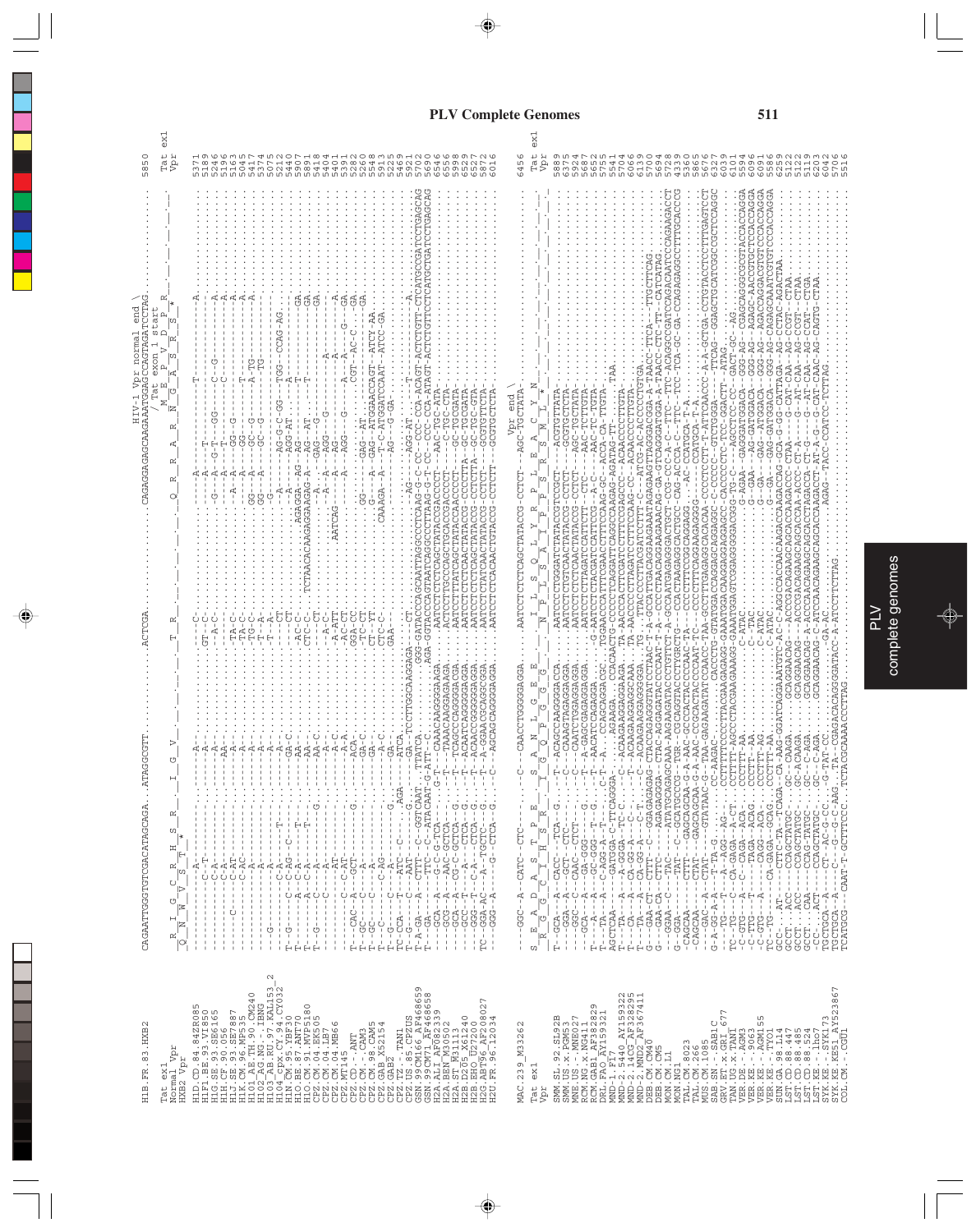complete genomes  $PLV$ 

| H1B.FR.83.HXB2<br>Tat ex1                                                                                                                                                                                                                                                                                                    | ×<br>Σ<br>$\mathbf{\Omega}$<br>口                     | CCAATTGCTATTGTAT<br>T N C Y C<br>$\square$<br><b>LULLUULUKRRRLUUURULUKRUURUULKUURRUULUUURURLUK</b><br>U<br>A<br>⊻<br>$\mathbf{\Omega}$<br>$\circ$<br>C)<br>ひ<br>$\mathbf{p}_i$<br>$\Xi$                                                                                                                                                                                                                                                                                                                                                                           | N<br>T81                                                                                                                                                                        |
|------------------------------------------------------------------------------------------------------------------------------------------------------------------------------------------------------------------------------------------------------------------------------------------------------------------------------|------------------------------------------------------|-------------------------------------------------------------------------------------------------------------------------------------------------------------------------------------------------------------------------------------------------------------------------------------------------------------------------------------------------------------------------------------------------------------------------------------------------------------------------------------------------------------------------------------------------------------------|---------------------------------------------------------------------------------------------------------------------------------------------------------------------------------|
|                                                                                                                                                                                                                                                                                                                              |                                                      |                                                                                                                                                                                                                                                                                                                                                                                                                                                                                                                                                                   |                                                                                                                                                                                 |
|                                                                                                                                                                                                                                                                                                                              | Н<br>5                                               | н<br>⊢<br>÷<br>К<br>$\mathbf{I}$<br>J.<br>O<br>てり<br>$\mathbf{I}$<br>Ū<br>O<br>ひトト                                                                                                                                                                                                                                                                                                                                                                                                                                                                                |                                                                                                                                                                                 |
|                                                                                                                                                                                                                                                                                                                              |                                                      | 부<br>н<br>÷,<br>$- - A$<br>К<br>U<br>ို<br>Ů<br>- 1                                                                                                                                                                                                                                                                                                                                                                                                                                                                                                               |                                                                                                                                                                                 |
|                                                                                                                                                                                                                                                                                                                              |                                                      | К<br>↻<br>↻                                                                                                                                                                                                                                                                                                                                                                                                                                                                                                                                                       |                                                                                                                                                                                 |
|                                                                                                                                                                                                                                                                                                                              | CAG-                                                 | Н                                                                                                                                                                                                                                                                                                                                                                                                                                                                                                                                                                 |                                                                                                                                                                                 |
|                                                                                                                                                                                                                                                                                                                              |                                                      | $-5 - -5$<br>$-5 - -5$<br>$- - A$<br>UF                                                                                                                                                                                                                                                                                                                                                                                                                                                                                                                           |                                                                                                                                                                                 |
|                                                                                                                                                                                                                                                                                                                              |                                                      | Ů<br>$\frac{1}{4}$<br>$-1$<br>U<br>ひ                                                                                                                                                                                                                                                                                                                                                                                                                                                                                                                              |                                                                                                                                                                                 |
| $\begin{small} \text{HD} & \text{CD} & 84 & 8428085\\ \text{HL111} & 19 & 3350085\\ \text{HL121} & 19 & 350085\\ \text{HL132} & 19 & 350085\\ \text{HL133} & 19 & 350085\\ \text{HL134} & 19 & 350085\\ \text{HL135} & 19 & 350085\\ \text{HL135} & 19 & 350085\\ \text{HL135} & 19 & 350085\\ \text{HL135} & 19 & 350085\\$ | ↻                                                    | U<br>J,<br>Н<br>Í<br>$\ddot{a}$<br>$\ddot{a}$<br>ひ<br>$\mathbf{1}$<br>U<br>◡<br>ひ<br>$\rm _{1}^{\circ}$                                                                                                                                                                                                                                                                                                                                                                                                                                                           | ה מסתמכה היה המספר מתחשב החול החדר סתמכות הספר החול המספר<br>לא מסתמכות להפרות הספר להיה הספר המסתמכות הספר החול הספר<br>המסתמכות הספר המספר הספר הספר הספר הספר הספר הספר הספר |
| $\sim$                                                                                                                                                                                                                                                                                                                       |                                                      | - TC<br>۳<br>-<br>$- - -$<br>$-4$<br>÷<br>$\frac{1}{2}$<br>U                                                                                                                                                                                                                                                                                                                                                                                                                                                                                                      |                                                                                                                                                                                 |
|                                                                                                                                                                                                                                                                                                                              |                                                      | $AT -$<br>υ<br>К<br>$\mathsf I$<br>U                                                                                                                                                                                                                                                                                                                                                                                                                                                                                                                              |                                                                                                                                                                                 |
|                                                                                                                                                                                                                                                                                                                              | U                                                    | - 11<br>$C-C-C-C-C$<br>U<br>$\blacksquare$<br>E<br>$\blacksquare$<br>U                                                                                                                                                                                                                                                                                                                                                                                                                                                                                            |                                                                                                                                                                                 |
|                                                                                                                                                                                                                                                                                                                              | Ļ<br>ι<br>텃<br>$GG - GCCC$<br>$GA - GCCC$            | 1<br>$\mathbf{I}$<br>$-c$<br>$\sf I$<br>$\mathsf I$<br>U<br>U<br>$-CA$ -<br>a<br>н<br>U                                                                                                                                                                                                                                                                                                                                                                                                                                                                           |                                                                                                                                                                                 |
|                                                                                                                                                                                                                                                                                                                              | $\mathbf{I}$<br>$\vdash$                             | i<br>$\texttt{ATT}\texttt{--}$<br>Ť,<br>U<br>÷<br>$- - - - - - - - - -$<br>-<br>$- - A$<br>U                                                                                                                                                                                                                                                                                                                                                                                                                                                                      |                                                                                                                                                                                 |
|                                                                                                                                                                                                                                                                                                                              | -- T<br>$\mathbf{I}$<br>÷.<br>U                      | $\mathbf{I}$<br>턱<br>Ť<br>$C - C$                                                                                                                                                                                                                                                                                                                                                                                                                                                                                                                                 |                                                                                                                                                                                 |
|                                                                                                                                                                                                                                                                                                                              | $-4 - 2$<br>$-4$<br>$\frac{1}{4}$<br>Ė<br>Ė          | $\blacksquare$<br>÷<br>$\frac{1}{1}$<br>AT<br>W<br>$A - A A - -$<br>$\frac{1}{1}$<br>j.<br>U<br>T<br>$\mathbf{I}$<br>-<br>К<br>CA<br>$\,$ $\,$<br>$\ddot{\phi}$<br>U                                                                                                                                                                                                                                                                                                                                                                                              |                                                                                                                                                                                 |
|                                                                                                                                                                                                                                                                                                                              | $-$ TTA $\cdot$<br>$-4 - 7$<br>$-AC-CCT$             | $-1 - 2 - 4 - 2 - 7$<br>- 1<br>- 1<br>- 1<br>Ā.<br>υU<br>$-1 - 5C - A$<br>$-46C$<br>-TCCTGC-ACA<br>$\bigcup\limits_{i}$                                                                                                                                                                                                                                                                                                                                                                                                                                           |                                                                                                                                                                                 |
|                                                                                                                                                                                                                                                                                                                              | $-CTA$<br>$\mathbf{I}$                               | $\overline{1}$<br>f.<br>$\frac{1}{2}$<br>f,<br>↻<br>$\mathbf{I}$<br>$\blacksquare$<br>먹<br>$\mathbf{I}$<br>$\mathbf{I}$<br>$\mathbf{I}$                                                                                                                                                                                                                                                                                                                                                                                                                           |                                                                                                                                                                                 |
|                                                                                                                                                                                                                                                                                                                              | CTA                                                  | ۳<br>۱<br>$AT - C$<br>Ŧ,<br>Ť<br>↻                                                                                                                                                                                                                                                                                                                                                                                                                                                                                                                                |                                                                                                                                                                                 |
|                                                                                                                                                                                                                                                                                                                              | $-4$<br>$C - C$                                      | $\ldots -R\mathbb{T}$ -<br>$\mathbf{L}$<br>÷.<br>$A-G$<br>$\mathbf{I}$<br>$\frac{1}{\sqrt{2}}$<br>U                                                                                                                                                                                                                                                                                                                                                                                                                                                               |                                                                                                                                                                                 |
|                                                                                                                                                                                                                                                                                                                              | J<br>GAATCCTAGATUUCTAG                               | U<br>$\frac{1}{1}$<br>-ATTCA<br>U<br>$\overline{\phantom{a}}$<br>$\begin{array}{c}\n-2-7 \\ -2-7\n\end{array}$<br>$\frac{1}{4}$<br>К                                                                                                                                                                                                                                                                                                                                                                                                                              |                                                                                                                                                                                 |
|                                                                                                                                                                                                                                                                                                                              | $-G - A$<br>$-4$<br>$-CA$ -<br>GAATCCCATAGATCCTCAGG- | U<br>F<br>Ĵ<br>$-4-$<br>$- - \text{AC} -$<br>$-9 - -$<br>$- -GC - GCA$                                                                                                                                                                                                                                                                                                                                                                                                                                                                                            |                                                                                                                                                                                 |
|                                                                                                                                                                                                                                                                                                                              | $CA-$                                                | U<br>÷<br>$-AT$<br>U<br>ロー<br>↻<br>ひ                                                                                                                                                                                                                                                                                                                                                                                                                                                                                                                              |                                                                                                                                                                                 |
|                                                                                                                                                                                                                                                                                                                              | -AACTG-<br>$-1$<br>. AGACCCGGAAGAGTGT<br>GAATAG      | Ü<br>$\cup$                                                                                                                                                                                                                                                                                                                                                                                                                                                                                                                                                       |                                                                                                                                                                                 |
|                                                                                                                                                                                                                                                                                                                              | $-TAA-TG$<br>TTT<br>HUHUAUAUUUUUUKUA<br>GAATAG       | Ö                                                                                                                                                                                                                                                                                                                                                                                                                                                                                                                                                                 |                                                                                                                                                                                 |
|                                                                                                                                                                                                                                                                                                                              |                                                      | $\mathfrak{S}$                                                                                                                                                                                                                                                                                                                                                                                                                                                                                                                                                    |                                                                                                                                                                                 |
|                                                                                                                                                                                                                                                                                                                              |                                                      |                                                                                                                                                                                                                                                                                                                                                                                                                                                                                                                                                                   |                                                                                                                                                                                 |
|                                                                                                                                                                                                                                                                                                                              |                                                      | $\cup$<br>Н<br>$\frac{1}{1}$                                                                                                                                                                                                                                                                                                                                                                                                                                                                                                                                      |                                                                                                                                                                                 |
|                                                                                                                                                                                                                                                                                                                              |                                                      | Ü<br>$\mathbf{I}$<br>$-CA$<br>Ĥ                                                                                                                                                                                                                                                                                                                                                                                                                                                                                                                                   |                                                                                                                                                                                 |
|                                                                                                                                                                                                                                                                                                                              |                                                      | ↻<br>٠<br>-<br>g<br>$\mathbf{I}$                                                                                                                                                                                                                                                                                                                                                                                                                                                                                                                                  |                                                                                                                                                                                 |
|                                                                                                                                                                                                                                                                                                                              |                                                      | U<br>÷<br>-<br>$-4$<br>HHH                                                                                                                                                                                                                                                                                                                                                                                                                                                                                                                                        |                                                                                                                                                                                 |
|                                                                                                                                                                                                                                                                                                                              |                                                      |                                                                                                                                                                                                                                                                                                                                                                                                                                                                                                                                                                   |                                                                                                                                                                                 |
|                                                                                                                                                                                                                                                                                                                              |                                                      |                                                                                                                                                                                                                                                                                                                                                                                                                                                                                                                                                                   |                                                                                                                                                                                 |
| MAC.239_M33262<br>Tat ex1                                                                                                                                                                                                                                                                                                    |                                                      |                                                                                                                                                                                                                                                                                                                                                                                                                                                                                                                                                                   | 647                                                                                                                                                                             |
|                                                                                                                                                                                                                                                                                                                              | $\cdot$<br>Ť<br>÷<br>ń                               | $\rightarrow$<br>U                                                                                                                                                                                                                                                                                                                                                                                                                                                                                                                                                | Tat                                                                                                                                                                             |
|                                                                                                                                                                                                                                                                                                                              |                                                      | 턱<br>⊢<br>$\frac{1}{\mathbf{C}}$                                                                                                                                                                                                                                                                                                                                                                                                                                                                                                                                  |                                                                                                                                                                                 |
|                                                                                                                                                                                                                                                                                                                              |                                                      | もーー<br>י<br>י<br>$T - CA$                                                                                                                                                                                                                                                                                                                                                                                                                                                                                                                                         |                                                                                                                                                                                 |
|                                                                                                                                                                                                                                                                                                                              |                                                      | U<br>J,<br>f,<br>せいーー                                                                                                                                                                                                                                                                                                                                                                                                                                                                                                                                             |                                                                                                                                                                                 |
|                                                                                                                                                                                                                                                                                                                              |                                                      | U<br>$-1$<br>$T - GC$                                                                                                                                                                                                                                                                                                                                                                                                                                                                                                                                             |                                                                                                                                                                                 |
|                                                                                                                                                                                                                                                                                                                              |                                                      | ۲<br>ا                                                                                                                                                                                                                                                                                                                                                                                                                                                                                                                                                            |                                                                                                                                                                                 |
|                                                                                                                                                                                                                                                                                                                              |                                                      |                                                                                                                                                                                                                                                                                                                                                                                                                                                                                                                                                                   |                                                                                                                                                                                 |
| SMM. 51. 92. 5192B<br>SMM. US. x. PGMS<br>RCM. 103. x. NG411<br>RCM. 03. x. NG411<br>RCM. 03. x. NG411<br>RCM. 03. x. NG411<br>MMD-2. 1440<br>MMD-2. MMD2_RP367411<br>DBB. CM. CM40<br>DBB. CM. CM40<br>DBB. CM. CM40<br>DBB. CM. CM40<br>NON. CM30.                                                                         | CAACTGCTA                                            | Üΰ<br>$-99 -$<br>$\cdots$ T - CA - -<br>GAG - AT - - A - -<br>・ひ<br>-CLLLOC<br>G-AG-GTATTATCAG                                                                                                                                                                                                                                                                                                                                                                                                                                                                    |                                                                                                                                                                                 |
|                                                                                                                                                                                                                                                                                                                              |                                                      | $-TC-$<br>÷<br>じー                                                                                                                                                                                                                                                                                                                                                                                                                                                                                                                                                 |                                                                                                                                                                                 |
|                                                                                                                                                                                                                                                                                                                              |                                                      | Ö<br>Ŧ,<br>$\vdots$                                                                                                                                                                                                                                                                                                                                                                                                                                                                                                                                               |                                                                                                                                                                                 |
|                                                                                                                                                                                                                                                                                                                              |                                                      |                                                                                                                                                                                                                                                                                                                                                                                                                                                                                                                                                                   |                                                                                                                                                                                 |
|                                                                                                                                                                                                                                                                                                                              | GGAGAGCATA                                           | C                                                                                                                                                                                                                                                                                                                                                                                                                                                                                                                                                                 |                                                                                                                                                                                 |
|                                                                                                                                                                                                                                                                                                                              | TGGAAGAAATA                                          | υů<br>$\mathbf I$<br>$-1$                                                                                                                                                                                                                                                                                                                                                                                                                                                                                                                                         |                                                                                                                                                                                 |
|                                                                                                                                                                                                                                                                                                                              | $+ - 1$<br>ACTI<br>TCCAGATATAGAATGGATGAATGA.         |                                                                                                                                                                                                                                                                                                                                                                                                                                                                                                                                                                   |                                                                                                                                                                                 |
|                                                                                                                                                                                                                                                                                                                              | - 1<br>TCCAGATACCACCACGATGAATAG.                     | U<br>부<br>$\begin{minipage}{0.9\textwidth} \begin{minipage}{0.9\textwidth} \begin{itemize} \begin{itemize} \begin{itemize} \begin{itemize} \begin{itemize} \end{itemize} \end{itemize} \end{itemize} \end{itemize} \end{itemize} \end{minipage} \begin{minipage}{0.9\textwidth} \begin{itemize} \begin{itemize} \begin{itemize} \end{itemize} \end{itemize} \end{itemize} \end{itemize} \end{minipage} \begin{minipage}{0.9\textwidth} \begin{itemize} \begin{itemize} \end{itemize} \end{itemize} \end{minipage} \begin{itemize} \begin{itemize} \begin{itemize$ |                                                                                                                                                                                 |
|                                                                                                                                                                                                                                                                                                                              |                                                      | ΰ<br>$T - C$<br>$\frac{1}{4}$<br>ひ                                                                                                                                                                                                                                                                                                                                                                                                                                                                                                                                |                                                                                                                                                                                 |
|                                                                                                                                                                                                                                                                                                                              |                                                      | A                                                                                                                                                                                                                                                                                                                                                                                                                                                                                                                                                                 |                                                                                                                                                                                 |
|                                                                                                                                                                                                                                                                                                                              | TCTAGGTACAGGATGGATGAATAA.                            | $TC -$                                                                                                                                                                                                                                                                                                                                                                                                                                                                                                                                                            |                                                                                                                                                                                 |
|                                                                                                                                                                                                                                                                                                                              |                                                      | ΰ<br>L<br>H<br>T,                                                                                                                                                                                                                                                                                                                                                                                                                                                                                                                                                 |                                                                                                                                                                                 |
|                                                                                                                                                                                                                                                                                                                              |                                                      | ΰ                                                                                                                                                                                                                                                                                                                                                                                                                                                                                                                                                                 |                                                                                                                                                                                 |
|                                                                                                                                                                                                                                                                                                                              |                                                      | ΰ<br>$\mathbf{I}$<br>$\mathbb H$                                                                                                                                                                                                                                                                                                                                                                                                                                                                                                                                  |                                                                                                                                                                                 |
|                                                                                                                                                                                                                                                                                                                              |                                                      |                                                                                                                                                                                                                                                                                                                                                                                                                                                                                                                                                                   |                                                                                                                                                                                 |
|                                                                                                                                                                                                                                                                                                                              |                                                      | ပ္ပံ<br>$-4$                                                                                                                                                                                                                                                                                                                                                                                                                                                                                                                                                      |                                                                                                                                                                                 |
|                                                                                                                                                                                                                                                                                                                              |                                                      | ΰ<br>$-1 - 1 -$<br>ACA-AT<br>Ť                                                                                                                                                                                                                                                                                                                                                                                                                                                                                                                                    |                                                                                                                                                                                 |
|                                                                                                                                                                                                                                                                                                                              |                                                      | AAA-AT--<br>CTTGGAG                                                                                                                                                                                                                                                                                                                                                                                                                                                                                                                                               |                                                                                                                                                                                 |
|                                                                                                                                                                                                                                                                                                                              |                                                      | - GAT-A---A-<br>- AAC-A---G-                                                                                                                                                                                                                                                                                                                                                                                                                                                                                                                                      |                                                                                                                                                                                 |
|                                                                                                                                                                                                                                                                                                                              |                                                      | O<br>ו<br>טט<br>ר<br>$\,$ I<br>- MAC-A---G-<br>- GAC-A---G-<br>- CAG-AT--G-                                                                                                                                                                                                                                                                                                                                                                                                                                                                                       |                                                                                                                                                                                 |
|                                                                                                                                                                                                                                                                                                                              |                                                      | Ó<br>U<br>U<br>U<br>$-CA-TC-CT-CT-CC$                                                                                                                                                                                                                                                                                                                                                                                                                                                                                                                             |                                                                                                                                                                                 |
|                                                                                                                                                                                                                                                                                                                              |                                                      | U<br>U<br>U<br>Н<br>$\frac{1}{1}$<br>ပု<br>$CAG - A$<br><b>0HD-0-1</b><br>투<br>AGCC-                                                                                                                                                                                                                                                                                                                                                                                                                                                                              |                                                                                                                                                                                 |
|                                                                                                                                                                                                                                                                                                                              |                                                      | U<br>$\mathbb H$<br>$-4$<br>$\mathbf{1}$<br>$-AC - A$<br>G-AAGGA--ACC                                                                                                                                                                                                                                                                                                                                                                                                                                                                                             |                                                                                                                                                                                 |
|                                                                                                                                                                                                                                                                                                                              | AG                                                   | $\cup$<br>Ü                                                                                                                                                                                                                                                                                                                                                                                                                                                                                                                                                       | 0.56                                                                                                                                                                            |
| $\begin{array}{lll} - \cdots \cdots \cdots - 51 & 73 \\ \text{SYK. KE. KE 1} & \text{A} & 23867 \\ \text{COL. CM.} - 0.75 & \text{C} & 7 \\ \end{array}$                                                                                                                                                                     |                                                      | 댱<br>$\overline{A}$                                                                                                                                                                                                                                                                                                                                                                                                                                                                                                                                               |                                                                                                                                                                                 |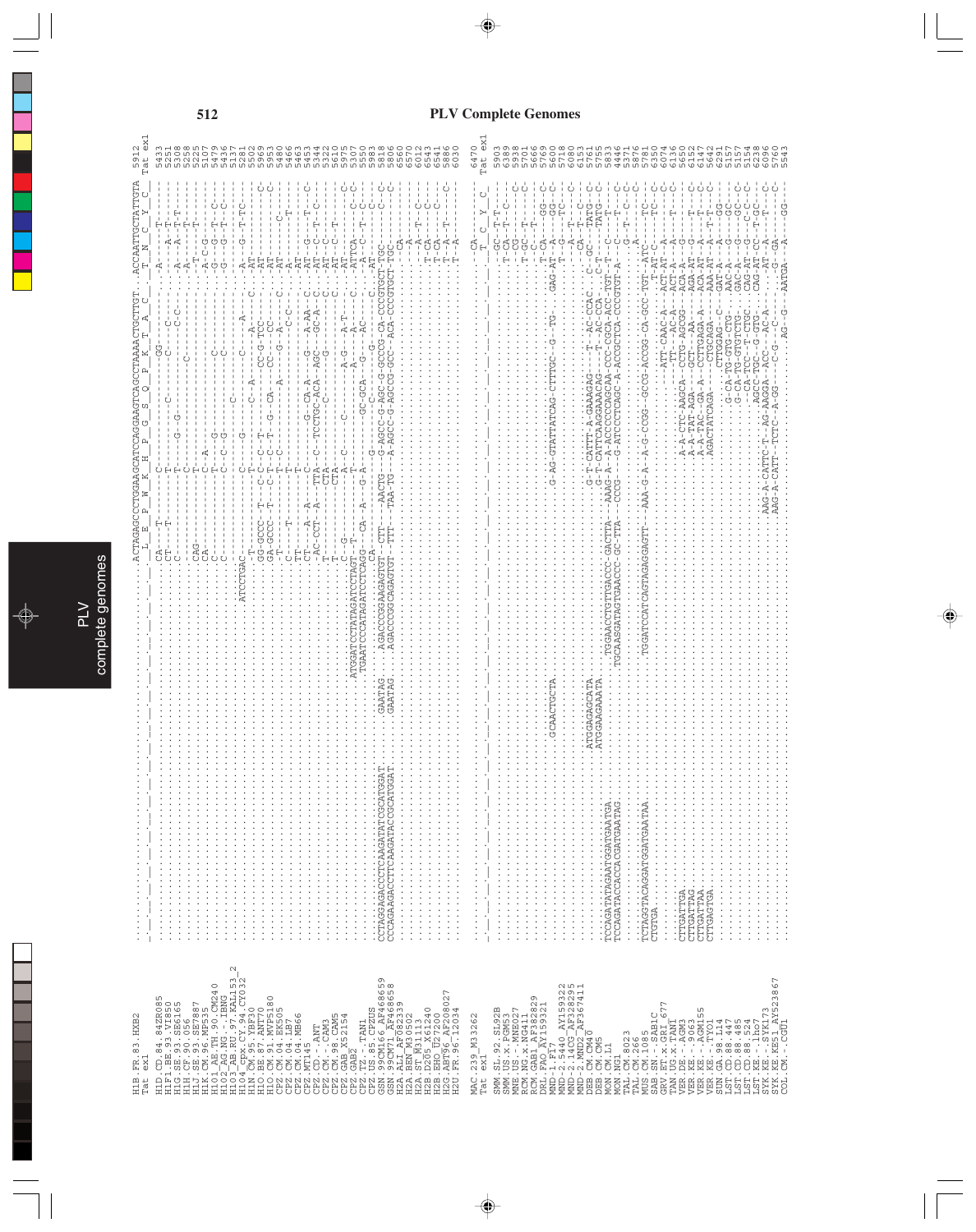| genomes     |
|-------------|
|             |
| ç           |
| リロー         |
| <b>COMO</b> |
| Ì           |
|             |
| j           |
|             |

**PLV** 

| H1B. FR. 83. HXB2<br>ex1<br>at.                                                                                                                                                                                                                                                                                                                                                                           | AAAAGTGUTTTTCATTCCAAGTTTGTTTTTTTTT<br>K K K C F H C V V F                                                                                                                                                                                                                                                                                                                                                                                                                              |                                                               | TAACAAAAGCTAAGGAAT | CTCCTA<br>U.        |                   | CACCACHORGAGUEDO CONSTRU  | AGTCAGACTCAT                                     |                     |
|-----------------------------------------------------------------------------------------------------------------------------------------------------------------------------------------------------------------------------------------------------------------------------------------------------------------------------------------------------------------------------------------------------------|----------------------------------------------------------------------------------------------------------------------------------------------------------------------------------------------------------------------------------------------------------------------------------------------------------------------------------------------------------------------------------------------------------------------------------------------------------------------------------------|---------------------------------------------------------------|--------------------|---------------------|-------------------|---------------------------|--------------------------------------------------|---------------------|
|                                                                                                                                                                                                                                                                                                                                                                                                           |                                                                                                                                                                                                                                                                                                                                                                                                                                                                                        |                                                               |                    |                     |                   |                           |                                                  |                     |
| ex1<br>Rev                                                                                                                                                                                                                                                                                                                                                                                                |                                                                                                                                                                                                                                                                                                                                                                                                                                                                                        |                                                               |                    |                     |                   | α<br>囸<br>$\Box$          |                                                  |                     |
|                                                                                                                                                                                                                                                                                                                                                                                                           | $--TGG$<br>$\frac{1}{1}$<br>$\frac{1}{1}$<br>$\overline{\phantom{a}}$<br>$-4$<br>$\frac{1}{4}$<br>$\mathbf{I}$<br>$\frac{1}{4}$<br>л.<br>$-CGA$                                                                                                                                                                                                                                                                                                                                        | $\frac{1}{1}$<br>$-1$                                         |                    |                     |                   | ↻                         |                                                  |                     |
|                                                                                                                                                                                                                                                                                                                                                                                                           | $\frac{1}{1}$<br>$\frac{1}{1}$<br>$- - - - - - - - - -$<br>$\mathsf I$<br>FP-                                                                                                                                                                                                                                                                                                                                                                                                          | $\frac{1}{1}$<br>U<br>$\frac{1}{1}$                           |                    |                     |                   | ひ                         | $- - - - - - -$                                  |                     |
|                                                                                                                                                                                                                                                                                                                                                                                                           | $\frac{1}{1}$                                                                                                                                                                                                                                                                                                                                                                                                                                                                          | ÷<br>$U - -D - -C - -$                                        |                    |                     |                   | $-6C$ A                   | $- AGA -$<br>GTTTG                               |                     |
|                                                                                                                                                                                                                                                                                                                                                                                                           | $-1 - \frac{1}{2} - \cdots$                                                                                                                                                                                                                                                                                                                                                                                                                                                            | ÷.<br>$\frac{1}{2}$<br>$\frac{1}{\sqrt{2}}$                   |                    |                     |                   |                           |                                                  |                     |
|                                                                                                                                                                                                                                                                                                                                                                                                           |                                                                                                                                                                                                                                                                                                                                                                                                                                                                                        | ÷                                                             |                    |                     |                   | $\overline{\Gamma}$       | $AC - -C$                                        |                     |
|                                                                                                                                                                                                                                                                                                                                                                                                           | $\begin{array}{cccccccccccccc} \multicolumn{2}{c}{} & \multicolumn{2}{c}{} & \multicolumn{2}{c}{} & \multicolumn{2}{c}{} & \multicolumn{2}{c}{} & \multicolumn{2}{c}{} & \multicolumn{2}{c}{} & \multicolumn{2}{c}{} & \multicolumn{2}{c}{} & \multicolumn{2}{c}{} & \multicolumn{2}{c}{} & \multicolumn{2}{c}{} & \multicolumn{2}{c}{} & \multicolumn{2}{c}{} & \multicolumn{2}{c}{} & \multicolumn{2}{c}{} & \multicolumn{2}{c}{} & \multicolumn{2}{c}{} & \multicolumn{2}{c}{} & \$ | 十二                                                            |                    |                     |                   |                           | $-9A$<br>ں<br>ا<br>$G-C---A$<br>ーしひい             | $N$ in in $N$ m     |
| $\sim$                                                                                                                                                                                                                                                                                                                                                                                                    | J.<br>$\frac{1}{1}$<br>븅<br>$-1-\text{TC}$<br>$\frac{1}{1}$<br>÷,<br>$\mathsf{I}$                                                                                                                                                                                                                                                                                                                                                                                                      |                                                               |                    |                     |                   |                           |                                                  |                     |
| $\frac{1}{2}$                                                                                                                                                                                                                                                                                                                                                                                             | $\mathbf I$<br>$\frac{1}{4}$<br>$\frac{1}{4}$                                                                                                                                                                                                                                                                                                                                                                                                                                          | U                                                             |                    |                     |                   |                           | $G - - C$ A<br>$G - - - A$                       |                     |
|                                                                                                                                                                                                                                                                                                                                                                                                           | $- -$ GA                                                                                                                                                                                                                                                                                                                                                                                                                                                                               | U                                                             |                    |                     |                   |                           |                                                  |                     |
|                                                                                                                                                                                                                                                                                                                                                                                                           | $-6A - C - C - C - C - C - C$                                                                                                                                                                                                                                                                                                                                                                                                                                                          |                                                               |                    |                     |                   | .AG<br>$A-C$              | $\therefore$ CA--CAGA-<br>$\therefore$ TA--CAGA- |                     |
| $\begin{small} &\text{HD} & \text{CD} & \text{34. } & \text{4420085} \\ \text{HD} & \text{CD} & \text{35. } & \text{35. } & \text{375. } & \text{38. } & \text{59. } & \text{50. } & \text{50. } & \text{51. } & \text{51. } & \text{53. } & \text{54. } & \text{55. } & \text{56. } & \text{57. } & \text{58. } & \text{59. } & \text{59. } & \text{50. } & \text{50. } & \text{50. } & \text{51. } & \$ | $\mathsf I$<br>$-$ GTT- $-$                                                                                                                                                                                                                                                                                                                                                                                                                                                            |                                                               |                    |                     |                   | -GCAAG<br>AGA-C           | $-A-A$                                           | N 0 10 10 0 H L V 0 |
|                                                                                                                                                                                                                                                                                                                                                                                                           | ţ                                                                                                                                                                                                                                                                                                                                                                                                                                                                                      | -1<br>U                                                       |                    |                     |                   | י<br>ו                    |                                                  |                     |
|                                                                                                                                                                                                                                                                                                                                                                                                           |                                                                                                                                                                                                                                                                                                                                                                                                                                                                                        | $\blacksquare$<br>U                                           |                    |                     |                   |                           |                                                  |                     |
|                                                                                                                                                                                                                                                                                                                                                                                                           | $- - - - - - - - - - - -$                                                                                                                                                                                                                                                                                                                                                                                                                                                              | $\mathbf{I}$                                                  |                    |                     | ပု                |                           | CAGG.                                            |                     |
|                                                                                                                                                                                                                                                                                                                                                                                                           |                                                                                                                                                                                                                                                                                                                                                                                                                                                                                        | $\mathbf{J}$<br>υU                                            |                    |                     | GAA-AGCT          |                           | - 1<br>- 1                                       |                     |
|                                                                                                                                                                                                                                                                                                                                                                                                           |                                                                                                                                                                                                                                                                                                                                                                                                                                                                                        | $\mathbf{I}$                                                  |                    |                     | - - A             |                           |                                                  |                     |
|                                                                                                                                                                                                                                                                                                                                                                                                           |                                                                                                                                                                                                                                                                                                                                                                                                                                                                                        | -14                                                           |                    |                     | $- -A - -1$       |                           | --<br>-- AC<br>---                               |                     |
|                                                                                                                                                                                                                                                                                                                                                                                                           |                                                                                                                                                                                                                                                                                                                                                                                                                                                                                        | UUU                                                           |                    |                     | $-CCA$<br>$-4$    |                           | $-4 - A - A - A -$                               | つりつちり               |
|                                                                                                                                                                                                                                                                                                                                                                                                           |                                                                                                                                                                                                                                                                                                                                                                                                                                                                                        | $\mathcal{A}$                                                 |                    |                     |                   |                           |                                                  |                     |
|                                                                                                                                                                                                                                                                                                                                                                                                           |                                                                                                                                                                                                                                                                                                                                                                                                                                                                                        | $x_1^4 + y_2^2 + z_3^3$<br>U                                  |                    |                     |                   | CAA-TCTGC                 |                                                  | 65                  |
|                                                                                                                                                                                                                                                                                                                                                                                                           | UHUH--U---                                                                                                                                                                                                                                                                                                                                                                                                                                                                             |                                                               |                    |                     |                   |                           | じし                                               |                     |
|                                                                                                                                                                                                                                                                                                                                                                                                           | $\frac{1}{\mathcal{O}}$                                                                                                                                                                                                                                                                                                                                                                                                                                                                | $\frac{1}{2}$                                                 |                    |                     | -AG               | $A-C-AA-G$                |                                                  |                     |
|                                                                                                                                                                                                                                                                                                                                                                                                           |                                                                                                                                                                                                                                                                                                                                                                                                                                                                                        |                                                               |                    |                     |                   | ATC-G<br>AA--T            |                                                  |                     |
|                                                                                                                                                                                                                                                                                                                                                                                                           | $-10 - 0 - 0$<br>$\frac{1}{1}$<br>$\mathbf{I}$<br>中国<br>-GG-A--C----AC<br>--GCGA--CA-T-C                                                                                                                                                                                                                                                                                                                                                                                               |                                                               |                    |                     |                   |                           |                                                  |                     |
|                                                                                                                                                                                                                                                                                                                                                                                                           | $-1 - 10 - 10 - 1$<br>$\frac{1}{1}$                                                                                                                                                                                                                                                                                                                                                                                                                                                    | $\overset{-}{\text{C}}$                                       |                    |                     |                   |                           |                                                  |                     |
|                                                                                                                                                                                                                                                                                                                                                                                                           | $-1 - 5 - 45 - 1$<br>ţ<br>$----C$<br>U<br>÷<br>ł.                                                                                                                                                                                                                                                                                                                                                                                                                                      |                                                               |                    |                     |                   |                           |                                                  |                     |
|                                                                                                                                                                                                                                                                                                                                                                                                           | $-1$<br>$\mathsf I$<br>f,<br>÷<br>$- - AC$<br>$\frac{1}{\mathbf{C}}$<br>ŧ,<br>$-5 - 7$                                                                                                                                                                                                                                                                                                                                                                                                 | ł.                                                            |                    |                     | ÷                 |                           |                                                  |                     |
|                                                                                                                                                                                                                                                                                                                                                                                                           | Ò<br>ロー<br>ł.<br>÷<br>$-C - -AC$<br>ŧ.<br>К<br>Ť                                                                                                                                                                                                                                                                                                                                                                                                                                       | $\frac{1}{2}$<br>J.                                           |                    |                     |                   |                           |                                                  |                     |
|                                                                                                                                                                                                                                                                                                                                                                                                           | $-1 - 1 - 1$<br>$\mathsf I$<br>$---A$<br>$\frac{1}{2}$<br>$- - A$                                                                                                                                                                                                                                                                                                                                                                                                                      | $\frac{1}{2}$<br>$-7 - A$                                     |                    |                     | AGCAAC            |                           |                                                  |                     |
|                                                                                                                                                                                                                                                                                                                                                                                                           | $-9C - A$<br>J.<br>$\mathbf{I}$<br>$- -A -$<br>$- - A$                                                                                                                                                                                                                                                                                                                                                                                                                                 |                                                               |                    |                     | CC-GAA-<br>AGCAAC |                           |                                                  |                     |
|                                                                                                                                                                                                                                                                                                                                                                                                           |                                                                                                                                                                                                                                                                                                                                                                                                                                                                                        |                                                               |                    |                     |                   |                           |                                                  |                     |
| MAC.239_M33262<br>Tat                                                                                                                                                                                                                                                                                                                                                                                     | 5<br>$-25$                                                                                                                                                                                                                                                                                                                                                                                                                                                                             |                                                               | ひ<br>υ υ           | ত                   | AGCAATCACGAAA     | <b>ACTOCAAAAA</b><br>AGAA |                                                  |                     |
|                                                                                                                                                                                                                                                                                                                                                                                                           | $\circ$<br>$\circlearrowright$<br>H<br>$\cup$<br>$\cup$<br>K<br>Χ                                                                                                                                                                                                                                                                                                                                                                                                                      | Ŀ,<br>$\circlearrowright$<br>$\mathbb{L}_1$                   | ٢ŋ                 | ≻                   | $\circ$           |                           | $\overline{z}$                                   | $\bar{a}$           |
| Rev                                                                                                                                                                                                                                                                                                                                                                                                       |                                                                                                                                                                                                                                                                                                                                                                                                                                                                                        |                                                               |                    |                     |                   |                           |                                                  | 6                   |
|                                                                                                                                                                                                                                                                                                                                                                                                           | $C_0$<br>$\frac{1}{\sqrt{2}}$                                                                                                                                                                                                                                                                                                                                                                                                                                                          |                                                               |                    |                     |                   |                           |                                                  | 8                   |
|                                                                                                                                                                                                                                                                                                                                                                                                           | $-1$<br>$\mathbf{I}$<br>$\frac{1}{1}$<br>$-1 - 1 - 1 - 2 - 1$<br>$- - A$                                                                                                                                                                                                                                                                                                                                                                                                               | $\frac{1}{4}$                                                 | ひ                  |                     |                   |                           |                                                  |                     |
| SMM.SL.92.SL92B<br>SMM.US.x.PGM53<br>MNE.US.-.MNE027                                                                                                                                                                                                                                                                                                                                                      | $-6T$<br>$- -AC - -$                                                                                                                                                                                                                                                                                                                                                                                                                                                                   | j.                                                            | τŋ                 |                     |                   |                           |                                                  |                     |
| RCM.NG.x.NG411                                                                                                                                                                                                                                                                                                                                                                                            | -- T-- T--                                                                                                                                                                                                                                                                                                                                                                                                                                                                             |                                                               |                    |                     |                   |                           | ERL.<br>TCAGZ                                    |                     |
| G                                                                                                                                                                                                                                                                                                                                                                                                         | ÷<br>$- - A$                                                                                                                                                                                                                                                                                                                                                                                                                                                                           | ÷                                                             |                    |                     |                   | CTAAGGA-G                 |                                                  |                     |
| RCM.GAB1 AF38282<br>DRL.FAO_AY159321                                                                                                                                                                                                                                                                                                                                                                      |                                                                                                                                                                                                                                                                                                                                                                                                                                                                                        | $\perp$                                                       |                    |                     |                   | S<br>Ū<br>U               | ΰ                                                |                     |
| $MID - 1.FI7$                                                                                                                                                                                                                                                                                                                                                                                             | $\begin{array}{l} \mathbf{A} \, \mathbf{A} \, \mathbf{A} \, \mathbf{A} \, \mathbf{A} \, \mathbf{A} \, \mathbf{A} \, \mathbf{A} \, \mathbf{A} \, \mathbf{A} \, \mathbf{A} \, \mathbf{A} \, \mathbf{A} \, \mathbf{A} \, \mathbf{A} \, \mathbf{A} \, \mathbf{A} \, \mathbf{A} \, \mathbf{A} \, \mathbf{A} \, \mathbf{A} \, \mathbf{A} \, \mathbf{A} \, \mathbf{A} \, \mathbf{A} \, \mathbf{A} \, \mathbf{A$                                                                               | $\mathcal{A}$                                                 |                    |                     |                   |                           |                                                  |                     |
|                                                                                                                                                                                                                                                                                                                                                                                                           |                                                                                                                                                                                                                                                                                                                                                                                                                                                                                        | $\blacksquare$                                                |                    |                     |                   |                           |                                                  |                     |
|                                                                                                                                                                                                                                                                                                                                                                                                           |                                                                                                                                                                                                                                                                                                                                                                                                                                                                                        | <b>ひひひひひひひ</b>                                                |                    |                     | CATGIC            | -G-AGAG                   |                                                  |                     |
|                                                                                                                                                                                                                                                                                                                                                                                                           |                                                                                                                                                                                                                                                                                                                                                                                                                                                                                        |                                                               |                    | G-ACAT              | CATGCCT           |                           | <b>GAAAAA-TATCAGAA</b>                           |                     |
|                                                                                                                                                                                                                                                                                                                                                                                                           |                                                                                                                                                                                                                                                                                                                                                                                                                                                                                        | $\sim 1-1-1$                                                  |                    |                     |                   | A-T.                      |                                                  |                     |
| MWD-2.15440 AY159322<br>MWD-2.14CG AF328295<br>DBB.CN.CN42 AF367411<br>DBB.CN.CN42<br>DBB.CN.CN5<br>MOX.NG1                                                                                                                                                                                                                                                                                               |                                                                                                                                                                                                                                                                                                                                                                                                                                                                                        | $\blacksquare$                                                |                    | ÷                   |                   |                           |                                                  |                     |
|                                                                                                                                                                                                                                                                                                                                                                                                           |                                                                                                                                                                                                                                                                                                                                                                                                                                                                                        |                                                               |                    | $\frac{1}{1}$       | TATG-             | CTC                       |                                                  |                     |
|                                                                                                                                                                                                                                                                                                                                                                                                           |                                                                                                                                                                                                                                                                                                                                                                                                                                                                                        | <b>UUUU</b>                                                   |                    |                     |                   | $  CATC$                  | CGATC-GAGCTA                                     |                     |
|                                                                                                                                                                                                                                                                                                                                                                                                           | $- - - - - - - - - - - -$                                                                                                                                                                                                                                                                                                                                                                                                                                                              |                                                               |                    | $-CCG$              | TATGTCC           | ΰ<br>-                    |                                                  |                     |
|                                                                                                                                                                                                                                                                                                                                                                                                           |                                                                                                                                                                                                                                                                                                                                                                                                                                                                                        | <b>A</b><br>CO<br>$\cup$                                      |                    | Ť.<br>$\frac{1}{4}$ | TATGT             |                           | $-CA-TCAC$                                       |                     |
|                                                                                                                                                                                                                                                                                                                                                                                                           |                                                                                                                                                                                                                                                                                                                                                                                                                                                                                        |                                                               |                    | - CGG<br>÷          |                   |                           | TCA<br>GCCGAGCCA                                 |                     |
|                                                                                                                                                                                                                                                                                                                                                                                                           |                                                                                                                                                                                                                                                                                                                                                                                                                                                                                        | $\frac{1}{1}$                                                 |                    | TCG.<br>÷           | TATGT             |                           |                                                  |                     |
|                                                                                                                                                                                                                                                                                                                                                                                                           |                                                                                                                                                                                                                                                                                                                                                                                                                                                                                        | $-GCA$<br>$\frac{1}{4}$<br>$\frac{1}{1}$<br>U<br>$\mathbf{I}$ |                    | AG-GCGT             |                   |                           | $-6A - A$                                        |                     |
| $\begin{array}{l} \text{TM}.\ \text{CM}.\ 0023\\ \text{TM}.\ \text{CM}.\ 266\\ \text{TM}.\ \text{CM}.\ 266\\ \text{SR}.\ \text{SM}.\ .\ \text{SAB1C}\\ \text{GRV, ET}.\ \text{x. GRI}=\text{677}\\ \text{GRV, ET}.\ \text{x. GRI}=\text{677}\\ \text{GRV, ET}.\ .\ \text{RJ}.\ \text{CM} \end{array}$                                                                                                     |                                                                                                                                                                                                                                                                                                                                                                                                                                                                                        | ں<br>ا<br>U<br>U                                              |                    |                     |                   | $AC - D$                  |                                                  |                     |
|                                                                                                                                                                                                                                                                                                                                                                                                           | $- - - - - - - - - - -$                                                                                                                                                                                                                                                                                                                                                                                                                                                                | ÷<br>U                                                        |                    | ローウ                 |                   |                           |                                                  |                     |
|                                                                                                                                                                                                                                                                                                                                                                                                           |                                                                                                                                                                                                                                                                                                                                                                                                                                                                                        | ÷                                                             |                    |                     |                   |                           |                                                  |                     |
|                                                                                                                                                                                                                                                                                                                                                                                                           |                                                                                                                                                                                                                                                                                                                                                                                                                                                                                        | 十十<br>↻                                                       |                    | ロー                  |                   |                           |                                                  |                     |
|                                                                                                                                                                                                                                                                                                                                                                                                           |                                                                                                                                                                                                                                                                                                                                                                                                                                                                                        | U<br>Ť                                                        |                    | 부부<br>けっ            |                   | GAAAGA<br>GAAAGZ          | $F - A$<br>1111                                  |                     |
|                                                                                                                                                                                                                                                                                                                                                                                                           | $\frac{1}{1}$                                                                                                                                                                                                                                                                                                                                                                                                                                                                          | ÷<br>$\frac{1}{1}$<br>U<br>÷<br>$\frac{1}{4}$                 |                    |                     |                   |                           |                                                  |                     |
|                                                                                                                                                                                                                                                                                                                                                                                                           | $-$ TATTC<br>J.                                                                                                                                                                                                                                                                                                                                                                                                                                                                        | $\frac{1}{1}$<br>U<br>$\frac{1}{1}$<br>t                      |                    |                     |                   |                           |                                                  |                     |
|                                                                                                                                                                                                                                                                                                                                                                                                           | $---TATTC$<br>Í<br>J.<br>J.<br>J.<br>$- -6 - -$                                                                                                                                                                                                                                                                                                                                                                                                                                        | ÷<br>U<br>t<br>$\frac{1}{4}$                                  |                    |                     |                   |                           |                                                  |                     |
|                                                                                                                                                                                                                                                                                                                                                                                                           | $- - - - - - - - - - -$<br>$\frac{1}{1}$<br>$-$ GTT- $-$                                                                                                                                                                                                                                                                                                                                                                                                                               | $\frac{1}{1}$<br>↻<br>$\frac{1}{1}$                           |                    |                     |                   |                           |                                                  |                     |
|                                                                                                                                                                                                                                                                                                                                                                                                           | $-$ -TATTC<br>÷<br>$-4$                                                                                                                                                                                                                                                                                                                                                                                                                                                                | ÷<br>U<br>Ť<br>Ť                                              |                    |                     |                   |                           |                                                  |                     |
| .KE.-.1ho7<br>.KE.-.SYK173<br>.KE.KES1 AY523867<br>.CM.-.CGU1<br>YK                                                                                                                                                                                                                                                                                                                                       | ロー<br>$- -A - - -$<br>$\mathsf I$<br>÷<br>י<br>י<br>$\mathbb{I}$                                                                                                                                                                                                                                                                                                                                                                                                                       |                                                               |                    |                     |                   |                           |                                                  |                     |
| <b>SYK</b>                                                                                                                                                                                                                                                                                                                                                                                                | $- - \frac{\Gamma T}{T} - \frac{\Gamma A G A}{G - A} - C$<br>$\blacksquare$                                                                                                                                                                                                                                                                                                                                                                                                            |                                                               |                    |                     |                   |                           |                                                  |                     |
| COL.                                                                                                                                                                                                                                                                                                                                                                                                      | H<br>- L<br>- L<br>GGCC                                                                                                                                                                                                                                                                                                                                                                                                                                                                |                                                               |                    |                     |                   |                           |                                                  |                     |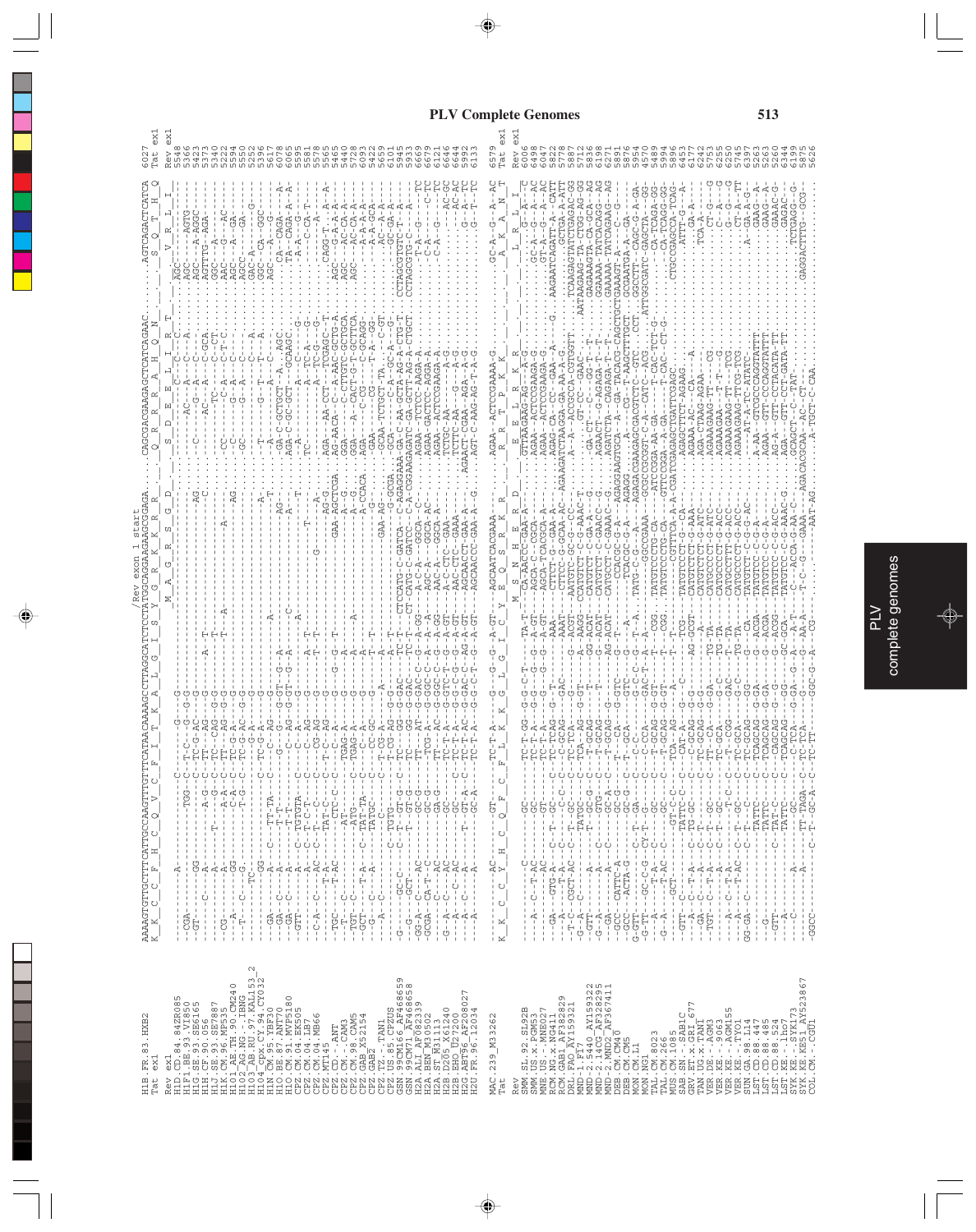complete genomes  $\geq$ 

| $_{\rm vqu}$<br>612<br>. ATAGTTGTG<br>$\mathord{\vartriangleright}^{\! \mathord{\text{\rm l}}\!}$<br>$\triangleright$               |                                                        |                                |                                                                                                                                                                                                                                                                                |                                                     |                                                                                                              |         |  |  |  |  |  |     |  |                                                                                                                                                                                                                                                                                                                                                                                                                                          |                                                                     |          |             | 660                                      |               |                                                                          |         |                                          |                                                                          |  |  |                  |           |                                                                   |  |  | GTAGCA--AA |  |  |  |  |  |                                                                                                                                                                                                                                                                                                                                                                                                                                                                                                                         |
|-------------------------------------------------------------------------------------------------------------------------------------|--------------------------------------------------------|--------------------------------|--------------------------------------------------------------------------------------------------------------------------------------------------------------------------------------------------------------------------------------------------------------------------------|-----------------------------------------------------|--------------------------------------------------------------------------------------------------------------|---------|--|--|--|--|--|-----|--|------------------------------------------------------------------------------------------------------------------------------------------------------------------------------------------------------------------------------------------------------------------------------------------------------------------------------------------------------------------------------------------------------------------------------------------|---------------------------------------------------------------------|----------|-------------|------------------------------------------|---------------|--------------------------------------------------------------------------|---------|------------------------------------------|--------------------------------------------------------------------------|--|--|------------------|-----------|-------------------------------------------------------------------|--|--|------------|--|--|--|--|--|-------------------------------------------------------------------------------------------------------------------------------------------------------------------------------------------------------------------------------------------------------------------------------------------------------------------------------------------------------------------------------------------------------------------------------------------------------------------------------------------------------------------------|
| К<br>$\mapsto$<br>К                                                                                                                 |                                                        |                                |                                                                                                                                                                                                                                                                                |                                                     |                                                                                                              |         |  |  |  |  |  |     |  | $\begin{split} \textbf{1}_{\text{2}}&\text{1}_{\text{2}}\text{1}_{\text{2}}\text{1}_{\text{2}}\text{1}_{\text{2}}\text{1}_{\text{2}}\text{1}_{\text{2}}\text{1}_{\text{2}}\text{1}_{\text{2}}\text{1}_{\text{2}}\text{1}_{\text{2}}\text{1}_{\text{2}}\text{1}_{\text{2}}\text{1}_{\text{2}}\text{1}_{\text{2}}\text{1}_{\text{2}}\text{1}_{\text{2}}\text{1}_{\text{2}}\text{1}_{\text{2}}\text{1}_{\text{2}}\text{1}_{\text{2}}\text{$ |                                                                     |          |             |                                          |               |                                                                          |         |                                          |                                                                          |  |  |                  |           | <b>T-CA</b><br>5                                                  |  |  |            |  |  |  |  |  |                                                                                                                                                                                                                                                                                                                                                                                                                                                                                                                         |
| art (ACG start codon in HXB2)<br>ATACCAATAGTAGCAATAGTAGCATTAGTAGTAGCAATAATAATAGCA<br>$\geq$<br>$\geq$<br>山<br>К<br>$\triangleright$ |                                                        |                                |                                                                                                                                                                                                                                                                                |                                                     |                                                                                                              |         |  |  |  |  |  |     |  |                                                                                                                                                                                                                                                                                                                                                                                                                                          |                                                                     |          |             |                                          |               |                                                                          |         |                                          |                                                                          |  |  |                  | $\cdot$ 1 | -GGCAGCA<br>$\ddot{\cdot}$<br>Q.<br><b>COLOUD-DHUH--</b><br>-GGTT |  |  |            |  |  |  |  |  |                                                                                                                                                                                                                                                                                                                                                                                                                                                                                                                         |
| $\triangleright$<br>$\mathbf{p}_i$                                                                                                  |                                                        |                                |                                                                                                                                                                                                                                                                                |                                                     |                                                                                                              |         |  |  |  |  |  |     |  |                                                                                                                                                                                                                                                                                                                                                                                                                                          |                                                                     |          |             |                                          |               |                                                                          |         |                                          |                                                                          |  |  |                  |           | $T-TATT$<br>TAGCA<br>$\cdot$ U<br>$ TTTGC$                        |  |  |            |  |  |  |  |  |                                                                                                                                                                                                                                                                                                                                                                                                                                                                                                                         |
| GTACATGTAACGCAACCT<br>Jaar<br>$\mathsf{p}_4$<br>o.<br>E.                                                                            |                                                        |                                |                                                                                                                                                                                                                                                                                |                                                     |                                                                                                              |         |  |  |  |  |  |     |  |                                                                                                                                                                                                                                                                                                                                                                                                                                          |                                                                     |          |             |                                          |               |                                                                          |         |                                          |                                                                          |  |  |                  |           | TA-TA<br>TATACAG                                                  |  |  |            |  |  |  |  |  |                                                                                                                                                                                                                                                                                                                                                                                                                                                                                                                         |
|                                                                                                                                     |                                                        |                                |                                                                                                                                                                                                                                                                                |                                                     |                                                                                                              |         |  |  |  |  |  |     |  |                                                                                                                                                                                                                                                                                                                                                                                                                                          |                                                                     |          |             |                                          |               |                                                                          |         |                                          |                                                                          |  |  |                  | GGAACA    | ひ                                                                 |  |  |            |  |  |  |  |  |                                                                                                                                                                                                                                                                                                                                                                                                                                                                                                                         |
|                                                                                                                                     |                                                        |                                |                                                                                                                                                                                                                                                                                |                                                     |                                                                                                              |         |  |  |  |  |  |     |  |                                                                                                                                                                                                                                                                                                                                                                                                                                          |                                                                     |          |             |                                          |               |                                                                          |         |                                          |                                                                          |  |  |                  |           |                                                                   |  |  |            |  |  |  |  |  |                                                                                                                                                                                                                                                                                                                                                                                                                                                                                                                         |
|                                                                                                                                     | 打打                                                     |                                | <b>CAA</b><br>$-2210$<br>$-14410$<br>$\mathbf{I}$                                                                                                                                                                                                                              |                                                     | .<br>ATA                                                                                                     |         |  |  |  |  |  | ATG |  |                                                                                                                                                                                                                                                                                                                                                                                                                                          |                                                                     |          |             |                                          |               |                                                                          |         | $1 - 1$                                  | $\mathbf{1}=\mathbf{1}=\mathbf{1}$<br>$\mathbf{1}=\mathbf{1}=\mathbf{1}$ |  |  | <b>CONDICION</b> |           |                                                                   |  |  |            |  |  |  |  |  |                                                                                                                                                                                                                                                                                                                                                                                                                                                                                                                         |
| Tat, Rev exon 1 \/ intron<br>AGCTTCTCTATCAAAGCAGTAAGTA.<br>— A_S_L_S_K_Q<br>$\vert$ o<br>10<br>♭<br>$\mathbb{H}$                    | 長い<br>Ħ<br>$C - A - C$<br>$-1 - C - C$<br>$-1 - C - C$ | $\blacksquare$<br>$\mathbf{I}$ | $\begin{array}{c} \begin{array}{c} \begin{array}{c} \begin{array}{c} \end{array} \\ \begin{array}{c} \end{array} \\ \begin{array}{c} \end{array} \\ \begin{array}{c} \end{array} \\ \begin{array}{c} \end{array} \\ \begin{array}{c} \end{array} \end{array} \end{array}$<br>Ħ | ł<br>$\frac{1}{\mathbf{C}}$<br>- 50<br>- 51<br>- 51 | $\begin{array}{c} 1 \\ 1 \\ 0 \\ 1 \end{array}$<br>$\frac{1}{1}$<br>$\frac{1}{1}$<br>ŧ<br>÷<br>$\frac{1}{1}$ |         |  |  |  |  |  |     |  |                                                                                                                                                                                                                                                                                                                                                                                                                                          |                                                                     |          |             |                                          | 工業<br>ω<br>Ŧ, | $-\frac{cA}{N}$<br>loi<br>้¦⊨                                            | ÷<br>ł. | $\Gamma = \Gamma$ .<br>$\mathbf{I}$<br>÷ | $1 \quad 1 \quad 1$<br>$rac{1}{2}$ $rac{1}{2}$ $rac{1}{2}$ $rac{1}{2}$   |  |  |                  |           |                                                                   |  |  |            |  |  |  |  |  | $\begin{array}{l} \Delta A_{22} \sim \Delta_{2} \sim \Delta_{2} \sim \Delta_{2} \sim \Delta_{2} \sim \Delta_{2} \sim \Delta_{2} \sim \Delta_{2} \sim \Delta_{2} \sim \Delta_{2} \sim \Delta_{2} \sim \Delta_{2} \sim \Delta_{2} \sim \Delta_{2} \sim \Delta_{2} \sim \Delta_{2} \sim \Delta_{2} \sim \Delta_{2} \sim \Delta_{2} \sim \Delta_{2} \sim \Delta_{2} \sim \Delta_{2} \sim \Delta_{2} \sim \Delta_{2} \sim \Delta_{2} \sim \Delta_{2} \sim \Delta_{2} \sim \Delta_{2} \sim \Delta_{2} \sim \Delta_{2} \sim \$ |
| 니<br>IJ,<br>k                                                                                                                       | $A-C$<br>$-AA$                                         | $- A - C$                      | $-AA$                                                                                                                                                                                                                                                                          | $- - A$                                             | $-1$ - $-$<br>$\overline{C}$<br>AA.                                                                          | $-4A-C$ |  |  |  |  |  |     |  |                                                                                                                                                                                                                                                                                                                                                                                                                                          | $\begin{bmatrix} 1 & 1 & 1 \\ 1 & 1 & 1 \\ 0 & 0 & 0 \end{bmatrix}$ | 44<br>우두 | $-TT-$<br>Н | CO-<br>J.<br>$\mathsf I$<br>J<br>Π.<br>Н | S<br>C)       | $\begin{bmatrix} \mathbf{A}_1 \\ \mathbf{B}_2 \end{bmatrix}$<br>니<br>้∣≖ |         |                                          |                                                                          |  |  |                  |           |                                                                   |  |  |            |  |  |  |  |  |                                                                                                                                                                                                                                                                                                                                                                                                                                                                                                                         |

 $\begin{tabular}{ll} \texttt{MAC} .239\_M33262 \\ \texttt{R1} & .92 .51.929 \\ \texttt{NM} & .151 . .22 .519027 \\ \texttt{NM} & .151 . .232 \\ \texttt{NM} & .1521 . 5440 \\ \texttt{NM} & .15321 \\ \texttt{NM} & .1511 . 542 \\ \texttt{NM} & .1511 . 542 \\ \texttt{NM} & .1511 . 542 \\ \texttt{NM} & .1511 . 542 \\ \texttt{NM} & .1511 . 542 \\ \texttt{NM} & .151$ 523867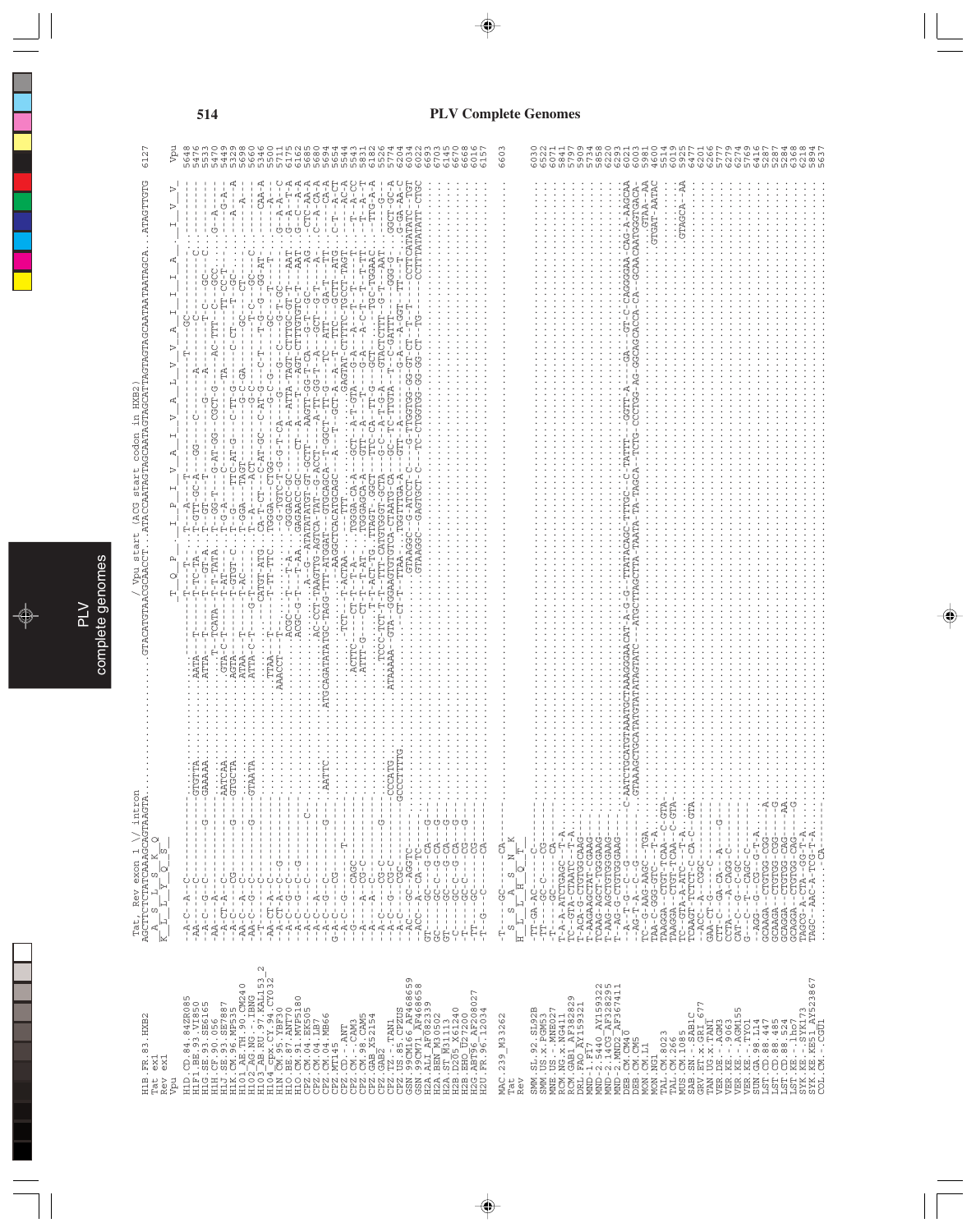| 6221<br>Σpι                                                                                                                                      | 574.<br>54<br>54<br>29<br>42<br>57<br>மம<br>LO<br><u> տ տ տ տ տ</u><br>6<br>LO<br>LO<br>m m m                                                                                                                                                                                                                                                                                                                                                                                                                                                                                                                                           | <b>66</b><br>660<br>$-67$<br>601<br>615<br>G<br>G | $\frac{9}{8}$<br>600<br>07<br>৩<br>৩<br><u>un un un un vo</u> vo                                                                                                                                                                                                                                                     | 20<br>$\frac{1}{4}$ 8<br>$\frac{8}{28}$<br>36<br>267<br>27<br>27<br>G<br>9 N O<br>G<br>LN<br>O<br>LN<br>$\circ$<br><b>vo</b> in in                                                                                                                                                                                                                           |
|--------------------------------------------------------------------------------------------------------------------------------------------------|-----------------------------------------------------------------------------------------------------------------------------------------------------------------------------------------------------------------------------------------------------------------------------------------------------------------------------------------------------------------------------------------------------------------------------------------------------------------------------------------------------------------------------------------------------------------------------------------------------------------------------------------|---------------------------------------------------|----------------------------------------------------------------------------------------------------------------------------------------------------------------------------------------------------------------------------------------------------------------------------------------------------------------------|--------------------------------------------------------------------------------------------------------------------------------------------------------------------------------------------------------------------------------------------------------------------------------------------------------------------------------------------------------------|
| .AGAGCAGAAGACAGTG<br>R A E D S                                                                                                                   | --CT-TGAAA<br>CT-TGAAA<br>- I -<br>- CTTAGTATAGA -<br>--AGAA<br>-TCAG-AT-AGAGAAA<br>$\frac{1}{1}$<br>÷<br>Ţ<br>CAG-<br>$CAG-$<br>$\vec{A}$<br>$-1$                                                                                                                                                                                                                                                                                                                                                                                                                                                                                      |                                                   | FD-<br>$T-T-AG$<br>ن<br>آ<br>シー<br>TTAGAT                                                                                                                                                                                                                                                                            |                                                                                                                                                                                                                                                                                                                                                              |
| .AGACAAAGAAAATAGACAGGTTAATTGATAGACTAATAGAA<br>R O R K I D R L I D R L I R L I                                                                    | U<br>$-\frac{5}{1}$<br>$-1 - 1$<br>ひ<br>ひ<br>99<br>Ġ<br>ひ<br>ひ<br>ロー<br>也<br>$- -A - -$<br>$- A -$<br>$\rm A$<br>$- A -$<br>$- - A -$<br>$\vec{A}$<br>--AGGCT<br>$-2 - 2 - 2CACA - - - GAC - G -$<br>$-4$<br>$G - A - G$<br>$-$ - TA - A - A<br>$-100P10P$<br>$- A -$<br>U<br>↻<br>$-TAGCAG-T-$<br>$A-T-AA$<br>$-GA - A -$<br>$- \, T - \, A \, -$<br>Ė<br>$-4 - T$<br>$-5 - 5 - -$<br>$-A$ --G-A--G-<br>$-4-6$<br>$-2A - -C - AC -$<br>$-$ 455--5TT.<br>$-AG-$<br>$\frac{1}{\sqrt{2}}$<br>$-5 -$<br>$\frac{1}{\sigma}$<br>$-4-1$<br>$\overline{c}_{\overline{1}}^{\dagger}$<br>$\frac{1}{2}$                                           |                                                   | σολαγούσαστη -ασπαλτιστημαντική προσωπική του Στολού του Στολού και του Στολού και του Στολού και του Στουργατι<br>Στολογία της προσωπικής προσωπικής που προσωπικής ανακοίνησης του Στολού και του Στολού και του Στουργίου κα<br>- LUUUCCAUALLIUCLUCCLUCCUUCUUUUUUUCCUL - U<br>もじり<br>GTCTGTAC<br>-GLC<br>. GTATGG | - CATC-FC-T-TGATTGCT-TATTTGCTTTGTGTTAGCTTAGC-AAG-TGTGTAAG-T-GTAAG-TGTAAG<br>$T$ -TTGTA                                                                                                                                                                                                                                                                       |
| AGGAAAATATTA.<br>ᆸ<br>×<br>$\approx$<br>EAT                                                                                                      | $-AGG$<br>$-AA-$<br>$-T-T-T-T$<br>$-AC$<br>$-AA$<br>$T - GG -$<br>$-5 - 0$<br>$-55 - 4 -$<br>ပုံ<br>99 - 0 -<br>Í<br>$C-T-G$<br>$\sigma$ <sup>1</sup><br>$-A$ -<br>$-A -$<br>$-AA-$<br>$-A-$<br>$-A$ -                                                                                                                                                                                                                                                                                                                                                                                                                                  |                                                   |                                                                                                                                                                                                                                                                                                                      |                                                                                                                                                                                                                                                                                                                                                              |
| TGGTCCATAGTAATCATAGAA<br>$\begin{bmatrix} x \end{bmatrix}$<br>$\overline{a}$<br>$\mapsto$<br>$\triangleright$<br>$\mapsto$<br>$\Omega$<br>$\geq$ | ---GGAC----TGCT-G-TTG<br>GTAG-GC-TC-TGCTC-CT-CTTAGCT-<br>-TAG-A--CT-TGCTC-CT-CTTAGCG-                                                                                                                                                                                                                                                                                                                                                                                                                                                                                                                                                   |                                                   |                                                                                                                                                                                                                                                                                                                      |                                                                                                                                                                                                                                                                                                                                                              |
| H1B.FR.83.HXB2<br>Vpu                                                                                                                            | $\begin{smallmatrix} \texttt{CEZ} & \texttt{TM1} & \texttt{TM2} & \texttt{TM3} \\ \texttt{CEZ} & \texttt{US} & \texttt{CSZU5} & \texttt{CEZU5} \\ \texttt{CEZ} & \texttt{US} & \texttt{OSU} & \texttt{SEZU5} \\ \texttt{CSX} & \texttt{SSU} & \texttt{SSU} & \texttt{SEZ} & \texttt{SEZ} \\ \texttt{CSX} & \texttt{SSU} & \texttt{SSU} & \texttt{SEZ} & \texttt{SEZ} \\ \texttt{H2A} & \texttt{AB} & \texttt{B11113} & \texttt{SEZ$<br>HID. CD. 84, 84 ZR085<br>HIG. 5E, 93, VIBSO<br>HIG. 5E, 93, SBGL65<br>HIJ. 5E, 93, SBG187<br>HIX. CM. 96, MP535<br>CPZ : CM : - . CAM3<br>CPZ : CM : 98 : CAM5<br>CPZ : CAB X52154<br>CPZ : GAB2 | MAC.239 M33262                                    | MND-1.1777<br>MND-2.5440 AX159322<br>MND-2.5440 AX159322<br>MND-2.1MD27.AF328295<br>DBB.CM.CM3<br>MOR.CM.LM5<br>MOR.NG1.<br>MOR.NG1.<br>RCM.NG.x.NG411<br>RCM.GAB1 AF382829<br>DRL.FAO AY159321<br>SMM.SL.92.SL92B<br>SMM.US.x.PGM53<br>MNE.US.-.MNE027                                                              | $\begin{tabular}{l} \hline p_11.701, 0023 \\ \hline R12.701, 2665 \\ \hline GR12.704, 2665 \\ \hline GR13.1265, 2604 \\ \hline GR13.127, 2604 \\ \hline PR13.127, 2604 \\ \hline Y123.127, 2604 \\ \hline Y123.127, 2604 \\ \hline Y123.127, 2604 \\ \hline Y123.127, 2604 \\ \hline Y123.127, 2604 \\ \hline L23.127, 2604 \\ \$<br><b>COL.CM. - . CGU1</b> |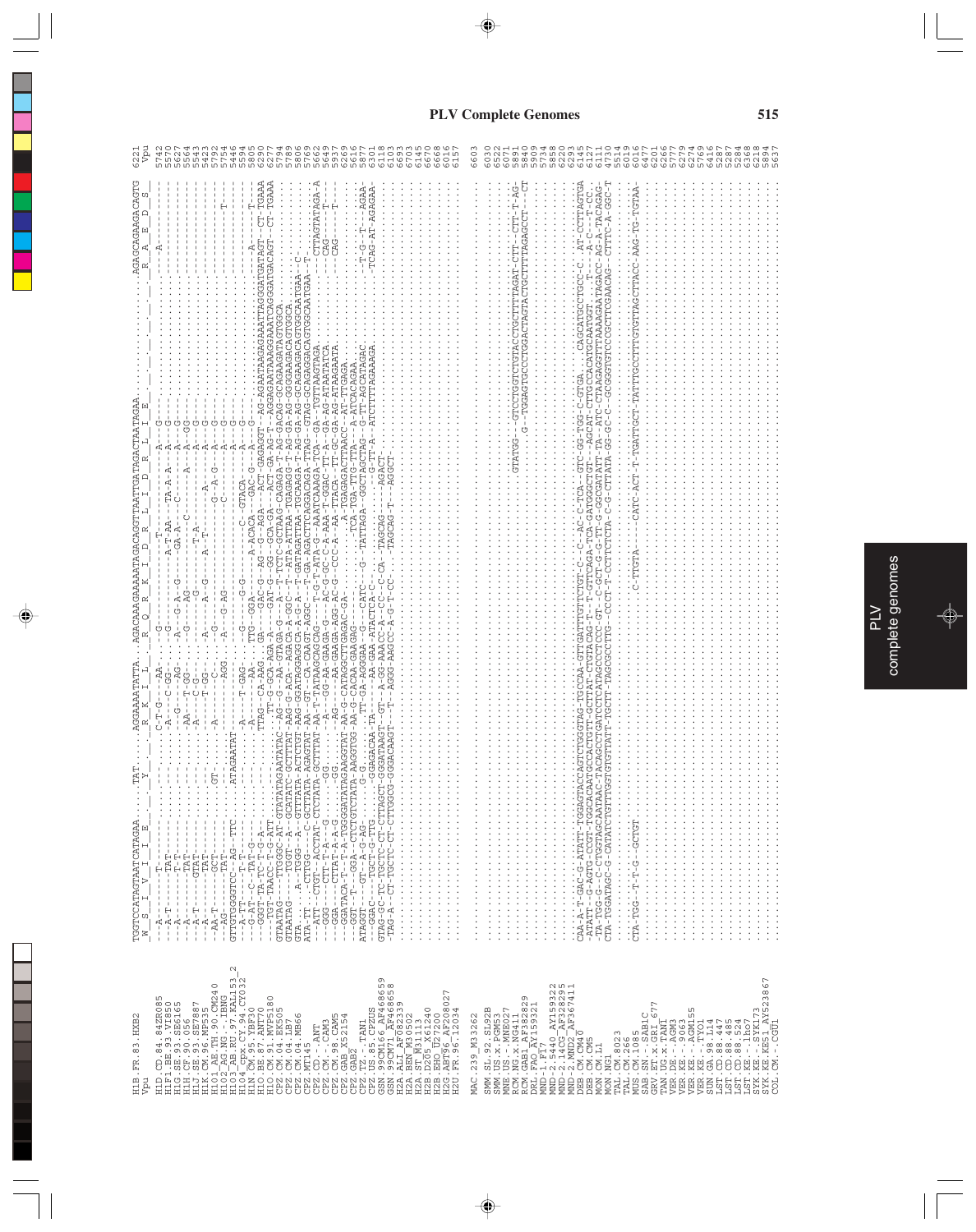|  | ¢<br>ļ<br>è<br>ž<br>ŕ<br>J<br> <br> <br> <br>ì<br>ĩ |
|--|-----------------------------------------------------|
|  |                                                     |

mes

| H1B.FR.83.HXB2                                                                                                                                                                                                                                                                                                                                                                                                                            | peptide<br>/ Env gp160 start signa<br>$\ldots$ ATGAGA $\ldots$<br>GCA.                                                                                                                                                                                                                                                                                                                                                                                                  | 6265                                                                                                                                                                                                                                                           |                               |
|-------------------------------------------------------------------------------------------------------------------------------------------------------------------------------------------------------------------------------------------------------------------------------------------------------------------------------------------------------------------------------------------------------------------------------------------|-------------------------------------------------------------------------------------------------------------------------------------------------------------------------------------------------------------------------------------------------------------------------------------------------------------------------------------------------------------------------------------------------------------------------------------------------------------------------|----------------------------------------------------------------------------------------------------------------------------------------------------------------------------------------------------------------------------------------------------------------|-------------------------------|
| pu <sub>3</sub>                                                                                                                                                                                                                                                                                                                                                                                                                           | $\frac{1}{2}$<br>$\frac{1}{2}$<br>凹<br>$\mathbb{Z}$<br>$\ddot{\phantom{0}}$<br>ひ                                                                                                                                                                                                                                                                                                                                                                                        | . AGATGGGG<br>E M G<br>GTGAAGGAGAATATCAGCACTTGTGG<br>S E G E I S A L V                                                                                                                                                                                         |                               |
| $_{\rm{Env}}$                                                                                                                                                                                                                                                                                                                                                                                                                             | ¦><br>Ιĸ<br>İΣ                                                                                                                                                                                                                                                                                                                                                                                                                                                          | sig<br><b>IU</b><br>∣≈<br>Ιœ<br>∣≊<br>ᄇ<br>10<br>⊳<br>lУ<br>回<br>IУ                                                                                                                                                                                            | beb                           |
|                                                                                                                                                                                                                                                                                                                                                                                                                                           | $\frac{1}{2}$                                                                                                                                                                                                                                                                                                                                                                                                                                                           | E<br>Ę<br>CAC.<br>CCC.<br>-ATCAA<br>$-T-T-G-CA$<br>$-10A0 - 0A0 - A$<br>$-T - A - GAG - A$<br>$\frac{1}{\sqrt{2}}$<br>$\frac{1}{1}$<br>٢ņ                                                                                                                      | 576605<br>56660<br>56605      |
|                                                                                                                                                                                                                                                                                                                                                                                                                                           | $\begin{minipage}{0.99\textwidth} \begin{minipage}{0.99\textwidth} \begin{tabular}{@{}l@{}} \multicolumn{2}{c}{\textbf{0.99\textwidth} \begin{tabular}{@{}l@{}}\multicolumn{2}{c}{\textbf{0.99\textwidth} \begin{tabular}{@{}l@{}}\multicolumn{2}{c}{\textbf{0.99\textwidth} \begin{tabular}{@{}l@{}}\multicolumn{2}{c}{\textbf{0.99\textwidth} \begin{tabular}{@{}l@{}}\multicolumn{2}{c}{\textbf{0.99\textwidth} \begin{tabular}{@{}l@{}}\multicolumn{2}{c}{\textbf{$ | CAC.<br>やーー<br>C                                                                                                                                                                                                                                               |                               |
|                                                                                                                                                                                                                                                                                                                                                                                                                                           |                                                                                                                                                                                                                                                                                                                                                                                                                                                                         | $\frac{1}{2}$<br>$-C-GAG - A - T - ATCCA$<br>i<br>1<br>Π.<br>н                                                                                                                                                                                                 |                               |
|                                                                                                                                                                                                                                                                                                                                                                                                                                           |                                                                                                                                                                                                                                                                                                                                                                                                                                                                         | CAGACATT<br>C <sub>1</sub><br>$-T-T-G-CA$<br>-T-AGAGTGAGG-ATGCA-A<br>$\overline{A}$<br>$-5 - 5 - 5 - 5 - 5$<br>Н                                                                                                                                               |                               |
|                                                                                                                                                                                                                                                                                                                                                                                                                                           |                                                                                                                                                                                                                                                                                                                                                                                                                                                                         | $-AC$<br>AUU-U-H-A-HAU-U-<br>ن<br>ا<br>L.<br>$\cdot$                                                                                                                                                                                                           |                               |
|                                                                                                                                                                                                                                                                                                                                                                                                                                           |                                                                                                                                                                                                                                                                                                                                                                                                                                                                         | CHC<br>$- -A - T - A T C C A$<br>$-5 - 7 - 7$<br>$-9 - 7 - 7$<br>턱                                                                                                                                                                                             |                               |
| $\mathsf{\sim}$                                                                                                                                                                                                                                                                                                                                                                                                                           | $\mathbf{I}$                                                                                                                                                                                                                                                                                                                                                                                                                                                            | CAC<br>--TCAGGA                                                                                                                                                                                                                                                |                               |
|                                                                                                                                                                                                                                                                                                                                                                                                                                           | $\begin{bmatrix} 1 & 1 & 1 & 1 \\ 1 & 1 & 1 & 1 \\ 1 & 1 & 1 & 1 \\ 1 & 1 & 1 & 1 \\ 1 & 1 & 1 & 1 \\ 1 & 1 & 1 & 1 \\ 1 & 1 & 1 & 1 \\ 1 & 1 & 1 & 1 \\ 1 & 1 & 1 & 1 \\ 1 & 1 & 1 & 1 \\ 1 & 1 & 1 & 1 \\ 1 & 1 & 1 & 1 & 1 \\ 1 & 1 & 1 & 1 & 1 \\ 1 & 1 & 1 & 1 & 1 \\ 1 & 1 & 1 & 1 & 1 \\ 1 & 1 & 1 & 1 & 1 \\ 1 & 1 & $<br>$\overline{\phantom{a}}$                                                                                                              | $\cdot$<br>CAC<br>턱                                                                                                                                                                                                                                            |                               |
|                                                                                                                                                                                                                                                                                                                                                                                                                                           | AA<br>$\ddot{A}$                                                                                                                                                                                                                                                                                                                                                                                                                                                        | $\ldots$ AT<br>$TAC$<br>$\frac{1}{6}$<br>- H-UOCOURTHU-CO--U-F-U-F-<br>H4-5-H55H545-U5H--5--<br>Н                                                                                                                                                              |                               |
|                                                                                                                                                                                                                                                                                                                                                                                                                                           | $T$ - $\ldots$ $\ldots$ - - - - - - AG.                                                                                                                                                                                                                                                                                                                                                                                                                                 | .74T<br>.TAC.<br>-GGA-GTCATGAGC-TA<br>$-CA-C$<br>$AA -$                                                                                                                                                                                                        |                               |
|                                                                                                                                                                                                                                                                                                                                                                                                                                           |                                                                                                                                                                                                                                                                                                                                                                                                                                                                         | ĀТ<br>TGCCTCCT-<br>CTAATCTG<br>-GAA-AATTGG<br>$- A - T - CGG - GAT - -$<br>$A - - -$                                                                                                                                                                           |                               |
|                                                                                                                                                                                                                                                                                                                                                                                                                                           | $\vdots$<br>ŧ<br>$\vdots$                                                                                                                                                                                                                                                                                                                                                                                                                                               | $A - 3 - 12400 - 34000 + 34000 + 34000 + 34000 + 34000 + 34000 + 34000 + 34000 + 34000 + 34000 + 34000 + 34000 + 34000 + 34000 + 34000 + 34000 + 34000 + 34000 + 34000 + 34000 + 34000 + 34000 + 34000 + 34000 + 34000 + 34000 + 34000 + 34000 + 34000 + 3400$ |                               |
|                                                                                                                                                                                                                                                                                                                                                                                                                                           | $\vdots$                                                                                                                                                                                                                                                                                                                                                                                                                                                                |                                                                                                                                                                                                                                                                |                               |
|                                                                                                                                                                                                                                                                                                                                                                                                                                           |                                                                                                                                                                                                                                                                                                                                                                                                                                                                         |                                                                                                                                                                                                                                                                |                               |
|                                                                                                                                                                                                                                                                                                                                                                                                                                           |                                                                                                                                                                                                                                                                                                                                                                                                                                                                         |                                                                                                                                                                                                                                                                |                               |
|                                                                                                                                                                                                                                                                                                                                                                                                                                           |                                                                                                                                                                                                                                                                                                                                                                                                                                                                         |                                                                                                                                                                                                                                                                |                               |
|                                                                                                                                                                                                                                                                                                                                                                                                                                           |                                                                                                                                                                                                                                                                                                                                                                                                                                                                         | $-CA-T$                                                                                                                                                                                                                                                        |                               |
|                                                                                                                                                                                                                                                                                                                                                                                                                                           | $A -$<br>GAAAGCAGAATAGTG                                                                                                                                                                                                                                                                                                                                                                                                                                                |                                                                                                                                                                                                                                                                |                               |
|                                                                                                                                                                                                                                                                                                                                                                                                                                           | К<br>AGAGCAGAAGATAGTOGAAATGAAAGTG                                                                                                                                                                                                                                                                                                                                                                                                                                       | CCC-ATT<br>ARD-5--5-RDRDDR-D---R-55--                                                                                                                                                                                                                          |                               |
|                                                                                                                                                                                                                                                                                                                                                                                                                                           | $\stackrel{\text{I}}{\Delta}$                                                                                                                                                                                                                                                                                                                                                                                                                                           | $-T - A C T$                                                                                                                                                                                                                                                   |                               |
|                                                                                                                                                                                                                                                                                                                                                                                                                                           | $\mathbb{A}$ –                                                                                                                                                                                                                                                                                                                                                                                                                                                          |                                                                                                                                                                                                                                                                |                               |
|                                                                                                                                                                                                                                                                                                                                                                                                                                           | $\mathbb{A}^-$<br>ATAGAAG                                                                                                                                                                                                                                                                                                                                                                                                                                               | $\begin{array}{c} \cdot \cdot \cdot \cdot \cdot \cdot \cdot \text{TA} \\ - \text{TGAN} - \text{CT} \end{array}$<br>- - ATUPIC-00PG-0-14-0                                                                                                                      |                               |
|                                                                                                                                                                                                                                                                                                                                                                                                                                           | $\rm A$<br><b>GTTGAAG</b>                                                                                                                                                                                                                                                                                                                                                                                                                                               | $-AGATT - CT$                                                                                                                                                                                                                                                  |                               |
|                                                                                                                                                                                                                                                                                                                                                                                                                                           | Ŕ,                                                                                                                                                                                                                                                                                                                                                                                                                                                                      | CTTGTTAC<br>$-TABORTT$ -TCT-TCT-T                                                                                                                                                                                                                              |                               |
|                                                                                                                                                                                                                                                                                                                                                                                                                                           | Ą                                                                                                                                                                                                                                                                                                                                                                                                                                                                       | <b>LLLCLL-1</b><br>H-4554H55H55----                                                                                                                                                                                                                            |                               |
|                                                                                                                                                                                                                                                                                                                                                                                                                                           | 4                                                                                                                                                                                                                                                                                                                                                                                                                                                                       | TTTGTT-C<br>$-4$<br>. TGTGGTAGGA-T                                                                                                                                                                                                                             |                               |
|                                                                                                                                                                                                                                                                                                                                                                                                                                           | Ą                                                                                                                                                                                                                                                                                                                                                                                                                                                                       | 6705<br>CCT-TPGC-C<br>U-U-UCAT-TTTTL-TAUU--                                                                                                                                                                                                                    |                               |
|                                                                                                                                                                                                                                                                                                                                                                                                                                           | K.                                                                                                                                                                                                                                                                                                                                                                                                                                                                      | 6700<br>CTTGTTAC<br>$-4$<br>$\frac{1}{2}$<br>GCAC-TGTTA--A-TT                                                                                                                                                                                                  |                               |
|                                                                                                                                                                                                                                                                                                                                                                                                                                           | K.                                                                                                                                                                                                                                                                                                                                                                                                                                                                      | $-1$                                                                                                                                                                                                                                                           |                               |
| H2A.ST M31113<br>H2B.D2O5 X61240<br>H2B.BHO U27200<br>H2G.ABT96 AF208027<br>H2U.FR.96-12034                                                                                                                                                                                                                                                                                                                                               |                                                                                                                                                                                                                                                                                                                                                                                                                                                                         | 60487<br>CTTATC-C<br>GCAT-TCTTGGCA-T                                                                                                                                                                                                                           |                               |
|                                                                                                                                                                                                                                                                                                                                                                                                                                           | K.                                                                                                                                                                                                                                                                                                                                                                                                                                                                      | CTTATC<br>- 10-1<br>F-AUGULULURAUG                                                                                                                                                                                                                             |                               |
|                                                                                                                                                                                                                                                                                                                                                                                                                                           |                                                                                                                                                                                                                                                                                                                                                                                                                                                                         |                                                                                                                                                                                                                                                                |                               |
| MAC.239 M33262                                                                                                                                                                                                                                                                                                                                                                                                                            | К                                                                                                                                                                                                                                                                                                                                                                                                                                                                       | CTTATC-C<br>signal peptide<br>9<br>Env gp160 start s<br>-GGATGTCTTGGGA-T-                                                                                                                                                                                      |                               |
|                                                                                                                                                                                                                                                                                                                                                                                                                                           | .<br>.                                                                                                                                                                                                                                                                                                                                                                                                                                                                  | $\geq$<br>U<br>Σ                                                                                                                                                                                                                                               | 6635<br>sig pept              |
| Env                                                                                                                                                                                                                                                                                                                                                                                                                                       |                                                                                                                                                                                                                                                                                                                                                                                                                                                                         | К<br>$\overline{a}$<br>д<br>$\circ$<br>Ü<br>4<br>Ü                                                                                                                                                                                                             |                               |
| SMM.SL.92.SL92B<br>SMM.US.x.PGM53                                                                                                                                                                                                                                                                                                                                                                                                         | $\cdot$ A-<br>$\frac{1}{2}$ : $\frac{1}{2}$ : $\frac{1}{2}$ : $\frac{1}{2}$ : $\frac{1}{2}$ : $\frac{1}{2}$                                                                                                                                                                                                                                                                                                                                                             | CTTATA<br>$-1$<br>-TH-AGGHOULONF-UP-                                                                                                                                                                                                                           | 6060<br>6050<br>600           |
|                                                                                                                                                                                                                                                                                                                                                                                                                                           | .<br>$\vdots$<br>$\vdots$                                                                                                                                                                                                                                                                                                                                                                                                                                               | CTTATC<br>$-9$<br>A-CGATCTOTOCGA-T                                                                                                                                                                                                                             |                               |
| MNE. US. - . MNE027                                                                                                                                                                                                                                                                                                                                                                                                                       | $\vdots$                                                                                                                                                                                                                                                                                                                                                                                                                                                                | $\ldots$ CTTAI<br>- 20- - H - ROODHIDHOHROO - - R                                                                                                                                                                                                              |                               |
| RCM.NG.X.NG411                                                                                                                                                                                                                                                                                                                                                                                                                            | $A - 1$<br>TGTAGAGTTTATAGAAAATAGAAGGTAAATCTTAGAT<br>TG-TAGGAGAT-T-ATTAGAGAAGTTTTAT                                                                                                                                                                                                                                                                                                                                                                                      | $\ldots$ $\ldots$ $\ldots$ $\vdots$<br>GCTA-GTTAATAAGT                                                                                                                                                                                                         |                               |
|                                                                                                                                                                                                                                                                                                                                                                                                                                           | $-4 - 1$<br>TAATTAAAGGAAAATAGAATAAGATAAG<br>AA-AAGGTT-TTATAGATCTTTTAGTTACAA                                                                                                                                                                                                                                                                                                                                                                                             | $- A - T A - T$<br>$G-TA-$                                                                                                                                                                                                                                     |                               |
| RCM.GAB1 AF382829<br>DRL.FAO AY159321                                                                                                                                                                                                                                                                                                                                                                                                     |                                                                                                                                                                                                                                                                                                                                                                                                                                                                         | ATTATAGGCTTAT-CATTT                                                                                                                                                                                                                                            |                               |
| $MID - 1.FI7$                                                                                                                                                                                                                                                                                                                                                                                                                             | .<br>$\begin{array}{c} \vdots \\ \vdots \\ \vdots \end{array}$                                                                                                                                                                                                                                                                                                                                                                                                          | TTTTCT-ATAC<br>HU-DORUUHDHD--DH-H---                                                                                                                                                                                                                           |                               |
|                                                                                                                                                                                                                                                                                                                                                                                                                                           | $\vdots$<br>$\vdots$<br>$\cdot$                                                                                                                                                                                                                                                                                                                                                                                                                                         | CTTAGGTATATAGTC-TA-<br>TR-KORALDER - CH-ST-CH-ST-CH-ST-CH-ST-CH-ST-CH-ST-CH-ST-CH-ST-CH-ST-CH-ST-CH-ST-CH-ST-CH-ST-CH-ST-CH-                                                                                                                                   |                               |
| MND-2.5440 AY159322<br>MND-2.14CG AF328295<br>MND-2.MND2 AF367411                                                                                                                                                                                                                                                                                                                                                                         | $\frac{1}{1}$<br>$\vdots$<br>$\cdot$                                                                                                                                                                                                                                                                                                                                                                                                                                    | TTAATCACAGCA-T-GTAAT                                                                                                                                                                                                                                           |                               |
|                                                                                                                                                                                                                                                                                                                                                                                                                                           |                                                                                                                                                                                                                                                                                                                                                                                                                                                                         | GT.A-A-TA-TA-GTATG-TTAGACAT                                                                                                                                                                                                                                    |                               |
|                                                                                                                                                                                                                                                                                                                                                                                                                                           |                                                                                                                                                                                                                                                                                                                                                                                                                                                                         | . ATAATATTAG--ATAAT<br>CHAT-A-CA-TATO-A-CA-THATO                                                                                                                                                                                                               |                               |
| $\begin{array}{l} \mathtt{MND-2.}\ \mathtt{MND2\_A} \\ \mathtt{DEB.}\ \mathtt{CM.}\ \mathtt{CMA}\ \overline{0} \\ \mathtt{DEB.}\ \mathtt{CM.}\ \mathtt{CMS} \\ \mathtt{DKB} \\ \mathtt{MON.}\ \mathtt{CM.}\ \mathtt{L1} \end{array}$                                                                                                                                                                                                      |                                                                                                                                                                                                                                                                                                                                                                                                                                                                         | f,<br>. A--CCAA-TGTGACC--AA--                                                                                                                                                                                                                                  |                               |
|                                                                                                                                                                                                                                                                                                                                                                                                                                           | ⊢                                                                                                                                                                                                                                                                                                                                                                                                                                                                       | $A - -CCTA - TGC - - -T - T - T - T - T$                                                                                                                                                                                                                       |                               |
|                                                                                                                                                                                                                                                                                                                                                                                                                                           | CATGACTCAGGG<br>. "<br>CTGATTCAGAT-C-TGAGAGAAGG AGA<br>-T-CAGGY - - ATC-AGAGYATGATTCAGGGT                                                                                                                                                                                                                                                                                                                                                                               | $\ldots$ ctcat<br>$A$ ---G-A-A<br>A---G-AT--GGATGA--AC-A-A                                                                                                                                                                                                     |                               |
| MON.NG1                                                                                                                                                                                                                                                                                                                                                                                                                                   | CTTACATGTTAGCCACA                                                                                                                                                                                                                                                                                                                                                                                                                                                       | $\ldots$ AT                                                                                                                                                                                                                                                    |                               |
|                                                                                                                                                                                                                                                                                                                                                                                                                                           |                                                                                                                                                                                                                                                                                                                                                                                                                                                                         | $A---TGCTT-C-AGT--TA.$                                                                                                                                                                                                                                         |                               |
|                                                                                                                                                                                                                                                                                                                                                                                                                                           | CORPORATIONALISOPOROCOROPORATION (CORPORATION)<br>C-CAAGAAGGT---GGTCAGTCATCATCGCCC                                                                                                                                                                                                                                                                                                                                                                                      | -CACCAC<br>A----AT-CTT-GCAGTTATT                                                                                                                                                                                                                               |                               |
|                                                                                                                                                                                                                                                                                                                                                                                                                                           |                                                                                                                                                                                                                                                                                                                                                                                                                                                                         | A--CC-AG--TGACATG--TGAGAG<br>AGT-T-A--CTTCT-ACACTAC---                                                                                                                                                                                                         |                               |
|                                                                                                                                                                                                                                                                                                                                                                                                                                           | $\begin{bmatrix} 1 & 0 & 0 \\ 0 & 1 & 0 \\ 0 & 0 & 0 \\ 0 & 0 & 0 \\ 0 & 0 & 0 \\ 0 & 0 & 0 \\ 0 & 0 & 0 \\ 0 & 0 & 0 & 0 \\ 0 & 0 & 0 & 0 \\ 0 & 0 & 0 & 0 \\ 0 & 0 & 0 & 0 & 0 \\ 0 & 0 & 0 & 0 & 0 \\ 0 & 0 & 0 & 0 & 0 \\ 0 & 0 & 0 & 0 & 0 & 0 \\ 0 & 0 & 0 & 0 & 0 & 0 \\ 0 & 0 & 0 & 0 & 0 & 0 \\ 0 & 0 & 0 & 0 & 0 & $<br>$\vdots$                                                                                                                              | CTT---C                                                                                                                                                                                                                                                        |                               |
|                                                                                                                                                                                                                                                                                                                                                                                                                                           |                                                                                                                                                                                                                                                                                                                                                                                                                                                                         | CT-ATAAT<br>A--GG-AGATTGCT-ATAA-AA-A                                                                                                                                                                                                                           |                               |
| $\begin{array}{lll} \texttt{TAI.} \texttt{CM. 8023} \\ \texttt{TAI.} \texttt{CM. 266} \\ \texttt{MUS.} \texttt{CM. 1085} \\ \texttt{MUS.} \texttt{CM. 1085} \\ \texttt{GRV. 2T. x. 3R1C} \\ \texttt{GRV. 2T. x. 3R1} \\ \texttt{TAU. 102. x. 7R11} \end{array}$                                                                                                                                                                           |                                                                                                                                                                                                                                                                                                                                                                                                                                                                         | $GT - TAT$<br>CONCACCATH-HIROOCOO--A                                                                                                                                                                                                                           |                               |
| VER. DE. - . AGM3                                                                                                                                                                                                                                                                                                                                                                                                                         | $A - -$                                                                                                                                                                                                                                                                                                                                                                                                                                                                 | $-T-CTATT$<br>--CT--CT--TA-T-ATAGG                                                                                                                                                                                                                             |                               |
|                                                                                                                                                                                                                                                                                                                                                                                                                                           | $A - -$                                                                                                                                                                                                                                                                                                                                                                                                                                                                 | CTTATA-C<br>-ACCTCHT-THORAT-                                                                                                                                                                                                                                   |                               |
|                                                                                                                                                                                                                                                                                                                                                                                                                                           |                                                                                                                                                                                                                                                                                                                                                                                                                                                                         | $-T-T-GTAT'$<br>A---CAA--TTC-TAGGAATT                                                                                                                                                                                                                          |                               |
|                                                                                                                                                                                                                                                                                                                                                                                                                                           | К                                                                                                                                                                                                                                                                                                                                                                                                                                                                       | $G - -ATPAY$<br>-G-T-T-ATAATAAC                                                                                                                                                                                                                                |                               |
|                                                                                                                                                                                                                                                                                                                                                                                                                                           | DAR.<br>$\overline{5}$                                                                                                                                                                                                                                                                                                                                                                                                                                                  | $-001 - 00 - 0$                                                                                                                                                                                                                                                |                               |
|                                                                                                                                                                                                                                                                                                                                                                                                                                           |                                                                                                                                                                                                                                                                                                                                                                                                                                                                         | 6<br>000 4000<br>000 4000<br>000 400<br>rama<br>TCTTG-TCATTTT<br>Pamma                                                                                                                                                                                         |                               |
|                                                                                                                                                                                                                                                                                                                                                                                                                                           |                                                                                                                                                                                                                                                                                                                                                                                                                                                                         | FTCTFGCTC-TTT<br>H-VKH-VH-V-KHHVHVHV-V--                                                                                                                                                                                                                       |                               |
|                                                                                                                                                                                                                                                                                                                                                                                                                                           | К                                                                                                                                                                                                                                                                                                                                                                                                                                                                       | $\infty$<br>LO<br>CT--T-C<br>-GG-A-CATA<br>--GCATGTCC                                                                                                                                                                                                          | w<br>$\overline{\phantom{a}}$ |
|                                                                                                                                                                                                                                                                                                                                                                                                                                           |                                                                                                                                                                                                                                                                                                                                                                                                                                                                         | 4<br>w<br>TTCT-<br>AGATTAGGA<br>GA--GCATGTCC                                                                                                                                                                                                                   | $\circ$                       |
|                                                                                                                                                                                                                                                                                                                                                                                                                                           | GTA.AAA                                                                                                                                                                                                                                                                                                                                                                                                                                                                 | w<br>GCA-CTTTTAGAACTT                                                                                                                                                                                                                                          |                               |
| $\begin{array}{l} \texttt{VER}, \texttt{IG}^{\star\star} : \texttt{3063} \\ \texttt{VER}, \texttt{IG}^{\star\star} : \texttt{AOM15} \\ \texttt{VER}, \texttt{IG}^{\star\star} : \texttt{AOM15} \\ \texttt{SIN}, \texttt{GA}, \texttt{38}, \texttt{114} \\ \texttt{SIN}, \texttt{GA}, \texttt{39}, \texttt{114} \\ \texttt{187}, \texttt{CD}, 88, \texttt{134} \\ \texttt{IST}, \texttt{CD}, 88, \texttt{524} \\ \texttt{IST}, \texttt{IG$ | GCACA                                                                                                                                                                                                                                                                                                                                                                                                                                                                   | N OI VO<br>--ATCATAAGTAAG<br>TTTA<br>$-ACI$                                                                                                                                                                                                                    | in m ic                       |
| CCT.<br>COT                                                                                                                                                                                                                                                                                                                                                                                                                               |                                                                                                                                                                                                                                                                                                                                                                                                                                                                         |                                                                                                                                                                                                                                                                |                               |
|                                                                                                                                                                                                                                                                                                                                                                                                                                           |                                                                                                                                                                                                                                                                                                                                                                                                                                                                         |                                                                                                                                                                                                                                                                |                               |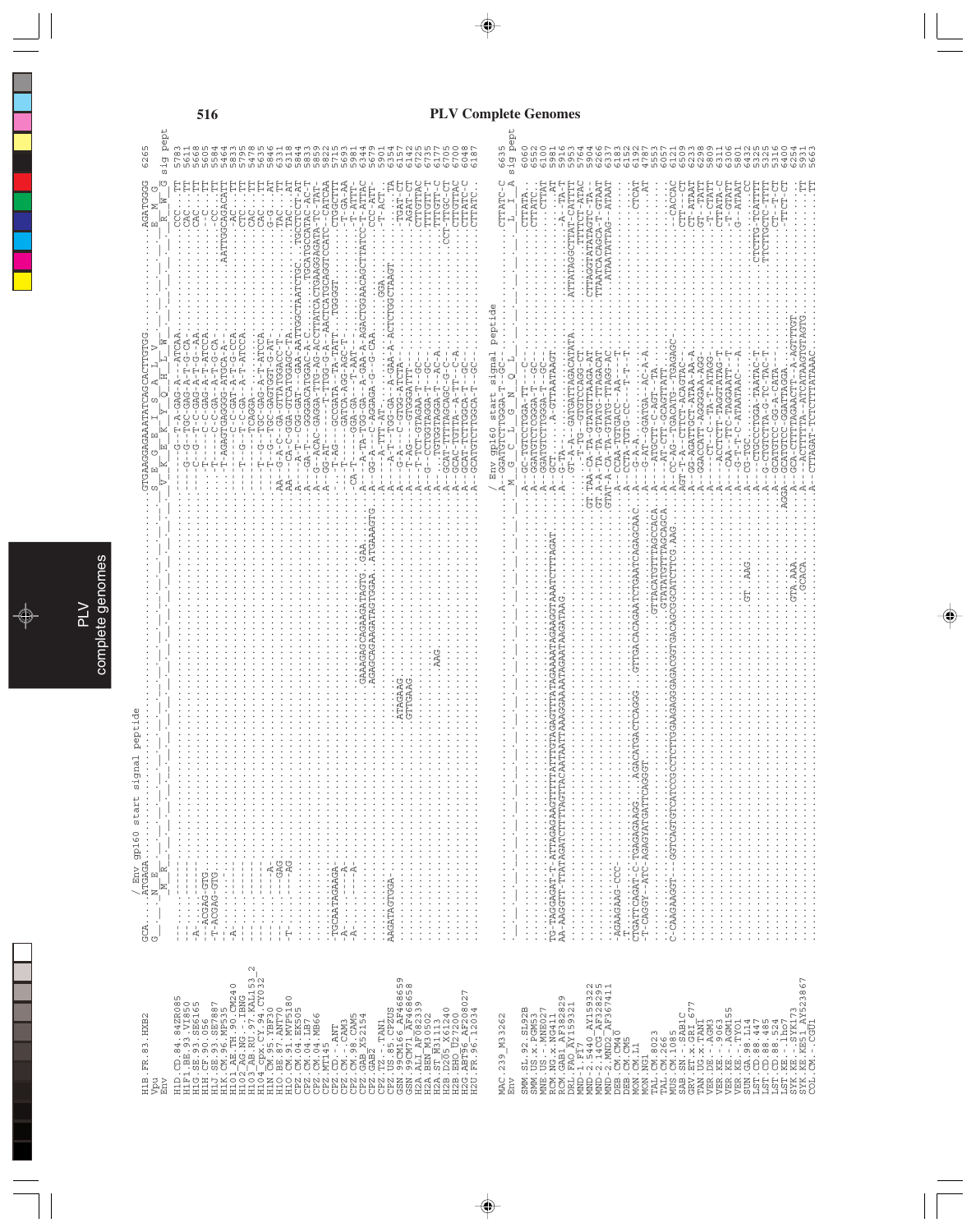| H1B.FR.83.HXB2                                                                                                                                                                                                                                                                                                                                                                                                                                                                                                   | COCAGAGACCOCOCOCOCACCOCOCO<br>signal peptide                                                                                                                                                                                                                                                                                                                                                                                                            |  | しなざりななののなどのけいけいけいことはいいかののはこれにはいいかないかいだい。 |           |                                                                                                                          |  |
|------------------------------------------------------------------------------------------------------------------------------------------------------------------------------------------------------------------------------------------------------------------------------------------------------------------------------------------------------------------------------------------------------------------------------------------------------------------------------------------------------------------|---------------------------------------------------------------------------------------------------------------------------------------------------------------------------------------------------------------------------------------------------------------------------------------------------------------------------------------------------------------------------------------------------------------------------------------------------------|--|------------------------------------------|-----------|--------------------------------------------------------------------------------------------------------------------------|--|
|                                                                                                                                                                                                                                                                                                                                                                                                                                                                                                                  | IC.<br>Σ<br>l –<br>$\mathsf{p}_4$<br>니<br>4<br>İΣ<br>Ξ<br>⊫<br>H<br>cل<br>Ü<br>∣z<br>$\mathsf{\Sigma}$<br>Ιĸ<br>囸<br> ≍<br>$\triangleright$                                                                                                                                                                                                                                                                                                             |  |                                          |           |                                                                                                                          |  |
|                                                                                                                                                                                                                                                                                                                                                                                                                                                                                                                  | J.<br>$\,$<br>$-1$ - $-1$ - $-1$<br>ŧ                                                                                                                                                                                                                                                                                                                                                                                                                   |  |                                          |           |                                                                                                                          |  |
|                                                                                                                                                                                                                                                                                                                                                                                                                                                                                                                  | - - ツ - - - - - LIVE - LIJI-- - - - - - - - -<br>$-9 - -9 -$                                                                                                                                                                                                                                                                                                                                                                                            |  |                                          |           |                                                                                                                          |  |
|                                                                                                                                                                                                                                                                                                                                                                                                                                                                                                                  | -- 5 - H - - 44 - H - - - - - -<br>$\frac{1}{4}$<br>${\bf A}$ –                                                                                                                                                                                                                                                                                                                                                                                         |  |                                          |           |                                                                                                                          |  |
|                                                                                                                                                                                                                                                                                                                                                                                                                                                                                                                  | $- -1 - -1 - -1 - -$<br>$-100 -$<br>$-1 - 0 - 1$<br>-                                                                                                                                                                                                                                                                                                                                                                                                   |  |                                          |           |                                                                                                                          |  |
|                                                                                                                                                                                                                                                                                                                                                                                                                                                                                                                  | J.                                                                                                                                                                                                                                                                                                                                                                                                                                                      |  |                                          |           |                                                                                                                          |  |
|                                                                                                                                                                                                                                                                                                                                                                                                                                                                                                                  | $A - - - - -$                                                                                                                                                                                                                                                                                                                                                                                                                                           |  |                                          |           |                                                                                                                          |  |
| N                                                                                                                                                                                                                                                                                                                                                                                                                                                                                                                | Ţ<br>$\begin{array}{c} \vspace{0.05in} \end{array}$<br>ı<br>$A - -$                                                                                                                                                                                                                                                                                                                                                                                     |  |                                          |           |                                                                                                                          |  |
|                                                                                                                                                                                                                                                                                                                                                                                                                                                                                                                  | - AA - - HU - UKHHU - HH - UH - - - KK -<br>$- -A - TT - -A - - -$<br>ţ<br>$-450 -$                                                                                                                                                                                                                                                                                                                                                                     |  |                                          |           |                                                                                                                          |  |
|                                                                                                                                                                                                                                                                                                                                                                                                                                                                                                                  | AGCC-TGG-TT--A-AACCCC<br>AGCC-TG                                                                                                                                                                                                                                                                                                                                                                                                                        |  |                                          |           | --A----<br>C-AGTA<br>C-AGTA<br>G-A----                                                                                   |  |
|                                                                                                                                                                                                                                                                                                                                                                                                                                                                                                                  |                                                                                                                                                                                                                                                                                                                                                                                                                                                         |  |                                          |           |                                                                                                                          |  |
|                                                                                                                                                                                                                                                                                                                                                                                                                                                                                                                  | AG-ATTGATCAAG-TA--TGGG<br>AGT-G-GATCCTG-G-T--TG-TCATT                                                                                                                                                                                                                                                                                                                                                                                                   |  |                                          |           |                                                                                                                          |  |
|                                                                                                                                                                                                                                                                                                                                                                                                                                                                                                                  | CACATTGGTATTAGGG--AA-AGGAAT                                                                                                                                                                                                                                                                                                                                                                                                                             |  |                                          |           |                                                                                                                          |  |
|                                                                                                                                                                                                                                                                                                                                                                                                                                                                                                                  | - - TA-TCCT-ATTGGATG-A--GCATC                                                                                                                                                                                                                                                                                                                                                                                                                           |  |                                          |           |                                                                                                                          |  |
|                                                                                                                                                                                                                                                                                                                                                                                                                                                                                                                  |                                                                                                                                                                                                                                                                                                                                                                                                                                                         |  |                                          |           |                                                                                                                          |  |
|                                                                                                                                                                                                                                                                                                                                                                                                                                                                                                                  | $- \texttt{CTR}-\texttt{TC} \ldots \texttt{CACTTT} - \texttt{PGAGABA-G} - \\ \texttt{A-AC-TG-TTATGGGTT} - \texttt{A-AA-CCC}$                                                                                                                                                                                                                                                                                                                            |  |                                          | $-6A$     | $C - A$                                                                                                                  |  |
|                                                                                                                                                                                                                                                                                                                                                                                                                                                                                                                  | C-AC-TGCTAATGGGTT--A-AACCCC<br>AATC-T-ACAAT--TTT----AACCC                                                                                                                                                                                                                                                                                                                                                                                               |  |                                          | -GAA      | $-1 - 1$<br>$-1 - 1$<br>$-1 - 1$<br>$-1$<br>$-1$<br>$-1$<br><br><br><br><br><br><br><br><br><br><br><br><br><br><br><br> |  |
|                                                                                                                                                                                                                                                                                                                                                                                                                                                                                                                  |                                                                                                                                                                                                                                                                                                                                                                                                                                                         |  |                                          |           |                                                                                                                          |  |
|                                                                                                                                                                                                                                                                                                                                                                                                                                                                                                                  |                                                                                                                                                                                                                                                                                                                                                                                                                                                         |  |                                          |           |                                                                                                                          |  |
|                                                                                                                                                                                                                                                                                                                                                                                                                                                                                                                  |                                                                                                                                                                                                                                                                                                                                                                                                                                                         |  |                                          |           |                                                                                                                          |  |
|                                                                                                                                                                                                                                                                                                                                                                                                                                                                                                                  |                                                                                                                                                                                                                                                                                                                                                                                                                                                         |  |                                          |           |                                                                                                                          |  |
|                                                                                                                                                                                                                                                                                                                                                                                                                                                                                                                  | AGTAGTGA-CCTA--G--TA-G-<br>TATCTT-CTA-CT-GTGCTTG-T-A-T<br>CATTTT-CTAACA-GTGCTTG-T-A-T                                                                                                                                                                                                                                                                                                                                                                   |  |                                          |           |                                                                                                                          |  |
|                                                                                                                                                                                                                                                                                                                                                                                                                                                                                                                  |                                                                                                                                                                                                                                                                                                                                                                                                                                                         |  |                                          |           |                                                                                                                          |  |
|                                                                                                                                                                                                                                                                                                                                                                                                                                                                                                                  |                                                                                                                                                                                                                                                                                                                                                                                                                                                         |  |                                          |           |                                                                                                                          |  |
|                                                                                                                                                                                                                                                                                                                                                                                                                                                                                                                  | CA-CTTGCTA-CTA-CHOOFD-AJ                                                                                                                                                                                                                                                                                                                                                                                                                                |  |                                          |           |                                                                                                                          |  |
| н∠д, рич<br>Н2А, ST M31113<br>Н2В, D205 X61240<br>Н2В, EHO U27200                                                                                                                                                                                                                                                                                                                                                                                                                                                |                                                                                                                                                                                                                                                                                                                                                                                                                                                         |  |                                          |           |                                                                                                                          |  |
| Γ<br>H2G.ABT96 AF20802                                                                                                                                                                                                                                                                                                                                                                                                                                                                                           | CCT-CTTATA--T--CAGTGGGT<br>ACTCCTGCTTATA-6T--CTATGGGTA<br>AACCTTRCTCTTA-GT-CTTATGGGTT                                                                                                                                                                                                                                                                                                                                                                   |  |                                          |           |                                                                                                                          |  |
| H2U.FR.96.12034                                                                                                                                                                                                                                                                                                                                                                                                                                                                                                  | - CULCAROPHA-ALL-L-F-F-F-L-DOLOU.                                                                                                                                                                                                                                                                                                                                                                                                                       |  |                                          |           |                                                                                                                          |  |
| MAC.239 M33262                                                                                                                                                                                                                                                                                                                                                                                                                                                                                                   | <b>LAGGOURTU-OFG-ALLIFINGHLIDHAU</b>                                                                                                                                                                                                                                                                                                                                                                                                                    |  |                                          |           |                                                                                                                          |  |
|                                                                                                                                                                                                                                                                                                                                                                                                                                                                                                                  | U<br>$\triangleright$<br>$\overline{a}$<br>$\circ$<br>$\overline{a}$<br>H<br>A<br>H                                                                                                                                                                                                                                                                                                                                                                     |  |                                          |           |                                                                                                                          |  |
| SMM. SL. 92. SL92B                                                                                                                                                                                                                                                                                                                                                                                                                                                                                               | - GAC - TC - T-TTTTTTL - T-C - GT - A                                                                                                                                                                                                                                                                                                                                                                                                                   |  |                                          |           |                                                                                                                          |  |
|                                                                                                                                                                                                                                                                                                                                                                                                                                                                                                                  | - TATHUP-RHITHLU-H-UUU                                                                                                                                                                                                                                                                                                                                                                                                                                  |  |                                          |           |                                                                                                                          |  |
|                                                                                                                                                                                                                                                                                                                                                                                                                                                                                                                  | AG-A-TTATATAGGAT--T-AGG-AI<br>$CGCC-TC-T-TTTTCTA-GTGC-TA-TA-$                                                                                                                                                                                                                                                                                                                                                                                           |  |                                          |           |                                                                                                                          |  |
| SMM.US.x.PCM53<br>MNE.US.-.MNE027<br>RCM.NG.x.NG411<br>RCM.GAB1_AF382829<br>DRL.FAO_AY159321                                                                                                                                                                                                                                                                                                                                                                                                                     | AATAGT - TAATAGTAG - AA - AGGGAT                                                                                                                                                                                                                                                                                                                                                                                                                        |  |                                          |           |                                                                                                                          |  |
|                                                                                                                                                                                                                                                                                                                                                                                                                                                                                                                  | AG-ATTT-TA--A-TA-GTA-AGGAAZ                                                                                                                                                                                                                                                                                                                                                                                                                             |  |                                          |           |                                                                                                                          |  |
| $T\overline{T}$ .                                                                                                                                                                                                                                                                                                                                                                                                                                                                                                | TAT-TTTA-CCTACTAG-AGGT                                                                                                                                                                                                                                                                                                                                                                                                                                  |  |                                          |           |                                                                                                                          |  |
|                                                                                                                                                                                                                                                                                                                                                                                                                                                                                                                  |                                                                                                                                                                                                                                                                                                                                                                                                                                                         |  |                                          |           |                                                                                                                          |  |
| MND-2.5440_AY159322<br>MND-2.14CG_AF328295<br>MND-2.MND2_AF367411                                                                                                                                                                                                                                                                                                                                                                                                                                                | AATAG-TATA--T-TAGGA<br>TGTAG--CTA--GTTAGGA                                                                                                                                                                                                                                                                                                                                                                                                              |  |                                          |           |                                                                                                                          |  |
| $\begin{array}{l} \mathtt{DBB} \quad \texttt{CM} \quad \texttt{CM} \quad \texttt{CM} \quad \texttt{CM} \quad \texttt{OM} \quad \texttt{OM} \quad \texttt{OM} \quad \texttt{OM} \quad \texttt{OM} \quad \texttt{OM} \quad \texttt{OM} \quad \texttt{OM} \quad \texttt{OM} \quad \texttt{OM} \quad \texttt{OM} \quad \texttt{OM} \quad \texttt{OM} \quad \texttt{OM} \quad \texttt{OM} \quad \texttt{OM} \quad \texttt{OM} \quad \texttt{OM} \quad \texttt{OM} \quad \texttt{OM} \quad \texttt{OM} \quad \texttt{$ |                                                                                                                                                                                                                                                                                                                                                                                                                                                         |  |                                          |           |                                                                                                                          |  |
|                                                                                                                                                                                                                                                                                                                                                                                                                                                                                                                  |                                                                                                                                                                                                                                                                                                                                                                                                                                                         |  |                                          |           |                                                                                                                          |  |
|                                                                                                                                                                                                                                                                                                                                                                                                                                                                                                                  |                                                                                                                                                                                                                                                                                                                                                                                                                                                         |  |                                          |           |                                                                                                                          |  |
|                                                                                                                                                                                                                                                                                                                                                                                                                                                                                                                  |                                                                                                                                                                                                                                                                                                                                                                                                                                                         |  |                                          |           |                                                                                                                          |  |
|                                                                                                                                                                                                                                                                                                                                                                                                                                                                                                                  |                                                                                                                                                                                                                                                                                                                                                                                                                                                         |  |                                          |           |                                                                                                                          |  |
|                                                                                                                                                                                                                                                                                                                                                                                                                                                                                                                  | $\begin{array}{l} -\texttt{c} \texttt{c} \texttt{c} \texttt{t} \texttt{t} \texttt{t} \texttt{t} \texttt{t} \texttt{t} \texttt{t} \texttt{t} \texttt{t} \texttt{t} \texttt{t} \texttt{t} \texttt{t} \texttt{t} \texttt{t} \texttt{t} \texttt{t} \texttt{t} \texttt{t} \texttt{t} \texttt{t} \texttt{t} \texttt{t} \texttt{t} \texttt{t} \texttt{t} \texttt{t} \texttt{t} \texttt{t} \texttt{t} \texttt{t} \texttt{t} \text$                              |  |                                          |           |                                                                                                                          |  |
|                                                                                                                                                                                                                                                                                                                                                                                                                                                                                                                  | IIDOID-04-I-0-0-II--0-0-DI-44                                                                                                                                                                                                                                                                                                                                                                                                                           |  |                                          |           |                                                                                                                          |  |
|                                                                                                                                                                                                                                                                                                                                                                                                                                                                                                                  | AGCA-T-ATA-GT--AGGAA-A-                                                                                                                                                                                                                                                                                                                                                                                                                                 |  |                                          |           |                                                                                                                          |  |
|                                                                                                                                                                                                                                                                                                                                                                                                                                                                                                                  | $A G TA - T T - T - A T TA - GCT - A A - A - A - A - A$                                                                                                                                                                                                                                                                                                                                                                                                 |  |                                          |           | <b>GUGUA</b>                                                                                                             |  |
|                                                                                                                                                                                                                                                                                                                                                                                                                                                                                                                  | AATAG-GATA--AGTAG---TAA-AC                                                                                                                                                                                                                                                                                                                                                                                                                              |  |                                          |           | GTACA<br><b>GTACA</b>                                                                                                    |  |
|                                                                                                                                                                                                                                                                                                                                                                                                                                                                                                                  | $\begin{array}{l} \texttt{TATC-T--}\;.\;.\;.\;.-\texttt{A-TA-CTTC--}\;.\;.\;.\; \texttt{TT} \\ \texttt{AG-A-T--}\;.\;.\;.-\texttt{G-TAGGAA-A}\;.\;.\;.\;-- \end{array}$                                                                                                                                                                                                                                                                                 |  |                                          |           |                                                                                                                          |  |
|                                                                                                                                                                                                                                                                                                                                                                                                                                                                                                                  | AGT--T---A-TAGG-A-A<br>TGAA-T--T-ATAGGTT-CTCTT-GCT                                                                                                                                                                                                                                                                                                                                                                                                      |  |                                          | U-CAGCT-C |                                                                                                                          |  |
|                                                                                                                                                                                                                                                                                                                                                                                                                                                                                                                  |                                                                                                                                                                                                                                                                                                                                                                                                                                                         |  |                                          |           |                                                                                                                          |  |
|                                                                                                                                                                                                                                                                                                                                                                                                                                                                                                                  | AA-AGT-CAA--G                                                                                                                                                                                                                                                                                                                                                                                                                                           |  |                                          |           |                                                                                                                          |  |
| $\begin{tabular}{l} \hline \text{UBR}, \text{LBR}, \text{L1B}, \text{L2B}, \text{L3B}, \text{L4B}, \text{L5B}, \text{L5B}, \text{L5B}, \text{L5B}, \text{L5B}, \text{L5B}, \text{L5B}, \text{L5B}, \text{L5B}, \text{L5B}, \text{L5B}, \text{L5B}, \text{L5B}, \text{L5B}, \text{L5B}, \text{L5B}, \text{L5B}, \text{L5B}, \text{L5B}, \text{L5B}, \text{L5B}, \text{L5B}, \text{L5B}, \text{L5B}, \$                                                                                                            | AG-AGC-CAA--G<br>- CTCT-C-TA--ACTA-CAGCAGA                                                                                                                                                                                                                                                                                                                                                                                                              |  |                                          |           |                                                                                                                          |  |
|                                                                                                                                                                                                                                                                                                                                                                                                                                                                                                                  |                                                                                                                                                                                                                                                                                                                                                                                                                                                         |  |                                          |           |                                                                                                                          |  |
| LST.KE.-.1ho7<br>SYK.KE.-.SYK173<br>SYK.KE.KES1_AY523867                                                                                                                                                                                                                                                                                                                                                                                                                                                         |                                                                                                                                                                                                                                                                                                                                                                                                                                                         |  |                                          |           |                                                                                                                          |  |
| CGŪ1<br>$\overline{C}$                                                                                                                                                                                                                                                                                                                                                                                                                                                                                           | $\begin{array}{ll} {\rm T}^{-1}{\rm T}^{-1}{\rm CTT}{\rm CTT}-{\rm T}^{-1}-{\rm T}\Lambda-\lambda\ , & \ldots\ , \\ {\rm T}^{-1}{\rm C}^{-1}{\rm T}^{-1}{\rm CTT}{\rm TTT}-{\rm C-T}^{-1}-\lambda\Lambda-{\rm A}\Lambda{\rm C-T}^{-1}\\ {\rm T}^{-1}{\rm C}^{-1}{\rm T}^{-1}{\rm T}^{-1}{\rm C}^{-1}{\rm T}^{-1}-{\rm T}\Lambda-{\rm A}\Lambda{\rm C}^{-1}{\rm T}^{-1}\\ {\rm T}^{-1}{\rm C}^{-1}{\rm T}\Lambda-{\rm T}^{-1}{\rm T}^{-1}{\rm T}^{-1}{\$ |  |                                          |           |                                                                                                                          |  |
|                                                                                                                                                                                                                                                                                                                                                                                                                                                                                                                  |                                                                                                                                                                                                                                                                                                                                                                                                                                                         |  |                                          |           |                                                                                                                          |  |

PLV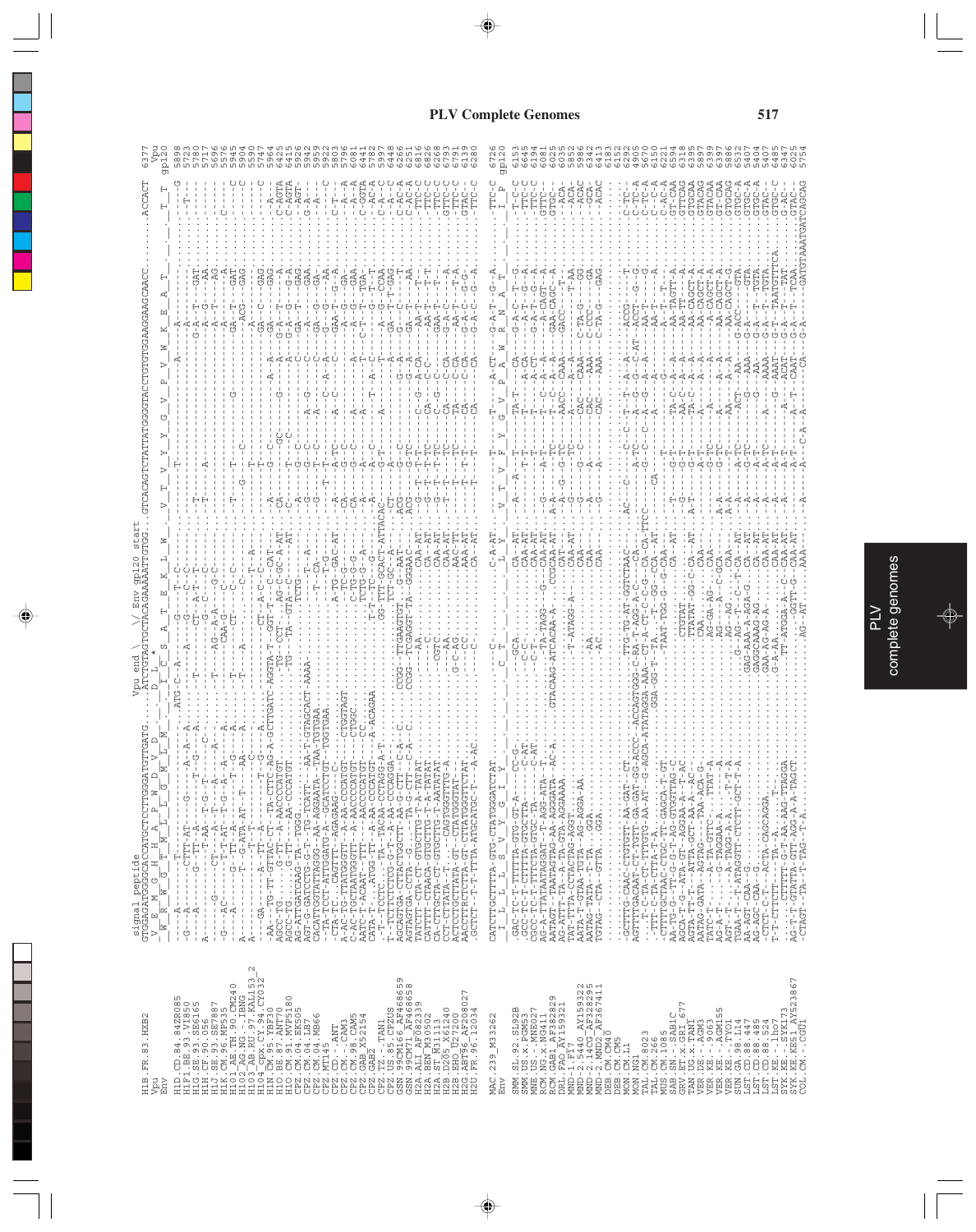|  | ř<br>ĭ |
|--|--------|
|  | í      |

|                                                  |                                                                                                                                                                                                                                                                                                                                                                |                                                                    |                                                                                   |                                                            |                                                                         |                                                                                                 |                                           |                                                                                                                                              |                                                       |                                                                         |                                                                                                              |                                         |                                       |                    |                                                               |                                                                                           |                                                                                    |                              |                                                                                                                                                                                                                                                                                                                                                                                                                                                 |                                          |                              |                                                                                                                                                                                                                                                                                                                     |                                |               |                      |                                                                                                                          |              | CO.                                                                                                                                                                                                                                                      |                                                                                                                                                                                                                                                                                                                          |                                                                                                                                                                                                                                                                                                                     |                                                                                                                                                                                                                                                                                                                     |         |                                                                                                                      |                           |                               |                                                                                                                                            |                      |                               |                                             |                                                 |                                     |                                                                                                                                                                            |                                       |                                                               |                            |                                                                                                                                                                                                                                                                                                                                                                  |                      |      |                                    |                                                                                   |                         |              |                                  |                                                       |
|--------------------------------------------------|----------------------------------------------------------------------------------------------------------------------------------------------------------------------------------------------------------------------------------------------------------------------------------------------------------------------------------------------------------------|--------------------------------------------------------------------|-----------------------------------------------------------------------------------|------------------------------------------------------------|-------------------------------------------------------------------------|-------------------------------------------------------------------------------------------------|-------------------------------------------|----------------------------------------------------------------------------------------------------------------------------------------------|-------------------------------------------------------|-------------------------------------------------------------------------|--------------------------------------------------------------------------------------------------------------|-----------------------------------------|---------------------------------------|--------------------|---------------------------------------------------------------|-------------------------------------------------------------------------------------------|------------------------------------------------------------------------------------|------------------------------|-------------------------------------------------------------------------------------------------------------------------------------------------------------------------------------------------------------------------------------------------------------------------------------------------------------------------------------------------------------------------------------------------------------------------------------------------|------------------------------------------|------------------------------|---------------------------------------------------------------------------------------------------------------------------------------------------------------------------------------------------------------------------------------------------------------------------------------------------------------------|--------------------------------|---------------|----------------------|--------------------------------------------------------------------------------------------------------------------------|--------------|----------------------------------------------------------------------------------------------------------------------------------------------------------------------------------------------------------------------------------------------------------|--------------------------------------------------------------------------------------------------------------------------------------------------------------------------------------------------------------------------------------------------------------------------------------------------------------------------|---------------------------------------------------------------------------------------------------------------------------------------------------------------------------------------------------------------------------------------------------------------------------------------------------------------------|---------------------------------------------------------------------------------------------------------------------------------------------------------------------------------------------------------------------------------------------------------------------------------------------------------------------|---------|----------------------------------------------------------------------------------------------------------------------|---------------------------|-------------------------------|--------------------------------------------------------------------------------------------------------------------------------------------|----------------------|-------------------------------|---------------------------------------------|-------------------------------------------------|-------------------------------------|----------------------------------------------------------------------------------------------------------------------------------------------------------------------------|---------------------------------------|---------------------------------------------------------------|----------------------------|------------------------------------------------------------------------------------------------------------------------------------------------------------------------------------------------------------------------------------------------------------------------------------------------------------------------------------------------------------------|----------------------|------|------------------------------------|-----------------------------------------------------------------------------------|-------------------------|--------------|----------------------------------|-------------------------------------------------------|
|                                                  |                                                                                                                                                                                                                                                                                                                                                                |                                                                    |                                                                                   |                                                            |                                                                         |                                                                                                 |                                           |                                                                                                                                              |                                                       |                                                                         |                                                                                                              |                                         |                                       |                    |                                                               |                                                                                           |                                                                                    |                              |                                                                                                                                                                                                                                                                                                                                                                                                                                                 |                                          |                              |                                                                                                                                                                                                                                                                                                                     |                                |               |                      |                                                                                                                          |              |                                                                                                                                                                                                                                                          |                                                                                                                                                                                                                                                                                                                          |                                                                                                                                                                                                                                                                                                                     |                                                                                                                                                                                                                                                                                                                     |         |                                                                                                                      |                           |                               |                                                                                                                                            |                      |                               |                                             |                                                 |                                     |                                                                                                                                                                            |                                       |                                                               |                            |                                                                                                                                                                                                                                                                                                                                                                  |                      |      |                                    |                                                                                   |                         |              |                                  |                                                       |
|                                                  |                                                                                                                                                                                                                                                                                                                                                                |                                                                    |                                                                                   |                                                            |                                                                         |                                                                                                 |                                           |                                                                                                                                              |                                                       |                                                                         |                                                                                                              |                                         |                                       |                    |                                                               |                                                                                           |                                                                                    |                              |                                                                                                                                                                                                                                                                                                                                                                                                                                                 |                                          |                              |                                                                                                                                                                                                                                                                                                                     |                                |               |                      |                                                                                                                          |              |                                                                                                                                                                                                                                                          |                                                                                                                                                                                                                                                                                                                          |                                                                                                                                                                                                                                                                                                                     |                                                                                                                                                                                                                                                                                                                     |         |                                                                                                                      |                           |                               |                                                                                                                                            |                      |                               |                                             |                                                 |                                     |                                                                                                                                                                            |                                       |                                                               |                            |                                                                                                                                                                                                                                                                                                                                                                  |                      |      |                                    |                                                                                   |                         |              |                                  |                                                       |
|                                                  |                                                                                                                                                                                                                                                                                                                                                                |                                                                    |                                                                                   |                                                            |                                                                         |                                                                                                 |                                           |                                                                                                                                              |                                                       |                                                                         |                                                                                                              |                                         |                                       |                    |                                                               |                                                                                           |                                                                                    |                              |                                                                                                                                                                                                                                                                                                                                                                                                                                                 |                                          |                              |                                                                                                                                                                                                                                                                                                                     |                                |               |                      |                                                                                                                          |              |                                                                                                                                                                                                                                                          |                                                                                                                                                                                                                                                                                                                          |                                                                                                                                                                                                                                                                                                                     |                                                                                                                                                                                                                                                                                                                     |         |                                                                                                                      |                           |                               |                                                                                                                                            |                      |                               |                                             |                                                 |                                     |                                                                                                                                                                            |                                       |                                                               |                            |                                                                                                                                                                                                                                                                                                                                                                  |                      |      |                                    |                                                                                   |                         |              |                                  |                                                       |
|                                                  |                                                                                                                                                                                                                                                                                                                                                                |                                                                    |                                                                                   |                                                            |                                                                         |                                                                                                 |                                           |                                                                                                                                              |                                                       |                                                                         |                                                                                                              |                                         |                                       |                    |                                                               |                                                                                           |                                                                                    |                              |                                                                                                                                                                                                                                                                                                                                                                                                                                                 |                                          |                              |                                                                                                                                                                                                                                                                                                                     |                                |               |                      |                                                                                                                          |              |                                                                                                                                                                                                                                                          |                                                                                                                                                                                                                                                                                                                          |                                                                                                                                                                                                                                                                                                                     |                                                                                                                                                                                                                                                                                                                     |         |                                                                                                                      |                           |                               |                                                                                                                                            |                      |                               |                                             |                                                 |                                     |                                                                                                                                                                            |                                       |                                                               |                            |                                                                                                                                                                                                                                                                                                                                                                  |                      |      |                                    |                                                                                   |                         |              |                                  |                                                       |
|                                                  |                                                                                                                                                                                                                                                                                                                                                                |                                                                    |                                                                                   |                                                            |                                                                         |                                                                                                 |                                           |                                                                                                                                              |                                                       |                                                                         |                                                                                                              |                                         |                                       |                    |                                                               |                                                                                           |                                                                                    |                              |                                                                                                                                                                                                                                                                                                                                                                                                                                                 |                                          |                              |                                                                                                                                                                                                                                                                                                                     |                                |               |                      |                                                                                                                          |              |                                                                                                                                                                                                                                                          |                                                                                                                                                                                                                                                                                                                          |                                                                                                                                                                                                                                                                                                                     |                                                                                                                                                                                                                                                                                                                     |         |                                                                                                                      |                           |                               |                                                                                                                                            |                      |                               |                                             |                                                 |                                     |                                                                                                                                                                            |                                       |                                                               |                            |                                                                                                                                                                                                                                                                                                                                                                  |                      |      |                                    |                                                                                   |                         |              |                                  |                                                       |
|                                                  |                                                                                                                                                                                                                                                                                                                                                                |                                                                    |                                                                                   |                                                            |                                                                         |                                                                                                 |                                           |                                                                                                                                              |                                                       |                                                                         |                                                                                                              |                                         |                                       |                    |                                                               |                                                                                           |                                                                                    |                              |                                                                                                                                                                                                                                                                                                                                                                                                                                                 |                                          |                              |                                                                                                                                                                                                                                                                                                                     |                                | TGTA          | <b>FGTA</b>          |                                                                                                                          |              |                                                                                                                                                                                                                                                          |                                                                                                                                                                                                                                                                                                                          |                                                                                                                                                                                                                                                                                                                     |                                                                                                                                                                                                                                                                                                                     |         | IACA                                                                                                                 |                           |                               |                                                                                                                                            |                      |                               |                                             |                                                 |                                     |                                                                                                                                                                            |                                       |                                                               |                            |                                                                                                                                                                                                                                                                                                                                                                  |                      |      |                                    |                                                                                   |                         |              |                                  |                                                       |
|                                                  |                                                                                                                                                                                                                                                                                                                                                                |                                                                    |                                                                                   |                                                            |                                                                         |                                                                                                 |                                           |                                                                                                                                              |                                                       |                                                                         |                                                                                                              |                                         |                                       |                    |                                                               |                                                                                           |                                                                                    |                              |                                                                                                                                                                                                                                                                                                                                                                                                                                                 |                                          |                              |                                                                                                                                                                                                                                                                                                                     |                                |               |                      |                                                                                                                          |              |                                                                                                                                                                                                                                                          |                                                                                                                                                                                                                                                                                                                          |                                                                                                                                                                                                                                                                                                                     |                                                                                                                                                                                                                                                                                                                     |         |                                                                                                                      |                           |                               |                                                                                                                                            |                      |                               |                                             |                                                 |                                     |                                                                                                                                                                            |                                       |                                                               |                            |                                                                                                                                                                                                                                                                                                                                                                  |                      |      |                                    |                                                                                   |                         |              |                                  |                                                       |
|                                                  |                                                                                                                                                                                                                                                                                                                                                                |                                                                    |                                                                                   |                                                            |                                                                         |                                                                                                 |                                           |                                                                                                                                              |                                                       |                                                                         |                                                                                                              |                                         |                                       |                    |                                                               |                                                                                           |                                                                                    |                              |                                                                                                                                                                                                                                                                                                                                                                                                                                                 |                                          |                              |                                                                                                                                                                                                                                                                                                                     |                                |               |                      |                                                                                                                          |              |                                                                                                                                                                                                                                                          |                                                                                                                                                                                                                                                                                                                          | AG-                                                                                                                                                                                                                                                                                                                 |                                                                                                                                                                                                                                                                                                                     |         |                                                                                                                      |                           |                               |                                                                                                                                            |                      |                               |                                             |                                                 |                                     |                                                                                                                                                                            |                                       |                                                               |                            |                                                                                                                                                                                                                                                                                                                                                                  |                      |      |                                    |                                                                                   |                         |              |                                  |                                                       |
|                                                  |                                                                                                                                                                                                                                                                                                                                                                |                                                                    |                                                                                   |                                                            |                                                                         |                                                                                                 |                                           | Ũ<br>!                                                                                                                                       |                                                       |                                                                         | $\,$ I                                                                                                       |                                         |                                       |                    |                                                               |                                                                                           |                                                                                    |                              | t                                                                                                                                                                                                                                                                                                                                                                                                                                               |                                          |                              |                                                                                                                                                                                                                                                                                                                     |                                |               |                      |                                                                                                                          |              |                                                                                                                                                                                                                                                          |                                                                                                                                                                                                                                                                                                                          |                                                                                                                                                                                                                                                                                                                     |                                                                                                                                                                                                                                                                                                                     |         |                                                                                                                      |                           |                               |                                                                                                                                            |                      |                               |                                             |                                                 |                                     |                                                                                                                                                                            |                                       |                                                               |                            |                                                                                                                                                                                                                                                                                                                                                                  |                      |      |                                    |                                                                                   |                         |              |                                  |                                                       |
|                                                  | $-\frac{1}{1}$<br>$\frac{1}{1}$<br>J<br>$\frac{1}{4}$<br>1<br>$\mathfrak l$<br>$\frac{1}{1}$                                                                                                                                                                                                                                                                   | $\sim$ T $\sim$<br>ı<br>ł.<br>$\mathbf I$<br>$\,$<br>$\frac{1}{4}$ | $\frac{1}{\sqrt{2}}$<br>J,<br>$\mathbf{I}$                                        | J.<br>$\mathbf{I}$<br>$\,$<br>$\frac{1}{4}$<br>$\mathbf I$ | $-5$                                                                    | $\mathbf{I}$<br>$\begin{array}{c} 1 \\ 1 \\ 1 \\ 1 \end{array}$<br>1<br>J.<br>Ĥ.<br>ï           | $\mathbf I$<br>Ì<br>$\mathbf{I}$<br>--A-- | J.<br>$\frac{1}{1}$<br>$\,$ $\,$<br>$\begin{array}{c} \begin{array}{c} \text{1} \\ \text{2} \\ \text{3} \\ \text{4} \end{array} \end{array}$ | f,                                                    | $- -$ CCT<br>$\frac{1}{1}$<br>$\,$ $\,$<br>$\frac{1}{1}$<br>$\mathsf I$ | $C - C - C - C$<br>$- - - - - - - -$<br>$\overline{\phantom{a}}$<br>Ĥ.<br>$\frac{1}{1}$<br>ţ<br>$\mathbf{I}$ | $- -A - -$<br>$\,$ $\,$                 | $- - GAGT$<br>$\frac{1}{1}$<br>f,     | -- CTCCATG         | ローーーひけひーーひーーーーー                                               | $-9 - -$<br>$- - - - - - - - - - - - - - -$<br>J.<br>$\frac{1}{\sqrt{2}}$<br>$\mathbf{I}$ | $- -A - C - - -T$<br>$G - A - -$                                                   | $---G-TATT$<br>$\frac{1}{2}$ | $- -A - C$<br>J<br>$\frac{1}{4}$                                                                                                                                                                                                                                                                                                                                                                                                                |                                          | $\mathbf I$                  | $\frac{1}{2}$ $\frac{1}{2}$ $\frac{1}{2}$ $\frac{1}{2}$ $\frac{1}{2}$ $\frac{1}{2}$ $\frac{1}{2}$ $\frac{1}{2}$ $\frac{1}{2}$ $\frac{1}{2}$ $\frac{1}{2}$ $\frac{1}{2}$ $\frac{1}{2}$ $\frac{1}{2}$ $\frac{1}{2}$ $\frac{1}{2}$ $\frac{1}{2}$ $\frac{1}{2}$ $\frac{1}{2}$ $\frac{1}{2}$ $\frac{1}{2}$ $\frac{1}{2}$ |                                |               | .                    | $\begin{array}{c} \bullet & \bullet & \bullet \\ \bullet & \bullet & \bullet \\ \bullet & \bullet & \bullet \end{array}$ |              | $\begin{array}{c} \begin{array}{c} \begin{array}{c} \begin{array}{c} \begin{array}{c} \end{array} \\ \end{array} \\ \begin{array}{c} \end{array} \\ \begin{array}{c} \end{array} \\ \end{array} \\ \begin{array}{c} \end{array} \end{array} \end{array}$ | .<br>$\frac{1}{2}$ $\frac{1}{2}$ $\frac{1}{2}$ $\frac{1}{2}$ $\frac{1}{2}$ $\frac{1}{2}$ $\frac{1}{2}$ $\frac{1}{2}$ $\frac{1}{2}$ $\frac{1}{2}$ $\frac{1}{2}$ $\frac{1}{2}$ $\frac{1}{2}$ $\frac{1}{2}$ $\frac{1}{2}$ $\frac{1}{2}$ $\frac{1}{2}$ $\frac{1}{2}$ $\frac{1}{2}$ $\frac{1}{2}$ $\frac{1}{2}$ $\frac{1}{2}$ | $\frac{1}{2}$ $\frac{1}{2}$ $\frac{1}{2}$ $\frac{1}{2}$ $\frac{1}{2}$ $\frac{1}{2}$ $\frac{1}{2}$ $\frac{1}{2}$ $\frac{1}{2}$ $\frac{1}{2}$ $\frac{1}{2}$ $\frac{1}{2}$ $\frac{1}{2}$ $\frac{1}{2}$ $\frac{1}{2}$ $\frac{1}{2}$ $\frac{1}{2}$ $\frac{1}{2}$ $\frac{1}{2}$ $\frac{1}{2}$ $\frac{1}{2}$ $\frac{1}{2}$ | $\frac{1}{2}$ $\frac{1}{2}$ $\frac{1}{2}$ $\frac{1}{2}$ $\frac{1}{2}$ $\frac{1}{2}$ $\frac{1}{2}$ $\frac{1}{2}$ $\frac{1}{2}$ $\frac{1}{2}$ $\frac{1}{2}$ $\frac{1}{2}$ $\frac{1}{2}$ $\frac{1}{2}$ $\frac{1}{2}$ $\frac{1}{2}$ $\frac{1}{2}$ $\frac{1}{2}$ $\frac{1}{2}$ $\frac{1}{2}$ $\frac{1}{2}$ $\frac{1}{2}$ | .       |                                                                                                                      | .                         | $\vdots$                      | $\vdots$                                                                                                                                   |                      | $\cdots \cdots \cdots \cdots$ | $-14TY - C - -10 - -17RT$<br>$\overline{1}$ | J.                                              | .                                   | $- -$ CAT<br>$\frac{1}{1}$ , $\frac{1}{1}$ , $\frac{1}{1}$ , $\frac{1}{1}$ , $\frac{1}{1}$ , $\frac{1}{1}$ , $\frac{1}{1}$ , $\frac{1}{1}$ , $\frac{1}{1}$ , $\frac{1}{1}$ | $\cdot$                               | $\frac{1}{2}$ . $\frac{1}{2}$ . $\frac{1}{2}$ . $\frac{1}{2}$ |                            |                                                                                                                                                                                                                                                                                                                                                                  |                      |      |                                    |                                                                                   |                         |              |                                  |                                                       |
| CTATTTTGTGCATCAGATGCTAAAGCA<br>L F C A S D A K A | ł<br>$\begin{array}{c} \rule{0.2cm}{0.15mm} \rule{0.2cm}{0.15mm} \rule{0.2cm}{0.15mm} \rule{0.2cm}{0.15mm} \rule{0.2cm}{0.15mm} \rule{0.2cm}{0.15mm} \rule{0.2cm}{0.15mm} \rule{0.2cm}{0.15mm} \rule{0.2cm}{0.15mm} \rule{0.2cm}{0.15mm} \rule{0.2cm}{0.15mm} \rule{0.2cm}{0.15mm} \rule{0.2cm}{0.15mm} \rule{0.2cm}{0.15mm} \rule{0.2cm}{0.15mm} \rule{$<br>1 | $- - - - - - - - -$<br>٠<br>J.                                     | $-1 - 1 - -$<br>$\frac{1}{1}$<br>$-1$ - $C$ - $-$<br>j.<br>$-1$<br>$\blacksquare$ | $\frac{1}{4}$<br>ŧ<br>J.<br>$-1 - C -$                     | $\frac{1}{1}$<br>$\begin{array}{c} \n 1 \\  1 \\  1\n \end{array}$<br>1 | $\frac{1}{4}$<br>t<br>ł<br>$\mathbf{I}$<br>$\mathbf{I}$<br>$\,$<br>$\mathbb{I}$<br>$\mathbf{I}$ | $\mathbf{I}$<br>$\mathsf I$               | $\frac{1}{4}$<br>tét<br>111<br>$\frac{1}{1}$                                                                                                 | $\frac{1}{4}$<br>$\frac{1}{1}$<br>한한한한 다.<br>그러나 나 보다 | Ť<br>Ť                                                                  | ŧ<br>$\frac{1}{2}$<br>$-1$<br>$\ddot{a}$<br>Ť<br>$\,$ I                                                      | $\blacksquare$<br>$\blacksquare$<br>- 1 | $C - C$<br>$\,$ $\,$<br>$\frac{1}{4}$ | $-CA - A - -$<br>Í | ုပ်<br>$\mathbb{I}$<br>$\mathbf{I}$                           | ن<br>¦<br>نٖ<br>$\mathbf{I}$                                                              | $\frac{1}{1}$<br>$\,$<br>$\overline{\phantom{a}}$<br>٠<br>$\overline{\phantom{a}}$ | ن<br>۱<br>1                  | ÷.<br>U<br>I                                                                                                                                                                                                                                                                                                                                                                                                                                    | $\frac{1}{4}$<br>ن<br>۱<br>$\frac{1}{2}$ | $\frac{1}{4}$<br>U<br>÷<br>٠ | $\vdots$<br>$\mathbf{I}$<br>÷                                                                                                                                                                                                                                                                                       | $\frac{1}{1}$<br>$\frac{1}{1}$ | $\frac{1}{1}$ | $\mathbf{I}$<br>Ť    | f,                                                                                                                       | ł<br>f,<br>٠ | $\Delta$<br>$\cup$<br>$\mathbb{E} \mathbb{E}_q$                                                                                                                                                                                                          | $\frac{1}{1}$<br>$\begin{array}{c} \mathbf{1} \end{array}$<br>$\mathbf{I}$<br>÷<br>Ĵ<br>$\begin{array}{c} \n\bullet & \bullet & \bullet \\ \bullet & \bullet & \bullet \\ \bullet & \bullet & \bullet\n\end{array}$                                                                                                      | $\cdots$ T $\cdots$<br>$\frac{1}{4}$                                                                                                                                                                                                                                                                                | .<br>⊢<br>$\,$ I<br>Ħ                                                                                                                                                                                                                                                                                               |         |                                                                                                                      | Î                         | $\frac{1}{4}$<br>$\mathbf{I}$ | $\frac{1}{4}$<br>$\frac{C}{1}$                                                                                                             |                      | $\frac{1}{1}$                 | 탁<br>۳<br>-<br>$\frac{1}{2}$                | $\frac{1}{2}$<br>$\frac{1}{2}$<br>$\mathfrak l$ | $\frac{1}{1}$<br>Ť<br>$\frac{0}{1}$ | $-1$                                                                                                                                                                       | $---AAG.$<br>$\overline{\phantom{a}}$ | $-$ -CATG.                                                    | $---ATTG.$<br>$-$ -CATG.   | $- - ATG$ .                                                                                                                                                                                                                                                                                                                                                      | $-$ -CATG            | $-1$ | 투<br>$\frac{1}{1}$<br>$-4 - A - A$ | ۲<br>İ<br>$\overline{\phantom{a}}$<br>÷,<br>÷<br>$-4$<br>$-4 -$                   | $-1 - 5$<br>Ť<br>$-4-C$ | $\mathbf{I}$ | $- -A - C$<br>ł<br>$\frac{1}{1}$ | - C - - C-T                                           |
|                                                  | J.                                                                                                                                                                                                                                                                                                                                                             | I<br>$\mathbf{I}$                                                  | $\frac{1}{1}$<br>Н                                                                | $\blacksquare$                                             | J.                                                                      | L.                                                                                              |                                           | Ę                                                                                                                                            | J.                                                    | $\mathbf{I}$                                                            | ပု<br>$\mathbf{I}$                                                                                           | ᄲ                                       | 턱                                     |                    | $\frac{1}{2}$                                                 | $\mathbf{I}$                                                                              | U<br>H                                                                             | U<br>H                       | ÷<br>$\vdash$                                                                                                                                                                                                                                                                                                                                                                                                                                   | $\frac{1}{\sqrt{2}}$<br>$\mathsf{H}$     | 우<br>н                       | ပု<br>$\vdash$                                                                                                                                                                                                                                                                                                      |                                |               | $\bigcup\limits_{i}$ | $\frac{1}{2}$<br>J.                                                                                                      | Ÿ            | $\frac{1}{\sqrt{2}}$<br>$\Box$                                                                                                                                                                                                                           | $\frac{1}{1}$<br>$\frac{1}{2}$<br>$\mathbf{I}$                                                                                                                                                                                                                                                                           | $\frac{1}{2}$                                                                                                                                                                                                                                                                                                       | $A - G$                                                                                                                                                                                                                                                                                                             | $A - G$ | $\begin{array}{cccc}\n-1 & -3 & -1 & -1 \\ -1 & -3 & -1 & -1 \\ -1 & -1 & -1 & -1 \\ -1 & -1 & -1 & -1\n\end{array}$ |                           |                               | $-\frac{c}{1}$                                                                                                                             | $\ddot{\phantom{1}}$ | $\ddot{\cdot}$                | U<br>Н                                      | ပု<br>٢                                         | ؋<br>$\vdash$                       | Ο                                                                                                                                                                          | --<br>UU<br>UU                        | $- - - 12D$                                                   | $GCT - C$<br><b>U-1-00</b> |                                                                                                                                                                                                                                                                                                                                                                  | GCC---C-<br>GCT----- | 59   | н<br>е                             | н                                                                                 | $T - A - C$             |              | Ÿ<br>$A - G$                     | $\Gamma$                                              |
|                                                  | $\begin{small} \tt H1D\_CD1 & 84 & 8420085\\ \tt H1B\_1 & 93 & 37680\\ \tt H1B\_1 & 93 & 37680\\ \tt H1H\_CE1 & 90 & 356\\ \tt H1H\_CE1 & 91 & 956\\ \tt H1D\_AE1 & 91 & 90\\ \tt H1D\_AE1 & 91 & 90\\ \tt H1D\_AE1 & 91 & 91\\ \tt H1D\_AE1 & 92 & 91\\ \tt H1D\_AE1 & 93 & 91\\ \tt H1D\_AE1 & 94 & 92\\ \tt H1D\_AE1 & 95 & 91\\$                           |                                                                    |                                                                                   |                                                            |                                                                         |                                                                                                 |                                           |                                                                                                                                              |                                                       |                                                                         |                                                                                                              |                                         |                                       |                    |                                                               |                                                                                           |                                                                                    |                              | $\begin{smallmatrix} \texttt{CEZ} & \texttt{TEZ} & \texttt{T} & \texttt{T} \\ \texttt{CEZ} & \texttt{US} & \texttt{SS} & \texttt{CEZUS} \\ \texttt{CEZ} & \texttt{US} & \texttt{SS} & \texttt{CEZUS} \\ \texttt{CSX} & \texttt{SSU} & \texttt{SSU} & \texttt{SEZ} & \texttt{SEZ} & \texttt{SSG} \\ \texttt{SSX} & \texttt{SSU} & \texttt{S} & \texttt{STU} & \texttt{SEZ} & \texttt{SEZ} & \texttt{SSG} \\ \texttt{H2A} & \texttt{A} & \texttt$ |                                          |                              |                                                                                                                                                                                                                                                                                                                     |                                |               |                      | г                                                                                                                        |              |                                                                                                                                                                                                                                                          |                                                                                                                                                                                                                                                                                                                          |                                                                                                                                                                                                                                                                                                                     |                                                                                                                                                                                                                                                                                                                     |         |                                                                                                                      |                           |                               | MND - 2. 5440 AY159322<br>MND - 2. 14CG - AF328295<br>MND - 2. MND 2. PR367411<br>DEB. CM. CM - CM<br>DEB. CM. CM - CM - CM<br>MON. CM. L1 |                      |                               |                                             |                                                 |                                     |                                                                                                                                                                            |                                       | 77                                                            |                            |                                                                                                                                                                                                                                                                                                                                                                  |                      |      |                                    |                                                                                   |                         |              |                                  | xrk.KE.-.SYK173<br>YKK.KE.KE51_AY523867<br>'OL.CM'- C |
| H1B.FR.83.HXB2<br>Env                            |                                                                                                                                                                                                                                                                                                                                                                |                                                                    |                                                                                   |                                                            |                                                                         |                                                                                                 |                                           |                                                                                                                                              |                                                       |                                                                         |                                                                                                              |                                         |                                       |                    | CPZ.CM.-.CAM3<br>CPZ.CM.98.CAM5<br>CPZ.CAB X52154<br>CPZ.CAB2 |                                                                                           |                                                                                    |                              |                                                                                                                                                                                                                                                                                                                                                                                                                                                 |                                          |                              |                                                                                                                                                                                                                                                                                                                     |                                |               | H2B. EHO             | ᄑ                                                                                                                        | ェ            | MAC.239 M33262<br>$\rm{Env}$                                                                                                                                                                                                                             | SMM.SL.92.SL92B<br>SMM.US.x.PGM53<br>MNE.US.-.MNE027                                                                                                                                                                                                                                                                     |                                                                                                                                                                                                                                                                                                                     | RCM.NG.x.NG411<br>RCM.GAB1 AF382829<br>DRL.FAO AY159321                                                                                                                                                                                                                                                             |         |                                                                                                                      | $MID - 1. F\overline{17}$ |                               |                                                                                                                                            |                      |                               |                                             | <b>MON.NG1</b>                                  |                                     |                                                                                                                                                                            |                                       |                                                               |                            | $\begin{array}{l} \text{TM1. (W. 18023)} \\ \text{TM2. (W. 266)} \\ \text{TM3. (W. 266)} \\ \text{SH3. (W. 120)} \\ \text{SH3. (W. 121)} \\ \text{GH3. (W. 121)} \\ \text{GH3. (W. 122)} \\ \text{VBR. (H. 19063)} \\ \text{VBR. (H. 19063)} \\ \text{VBR. (H. 19063)} \\ \text{VBR. (H. 19063)} \\ \text{VBR. (H. 19063)} \\ \text{VBR. (H. 19063)} \\ \text{V$ |                      |      |                                    | SUN 02.98.114<br>LST.CD.88.447<br>LST.CD.88.447<br>LST.CD.88.524<br>LST.CD.88.524 |                         |              | <b>co</b><br>CO.                 |                                                       |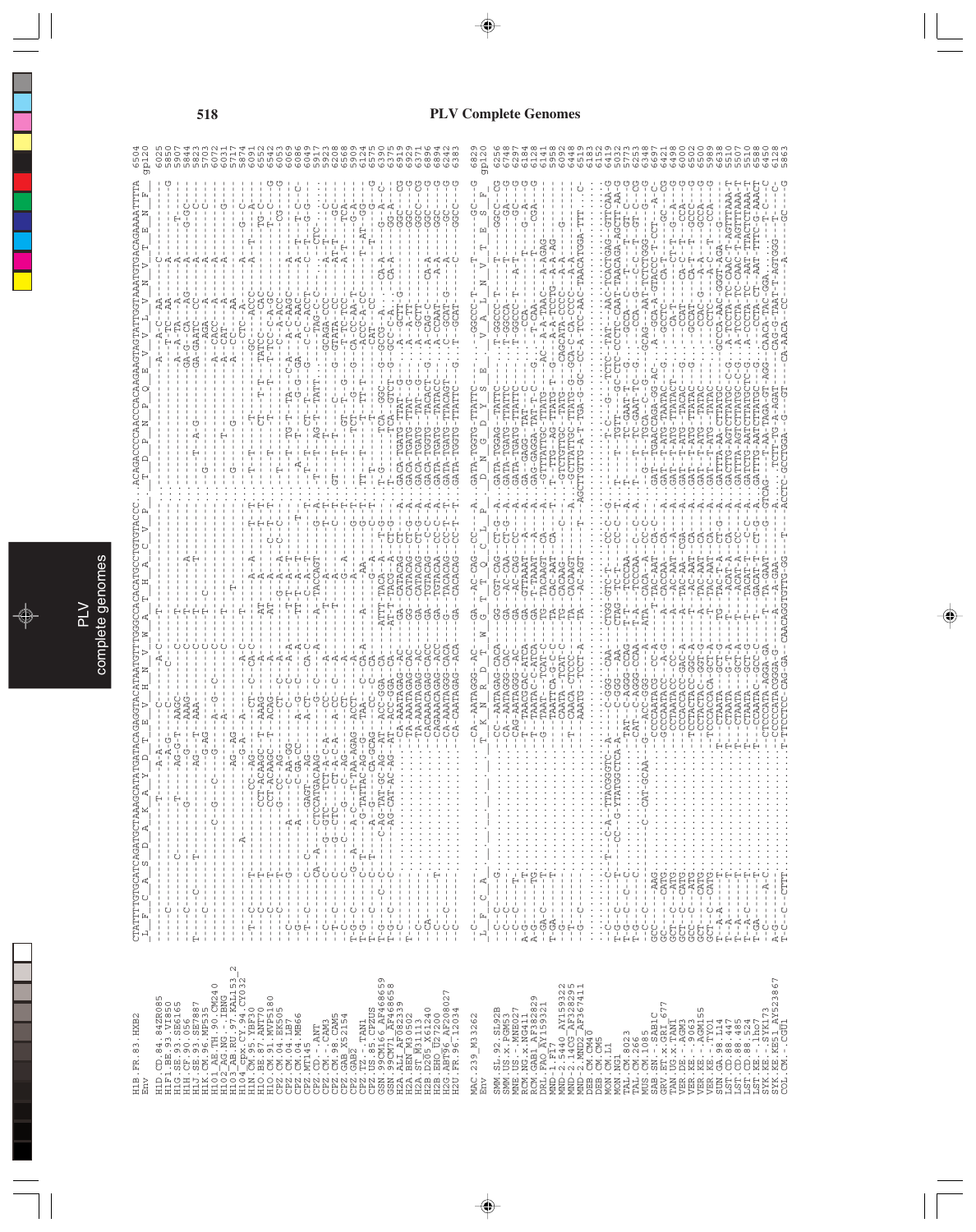| H1B. FR. 83. HXB2<br>Env                                                                                                                                                                                                                                                                                                                                                                                 | ACATGTGG<br>N M w                                                                                                                                                                                                                                                                                                                                                                                                                                                                                                                                                                                                                                                            | Ĩ. |       |  |
|----------------------------------------------------------------------------------------------------------------------------------------------------------------------------------------------------------------------------------------------------------------------------------------------------------------------------------------------------------------------------------------------------------|------------------------------------------------------------------------------------------------------------------------------------------------------------------------------------------------------------------------------------------------------------------------------------------------------------------------------------------------------------------------------------------------------------------------------------------------------------------------------------------------------------------------------------------------------------------------------------------------------------------------------------------------------------------------------|----|-------|--|
|                                                                                                                                                                                                                                                                                                                                                                                                          | $\frac{1}{2}$ $\frac{1}{2}$ $\frac{1}{2}$ $\frac{1}{2}$ $\frac{1}{2}$ $\frac{1}{2}$ $\frac{1}{2}$ $\frac{1}{2}$ $\frac{1}{2}$ $\frac{1}{2}$ $\frac{1}{2}$ $\frac{1}{2}$ $\frac{1}{2}$ $\frac{1}{2}$ $\frac{1}{2}$ $\frac{1}{2}$ $\frac{1}{2}$ $\frac{1}{2}$ $\frac{1}{2}$ $\frac{1}{2}$ $\frac{1}{2}$ $\frac{1}{2}$<br>$\frac{1}{2}$ $\frac{1}{2}$ $\frac{1}{2}$ $\frac{1}{2}$ $\frac{1}{2}$ $\frac{1}{2}$ $\frac{1}{2}$ $\frac{1}{2}$ $\frac{1}{2}$ $\frac{1}{2}$ $\frac{1}{2}$ $\frac{1}{2}$ $\frac{1}{2}$ $\frac{1}{2}$ $\frac{1}{2}$ $\frac{1}{2}$ $\frac{1}{2}$ $\frac{1}{2}$ $\frac{1}{2}$ $\frac{1}{2}$ $\frac{1}{2}$ $\frac{1}{2}$<br>$\frac{1}{4}$<br>$\frac{1}{4}$ |    |       |  |
| H1D. CD. 84. 84.ZR085<br>H1H1. BE 93. VI850<br>H1G. SE. 93. SE6165<br>H1J. CE. 90. 357887<br>H1K. CM. 96. ME5387                                                                                                                                                                                                                                                                                         |                                                                                                                                                                                                                                                                                                                                                                                                                                                                                                                                                                                                                                                                              |    |       |  |
|                                                                                                                                                                                                                                                                                                                                                                                                          |                                                                                                                                                                                                                                                                                                                                                                                                                                                                                                                                                                                                                                                                              |    |       |  |
|                                                                                                                                                                                                                                                                                                                                                                                                          | I                                                                                                                                                                                                                                                                                                                                                                                                                                                                                                                                                                                                                                                                            |    |       |  |
|                                                                                                                                                                                                                                                                                                                                                                                                          | I.                                                                                                                                                                                                                                                                                                                                                                                                                                                                                                                                                                                                                                                                           |    |       |  |
|                                                                                                                                                                                                                                                                                                                                                                                                          | $\frac{1}{1}$                                                                                                                                                                                                                                                                                                                                                                                                                                                                                                                                                                                                                                                                |    |       |  |
| $\begin{small} \text{H111} & \text{H12} & \text{H13} & \text{H14} \\ \text{H102} & \text{Ad}, 100 & -1100 \\ \text{H1102} & \text{Ad}, 100 & -1100 \\ \text{H1103} & \text{H113} & \text{H123} \\ \text{H1104} & -\text{Qpx} & \text{CYY} & 94 & \text{CYO132} \\ \text{H1104} & \text{CH}, 95 & \text{MF} \\ \text{H1105} & \text{CH}, 91 & \text{MF} \\ \text{CH}, 91 & \text{CH},$                    |                                                                                                                                                                                                                                                                                                                                                                                                                                                                                                                                                                                                                                                                              |    |       |  |
| $\sim$                                                                                                                                                                                                                                                                                                                                                                                                   |                                                                                                                                                                                                                                                                                                                                                                                                                                                                                                                                                                                                                                                                              |    |       |  |
|                                                                                                                                                                                                                                                                                                                                                                                                          |                                                                                                                                                                                                                                                                                                                                                                                                                                                                                                                                                                                                                                                                              |    |       |  |
|                                                                                                                                                                                                                                                                                                                                                                                                          | $-1$<br>$\overline{\overline{\Gamma}}_1$                                                                                                                                                                                                                                                                                                                                                                                                                                                                                                                                                                                                                                     |    |       |  |
|                                                                                                                                                                                                                                                                                                                                                                                                          | Ļ                                                                                                                                                                                                                                                                                                                                                                                                                                                                                                                                                                                                                                                                            |    |       |  |
|                                                                                                                                                                                                                                                                                                                                                                                                          | $-\frac{1}{2}$                                                                                                                                                                                                                                                                                                                                                                                                                                                                                                                                                                                                                                                               |    |       |  |
|                                                                                                                                                                                                                                                                                                                                                                                                          | $\begin{minipage}{0.9\textwidth} \begin{minipage}{0.9\textwidth} \begin{tabular}{@{}l@{}} \multicolumn{2}{c}{\textbf{0.9\textwidth} \begin{tabular}{@{}l@{}} \multicolumn{2}{c}{\textbf{0.9\textwidth} \begin{tabular}{@{}l@{}} \multicolumn{2}{c}{\textbf{0.9\textwidth} \begin{tabular}{@{}l@{}} \multicolumn{2}{c}{\textbf{0.9\textwidth} \begin{tabular}{@{}l@{}} \multicolumn{2}{c}{\textbf{0.9\textwidth} \begin{tabular}{@{}l@{}} \multicolumn{2}{c}{\textbf{0.9\textwidth}$                                                                                                                                                                                          |    |       |  |
|                                                                                                                                                                                                                                                                                                                                                                                                          |                                                                                                                                                                                                                                                                                                                                                                                                                                                                                                                                                                                                                                                                              |    |       |  |
|                                                                                                                                                                                                                                                                                                                                                                                                          |                                                                                                                                                                                                                                                                                                                                                                                                                                                                                                                                                                                                                                                                              |    |       |  |
|                                                                                                                                                                                                                                                                                                                                                                                                          |                                                                                                                                                                                                                                                                                                                                                                                                                                                                                                                                                                                                                                                                              |    |       |  |
|                                                                                                                                                                                                                                                                                                                                                                                                          |                                                                                                                                                                                                                                                                                                                                                                                                                                                                                                                                                                                                                                                                              |    |       |  |
|                                                                                                                                                                                                                                                                                                                                                                                                          |                                                                                                                                                                                                                                                                                                                                                                                                                                                                                                                                                                                                                                                                              |    |       |  |
|                                                                                                                                                                                                                                                                                                                                                                                                          |                                                                                                                                                                                                                                                                                                                                                                                                                                                                                                                                                                                                                                                                              |    |       |  |
|                                                                                                                                                                                                                                                                                                                                                                                                          |                                                                                                                                                                                                                                                                                                                                                                                                                                                                                                                                                                                                                                                                              |    |       |  |
|                                                                                                                                                                                                                                                                                                                                                                                                          |                                                                                                                                                                                                                                                                                                                                                                                                                                                                                                                                                                                                                                                                              |    |       |  |
|                                                                                                                                                                                                                                                                                                                                                                                                          |                                                                                                                                                                                                                                                                                                                                                                                                                                                                                                                                                                                                                                                                              |    |       |  |
|                                                                                                                                                                                                                                                                                                                                                                                                          |                                                                                                                                                                                                                                                                                                                                                                                                                                                                                                                                                                                                                                                                              |    |       |  |
|                                                                                                                                                                                                                                                                                                                                                                                                          |                                                                                                                                                                                                                                                                                                                                                                                                                                                                                                                                                                                                                                                                              |    |       |  |
| H2A.ALI AF082339                                                                                                                                                                                                                                                                                                                                                                                         |                                                                                                                                                                                                                                                                                                                                                                                                                                                                                                                                                                                                                                                                              |    |       |  |
|                                                                                                                                                                                                                                                                                                                                                                                                          |                                                                                                                                                                                                                                                                                                                                                                                                                                                                                                                                                                                                                                                                              |    |       |  |
| H2A.BEN <sup>T</sup> M30502<br>H2A.ST M31113<br>H2B.D205_X61240                                                                                                                                                                                                                                                                                                                                          |                                                                                                                                                                                                                                                                                                                                                                                                                                                                                                                                                                                                                                                                              |    |       |  |
|                                                                                                                                                                                                                                                                                                                                                                                                          |                                                                                                                                                                                                                                                                                                                                                                                                                                                                                                                                                                                                                                                                              |    |       |  |
|                                                                                                                                                                                                                                                                                                                                                                                                          |                                                                                                                                                                                                                                                                                                                                                                                                                                                                                                                                                                                                                                                                              |    |       |  |
|                                                                                                                                                                                                                                                                                                                                                                                                          | $\begin{minipage}{0.9\textwidth} \begin{minipage}{0.9\textwidth} \begin{itemize} \color{blue}{0.9\textwidth} \begin{itemize} \color{blue}{0.9\textwidth} \begin{itemize} \color{blue}{0.9\textwidth} \begin{itemize} \color{blue}{0.9\textwidth} \begin{itemize} \color{blue}{0.9\textwidth} \begin{itemize} \color{blue}{0.9\textwidth} \begin{itemize} \color{blue}{0.9\textwidth} \begin{itemize} \color{blue}{0.9\textwidth} \begin{itemize} \color{blue}{0.9\textwidth} \begin{itemize} \color{blue}{0.9\textwidth} \begin{itemize} \color{blue}{0$                                                                                                                     |    |       |  |
| $-1203$<br>H2U.FR.96                                                                                                                                                                                                                                                                                                                                                                                     | $---AAT$<br>- TGCC                                                                                                                                                                                                                                                                                                                                                                                                                                                                                                                                                                                                                                                           |    |       |  |
|                                                                                                                                                                                                                                                                                                                                                                                                          |                                                                                                                                                                                                                                                                                                                                                                                                                                                                                                                                                                                                                                                                              |    |       |  |
| MAC.239 M33262                                                                                                                                                                                                                                                                                                                                                                                           | $-$ - AAT<br>$\geq$<br>TGCC-                                                                                                                                                                                                                                                                                                                                                                                                                                                                                                                                                                                                                                                 |    |       |  |
| ${\rm Env}$                                                                                                                                                                                                                                                                                                                                                                                              | $\simeq$<br>Ą<br>$\Box$                                                                                                                                                                                                                                                                                                                                                                                                                                                                                                                                                                                                                                                      |    |       |  |
|                                                                                                                                                                                                                                                                                                                                                                                                          | <b>++++++++++++++++</b><br>$-TCG - -TGAT$                                                                                                                                                                                                                                                                                                                                                                                                                                                                                                                                                                                                                                    |    |       |  |
|                                                                                                                                                                                                                                                                                                                                                                                                          |                                                                                                                                                                                                                                                                                                                                                                                                                                                                                                                                                                                                                                                                              |    |       |  |
|                                                                                                                                                                                                                                                                                                                                                                                                          |                                                                                                                                                                                                                                                                                                                                                                                                                                                                                                                                                                                                                                                                              |    |       |  |
|                                                                                                                                                                                                                                                                                                                                                                                                          |                                                                                                                                                                                                                                                                                                                                                                                                                                                                                                                                                                                                                                                                              |    |       |  |
| SMM . SL . 92 . SL92B<br>MSM . US . X . PGMS<br>MCM . NG . X . NG41<br>RCM . NG . X . NG411<br>DCM . GAB1 . AF3 82829<br>DCM . L . PL 7<br>MMD - 1 . PL 7                                                                                                                                                                                                                                                |                                                                                                                                                                                                                                                                                                                                                                                                                                                                                                                                                                                                                                                                              |    |       |  |
|                                                                                                                                                                                                                                                                                                                                                                                                          | CTG-CCCTATG                                                                                                                                                                                                                                                                                                                                                                                                                                                                                                                                                                                                                                                                  |    |       |  |
|                                                                                                                                                                                                                                                                                                                                                                                                          |                                                                                                                                                                                                                                                                                                                                                                                                                                                                                                                                                                                                                                                                              |    |       |  |
| MWD-2.5440 AY159322<br>MWD-2.14CG AF328235<br>MWD-2.14CG AF328235<br>DBB. CM. CM40<br>DBB. CM. CM5<br>MON. ING1.11<br>MON. NG1.                                                                                                                                                                                                                                                                          |                                                                                                                                                                                                                                                                                                                                                                                                                                                                                                                                                                                                                                                                              |    |       |  |
|                                                                                                                                                                                                                                                                                                                                                                                                          |                                                                                                                                                                                                                                                                                                                                                                                                                                                                                                                                                                                                                                                                              |    |       |  |
|                                                                                                                                                                                                                                                                                                                                                                                                          |                                                                                                                                                                                                                                                                                                                                                                                                                                                                                                                                                                                                                                                                              |    |       |  |
|                                                                                                                                                                                                                                                                                                                                                                                                          |                                                                                                                                                                                                                                                                                                                                                                                                                                                                                                                                                                                                                                                                              |    |       |  |
|                                                                                                                                                                                                                                                                                                                                                                                                          |                                                                                                                                                                                                                                                                                                                                                                                                                                                                                                                                                                                                                                                                              |    |       |  |
|                                                                                                                                                                                                                                                                                                                                                                                                          |                                                                                                                                                                                                                                                                                                                                                                                                                                                                                                                                                                                                                                                                              |    |       |  |
|                                                                                                                                                                                                                                                                                                                                                                                                          |                                                                                                                                                                                                                                                                                                                                                                                                                                                                                                                                                                                                                                                                              |    |       |  |
| $\begin{array}{ll} \text{TA1.} & \text{ON1.} & \text{00.23} \\ \text{TA2.} & \text{ON1.} & \text{266} \\ \text{XMS1.} & \text{ON2.} & \text{0.36} \\ \text{SMS1.} & \text{ON1.} & \text{0.38} \\ \text{GRV. ET.} & \text{X.} & \text{GRI} \\ \text{GRV.} & \text{ST.} & \text{X.} \\ \text{TAN1.} & \text{U2.} & \text{X.} \\ \text{VBR.} & \text{KE} & - \text{0.063} \\ \text{VBR.} & \text{KE} & - \$ |                                                                                                                                                                                                                                                                                                                                                                                                                                                                                                                                                                                                                                                                              |    |       |  |
|                                                                                                                                                                                                                                                                                                                                                                                                          |                                                                                                                                                                                                                                                                                                                                                                                                                                                                                                                                                                                                                                                                              |    |       |  |
|                                                                                                                                                                                                                                                                                                                                                                                                          |                                                                                                                                                                                                                                                                                                                                                                                                                                                                                                                                                                                                                                                                              |    |       |  |
|                                                                                                                                                                                                                                                                                                                                                                                                          | CAGAAAAATTGATGCTTGGAAAAATC                                                                                                                                                                                                                                                                                                                                                                                                                                                                                                                                                                                                                                                   |    |       |  |
|                                                                                                                                                                                                                                                                                                                                                                                                          |                                                                                                                                                                                                                                                                                                                                                                                                                                                                                                                                                                                                                                                                              |    |       |  |
|                                                                                                                                                                                                                                                                                                                                                                                                          | $- 324$ - $- 140$<br>- $- 140$<br>- $- 140$<br>- $- 140$<br>- $- 140$<br>- $- 140$<br>- $- 140$<br>- $- 140$<br>- $- 140$<br>- $- 140$                                                                                                                                                                                                                                                                                                                                                                                                                                                                                                                                       |    | AAGC- |  |
|                                                                                                                                                                                                                                                                                                                                                                                                          | $-ACCA$ - $-$ - GCTGACAGA                                                                                                                                                                                                                                                                                                                                                                                                                                                                                                                                                                                                                                                    |    |       |  |
|                                                                                                                                                                                                                                                                                                                                                                                                          |                                                                                                                                                                                                                                                                                                                                                                                                                                                                                                                                                                                                                                                                              |    |       |  |
|                                                                                                                                                                                                                                                                                                                                                                                                          |                                                                                                                                                                                                                                                                                                                                                                                                                                                                                                                                                                                                                                                                              |    |       |  |
|                                                                                                                                                                                                                                                                                                                                                                                                          | $-$ CCCA TAGATAGA                                                                                                                                                                                                                                                                                                                                                                                                                                                                                                                                                                                                                                                            |    |       |  |
|                                                                                                                                                                                                                                                                                                                                                                                                          | CAGA-G-AATAAGCAAT                                                                                                                                                                                                                                                                                                                                                                                                                                                                                                                                                                                                                                                            |    |       |  |
| VBR.188.<br>SUN.68.98.1114<br>LIST.CD.88.447<br>LIST.CD.88.447<br>LIST.CD.88.525<br>LIST.CD.88.525                                                                                                                                                                                                                                                                                                       | $T$ - $\cdots$ $\cdots$ $\cdots$ $\cdots$ $\cdots$ $\cdots$ $\cdots$ $\cdots$ $\cdots$ $\cdots$ $\cdots$ $\cdots$ $\cdots$ $\cdots$ $\cdots$ $\cdots$ $\cdots$ $\cdots$ $\cdots$ $\cdots$ $\cdots$ $\cdots$ $\cdots$ $\cdots$ $\cdots$ $\cdots$ $\cdots$ $\cdots$ $\cdots$ $\cdots$ $\cdots$ $\cdots$ $\cdots$ $\cdots$ $\cdots$ $\cdots$                                                                                                                                                                                                                                                                                                                                    |    |       |  |
|                                                                                                                                                                                                                                                                                                                                                                                                          |                                                                                                                                                                                                                                                                                                                                                                                                                                                                                                                                                                                                                                                                              |    |       |  |
|                                                                                                                                                                                                                                                                                                                                                                                                          | TT-CTCAAGAA                                                                                                                                                                                                                                                                                                                                                                                                                                                                                                                                                                                                                                                                  |    |       |  |
|                                                                                                                                                                                                                                                                                                                                                                                                          | TT-CAATACCA                                                                                                                                                                                                                                                                                                                                                                                                                                                                                                                                                                                                                                                                  |    |       |  |
| SYK.KE. - SYK173                                                                                                                                                                                                                                                                                                                                                                                         |                                                                                                                                                                                                                                                                                                                                                                                                                                                                                                                                                                                                                                                                              |    |       |  |
| SYK.KE.KE51_AY523867                                                                                                                                                                                                                                                                                                                                                                                     |                                                                                                                                                                                                                                                                                                                                                                                                                                                                                                                                                                                                                                                                              |    |       |  |
| $-0.0001$<br>COL.CM.                                                                                                                                                                                                                                                                                                                                                                                     |                                                                                                                                                                                                                                                                                                                                                                                                                                                                                                                                                                                                                                                                              |    |       |  |
|                                                                                                                                                                                                                                                                                                                                                                                                          |                                                                                                                                                                                                                                                                                                                                                                                                                                                                                                                                                                                                                                                                              |    |       |  |

|                                    |                                      |                                                                                                   |                |          |    |    |                      |   |                    |               |              |           |    |    |         |         |                 |   |                            |   |          |   |   |               |   |                  |          |        |                                                                                                                                                                                                                                                                                                                                                                                                                                           | V Complete Genomes                                                                                                    |                |                                                                                                                                                                                                                                                                                                                         |   |   |   |                           |    |                                                                   |                                           |    |   |                                                                                                                                                                                                                                                    |      |   |         |         |   |                 |   |                                     |        |        |         |         |              |  |                                                                                                                                                                                                                                                                                                                                                                                                                                                                                                                   |   |
|------------------------------------|--------------------------------------|---------------------------------------------------------------------------------------------------|----------------|----------|----|----|----------------------|---|--------------------|---------------|--------------|-----------|----|----|---------|---------|-----------------|---|----------------------------|---|----------|---|---|---------------|---|------------------|----------|--------|-------------------------------------------------------------------------------------------------------------------------------------------------------------------------------------------------------------------------------------------------------------------------------------------------------------------------------------------------------------------------------------------------------------------------------------------|-----------------------------------------------------------------------------------------------------------------------|----------------|-------------------------------------------------------------------------------------------------------------------------------------------------------------------------------------------------------------------------------------------------------------------------------------------------------------------------|---|---|---|---------------------------|----|-------------------------------------------------------------------|-------------------------------------------|----|---|----------------------------------------------------------------------------------------------------------------------------------------------------------------------------------------------------------------------------------------------------|------|---|---------|---------|---|-----------------|---|-------------------------------------|--------|--------|---------|---------|--------------|--|-------------------------------------------------------------------------------------------------------------------------------------------------------------------------------------------------------------------------------------------------------------------------------------------------------------------------------------------------------------------------------------------------------------------------------------------------------------------------------------------------------------------|---|
|                                    |                                      | v                                                                                                 | $\sigma$<br>LO | $\infty$ | ৩  |    | $\infty$<br>co no no | O | $\circ$<br>$\circ$ | O             | w            | <b>LO</b> | LΟ |    | $\circ$ | $\circ$ | <b>00</b>       |   | ANAMANO O O VIC<br>$\circ$ | w | $\circ$  | w | ৩ | $\circ$<br>۱c |   | <b>1074</b><br>w | $\sigma$ | C<br>৩ | 4<br>w                                                                                                                                                                                                                                                                                                                                                                                                                                    | w                                                                                                                     | <b>STdG</b>    | $\overline{63}$                                                                                                                                                                                                                                                                                                         | G | w | ৩ | LΟ                        | CΟ | w                                                                 | n q ∞ n – q r n<br>n © q q n – q r n<br>w | LO | G | <b>10599</b>                                                                                                                                                                                                                                       |      |   | $\circ$ | $\circ$ | G | 4856<br>$\circ$ |   | $\overline{\phantom{0}}$<br>$\circ$ | ွ<br>G | ွ<br>G | $\circ$ | $\circ$ | $\circ$<br>ഗ |  |                                                                                                                                                                                                                                                                                                                                                                                                                                                                                                                   |   |
|                                    |                                      | τη                                                                                                |                | פיז      | τŋ | τŋ |                      |   |                    |               | ひ            |           |    |    |         |         |                 | ↻ |                            |   |          |   |   |               | ᄳ |                  |          |        | J                                                                                                                                                                                                                                                                                                                                                                                                                                         |                                                                                                                       | $\Delta$<br>C) |                                                                                                                                                                                                                                                                                                                         |   |   |   |                           |    |                                                                   |                                           |    |   |                                                                                                                                                                                                                                                    | CACC | Ģ |         | ¥       | ᄞ |                 |   |                                     |        |        |         |         |              |  |                                                                                                                                                                                                                                                                                                                                                                                                                                                                                                                   |   |
|                                    |                                      |                                                                                                   |                |          |    |    |                      |   | ひ<br>U             | ひ<br>K.<br>てり | ひ<br>К<br>てり |           |    | Οκ | U       | ΰ       | ひ<br><b>ひ ひ</b> |   | U                          |   | $T-TTC-$ |   |   |               |   |                  |          |        |                                                                                                                                                                                                                                                                                                                                                                                                                                           | CACCT<br>U                                                                                                            | C)             |                                                                                                                                                                                                                                                                                                                         |   |   |   |                           |    |                                                                   |                                           |    |   | てり                                                                                                                                                                                                                                                 | こし   |   |         |         |   |                 | Ă |                                     |        |        |         |         |              |  |                                                                                                                                                                                                                                                                                                                                                                                                                                                                                                                   |   |
|                                    |                                      |                                                                                                   |                |          |    |    |                      |   |                    |               |              |           |    |    |         |         |                 |   |                            |   |          |   | 입 |               |   |                  |          | τη     |                                                                                                                                                                                                                                                                                                                                                                                                                                           | τη                                                                                                                    | Σ              |                                                                                                                                                                                                                                                                                                                         |   |   |   |                           |    |                                                                   |                                           |    |   |                                                                                                                                                                                                                                                    |      |   |         |         |   |                 |   |                                     |        |        |         |         |              |  |                                                                                                                                                                                                                                                                                                                                                                                                                                                                                                                   |   |
| z<br>K<br>÷<br>Z<br>Σ<br>$\square$ | Ħ<br>$\ddot{\cdot}$<br>$\frac{1}{2}$ | $\begin{array}{c}\n\vdots \\ \vdots \\ \vdots \\ \vdots\n\end{array}$<br>i<br>H<br>$\blacksquare$ |                |          |    |    |                      |   |                    |               |              |           |    |    |         |         |                 |   |                            |   |          |   |   |               |   |                  |          |        |                                                                                                                                                                                                                                                                                                                                                                                                                                           | $-4$<br>$\frac{1}{D} \underbrace{P \oplus C C - - P A T \cdots \cdots \cdots \cdots \cdots \cdots \cdots \cdots}_{D}$ | $z_1^{\prime}$ | $\begin{tabular}{cccc} \hline \hline 1600 & -1600 & -1600 & -1600 & -1600 & -1600 & -1600 & -1600 & -1600 & -1600 & -1600 & -1600 & -1600 & -1600 & -1600 & -1600 & -1600 & -1600 & -1600 & -1600 & -1600 & -1600 & -1600 & -1600 & -1600 & -1600 & -1600 & -1600 & -1600 & -1600 & -1600 & -1600 & -1600 & -1600 & -1$ |   |   |   |                           |    |                                                                   |                                           |    |   |                                                                                                                                                                                                                                                    |      |   |         |         |   |                 |   |                                     |        |        |         |         |              |  | $\frac{1}{2}$<br>TT-CAATACCA<br>CAGCA - - -AATAGCAGT<br>CTGC - - - - AATTCTTCC                                                                                                                                                                                                                                                                                                                                                                                                                                    | C |
| H1B.FR.83.HXB2<br>Env              |                                      |                                                                                                   |                |          |    |    | $\sim$               |   |                    |               |              |           |    |    |         |         |                 |   |                            |   |          |   |   |               |   |                  |          |        | $\begin{smallmatrix} \texttt{CEZ} & \texttt{CD} & \texttt{C} & \texttt{AMT} \\ \texttt{CEZ} & \texttt{CD} & \texttt{C} & \texttt{AMT} \\ \texttt{CEZ} & \texttt{CDR} & \texttt{SCZ} & \texttt{C} \\ \texttt{CEZ} & \texttt{CDR} & \texttt{SCEZ} & \texttt{SCEZ} \\ \texttt{CEZ} & \texttt{CDR} & \texttt{SCEZ} & \texttt{SCEZ} \\ \texttt{CEZ} & \texttt{CBZ} & \texttt{SCEZ} & \texttt{A} & \texttt{A} & \texttt{B} \\ \texttt{CEZ} & \$ | MAC.239_M33262                                                                                                        | Env            | SMM. SL. 92. SL92B<br>SMM. US. x. PCM53<br>MNE. US. - MNE027<br>MNE. US. - MNE027<br>RCM. GAB. x. NF382829<br>DRL. FAO_AY1593221                                                                                                                                                                                        |   |   |   | $MID - 1. F\overline{17}$ |    | MND-2.5440_AY159322<br>MND-2.14CG_AF328295<br>MND-2.MND2_AF367411 |                                           |    |   | $\begin{array}{ll} \text{IDIB} & \text{CMI} & \text{CMI} \\ \text{DBB} & \text{CM} & \text{CMA} \\ \text{DBB} & \text{CM} & \text{CMI} \\ \text{MOM} & \text{CM} & \text{L1} \\ \text{MOM} & \text{MGL} \\ \text{MOM} & \text{MGL} \\ \end{array}$ |      |   |         |         |   |                 |   |                                     |        |        |         |         |              |  | $\begin{array}{l} \text{TM}^{\prime\prime}, \text{CM}^{\prime}, \text{9023} \\ \text{TM}^{\prime\prime}, \text{CM}^{\prime}, \text{903} \\ \text{TM}^{\prime}, \text{CM}^{\prime}, \text{266} \\ \text{SR}^{\prime\prime}, \text{ST}^{\prime\prime}, \text{SR}^{\prime\prime}, \text{SR}^{\prime\prime} \\ \text{SR}^{\prime}, \text{BT}^{\prime}, \text{CR}^{\prime\prime}, \text{GR}^{\prime\prime} \\ \text{VR}^{\prime\prime}, \text{TR}^{\prime}, \text{TR}^{\prime\prime}, \text{TR}^{\prime\prime}, \text$ |   |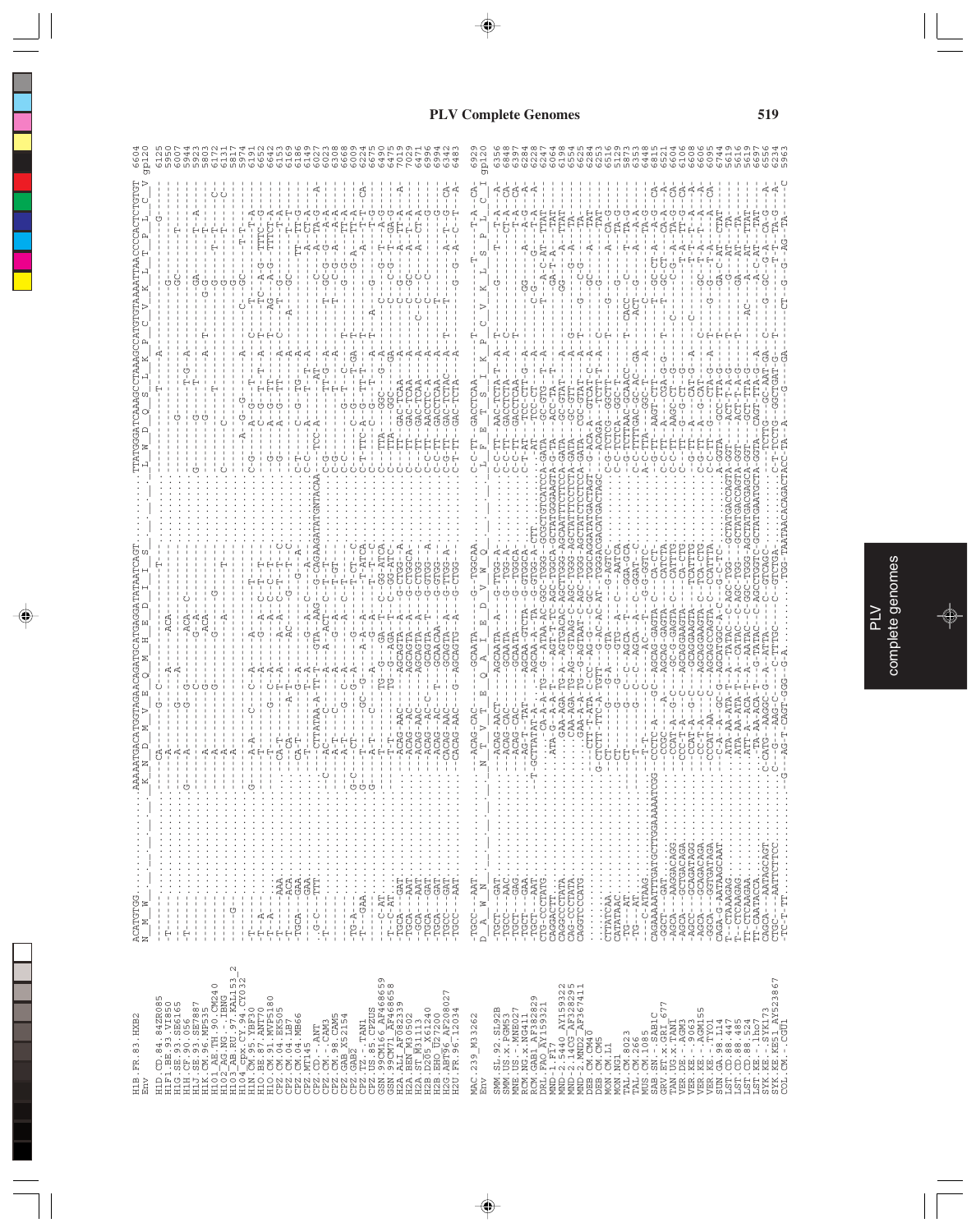| i<br>ŕ. |
|---------|
| J       |
| ŕ       |
|         |

**S** 

mes

| 3p12                                                                                                       | $\frac{9}{1}$<br>$\overline{2}0$<br>24<br>$\frac{8}{1}$<br>8<br>္ပ<br>89<br>617<br>O<br>Ō<br>Ö<br>$\ddot{\circ}$<br>$\circ$<br>O<br>O<br>G                                                                                                                                                                                                                                                                                                                                                                                                                                                                                                                                  | $_{\rm 08}^{\rm 8}$<br>$\frac{9}{2}$<br>$\delta$<br>26<br>$\frac{8}{3}$<br>50<br>447<br>O<br>$\circ$<br>Ô<br>G<br>G<br>O<br>w<br>6<br>6<br>w                                                                                                                                                                                                                                                                                                                                                                                                                                                                                                                                                                                                                                                                                                                                                                                                                                                         | 20<br>58<br>$\frac{0}{2}$<br>96<br>$\overline{0}$<br>69<br>701<br><b>gp12</b><br>96<br>$^{42}$<br>51<br>647<br>694<br>w<br>ن<br>Ō<br>Ó<br>Ó<br>Ō<br>G<br>G<br>G<br>e m<br>LN<br>O<br>6<br>G<br>O<br>$\circ$<br>O<br>w<br>m w                                                                                                                                                                                                                                                                                                                                                                                                                                                                                                                                                                                                                                                                                                                                                                                                                                                                                                                                                                                                                                                                                                                                                                                                                             |
|------------------------------------------------------------------------------------------------------------|-----------------------------------------------------------------------------------------------------------------------------------------------------------------------------------------------------------------------------------------------------------------------------------------------------------------------------------------------------------------------------------------------------------------------------------------------------------------------------------------------------------------------------------------------------------------------------------------------------------------------------------------------------------------------------|------------------------------------------------------------------------------------------------------------------------------------------------------------------------------------------------------------------------------------------------------------------------------------------------------------------------------------------------------------------------------------------------------------------------------------------------------------------------------------------------------------------------------------------------------------------------------------------------------------------------------------------------------------------------------------------------------------------------------------------------------------------------------------------------------------------------------------------------------------------------------------------------------------------------------------------------------------------------------------------------------|----------------------------------------------------------------------------------------------------------------------------------------------------------------------------------------------------------------------------------------------------------------------------------------------------------------------------------------------------------------------------------------------------------------------------------------------------------------------------------------------------------------------------------------------------------------------------------------------------------------------------------------------------------------------------------------------------------------------------------------------------------------------------------------------------------------------------------------------------------------------------------------------------------------------------------------------------------------------------------------------------------------------------------------------------------------------------------------------------------------------------------------------------------------------------------------------------------------------------------------------------------------------------------------------------------------------------------------------------------------------------------------------------------------------------------------------------------|
|                                                                                                            | GEARCACCACCARCTE                                                                                                                                                                                                                                                                                                                                                                                                                                                                                                                                                                                                                                                            |                                                                                                                                                                                                                                                                                                                                                                                                                                                                                                                                                                                                                                                                                                                                                                                                                                                                                                                                                                                                      | GCCACCACACCA<br><b>COGOAGGAATAGCACCOGAACC</b><br>TTGCCGTGTCCAGAACAAGACAAG<br><b>CHACGOODOGEORDEDUORED</b><br>UAUANUUUUUNUUNUUAUUAUUHHAHHAU<br>ATGCCTTGCTTRTAACAGAATCTAC<br>AATCTTACCACAATCAATCAGTCCAAC<br>ATGCUTTGUTTATAAGAAAAAAA<br>ATGCUTTGUTATETTATE<br>CAAATAA<br>GATCCCCTGCATTAAATCTACCAATAA<br>CTACCCTGTTAGAATAAAAACAGA<br><b>ATOROACOACOFFITITIOFFICOOP</b><br>GATCCCTGCAARTACCACGAA                                                                                                                                                                                                                                                                                                                                                                                                                                                                                                                                                                                                                                                                                                                                                                                                                                                                                                                                                                                                                                                              |
| VI loop<br>SATTTGAAGAATGATACTAATACCAATAGTAGTAGGGGAAGA<br>Ü<br>C)<br>CΩ<br>C)<br>z<br>z<br>$\Box$<br>z<br>× | - CT-AA-CCAACAATAGCACTGERGATAACCCA<br>- TC<br>ひ‐‐い‐ヸ‐ゕ‐‐<br>LO-<br>AAA---A---AA---A---A---A-<br>AUUUUUAUUU - - 4 - U - 4U -<br>$-90-2$<br>-ACCTA<br>ひ‐ひの‐‐ひぺひの‐ひ‐‐LD‐ひひぺhぺぺ<br>ACAC-DA-C-AC-AC-AC-AC-<br>$\frac{1}{\sqrt{2}}$<br>$-4$<br>CCA--AGC-CC----A<br>CCA--GGC-GT-GCA<br>GCT-CAGC--C-G-A<br>U<br>⊣<br>CAGCACTG-T<br>CAACAAATG-A<br>GAG-T-ACT-G<br>U-JU-JUHHUA<br>AATA-AACAGG<br>TGA-CAAT-G<br>ACTA--AHU<br>ATTA-AGAA--<br>$  AAG$<br>ACACC<br>AACAG<br>-GATCATCOHT-<br>-AATGCCACCAAT<br>-GATGTAACCAA<br>-AATGTCAGAAAC<br>--T--AAACATAGCTGG<br>-GATTTGAAGAA<br>--TCA-AATTTCAACAA<br>--T-T-AATGCAACTAC<br>$-1T-T-TCTGTTTTAAATG$<br>----ATCOTAAATT<br>--T--CAATGCTAATTI | $\begin{array}{l} \displaystyle \lambda \, \dot{\rm \ddot{c}} \, \dot{\rm \ddot{c}} \, \dot{\rm \ddot{c}} \, \dot{\rm \ddot{c}} \, \dot{\rm \ddot{c}} \, \dot{\rm \ddot{c}} \, \dot{\rm \ddot{c}} \, \dot{\rm \ddot{c}} \, \dot{\rm \ddot{c}} \, \dot{\rm \ddot{c}} \, \dot{\rm \ddot{c}} \, \dot{\rm \ddot{c}} \, \dot{\rm \ddot{c}} \, \dot{\rm \ddot{c}} \, \dot{\rm \ddot{c}} \, \dot{\rm \ddot{c}} \, \dot{\rm \ddot{c}} \, \dot$<br>URULDRIULIULA-4-LUUULUUUUU --<br>LULUU YU - LU YLUU YY - - U - U - U - - -<br>.-GT-CAGAGTTA-AAAAT<br>CAGGCA-AA-ACTAACA<br>--TG-CTACT<br>$- A - - TTC$<br>UU-UUURURREUEUU-U-K-KURK<br>AGCACAACA-CA-CACCGT-C-C<br>ACA--GAGC-CA-CCACAT-CCC<br>- UURU-UR-- UUR- U-RUH<br>'ATTAGCACT-CT--<br>$-4$<br>$-ACA-CACC$<br>AATAGCACTTCT-<br>ACCACAAAT--A-C<br>υ<br>ບ<br>.<br>CT-GAAACG<br>UGU--ADU<br><b>AACCAGG</b><br>CACAAG<br>- - T - - - T - T - T - 10 MART<br>--T-GCAACATAAGC<br>--T-G-AAAACCGAAACZ<br>--T-A-AAGACCTGGAG<br>--A-AAAACTGAGACZ<br>--G-AAGGCTAACTT | OCACCONTONACUOUCHOCHOUNACUOUUCHOUNACUALUNACUO<br>- TACCA-CA-CAACA-C-ACAACAACAAAAAAAACCCCCAAAAAGCA<br>. AACTCAACAGTCAAAGTAGCT<br>-TCCCTACCTC-GCACCACCAACAACAACAAAAACA<br>CCCTCCACDACT<br>- TA-CAACAGC-TCAACAACATCAACGACAGCA<br>-GGATTGACA-AATCAT-A-CA-CA-CACCACC-ACAACAAAAAAACAAAAAAACA<br>CAACAACAAGAACAACA<br>GTAGAAGA--CCCAAC-C-A-C-T-AGC-TCA-CAAAAAGCT CCAAAACAAACAGCT<br>--AGCC--TA-C--CACC--CTACT-TCTACACACACCA<br>CΩ<br>UURRURRUR-U-UUURIEU-UURU-RU-----U----URURRUURFU-RURDRREN<br>AUDIDAUDAUDDIDA-D-DD--<br>URUUREU-KUR-U--<br>UUUUU - LUL 44 - UUUUU - UU - 4 - -<br>CΩ<br>の!<br>CAG-C-GC-GCA-CAGOG-A--DO-U-OAC<br>$-4$ $-10000 - 14$<br>UUURUGRU – KU – KR – KUUKI – KUUK – ILKUUKU – KU – KR KR UUKUUKU<br>UUUKUKKU-KU-KUUKU-K--KU-K--<br>-- CO-A-AT-AC-- CA-CU-- UUC-- -<br>$\vdash$<br>U- ぱひ - ひひ - - - Lばひ - - - -<br>$\vdash$<br>U-UUUUH-UUU----<br>ں<br>!<br>G-TTAACA-AG--GAA<br>H - LUU - K - UKUUUU - LULUUKKU -<br>--A-AAAGTGAGACAGATAGA-GGATTGACA-AATCA<br>-CCCACA--ACC-<br>C)<br>A-CA-CACCA-AA<br>UUR-U-UUR-UUR-UKHUR<br>CTT-C-ACCOV-TACC<br>$-$ GA-CAACA<br>GTATCAGCA-CA-CA-C<br>U - LUULKUUULLUK<br>$-ACTDA-ACT-A-1$<br>ひ<br>AGCACAACAGT<br>CAAGAGAA-G<br>Z<br>--T-A-AAAAATGAGACZ<br>----ACAAAAGTGAAACZ<br>--T-----CATTGAATGG1<br>-----A-CGCTTAGAAGGA<br>--TGGGGAAGTTACAAAA<br>-T--ATTGGACAACAG<br>--A-AAGACAGAAAC<br>--TC-ACCAAACCCAC<br>--T--AAAAGAAAAGA<br>Н<br>--TGAGGACATAACAAA<br>-TGTAGATTAAAAGG<br>-CAAAGTAAAT<br>囯<br>C) |
| TAGTTTAAAGTGCACT<br>Н<br>U<br>×<br>$\overline{a}$<br>CΩ                                                    | 4994440411149---11--11------<br>A - C - A - GCTT - - T - ACGATAGCTATGG<br>ACAAA - GG - - - - T - - AAACATAGCTGG<br>ACAAA - GG - - - - T - - AAACATAGCTGG<br>A - CCC - - T CA - - T - GCTCATGGAGGAG<br>G-CCC-T-CT--A-AATCCCACTAA<br>Ť<br>J<br>÷.<br>÷.<br>Ť<br>$\frac{1}{1}$<br>í<br>$---T--CA$<br>턱<br>$- - - - - - - -$<br>$\frac{1}{1}$<br>÷.<br>U<br>リー<br>リー<br>$-1-C$<br>$\frac{1}{1}$<br>$\frac{1}{1}$<br>್ರೆ<br>$-C$<br>$\frac{1}{1}$<br>$\mathbf{I}$<br>ပု<br>$\frac{1}{1}$<br>ပု<br>$\frac{1}{1}$<br>$\frac{1}{1}$<br>$\frac{1}{\sqrt{2}}$<br>$\frac{1}{\sqrt{2}}$<br>$\frac{1}{\sqrt{2}}$<br>ပု<br>ု<br>i<br>U<br>ひ<br>U<br>U                                     | A-AAA-G---T---AGGATACAATGG<br>A-AGA-G-CA--TACAATGACTAAT<br>- -C-A-G-CT--TCT-AACCCC<br>GG-GA-GT-T--T-ACCTCACAAACACA<br>GCCAA-G--T--T--CCAGGGTTCAA<br>-CCA-GG-A--T-GAAAGGTTACTTT<br>AGCAA-GCGT--T-ACAGCACAAC<br>AC-AA-G--A-T-AGCTCCCAAATAC<br>$\frac{1}{1}$<br><b>GGCAA-G--C</b><br>$A - CC - GC - -$<br>$\frac{1}{2}$<br>$\frac{1}{4}$<br>$G - CAA - G - -$<br>AGCAA-G<br>GCAA<br>υU                                                                                                                                                                                                                                                                                                                                                                                                                                                                                                                                                                                                                  | --CCA-G--T--TT-AGCAATAAATGGT<br>G-AAA-GG-A--T-G-GATCTC<br>- - AGA - GC - A - - TCAGGAAACAGAAAAA<br>C-AGA - G - - A - - T - - AGAAGGTCAAAAA<br>GC-GA-G--C--T.<br>---GA-GCTC--TGT-GAAGTTAACACC<br>--GA-GCG---TCAARGATCAATGAI<br>ARANCAURUAGA-------UUU--UU---<br>--A--TGAAGGGAAGGAAT<br>11440040000000 - - H - - 4 - -<br>IPORCORROOCH--H--H--D-KU-U<br>- - AACGTTA - -TGTAGAGACAAGGAC<br>-AAA-G-G-TGTAGAGTTGAACTC<br>$-{\cal P}{\cal G}{\cal A}-{\cal G}-1-\Gamma-1-\gamma-{\cal P}{\cal A}{\cal A}{\cal T}{\cal T}{\cal T}{\cal A}{\cal C}{\cal A}{\cal G}$<br>-AGA-GC-A--T--AAAGGGAGAAAAA<br>--A--TG-GAAAGTAACGAA<br>-AAA-GTCC--TGTAGAGCTGAATGG<br>--T---TGTAGAGTTAAATTC<br>$\simeq$<br>$\cup$<br>$-$ GA $-$<br>$-10 - 10 - 10 - 10 - 10$<br>$CCAA - TT - -$<br>$-G-C - A - G - - A$<br>$-4$<br>$\frac{1}{1}$<br>÷.<br>$- - P A - G C - -$<br>$-GTT - GA - GTT -$<br>$A - CAA - GT - T$<br>$- -  - -$<br>$C-AGA-GC-$<br>$\approx$<br>÷<br>$A - A A A - G$<br>$A-AGA-G$<br>$-AGA-G$<br>$-AAA - G$<br>$-45 - 6$<br>$-AA-C$<br>$A - A A A - G$<br>$-AA-$ G<br>$-CCA-C$<br>$-45 - 9$<br>$-C-A-C$<br>Σ<br>$\vdash$<br>U<br>К<br>ひ<br>A,<br>К<br>U<br>U<br>U<br>ひ<br>ひ<br>ひ<br>U                                                                                                                                                                                                                                                                              |
| H1B.FR.83.HXB2<br>$_{\rm{Env}}$                                                                            | $\mathcal{C}$<br>HID.CD.84.84ZR085<br>HIF1.BE.93.VI850                                                                                                                                                                                                                                                                                                                                                                                                                                                                                                                                                                                                                      | CPZ.US.85.CPZUS<br>GSN.99CM166 AF468659<br>GSN.99CM71 AF468658<br>H2A.BEN M3050239<br>H2A.ST_M305023<br>H2G.ABT96 AF208027<br>H2B.D205 X61240<br>H2U.FR.96.12034<br>CPZ.CD.-.ANT<br>CPZ.CM.-.CAM3<br>CPZ.CM.98.CAM5<br>CPZ.GAB_X52154<br>CPZ.GAB2<br><b>U27200</b><br>.TAN1<br>$CPZ. TZ. -$<br>H2B.EHO                                                                                                                                                                                                                                                                                                                                                                                                                                                                                                                                                                                                                                                                                               | .SYK173<br>E51 AY523867<br>2.5440 AY159322<br>2.14CG AF328295<br>2.MND2 AF367411<br>RCM.GAB1 AF382829<br>DRL.FAO AY159321<br>SMM.SL.92.SL92B<br>SMM.US.x.PGM53<br>MNE.US.-.MNE027<br>$\begin{array}{ll} \text{TAL} & \text{(N. 8023)}\\ \text{TAL} & \text{CM. 266}\\ \text{TAL} & \text{CM. 266}\\ \text{SAB} & \text{SM. -28B1} \\ \text{SAB} & \text{SM. -3.8B1C}\\ \text{GRV, BT. x. GRL} & \text{G77}\\ \text{VRM, 102. +0.001}\\ \text{VBM, 126. -0.0003}\\ \text{VBM, 16. -0.003}\\ \text{VBM, 16. -0.003}\\ \text{VBM, 16. -0.003}\\ \text{VBM, 16. -0$<br>VER.KE. - . AGM155<br>MAC.239 M33262<br>RCM.NG.X.NG411<br>SUN 32.98.114<br>LST.CD.88.447<br>LST.CD.88.485<br>LST.CD.88.524<br>LST.KE.-1107<br>.TYO1<br>CGĪ<br>SYK.KE.KE51<br>DEB.CM.CM40<br>DEB.CM.CM5<br>MON.CM.L1<br>$T\overline{T}$ .<br>VER.KE.-<br>$SYK.KE. -$<br>MON.NG1<br><b>NL</b><br>$MND-2$<br>$MND-2$<br>$MID-1$<br>MND-3<br>Env<br>ECC                                                                                                                                                                                                                                                                                                                                                                                                                                                                                                                                   |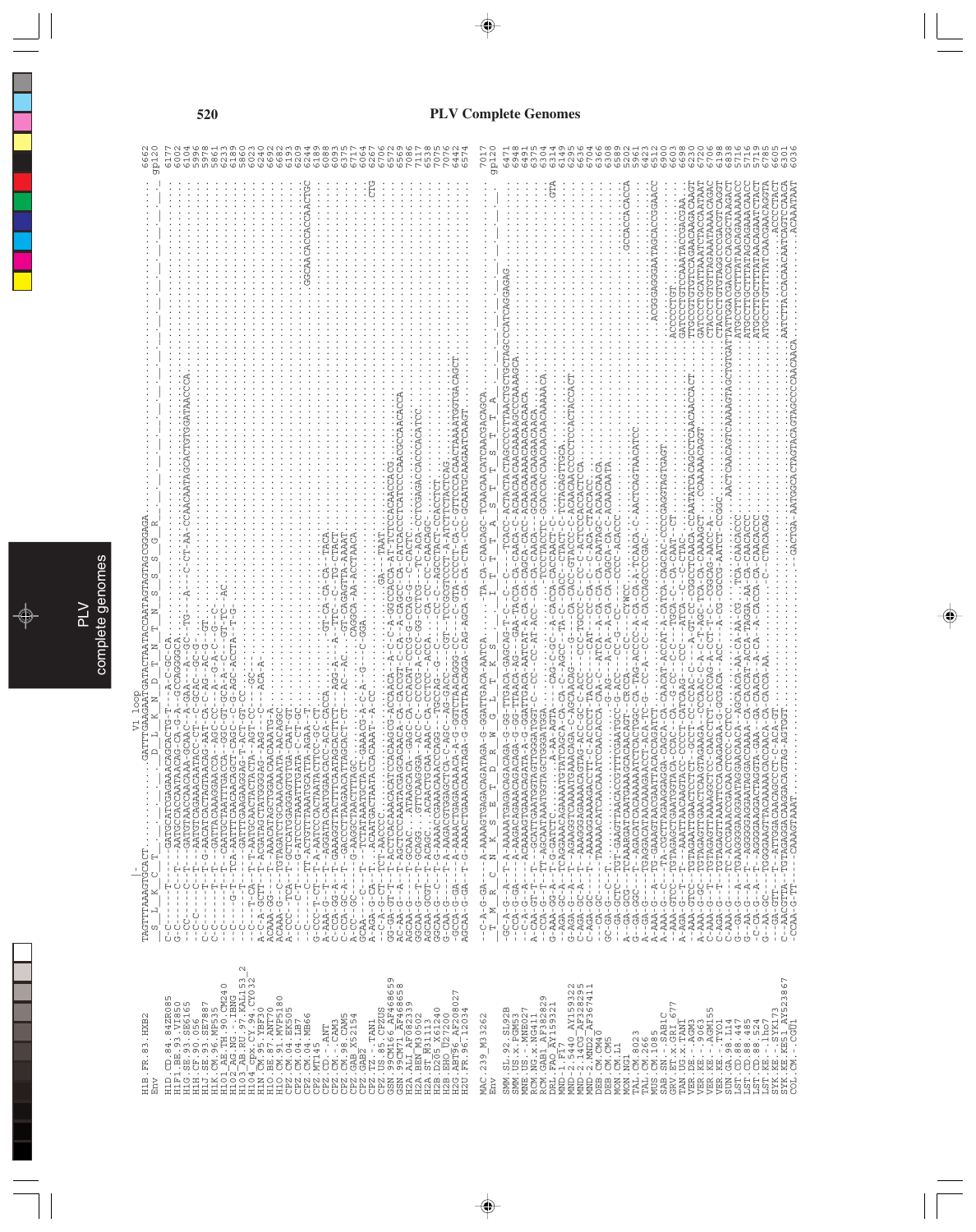|--|

| H1B. FR. 83. HXB2                                                                                                                                                                                                                                                                                                                                                                                                                                                                                              | CAGCACAAG<br>ATGATAATGGAGAAAGGA                                                                                                                                                                                                                                                                                                                                                                                                                                                                      | TAAGGTGCAGI                 |  |
|----------------------------------------------------------------------------------------------------------------------------------------------------------------------------------------------------------------------------------------------------------------------------------------------------------------------------------------------------------------------------------------------------------------------------------------------------------------------------------------------------------------|------------------------------------------------------------------------------------------------------------------------------------------------------------------------------------------------------------------------------------------------------------------------------------------------------------------------------------------------------------------------------------------------------------------------------------------------------------------------------------------------------|-----------------------------|--|
| $\operatorname{Env}$                                                                                                                                                                                                                                                                                                                                                                                                                                                                                           | U<br>×<br>M I M E<br>$\cdot$<br>$\dot{\gamma}$                                                                                                                                                                                                                                                                                                                                                                                                                                                       |                             |  |
|                                                                                                                                                                                                                                                                                                                                                                                                                                                                                                                |                                                                                                                                                                                                                                                                                                                                                                                                                                                                                                      |                             |  |
|                                                                                                                                                                                                                                                                                                                                                                                                                                                                                                                |                                                                                                                                                                                                                                                                                                                                                                                                                                                                                                      |                             |  |
| $\begin{tabular}{l ll} \multicolumn{1}{l}{\begin{tabular}{l} \multicolumn{1}{l}{\begin{tabular}{l} \multicolumn{1}{l}{\begin{tabular}{l} \multicolumn{1}{l}{\begin{tabular}{l} \multicolumn{1}{l}{\begin{tabular}{l} \multicolumn{1}{l}{\begin{tabular}{l} \multicolumn{1}{l}{\begin{tabular}{l} \multicolumn{1}{l}{\begin{tabular}{l} \multicolumn{1}{l}{\begin{tabular}{l} \multicolumn{1}{l}{\begin{tabular}{l} \multicolumn{1}{l}{\begin{tabular}{l} \multicolumn{1}{l}{\begin{tabular}{l} \multicolumn{1$ |                                                                                                                                                                                                                                                                                                                                                                                                                                                                                                      |                             |  |
|                                                                                                                                                                                                                                                                                                                                                                                                                                                                                                                |                                                                                                                                                                                                                                                                                                                                                                                                                                                                                                      |                             |  |
|                                                                                                                                                                                                                                                                                                                                                                                                                                                                                                                |                                                                                                                                                                                                                                                                                                                                                                                                                                                                                                      |                             |  |
|                                                                                                                                                                                                                                                                                                                                                                                                                                                                                                                |                                                                                                                                                                                                                                                                                                                                                                                                                                                                                                      |                             |  |
| $\mathcal{N}_{j}$                                                                                                                                                                                                                                                                                                                                                                                                                                                                                              |                                                                                                                                                                                                                                                                                                                                                                                                                                                                                                      | ಲ್                          |  |
|                                                                                                                                                                                                                                                                                                                                                                                                                                                                                                                |                                                                                                                                                                                                                                                                                                                                                                                                                                                                                                      |                             |  |
|                                                                                                                                                                                                                                                                                                                                                                                                                                                                                                                |                                                                                                                                                                                                                                                                                                                                                                                                                                                                                                      |                             |  |
|                                                                                                                                                                                                                                                                                                                                                                                                                                                                                                                |                                                                                                                                                                                                                                                                                                                                                                                                                                                                                                      | P<br>U                      |  |
|                                                                                                                                                                                                                                                                                                                                                                                                                                                                                                                | いし<br>ひし                                                                                                                                                                                                                                                                                                                                                                                                                                                                                             |                             |  |
|                                                                                                                                                                                                                                                                                                                                                                                                                                                                                                                | TAGC                                                                                                                                                                                                                                                                                                                                                                                                                                                                                                 |                             |  |
|                                                                                                                                                                                                                                                                                                                                                                                                                                                                                                                | $GCA$ –<br>ACTGTTCAA - T-GC-CT-GT - T-AT                                                                                                                                                                                                                                                                                                                                                                                                                                                             | AC-GAAA- <i>P</i>           |  |
|                                                                                                                                                                                                                                                                                                                                                                                                                                                                                                                | ひ<br>CAGC                                                                                                                                                                                                                                                                                                                                                                                                                                                                                            | $-A A A$                    |  |
|                                                                                                                                                                                                                                                                                                                                                                                                                                                                                                                | CAG.                                                                                                                                                                                                                                                                                                                                                                                                                                                                                                 | $\mathbb{F}$ – $\mathbb{F}$ |  |
|                                                                                                                                                                                                                                                                                                                                                                                                                                                                                                                |                                                                                                                                                                                                                                                                                                                                                                                                                                                                                                      |                             |  |
|                                                                                                                                                                                                                                                                                                                                                                                                                                                                                                                | $\cdots$ $\cdots$ $\cdots$ $\cdots$ $\cdots$ $\cdots$ $\cdots$ $\cdots$ $\cdots$ $\cdots$ $\cdots$ $\cdots$ $\cdots$ $\cdots$ $\cdots$ $\cdots$ $\cdots$ $\cdots$ $\cdots$ $\cdots$ $\cdots$ $\cdots$ $\cdots$ $\cdots$ $\cdots$ $\cdots$ $\cdots$ $\cdots$ $\cdots$ $\cdots$ $\cdots$ $\cdots$ $\cdots$ $\cdots$ $\cdots$ $\cdots$ $\cdots$                                                                                                                                                         |                             |  |
|                                                                                                                                                                                                                                                                                                                                                                                                                                                                                                                |                                                                                                                                                                                                                                                                                                                                                                                                                                                                                                      |                             |  |
|                                                                                                                                                                                                                                                                                                                                                                                                                                                                                                                | AATTCGGCA-CA-C-TCTTA-C-CC                                                                                                                                                                                                                                                                                                                                                                                                                                                                            | Н                           |  |
|                                                                                                                                                                                                                                                                                                                                                                                                                                                                                                                |                                                                                                                                                                                                                                                                                                                                                                                                                                                                                                      |                             |  |
|                                                                                                                                                                                                                                                                                                                                                                                                                                                                                                                |                                                                                                                                                                                                                                                                                                                                                                                                                                                                                                      | $CC-AA-7$<br>부              |  |
| H2A.ALI_AF082339                                                                                                                                                                                                                                                                                                                                                                                                                                                                                               | <b>GACTAGG</b>                                                                                                                                                                                                                                                                                                                                                                                                                                                                                       |                             |  |
| H2A.BEN M30502                                                                                                                                                                                                                                                                                                                                                                                                                                                                                                 |                                                                                                                                                                                                                                                                                                                                                                                                                                                                                                      |                             |  |
|                                                                                                                                                                                                                                                                                                                                                                                                                                                                                                                |                                                                                                                                                                                                                                                                                                                                                                                                                                                                                                      |                             |  |
| H2A.ST M31113<br>H2B.D205 X61240                                                                                                                                                                                                                                                                                                                                                                                                                                                                               |                                                                                                                                                                                                                                                                                                                                                                                                                                                                                                      |                             |  |
| H2B. EHO 027200                                                                                                                                                                                                                                                                                                                                                                                                                                                                                                |                                                                                                                                                                                                                                                                                                                                                                                                                                                                                                      |                             |  |
| Γ<br>H2G.ABT96_AF20802<br>H2U.FR.96.12034                                                                                                                                                                                                                                                                                                                                                                                                                                                                      |                                                                                                                                                                                                                                                                                                                                                                                                                                                                                                      |                             |  |
|                                                                                                                                                                                                                                                                                                                                                                                                                                                                                                                | .                                                                                                                                                                                                                                                                                                                                                                                                                                                                                                    |                             |  |
| MAC.239_M33262                                                                                                                                                                                                                                                                                                                                                                                                                                                                                                 | TTGGAACAAGAGCZ                                                                                                                                                                                                                                                                                                                                                                                                                                                                                       |                             |  |
| Env                                                                                                                                                                                                                                                                                                                                                                                                                                                                                                            |                                                                                                                                                                                                                                                                                                                                                                                                                                                                                                      |                             |  |
|                                                                                                                                                                                                                                                                                                                                                                                                                                                                                                                |                                                                                                                                                                                                                                                                                                                                                                                                                                                                                                      |                             |  |
| SMM.SL.92.SL92B<br>SMM.US.x.PGM53<br>MNE.US.-.MNE027                                                                                                                                                                                                                                                                                                                                                                                                                                                           |                                                                                                                                                                                                                                                                                                                                                                                                                                                                                                      |                             |  |
|                                                                                                                                                                                                                                                                                                                                                                                                                                                                                                                |                                                                                                                                                                                                                                                                                                                                                                                                                                                                                                      |                             |  |
| RCM.NG.x.NG411                                                                                                                                                                                                                                                                                                                                                                                                                                                                                                 |                                                                                                                                                                                                                                                                                                                                                                                                                                                                                                      |                             |  |
| RCM.GAB1_AF382829<br>DRL.FAO_AY159321                                                                                                                                                                                                                                                                                                                                                                                                                                                                          | AAGT-CAGGATG                                                                                                                                                                                                                                                                                                                                                                                                                                                                                         | - TGTC<br>いい                |  |
|                                                                                                                                                                                                                                                                                                                                                                                                                                                                                                                |                                                                                                                                                                                                                                                                                                                                                                                                                                                                                                      |                             |  |
|                                                                                                                                                                                                                                                                                                                                                                                                                                                                                                                | )<br>10-LD<br>10-LD<br>10-LD<br>10-LD<br>10-LD<br>10-LD<br>10-LD<br>10-LD<br>10-LD<br>10-LD<br>10-LD<br>10-LD<br>10-LD<br>10-LD<br>10-LD<br>10-LD<br>10-LD<br>10-LD<br><td>TCAT-TAT</td> <td></td>                                                                                                                                                                                                                                                                                                   | TCAT-TAT                    |  |
| MND-1:1777<br>MND-2:5440 AX159322<br>MND-2:MAD2_AF367411<br>DBB.CM.CM40<br>DDB.CM.CM40<br>MON.CM.101<br>MND:CM.101.266<br>TAL.CM.1085<br>MND:CM.1085<br>MND:CM.1085<br>MND:CM.1085<br>MND:CM.1085                                                                                                                                                                                                                                                                                                              |                                                                                                                                                                                                                                                                                                                                                                                                                                                                                                      |                             |  |
|                                                                                                                                                                                                                                                                                                                                                                                                                                                                                                                |                                                                                                                                                                                                                                                                                                                                                                                                                                                                                                      |                             |  |
|                                                                                                                                                                                                                                                                                                                                                                                                                                                                                                                |                                                                                                                                                                                                                                                                                                                                                                                                                                                                                                      |                             |  |
|                                                                                                                                                                                                                                                                                                                                                                                                                                                                                                                |                                                                                                                                                                                                                                                                                                                                                                                                                                                                                                      |                             |  |
|                                                                                                                                                                                                                                                                                                                                                                                                                                                                                                                |                                                                                                                                                                                                                                                                                                                                                                                                                                                                                                      | -- AGAAGC-AA                |  |
|                                                                                                                                                                                                                                                                                                                                                                                                                                                                                                                | $\begin{split} \mathbf{1}_{\{1,2,3\},\{1,3\},\{2,4\},\{3,5\},\{4,6\},\{5,6\},\{6,7\},\{7,8\},\{8,9\},\{9,9\},\{1,9\},\{1,9\},\{1,9\},\{1,9\},\{1,9\},\{1,9\},\{1,9\},\{1,9\},\{1,9\},\{1,9\},\{1,9\},\{1,9\},\{1,9\},\{1,9\},\{1,9\},\{1,9\},\{1,9\},\{1,9\},\{1,9\},\{1,$                                                                                                                                                                                                                           | --RGAAAC-AA                 |  |
|                                                                                                                                                                                                                                                                                                                                                                                                                                                                                                                |                                                                                                                                                                                                                                                                                                                                                                                                                                                                                                      | AG-AGTAC-CCTAT              |  |
|                                                                                                                                                                                                                                                                                                                                                                                                                                                                                                                |                                                                                                                                                                                                                                                                                                                                                                                                                                                                                                      |                             |  |
|                                                                                                                                                                                                                                                                                                                                                                                                                                                                                                                | -CAGAGTT<br>ACAGCACCCCA-C--CACCATGG--<br>ACAGCACCCCA-C--CACCATGG--                                                                                                                                                                                                                                                                                                                                                                                                                                   | $- AGA - AC$                |  |
|                                                                                                                                                                                                                                                                                                                                                                                                                                                                                                                |                                                                                                                                                                                                                                                                                                                                                                                                                                                                                                      |                             |  |
|                                                                                                                                                                                                                                                                                                                                                                                                                                                                                                                | GGCA<br>$\vdots$<br>.<br>$\ddot{\phantom{0}}$<br>$\frac{1}{2}$                                                                                                                                                                                                                                                                                                                                                                                                                                       | <b>AADDT-DE</b>             |  |
|                                                                                                                                                                                                                                                                                                                                                                                                                                                                                                                | $\begin{array}{l} \lambda \, \dot{C} \, \dot{\overline{C}} \, \dot{C} \, \dot{\overline{C}} \, \dot{\overline{C}} \, \dot{\overline{C}} \, \dot{\overline{C}} \, \dot{\overline{C}} \, \dot{\overline{C}} \, \dot{\overline{C}} \, \dot{\overline{C}} \, \dot{\overline{C}} \, \dot{\overline{C}} \, \dot{\overline{C}} \, \dot{\overline{C}} \, \dot{\overline{C}} \, \dot{\overline{C}} \, \dot{\overline{C}} \, \dot{\overline{C}} \, \dot{\overline{C}} \, \dot{\overline{C}} \, \dot{\overline$ |                             |  |
|                                                                                                                                                                                                                                                                                                                                                                                                                                                                                                                |                                                                                                                                                                                                                                                                                                                                                                                                                                                                                                      |                             |  |
|                                                                                                                                                                                                                                                                                                                                                                                                                                                                                                                |                                                                                                                                                                                                                                                                                                                                                                                                                                                                                                      | $-AA$ -                     |  |
|                                                                                                                                                                                                                                                                                                                                                                                                                                                                                                                |                                                                                                                                                                                                                                                                                                                                                                                                                                                                                                      |                             |  |
|                                                                                                                                                                                                                                                                                                                                                                                                                                                                                                                |                                                                                                                                                                                                                                                                                                                                                                                                                                                                                                      |                             |  |
|                                                                                                                                                                                                                                                                                                                                                                                                                                                                                                                | UNA-U-LURU--A-UU-UURUURKUK                                                                                                                                                                                                                                                                                                                                                                                                                                                                           |                             |  |
|                                                                                                                                                                                                                                                                                                                                                                                                                                                                                                                | ACAACCAC-C-A-GG-A-T-C-ACI<br>ACTACTACT-CA-AG-GTTCAGGGACT                                                                                                                                                                                                                                                                                                                                                                                                                                             |                             |  |
| $\begin{array}{l} \texttt{SAB} = \texttt{SW} = \texttt{SABL} \\ \texttt{GRV} = \texttt{CW} \\ \texttt{GRV} = \texttt{RZ} + \texttt{GRV} \\ \texttt{GRV} = \texttt{RZ} + \texttt{AGM} \\ \texttt{VBR} = \texttt{RZ} - \texttt{AGM} \\ \texttt{VBR} = \texttt{RZ} - \texttt{AGM} \\ \texttt{VBR} = \texttt{RZ} - \texttt{AGM} \\ \texttt{VBR} = \texttt{G} + \texttt{G} \\ \texttt{G} = \texttt{G} + \texttt{G} \\ \texttt{G} = \text$                                                                           |                                                                                                                                                                                                                                                                                                                                                                                                                                                                                                      |                             |  |
| SYK.KE.-.SYK173<br>SYK.KE.KES1_AY523867                                                                                                                                                                                                                                                                                                                                                                                                                                                                        |                                                                                                                                                                                                                                                                                                                                                                                                                                                                                                      |                             |  |
|                                                                                                                                                                                                                                                                                                                                                                                                                                                                                                                |                                                                                                                                                                                                                                                                                                                                                                                                                                                                                                      |                             |  |
| CGŪ1<br><b>CM</b><br>COL                                                                                                                                                                                                                                                                                                                                                                                                                                                                                       |                                                                                                                                                                                                                                                                                                                                                                                                                                                                                                      |                             |  |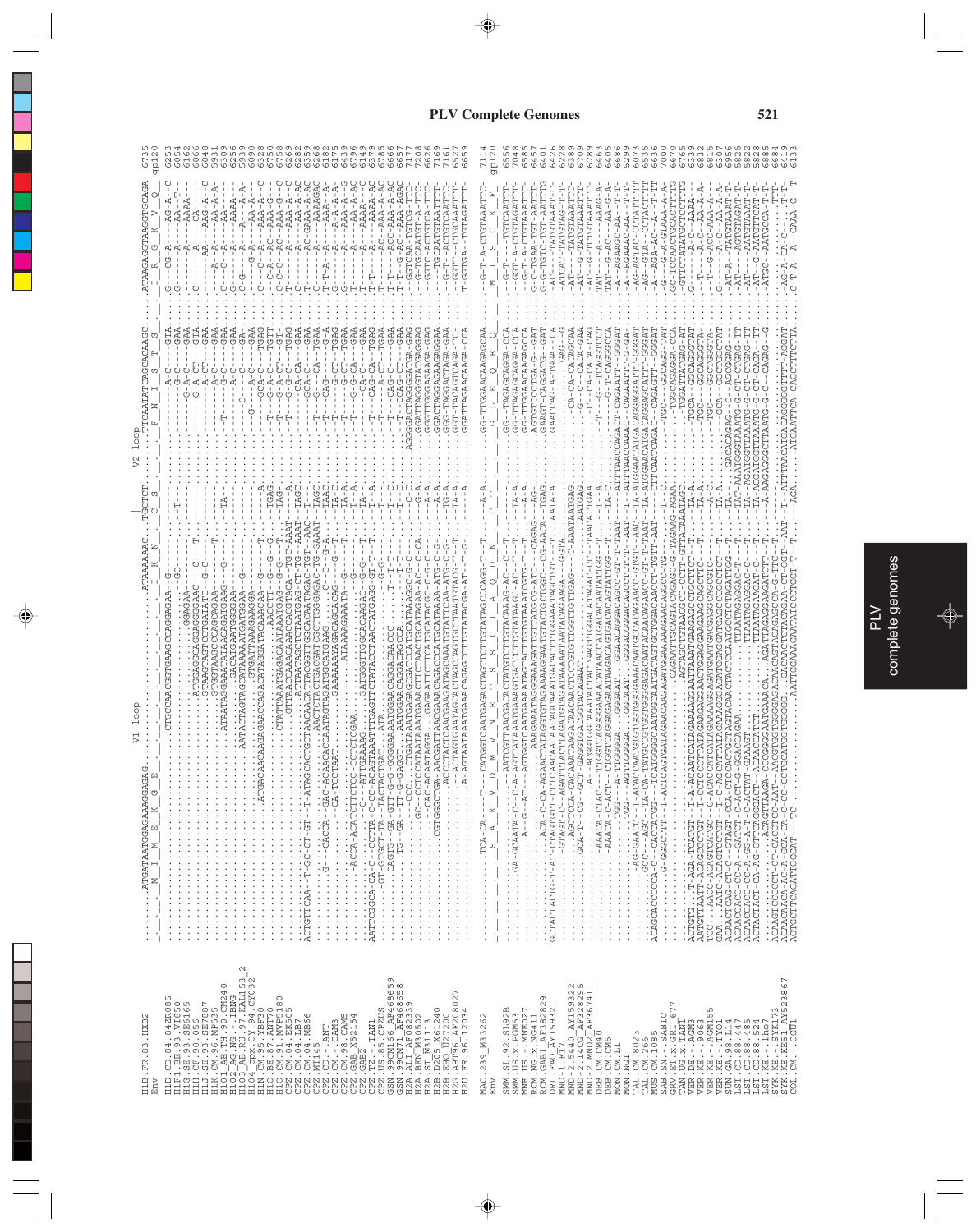| S |
|---|
| D |
|   |
|   |
|   |
|   |
| Í |

 $\bar{8}$ 

mes

| w                                                                                                                                                                                                                                                                                                                                                                                                                                                                                                                                                                                                                                                                                          |                                                                                                                                                                                                                                                                                                                                                                                                                                                                                                                                                                                                                                                                                                                                                         | 9P <sub>12</sub><br>c<br>ن<br>0<br>99<br>w                                                                                                                                                                                                                                                                                                                                                                                                                                                                                                                                                                                                                                                                                                                                                                                                                                                                                                                                                            |
|--------------------------------------------------------------------------------------------------------------------------------------------------------------------------------------------------------------------------------------------------------------------------------------------------------------------------------------------------------------------------------------------------------------------------------------------------------------------------------------------------------------------------------------------------------------------------------------------------------------------------------------------------------------------------------------------|---------------------------------------------------------------------------------------------------------------------------------------------------------------------------------------------------------------------------------------------------------------------------------------------------------------------------------------------------------------------------------------------------------------------------------------------------------------------------------------------------------------------------------------------------------------------------------------------------------------------------------------------------------------------------------------------------------------------------------------------------------|-------------------------------------------------------------------------------------------------------------------------------------------------------------------------------------------------------------------------------------------------------------------------------------------------------------------------------------------------------------------------------------------------------------------------------------------------------------------------------------------------------------------------------------------------------------------------------------------------------------------------------------------------------------------------------------------------------------------------------------------------------------------------------------------------------------------------------------------------------------------------------------------------------------------------------------------------------------------------------------------------------|
| AATAATAGCAGTGGTAA                                                                                                                                                                                                                                                                                                                                                                                                                                                                                                                                                                                                                                                                          | AATAAGCCACCAGAAGGAAGATA                                                                                                                                                                                                                                                                                                                                                                                                                                                                                                                                                                                                                                                                                                                                 | ACAGAAACCAAACAAATACTAACAAAAG.<br>GATAATAAAGATGGTAGTG                                                                                                                                                                                                                                                                                                                                                                                                                                                                                                                                                                                                                                                                                                                                                                                                                                                                                                                                                  |
| 50-<br>TATAAT-AA<br>$-AA$<br>۲<br>¦<br>50-<br>AAGACAAACAGC-AA<br>ACC<br>GATACTARGET<br>. AGTACAGAA<br>$- - 499$                                                                                                                                                                                                                                                                                                                                                                                                                                                                                                                                                                            | $:\overline{\mathbb{G}}$<br>AATGAC--T<br>GAG-OGT<br>$\cdots -AA$<br>-<br>CCLCG-<br>GAA-GT<br>GAA-G<br>U<br>CAG-<br>AACCAG-<br>GTGAACCATTTAACACCACCACAAAAC                                                                                                                                                                                                                                                                                                                                                                                                                                                                                                                                                                                               | RATGAA-G-AGT.<br>. ACTAAAAGGAAATGACACTGAA.<br>. ACAAATGGCACAAATAACACATAT<br>C)<br>囯<br>CGTAGTACATCGCATAAT<br>Z<br>AATGTAATGAC<br>Ü<br>$\mathbb{H}$<br>Z<br>AAGACT<br>Z<br>Ü                                                                                                                                                                                                                                                                                                                                                                                                                                                                                                                                                                                                                                                                                                                                                                                                                           |
| -TA--GC-AGAGTGCCAATTAATGGTAGTAATAGGAATAAT<br>-GG-AAAATGAAATCAAT<br>-TA--GGC--GGG-AATAACAGTAGT<br>-TA--G-CTCA-A-GCAGTAAAT<br>$-4G - 4G - 6 - 8GACTRAGIT$<br>-GCTAT<br>$-4-7-7-7-7$<br>$-4 - 5 - 4 - 1 - 4 - 1$<br>$-CA$<br>$\Box$                                                                                                                                                                                                                                                                                                                                                                                                                                                           | TGGTA - AAACAAGATTTAGTGTGTGAAAAGGGGACAAGGAGTAAT.<br>TGGTA - TCACAAGATTTGCAATGYGAACAGTCCAATAAGAGTGAGAAT<br>TGGTAGGAGGAAGATTTAATAGTORGGAGGAAGTAATAGAAGTAGTAG<br>FORARCHORHORHAGGAGGAGGHALHEORHAURDHAUHUH-KHOOH<br>TGGTA-TTAGAAGATGTTGTGACAACACACA<br>-<br>TOURCTCAAAAGATGTCT<br>-AGAGTAATGAT<br>-A-GAGACTAA<br>$-G-ACAAC$<br>CGAT<br>υ                                                                                                                                                                                                                                                                                                                                                                                                                    | HD-RRPHRAHDDHURORA、HRRPDDRRPDHRHDDHHHRPRDDHUHURDPH<br>TGGTA-GATCAGGAGTTAGTCGGAATAATAAACAGGAAGTGAAAGGGAAGG<br>TGGTA-GATCAGGAGTTGGTGAGAAAAGAAAACAACACACAGGCAC<br>TGG-A-GATGCAGAAATCATGTGTAAGAAGGGTAACAAT<br>TGG-A-GATGCAGAGATCTATTGTAAGAACAGCTCTAGCTCTAACTCT<br>!じょしょさんじじじょじょじょじじょしトしじしせんよいししょじトスじトスし!!トト<br>TT--GGTATGATGACAACATGTGATAAGAATGA.<br>. KUUKUUKKUUKULULULUKULUKUKUULUKLUULU<br>FT--GGTATGAGACACCOTGTGATAAGAA<br>TT--GGTATGATGATGTAGTTTGT<br>TT--GAGGGARGATGTGAAATGTGAAAATATT<br>GG-A-GATGCAAATCTATTGCAAAAAT<br>URURRUHUHHHUUHUURURRUHRU-RUUU<br>$\circ$<br>GG-A-GATGCAGAAATCTTTGTAAG<br>GATATGAAGATGTAACTTGC<br>囯<br>HUHUUKUHUHKUUKUHKHKU - - H<br>--GATATGAAGATGTAACTTGT<br>T--GGGATACAGAAGTTACTTGC<br>U<br>-GACAGTAATAGT<br>$\Box$<br>C)<br>TT--GGTA<br>$GA - A$<br>TCTA<br>$-1.7$<br>$\geq$                                                                                                                                                                                             |
| $- A - - T A - - G - A A - - - A - G G T$<br><b>GATATAATACCAATAGATAATGATACT</b><br>$-CA$ -<br>$C - C - C - C$<br>z<br>しりー<br>$\Box$<br>턱<br>f,<br>C-G-GIAAGG<br>۲i<br>$- A -$<br>$\mathbf{a}$<br>$-1$<br>$-4$<br>しゅーウー<br>ة<br>Ù<br>I<br>ಲ<br>$\frac{1}{\sqrt{2}}$<br>$V2$ $100$<br>$---AA$<br>$-150 - 15 - -$<br>$- - - 19999A$<br>$\Box$<br>$-5 - -$<br>$-1 - 0 - 1$<br>-- 55 --<br>H<br>ţ<br>$-1 - 0 - 1$<br>$-4 - 5 - 7 - 1$<br>×<br>ロー<br>$\frac{1}{\sqrt{2}}$<br>$\frac{c}{1}$<br>$C - C$<br>Σ<br>$\bar{1}$<br>$\mathbf{I}$<br>t<br>$\frac{1}{1}$<br>$\frac{1}{2}$<br>$\frac{1}{2}$<br>t<br>ţ<br>$\frac{1}{2}$<br>$\frac{1}{1}$<br>J.<br>$\mathbb{L}_1$<br>J.<br>$\frac{1}{1}$<br>f, | U-AU-UDTOTOTO---<br>U-4-55---545-44--51-<br>$-T - T - T - GAGG - A -$<br>$\begin{array}{c}\n\ddot{\circ} \\ \ddot{\circ}\n\end{array}$<br>$-AGGGA$<br>- UUUKUKU - KUU - - - - - - U<br>- 55-7-555545-- 1-<br>A-ACAGTATAATGA-ACA<br>AGG-GGTATAAGGACACA<br>$-4 - C$<br>AAA - AC - - TATAATGA - ACA<br>AA-ACA-TATAA-GACACC<br>A-ACA-TATAAGGACACC<br>AAC-AGAGTATAA-GA-ACA<br>$-95$<br>U-ALU-L55--5H-U<br>A-GGA-TACAATGAGAC<br>$-CA$<br>$\frac{1}{\sqrt{2}}$<br>$C--GCT-AT-$<br>$-54 - 17 - - -$<br>UH------<br>$\frac{1}{2}$<br>$-TCAG - -$<br>ှု<br>탁<br>ひ<br>-- GLGGF0-<br>$---G-GA.$<br>$-1 - 1 - 1 - 1 - 1$<br>$-GG-AA$<br>$-999 -$<br>$-155 - 155 - - - - - -$<br>$-95 - 15 - - -$<br>$\frac{1}{1}$<br>f,                                              | -TATAATGA-ACA<br>-G--AATGACACA<br>AAAGAGAGTACAATGA-AC-<br>ひローウーウーー<br>$- -G - -TA$<br>AAAGGCAGTACAATGA - AC<br>AC-C-AGTATARTGATAC<br><b>PH-P-PH-</b><br>UUH - UUH KRUUU - UUR - - 5<br>$-1$ - $-1$ A<br>-ATTATAGC--GACC<br>$- - - GAGGA - A - C$<br>AAATAGAG--TAA-GAGAGC<br>U-A-ACCAGAGA-CA-A-A<br>-- AAGCAGAG<br>AAA-AGAGTACAATGA-AC<br>AAGCAGAG<br>ひ‐IK‐Uひば‐ひひ‐ばひひ‐!<br>UR-U-URRHRUUR-U--<br>A-G-A-TATAAT-GTAC<br>-A-A-GA---GA-GA-A-<br>$-4GAG - CA - CA - A$<br>- 04000H040---0---<br>$-AA-CA-AA$<br>AUUUHAUUU-<br>--UHUUKUKU-U-UHKUHU-KUH-U-HU---U--UHHJ<br>$- AAGCA-7$<br>----CCAGTGGCG<br>$-9 - -$<br>囯<br>$- -RGA - - -GT - -C$<br>z<br>$-AGAG -$<br>AATTGGA-<br>囯<br>$B - A G A$<br>$- -$ ACC<br>GGACAGA<br>EDCCGA<br>AC-GCA<br>$C--C-AGAG-G-TTG-A$<br>$- - CAGTAG - GA - T$<br>----------------------<br>×<br>$\hfill \Box$<br>$\vdots$<br>$\approx$<br>$\vdots$<br>×                                                                                                                        |
| AAGAATATGCATTTTTTATAAACTT.<br>- - A - - C - C - - TC - A - - C - - - - - TC A - -<br>- - A - - C - C - - TC - A - - C - - - - - - - - - - - A - - -<br>$-10-10-10=-011-10-1-0=0$<br>U-U-----UUH-U-<br>$- - -$ 0 0 $-$<br>$C - C - C - C$<br>$- - 55 - -$<br>ပု<br>J<br>$-5-$<br>Ŀ,<br>・・・<br>じー<br>ーー<br>Ц,<br>U--U-----<br>$-1 - 1 - 0 - 0$<br>$-$ GATGC-<br>$-1 - 1 - 1 - 1 - 1$<br>Σ<br>囸<br>$\mathsf I$<br>⊻                                                                                                                                                                                                                                                                           | -CATGACA----ACAGAGAG-TAAGC<br>FRIGA-G-G-G-C-AGA--D-AG-TAAGA-<br>-TATGACA-6---AGAGAGGG-TAAGA<br>CTATGACGAGAAGAAC-D-D-DORDIFIED<br>- - ATGACA-G- - - AAAAAGAG-TGAGT<br>- CATGACA-GGC-AAAAAGGG-T-AGA<br>TATGACA-GC--AAAAAGG-TAAGA<br>KP-LP------K-DL-L-----L--<br>AR---DD-U--R--U-H----HHR--<br>$-1 - 5 - -$<br>$-9 - -$<br>$-ATGA - A - CA - A - -$<br>$-G - T - -T - -T - -C - A$<br>$\frac{1}{4}$<br>$-1 - - - - - - - -$<br>--AT------C<br>$-$ -CT- $-$ - $-$<br>$T - -1 - 2T - -1$<br>-GACT<br>$\frac{1}{2}$                                                                                                                                                                                                                                          | CTC-C-GGTACC-AGCAG-CCT-A-GAA<br>CATGACA-GG--AAAAAGAG-CAAGA<br>- CATGACA-C-AAAAAGAG-C-AGA<br>-CATGACA-GG--AAAAA-GG-CAAAA<br>- CATGACA-GG--AAAAAGAG-CAAGA<br>CG-TGGCA-GG--AAAAAGAG-TGAAA<br>CT-FCAGAGAGAGAGA-C-P-F-TO-<br>$\begin{array}{l} \textbf{1.533333333434} \\ \textbf{1.64333345} \\ \textbf{1.65333345} \\ \textbf{1.66333345} \\ \textbf{1.6733345} \\ \textbf{1.6733345} \\ \textbf{1.67333455} \\ \textbf{1.67333455} \\ \textbf{1.67333455} \\ \textbf{1.67333455} \\ \textbf{1.67333455} \\ \textbf{1.67333455} \\ \textbf{1.67333455} \\ \textbf$<br>ひひえひ‐10ひひ‐4‐ひえひひ‐‐11・・・ひひえひ‐<br>GCTTG-T-KGGAAGGAGG-C-TAA-GC<br>CTC-T-GAGCAG-CLATC-DAGCAG-H<br>A-010-000A-0-A-0-A-0-A-010-<br>ARARH-55-40-55555-4045HHD-<br>-TGCA--C-T-T-CAAGT<br>T-A-TA-G-----CAGTAG--GA-T<br>$\vdots$<br>$\Box$<br>$-T-TGACA-GGC$<br>$\begin{array}{c} \vdots \\ \vdots \\ \vdots \\ \vdots \end{array}$<br>U<br>$\vdash$<br>$\neg$ TT $\neg$ C<br>- TT- T<br>$T - T$<br>-TT-C<br>$-TT-TT$<br>Σ<br>$\overline{z}$ |
| $\mathcal{C}$<br>HIPI.1BE, 93, VIBS10<br>HIH. 18. 93, 185165<br>HIJ. 18. 93, 185165<br>HIJ. 18. 93, 187887<br>HIJO2_AS. 187980<br>HIJO2_AS. 180. - 1. 1800<br>HIJO2_CPX. CV. 94, CV032_<br>HIJO4_CPX. CV. 94, CV032_<br>HID. CD. 84.84ZR085<br>H1B. FR. 83. HXB2<br>$_{\rm{Env}}$                                                                                                                                                                                                                                                                                                                                                                                                          | CPZ.TZ.-.TAN1<br>CPZ.US.85.CPZUS<br>GSN.99CM166_AP468659<br>GSN.99CM71_AP468658<br>$\begin{small} &\text{H116} & \text{--} & \text{--} & \text{--} & \text{--} & \text{--} & \text{--} & \text{--} & \text{--} & \text{--} & \text{--} & \text{--} & \text{--} & \text{--} & \text{--} & \text{--} & \text{--} & \text{--} & \text{--} & \text{--} & \text{--} & \text{--} & \text{--} & \text{--} & \text{--} & \text{--} & \text{--} & \text{--} & \text{--} & \text{--} & \text{--} & \text{--} & \text{--} & \text{--} & \text{--} & \$<br>H2B.D205 X61240<br>H2B.EHO U27200<br>H2G.ABT96 AF208027<br>H2G.ABT96 AF208027<br>AF082339<br>4<br>H2U.FR.96.1203<br>H2A.BEN M30502<br>H2A.ST M31113<br>H2B.D205<br>$CPZ$ . GAB $\overline{2}$<br>H2A.ALI | YK.KE.-.SYK173<br>YK.KE.KE51_AY523867<br>MND-1:1777<br>MND-2:5440 AY159322<br>MND-2:MAD2_AP159325<br>MND-2:MND2_AP367411<br>DBB.CM.CM40<br>MOR.CM.CM40<br>77<br>SMM.SL.92.SL92B<br>SMM.US.x.PGM53<br>MNE.US.-.MNE027<br>LN,<br>SAB.SM - - SAB1C<br>CRV.ET -x .GRI 67<br>TAM.UG -x .TAMI<br>VER.KE - - 9063<br>VER.KE - - AGM155<br>VER.KE - - AGM155<br>MAC.239 M33262<br>RCM.NG.X.NG411<br>13T.CD.88.447<br>13T.CD.88.485<br>13T.CD.88.54<br>13T.KE.-11007<br>VER.KE. - TYO1<br>SUN.GA.98.L14<br>CGŪ1<br>TAL.CM.8023<br>TAL.CM.266<br>MUS.CM.1085<br>MON.NG1<br>E<br>$\operatorname{Env}$<br>COL                                                                                                                                                                                                                                                                                                                                                                                                     |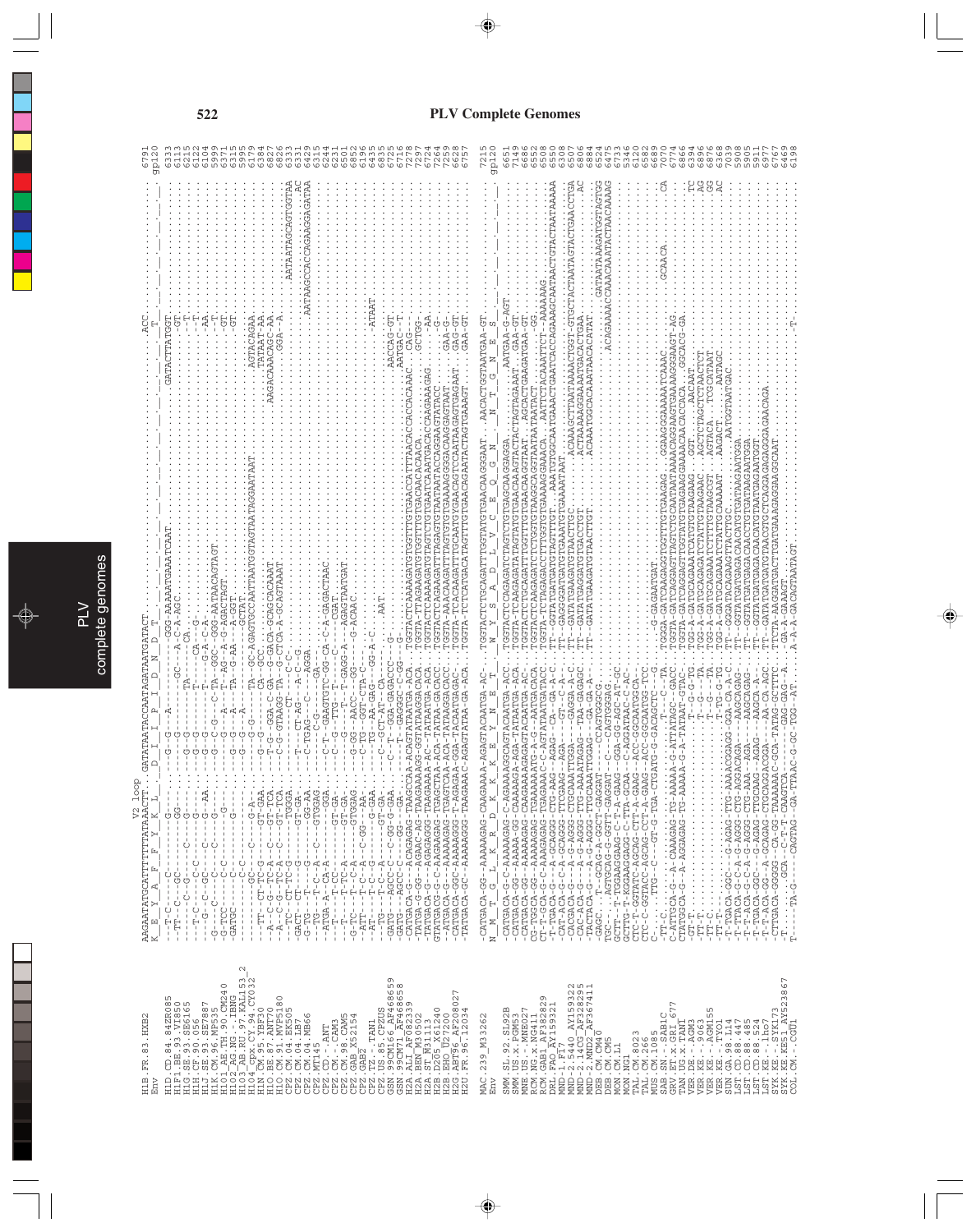| ֧֧֧֦֧֧ׅ֧֦֧֧֧֧֧ׅ֧֧֧֧֪֧֧֧֛֧֛֪֛֛֛֛֛֛֛֛֛֛֛֛֛֛֛֛֛֛֛֛֛֛֚֚֚֚֚֚֚֚֚֚֚֚֚֚֚֚֚֚֚֚֚֚֚֚֚֚֚֚֚֚֡֝֓֝֬֝֬֝֓֜֓֝֬֝֬֝֬֜֝֬֜֝֬֝֬֝֬֝֬֝ |
|---------------------------------------------------------------------------------------------------------------|
| nen<br>ī<br>ì<br>b                                                                                            |
| ì                                                                                                             |

| $\frac{1}{2}$<br>$\frac{1}{2}$<br>U                                                                                                                                              | $\begin{array}{c} 1 \\ 1 \\ 0 \\ 1 \end{array}$<br>$\mathsf I$<br>でー<br>U                                                                                                                                                                                                                                                                                                                                                                                                                                                                                                                                                                                                                                                                                                                                                                                                                                                                                                                                                                                                                                                                                                                                                                                                                                                                                                                                                                                                                                                                                                                                             |
|----------------------------------------------------------------------------------------------------------------------------------------------------------------------------------|-----------------------------------------------------------------------------------------------------------------------------------------------------------------------------------------------------------------------------------------------------------------------------------------------------------------------------------------------------------------------------------------------------------------------------------------------------------------------------------------------------------------------------------------------------------------------------------------------------------------------------------------------------------------------------------------------------------------------------------------------------------------------------------------------------------------------------------------------------------------------------------------------------------------------------------------------------------------------------------------------------------------------------------------------------------------------------------------------------------------------------------------------------------------------------------------------------------------------------------------------------------------------------------------------------------------------------------------------------------------------------------------------------------------------------------------------------------------------------------------------------------------------------------------------------------------------------------------------------------------------|
| $\frac{1}{4}$<br>÷<br>$\mathbf{I}$                                                                                                                                               | $---ATCA---C-$<br>$\begin{array}{ll} \vdots & \vdots & \vdots & \vdots \\ \vdots & \vdots & \vdots & \vdots \\ \vdots & \vdots & \vdots & \vdots \\ \vdots & \vdots & \vdots & \vdots \\ \vdots & \vdots & \vdots & \vdots \\ \vdots & \vdots & \vdots & \vdots \\ \vdots & \vdots & \vdots & \vdots \\ \vdots & \vdots & \vdots & \vdots \\ \vdots & \vdots & \vdots & \vdots \\ \vdots & \vdots & \vdots & \vdots \\ \vdots & \vdots & \vdots \\ \vdots & \vdots & \vdots \\ \vdots & \vdots & \vdots \\ \vdots & \vdots & \vdots \\ \vdots & \$<br>$\begin{array}{l} \texttt{TRACAMAGA-G-1:} \\ \texttt{TRACAMAGA-G-1:} \\ \texttt{+} \texttt{+} \texttt{+} \texttt{+} \texttt{+} \texttt{+} \texttt{+} \texttt{+} \texttt{+} \texttt{+} \texttt{+} \texttt{+} \texttt{+} \texttt{+} \texttt{+} \texttt{+} \texttt{+} \texttt{+} \texttt{+} \texttt{+} \texttt{+} \texttt{+} \texttt{+} \texttt{+} \texttt{+} \texttt{+} \texttt{+} \texttt{+} \texttt{+} \texttt{+} \texttt$<br>$AAGA : -A A - G - T T T G - A - GGC A C - - C$<br>AAGA - CA - G - T - TG - - - - - C - - - - C<br>$\begin{array}{l} \dots\dots\cdots\cdots\cdots\\ \text{ATR}^m\ldots\text{G}^m\text{-GCT-TA}\cdots\text{-ATCA}\cdots\\ \text{TGA}\ldots\text{GAA}\cdot\text{G-T-CA}\cdots\cdots\text{-TTCA}\cdots\\ \text{TGA}\ldots\text{GAA}\cdot\text{G-T-CA}\cdots\text{-TA}\cdots\cdots\text{-CA}\cdots\cdots\end{array}$<br>U - - U - - - - - - U - KI - II -<br>GACAAAAGAG-GCT-TA---TCCAC---<br>-- - TTCAC-<br>$\cdots \cdots \cdots \cdots \cdots \cdots \cdots \cdots \cdots \cdots$<br>$  ACCAC$<br>$--T$ TT-CA-<br>$N$ H<br>$-$ -TCA |
| $-1 - 5 - -1$                                                                                                                                                                    | t<br>Σ<br>$- -A - G - T - CA$<br>$---T--CC$<br>$- - GGG - CAA$<br>$- -G - T - CA$<br>$\mathbf{x}^{\parallel}$<br>$\cup$                                                                                                                                                                                                                                                                                                                                                                                                                                                                                                                                                                                                                                                                                                                                                                                                                                                                                                                                                                                                                                                                                                                                                                                                                                                                                                                                                                                                                                                                                               |
| <b>CO-A-C-A-CO-A-C-A-C-A-C-A-C-</b><br>$\cdots \cdots \cdots \cdots \cdots \cdots \cdots \cdots \cdots$<br>$\cdots$ - CT- -<br>$-4AB$ .<br>GAACGCCTTA<br>. AATAGT-CT<br>$\vdots$ | GACTCATA----T-TGCA-<br>$\cdots \cdots TT - -1 = T - T - 2GCC$<br>$A$<br>$A$ - $B$ - $B$ - $B$ - $T$ -CA<br>CACAAAAGAA-GCT-TA<br>. AGTAGCTAT-<br>$\alpha$<br>i<br>$\begin{array}{c} \vdots \\ \vdots \\ \vdots \\ \vdots \end{array}$                                                                                                                                                                                                                                                                                                                                                                                                                                                                                                                                                                                                                                                                                                                                                                                                                                                                                                                                                                                                                                                                                                                                                                                                                                                                                                                                                                                  |
| $\sim$                                                                                                                                                                           |                                                                                                                                                                                                                                                                                                                                                                                                                                                                                                                                                                                                                                                                                                                                                                                                                                                                                                                                                                                                                                                                                                                                                                                                                                                                                                                                                                                                                                                                                                                                                                                                                       |
| ന'സ<br>Q)<br>$\overline{ }$                                                                                                                                                      | 9325<br>8295<br>7411<br>$\sigma$                                                                                                                                                                                                                                                                                                                                                                                                                                                                                                                                                                                                                                                                                                                                                                                                                                                                                                                                                                                                                                                                                                                                                                                                                                                                                                                                                                                                                                                                                                                                                                                      |
| BT96 AF20802<br>R.96.12034<br>3. HXB2<br>H2G. ABT96<br>FR.8                                                                                                                      | $\begin{array}{ll} {\rm{5.75\,N}} & {\rm{5.75\,N}}\; {\rm{1}} & {\rm{1}}\; {\rm{1}}\; {\rm{2}}\; {\rm{2}}\; {\rm{2}}\; {\rm{2}}\; {\rm{2}}\; {\rm{2}}\; {\rm{2}}\; {\rm{2}}\; {\rm{2}}\; {\rm{2}}\; {\rm{2}}\; {\rm{2}}\; {\rm{2}}\; {\rm{2}}\; {\rm{2}}\; {\rm{2}}\; {\rm{2}}\; {\rm{2}}\; {\rm{2}}\; {\rm{2}}\; {\rm{2}}\; {\rm{2}}\; {\rm{2}}\; {\rm{2}}\;$<br>RCM.GAB1_AF38282<br>DRL.FAO_AY159321<br>MND-2.5440 AY159;<br>MND-2.14CG AF328<br>MND-2.MNDZ AF3267<br>MND-2.MNDZ AF3677<br>DBB.CM.CM40<br>MON.CM.L1<br>MON.NG1<br>SMM.SL.92.SL92B<br>SMM.US.x.PGM53<br>MNE.US.-.MNE027<br>MNE.US.-.MNE027<br>MAC.239 M33262<br>$\overline{F17}$                                                                                                                                                                                                                                                                                                                                                                                                                                                                                                                                                                                                                                                                                                                                                                                                                                                                                                                                                                     |
| H1B.<br>$_{\rm{EnV}}$                                                                                                                                                            | $MID-1$<br>Env                                                                                                                                                                                                                                                                                                                                                                                                                                                                                                                                                                                                                                                                                                                                                                                                                                                                                                                                                                                                                                                                                                                                                                                                                                                                                                                                                                                                                                                                                                                                                                                                        |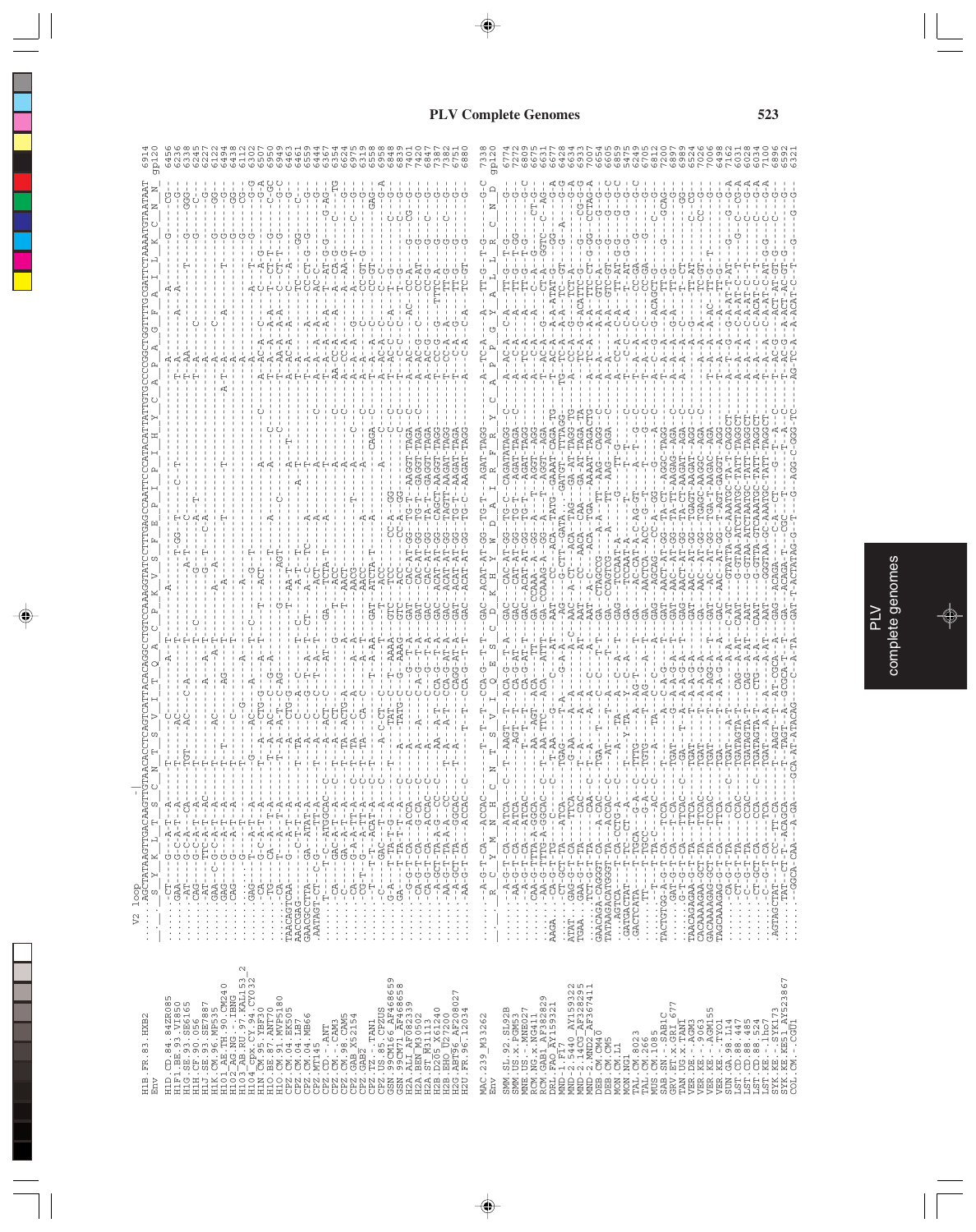|  | ř<br>ĭ |
|--|--------|
|  | í      |

es

| H1B.FR.83.HXB2<br>Env                                                                                                                                                                                                                                                                                                                                                      | AAGACGTTCAATGGAACAGGACCA.<br>$\mathsf{p}_4$<br>U<br>$\vdash$<br>ひ<br>$\mathbb{Z}$<br>$\mathbb{L}_1$<br>$\vdash$<br>K                                                                                                                                                                                                                                                                                                         |  |  |  |  |  |
|----------------------------------------------------------------------------------------------------------------------------------------------------------------------------------------------------------------------------------------------------------------------------------------------------------------------------------------------------------------------------|------------------------------------------------------------------------------------------------------------------------------------------------------------------------------------------------------------------------------------------------------------------------------------------------------------------------------------------------------------------------------------------------------------------------------|--|--|--|--|--|
|                                                                                                                                                                                                                                                                                                                                                                            | ł<br>$\frac{1}{1}$<br>$\mathsf I$<br>$\,$ $\,$<br>$\overline{\phantom{a}}$<br>$\mathbf{I}$<br>$\mathsf I$<br>$\frac{1}{1}$<br>$-2 - 5 -$                                                                                                                                                                                                                                                                                     |  |  |  |  |  |
|                                                                                                                                                                                                                                                                                                                                                                            | $-9 - -$<br>J,<br>$-1 - 1 - 1$<br>$- -A - GA - - -$                                                                                                                                                                                                                                                                                                                                                                          |  |  |  |  |  |
|                                                                                                                                                                                                                                                                                                                                                                            | $-1$ - $-1$<br>TP $ \ldots$<br>$\frac{1}{1}$<br>Ť.<br>$\mathsf I$<br>$\frac{1}{1}$<br>ł<br>$\frac{1}{4}$<br>$-A$ -A<br>$-45 -$                                                                                                                                                                                                                                                                                               |  |  |  |  |  |
|                                                                                                                                                                                                                                                                                                                                                                            | $\frac{1}{2}$<br>$-1$<br>$\mathsf I$<br>$\frac{1}{4}$<br>$\mathsf I$<br>$- - A T$                                                                                                                                                                                                                                                                                                                                            |  |  |  |  |  |
|                                                                                                                                                                                                                                                                                                                                                                            |                                                                                                                                                                                                                                                                                                                                                                                                                              |  |  |  |  |  |
|                                                                                                                                                                                                                                                                                                                                                                            |                                                                                                                                                                                                                                                                                                                                                                                                                              |  |  |  |  |  |
| $\sim$                                                                                                                                                                                                                                                                                                                                                                     |                                                                                                                                                                                                                                                                                                                                                                                                                              |  |  |  |  |  |
|                                                                                                                                                                                                                                                                                                                                                                            |                                                                                                                                                                                                                                                                                                                                                                                                                              |  |  |  |  |  |
|                                                                                                                                                                                                                                                                                                                                                                            |                                                                                                                                                                                                                                                                                                                                                                                                                              |  |  |  |  |  |
|                                                                                                                                                                                                                                                                                                                                                                            |                                                                                                                                                                                                                                                                                                                                                                                                                              |  |  |  |  |  |
|                                                                                                                                                                                                                                                                                                                                                                            |                                                                                                                                                                                                                                                                                                                                                                                                                              |  |  |  |  |  |
|                                                                                                                                                                                                                                                                                                                                                                            | $\begin{split} &\frac{1}{1-\lambda_1} \frac{1}{Q_1} \frac{1}{Q_2} \frac{1}{Q_2} \frac{1}{Q_1} \frac{1}{Q_2} \frac{1}{Q_2} \frac{1}{Q_2} \frac{1}{Q_2} \frac{1}{Q_2} \frac{1}{Q_2} \frac{1}{Q_2} \frac{1}{Q_2} \frac{1}{Q_2} \frac{1}{Q_2} \frac{1}{Q_2} \frac{1}{Q_2} \frac{1}{Q_2} \frac{1}{Q_2} \frac{1}{Q_2} \frac{1}{Q_2} \frac{1}{Q_2} \frac{1}{Q_2} \frac{1}{$                                                         |  |  |  |  |  |
|                                                                                                                                                                                                                                                                                                                                                                            |                                                                                                                                                                                                                                                                                                                                                                                                                              |  |  |  |  |  |
|                                                                                                                                                                                                                                                                                                                                                                            |                                                                                                                                                                                                                                                                                                                                                                                                                              |  |  |  |  |  |
|                                                                                                                                                                                                                                                                                                                                                                            |                                                                                                                                                                                                                                                                                                                                                                                                                              |  |  |  |  |  |
|                                                                                                                                                                                                                                                                                                                                                                            |                                                                                                                                                                                                                                                                                                                                                                                                                              |  |  |  |  |  |
|                                                                                                                                                                                                                                                                                                                                                                            |                                                                                                                                                                                                                                                                                                                                                                                                                              |  |  |  |  |  |
|                                                                                                                                                                                                                                                                                                                                                                            |                                                                                                                                                                                                                                                                                                                                                                                                                              |  |  |  |  |  |
|                                                                                                                                                                                                                                                                                                                                                                            | $\begin{array}{l} \mathbf{G}^{++-1} \mathbf{G} \mathbf{N}^{-1} - \mathbf{G} \mathbf{N}^{-1} - \mathbf{G} \mathbf{N}^{-1} - \mathbf{G} \mathbf{N} \mathbf{G}^{\top} \mathbf{U} \\ \mathbf{C} \mathbf{G} \mathbf{A} - \mathbf{A} \mathbf{C} - \mathbf{T} - \mathbf{C} \mathbf{N}^{-1} - \mathbf{C} \mathbf{A} \mathbf{N} \mathbf{G}^{\top} \\ \mathbf{C} \mathbf{G} \mathbf{A} - \mathbf{A} \mathbf{C} - \mathbf{T} \mathbf{C$ |  |  |  |  |  |
|                                                                                                                                                                                                                                                                                                                                                                            |                                                                                                                                                                                                                                                                                                                                                                                                                              |  |  |  |  |  |
|                                                                                                                                                                                                                                                                                                                                                                            |                                                                                                                                                                                                                                                                                                                                                                                                                              |  |  |  |  |  |
|                                                                                                                                                                                                                                                                                                                                                                            | did did did d                                                                                                                                                                                                                                                                                                                                                                                                                |  |  |  |  |  |
|                                                                                                                                                                                                                                                                                                                                                                            |                                                                                                                                                                                                                                                                                                                                                                                                                              |  |  |  |  |  |
|                                                                                                                                                                                                                                                                                                                                                                            |                                                                                                                                                                                                                                                                                                                                                                                                                              |  |  |  |  |  |
|                                                                                                                                                                                                                                                                                                                                                                            |                                                                                                                                                                                                                                                                                                                                                                                                                              |  |  |  |  |  |
|                                                                                                                                                                                                                                                                                                                                                                            |                                                                                                                                                                                                                                                                                                                                                                                                                              |  |  |  |  |  |
|                                                                                                                                                                                                                                                                                                                                                                            |                                                                                                                                                                                                                                                                                                                                                                                                                              |  |  |  |  |  |
|                                                                                                                                                                                                                                                                                                                                                                            |                                                                                                                                                                                                                                                                                                                                                                                                                              |  |  |  |  |  |
|                                                                                                                                                                                                                                                                                                                                                                            |                                                                                                                                                                                                                                                                                                                                                                                                                              |  |  |  |  |  |
| MAC.239_M33262                                                                                                                                                                                                                                                                                                                                                             |                                                                                                                                                                                                                                                                                                                                                                                                                              |  |  |  |  |  |
| Env                                                                                                                                                                                                                                                                                                                                                                        | $\begin{array}{r@{\hspace{-0.cm}}l} - \text{CA}-\text{AT}-\text{ATTCA} & - \text{CTTTTATG} & - \text{T} \\ \hline \text{T} & \text{M} & \text{Y} & \text{S} & \text{G} & \text{F} & \text{M} \\ \end{array}$                                                                                                                                                                                                                 |  |  |  |  |  |
|                                                                                                                                                                                                                                                                                                                                                                            |                                                                                                                                                                                                                                                                                                                                                                                                                              |  |  |  |  |  |
| SMM. SL. 92. SL92B<br>SMM. US. x. PCM53<br>MNE. US. - MNE027<br>RCM. GAB1. AF382829<br>DRL. FAQ_AY159322                                                                                                                                                                                                                                                                   | $\alpha$ , $\alpha$ , $\alpha$ , $\alpha$                                                                                                                                                                                                                                                                                                                                                                                    |  |  |  |  |  |
|                                                                                                                                                                                                                                                                                                                                                                            |                                                                                                                                                                                                                                                                                                                                                                                                                              |  |  |  |  |  |
|                                                                                                                                                                                                                                                                                                                                                                            |                                                                                                                                                                                                                                                                                                                                                                                                                              |  |  |  |  |  |
| $\sigma$                                                                                                                                                                                                                                                                                                                                                                   |                                                                                                                                                                                                                                                                                                                                                                                                                              |  |  |  |  |  |
|                                                                                                                                                                                                                                                                                                                                                                            |                                                                                                                                                                                                                                                                                                                                                                                                                              |  |  |  |  |  |
|                                                                                                                                                                                                                                                                                                                                                                            |                                                                                                                                                                                                                                                                                                                                                                                                                              |  |  |  |  |  |
|                                                                                                                                                                                                                                                                                                                                                                            |                                                                                                                                                                                                                                                                                                                                                                                                                              |  |  |  |  |  |
|                                                                                                                                                                                                                                                                                                                                                                            |                                                                                                                                                                                                                                                                                                                                                                                                                              |  |  |  |  |  |
|                                                                                                                                                                                                                                                                                                                                                                            |                                                                                                                                                                                                                                                                                                                                                                                                                              |  |  |  |  |  |
|                                                                                                                                                                                                                                                                                                                                                                            |                                                                                                                                                                                                                                                                                                                                                                                                                              |  |  |  |  |  |
|                                                                                                                                                                                                                                                                                                                                                                            |                                                                                                                                                                                                                                                                                                                                                                                                                              |  |  |  |  |  |
|                                                                                                                                                                                                                                                                                                                                                                            |                                                                                                                                                                                                                                                                                                                                                                                                                              |  |  |  |  |  |
|                                                                                                                                                                                                                                                                                                                                                                            |                                                                                                                                                                                                                                                                                                                                                                                                                              |  |  |  |  |  |
|                                                                                                                                                                                                                                                                                                                                                                            |                                                                                                                                                                                                                                                                                                                                                                                                                              |  |  |  |  |  |
|                                                                                                                                                                                                                                                                                                                                                                            |                                                                                                                                                                                                                                                                                                                                                                                                                              |  |  |  |  |  |
|                                                                                                                                                                                                                                                                                                                                                                            |                                                                                                                                                                                                                                                                                                                                                                                                                              |  |  |  |  |  |
|                                                                                                                                                                                                                                                                                                                                                                            |                                                                                                                                                                                                                                                                                                                                                                                                                              |  |  |  |  |  |
|                                                                                                                                                                                                                                                                                                                                                                            |                                                                                                                                                                                                                                                                                                                                                                                                                              |  |  |  |  |  |
|                                                                                                                                                                                                                                                                                                                                                                            |                                                                                                                                                                                                                                                                                                                                                                                                                              |  |  |  |  |  |
|                                                                                                                                                                                                                                                                                                                                                                            | C-TGAT-AT----TTATAAG-A-                                                                                                                                                                                                                                                                                                                                                                                                      |  |  |  |  |  |
|                                                                                                                                                                                                                                                                                                                                                                            | TG-GAT-ATGCA---TTAAG-                                                                                                                                                                                                                                                                                                                                                                                                        |  |  |  |  |  |
|                                                                                                                                                                                                                                                                                                                                                                            | G-AGAT-AT-----GTATAA--A-                                                                                                                                                                                                                                                                                                                                                                                                     |  |  |  |  |  |
|                                                                                                                                                                                                                                                                                                                                                                            |                                                                                                                                                                                                                                                                                                                                                                                                                              |  |  |  |  |  |
|                                                                                                                                                                                                                                                                                                                                                                            |                                                                                                                                                                                                                                                                                                                                                                                                                              |  |  |  |  |  |
|                                                                                                                                                                                                                                                                                                                                                                            |                                                                                                                                                                                                                                                                                                                                                                                                                              |  |  |  |  |  |
|                                                                                                                                                                                                                                                                                                                                                                            |                                                                                                                                                                                                                                                                                                                                                                                                                              |  |  |  |  |  |
| $\begin{array}{l} \textbf{MND}-2.1440\ \textbf{MUD}-2.1440\ \textbf{MUD}-2.1440\ \textbf{MUD}-2.1440\ \textbf{MUD}-2.1440\ \textbf{MUD}-2.1440\ \textbf{MUD}-2.1440\ \textbf{MUD}-2.1440\ \textbf{MUD}-2.1440\ \textbf{MUD}-2.1440\ \textbf{MUD}-2.1400\ \textbf{MOD},\ \textbf{MUD},\ \textbf{MCD},\ \textbf{MCD},\ \textbf{MCD},\ \textbf{MCD},\ \textbf{MCD},\ \textbf$ | $-CA - AT^--TC^--A----G-AC-ATGTC-CAG2A--TCG-2--CTG--CTGAC$                                                                                                                                                                                                                                                                                                                                                                   |  |  |  |  |  |
| ristry - MA - Chi                                                                                                                                                                                                                                                                                                                                                          | 덕<br>$-1$ $-1$<br>$-2 - 2 - 1 - 1$                                                                                                                                                                                                                                                                                                                                                                                           |  |  |  |  |  |

 $\begin{tabular}{ll} \textbf{H1B. B. 31. HXB2} \\ \textbf{BN} \\ \textbf{H1D. C1B. 43.7430085} \\ \textbf{H1D. C1B. 45.3.7430085} \\ \textbf{H1D. C1B. 43.7430087} \\ \textbf{H1D. C2B. 33.7430087} \\ \textbf{H1D. C1B. 45.3.54504887} \\ \textbf{H1D. C1C. 45.3.1553} \\ \textbf{H1D. C1D. 26.3.7611111111111$ MAC. 239 M3.262<br>
ENV. 51., 92. 531.532<br>
ENV. 51., 92. 531.532<br>
SOM, 193. . MORE 27<br>
NOME ISS. . MORE 27<br>
ROM. 193. . MORE 27<br>
ROM. 194. . MORE 282.532.22<br>
ROM. 194. . MORE 282.532.22<br>
MORE 27. . 1405 - ANI 593.22<br>
MORE 27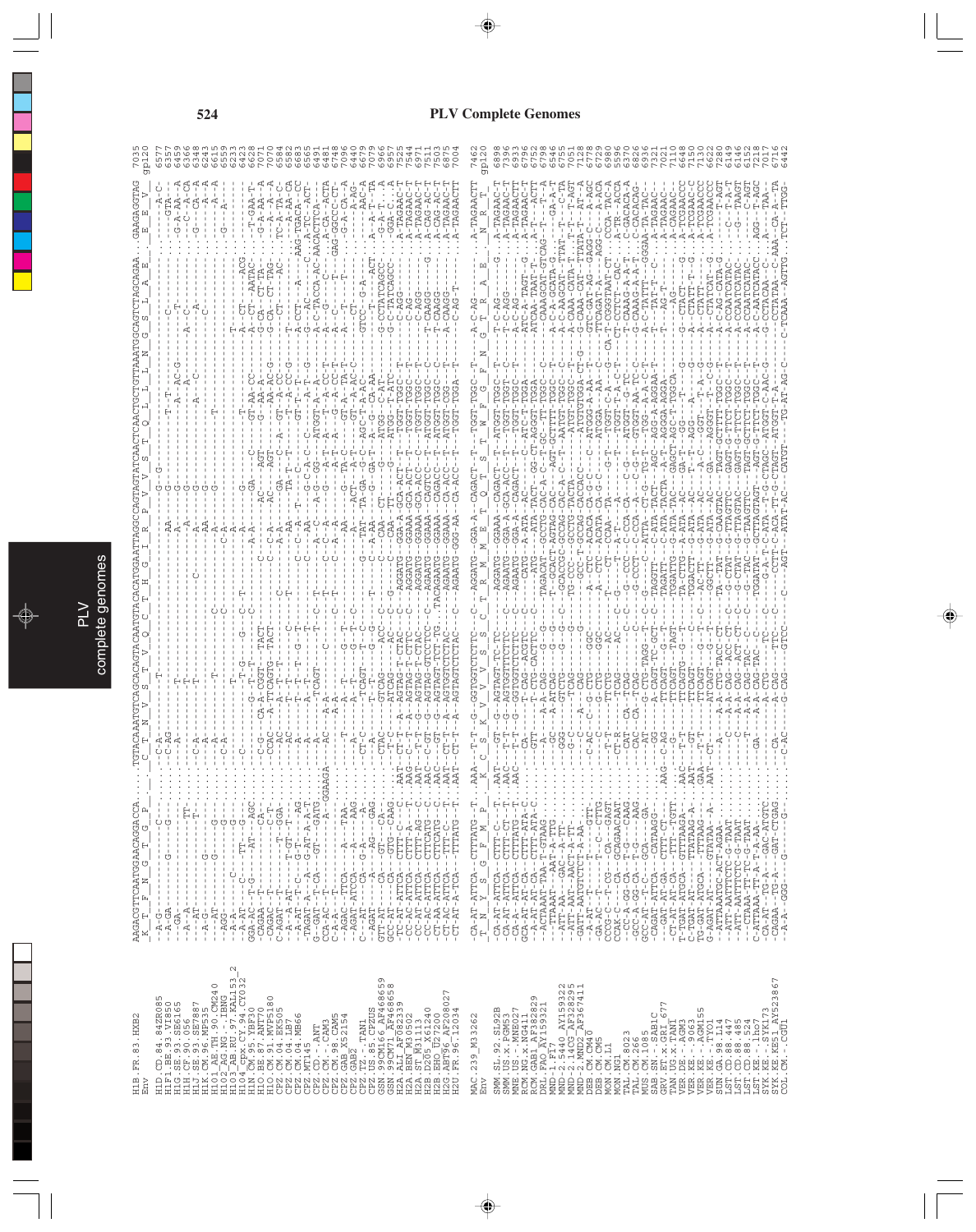| genomes |
|---------|
|         |
| lete    |
|         |
|         |
|         |
|         |
| pampa   |
|         |
|         |
|         |
|         |

 $\overline{\mathtt{a}}$ 

|                                                 |               |                                                            |                                     |                            |                                                                         |                                             |   |      |                  |                                         |             |                    |   |                                                                                                                                                                                                                                                                                                           |                      |                                                                                                                                                                                                                                                                                                                                                                                                                                                                  |          |                                                                                                                                                                                                                                                                                                                                                                                                                                                                                        |                  |                             |                      |                                                                                   |                                                  |                                       | ု                                                                                                                                                                                                                                                                                                         | ں<br>ا                                                                                                                                |                                                                                                                                                        |                                                   |                                                                                                                                                                                                                                                                                                                                                  | - ב-ב-ב-GL<br>לב-ב-ב-ב- |                                                                                                                                 |                                        |            | 1 - T-TT-00-ATT<br>3 - - CTT- - CTT<br>3 - - CTT- - - ATT<br>4 - - - TC- - - GATC |                                          |               |                                                                                                                                                                                                                                                                                                                                                                                                                                                       | GTGTTGC                       | GTCTT-     | GTCTT-C                                                                                                              | GTCTTGC<br>GTCCT   |                                |                        |                     |                                                                                                                                 |                                         |                              |  |
|-------------------------------------------------|---------------|------------------------------------------------------------|-------------------------------------|----------------------------|-------------------------------------------------------------------------|---------------------------------------------|---|------|------------------|-----------------------------------------|-------------|--------------------|---|-----------------------------------------------------------------------------------------------------------------------------------------------------------------------------------------------------------------------------------------------------------------------------------------------------------|----------------------|------------------------------------------------------------------------------------------------------------------------------------------------------------------------------------------------------------------------------------------------------------------------------------------------------------------------------------------------------------------------------------------------------------------------------------------------------------------|----------|----------------------------------------------------------------------------------------------------------------------------------------------------------------------------------------------------------------------------------------------------------------------------------------------------------------------------------------------------------------------------------------------------------------------------------------------------------------------------------------|------------------|-----------------------------|----------------------|-----------------------------------------------------------------------------------|--------------------------------------------------|---------------------------------------|-----------------------------------------------------------------------------------------------------------------------------------------------------------------------------------------------------------------------------------------------------------------------------------------------------------|---------------------------------------------------------------------------------------------------------------------------------------|--------------------------------------------------------------------------------------------------------------------------------------------------------|---------------------------------------------------|--------------------------------------------------------------------------------------------------------------------------------------------------------------------------------------------------------------------------------------------------------------------------------------------------------------------------------------------------|-------------------------|---------------------------------------------------------------------------------------------------------------------------------|----------------------------------------|------------|-----------------------------------------------------------------------------------|------------------------------------------|---------------|-------------------------------------------------------------------------------------------------------------------------------------------------------------------------------------------------------------------------------------------------------------------------------------------------------------------------------------------------------------------------------------------------------------------------------------------------------|-------------------------------|------------|----------------------------------------------------------------------------------------------------------------------|--------------------|--------------------------------|------------------------|---------------------|---------------------------------------------------------------------------------------------------------------------------------|-----------------------------------------|------------------------------|--|
|                                                 |               |                                                            |                                     |                            |                                                                         |                                             |   |      |                  |                                         |             |                    |   |                                                                                                                                                                                                                                                                                                           |                      |                                                                                                                                                                                                                                                                                                                                                                                                                                                                  |          |                                                                                                                                                                                                                                                                                                                                                                                                                                                                                        |                  |                             |                      |                                                                                   |                                                  |                                       |                                                                                                                                                                                                                                                                                                           |                                                                                                                                       |                                                                                                                                                        |                                                   | $\begin{array}{l} 1.75 \\ -1.75 \\ -1.75 \\ -1.75 \\ -1.75 \\ -1.75 \\ -1.75 \\ -1.75 \\ -1.75 \\ -1.75 \\ -1.75 \\ -1.75 \\ -1.75 \\ -1.75 \\ -1.75 \\ -1.75 \\ -1.75 \\ -1.75 \\ -1.75 \\ -1.75 \\ -1.75 \\ -1.75 \\ -1.75 \\ -1.75 \\ -1.75 \\ -1.75 \\ -1.75 \\ -1.75 \\ -1.75 \\ -1.75 \\ -1.75 \\ -1.75 \\ -1.75 \\ -1.75 \\ -1.75 \\ -1.$ |                         |                                                                                                                                 |                                        |            |                                                                                   |                                          |               | $\begin{array}{r} -\frac{1}{2} \text{Algebra} \\ -\frac{1}{2} \text{Algebra} \\ -\frac{1}{2} - \frac{1}{2} \text{Algebra} \\ -\frac{1}{2} - \frac{1}{2} \text{Algebra} \\ -\frac{1}{2} - \frac{1}{2} \text{Algebra} \\ -\frac{1}{2} - \frac{1}{2} \text{Algebra} \\ -\frac{1}{2} - \frac{1}{2} \text{Algebra} \\ -\frac{1}{2} - \frac{1}{2} \text{Algebra} \\ -\frac{1}{2} - \frac{1}{2} \text{Algebra} \\ -\frac{1}{2} - \frac{1}{2} \text{Algebra}$ |                               |            |                                                                                                                      |                    |                                |                        |                     |                                                                                                                                 |                                         |                              |  |
|                                                 |               |                                                            |                                     |                            |                                                                         |                                             |   |      |                  |                                         |             |                    |   |                                                                                                                                                                                                                                                                                                           |                      | ひざー<br>しい                                                                                                                                                                                                                                                                                                                                                                                                                                                        |          |                                                                                                                                                                                                                                                                                                                                                                                                                                                                                        |                  |                             |                      |                                                                                   |                                                  |                                       |                                                                                                                                                                                                                                                                                                           |                                                                                                                                       |                                                                                                                                                        |                                                   | $\begin{array}{r} -1 - C A C - - - \frac{1}{2} A C \\ -1 - C A C - - - \frac{1}{2} A C C \\ -1 - C A C - - - \frac{1}{2} A C C \\ -1 - C A C - - - \frac{1}{2} A C C \\ -1 - C A C - - \frac{1}{2} A C C \\ -1 - C A C - - \frac{1}{2} A C C \\ -1 - C A C - \frac{1}{2} C C - \frac{1}{2} C C \end{array}$                                      |                         |                                                                                                                                 |                                        |            | $C-T$                                                                             | Η<br>Ο                                   |               |                                                                                                                                                                                                                                                                                                                                                                                                                                                       |                               |            |                                                                                                                      |                    |                                |                        |                     |                                                                                                                                 |                                         |                              |  |
|                                                 |               |                                                            |                                     |                            |                                                                         |                                             |   |      |                  |                                         |             |                    |   |                                                                                                                                                                                                                                                                                                           |                      |                                                                                                                                                                                                                                                                                                                                                                                                                                                                  |          |                                                                                                                                                                                                                                                                                                                                                                                                                                                                                        |                  |                             |                      |                                                                                   |                                                  |                                       |                                                                                                                                                                                                                                                                                                           |                                                                                                                                       | $C - G - A - C - C$                                                                                                                                    |                                                   |                                                                                                                                                                                                                                                                                                                                                  |                         | ית - - A - G - - A - G - A -<br>גד - G - GG - A - GG - A - GG<br>גד - GA - GG - GG - GG - A - GG<br>גד - A - C - C - G - AGTA - | $-$ -TCTT-GG                           |            | $-4-7$                                                                            | $1 - 2C - CA$                            |               |                                                                                                                                                                                                                                                                                                                                                                                                                                                       | <b>C-0-5-0-0</b><br>$- - AGT$ |            |                                                                                                                      |                    |                                |                        |                     |                                                                                                                                 |                                         |                              |  |
|                                                 |               |                                                            |                                     |                            |                                                                         |                                             |   |      |                  |                                         |             |                    |   | PATPL                                                                                                                                                                                                                                                                                                     |                      |                                                                                                                                                                                                                                                                                                                                                                                                                                                                  |          |                                                                                                                                                                                                                                                                                                                                                                                                                                                                                        |                  |                             |                      |                                                                                   |                                                  |                                       |                                                                                                                                                                                                                                                                                                           |                                                                                                                                       |                                                                                                                                                        | i p<br>D                                          |                                                                                                                                                                                                                                                                                                                                                  |                         |                                                                                                                                 |                                        |            | $1 - 12A - C$<br>$1 - 12A - C$<br>$1 - 12A - C$                                   | G-ACACAAC                                |               |                                                                                                                                                                                                                                                                                                                                                                                                                                                       |                               |            |                                                                                                                      |                    |                                |                        |                     |                                                                                                                                 |                                         |                              |  |
|                                                 |               |                                                            |                                     |                            |                                                                         |                                             |   |      |                  |                                         |             |                    |   |                                                                                                                                                                                                                                                                                                           |                      |                                                                                                                                                                                                                                                                                                                                                                                                                                                                  |          |                                                                                                                                                                                                                                                                                                                                                                                                                                                                                        |                  |                             |                      |                                                                                   |                                                  |                                       |                                                                                                                                                                                                                                                                                                           |                                                                                                                                       | A-TAGAC                                                                                                                                                | A-TAGTTTI<br>$-TTA-TAJ$                           |                                                                                                                                                                                                                                                                                                                                                  |                         |                                                                                                                                 | n<br>Sa                                | T-GGCTA    |                                                                                   |                                          | $-4-7-7-9-0$  | --T-GGC-CA-TAGAT-TTTTA<br>----AGT-GA-TAA-TTTTACA                                                                                                                                                                                                                                                                                                                                                                                                      | $- -A - TAAAC$                | $-TA-TAAA$ | $T-TA-CA$                                                                                                            | $C-CA-TAA-$        |                                |                        |                     |                                                                                                                                 |                                         |                              |  |
|                                                 |               |                                                            |                                     |                            |                                                                         |                                             |   |      |                  |                                         |             |                    |   |                                                                                                                                                                                                                                                                                                           |                      |                                                                                                                                                                                                                                                                                                                                                                                                                                                                  |          |                                                                                                                                                                                                                                                                                                                                                                                                                                                                                        |                  |                             |                      |                                                                                   |                                                  |                                       |                                                                                                                                                                                                                                                                                                           |                                                                                                                                       |                                                                                                                                                        | U-UH5U-                                           |                                                                                                                                                                                                                                                                                                                                                  |                         |                                                                                                                                 |                                        | U-DATD-U-U |                                                                                   |                                          |               |                                                                                                                                                                                                                                                                                                                                                                                                                                                       |                               |            |                                                                                                                      |                    |                                |                        |                     |                                                                                                                                 |                                         |                              |  |
|                                                 |               |                                                            |                                     |                            |                                                                         |                                             |   |      |                  |                                         |             |                    |   |                                                                                                                                                                                                                                                                                                           |                      |                                                                                                                                                                                                                                                                                                                                                                                                                                                                  |          |                                                                                                                                                                                                                                                                                                                                                                                                                                                                                        |                  |                             |                      |                                                                                   |                                                  |                                       |                                                                                                                                                                                                                                                                                                           |                                                                                                                                       |                                                                                                                                                        |                                                   |                                                                                                                                                                                                                                                                                                                                                  |                         | 4 - GGAAGTTTGT<br>- C - - AAAT - TGT<br>- C - - AAAT - TGT<br>- C - - AACT - TGT                                                |                                        |            |                                                                                   |                                          | $G - A T - A$ |                                                                                                                                                                                                                                                                                                                                                                                                                                                       |                               |            |                                                                                                                      |                    |                                |                        |                     |                                                                                                                                 |                                         |                              |  |
|                                                 |               |                                                            |                                     |                            |                                                                         |                                             |   |      |                  |                                         |             |                    |   |                                                                                                                                                                                                                                                                                                           |                      |                                                                                                                                                                                                                                                                                                                                                                                                                                                                  |          |                                                                                                                                                                                                                                                                                                                                                                                                                                                                                        |                  |                             |                      |                                                                                   |                                                  |                                       |                                                                                                                                                                                                                                                                                                           |                                                                                                                                       |                                                                                                                                                        |                                                   |                                                                                                                                                                                                                                                                                                                                                  |                         |                                                                                                                                 |                                        |            |                                                                                   |                                          |               |                                                                                                                                                                                                                                                                                                                                                                                                                                                       |                               |            |                                                                                                                      |                    |                                |                        |                     |                                                                                                                                 |                                         |                              |  |
|                                                 |               |                                                            |                                     |                            |                                                                         |                                             |   |      |                  |                                         |             |                    |   | $\cdot$<br>$\vdots$                                                                                                                                                                                                                                                                                       |                      |                                                                                                                                                                                                                                                                                                                                                                                                                                                                  |          |                                                                                                                                                                                                                                                                                                                                                                                                                                                                                        |                  |                             |                      | $\vdots$<br>$\begin{array}{c}\n\vdots \\ \vdots \\ \vdots \\ \vdots\n\end{array}$ | $\vdots$                                         |                                       | $\vdots$<br>.<br>$\vdots$                                                                                                                                                                                                                                                                                 | $\vdots$                                                                                                                              | $\begin{array}{c} \bullet & \bullet & \bullet & \bullet \\ \bullet & \bullet & \bullet & \bullet \\ \bullet & \bullet & \bullet & \bullet \end{array}$ |                                                   |                                                                                                                                                                                                                                                                                                                                                  |                         |                                                                                                                                 |                                        |            |                                                                                   |                                          |               |                                                                                                                                                                                                                                                                                                                                                                                                                                                       |                               |            |                                                                                                                      | $\ldots$ CA        | AACAA                          |                        |                     |                                                                                                                                 | $\cdots \cdots$                         | AGAGA.                       |  |
|                                                 |               |                                                            |                                     |                            |                                                                         |                                             |   |      |                  |                                         | .           | 55・・・・・・・・・・・・・・・・ | . | $\frac{1}{2}$ , $\frac{1}{2}$ , $\frac{1}{2}$ , $\frac{1}{2}$ , $\frac{1}{2}$ , $\frac{1}{2}$ , $\frac{1}{2}$ , $\frac{1}{2}$ , $\frac{1}{2}$ , $\frac{1}{2}$ , $\frac{1}{2}$ , $\frac{1}{2}$ , $\frac{1}{2}$ , $\frac{1}{2}$ , $\frac{1}{2}$ , $\frac{1}{2}$ , $\frac{1}{2}$ , $\frac{1}{2}$ , $\frac{1$ | ASSESSALINE PROPERTY | $\begin{array}{ll} {\rm crg-}\lambda \hbox{--}\cdots \hbox{--}\cdots \hbox{--}\cdots \hbox{--}\cdots \hbox{--}\cdots \hbox{--}\cdots \hbox{--}\cdots \hbox{--}\cdots \hbox{--}\cdots \hbox{--}\cdots \hbox{--}\cdots \hbox{--}\cdots \hbox{--}\cdots \hbox{--}\cdots \hbox{--}\cdots \hbox{--}\cdots \hbox{--}\cdots \hbox{--}\cdots \hbox{--}\cdots \hbox{--}\cdots \hbox{--}\cdots \hbox{--}\cdots \hbox{--}\cdots \hbox{--}\cdots \hbox{--}\cdots \hbox{--}\$ |          | .                                                                                                                                                                                                                                                                                                                                                                                                                                                                                      | .                |                             | .                    |                                                                                   |                                                  |                                       | $\frac{1}{2}$ , $\frac{1}{2}$ , $\frac{1}{2}$ , $\frac{1}{2}$ , $\frac{1}{2}$ , $\frac{1}{2}$ , $\frac{1}{2}$ , $\frac{1}{2}$ , $\frac{1}{2}$ , $\frac{1}{2}$ , $\frac{1}{2}$ , $\frac{1}{2}$ , $\frac{1}{2}$ , $\frac{1}{2}$ , $\frac{1}{2}$ , $\frac{1}{2}$ , $\frac{1}{2}$ , $\frac{1}{2}$ , $\frac{1$ | $-1$ , $-1$ , $-1$ , $-1$ , $-1$ , $-1$ , $-1$ , $-1$ , $-1$ , $-1$ , $-1$ , $-1$ , $-1$ , $-1$ , $-1$ , $-1$ , $-1$<br>$\frac{1}{2}$ | <br>                                                                                                                                                   | $\frac{1}{2}$<br>$\ddot{\phantom{0}}$<br>$\vdots$ |                                                                                                                                                                                                                                                                                                                                                  | -TCAG-C-AACCCACGAAAAGG  | COORROPS                                                                                                                        |                                        |            |                                                                                   |                                          |               |                                                                                                                                                                                                                                                                                                                                                                                                                                                       |                               |            | $A - -A T - G \cdot \ldots \cdot \ldots \cdot$<br>$A - -1 C T - G \cdot \ldots \cdot \ldots \cdot \cdot \cdot \cdot$ | $\mathbb{C}$       | $\frac{1}{2}$<br>$\vdots$      | --CC-CTAACTCCAAAAAAGAT | -CC-CTAACTCCAAAAAAA | ---CC-CTAACTCCAAATAA                                                                                                            | $\vdots$                                | $\cdot$                      |  |
| TAATTAGA.<br>$\approx$<br>н<br>$\triangleright$ | $\frac{1}{4}$ | $\mathbf{I}$<br>$\overline{\phantom{a}}$<br>ပုံ<br>$A - G$ | ロー<br>1<br>÷<br>$\frac{1}{4}$<br>J. | $\frac{1}{1}$<br>$-5 - -C$ | $\frac{1}{1}$<br>I.<br>$\overline{1}$<br>$\frac{1}{4}$<br>$\frac{1}{4}$ | $\frac{1}{1}$<br>J,<br>$\mathbf{I}$<br>$-1$ | U | $-1$ | $- - A - -$<br>٠ | $\overset{\shortmid}{\circlearrowleft}$ | $-$ GGCC--- |                    |   |                                                                                                                                                                                                                                                                                                           |                      |                                                                                                                                                                                                                                                                                                                                                                                                                                                                  |          | AT-CC----<br>AT-CC----<br>AT--CTAT<br>AT--CTAT<br>AT--CTAT                                                                                                                                                                                                                                                                                                                                                                                                                             |                  | $  AITAT$<br>$\overline{A}$ | $-CTAT$<br><b>AT</b> | --CTAT.<br>--ATAC.<br>덨                                                           | $-TAC$ .<br>Σ<br>$\overline{a}$<br>$\frac{1}{2}$ | $  ATAT$<br>$\mathbb{R}^{\mathbb{T}}$ | $\vdots$<br>$\ddot{\phantom{0}}$<br>$---TAT$                                                                                                                                                                                                                                                              | $---TAC$<br>AC.<br>AT.                                                                                                                | $-CTAT$<br>99                                                                                                                                          | $-$ - ATAT $\ldots$<br>ġ                          |                                                                                                                                                                                                                                                                                                                                                  |                         | $-$ -TTG<br>$\frac{1}{1}$                                                                                                       |                                        |            |                                                                                   |                                          |               |                                                                                                                                                                                                                                                                                                                                                                                                                                                       |                               |            |                                                                                                                      | $AG - -AT - G$ .   | $-$ ACC-ATCAAT<br>$\mathbb{I}$ | $\frac{1}{4}$          | $\frac{1}{1}$       | 턱                                                                                                                               | - T-GATTTATCAAA.                        | $GGT---TT1$<br>CG-AAGAT.     |  |
|                                                 |               |                                                            |                                     |                            | $\sim$                                                                  |                                             |   |      |                  |                                         |             |                    |   |                                                                                                                                                                                                                                                                                                           |                      |                                                                                                                                                                                                                                                                                                                                                                                                                                                                  | _<br>ს დ |                                                                                                                                                                                                                                                                                                                                                                                                                                                                                        |                  |                             |                      |                                                                                   |                                                  |                                       |                                                                                                                                                                                                                                                                                                           |                                                                                                                                       |                                                                                                                                                        |                                                   |                                                                                                                                                                                                                                                                                                                                                  |                         |                                                                                                                                 |                                        |            |                                                                                   |                                          |               |                                                                                                                                                                                                                                                                                                                                                                                                                                                       |                               |            |                                                                                                                      | $\mathsf{L}\Omega$ |                                |                        |                     |                                                                                                                                 |                                         |                              |  |
| . FR. 83. HXB2<br>H1B<br>Env                    |               |                                                            |                                     |                            |                                                                         |                                             |   |      |                  |                                         |             |                    |   |                                                                                                                                                                                                                                                                                                           |                      |                                                                                                                                                                                                                                                                                                                                                                                                                                                                  |          | $\begin{array}{l} \text{CEZ} \cdot \text{TZ} \cdot \cdot \text{TM1} \ \text{CEZ} \cdot \text{US} \cdot \text{SE} \cdot \text{CEZUS} \ \text{CEXUS} \cdot \text{SEZUS} \cdot \text{SEZUS} \ \text{GSM} \cdot \text{S} \cdot \text{STUS} \cdot \text{SEZUS} \cdot \text{SES} \cdot \text{SEZUS} \cdot \text{SEZUS} \cdot \text{SEZUS} \cdot \text{SEZUS} \cdot \text{SEZUS} \cdot \text{SEZUS} \cdot \text{SEZUS} \cdot \text{SEZUS} \cdot \text{SEZUS} \cdot \text{SEZUS} \cdot \text{$ | M31113<br>H2A.ST |                             |                      |                                                                                   | MAC.239_M33262<br>Env                            |                                       |                                                                                                                                                                                                                                                                                                           | SMM. SL. 92. SL92B<br>SMM. US. x. PGM53<br>MNE. US. - . MNE027                                                                        | RCM.NG.X.NG411<br>RCM.GAB1_AF382829<br>DRL.FAO_AY159321                                                                                                |                                                   | $F\overline{T}7$<br>$MND-1$                                                                                                                                                                                                                                                                                                                      |                         | MND-2.5440_AY159322<br>MND-2.14CG_AF328295<br>MND-2.MND2_AF367411                                                               | DEB.CM.CM40<br>DEB.CM.CM5<br>MON.CM.L1 |            | MON.NG1                                                                           | TAL.CM.8023<br>TAL.CM.266<br>MUS.CM.1085 |               | $\begin{array}{l} \texttt{SAB}.\texttt{SM}--\texttt{SABIC} \\ \texttt{GRV}.\texttt{ET}.\texttt{x}.\texttt{GRI} \texttt{677} \\ \texttt{TAM}.\texttt{UC}.\texttt{x}.\texttt{TAMI} \end{array}$                                                                                                                                                                                                                                                         |                               |            | VER. DE. - .AGM3<br>VER. KE. - .9063<br>VER. KE. - .AGM155                                                           | LOAL.<br>VER.KE.-  |                                |                        |                     | 8UN. GA. 98 - 1<br>LGT. CD. 88 - 447<br>LGT. CD. 88 - 447<br>LGT. CD. 88 - 524<br>LGT. KE. - - 1. 1.027<br>LGT. KE. - - 1. 1027 | SYK.KE.-.SYK173<br>SYK.KE.KE51_AY523867 | .CGU <sub>1</sub><br>COL.CM. |  |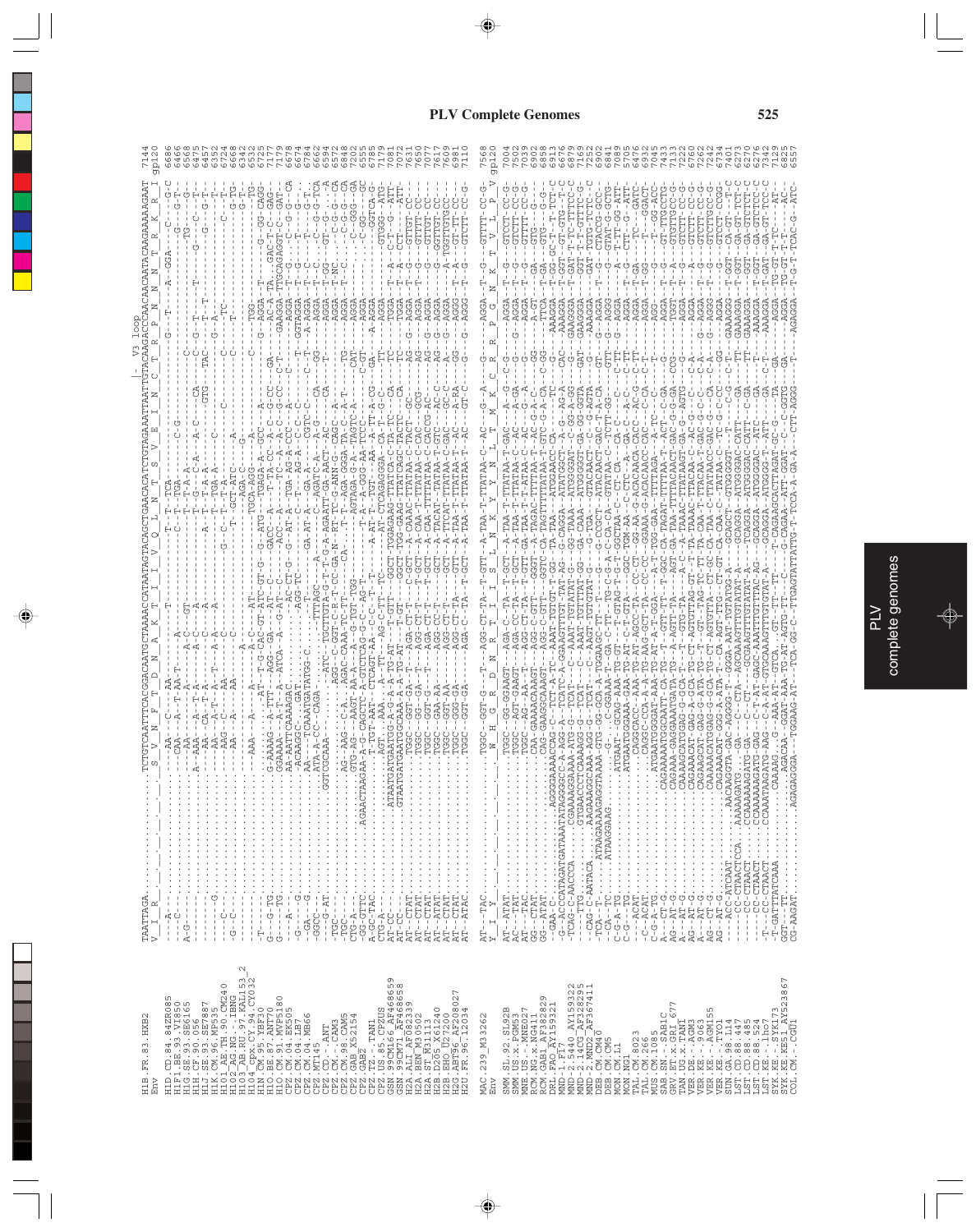| ŕ<br>ŕ.<br>ì |
|--------------|
|              |
| ŕ<br>r       |

8

| H1B.FR.83.HXB2                                                                                                                                                                                                                                                                                                                                                                                                                    | loop tip<br>CCGTATCCAGAGAGGACCAGGGAGAG                                                                                                                                                                                                                                                                                                                                                                                                                 |                                                                                                                                                                                                                                                                                                                                                                                                                                     |                                                                                                     |  |
|-----------------------------------------------------------------------------------------------------------------------------------------------------------------------------------------------------------------------------------------------------------------------------------------------------------------------------------------------------------------------------------------------------------------------------------|--------------------------------------------------------------------------------------------------------------------------------------------------------------------------------------------------------------------------------------------------------------------------------------------------------------------------------------------------------------------------------------------------------------------------------------------------------|-------------------------------------------------------------------------------------------------------------------------------------------------------------------------------------------------------------------------------------------------------------------------------------------------------------------------------------------------------------------------------------------------------------------------------------|-----------------------------------------------------------------------------------------------------|--|
| Env                                                                                                                                                                                                                                                                                                                                                                                                                               | $\simeq$<br>$\circ$<br>Н<br>œ                                                                                                                                                                                                                                                                                                                                                                                                                          | $\approx$<br>U<br>$\sim$<br>U                                                                                                                                                                                                                                                                                                                                                                                                       |                                                                                                     |  |
|                                                                                                                                                                                                                                                                                                                                                                                                                                   | $- - - A$<br>$A - C$                                                                                                                                                                                                                                                                                                                                                                                                                                   |                                                                                                                                                                                                                                                                                                                                                                                                                                     |                                                                                                     |  |
|                                                                                                                                                                                                                                                                                                                                                                                                                                   | $A - A - T - A$                                                                                                                                                                                                                                                                                                                                                                                                                                        | $-ACA-$<br>$\frac{1}{4}$                                                                                                                                                                                                                                                                                                                                                                                                            |                                                                                                     |  |
| $\begin{tabular}{l} \bf 121.121.123.134.34.242005\\ \bf 1117.1.125.93.3711550\\ \bf 1111.125.93.3711550\\ \bf 1111.125.93.1557837\\ \bf 1111.125.93.1557837\\ \bf 1111.125.151.93.1557837\\ \bf 1111.132.151.153.151.153.2\\ \bf 1111.134.151.151.151.153.2\\ \bf$                                                                                                                                                                | A-A-1-A<br>AA-A--GG--ATT                                                                                                                                                                                                                                                                                                                                                                                                                               | $-$ ACA $-$<br>$\frac{1}{1}$<br>Ì                                                                                                                                                                                                                                                                                                                                                                                                   |                                                                                                     |  |
|                                                                                                                                                                                                                                                                                                                                                                                                                                   |                                                                                                                                                                                                                                                                                                                                                                                                                                                        |                                                                                                                                                                                                                                                                                                                                                                                                                                     |                                                                                                     |  |
|                                                                                                                                                                                                                                                                                                                                                                                                                                   | $A - A - T - A$                                                                                                                                                                                                                                                                                                                                                                                                                                        | $- - \text{AC}$                                                                                                                                                                                                                                                                                                                                                                                                                     |                                                                                                     |  |
|                                                                                                                                                                                                                                                                                                                                                                                                                                   | $A - AC - C$                                                                                                                                                                                                                                                                                                                                                                                                                                           | $-ACA-$<br>ţ                                                                                                                                                                                                                                                                                                                                                                                                                        |                                                                                                     |  |
|                                                                                                                                                                                                                                                                                                                                                                                                                                   | $\frac{1}{2}$<br>$2-6$<br>$-6$<br>$-7$<br>$-7$<br>ローー<br>$A - A$                                                                                                                                                                                                                                                                                                                                                                                       | $- -A - A -$<br>$\overline{\phantom{a}}$                                                                                                                                                                                                                                                                                                                                                                                            |                                                                                                     |  |
|                                                                                                                                                                                                                                                                                                                                                                                                                                   | $\frac{1}{2}$<br>AAC                                                                                                                                                                                                                                                                                                                                                                                                                                   | $- -AC - -$<br>÷.                                                                                                                                                                                                                                                                                                                                                                                                                   |                                                                                                     |  |
|                                                                                                                                                                                                                                                                                                                                                                                                                                   | $A - A -$                                                                                                                                                                                                                                                                                                                                                                                                                                              | $  CA$ $-$<br>$\mathbf{I}$<br>$\mathsf I$                                                                                                                                                                                                                                                                                                                                                                                           |                                                                                                     |  |
| $\sim$                                                                                                                                                                                                                                                                                                                                                                                                                            | ţ.<br>$T - A - - - A$ .                                                                                                                                                                                                                                                                                                                                                                                                                                |                                                                                                                                                                                                                                                                                                                                                                                                                                     |                                                                                                     |  |
|                                                                                                                                                                                                                                                                                                                                                                                                                                   | $A - A - - - A$ .                                                                                                                                                                                                                                                                                                                                                                                                                                      | $- ACT$<br>$\frac{1}{2}$<br>$0 - 1 - 1$                                                                                                                                                                                                                                                                                                                                                                                             |                                                                                                     |  |
|                                                                                                                                                                                                                                                                                                                                                                                                                                   | $G - AG - -A$ .                                                                                                                                                                                                                                                                                                                                                                                                                                        | $-1 - 1 - 1 - 1 - 1 - 1$                                                                                                                                                                                                                                                                                                                                                                                                            |                                                                                                     |  |
|                                                                                                                                                                                                                                                                                                                                                                                                                                   | $GA - A - - A$ .                                                                                                                                                                                                                                                                                                                                                                                                                                       | $-1 - 1 - 1 - 1 - 2$                                                                                                                                                                                                                                                                                                                                                                                                                |                                                                                                     |  |
|                                                                                                                                                                                                                                                                                                                                                                                                                                   |                                                                                                                                                                                                                                                                                                                                                                                                                                                        |                                                                                                                                                                                                                                                                                                                                                                                                                                     |                                                                                                     |  |
|                                                                                                                                                                                                                                                                                                                                                                                                                                   | ATA--CA.                                                                                                                                                                                                                                                                                                                                                                                                                                               | $\frac{1}{1}$<br>$-T-1 - -T-$                                                                                                                                                                                                                                                                                                                                                                                                       |                                                                                                     |  |
|                                                                                                                                                                                                                                                                                                                                                                                                                                   | AIRT<br>AGTACAAATA                                                                                                                                                                                                                                                                                                                                                                                                                                     | $-1 - T - T - T - TG$<br>$\frac{1}{1}$                                                                                                                                                                                                                                                                                                                                                                                              |                                                                                                     |  |
|                                                                                                                                                                                                                                                                                                                                                                                                                                   | ATCCC--TA                                                                                                                                                                                                                                                                                                                                                                                                                                              | $  ACAG$<br>$\frac{1}{1}$                                                                                                                                                                                                                                                                                                                                                                                                           |                                                                                                     |  |
|                                                                                                                                                                                                                                                                                                                                                                                                                                   | <b>ATACCTATA</b>                                                                                                                                                                                                                                                                                                                                                                                                                                       | $---A-TCAG$<br>$\,$ $\,$                                                                                                                                                                                                                                                                                                                                                                                                            |                                                                                                     |  |
|                                                                                                                                                                                                                                                                                                                                                                                                                                   |                                                                                                                                                                                                                                                                                                                                                                                                                                                        |                                                                                                                                                                                                                                                                                                                                                                                                                                     |                                                                                                     |  |
|                                                                                                                                                                                                                                                                                                                                                                                                                                   | AATACAAATA                                                                                                                                                                                                                                                                                                                                                                                                                                             |                                                                                                                                                                                                                                                                                                                                                                                                                                     |                                                                                                     |  |
|                                                                                                                                                                                                                                                                                                                                                                                                                                   | T-TACAAATA                                                                                                                                                                                                                                                                                                                                                                                                                                             | $\frac{1}{1}$<br>Ì,                                                                                                                                                                                                                                                                                                                                                                                                                 |                                                                                                     |  |
|                                                                                                                                                                                                                                                                                                                                                                                                                                   | AATACAGATA                                                                                                                                                                                                                                                                                                                                                                                                                                             | $\mathbf I$<br>$\,$ I<br>$\mathbf{I}$                                                                                                                                                                                                                                                                                                                                                                                               |                                                                                                     |  |
|                                                                                                                                                                                                                                                                                                                                                                                                                                   | A-TACAGATA                                                                                                                                                                                                                                                                                                                                                                                                                                             | $-190 - -$<br>٠                                                                                                                                                                                                                                                                                                                                                                                                                     |                                                                                                     |  |
|                                                                                                                                                                                                                                                                                                                                                                                                                                   |                                                                                                                                                                                                                                                                                                                                                                                                                                                        |                                                                                                                                                                                                                                                                                                                                                                                                                                     |                                                                                                     |  |
|                                                                                                                                                                                                                                                                                                                                                                                                                                   | GGTGCAGATA                                                                                                                                                                                                                                                                                                                                                                                                                                             | $--A-TG$<br>$\frac{1}{1}$                                                                                                                                                                                                                                                                                                                                                                                                           |                                                                                                     |  |
| $\begin{smallmatrix} \texttt{CEZ} & \texttt{CRBZ} & \texttt{CEZ} & \texttt{CEZ} \\ \texttt{CEZ} & \texttt{CEZ} & \texttt{CRZ} & \texttt{CRZ} \\ \texttt{CEZ} & \texttt{CEZ} & \texttt{CRZ} & \texttt{CRZ} \\ \texttt{CSX} & \texttt{SSCM1} & \texttt{SEZ} & \texttt{RF4} & \texttt{66} & \texttt{65} & \texttt{65} \\ \texttt{CSX} & \texttt{SSCM1} & \texttt{SEZ} & \texttt{SEZ} & \texttt{66} & \texttt{65} & \texttt{66} \\ \$ | AATA-A--TT                                                                                                                                                                                                                                                                                                                                                                                                                                             | $- - - - -$<br>$\sf I$<br>t<br>$\begin{array}{c}\n0 \\ 1 \\ \vdots \\ n\end{array}$                                                                                                                                                                                                                                                                                                                                                 | ל להקתונה היהיה להקתונה ו<br>היהיה היהיה להקתונה<br>היהיה היהיה להקתונה לה<br>היהיה להקתונה להקתונה |  |
|                                                                                                                                                                                                                                                                                                                                                                                                                                   | $\cdot$<br>$A - AG - - A \ldots$                                                                                                                                                                                                                                                                                                                                                                                                                       | $--T-TG$<br>$\frac{1}{2}$                                                                                                                                                                                                                                                                                                                                                                                                           |                                                                                                     |  |
|                                                                                                                                                                                                                                                                                                                                                                                                                                   | $A-ABC-A$                                                                                                                                                                                                                                                                                                                                                                                                                                              | $- - A - T G.$<br>İ                                                                                                                                                                                                                                                                                                                                                                                                                 |                                                                                                     |  |
|                                                                                                                                                                                                                                                                                                                                                                                                                                   | $\vdots$                                                                                                                                                                                                                                                                                                                                                                                                                                               |                                                                                                                                                                                                                                                                                                                                                                                                                                     |                                                                                                     |  |
|                                                                                                                                                                                                                                                                                                                                                                                                                                   | $\cdot$<br>$G - AA - -A \ldots$                                                                                                                                                                                                                                                                                                                                                                                                                        | $G - 4 - 5 - 5 - -1$                                                                                                                                                                                                                                                                                                                                                                                                                |                                                                                                     |  |
|                                                                                                                                                                                                                                                                                                                                                                                                                                   | $\frac{1}{2}$<br>$A - AG - - A$                                                                                                                                                                                                                                                                                                                                                                                                                        | $- - - - - - - - - - 0$                                                                                                                                                                                                                                                                                                                                                                                                             |                                                                                                     |  |
|                                                                                                                                                                                                                                                                                                                                                                                                                                   | A-AG--A<br>AACAC-TAT-T                                                                                                                                                                                                                                                                                                                                                                                                                                 | $-GTT - ATATTTT$                                                                                                                                                                                                                                                                                                                                                                                                                    |                                                                                                     |  |
|                                                                                                                                                                                                                                                                                                                                                                                                                                   | $\frac{1}{2}$                                                                                                                                                                                                                                                                                                                                                                                                                                          |                                                                                                                                                                                                                                                                                                                                                                                                                                     |                                                                                                     |  |
|                                                                                                                                                                                                                                                                                                                                                                                                                                   | AACAC-TAT-TC                                                                                                                                                                                                                                                                                                                                                                                                                                           |                                                                                                                                                                                                                                                                                                                                                                                                                                     |                                                                                                     |  |
|                                                                                                                                                                                                                                                                                                                                                                                                                                   | AACAC--AT-TC                                                                                                                                                                                                                                                                                                                                                                                                                                           | $\begin{split} \texttt{LLL-L-L-LD} = \texttt{LLD} - \texttt{LLD} - \texttt{L-LD} - \texttt{L} \cdot \texttt{L} \cdot \texttt{L} \end{split}$                                                                                                                                                                                                                                                                                        |                                                                                                     |  |
|                                                                                                                                                                                                                                                                                                                                                                                                                                   |                                                                                                                                                                                                                                                                                                                                                                                                                                                        |                                                                                                                                                                                                                                                                                                                                                                                                                                     |                                                                                                     |  |
|                                                                                                                                                                                                                                                                                                                                                                                                                                   | i<br>J<br>$\overline{PA} - \overline{A} - \overline{C} - \overline{G}T - \overline{T}\overline{C}$                                                                                                                                                                                                                                                                                                                                                     | $- - - - - - -$                                                                                                                                                                                                                                                                                                                                                                                                                     |                                                                                                     |  |
|                                                                                                                                                                                                                                                                                                                                                                                                                                   | AA-A-C-GT-TC                                                                                                                                                                                                                                                                                                                                                                                                                                           | $- \cdots - \text{TATTCTCTTC}$                                                                                                                                                                                                                                                                                                                                                                                                      |                                                                                                     |  |
|                                                                                                                                                                                                                                                                                                                                                                                                                                   | $TAC---TAT-TC$                                                                                                                                                                                                                                                                                                                                                                                                                                         | $-G - T - T - T - T -$                                                                                                                                                                                                                                                                                                                                                                                                              |                                                                                                     |  |
|                                                                                                                                                                                                                                                                                                                                                                                                                                   | Ì                                                                                                                                                                                                                                                                                                                                                                                                                                                      | $-1 - 1 - 1 - 1 - 1 - 1$                                                                                                                                                                                                                                                                                                                                                                                                            |                                                                                                     |  |
| H2U.FR.96.12034                                                                                                                                                                                                                                                                                                                                                                                                                   | AACC-TRT-TC                                                                                                                                                                                                                                                                                                                                                                                                                                            |                                                                                                                                                                                                                                                                                                                                                                                                                                     |                                                                                                     |  |
|                                                                                                                                                                                                                                                                                                                                                                                                                                   |                                                                                                                                                                                                                                                                                                                                                                                                                                                        |                                                                                                                                                                                                                                                                                                                                                                                                                                     |                                                                                                     |  |
| MAC.239 M33262                                                                                                                                                                                                                                                                                                                                                                                                                    | $-ACC - TRT - TCT$ .                                                                                                                                                                                                                                                                                                                                                                                                                                   | $\begin{array}{cccc} -\text{-}\texttt{T}\texttt{T}\texttt{G}-\texttt{T}\texttt{T}\texttt{T}\texttt{T}\texttt{C} \\ \texttt{G} & \texttt{L} & \texttt{V} & \texttt{F} \end{array}$<br>I                                                                                                                                                                                                                                              |                                                                                                     |  |
| $\operatorname{Env}$                                                                                                                                                                                                                                                                                                                                                                                                              | C)<br>Σ<br>$\vdash$<br>$\vdash$                                                                                                                                                                                                                                                                                                                                                                                                                        | Ü                                                                                                                                                                                                                                                                                                                                                                                                                                   |                                                                                                     |  |
|                                                                                                                                                                                                                                                                                                                                                                                                                                   |                                                                                                                                                                                                                                                                                                                                                                                                                                                        |                                                                                                                                                                                                                                                                                                                                                                                                                                     |                                                                                                     |  |
| SMM.SL.92.SL92B                                                                                                                                                                                                                                                                                                                                                                                                                   | - ACC - - TAT - TC                                                                                                                                                                                                                                                                                                                                                                                                                                     | <b>LALDI-DILL-</b>                                                                                                                                                                                                                                                                                                                                                                                                                  |                                                                                                     |  |
| SMM. US. x. PCM53<br>MNE. US. - MNE027<br>RCM. NG. x. NG411<br>RCM. GAB1_AF382829<br>DRL. FAO_AY159321                                                                                                                                                                                                                                                                                                                            | $-ACC - TAT - TC$                                                                                                                                                                                                                                                                                                                                                                                                                                      | -GTTGATCTTC                                                                                                                                                                                                                                                                                                                                                                                                                         |                                                                                                     |  |
|                                                                                                                                                                                                                                                                                                                                                                                                                                   | $-ACC - TAT - TCT$                                                                                                                                                                                                                                                                                                                                                                                                                                     | $-TTG-TTTTC$                                                                                                                                                                                                                                                                                                                                                                                                                        |                                                                                                     |  |
|                                                                                                                                                                                                                                                                                                                                                                                                                                   |                                                                                                                                                                                                                                                                                                                                                                                                                                                        |                                                                                                                                                                                                                                                                                                                                                                                                                                     |                                                                                                     |  |
|                                                                                                                                                                                                                                                                                                                                                                                                                                   | $-TCAT-AGCA-C$                                                                                                                                                                                                                                                                                                                                                                                                                                         |                                                                                                                                                                                                                                                                                                                                                                                                                                     |                                                                                                     |  |
|                                                                                                                                                                                                                                                                                                                                                                                                                                   | ATCGC-AGCA-C                                                                                                                                                                                                                                                                                                                                                                                                                                           | $\frac{1}{2}$                                                                                                                                                                                                                                                                                                                                                                                                                       |                                                                                                     |  |
|                                                                                                                                                                                                                                                                                                                                                                                                                                   | A-CCHOOCHO                                                                                                                                                                                                                                                                                                                                                                                                                                             | $1111 - 110110 + 1 - 1$                                                                                                                                                                                                                                                                                                                                                                                                             |                                                                                                     |  |
|                                                                                                                                                                                                                                                                                                                                                                                                                                   |                                                                                                                                                                                                                                                                                                                                                                                                                                                        |                                                                                                                                                                                                                                                                                                                                                                                                                                     |                                                                                                     |  |
| $F\overline{17}$<br>$MD-1$                                                                                                                                                                                                                                                                                                                                                                                                        | $T-{\tt CATCAGCT-C}$ $A-{\tt C}A-{\tt GTTCT-C}$                                                                                                                                                                                                                                                                                                                                                                                                        | $-1T T + T T T T T T T$                                                                                                                                                                                                                                                                                                                                                                                                             |                                                                                                     |  |
|                                                                                                                                                                                                                                                                                                                                                                                                                                   |                                                                                                                                                                                                                                                                                                                                                                                                                                                        | $-TTT-TTGCT-TTC$                                                                                                                                                                                                                                                                                                                                                                                                                    |                                                                                                     |  |
|                                                                                                                                                                                                                                                                                                                                                                                                                                   | -CA-GTGCATC-                                                                                                                                                                                                                                                                                                                                                                                                                                           | $-TT$ -ATTTTC                                                                                                                                                                                                                                                                                                                                                                                                                       |                                                                                                     |  |
|                                                                                                                                                                                                                                                                                                                                                                                                                                   | A-C--GTGCA-CG                                                                                                                                                                                                                                                                                                                                                                                                                                          | -TTGATCTTT                                                                                                                                                                                                                                                                                                                                                                                                                          |                                                                                                     |  |
| MND-2.5440_AY159322<br>MND-2.14CG_AF328295<br>MND-2.MND2_AF367411<br>DEB.CM.CM40<br>DEB.CM.CM.CM                                                                                                                                                                                                                                                                                                                                  | $A - AC - CGCT - C -$                                                                                                                                                                                                                                                                                                                                                                                                                                  | $\begin{array}{cccccccccc} -\text{Tr} & -\text{Tr} & -\text{Tr} & -\text{Tr} & -\text{Tr} & -\text{Tr} & -\text{Tr} & -\text{Tr} & -\text{Tr} & -\text{Tr} & -\text{Tr} & -\text{Tr} & -\text{Tr} & -\text{Tr} & -\text{Tr} & -\text{Tr} & -\text{Tr} & -\text{Tr} & -\text{Tr} & -\text{Tr} & -\text{Tr} & -\text{Tr} & -\text{Tr} & -\text{Tr} & -\text{Tr} & -\text{Tr} & -\text{Tr} & -\text{Tr} & -\text{Tr} & -\text{Tr} & -$ |                                                                                                     |  |
|                                                                                                                                                                                                                                                                                                                                                                                                                                   |                                                                                                                                                                                                                                                                                                                                                                                                                                                        |                                                                                                                                                                                                                                                                                                                                                                                                                                     |                                                                                                     |  |
|                                                                                                                                                                                                                                                                                                                                                                                                                                   |                                                                                                                                                                                                                                                                                                                                                                                                                                                        | $- G - T - T C C T T T$                                                                                                                                                                                                                                                                                                                                                                                                             |                                                                                                     |  |
|                                                                                                                                                                                                                                                                                                                                                                                                                                   | $\begin{array}{ll} \mathbf{T} - \mathbf{A} - - \mathbf{G}\mathbf{G}\mathbf{G}\mathbf{C}\mathbf{C} - \mathbf{C} - \mathbf{I} \\ \mathbf{T} - \mathbf{A}\mathbf{G} - \mathbf{A}\mathbf{G}\mathbf{G}\mathbf{A}\mathbf{G}\mathbf{C} - \mathbf{I} \\ \mathbf{A} - \mathbf{A}\mathbf{G} - \mathbf{A}\mathbf{G}\mathbf{G}\mathbf{A}\mathbf{G}\mathbf{C} - \mathbf{I} \\ \mathbf{A} - \mathbf{A}\mathbf{G} - \mathbf{I}\mathbf{G}\mathbf{G}\mathbf{A}\mathbf{$ | -CATGACATTC                                                                                                                                                                                                                                                                                                                                                                                                                         |                                                                                                     |  |
| MON.NG1                                                                                                                                                                                                                                                                                                                                                                                                                           |                                                                                                                                                                                                                                                                                                                                                                                                                                                        | -- ATGACATTC                                                                                                                                                                                                                                                                                                                                                                                                                        |                                                                                                     |  |
|                                                                                                                                                                                                                                                                                                                                                                                                                                   |                                                                                                                                                                                                                                                                                                                                                                                                                                                        |                                                                                                                                                                                                                                                                                                                                                                                                                                     |                                                                                                     |  |
| TAL.CM.8023<br>TAL.CM.266                                                                                                                                                                                                                                                                                                                                                                                                         |                                                                                                                                                                                                                                                                                                                                                                                                                                                        | $\begin{array}{l} \mathbf{-T} - \mathbf{T} - \mathbf{A} \mathbf{T} - \mathbf{T} \mathbf{T} \\ \mathbf{T} \mathbf{T} - \mathbf{T} \mathbf{A} - \mathbf{T} \mathbf{A} - \mathbf{T} - \mathbf{T} \\ \mathbf{T} \mathbf{T} - \mathbf{T} \mathbf{A} - \mathbf{T} \mathbf{A} - \mathbf{T} \end{array}$                                                                                                                                    |                                                                                                     |  |
|                                                                                                                                                                                                                                                                                                                                                                                                                                   |                                                                                                                                                                                                                                                                                                                                                                                                                                                        |                                                                                                                                                                                                                                                                                                                                                                                                                                     |                                                                                                     |  |
| LN.<br>MUS.CM.108                                                                                                                                                                                                                                                                                                                                                                                                                 |                                                                                                                                                                                                                                                                                                                                                                                                                                                        | -CATGACTTTC<br>$\ddot{\phantom{0}}$                                                                                                                                                                                                                                                                                                                                                                                                 |                                                                                                     |  |
| $\begin{array}{lll} \texttt{SAB.SN}\cdot\texttt{-}.\texttt{SAB1C} \\ \texttt{GRV.ET} \cdot \texttt{x} \cdot \texttt{GRL\_6} \end{array}$                                                                                                                                                                                                                                                                                          | AACC---AT-GCT.                                                                                                                                                                                                                                                                                                                                                                                                                                         | $-CTTC - TCTTC$                                                                                                                                                                                                                                                                                                                                                                                                                     |                                                                                                     |  |
|                                                                                                                                                                                                                                                                                                                                                                                                                                   | AACA---AT-GC-.                                                                                                                                                                                                                                                                                                                                                                                                                                         | $-GTTT - TTATTT$                                                                                                                                                                                                                                                                                                                                                                                                                    |                                                                                                     |  |
| $\begin{array}{lll} \texttt{TAN} & \texttt{UC} & \texttt{x} \cdot \texttt{GRI} & \texttt{677} \\ \texttt{TAN} & \texttt{UG} \cdot \texttt{x} \cdot \texttt{TANI} \\ \texttt{VER} & \texttt{P}^\texttt{D} & \end{array}$                                                                                                                                                                                                           | AACC---AT-GC-.                                                                                                                                                                                                                                                                                                                                                                                                                                         | -- עריידי - עיידיידי.<br>-- פ-ידי -- עריידי<br>-- עיידי -- עיידידי.                                                                                                                                                                                                                                                                                                                                                                 |                                                                                                     |  |
|                                                                                                                                                                                                                                                                                                                                                                                                                                   |                                                                                                                                                                                                                                                                                                                                                                                                                                                        |                                                                                                                                                                                                                                                                                                                                                                                                                                     |                                                                                                     |  |
|                                                                                                                                                                                                                                                                                                                                                                                                                                   | $\begin{array}{lll} \texttt{AACA}--\texttt{AT-GC}--\\ \texttt{AACC}--\texttt{AAT-GC}-\ . \end{array}$                                                                                                                                                                                                                                                                                                                                                  |                                                                                                                                                                                                                                                                                                                                                                                                                                     |                                                                                                     |  |
|                                                                                                                                                                                                                                                                                                                                                                                                                                   |                                                                                                                                                                                                                                                                                                                                                                                                                                                        |                                                                                                                                                                                                                                                                                                                                                                                                                                     |                                                                                                     |  |
| VER.DE.-.AGM3<br>VER.KE.-.9063<br>VER.KE.-.AGM155                                                                                                                                                                                                                                                                                                                                                                                 | AACG--AAT-GC-                                                                                                                                                                                                                                                                                                                                                                                                                                          | $-1TT - TT - TTTC$                                                                                                                                                                                                                                                                                                                                                                                                                  |                                                                                                     |  |
|                                                                                                                                                                                                                                                                                                                                                                                                                                   | AACG--AAT-GCG                                                                                                                                                                                                                                                                                                                                                                                                                                          | $-1.5T - 5T - 5T - 5T$                                                                                                                                                                                                                                                                                                                                                                                                              |                                                                                                     |  |
|                                                                                                                                                                                                                                                                                                                                                                                                                                   | TATA-GTAGT-C                                                                                                                                                                                                                                                                                                                                                                                                                                           |                                                                                                                                                                                                                                                                                                                                                                                                                                     |                                                                                                     |  |
|                                                                                                                                                                                                                                                                                                                                                                                                                                   |                                                                                                                                                                                                                                                                                                                                                                                                                                                        | ШЛЛД - ДОДД - - -<br>ДЛЛД - ДОДД - - -<br>ДЛЛД - ДОӨД - - -                                                                                                                                                                                                                                                                                                                                                                         |                                                                                                     |  |
|                                                                                                                                                                                                                                                                                                                                                                                                                                   | $-AT - -GTTCA - C$<br>$-ATC - GTTCA - C$                                                                                                                                                                                                                                                                                                                                                                                                               |                                                                                                                                                                                                                                                                                                                                                                                                                                     |                                                                                                     |  |
|                                                                                                                                                                                                                                                                                                                                                                                                                                   |                                                                                                                                                                                                                                                                                                                                                                                                                                                        |                                                                                                                                                                                                                                                                                                                                                                                                                                     |                                                                                                     |  |
|                                                                                                                                                                                                                                                                                                                                                                                                                                   | AATC-GTTCA-C                                                                                                                                                                                                                                                                                                                                                                                                                                           | -- TTT- TOTT-                                                                                                                                                                                                                                                                                                                                                                                                                       |                                                                                                     |  |
| VER. KE. - . TYOI<br>SUN. CA. 98. LI14<br>LST. CD. 88. 447<br>LST. CD. 88. 485<br>LST. CD. 88. 524<br>LST. KE. - . Lho.                                                                                                                                                                                                                                                                                                           | AAT--G-TCT-C                                                                                                                                                                                                                                                                                                                                                                                                                                           | --TATTTATTI                                                                                                                                                                                                                                                                                                                                                                                                                         |                                                                                                     |  |
| SYK.KE.-.SYK173<br>SYK.KE.KE31_AY523867                                                                                                                                                                                                                                                                                                                                                                                           | UULUUU-HAT-H                                                                                                                                                                                                                                                                                                                                                                                                                                           | -CTATTTCCTC                                                                                                                                                                                                                                                                                                                                                                                                                         |                                                                                                     |  |
|                                                                                                                                                                                                                                                                                                                                                                                                                                   | - 2247-0000 - 1244<br>- 225000 - 1244 - 225                                                                                                                                                                                                                                                                                                                                                                                                            | $-TTTTTTTCTT$ G                                                                                                                                                                                                                                                                                                                                                                                                                     |                                                                                                     |  |
| For<br>C<br>M<br>i<br>C                                                                                                                                                                                                                                                                                                                                                                                                           |                                                                                                                                                                                                                                                                                                                                                                                                                                                        | $-2 - 22$                                                                                                                                                                                                                                                                                                                                                                                                                           |                                                                                                     |  |

 $\begin{tabular}{ll} \textbf{H1B}, \textbf{F1}, \textbf{31}, \textbf{420085} \\ \textbf{BN} & \textbf{111}, \textbf{12}, \textbf{13}, \textbf{34}, \textbf{3420085} \\ \textbf{H11}, \textbf{12}, \textbf{13}, \textbf{35}, \textbf{356155} \\ \textbf{H11}, \textbf{13}, \textbf{13}, \textbf{13}, \textbf{13}, \textbf{13}, \textbf{13}, \textbf{13}, \textbf{13}, \textbf{13}, \textbf{13}, \textbf{13}, \textbf$  $\begin{tabular}{ll} \texttt{MAC}, 239\_M33262\\ \texttt{BNN}, 151.92.51929\\ \texttt{SMM}, 151.92.519281\\ \texttt{MCM}, 152.19222\\ \texttt{MCM}, 152.192222\\ \texttt{MCM}, 152.1922223\\ \texttt{MCM}, 152.1922223\\ \texttt{MMD-2}, 1460\_AT382352\\ \texttt{MMD-2}, 1460\_AT382352\\ \texttt{MMD-2}, 1460\_AT382352\\ \texttt{$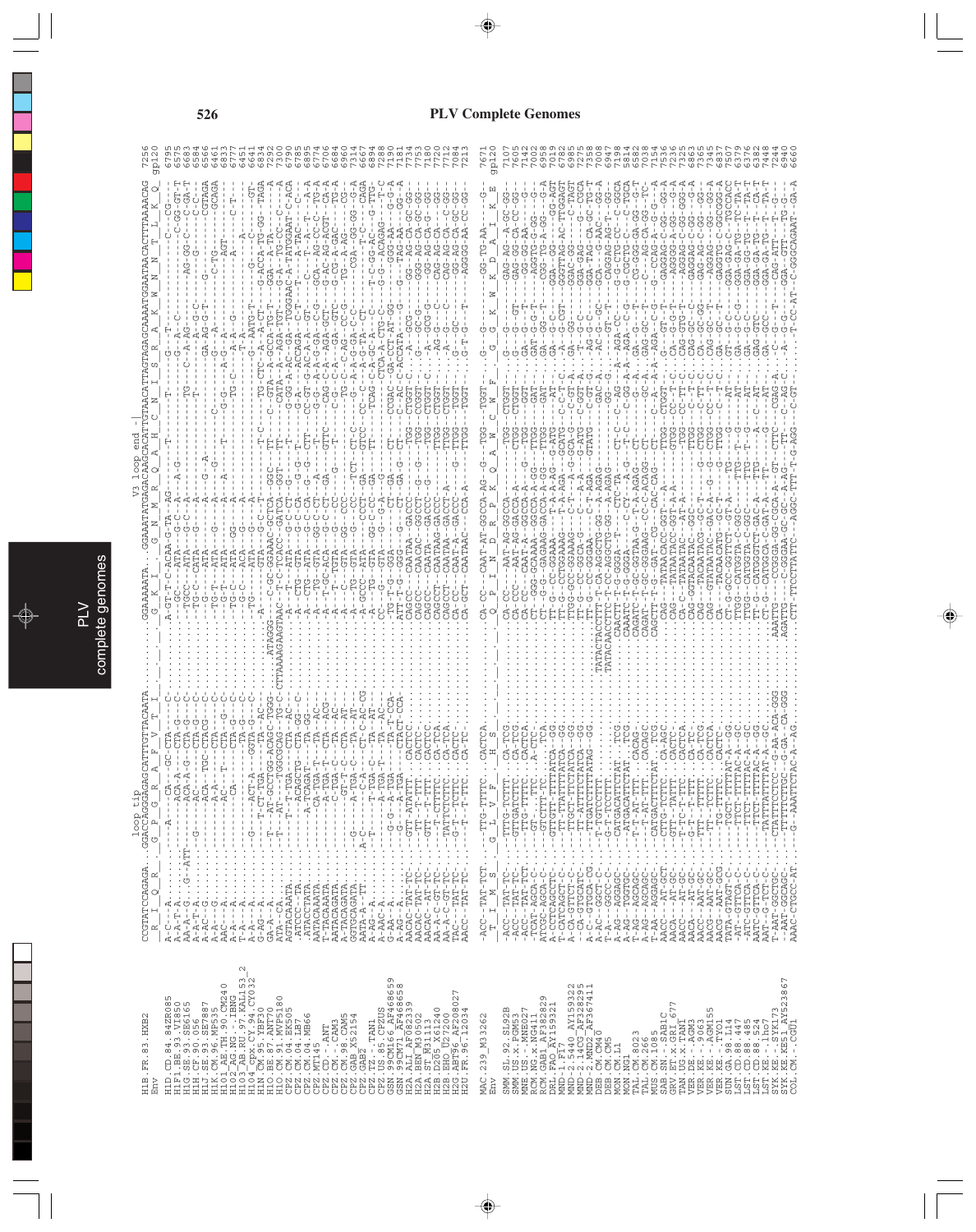| H1B.FR.83.HXB2<br>Env                                                                                                                                                                                                                                                                                        | 9p12<br>GAAATAATAAAACAATAAT<br>z<br>ATAGCTAGCAAATTAAGAGAACAATTT<br>Ŀ,<br>$\circ$<br>囯<br>$\approx$<br>$\Box$<br>K<br>C)<br>Ą<br>$\overline{a}$                                                                                                                                                                                                                                                                                                                                                                                                       |
|--------------------------------------------------------------------------------------------------------------------------------------------------------------------------------------------------------------------------------------------------------------------------------------------------------------|------------------------------------------------------------------------------------------------------------------------------------------------------------------------------------------------------------------------------------------------------------------------------------------------------------------------------------------------------------------------------------------------------------------------------------------------------------------------------------------------------------------------------------------------------|
|                                                                                                                                                                                                                                                                                                              | $\frac{8}{6}$<br>ヴーー<br>$-G$ -A-C-TT<br>$- - A$<br>ひ                                                                                                                                                                                                                                                                                                                                                                                                                                                                                                 |
|                                                                                                                                                                                                                                                                                                              | $-1$<br>$- -$ AGTCG--T<br>--AAGGCAG--<br>ひ                                                                                                                                                                                                                                                                                                                                                                                                                                                                                                           |
|                                                                                                                                                                                                                                                                                                              | $-0$ CGAG $-$ A<br><b>CO-D-</b><br>÷,<br>ひHぱ‐‐ぱり‐ひ‐‐ひ‐‐ひぱひひ‐‐‐し)‐<br>ひ                                                                                                                                                                                                                                                                                                                                                                                                                                                                               |
|                                                                                                                                                                                                                                                                                                              | EÃ<br><b>ワー・シー -- H ヸーー ヴーー</b><br>$---TT - TQAC - -$<br>ひ                                                                                                                                                                                                                                                                                                                                                                                                                                                                                           |
|                                                                                                                                                                                                                                                                                                              | <b>UGA-C</b><br>$-4-2-CA$<br>AAT<br>Í<br>$- - - - -$<br>$\frac{1}{2}$<br>- - U - - - KU - - - - - -<br>ひ                                                                                                                                                                                                                                                                                                                                                                                                                                             |
|                                                                                                                                                                                                                                                                                                              | $G-CA$<br>ひ<br>ひ                                                                                                                                                                                                                                                                                                                                                                                                                                                                                                                                     |
|                                                                                                                                                                                                                                                                                                              | ししーリー<br>AAG<br>ひ                                                                                                                                                                                                                                                                                                                                                                                                                                                                                                                                    |
| $\sim$                                                                                                                                                                                                                                                                                                       |                                                                                                                                                                                                                                                                                                                                                                                                                                                                                                                                                      |
|                                                                                                                                                                                                                                                                                                              | w<br>ပု                                                                                                                                                                                                                                                                                                                                                                                                                                                                                                                                              |
|                                                                                                                                                                                                                                                                                                              | リー<br>$-4$<br>٢<br>U-UULAF--AJF--UUNUAUAUF-U-                                                                                                                                                                                                                                                                                                                                                                                                                                                                                                        |
|                                                                                                                                                                                                                                                                                                              | .AGT.<br>-CAGGT<br>--GAA-0-TTTTA-DD-AAAAC<br>$-1$<br>$-1 - 1 - 1$                                                                                                                                                                                                                                                                                                                                                                                                                                                                                    |
|                                                                                                                                                                                                                                                                                                              |                                                                                                                                                                                                                                                                                                                                                                                                                                                                                                                                                      |
|                                                                                                                                                                                                                                                                                                              | AATG-ATC<br>$\begin{array}{ll} -A-CAA-TA-TPA--ACA-C. & . \cr -C-CACAA+-ACA-C--CCACGGTC--C. \cr -C-AACAACGTC--C---CACCGGTC--C. \cr -C-AACCAGGTC---C---A-C-C. \cr -A-CACAGGTC---C-A-C-A-C-C. \cr -C-ACAAGTC--TGGC--C---T-GG. \cr -C-AGCA-TCTC-TGGC---C--T-GG. \cr -C-ACAC-AGTC-TGGC---C---T-GG. \cr -C-ACAC-AGTC-TGGC---C--T-GG. \cr -C-ACAC-ACTC-TGGC---C---T-GG. \cr -C-ACAC-ACT$                                                                                                                                                                    |
|                                                                                                                                                                                                                                                                                                              | ATGAA<br>T-TCTCGG<br>AAGGGC                                                                                                                                                                                                                                                                                                                                                                                                                                                                                                                          |
|                                                                                                                                                                                                                                                                                                              | $-C-AAT$ .<br>--AGTAG-C-AC-A                                                                                                                                                                                                                                                                                                                                                                                                                                                                                                                         |
|                                                                                                                                                                                                                                                                                                              | -TTTACAGTAA<br>$A - C - C - C - C - C - R$<br>-ccr                                                                                                                                                                                                                                                                                                                                                                                                                                                                                                   |
|                                                                                                                                                                                                                                                                                                              | --A-G-FLFL-D-D-A--<br>CC----TTAGCCA--A-GT-TGA-AA-AA--                                                                                                                                                                                                                                                                                                                                                                                                                                                                                                |
|                                                                                                                                                                                                                                                                                                              | ОООКОКОКОНОКОКК--ОК-О-О-ООКО-КООНККО--ОНООК-ОО---НОООК-ККК--О                                                                                                                                                                                                                                                                                                                                                                                                                                                                                        |
|                                                                                                                                                                                                                                                                                                              | AU4---U4555555-<br>$CGG - A$<br>- - 45H - - 45 - UU55<br>CGLGGC-C<br>---AAACAA--GA-T-A-A-CAGCACA<br>GCTATGGCTGCCA---ACAC-ACCA-G                                                                                                                                                                                                                                                                                                                                                                                                                      |
|                                                                                                                                                                                                                                                                                                              | ASSETTED TO PRETTED TO THE TABLE<br>CTTTAGAG-T-A---A-AGG-GG                                                                                                                                                                                                                                                                                                                                                                                                                                                                                          |
|                                                                                                                                                                                                                                                                                                              | AGAAATGAT<br>-CTGGG.                                                                                                                                                                                                                                                                                                                                                                                                                                                                                                                                 |
|                                                                                                                                                                                                                                                                                                              | CCTAATAAGA<br>$-ATGAT-C$                                                                                                                                                                                                                                                                                                                                                                                                                                                                                                                             |
|                                                                                                                                                                                                                                                                                                              | $\therefore$ AAC                                                                                                                                                                                                                                                                                                                                                                                                                                                                                                                                     |
|                                                                                                                                                                                                                                                                                                              | $^\infty$<br>399<br>LAAD.<br>-C-AGG--DDF--DDF---<br>U<br>$-1 - 0 - 0 - 0 - 0$<br>G-GAAGCTA-CC-TGC-A----TCC                                                                                                                                                                                                                                                                                                                                                                                                                                           |
| H2A.ST M31113<br>H2B.D205_X61240                                                                                                                                                                                                                                                                             | U<br>RG<br>- - AGG - COLOO - DORT - -                                                                                                                                                                                                                                                                                                                                                                                                                                                                                                                |
|                                                                                                                                                                                                                                                                                                              | TCA<br>--ATATC<br>ビュントー                                                                                                                                                                                                                                                                                                                                                                                                                                                                                                                              |
| H2G.ABT96                                                                                                                                                                                                                                                                                                    | AAGI<br>-ATGA-ACA                                                                                                                                                                                                                                                                                                                                                                                                                                                                                                                                    |
|                                                                                                                                                                                                                                                                                                              | AGT<br>FHRHR-94-U--H55-<br>$\overline{C}$                                                                                                                                                                                                                                                                                                                                                                                                                                                                                                            |
|                                                                                                                                                                                                                                                                                                              |                                                                                                                                                                                                                                                                                                                                                                                                                                                                                                                                                      |
| MAC.239 M33262                                                                                                                                                                                                                                                                                               | GATA<br>$T - AC - A T A C T$<br>co<br>-<br>U<br>당<br>-<br>$\frac{1}{1-\frac{H}{1-\frac{P}{1-\frac{P}{1-\frac{P}{1-\frac{P}{1-\frac{P}{1-\frac{P}{1-\frac{P}{1-\frac{P}{1-\frac{P}{1-\frac{P}{1-\frac{P}{1-\frac{P}{1-\frac{P}{1-\frac{P}{1-\frac{P}{1-\frac{P}{1-\frac{P}{1-\frac{P}{1-\frac{P}{1-\frac{P}{1-\frac{P}{1-\frac{P}{1-\frac{P}{1-\frac{P}{1-\frac{P}{1-\frac{P}{1-\frac{P}{1-\frac{P}{1-\frac{P}{1-\frac{P}{1-\frac{P}{1-\frac{P}{1-\frac{P}{1-\frac{P}{1-\frac{P$<br>$\frac{G-GAAGCAG-CCA-TGTCA}{V-K-Q-T} = \frac{T}{T} \frac{V}{V-K}$ |
| $\rm{Env}$                                                                                                                                                                                                                                                                                                   | <b>gp12</b><br>≏<br>z<br>Κ<br>$\frac{1}{2}$<br>$\geq$ <sup>1</sup>                                                                                                                                                                                                                                                                                                                                                                                                                                                                                   |
| SMM.SL.92.SL92B<br>SMM.US.x.PGM53<br>MNE.US.-.MNE027                                                                                                                                                                                                                                                         | AGGA<br>C-ATGATACT<br><u>ფ</u><br>ひ                                                                                                                                                                                                                                                                                                                                                                                                                                                                                                                  |
|                                                                                                                                                                                                                                                                                                              | 99,<br>AAGA.<br>-ATGAGAC<br>5555<br>-GAAGGAA-CCA-TGTCA----TCCC<br>ひ                                                                                                                                                                                                                                                                                                                                                                                                                                                                                  |
|                                                                                                                                                                                                                                                                                                              | ATA.<br>$-T-T-AC-ATAC$<br>じゅし<br>5<br>UUUH - - - - - - - - JUUH - JUUU - DAUDARU -<br>ひ                                                                                                                                                                                                                                                                                                                                                                                                                                                              |
|                                                                                                                                                                                                                                                                                                              | GAGA<br>-CG-CAC-PC-<br>$-AGGT-$<br>- - AAAGAGGC-A-T-ACA-GAC-AAA                                                                                                                                                                                                                                                                                                                                                                                                                                                                                      |
| RCM.NG.x.NG411<br>RCM.GAB1 AF382829<br>DRL.FAO_AY159321                                                                                                                                                                                                                                                      | 4<br>GACAAAA<br>ATGTTAAAGC<br>:POOKOKOLOUKAROKOKOOKOOLAOKARARADOOKAULOLOUKALAOOLAOUKUOKLAR<br>$-1 - 1 - 2 - 3$<br>HURHU - HR - -ひ - 5DH - H - UUH -<br>--CCACCT<br>5h<br>ひひひひ                                                                                                                                                                                                                                                                                                                                                                        |
|                                                                                                                                                                                                                                                                                                              | GCATAAAGA<br>URDRUUR-DHD-<br>ACTCC-TC                                                                                                                                                                                                                                                                                                                                                                                                                                                                                                                |
|                                                                                                                                                                                                                                                                                                              | AAGAACACACAOCTOFICATCH<br>AATATGACATGTAAAAGCAGTAACAACAAA<br>URU - K - URU - K - U - H - H - UU - H                                                                                                                                                                                                                                                                                                                                                                                                                                                   |
| MND-1.1FT7<br>MND-2.5440 AX159322<br>MND-2.5440 AX159322<br>MND-2.MND2_AF328255<br>DBB.CM.CM3<br>DDB.CM.CM3<br>MON.MS1.<br>MON.MS1.                                                                                                                                                                          | UUKUKKRIO KKALDULUKUUKUKHKRUKKALKUUUUUUUUUUUUUUUUUUUUUULHKRLI - LLUU -                                                                                                                                                                                                                                                                                                                                                                                                                                                                               |
|                                                                                                                                                                                                                                                                                                              | 46<br>AAAA.<br>. GAAAATAGAAC<br>먹<br>A-CTCC-TATGG                                                                                                                                                                                                                                                                                                                                                                                                                                                                                                    |
|                                                                                                                                                                                                                                                                                                              | -- ATAAT<br>$-59 - 1 - -$<br>-GGCA                                                                                                                                                                                                                                                                                                                                                                                                                                                                                                                   |
|                                                                                                                                                                                                                                                                                                              | $---AA$<br>-- DGLOT--<br>$\frac{1}{2}$                                                                                                                                                                                                                                                                                                                                                                                                                                                                                                               |
|                                                                                                                                                                                                                                                                                                              | FUNARIAN CONCRETENT - U - - DUNATAN<br>$-9 - -1$                                                                                                                                                                                                                                                                                                                                                                                                                                                                                                     |
|                                                                                                                                                                                                                                                                                                              | GGAACAC<br>A--GC--A--T-AT-ATG--ACAGTGGCCAACATAACT<br>LDKLD-UD-UK--L-U-U---<br>AAGG                                                                                                                                                                                                                                                                                                                                                                                                                                                                   |
|                                                                                                                                                                                                                                                                                                              | AAGG-0C-AC-AC----DD-00AR                                                                                                                                                                                                                                                                                                                                                                                                                                                                                                                             |
|                                                                                                                                                                                                                                                                                                              | CGATAAACGAGA<br>CATGG--GATTGCA-CAGAACCACA<br>$\begin{array}{l} \texttt{G-TCACABGG-G--A-A-ACCG-} \\ \texttt{GCCQ*-TRQCDA--} \\ \texttt{G-CQ2*-} \\ \texttt{G-GA-} \\ \texttt{G-GA-} \\ \texttt{G-CA} \\ \texttt{G-CA} \\ \texttt{G-CA} \\ \texttt{GCTA\_C} \\ \texttt{GCTA\_C} \\ \texttt{GCTA\_C} \\ \texttt{GCTA\_C} \\ \texttt{GCTA\_C} \\ \texttt{GCTA\_C} \\ \texttt{GCTA\_C} \\ \texttt{GCTA\_C} \\ \texttt{GCTA\_C} \\ \texttt{GCTA\_C} \\ \texttt{GCTA\_C}$                                                                                   |
|                                                                                                                                                                                                                                                                                                              | CACZ<br>- A - - Ch-Ghoun - H - H-S - - 4 -                                                                                                                                                                                                                                                                                                                                                                                                                                                                                                           |
| 77<br>$\begin{smallmatrix} 1211 & 001 & 0023 \\ 121 & 001 & 065 \\ 132 & 011 & 065 \\ 133 & 01 & 01 & 065 \\ 134 & 01 & 01 & 01 & 01 \\ 135 & 01 & 01 & 01 & 01 \\ 136 & 01 & 01 & 01 & 01 \\ 137 & 01 & 01 & 01 & 01 \\ 138 & 01 & 01 & 01 & 01 \\ 139 & 01 & 01 & 01 & 01 \\ 130 & 01 & 01 & 01 & 01 \\ 1$ | AAGA--UG--HG--UGU--HUHA<br>G-CAAAGAA-C-A--GT0AG--T-CCA<br>G-CAGAGAAG--G---AGA--GTT0AAA<br>G-CAGAGAAG--A--CT--AGA--GTT0AAA<br>G-CAGA-AA-C-A--GTD--G-TTCOA<br>G-TAAAGAAG--A---TCA--TT-CCA                                                                                                                                                                                                                                                                                                                                                              |
|                                                                                                                                                                                                                                                                                                              | $^\infty$<br>AACA<br>RAC-000-000-HT-10-0-AR                                                                                                                                                                                                                                                                                                                                                                                                                                                                                                          |
|                                                                                                                                                                                                                                                                                                              | GATA<br>$-AAT$<br>$\frac{1}{1}$<br>ひひーstひひーIIstのーーー                                                                                                                                                                                                                                                                                                                                                                                                                                                                                                  |
|                                                                                                                                                                                                                                                                                                              | 42<br>GATA<br>$-AAT$<br>ひひひひひH‐Hひひ‐‐‐<br>$A - G$                                                                                                                                                                                                                                                                                                                                                                                                                                                                                                     |
| S                                                                                                                                                                                                                                                                                                            | $\circ$<br>ጣ<br>4<br>e<br>G<br>GATA<br>AATA<br>TAAT.<br>$-17A-7$<br>U-UUU-KUU-LUUUK-U-KR<br>- 00 - 4 - 1 - 1 - 1 - 00 - 0<br>- -CAAGAGG - - A - - GT - A - - TT - CCA<br>- - AAACAA - - - A - - GT - - - - GTT - CCA<br>ひひけ日                                                                                                                                                                                                                                                                                                                         |
|                                                                                                                                                                                                                                                                                                              | AAAGATGA<br>TTTACCAATGTACAGA<br>AGTAATGUTACATTURATAA<br>CTTTAGC<br>ARDDIDD-UD---D---IDAR-DD----                                                                                                                                                                                                                                                                                                                                                                                                                                                      |
|                                                                                                                                                                                                                                                                                                              | GGA.<br>CAACUPACACACHOPPEDUCAAC<br>TGTATAGATAACACA<br>- CATGGAAAC<br>$-ATTAT-CC$<br>-- CAGCG-TG<br>- 44TT-04-A-T-T-A-AGG-TRAA-                                                                                                                                                                                                                                                                                                                                                                                                                       |
|                                                                                                                                                                                                                                                                                                              | <b>GGA</b><br>CAGCUTG<br>GGACAA<br>--CAGCA-TG-ATTAT-CAAAT                                                                                                                                                                                                                                                                                                                                                                                                                                                                                            |
|                                                                                                                                                                                                                                                                                                              | 599<br>ğ<br>ACAACTEGRAC<br>AAACC<br>G-ATTAT-CAGAGAGGOGOGOGOGOGOGOGOGOGOGOGOGAGAG<br>TGTTCCACACCAGG<br>GGAAAT<br>H-DUGA-D<br>----GG-AA-TGC-TCA-A-G-TTAA-<br>----GA--G-TG----AGA-G-TTAA-<br>---GC-AA-TGC---AG--GTTGAA-<br>◡                                                                                                                                                                                                                                                                                                                            |
|                                                                                                                                                                                                                                                                                                              | $\overline{A}$<br>ひ                                                                                                                                                                                                                                                                                                                                                                                                                                                                                                                                  |
| SYK.KE.-.SYK173<br>SYK.KE.KES1 AY523867<br>COL.CM.-.CGU1                                                                                                                                                                                                                                                     | GTG-CCT<br>00-0100-A-1-1040-014--AUU-0                                                                                                                                                                                                                                                                                                                                                                                                                                                                                                               |
|                                                                                                                                                                                                                                                                                                              | GUTTGGURGGGUDOUDOOGCAAAAATRIP<br>U-4--5-H4-U5U--<br>$-ACAAA-CAC--$                                                                                                                                                                                                                                                                                                                                                                                                                                                                                   |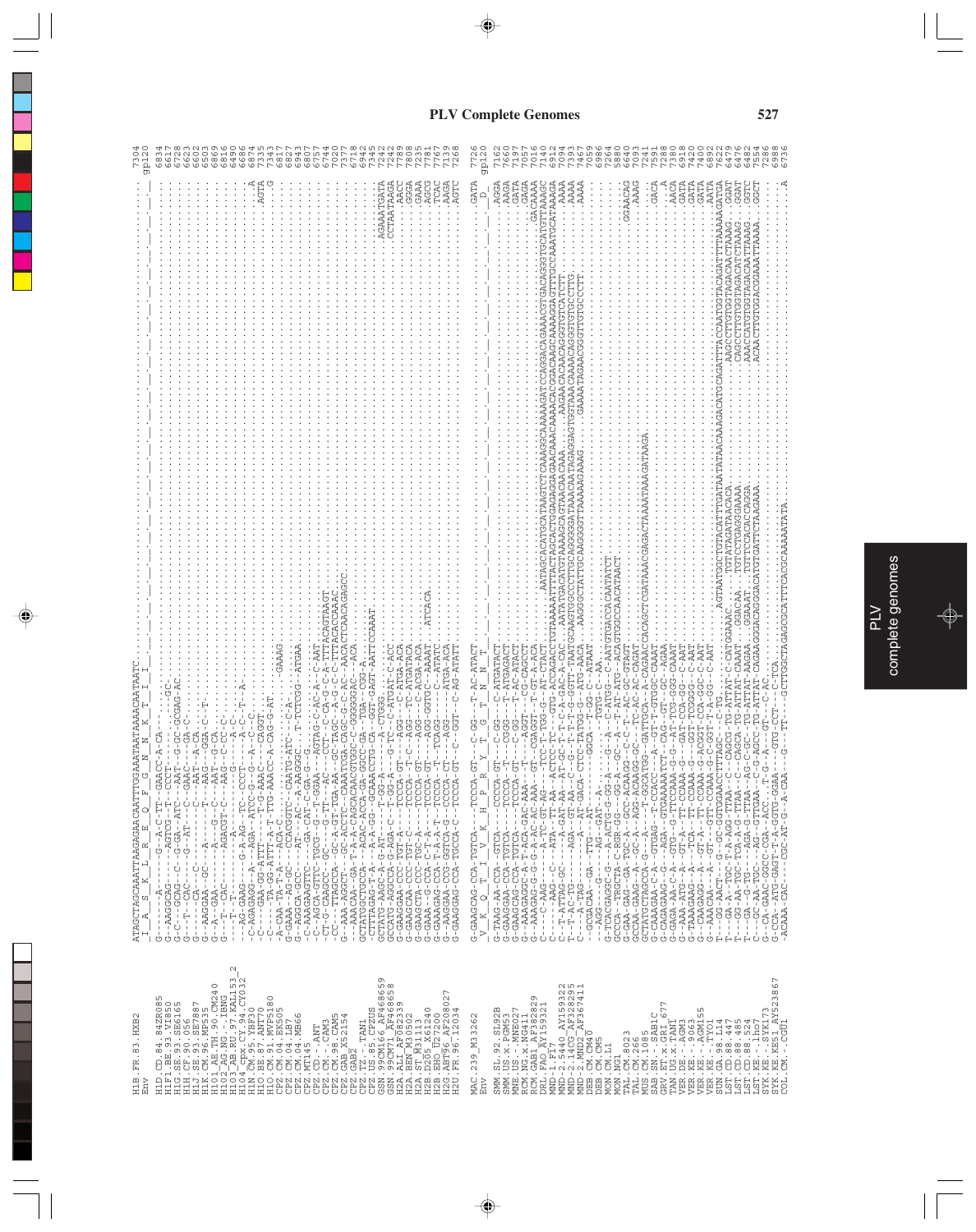| H1B. FR. 83. HXB2<br>$\operatorname{Env}$                                                                                                                                                                                                                                        | $\mathbb{R}$                                                                                                                                       | $\ldots$ TTTAAGCAATCCTCAG<br>$\mathbb{C}\Omega$<br>UΊ<br>$\circ$<br>×                                                                                                                                                                                                                                                                        |  |  |  |
|----------------------------------------------------------------------------------------------------------------------------------------------------------------------------------------------------------------------------------------------------------------------------------|----------------------------------------------------------------------------------------------------------------------------------------------------|----------------------------------------------------------------------------------------------------------------------------------------------------------------------------------------------------------------------------------------------------------------------------------------------------------------------------------------------|--|--|--|
| $\begin{tabular}{l ll} \hline 1.01. & 01. & 04. & 84.28085\\ 117. & 181. & 33. & 11550\\ 111. & 181. & 33. & 11550\\ 111. & 181. & 39. & 185788\\ 111. & 181. & 191. & 191. & 191. & 191. & 191. \\ 111. & 181. & 191. & 191. & 191. & 191. & 191. \\ 111. & 181. & 191. & 191.$ | -ATAATT-                                                                                                                                           | $- - - - - - - - - - -$                                                                                                                                                                                                                                                                                                                      |  |  |  |
|                                                                                                                                                                                                                                                                                  | I<br>ATAAAA-                                                                                                                                       | ţ<br>$\frac{1}{\sqrt{2}}$                                                                                                                                                                                                                                                                                                                    |  |  |  |
|                                                                                                                                                                                                                                                                                  | PEAACC---<br>PEAACC---                                                                                                                             | $-10T - 10T - 10T - 1$                                                                                                                                                                                                                                                                                                                       |  |  |  |
|                                                                                                                                                                                                                                                                                  |                                                                                                                                                    |                                                                                                                                                                                                                                                                                                                                              |  |  |  |
|                                                                                                                                                                                                                                                                                  | ATAAAC----CATC-C                                                                                                                                   | $\frac{1}{1}$                                                                                                                                                                                                                                                                                                                                |  |  |  |
|                                                                                                                                                                                                                                                                                  | ACATTTAAACCA-C                                                                                                                                     | $-AA-C--$                                                                                                                                                                                                                                                                                                                                    |  |  |  |
|                                                                                                                                                                                                                                                                                  | $\ddot{\cdot}$                                                                                                                                     |                                                                                                                                                                                                                                                                                                                                              |  |  |  |
| $\sim$                                                                                                                                                                                                                                                                           | ATAGTC                                                                                                                                             | --------                                                                                                                                                                                                                                                                                                                                     |  |  |  |
|                                                                                                                                                                                                                                                                                  |                                                                                                                                                    | - 1-0 - - 0 - 0 - 1-0 0 - - - - - - -                                                                                                                                                                                                                                                                                                        |  |  |  |
|                                                                                                                                                                                                                                                                                  |                                                                                                                                                    |                                                                                                                                                                                                                                                                                                                                              |  |  |  |
|                                                                                                                                                                                                                                                                                  | TTAACATGACA - - T - - T- CAG - AGC -                                                                                                               |                                                                                                                                                                                                                                                                                                                                              |  |  |  |
|                                                                                                                                                                                                                                                                                  | TTACCATAATA - - C-GCAG-A-TAGT-                                                                                                                     |                                                                                                                                                                                                                                                                                                                                              |  |  |  |
|                                                                                                                                                                                                                                                                                  | - AATATTACA----TA-CCAATC                                                                                                                           |                                                                                                                                                                                                                                                                                                                                              |  |  |  |
|                                                                                                                                                                                                                                                                                  | - ACTORO-ACAA-CASI-                                                                                                                                |                                                                                                                                                                                                                                                                                                                                              |  |  |  |
|                                                                                                                                                                                                                                                                                  | $\therefore$ ACTATCACA---GGA-C-AG-A-G-                                                                                                             |                                                                                                                                                                                                                                                                                                                                              |  |  |  |
|                                                                                                                                                                                                                                                                                  | . AACATAAGC----T-GTCC-T-T                                                                                                                          |                                                                                                                                                                                                                                                                                                                                              |  |  |  |
|                                                                                                                                                                                                                                                                                  | GCGAAAACAA-ATG-AC--T-CA--                                                                                                                          |                                                                                                                                                                                                                                                                                                                                              |  |  |  |
|                                                                                                                                                                                                                                                                                  |                                                                                                                                                    |                                                                                                                                                                                                                                                                                                                                              |  |  |  |
|                                                                                                                                                                                                                                                                                  |                                                                                                                                                    |                                                                                                                                                                                                                                                                                                                                              |  |  |  |
|                                                                                                                                                                                                                                                                                  |                                                                                                                                                    | $\cdots$ $C-C$ -                                                                                                                                                                                                                                                                                                                             |  |  |  |
|                                                                                                                                                                                                                                                                                  |                                                                                                                                                    | ÷                                                                                                                                                                                                                                                                                                                                            |  |  |  |
|                                                                                                                                                                                                                                                                                  | $\vdots$                                                                                                                                           | $\cdots$ $\cdots$ $\cdots$ $\cdots$ $\cdots$ $\cdots$ $\cdots$ $\cdots$ $\cdots$ $\cdots$ $\cdots$ $\cdots$ $\cdots$ $\cdots$ $\cdots$ $\cdots$ $\cdots$ $\cdots$ $\cdots$ $\cdots$ $\cdots$ $\cdots$ $\cdots$ $\cdots$ $\cdots$ $\cdots$ $\cdots$ $\cdots$ $\cdots$ $\cdots$ $\cdots$ $\cdots$ $\cdots$ $\cdots$ $\cdots$ $\cdots$ $\cdots$ |  |  |  |
|                                                                                                                                                                                                                                                                                  |                                                                                                                                                    |                                                                                                                                                                                                                                                                                                                                              |  |  |  |
|                                                                                                                                                                                                                                                                                  |                                                                                                                                                    |                                                                                                                                                                                                                                                                                                                                              |  |  |  |
|                                                                                                                                                                                                                                                                                  |                                                                                                                                                    |                                                                                                                                                                                                                                                                                                                                              |  |  |  |
|                                                                                                                                                                                                                                                                                  | CTCAAATAAGG-GG-CCTCCGAAC-TA                                                                                                                        |                                                                                                                                                                                                                                                                                                                                              |  |  |  |
|                                                                                                                                                                                                                                                                                  |                                                                                                                                                    |                                                                                                                                                                                                                                                                                                                                              |  |  |  |
|                                                                                                                                                                                                                                                                                  | AAATTAACTTACA - -A - C - GGAAG - -                                                                                                                 |                                                                                                                                                                                                                                                                                                                                              |  |  |  |
| H2A.BEN M30502                                                                                                                                                                                                                                                                   | AAATTAACTTTACG--A-CGGGAG-                                                                                                                          |                                                                                                                                                                                                                                                                                                                                              |  |  |  |
| H2A.ST M31113                                                                                                                                                                                                                                                                    | AAATTCGTTTA-AGCAGAGA-C                                                                                                                             |                                                                                                                                                                                                                                                                                                                                              |  |  |  |
| H2B.D205 X61240<br>H2B.EHO_U27200                                                                                                                                                                                                                                                | TAAAGTTAGTA-CAG-A--TGGAAA-                                                                                                                         |                                                                                                                                                                                                                                                                                                                                              |  |  |  |
|                                                                                                                                                                                                                                                                                  | AGATAAGGTTAGCAG----CG-GAG-Z                                                                                                                        |                                                                                                                                                                                                                                                                                                                                              |  |  |  |
|                                                                                                                                                                                                                                                                                  |                                                                                                                                                    |                                                                                                                                                                                                                                                                                                                                              |  |  |  |
| $\overline{ }$<br>H2G.ABT96_AF20802<br>H2U.FR.96.12034                                                                                                                                                                                                                           | AMATAACCTTTACA-CA-C-GGAGA-<br>AGATAAATCTGGCAG-A-G-AGG-                                                                                             |                                                                                                                                                                                                                                                                                                                                              |  |  |  |
|                                                                                                                                                                                                                                                                                  |                                                                                                                                                    |                                                                                                                                                                                                                                                                                                                                              |  |  |  |
|                                                                                                                                                                                                                                                                                  |                                                                                                                                                    |                                                                                                                                                                                                                                                                                                                                              |  |  |  |
| MAC.239 M33262                                                                                                                                                                                                                                                                   | AAATCAATTGACGGCT-CTGAGG-                                                                                                                           |                                                                                                                                                                                                                                                                                                                                              |  |  |  |
| Env                                                                                                                                                                                                                                                                              | $\mathsf{H}$<br>$\overline{a}$<br>z<br>$\overline{a}$<br>×                                                                                         | U<br>U<br>$\mathbf{a}$<br>4                                                                                                                                                                                                                                                                                                                  |  |  |  |
| SMM. SL. 92. SL92B                                                                                                                                                                                                                                                               | AAATTAATCTAACGGC-CGGAGAG-                                                                                                                          |                                                                                                                                                                                                                                                                                                                                              |  |  |  |
|                                                                                                                                                                                                                                                                                  | - COACO- U - LUCAURCHULHARHHARA                                                                                                                    |                                                                                                                                                                                                                                                                                                                                              |  |  |  |
| SMM . US . x . PGM53<br>MNE . US . - . MNE027                                                                                                                                                                                                                                    | UUCUULU - LUUCUCULLETAN LARA                                                                                                                       |                                                                                                                                                                                                                                                                                                                                              |  |  |  |
|                                                                                                                                                                                                                                                                                  |                                                                                                                                                    |                                                                                                                                                                                                                                                                                                                                              |  |  |  |
| RCM.NG.X.NG411                                                                                                                                                                                                                                                                   | ATATAACTATAAGATCAGTC-ATGG-                                                                                                                         |                                                                                                                                                                                                                                                                                                                                              |  |  |  |
| RCM.GAB1 AF382829<br>DRL.FAO AY159321                                                                                                                                                                                                                                            | TAAAGATAAGAACAGTAT-TGGT<br>AGCTTAAGGTGGA -- TT-CA -- A-CA                                                                                          |                                                                                                                                                                                                                                                                                                                                              |  |  |  |
|                                                                                                                                                                                                                                                                                  |                                                                                                                                                    |                                                                                                                                                                                                                                                                                                                                              |  |  |  |
| MND-1.1FT7<br>MND-2.15440 AY159322<br>MND-2.1M40 AY159325<br>MND-2.NND2_AP367411<br>DBB.CM.CM40<br>MOR.CM.LM5<br>MOR.NG1<br>MOR.NG1                                                                                                                                              | CTCTTAAGATAGA - - - TT-TA - TA - - I                                                                                                               |                                                                                                                                                                                                                                                                                                                                              |  |  |  |
|                                                                                                                                                                                                                                                                                  |                                                                                                                                                    |                                                                                                                                                                                                                                                                                                                                              |  |  |  |
|                                                                                                                                                                                                                                                                                  | CTRIPARTIRIRAG-G--TCCR--GTTA<br>CARIBAGRAGTRAG---CT-CR--A-CA<br>CARIBABAGTC-C-G-CT-CR--A-CA<br>CARIBABAGCTC-C-G-CT-C-A-C--A<br>CTGRCA-TA--C-A-C--A |                                                                                                                                                                                                                                                                                                                                              |  |  |  |
|                                                                                                                                                                                                                                                                                  |                                                                                                                                                    |                                                                                                                                                                                                                                                                                                                                              |  |  |  |
|                                                                                                                                                                                                                                                                                  |                                                                                                                                                    |                                                                                                                                                                                                                                                                                                                                              |  |  |  |
|                                                                                                                                                                                                                                                                                  |                                                                                                                                                    |                                                                                                                                                                                                                                                                                                                                              |  |  |  |
|                                                                                                                                                                                                                                                                                  |                                                                                                                                                    |                                                                                                                                                                                                                                                                                                                                              |  |  |  |
|                                                                                                                                                                                                                                                                                  |                                                                                                                                                    |                                                                                                                                                                                                                                                                                                                                              |  |  |  |
|                                                                                                                                                                                                                                                                                  | $\vdots$                                                                                                                                           |                                                                                                                                                                                                                                                                                                                                              |  |  |  |
|                                                                                                                                                                                                                                                                                  |                                                                                                                                                    |                                                                                                                                                                                                                                                                                                                                              |  |  |  |
| TAL.CM.8023<br>TAL.CM.266                                                                                                                                                                                                                                                        |                                                                                                                                                    |                                                                                                                                                                                                                                                                                                                                              |  |  |  |
|                                                                                                                                                                                                                                                                                  |                                                                                                                                                    |                                                                                                                                                                                                                                                                                                                                              |  |  |  |
| MUS.CM.1085                                                                                                                                                                                                                                                                      |                                                                                                                                                    |                                                                                                                                                                                                                                                                                                                                              |  |  |  |
|                                                                                                                                                                                                                                                                                  |                                                                                                                                                    |                                                                                                                                                                                                                                                                                                                                              |  |  |  |
|                                                                                                                                                                                                                                                                                  |                                                                                                                                                    |                                                                                                                                                                                                                                                                                                                                              |  |  |  |
|                                                                                                                                                                                                                                                                                  |                                                                                                                                                    |                                                                                                                                                                                                                                                                                                                                              |  |  |  |
| SAB. SN: - SAB1C<br>GRV. ET. x. GRI 677<br>TAN. UG. x. TANI<br>VER. KE. - 9063<br>VER. KE. - 9063<br>VER. KE. - AGM155                                                                                                                                                           | ATATACATCTGAGA-G-AT--GG<br>CAAGGCAGATT-GGCTAAGTAGACA-T                                                                                             |                                                                                                                                                                                                                                                                                                                                              |  |  |  |
|                                                                                                                                                                                                                                                                                  |                                                                                                                                                    |                                                                                                                                                                                                                                                                                                                                              |  |  |  |
|                                                                                                                                                                                                                                                                                  | CTGAAGAGATT-A-CT---GAGACT-T<br>CAGAGAGAARTA-A-CT---GAGACAGT<br>CAAACAAAATC---TT----AGACA-T                                                         |                                                                                                                                                                                                                                                                                                                                              |  |  |  |
|                                                                                                                                                                                                                                                                                  |                                                                                                                                                    |                                                                                                                                                                                                                                                                                                                                              |  |  |  |
|                                                                                                                                                                                                                                                                                  | CAGAACACATA-ACCT--                                                                                                                                 | $-ACACA-1$                                                                                                                                                                                                                                                                                                                                   |  |  |  |
|                                                                                                                                                                                                                                                                                  | TTAAGTTTAAACCA-T-G-GAAGCAT-                                                                                                                        |                                                                                                                                                                                                                                                                                                                                              |  |  |  |
|                                                                                                                                                                                                                                                                                  |                                                                                                                                                    |                                                                                                                                                                                                                                                                                                                                              |  |  |  |
|                                                                                                                                                                                                                                                                                  | TACCTATAGCAAA - - T-AC-AGAAG-                                                                                                                      |                                                                                                                                                                                                                                                                                                                                              |  |  |  |
|                                                                                                                                                                                                                                                                                  | TACCTATAGCAAA - - T-AC-AGACGT-                                                                                                                     |                                                                                                                                                                                                                                                                                                                                              |  |  |  |
|                                                                                                                                                                                                                                                                                  | TACCCATAGCAAA--T-ACGAGAAAG                                                                                                                         |                                                                                                                                                                                                                                                                                                                                              |  |  |  |
| VER. KE. - .TYO1<br>SUN. GA. 98. L14<br>LST. CD. 88. 447<br>LST. CD. 88. 524<br>LST. CD. 88. 524<br>LST. KE. - . lho7                                                                                                                                                            | TACCAATAGCTAA - - T-ACTAGGCAT-                                                                                                                     |                                                                                                                                                                                                                                                                                                                                              |  |  |  |
|                                                                                                                                                                                                                                                                                  |                                                                                                                                                    |                                                                                                                                                                                                                                                                                                                                              |  |  |  |
| SYK.KE.-.SYK173<br>SYK.KE.KE31_AY523867                                                                                                                                                                                                                                          |                                                                                                                                                    |                                                                                                                                                                                                                                                                                                                                              |  |  |  |
| CGŪ1<br><b>E</b><br>COL                                                                                                                                                                                                                                                          |                                                                                                                                                    |                                                                                                                                                                                                                                                                                                                                              |  |  |  |
|                                                                                                                                                                                                                                                                                  |                                                                                                                                                    |                                                                                                                                                                                                                                                                                                                                              |  |  |  |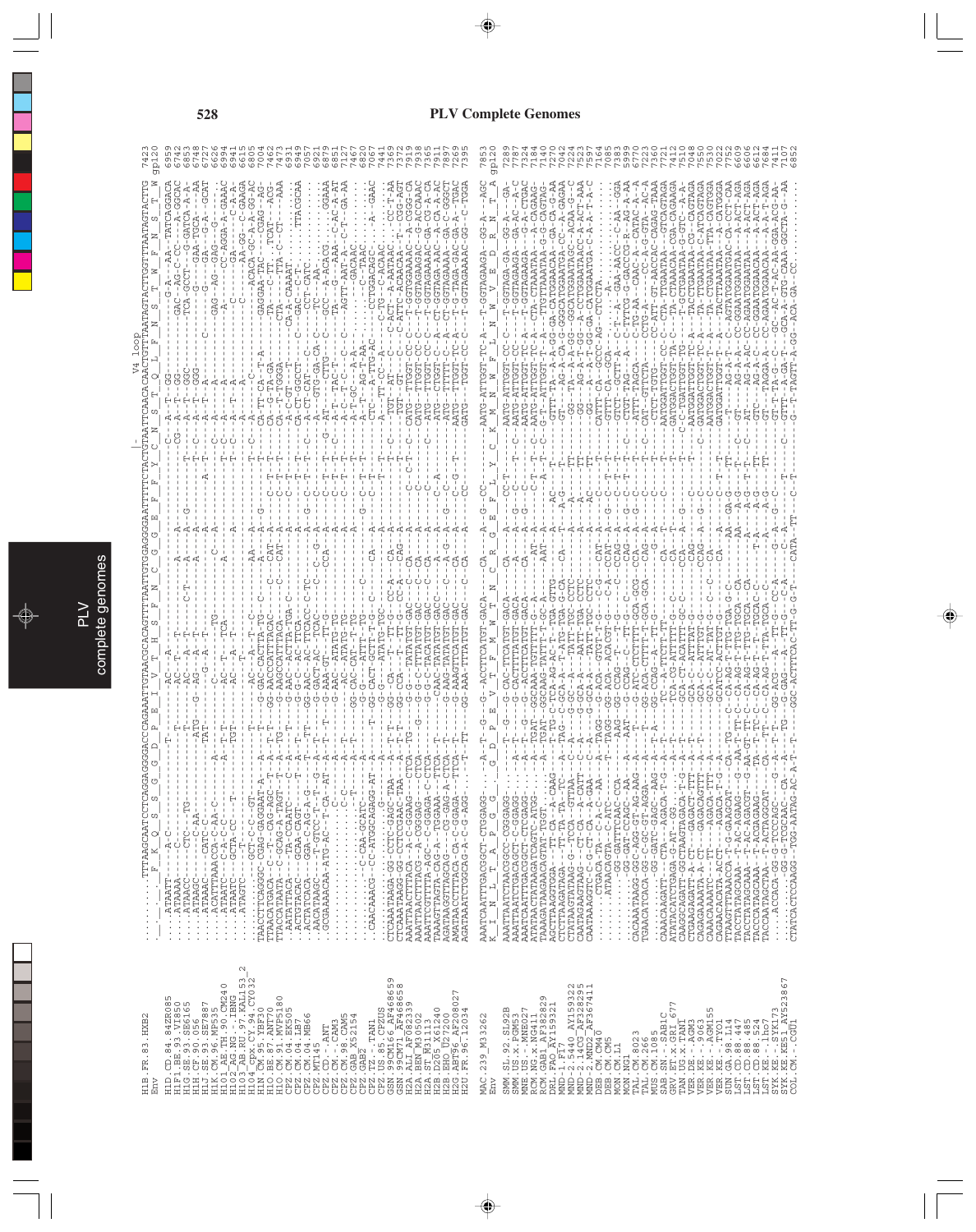| ţ              |
|----------------|
|                |
|                |
| <b>SIGIP's</b> |
| j              |
|                |
|                |
|                |
|                |
|                |
|                |
|                |
|                |

|                                                                          | $\alpha$ $\alpha$ $\alpha$<br>704<br>$\frac{8}{6}$<br>$^\infty$<br>99<br>$\circ$<br>$\circ$<br>99<br>$_{\infty}$<br>$\infty$                                                                                                                                                                                                                                                                                      | 739<br>gp12<br>G<br>৩<br>৩<br>78<br>∞<br>S<br>৩                                                                                                                                                                                                                                                                                                                                                                                                                                                                                                                                                                                                                                                                                                                                                                                                                                                                                    |
|--------------------------------------------------------------------------|-------------------------------------------------------------------------------------------------------------------------------------------------------------------------------------------------------------------------------------------------------------------------------------------------------------------------------------------------------------------------------------------------------------------|------------------------------------------------------------------------------------------------------------------------------------------------------------------------------------------------------------------------------------------------------------------------------------------------------------------------------------------------------------------------------------------------------------------------------------------------------------------------------------------------------------------------------------------------------------------------------------------------------------------------------------------------------------------------------------------------------------------------------------------------------------------------------------------------------------------------------------------------------------------------------------------------------------------------------------|
| ひ<br>₽<br>O                                                              | -CAGTCG<br><b>99-TDL9-</b><br>-AGTC<br>$\frac{1}{\mathcal{C}}$<br>ひ<br>לים<br>י<br>-1501-<br>$\stackrel{\shortparallel }{\circ }$<br>$\frac{1}{2}$<br>もーっ<br>Ġ<br>Ġ<br>ひ<br>-GLC<br><b>TTC</b><br>ဗံ<br>φ<br>Ġ<br>ب<br>$G-A-T$<br>-GGAC<br>リー<br>ひーウ<br>GGAT-T-<br>GGAT-T-<br>9<br>ひ<br>也<br>ġ<br>59<br>ن<br>ب<br>$AT-CG$<br>じー<br>$AT - -G$<br>$T-T55$<br>ပု<br>$ACA-C$<br>-<br>UU<br>ACA<br>ATA<br>$-TA$<br>AT- | 99 - 0<br>- 101-901<br>×<br><b>CHOLD-C</b><br>$-1 - 12TC - 1$<br>ウーー<br>$-1$<br>$-CGC-CA-T--$<br>C<br>- C<br>- HUHU-HUU-U-<br>CTCT-<br>ပု<br>$G - AG -$<br>÷<br>Ů<br>GGAT-CA-CTCC<br>$-AC$<br>Ü<br>É<br><b>GTC</b><br>$\frac{1}{2}$<br>けべりしします<br>$-1$<br>g<br>GGAT-T-<br>ti<br>F<br>$-T - CTA$<br>GGAT-T-<br>AGC-09-<br>CATCT-<br>しゅっ<br>$-6C-A$<br>⊭<br>ပု<br>ု<br>ု<br>ှ<br>၂<br>ں<br>!<br>U<br>CA-C<br>U-AU<br>AGAT-<br>AGC<br>투<br>Ξ<br>Σ                                                                                                                                                                                                                                                                                                                                                                                                                                                                                     |
| z<br>$\circ$                                                             | $-TCAT$<br>-TCAT-<br>$-C - A$<br>GGTCA<br>$\ddot{A}$<br>TTCC<br>UUL-<br>UUL-<br>$1 - C - C - C A A$<br>-TUTCH<br>GATCA<br>-GTTCA<br>Ŭ<br> <br>ひじひ<br>$-5 - 5 -$<br>ひ<br>먹<br>ひ<br>τŋ<br>$-54 - 5 -$<br>먹<br>$-54 - -5 -$<br>$-AG$<br>54--5--55-<br>ひょうじ<br>GC-A<br>$G - A$<br>턱<br>۴<br>$\dot{c}$<br>U<br>ひ<br>ᄞ<br>-99-<br>$T-GG-$<br><b>99-1</b><br>פי<br>Ū<br>也                                                | $-GG - G - CACAA -$<br>TGAT<br>TGAT<br>TGAC<br>TGAT<br>-TGAC<br>$-4G-0G-TCAT$<br>- AG--0-04-1<br>--GGTGAT<br>$-CA -$<br>$-TTGAT$<br>؋<br>ローロー<br>$-9 - 7 - 6 - 7$<br>z<br>$\mathsf{I}$<br>$- -7 - -$<br>ပ္ပံ<br>٢<br>U<br>U<br>U<br>$\frac{1}{2}-\frac{1}{2}-\frac{1}{2}$<br>$-1$<br>U<br>$\frac{1}{2}$<br>$- - GT - AG$<br>$-54-7-$<br>- 0 - 10 -<br>- 04 - 5 -<br>$-5 - -2$<br>υ<br>-TCTG-<br>ں<br>ت<br>CG-TCL6<br>UHUHU-<br>-TCLC<br>$- - -$<br>φ<br>しゅっ<br>უ<br>-<br>-<br>$\approx$                                                                                                                                                                                                                                                                                                                                                                                                                                            |
| $\alpha$<br>U<br>$\mathbf{\Omega}$                                       | ୍ର<br>$-1 - 1 -$<br>$-2 - C - C -$<br>じし<br>CAT<br>ひ<br>CAT<br>$-AC$<br>$\Gamma$ - $\Delta$<br>5<br>TAGCA-A<br>$-AA-AT$<br>$-TA - A$<br>$\tilde{A}$                                                                                                                                                                                                                                                               | - UAT--T--HU<br>$CA - C - G - G - G -$<br>ੱ।<br>-<br>୍ଚ<br>ひーーー<br>い<br>し<br>p-<br>$\frac{1}{\sqrt{2}}$<br>じーロ<br>9<br>C<br>U<br>U<br>$-CT$<br>$-1 - 1 - 1$<br>U<br>ひーリーひ<br>CAGT<br>$-$ CAC<br>CAC<br>$T - AG$<br>TCAT.<br>-T-AT<br>Ξ<br>$-TCA$<br>÷<br>$-1 - 7 - 7$<br>÷<br>Ü<br>부<br>U                                                                                                                                                                                                                                                                                                                                                                                                                                                                                                                                                                                                                                          |
|                                                                          | CAATGGA-G<br>AUDTID.<br>CAC-ATTATGCA<br>TTATG<br>CAAGGGAGACATAAAAGG-A-TATG<br>$-CA - TAA$<br>-A-TAT.<br>CAC-ATTATG<br>CACAATGG<br>$ACT-G--A$<br>$A - 2i$                                                                                                                                                                                                                                                          | L-CH-CHAHAU-ACAARAUGUCHCHUUU<br>A - - COLCOCLOURDE ALALOUAU<br>CGAGAGTGGT-A<br>- A - A - C<br>CTTTGA-C<br>CAAACCAAAAAGGAACCACAAAAAGA - ATTATG -<br>G-CATATG-<br>CAGAAGCCAAAGGAACAGCATAAAAGG-ATTA-G-<br>'ATCCATATA<br>$-TTA - A$<br>CATAAAGG-ATTA<br>Z<br>CAGAGA-C<br>叱<br>$\circ$                                                                                                                                                                                                                                                                                                                                                                                                                                                                                                                                                                                                                                                  |
|                                                                          |                                                                                                                                                                                                                                                                                                                                                                                                                   | UUUU - YUUUHYUHYUUYUYUUYUUYYUYYUYYUYUUUUUYUHYU - HYUY - J - Y<br>H-UHRHHU-RのRのRUHHUHのLRUひ式ののRUのRのRUひのRUのR-Dの-RR-DR)<br>-CA-A-AATAATACAAAGCCAGCAGAGAGA-C-TATG-<br>AAGGATAAACTOCTACAAAAG<br>FE-TATACONOUNCOURCOURCINE<br>しべなじなじむけいなけなけなけのなじょりじなじ! よしょじしし! じー<br>CCAGAACCACACACAACA<br>CAAACAAAGCAGAC<br>囯<br>$\circ$                                                                                                                                                                                                                                                                                                                                                                                                                                                                                                                                                                                                                 |
| AAGTGACACA<br>$\simeq$                                                   |                                                                                                                                                                                                                                                                                                                                                                                                                   | -TTCCAC-TG-ATAACAAG<br>CGAAGG-AA-AGGTAA<br>$-TCAT-G-PA-G-1$<br>CAACT-<br>TGCAC                                                                                                                                                                                                                                                                                                                                                                                                                                                                                                                                                                                                                                                                                                                                                                                                                                                     |
| GAAGGGTCAAATAACA<br>$\simeq$<br>$\mathbb{C}\Omega$<br>ひ<br>凹<br>$\vdots$ | .-GGTTAAATG---CA<br>$\vdots$                                                                                                                                                                                                                                                                                                                                                                                      | $\cdots$ - TA<br>.                                                                                                                                                                                                                                                                                                                                                                                                                                                                                                                                                                                                                                                                                                                                                                                                                                                                                                                 |
| $\cdot$<br>GAGTACT<br>$\mathbb H$<br>C)                                  | $----P$<br>$\vdash$                                                                                                                                                                                                                                                                                                                                                                                               | $TGAA$<br>$\frac{1}{2}$                                                                                                                                                                                                                                                                                                                                                                                                                                                                                                                                                                                                                                                                                                                                                                                                                                                                                                            |
|                                                                          | $\begin{tabular}{l} {\bf H11}, {\bf CD}, 84, 425085 \\ {\bf H15}, 125, 33, 01565 \\ {\bf H11}, 135, 35, 01565 \\ {\bf H11}, 135, 35, 187787 \\ {\bf H11}, 135, 35, 187787 \\ {\bf H11}, 135, 135, 187587 \\ {\bf H11}, 135, 135, 136, 137, 137, 137, 138 \\ {\bf H11}, 135, 136, 137, 137, 138, 139$<br>$\overline{\phantom{a}}$                                                                                  |                                                                                                                                                                                                                                                                                                                                                                                                                                                                                                                                                                                                                                                                                                                                                                                                                                                                                                                                    |
| H1B.FR.83.HXB2<br>$_{\rm Env}$                                           | CPZ, TZ, TANI<br>CPZ, US, 85, CPZ468659<br>GCR, 99CM71 AR468659<br>GCR, 99CM71 AR468658<br>H2A, ALT AF082339<br>H2A, 8T M31113<br>H2B.D205 X61240<br>H2B.BHO U27200<br>H2G.ABT96 AF208027<br>H2U.FR.96.12034<br>$CPZ$ . GAB $\overline{2}$                                                                                                                                                                        | SYK.KE.-.SYK173<br>SYK.KE.KES1 AY523867<br>COL.CM.-.CGU1<br>MMD-1.1F77<br>MMD-2.5440 AX159332<br>MMD-2.5440 AX159335<br>MMD-2.1MD2 AF367411<br>DBB.CNY.CW40<br>DBB.CNY.CMY.LM5<br>MOR.CMY.LM<br>RCM.GAB1_AF382829<br>DRL.FAO_AY159321<br>$\begin{array}{l} \text{MTG1:}\hspace{0.08cm}\text{MTG2:}\hspace{0.08cm}\text{MTG3:}\hspace{0.08cm}\text{MTG4:}\hspace{0.08cm}\text{MTG3:}\hspace{0.08cm}\text{R3.3}\hspace{0.08cm}\text{MT} \hspace{0.08cm}\text{G3.4}\hspace{0.08cm}\text{F3.5}\hspace{0.08cm}\text{MT} \hspace{0.08cm}\text{G7.5}\hspace{0.08cm}\text{TM} \hspace{0.08cm}\text{TM} \hspace{0.08cm}\text{TM} \hspace{0.08$<br>SMM.SL.92.SL92B<br>SMM.US.x.PGM53<br>MNE.US.-.MNE027<br>MAC.239 M33262<br>RCM.NG.X.NG411<br>VBR. 1:83 .<br>SUN: 03. 98. 1114<br>LIST. 03. 88. 447<br>LIST. 03. 88. 447<br>LIST. 03. 88. 425<br>LIST. 1:8. - . 1. ho <sup>7</sup><br>TAL.CM.8023<br>TAL.CM.266<br>MON.NG1<br>$_{\rm{Env}}$ |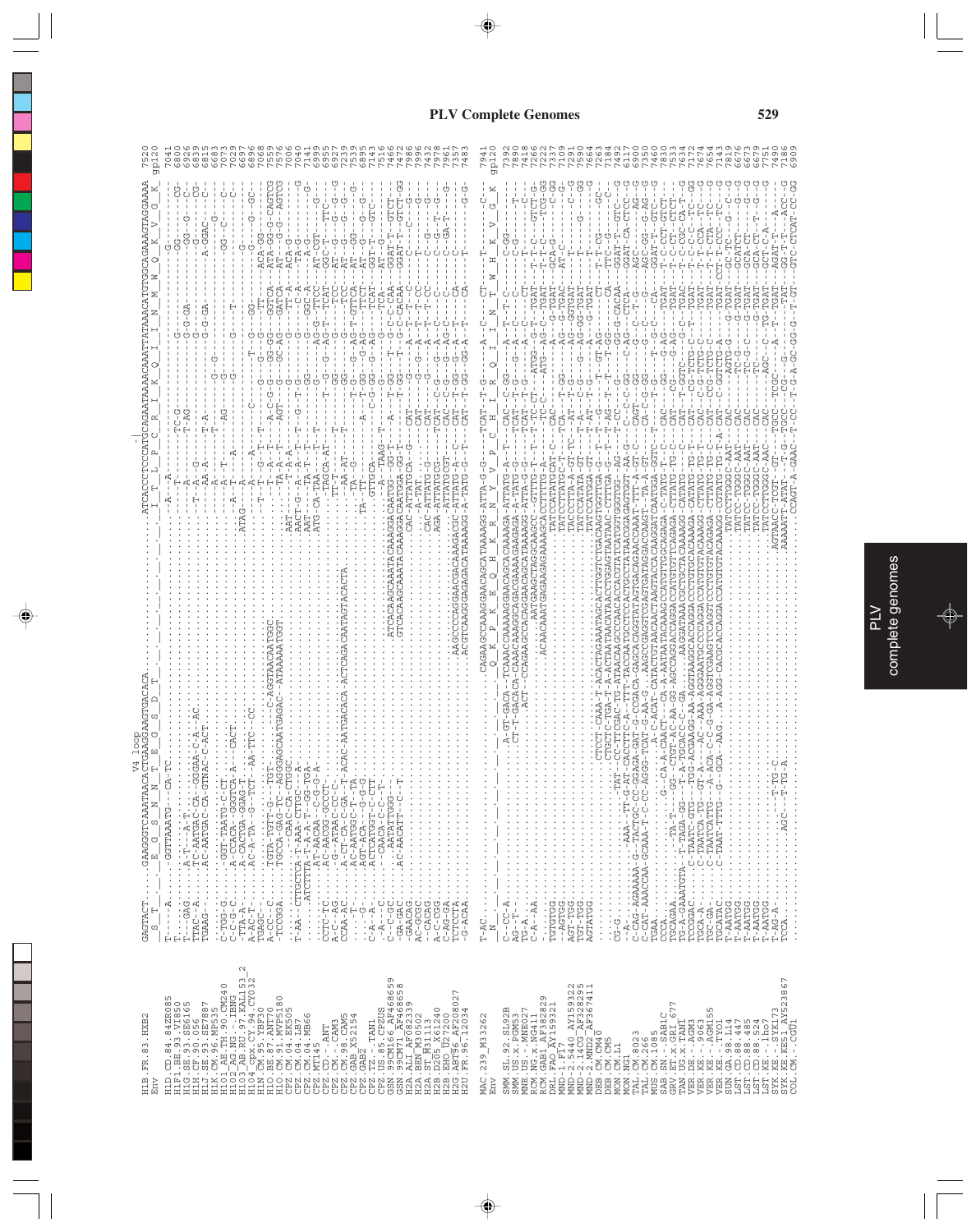| H1B.FR.83.HXB<br>Env                                                                                                                                                                                                                                                                                                                                                                                                 | GCAATGEACCCCCCCCCCATGEA<br>$\mathbf{\Omega}$<br>$\mathbf{\Omega}$<br>$\mathbb{A}^1_2$<br>Y<br>Σ<br>Ą                                                                                                                                                                                                                                                                                     | Ü<br>CΩ<br>$\mathbf{H}$                                                                                           |                    |                                                                                                                                                                                                                                                                                                                                                                                                              |                                         |                                                                                                                                                                                                                            |                                                                                              |           |                                                                                                                                                                                                                                                                                                                                                                                    |  |
|----------------------------------------------------------------------------------------------------------------------------------------------------------------------------------------------------------------------------------------------------------------------------------------------------------------------------------------------------------------------------------------------------------------------|------------------------------------------------------------------------------------------------------------------------------------------------------------------------------------------------------------------------------------------------------------------------------------------------------------------------------------------------------------------------------------------|-------------------------------------------------------------------------------------------------------------------|--------------------|--------------------------------------------------------------------------------------------------------------------------------------------------------------------------------------------------------------------------------------------------------------------------------------------------------------------------------------------------------------------------------------------------------------|-----------------------------------------|----------------------------------------------------------------------------------------------------------------------------------------------------------------------------------------------------------------------------|----------------------------------------------------------------------------------------------|-----------|------------------------------------------------------------------------------------------------------------------------------------------------------------------------------------------------------------------------------------------------------------------------------------------------------------------------------------------------------------------------------------|--|
| H1D.CD.84                                                                                                                                                                                                                                                                                                                                                                                                            |                                                                                                                                                                                                                                                                                                                                                                                          | <b>C</b><br>--<br>$-TGAA$<br>J.                                                                                   |                    |                                                                                                                                                                                                                                                                                                                                                                                                              |                                         |                                                                                                                                                                                                                            |                                                                                              |           |                                                                                                                                                                                                                                                                                                                                                                                    |  |
| : 842R085<br>33.VIB50<br>3.SE6165                                                                                                                                                                                                                                                                                                                                                                                    | $\mathbf{I}$<br>$---A---T$                                                                                                                                                                                                                                                                                                                                                               | $-TGCA$<br>$\mathbf{I}$                                                                                           |                    |                                                                                                                                                                                                                                                                                                                                                                                                              |                                         |                                                                                                                                                                                                                            |                                                                                              |           |                                                                                                                                                                                                                                                                                                                                                                                    |  |
|                                                                                                                                                                                                                                                                                                                                                                                                                      |                                                                                                                                                                                                                                                                                                                                                                                          | $--GCA$                                                                                                           |                    |                                                                                                                                                                                                                                                                                                                                                                                                              |                                         |                                                                                                                                                                                                                            |                                                                                              |           |                                                                                                                                                                                                                                                                                                                                                                                    |  |
|                                                                                                                                                                                                                                                                                                                                                                                                                      | t<br>$\,$ I<br>J.<br>$\frac{1}{4}$<br>$\mathbf{I}$<br>$\mathbb{I}$<br>$\,$ $\,$<br>$\,$ I<br>$\frac{1}{4}$<br>$-1 - 1 - 1$<br>$\mathbf{I}$<br>t<br>J.<br>$\mathfrak l$                                                                                                                                                                                                                   | $-0AA$ - $-$<br>l,<br>$  TGCA$<br>J.<br>t<br>٠                                                                    |                    |                                                                                                                                                                                                                                                                                                                                                                                                              |                                         |                                                                                                                                                                                                                            |                                                                                              | GCGTCTGCA |                                                                                                                                                                                                                                                                                                                                                                                    |  |
|                                                                                                                                                                                                                                                                                                                                                                                                                      | J.<br>$\mathbf{I}$<br>Ħ<br>$\blacksquare$<br>ŧ<br>$- - - A$                                                                                                                                                                                                                                                                                                                              | $\mathbf{I}$<br>$--TGCA$<br>$\mathbf{I}$                                                                          |                    |                                                                                                                                                                                                                                                                                                                                                                                                              |                                         |                                                                                                                                                                                                                            |                                                                                              |           |                                                                                                                                                                                                                                                                                                                                                                                    |  |
|                                                                                                                                                                                                                                                                                                                                                                                                                      | $-1 - 2 - 1 - 1 - 1 - 1 - 1$<br>$\mathbf{I}$<br>ţ                                                                                                                                                                                                                                                                                                                                        | $\,$<br>$\overline{\phantom{a}}$                                                                                  |                    |                                                                                                                                                                                                                                                                                                                                                                                                              |                                         |                                                                                                                                                                                                                            |                                                                                              |           |                                                                                                                                                                                                                                                                                                                                                                                    |  |
| $\begin{small} &\text{H111:} & \text{12:} & \text{13:} & \text{14:} & \text{15:} & \text{15:} & \text{15:} & \text{15:} & \text{15:} & \text{15:} & \text{15:} & \text{15:} & \text{15:} & \text{15:} & \text{15:} & \text{15:} & \text{15:} & \text{15:} & \text{15:} & \text{15:} & \text{15:} & \text{15:} & \text{15:} & \text{15:} & \text{15:} & \text{15:} & \text{1$                                         | ţ<br>ł<br>$\frac{1}{1}$                                                                                                                                                                                                                                                                                                                                                                  | $------CAA$                                                                                                       |                    |                                                                                                                                                                                                                                                                                                                                                                                                              |                                         |                                                                                                                                                                                                                            |                                                                                              |           |                                                                                                                                                                                                                                                                                                                                                                                    |  |
| $\sim$<br>T                                                                                                                                                                                                                                                                                                                                                                                                          | $\mathsf I$<br>ې<br>۱<br>$\frac{1}{4}$                                                                                                                                                                                                                                                                                                                                                   | $-$ -TGCA $-$ -G<br>$-6CA$                                                                                        |                    |                                                                                                                                                                                                                                                                                                                                                                                                              |                                         |                                                                                                                                                                                                                            |                                                                                              |           |                                                                                                                                                                                                                                                                                                                                                                                    |  |
|                                                                                                                                                                                                                                                                                                                                                                                                                      | ÷<br>+<br>؋                                                                                                                                                                                                                                                                                                                                                                              | ł                                                                                                                 |                    |                                                                                                                                                                                                                                                                                                                                                                                                              |                                         |                                                                                                                                                                                                                            |                                                                                              |           |                                                                                                                                                                                                                                                                                                                                                                                    |  |
|                                                                                                                                                                                                                                                                                                                                                                                                                      | 1<br>ŧ<br>$-4$<br>$\frac{1}{1}$<br>$C - C$<br>$\frac{1}{\sqrt{2}}$                                                                                                                                                                                                                                                                                                                       | H<br>J<br>$-4A$<br>$\mathbf{I}$                                                                                   |                    |                                                                                                                                                                                                                                                                                                                                                                                                              |                                         |                                                                                                                                                                                                                            |                                                                                              |           |                                                                                                                                                                                                                                                                                                                                                                                    |  |
|                                                                                                                                                                                                                                                                                                                                                                                                                      | AG.                                                                                                                                                                                                                                                                                                                                                                                      | U<br>                                                                                                             |                    |                                                                                                                                                                                                                                                                                                                                                                                                              |                                         | $-2I - 4 - 5C$                                                                                                                                                                                                             |                                                                                              |           |                                                                                                                                                                                                                                                                                                                                                                                    |  |
|                                                                                                                                                                                                                                                                                                                                                                                                                      | $\begin{array}{ll} 2\ddot{r} & -1 & -1 & -1 & -1 \\ 2\ddot{r} & -1 & -1 & -1 & -1 \\ 2\ddot{r} & -1 & -1 & -1 & -1 \\ 2\ddot{r} & -1 & -1 & -1 & -1 \\ 2\ddot{r} & -1 & -1 & -1 & -1 \\ 2\ddot{r} & -1 & -1 & -1 & -1 \\ 2\ddot{r} & -1 & -1 & -1 & -1 \\ 2\ddot{r} & -1 & -1 & -1 & -1 \\ 2\ddot{r} & -1 & -1 & -1 & -1 \\ 2\ddot{r} & -1 & -1 & -1 & -1 \\ 2\$<br>$\frac{1}{\sqrt{2}}$ | 부부<br>ŧ                                                                                                           | UU - -             |                                                                                                                                                                                                                                                                                                                                                                                                              |                                         | $A - A A - -C - T G A C$                                                                                                                                                                                                   |                                                                                              |           |                                                                                                                                                                                                                                                                                                                                                                                    |  |
|                                                                                                                                                                                                                                                                                                                                                                                                                      | ゃゃゃ                                                                                                                                                                                                                                                                                                                                                                                      | ŧ                                                                                                                 |                    |                                                                                                                                                                                                                                                                                                                                                                                                              |                                         | $A - A T - G$                                                                                                                                                                                                              |                                                                                              |           |                                                                                                                                                                                                                                                                                                                                                                                    |  |
|                                                                                                                                                                                                                                                                                                                                                                                                                      | ----------------                                                                                                                                                                                                                                                                                                                                                                         | $\Gamma$                                                                                                          |                    |                                                                                                                                                                                                                                                                                                                                                                                                              |                                         |                                                                                                                                                                                                                            |                                                                                              |           |                                                                                                                                                                                                                                                                                                                                                                                    |  |
|                                                                                                                                                                                                                                                                                                                                                                                                                      | U-DAHIU----UD-                                                                                                                                                                                                                                                                                                                                                                           | $\frac{1}{\sqrt{2}}$                                                                                              |                    |                                                                                                                                                                                                                                                                                                                                                                                                              | $\begin{array}{c}\n0 \\ 0\n\end{array}$ | $A-TA-C$                                                                                                                                                                                                                   |                                                                                              |           |                                                                                                                                                                                                                                                                                                                                                                                    |  |
|                                                                                                                                                                                                                                                                                                                                                                                                                      | $-4$<br>$\mathbf{I}$<br>$-1 - 1 - -$<br>$\frac{c}{1}$                                                                                                                                                                                                                                                                                                                                    | ł                                                                                                                 |                    |                                                                                                                                                                                                                                                                                                                                                                                                              |                                         | Η<br>Ο                                                                                                                                                                                                                     |                                                                                              |           |                                                                                                                                                                                                                                                                                                                                                                                    |  |
|                                                                                                                                                                                                                                                                                                                                                                                                                      | $- - A$<br>$\frac{1}{4}$<br>$\frac{1}{1}$<br>$\frac{c}{1}$                                                                                                                                                                                                                                                                                                                               | C                                                                                                                 |                    |                                                                                                                                                                                                                                                                                                                                                                                                              |                                         |                                                                                                                                                                                                                            | 3A - - G - CAAAT.<br>- C - - GGCA - - - -<br>3C - - GA - - AAA.<br>C - - - - - - - CA - - CC |           |                                                                                                                                                                                                                                                                                                                                                                                    |  |
|                                                                                                                                                                                                                                                                                                                                                                                                                      |                                                                                                                                                                                                                                                                                                                                                                                          | $\overline{\phantom{a}}$                                                                                          |                    |                                                                                                                                                                                                                                                                                                                                                                                                              |                                         |                                                                                                                                                                                                                            |                                                                                              |           |                                                                                                                                                                                                                                                                                                                                                                                    |  |
|                                                                                                                                                                                                                                                                                                                                                                                                                      |                                                                                                                                                                                                                                                                                                                                                                                          | $\begin{array}{c} \hline \end{array}$<br>$\frac{1}{4}$                                                            |                    |                                                                                                                                                                                                                                                                                                                                                                                                              |                                         |                                                                                                                                                                                                                            | $T - C - G$                                                                                  |           |                                                                                                                                                                                                                                                                                                                                                                                    |  |
|                                                                                                                                                                                                                                                                                                                                                                                                                      | $\begin{array}{cccc} -G & - & - & A & + & \\ -G & T & - & - & - & - & - & - \\ -G & T & - & - & - & - & - & - \\ -G & G & - & T & - & - & - & - & - \\ -G & G & - & - & - & - & - & - & - \\ - & - & - & - & - & - & - & - & - \\ \end{array}$                                                                                                                                           | ۲<br> -<br>t                                                                                                      |                    |                                                                                                                                                                                                                                                                                                                                                                                                              |                                         | $2A - CA - B - - - -$                                                                                                                                                                                                      |                                                                                              |           |                                                                                                                                                                                                                                                                                                                                                                                    |  |
|                                                                                                                                                                                                                                                                                                                                                                                                                      |                                                                                                                                                                                                                                                                                                                                                                                          | $-1$                                                                                                              |                    |                                                                                                                                                                                                                                                                                                                                                                                                              |                                         | $T - GA - CA$                                                                                                                                                                                                              |                                                                                              |           |                                                                                                                                                                                                                                                                                                                                                                                    |  |
|                                                                                                                                                                                                                                                                                                                                                                                                                      | $-$ -CTTA $-$<br>$\Gamma - \Gamma - \Gamma - \Gamma$                                                                                                                                                                                                                                                                                                                                     | 북<br>--ACGGCAA                                                                                                    |                    |                                                                                                                                                                                                                                                                                                                                                                                                              |                                         |                                                                                                                                                                                                                            |                                                                                              |           |                                                                                                                                                                                                                                                                                                                                                                                    |  |
|                                                                                                                                                                                                                                                                                                                                                                                                                      | AATG-A---TTG-                                                                                                                                                                                                                                                                                                                                                                            | $-T$ -GGGAA                                                                                                       | $C-C-C-C-C$        |                                                                                                                                                                                                                                                                                                                                                                                                              |                                         |                                                                                                                                                                                                                            |                                                                                              |           |                                                                                                                                                                                                                                                                                                                                                                                    |  |
|                                                                                                                                                                                                                                                                                                                                                                                                                      | $\begin{array}{l} \tt{AATCG-A--TTCG--}\\ \tt{AATCG-A--TTCG--} \end{array}$                                                                                                                                                                                                                                                                                                               | t<br>!<br>$-1 - T - GGGAA$                                                                                        |                    |                                                                                                                                                                                                                                                                                                                                                                                                              |                                         | $A - A A - T$                                                                                                                                                                                                              |                                                                                              |           | $-7 - A - T C$                                                                                                                                                                                                                                                                                                                                                                     |  |
|                                                                                                                                                                                                                                                                                                                                                                                                                      |                                                                                                                                                                                                                                                                                                                                                                                          | $\frac{1}{1}$<br>$-1 - T - 1 - T$                                                                                 |                    |                                                                                                                                                                                                                                                                                                                                                                                                              |                                         |                                                                                                                                                                                                                            |                                                                                              |           |                                                                                                                                                                                                                                                                                                                                                                                    |  |
|                                                                                                                                                                                                                                                                                                                                                                                                                      | $\frac{1}{1}$<br>$---TTG$<br>$---TTG$<br>AAT--A<br>AATG-                                                                                                                                                                                                                                                                                                                                 | ۲<br>ا<br>۲<br>-<br>------A-GAGAG<br>$- -A - GAGAA$                                                               |                    |                                                                                                                                                                                                                                                                                                                                                                                                              |                                         |                                                                                                                                                                                                                            |                                                                                              |           |                                                                                                                                                                                                                                                                                                                                                                                    |  |
|                                                                                                                                                                                                                                                                                                                                                                                                                      | Ĵ.<br>$\frac{1}{1}$<br>$- -$ CTTG<br>AATG                                                                                                                                                                                                                                                                                                                                                | 부<br>--GAGAA                                                                                                      |                    |                                                                                                                                                                                                                                                                                                                                                                                                              |                                         |                                                                                                                                                                                                                            |                                                                                              |           |                                                                                                                                                                                                                                                                                                                                                                                    |  |
|                                                                                                                                                                                                                                                                                                                                                                                                                      | $-1TTG$<br>AATG                                                                                                                                                                                                                                                                                                                                                                          | $- -A - GAGAA$                                                                                                    |                    |                                                                                                                                                                                                                                                                                                                                                                                                              |                                         |                                                                                                                                                                                                                            |                                                                                              |           |                                                                                                                                                                                                                                                                                                                                                                                    |  |
|                                                                                                                                                                                                                                                                                                                                                                                                                      |                                                                                                                                                                                                                                                                                                                                                                                          |                                                                                                                   |                    |                                                                                                                                                                                                                                                                                                                                                                                                              |                                         |                                                                                                                                                                                                                            |                                                                                              |           |                                                                                                                                                                                                                                                                                                                                                                                    |  |
| MAC.239_M33262<br>$_{\rm{Env}}$                                                                                                                                                                                                                                                                                                                                                                                      | $\Box_{i}$<br>$\mathbf{\Omega}$<br>1<br>$---TTG-$<br>$\Box$<br>$\rightarrow$<br>AATG-T<br>$\triangleright$<br>$\square$                                                                                                                                                                                                                                                                  | U<br>$- - - - - - - - - - -$<br>$[1]$<br>$\approx$                                                                |                    |                                                                                                                                                                                                                                                                                                                                                                                                              |                                         |                                                                                                                                                                                                                            |                                                                                              |           | -J<br>-AA                                                                                                                                                                                                                                                                                                                                                                          |  |
|                                                                                                                                                                                                                                                                                                                                                                                                                      |                                                                                                                                                                                                                                                                                                                                                                                          |                                                                                                                   |                    |                                                                                                                                                                                                                                                                                                                                                                                                              |                                         |                                                                                                                                                                                                                            |                                                                                              |           |                                                                                                                                                                                                                                                                                                                                                                                    |  |
| SMM.SL.92.SL92B<br>SMM.US.x.PGM53<br>MNE.US.-.MNE027                                                                                                                                                                                                                                                                                                                                                                 | t<br>$-$ - $-$ TTG<br>- $  \,$<br>$-$ -TTG<br>AATG-C                                                                                                                                                                                                                                                                                                                                     | ÷<br>$- -A - GGGAA$                                                                                               |                    |                                                                                                                                                                                                                                                                                                                                                                                                              |                                         |                                                                                                                                                                                                                            |                                                                                              |           |                                                                                                                                                                                                                                                                                                                                                                                    |  |
|                                                                                                                                                                                                                                                                                                                                                                                                                      | $-$ - $-$ TTG- $   \,$<br>AATG-T<br>AATG-                                                                                                                                                                                                                                                                                                                                                | 1<br>$- -A - GAGAG$<br>$-1 - T - T -$                                                                             |                    |                                                                                                                                                                                                                                                                                                                                                                                                              |                                         |                                                                                                                                                                                                                            |                                                                                              |           |                                                                                                                                                                                                                                                                                                                                                                                    |  |
| RCM.NG.X.NG411                                                                                                                                                                                                                                                                                                                                                                                                       |                                                                                                                                                                                                                                                                                                                                                                                          |                                                                                                                   |                    |                                                                                                                                                                                                                                                                                                                                                                                                              |                                         |                                                                                                                                                                                                                            | -CTA-ACAG                                                                                    |           | ATGAC                                                                                                                                                                                                                                                                                                                                                                              |  |
| RCM.GAB1 AF382829<br>DRL.FAO_AY159321                                                                                                                                                                                                                                                                                                                                                                                |                                                                                                                                                                                                                                                                                                                                                                                          |                                                                                                                   |                    |                                                                                                                                                                                                                                                                                                                                                                                                              | -C-C-G-5-TA<br>AU-C-C-G-AT-CIA          |                                                                                                                                                                                                                            |                                                                                              |           |                                                                                                                                                                                                                                                                                                                                                                                    |  |
|                                                                                                                                                                                                                                                                                                                                                                                                                      |                                                                                                                                                                                                                                                                                                                                                                                          |                                                                                                                   |                    |                                                                                                                                                                                                                                                                                                                                                                                                              |                                         |                                                                                                                                                                                                                            | CC-AAAATTGG-GAC                                                                              |           |                                                                                                                                                                                                                                                                                                                                                                                    |  |
| MND-1.FT7<br>MND-2.5440 AY159<br>MND-2.14CG AF328<br>MND-2.14CG AF328<br>MND-2.MND2_AF367<br>DEB.CM.CM5<br>DEB.CM.CM5                                                                                                                                                                                                                                                                                                |                                                                                                                                                                                                                                                                                                                                                                                          |                                                                                                                   |                    |                                                                                                                                                                                                                                                                                                                                                                                                              |                                         |                                                                                                                                                                                                                            | C-AAAGATA                                                                                    |           |                                                                                                                                                                                                                                                                                                                                                                                    |  |
| 9325<br>8295<br>7411                                                                                                                                                                                                                                                                                                                                                                                                 | ÄÄ - - - Ͳ - - - ĀTG- - - - - - ΤG- GTC- - - G"<br>ΆÄG - - Ͳ - - - - ΆΤG- - - - - - ΤG- GTC- - - - -<br>ΆÄG - - Ͳ - - - - ΆΤG - - - - - - ΤG- ATC - - - - - -<br>CAT - - C - - - C'TA - - - - - G- - AAGAA - - -                                                                                                                                                                         |                                                                                                                   |                    | $\begin{array}{rcl} -2 & -2 & -6 \\ -2 & -2 & -2 \\ -2 & -2 & -2 \\ -2 & -2 & -2 \\ -2 & -2 & -2 \\ -2 & -2 & -2 \\ -2 & -2 & -2 \\ -2 & -2 & -2 \\ -2 & -2 & -2 \\ -2 & -2 & -2 \\ -2 & -2 & -2 \\ -2 & -2 & -2 \\ -2 & -2 & -2 \\ -2 & -2 & -2 \\ -2 & -2 & -2 \\ -2 & -2 & -2 \\ -2 & -2 & -2 \\ -2 & -2 & -2 \\ -2 & -2 & -2 \\ -2 & -2 & -2 \\ -2 & -2 & -2 \\ -2 & -2 & -2 \\ -2 & -2 & -2 \\ -2 & -2$ |                                         |                                                                                                                                                                                                                            | C-AAAAAC                                                                                     |           |                                                                                                                                                                                                                                                                                                                                                                                    |  |
|                                                                                                                                                                                                                                                                                                                                                                                                                      |                                                                                                                                                                                                                                                                                                                                                                                          |                                                                                                                   |                    |                                                                                                                                                                                                                                                                                                                                                                                                              |                                         |                                                                                                                                                                                                                            | FTCC-ACTA-T-G-A<br>FTTC-AAAGACAG-A                                                           |           |                                                                                                                                                                                                                                                                                                                                                                                    |  |
|                                                                                                                                                                                                                                                                                                                                                                                                                      |                                                                                                                                                                                                                                                                                                                                                                                          |                                                                                                                   |                    |                                                                                                                                                                                                                                                                                                                                                                                                              |                                         |                                                                                                                                                                                                                            |                                                                                              |           |                                                                                                                                                                                                                                                                                                                                                                                    |  |
|                                                                                                                                                                                                                                                                                                                                                                                                                      | $CATG - A - -TTG - - -$                                                                                                                                                                                                                                                                                                                                                                  | $\frac{1}{1}$<br>$-4-7-ACGAA$                                                                                     |                    |                                                                                                                                                                                                                                                                                                                                                                                                              |                                         |                                                                                                                                                                                                                            |                                                                                              |           |                                                                                                                                                                                                                                                                                                                                                                                    |  |
|                                                                                                                                                                                                                                                                                                                                                                                                                      | $1 - 2(12A - 1)$<br>$AGT - -C$                                                                                                                                                                                                                                                                                                                                                           | $\begin{bmatrix} 1 \\ 1 \end{bmatrix}$<br>$-ACGG-AA$                                                              |                    |                                                                                                                                                                                                                                                                                                                                                                                                              |                                         |                                                                                                                                                                                                                            |                                                                                              |           | E                                                                                                                                                                                                                                                                                                                                                                                  |  |
| MON.NG1                                                                                                                                                                                                                                                                                                                                                                                                              | AGTR-C                                                                                                                                                                                                                                                                                                                                                                                   | $- -A - -A - GACAA - -G$                                                                                          |                    | $- A - C$                                                                                                                                                                                                                                                                                                                                                                                                    |                                         | Μ. - Τ, - - Τ, - - Τ, - - Τ, - - Τ, - - Τ, - - Τ, - - Τ, - - Τ, - - Τ, - - Τ, - - Τ, - - Τ, - - Τ, - - Τ, - - Τ, - - Τ, - - Τ, - - Τ, - - Τ, - - Τ, - - Τ, - - Τ, - - Τ, - - Τ, - - Τ, - - Τ, - - Τ, - - Τ, - Τ, - Τ, - Τ, | --GLLGIFIA-GC                                                                                |           | $\ldots$ AC <sub>Z</sub>                                                                                                                                                                                                                                                                                                                                                           |  |
|                                                                                                                                                                                                                                                                                                                                                                                                                      | <b>0--010--0-</b><br>$CT - 1$                                                                                                                                                                                                                                                                                                                                                            | -- - A-GAGAG-<br>-- - - GGGAA--                                                                                   |                    | $ CAA - AGC$                                                                                                                                                                                                                                                                                                                                                                                                 |                                         |                                                                                                                                                                                                                            |                                                                                              |           | $GA - AT$                                                                                                                                                                                                                                                                                                                                                                          |  |
|                                                                                                                                                                                                                                                                                                                                                                                                                      | $- -A - -$<br>J.<br>$\begin{aligned} &\text{T}^{\ast}\text{T}^{\ast}---------\\ &\text{T}-\text{T}^{\ast}-\text{T}^{\ast}--------\\ &\text{T}-\text{T}^{\ast}-\text{T}^{\ast}=-----\end{aligned}$                                                                                                                                                                                        | $- --AC - -AC - -C$                                                                                               |                    |                                                                                                                                                                                                                                                                                                                                                                                                              |                                         |                                                                                                                                                                                                                            | A-CCACCAUCG<br>- CCATGTA-                                                                    |           | <b>GR-AT</b>                                                                                                                                                                                                                                                                                                                                                                       |  |
| $\begin{array}{l} \textbf{TM}^1, \textbf{CM}, \textbf{8023} \\ \textbf{TM}^2, \textbf{CM}, \textbf{268} \\ \textbf{TM}^3, \textbf{CM}, \textbf{1268} \\ \textbf{SR}^3, \textbf{SM}, \textbf{1}, \textbf{S}, \textbf{RIL} \\ \textbf{SR}^3, \textbf{SM}, \textbf{1512}, \textbf{15131} \\ \textbf{TM}^3, \textbf{M}^3, \textbf{M}^3, \textbf{15131} \\ \textbf{VBR}, \textbf{DE}, \textbf{1512}, \textbf{1}, \textbf$ | $\mathbf{I}$<br>1<br>$\frac{1}{1}$<br>$\begin{matrix} 1 \\ 1 \end{matrix}$<br>AAG-CA                                                                                                                                                                                                                                                                                                     | U-44040--                                                                                                         |                    |                                                                                                                                                                                                                                                                                                                                                                                                              |                                         |                                                                                                                                                                                                                            |                                                                                              |           | $\begin{array}{c}\n 1.1.1 \text{ TCA} \\  2A - AG - DG - DG \\  1.1.1 \text{ G} \\  1.1.1 \text{ G} \\  1.1.1 \text{ G} \\  1.1.1 \text{ G} \\  1.1.1 \text{ G} \\  1.1.1 \text{ G} \\  1.1.1 \text{ G} \\  1.1.1 \text{ G} \\  1.1.1 \text{ G} \\  1.1.1 \text{ G} \\  1.1.1 \text{ G} \\  1.1.1 \text{ G} \\  1.1.1 \text{ G} \\  1.1.1 \text{ G} \\  1.1.1 \text{ G} \\  1.1.1$ |  |
|                                                                                                                                                                                                                                                                                                                                                                                                                      | AAGG-A                                                                                                                                                                                                                                                                                                                                                                                   | ۲<br>ا                                                                                                            | $-5455 - 111 - 11$ |                                                                                                                                                                                                                                                                                                                                                                                                              |                                         |                                                                                                                                                                                                                            |                                                                                              |           |                                                                                                                                                                                                                                                                                                                                                                                    |  |
|                                                                                                                                                                                                                                                                                                                                                                                                                      | $PA - -CC$                                                                                                                                                                                                                                                                                                                                                                               | Ĵ,<br>$A - A - GGGAA -$                                                                                           |                    |                                                                                                                                                                                                                                                                                                                                                                                                              |                                         |                                                                                                                                                                                                                            |                                                                                              |           | GAAA                                                                                                                                                                                                                                                                                                                                                                               |  |
|                                                                                                                                                                                                                                                                                                                                                                                                                      | $PA - CC$                                                                                                                                                                                                                                                                                                                                                                                | じー                                                                                                                |                    |                                                                                                                                                                                                                                                                                                                                                                                                              |                                         |                                                                                                                                                                                                                            |                                                                                              |           | $AA - A$                                                                                                                                                                                                                                                                                                                                                                           |  |
|                                                                                                                                                                                                                                                                                                                                                                                                                      | $- - A$<br>AA-G----------A<br>AA--CA----------                                                                                                                                                                                                                                                                                                                                           |                                                                                                                   |                    |                                                                                                                                                                                                                                                                                                                                                                                                              |                                         |                                                                                                                                                                                                                            |                                                                                              |           | $-ATA$                                                                                                                                                                                                                                                                                                                                                                             |  |
| VER.KE. - TYO1                                                                                                                                                                                                                                                                                                                                                                                                       | サー<br>$\frac{1}{1}$<br>$\frac{1}{4}$<br>もーー<br>AA.                                                                                                                                                                                                                                                                                                                                       | f,                                                                                                                |                    |                                                                                                                                                                                                                                                                                                                                                                                                              |                                         |                                                                                                                                                                                                                            |                                                                                              |           | $AA - A$                                                                                                                                                                                                                                                                                                                                                                           |  |
|                                                                                                                                                                                                                                                                                                                                                                                                                      | AAG--T                                                                                                                                                                                                                                                                                                                                                                                   | $\frac{1}{1}$<br>3 - - A - GAGAA-<br>A - - A - GGGAA-<br>A - - A - GAGAA-<br>3 - - A - GAGAA-<br>C - - A - CATCA- |                    |                                                                                                                                                                                                                                                                                                                                                                                                              |                                         |                                                                                                                                                                                                                            |                                                                                              |           |                                                                                                                                                                                                                                                                                                                                                                                    |  |
|                                                                                                                                                                                                                                                                                                                                                                                                                      | $AA - -T$                                                                                                                                                                                                                                                                                                                                                                                | י<br>י<br>$- -A - CATCA$                                                                                          |                    |                                                                                                                                                                                                                                                                                                                                                                                                              |                                         |                                                                                                                                                                                                                            |                                                                                              |           |                                                                                                                                                                                                                                                                                                                                                                                    |  |
| SUN 32.98.114<br>LST.CD.88.447<br>LST.CD.88.485<br>LST.CD.88.524<br>LST.KE.-1107                                                                                                                                                                                                                                                                                                                                     | $---AT - - -$<br>$AA$ ---C                                                                                                                                                                                                                                                                                                                                                               | ひ<br>!<br>$- -A - CATCA$                                                                                          |                    |                                                                                                                                                                                                                                                                                                                                                                                                              |                                         |                                                                                                                                                                                                                            |                                                                                              |           |                                                                                                                                                                                                                                                                                                                                                                                    |  |
|                                                                                                                                                                                                                                                                                                                                                                                                                      | AAG--T---CTA--A<br>$---CTTT-$<br>$AA---T$                                                                                                                                                                                                                                                                                                                                                | 부부<br>$\mathbf{I}$<br>$\mathbf{I}$<br>$- A - CATCA$<br>$-$ - $T$ - CTTCA                                          |                    |                                                                                                                                                                                                                                                                                                                                                                                                              |                                         |                                                                                                                                                                                                                            |                                                                                              |           |                                                                                                                                                                                                                                                                                                                                                                                    |  |
|                                                                                                                                                                                                                                                                                                                                                                                                                      | U<br>!<br>TTG--A                                                                                                                                                                                                                                                                                                                                                                         | ひ<br>!<br>$-1 - 1 - 1$                                                                                            |                    |                                                                                                                                                                                                                                                                                                                                                                                                              |                                         |                                                                                                                                                                                                                            |                                                                                              |           |                                                                                                                                                                                                                                                                                                                                                                                    |  |
| SYK.KE.-.SYK173<br>SYK.KE.KE31_AY523867                                                                                                                                                                                                                                                                                                                                                                              | $-4$<br>-TTG<br>÷,<br>Ü                                                                                                                                                                                                                                                                                                                                                                  | $C_1$<br>$- -T - CAGAA$                                                                                           |                    |                                                                                                                                                                                                                                                                                                                                                                                                              |                                         |                                                                                                                                                                                                                            |                                                                                              |           |                                                                                                                                                                                                                                                                                                                                                                                    |  |
| CCELI<br><b>E</b><br>COL                                                                                                                                                                                                                                                                                                                                                                                             | ピー!<br>-GG<br>ATCC-                                                                                                                                                                                                                                                                                                                                                                      | サート<br>$-1TCCAG-$                                                                                                 |                    |                                                                                                                                                                                                                                                                                                                                                                                                              |                                         |                                                                                                                                                                                                                            |                                                                                              |           |                                                                                                                                                                                                                                                                                                                                                                                    |  |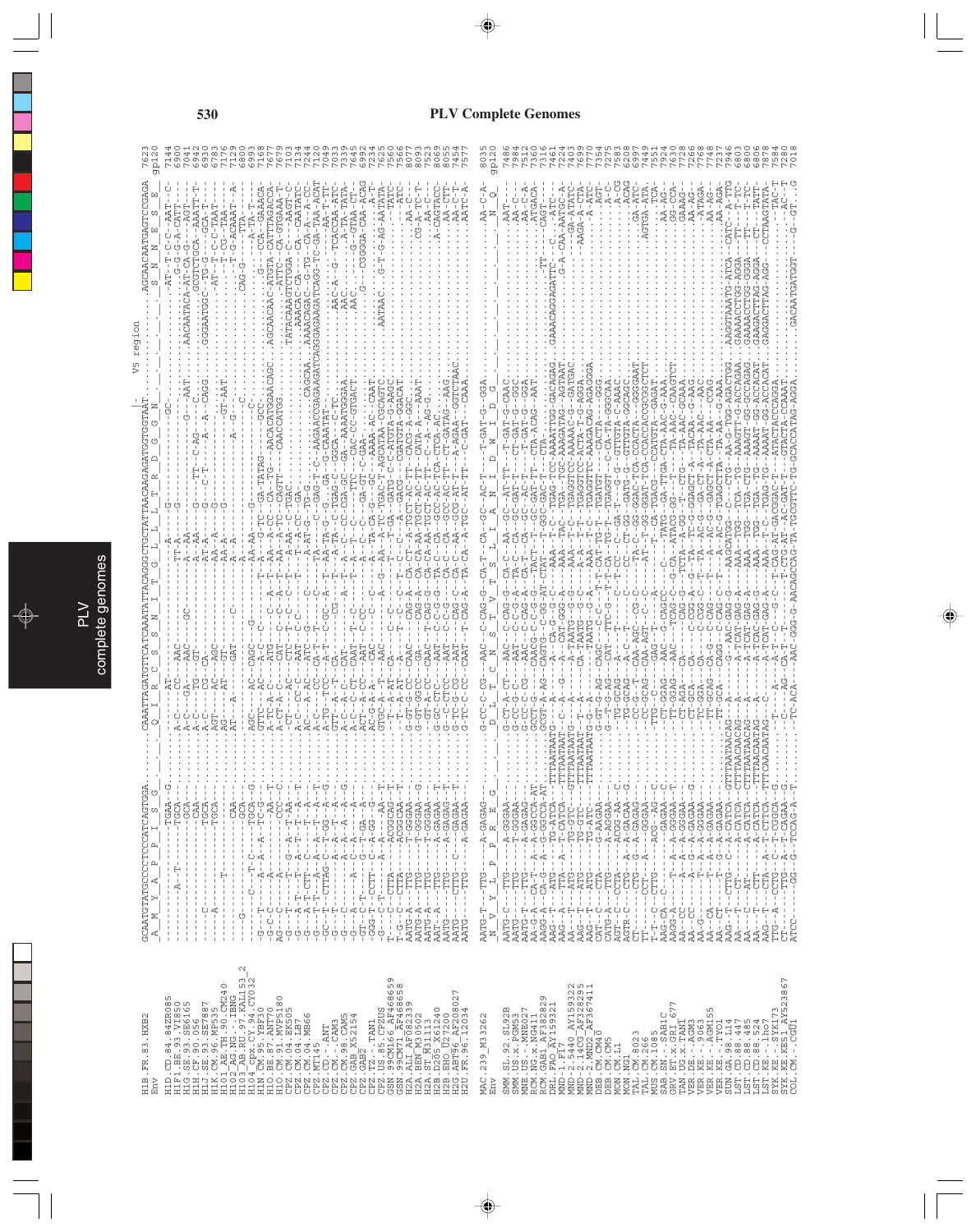|    | ă        |
|----|----------|
|    | ī        |
|    |          |
|    |          |
|    |          |
|    |          |
| ׇ֠ | nennm    |
|    |          |
|    | Ģ        |
|    | <u>ر</u> |
|    |          |
|    |          |
|    | j        |
|    | č<br>J   |
|    |          |
|    |          |

 $\overline{\Omega}$ 

| V5 region<br>3. HXB2<br>H1B.FR.8<br>Env                                                                                                                                                                                                                                                                                                                                                      | TCTTCAGACCTGGAGGAGATATGAGG<br>I F R P G G D M R<br>$\mathrel{\mathop{\scriptstyle\mathsf{H}}\nolimits}$                                                                                                                                                                                                                                                                                                                                                                                     | GGAGAAGT<br>U |     |  |
|----------------------------------------------------------------------------------------------------------------------------------------------------------------------------------------------------------------------------------------------------------------------------------------------------------------------------------------------------------------------------------------------|---------------------------------------------------------------------------------------------------------------------------------------------------------------------------------------------------------------------------------------------------------------------------------------------------------------------------------------------------------------------------------------------------------------------------------------------------------------------------------------------|---------------|-----|--|
|                                                                                                                                                                                                                                                                                                                                                                                              | $- - A$<br>$-1$<br>U                                                                                                                                                                                                                                                                                                                                                                                                                                                                        |               |     |  |
|                                                                                                                                                                                                                                                                                                                                                                                              | $-PA$<br>$---A--$<br>$\mathsf I$<br>$-7AC -$<br>$\mathsf I$<br>$\,$ I<br>$\mathbf{I}$<br>U                                                                                                                                                                                                                                                                                                                                                                                                  |               |     |  |
|                                                                                                                                                                                                                                                                                                                                                                                              | $\frac{1}{1}$<br>$\frac{1}{1}$<br>٠<br>J.<br>1<br>$\mathbf{I}$<br>t<br>$\mathbf{I}$<br>$\mathsf I$<br>ı<br>$\frac{1}{1}$<br>$\frac{1}{1}$<br>٠<br>U                                                                                                                                                                                                                                                                                                                                         |               |     |  |
|                                                                                                                                                                                                                                                                                                                                                                                              | $---A-$<br>-------<br>--UR---------<br>U                                                                                                                                                                                                                                                                                                                                                                                                                                                    |               |     |  |
|                                                                                                                                                                                                                                                                                                                                                                                              | $\frac{1}{1}$<br>U<br>-------<br>$\mathbf{I}$<br>$\mathfrak l$<br>J.<br>$\mathbf{I}$<br>$\frac{1}{4}$<br>ŧ<br>U                                                                                                                                                                                                                                                                                                                                                                             |               |     |  |
|                                                                                                                                                                                                                                                                                                                                                                                              | $\mathbf I$<br>ı<br>$\,$ I<br>$\mathbf{I}$<br>$\mathsf I$<br>$\mathbf{I}$<br>İ<br>$\frac{1}{1}$<br>U<br>U                                                                                                                                                                                                                                                                                                                                                                                   |               |     |  |
| $\sim$                                                                                                                                                                                                                                                                                                                                                                                       | $\frac{1}{1}$<br>$\mathbf{T}=-\mathbf{T}=-\mathbf{A}=-$                                                                                                                                                                                                                                                                                                                                                                                                                                     |               |     |  |
|                                                                                                                                                                                                                                                                                                                                                                                              | $- -C - -$<br>$\,$<br>J.<br>$\mathbf{I}$<br>$\mathbf{I}$<br>$\frac{1}{1}$<br>$\frac{1}{1}$<br>$\begin{array}{c} \hline \end{array}$<br>J.                                                                                                                                                                                                                                                                                                                                                   |               |     |  |
|                                                                                                                                                                                                                                                                                                                                                                                              | AGGGG--GACATGAA--ATATATG---A<br>----0TT<br>$---A-1$<br>AG-ATAT--CTC                                                                                                                                                                                                                                                                                                                                                                                                                         |               |     |  |
|                                                                                                                                                                                                                                                                                                                                                                                              | $- - - - A$<br>Ť.<br>$\frac{1}{4}$<br>------------<br>$CAC-T-$                                                                                                                                                                                                                                                                                                                                                                                                                              |               |     |  |
|                                                                                                                                                                                                                                                                                                                                                                                              | $-1 - 5 - 1 - 1$<br>ţ<br>$\ddot{\circ}$<br>$- A - A T A T - C A C$<br>U                                                                                                                                                                                                                                                                                                                                                                                                                     |               |     |  |
|                                                                                                                                                                                                                                                                                                                                                                                              | $---CA$<br>U                                                                                                                                                                                                                                                                                                                                                                                                                                                                                |               |     |  |
|                                                                                                                                                                                                                                                                                                                                                                                              | $- -A - - - - -A$<br>$--TTA-C$<br>ŧ<br>$-6 - TT - T - TAAC$                                                                                                                                                                                                                                                                                                                                                                                                                                 |               |     |  |
|                                                                                                                                                                                                                                                                                                                                                                                              | A-G-TT-T-TAA-----<br>AAG-GTC-----CT-C-A---TAGCA<br>--------------------------GTA                                                                                                                                                                                                                                                                                                                                                                                                            |               |     |  |
|                                                                                                                                                                                                                                                                                                                                                                                              |                                                                                                                                                                                                                                                                                                                                                                                                                                                                                             |               |     |  |
|                                                                                                                                                                                                                                                                                                                                                                                              | $- - - - - -$<br>$----AA$<br>CAG-GTAC---DH---DATO-DA<br>$- - - - - -$<br>CA---------------                                                                                                                                                                                                                                                                                                                                                                                                  |               |     |  |
|                                                                                                                                                                                                                                                                                                                                                                                              | $-4$<br>AAG-TTAC-TGTC--G-                                                                                                                                                                                                                                                                                                                                                                                                                                                                   |               |     |  |
|                                                                                                                                                                                                                                                                                                                                                                                              |                                                                                                                                                                                                                                                                                                                                                                                                                                                                                             |               |     |  |
|                                                                                                                                                                                                                                                                                                                                                                                              |                                                                                                                                                                                                                                                                                                                                                                                                                                                                                             |               |     |  |
|                                                                                                                                                                                                                                                                                                                                                                                              |                                                                                                                                                                                                                                                                                                                                                                                                                                                                                             |               |     |  |
|                                                                                                                                                                                                                                                                                                                                                                                              |                                                                                                                                                                                                                                                                                                                                                                                                                                                                                             |               |     |  |
|                                                                                                                                                                                                                                                                                                                                                                                              |                                                                                                                                                                                                                                                                                                                                                                                                                                                                                             |               |     |  |
|                                                                                                                                                                                                                                                                                                                                                                                              |                                                                                                                                                                                                                                                                                                                                                                                                                                                                                             |               |     |  |
|                                                                                                                                                                                                                                                                                                                                                                                              |                                                                                                                                                                                                                                                                                                                                                                                                                                                                                             |               |     |  |
|                                                                                                                                                                                                                                                                                                                                                                                              | $\begin{array}{l} \texttt{GT-AT-CC--CTOA-TTTTTCT--C--G-AGTA--}\\ \texttt{GRA-G-TOC--TCO--TCO--TTTTTCT--C--G-AGTA--}\\ \texttt{ATA-G-TO-C--ATO-CC}:\hspace*{1.0cm} \texttt{CTT}-\texttt{CT-CT}-\texttt{CT-CTO--C} \\ \texttt{GPAR-TTP-CTTTA-TC--GG--GG-A} \\ \texttt{GPAR-TTP-CTTTA-TTTA--C-TT-CT-C}-\texttt{GG--GG-A--}\\ \texttt{GPAR-TTP-CTTTA-TCTB-A-C--GG--GG-A--}\\ \texttt{GPAR-TTP-CTTTA-TT-CT-AG--T$                                                                                |               | ひ   |  |
|                                                                                                                                                                                                                                                                                                                                                                                              | $-4G - -GCA$<br>ပု<br>CAAAT-TCT-CATGA-C                                                                                                                                                                                                                                                                                                                                                                                                                                                     |               |     |  |
|                                                                                                                                                                                                                                                                                                                                                                                              |                                                                                                                                                                                                                                                                                                                                                                                                                                                                                             |               |     |  |
| MAC.239 M33262                                                                                                                                                                                                                                                                                                                                                                               | $-GCA$<br>-9<br>Ť<br>CTAAT-TCA-CATGA-T-C                                                                                                                                                                                                                                                                                                                                                                                                                                                    |               |     |  |
| Env                                                                                                                                                                                                                                                                                                                                                                                          | $\mathbb{A}$<br>$\mathord{\vartriangleright}^!$<br>$[ \underline{1} ]$<br>Ą<br>CΩ<br>$\geq$<br>$\overline{a}$<br>H<br>$\square$                                                                                                                                                                                                                                                                                                                                                             |               |     |  |
|                                                                                                                                                                                                                                                                                                                                                                                              | $-496 - 96$<br>$-AAT-TTA-CATGA-TT-C-C$<br>O                                                                                                                                                                                                                                                                                                                                                                                                                                                 |               |     |  |
| SMM.SL.92.SL92B<br>SMM.US.x.PGM53<br>MNE.US.-.MNE027                                                                                                                                                                                                                                                                                                                                         | $1 - -199 - -1999 - -1999$<br>Y<br>CTAA--TCA-CATGA-T                                                                                                                                                                                                                                                                                                                                                                                                                                        |               |     |  |
|                                                                                                                                                                                                                                                                                                                                                                                              | CAAATGTCA-CTTGTCT-CT-AG-AG-A<br>CTAAT-TCA-CATGA-T-C                                                                                                                                                                                                                                                                                                                                                                                                                                         |               |     |  |
| $\sigma$<br>RCM.NG.X.NG411                                                                                                                                                                                                                                                                                                                                                                   |                                                                                                                                                                                                                                                                                                                                                                                                                                                                                             |               |     |  |
| RCM.GAB1 AF38282<br>DRL.FAO AY159321                                                                                                                                                                                                                                                                                                                                                         | $\begin{array}{lll} \texttt{CAAA}--\texttt{TCA}-\texttt{CCTCT}--\texttt{CG}--\texttt{AG}--\texttt{G}-\texttt{T} \\ -\texttt{TAAATTTATACCCCA}--\texttt{AT}--\texttt{AG}--\texttt{G}-\texttt{CAA} \end{array}$                                                                                                                                                                                                                                                                                |               |     |  |
| $MID - 1 . F\overline{17}$                                                                                                                                                                                                                                                                                                                                                                   | -TAAATTCTTGCCCCA-T-A-CCTCC                                                                                                                                                                                                                                                                                                                                                                                                                                                                  |               |     |  |
|                                                                                                                                                                                                                                                                                                                                                                                              | - AAAATTTATACC- CA - - ATTGG - - TCAA<br>- AAAGTTT - TGCC - CA - - AT - - GG - ACAA                                                                                                                                                                                                                                                                                                                                                                                                         |               |     |  |
|                                                                                                                                                                                                                                                                                                                                                                                              |                                                                                                                                                                                                                                                                                                                                                                                                                                                                                             |               |     |  |
|                                                                                                                                                                                                                                                                                                                                                                                              |                                                                                                                                                                                                                                                                                                                                                                                                                                                                                             |               |     |  |
|                                                                                                                                                                                                                                                                                                                                                                                              |                                                                                                                                                                                                                                                                                                                                                                                                                                                                                             |               |     |  |
| MND-2.5440_AY159322<br>MND-2.14CG_AF328295<br>MND-2.MND2_AF367411<br>DEB.CM.CM40<br>DEB.CM.CM40<br>MON.CM.L1                                                                                                                                                                                                                                                                                 |                                                                                                                                                                                                                                                                                                                                                                                                                                                                                             |               |     |  |
| ION.NG1                                                                                                                                                                                                                                                                                                                                                                                      | $\begin{array}{l} -\lambda\lambda\lambda\text{Tr} \text{Tr} \text{Gr} \text{G}\text{G} - \text{C}\lambda - \lambda\text{C}^2 + \lambda\text{C}^2 + \lambda\text{G} \text{G} + \lambda\text{G} \text{G} \lambda\lambda \\ -\lambda\lambda\text{C} - \text{CT} \text{Tr}\lambda + \lambda\text{C}\text{C} - \text{TC} - \text{C} - \text{C} - \text{C} - \text{C} \\ -\text{G}\lambda\text{A} - \text{T} - \text{A} + \lambda\text{C}\text{C}\text{CT}\text{G} \text{CT} \text{C} - \text{C}$ |               |     |  |
|                                                                                                                                                                                                                                                                                                                                                                                              |                                                                                                                                                                                                                                                                                                                                                                                                                                                                                             |               |     |  |
|                                                                                                                                                                                                                                                                                                                                                                                              |                                                                                                                                                                                                                                                                                                                                                                                                                                                                                             |               |     |  |
|                                                                                                                                                                                                                                                                                                                                                                                              | $\begin{array}{rl} -\texttt{AAGTOTGGAACCTCTTC-C-A--C--A--}\\ \texttt{-AAGTOTGGAACCTCTCT-C-A--C--A--}\\ --\texttt{AAT-TGA--CSCCTCTC-C-A--C--TT--}\\ --\texttt{AAT-TGA--C-C--C--C--}+2-\texttt{C-TCA--}\\ -\texttt{AATCTGA--CCT-A--CCTC--G--A--}+2-\texttt{C-CA-G--}+2-\texttt{A--}+2-\texttt{A--}+2-\texttt{A--}+2-\texttt{A--}+2-\texttt{A--}+2-\texttt{A--}+2-\texttt{A--}+2-\texttt{A--}+2-\texttt{A--$                                                                                   |               |     |  |
|                                                                                                                                                                                                                                                                                                                                                                                              |                                                                                                                                                                                                                                                                                                                                                                                                                                                                                             |               | ひ   |  |
|                                                                                                                                                                                                                                                                                                                                                                                              |                                                                                                                                                                                                                                                                                                                                                                                                                                                                                             |               |     |  |
|                                                                                                                                                                                                                                                                                                                                                                                              |                                                                                                                                                                                                                                                                                                                                                                                                                                                                                             |               | G-A |  |
|                                                                                                                                                                                                                                                                                                                                                                                              |                                                                                                                                                                                                                                                                                                                                                                                                                                                                                             |               |     |  |
|                                                                                                                                                                                                                                                                                                                                                                                              | כהאמינים - אייבר - אייבר - אפלי - האמינים - - אפלי - אפלי - אייבר - אפלי - האמינים - - אפלי - האמינים - - האמי<br>כ- - אמינים - - אייבר - אייבר - - האמינים - - האמינים - - - האמינים - - - אמינים - - - אמינים - - - האמינים -<br>                                                                                                                                                                                                                                                         |               |     |  |
|                                                                                                                                                                                                                                                                                                                                                                                              |                                                                                                                                                                                                                                                                                                                                                                                                                                                                                             |               |     |  |
|                                                                                                                                                                                                                                                                                                                                                                                              | $-2A-CA$<br>GA---THO----DH----                                                                                                                                                                                                                                                                                                                                                                                                                                                              |               |     |  |
|                                                                                                                                                                                                                                                                                                                                                                                              | $- -G - CA \ldots$                                                                                                                                                                                                                                                                                                                                                                                                                                                                          |               |     |  |
|                                                                                                                                                                                                                                                                                                                                                                                              | $3 - -G - CA$<br>GA - - - TTG - - - CCCTC - T - G<br>AG - - TTTG - - - CCCTC - T - G<br>AG - - - TTG - - - CC - TC - T - G                                                                                                                                                                                                                                                                                                                                                                  |               |     |  |
|                                                                                                                                                                                                                                                                                                                                                                                              |                                                                                                                                                                                                                                                                                                                                                                                                                                                                                             |               |     |  |
| $\begin{tabular}{l} \hline \text{PA}^{\text{11}}, \text{CW}, 18023 \\ \text{TAU}, 266 \\ \text{SAU}, 266 \\ \text{SAU}, 1265 \\ \text{SAU}, 1265 \\ \text{SAU}, 1265 \\ \text{VAU}, 1265 \\ \text{VAU}, 1265 \\ \text{VAU}, 1265 \\ \text{VAU}, 1265 \\ \text{VAU}, 1265 \\ \text{VAU}, 1265 \\ \text{VAU}, 1265 \\ \text{VAU}, 1265 \\ \text{VAU}, 1265 \\ \text{VAU}, 1265 \\ \text{VAU},$ | $\begin{array}{lll} -\texttt{GAA}+\texttt{TTITA}-\texttt{CC}-\texttt{AC}-\texttt{C}+\texttt{A}-\texttt{G}-\texttt{G}+\texttt{A}+\\ -\texttt{GAA}+\texttt{TTITT}+\texttt{C}-\texttt{C}-\texttt{AC}-\texttt{C}+\texttt{A}-\texttt{G}-\texttt{G}-\texttt{G}+\\ -\texttt{GAA}+\texttt{TTITT}-\texttt{A}\texttt{CC}\texttt{T}\texttt{AC}-\texttt{C}\texttt{C}-\texttt{A}\texttt{ATITT}-\texttt{A}-\texttt{C}\texttt{A}\texttt{T} \end{array$                                                     |               |     |  |
|                                                                                                                                                                                                                                                                                                                                                                                              |                                                                                                                                                                                                                                                                                                                                                                                                                                                                                             |               |     |  |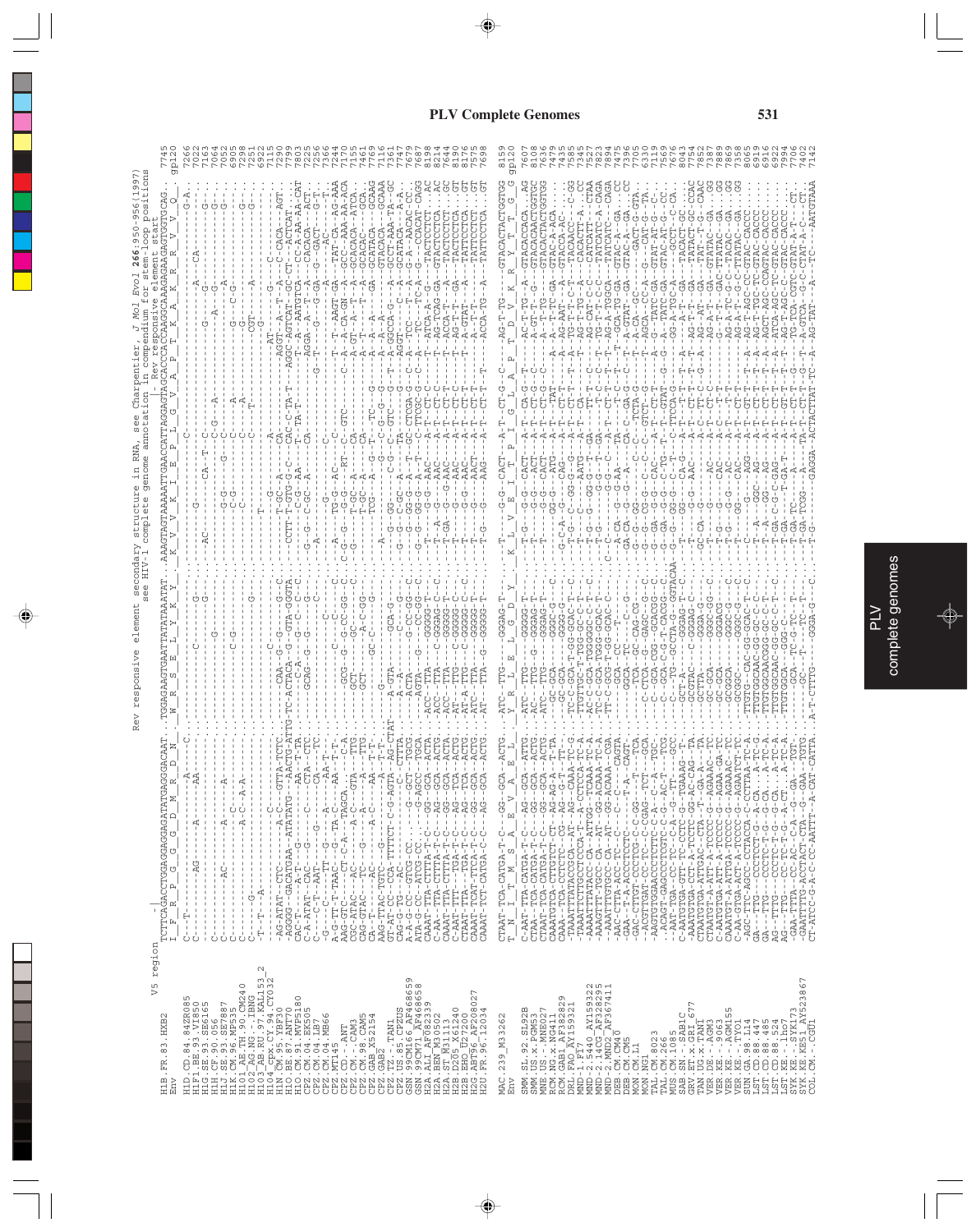Rev responsive element secondary structure in RNA, see Charpentier, J Mol Evol 266:950-956(1997)<br>see HIV-1 complete genome annotation in compendium for stem-loop positions Rev responsive element secondary structure in RNA, see Charpentier, J Mol Evol **266**:950-956(1997)

see HIV-1 complete genome annotation in compendium for stem-loop positions

|                                                                                                                                                                                                                                                                                                                     |                                                                                                                                                                                                                                                                        |   |                                                                                                                                                   |               |                                                                                                                                                                                                                                                                                                                     |                                                                                                                                                                                                                                                                                                                     |                                                                                                                                                                                                                                                                                                                     |               |          |              |                                |                                                                                                                                                                                                                                                                                                                     |                |            |          |                    |                     |  |    |  |               |   |                                                           |                |                     |                                                           |                                                                          |                           |                                                                                                                       |               |                |     |                                 |   |        |                 |                                                                                                                                                                                                                                                                                                                                                                                                                                         |  |                                                                                                                                |  |  |                  |                    |                      |                       |               |          |                |               |   |            |                         | 9999   9999       |                       |                                                                                                                                                                                     |               |               |              |         |                                         |                   |
|---------------------------------------------------------------------------------------------------------------------------------------------------------------------------------------------------------------------------------------------------------------------------------------------------------------------|------------------------------------------------------------------------------------------------------------------------------------------------------------------------------------------------------------------------------------------------------------------------|---|---------------------------------------------------------------------------------------------------------------------------------------------------|---------------|---------------------------------------------------------------------------------------------------------------------------------------------------------------------------------------------------------------------------------------------------------------------------------------------------------------------|---------------------------------------------------------------------------------------------------------------------------------------------------------------------------------------------------------------------------------------------------------------------------------------------------------------------|---------------------------------------------------------------------------------------------------------------------------------------------------------------------------------------------------------------------------------------------------------------------------------------------------------------------|---------------|----------|--------------|--------------------------------|---------------------------------------------------------------------------------------------------------------------------------------------------------------------------------------------------------------------------------------------------------------------------------------------------------------------|----------------|------------|----------|--------------------|---------------------|--|----|--|---------------|---|-----------------------------------------------------------|----------------|---------------------|-----------------------------------------------------------|--------------------------------------------------------------------------|---------------------------|-----------------------------------------------------------------------------------------------------------------------|---------------|----------------|-----|---------------------------------|---|--------|-----------------|-----------------------------------------------------------------------------------------------------------------------------------------------------------------------------------------------------------------------------------------------------------------------------------------------------------------------------------------------------------------------------------------------------------------------------------------|--|--------------------------------------------------------------------------------------------------------------------------------|--|--|------------------|--------------------|----------------------|-----------------------|---------------|----------|----------------|---------------|---|------------|-------------------------|-------------------|-----------------------|-------------------------------------------------------------------------------------------------------------------------------------------------------------------------------------|---------------|---------------|--------------|---------|-----------------------------------------|-------------------|
|                                                                                                                                                                                                                                                                                                                     |                                                                                                                                                                                                                                                                        |   |                                                                                                                                                   |               |                                                                                                                                                                                                                                                                                                                     |                                                                                                                                                                                                                                                                                                                     |                                                                                                                                                                                                                                                                                                                     |               |          |              |                                |                                                                                                                                                                                                                                                                                                                     |                |            |          |                    |                     |  |    |  |               |   |                                                           |                |                     |                                                           |                                                                          |                           |                                                                                                                       |               |                |     |                                 |   |        |                 |                                                                                                                                                                                                                                                                                                                                                                                                                                         |  |                                                                                                                                |  |  |                  |                    |                      |                       |               |          |                |               |   |            |                         |                   |                       |                                                                                                                                                                                     |               |               |              |         |                                         |                   |
|                                                                                                                                                                                                                                                                                                                     |                                                                                                                                                                                                                                                                        |   |                                                                                                                                                   |               |                                                                                                                                                                                                                                                                                                                     |                                                                                                                                                                                                                                                                                                                     |                                                                                                                                                                                                                                                                                                                     |               |          |              |                                |                                                                                                                                                                                                                                                                                                                     |                |            |          |                    |                     |  |    |  |               |   |                                                           |                |                     |                                                           |                                                                          |                           |                                                                                                                       |               |                |     |                                 |   |        |                 |                                                                                                                                                                                                                                                                                                                                                                                                                                         |  |                                                                                                                                |  |  |                  |                    |                      |                       |               |          |                |               |   |            |                         |                   |                       |                                                                                                                                                                                     |               |               |              |         |                                         |                   |
|                                                                                                                                                                                                                                                                                                                     |                                                                                                                                                                                                                                                                        |   |                                                                                                                                                   |               |                                                                                                                                                                                                                                                                                                                     |                                                                                                                                                                                                                                                                                                                     |                                                                                                                                                                                                                                                                                                                     |               |          |              |                                |                                                                                                                                                                                                                                                                                                                     |                |            |          |                    |                     |  |    |  |               |   |                                                           |                |                     |                                                           |                                                                          |                           |                                                                                                                       |               |                |     |                                 |   |        |                 |                                                                                                                                                                                                                                                                                                                                                                                                                                         |  |                                                                                                                                |  |  |                  |                    |                      |                       |               |          |                |               |   |            |                         |                   |                       |                                                                                                                                                                                     |               |               |              |         |                                         |                   |
|                                                                                                                                                                                                                                                                                                                     |                                                                                                                                                                                                                                                                        |   |                                                                                                                                                   |               |                                                                                                                                                                                                                                                                                                                     |                                                                                                                                                                                                                                                                                                                     |                                                                                                                                                                                                                                                                                                                     |               |          |              |                                |                                                                                                                                                                                                                                                                                                                     |                |            |          |                    |                     |  |    |  |               |   |                                                           |                |                     |                                                           |                                                                          |                           |                                                                                                                       |               |                |     |                                 |   |        |                 |                                                                                                                                                                                                                                                                                                                                                                                                                                         |  |                                                                                                                                |  |  |                  |                    |                      |                       |               |          |                |               |   |            |                         |                   |                       |                                                                                                                                                                                     |               |               |              |         |                                         |                   |
|                                                                                                                                                                                                                                                                                                                     |                                                                                                                                                                                                                                                                        |   |                                                                                                                                                   |               |                                                                                                                                                                                                                                                                                                                     |                                                                                                                                                                                                                                                                                                                     |                                                                                                                                                                                                                                                                                                                     |               |          |              |                                |                                                                                                                                                                                                                                                                                                                     |                |            |          |                    |                     |  |    |  |               |   |                                                           |                |                     |                                                           |                                                                          |                           |                                                                                                                       |               |                |     |                                 |   |        |                 |                                                                                                                                                                                                                                                                                                                                                                                                                                         |  |                                                                                                                                |  |  |                  |                    |                      |                       |               |          |                |               |   |            |                         |                   |                       |                                                                                                                                                                                     |               |               |              |         |                                         |                   |
|                                                                                                                                                                                                                                                                                                                     |                                                                                                                                                                                                                                                                        |   |                                                                                                                                                   |               |                                                                                                                                                                                                                                                                                                                     |                                                                                                                                                                                                                                                                                                                     |                                                                                                                                                                                                                                                                                                                     |               |          |              |                                |                                                                                                                                                                                                                                                                                                                     |                |            |          |                    |                     |  |    |  |               |   |                                                           |                |                     |                                                           |                                                                          |                           |                                                                                                                       |               |                |     |                                 |   |        |                 |                                                                                                                                                                                                                                                                                                                                                                                                                                         |  |                                                                                                                                |  |  |                  |                    |                      |                       |               |          |                |               |   |            |                         |                   |                       |                                                                                                                                                                                     |               |               |              |         |                                         |                   |
|                                                                                                                                                                                                                                                                                                                     |                                                                                                                                                                                                                                                                        |   |                                                                                                                                                   |               |                                                                                                                                                                                                                                                                                                                     |                                                                                                                                                                                                                                                                                                                     |                                                                                                                                                                                                                                                                                                                     |               |          |              |                                |                                                                                                                                                                                                                                                                                                                     |                |            |          |                    |                     |  |    |  |               |   |                                                           |                |                     |                                                           |                                                                          |                           |                                                                                                                       |               |                |     |                                 |   |        |                 |                                                                                                                                                                                                                                                                                                                                                                                                                                         |  |                                                                                                                                |  |  |                  |                    |                      |                       |               |          |                |               |   |            |                         |                   |                       |                                                                                                                                                                                     |               |               |              |         |                                         |                   |
|                                                                                                                                                                                                                                                                                                                     |                                                                                                                                                                                                                                                                        |   |                                                                                                                                                   |               |                                                                                                                                                                                                                                                                                                                     |                                                                                                                                                                                                                                                                                                                     |                                                                                                                                                                                                                                                                                                                     |               |          |              |                                |                                                                                                                                                                                                                                                                                                                     |                |            |          |                    |                     |  |    |  |               |   |                                                           |                |                     |                                                           |                                                                          |                           |                                                                                                                       |               |                |     |                                 |   |        |                 |                                                                                                                                                                                                                                                                                                                                                                                                                                         |  |                                                                                                                                |  |  |                  |                    |                      |                       |               |          |                |               |   |            |                         |                   |                       |                                                                                                                                                                                     |               |               |              |         |                                         |                   |
|                                                                                                                                                                                                                                                                                                                     |                                                                                                                                                                                                                                                                        |   |                                                                                                                                                   |               |                                                                                                                                                                                                                                                                                                                     |                                                                                                                                                                                                                                                                                                                     |                                                                                                                                                                                                                                                                                                                     |               |          |              |                                |                                                                                                                                                                                                                                                                                                                     |                |            |          |                    |                     |  |    |  |               |   |                                                           |                |                     |                                                           |                                                                          |                           |                                                                                                                       |               |                |     |                                 |   |        |                 |                                                                                                                                                                                                                                                                                                                                                                                                                                         |  |                                                                                                                                |  |  |                  |                    |                      |                       |               |          |                |               |   |            |                         |                   |                       |                                                                                                                                                                                     |               |               |              |         |                                         |                   |
|                                                                                                                                                                                                                                                                                                                     |                                                                                                                                                                                                                                                                        |   |                                                                                                                                                   |               |                                                                                                                                                                                                                                                                                                                     |                                                                                                                                                                                                                                                                                                                     |                                                                                                                                                                                                                                                                                                                     |               |          |              |                                |                                                                                                                                                                                                                                                                                                                     |                |            |          |                    |                     |  |    |  |               |   |                                                           |                |                     |                                                           |                                                                          |                           |                                                                                                                       |               |                |     |                                 |   |        |                 |                                                                                                                                                                                                                                                                                                                                                                                                                                         |  |                                                                                                                                |  |  |                  |                    |                      |                       |               |          |                |               |   |            |                         |                   |                       |                                                                                                                                                                                     |               |               |              |         |                                         |                   |
|                                                                                                                                                                                                                                                                                                                     |                                                                                                                                                                                                                                                                        |   |                                                                                                                                                   |               |                                                                                                                                                                                                                                                                                                                     |                                                                                                                                                                                                                                                                                                                     |                                                                                                                                                                                                                                                                                                                     |               |          |              |                                |                                                                                                                                                                                                                                                                                                                     |                |            |          |                    |                     |  |    |  |               |   |                                                           |                |                     |                                                           |                                                                          |                           |                                                                                                                       |               |                |     |                                 |   |        |                 |                                                                                                                                                                                                                                                                                                                                                                                                                                         |  |                                                                                                                                |  |  |                  |                    |                      |                       |               |          |                |               |   |            |                         |                   |                       |                                                                                                                                                                                     |               |               |              |         |                                         |                   |
|                                                                                                                                                                                                                                                                                                                     |                                                                                                                                                                                                                                                                        |   |                                                                                                                                                   |               |                                                                                                                                                                                                                                                                                                                     |                                                                                                                                                                                                                                                                                                                     |                                                                                                                                                                                                                                                                                                                     |               |          |              |                                |                                                                                                                                                                                                                                                                                                                     |                |            |          |                    |                     |  |    |  |               |   |                                                           |                |                     |                                                           |                                                                          |                           |                                                                                                                       |               |                |     |                                 |   |        |                 |                                                                                                                                                                                                                                                                                                                                                                                                                                         |  |                                                                                                                                |  |  |                  |                    |                      |                       |               |          |                |               |   |            |                         |                   |                       |                                                                                                                                                                                     |               |               |              |         |                                         |                   |
|                                                                                                                                                                                                                                                                                                                     |                                                                                                                                                                                                                                                                        |   |                                                                                                                                                   |               |                                                                                                                                                                                                                                                                                                                     |                                                                                                                                                                                                                                                                                                                     |                                                                                                                                                                                                                                                                                                                     |               |          |              |                                |                                                                                                                                                                                                                                                                                                                     |                |            |          |                    |                     |  |    |  |               |   |                                                           |                |                     |                                                           |                                                                          |                           |                                                                                                                       |               |                |     |                                 |   |        |                 |                                                                                                                                                                                                                                                                                                                                                                                                                                         |  |                                                                                                                                |  |  |                  |                    |                      |                       |               |          |                |               |   |            |                         |                   |                       |                                                                                                                                                                                     |               |               |              |         |                                         |                   |
|                                                                                                                                                                                                                                                                                                                     |                                                                                                                                                                                                                                                                        |   |                                                                                                                                                   |               |                                                                                                                                                                                                                                                                                                                     |                                                                                                                                                                                                                                                                                                                     |                                                                                                                                                                                                                                                                                                                     |               |          |              |                                |                                                                                                                                                                                                                                                                                                                     |                |            |          |                    |                     |  |    |  |               |   |                                                           |                |                     |                                                           | л,                                                                       | ш                         |                                                                                                                       |               |                | ∼   |                                 |   |        |                 |                                                                                                                                                                                                                                                                                                                                                                                                                                         |  |                                                                                                                                |  |  |                  |                    |                      |                       |               |          |                |               |   |            |                         |                   |                       |                                                                                                                                                                                     |               |               |              |         |                                         |                   |
|                                                                                                                                                                                                                                                                                                                     |                                                                                                                                                                                                                                                                        |   | I<br>$\frac{1}{1}$                                                                                                                                | $\frac{1}{1}$ |                                                                                                                                                                                                                                                                                                                     |                                                                                                                                                                                                                                                                                                                     | $\,$ I                                                                                                                                                                                                                                                                                                              |               | ı        | I            | $\frac{1}{1}$<br>$\frac{1}{2}$ |                                                                                                                                                                                                                                                                                                                     |                | $\,$       |          |                    | $-1$ $-1$ $-1$ $-1$ |  | J, |  |               |   |                                                           |                | $-45 - T$           |                                                           |                                                                          |                           | $-6A - T$                                                                                                             |               |                |     |                                 |   |        |                 |                                                                                                                                                                                                                                                                                                                                                                                                                                         |  |                                                                                                                                |  |  |                  | $\frac{1}{1}$<br>ı |                      |                       |               |          |                |               | í | $---AC---$ |                         |                   |                       |                                                                                                                                                                                     |               |               |              |         |                                         |                   |
| $\mathbf{I}$<br>$\vdots$                                                                                                                                                                                                                                                                                            | $\frac{1}{1}$                                                                                                                                                                                                                                                          |   | $\frac{1}{2}$                                                                                                                                     | $\frac{1}{4}$ | $\frac{1}{2}$ $\frac{1}{2}$ $\frac{1}{2}$ $\frac{1}{2}$ $\frac{1}{2}$ $\frac{1}{2}$ $\frac{1}{2}$ $\frac{1}{2}$ $\frac{1}{2}$ $\frac{1}{2}$ $\frac{1}{2}$ $\frac{1}{2}$ $\frac{1}{2}$ $\frac{1}{2}$ $\frac{1}{2}$ $\frac{1}{2}$ $\frac{1}{2}$ $\frac{1}{2}$ $\frac{1}{2}$ $\frac{1}{2}$ $\frac{1}{2}$ $\frac{1}{2}$ | $-1$<br>$\frac{1}{2}$                                                                                                                                                                                                                                                                                               |                                                                                                                                                                                                                                                                                                                     | $\frac{1}{2}$ |          | Î            |                                |                                                                                                                                                                                                                                                                                                                     |                |            | $-1$     | ÷<br>$\vdots$      |                     |  |    |  |               |   |                                                           |                |                     | T-ABACCG--GA-T                                            | $\ldots$ ACACC--500 $\ldots$                                             | $\therefore$ ACACCG-A-A-T |                                                                                                                       |               |                |     | $-1 - 20R - 20R - 30R - 3R - 5$ |   |        | $\cdots \cdots$ |                                                                                                                                                                                                                                                                                                                                                                                                                                         |  | ) - - UU - - KU<br>1                                                                                                           |  |  | --D--JdJ・・・・・・・・ | $\frac{1}{1}$      |                      | $\cdots$ CCLAAC-AGC-- |               |          |                | $\frac{1}{2}$ |   |            | $\ldots$ CAAGAC---TC--- | $CAAGAG - GC - -$ | $\ldots$ CATGAG--GC-- | $\cdots$ $\cdots$ $\cdots$ $\cdots$ $\cdots$ $\cdots$ $\cdots$ $\cdots$ $\cdots$ $\cdots$ $\cdots$ $\cdots$ $\cdots$ $\cdots$ $\cdots$ $\cdots$ $\cdots$ $\cdots$ $\cdots$ $\cdots$ | AGTAGT-AGC-G- | $$ AGGGA--GC- | --VV--KUUUUK |         |                                         |                   |
| $\vdots$                                                                                                                                                                                                                                                                                                            | .                                                                                                                                                                                                                                                                      |   |                                                                                                                                                   |               |                                                                                                                                                                                                                                                                                                                     |                                                                                                                                                                                                                                                                                                                     |                                                                                                                                                                                                                                                                                                                     |               |          | CACACCCCTCAC |                                |                                                                                                                                                                                                                                                                                                                     | $\ddot{\cdot}$ | $\vdots$   |          | $\cdot$<br>$\cdot$ |                     |  |    |  |               |   |                                                           |                | CCAGTG              |                                                           |                                                                          |                           | ACACCG<br>$\ddot{\cdot}$                                                                                              |               |                |     |                                 |   |        | $\vdots$        |                                                                                                                                                                                                                                                                                                                                                                                                                                         |  |                                                                                                                                |  |  |                  | <b>DEA</b>         |                      |                       |               |          |                | $\vdots$      |   |            |                         | ŧ                 |                       |                                                                                                                                                                                     |               |               |              | $\cdot$ | $\vdots$                                |                   |
| $\frac{1}{2}$ $\frac{1}{2}$ $\frac{1}{2}$ $\frac{1}{2}$ $\frac{1}{2}$ $\frac{1}{2}$ $\frac{1}{2}$ $\frac{1}{2}$ $\frac{1}{2}$ $\frac{1}{2}$ $\frac{1}{2}$ $\frac{1}{2}$ $\frac{1}{2}$ $\frac{1}{2}$ $\frac{1}{2}$ $\frac{1}{2}$ $\frac{1}{2}$ $\frac{1}{2}$ $\frac{1}{2}$ $\frac{1}{2}$ $\frac{1}{2}$ $\frac{1}{2}$ |                                                                                                                                                                                                                                                                        | . | $\begin{array}{cccc}\n\vdots & \vdots & \vdots & \vdots \\ \vdots & \vdots & \vdots & \vdots \\ \vdots & \vdots & \vdots & \vdots \\ \end{array}$ |               |                                                                                                                                                                                                                                                                                                                     | $\frac{1}{2}$ $\frac{1}{2}$ $\frac{1}{2}$ $\frac{1}{2}$ $\frac{1}{2}$ $\frac{1}{2}$ $\frac{1}{2}$ $\frac{1}{2}$ $\frac{1}{2}$ $\frac{1}{2}$ $\frac{1}{2}$ $\frac{1}{2}$ $\frac{1}{2}$ $\frac{1}{2}$ $\frac{1}{2}$ $\frac{1}{2}$ $\frac{1}{2}$ $\frac{1}{2}$ $\frac{1}{2}$ $\frac{1}{2}$ $\frac{1}{2}$ $\frac{1}{2}$ | $\frac{1}{2}$ $\frac{1}{2}$ $\frac{1}{2}$ $\frac{1}{2}$ $\frac{1}{2}$ $\frac{1}{2}$ $\frac{1}{2}$ $\frac{1}{2}$ $\frac{1}{2}$ $\frac{1}{2}$ $\frac{1}{2}$ $\frac{1}{2}$ $\frac{1}{2}$ $\frac{1}{2}$ $\frac{1}{2}$ $\frac{1}{2}$ $\frac{1}{2}$ $\frac{1}{2}$ $\frac{1}{2}$ $\frac{1}{2}$ $\frac{1}{2}$ $\frac{1}{2}$ |               |          |              |                                |                                                                                                                                                                                                                                                                                                                     |                | ACAACACCAT | $\vdots$ | $\vdots$           |                     |  |    |  |               |   |                                                           |                |                     |                                                           |                                                                          |                           |                                                                                                                       |               |                |     |                                 |   |        |                 |                                                                                                                                                                                                                                                                                                                                                                                                                                         |  |                                                                                                                                |  |  |                  |                    |                      |                       |               |          |                |               |   |            |                         |                   |                       |                                                                                                                                                                                     |               |               |              |         | $\vdots$                                |                   |
|                                                                                                                                                                                                                                                                                                                     |                                                                                                                                                                                                                                                                        |   |                                                                                                                                                   |               |                                                                                                                                                                                                                                                                                                                     |                                                                                                                                                                                                                                                                                                                     |                                                                                                                                                                                                                                                                                                                     | $\frac{1}{2}$ | $\vdots$ | н            |                                | $\frac{1}{2}$ $\frac{1}{2}$ $\frac{1}{2}$ $\frac{1}{2}$ $\frac{1}{2}$ $\frac{1}{2}$ $\frac{1}{2}$ $\frac{1}{2}$ $\frac{1}{2}$ $\frac{1}{2}$ $\frac{1}{2}$ $\frac{1}{2}$ $\frac{1}{2}$ $\frac{1}{2}$ $\frac{1}{2}$ $\frac{1}{2}$ $\frac{1}{2}$ $\frac{1}{2}$ $\frac{1}{2}$ $\frac{1}{2}$ $\frac{1}{2}$ $\frac{1}{2}$ | $\frac{1}{2}$  |            | ACACTCC  | $\cdot$            |                     |  |    |  | $GGTG \ldots$ | н | $\begin{array}{c} \vdots \\ \vdots \\ \vdots \end{array}$ | $\ddot{\cdot}$ | $\frac{1}{2}$<br>HH | $\begin{array}{c} \vdots \\ \vdots \\ \vdots \end{array}$ | $\begin{array}{c} \vdots \\ \vdots \\ \vdots \\ \vdots \end{array}$<br>ひ |                           | $\frac{1}{2}$<br><b>いい</b>                                                                                            | $\frac{1}{2}$ | U              |     | $\mathbb H$                     | ↻ | $\cup$ |                 | $\begin{array}{c} \mathbf{1} \\ \mathbf{1} \\ \mathbf{1} \\ \mathbf{1} \end{array}$                                                                                                                                                                                                                                                                                                                                                     |  |                                                                                                                                |  |  |                  | $\vdots$           | $\vdots$<br>$\vdots$ |                       | $\frac{1}{2}$ | $\vdots$ | $\ddot{\cdot}$ |               |   |            |                         |                   |                       |                                                                                                                                                                                     | $\frac{1}{2}$ | $\vdots$      | $\vdots$     |         |                                         | TTGGCAT.          |
|                                                                                                                                                                                                                                                                                                                     |                                                                                                                                                                                                                                                                        |   |                                                                                                                                                   |               |                                                                                                                                                                                                                                                                                                                     | $\sim$                                                                                                                                                                                                                                                                                                              |                                                                                                                                                                                                                                                                                                                     |               |          |              |                                |                                                                                                                                                                                                                                                                                                                     |                |            |          |                    |                     |  |    |  |               |   |                                                           |                |                     |                                                           |                                                                          |                           |                                                                                                                       |               |                |     |                                 |   |        |                 |                                                                                                                                                                                                                                                                                                                                                                                                                                         |  |                                                                                                                                |  |  |                  |                    |                      |                       |               |          |                |               |   |            |                         |                   |                       |                                                                                                                                                                                     |               |               |              |         |                                         |                   |
|                                                                                                                                                                                                                                                                                                                     |                                                                                                                                                                                                                                                                        |   |                                                                                                                                                   |               |                                                                                                                                                                                                                                                                                                                     |                                                                                                                                                                                                                                                                                                                     |                                                                                                                                                                                                                                                                                                                     |               |          |              |                                |                                                                                                                                                                                                                                                                                                                     |                |            |          |                    |                     |  |    |  |               |   |                                                           |                |                     |                                                           |                                                                          | $\overline{\phantom{a}}$  |                                                                                                                       |               |                |     |                                 |   |        |                 |                                                                                                                                                                                                                                                                                                                                                                                                                                         |  |                                                                                                                                |  |  |                  |                    |                      |                       |               |          |                |               |   |            |                         |                   |                       |                                                                                                                                                                                     |               |               |              |         |                                         |                   |
|                                                                                                                                                                                                                                                                                                                     |                                                                                                                                                                                                                                                                        |   |                                                                                                                                                   |               |                                                                                                                                                                                                                                                                                                                     |                                                                                                                                                                                                                                                                                                                     |                                                                                                                                                                                                                                                                                                                     |               |          |              |                                |                                                                                                                                                                                                                                                                                                                     |                |            |          |                    |                     |  |    |  |               |   |                                                           |                |                     |                                                           |                                                                          |                           |                                                                                                                       |               |                |     |                                 |   |        |                 |                                                                                                                                                                                                                                                                                                                                                                                                                                         |  |                                                                                                                                |  |  |                  |                    |                      |                       |               |          |                |               |   |            |                         |                   |                       |                                                                                                                                                                                     |               |               |              |         |                                         | $.CG\overline{U}$ |
|                                                                                                                                                                                                                                                                                                                     | $\begin{tabular}{ll} \bf 111D. CD 184. 94.2R005\\ \bf 1113. 133.371550\\ \bf 1114. 135.93.371550\\ \bf 1115. 137. 30.565\\ \bf 1115. 139. 30.565\\ \bf 1115. 139. 30.567\\ \bf 1115. 130. 246.1R0; .71.1R01.19\\ \bf 1115. 24. 187. 190.7092\\ \bf 1115. 24. 187. 191$ |   |                                                                                                                                                   |               |                                                                                                                                                                                                                                                                                                                     |                                                                                                                                                                                                                                                                                                                     |                                                                                                                                                                                                                                                                                                                     |               |          |              |                                |                                                                                                                                                                                                                                                                                                                     |                |            |          |                    |                     |  |    |  |               |   |                                                           |                |                     |                                                           |                                                                          |                           | HDA: BEN-W30502<br>HDA: ST_M31113<br>HDA: D205_X61240<br>HDA: D205_X61240<br>HDA: RFT96_AF208027<br>HDU: FR: 96-12034 |               | MAC.239_M33262 |     |                                 |   |        |                 | $\begin{array}{l} \texttt{SMM}, \texttt{SL}, 92, \texttt{SL92B} \\ \texttt{MSE}, \texttt{US} \times \texttt{PQB02} \\ \texttt{MSE}, \texttt{US} \times \texttt{PQB02} \\ \texttt{RCM}, \texttt{NG} \times \texttt{NG411} \\ \texttt{RCM}, \texttt{GAB1}, \texttt{AFS} \texttt{82829} \\ \texttt{RCM}, \texttt{GAB1}, \texttt{AFS} \texttt{82829} \\ \texttt{MUD-1}, \texttt{PT}, \texttt{S221} \\ \texttt{MUD-1}, \texttt{PT}, \texttt$ |  | MWD-2.5440_AY159322<br>MWD-2.14CG_AF328295<br>MWD-2.14CG_AF328295<br>DEB. CM. CM40<br>DEB. CM. CM5<br>MOB. I.L1<br>MON. NG1.11 |  |  |                  |                    |                      |                       |               |          |                |               |   |            |                         |                   |                       |                                                                                                                                                                                     |               |               |              |         | SYK.KE.-.SYK173<br>SYK.KE.KE51_AY523867 | ľ<br>EN.          |
|                                                                                                                                                                                                                                                                                                                     |                                                                                                                                                                                                                                                                        |   |                                                                                                                                                   |               |                                                                                                                                                                                                                                                                                                                     |                                                                                                                                                                                                                                                                                                                     |                                                                                                                                                                                                                                                                                                                     |               |          |              |                                |                                                                                                                                                                                                                                                                                                                     |                |            |          |                    |                     |  |    |  |               |   |                                                           |                |                     |                                                           |                                                                          |                           |                                                                                                                       |               |                | Env |                                 |   |        |                 |                                                                                                                                                                                                                                                                                                                                                                                                                                         |  |                                                                                                                                |  |  |                  |                    |                      |                       |               |          |                |               |   |            |                         |                   |                       |                                                                                                                                                                                     |               |               |              |         |                                         | COL.              |
|                                                                                                                                                                                                                                                                                                                     |                                                                                                                                                                                                                                                                        |   |                                                                                                                                                   |               |                                                                                                                                                                                                                                                                                                                     |                                                                                                                                                                                                                                                                                                                     |                                                                                                                                                                                                                                                                                                                     |               |          |              |                                |                                                                                                                                                                                                                                                                                                                     |                |            |          |                    |                     |  |    |  |               |   |                                                           |                |                     |                                                           |                                                                          |                           |                                                                                                                       |               |                |     |                                 |   |        |                 |                                                                                                                                                                                                                                                                                                                                                                                                                                         |  |                                                                                                                                |  |  |                  |                    |                      |                       |               |          |                |               |   |            |                         |                   |                       |                                                                                                                                                                                     |               |               |              |         |                                         |                   |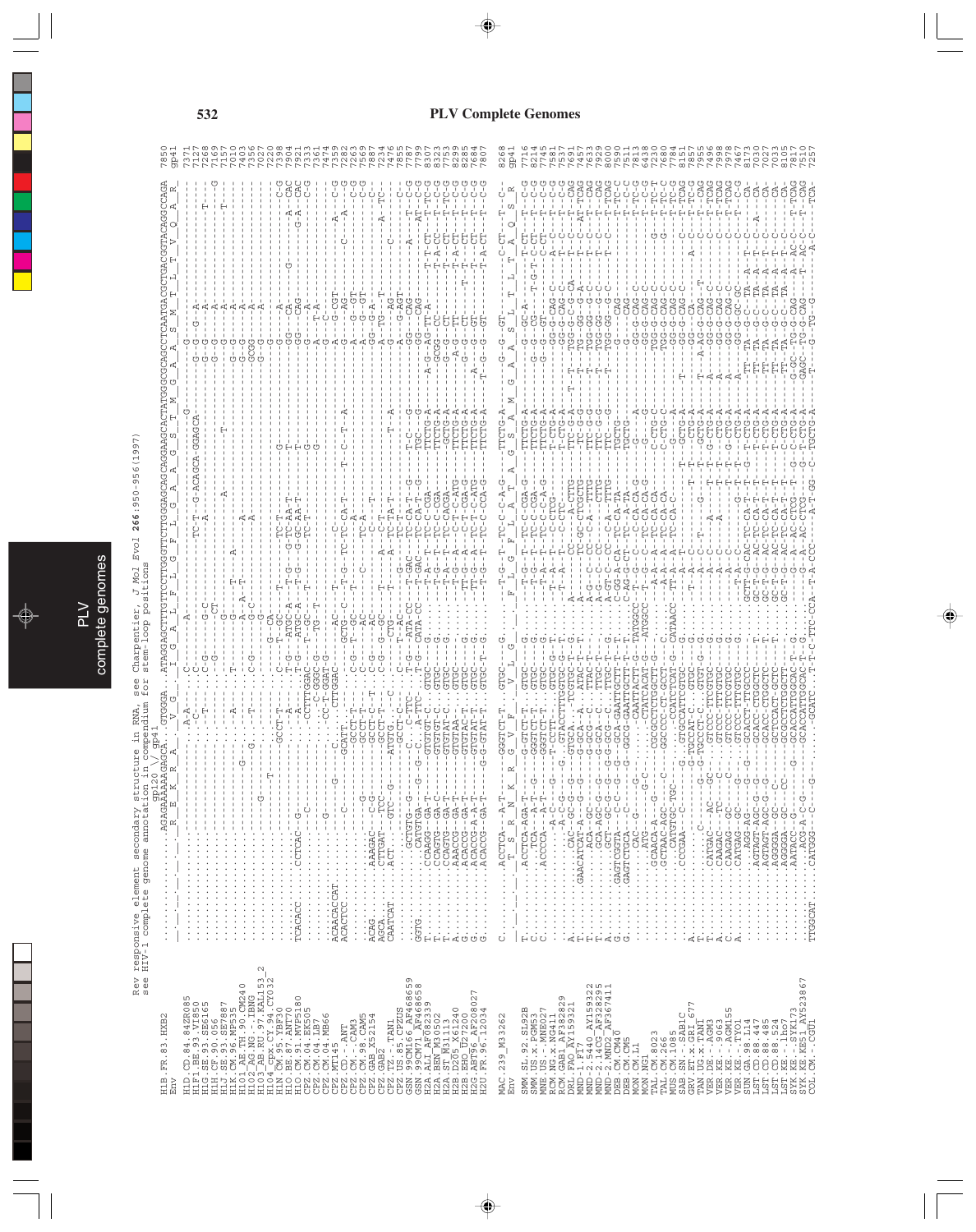| H1B.FR.83.HXB2<br>Env                                                                                                                                                                                                                                                                                                                                                                                                   |                                                                                                                                                                                             | CAATTATTGTCTGGTATAGTGCAGCAG<br>$-\frac{Q}{Q} - \frac{L}{L} - \frac{S}{S} - \frac{G}{G} - \frac{I}{L} - \frac{V}{Q} - \frac{Q}{Q}$<br>$\circ$                                |  |                  |  |  |
|-------------------------------------------------------------------------------------------------------------------------------------------------------------------------------------------------------------------------------------------------------------------------------------------------------------------------------------------------------------------------------------------------------------------------|---------------------------------------------------------------------------------------------------------------------------------------------------------------------------------------------|-----------------------------------------------------------------------------------------------------------------------------------------------------------------------------|--|------------------|--|--|
|                                                                                                                                                                                                                                                                                                                                                                                                                         | $\mathbf{I}$<br>$\mathbf{I}$<br>$\mathsf I$<br>$\frac{1}{4}$<br>$\ddot{\circ}$                                                                                                              | $- - A - -$<br>$\mathbf{I}$<br>J.<br>1<br>$\mathsf I$<br>J.<br>-                                                                                                            |  |                  |  |  |
|                                                                                                                                                                                                                                                                                                                                                                                                                         | $-1 - 5$<br>$\mathbf{I}$<br>$\,$<br>$\frac{1}{4}$<br>$\,$<br>$\mathbf{I}$<br>$\mathfrak l$<br>J.<br>$\mathbf{I}$<br>$\mathbf{I}$<br>$\mathfrak l$                                           | ٠<br>$\,$ I<br>$\,$ I<br>$-4 - 1$<br>$\mathfrak l$<br>J.<br>J.<br>٠<br>$\,$ I<br>$\,$ I<br>$\blacksquare$                                                                   |  |                  |  |  |
|                                                                                                                                                                                                                                                                                                                                                                                                                         | $\mathsf I$<br>$\mathbf{I}$<br>$\mathbf{I}$<br>$\overline{1}$<br>$\overline{\phantom{a}}$<br>$\mathsf I$<br>$\overline{\phantom{a}}$<br>ł<br>$\,$ I<br>$\frac{1}{1}$<br>$\overline{1}$<br>1 | ٠<br>$\overline{\phantom{a}}$<br>$\overline{\phantom{0}}$<br>$\mathbf I$<br>$\mathbf{I}$<br>$\mathsf I$<br>$\mathsf I$<br>$\mathbf{L}$<br>$\mathbf{I}$                      |  |                  |  |  |
|                                                                                                                                                                                                                                                                                                                                                                                                                         | $\frac{1}{2}$<br>$\mathsf I$<br>$\blacksquare$<br>$\mathbf{I}$<br>$\frac{1}{1}$<br>$\frac{1}{\sqrt{2}}$<br>$\mathsf I$<br>$\blacksquare$                                                    | $\overline{\phantom{a}}$<br>÷<br>$\mathbf{I}$                                                                                                                               |  |                  |  |  |
|                                                                                                                                                                                                                                                                                                                                                                                                                         | $\mathbf{I}$<br>$\blacksquare$<br>$\mathbf{I}$<br>- 11<br>- 1<br>$\mathbf{I}$<br>J.                                                                                                         | RARA<br>$\overline{1}$<br>$\mathbf{I}$<br>$\blacksquare$                                                                                                                    |  |                  |  |  |
|                                                                                                                                                                                                                                                                                                                                                                                                                         | 1<br>J.<br>$\mathbf{I}$<br>$\mathbf{I}$<br>$\frac{1}{1}$<br>$\mathsf I$                                                                                                                     | ٠<br>Ţ<br>$\overline{\phantom{a}}$<br>J.<br>٠<br>1                                                                                                                          |  |                  |  |  |
|                                                                                                                                                                                                                                                                                                                                                                                                                         | $-1 - 1 - 1$<br>÷<br>$\,$ I<br>$\mathbf{I}$<br>J.<br>$\mathbf I$<br>$\mathfrak l$                                                                                                           | Ą<br>$\mathbf{I}$<br>f,<br>$\mathsf I$<br>L.<br>$\mathbf{I}$<br>л.                                                                                                          |  |                  |  |  |
| $\frac{1}{2}$                                                                                                                                                                                                                                                                                                                                                                                                           |                                                                                                                                                                                             | $\overline{\phantom{0}}$<br>$\mathbf{I}$                                                                                                                                    |  |                  |  |  |
|                                                                                                                                                                                                                                                                                                                                                                                                                         |                                                                                                                                                                                             | $\overline{\phantom{a}}$<br>$-1$<br>$\mathsf I$<br>$\mathbf{I}$<br>$\mathbf{I}$<br>$\,$ $\,$                                                                                |  |                  |  |  |
|                                                                                                                                                                                                                                                                                                                                                                                                                         |                                                                                                                                                                                             | - 1<br>$\mathbf{I}$<br>К<br>Ť<br>J.<br>$\mathbf{I}$<br>$\,$ I                                                                                                               |  |                  |  |  |
|                                                                                                                                                                                                                                                                                                                                                                                                                         | $-044 - -$<br>$ACTC--------$                                                                                                                                                                | $\mathbf{I}$<br>$\blacksquare$<br>К<br>Ť<br>$\,$ $\,$<br>$\mathbf{I}$<br>j.<br>$\mathsf I$                                                                                  |  |                  |  |  |
|                                                                                                                                                                                                                                                                                                                                                                                                                         | $\blacksquare$<br>$- - A - -$<br>$- - A - -$<br>$\overline{1}$                                                                                                                              | $\mathbf{I}$<br>- 1<br>A<br>Ť<br>$\mathbf{I}$<br>$\mathbf{I}$<br>$\blacksquare$<br>$\mathbb{I}$<br>$\blacksquare$<br>$\begin{array}{c} 0 & 0 \\ + & 1 \\ + & 1 \end{array}$ |  |                  |  |  |
|                                                                                                                                                                                                                                                                                                                                                                                                                         | $\,$ I<br>$-100-0-1$                                                                                                                                                                        | - 1<br>$\overline{\phantom{a}}$                                                                                                                                             |  |                  |  |  |
|                                                                                                                                                                                                                                                                                                                                                                                                                         | $- - P A - G - C$                                                                                                                                                                           | $\mathbf{I}$<br>٠<br>J.                                                                                                                                                     |  |                  |  |  |
|                                                                                                                                                                                                                                                                                                                                                                                                                         | - 410-129-12-14<br>- 420-129-12-14                                                                                                                                                          | - 11<br>$- - A$<br>$- - A$<br>÷.<br>$\mathsf I$                                                                                                                             |  |                  |  |  |
|                                                                                                                                                                                                                                                                                                                                                                                                                         |                                                                                                                                                                                             | $-4$<br>Ť<br>$\frac{1}{4}$                                                                                                                                                  |  |                  |  |  |
|                                                                                                                                                                                                                                                                                                                                                                                                                         |                                                                                                                                                                                             | $- -A - -$<br>$\frac{1}{4}$<br>ł                                                                                                                                            |  |                  |  |  |
|                                                                                                                                                                                                                                                                                                                                                                                                                         |                                                                                                                                                                                             | $- - A$<br>$\frac{1}{4}$<br>ł                                                                                                                                               |  |                  |  |  |
|                                                                                                                                                                                                                                                                                                                                                                                                                         | $\begin{array}{l} \mathbf{A} - \mathbf{C} \mathbf{C} - \mathbf{G} \mathbf{C} - \mathbf{T} - - \mathbf{A} \\ - \mathbf{C} - \mathbf{A} - \mathbf{A} \end{array}$                             | $\,$ I<br>$\overline{\phantom{a}}$<br>$\overline{\phantom{a}}$<br>$\overline{1}$<br>$\overline{\phantom{a}}$<br>$\overline{\phantom{a}}$<br>$\frac{1}{4}$                   |  |                  |  |  |
|                                                                                                                                                                                                                                                                                                                                                                                                                         |                                                                                                                                                                                             | $\mathsf{I}$<br>$\frac{1}{4}$<br>$\mathbf{I}$<br>$\mathbf{I}$<br>$\overline{1}$<br>$- - A$<br>$-1$                                                                          |  |                  |  |  |
|                                                                                                                                                                                                                                                                                                                                                                                                                         |                                                                                                                                                                                             | $\blacksquare$<br>$- - A -$<br>$\mathbf{I}$<br>ł<br>$\mathbb{I}$<br>$\frac{1}{4}$                                                                                           |  |                  |  |  |
| Ō                                                                                                                                                                                                                                                                                                                                                                                                                       |                                                                                                                                                                                             | J<br>$---A---$<br>$\frac{1}{1}$<br>$\mathsf{I}$<br>ţ                                                                                                                        |  |                  |  |  |
|                                                                                                                                                                                                                                                                                                                                                                                                                         | I,<br>÷<br>ACT.                                                                                                                                                                             | $\mathbf{I}$                                                                                                                                                                |  |                  |  |  |
|                                                                                                                                                                                                                                                                                                                                                                                                                         |                                                                                                                                                                                             | $- - - - A$<br>$\frac{1}{1}$<br>ŧ                                                                                                                                           |  |                  |  |  |
|                                                                                                                                                                                                                                                                                                                                                                                                                         |                                                                                                                                                                                             | $- - A$<br>$\mathbf{I}$<br>-<br>$\mathsf I$<br>$\frac{1}{4}$                                                                                                                |  |                  |  |  |
|                                                                                                                                                                                                                                                                                                                                                                                                                         | ACT---C-<br>ACT------<br>ACT---C-                                                                                                                                                           | $\,$ I<br>$\,$ I<br>J.<br>J.<br>J.<br>$\mathbf I$<br>Ĵ                                                                                                                      |  |                  |  |  |
|                                                                                                                                                                                                                                                                                                                                                                                                                         | <b>ACT---C</b>                                                                                                                                                                              | $\,$<br>$\sf I$<br>ŧ<br>$\overline{\phantom{a}}$<br>$\frac{1}{1}$<br>$\mathsf I$<br>$\frac{1}{4}$                                                                           |  |                  |  |  |
|                                                                                                                                                                                                                                                                                                                                                                                                                         | $\begin{array}{c} 1 \\ 0 \\ 1 \end{array}$                                                                                                                                                  | $-1$<br>$\frac{1}{4}$<br>$\mathbf{I}$<br>$\frac{1}{1}$                                                                                                                      |  |                  |  |  |
| $\begin{array}{l} \texttt{CPE1} \texttt{?T2} \texttt{?} \texttt{?} \texttt{?} \texttt{?} \texttt{?} \texttt{?} \texttt{?} \texttt{?} \texttt{?} \texttt{?} \texttt{?} \texttt{?} \texttt{?} \texttt{?} \texttt{?} \texttt{?} \texttt{?} \texttt{?} \texttt{?} \texttt{?} \texttt{?} \texttt{?} \texttt{?} \texttt{?} \texttt{?} \texttt{?} \texttt{?} \texttt{?} \texttt{?} \texttt{?} \texttt{?} \texttt{?} \texttt{?$ | $\frac{1}{2}$<br>÷<br>ACT-                                                                                                                                                                  | $-4$<br>÷,                                                                                                                                                                  |  |                  |  |  |
|                                                                                                                                                                                                                                                                                                                                                                                                                         |                                                                                                                                                                                             |                                                                                                                                                                             |  |                  |  |  |
| MAC.239_M33262<br>Env                                                                                                                                                                                                                                                                                                                                                                                                   | $\frac{1}{4}$<br>$\dot{q}$<br>$\mathbf{I}$<br>$\,$ I<br>-<br>$\mathbf{I}$<br>ACT.                                                                                                           | $-4$<br>$\mathsf I$<br>J.<br>ひ                                                                                                                                              |  |                  |  |  |
|                                                                                                                                                                                                                                                                                                                                                                                                                         | Ą<br>$\Box$<br>$\Box$                                                                                                                                                                       | $\sim$<br>$\circ$<br>$\triangleright$<br>U                                                                                                                                  |  |                  |  |  |
|                                                                                                                                                                                                                                                                                                                                                                                                                         |                                                                                                                                                                                             | $- -A - -A$<br>$\mathsf I$<br>Ť                                                                                                                                             |  |                  |  |  |
|                                                                                                                                                                                                                                                                                                                                                                                                                         |                                                                                                                                                                                             | $\mathsf I$<br>$\mathbf{I}$<br>$\mathbb{I}$                                                                                                                                 |  |                  |  |  |
|                                                                                                                                                                                                                                                                                                                                                                                                                         |                                                                                                                                                                                             | $- - A$<br>л.<br>٠<br>I.<br>٠<br>J.<br>٠<br>ŧ                                                                                                                               |  |                  |  |  |
|                                                                                                                                                                                                                                                                                                                                                                                                                         |                                                                                                                                                                                             | $\mathbf{I}$<br>$\overline{\phantom{a}}$<br>$\overline{\phantom{a}}$<br>$\mathbf{I}$                                                                                        |  |                  |  |  |
|                                                                                                                                                                                                                                                                                                                                                                                                                         |                                                                                                                                                                                             | $\mathbb{L}$<br>$\mathbf{I}$<br>$\mathbf{I}$<br>$\mathsf I$                                                                                                                 |  |                  |  |  |
| $\begin{array}{l} \text{SMM, SL-32. SD2B} \\ \text{SMM, US}\ldots, \text{PGRIS} \\ \text{RCM, US}\ldots, \text{PGRIS} \\ \text{RCM, AGAB1} \hspace{0.08cm} \text{AFB} \hspace{0.08cm} \text{B} \hspace{0.08cm} \text{B} \hspace{0.08cm} \text{B} \hspace{0.08cm} \text{B} \hspace{0.08cm} \text{B} \hspace{0.08cm} \text{B} \hspace{0.08cm} \text{B} \hspace{0.08cm} \text{B} \hspace{0.08cm} \text{$                   |                                                                                                                                                                                             | $\mathbf{I}$<br>$\mathbf I$<br>$\,$<br>÷                                                                                                                                    |  |                  |  |  |
|                                                                                                                                                                                                                                                                                                                                                                                                                         |                                                                                                                                                                                             | $- A - - A$                                                                                                                                                                 |  |                  |  |  |
|                                                                                                                                                                                                                                                                                                                                                                                                                         |                                                                                                                                                                                             | $\blacksquare$<br>ּלִילְיָהָ<br> <br>  דְ                                                                                                                                   |  |                  |  |  |
|                                                                                                                                                                                                                                                                                                                                                                                                                         |                                                                                                                                                                                             | J.<br>抖击                                                                                                                                                                    |  |                  |  |  |
|                                                                                                                                                                                                                                                                                                                                                                                                                         |                                                                                                                                                                                             |                                                                                                                                                                             |  |                  |  |  |
|                                                                                                                                                                                                                                                                                                                                                                                                                         |                                                                                                                                                                                             | $- - - - A$                                                                                                                                                                 |  |                  |  |  |
|                                                                                                                                                                                                                                                                                                                                                                                                                         |                                                                                                                                                                                             | $-4$<br>$\frac{1}{4}$                                                                                                                                                       |  |                  |  |  |
|                                                                                                                                                                                                                                                                                                                                                                                                                         |                                                                                                                                                                                             | $\frac{1}{4}$<br>$\,$ $\,$<br>$\overline{\phantom{a}}$<br>1<br>$\mathbf{I}$<br>$\,$ I<br>$\frac{1}{4}$                                                                      |  |                  |  |  |
|                                                                                                                                                                                                                                                                                                                                                                                                                         |                                                                                                                                                                                             | t<br>$\frac{1}{1}$<br>t<br>$\overline{\phantom{a}}$<br>$\,$<br>$\frac{1}{4}$                                                                                                |  |                  |  |  |
|                                                                                                                                                                                                                                                                                                                                                                                                                         |                                                                                                                                                                                             | $\frac{1}{1}$<br>$\mathfrak l$<br>٠<br>$\mathsf I$<br>$\mathbb{I}=\mathbb{I}$                                                                                               |  |                  |  |  |
|                                                                                                                                                                                                                                                                                                                                                                                                                         |                                                                                                                                                                                             | $\overline{\phantom{0}}$                                                                                                                                                    |  |                  |  |  |
|                                                                                                                                                                                                                                                                                                                                                                                                                         |                                                                                                                                                                                             |                                                                                                                                                                             |  |                  |  |  |
|                                                                                                                                                                                                                                                                                                                                                                                                                         |                                                                                                                                                                                             | $\blacksquare$<br>U<br>Ĵ                                                                                                                                                    |  |                  |  |  |
|                                                                                                                                                                                                                                                                                                                                                                                                                         |                                                                                                                                                                                             | $\mathsf I$<br>$\frac{1}{4}$                                                                                                                                                |  |                  |  |  |
|                                                                                                                                                                                                                                                                                                                                                                                                                         |                                                                                                                                                                                             | ÷<br>ééé<br>TIT                                                                                                                                                             |  | 3        <br>! 1 |  |  |
|                                                                                                                                                                                                                                                                                                                                                                                                                         |                                                                                                                                                                                             | ÷,                                                                                                                                                                          |  |                  |  |  |
|                                                                                                                                                                                                                                                                                                                                                                                                                         |                                                                                                                                                                                             | $\frac{1}{1}$<br>$\,$ $\,$<br>$\begin{array}{c}\n-2 & -1 \\ -1 & -1\n\end{array}$                                                                                           |  |                  |  |  |
|                                                                                                                                                                                                                                                                                                                                                                                                                         |                                                                                                                                                                                             | j                                                                                                                                                                           |  |                  |  |  |
|                                                                                                                                                                                                                                                                                                                                                                                                                         |                                                                                                                                                                                             | $\frac{1}{2}$<br>$\frac{1}{2}$                                                                                                                                              |  |                  |  |  |
|                                                                                                                                                                                                                                                                                                                                                                                                                         |                                                                                                                                                                                             | $\frac{1}{1}$<br>부                                                                                                                                                          |  |                  |  |  |
|                                                                                                                                                                                                                                                                                                                                                                                                                         |                                                                                                                                                                                             | $\frac{1}{4}$                                                                                                                                                               |  |                  |  |  |
| $\begin{tabular}{l l l } \hline \textbf{TM} & \textbf{000}, \textbf{3023} \\ \textbf{MRL} & \textbf{000}, \textbf{5085} \\ \textbf{MRL} & \textbf{000}, \textbf{500}, \textbf{600}, \textbf{700} \\ \textbf{500}, \textbf{000}, \textbf{100}, \textbf{100}, \textbf{100}, \textbf{100} \\ \textbf{500}, \textbf{000}, \textbf{100}, \textbf{100}, \textbf{100}, \textbf{100} \\ \textbf{500}, \textbf{10$               |                                                                                                                                                                                             | $\frac{1}{4}$<br>부부부                                                                                                                                                        |  |                  |  |  |
|                                                                                                                                                                                                                                                                                                                                                                                                                         |                                                                                                                                                                                             |                                                                                                                                                                             |  |                  |  |  |
|                                                                                                                                                                                                                                                                                                                                                                                                                         | $-1$<br>ACT--G                                                                                                                                                                              | 부<br>ひ                                                                                                                                                                      |  |                  |  |  |
|                                                                                                                                                                                                                                                                                                                                                                                                                         |                                                                                                                                                                                             |                                                                                                                                                                             |  |                  |  |  |
| SYK.KE.-.SYK173<br>SYK.KE.KES1_AY523867<br>COL.CM.-.CGU1                                                                                                                                                                                                                                                                                                                                                                |                                                                                                                                                                                             | ACT--G---------------------<br>TCCC-TAATGGAA-GGCTAGTGCCAGC                                                                                                                  |  |                  |  |  |
|                                                                                                                                                                                                                                                                                                                                                                                                                         |                                                                                                                                                                                             |                                                                                                                                                                             |  |                  |  |  |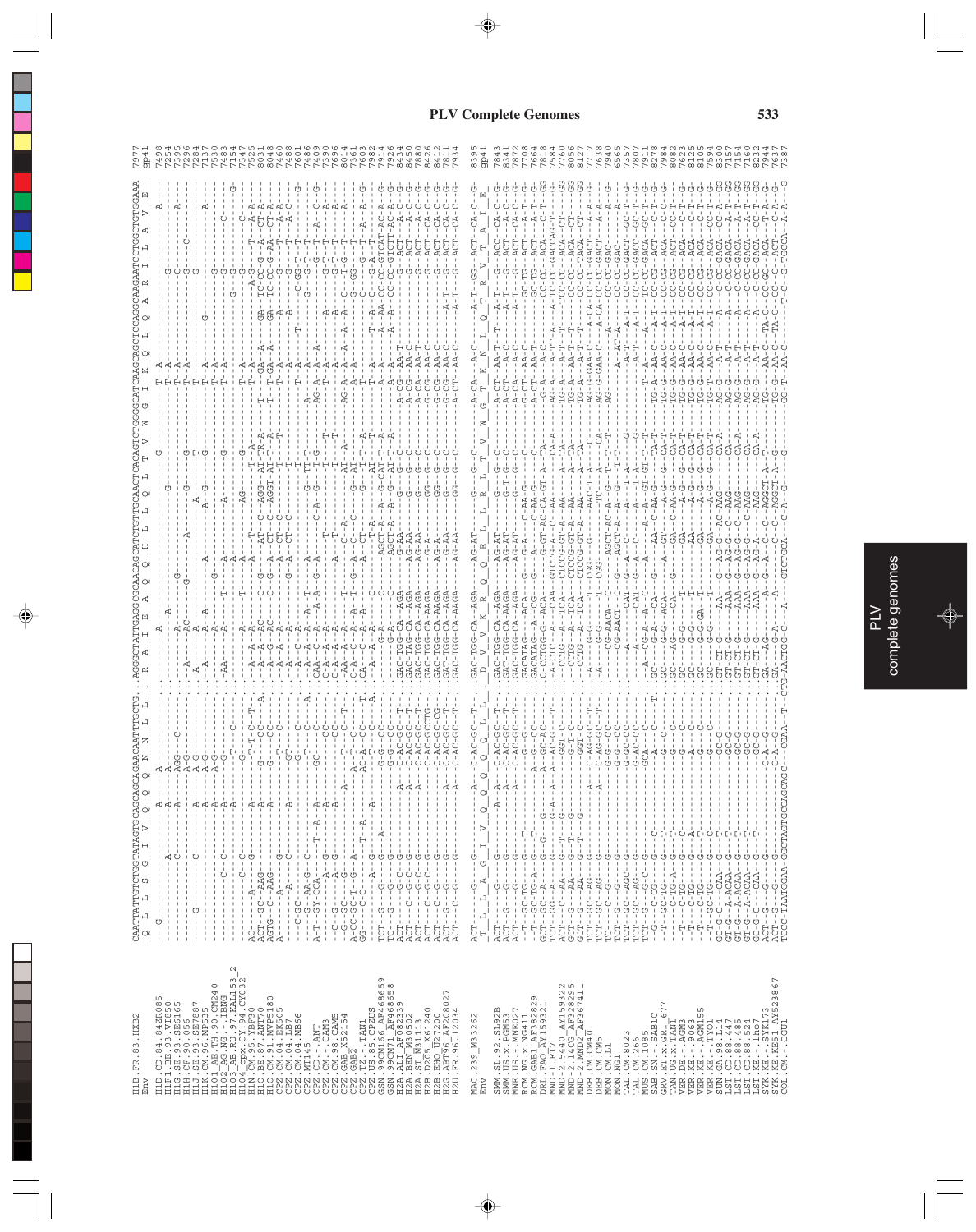|  | ř<br>ĭ |
|--|--------|
|  | í      |

nes

|                                                         |                                               |  |                                                                               |                       |                   |              |                                                                                                                                                                                                                                                                                                                                                                                                                                 |                        |              |             | GATATAL            | ATAACI           | AAAA.                                   |        | <b>RAAT</b> | PGL <sub>C</sub>         | AGCAGTG                 | . ACAT                   | .ACAT            | . AATT                                         |               | <b>TECAAACTI</b><br>ITOAAACTI |               | CTCL        |           |                                                     |                     |                                |                                  |                  |               |         |                 |  |                  |                              |                   |                      |                                                      |                   |                          |                    |                                                         |                                                            |         |                                                                                  |                    |                           |                                     |               | GGGCAAAAG               | <b>GGGCTAAAG</b>                                                                                                                      | <b>LGGACAAACT</b>         | TGGTCGAATT                | GGGCAAATC                          |                                     |                    |                                                                                              |                             |                             |               |                     |                        |                                                      |                                      |  |                                                                   |                        |                 |                 |
|---------------------------------------------------------|-----------------------------------------------|--|-------------------------------------------------------------------------------|-----------------------|-------------------|--------------|---------------------------------------------------------------------------------------------------------------------------------------------------------------------------------------------------------------------------------------------------------------------------------------------------------------------------------------------------------------------------------------------------------------------------------|------------------------|--------------|-------------|--------------------|------------------|-----------------------------------------|--------|-------------|--------------------------|-------------------------|--------------------------|------------------|------------------------------------------------|---------------|-------------------------------|---------------|-------------|-----------|-----------------------------------------------------|---------------------|--------------------------------|----------------------------------|------------------|---------------|---------|-----------------|--|------------------|------------------------------|-------------------|----------------------|------------------------------------------------------|-------------------|--------------------------|--------------------|---------------------------------------------------------|------------------------------------------------------------|---------|----------------------------------------------------------------------------------|--------------------|---------------------------|-------------------------------------|---------------|-------------------------|---------------------------------------------------------------------------------------------------------------------------------------|---------------------------|---------------------------|------------------------------------|-------------------------------------|--------------------|----------------------------------------------------------------------------------------------|-----------------------------|-----------------------------|---------------|---------------------|------------------------|------------------------------------------------------|--------------------------------------|--|-------------------------------------------------------------------|------------------------|-----------------|-----------------|
|                                                         |                                               |  |                                                                               |                       |                   |              |                                                                                                                                                                                                                                                                                                                                                                                                                                 |                        |              |             |                    |                  |                                         |        |             |                          |                         |                          |                  |                                                |               |                               |               |             |           |                                                     |                     |                                |                                  |                  |               |         |                 |  |                  |                              |                   |                      |                                                      |                   |                          |                    |                                                         |                                                            |         |                                                                                  |                    |                           |                                     |               |                         |                                                                                                                                       |                           |                           |                                    |                                     |                    |                                                                                              |                             |                             |               |                     |                        |                                                      |                                      |  |                                                                   |                        |                 |                 |
|                                                         |                                               |  |                                                                               |                       |                   |              |                                                                                                                                                                                                                                                                                                                                                                                                                                 |                        |              |             |                    |                  |                                         |        |             |                          |                         |                          |                  |                                                |               |                               |               |             |           |                                                     |                     |                                |                                  |                  |               |         |                 |  |                  |                              |                   |                      |                                                      |                   |                          |                    |                                                         |                                                            |         |                                                                                  |                    |                           |                                     |               |                         |                                                                                                                                       |                           |                           |                                    |                                     |                    |                                                                                              |                             |                             |               |                     |                        |                                                      |                                      |  |                                                                   |                        |                 |                 |
| GGAGTAATAAATC                                           |                                               |  |                                                                               |                       |                   |              |                                                                                                                                                                                                                                                                                                                                                                                                                                 |                        |              | TAGGA       |                    |                  |                                         |        |             | $-4 - -$                 | GTA--CTI                | しゅー                      |                  | $CC-GGG$ .                                     | $AC-G-$       | <b>GC-G-AG-T</b>              |               |             | ひひひ       |                                                     |                     |                                |                                  |                  |               |         |                 |  |                  |                              |                   |                      |                                                      |                   | G                        |                    |                                                         |                                                            |         |                                                                                  |                    |                           |                                     |               |                         |                                                                                                                                       |                           |                           |                                    |                                     |                    |                                                                                              |                             |                             |               |                     |                        |                                                      |                                      |  |                                                                   |                        |                 |                 |
|                                                         |                                               |  |                                                                               |                       |                   |              |                                                                                                                                                                                                                                                                                                                                                                                                                                 |                        |              |             |                    |                  |                                         | AGA-   |             | CAAG-                    | $AA-T$                  |                          |                  | CAACT                                          | $A - T$       | CCTC-                         |               | $-$ A $-$   | $-CA-CTC$ |                                                     | GTAAA               |                                | <b>GTAAA-G</b>                   | CCAAA-GAAZ       | GTAAA-GAA     | ひ‐LUU‐‐ | TAAACGACA       |  | CCAAA-GCAA-      | z<br>$\mathbf{\Omega}$<br>Z  | $-GACA-$<br>CCAAA |                      | CAAA                                                 | CCAAA-GCAA-       |                          | CATTC.             |                                                         |                                                            |         |                                                                                  |                    | CCAAA-GAAA<br>CCAAA-GAC-0 | <b>AACT</b>                         |               | CAA-TC                  |                                                                                                                                       | AAG-C                     | CAAA-CA                   | $-A-TCA$                           | $-4 - 2 - 4$<br>GTA                 |                    | -TTC-ACAA                                                                                    |                             | $1 - GTGG - A - AAT$        |               | CGTGG-A             |                        |                                                      |                                      |  | CATA                                                              |                        |                 |                 |
|                                                         |                                               |  |                                                                               |                       |                   |              |                                                                                                                                                                                                                                                                                                                                                                                                                                 |                        |              |             |                    |                  |                                         |        |             |                          |                         |                          |                  |                                                |               |                               |               |             |           |                                                     |                     |                                |                                  |                  |               |         |                 |  | d                | $\mathsf{p}_\mathsf{q}$      | - TA              |                      |                                                      | $-4$              | <b>CAG</b>               |                    |                                                         |                                                            |         |                                                                                  |                    |                           |                                     |               |                         |                                                                                                                                       |                           |                           |                                    | $-1$ - $C$ - $T$                    |                    |                                                                                              |                             |                             | $-1$          |                     | $-$ GAG                |                                                      | - - AGAP                             |  |                                                                   |                        |                 |                 |
|                                                         |                                               |  |                                                                               |                       |                   |              |                                                                                                                                                                                                                                                                                                                                                                                                                                 |                        |              |             |                    |                  |                                         |        |             |                          |                         |                          |                  |                                                |               | U                             |               |             |           |                                                     |                     |                                |                                  |                  |               |         |                 |  |                  |                              |                   |                      |                                                      |                   |                          |                    |                                                         |                                                            |         |                                                                                  |                    |                           | $CA-G$                              | じょーム          |                         | ACAA                                                                                                                                  |                           | $CT - G$                  | -AGA                               |                                     | $CA - A$           |                                                                                              |                             | $PA-C$                      | $CA - A$      | $AA - A$            | $CA - A -$             |                                                      |                                      |  |                                                                   |                        |                 |                 |
|                                                         |                                               |  |                                                                               |                       |                   |              |                                                                                                                                                                                                                                                                                                                                                                                                                                 |                        |              |             |                    |                  |                                         |        |             |                          |                         |                          |                  | <b>TAT</b>                                     |               |                               |               | <b>LRT-</b> |           |                                                     |                     |                                |                                  |                  |               |         |                 |  |                  | U                            |                   |                      |                                                      |                   |                          |                    |                                                         |                                                            |         |                                                                                  |                    |                           |                                     |               |                         |                                                                                                                                       |                           |                           |                                    |                                     |                    |                                                                                              |                             |                             |               |                     |                        |                                                      |                                      |  |                                                                   |                        |                 |                 |
|                                                         |                                               |  |                                                                               |                       |                   |              |                                                                                                                                                                                                                                                                                                                                                                                                                                 |                        | ACA          |             |                    | <b>D-PIDL</b>    |                                         |        |             |                          | ひーウーウウ                  | U<br>U                   |                  | GGCTG                                          |               |                               | <b>ACA</b>    |             | $-99-04$  |                                                     |                     |                                |                                  |                  |               |         |                 |  | AAG.             |                              |                   |                      |                                                      |                   |                          |                    |                                                         |                                                            |         |                                                                                  |                    |                           |                                     |               |                         |                                                                                                                                       |                           |                           | $-55-$                             |                                     |                    |                                                                                              |                             |                             |               |                     |                        |                                                      |                                      |  |                                                                   |                        |                 |                 |
|                                                         |                                               |  |                                                                               |                       |                   |              |                                                                                                                                                                                                                                                                                                                                                                                                                                 |                        |              | TAAA        |                    |                  |                                         |        |             | TA-                      |                         |                          |                  |                                                |               | $-AAC$<br>TG-                 |               |             | TG-GAAC   | G-GAAT                                              | $TG - A'$           | むしい                            | ローロロ                             |                  | $\frac{1}{2}$ | TG-GTTI | <b>G-CLLI</b>   |  | TG-GTTT          | К                            |                   | TG-ATTT              |                                                      | TG-ATTT           | $G - A$                  | ں<br>ا             |                                                         |                                                            |         |                                                                                  |                    |                           | ひーひ                                 | TG-           | G-CAAT                  | TG-CAAT                                                                                                                               | $TG -$                    | $G - A$                   | $A - 5$                            |                                     |                    |                                                                                              | $\overline{A}-\overline{D}$ | $\overline{A}-\overline{A}$ | $G - A T -$   | シーウ                 | $G - AT -$             | <b>CAA</b>                                           |                                      |  |                                                                   |                        |                 |                 |
|                                                         |                                               |  |                                                                               |                       |                   |              |                                                                                                                                                                                                                                                                                                                                                                                                                                 |                        |              |             |                    |                  |                                         |        |             |                          |                         |                          |                  |                                                |               |                               |               |             |           |                                                     |                     |                                |                                  |                  |               |         |                 |  |                  |                              |                   |                      |                                                      |                   |                          |                    |                                                         |                                                            |         |                                                                                  |                    |                           |                                     |               |                         |                                                                                                                                       |                           |                           |                                    |                                     |                    |                                                                                              |                             |                             |               |                     |                        |                                                      |                                      |  |                                                                   |                        |                 |                 |
| <b>U</b>                                                |                                               |  |                                                                               |                       |                   |              |                                                                                                                                                                                                                                                                                                                                                                                                                                 |                        |              |             |                    |                  |                                         |        |             |                          |                         |                          |                  |                                                |               |                               |               |             |           |                                                     |                     |                                |                                  |                  |               |         |                 |  |                  |                              |                   |                      |                                                      |                   |                          |                    |                                                         |                                                            |         |                                                                                  |                    |                           |                                     |               |                         |                                                                                                                                       |                           |                           |                                    |                                     |                    |                                                                                              |                             |                             |               |                     |                        |                                                      |                                      |  |                                                                   |                        |                 |                 |
| $\Box$<br>$\Box$                                        | $\begin{array}{c}\n- -A \\ - -A\n\end{array}$ |  |                                                                               | $-4$<br>J.<br>٠<br>J. |                   | $- -P - - -$ | $-4 -$                                                                                                                                                                                                                                                                                                                                                                                                                          | $-4$<br>J.             | $-AA-$<br>t  | $-AA$<br>J. | $-5 - -2AB$        | --A--            | $\,$ I                                  | $-A$ - | $-T - A$    | $-A$<br>٠                | $- - A$ $- - A$ $- - A$ |                          | $-AA-$           |                                                |               | $-AA-$<br>٠<br>I,             |               | $- - A - -$ |           | $-$ CCA                                             | ARA--55--050--0---  | -- 000A-A04-AAA'               | $-0 - -0 - -0 - -1 - 2 - -2 - -$ |                  |               |         | AAA--TUARUUA-   |  | $-AA$            | $\Box$<br>$\circ$            |                   | $-99-49-49-49-144$   | AAA--04--050-                                        | AAA--54--055--    | ---- TCT--AT-AAA         | $---TCT-12T-12A'$  |                                                         |                                                            |         | C---GCAA-GT--A-C<br>C---GCAA-GT---TCT<br>C----TCAAGG--CTC--<br>C----TCAAGA--A-CA |                    | $--CAAGA--ATC$            |                                     | -cad-horacer- |                         | $---ACAT-GT-AAAT$                                                                                                                     | -GCCAGGT-AAA'             | -C--GGCTAAG--AAA'         | - MY - - - H - - UUU - - - - U - - | -- 000-A000-AA                      | $-99-49-49-44$     | $-GACA-GG-FAAA'$                                                                             |                             |                             |               | --GGCA-GGH-AAA      | $-00R - 0R - 0P - 0PR$ | U - 4 - II - - - JO4 - - - - V - - 4 - JO - DI - - - | $-1 - 4$<br>$-1 - 5 - 1 - 5 - 1 - 5$ |  |                                                                   | --GGCCA--T--TC         | U-1-4004-120-1- | U-1-1-04440U-1- |
| $\circ$<br>$\circ$                                      |                                               |  |                                                                               | $-4 - 2$              |                   | $---A---T$   |                                                                                                                                                                                                                                                                                                                                                                                                                                 |                        | $-4A-1$      | $-4$<br>じー  | $--- A$<br>ウーー     | $-AA -$<br>ひーーワー |                                         | $-4-$  |             |                          | $-1$<br>J.              |                          | $-5 - - - - - -$ |                                                |               | Ť                             | ı.            |             |           | $---ACAA-T$                                         |                     |                                |                                  |                  |               |         |                 |  | $-5A - 10B - -1$ | Ц<br>$\circ$                 |                   |                      |                                                      |                   |                          |                    |                                                         |                                                            |         |                                                                                  |                    |                           |                                     |               |                         |                                                                                                                                       |                           |                           |                                    |                                     |                    |                                                                                              |                             |                             |               |                     |                        |                                                      |                                      |  |                                                                   |                        |                 |                 |
| $\Box$<br>×                                             |                                               |  | $\begin{array}{c} \n\downarrow \\ \n\downarrow \\ \n\downarrow \n\end{array}$ | $\mathfrak l$         | $\mathsf I$<br>J. |              | $- - G A - -$                                                                                                                                                                                                                                                                                                                                                                                                                   |                        | $-5 - 1 - -$ |             | $-1 - C - -A - -I$ | $-5 - 5 -$       |                                         |        |             | $\blacksquare$<br>$-1$   | $-GA$ -                 | $-45 - 1$                | Ì<br>٠           | $-50-$                                         | $\frac{1}{1}$ | $-4 - 4 - -1$                 | $\frac{1}{2}$ |             |           | J,<br>$-1 - 0 - 1$                                  | $\mathbf{I}$        | $\frac{1}{2}$<br>$\frac{1}{1}$ | t<br>$\,$                        |                  |               |         |                 |  |                  | $\Box$<br>×                  |                   | ٠<br>$\,$<br>J.<br>٠ |                                                      | ن<br>۱            | $\frac{1}{1}$<br>$-90 -$ | U--400--           | U                                                       |                                                            | U<br>I. |                                                                                  | ပုံ                | l,                        | $-4$                                | $-4$          |                         | ပုံ<br>٠                                                                                                                              | $-c$ -<br>1<br>$-5 - -$   | J<br>$\frac{1}{\sqrt{2}}$ | f,                                 | 1<br>$\overline{\phantom{a}}$<br>ロー | $\mathsf I$<br>じーー |                                                                                              | $\mathsf I$<br>じーー          | $\mathsf I$<br>ロー           | $\frac{6}{1}$ | f,<br>$-100 -$      | ロー                     |                                                      | $\frac{1}{2}$                        |  |                                                                   | $\frac{1}{2}$<br>$-GA$ |                 |                 |
| GATACCTAAAGGATCAACAGCTCCTGGG<br>占<br>Σ<br>$\mathbbm{R}$ | $\dot{c}$<br>$\mathbf I$<br>٠                 |  |                                                                               |                       |                   |              | J.<br>$\mathbf{I}$                                                                                                                                                                                                                                                                                                                                                                                                              | 1<br>$\mathbf{I}$<br>U |              | $CC-TA-$    | CCCTTA--C          |                  | $\overline{\phantom{a}}$<br>$\mathbf I$ |        |             | $\,$ I<br>$\,$<br>$-5 -$ | $AG - - -$              | I<br>$\frac{1}{1}$<br>I. | ţ                | $\overline{\phantom{a}}$<br>$\frac{1}{\sigma}$ | $-1$          | $A - -$                       |               | J.          |           | $\frac{1}{\sqrt{2}}$<br>J<br>I<br>$\mathbf{I}$<br>t | J,<br>$\frac{1}{2}$ | $AG - -$                       | $\frac{1}{2}$                    | $\overline{A}$ – |               | Æ       | К               |  | 턱<br>$AG-$       | $\Box$<br>$\rightarrow$<br>Χ | $\mathbf{I}$      | ٠<br>$\mathbb{A}^-$  | $-9 - -$<br>ı<br>$AG -$                              | $AG - -T - - - -$ | $\frac{1}{1}$<br>Ţ<br>K, | $\frac{1}{1}$<br>j | К                                                       | $\mathbf{A}\mathbf{T}--\mathbf{T}\mathbf{A}-\mathbf{C}---$ |         | ウーー<br>$\mathbb{A}^-$                                                            | $AC - TG - - GC -$ | <b>LUD--DH--</b>          | $\frac{1}{1}$<br>F<br>F<br>F<br>AC. | AG.           |                         | $\begin{array}{lcl} \mathbf{A}\mathbf{G}-\mathbf{T}-\mathbf{A} \cdot \\ \mathbf{A}\mathbf{G}-\mathbf{T}-\mathbf{A} \cdot \end{array}$ | י<br>י<br>$\mathbb{A}$ –  | $-1$<br>$A - -$           | t<br>$AG-T-A$                      |                                     | $AG - -$           | $\blacksquare$                                                                               | К                           | $\frac{1}{2}$<br>AG.<br>AG. | ÷             | $\frac{1}{1}$<br>AG | J.<br>AG               | AG.                                                  | AG.                                  |  |                                                                   | $\frac{1}{1}$<br>T--50 |                 |                 |
|                                                         |                                               |  |                                                                               |                       |                   |              |                                                                                                                                                                                                                                                                                                                                                                                                                                 |                        |              |             |                    |                  |                                         |        |             |                          |                         |                          |                  |                                                |               |                               |               |             | К         | К                                                   | A                   |                                |                                  |                  | К             |         |                 |  |                  |                              |                   |                      |                                                      |                   |                          | К                  |                                                         |                                                            |         |                                                                                  |                    |                           |                                     |               |                         |                                                                                                                                       |                           |                           |                                    | К                                   |                    |                                                                                              |                             |                             |               |                     |                        |                                                      |                                      |  |                                                                   |                        |                 |                 |
|                                                         |                                               |  |                                                                               |                       |                   |              | $\begin{small} &\text{HE11} & \text{BE1} & \text{GE2} & \text{GE3} & \text{GE4} \\ \text{HE11} & \text{GE1} & \text{GE1} & \text{GE2} & \text{GE3} \\ \text{HE12} & \text{GE1} & \text{GE2} & \text{GE3} \\ \text{HE12} & \text{GE1} & \text{GE1} & \text{GE2} \\ \text{HE12} & \text{GE1} & \text{GE2} & \text{GE3} \\ \text{HE12} & \text{GE2} & \text{GE3} & \text{GE4} \\ \text{HE12} & \text{GE2} & \text{GE3} & \text{GE$ |                        |              |             |                    |                  |                                         |        |             |                          |                         |                          |                  |                                                |               |                               |               |             |           |                                                     |                     |                                |                                  |                  |               |         |                 |  |                  |                              |                   |                      |                                                      |                   |                          |                    |                                                         |                                                            |         |                                                                                  |                    |                           |                                     |               |                         |                                                                                                                                       |                           |                           |                                    |                                     | 677                |                                                                                              |                             |                             |               |                     |                        |                                                      |                                      |  |                                                                   |                        | AY523867        |                 |
| SHXH.                                                   | .84ZR08                                       |  |                                                                               |                       |                   |              |                                                                                                                                                                                                                                                                                                                                                                                                                                 |                        |              |             |                    |                  |                                         |        |             |                          |                         |                          |                  |                                                |               |                               |               |             |           |                                                     |                     |                                |                                  |                  |               |         | H2U.FR.96.12034 |  | MAC.239 M33262   |                              |                   |                      | SMM.SL.92.SL92B<br>SMM.US.x.PGM53<br>MNE.US.-.MNE027 |                   |                          |                    | RCM.NG.x.NG411<br>RCM.GAB1_AF382829<br>DRL.FAO_AY159321 |                                                            |         | 1.F17<br>2.5440 AY159322<br>2.14CG AF328295<br>2.MND2 AF367411                   |                    |                           |                                     |               |                         |                                                                                                                                       |                           |                           | ١                                  |                                     |                    | SAB.SN. - SAB1C<br>GRV.ET. x. GRI 677<br>TAN.UG. x. TANI<br>VER.KE. - 9063<br>VER.KE. - 8063 |                             |                             |               |                     | .TYO1                  | SUN. GA. 98. L14                                     |                                      |  | 13T.CD.88.447<br>13T.CD.88.485<br>13T.CD.88.485<br>13T.KE.-.11007 |                        |                 |                 |
| H1B.FR.83<br>$_{\rm{Env}}$                              | .CD.84<br>H1D                                 |  |                                                                               |                       |                   |              |                                                                                                                                                                                                                                                                                                                                                                                                                                 |                        |              |             |                    |                  |                                         |        |             |                          |                         |                          |                  |                                                |               |                               |               |             |           |                                                     |                     |                                |                                  |                  |               |         |                 |  |                  | Env                          |                   |                      |                                                      |                   |                          |                    |                                                         |                                                            | $T-T$   | $MD-2$                                                                           | $MID-2$            | $MD-2$                    | DEB.CM.CM40                         |               | DEB.CM.CM5<br>MON.CM.L1 | MON.NG1                                                                                                                               | TAL.CM.8023<br>TAL.CM.266 |                           | MUS.CM.108                         |                                     |                    |                                                                                              |                             |                             |               |                     | JER.KE.-               |                                                      |                                      |  |                                                                   |                        |                 |                 |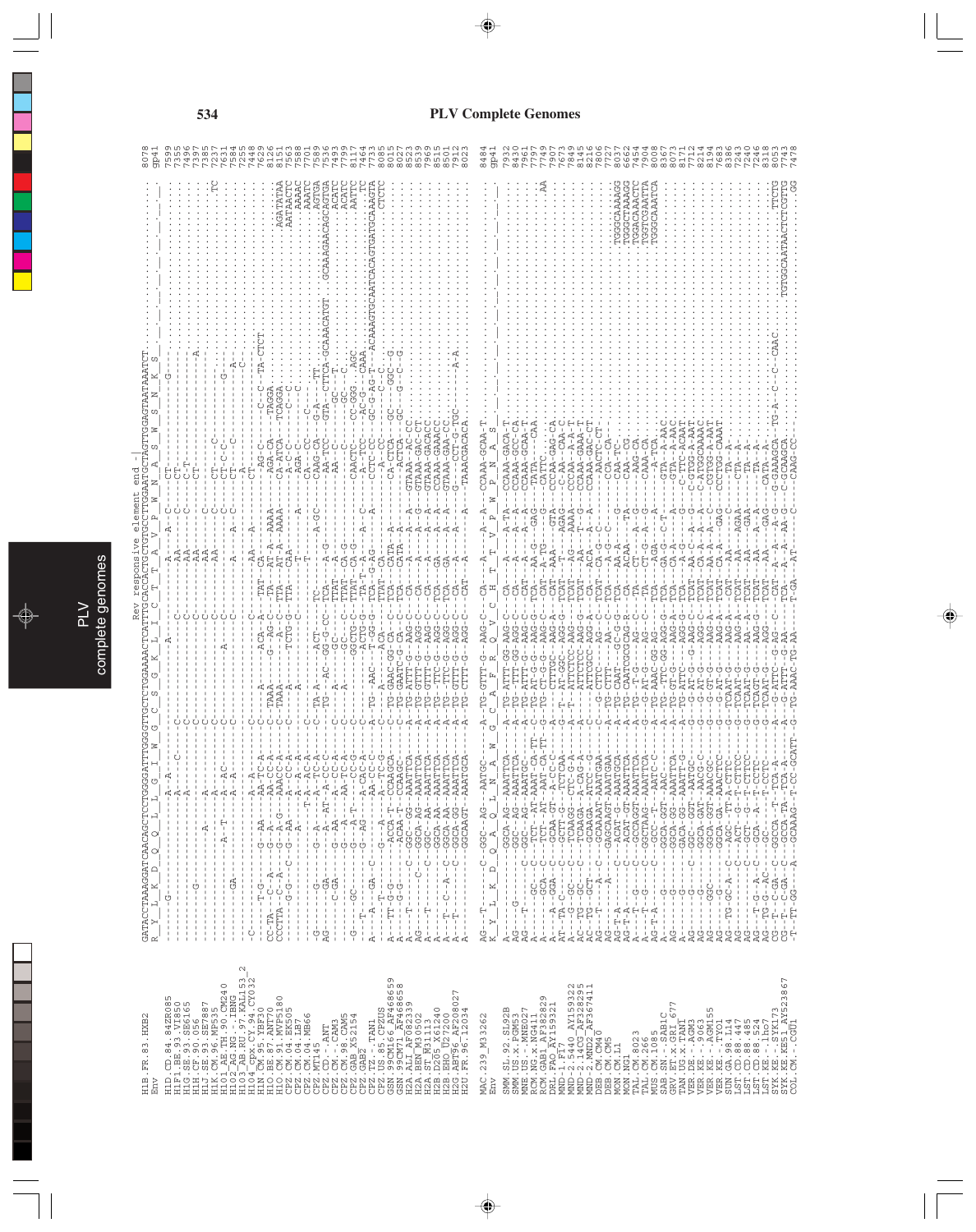| Ĭ<br>$\frac{1}{1}$<br>$- - - 7$<br>$-12T - 4T - 7$<br>F<br>$-1$<br>Ĩ<br>ĭ<br>AC--CAGAG-----CA-ACA-----<br>CAAAACG-CTGAG----C-GA-AGAAT--<br>-----CCTCAGAA--A<br>----CCTCAGAA--A<br>----G-CA-T-T----<br>$-1$<br>OROORORDEHERORORGODEO.<br>Ţ<br>$-1$<br>Η<br>$\frac{1}{1}$<br>$\frac{1}{1}$<br>$\mathfrak l$<br>Í<br>$---ATTTA--$<br>$\vdash$<br>$\frac{1}{1}$<br>f<br>$1 - - 2A C - C T - A - - - - - C A - T - T - - -1 - 2AC - - CA - A - - - - - C A - T C B - - - C A - - -$<br>f,<br>ţ<br>$\frac{1}{4}$<br>$\frac{1}{4}$<br>$-FTTTA-$<br>$-1 - 12T - 12G$<br>--CATCAGAA-<br>$\frac{1}{4}$<br>f,<br>t<br>÷<br>t<br>÷<br>$-C - A - C - C - C$<br>$\begin{array}{l} .6 - A C^2 - C A - A - \cdots - C C^2 C \Omega_0 G A - \cdots \\ .8 - A - T G - C C - A - \cdots - C C^2 C \Omega_0 A - \cdots \\ .8 - A C^2 - C C - A - \cdots - C C^2 C \Omega_0 A - \cdots \\ .8 - A C^2 - C^2 - A - \cdots - C^2 C \Omega_0 A - \cdots \\ .9 - A - T - C \Omega_0 A - \cdots - C C^2 C \Omega_0 A - \cdots \\ .9 - A - T - C \Omega_0 A - \cdots - C C^2 C \Omega_0 A - \cdots \\ .9 - C^2 C^2 - \cdots - C^2 C$<br>--CAAGGGAT<br>--CAAGGGAT<br>$- - - C A - T - T$<br>$\begin{array}{l} \rm TTAT--GG-C-------G-A-TCT\\ \rm CTAT--CTGT--AA--C.A-TTT\\ \end{array}$<br>$- - A - - - T$<br>$\begin{array}{cc} -\text{ }-\text{CA}-\text{TCA}-\\ \text{N} & \text{N} & \text{E} \end{array}$<br>Н<br>턱<br>$- - -C - C - - - -$<br>$- -A - -T$<br>$- C - PA - T - T$<br>$-CA$ --T<br>F-1-40-5-1-04040-1-1-0-1-<br>--CA----T<br>투<br>부<br>$- - - - - - - - -$<br>$- -7 - - - - - -$<br>$\mathbf{z}^{\text{I}}$<br>$- -A - T$<br>Ξ<br>$-GGGB -$<br>$\triangleright$<br>$\mathbf{I}$<br>۲<br>-<br>$\mathbf{I}$<br>1<br>N<br>ţ<br>$\mathbf{I}$<br>1<br>٠<br>$\geq$<br>$\mathbf{I}$<br>f,<br>$-1$<br>$-1$<br>$\mathbf{H}$<br>J.<br>÷,                                                                                                                                                                                                                                                                                                                            |                                                                                                                                  |
|-------------------------------------------------------------------------------------------------------------------------------------------------------------------------------------------------------------------------------------------------------------------------------------------------------------------------------------------------------------------------------------------------------------------------------------------------------------------------------------------------------------------------------------------------------------------------------------------------------------------------------------------------------------------------------------------------------------------------------------------------------------------------------------------------------------------------------------------------------------------------------------------------------------------------------------------------------------------------------------------------------------------------------------------------------------------------------------------------------------------------------------------------------------------------------------------------------------------------------------------------------------------------------------------------------------------------------------------------------------------------------------------------------------------------------------------------------------------------------------------------------------------------------------------------------------------------------------------------------------------------------------------------------------------------------------------------------------------------------------------------------------------------------------------------------------------------------------------------------------------------------------------------------------------------------------------------------------------------------------------------------------------------------------------------------------------------------------------------------------------------------------------------|----------------------------------------------------------------------------------------------------------------------------------|
|                                                                                                                                                                                                                                                                                                                                                                                                                                                                                                                                                                                                                                                                                                                                                                                                                                                                                                                                                                                                                                                                                                                                                                                                                                                                                                                                                                                                                                                                                                                                                                                                                                                                                                                                                                                                                                                                                                                                                                                                                                                                                                                                                 |                                                                                                                                  |
|                                                                                                                                                                                                                                                                                                                                                                                                                                                                                                                                                                                                                                                                                                                                                                                                                                                                                                                                                                                                                                                                                                                                                                                                                                                                                                                                                                                                                                                                                                                                                                                                                                                                                                                                                                                                                                                                                                                                                                                                                                                                                                                                                 |                                                                                                                                  |
|                                                                                                                                                                                                                                                                                                                                                                                                                                                                                                                                                                                                                                                                                                                                                                                                                                                                                                                                                                                                                                                                                                                                                                                                                                                                                                                                                                                                                                                                                                                                                                                                                                                                                                                                                                                                                                                                                                                                                                                                                                                                                                                                                 |                                                                                                                                  |
|                                                                                                                                                                                                                                                                                                                                                                                                                                                                                                                                                                                                                                                                                                                                                                                                                                                                                                                                                                                                                                                                                                                                                                                                                                                                                                                                                                                                                                                                                                                                                                                                                                                                                                                                                                                                                                                                                                                                                                                                                                                                                                                                                 |                                                                                                                                  |
|                                                                                                                                                                                                                                                                                                                                                                                                                                                                                                                                                                                                                                                                                                                                                                                                                                                                                                                                                                                                                                                                                                                                                                                                                                                                                                                                                                                                                                                                                                                                                                                                                                                                                                                                                                                                                                                                                                                                                                                                                                                                                                                                                 |                                                                                                                                  |
|                                                                                                                                                                                                                                                                                                                                                                                                                                                                                                                                                                                                                                                                                                                                                                                                                                                                                                                                                                                                                                                                                                                                                                                                                                                                                                                                                                                                                                                                                                                                                                                                                                                                                                                                                                                                                                                                                                                                                                                                                                                                                                                                                 |                                                                                                                                  |
|                                                                                                                                                                                                                                                                                                                                                                                                                                                                                                                                                                                                                                                                                                                                                                                                                                                                                                                                                                                                                                                                                                                                                                                                                                                                                                                                                                                                                                                                                                                                                                                                                                                                                                                                                                                                                                                                                                                                                                                                                                                                                                                                                 | $- - -$<br>$\frac{1}{1}$<br>--CCA-GGAT<br>--CAAGGGAT<br>$-AA-T-T$                                                                |
| $CACA - TG - C - - -$<br>$1 - A A - - C A B - -$<br>T-AA - - - CTGA - -<br>.T-ATCG-CTGAC-<br>$- - T A - G - C A G A C -$<br>$\begin{array}{r} -- \text{PAC}--\text{CA}-\text{AG}-\\ -\text{L} \hspace{2cm} \text{T} \hspace{2cm} \text{P} \hspace{2.5cm} \text{K} \\ \end{array}$<br>$\ldots$ $AC$ - $CAGAG$ -<br>.TAT--TACA--C<br>TTAT--TG-T----<br>CTATC-GGTT-----<br>TA-AC--TGT-----<br>$T------G-CACAA$<br>$-T-AACC-CTGA-$<br>$- -CAC - CA - A$<br>$-4 - 2C - 4C - 4$<br>$-45 - 7 - 17 - 17 - 17$<br>$A-CAC-G-CC-A-$<br>$T - A A C - - C T - A -$<br>$\begin{array}{l} \mathtt{TGAT--CAGT--}\\ \mathtt{CTAT--CACA--} \end{array}$<br>$CTAT - TGCT - -$<br>$-CTGA$<br>. AAC---AGC--<br>$G - A - G T - T -$<br>.TATA-TG-A<br>ATATA-TG-A<br>$\frac{1}{4}$<br>$A - A - A G T G - A$<br>ΥJ<br>÷<br>÷<br>$1 - 201 - 12410$<br>$\alpha$<br>.TAT--GG<br><b>PTG-----G</b><br>$\begin{array}{l} \displaystyle -T-T-T \\ \displaystyle -T\end{array}$<br>$- - - 400$ .<br>闰<br>$\frac{1}{n+1}$<br>$\overline{a}$                                                                                                                                                                                                                                                                                                                                                                                                                                                                                                                                                                                                                                                                                                                                                                                                                                                                                                                                                                                                                                                                                                                                       | A-AACT-CT-A---<br>-A-AACT-CT-A---<br>-G-TACT-CT-A---<br>-A-CAC--CC-A----<br>T-CCA----CACAG--<br>C-CAAC--CCCAA-<br>AGA---GG-TCCA- |
| $\mathcal{Q}$<br>$\begin{array}{l} {\tt CPZ} \text{ . } {\tt TZ} \text{ . } - \text{ TAU} \\ {\tt GSN} \text{ . } {\tt 9 \, SCML6} \text{ . } {\tt API4} \text{ 6 \, 8 \, 6 \, 5 \, 9} \\ {\tt GSN} \text{ . } {\tt 9 \, SCML6} \text{ . } {\tt API4} \text{ 6 \, 8 \, 6 \, 5 \, 9} \\ {\tt GSN} \text{ . } {\tt 9 \, SCMT1} \text{ . } \overline{\tt API4} \text{ 6 \, 8 \, 6 \, 5 \, 8} \\ {\tt GSN} \text{ . } {\tt 9 \, CNT1$<br>$\begin{array}{l} {\rm HD}, {\rm CD}, 84, 442005\\ {\rm H1F}, {\rm IB}, 93, {\rm V1850}\\ {\rm H1F}, {\rm IB}, 93, {\rm V1850}\\ {\rm H1F}, {\rm CE}, 93, {\rm SE785}\\ {\rm H1F}, {\rm TE}, 90, {\rm 056}\\ {\rm H1C}, {\rm IB}, 93, {\rm SE7887}\\ {\rm H1C1}, {\rm IB}, {\rm S12, 35788} \\ {\rm H1C1}, {\rm AB}, {\rm TE}, 90, {\rm C}00240\\ {\rm H1C2}, {\rm AB}, {\rm TE}, 90, {\rm C}00240\\ {\rm$<br>MRD-1.PT7<br>MRD-2.5440 AX159322<br>MRD-2.5440 AX159325<br>MRD-2.NMD2_RF367411<br>DEB1.CN.CM40<br>DEB1.CN.CM1.DT45<br>MON.CM1.DT45<br>$\overline{\phantom{a}}$<br>SMM. SI. 92. SI92B<br>SMM. US .x. PGM53<br>RME. US .- .MNB027<br>RCM. GAB1 AF382829<br>RCM. GAB1 AF382829<br>$\begin{array}{l} {\rm HIN}:\overline{\mathfrak{m}}Y.95137230\\ {\rm HIO.~BE187720}\\ {\rm HIO.~BE187720}\\ {\rm GPE2.~CMI.041~BK505}\\ {\rm GPE2.~CMI.041~BE65}\\ {\rm GPE2.~CMI.041~dB7}\\ {\rm GPE2.~ML145}\\ {\rm GPE3.~ML145}\\ {\rm GPE4.~ML145}\\ {\rm GPE5.~ML145}\\ {\rm GPE6}\\ {\rm GPE6}\\ {\rm GPE7.~ML145}\\ {\rm GPE8.~ML145}\\ {\rm GPE9.~ML145}\\ {\rm GPE1.~ML1$<br>H2A. ST_M31113<br>H2B. D205 X61240<br>H2B. RHT0 027200<br>H2U. FR. 96-12034<br>H2U. FR. 96-12034<br>77<br>$\begin{tabular}{r rrrr} \hline \color{red}{R11}. (N1,0023 \\ \hline \color{red}{R12}. (N1,2666 \\ \textbf{248}. (N1,2666 \\ \textbf{250}. (N1,2666 \\ \textbf{261}. (N1,2011,2011 \\ \textbf{270}. (N1,2011,2011 \\ \textbf{281}. (N1,2011,2011 \\ \textbf{281}. (N21,2011,2011 \\ \textbf{281}. (N21,2011,2011 \\ \textbf{281}. (N21,2011,201$<br>CPZ.CD.-.ANT<br>CPZ.CM.-.CAM3<br>CPZ.CM.98.CAM5<br>CPZ.GAB_X52154<br>9 M33262<br>H1B.FR.83.HXB2<br>CPZ.GABZ<br>MON.NG1<br>MAC.239<br>Env<br>$_{\rm{Env}}$ | AY523867<br>$-$ . $CG\overline{U}$ 1<br>COL.CM.                                                                                  |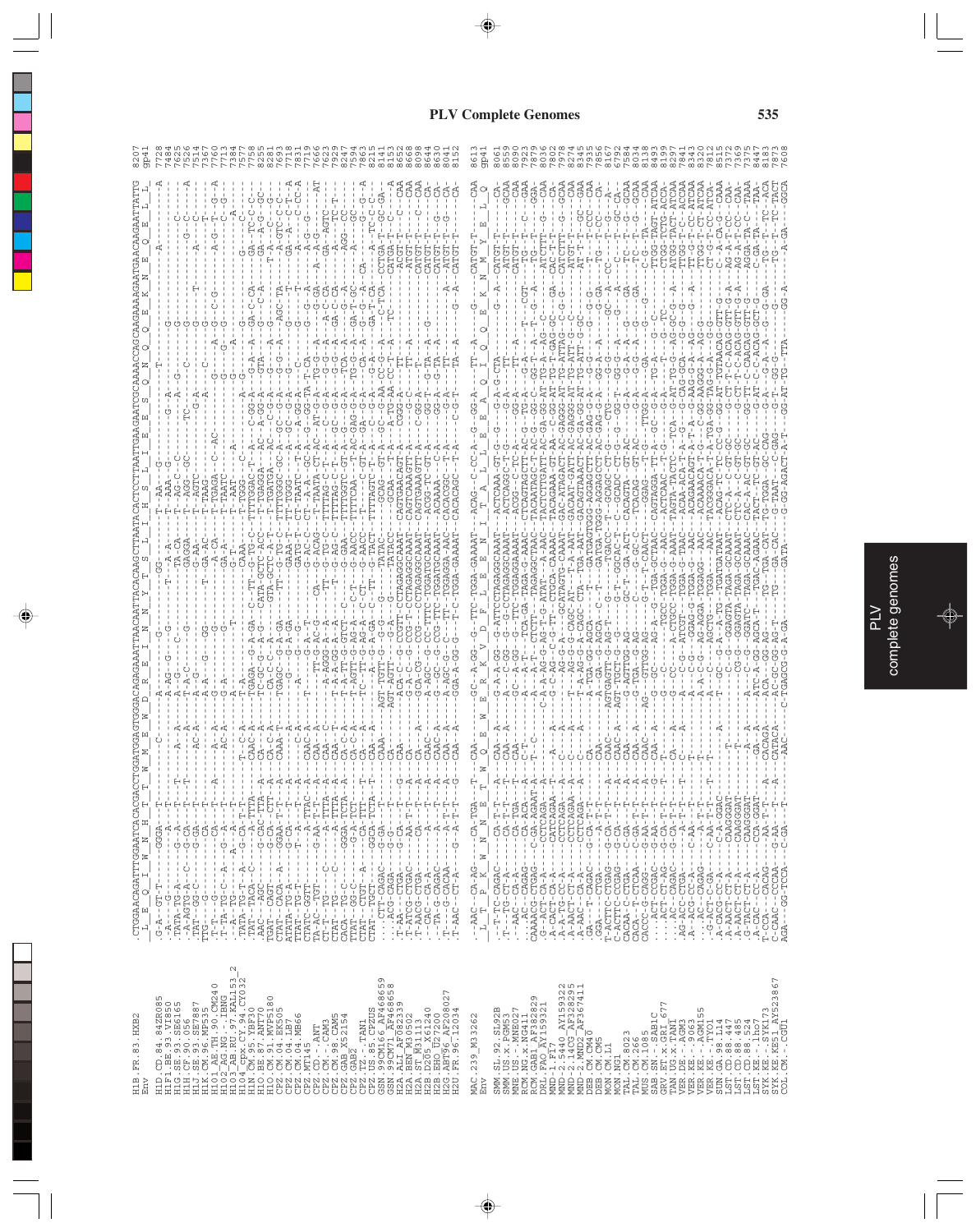|  | ř<br>ĭ |
|--|--------|
|  | í      |

| H1B.FR.83.HXB2<br>Env                                                                                                                                                                                                                                                                                                                                                                                                   | $\begin{array}{cccccc} \texttt{GAATTAGATPAAATGGGCAAGT} \, . & \texttt{B} & \texttt{B} & \texttt{S} \end{array} \label{eq:GATRATGGG} \cdot$<br>$\frac{1}{n}$                                                                                                                                                                                                                                                                                         | $\frac{1}{2}$<br>$\Box$                         |  |  |  |  |
|-------------------------------------------------------------------------------------------------------------------------------------------------------------------------------------------------------------------------------------------------------------------------------------------------------------------------------------------------------------------------------------------------------------------------|-----------------------------------------------------------------------------------------------------------------------------------------------------------------------------------------------------------------------------------------------------------------------------------------------------------------------------------------------------------------------------------------------------------------------------------------------------|-------------------------------------------------|--|--|--|--|
|                                                                                                                                                                                                                                                                                                                                                                                                                         | $\frac{1}{\sqrt{2}}$<br>$\frac{1}{\sqrt{2}}$                                                                                                                                                                                                                                                                                                                                                                                                        | $\mathbf{I}$                                    |  |  |  |  |
|                                                                                                                                                                                                                                                                                                                                                                                                                         | $\mathbf{I}$<br>-<br>$C - C$<br>÷<br>$\bigcup_{i=1}^r\bigcup_i$                                                                                                                                                                                                                                                                                                                                                                                     | $\frac{1}{4}$<br>÷<br>$\frac{1}{2}$             |  |  |  |  |
|                                                                                                                                                                                                                                                                                                                                                                                                                         | ひ<br>Ť<br>$\bigcup\limits_{i}$                                                                                                                                                                                                                                                                                                                                                                                                                      | J,<br>Ċ.                                        |  |  |  |  |
|                                                                                                                                                                                                                                                                                                                                                                                                                         | $-4$<br>$-1$<br>$\frac{1}{1}$<br>$\bigcup\limits_{i}$<br>$\frac{1}{\sqrt{2}}$                                                                                                                                                                                                                                                                                                                                                                       | 0.00<br>÷                                       |  |  |  |  |
|                                                                                                                                                                                                                                                                                                                                                                                                                         | Ħ<br>$\ddot{\circ}$ = $\ddot{\circ}$                                                                                                                                                                                                                                                                                                                                                                                                                |                                                 |  |  |  |  |
| $\mathcal{C}$                                                                                                                                                                                                                                                                                                                                                                                                           | $\frac{1}{2}$                                                                                                                                                                                                                                                                                                                                                                                                                                       |                                                 |  |  |  |  |
|                                                                                                                                                                                                                                                                                                                                                                                                                         |                                                                                                                                                                                                                                                                                                                                                                                                                                                     | Ħ<br>$\vdots$                                   |  |  |  |  |
|                                                                                                                                                                                                                                                                                                                                                                                                                         |                                                                                                                                                                                                                                                                                                                                                                                                                                                     | $1 + 7 + 7$<br>$1 + 7 + 7$<br>$0 + 4 + 7$       |  |  |  |  |
|                                                                                                                                                                                                                                                                                                                                                                                                                         |                                                                                                                                                                                                                                                                                                                                                                                                                                                     |                                                 |  |  |  |  |
|                                                                                                                                                                                                                                                                                                                                                                                                                         |                                                                                                                                                                                                                                                                                                                                                                                                                                                     |                                                 |  |  |  |  |
|                                                                                                                                                                                                                                                                                                                                                                                                                         |                                                                                                                                                                                                                                                                                                                                                                                                                                                     |                                                 |  |  |  |  |
|                                                                                                                                                                                                                                                                                                                                                                                                                         |                                                                                                                                                                                                                                                                                                                                                                                                                                                     |                                                 |  |  |  |  |
|                                                                                                                                                                                                                                                                                                                                                                                                                         |                                                                                                                                                                                                                                                                                                                                                                                                                                                     | 77777                                           |  |  |  |  |
|                                                                                                                                                                                                                                                                                                                                                                                                                         |                                                                                                                                                                                                                                                                                                                                                                                                                                                     | $\ddot{\cdot}$<br>$\vdots$                      |  |  |  |  |
|                                                                                                                                                                                                                                                                                                                                                                                                                         | $\begin{array}{c}\nC = 1 - 1 - 1 - 1 \\ C = 1 - 1 - 1 - 1 \\ C = 1 - 1 - 1 \\ C = 1 - 1 - 1 \\ C = 1 - 1 - 1 \\ C = 1 - 1 \\ C = 1 - 1 \\ C = 1 - 1 \\ C = 1 - 1 \\ C = 1 - 1 \\ C = 1 - 1 \\ C = 1 - 1 \\ C = 1 - 1 \\ C = 1 - 1 \\ C = 1 - 1 \\ C = 1 - 1 \\ C = 1 - 1 \\ C = 1 - 1 \\ C = 1 - 1 \\ C = 1 - 1 \\ C = 1 - 1 \\ C = 1 - 1 \\ C = 1 - 1 \\ C = 1 - 1$                                                                                |                                                 |  |  |  |  |
| $\begin{smallmatrix} \texttt{CE} & \texttt{CABZ} & \texttt{0ABZ} & \texttt{0ABZ} & \texttt{0ABZ} & \texttt{0ABZ} & \texttt{0ABZ} & \texttt{0ABZ} & \texttt{0ABZ} & \texttt{0ABZ} & \texttt{0ABZ} & \texttt{0ABZ} & \texttt{0ABZ} & \texttt{0ABZ} & \texttt{0ABZ} & \texttt{0ABZ} & \texttt{0ABZ} & \texttt{0ABZ} & \texttt{0ABZ} & \texttt{0BAZ} & \texttt{0BAZ} & \texttt{0BAZ} & \texttt{0BAZ} & \texttt{0BAZ} &$     |                                                                                                                                                                                                                                                                                                                                                                                                                                                     |                                                 |  |  |  |  |
|                                                                                                                                                                                                                                                                                                                                                                                                                         |                                                                                                                                                                                                                                                                                                                                                                                                                                                     |                                                 |  |  |  |  |
| $\sigma$                                                                                                                                                                                                                                                                                                                                                                                                                |                                                                                                                                                                                                                                                                                                                                                                                                                                                     |                                                 |  |  |  |  |
|                                                                                                                                                                                                                                                                                                                                                                                                                         |                                                                                                                                                                                                                                                                                                                                                                                                                                                     |                                                 |  |  |  |  |
|                                                                                                                                                                                                                                                                                                                                                                                                                         |                                                                                                                                                                                                                                                                                                                                                                                                                                                     |                                                 |  |  |  |  |
|                                                                                                                                                                                                                                                                                                                                                                                                                         |                                                                                                                                                                                                                                                                                                                                                                                                                                                     |                                                 |  |  |  |  |
|                                                                                                                                                                                                                                                                                                                                                                                                                         |                                                                                                                                                                                                                                                                                                                                                                                                                                                     | 부부<br>$\vdots$                                  |  |  |  |  |
|                                                                                                                                                                                                                                                                                                                                                                                                                         |                                                                                                                                                                                                                                                                                                                                                                                                                                                     | $\ddot{\cdot}$                                  |  |  |  |  |
|                                                                                                                                                                                                                                                                                                                                                                                                                         |                                                                                                                                                                                                                                                                                                                                                                                                                                                     | 오류<br>----                                      |  |  |  |  |
|                                                                                                                                                                                                                                                                                                                                                                                                                         |                                                                                                                                                                                                                                                                                                                                                                                                                                                     |                                                 |  |  |  |  |
| MAC.239 M33262                                                                                                                                                                                                                                                                                                                                                                                                          | $\frac{1 - \text{ATGTG}}{1 - \text{D}}$<br>$\overline{\phantom{a}}$<br>$A - G - - G A - - - G C -$<br>$K = L$ $N = S$                                                                                                                                                                                                                                                                                                                               |                                                 |  |  |  |  |
| $_{\rm{Env}}$                                                                                                                                                                                                                                                                                                                                                                                                           | $\geq$                                                                                                                                                                                                                                                                                                                                                                                                                                              | $\frac{1}{2}$                                   |  |  |  |  |
| SMM. 51.92. SI92B<br>SMM. US. x. PCM53<br>MNE. US. - MNE027<br>RCM. GAB1. AF3829<br>RCM. GAB1. RF382829                                                                                                                                                                                                                                                                                                                 |                                                                                                                                                                                                                                                                                                                                                                                                                                                     |                                                 |  |  |  |  |
|                                                                                                                                                                                                                                                                                                                                                                                                                         |                                                                                                                                                                                                                                                                                                                                                                                                                                                     |                                                 |  |  |  |  |
|                                                                                                                                                                                                                                                                                                                                                                                                                         |                                                                                                                                                                                                                                                                                                                                                                                                                                                     |                                                 |  |  |  |  |
| O)                                                                                                                                                                                                                                                                                                                                                                                                                      |                                                                                                                                                                                                                                                                                                                                                                                                                                                     |                                                 |  |  |  |  |
|                                                                                                                                                                                                                                                                                                                                                                                                                         |                                                                                                                                                                                                                                                                                                                                                                                                                                                     |                                                 |  |  |  |  |
| L.F17<br>$MND-1$                                                                                                                                                                                                                                                                                                                                                                                                        |                                                                                                                                                                                                                                                                                                                                                                                                                                                     |                                                 |  |  |  |  |
|                                                                                                                                                                                                                                                                                                                                                                                                                         |                                                                                                                                                                                                                                                                                                                                                                                                                                                     |                                                 |  |  |  |  |
| 325<br>295<br>411<br>$\overline{O}$ $\overline{O}$ $\overline{O}$<br>MND-2.5440 AY159<br>MND-2.14CG AF328<br>MND-2.MND2_AF326                                                                                                                                                                                                                                                                                           |                                                                                                                                                                                                                                                                                                                                                                                                                                                     |                                                 |  |  |  |  |
|                                                                                                                                                                                                                                                                                                                                                                                                                         |                                                                                                                                                                                                                                                                                                                                                                                                                                                     |                                                 |  |  |  |  |
|                                                                                                                                                                                                                                                                                                                                                                                                                         |                                                                                                                                                                                                                                                                                                                                                                                                                                                     |                                                 |  |  |  |  |
|                                                                                                                                                                                                                                                                                                                                                                                                                         |                                                                                                                                                                                                                                                                                                                                                                                                                                                     |                                                 |  |  |  |  |
|                                                                                                                                                                                                                                                                                                                                                                                                                         |                                                                                                                                                                                                                                                                                                                                                                                                                                                     |                                                 |  |  |  |  |
|                                                                                                                                                                                                                                                                                                                                                                                                                         |                                                                                                                                                                                                                                                                                                                                                                                                                                                     |                                                 |  |  |  |  |
|                                                                                                                                                                                                                                                                                                                                                                                                                         |                                                                                                                                                                                                                                                                                                                                                                                                                                                     |                                                 |  |  |  |  |
|                                                                                                                                                                                                                                                                                                                                                                                                                         |                                                                                                                                                                                                                                                                                                                                                                                                                                                     |                                                 |  |  |  |  |
| r                                                                                                                                                                                                                                                                                                                                                                                                                       |                                                                                                                                                                                                                                                                                                                                                                                                                                                     |                                                 |  |  |  |  |
|                                                                                                                                                                                                                                                                                                                                                                                                                         |                                                                                                                                                                                                                                                                                                                                                                                                                                                     |                                                 |  |  |  |  |
|                                                                                                                                                                                                                                                                                                                                                                                                                         |                                                                                                                                                                                                                                                                                                                                                                                                                                                     |                                                 |  |  |  |  |
|                                                                                                                                                                                                                                                                                                                                                                                                                         |                                                                                                                                                                                                                                                                                                                                                                                                                                                     |                                                 |  |  |  |  |
|                                                                                                                                                                                                                                                                                                                                                                                                                         |                                                                                                                                                                                                                                                                                                                                                                                                                                                     |                                                 |  |  |  |  |
|                                                                                                                                                                                                                                                                                                                                                                                                                         |                                                                                                                                                                                                                                                                                                                                                                                                                                                     |                                                 |  |  |  |  |
|                                                                                                                                                                                                                                                                                                                                                                                                                         |                                                                                                                                                                                                                                                                                                                                                                                                                                                     |                                                 |  |  |  |  |
|                                                                                                                                                                                                                                                                                                                                                                                                                         |                                                                                                                                                                                                                                                                                                                                                                                                                                                     |                                                 |  |  |  |  |
| $\begin{small} &\textbf{MHD}-2:144 \textbf{G}-\overline{2}183 \textbf{3}3 \\ \textbf{MHD}-2:144 \textbf{G}-\overline{2}183 \textbf{3}3 \\ \textbf{MBD}-2:14 \textbf{MDE}-\overline{2}183 \textbf{5}7 \\ \textbf{MBD}-2:14 \textbf{MDE}-\overline{2}183 \textbf{5}7 \\ \textbf{MOD}, \textbf{C}\textbf{M}, \textbf{10}, \textbf{10}, \textbf{20}, \textbf{30} \\ \textbf{MOD}, \textbf{C}\textbf{M}, \textbf{10}, \text$ | $\begin{array}{l} \mathbf{A} \mathbf{A} \mathbf{A} \mathbf{A} \mathbf{B} \mathbf{C} \mathbf{C} \mathbf{A} \mathbf{C} \mathbf{D} \mathbf{C} \mathbf{A} \mathbf{D} \mathbf{C} \mathbf{D} \mathbf{D} \mathbf{D} \mathbf{D} \mathbf{D} \mathbf{D} \mathbf{D} \mathbf{D} \mathbf{D} \mathbf{D} \mathbf{D} \mathbf{D} \mathbf{D} \mathbf{D} \mathbf{D} \mathbf{D} \mathbf{D} \mathbf{D} \mathbf{D} \mathbf{D} \mathbf{D} \mathbf$<br>TTAAC<br>-----ACTCG. |                                                 |  |  |  |  |
| SYK.KE.-.SYK173<br>SYK.KE.KE51 AY52386<br>COL.CM.-.CGU1                                                                                                                                                                                                                                                                                                                                                                 | ţ<br><b>UU-U-</b><br>$\ddot{\phi}$                                                                                                                                                                                                                                                                                                                                                                                                                  | $\frac{1}{4}$<br>$\mathbf I$<br>$\ddot{\cdot}$  |  |  |  |  |
|                                                                                                                                                                                                                                                                                                                                                                                                                         | $\begin{array}{l} -------\rightarrow\hspace{-0.7em}\text{ATTCC} \\ -T------\rightarrow\hspace{-0.7em}\text{--} \\ -T------\rightarrow\hspace{-0.7em}\text{--} \end{array}$<br>$-C-AG$<br>GGG                                                                                                                                                                                                                                                        | $\frac{1}{4}$<br>$\frac{1}{2}$<br>$\frac{1}{2}$ |  |  |  |  |
|                                                                                                                                                                                                                                                                                                                                                                                                                         |                                                                                                                                                                                                                                                                                                                                                                                                                                                     |                                                 |  |  |  |  |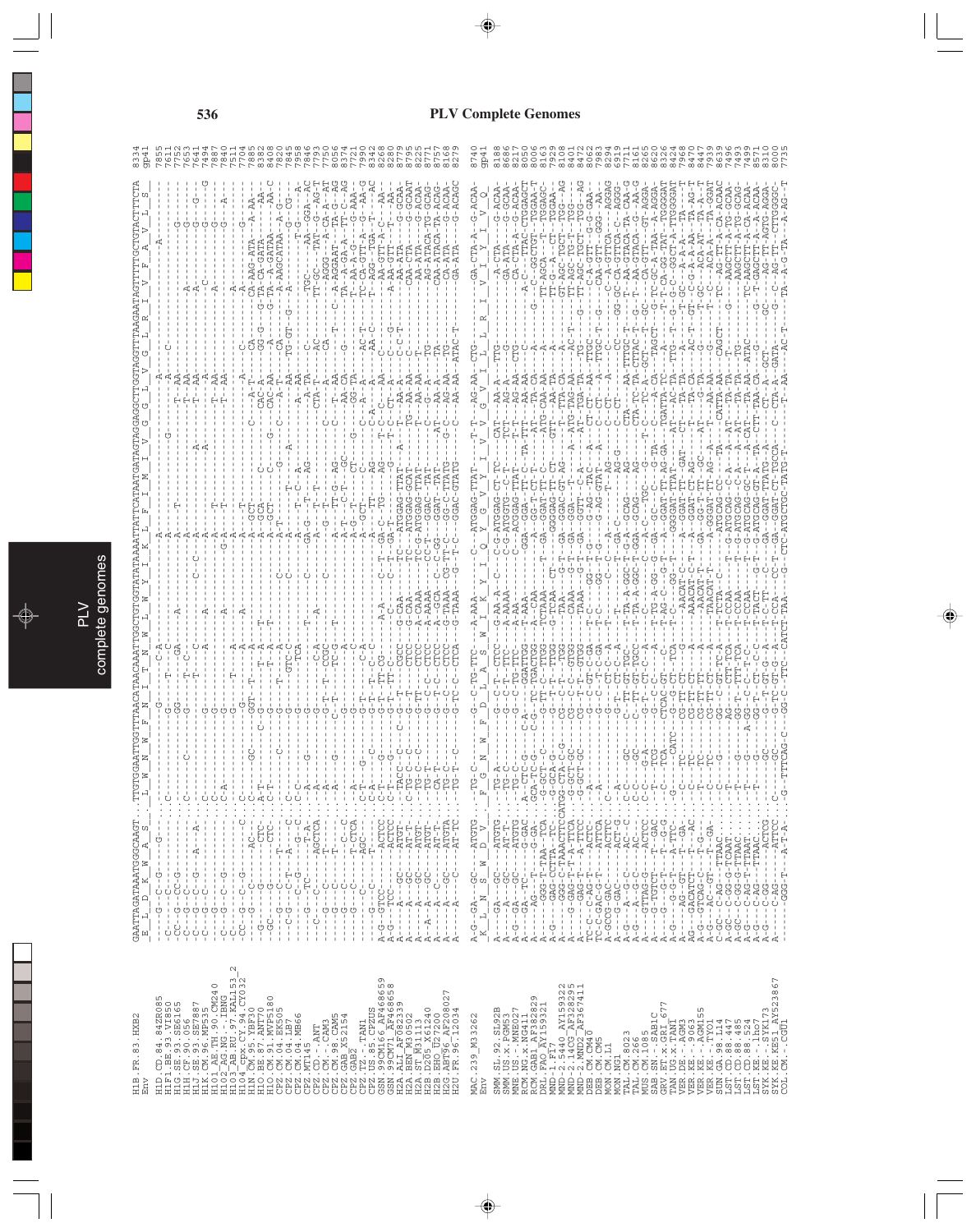| ì<br>š<br>۴ |   |  | ŕ |
|-------------|---|--|---|
|             | ì |  |   |
|             |   |  |   |
|             |   |  |   |
| è           |   |  |   |

|                                                                                                                                                                                                                                                                                                         | Ā<br>!<br>$-4$ | -CAACA<br>$A - AC$ .<br>ひひひ<br>AGCA<br>lα                                                                                                                                                                                                                                                                                                                                                                                                                                                                                        |
|---------------------------------------------------------------------------------------------------------------------------------------------------------------------------------------------------------------------------------------------------------------------------------------------------------|----------------|----------------------------------------------------------------------------------------------------------------------------------------------------------------------------------------------------------------------------------------------------------------------------------------------------------------------------------------------------------------------------------------------------------------------------------------------------------------------------------------------------------------------------------|
|                                                                                                                                                                                                                                                                                                         |                | œ<br>FC<br>-<br>てり                                                                                                                                                                                                                                                                                                                                                                                                                                                                                                               |
|                                                                                                                                                                                                                                                                                                         | ă              | AACCA<br>$\cdot$ ල                                                                                                                                                                                                                                                                                                                                                                                                                                                                                                               |
|                                                                                                                                                                                                                                                                                                         |                |                                                                                                                                                                                                                                                                                                                                                                                                                                                                                                                                  |
|                                                                                                                                                                                                                                                                                                         |                |                                                                                                                                                                                                                                                                                                                                                                                                                                                                                                                                  |
|                                                                                                                                                                                                                                                                                                         |                |                                                                                                                                                                                                                                                                                                                                                                                                                                                                                                                                  |
|                                                                                                                                                                                                                                                                                                         |                |                                                                                                                                                                                                                                                                                                                                                                                                                                                                                                                                  |
|                                                                                                                                                                                                                                                                                                         |                |                                                                                                                                                                                                                                                                                                                                                                                                                                                                                                                                  |
|                                                                                                                                                                                                                                                                                                         |                |                                                                                                                                                                                                                                                                                                                                                                                                                                                                                                                                  |
|                                                                                                                                                                                                                                                                                                         |                |                                                                                                                                                                                                                                                                                                                                                                                                                                                                                                                                  |
|                                                                                                                                                                                                                                                                                                         |                | $\left[ \begin{matrix} 1 \\ -1 \end{matrix} \right]$<br>$\rightarrow$<br>$\frac{1}{2}$<br>י ט                                                                                                                                                                                                                                                                                                                                                                                                                                    |
|                                                                                                                                                                                                                                                                                                         |                | Ŧ,<br>$\alpha$<br>-171<br>$\approx$                                                                                                                                                                                                                                                                                                                                                                                                                                                                                              |
| $\begin{tabular}{ll} \multicolumn{2}{l}{{\tt TAGTGRARGATRGCAGGATATTC}}\\ \multicolumn{2}{l}{\tt I} & {\tt V} & {\tt R} & {\tt V} & {\tt Q} & {\tt G} & {\tt Y} & {\tt S} \\ \multicolumn{2}{l}{\tt I} & {\tt V} & {\tt N} & {\tt R} & {\tt V} & {\tt Q} & {\tt G} & {\tt Y} & {\tt S} \\ \end{tabular}$ |                | $\begin{array}{rll} &\texttt{d} p_1 & \texttt{d} q_2 & \texttt{d} q_3 & \texttt{d} q_2 & \texttt{d} q_3 & \texttt{d} q_3 & \texttt{d} q_2 & \texttt{d} q_3 & \texttt{d} q_3 & \texttt{d} q_3 & \texttt{d} q_3 & \texttt{d} q_3 & \texttt{d} q_3 & \texttt{d} q_3 & \texttt{d} q_3 & \texttt{d} q_3 & \texttt{d} q_3 & \texttt{d} q_3 & \texttt{d} q_3 & \texttt{d} q_3 & \texttt{d} q_3 & \$<br>$\underbrace{\begin{array}{c} \text{G}\text{C}-\text{AG}\text{C}--\text{AG}\text{T}-\text{A}-\\ \text{L}\end{array}}_{\text{L}}$ |
|                                                                                                                                                                                                                                                                                                         | $\mathcal{Q}$  | $\mathop{\boxtimes}$                                                                                                                                                                                                                                                                                                                                                                                                                                                                                                             |
| $3.$ HXB <sub>2</sub>                                                                                                                                                                                                                                                                                   |                | SMM. SL. 92. SL92B<br>SMM. US. x. PCM53<br>MNE. US. - MNE027<br>MNE. US. - MNE027<br>RCM. GAB1. AF382829<br>DRL. FAO_AY159321                                                                                                                                                                                                                                                                                                                                                                                                    |
| $_{\infty}$<br>H1B.FR.<br>$ex2$<br>ex2<br>ev<br>Pat<br>$_{\rm{Env}}$                                                                                                                                                                                                                                    |                | MAC.239_M33262<br>Env<br>$ex2$<br>ex2<br>Jat.<br>Rev                                                                                                                                                                                                                                                                                                                                                                                                                                                                             |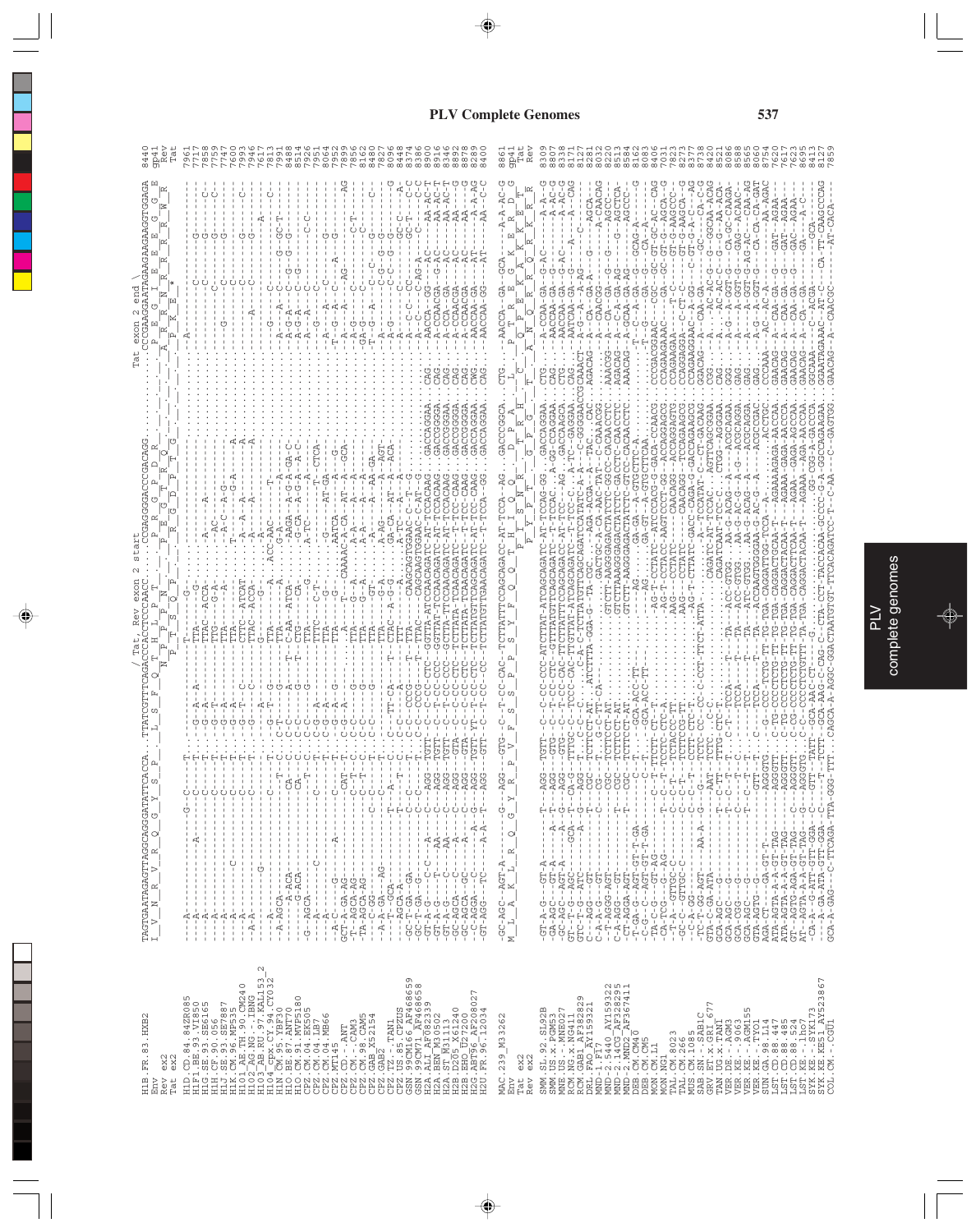| ì<br>ř<br>ř<br>ĭ |
|------------------|
| í                |
|                  |

ဒ္၀

mes

| H1B.FR.83.HXB2<br>Env                                                                                                                                                                                                                                                                                                                                                                                | GAGAGAGAGAGACAGATCCATTCGATTI                                                                                                                                                                                                                                                                                                                                                                                                                              |               |
|------------------------------------------------------------------------------------------------------------------------------------------------------------------------------------------------------------------------------------------------------------------------------------------------------------------------------------------------------------------------------------------------------|-----------------------------------------------------------------------------------------------------------------------------------------------------------------------------------------------------------------------------------------------------------------------------------------------------------------------------------------------------------------------------------------------------------------------------------------------------------|---------------|
| Rev                                                                                                                                                                                                                                                                                                                                                                                                  | 니<br>Н<br>Ιĸ<br>S<br>⊢<br>Ξ<br> ഗ<br>$\mapsto$<br>Ιĸ<br>$\circ$<br>∣q<br>$\simeq$<br>l≃<br>$\circ$<br>∣≏<br>α<br>l≃<br>凹                                                                                                                                                                                                                                                                                                                                  |               |
|                                                                                                                                                                                                                                                                                                                                                                                                      | $-1$<br>$-9 - 9 - -$<br>t<br>$-10-10-1$<br>J.<br>$- -A - -$<br>$\frac{1}{1}$<br>1<br>$-CA$ -                                                                                                                                                                                                                                                                                                                                                              |               |
|                                                                                                                                                                                                                                                                                                                                                                                                      | $-45 - - - - -$<br>$- - P - - -$<br>$-1$ $-1$ $-1$ $-1$ $-1$ $-1$<br>$\mathbf{I}$<br>$\mathbf{I}$<br>$\,$ $\,$<br>$\frac{1}{1}$<br>$\frac{1}{1}$<br>$-CA - C$<br>÷,<br>-CA                                                                                                                                                                                                                                                                                |               |
|                                                                                                                                                                                                                                                                                                                                                                                                      | ţ.<br>$\begin{array}{c}\n1 \\ 0 \\ 1\n\end{array}$<br>$- - - P_1 C - - - -$                                                                                                                                                                                                                                                                                                                                                                               |               |
|                                                                                                                                                                                                                                                                                                                                                                                                      | $\,$ I<br>$\mathbf{I}$<br>$-4G-$<br>$\,$ l<br>÷<br>J.<br>$\frac{1}{4}$<br>$- -A - A -$                                                                                                                                                                                                                                                                                                                                                                    |               |
| $\mathcal{L}$                                                                                                                                                                                                                                                                                                                                                                                        | ÷<br>J.<br>$\mathbf{I}$<br>$\frac{1}{4}$<br>$\frac{1}{1}$<br>U-U-I-<br>$\frac{1}{1}$<br>$-1$<br>$\frac{1}{4}$<br>$- - - - - - - - - - - - -$<br>$-CA$ --                                                                                                                                                                                                                                                                                                  |               |
|                                                                                                                                                                                                                                                                                                                                                                                                      | $-1 - 1 - 1$                                                                                                                                                                                                                                                                                                                                                                                                                                              |               |
|                                                                                                                                                                                                                                                                                                                                                                                                      | $\blacksquare$<br>$-9-9-$<br>ャ<br>İ<br>$-CA$ -                                                                                                                                                                                                                                                                                                                                                                                                            |               |
|                                                                                                                                                                                                                                                                                                                                                                                                      | AGA---G----G-C----G-G---A-CC--CG<br>AG---------GCC---AG--CAGCC---                                                                                                                                                                                                                                                                                                                                                                                         |               |
|                                                                                                                                                                                                                                                                                                                                                                                                      | ÷                                                                                                                                                                                                                                                                                                                                                                                                                                                         |               |
|                                                                                                                                                                                                                                                                                                                                                                                                      | ں<br>ا                                                                                                                                                                                                                                                                                                                                                                                                                                                    |               |
|                                                                                                                                                                                                                                                                                                                                                                                                      |                                                                                                                                                                                                                                                                                                                                                                                                                                                           |               |
|                                                                                                                                                                                                                                                                                                                                                                                                      | ÷<br>$\frac{1}{\sqrt{2}}$<br>÷<br>$- -A - C$<br>$-5 - - -$<br>$\,$ l<br>$A - A - -$                                                                                                                                                                                                                                                                                                                                                                       |               |
|                                                                                                                                                                                                                                                                                                                                                                                                      | ں<br>ا<br>じーー<br>÷<br><b>P--DD-</b>                                                                                                                                                                                                                                                                                                                                                                                                                       |               |
|                                                                                                                                                                                                                                                                                                                                                                                                      | Ť<br>- - 45-54-------<br>$- - - - -$<br>$-CA$ -                                                                                                                                                                                                                                                                                                                                                                                                           |               |
|                                                                                                                                                                                                                                                                                                                                                                                                      | )U-UU-UU-UU-UU-U----HKUK「-----<br>-------TG-GA<br>- CA------------<br>J.<br>U                                                                                                                                                                                                                                                                                                                                                                             |               |
|                                                                                                                                                                                                                                                                                                                                                                                                      | A-C------AC-T----------CGA<br>-CA--G--AG-T----G-GA                                                                                                                                                                                                                                                                                                                                                                                                        |               |
|                                                                                                                                                                                                                                                                                                                                                                                                      | $- - - A$<br>$-CA - - A$                                                                                                                                                                                                                                                                                                                                                                                                                                  |               |
|                                                                                                                                                                                                                                                                                                                                                                                                      |                                                                                                                                                                                                                                                                                                                                                                                                                                                           |               |
|                                                                                                                                                                                                                                                                                                                                                                                                      | $\vdots$<br>$-1 - 1 - 0 - 0$<br>ġ                                                                                                                                                                                                                                                                                                                                                                                                                         |               |
|                                                                                                                                                                                                                                                                                                                                                                                                      | $-4A - -1C - TTC - 1CA - 1$<br>Ė                                                                                                                                                                                                                                                                                                                                                                                                                          |               |
|                                                                                                                                                                                                                                                                                                                                                                                                      | Ë<br>Ë                                                                                                                                                                                                                                                                                                                                                                                                                                                    |               |
|                                                                                                                                                                                                                                                                                                                                                                                                      | Ė                                                                                                                                                                                                                                                                                                                                                                                                                                                         |               |
|                                                                                                                                                                                                                                                                                                                                                                                                      |                                                                                                                                                                                                                                                                                                                                                                                                                                                           |               |
| MAC.239 M33262                                                                                                                                                                                                                                                                                                                                                                                       | ATTTCCTGA<br>H F I.<br>ひけけひひひけけひり<br>$\ddot{\phantom{0}}$<br>$\vdots$<br>- 1 - 440 - 515 - 0 - 54 - - -<br>Ė                                                                                                                                                                                                                                                                                                                                              | CAG           |
| $_{\rm{Env}}$<br>Tat                                                                                                                                                                                                                                                                                                                                                                                 | $\frac{1}{1}$<br>Ļ.<br>F<br>Z<br>∣⊄<br>$\circ$<br>$\frac{1}{2}$<br>$\mathbf{r}$<br>U<br>$\mathbb k$<br>$[1] \centering% \includegraphics[width=1.0\textwidth]{Figures/PD1.png} \caption{The 3D (black) model for the $z$-axis. The left is the same time, the right is the same time. The right is the same time, the right is the same time.} \label{fig5}$<br><b>F</b><br>Ü<br>♭                                                                        |               |
| Rev                                                                                                                                                                                                                                                                                                                                                                                                  | $\circ$<br>Þ<br>İα<br>Ιc<br>İα<br> ≍                                                                                                                                                                                                                                                                                                                                                                                                                      |               |
| SMM. SL. 92. SL92B                                                                                                                                                                                                                                                                                                                                                                                   | $-4 -$<br>$-575 -$<br>$TG - -A - -G -$                                                                                                                                                                                                                                                                                                                                                                                                                    |               |
| SMM. US. x. PCM53<br>MNE. US. - MNE027<br>RCM. NG. x. NG411<br>RCM. GAB1_AF382829<br>DRL. FAO_AY159321                                                                                                                                                                                                                                                                                               | $-GTC-CAA-$<br>$-C-CTC-CFA-$<br>$\,$ I<br>$\frac{1}{4}$<br>입<br>Ė                                                                                                                                                                                                                                                                                                                                                                                         |               |
|                                                                                                                                                                                                                                                                                                                                                                                                      |                                                                                                                                                                                                                                                                                                                                                                                                                                                           |               |
|                                                                                                                                                                                                                                                                                                                                                                                                      | TG-----AG-C-GTG--CA--<br>AGA--GTG-CA---AG-A--ACAAT-GG<br>C-----G-GAGTGGAA---CA---C-                                                                                                                                                                                                                                                                                                                                                                       |               |
|                                                                                                                                                                                                                                                                                                                                                                                                      |                                                                                                                                                                                                                                                                                                                                                                                                                                                           |               |
| MND-1:1777<br>MND-2:5440 AY159322<br>MND-2:MAD2_AP159325<br>MND-2:MND2_AP367411<br>DBB:CM.CM40<br>MOR:CM.CM40                                                                                                                                                                                                                                                                                        | $\begin{array}{l} \texttt{CTT}^{\texttt{1}} \texttt{-} \texttt{ACT}^{\texttt{1}} \texttt{-} \texttt{G}\texttt{X} \texttt{1}, \texttt{G}\texttt{A}\texttt{B}\texttt{A}\texttt{A}\texttt{A}\texttt{C} \texttt{-} \texttt{C}\texttt{C} \texttt{-} \texttt{i} \\ \texttt{CCT}^{\texttt{1}} \texttt{-} \texttt{A}\texttt{B}\texttt{A} \texttt{C} \texttt{-} \texttt{G} \texttt{1}, \texttt{A}\texttt{A} \texttt{-} \texttt{-} \texttt{C}\texttt{B}\texttt{A}\$ |               |
|                                                                                                                                                                                                                                                                                                                                                                                                      |                                                                                                                                                                                                                                                                                                                                                                                                                                                           |               |
|                                                                                                                                                                                                                                                                                                                                                                                                      |                                                                                                                                                                                                                                                                                                                                                                                                                                                           |               |
|                                                                                                                                                                                                                                                                                                                                                                                                      |                                                                                                                                                                                                                                                                                                                                                                                                                                                           |               |
|                                                                                                                                                                                                                                                                                                                                                                                                      | U                                                                                                                                                                                                                                                                                                                                                                                                                                                         |               |
| <b>ISDN. NOW</b>                                                                                                                                                                                                                                                                                                                                                                                     | - KULU - UULK - K - - - - UULU - - - UKU - -<br>U<br>U                                                                                                                                                                                                                                                                                                                                                                                                    |               |
|                                                                                                                                                                                                                                                                                                                                                                                                      |                                                                                                                                                                                                                                                                                                                                                                                                                                                           |               |
|                                                                                                                                                                                                                                                                                                                                                                                                      | C - - CT - - - AGTGG - ACAGATCG - A - GC<br>C - - - - - - - - - TC - GTGAGATA - - TGAG<br>TG - GCTA - ACAG - GACAG - - GGTC - - AC                                                                                                                                                                                                                                                                                                                        | $-CA$         |
|                                                                                                                                                                                                                                                                                                                                                                                                      |                                                                                                                                                                                                                                                                                                                                                                                                                                                           |               |
|                                                                                                                                                                                                                                                                                                                                                                                                      |                                                                                                                                                                                                                                                                                                                                                                                                                                                           | <b>380050</b> |
|                                                                                                                                                                                                                                                                                                                                                                                                      |                                                                                                                                                                                                                                                                                                                                                                                                                                                           |               |
|                                                                                                                                                                                                                                                                                                                                                                                                      |                                                                                                                                                                                                                                                                                                                                                                                                                                                           |               |
|                                                                                                                                                                                                                                                                                                                                                                                                      |                                                                                                                                                                                                                                                                                                                                                                                                                                                           |               |
|                                                                                                                                                                                                                                                                                                                                                                                                      |                                                                                                                                                                                                                                                                                                                                                                                                                                                           |               |
|                                                                                                                                                                                                                                                                                                                                                                                                      |                                                                                                                                                                                                                                                                                                                                                                                                                                                           |               |
|                                                                                                                                                                                                                                                                                                                                                                                                      |                                                                                                                                                                                                                                                                                                                                                                                                                                                           |               |
| $\begin{array}{l} \text{TAU}, \text{700}, \text{701}, \text{701}, \text{8023} \\ \text{TAU}, \text{206}, \text{126}, \text{126}, \text{126}, \text{127}, \text{128}, \text{128}, \text{128}, \text{129}, \text{120}, \text{120}, \text{120}, \text{120}, \text{120}, \text{120}, \text{120}, \text{120}, \text{120}, \text{120}, \text{120}, \text{120}, \text{120}, \text{120}, \text{120}, \text{$ |                                                                                                                                                                                                                                                                                                                                                                                                                                                           |               |
|                                                                                                                                                                                                                                                                                                                                                                                                      |                                                                                                                                                                                                                                                                                                                                                                                                                                                           |               |
|                                                                                                                                                                                                                                                                                                                                                                                                      |                                                                                                                                                                                                                                                                                                                                                                                                                                                           |               |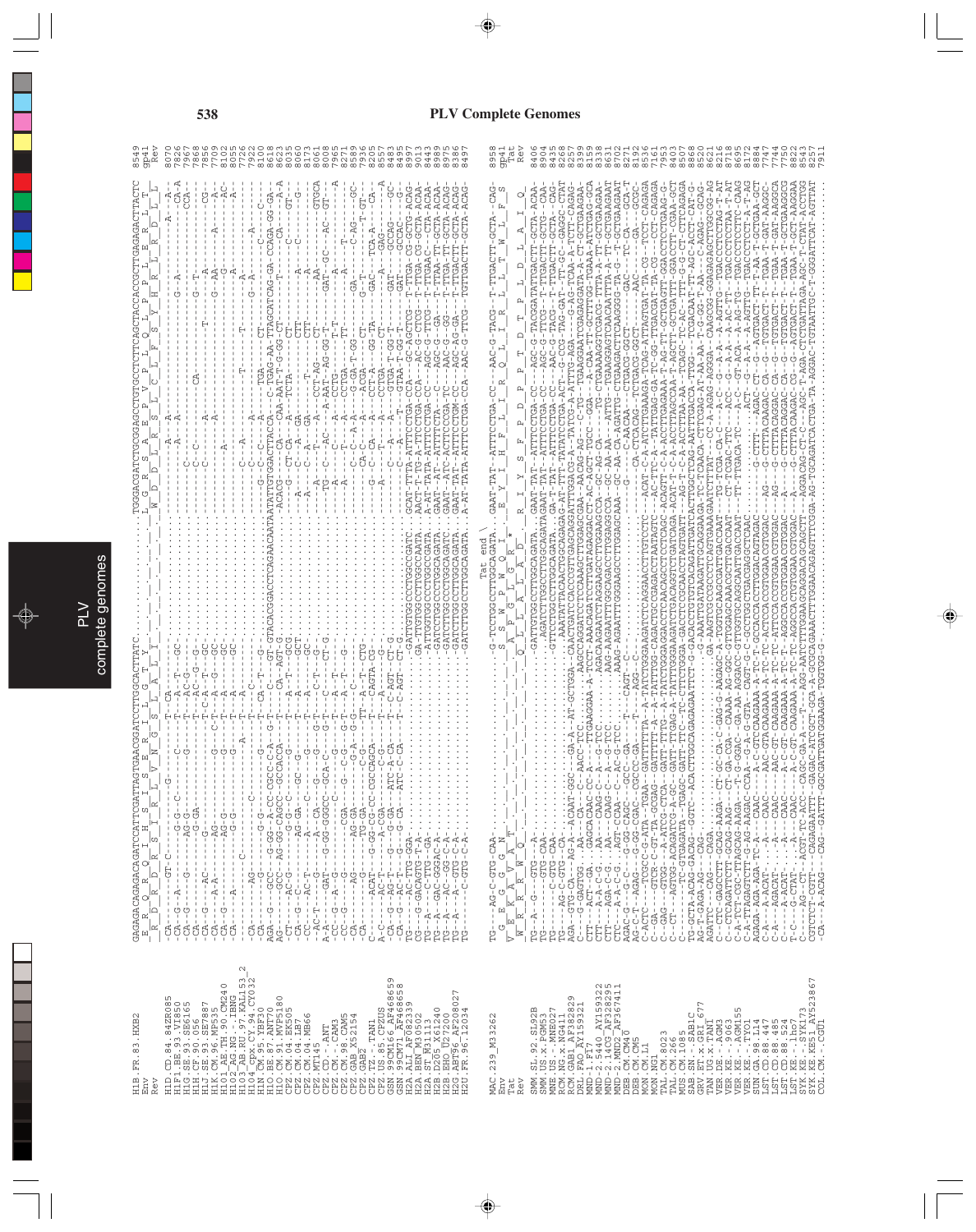| H1B.FR.83.HXB2<br>Env<br>Rev                                                                                                                                                                                                                                                                                                                                                       | CCCCCCCC<br>CGACO.<br>CTGGGA<br>TTGATTGTAACGAGGATTGTGGAACTT<br>L I V T R I V E L                                                                                                                                                                                                                                                                                                                                                                                                                                                                                                                                                                                     | 8594                       |
|------------------------------------------------------------------------------------------------------------------------------------------------------------------------------------------------------------------------------------------------------------------------------------------------------------------------------------------------------------------------------------|----------------------------------------------------------------------------------------------------------------------------------------------------------------------------------------------------------------------------------------------------------------------------------------------------------------------------------------------------------------------------------------------------------------------------------------------------------------------------------------------------------------------------------------------------------------------------------------------------------------------------------------------------------------------|----------------------------|
|                                                                                                                                                                                                                                                                                                                                                                                    | Z<br>Ü<br>lU<br>q<br>10<br>叱<br><sub>다.</sub><br>้∣∺<br>$\left\vert \mathcal{D}\right\vert ^{\mathcal{O}}$<br>$\frac{1}{2}$<br>` A<br>้¦¤<br>$\mathbb{R}^{ {\mathbf{Z}} }$<br>ှ<br> ပ<br>$\mathbf{q}^{\mathbf{p}^{\mathbf{q}}}$<br>$\overline{a}$                                                                                                                                                                                                                                                                                                                                                                                                                    | <b>9P41</b><br>Rev         |
|                                                                                                                                                                                                                                                                                                                                                                                    |                                                                                                                                                                                                                                                                                                                                                                                                                                                                                                                                                                                                                                                                      |                            |
| $\begin{small} \text{HD} & \text{CD} & 84. & 842\text{R}085\\ \text{HD} & \text{CD} & 84. & 842\text{R}085\\ \text{HL} & \text{CD} & 35. & 1155\\ \text{HL} & \text{CD} & 35. & 1155\\ \text{HL} & \text{CD} & 30. & 056\\ \text{HL} & \text{CD} & 30. & 056\\ \text{HL} & \text{CD} & 30. & 056\\ \text{HL} & \text{CD} & \text{CD} & 37. & 1841\\ \text{HL} & \text{CD} & \text$ | $A - G$<br><b>SCCCLC</b><br>$-CAGC$<br>÷<br>$\begin{bmatrix} 1 & 1 & 1 & 1 \\ 1 & 1 & 1 & 1 \\ 0 & 1 & 1 & 1 \\ 0 & 0 & 1 & 1 \\ 0 & 0 & 1 & 1 \\ 0 & 0 & 1 & 1 \\ 0 & 0 & 1 & 1 \\ 0 & 0 & 1 & 1 \\ 0 & 0 & 1 & 1 \\ 0 & 0 & 1 & 1 \\ 0 & 0 & 1 & 1 \\ 0 & 0 & 1 & 1 \\ 0 & 0 & 1 & 1 \\ 0 & 0 & 1 & 1 & 1 \\ 0 & 0 & 1 & 1 & 1 \\ 0 & 0 & 1 & 1 & 1 \\ 0 & 0 & 1 & 1 & $<br>$-A--$<br>$-$ A $-$                                                                                                                                                                                                                                                                    |                            |
|                                                                                                                                                                                                                                                                                                                                                                                    | CGCAGCAGCAGGAODOOKOOO<br>$- -C A - - -$                                                                                                                                                                                                                                                                                                                                                                                                                                                                                                                                                                                                                              |                            |
|                                                                                                                                                                                                                                                                                                                                                                                    | ₹,<br>- A-A-<br>ひ<br>$--CT--$<br>$-4 - -$                                                                                                                                                                                                                                                                                                                                                                                                                                                                                                                                                                                                                            | 긁                          |
|                                                                                                                                                                                                                                                                                                                                                                                    | $-10-7-10$<br>$- -C - - -$<br>$-5 - 7 - 1 - 1$                                                                                                                                                                                                                                                                                                                                                                                                                                                                                                                                                                                                                       | $\degree$                  |
|                                                                                                                                                                                                                                                                                                                                                                                    | Ę<br>$.A-GG$<br><b>SGACTG</b><br>$-4GC$<br>$\mathsf I$<br>$\mathbf{I}$<br>$\,$ I<br>$\begin{array}{c}\n1 \\ 0 \\ 1\n\end{array}$<br>$- A -$                                                                                                                                                                                                                                                                                                                                                                                                                                                                                                                          |                            |
|                                                                                                                                                                                                                                                                                                                                                                                    | CACAGCAGTCLAGGACTGA-AC                                                                                                                                                                                                                                                                                                                                                                                                                                                                                                                                                                                                                                               | ৩                          |
|                                                                                                                                                                                                                                                                                                                                                                                    | CACACUROOCACULOHOLOGIO                                                                                                                                                                                                                                                                                                                                                                                                                                                                                                                                                                                                                                               |                            |
| $\sim$                                                                                                                                                                                                                                                                                                                                                                             |                                                                                                                                                                                                                                                                                                                                                                                                                                                                                                                                                                                                                                                                      |                            |
|                                                                                                                                                                                                                                                                                                                                                                                    | ATA-<br>U                                                                                                                                                                                                                                                                                                                                                                                                                                                                                                                                                                                                                                                            | 96                         |
|                                                                                                                                                                                                                                                                                                                                                                                    | $CT-AA$<br>CAGAGTCECAGGGGGACTG-AACTA                                                                                                                                                                                                                                                                                                                                                                                                                                                                                                                                                                                                                                 | ৩                          |
|                                                                                                                                                                                                                                                                                                                                                                                    | TGCAGAATT<br>GAAGCTTGTAGACTT<br>. ACAATT<br>UPPROGRAMMENT IN HEATHER - AA-A-<br>UPPROGRAMMENT IN HEATHER<br>CAGAAGATAATTAATGTT<br>Ü<br>$\vec{A}$                                                                                                                                                                                                                                                                                                                                                                                                                                                                                                                     | ۱Ó                         |
|                                                                                                                                                                                                                                                                                                                                                                                    | GGACTGAACTA<br>- A - A CALI<br>- A CATCCACAA                                                                                                                                                                                                                                                                                                                                                                                                                                                                                                                                                                                                                         | ጣ<br>$\circ$               |
|                                                                                                                                                                                                                                                                                                                                                                                    | CHOACHOACH<br>TACACTCT-AA<br>AA<br>$\begin{array}{l} \begin{array}{l} \rule{0pt}{25pt} \rule{0pt}{25pt} \rule{0pt}{25pt} \rule{0pt}{25pt} \rule{0pt}{25pt} \rule{0pt}{25pt} \rule{0pt}{25pt} \rule{0pt}{25pt} \rule{0pt}{25pt} \rule{0pt}{25pt} \rule{0pt}{25pt} \rule{0pt}{25pt} \rule{0pt}{25pt} \rule{0pt}{25pt} \rule{0pt}{25pt} \rule{0pt}{25pt} \rule{0pt}{25pt} \rule{0pt}{25pt} \rule{0pt}{25pt} \rule{0pt}{25pt} \rule{0pt}{$                                                                                                                                                                                                                               |                            |
|                                                                                                                                                                                                                                                                                                                                                                                    | <b>UUURURULURUU</b><br>ARUHUUHUU -<br>.<br>CAG                                                                                                                                                                                                                                                                                                                                                                                                                                                                                                                                                                                                                       |                            |
|                                                                                                                                                                                                                                                                                                                                                                                    | GGAGTACAACAAA<br>TACAGCCTCA<br>CAA                                                                                                                                                                                                                                                                                                                                                                                                                                                                                                                                                                                                                                   | 23/12                      |
|                                                                                                                                                                                                                                                                                                                                                                                    | TGCAGAATTACT                                                                                                                                                                                                                                                                                                                                                                                                                                                                                                                                                                                                                                                         | 05                         |
|                                                                                                                                                                                                                                                                                                                                                                                    | CULCAACAAGGACTO-AACA- CT-A-<br>CAGAG                                                                                                                                                                                                                                                                                                                                                                                                                                                                                                                                                                                                                                 | $\circ$                    |
|                                                                                                                                                                                                                                                                                                                                                                                    | $TT - AA$<br>CAGAGCATCAACAAGGACTG-AACA-.                                                                                                                                                                                                                                                                                                                                                                                                                                                                                                                                                                                                                             |                            |
|                                                                                                                                                                                                                                                                                                                                                                                    | $\therefore$ A-CCTC<br>$-92450 - 7440 - -120240 - -4240$                                                                                                                                                                                                                                                                                                                                                                                                                                                                                                                                                                                                             | 33.4<br>$\infty$           |
|                                                                                                                                                                                                                                                                                                                                                                                    | CTCA-                                                                                                                                                                                                                                                                                                                                                                                                                                                                                                                                                                                                                                                                | $\overline{0}$<br>$\infty$ |
|                                                                                                                                                                                                                                                                                                                                                                                    | ATAGTGCATAGAA<br>CAGGGGATAATCAGCTIGGATAATAAGTA<br>$-AA$                                                                                                                                                                                                                                                                                                                                                                                                                                                                                                                                                                                                              | $\frac{8}{2}$              |
|                                                                                                                                                                                                                                                                                                                                                                                    | CAACT--T--<br>AAGTTCCTGT--GAACAG<br>$CT - -T$<br>CAGAACAACAACGAACTO                                                                                                                                                                                                                                                                                                                                                                                                                                                                                                                                                                                                  | $\mathbb{S}^2$             |
|                                                                                                                                                                                                                                                                                                                                                                                    | CTGCAGAAAGCAAACAAAAGCAATCC<br>$\vdots$                                                                                                                                                                                                                                                                                                                                                                                                                                                                                                                                                                                                                               | LN.                        |
|                                                                                                                                                                                                                                                                                                                                                                                    | UULLUUUUCAGAGUUUUUCU<br>$\ddot{C}$ .<br><b>AAGTTC</b>                                                                                                                                                                                                                                                                                                                                                                                                                                                                                                                                                                                                                | L<br>ம                     |
|                                                                                                                                                                                                                                                                                                                                                                                    | ATCA-<br>ATCCTCCAACCGATCTTCCGAGTCAGAGAGAGCGCTGACA-CA<br>CCCCG<br>-G--C-C-CCA------C<br>A-CTGCAGGGACTTAC-ATCCAGGA-C                                                                                                                                                                                                                                                                                                                                                                                                                                                                                                                                                   | $\frac{8}{2}$              |
|                                                                                                                                                                                                                                                                                                                                                                                    | ATCA-<br>ACCCCCCACTOROAGAGECTARCACA<br>UU<br>UU<br>Ū<br>A-CTGCAG-GACTTAC-ATCCA-GAAC                                                                                                                                                                                                                                                                                                                                                                                                                                                                                                                                                                                  | $\frac{8}{3}$              |
|                                                                                                                                                                                                                                                                                                                                                                                    | $-TCA-$<br>under der Straten der Straten under Straten under Straten under Schweizung der Straten under Straten under Str<br>1990 – Straten und der Straten under Straten under Straten und der Straten under Straten under Straten und der<br>-CCAG<br>A-CTGCAGGACTTAC-ATCCAGGAG                                                                                                                                                                                                                                                                                                                                                                                    | ١Ω                         |
|                                                                                                                                                                                                                                                                                                                                                                                    | AATCTC<br>U<br>U<br>J<br>ATCCTCCACCAAATCTCA<br>$-CCA$                                                                                                                                                                                                                                                                                                                                                                                                                                                                                                                                                                                                                | 04                         |
|                                                                                                                                                                                                                                                                                                                                                                                    | TACTC<br>-AACCA<br>ACCCTC<br>$-CCA$                                                                                                                                                                                                                                                                                                                                                                                                                                                                                                                                                                                                                                  | $\circ$                    |
| $\overline{ }$                                                                                                                                                                                                                                                                                                                                                                     | CCAAGCA<br>. ATCTCCAGAC<br>$- - TCCA$<br>E<br>ACTCTC-AACC<br>-CCAG<br>GGCTGCAG---CTTAC-GT--A-GAC<br>GGCTGCAG---CTTAT-ATCAA-GAC<br>AACTGCAG-G-CTTAC-ATCCAGGA-C                                                                                                                                                                                                                                                                                                                                                                                                                                                                                                        | 4                          |
| H2A.ST M31113<br>H2B.D205 X61240<br>H2B.BHO U27200<br>H2G.ABT96 AF208027<br>H2U.FR.96.12034                                                                                                                                                                                                                                                                                        | ATCA-<br><b>OUNCAULTERT CONCORDITIONS</b><br>TGCCAG<br>AGCTGCAGGACTT-C-ATCCAGGA                                                                                                                                                                                                                                                                                                                                                                                                                                                                                                                                                                                      | LN                         |
|                                                                                                                                                                                                                                                                                                                                                                                    |                                                                                                                                                                                                                                                                                                                                                                                                                                                                                                                                                                                                                                                                      |                            |
| MAC.239_M33262                                                                                                                                                                                                                                                                                                                                                                     | ATTC-A<br>ATCUPCCAACCAATACAGAGAGUNDEOTOCAGOORI<br><b>TACCAG</b>                                                                                                                                                                                                                                                                                                                                                                                                                                                                                                                                                                                                      | 904                        |
| Env                                                                                                                                                                                                                                                                                                                                                                                | $\approx$<br>C)<br>$\Box$<br>$\mathbf{p}$<br>$\circ$<br>$\mathbf{\Omega}$<br>$\circ$<br>$\overline{a}$                                                                                                                                                                                                                                                                                                                                                                                                                                                                                                                                                               |                            |
| Rev                                                                                                                                                                                                                                                                                                                                                                                | lc)<br>$\Box$<br> ロ<br>ļΕ<br>回<br>$\overline{P}$<br>$\mathbb{H}$<br>Þ<br>$\mathbb{H}$<br>$\overline{P}$<br>$\overline{P}$<br>$\overline{a}$<br>$\begin{array}{cccccc} \text{AA}.\text{CTGCAG--CTT--C-TT--D--D-AG--D--P} & \text{N} & \text{C} & \text{R} & \text{T} & \text{L} & \text{S} & \text{R} & \text{V} \\ \text{N} & \text{C} & \text{R} & \text{T} & \text{L} & \text{L} & \text{S} & \text{R} & \text{V} \\ \hline \text{O} & \text{T} & \text{Q} & \text{N} & \text{T} & \text{L} & \text{A} & \text{T} & \text{E} & \text{S} \end{array}$<br>$\mathbb{H}^{\mathbb{H}^1}$<br>$\mathbf{H}_{\mathbf{A}_i}^{[n]}$<br>$\sum_{i=1}^{n}$<br>$\mathbf{r}$<br>ЮÏ |                            |
|                                                                                                                                                                                                                                                                                                                                                                                    |                                                                                                                                                                                                                                                                                                                                                                                                                                                                                                                                                                                                                                                                      |                            |
| $\mathbf{\underline{m}}$<br>SMM. SL. 92. SL92                                                                                                                                                                                                                                                                                                                                      | ATTA-A<br>UUUK - LUKULKUKUKULULUKUKUKUUUULUKKUKKUULUUKK .<br>1 IAN CAGAT CONSCIPT COAGE CAGAGA CAGAGA CAGAGA COGAGA CHOCO TO CAGA CAGA CHO CAGAGA CHO CAGAGA CHO CAGAGA CHO<br>TACCAG.<br>AATT-GACTCGTRAGCATCCAG-GC                                                                                                                                                                                                                                                                                                                                                                                                                                                  | 849                        |
|                                                                                                                                                                                                                                                                                                                                                                                    | -CTGAGATA-CC<br>AACTGCAGG--CTATC-DEATC-A-A-A-A-A                                                                                                                                                                                                                                                                                                                                                                                                                                                                                                                                                                                                                     |                            |
| SMM. US. x. PCM53<br>MNE. US. - MNE027<br>RCM. NG. x. NG411<br>RCM. GAB1_AF382829<br>DRL. FAO_AY159321                                                                                                                                                                                                                                                                             | $-TCC - A$<br>. ATCCTCCAACCAATATTCCAGAGATTCTCCACGACCCTA-AG<br>TACCAG.<br>ADD-DA-DHA-D-HHD----<br><b>AACTGCAG</b>                                                                                                                                                                                                                                                                                                                                                                                                                                                                                                                                                     |                            |
|                                                                                                                                                                                                                                                                                                                                                                                    | UAA-UCCC-G-UCC-UCLU--KKU                                                                                                                                                                                                                                                                                                                                                                                                                                                                                                                                                                                                                                             | v                          |
|                                                                                                                                                                                                                                                                                                                                                                                    | T-GCAA<br>$\vdots$<br>$\ddot{\phi}$<br>TAT<br>C-CCGFGG-AA-AA-AF-AA-AF                                                                                                                                                                                                                                                                                                                                                                                                                                                                                                                                                                                                | Ō                          |
|                                                                                                                                                                                                                                                                                                                                                                                    | GAACT<br>-CA                                                                                                                                                                                                                                                                                                                                                                                                                                                                                                                                                                                                                                                         |                            |
|                                                                                                                                                                                                                                                                                                                                                                                    | VKUKILPOOJOO - KOOLLOKILRYKOOOJOLLILOOKOLDOLLOKIDODLLOOOLLOOKKOKOLKOOO - K - KY -                                                                                                                                                                                                                                                                                                                                                                                                                                                                                                                                                                                    |                            |
| $\begin{array}{l} \begin{smallmatrix} \text{MWD-1} & \text{1.75} & \text{T1} & \text{T2} & \text{1.75} & \text{2.75} & \text{2.87} \\ \text{MWD-2} & 1.5440 & \text{AY15} & 932 \\ \text{MWD-2} & 1.5440 & \text{AY15} & 932 \\ \text{MWD-2} & 1.040 & \text{MWD-2} & \text{AFS} & 641 \\ \text{MWD-2} & 1.040 & \text{MWD-2} & \text{AFS} & 641 \\ \text{MWD-2} & 1.04$           | ATTGAATATGGT--CAA<br>C-CCAA-C                                                                                                                                                                                                                                                                                                                                                                                                                                                                                                                                                                                                                                        |                            |
|                                                                                                                                                                                                                                                                                                                                                                                    | ATTGAATATGGT--CAA                                                                                                                                                                                                                                                                                                                                                                                                                                                                                                                                                                                                                                                    |                            |
|                                                                                                                                                                                                                                                                                                                                                                                    | ATTGAATATGGT--CAA                                                                                                                                                                                                                                                                                                                                                                                                                                                                                                                                                                                                                                                    |                            |
|                                                                                                                                                                                                                                                                                                                                                                                    | -CAAGGAATATATAGACTGTCATTTGCTTGGCAAAGACTGAGA-T-TT-GGG-AAC-C                                                                                                                                                                                                                                                                                                                                                                                                                                                                                                                                                                                                           |                            |
|                                                                                                                                                                                                                                                                                                                                                                                    | RUARCOARCARTATATAGACOCORGAAAGGOUPETTTURUPETTEURIONATAG-AAGG-AAGG                                                                                                                                                                                                                                                                                                                                                                                                                                                                                                                                                                                                     |                            |
|                                                                                                                                                                                                                                                                                                                                                                                    | -- ATCCAAGAA<br>ひ片&けひ&ひひはけひ&けひひはけひのけけひのとより&けにはしひのよみはののははけりけんよひひけりけしひしひしゃ!                                                                                                                                                                                                                                                                                                                                                                                                                                                                                                                                                                                            |                            |
|                                                                                                                                                                                                                                                                                                                                                                                    | --CTCCAAGA<br>ひ片ないひないひけいひないひひにいひにいひひひじひないのはないひのなみののひしにいひないのなしひりにひにひしな!<br>じゅー                                                                                                                                                                                                                                                                                                                                                                                                                                                                                                                                                                                        |                            |
|                                                                                                                                                                                                                                                                                                                                                                                    | --TTCA-TGAA<br>UHAUDAOUHAAOAAODAHDAODAODAUAOHUHAAOHDAUUDOUAHUUODOAHAOAOU-AA                                                                                                                                                                                                                                                                                                                                                                                                                                                                                                                                                                                          |                            |
|                                                                                                                                                                                                                                                                                                                                                                                    | $-$ -TTCA-TGAA<br>- CCACATACOCCTTCCTACGACTCCACCAGCAGCAGCAGCGACCACCTCCAGTATG<br>$-AA$<br>C---AA-CG--C-CCCAACA--C-GCG<br>GC--AA-CC-A---CCAACA--T-GC                                                                                                                                                                                                                                                                                                                                                                                                                                                                                                                    |                            |
|                                                                                                                                                                                                                                                                                                                                                                                    | HU-UHUUUQK-KKKUUHHUUUKKUUUKUHUHUUQKUHHKUHUKUUDUKUHUUUKUHHUUHHH<br>$A - AA -$<br>GCACCACCACAGAA---TOOKOO                                                                                                                                                                                                                                                                                                                                                                                                                                                                                                                                                              |                            |
|                                                                                                                                                                                                                                                                                                                                                                                    | CCAA<br>$\ldots$ AT<br>CTC-AGGAC<br>Ŭ<br>TGC                                                                                                                                                                                                                                                                                                                                                                                                                                                                                                                                                                                                                         |                            |
|                                                                                                                                                                                                                                                                                                                                                                                    | SUSACAACHICAA<br>-CA-CAACHICAA<br>ę                                                                                                                                                                                                                                                                                                                                                                                                                                                                                                                                                                                                                                  |                            |
|                                                                                                                                                                                                                                                                                                                                                                                    | CATT-GACC-ATT--TGCT                                                                                                                                                                                                                                                                                                                                                                                                                                                                                                                                                                                                                                                  |                            |
|                                                                                                                                                                                                                                                                                                                                                                                    | LDAY-LLDULDUNDUYOLDOOYOOYOOYODULDOLAOYOUYLLDUYOYOLLYALLDOLLL-YOOY<br>$-4 - 2A - -$                                                                                                                                                                                                                                                                                                                                                                                                                                                                                                                                                                                   |                            |
|                                                                                                                                                                                                                                                                                                                                                                                    | $\ddot{\cdot}$                                                                                                                                                                                                                                                                                                                                                                                                                                                                                                                                                                                                                                                       |                            |
|                                                                                                                                                                                                                                                                                                                                                                                    |                                                                                                                                                                                                                                                                                                                                                                                                                                                                                                                                                                                                                                                                      | O                          |
|                                                                                                                                                                                                                                                                                                                                                                                    |                                                                                                                                                                                                                                                                                                                                                                                                                                                                                                                                                                                                                                                                      |                            |
|                                                                                                                                                                                                                                                                                                                                                                                    | <b>ARUOODLRULRUULLLUULLLUADURLLUALUURUDDLLULLLUARLLUDLUURUUR</b>                                                                                                                                                                                                                                                                                                                                                                                                                                                                                                                                                                                                     | 98                         |
|                                                                                                                                                                                                                                                                                                                                                                                    | $-AAA$<br>GTGGCTAGCCATTTAGTGATCCTTTCTTCCAACATGGGCAA-ATCTT<br>ひけけけひけけのより!                                                                                                                                                                                                                                                                                                                                                                                                                                                                                                                                                                                             | $\infty$                   |
|                                                                                                                                                                                                                                                                                                                                                                                    | $-AA$<br>HTOHT-TAOOODHAOKAOOHHOHHHHOOHAOHOKHHOAOOOOKHOOOHHDOHHHOOHHOAO-                                                                                                                                                                                                                                                                                                                                                                                                                                                                                                                                                                                              |                            |
|                                                                                                                                                                                                                                                                                                                                                                                    | $T - CAA$<br>-CA-TTCCTCACTTGGCTGGACATATAGTGATCCTTTCTTACCACCATGGGCAA-ATCTT                                                                                                                                                                                                                                                                                                                                                                                                                                                                                                                                                                                            |                            |
|                                                                                                                                                                                                                                                                                                                                                                                    | $CA -$<br>- ללטטטטבלל לאלטטברים הוא לטאר לאפיר המטטס לאפיר המטטס המטטסט                                                                                                                                                                                                                                                                                                                                                                                                                                                                                                                                                                                              |                            |
|                                                                                                                                                                                                                                                                                                                                                                                    |                                                                                                                                                                                                                                                                                                                                                                                                                                                                                                                                                                                                                                                                      |                            |
|                                                                                                                                                                                                                                                                                                                                                                                    |                                                                                                                                                                                                                                                                                                                                                                                                                                                                                                                                                                                                                                                                      |                            |
|                                                                                                                                                                                                                                                                                                                                                                                    | .ACTGTC<br>HHU-HRUUUHRRUURUUHHRUHUUUHHUHHUUR                                                                                                                                                                                                                                                                                                                                                                                                                                                                                                                                                                                                                         |                            |
|                                                                                                                                                                                                                                                                                                                                                                                    |                                                                                                                                                                                                                                                                                                                                                                                                                                                                                                                                                                                                                                                                      |                            |
|                                                                                                                                                                                                                                                                                                                                                                                    |                                                                                                                                                                                                                                                                                                                                                                                                                                                                                                                                                                                                                                                                      |                            |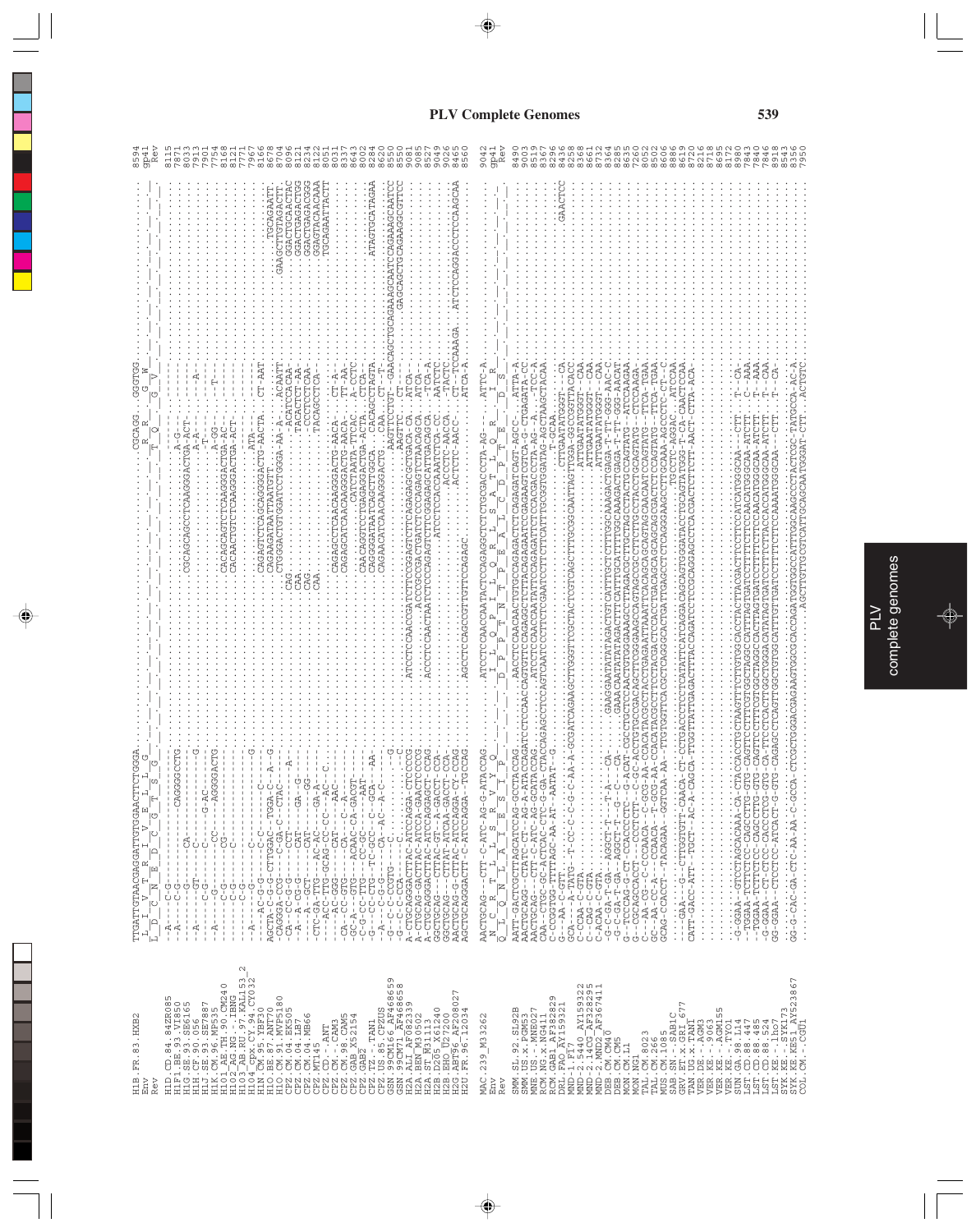| ŕ<br>ŕ.<br>ì |
|--------------|
|              |
| ŕ<br>r       |

| ACAGATAG<br>T n R<br>$\Box$                                                                 |                                                                                                                                                                                                                                                                                                                                                                                                                                                                                                                                                                                                                                                                                                                                                                                                                                                                                                                                                                                                                                                                                                                                                                                                                                                                                                                                                                                                                                                                                                                                                                                                                                                                                                                                                                | $-100$<br>$\circ$<br>GACAGA<br><b>AACTGGACAG</b><br>-CCTGGAGA<br>$-1$<br>$-1$<br>יירי<br>ווו                                                                                                                                                                                                                                                                                                                                                                                                                                                                                                                                                                                                                                                                                                                                                                                                                                                                                                                                                                                                                                                                                                                                       |
|---------------------------------------------------------------------------------------------|----------------------------------------------------------------------------------------------------------------------------------------------------------------------------------------------------------------------------------------------------------------------------------------------------------------------------------------------------------------------------------------------------------------------------------------------------------------------------------------------------------------------------------------------------------------------------------------------------------------------------------------------------------------------------------------------------------------------------------------------------------------------------------------------------------------------------------------------------------------------------------------------------------------------------------------------------------------------------------------------------------------------------------------------------------------------------------------------------------------------------------------------------------------------------------------------------------------------------------------------------------------------------------------------------------------------------------------------------------------------------------------------------------------------------------------------------------------------------------------------------------------------------------------------------------------------------------------------------------------------------------------------------------------------------------------------------------------------------------------------------------------|------------------------------------------------------------------------------------------------------------------------------------------------------------------------------------------------------------------------------------------------------------------------------------------------------------------------------------------------------------------------------------------------------------------------------------------------------------------------------------------------------------------------------------------------------------------------------------------------------------------------------------------------------------------------------------------------------------------------------------------------------------------------------------------------------------------------------------------------------------------------------------------------------------------------------------------------------------------------------------------------------------------------------------------------------------------------------------------------------------------------------------------------------------------------------------------------------------------------------------|
| 5<br>$\overline{\text{CA}}$<br>$\begin{array}{c}\n\Box \\ \Box \\ \Box\n\end{array}$<br>-11 | <b>AAAA</b><br>--A--T<br>--AA-A<br>$-TA - A - G -$<br>$A - AA - C$<br>$A-T$<br>W<br>44<br>$-CA-GTG$<br>G<br>S<br>HH<br>$\begin{array}{l} \texttt{-}\texttt{G}\texttt{C}\texttt{CT}\texttt{T}\texttt{G}\texttt{CT}\texttt{2}\texttt{TC}\texttt{T} \\ \texttt{-}\texttt{G}\texttt{C}\texttt{CT}\texttt{T}\texttt{G}\texttt{CT}\texttt{-}\texttt{TC}\texttt{T} \end{array}$<br>$-$ -TAT<br>-G-CTTGCTAA<br>부<br>۳<br>-<br>Ť<br>÷<br>$\frac{1}{1}$<br>÷<br>÷                                                                                                                                                                                                                                                                                                                                                                                                                                                                                                                                                                                                                                                                                                                                                                                                                                                                                                                                                                                                                                                                                                                                                                                                                                                                                                        | - CAAA - C - C - GGCT - CCA<br>- CAAA - C - CAGCT C - CCA<br>4545-554-0-05-5<br>CCAG-G-ATTG-T--G-T<br>CCAA-G-ATTG-D-OCD<br>CTTGG-CTAT<br>$\begin{array}{l} \texttt{CCAACTT--ACT--TCAAG}\\ \texttt{CCAACTT--ACT--TCAAG'} \end{array}$<br>CTTCA-AAT-CTTACT-CACCTGAGAGAG<br>GCACCAATG---ACT-TCA<br>G-CAA-A-GTAGA<br><b>COL-C-C-C-</b><br>$\begin{array}{c} \texttt{G}\texttt{CA}-\texttt{C}-\texttt{C}+\texttt{G}-\texttt{I} \\ \texttt{A}\texttt{AA}-\texttt{C}-\texttt{C}\texttt{A}\texttt{T}\texttt{G}\texttt{T} \end{array}$<br>-<br>-<br>-<br>-<br>-<br>-<br>-<br>-<br><br><br><br><br><br><br><br><br><br><br><br><br><br>333<br>てり<br>Ιĸ<br>Æ<br>$-TT-A-T-T$<br>ATCGT-TCAGAAG<br>AGC----T.<br>GTA<br>CTTT-C<br>$C-TTT-C$<br>CTTT-C<br>Ť,<br>$\vdash$<br>한학학<br>: : : : :<br>$1 - 12000001$<br>$-GAGA - A$<br>GAGA<br>İα<br>TGGAGAGG<br>99-<br>$- - ACG$<br>lo,<br>$T-T-P$<br>$\vdash$<br>İα                                                                                                                                                                                                                                                                                                                                    |
| $-1 - 1$                                                                                    | $\begin{array}{lll} \texttt{GFTCCGGGC--TBGA-GAATTG-GAAGAGA-F} \\ \texttt{-TTCGAGC-A-GCG-GGA--T--GAGAGAG-A-F} \\ \texttt{-TTCGAGG-A-GCG-GGA-A--T--GAGAGAG-A-F} \\ \texttt{GCTCCGAGCGGAGAGG-A-G--T--T--G-GAG-A-F} \\ \texttt{GCTCCGAGCGGAGGAGG-A-G--T--T--G-GAG-A-F} \\ \end{array}$<br>号<br>Ħ<br>$1 - 1 - 2$<br>$1 - 2 - 3 - 2$<br>$1 - 1 - 2$<br>$- -A - T$<br>רררר<br>לַטְקָטָ<br>A<br>"A-CAGGAA--CTC-A<br>~"~^"^"CAAA--CTC-A<br>$TA-$<br>$\begin{array}{c} \begin{array}{c} 1 & 0 \\ 0 & 0 \\ 0 & 1 \end{array} \\ \begin{array}{c} 1 & 0 \\ 0 & 1 \end{array} \\ \begin{array}{c} 1 & 0 \\ 0 & 1 \end{array} \end{array}$<br>$-AG$<br>---AT-AG-<br>---AT-AG-<br>$-1 - 10$<br>$\vec{A}$<br>투<br>C-A-TACAAGC<br>÷<br>÷<br>$-ACA - A - C$                                                                                                                                                                                                                                                                                                                                                                                                                                                                                                                                                                                                                                                                                                                                                                                                                                                                                                                                                                                                                      | H-UH-KUKUK-KU-UH-HKU-UUHU-U-UUUKUUH-UUUU-UH-UU-HH-<br>:F-GCCAGCTGGG-AGCTTTTGCCAGTG<br>T-GCCAGGGC-A-AA-TCTGGGAGTGGGAGTG<br>G-ACCCA-TG-C---CTTC--TCGGAGTGG<br>GACCCA-TG-C---CTTC--TCGCTT<br>GA--GCG---CA--CCTT--A-GCTT<br>-C-TCG-AGCCCCCCAGGAAGCATGG-GAT-TAD-C-<br>$-GAGAGT-T-FA$<br>-GGCTATGGAG<br>URUUHRHUUUUUT--<br>590<br>CTG-GATG-DD<br>К<br>ř<br>CGC-GAGG<br>GG-GAT-T<br>$-CCAT$<br>f,<br>$-CA-A$<br>C)<br>∣≏<br>-TTTGA-GCTTTG-<br>ひゅーひの<br>TGCTTA-T<br>CACAG-AGCCA-TG<br>cل<br>$- - AG$<br>C-TGG-GAGA--GCG--<br>C-TGGCGAGA-GGCA--<br>Σ<br> ທ<br>⊳<br>İΑ.<br>ひ<br>CCAAGT<br>Ιĸ                                                                                                                                                                                                                                                                                                                                                                                                                                                                                                                                                                                                                                                 |
|                                                                                             | ACA.<br>ACA.<br>:-GAGATCA---<br>-- --CA-A-<br>$-ACA$<br>CAC-<br>$A - A - C$<br>$A - C$<br>-TTGC<br>$\sim 1-1$<br>$C - \overline{A}$<br>ု<br>부모<br>$\tilde{A}$<br>$\vec{A}$<br>UHU-KU--UUHKU-<br>-c<br>$-100A-CC$<br>$-$ -TGGA $-$ C                                                                                                                                                                                                                                                                                                                                                                                                                                                                                                                                                                                                                                                                                                                                                                                                                                                                                                                                                                                                                                                                                                                                                                                                                                                                                                                                                                                                                                                                                                                            | $\circ$<br>Ιm<br>턱<br>F<br>Ι∝<br><b>GCA</b><br>ひひり<br>$G - A$<br>Ū1-<br>$--AG-A$<br>$-5$<br>凹<br>Ă<br>U<br>ļω                                                                                                                                                                                                                                                                                                                                                                                                                                                                                                                                                                                                                                                                                                                                                                                                                                                                                                                                                                                                                                                                                                                      |
| てり                                                                                          | CAACA<br>U<br>H<br>- 1<br>- 1<br>- 1<br>ひひ<br>ひ<br>てりてり<br>HH<br>C-TATATTAG<br>$- - A$<br>$\frac{1}{T^2} - GTT^2.$<br>$-4$<br>U<br>U<br>ひ<br>$\frac{c}{1}$                                                                                                                                                                                                                                                                                                                                                                                                                                                                                                                                                                                                                                                                                                                                                                                                                                                                                                                                                                                                                                                                                                                                                                                                                                                                                                                                                                                                                                                                                                                                                                                                     | $- - \mathbf{T} - \mathbf{G} \mathbf{A} - \mathbf{T} \mathbf{T} - \mathbf{C} \mathbf{T}$<br>- AAT-T-<br>- - A - - - T-<br>- - A - - - - T-<br><b>99179-</b><br>$-1170 - 0170 - -$<br>Σ<br>$V = \frac{S}{S}$<br>$3 - 1 - 1 - 1 - 1$<br>خ<br>ط<br>cل<br>Σ<br>Ω<br>A-GATTG<br>н<br>Nef<br>$\pm$<br>-TATTC-GGCT<br>ひ<br>ひ<br>먹<br>ひ<br>てり<br>$-T-T-GG$<br>$C - GT$<br>Ť<br>$\circ$                                                                                                                                                                                                                                                                                                                                                                                                                                                                                                                                                                                                                                                                                                                                                                                                                                                     |
|                                                                                             | $-TTG - -TG$<br>$-AAC$<br>GAA-T<br>-AGGGAC<br>GGAA<br>ひし<br>GAA<br>GCA<br>-GGDD-<br>GGA<br>999<br>CAGCAG<br>CAGCO<br>ğ<br>CA-G<br>やー<br>AAAG                                                                                                                                                                                                                                                                                                                                                                                                                                                                                                                                                                                                                                                                                                                                                                                                                                                                                                                                                                                                                                                                                                                                                                                                                                                                                                                                                                                                                                                                                                                                                                                                                   | <b>000H-H-A-A-HD-</b><br>-CA-A-A-T-TGC<br>GAGGAGGAGTG<br>UU-AAA-U-UU<br>GCAGGCTATA-<br>$\begin{array}{c} \text{CCTA} \\ \text{T} \end{array}$<br>$-CA$                                                                                                                                                                                                                                                                                                                                                                                                                                                                                                                                                                                                                                                                                                                                                                                                                                                                                                                                                                                                                                                                             |
| -CF<br>$\mathbf{P}_{\mathbf{p}}^{(i)}$                                                      | AACAA - CGAGA - AGCTGGGAAGTGGC<br>$\begin{array}{ll} \ldots & \ldots & \ldots \\ \ldots & \ldots & \ldots \\ \ldots & \ldots & \ldots \\ \ldots & \ldots & \ldots \\ \ldots & \ldots & \ldots \\ \ldots & \ldots & \ldots \\ \ldots & \ldots & \ldots \\ \ldots & \ldots & \ldots \\ \ldots & \ldots & \ldots \\ \ldots & \ldots & \ldots \\ \ldots & \ldots & \ldots \\ \ldots & \ldots & \ldots \\ \ldots & \ldots & \ldots \\ \ldots & \ldots & \ldots \\ \ldots & \ldots & \ldots \\ \ldots & \ldots & \ldots \\ \ldots & \ldots & \ldots \\ \ldots & \ldots & \$<br>$\begin{minipage}[t]{0.99\textwidth} \begin{picture}(1,0) \put(0,0) \put(0,0) \put(0,0) \put(0,0) \put(0,0) \put(0,0) \put(0,0) \put(0,0) \put(0,0) \put(0,0) \put(0,0) \put(0,0) \put(0,0) \put(0,0) \put(0,0) \put(0,0) \put(0,0) \put(0,0) \put(0,0) \put(0,0) \put(0,0) \put(0,0) \put(0,0) \put(0,0) \put(0,0) \put(0,0) \put(0,0) \put(0,$<br>$\begin{minipage}{0.9\textwidth} \begin{minipage}{0.9\textwidth} \begin{itemize} \begin{itemize} \begin{itemize} \begin{itemize} \end{itemize} \end{itemize} \end{minipage} \begin{itemize} \begin{itemize} \begin{itemize} \end{itemize} \end{itemize} \end{itemize} \end{itemize} \end{minipage} \begin{minipage}{0.9\textwidth} \begin{itemize} \begin{itemize} \end{itemize} \end{itemize} \end{minipage} \begin{itemize} \begin{itemize} \end{itemize} \end{itemize} \end{minipage} \begin{minipage}{0.9\textwidth} \begin{itemize} \end{item$<br>$- CTC$<br>$-1$ - $T$ - $\ldots$ -<br><br>TTAGA---CAT---CGGCT-CCA<br>TTAGA---CAT---CGGCTAGAA<br>445-H00-D5--H50----<br>$\begin{array}{cccccccccc} -1 & - & - & - & - & - \\ -1 & - & - & - & - \\ -1 & - & - & - & - \end{array}$<br>$-10$<br>$\frac{1}{4}$<br>$\mathsf I$ | $\begin{array}{ccccccccc}\n- & - & - & GGAC - GAA & \ldots & \ldots \\ L & R & T & E & \ldots & \ldots\n\end{array}$<br>$\begin{array}{l} \dots \dots - 6 {\mathbb C} {\rm Tr}{\mathbb C} - - 6 - {\tt A}{\tt G}{\tt A}{\tt B}{\tt A}{\tt B}{\tt A} \dots \\ \dots \dots \dots - {\tt T} - {\tt C}{\tt C}{\tt T}{\tt G} - {\tt A}{\tt A}{\tt T} - \dots \\ \dots \dots \dots - {\tt T} - {\tt T} - {\tt T} - {\tt G}{\tt G}{\tt A}{\tt C} - {\tt G}{\tt A}{\tt A} \dots \\ \dots \dots \dots \end{array}$<br>AAGAA-CG-GAAGAGGCATA-C.<br>$\begin{minipage}{0.9\textwidth} \begin{minipage}{0.9\textwidth} \begin{tabular}{@{}l@{}} \hline \multicolumn{2}{c}{\textbf{\textit{1}}}\\ \hline \multicolumn{2}{c}{\textbf{\textit{2}}}\\ \hline \multicolumn{2}{c}{\textbf{\textit{2}}}\\ \hline \multicolumn{2}{c}{\textbf{\textit{2}}}\\ \hline \multicolumn{2}{c}{\textbf{\textit{3}}}\\ \hline \multicolumn{2}{c}{\textbf{\textit{2}}}\\ \hline \multicolumn{2}{c}{\textbf{\textit{3}}}\\ \hline \multicolumn{2}{c}{\textbf{\textit{2}}}\\ \hline \$<br>$\begin{bmatrix} x \end{bmatrix}$<br>Rev exon 2 end \<br>$\vert^*$<br>$\frac{E}{1-\frac{1}{2}} = \frac{1}{2} \frac{E}{1-\frac{1}{2}} = \frac{1}{2} \frac{E}{1-\frac{1}{2}}$ |
| $\left.\begin{matrix} \omega\end{matrix}\right _{\mathbb{H}},$<br>$\vdots$                  | $\vdots$                                                                                                                                                                                                                                                                                                                                                                                                                                                                                                                                                                                                                                                                                                                                                                                                                                                                                                                                                                                                                                                                                                                                                                                                                                                                                                                                                                                                                                                                                                                                                                                                                                                                                                                                                       | $\mathbf{p}^{\mathbf{p}}$<br>$\frac{1}{2}$<br>÷,                                                                                                                                                                                                                                                                                                                                                                                                                                                                                                                                                                                                                                                                                                                                                                                                                                                                                                                                                                                                                                                                                                                                                                                   |
|                                                                                             | $\begin{small} \rm HD: 102.84\cdot 842R085\\ \rm H117.1\,B2.93\cdot 0.1565\\ \rm H111.1\,C12.93\cdot 0.1565\\ \rm H111.1\cdot 0.150\cdot 0.056\\ \rm H111.1\cdot 0.151\cdot 0.151\cdot 0.0124\\ \rm H111.1\cdot 0.152\cdot 0.0124\\ \rm H111.1\cdot 0.152\cdot 0.0124\\ \rm H111.1\cdot 0.152\cdot 0.0124\\ \rm H11$<br>CEPZ, TZ, TANI<br>CEPZ, US, 85, CERUS<br>CERZ, US, 95, CERUS<br>CSN, 95, CMT1, AF468659<br>CSN, 95, NT1, AF68233<br>HZA, BEN 18, 05, 26, 240<br>HZA, DZ05_X6, 240<br>HZA, DZ05_X6, 240<br>H2G.ABT96 AF208027<br>H2U.FR.96.12034<br><b>U27200</b>                                                                                                                                                                                                                                                                                                                                                                                                                                                                                                                                                                                                                                                                                                                                                                                                                                                                                                                                                                                                                                                                                                                                                                                       | SYK.KE.-.SYK173<br>SYK.KE.KES1 AY523867<br>COL.CM.-.CGU1<br>MWD-1, FT7<br>MWD-2, 5440 AX159322<br>MWD-2, 5440 AX159322<br>MWD-2, IMD2 AF367411<br>DBB, CM, CM40<br>DBB, CM, LT45<br>MOR, CM, LT45<br>SMM. 51.92. S192B<br>SMM. US. x. PGM53<br>RME. US. - MNB027<br>RCM. GAB1. AF382829<br>RCM. GAB1. RA9 AF382829<br>$\begin{smallmatrix} 1211.000, 3023\\ 1212.000, 3003\\ 1213.005\\ 1214.005\\ 1215.000\\ 1215.000\\ 1215.000\\ 1215.000\\ 1215.000\\ 1215.000\\ 1215.000\\ 1215.000\\ 1215.000\\ 1215.000\\ 1215.000\\ 1215.000\\ 1215.000\\ 1215.000\\ 1215.000\\ 1215.000\\ 1$<br>MAC.239 M33262                                                                                                                                                                                                                                                                                                                                                                                                                                                                                                                                                                                                                            |
| H1B. FR. 83. HXB2<br>$_{\rm{Env}}$<br>Rev                                                   | H2B. EHO                                                                                                                                                                                                                                                                                                                                                                                                                                                                                                                                                                                                                                                                                                                                                                                                                                                                                                                                                                                                                                                                                                                                                                                                                                                                                                                                                                                                                                                                                                                                                                                                                                                                                                                                                       | MON.NG1<br>$_{\rm{Env}}$<br>Rev                                                                                                                                                                                                                                                                                                                                                                                                                                                                                                                                                                                                                                                                                                                                                                                                                                                                                                                                                                                                                                                                                                                                                                                                    |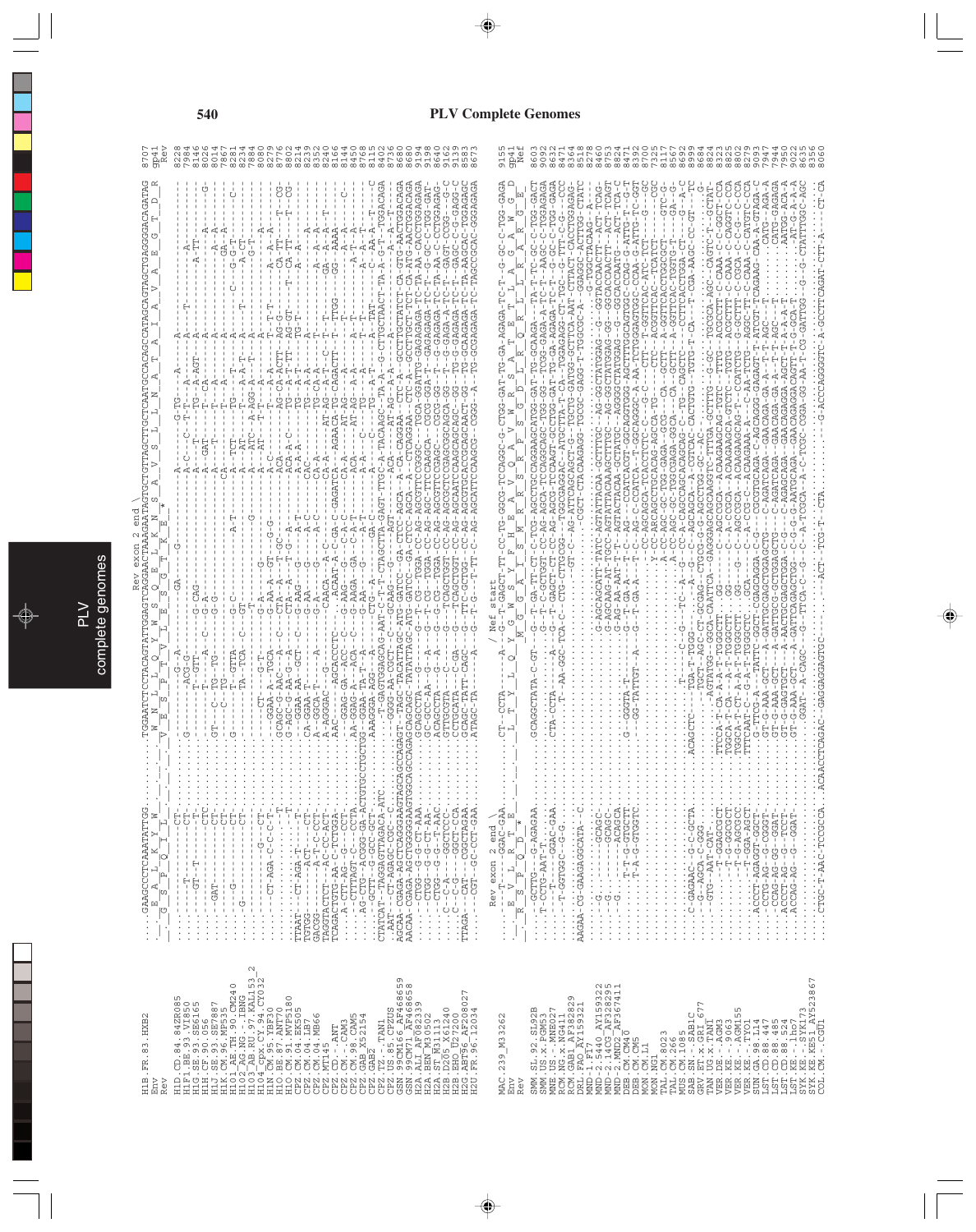| <b>ים המה</b><br>j<br>г<br>ļ<br>֜֝<br>í |
|-----------------------------------------|

| $\circ$<br>4                                                                                                                                                                                                                                                                                                                                                                                                                                                                                                                                                                                                                                                                                                                                                                                                                                                                                                                                                                                                                                                                                                                                                                                                                                                                                                                                                                                                            | $\frac{4}{3}$<br>ನ ದಿ                                                                                                                                                                                                                                                                                                                                                                                                                                                                                                                                                                                                                                                                                                                                                          |
|-------------------------------------------------------------------------------------------------------------------------------------------------------------------------------------------------------------------------------------------------------------------------------------------------------------------------------------------------------------------------------------------------------------------------------------------------------------------------------------------------------------------------------------------------------------------------------------------------------------------------------------------------------------------------------------------------------------------------------------------------------------------------------------------------------------------------------------------------------------------------------------------------------------------------------------------------------------------------------------------------------------------------------------------------------------------------------------------------------------------------------------------------------------------------------------------------------------------------------------------------------------------------------------------------------------------------------------------------------------------------------------------------------------------------|--------------------------------------------------------------------------------------------------------------------------------------------------------------------------------------------------------------------------------------------------------------------------------------------------------------------------------------------------------------------------------------------------------------------------------------------------------------------------------------------------------------------------------------------------------------------------------------------------------------------------------------------------------------------------------------------------------------------------------------------------------------------------------|
|                                                                                                                                                                                                                                                                                                                                                                                                                                                                                                                                                                                                                                                                                                                                                                                                                                                                                                                                                                                                                                                                                                                                                                                                                                                                                                                                                                                                                         |                                                                                                                                                                                                                                                                                                                                                                                                                                                                                                                                                                                                                                                                                                                                                                                |
|                                                                                                                                                                                                                                                                                                                                                                                                                                                                                                                                                                                                                                                                                                                                                                                                                                                                                                                                                                                                                                                                                                                                                                                                                                                                                                                                                                                                                         | UUCUUCAUUUCUUCHA                                                                                                                                                                                                                                                                                                                                                                                                                                                                                                                                                                                                                                                                                                                                                               |
| PAAC<br>$-AAAT$<br>۲<br>ا                                                                                                                                                                                                                                                                                                                                                                                                                                                                                                                                                                                                                                                                                                                                                                                                                                                                                                                                                                                                                                                                                                                                                                                                                                                                                                                                                                                               | 凹<br><b>0-0-10-</b><br>TACT-G<br>end<br><b>GTAAT</b>                                                                                                                                                                                                                                                                                                                                                                                                                                                                                                                                                                                                                                                                                                                           |
| TTGCA--AAAT<br>$-1$<br>Εn<br>$-AGCAC-$<br>$-AGCA -$<br>$-TAC-P$<br>$- A - G$<br>.AGC<br>ロー<br>9<br>C<br>-AGC<br>CTAGC<br>ロー<br>$-AGC$<br>$-40$<br>GGAAAGGAT<br>Ω                                                                                                                                                                                                                                                                                                                                                                                                                                                                                                                                                                                                                                                                                                                                                                                                                                                                                                                                                                                                                                                                                                                                                                                                                                                        | $-CC-TAAC$<br>$-20G-C-$<br>$\frac{1}{1}$<br>◡<br>$-GC-C-A$<br>-TATTGC<br>$-9-17-9-$<br>$-1 - 1 - 1 - 2 - 4$<br>$-TTAT-C$<br>- 0- 14 - 0-<br>C-ACC<br><b>C--TG</b><br>$\begin{array}{ccccc}\n & -\text{GCTC}-\text{C} \\  & \text{F} & \text{I} & \text{T}\n\end{array}$<br><b>COLD</b><br>$-TATTG$<br>$G - A - -$<br>CGTCCCAAGG<br>$-2AT$<br>$-4AC$<br>ししけい<br>$-6-TPC$<br>UUU<br>UU<br>しけじり<br>-GCTC<br><b>--GGAA</b><br>EUS<br>C<br>lω                                                                                                                                                                                                                                                                                                                                       |
| GCA<br>$C - A$<br><b>A</b><br>⊂-A<br>י<br>י<br>$-1$<br>$- - A$<br>$-1$<br>$-4$<br>GCA<br>3<br>CO<br>$\overline{a}$<br>$\frac{1}{2}$<br>スーひ<br>ひひひ<br>J.<br>უ<br>ს<br>್ರ<br>ᄲ<br>н<br>Н<br>⊢<br>T.<br>O<br>ᄞ<br>℧<br>פ                                                                                                                                                                                                                                                                                                                                                                                                                                                                                                                                                                                                                                                                                                                                                                                                                                                                                                                                                                                                                                                                                                                                                                                                   | -AGACCAC-GA<br>凹<br>AGACCAC<br>AGACCAC<br>ローリ<br>רורות<br>המהליף<br>בולי<br>T-D<br>ᆞ<br>g<br>$-AAC$<br>lU<br>$-4A - TC$<br>$-2A - TC$<br>଼<br>$-AC$<br>ローー<br>ひ<br>$\circ$<br>ပု<br>α                                                                                                                                                                                                                                                                                                                                                                                                                                                                                                                                                                                          |
| FICOOOACKOKAARKAGAKOKHUOKAUKUWOODHFAHOOKOKDELUOKOO<br>$\alpha$<br>ġ<br>9<br>G<br>ひ<br>후<br>ひ<br>$\Omega$                                                                                                                                                                                                                                                                                                                                                                                                                                                                                                                                                                                                                                                                                                                                                                                                                                                                                                                                                                                                                                                                                                                                                                                                                                                                                                                | ပု<br>먹<br>ပု<br>Ο<br>ひ<br>ひ<br>也<br>$\approx$<br>ひしし<br><b>C-CC</b><br>$-$ GCT $-$<br>ပု<br>i<br>せし<br>ロー<br>R<br>y<br>$-4$<br>U<br>ロー<br>д<br>루<br>$\mathbb T$<br>$\blacksquare$<br>Ť<br>Ù UD.<br>$\mathcal{A}$<br>$\mathbf{1}$<br>lc)<br>U<br>ಲ<br>$-$ -TCT<br>U                                                                                                                                                                                                                                                                                                                                                                                                                                                                                                            |
| $-40 - 40 - 40 - 40 - 5$<br>$- - P A - G G - P$<br>CTTGGC<br>$-TGA$<br>$-A-AA$<br>$-TA$<br>$-TA$<br>ATTA<br>TTA<br>$-TTG$<br>--ATTG<br>Ë<br>$-ATTA$<br>ά<br>$-1$<br>Ť<br>ά<br>$ AAT$<br>ს<br>ს<br>CO-<br>ひゅー<br>$ GAG$<br>- CL-- 12                                                                                                                                                                                                                                                                                                                                                                                                                                                                                                                                                                                                                                                                                                                                                                                                                                                                                                                                                                                                                                                                                                                                                                                     | ひけひ‐けひりん‐ひひんひひひひけ<br>$- - CAT - A - TCT$<br>$-T-T-G-ACATT$<br>CAT-GCACAT<br>-AACA-G<br>$T - R G A G -$<br>-GAC-CGTGGCTG-<br>CGLGGCL-<br>$\circ$<br>CAT-AG-<br>$A-T-GCA$<br>CGCAGCA<br>-GCAGCG<br>CGCAGCT<br>CTTGGCT<br>К<br>$-T-T-CC$<br>-CAG-AAG-GGCAGC<br>$-CT - GA$<br>$CAT - A$<br>$-5-5-$<br>$-AT - A$<br>$-00T - P$<br>$CAT-P$<br>$A-T$<br>ᆸ<br>GGCCA<br>TGGG-<br>$-AACC-$<br>ု<br><b>C-0-0-</b><br>ひりー<br>$A - -GCAC$<br>$A - C - G - A$<br>-GAAC<br>z<br>ပု<br>무                                                                                                                                                                                                                                                                                                       |
| CTATAGTC<br>TTA-ACT<br>ACATAGC<br><b>L-CLC-L-L-</b><br>$G-TCG$<br>$2A - AT - G$<br>AT-G<br>-ATAG<br>T-ATAG<br>-CATCC<br>НF<br>- - -<br>ტ ტ                                                                                                                                                                                                                                                                                                                                                                                                                                                                                                                                                                                                                                                                                                                                                                                                                                                                                                                                                                                                                                                                                                                                                                                                                                                                              | --AGTGCAG--A<br>$C - A - T$<br>$C-C$<br>$C - C$<br>$-GA$<br>α<br>$\mathbb{I}$<br>$-2-4$<br>CAG<br>UU -<br>回<br>CCAT-GT-<br>ひ<br>$-049 - 0 - 0$<br>-GAGGC<br>$\frac{1}{9}$ $\frac{1}{9}$<br>다<br>-<br>번<br>じーせい<br>CTAT-G<br>CTT-G<br>CTA.<br>$-TA$<br>$A - AGI$<br>CCAT<br>CCA-<br>÷<br>J<br>ပုံ ပုံ                                                                                                                                                                                                                                                                                                                                                                                                                                                                           |
| $- - AGG$<br>$\begin{array}{c} 1 \ 0 \ -1 \end{array}$<br>$\circ$<br>$\frac{1}{1}$<br>ł<br>$\frac{1}{1}$<br>Ť                                                                                                                                                                                                                                                                                                                                                                                                                                                                                                                                                                                                                                                                                                                                                                                                                                                                                                                                                                                                                                                                                                                                                                                                                                                                                                           | ł,<br>÷,<br>lФ<br>α<br>$\begin{array}{c} \vdots \circ \\ \cdot \end{array}$<br>$\mathbb{A}^{ \mathcal{A} }_{\mathbb{A}}$                                                                                                                                                                                                                                                                                                                                                                                                                                                                                                                                                                                                                                                       |
| TT-A--CAT--A--GTGGTT<br>AA - - - - - - - - T - - AC - AG -<br>- - CCG - - CTTCAC - CTTGTAGA<br>-CCCC-C-TTCAGACTGTTGGA<br>・1 ウーーウーーーひーひの! ひひロワーロひ<br>$\begin{array}{lll} &\text{CT}-\texttt{ATGG--G--G--CTC--CAGG--}\\ &\text{CTCCTCGG--G--CC--CAGG--}\\ &\text{CT}-\texttt{ATGGA--ACTC--GGG--}\\ &\text{CT}-\texttt{ATGG--ACTC--GGG--} \end{array}.$<br>$-5 - 5 - 5 - - - - - -$<br>--555-5-5455-55HD-HD<br>$AA - CT - - - - - - - A - AC - .$<br>GGTTATAGAAGTAGTACAA<br>$------C-ACCT$<br>- - - - - - - - - - - - -<br>$\begin{array}{l} \mbox{CA-A--C--GGA----}\\ \mbox{CA-A--C--CTT--CTC----}\\ \end{array}$<br>$-1$ - $-1$ - $-1$ - $-1$ - $-1$ - $-1$<br>- - 5 - - - - J5 - - - - - J - 44<br>$- -5 - -1 - 2 - -1 - -1 - -1 -$<br>$- - - - - - - - - - - - -$<br>$-5 - 17 - - - -$<br>$- - \square - \square - \square -$<br>$-1$ - $-1$<br>$\triangleright$<br>0 - - - - - - - - - -<br>-- 1<br>-- 1<br>$- - CA - -$<br>$\triangleright$<br>İ<br>$\mathsf I$<br>囯<br>٠<br>J.<br>$-1 - 29TG - 1$<br>$\mathbf{I}$<br>$\mathbf{I}$<br>$\frac{1}{1}$<br>$PA - C - - - -$<br>$PA - - - - - -$<br>$\mathbf{I}$<br>f,<br>$\mathbf{I}$<br>Н<br>$\,$<br>I.<br>$PA-C--$<br>$AA - A - -$<br>$\,$<br>$\sf I$<br>I<br>I<br>$\frac{1}{1}$<br>$PA - - -$<br>$\frac{1}{4}$<br>J.<br>$AA -$<br>$AA -$<br>1<br>$\frac{1}{1}$<br>$-4 -$<br>$AA -$<br>t,<br>ł<br>$\triangleright$<br>$A - C$<br>$-4$<br>AA<br>$-4$<br>К<br>$\,$<br>I. | AA-CT-CAC--GGTGCAG-GAAGCAATC<br>- - - - - - - DDKH-DLDKD--DDLK-LD<br>- C-AC-TC-T-CT-G-GG-<br>- -C-CC-TCGCC-G-G-GG-<br>T--AT-G-CG-CT-CG-G-<br>CT-ATGG--GACTC-GGG--<br>-A-ATGGCTT-CTTGCAG--<br>A-C-GC-TGCT-CAG-<br>--CGT--C-G-G-C-TGTC<br>--CG----C---G-C-TGTC<br>ひ‐≮‐≮ひ‐ひ‐ひ⊥ひ‐ひ‐ひ‐ひ)<br>CA-C-C-C-C-C-C-C-A-C-<br>$A - ACG - C - T - CTTGCAG - T - C - T - C = -$<br>CA-ATGG--GACTC-GGG<br>ひひひ‐ひ[ひべ‐‐‐ひひ[ぱひ][ひ<br>ATCAGCTAG--CCC-C<br>$T = -2T - G - CG - CT - CG - G$ $A = -AC - TC - C - CT - GT - G$<br>-A-ATGGCTT-CTTGCAG<br>AA-ATGCTT-CTTGCAG<br>-A-ATGGTE-CTT-A-<br>- 4-5400-0HUDP-1-1<br><b>L</b><br>-PA-GCTGCAG-<br>$\overline{\mathbb{H}}$<br>Ιc<br>$\ensuremath{\mathop{\boxtimes}\!}$<br>lФ<br>$\geq$<br>$\begin{array}{c} \mathbb{E}[\mathbb{R}^d] \end{array}$<br>H |
| $\sim$<br>Б<br>84ZR08                                                                                                                                                                                                                                                                                                                                                                                                                                                                                                                                                                                                                                                                                                                                                                                                                                                                                                                                                                                                                                                                                                                                                                                                                                                                                                                                                                                                   | .SYK173<br>E51 AY523867<br>Ō                                                                                                                                                                                                                                                                                                                                                                                                                                                                                                                                                                                                                                                                                                                                                   |
| HHI, CR. 190, 1956<br>HHI, CR. 191, 1937<br>HI, 1, 28, 1937, 1938, 1938, 1938, 1938, 1938, 1938, 1938, 1939, 1939, 1939, 1939, 1939, 1939, 1939, 1939, 1939, 1939, 1939, 1939, 1939, 1939, 1939, 1939, 1939, 1939, 1939, 1939, 1939<br>H2A.ST M31113<br>H2B.D2O5 X61240<br>H2B.BHO U27200<br>H2G.ABT96 AF208027<br>H2U.FR.96.12034<br>H1F1.BE.93.VI850<br>H1G.SE.93.SE6165<br>H2A.BEN M30502<br>H1B. FR. 83. HXB2<br>.CD.84<br>H1D<br>Env                                                                                                                                                                                                                                                                                                                                                                                                                                                                                                                                                                                                                                                                                                                                                                                                                                                                                                                                                                               | MND-2.5440 AY159322<br>MND-2.14CG AF328295<br>MND-2.MND2 AF367411<br>DEB.CM.CM40<br>DEB.CM.CM40<br>MON.CM.L1<br>SMM. SL. 92. SL92B<br>SMM. US. x. PCM53<br>MNE. US. - MNE027<br>RCM. GAB1. AF382829<br>RCM. GAB1. RAQ_AY159322<br>MUS. CM. 1085<br>SAB. SM. - . SAB1C<br>TAN . UG. 3: . TANI<br>TAN . UG. 3: . TANI<br>VER. RE. - . 9063<br>VER. RE. - TYO1<br>VER. RE. - TYO1<br>IAC.239 M33262<br>SUN 32, 38, 1114<br>LST CD, 38, 447<br>LST CD, 38, 437<br>LST CD, 38, 524<br>LST KE. - 1107<br>.ceū1<br>SYK.KE.KE51<br>TAL.CM.8023<br>TAL.CM.266<br>$F\overline{T}$<br>COL.CM.-<br>SYK.KE.-<br>MON.NG1<br>$AD-1$<br>$\operatorname*{Env}$<br>Nef                                                                                                                           |

 $[\begin{array}{l} \text{HIB}.\text{B3. HXB2}\\ \text{RID}.\text{CD.84, 84R085}\\ \text{HID}.\text{CD:84, 84R085}\\ \text{HID}.\text{CD:84, 84R085}\\ \text{HID}.\text{SD:33. VIBS05}\\ \text{HID}.\text{SD:35}.\text{SBS165}\\ \text{HID}.\text{SD:36}.\text{SBS165}\\ \text{HID}.\text{CD:36, 1001},\\ \text{HID}.\text{CD:36, 101}\\ \text{HID}.\text{CD:37, 101}\\ \text{HID}$ MAC. 239 193262<br>
Ray (193262)<br>
Samu US .: Read (1932)<br>
Samu US .: Read (1932)<br>
Samu US .: Read (1940 AX159321)<br>
RAW (3AB1 AF38282321)<br>
RAW (3AB1 AF3828232321)<br>
RAW (3AB1 AF3828232321)<br>
RAW (1940 AX159321)<br>
RAW (1940 AX159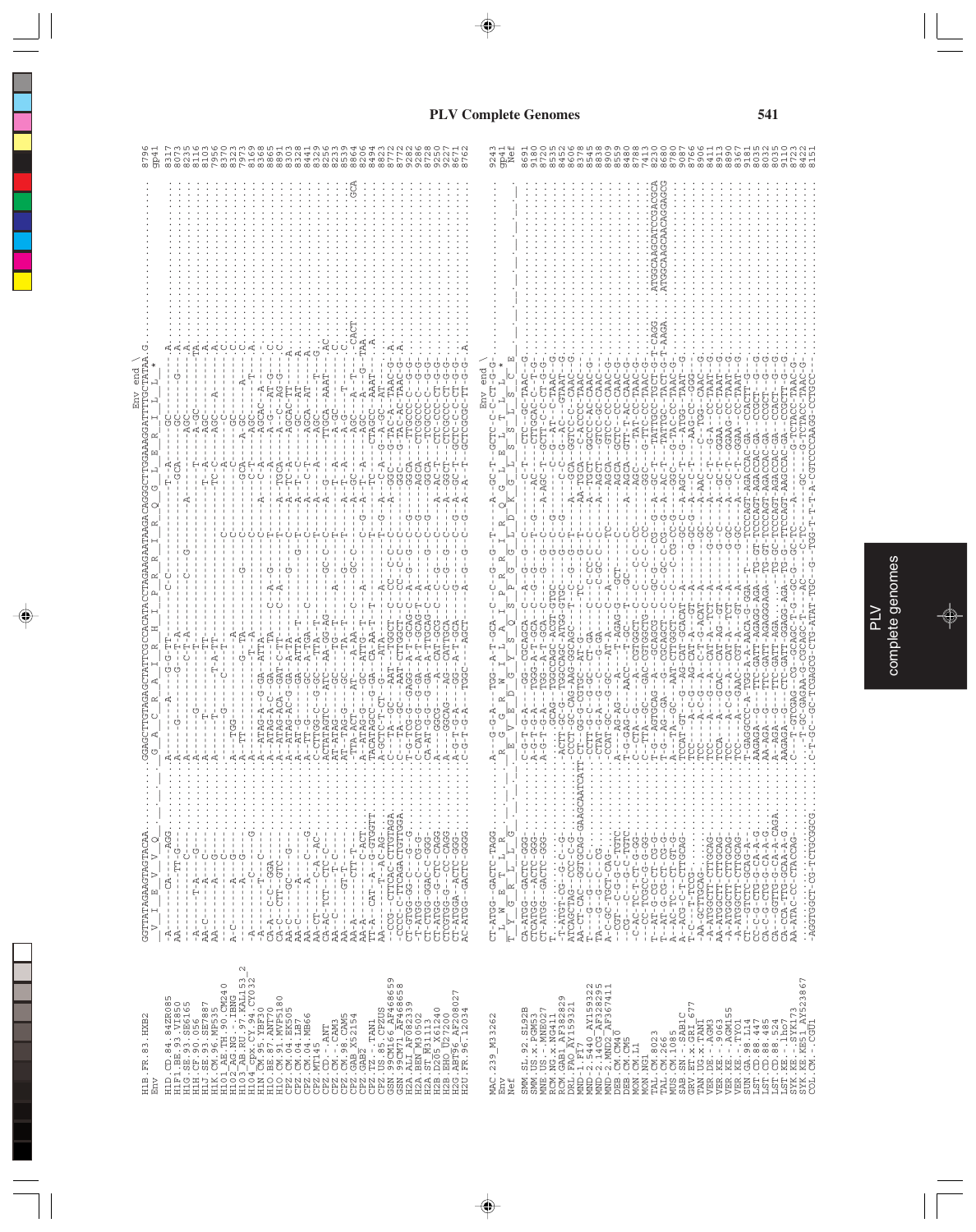| Ō) |
|----|
|    |
|    |
|    |
|    |
|    |
|    |

es

| 8875<br>Nef                                                                     |                                                                                                                                                                                                                                                                                                                    |                                         |                                                      |                          |                              |                                                  |                                                                                                                                                                                                                                                                    |                              |     |                                         |                                                |                                                                         |                  |                                |                                      |                                                                                                                   |                                                                                                                                                                                                                                                                                                                                      |                          |                                                           |                                                                           |                                     |                                                        |                                                                   |                                                                 |                  |  |                                                                         |  |   |                                                                                                                           | 9248            | Nef          |                          |                                                    |                                |                     |                                                         |  |   |                                                                                                          |                       |  |   |               |         |                                                                                                                                                                                                                                                                                                                                              |  |  |  |  |  |  |  |                    |             |            |
|---------------------------------------------------------------------------------|--------------------------------------------------------------------------------------------------------------------------------------------------------------------------------------------------------------------------------------------------------------------------------------------------------------------|-----------------------------------------|------------------------------------------------------|--------------------------|------------------------------|--------------------------------------------------|--------------------------------------------------------------------------------------------------------------------------------------------------------------------------------------------------------------------------------------------------------------------|------------------------------|-----|-----------------------------------------|------------------------------------------------|-------------------------------------------------------------------------|------------------|--------------------------------|--------------------------------------|-------------------------------------------------------------------------------------------------------------------|--------------------------------------------------------------------------------------------------------------------------------------------------------------------------------------------------------------------------------------------------------------------------------------------------------------------------------------|--------------------------|-----------------------------------------------------------|---------------------------------------------------------------------------|-------------------------------------|--------------------------------------------------------|-------------------------------------------------------------------|-----------------------------------------------------------------|------------------|--|-------------------------------------------------------------------------|--|---|---------------------------------------------------------------------------------------------------------------------------|-----------------|--------------|--------------------------|----------------------------------------------------|--------------------------------|---------------------|---------------------------------------------------------|--|---|----------------------------------------------------------------------------------------------------------|-----------------------|--|---|---------------|---------|----------------------------------------------------------------------------------------------------------------------------------------------------------------------------------------------------------------------------------------------------------------------------------------------------------------------------------------------|--|--|--|--|--|--|--|--------------------|-------------|------------|
| GAGCCAGCAG<br>К<br>$\mathbf{\Omega}$<br>闰                                       | CCTA                                                                                                                                                                                                                                                                                                               | CCTA                                    | -A                                                   | FD-                      | $C - A$                      | CCT                                              | <b>CCTA</b>                                                                                                                                                                                                                                                        | りー<br>5                      |     |                                         | -TAGAGC--                                      |                                                                         |                  |                                |                                      | ÷                                                                                                                 |                                                                                                                                                                                                                                                                                                                                      |                          | $-AAT$<br>$CAT --AA$                                      | $\ldots A-C-TGCTT$                                                        |                                     | ACCAA                                                  | U                                                                 | $2 - -GB - - - - -$<br>A-CA-CT--A<br>$\boldsymbol{\mathcal{A}}$ |                  |  | $\begin{array}{c}\n 0 \\  -1 \\  -1 \\  -1 \\  -1 \\  -1\n \end{array}$ |  | Ħ | $-999 - 94 - 1$<br>5                                                                                                      | U<br>ָט ל<br>්. |              |                          |                                                    | 5-9-9-45<br>--9-9-45<br>--9-45 |                     |                                                         |  |   |                                                                                                          |                       |  |   |               |         |                                                                                                                                                                                                                                                                                                                                              |  |  |  |  |  |  |  |                    |             |            |
| <b>UCL</b><br>К                                                                 |                                                                                                                                                                                                                                                                                                                    |                                         |                                                      |                          |                              |                                                  |                                                                                                                                                                                                                                                                    | ים<br>:5:                    |     | ÷,<br>J.                                |                                                |                                                                         |                  |                                |                                      |                                                                                                                   |                                                                                                                                                                                                                                                                                                                                      |                          |                                                           | <b>CHO</b>                                                                | $\ldots$ CCA-                       |                                                        |                                                                   |                                                                 | CAAACTCAGACAACAG |  |                                                                         |  |   |                                                                                                                           |                 |              |                          |                                                    |                                |                     |                                                         |  |   |                                                                                                          |                       |  |   |               |         |                                                                                                                                                                                                                                                                                                                                              |  |  |  |  |  |  |  |                    |             |            |
|                                                                                 | $\cdots$ $\cdots$ $\cdots$<br>ACTGATCCAAGGGAAAGAAGAAGAC                                                                                                                                                                                                                                                            | $\overline{A}$ -C                       |                                                      | しーしロロ                    | A - ARGOODOOCAGAOAOAOOAOOAOO | CAAA--<br>Ī,                                     | CAAA-C                                                                                                                                                                                                                                                             |                              |     |                                         |                                                | CAAACGCAAGAACCA--A<br>D.C.TACTAGAACTTTCCCT-AG<br>D.C.TCCTCCTCTCATCCTCAA |                  |                                |                                      |                                                                                                                   |                                                                                                                                                                                                                                                                                                                                      | $\ldots$ ATA             |                                                           |                                                                           |                                     |                                                        | .ACT                                                              | $\mathcal{E}$<br>AGA                                            |                  |  |                                                                         |  |   |                                                                                                                           |                 |              |                          |                                                    |                                |                     |                                                         |  |   |                                                                                                          |                       |  |   |               |         |                                                                                                                                                                                                                                                                                                                                              |  |  |  |  |  |  |  |                    |             |            |
|                                                                                 |                                                                                                                                                                                                                                                                                                                    |                                         |                                                      |                          |                              |                                                  |                                                                                                                                                                                                                                                                    |                              |     | --GCLCGYGCGYGYYYCYYCHOLOGCGYGCGYGYCHO   |                                                |                                                                         |                  |                                |                                      |                                                                                                                   |                                                                                                                                                                                                                                                                                                                                      |                          |                                                           |                                                                           |                                     |                                                        |                                                                   |                                                                 |                  |  |                                                                         |  |   |                                                                                                                           |                 |              |                          |                                                    |                                |                     |                                                         |  |   |                                                                                                          |                       |  |   |               |         |                                                                                                                                                                                                                                                                                                                                              |  |  |  |  |  |  |  |                    |             |            |
|                                                                                 | $-AA$<br>$-4$<br>$-A$ -                                                                                                                                                                                                                                                                                            | $-AAC$<br>$-4$                          | ひ                                                    | ひ                        |                              | $-A-AG$<br>À-                                    | $\vec{A}$                                                                                                                                                                                                                                                          | $-4$                         |     | $\overset{\shortmid}{\circlearrowleft}$ |                                                |                                                                         |                  | $-4$<br>부부<br>$-2A - 7B - 7$   | $-4$                                 | $-4B - G$<br>$-1$ - $-1$                                                                                          | $-1 - A - C$                                                                                                                                                                                                                                                                                                                         | $-4A - A - A - -$        | $- -AC - CC -$                                            | $-$ -CGA $-$<br>$ C - A$                                                  | $-4-7$<br>$-5 - -1$                 | $-490 -$<br>$-4$<br>$-PAG$                             | 무<br>U<br>$\frac{1}{2}$                                           |                                                                 |                  |  |                                                                         |  |   |                                                                                                                           |                 |              |                          |                                                    |                                |                     |                                                         |  |   |                                                                                                          |                       |  |   |               |         |                                                                                                                                                                                                                                                                                                                                              |  |  |  |  |  |  |  |                    |             |            |
| GTAGTGTGATTGGATGGCCTACTGTAAGGGAAAGAATGAGACGA<br>S S V I G W P T V R E R M R R   | $G - -A$<br>ပ္ပ်                                                                                                                                                                                                                                                                                                   | $-CCGAG$                                | $- - - A$<br>ပု                                      | CAG                      | $-4$                         |                                                  | 투<br>$-0.249 - 0.049 - 0.049 - 0.049 - 0.049 - 0.049 - 0.049 - 0.049 - 0.049 - 0.049 - 0.049 - 0.049 - 0.049 - 0.049 - 0.049 - 0.049 - 0.049 - 0.049 - 0.049 - 0.049 - 0.049 - 0.049 - 0.049 - 0.049 - 0.049 - 0.049 - 0.049 - 0.049 - 0.049 - 0.049 - 0.049 - 0.$ |                              |     | $-GAGA-$                                | $-4$<br>$-AGAAA-C$                             | $-16 - 24 - 24 - 1 - 1 - 1 - 1$                                         | $\mathbb{F}_{-}$ | $\frac{C}{1}$<br>$-ACAA$<br>ロー |                                      | $\mathbf{I}$<br>U<br>                                                                                             |                                                                                                                                                                                                                                                                                                                                      | $-4$<br>$-$ - AGAAA- $-$ |                                                           | $- - A$<br>ပု                                                             | F-<br>$-5A-5$                       | U<br>!<br>$-GAG$                                       | ပု<br>$-GCAG-$                                                    | UU-KR-UU-UUU                                                    | U<br>AGAA        |  |                                                                         |  |   |                                                                                                                           |                 |              |                          |                                                    |                                |                     |                                                         |  |   |                                                                                                          |                       |  |   |               |         |                                                                                                                                                                                                                                                                                                                                              |  |  |  |  |  |  |  |                    |             |            |
| ×<br>C)                                                                         | $\frac{1}{2}$                                                                                                                                                                                                                                                                                                      |                                         | $-50 - 45$                                           |                          |                              |                                                  | t                                                                                                                                                                                                                                                                  |                              |     | $\frac{1}{1}$                           | $-5 - 1$<br>J.<br>ï                            |                                                                         |                  |                                | $\blacksquare$                       | $\frac{1}{1}$<br>$\,$ $\,$                                                                                        |                                                                                                                                                                                                                                                                                                                                      | $\frac{1}{1}$            | TC-AGTG-G<br>$\mathbf{I}$                                 | $-6 - 8$<br>U<br>U<br>U<br>U<br>U<br>U<br>U<br>I<br>i                     | ု<br>$\frac{1}{1}$                  | -A<br>ن<br>۱<br>ုပ်<br>$\frac{1}{2}$ – $\frac{1}{2}$ – | ∱<br>⊦<br>$CA-TCG$<br>$\frac{1}{2}$<br>÷                          | $TG-CC-CA-AG-A-$                                                | -- 1-- 1-        |  |                                                                         |  |   |                                                                                                                           |                 | Á            |                          |                                                    |                                |                     |                                                         |  |   | $\frac{1}{2}$                                                                                            |                       |  |   | $\vdots$      |         |                                                                                                                                                                                                                                                                                                                                              |  |  |  |  |  |  |  |                    |             |            |
| / Nef start<br>.ATGGGTGGCAAGTGGTCAAAAA<br>Σ<br>×<br>Ü<br>Ü<br>$\geq$<br>$\cdot$ | $- - A -$<br>J.<br>J.<br>$\mathbf{I}$<br>$\frac{1}{2}$<br>$C - C$<br>$\frac{1}{2}$<br>J.<br>J.                                                                                                                                                                                                                     | $\,$ I<br>$- -A - - -$<br>$\frac{1}{1}$ | $- -A - -$<br>ŧ<br>$-4$<br>ŧ<br>$\vdots$<br>$\vdots$ | $- -GAA - - -A - -$<br>ţ | $\mathsf{I}$<br>$\mathbf{I}$ | ٠<br>$-$ - PAA – T – $-$<br>$\,$<br>$\mathbf{1}$ | f,<br>-<br>$\mathbf{I}$                                                                                                                                                                                                                                            | $\mathbf{I}$<br>$\mathbf{I}$ |     | $\frac{1}{1}$<br>$\vdots$               | t<br>$- PAA-G-TT$<br>$\frac{1}{1}$<br>$\vdots$ | $\frac{1}{2}$                                                           | $\frac{1}{2}$    | $\frac{1}{2}$                  | - 1<br>$\,$ $\,$<br>$-AA$ ---- $A$ - | $\overline{\phantom{a}}$<br>$\mathbf{I}$<br>$\begin{array}{c}\n\vdots \\ \vdots \\ \vdots \\ \vdots\n\end{array}$ | J.<br>$\begin{bmatrix} 1 & 1 & 1 & 1 \\ 1 & 1 & 1 & 1 \\ 1 & 1 & 1 & 1 \\ 1 & 1 & 1 & 1 \\ 1 & 1 & 1 & 1 \\ 1 & 1 & 1 & 1 \\ 1 & 1 & 1 & 1 \\ 1 & 1 & 1 & 1 \\ 1 & 1 & 1 & 1 \\ 1 & 1 & 1 & 1 \\ 1 & 1 & 1 & 1 \\ 1 & 1 & 1 & 1 & 1 \\ 1 & 1 & 1 & 1 & 1 \\ 1 & 1 & 1 & 1 & 1 \\ 1 & 1 & 1 & 1 & 1 \\ 1 & 1 & 1 & 1 & 1 \\ 1 & 1 & $ | $\frac{1}{1}$<br>J.      | $\frac{1}{1}$                                             | $\frac{1}{1}$<br>$-5 - CAA - C - C - C$<br>$\frac{1}{4}$<br>$\frac{1}{2}$ | $\frac{1}{1}$<br>$---AA - - -$<br>ţ | $- -A - -$<br>$-2AC-$<br>$\mathbf{I}$                  | $-4-$<br>$\mathsf I$<br>$-$ CAA $-$<br>1<br>$\cdots$ <sup>1</sup> | $-0 - 1000$ $H = 4H - 1 - 4H$                                   | --AA--           |  |                                                                         |  |   |                                                                                                                           |                 | ÷<br>$\cdot$ |                          | $\vdots$                                           |                                |                     |                                                         |  | . |                                                                                                          |                       |  | . | .<br>$\vdots$ |         |                                                                                                                                                                                                                                                                                                                                              |  |  |  |  |  |  |  |                    |             |            |
| FR.83. HXB2                                                                     | $\begin{tabular}{l} \bf 11D, CD & 84. 842R085 \\ \bf 11D, CD & 84. 842R085 \\ \bf 11D, 1 & 1 & 1 & 1 & 1 \\ \bf 11D, 1 & 1 & 1 & 1 & 1 \\ \bf 11D, 1 & 1 & 1 & 1 & 1 \\ \bf 11D, 1 & 1 & 1 & 1 & 1 \\ \bf 11D, 1 & 1 & 1 & 1 & 1 \\ \bf 11D, 1 & 1 & 1 & 1 & 1 \\ \bf 11D, 1 & 1 & 1 & 1 & 1 \\ \bf 11D, 1 & 1 & $ |                                         |                                                      | $\frac{1}{2}$            |                              |                                                  |                                                                                                                                                                                                                                                                    | $\mathcal{C}$                | - 1 |                                         |                                                |                                                                         |                  |                                |                                      |                                                                                                                   |                                                                                                                                                                                                                                                                                                                                      |                          | $\begin{array}{c} \vdots \\ \vdots \\ \vdots \end{array}$ |                                                                           |                                     | TTAAG.                                                 |                                                                   | $\vdots$                                                        | $\frac{1}{2}$    |  |                                                                         |  |   | H2A: BENT M30562>><br>H2A: ST_M31113<br>H2B: D2O5_X61240<br>H2B: D2O5_X61240<br>H2B: ABT96_XP208027<br>H2U: FR: 96, 12034 | MAC.239 M33262  |              | $\mathbf{\underline{m}}$ | $\ddot{\cdot}$<br>SMM.SL.92.SL92<br>SMM.US.x.PGM53 |                                | MNE. US. - . MNE027 | RCM.NG.X.NG411<br>RCM.GAB1_AF382829<br>DRL.FAO_AY159321 |  |   | MND-1.1777<br>MND-2.5440_AY159<br>MND-2.14CG_AF328<br>MND-2.14CG_AF328<br>MND-2.MND2_AF367<br>DBB.CM.CMS | 93295<br>8295<br>7411 |  |   | $\vdots$      |         | $\begin{array}{l} \text{TM1. (N1,8023)}\\ \text{HM2. (N1,266)}\\ \text{MB3. (N1,266)}\\ \text{SR3. (N1,267)}\\ \text{GRN 1. (N1,268)}\\ \text{MRN 1. (N2,1,268)}\\ \text{VRN 1. (N2,1,268)}\\ \text{VRN 1. (N2,1,268)}\\ \text{VRN 1. (N2,1,268)}\\ \text{VRN 1. (N2,1,268)}\\ \text{VRN 1. (N2,1,268)}\\ \text{MR1. (N2,1,268)}\\ \text{MR$ |  |  |  |  |  |  |  | SYK.KE. - . SYK173 | AY523867    | $-$ . CGU1 |
| H1B.<br>Nef                                                                     |                                                                                                                                                                                                                                                                                                                    |                                         |                                                      |                          |                              |                                                  |                                                                                                                                                                                                                                                                    |                              |     |                                         |                                                |                                                                         |                  |                                |                                      |                                                                                                                   |                                                                                                                                                                                                                                                                                                                                      |                          |                                                           |                                                                           |                                     |                                                        |                                                                   |                                                                 |                  |  |                                                                         |  |   |                                                                                                                           |                 | Nef          |                          |                                                    |                                |                     |                                                         |  |   |                                                                                                          |                       |  |   |               | MON.NG1 |                                                                                                                                                                                                                                                                                                                                              |  |  |  |  |  |  |  |                    | SYK.KE.KE51 | COL.CM     |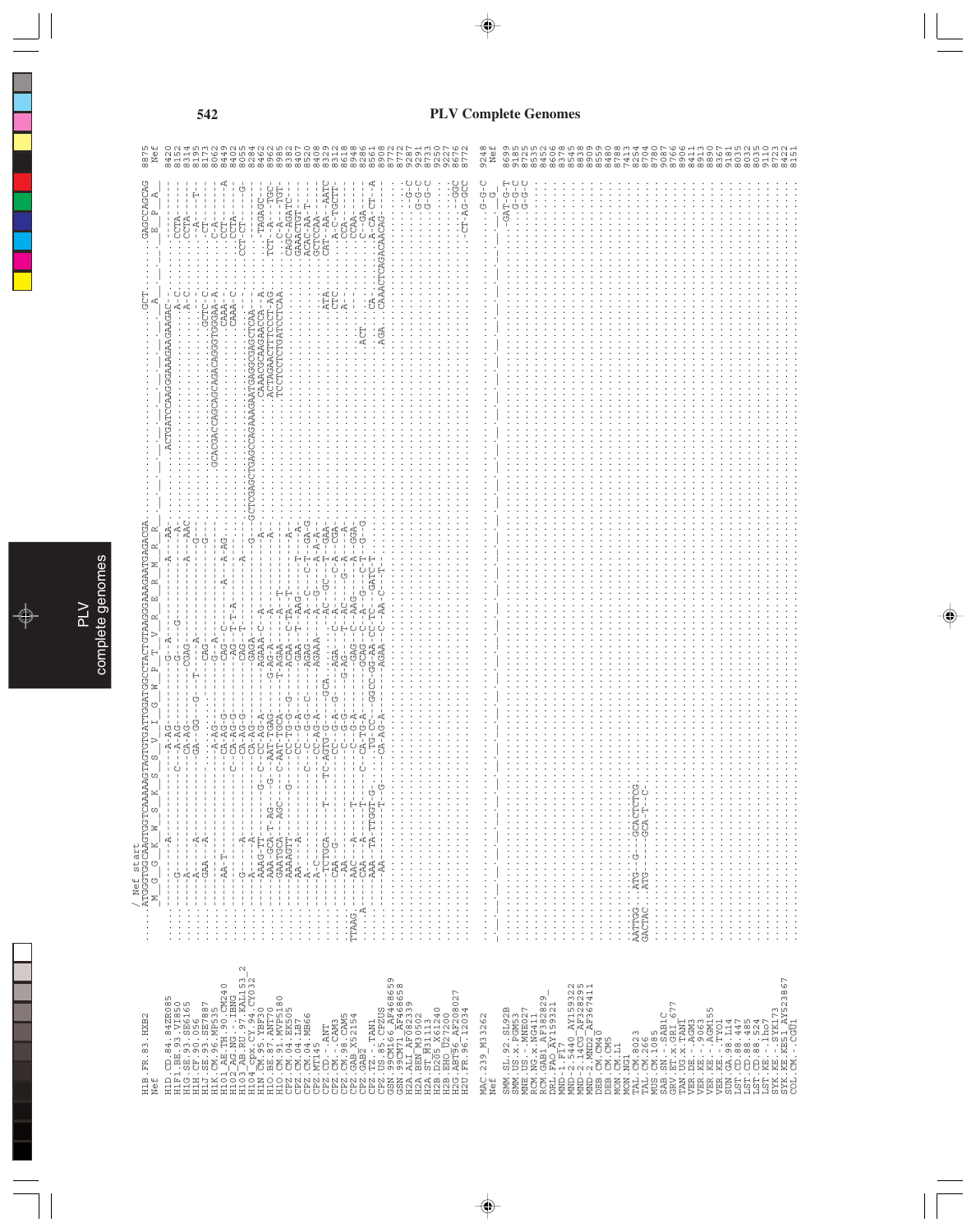| ٦ | mold |
|---|------|
|   | č    |

| H1B.FR.83.HXB2<br>Nef                                                                                                                                                                                                                                                                                                                                                                                                                      | CAGATAGGGTGGGAGCAGCATCTCGAGAGCTGGAAAAACATGGAGCAATCACA<br>A D R V G A A S R D L E K H G A I T                                                                                                                                                                                                                                                                                                                               | AGTAGCAATACAGCAGCTACCAATGCTGCT.<br>S S N T A A T N A                                                                                                                                               | <b>AUAUDARUAHUUULUUHU</b><br>К<br>凹<br>Σ<br>U                   | 897             |
|--------------------------------------------------------------------------------------------------------------------------------------------------------------------------------------------------------------------------------------------------------------------------------------------------------------------------------------------------------------------------------------------------------------------------------------------|----------------------------------------------------------------------------------------------------------------------------------------------------------------------------------------------------------------------------------------------------------------------------------------------------------------------------------------------------------------------------------------------------------------------------|----------------------------------------------------------------------------------------------------------------------------------------------------------------------------------------------------|-----------------------------------------------------------------|-----------------|
|                                                                                                                                                                                                                                                                                                                                                                                                                                            | -<br>$-1 - 1 - -1 -$<br>$\mathbf{I}$<br>٠<br>$\,$ I<br>$\mathbf{I}$<br>$\overset{\shortmid}{\circlearrowleft}$<br>J.                                                                                                                                                                                                                                                                                                       |                                                                                                                                                                                                    |                                                                 |                 |
|                                                                                                                                                                                                                                                                                                                                                                                                                                            | どり<br>ပု<br>$- - - - - - - -$<br>$\,$<br>$\,$<br>$\mathbf{I}$<br>$\sim$<br>$\overline{1}$<br>$- -79$                                                                                                                                                                                                                                                                                                                       | TAG-A<br>↻                                                                                                                                                                                         |                                                                 |                 |
|                                                                                                                                                                                                                                                                                                                                                                                                                                            | ᄞ<br>どり<br>$- -A$<br>$- -A$<br>$- - -RG - A$                                                                                                                                                                                                                                                                                                                                                                               | $-AT$                                                                                                                                                                                              |                                                                 |                 |
|                                                                                                                                                                                                                                                                                                                                                                                                                                            |                                                                                                                                                                                                                                                                                                                                                                                                                            |                                                                                                                                                                                                    | てり                                                              |                 |
|                                                                                                                                                                                                                                                                                                                                                                                                                                            |                                                                                                                                                                                                                                                                                                                                                                                                                            | $- - A$<br>$-4$<br>. ATAGAT<br>부<br>÷<br>Ϋ́                                                                                                                                                        | U<br>CA<br>U                                                    | പ സ             |
|                                                                                                                                                                                                                                                                                                                                                                                                                                            |                                                                                                                                                                                                                                                                                                                                                                                                                            | $- -$ CC $   -$ A<br>CAA--T<br>۲<br>ا<br>$\frac{1}{2}$                                                                                                                                             |                                                                 |                 |
| $\sim$                                                                                                                                                                                                                                                                                                                                                                                                                                     | -95                                                                                                                                                                                                                                                                                                                                                                                                                        | ۳<br>-<br>Ÿ                                                                                                                                                                                        | ひ‐‐り‐‐<br>(5)                                                   |                 |
|                                                                                                                                                                                                                                                                                                                                                                                                                                            | U<br>$-CT - T - GA$                                                                                                                                                                                                                                                                                                                                                                                                        | -AAAG<br>ó<br>$-TAG - PGC - PAT -$<br>$TA - -A$<br>$-1 - 1 - 2$                                                                                                                                    | $ATA - T$<br>AAAA                                               | m m             |
|                                                                                                                                                                                                                                                                                                                                                                                                                                            | $- - AC$<br>ပု<br>-GCTAGA                                                                                                                                                                                                                                                                                                                                                                                                  | $-4C - T - T - A - A$<br>$-1 - 1$                                                                                                                                                                  | $-$ -AGT<br>コロー・トーーロコ                                           |                 |
|                                                                                                                                                                                                                                                                                                                                                                                                                                            | $- - P T$<br>먹<br>--CTAGA                                                                                                                                                                                                                                                                                                                                                                                                  | $-4C-CA-A$<br>$-1-C-C$                                                                                                                                                                             | UUCAU<br>$-10$<br>$-1T - 2T$                                    |                 |
|                                                                                                                                                                                                                                                                                                                                                                                                                                            | i<br>Fr<br>$- -A - CT - T - GB$<br>$-CT - GC$                                                                                                                                                                                                                                                                                                                                                                              | $-AGA-$<br>--DA-DART--<br>$TA - -A$                                                                                                                                                                | $-AG$<br>$-5-7$<br>CTA--T                                       |                 |
|                                                                                                                                                                                                                                                                                                                                                                                                                                            | ゥー                                                                                                                                                                                                                                                                                                                                                                                                                         | $-AGA-$<br>$-4$                                                                                                                                                                                    |                                                                 | <u>LO LO LO</u> |
|                                                                                                                                                                                                                                                                                                                                                                                                                                            | ٢<br>-- 00 --<br>$-A - A - C$<br>$\begin{split} \mathbf{1}^{1} &\cdots \mathbf{1}^{n} \mathbf{1}^{n} \mathbf{1}^{n} \mathbf{1}^{n} \mathbf{1}^{n} \mathbf{1}^{n} \mathbf{1}^{n} \mathbf{1}^{n} \mathbf{1}^{n} \mathbf{1}^{n} \mathbf{1}^{n} \mathbf{1}^{n} \mathbf{1}^{n} \mathbf{1}^{n} \mathbf{1}^{n} \mathbf{1}^{n} \mathbf{1}^{n} \mathbf{1}^{n} \mathbf{1}^{n} \mathbf{1}^{n} \mathbf{1}^{n} \mathbf{1}^{n} \mathbf{$ | $-AGA-$<br>$-440 - 0 - 0$<br>$-T$ -- $-A$                                                                                                                                                          | $-4 - A - P$<br>$TA - T$                                        |                 |
|                                                                                                                                                                                                                                                                                                                                                                                                                                            | $-4$<br>U<br>ά<br>AGAHO-UU-                                                                                                                                                                                                                                                                                                                                                                                                |                                                                                                                                                                                                    | $-4 - C$<br>GTAAT-ACCTATTC                                      |                 |
| CPZ.CD. - . ANT<br>CPZ.CM. - . CAM3<br>CPZ.CM. 98. CAM3<br>CPZ. CAB_X52154                                                                                                                                                                                                                                                                                                                                                                 | ᄲ<br>-<br>GGC<br>- - A - - 4 - -<br>$T - A -$                                                                                                                                                                                                                                                                                                                                                                              | $C--A--CAC$ $A-A-AA$ - $T--CAGA-C$                                                                                                                                                                 | $-4 - A - A$<br>$-4 - A - P$<br>$\frac{1}{1}$<br>$-10$<br>--ptp | 4               |
|                                                                                                                                                                                                                                                                                                                                                                                                                                            |                                                                                                                                                                                                                                                                                                                                                                                                                            | $---CAAA$<br>U – U – U –                                                                                                                                                                           | $-6 - A - P$<br>$CTA - T$                                       |                 |
| CPZ.GABZ                                                                                                                                                                                                                                                                                                                                                                                                                                   | $\frac{1}{\sqrt{2}}$<br>$- - AG$<br>÷<br>$-1 - 1 - 1 - 1$<br>$-4$<br>$-AG - A$<br>$\frac{1}{1}$                                                                                                                                                                                                                                                                                                                            | $ CAA$<br>C-TCAG<br>$-100 -$                                                                                                                                                                       | $- -A - P$                                                      |                 |
|                                                                                                                                                                                                                                                                                                                                                                                                                                            | $-1 - A - A$<br>$T - -GCCT - -A - - - CAG - - - C - T - C C - A - - A - - - - - C - T - T - C$<br>GT--GCT                                                                                                                                                                                                                                                                                                                  | $-TCA - A - A$<br>--- CCCT<br>$-4$                                                                                                                                                                 | GTGTTAGAATACTCT-                                                | $\circ$         |
| $\begin{smallmatrix} \texttt{CEZ} & \texttt{TX} & \texttt{TAM1} \\ \texttt{CEZ} & \texttt{US} & \texttt{SS} & \texttt{CEZUS} \\ \texttt{CEZ} & \texttt{US} & \texttt{SS} & \texttt{CEZUS} \\ \texttt{CSX1} & \texttt{SS} & \texttt{S9} & \texttt{CMM1} & \texttt{6} & \texttt{2} \\ \texttt{CSX1} & \texttt{SSU} & \texttt{S9} & \texttt{CMM1} & \texttt{6} & \texttt{2} \\ \texttt{H2A} & \texttt{A} & \texttt{A} & \texttt{A} & \texttt$ |                                                                                                                                                                                                                                                                                                                                                                                                                            | --CCAAP                                                                                                                                                                                            | $-1 - T - A G A$<br>CCAAAACCCAAGAG--G-A                         |                 |
|                                                                                                                                                                                                                                                                                                                                                                                                                                            |                                                                                                                                                                                                                                                                                                                                                                                                                            |                                                                                                                                                                                                    | - CA4 - - JOUNGU - - - - JAN -<br>GAA                           |                 |
|                                                                                                                                                                                                                                                                                                                                                                                                                                            |                                                                                                                                                                                                                                                                                                                                                                                                                            |                                                                                                                                                                                                    | AA-ATGGATGAT-T-ATT                                              |                 |
|                                                                                                                                                                                                                                                                                                                                                                                                                                            | TACCCC-TGAGAACCC--GCA--<br>- AGCCC-TGAGAAACC--GCA--<br>TACCCC-TGAGAAACC--GCA--<br>AGGGGTATCA - CAG-G--AT-T-ATGA<br>AGC-GTATCA - CAG-G--AG-ACATGA<br>GGCGGTATCAACAG-G--AT-T-ATGA                                                                                                                                                                                                                                            | $\begin{array}{l} \mathrm{GAA} - \mathrm{AG-G-A} - \mathrm{A}\text{-}\mathrm{TTGTA} -\text{-}\mathrm{GCAACA}\\ \mathrm{GAA} - \mathrm{AC-G-A} - \mathrm{ATTTGTA} - \mathrm{GGCAGCA}\\ \end{array}$ | $-471$<br>AA-ATGGATGAT-T                                        |                 |
|                                                                                                                                                                                                                                                                                                                                                                                                                                            |                                                                                                                                                                                                                                                                                                                                                                                                                            | -GCAACA<br>G-GGAG-A--CCT-GTA-                                                                                                                                                                      | $---T - A - P$<br>AA-ATGATGAT-T-AT                              |                 |
|                                                                                                                                                                                                                                                                                                                                                                                                                                            | $G-G-CAA-AT$<br>$-AA$ -BAN-P                                                                                                                                                                                                                                                                                                                                                                                               | AUAAAAADOOOO--<br>C-TTGGAG                                                                                                                                                                         | $-T-T$                                                          |                 |
| 8027                                                                                                                                                                                                                                                                                                                                                                                                                                       | C-TGGAGAACC--GCA                                                                                                                                                                                                                                                                                                                                                                                                           | AUGYAGCA<br>$---ATA$<br>GAA--AGCA-AGTT                                                                                                                                                             | AATAATGAT--T-T                                                  |                 |
| 4                                                                                                                                                                                                                                                                                                                                                                                                                                          |                                                                                                                                                                                                                                                                                                                                                                                                                            | --GCAACA<br>$- A - TT - C AATATT$<br>$G-G - PAG$                                                                                                                                                   |                                                                 | $\infty$        |
|                                                                                                                                                                                                                                                                                                                                                                                                                                            | - DARAGAGA - POLA ARA                                                                                                                                                                                                                                                                                                                                                                                                      | GAAAACAA<br>$GAG - A - A - A - T T$                                                                                                                                                                | $- - A T G$<br>AA-ATGGATGATAT                                   |                 |
| MAC.239_M33262<br>Nef                                                                                                                                                                                                                                                                                                                                                                                                                      | $-$ GCTGA-<br>$\mathbf{\Omega}$<br>AGA-ATACAATCAG-G-CAG-A-ATGA<br>Q K Y N Q G Q Y M I                                                                                                                                                                                                                                                                                                                                      | $-ATA-$<br>囸<br>R<br>凹                                                                                                                                                                             | $\Box$                                                          |                 |
| $\hbox{m}$<br>SMM.SL.92.SL92                                                                                                                                                                                                                                                                                                                                                                                                               | こひひH‐ひひええのえひみひひH‐<br>ACCCC<br>ATA-ATACAAT--GG-A--T-ATGA                                                                                                                                                                                                                                                                                                                                                                    | URUURUUU - HRHURU - KUUR - K - UK - - KRU                                                                                                                                                          | $- - ATC$<br>--ATGATGATAT                                       |                 |
| SMM . US . x . PGM53<br>MNE . US . - . MNE027<br>RCM . NG . x . NG4 11<br>RCM . GAB1 _ AF3 82829<br>DRL . FAO_AY159321                                                                                                                                                                                                                                                                                                                     | <b>ウーロワーー</b><br>-TGGAGAAATC<br>UUU.<br>AG-GATACAGT-AG-G-CA--TCATGA<br>AGA-ATACAATCAG-G-CAG-T-ATGA                                                                                                                                                                                                                                                                                                                         | GAG--AG-A-AGTT-AAATAT-GACAACAA                                                                                                                                                                     | AACATGGATGAT-T                                                  |                 |
|                                                                                                                                                                                                                                                                                                                                                                                                                                            | UULUU - - JUNARA - KUUL - JULUKH                                                                                                                                                                                                                                                                                                                                                                                           | -GAAAACAA<br>A-DHDA-HDAUDAUH--<br>$-ATA-$<br>$GAG-$                                                                                                                                                | AA-ATGGATGATAT                                                  |                 |
|                                                                                                                                                                                                                                                                                                                                                                                                                                            |                                                                                                                                                                                                                                                                                                                                                                                                                            | GGCAT-A-A                                                                                                                                                                                          | A-T-TOOLOACHTAOCOHO<br>ATA-AT                                   |                 |
|                                                                                                                                                                                                                                                                                                                                                                                                                                            |                                                                                                                                                                                                                                                                                                                                                                                                                            |                                                                                                                                                                                                    | -CCCCT-<br>CAGAA-AAGAA-A                                        |                 |
|                                                                                                                                                                                                                                                                                                                                                                                                                                            |                                                                                                                                                                                                                                                                                                                                                                                                                            | CCGGATCTAAGCACCACAG                                                                                                                                                                                | TGACTTAACA-AGC-AT                                               |                 |
| MND-1:1777<br>MND-2:5440 AY159322<br>MND-2:1440 AY159325<br>MND-2:MND2_AP367411<br>DBB.CM.CM40<br>MOR.CM.LL1                                                                                                                                                                                                                                                                                                                               |                                                                                                                                                                                                                                                                                                                                                                                                                            |                                                                                                                                                                                                    | TCAGAAAAAGA - - A - CC - AGT                                    | LΟ              |
|                                                                                                                                                                                                                                                                                                                                                                                                                                            |                                                                                                                                                                                                                                                                                                                                                                                                                            |                                                                                                                                                                                                    |                                                                 |                 |
|                                                                                                                                                                                                                                                                                                                                                                                                                                            |                                                                                                                                                                                                                                                                                                                                                                                                                            | AUUUHU - -                                                                                                                                                                                         | $-2 - -1 - -2 -$<br>AA-AAGCAA-A                                 |                 |
|                                                                                                                                                                                                                                                                                                                                                                                                                                            |                                                                                                                                                                                                                                                                                                                                                                                                                            | ATGCA<br>GCAGA-CCCACAG                                                                                                                                                                             | CAGAGAGCC-AG--GTGTT                                             |                 |
| <b>MON.NG1</b>                                                                                                                                                                                                                                                                                                                                                                                                                             |                                                                                                                                                                                                                                                                                                                                                                                                                            | C-GCCGAAC<br>G-GCAGAZ                                                                                                                                                                              | UU4-U--U4U-HU<br>$- -T - ACG$                                   | $\infty$        |
|                                                                                                                                                                                                                                                                                                                                                                                                                                            |                                                                                                                                                                                                                                                                                                                                                                                                                            |                                                                                                                                                                                                    | AAGTC--GEAAAAC--DECA-G                                          |                 |
|                                                                                                                                                                                                                                                                                                                                                                                                                                            |                                                                                                                                                                                                                                                                                                                                                                                                                            |                                                                                                                                                                                                    | $-CA$<br>CAAGGAGAGGTT--GTATGAAAAA                               |                 |
|                                                                                                                                                                                                                                                                                                                                                                                                                                            |                                                                                                                                                                                                                                                                                                                                                                                                                            |                                                                                                                                                                                                    | . . AG-A----A-TAA-AG-C-TG                                       |                 |
|                                                                                                                                                                                                                                                                                                                                                                                                                                            | --CAGA                                                                                                                                                                                                                                                                                                                                                                                                                     | $- A - G A A G A$<br>AAG-TGTA-A-ATGAAACATC                                                                                                                                                         | CAGC---0-1-0-1-0-4T                                             |                 |
| $\begin{array}{l} \textbf{F111} \dots \textbf{C01} \textbf{01} \textbf{02} \textbf{3} \\ \textbf{F21} \textbf{C1} \textbf{01} \textbf{1} \textbf{2} \textbf{6} \textbf{5} \\ \textbf{F31} \textbf{C2} \textbf{01} \textbf{1} \textbf{2} \textbf{6} \textbf{5} \\ \textbf{F31} \textbf{S1} \textbf{01} \textbf{1} \textbf{1} \textbf{2} \textbf{3} \textbf{3} \textbf{1} \textbf{1} \\ \textbf{F31} \textbf{S1$                             | <b>H--9--1</b><br>$\frac{1}{1}$<br>$-AA-G-G-$<br>$A - TAA$                                                                                                                                                                                                                                                                                                                                                                 | A-AG-A-GARDOLOOOOOOOOOO-AGAO<br>A--A--A--OOA-OO-A-A-D-AOOAAO-O                                                                                                                                     | ACCTTGATGATGE-ATG<br>ACATGATGATOURT-                            | 57<br>œ         |
|                                                                                                                                                                                                                                                                                                                                                                                                                                            | $-TAA$ --G---<br>$A-G-G-A$ ---                                                                                                                                                                                                                                                                                                                                                                                             | CCAGAAGGA-G-AA-TTACAAG-A-GA-A                                                                                                                                                                      | AAATGATGA-TGU-TGA                                               |                 |
|                                                                                                                                                                                                                                                                                                                                                                                                                                            | CAAC<br>$-GGA$<br>$A - G$                                                                                                                                                                                                                                                                                                                                                                                                  | $-6A - A$<br>じむむけいひひりー<br>CCAGATGA-G                                                                                                                                                               |                                                                 | 4000            |
|                                                                                                                                                                                                                                                                                                                                                                                                                                            | CAAC--G<br>$-5-5-7$<br>K,                                                                                                                                                                                                                                                                                                                                                                                                  | $A - C - C - C$<br>ひえしたけしけひし - ひーえひひえんひょりひ                                                                                                                                                         | CAATGGATGA-TGT-                                                 |                 |
|                                                                                                                                                                                                                                                                                                                                                                                                                                            |                                                                                                                                                                                                                                                                                                                                                                                                                            | GAAGAGG                                                                                                                                                                                            | CCTGGGAA                                                        |                 |
|                                                                                                                                                                                                                                                                                                                                                                                                                                            |                                                                                                                                                                                                                                                                                                                                                                                                                            |                                                                                                                                                                                                    |                                                                 | $\circ$         |
|                                                                                                                                                                                                                                                                                                                                                                                                                                            |                                                                                                                                                                                                                                                                                                                                                                                                                            |                                                                                                                                                                                                    |                                                                 | $\circ$         |
|                                                                                                                                                                                                                                                                                                                                                                                                                                            |                                                                                                                                                                                                                                                                                                                                                                                                                            |                                                                                                                                                                                                    |                                                                 |                 |
|                                                                                                                                                                                                                                                                                                                                                                                                                                            |                                                                                                                                                                                                                                                                                                                                                                                                                            |                                                                                                                                                                                                    | $G - ATC$                                                       |                 |
| SYK.KE.-.SYK173<br>SYK.KE.KES1_AY523867<br>COL.CM.-.CGU1                                                                                                                                                                                                                                                                                                                                                                                   |                                                                                                                                                                                                                                                                                                                                                                                                                            |                                                                                                                                                                                                    | $T - ATC$<br>-A-ATCTGTC-                                        |                 |
|                                                                                                                                                                                                                                                                                                                                                                                                                                            |                                                                                                                                                                                                                                                                                                                                                                                                                            | KROK-DORROUGDUKEEKEREPERORDOEKDROUF-RDD-EDUF-DOBEE-DOBE                                                                                                                                            | $G - ACG$<br>ς                                                  |                 |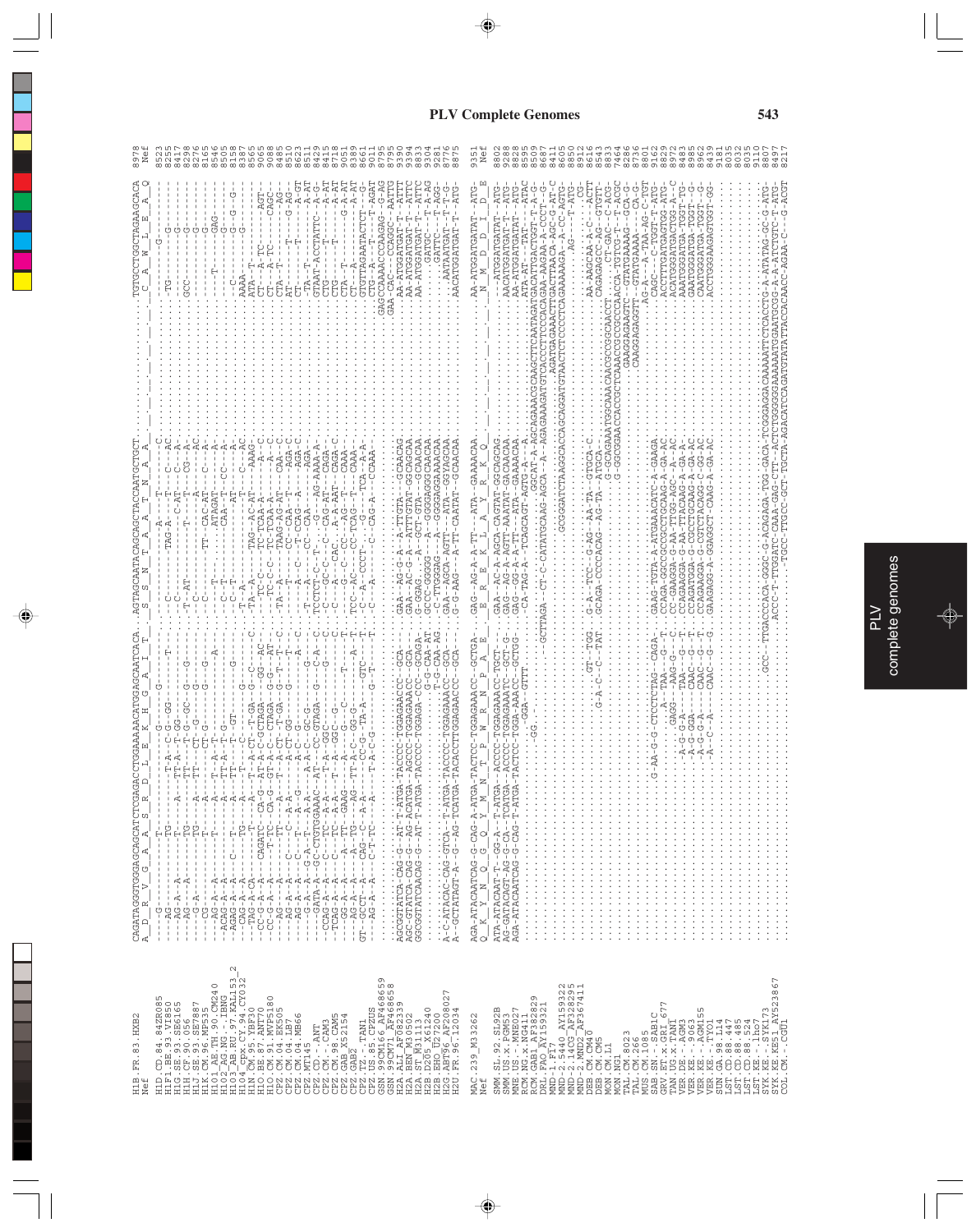|                                                                                                                              |                                                                                                                                                                                                                                                                                                                                                                                               |    |   |                                                                                                                                                                                                                                                                                                                                                                                                                                                                         |                        |  |    |           |   |                      |                        |              |        |              |            |                      |                                    |  |  |                                                                                                                                                                                                                                                                                                                                                                                                                                                   |                                            |   |                                                                                                                   |                                                                                                                                  |                |                | מ הממר משפט מ ה הפממממס כם מספט הם<br>שפט ר מסר שפט מ שפט מ מספט הם שמח<br>מ מ מ מ מ מ מ מ שפט מ מ מ מ מ מ מ מ מ מ מ מ מ מ מ ש |                     |                                                                                                                 |           |        |                     |                             |              |   |           |        |  |                                                                                                                                                                                                                                                                                                                                                                                                                      |  |                                                                                                                                                                                                                                                                                                                                                                                                                                                                                                                                  |
|------------------------------------------------------------------------------------------------------------------------------|-----------------------------------------------------------------------------------------------------------------------------------------------------------------------------------------------------------------------------------------------------------------------------------------------------------------------------------------------------------------------------------------------|----|---|-------------------------------------------------------------------------------------------------------------------------------------------------------------------------------------------------------------------------------------------------------------------------------------------------------------------------------------------------------------------------------------------------------------------------------------------------------------------------|------------------------|--|----|-----------|---|----------------------|------------------------|--------------|--------|--------------|------------|----------------------|------------------------------------|--|--|---------------------------------------------------------------------------------------------------------------------------------------------------------------------------------------------------------------------------------------------------------------------------------------------------------------------------------------------------------------------------------------------------------------------------------------------------|--------------------------------------------|---|-------------------------------------------------------------------------------------------------------------------|----------------------------------------------------------------------------------------------------------------------------------|----------------|----------------|--------------------------------------------------------------------------------------------------------------------------------|---------------------|-----------------------------------------------------------------------------------------------------------------|-----------|--------|---------------------|-----------------------------|--------------|---|-----------|--------|--|----------------------------------------------------------------------------------------------------------------------------------------------------------------------------------------------------------------------------------------------------------------------------------------------------------------------------------------------------------------------------------------------------------------------|--|----------------------------------------------------------------------------------------------------------------------------------------------------------------------------------------------------------------------------------------------------------------------------------------------------------------------------------------------------------------------------------------------------------------------------------------------------------------------------------------------------------------------------------|
|                                                                                                                              |                                                                                                                                                                                                                                                                                                                                                                                               | н  |   |                                                                                                                                                                                                                                                                                                                                                                                                                                                                         |                        |  |    |           |   |                      |                        |              |        |              |            | <b>CO-0</b><br>ひ     |                                    |  |  |                                                                                                                                                                                                                                                                                                                                                                                                                                                   |                                            |   | ひ<br>凹                                                                                                            |                                                                                                                                  |                |                | К                                                                                                                              |                     |                                                                                                                 |           |        |                     | $A - G - A$                 |              |   |           |        |  |                                                                                                                                                                                                                                                                                                                                                                                                                      |  |                                                                                                                                                                                                                                                                                                                                                                                                                                                                                                                                  |
|                                                                                                                              |                                                                                                                                                                                                                                                                                                                                                                                               |    |   |                                                                                                                                                                                                                                                                                                                                                                                                                                                                         |                        |  |    |           |   |                      |                        |              |        |              |            |                      |                                    |  |  |                                                                                                                                                                                                                                                                                                                                                                                                                                                   |                                            |   |                                                                                                                   |                                                                                                                                  |                |                |                                                                                                                                |                     |                                                                                                                 |           |        |                     |                             |              |   |           |        |  |                                                                                                                                                                                                                                                                                                                                                                                                                      |  |                                                                                                                                                                                                                                                                                                                                                                                                                                                                                                                                  |
|                                                                                                                              |                                                                                                                                                                                                                                                                                                                                                                                               |    |   |                                                                                                                                                                                                                                                                                                                                                                                                                                                                         |                        |  |    |           |   |                      |                        |              |        |              |            |                      |                                    |  |  |                                                                                                                                                                                                                                                                                                                                                                                                                                                   |                                            |   |                                                                                                                   |                                                                                                                                  |                |                |                                                                                                                                |                     |                                                                                                                 |           |        |                     |                             |              |   |           |        |  |                                                                                                                                                                                                                                                                                                                                                                                                                      |  |                                                                                                                                                                                                                                                                                                                                                                                                                                                                                                                                  |
|                                                                                                                              |                                                                                                                                                                                                                                                                                                                                                                                               |    |   |                                                                                                                                                                                                                                                                                                                                                                                                                                                                         |                        |  |    |           |   |                      |                        |              |        | <b>GTCAT</b> |            |                      |                                    |  |  |                                                                                                                                                                                                                                                                                                                                                                                                                                                   |                                            |   | Γz.<br>C)                                                                                                         |                                                                                                                                  |                |                |                                                                                                                                |                     |                                                                                                                 |           |        |                     |                             |              |   |           |        |  |                                                                                                                                                                                                                                                                                                                                                                                                                      |  |                                                                                                                                                                                                                                                                                                                                                                                                                                                                                                                                  |
|                                                                                                                              |                                                                                                                                                                                                                                                                                                                                                                                               |    | g |                                                                                                                                                                                                                                                                                                                                                                                                                                                                         |                        |  |    |           |   | U                    | .<br>-<br>-            | $T - A$      |        |              | $-AG$<br>탁 |                      |                                    |  |  |                                                                                                                                                                                                                                                                                                                                                                                                                                                   |                                            | 5 |                                                                                                                   | GTCP                                                                                                                             | $\overline{A}$ | $\mathfrak{S}$ |                                                                                                                                |                     |                                                                                                                 |           |        |                     |                             | <b>COLO-</b> | Ę |           |        |  |                                                                                                                                                                                                                                                                                                                                                                                                                      |  | S                                                                                                                                                                                                                                                                                                                                                                                                                                                                                                                                |
| TTACAAGGCAGCTGTAGATCTTA<br>'Y K A A V D L                                                                                    |                                                                                                                                                                                                                                                                                                                                                                                               | ひひ |   | ひひひひ                                                                                                                                                                                                                                                                                                                                                                                                                                                                    |                        |  |    |           |   |                      | 부부                     |              |        |              |            |                      |                                    |  |  |                                                                                                                                                                                                                                                                                                                                                                                                                                                   |                                            |   |                                                                                                                   |                                                                                                                                  |                |                |                                                                                                                                | AAACCTG<br>$-ACTTG$ |                                                                                                                 | $-TT - A$ |        |                     |                             | TGAT         |   |           |        |  |                                                                                                                                                                                                                                                                                                                                                                                                                      |  |                                                                                                                                                                                                                                                                                                                                                                                                                                                                                                                                  |
|                                                                                                                              |                                                                                                                                                                                                                                                                                                                                                                                               |    |   |                                                                                                                                                                                                                                                                                                                                                                                                                                                                         |                        |  |    | $-$ A $($ |   |                      |                        |              | Н<br>Н |              |            |                      | $\mathbf{1}=\mathbf{1}=\mathbf{1}$ |  |  |                                                                                                                                                                                                                                                                                                                                                                                                                                                   |                                            |   |                                                                                                                   |                                                                                                                                  |                |                |                                                                                                                                |                     |                                                                                                                 |           | -ATTGA |                     |                             |              |   |           |        |  |                                                                                                                                                                                                                                                                                                                                                                                                                      |  |                                                                                                                                                                                                                                                                                                                                                                                                                                                                                                                                  |
| <b>CCAAT</b>                                                                                                                 |                                                                                                                                                                                                                                                                                                                                                                                               |    |   |                                                                                                                                                                                                                                                                                                                                                                                                                                                                         |                        |  |    |           |   |                      |                        |              |        |              |            |                      |                                    |  |  |                                                                                                                                                                                                                                                                                                                                                                                                                                                   |                                            |   |                                                                                                                   |                                                                                                                                  |                |                |                                                                                                                                |                     |                                                                                                                 | GACCCC    |        | C-CGACCCT<br>GACCCT | $3--A-CTGT$<br>$C-TGACCCCC$ |              |   |           |        |  |                                                                                                                                                                                                                                                                                                                                                                                                                      |  |                                                                                                                                                                                                                                                                                                                                                                                                                                                                                                                                  |
|                                                                                                                              |                                                                                                                                                                                                                                                                                                                                                                                               |    |   |                                                                                                                                                                                                                                                                                                                                                                                                                                                                         |                        |  |    |           | ΰ | U                    | $A - G$<br>$\Gamma$ -7 | $- - 2C - 1$ |        | $CA-G$       |            | Γ-J<br>ラし            |                                    |  |  |                                                                                                                                                                                                                                                                                                                                                                                                                                                   |                                            |   |                                                                                                                   |                                                                                                                                  |                |                |                                                                                                                                |                     |                                                                                                                 |           |        |                     |                             |              |   | $\vec{c}$ | י<br>ט |  |                                                                                                                                                                                                                                                                                                                                                                                                                      |  |                                                                                                                                                                                                                                                                                                                                                                                                                                                                                                                                  |
| CAGGTACCTTTAAGA<br>O V P L R<br>$\circ$                                                                                      |                                                                                                                                                                                                                                                                                                                                                                                               |    |   |                                                                                                                                                                                                                                                                                                                                                                                                                                                                         |                        |  | じり |           |   | $\frac{1}{2}$<br>면 모 |                        |              |        | AGCA         |            | $\frac{1}{\sqrt{2}}$ |                                    |  |  |                                                                                                                                                                                                                                                                                                                                                                                                                                                   |                                            |   |                                                                                                                   |                                                                                                                                  | U              |                |                                                                                                                                |                     |                                                                                                                 |           |        | $-GB$               |                             |              |   |           |        |  |                                                                                                                                                                                                                                                                                                                                                                                                                      |  |                                                                                                                                                                                                                                                                                                                                                                                                                                                                                                                                  |
| GTCA                                                                                                                         |                                                                                                                                                                                                                                                                                                                                                                                               |    |   |                                                                                                                                                                                                                                                                                                                                                                                                                                                                         |                        |  |    |           |   |                      |                        | ひ            | ひ<br>ひ |              |            |                      |                                    |  |  |                                                                                                                                                                                                                                                                                                                                                                                                                                                   |                                            |   |                                                                                                                   |                                                                                                                                  | ပု             |                |                                                                                                                                |                     |                                                                                                                 | ACG       |        |                     |                             |              |   |           |        |  |                                                                                                                                                                                                                                                                                                                                                                                                                      |  |                                                                                                                                                                                                                                                                                                                                                                                                                                                                                                                                  |
|                                                                                                                              |                                                                                                                                                                                                                                                                                                                                                                                               |    |   |                                                                                                                                                                                                                                                                                                                                                                                                                                                                         |                        |  |    |           |   |                      |                        |              |        |              |            |                      |                                    |  |  |                                                                                                                                                                                                                                                                                                                                                                                                                                                   |                                            |   |                                                                                                                   |                                                                                                                                  |                |                |                                                                                                                                |                     |                                                                                                                 |           |        |                     |                             |              |   |           |        |  |                                                                                                                                                                                                                                                                                                                                                                                                                      |  |                                                                                                                                                                                                                                                                                                                                                                                                                                                                                                                                  |
|                                                                                                                              | $\mathbf{I}$<br>$\frac{1}{\sqrt{2}}$<br>$\frac{1}{1}$<br>$\mathbf{I}$<br>К<br>К<br>$\mathbf{I}$                                                                                                                                                                                                                                                                                               |    |   | ookiooo<br>Titutti                                                                                                                                                                                                                                                                                                                                                                                                                                                      |                        |  |    |           |   |                      |                        |              |        |              |            |                      |                                    |  |  |                                                                                                                                                                                                                                                                                                                                                                                                                                                   |                                            |   |                                                                                                                   |                                                                                                                                  |                |                |                                                                                                                                |                     |                                                                                                                 |           |        |                     |                             |              |   |           |        |  |                                                                                                                                                                                                                                                                                                                                                                                                                      |  |                                                                                                                                                                                                                                                                                                                                                                                                                                                                                                                                  |
| $\begin{tabular}{cccccc} AGAGGAGGAGGAG & \ldots & \ldots & GTGGGTTTT \\ E & E & E & E & \ldots & V & G \\ E & \end{tabular}$ | Ŧ<br>Ħ<br>$\ddot{\cdot}$<br>$---GAG$                                                                                                                                                                                                                                                                                                                                                          |    |   |                                                                                                                                                                                                                                                                                                                                                                                                                                                                         |                        |  |    |           |   |                      |                        |              |        |              |            |                      |                                    |  |  | $\begin{array}{l} \mathbb{T}^n-\mathbb{T}^n-\cdots-\mathbb{C}^n-\mathbb{T} \text{G} \text{G} \text{G} \lambda \\ \mathbb{T}^n-\mathbb{T}^n-\mathbb{T}^n-\cdots-\mathbb{T}^n+\mathbb{T} \text{G} \text{G} \text{G} \lambda \\ \mathbb{T}^n-\mathbb{T}^n-\mathbb{T}^n-\mathbb{T} \text{G} \text{G} \text{G} \text{G} \text{G} \lambda \\ \mathbb{T}^n-\mathbb{T}^n-\mathbb{T}^n-\mathbb{T} \text{G} \text{G} \text{G} \text{G} \text{G} \text{G} \$ |                                            |   | $\frac{GT - A - - T - - T - - C \dots TTG - -A - -GG - A \dots}{\frac{X}{\cdot} - D - D \dots - D \dots - L - L}$ |                                                                                                                                  |                |                |                                                                                                                                |                     |                                                                                                                 |           |        |                     |                             |              |   |           |        |  |                                                                                                                                                                                                                                                                                                                                                                                                                      |  |                                                                                                                                                                                                                                                                                                                                                                                                                                                                                                                                  |
|                                                                                                                              | $- - - A \ldots$<br>CTCAGAA<br>$- - A$<br>$C$ - $C$<br>Ť<br>$\mathsf I$<br>$\mathbf{I}$<br>$\mathbb{L}$                                                                                                                                                                                                                                                                                       |    |   |                                                                                                                                                                                                                                                                                                                                                                                                                                                                         |                        |  |    |           |   |                      |                        |              |        |              |            |                      |                                    |  |  |                                                                                                                                                                                                                                                                                                                                                                                                                                                   |                                            |   |                                                                                                                   |                                                                                                                                  |                |                |                                                                                                                                |                     |                                                                                                                 |           |        |                     |                             |              |   |           |        |  |                                                                                                                                                                                                                                                                                                                                                                                                                      |  |                                                                                                                                                                                                                                                                                                                                                                                                                                                                                                                                  |
|                                                                                                                              | $\mathbf{I}$<br>$\mathsf I$<br>$\mathsf I$<br>$-4 - 7$<br>$\mathbf{I}$<br>$\mathbb{L}$<br>ひ                                                                                                                                                                                                                                                                                                   | 击击 |   | $\begin{array}{c} 6-\cdots -2\cdot -2\cdot -2\cdot \\ -2\cdot -2\cdot -2\cdot -2\cdot -2\cdot \\ -2\cdot -2\cdot -2\cdot -2\cdot \\ -2\cdot -2\cdot -2\cdot -2\cdot \\ -2\cdot -2\cdot -2\cdot -2\cdot \\ -2\cdot -2\cdot -2\cdot -2\cdot \\ -2\cdot -2\cdot -2\cdot -2\cdot \\ -2\cdot -2\cdot -2\cdot -2\cdot \\ -2\cdot -2\cdot -2\cdot -2\cdot \\ -2\cdot -2\cdot -2\cdot -2\cdot \\ -2\cdot -2\cdot -2\cdot -2\cdot \\ -2\cdot -2\cdot -2\cdot -2\cdot \\ -2\cdot$ |                        |  |    |           |   |                      |                        |              |        |              |            |                      |                                    |  |  |                                                                                                                                                                                                                                                                                                                                                                                                                                                   |                                            |   |                                                                                                                   |                                                                                                                                  |                |                |                                                                                                                                |                     |                                                                                                                 |           |        |                     |                             |              |   |           |        |  |                                                                                                                                                                                                                                                                                                                                                                                                                      |  | $\begin{array}{ll} \overline{6-1} \overline{1}, \overline{1}, \overline{1}, \overline{1}, \overline{1}, \overline{1}, \overline{1}, \overline{1}, \overline{1}, \overline{1}, \overline{1}, \overline{1}, \overline{1}, \overline{1}, \overline{1}, \overline{1}, \overline{1}, \overline{1}, \overline{1}, \overline{1}, \overline{1}, \overline{1}, \overline{1}, \overline{1}, \overline{1}, \overline{1}, \overline{1}, \overline{1}, \overline{1}, \overline{1}, \overline{1}, \overline{1}, \overline{1}, \overline{1}, \$ |
|                                                                                                                              |                                                                                                                                                                                                                                                                                                                                                                                               |    |   |                                                                                                                                                                                                                                                                                                                                                                                                                                                                         | $\mathsf{\sim}$<br>ന'സ |  |    |           |   |                      |                        |              |        |              |            | C                    |                                    |  |  |                                                                                                                                                                                                                                                                                                                                                                                                                                                   |                                            |   |                                                                                                                   |                                                                                                                                  |                | $\sigma$       |                                                                                                                                |                     |                                                                                                                 |           |        |                     |                             |              |   |           |        |  |                                                                                                                                                                                                                                                                                                                                                                                                                      |  |                                                                                                                                                                                                                                                                                                                                                                                                                                                                                                                                  |
| 83.HXB2                                                                                                                      |                                                                                                                                                                                                                                                                                                                                                                                               |    |   |                                                                                                                                                                                                                                                                                                                                                                                                                                                                         |                        |  |    |           |   |                      |                        |              |        |              |            |                      |                                    |  |  |                                                                                                                                                                                                                                                                                                                                                                                                                                                   |                                            |   |                                                                                                                   |                                                                                                                                  |                |                |                                                                                                                                |                     |                                                                                                                 |           |        |                     |                             |              |   |           |        |  |                                                                                                                                                                                                                                                                                                                                                                                                                      |  |                                                                                                                                                                                                                                                                                                                                                                                                                                                                                                                                  |
| H1B.FR.8<br>Nef                                                                                                              | $\begin{small} \text{H1D}_1 & \text{CD}_2 & \text{84}, \text{84ZR085} \\ \text{H1D}_1 & \text{H25} & \text{33}, \text{y17550} \\ \text{H1D}_2 & \text{H25} & \text{19}, \text{0.56} \\ \text{H1D}_3 & \text{H25} & \text{19}, \text{0.56} \\ \text{H1D}_4 & \text{H1D}_5 & \text{19}, \text{0.56} \\ \text{H1D}_5 & \text{H1D}_5 & \text{H1D}_5 \\ \text{H1D}_6 & \text{CDS}_5 & \text{CY} &$ |    |   |                                                                                                                                                                                                                                                                                                                                                                                                                                                                         |                        |  |    |           |   |                      |                        |              |        |              |            |                      |                                    |  |  |                                                                                                                                                                                                                                                                                                                                                                                                                                                   | premature stop in Mac239<br>MAC.239_M33262 |   |                                                                                                                   | SMM. 51. 92. 51.92B<br>MSM. US. - NGMS<br>MCM. NG. - NGMS<br>RCM. NG. - NG411<br>DCM. GAB1_AF38282<br>DCM. - NGHT<br>MUD-1. FIT, |                |                |                                                                                                                                |                     | MWD-2.5440 AY159322<br>MWD-2.14CG-AF328295<br>MWD-2.1MWD2 AF3678295<br>DBB.CM.CM40<br>DBB.CM.CM40<br>MON.CM.L11 |           |        | MON.NG1             |                             |              |   |           |        |  | $\begin{tabular}{l l l l } \hline \texttt{PA1} & \texttt{ON} & \texttt{3023} \\ \hline \texttt{MA1} & \texttt{OSB} & \texttt{SABIL} \\ \texttt{MB1} & \texttt{S1} & \texttt{S1} & \texttt{S1} & \texttt{S2} \\ \texttt{SR1} & \texttt{S1} & \texttt{S2} & \texttt{S2} & \texttt{S2} & \texttt{S3} \\ \texttt{SR2} & \texttt{S1} & \texttt{S2} & \texttt{S3} & \texttt{S4} & \texttt{S4} \\ \texttt{MR2} & \texttt{S$ |  | SYK.KE.-.SYK173<br>SYK.KE.KES1 AY523867<br>COL.CM.-.CGU1                                                                                                                                                                                                                                                                                                                                                                                                                                                                         |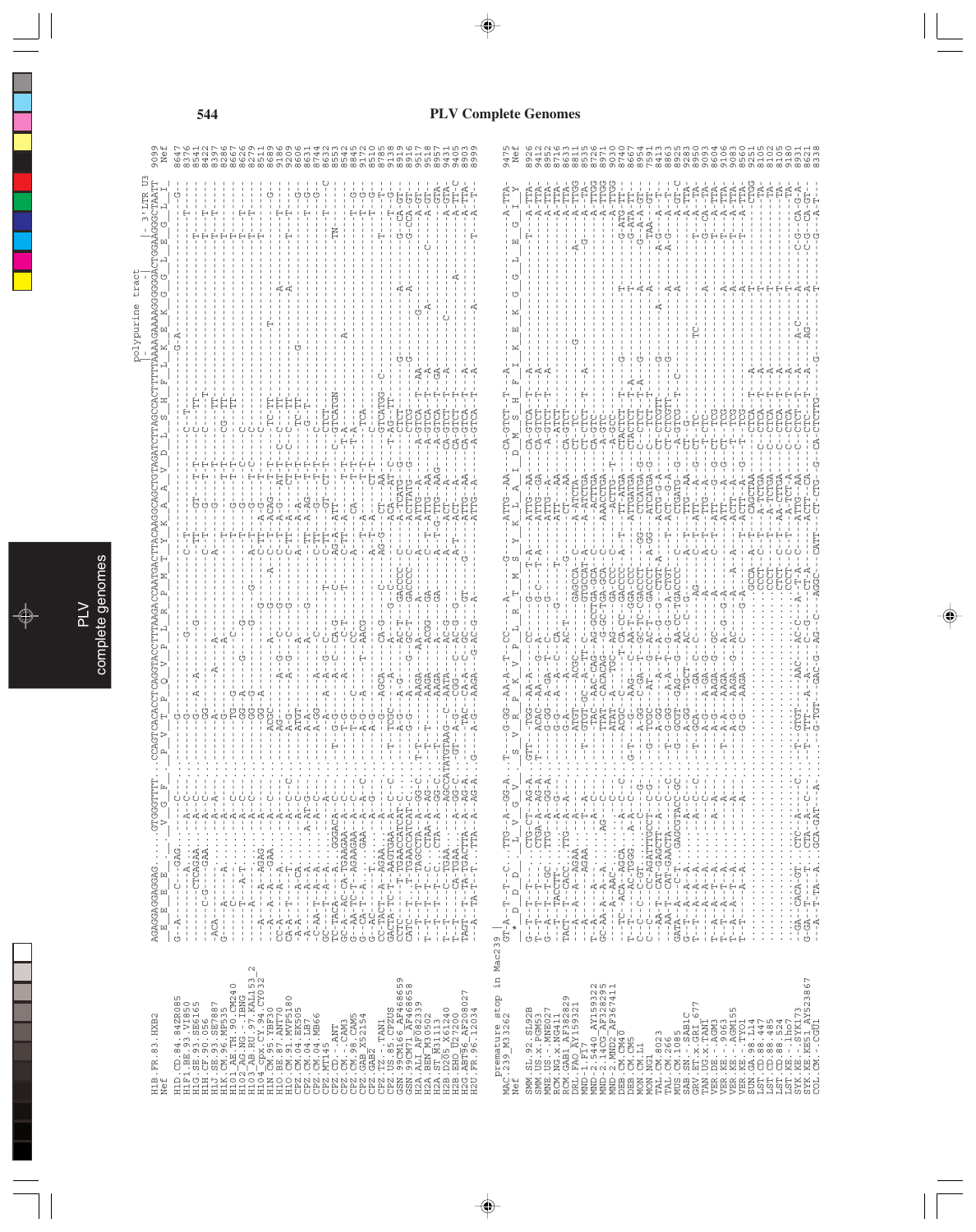| aenomes<br>ì  |
|---------------|
| ete           |
|               |
|               |
|               |
| י<br>המה<br>ī |
|               |
| ĭ             |
|               |
|               |

 $\overline{\Omega}$ 

| FR.83.HXB2<br>H1B.<br>Nef                                                                                                                                                                                                                                                                                                                            | CACTCCCAAGAAGACAAGATATCCTTGA<br>$\mathbf{p}$<br>$\approx$<br>$\circ$<br>C)<br>Ξ                                                                                                                                                                                                                                                                                                                                                                  | Ĺ,<br>$\vdash$<br>$\Box$<br>$\circ$                                                                                                                                                                                                                                                                                                                                                                | $\Box$                                                                                                                                                                                                                                                                                                                                                                                                                                                                                 |        |                                  | <b>UUAUUUUAUU</b> |     |         |  |
|------------------------------------------------------------------------------------------------------------------------------------------------------------------------------------------------------------------------------------------------------------------------------------------------------------------------------------------------------|--------------------------------------------------------------------------------------------------------------------------------------------------------------------------------------------------------------------------------------------------------------------------------------------------------------------------------------------------------------------------------------------------------------------------------------------------|----------------------------------------------------------------------------------------------------------------------------------------------------------------------------------------------------------------------------------------------------------------------------------------------------------------------------------------------------------------------------------------------------|----------------------------------------------------------------------------------------------------------------------------------------------------------------------------------------------------------------------------------------------------------------------------------------------------------------------------------------------------------------------------------------------------------------------------------------------------------------------------------------|--------|----------------------------------|-------------------|-----|---------|--|
|                                                                                                                                                                                                                                                                                                                                                      | J.<br>$\frac{1}{1}$<br>$-5 - -$<br>J.<br>J.                                                                                                                                                                                                                                                                                                                                                                                                      | 1<br>$\mathbf{I}$                                                                                                                                                                                                                                                                                                                                                                                  |                                                                                                                                                                                                                                                                                                                                                                                                                                                                                        |        |                                  |                   |     |         |  |
|                                                                                                                                                                                                                                                                                                                                                      | $-55 -$                                                                                                                                                                                                                                                                                                                                                                                                                                          | $\frac{1}{2}$<br>$\mathbf{I}$                                                                                                                                                                                                                                                                                                                                                                      |                                                                                                                                                                                                                                                                                                                                                                                                                                                                                        |        |                                  |                   |     |         |  |
|                                                                                                                                                                                                                                                                                                                                                      | $\mathbf{I}$<br>$\overline{1}$                                                                                                                                                                                                                                                                                                                                                                                                                   | $\frac{1}{\sqrt{2}}$                                                                                                                                                                                                                                                                                                                                                                               |                                                                                                                                                                                                                                                                                                                                                                                                                                                                                        |        |                                  |                   |     |         |  |
|                                                                                                                                                                                                                                                                                                                                                      | $\mathbf{I}$<br>$\frac{1}{4}$                                                                                                                                                                                                                                                                                                                                                                                                                    | $\frac{1}{1}$<br>$-1 - 6 - 6$                                                                                                                                                                                                                                                                                                                                                                      |                                                                                                                                                                                                                                                                                                                                                                                                                                                                                        |        |                                  |                   |     |         |  |
|                                                                                                                                                                                                                                                                                                                                                      | $\mathfrak l$<br>t                                                                                                                                                                                                                                                                                                                                                                                                                               | ŧ                                                                                                                                                                                                                                                                                                                                                                                                  |                                                                                                                                                                                                                                                                                                                                                                                                                                                                                        |        |                                  |                   |     |         |  |
|                                                                                                                                                                                                                                                                                                                                                      |                                                                                                                                                                                                                                                                                                                                                                                                                                                  | K,<br>$\frac{1}{4}$                                                                                                                                                                                                                                                                                                                                                                                |                                                                                                                                                                                                                                                                                                                                                                                                                                                                                        |        |                                  |                   |     |         |  |
|                                                                                                                                                                                                                                                                                                                                                      |                                                                                                                                                                                                                                                                                                                                                                                                                                                  | $\frac{0}{1}$                                                                                                                                                                                                                                                                                                                                                                                      | $\frac{1}{4}$                                                                                                                                                                                                                                                                                                                                                                                                                                                                          |        |                                  |                   |     |         |  |
|                                                                                                                                                                                                                                                                                                                                                      |                                                                                                                                                                                                                                                                                                                                                                                                                                                  | Ť                                                                                                                                                                                                                                                                                                                                                                                                  | $\frac{1}{4}$                                                                                                                                                                                                                                                                                                                                                                                                                                                                          |        |                                  |                   |     |         |  |
| $\sim$                                                                                                                                                                                                                                                                                                                                               | $\begin{array}{cccccccccc} . & . & . & . & . & . \\ . & . & . & . & . & . \\ . & . & . & . & . & . \\ . & . & . & . & . & . \\ . & . & . & . & . & . \\ . & . & . & . & . & . \end{array}$                                                                                                                                                                                                                                                       | $A \triangleleft C$<br>÷                                                                                                                                                                                                                                                                                                                                                                           | てりてり                                                                                                                                                                                                                                                                                                                                                                                                                                                                                   |        |                                  |                   |     |         |  |
|                                                                                                                                                                                                                                                                                                                                                      | $\overline{\phantom{a}}$<br>$\frac{1}{1}$                                                                                                                                                                                                                                                                                                                                                                                                        | $\frac{1}{4}$                                                                                                                                                                                                                                                                                                                                                                                      |                                                                                                                                                                                                                                                                                                                                                                                                                                                                                        |        |                                  |                   |     |         |  |
|                                                                                                                                                                                                                                                                                                                                                      | $G - -2AG - -A$                                                                                                                                                                                                                                                                                                                                                                                                                                  | ÷,<br>I,                                                                                                                                                                                                                                                                                                                                                                                           |                                                                                                                                                                                                                                                                                                                                                                                                                                                                                        |        |                                  |                   |     | $C - D$ |  |
|                                                                                                                                                                                                                                                                                                                                                      | $\mathbb{L}$                                                                                                                                                                                                                                                                                                                                                                                                                                     | $-4$<br>$\mathsf I$                                                                                                                                                                                                                                                                                                                                                                                |                                                                                                                                                                                                                                                                                                                                                                                                                                                                                        |        |                                  |                   |     |         |  |
|                                                                                                                                                                                                                                                                                                                                                      | $-1 - 2 - 4 - 1 - 3 - 1 - 1$<br>Ť<br>$\mathsf I$<br>$\mathbf{I}$                                                                                                                                                                                                                                                                                                                                                                                 | $- - A$                                                                                                                                                                                                                                                                                                                                                                                            |                                                                                                                                                                                                                                                                                                                                                                                                                                                                                        |        |                                  |                   |     |         |  |
|                                                                                                                                                                                                                                                                                                                                                      | $-GG--AACC-AG--$                                                                                                                                                                                                                                                                                                                                                                                                                                 | $-$ – $\mbox{T}$ – $-$ A                                                                                                                                                                                                                                                                                                                                                                           |                                                                                                                                                                                                                                                                                                                                                                                                                                                                                        |        |                                  | н                 |     |         |  |
|                                                                                                                                                                                                                                                                                                                                                      | $-AG-$<br>$-TR -$<br>$\mathbf{I}$<br>Ť                                                                                                                                                                                                                                                                                                                                                                                                           | $\begin{array}{l} \Delta=-\frac{1}{2} \left( \begin{array}{ccc} 1 & -1 & -1 \\ -1 & -1 & -1 \\ 0 & -1 & -1 \\ 0 & -1 & -1 \\ 0 & -1 & -1 \\ 0 & -1 & -1 \\ 0 & -1 & -1 \\ 0 & -1 & -1 \\ 0 & -1 & -1 \\ 0 & -1 & -1 \\ 0 & -1 & -1 \\ 0 & -1 & -1 \\ 0 & -1 & -1 \\ 0 & -1 & -1 \\ 0 & -1 & -1 \\ 0 & -1 & -1 \\ 0 & -1 & -1 \\ 0 & -1 & -1 \\ 0 & -1 & -1 \\ 0 & -1 & -1 \\ 0 & -1 & -1 \\ 0 & -$ |                                                                                                                                                                                                                                                                                                                                                                                                                                                                                        |        |                                  |                   |     |         |  |
|                                                                                                                                                                                                                                                                                                                                                      |                                                                                                                                                                                                                                                                                                                                                                                                                                                  |                                                                                                                                                                                                                                                                                                                                                                                                    |                                                                                                                                                                                                                                                                                                                                                                                                                                                                                        |        |                                  |                   |     |         |  |
|                                                                                                                                                                                                                                                                                                                                                      | $----P-1$<br>Ť                                                                                                                                                                                                                                                                                                                                                                                                                                   | $\,$ $\,$                                                                                                                                                                                                                                                                                                                                                                                          |                                                                                                                                                                                                                                                                                                                                                                                                                                                                                        |        |                                  |                   |     |         |  |
|                                                                                                                                                                                                                                                                                                                                                      | $GG - PAGG - A$                                                                                                                                                                                                                                                                                                                                                                                                                                  |                                                                                                                                                                                                                                                                                                                                                                                                    |                                                                                                                                                                                                                                                                                                                                                                                                                                                                                        |        |                                  |                   |     |         |  |
|                                                                                                                                                                                                                                                                                                                                                      | $-NTT - A - TT - A$                                                                                                                                                                                                                                                                                                                                                                                                                              | $\vec{A}$                                                                                                                                                                                                                                                                                                                                                                                          |                                                                                                                                                                                                                                                                                                                                                                                                                                                                                        |        |                                  | යි                |     |         |  |
|                                                                                                                                                                                                                                                                                                                                                      | - AT- - NMMMMMMMMMMMH-G<br>Ť                                                                                                                                                                                                                                                                                                                                                                                                                     |                                                                                                                                                                                                                                                                                                                                                                                                    |                                                                                                                                                                                                                                                                                                                                                                                                                                                                                        |        |                                  |                   |     |         |  |
|                                                                                                                                                                                                                                                                                                                                                      |                                                                                                                                                                                                                                                                                                                                                                                                                                                  | ÷.<br>ウー                                                                                                                                                                                                                                                                                                                                                                                           | $-4$                                                                                                                                                                                                                                                                                                                                                                                                                                                                                   |        |                                  |                   |     |         |  |
|                                                                                                                                                                                                                                                                                                                                                      |                                                                                                                                                                                                                                                                                                                                                                                                                                                  | ÷                                                                                                                                                                                                                                                                                                                                                                                                  |                                                                                                                                                                                                                                                                                                                                                                                                                                                                                        |        |                                  |                   |     |         |  |
|                                                                                                                                                                                                                                                                                                                                                      |                                                                                                                                                                                                                                                                                                                                                                                                                                                  | $-24$<br>Ħ                                                                                                                                                                                                                                                                                                                                                                                         |                                                                                                                                                                                                                                                                                                                                                                                                                                                                                        |        |                                  |                   |     |         |  |
|                                                                                                                                                                                                                                                                                                                                                      |                                                                                                                                                                                                                                                                                                                                                                                                                                                  |                                                                                                                                                                                                                                                                                                                                                                                                    | $\blacksquare$                                                                                                                                                                                                                                                                                                                                                                                                                                                                         |        |                                  |                   |     |         |  |
|                                                                                                                                                                                                                                                                                                                                                      | $\mathbf{I}$<br>-<br>$-T$ -------                                                                                                                                                                                                                                                                                                                                                                                                                | ÷<br>$C_1$                                                                                                                                                                                                                                                                                                                                                                                         |                                                                                                                                                                                                                                                                                                                                                                                                                                                                                        |        |                                  |                   |     |         |  |
|                                                                                                                                                                                                                                                                                                                                                      | D-ID 4-D-JJJ--D--JYDD-DID-<br>$\frac{1}{1}$                                                                                                                                                                                                                                                                                                                                                                                                      |                                                                                                                                                                                                                                                                                                                                                                                                    |                                                                                                                                                                                                                                                                                                                                                                                                                                                                                        |        |                                  |                   |     |         |  |
|                                                                                                                                                                                                                                                                                                                                                      | $-TT-GTG - -GTT- -$                                                                                                                                                                                                                                                                                                                                                                                                                              |                                                                                                                                                                                                                                                                                                                                                                                                    |                                                                                                                                                                                                                                                                                                                                                                                                                                                                                        |        |                                  |                   |     |         |  |
|                                                                                                                                                                                                                                                                                                                                                      | $\mathsf I$<br>l.<br><b>0-DIDE-1</b>                                                                                                                                                                                                                                                                                                                                                                                                             |                                                                                                                                                                                                                                                                                                                                                                                                    |                                                                                                                                                                                                                                                                                                                                                                                                                                                                                        |        |                                  |                   |     |         |  |
|                                                                                                                                                                                                                                                                                                                                                      | ----KORH------D--DOKHOK--<br>Н                                                                                                                                                                                                                                                                                                                                                                                                                   | $-4$                                                                                                                                                                                                                                                                                                                                                                                               | $\mathbf{I}$                                                                                                                                                                                                                                                                                                                                                                                                                                                                           |        |                                  |                   |     |         |  |
|                                                                                                                                                                                                                                                                                                                                                      | -- 545455----5-- 1-5-5564--<br>H                                                                                                                                                                                                                                                                                                                                                                                                                 | $- - A$                                                                                                                                                                                                                                                                                                                                                                                            | t                                                                                                                                                                                                                                                                                                                                                                                                                                                                                      |        |                                  |                   |     |         |  |
|                                                                                                                                                                                                                                                                                                                                                      | $\frac{1}{4}$<br>먹<br>-TAGTG                                                                                                                                                                                                                                                                                                                                                                                                                     | $-1 - CAGA - TAT - A$                                                                                                                                                                                                                                                                                                                                                                              |                                                                                                                                                                                                                                                                                                                                                                                                                                                                                        |        |                                  |                   |     |         |  |
|                                                                                                                                                                                                                                                                                                                                                      | -TAGTG-G                                                                                                                                                                                                                                                                                                                                                                                                                                         |                                                                                                                                                                                                                                                                                                                                                                                                    |                                                                                                                                                                                                                                                                                                                                                                                                                                                                                        |        |                                  |                   |     |         |  |
|                                                                                                                                                                                                                                                                                                                                                      |                                                                                                                                                                                                                                                                                                                                                                                                                                                  | -- TAGA---                                                                                                                                                                                                                                                                                                                                                                                         |                                                                                                                                                                                                                                                                                                                                                                                                                                                                                        |        |                                  |                   |     |         |  |
|                                                                                                                                                                                                                                                                                                                                                      | $\mathbf I$<br>$\frac{1}{4}$<br>$\mathbf{1}$<br>$\frac{1}{4}$<br>$-$ -AGTG<br>$T = -T -$                                                                                                                                                                                                                                                                                                                                                         | - TAGA - - - - - A<br>- TAGA - - - T-A                                                                                                                                                                                                                                                                                                                                                             |                                                                                                                                                                                                                                                                                                                                                                                                                                                                                        |        |                                  |                   |     |         |  |
|                                                                                                                                                                                                                                                                                                                                                      | $\frac{1}{\sqrt{2}}$                                                                                                                                                                                                                                                                                                                                                                                                                             |                                                                                                                                                                                                                                                                                                                                                                                                    |                                                                                                                                                                                                                                                                                                                                                                                                                                                                                        |        |                                  |                   |     |         |  |
|                                                                                                                                                                                                                                                                                                                                                      |                                                                                                                                                                                                                                                                                                                                                                                                                                                  |                                                                                                                                                                                                                                                                                                                                                                                                    |                                                                                                                                                                                                                                                                                                                                                                                                                                                                                        |        |                                  |                   |     |         |  |
| MAC.239 M33262                                                                                                                                                                                                                                                                                                                                       | -- AGTGC<br>н                                                                                                                                                                                                                                                                                                                                                                                                                                    | $-$ - TAGA - - - T-A                                                                                                                                                                                                                                                                                                                                                                               |                                                                                                                                                                                                                                                                                                                                                                                                                                                                                        |        |                                  |                   |     |         |  |
| Nef                                                                                                                                                                                                                                                                                                                                                  | $\simeq$<br>$\mathbf{p}$<br>$\operatorname{\mathsf{K}}\nolimits_i$<br>C)<br>$\rightarrow$                                                                                                                                                                                                                                                                                                                                                        | $\Box$<br>$\overline{H}$<br>$\approx$<br>Ξ                                                                                                                                                                                                                                                                                                                                                         | $\Box$                                                                                                                                                                                                                                                                                                                                                                                                                                                                                 | $\Box$ |                                  |                   |     |         |  |
|                                                                                                                                                                                                                                                                                                                                                      |                                                                                                                                                                                                                                                                                                                                                                                                                                                  |                                                                                                                                                                                                                                                                                                                                                                                                    | $-4$                                                                                                                                                                                                                                                                                                                                                                                                                                                                                   |        |                                  |                   |     |         |  |
| SMM. SL. 92. SL92B<br>SMM. US. x. pcM53<br>MNE. US. - MNE027<br>RCM. GAB1. AF3829<br>RCM. GAB1. RAO_AY1593229<br>DRL. PAO_AY159321                                                                                                                                                                                                                   | $- - P1G1G - G - -$                                                                                                                                                                                                                                                                                                                                                                                                                              |                                                                                                                                                                                                                                                                                                                                                                                                    |                                                                                                                                                                                                                                                                                                                                                                                                                                                                                        |        |                                  |                   |     | UUÜ     |  |
|                                                                                                                                                                                                                                                                                                                                                      | $- - 2GTC - - - -$                                                                                                                                                                                                                                                                                                                                                                                                                               |                                                                                                                                                                                                                                                                                                                                                                                                    |                                                                                                                                                                                                                                                                                                                                                                                                                                                                                        |        |                                  |                   |     |         |  |
|                                                                                                                                                                                                                                                                                                                                                      | $TT-$                                                                                                                                                                                                                                                                                                                                                                                                                                            |                                                                                                                                                                                                                                                                                                                                                                                                    |                                                                                                                                                                                                                                                                                                                                                                                                                                                                                        |        |                                  |                   |     |         |  |
|                                                                                                                                                                                                                                                                                                                                                      | $\begin{array}{l} 1.1 - - 48 - -1 - 6 - - 4860000 - 777 - 4 - 0 \\ 7004070470 - 1 - 1 - - 1 - 464 - 347 - 6 - - 1 \\ 7 - 794 - 307 - 1 - 6 - 1 - 24 - 1 - 7 - 6 - 1 \\ 7 - 794 - 307 - 1 - 1 - 6 - 1 - 24 - 1 - 1 \\ 706 - 774 - 1 - 1 - 1 - 6 - 1 - 6 - 1 - 7 - 1 - 1 \\ 706 - 774 - 1 - 1 - 1 - 6 - 1$                                                                                                                                         |                                                                                                                                                                                                                                                                                                                                                                                                    |                                                                                                                                                                                                                                                                                                                                                                                                                                                                                        |        |                                  |                   |     |         |  |
| G                                                                                                                                                                                                                                                                                                                                                    | TGGAGTATC-------                                                                                                                                                                                                                                                                                                                                                                                                                                 |                                                                                                                                                                                                                                                                                                                                                                                                    |                                                                                                                                                                                                                                                                                                                                                                                                                                                                                        |        |                                  |                   |     |         |  |
|                                                                                                                                                                                                                                                                                                                                                      |                                                                                                                                                                                                                                                                                                                                                                                                                                                  |                                                                                                                                                                                                                                                                                                                                                                                                    |                                                                                                                                                                                                                                                                                                                                                                                                                                                                                        | ŏ      |                                  |                   |     | ↻       |  |
|                                                                                                                                                                                                                                                                                                                                                      |                                                                                                                                                                                                                                                                                                                                                                                                                                                  |                                                                                                                                                                                                                                                                                                                                                                                                    |                                                                                                                                                                                                                                                                                                                                                                                                                                                                                        |        |                                  |                   |     |         |  |
|                                                                                                                                                                                                                                                                                                                                                      |                                                                                                                                                                                                                                                                                                                                                                                                                                                  |                                                                                                                                                                                                                                                                                                                                                                                                    |                                                                                                                                                                                                                                                                                                                                                                                                                                                                                        |        |                                  |                   |     |         |  |
|                                                                                                                                                                                                                                                                                                                                                      | $TT---TAG---$                                                                                                                                                                                                                                                                                                                                                                                                                                    |                                                                                                                                                                                                                                                                                                                                                                                                    |                                                                                                                                                                                                                                                                                                                                                                                                                                                                                        |        |                                  |                   |     |         |  |
|                                                                                                                                                                                                                                                                                                                                                      |                                                                                                                                                                                                                                                                                                                                                                                                                                                  |                                                                                                                                                                                                                                                                                                                                                                                                    |                                                                                                                                                                                                                                                                                                                                                                                                                                                                                        |        |                                  |                   |     |         |  |
|                                                                                                                                                                                                                                                                                                                                                      |                                                                                                                                                                                                                                                                                                                                                                                                                                                  |                                                                                                                                                                                                                                                                                                                                                                                                    |                                                                                                                                                                                                                                                                                                                                                                                                                                                                                        |        |                                  |                   |     |         |  |
|                                                                                                                                                                                                                                                                                                                                                      |                                                                                                                                                                                                                                                                                                                                                                                                                                                  |                                                                                                                                                                                                                                                                                                                                                                                                    |                                                                                                                                                                                                                                                                                                                                                                                                                                                                                        |        | $-TAC$                           |                   |     |         |  |
|                                                                                                                                                                                                                                                                                                                                                      | $\mathbb{I}=\mathbb{I}$<br>$\overline{1}$<br>$-1 - 1 - 1 - 1 - 1$<br>Н                                                                                                                                                                                                                                                                                                                                                                           | $-TT - A$<br>$-1 - 1 - 1$                                                                                                                                                                                                                                                                                                                                                                          |                                                                                                                                                                                                                                                                                                                                                                                                                                                                                        | ٢      |                                  |                   |     |         |  |
|                                                                                                                                                                                                                                                                                                                                                      |                                                                                                                                                                                                                                                                                                                                                                                                                                                  |                                                                                                                                                                                                                                                                                                                                                                                                    |                                                                                                                                                                                                                                                                                                                                                                                                                                                                                        |        | $TAC - A = T'$<br>$TAC - G - T'$ |                   |     |         |  |
|                                                                                                                                                                                                                                                                                                                                                      |                                                                                                                                                                                                                                                                                                                                                                                                                                                  |                                                                                                                                                                                                                                                                                                                                                                                                    |                                                                                                                                                                                                                                                                                                                                                                                                                                                                                        |        | යි                               |                   |     |         |  |
|                                                                                                                                                                                                                                                                                                                                                      |                                                                                                                                                                                                                                                                                                                                                                                                                                                  |                                                                                                                                                                                                                                                                                                                                                                                                    |                                                                                                                                                                                                                                                                                                                                                                                                                                                                                        |        |                                  |                   | ACA |         |  |
|                                                                                                                                                                                                                                                                                                                                                      |                                                                                                                                                                                                                                                                                                                                                                                                                                                  |                                                                                                                                                                                                                                                                                                                                                                                                    |                                                                                                                                                                                                                                                                                                                                                                                                                                                                                        |        |                                  |                   |     |         |  |
|                                                                                                                                                                                                                                                                                                                                                      | GT-AGTAC-GA---G-TCC-AGT-C-CH                                                                                                                                                                                                                                                                                                                                                                                                                     |                                                                                                                                                                                                                                                                                                                                                                                                    |                                                                                                                                                                                                                                                                                                                                                                                                                                                                                        |        |                                  |                   |     |         |  |
|                                                                                                                                                                                                                                                                                                                                                      | ひ‐ぱり‐ぱ‐‐‐り‐‐‐‐ひHひぱ‐‐                                                                                                                                                                                                                                                                                                                                                                                                                             | $-1 - 1 - 1$                                                                                                                                                                                                                                                                                                                                                                                       |                                                                                                                                                                                                                                                                                                                                                                                                                                                                                        |        |                                  |                   |     |         |  |
|                                                                                                                                                                                                                                                                                                                                                      |                                                                                                                                                                                                                                                                                                                                                                                                                                                  |                                                                                                                                                                                                                                                                                                                                                                                                    |                                                                                                                                                                                                                                                                                                                                                                                                                                                                                        |        |                                  |                   |     |         |  |
|                                                                                                                                                                                                                                                                                                                                                      |                                                                                                                                                                                                                                                                                                                                                                                                                                                  |                                                                                                                                                                                                                                                                                                                                                                                                    |                                                                                                                                                                                                                                                                                                                                                                                                                                                                                        |        |                                  |                   |     |         |  |
|                                                                                                                                                                                                                                                                                                                                                      |                                                                                                                                                                                                                                                                                                                                                                                                                                                  |                                                                                                                                                                                                                                                                                                                                                                                                    |                                                                                                                                                                                                                                                                                                                                                                                                                                                                                        |        |                                  |                   |     |         |  |
|                                                                                                                                                                                                                                                                                                                                                      | Ħ                                                                                                                                                                                                                                                                                                                                                                                                                                                | ĦĦ                                                                                                                                                                                                                                                                                                                                                                                                 | $\begin{array}{c}\n -\text{GA} - \\  -\text{GA} - \\  -\text{AA} - \\  -\text{AA} - \\  -\text{CA} - \\  -\text{CA} - \\  -\text{CA} - \\  -\text{CA} - \\  -\text{CA} - \\  -\text{CA} - \\  -\text{CA} - \\  -\text{CA} - \\  -\text{CA} - \\  -\text{CA} - \\  -\text{CA} - \\  -\text{CA} - \\  -\text{CA} - \\  -\text{CA} - \\  -\text{CA} - \\  -\text{CA} - \\  -\text{CA} - \\  -\text{CA} - \\  -\text{CA} - \\  -\text{CA} - \\  -\text{CA} - \\  -\text{CA} - \\  -\text{$ |        |                                  |                   |     |         |  |
|                                                                                                                                                                                                                                                                                                                                                      | 日日                                                                                                                                                                                                                                                                                                                                                                                                                                               | ÷                                                                                                                                                                                                                                                                                                                                                                                                  |                                                                                                                                                                                                                                                                                                                                                                                                                                                                                        |        |                                  |                   |     |         |  |
| $\begin{array}{l} \texttt{MWD-1:FT} \\\texttt{MWD-2:1440} \\\texttt{MWD-2:1440} \\\texttt{MWD-2:1440} \\\texttt{MWD-2:1440} \\\texttt{MWD-2:140} \\\texttt{MWD-2:140} \\\texttt{MWD-2:140} \\\texttt{MWD-2:140} \\\texttt{M001, C01, 11} \\\texttt{M01, C01, 10} \\\texttt{M02, C02} \\\texttt{M03, C03} \\\texttt{M04} \\\texttt{M05}, \texttt{C01$ | ÷                                                                                                                                                                                                                                                                                                                                                                                                                                                | $\blacksquare$                                                                                                                                                                                                                                                                                                                                                                                     | $- - P -$                                                                                                                                                                                                                                                                                                                                                                                                                                                                              |        |                                  |                   |     |         |  |
| VER. KE. - TYO1<br>SUN. GA. 98. L14<br>LST. CD. 88. 447<br>LST. CD. 88. 485<br>LST. CD. 88. 524<br>LST. CD. 88. 524                                                                                                                                                                                                                                  | $\begin{array}{l} \mathbf{1} & \mathbf{1} & \mathbf{1} & \mathbf{1} & \mathbf{1} \\ \mathbf{1} & \mathbf{1} & \mathbf{1} & \mathbf{1} & \mathbf{1} \\ \mathbf{1} & \mathbf{1} & \mathbf{1} & \mathbf{1} & \mathbf{1} \\ \mathbf{1} & \mathbf{1} & \mathbf{1} & \mathbf{1} & \mathbf{1} \\ \mathbf{1} & \mathbf{1} & \mathbf{1} & \mathbf{1} & \mathbf{1} \\ \mathbf{1} & \mathbf{1} & \mathbf{1} & \mathbf{1} & \mathbf{1} \\ \mathbf$<br>ŧ<br>н | $\frac{1}{2}$                                                                                                                                                                                                                                                                                                                                                                                      | $-$ GA $-$                                                                                                                                                                                                                                                                                                                                                                                                                                                                             |        |                                  |                   |     |         |  |
|                                                                                                                                                                                                                                                                                                                                                      | $\mathbf{I}$<br>$\mathbb{I}$                                                                                                                                                                                                                                                                                                                                                                                                                     |                                                                                                                                                                                                                                                                                                                                                                                                    |                                                                                                                                                                                                                                                                                                                                                                                                                                                                                        |        |                                  |                   |     |         |  |
|                                                                                                                                                                                                                                                                                                                                                      | $\,$<br>J.<br>$\frac{1}{6}$<br>ł<br>TGG.                                                                                                                                                                                                                                                                                                                                                                                                         | $A \cup C \cup C$<br>$\frac{1}{\sqrt{2}}$                                                                                                                                                                                                                                                                                                                                                          |                                                                                                                                                                                                                                                                                                                                                                                                                                                                                        |        |                                  |                   |     |         |  |
|                                                                                                                                                                                                                                                                                                                                                      | $\mathsf I$<br>$-9 - -$<br>$\frac{1}{1}$                                                                                                                                                                                                                                                                                                                                                                                                         | -----------<br>やーー                                                                                                                                                                                                                                                                                                                                                                                 |                                                                                                                                                                                                                                                                                                                                                                                                                                                                                        |        |                                  |                   |     |         |  |
|                                                                                                                                                                                                                                                                                                                                                      | $-45 - 1$<br>÷<br>ggg<br>PPP                                                                                                                                                                                                                                                                                                                                                                                                                     | $--T-AAC$                                                                                                                                                                                                                                                                                                                                                                                          |                                                                                                                                                                                                                                                                                                                                                                                                                                                                                        |        |                                  |                   |     |         |  |
|                                                                                                                                                                                                                                                                                                                                                      | J.<br>f,<br>$\frac{1}{2}$<br>I<br>f,                                                                                                                                                                                                                                                                                                                                                                                                             | $- - -T - PAT$<br>$-1$<br>먹                                                                                                                                                                                                                                                                                                                                                                        |                                                                                                                                                                                                                                                                                                                                                                                                                                                                                        |        |                                  |                   |     |         |  |
|                                                                                                                                                                                                                                                                                                                                                      | H-5---54---5H5-H-H                                                                                                                                                                                                                                                                                                                                                                                                                               | $-1 - 1 - 1 - 1 - 1$<br>$-4$                                                                                                                                                                                                                                                                                                                                                                       |                                                                                                                                                                                                                                                                                                                                                                                                                                                                                        |        |                                  |                   |     |         |  |
| SYK.KE.-.SYK173<br>SYK.KE.KES1_AY523867<br>SYK.KE.KES1_AY523867                                                                                                                                                                                                                                                                                      | TT------AG--------                                                                                                                                                                                                                                                                                                                                                                                                                               | $- -T - T - -$<br>$C - C$                                                                                                                                                                                                                                                                                                                                                                          |                                                                                                                                                                                                                                                                                                                                                                                                                                                                                        |        |                                  |                   |     |         |  |
| CCEL<br>EM<br>d                                                                                                                                                                                                                                                                                                                                      | H-5---545HU-<br>GAA-                                                                                                                                                                                                                                                                                                                                                                                                                             | $-450 - 70 - - -$                                                                                                                                                                                                                                                                                                                                                                                  |                                                                                                                                                                                                                                                                                                                                                                                                                                                                                        |        |                                  |                   |     |         |  |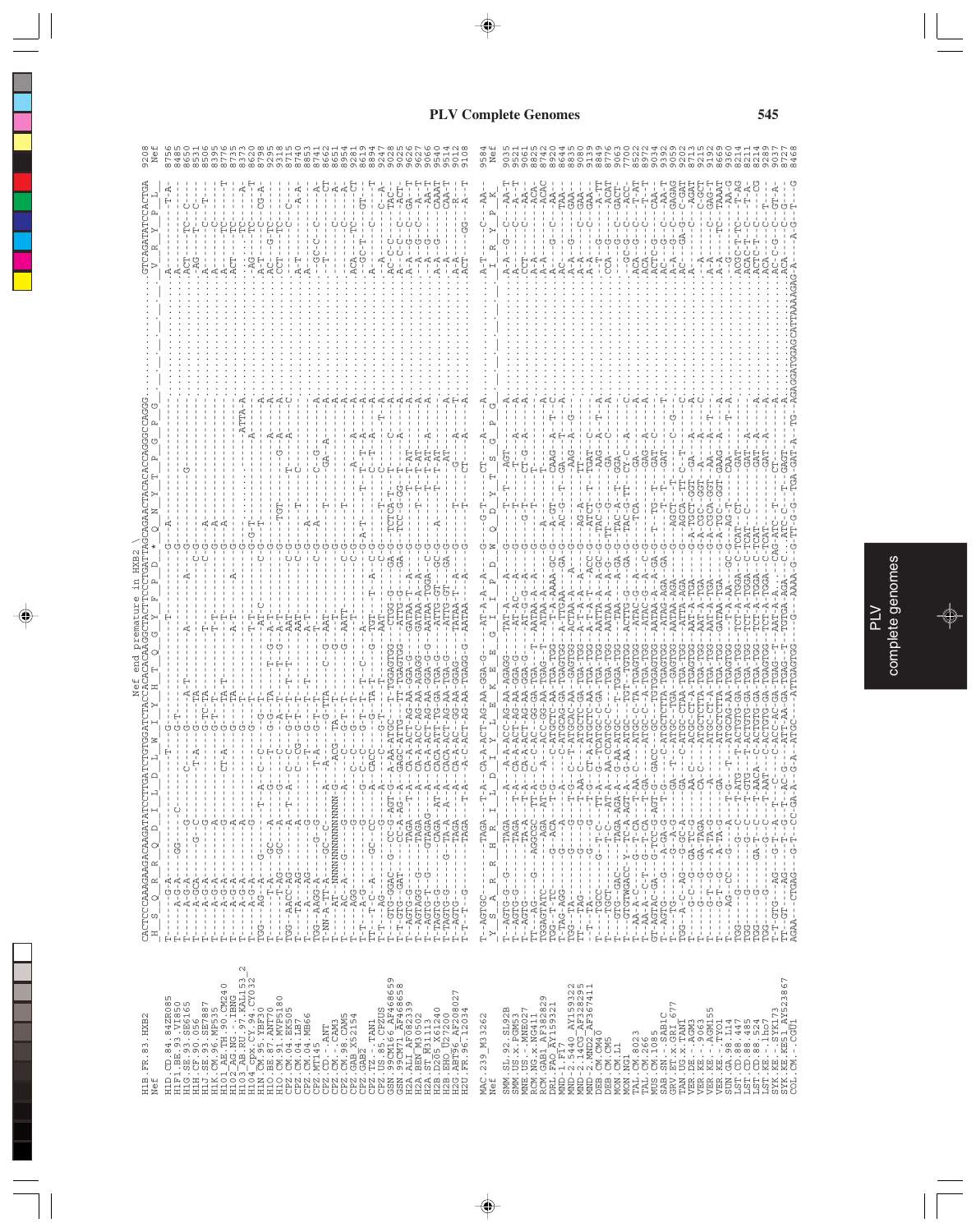|  | ř<br>ĭ |
|--|--------|
|  | í      |

| H1B.FR.83.HXB2<br>Nef                                                                                                                                                                                                                                                                                                                                                                                                                                  | CCTTTGGATGGTGCTACAAGCTAGTAC<br>T F G W C Y K L V I<br>$\Box$<br>$\cup$<br>U                                                                                                                                                                                                                                                                                                                                                                                                                                             |  |
|--------------------------------------------------------------------------------------------------------------------------------------------------------------------------------------------------------------------------------------------------------------------------------------------------------------------------------------------------------------------------------------------------------------------------------------------------------|-------------------------------------------------------------------------------------------------------------------------------------------------------------------------------------------------------------------------------------------------------------------------------------------------------------------------------------------------------------------------------------------------------------------------------------------------------------------------------------------------------------------------|--|
|                                                                                                                                                                                                                                                                                                                                                                                                                                                        | $-5-4$<br>-<br>$\blacksquare$<br>$\frac{1}{\sqrt{2}}$                                                                                                                                                                                                                                                                                                                                                                                                                                                                   |  |
|                                                                                                                                                                                                                                                                                                                                                                                                                                                        | $\mathbf{I}$<br>J.<br>1<br>٠<br>$\frac{1}{4}$<br>$\mathbf{I}$<br>J.<br>$\blacksquare$<br>$\mathsf I$<br>$\mathbb{L}$<br>f,<br>$-1$<br>$\,$ I<br>$\mathbf{I}$                                                                                                                                                                                                                                                                                                                                                            |  |
|                                                                                                                                                                                                                                                                                                                                                                                                                                                        | $\blacksquare$<br>$\frac{1}{4}$<br>$- - - A$<br>$\begin{array}{ccccccccc} \dot{F} & \dot{F} & \dot{F} & \dot{F} & \dot{F} & \dot{F} & \dot{F} & \dot{F} & \dot{F} & \dot{F} & \dot{F} & \dot{F} & \dot{F} & \dot{F} & \dot{F} & \dot{F} & \dot{F} & \dot{F} & \dot{F} & \dot{F} & \dot{F} & \dot{F} & \dot{F} & \dot{F} & \dot{F} & \dot{F} & \dot{F} & \dot{F} & \dot{F} & \dot{F} & \dot{F} & \dot{F} & \dot{F} & \dot{F} & \dot{F} & \$<br>$\mathbf{I}$<br>$\mathbf{1}$<br>$\,$ $\,$<br>$\frac{1}{1}$<br>ı<br>ı<br>٠ |  |
|                                                                                                                                                                                                                                                                                                                                                                                                                                                        | f,<br>T-<br>$\overline{\phantom{a}}$<br>$\mathbf{I}$<br>$\mathbf{I}$<br>ې<br>۱<br>$\,$ I<br>$\,$<br>$\,$ I                                                                                                                                                                                                                                                                                                                                                                                                              |  |
|                                                                                                                                                                                                                                                                                                                                                                                                                                                        | $\mathbf{I}$<br>$\mathbf{I}$<br>$\frac{1}{4}$<br>$\frac{1}{4}$<br>J<br>$-A$ -                                                                                                                                                                                                                                                                                                                                                                                                                                           |  |
|                                                                                                                                                                                                                                                                                                                                                                                                                                                        | J.<br>÷<br>$\frac{1}{4}$<br>C<br>$\blacksquare$                                                                                                                                                                                                                                                                                                                                                                                                                                                                         |  |
|                                                                                                                                                                                                                                                                                                                                                                                                                                                        | $\,$ I<br>$\frac{1}{4}$<br>-----------<br>1<br>п<br>$G T -$                                                                                                                                                                                                                                                                                                                                                                                                                                                             |  |
|                                                                                                                                                                                                                                                                                                                                                                                                                                                        | $---A---$<br>÷<br> <br>$\frac{1}{4}$<br>$\frac{0}{1}$<br>J.                                                                                                                                                                                                                                                                                                                                                                                                                                                             |  |
| $\mathbf{\sim}$                                                                                                                                                                                                                                                                                                                                                                                                                                        | I.<br>$\frac{1}{1}$<br>ţ<br>$\mathbf{I}$<br>Ŷ.<br>$C - C$<br>$\mathfrak l$<br>$-A$ -                                                                                                                                                                                                                                                                                                                                                                                                                                    |  |
|                                                                                                                                                                                                                                                                                                                                                                                                                                                        | ד<br>ד<br>ひ                                                                                                                                                                                                                                                                                                                                                                                                                                                                                                             |  |
|                                                                                                                                                                                                                                                                                                                                                                                                                                                        | $-4 - 2 - 1$<br>H--<br>$\mathbf{I}$                                                                                                                                                                                                                                                                                                                                                                                                                                                                                     |  |
|                                                                                                                                                                                                                                                                                                                                                                                                                                                        | ı<br>÷<br>I.<br>$\frac{1}{4}$<br>$-4$                                                                                                                                                                                                                                                                                                                                                                                                                                                                                   |  |
|                                                                                                                                                                                                                                                                                                                                                                                                                                                        | f,<br>$\frac{1}{1}$<br>$-4$                                                                                                                                                                                                                                                                                                                                                                                                                                                                                             |  |
|                                                                                                                                                                                                                                                                                                                                                                                                                                                        | 1<br>Ï<br>ł.<br>ł<br>턱<br>$\mathbb{I}$<br>٠<br>ł<br>t<br>t<br>$\,$<br>$\mathbb{R}^2$                                                                                                                                                                                                                                                                                                                                                                                                                                    |  |
|                                                                                                                                                                                                                                                                                                                                                                                                                                                        | f,<br>$\frac{1}{1}$<br>$\mathbf{I}$<br>$\mathbf{I}$<br>ţ                                                                                                                                                                                                                                                                                                                                                                                                                                                                |  |
|                                                                                                                                                                                                                                                                                                                                                                                                                                                        | $---A---$<br>$\ddot{E}$<br>$\frac{1}{2}$<br>$\frac{1}{2}$<br>$\,$ I<br>$\mathsf I$                                                                                                                                                                                                                                                                                                                                                                                                                                      |  |
|                                                                                                                                                                                                                                                                                                                                                                                                                                                        | U<br>!<br>$-2 - 4 - 6$<br>$\Gamma\Gamma$<br>$\blacksquare$<br>$\mathbf{I}$<br>÷<br>$\frac{1}{\sqrt{2}}$<br>$\frac{1}{2}$<br>$\overline{\phantom{a}}$                                                                                                                                                                                                                                                                                                                                                                    |  |
|                                                                                                                                                                                                                                                                                                                                                                                                                                                        | í<br>$\frac{1}{1}$<br>$\mathbf{I}$<br>$GTRAGA - -$                                                                                                                                                                                                                                                                                                                                                                                                                                                                      |  |
|                                                                                                                                                                                                                                                                                                                                                                                                                                                        | $- - - - - - - - -$<br>$-1$<br>$-A - A -$                                                                                                                                                                                                                                                                                                                                                                                                                                                                               |  |
|                                                                                                                                                                                                                                                                                                                                                                                                                                                        | $-9 - -$<br>$\frac{1}{1}$<br>--------<br>$\mathbf{I}$<br>$-A$ -                                                                                                                                                                                                                                                                                                                                                                                                                                                         |  |
|                                                                                                                                                                                                                                                                                                                                                                                                                                                        | じー<br>$---A---$<br>$\frac{1}{2}$<br>$\frac{1}{4}$<br>$\mathsf I$<br>$\mathsf I$<br>÷<br>텅                                                                                                                                                                                                                                                                                                                                                                                                                               |  |
|                                                                                                                                                                                                                                                                                                                                                                                                                                                        | $\frac{1}{\sqrt{2}}$                                                                                                                                                                                                                                                                                                                                                                                                                                                                                                    |  |
|                                                                                                                                                                                                                                                                                                                                                                                                                                                        | -- 554LP                                                                                                                                                                                                                                                                                                                                                                                                                                                                                                                |  |
|                                                                                                                                                                                                                                                                                                                                                                                                                                                        | $\begin{array}{c}\n0 \\ 1\n\end{array}$                                                                                                                                                                                                                                                                                                                                                                                                                                                                                 |  |
|                                                                                                                                                                                                                                                                                                                                                                                                                                                        | TACCA--                                                                                                                                                                                                                                                                                                                                                                                                                                                                                                                 |  |
|                                                                                                                                                                                                                                                                                                                                                                                                                                                        | j                                                                                                                                                                                                                                                                                                                                                                                                                                                                                                                       |  |
|                                                                                                                                                                                                                                                                                                                                                                                                                                                        | --GGTGCT--CGG<br>$-10$<br>TGCCA--C                                                                                                                                                                                                                                                                                                                                                                                                                                                                                      |  |
|                                                                                                                                                                                                                                                                                                                                                                                                                                                        | $\mathbf{I}$<br>1<br>じー<br>$\,$<br>$\frac{1}{4}$<br>е                                                                                                                                                                                                                                                                                                                                                                                                                                                                   |  |
|                                                                                                                                                                                                                                                                                                                                                                                                                                                        | $-1$<br>$\,$ $\,$<br>$\blacksquare$<br>$\overline{\phantom{a}}$<br>$C - C$<br>$\frac{1}{2}$                                                                                                                                                                                                                                                                                                                                                                                                                             |  |
|                                                                                                                                                                                                                                                                                                                                                                                                                                                        | $\frac{1}{1}$<br>$\begin{array}{c} \vspace{0.5mm} \rule{0.5mm}{0.5mm} \end{array}$<br>$\,$<br>じーー<br>f,<br>ΚH                                                                                                                                                                                                                                                                                                                                                                                                           |  |
|                                                                                                                                                                                                                                                                                                                                                                                                                                                        | -- 5----- 55-55-5<br>н<br>Ĩ.<br>÷.                                                                                                                                                                                                                                                                                                                                                                                                                                                                                      |  |
|                                                                                                                                                                                                                                                                                                                                                                                                                                                        | $\begin{array}{c} 1 \\ 0 \\ 1 \end{array}$<br>$\frac{1}{2}$<br>$\frac{1}{1}$<br>$\mathbb{R}$ H                                                                                                                                                                                                                                                                                                                                                                                                                          |  |
|                                                                                                                                                                                                                                                                                                                                                                                                                                                        |                                                                                                                                                                                                                                                                                                                                                                                                                                                                                                                         |  |
|                                                                                                                                                                                                                                                                                                                                                                                                                                                        | $\mathbf{I}$<br>$\mathbf{I}$<br>1<br>U<br>Ť<br>$\mathbf{I}$<br>$\frac{1}{\sigma}$<br>J.                                                                                                                                                                                                                                                                                                                                                                                                                                 |  |
|                                                                                                                                                                                                                                                                                                                                                                                                                                                        | $- - P -$<br>$\blacksquare$<br>ひ                                                                                                                                                                                                                                                                                                                                                                                                                                                                                        |  |
|                                                                                                                                                                                                                                                                                                                                                                                                                                                        |                                                                                                                                                                                                                                                                                                                                                                                                                                                                                                                         |  |
| MAC.239_M33262<br>Nef                                                                                                                                                                                                                                                                                                                                                                                                                                  | $\bigcup\limits_{i}$<br>İ<br>$- -$ CTA $-$ GG $-$ -AT<br>U<br>$\mathbf{I}$<br>K.                                                                                                                                                                                                                                                                                                                                                                                                                                        |  |
|                                                                                                                                                                                                                                                                                                                                                                                                                                                        | $\triangleright$<br>$\Box$<br>$\mathbb{R}$<br>$\geq$<br>$\mathbf{r}$<br>$\geq$<br>U<br>$\mathbb{E}$<br>$\vdash$                                                                                                                                                                                                                                                                                                                                                                                                         |  |
|                                                                                                                                                                                                                                                                                                                                                                                                                                                        | ウー<br>Н                                                                                                                                                                                                                                                                                                                                                                                                                                                                                                                 |  |
|                                                                                                                                                                                                                                                                                                                                                                                                                                                        | $\begin{array}{c} 1 \\ 0 \\ 1 \end{array}$<br>$-1000 - 100 - 1$<br>ι<br>Ω<br>Τ<br>$\mathbf{I}$<br>е                                                                                                                                                                                                                                                                                                                                                                                                                     |  |
|                                                                                                                                                                                                                                                                                                                                                                                                                                                        | $\begin{array}{c}\n1 \\ 0 \\ 1\n\end{array}$<br>$-100$<br>$\,$ 1                                                                                                                                                                                                                                                                                                                                                                                                                                                        |  |
|                                                                                                                                                                                                                                                                                                                                                                                                                                                        | f,<br>$-4 -$                                                                                                                                                                                                                                                                                                                                                                                                                                                                                                            |  |
|                                                                                                                                                                                                                                                                                                                                                                                                                                                        | $-16C - 4C - 4C - 4C - 4C$<br>$\frac{1}{1}$<br>$\bar{1}$<br>f,<br>PG.                                                                                                                                                                                                                                                                                                                                                                                                                                                   |  |
|                                                                                                                                                                                                                                                                                                                                                                                                                                                        | $\frac{1}{1}$<br>$\frac{1}{4}$<br>Ė                                                                                                                                                                                                                                                                                                                                                                                                                                                                                     |  |
|                                                                                                                                                                                                                                                                                                                                                                                                                                                        | <b>H-DHJUH-1</b><br>Ť<br>Ċ.                                                                                                                                                                                                                                                                                                                                                                                                                                                                                             |  |
|                                                                                                                                                                                                                                                                                                                                                                                                                                                        | $\mathsf I$<br>t<br>$\frac{1}{4}$                                                                                                                                                                                                                                                                                                                                                                                                                                                                                       |  |
|                                                                                                                                                                                                                                                                                                                                                                                                                                                        | $-1$                                                                                                                                                                                                                                                                                                                                                                                                                                                                                                                    |  |
| 251<br>MND-2.5440 AY159322<br>MND-2.14CG AF328295<br>MND-2.MND2 AF328295<br>MND-2.MND2 AF367411<br>DEB.CM.CM5<br>DEB.CM.CM5                                                                                                                                                                                                                                                                                                                            | $GA - -$                                                                                                                                                                                                                                                                                                                                                                                                                                                                                                                |  |
|                                                                                                                                                                                                                                                                                                                                                                                                                                                        |                                                                                                                                                                                                                                                                                                                                                                                                                                                                                                                         |  |
|                                                                                                                                                                                                                                                                                                                                                                                                                                                        | $-2DTT-T$<br>- A - - - A - G - TA - T - - - - - - - - T<br>A - - - - - - - - - - - T - TH - - A - - - - -                                                                                                                                                                                                                                                                                                                                                                                                               |  |
|                                                                                                                                                                                                                                                                                                                                                                                                                                                        |                                                                                                                                                                                                                                                                                                                                                                                                                                                                                                                         |  |
|                                                                                                                                                                                                                                                                                                                                                                                                                                                        |                                                                                                                                                                                                                                                                                                                                                                                                                                                                                                                         |  |
|                                                                                                                                                                                                                                                                                                                                                                                                                                                        |                                                                                                                                                                                                                                                                                                                                                                                                                                                                                                                         |  |
| MON.NG1                                                                                                                                                                                                                                                                                                                                                                                                                                                |                                                                                                                                                                                                                                                                                                                                                                                                                                                                                                                         |  |
|                                                                                                                                                                                                                                                                                                                                                                                                                                                        |                                                                                                                                                                                                                                                                                                                                                                                                                                                                                                                         |  |
|                                                                                                                                                                                                                                                                                                                                                                                                                                                        |                                                                                                                                                                                                                                                                                                                                                                                                                                                                                                                         |  |
|                                                                                                                                                                                                                                                                                                                                                                                                                                                        |                                                                                                                                                                                                                                                                                                                                                                                                                                                                                                                         |  |
|                                                                                                                                                                                                                                                                                                                                                                                                                                                        |                                                                                                                                                                                                                                                                                                                                                                                                                                                                                                                         |  |
|                                                                                                                                                                                                                                                                                                                                                                                                                                                        |                                                                                                                                                                                                                                                                                                                                                                                                                                                                                                                         |  |
|                                                                                                                                                                                                                                                                                                                                                                                                                                                        | ה- - ס-ידפ- - - - מדי - א<br>- - - סידפ- - - - - מדי - - - - - - בית<br>- - - סידפ- - - - - מדי - - - - בית                                                                                                                                                                                                                                                                                                                                                                                                             |  |
|                                                                                                                                                                                                                                                                                                                                                                                                                                                        | ひ                                                                                                                                                                                                                                                                                                                                                                                                                                                                                                                       |  |
|                                                                                                                                                                                                                                                                                                                                                                                                                                                        | $\begin{array}{c c c c} & - & - & - \\ \hline & - & - & - \\ \hline & - & - & - \\ \hline & - & - & - \\ \hline & - & - & - \\ \hline \end{array}$<br>$\frac{1}{2}$<br>ひ                                                                                                                                                                                                                                                                                                                                                |  |
|                                                                                                                                                                                                                                                                                                                                                                                                                                                        | $\frac{1}{2}$<br>÷<br>ひ                                                                                                                                                                                                                                                                                                                                                                                                                                                                                                 |  |
|                                                                                                                                                                                                                                                                                                                                                                                                                                                        |                                                                                                                                                                                                                                                                                                                                                                                                                                                                                                                         |  |
|                                                                                                                                                                                                                                                                                                                                                                                                                                                        | J<br>J.<br>$\frac{1}{1}$<br>$\frac{1}{1}$<br><b>ひ ひ</b>                                                                                                                                                                                                                                                                                                                                                                                                                                                                 |  |
| $\begin{array}{l} \textbf{TM1.} \textbf{CM.} \textbf{8023} \\ \textbf{TM2.} \textbf{CM.} \textbf{268} \\ \textbf{TM3.} \textbf{CM.} \textbf{268} \\ \textbf{SB3.} \textbf{SM.} - \textbf{SABIC} \\ \textbf{SR3.} \textbf{BN.} \textbf{ET.} \textbf{ST.} \textbf{G} \textbf{NT} \\ \textbf{GRN.} \textbf{BT.} \textbf{X.} \textbf{GRI} \\ \textbf{VBR.} \textbf{KB.} - \textbf{1.8001} \\ \textbf{VBR.} \textbf{KB.}$                                   | ウーー<br>ł                                                                                                                                                                                                                                                                                                                                                                                                                                                                                                                |  |
|                                                                                                                                                                                                                                                                                                                                                                                                                                                        | $\frac{1}{2}$<br>$\frac{1}{1}$                                                                                                                                                                                                                                                                                                                                                                                                                                                                                          |  |
|                                                                                                                                                                                                                                                                                                                                                                                                                                                        | $\frac{1}{4}$<br>$\overline{A}$                                                                                                                                                                                                                                                                                                                                                                                                                                                                                         |  |
|                                                                                                                                                                                                                                                                                                                                                                                                                                                        | $-A$ -                                                                                                                                                                                                                                                                                                                                                                                                                                                                                                                  |  |
|                                                                                                                                                                                                                                                                                                                                                                                                                                                        | $\frac{1}{1}$<br>ţ<br>$\mathbf{I}$                                                                                                                                                                                                                                                                                                                                                                                                                                                                                      |  |
|                                                                                                                                                                                                                                                                                                                                                                                                                                                        | $-4 -$                                                                                                                                                                                                                                                                                                                                                                                                                                                                                                                  |  |
|                                                                                                                                                                                                                                                                                                                                                                                                                                                        | $\frac{1}{1}$<br>J,<br>$\begin{array}{c} \rule{0.2cm}{0.15mm} \rule{0.2cm}{0.15mm} \rule{0.2cm}{0.15mm} \rule{0.2cm}{0.15mm} \rule{0.2cm}{0.15mm} \rule{0.2cm}{0.15mm} \rule{0.2cm}{0.15mm} \rule{0.2cm}{0.15mm} \rule{0.2cm}{0.15mm} \rule{0.2cm}{0.15mm} \rule{0.2cm}{0.15mm} \rule{0.2cm}{0.15mm} \rule{0.2cm}{0.15mm} \rule{0.2cm}{0.15mm} \rule{0.2cm}{0.15mm} \rule{$<br>t<br>н                                                                                                                                   |  |
| $\begin{array}{l} \texttt{SU}(1,2,3,4) \\ \texttt{SU}(2,3,4,4) \\ \texttt{LST} \cdot \texttt{CD} \cdot 88 \cdot 447 \\ \texttt{LST} \cdot \texttt{CD} \cdot 88 \cdot 524 \\ \texttt{LST} \cdot \texttt{TD} \cdot 74 \\ \texttt{LST} \cdot \texttt{TD} \cdot 74 \\ \texttt{LST} \cdot \texttt{TD} \cdot 74 \\ \texttt{LST} \cdot \texttt{ND} \cdot 74 \\ \texttt{SIX} \cdot \texttt{NE} \cdot \texttt{ND} \cdot 74 \\ \texttt{SIX} \cdot \texttt{ND} \$ | $\frac{1}{\sqrt{2}}$<br>$\frac{1}{2}$<br>$\mathbb{H}$                                                                                                                                                                                                                                                                                                                                                                                                                                                                   |  |
| <b>CGU</b><br><b>ND</b><br>ā                                                                                                                                                                                                                                                                                                                                                                                                                           | <b>TGC</b>                                                                                                                                                                                                                                                                                                                                                                                                                                                                                                              |  |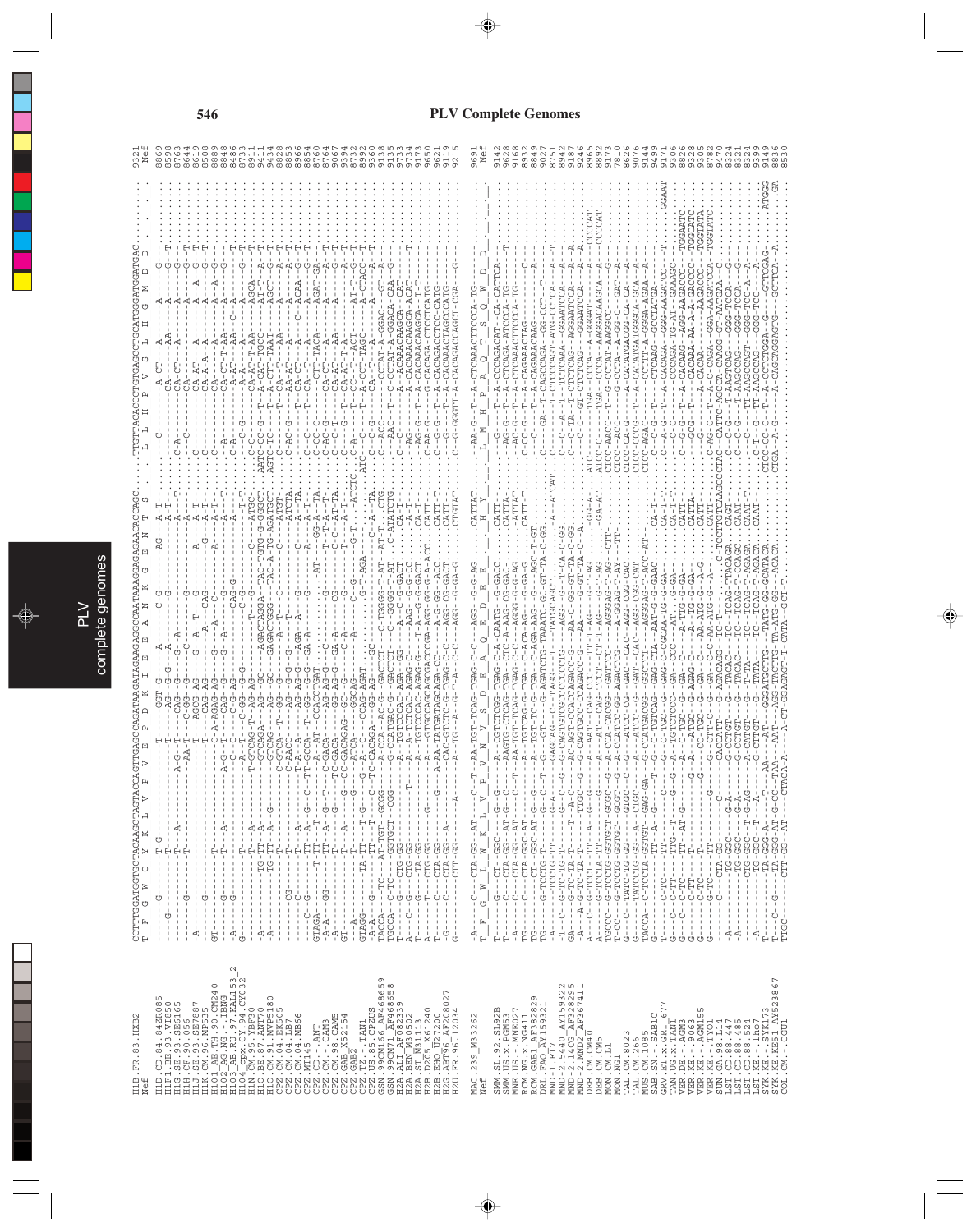| FR.83. HXB2<br>H1B<br>Nef                                               | CCGGAG.<br>国<br>$\mathbf{\Omega}$                                    | .AGAGAAGTGTAGAGTG<br>凹<br>$\Box$<br>$\overline{ }$<br>凹<br>$\mathbbm{R}$                                                                                                                                                                                                                                                                                                                                                                                                                                                                                                                                                      | ≍ |  |  |         |  |
|-------------------------------------------------------------------------|----------------------------------------------------------------------|-------------------------------------------------------------------------------------------------------------------------------------------------------------------------------------------------------------------------------------------------------------------------------------------------------------------------------------------------------------------------------------------------------------------------------------------------------------------------------------------------------------------------------------------------------------------------------------------------------------------------------|---|--|--|---------|--|
|                                                                         | $GAA - C$<br>ŧ<br>E                                                  | $---AC-GAG$<br>턱<br>Í<br>$-AG-$                                                                                                                                                                                                                                                                                                                                                                                                                                                                                                                                                                                               |   |  |  |         |  |
|                                                                         | $GAA - C$                                                            | 투<br>5-2--<br>$\blacksquare$                                                                                                                                                                                                                                                                                                                                                                                                                                                                                                                                                                                                  |   |  |  |         |  |
|                                                                         | $GAC-G-$                                                             | $\mathbf{I}$<br>$-1 - 0 - 0 - 0$                                                                                                                                                                                                                                                                                                                                                                                                                                                                                                                                                                                              |   |  |  |         |  |
|                                                                         | $GAA - -A$ .                                                         | -- - - -<br>$\begin{array}{c} \rule{0.2cm}{0.15mm} \rule{0.2cm}{0.15mm} \rule{0.2cm}{0.15mm} \rule{0.2cm}{0.15mm} \rule{0.2cm}{0.15mm} \rule{0.2cm}{0.15mm} \rule{0.2cm}{0.15mm} \rule{0.2cm}{0.15mm} \rule{0.2cm}{0.15mm} \rule{0.2cm}{0.15mm} \rule{0.2cm}{0.15mm} \rule{0.2cm}{0.15mm} \rule{0.2cm}{0.15mm} \rule{0.2cm}{0.15mm} \rule{0.2cm}{0.15mm} \rule{$<br>$\mathsf I$<br>$\vdots$                                                                                                                                                                                                                                   |   |  |  |         |  |
|                                                                         | $\cdot$<br>GAAC-C                                                    | - TA-4-4-4-1<br>$- - - - - - - - - - - - - - - -$<br>$\,$<br>ţ<br>$\mathsf I$<br>$\vdots$                                                                                                                                                                                                                                                                                                                                                                                                                                                                                                                                     |   |  |  |         |  |
|                                                                         | $\begin{array}{c} \n\text{GAA} - -\text{A} \cdot \n\end{array}$      | <b>ULAU-U-U-ULATU</b><br>$\mathbf{I}$<br>$\mathsf I$<br>$\cdot$                                                                                                                                                                                                                                                                                                                                                                                                                                                                                                                                                               |   |  |  |         |  |
| $\sim$                                                                  | $G-A$ - $-A$ .<br>$-AA-$                                             | $---AT$<br>$\mathbf{I}$<br>$-4 - -$                                                                                                                                                                                                                                                                                                                                                                                                                                                                                                                                                                                           |   |  |  |         |  |
|                                                                         |                                                                      | Ĵ,                                                                                                                                                                                                                                                                                                                                                                                                                                                                                                                                                                                                                            |   |  |  |         |  |
|                                                                         |                                                                      |                                                                                                                                                                                                                                                                                                                                                                                                                                                                                                                                                                                                                               |   |  |  |         |  |
|                                                                         |                                                                      |                                                                                                                                                                                                                                                                                                                                                                                                                                                                                                                                                                                                                               |   |  |  |         |  |
|                                                                         |                                                                      |                                                                                                                                                                                                                                                                                                                                                                                                                                                                                                                                                                                                                               |   |  |  |         |  |
|                                                                         |                                                                      | $\Gamma$<br>$-1$ $-1$ $-1$ $-1$ $-1$ $-1$<br>$\begin{array}{c} \vspace{0.05in} \end{array}$<br>$\mathsf I$                                                                                                                                                                                                                                                                                                                                                                                                                                                                                                                    |   |  |  |         |  |
|                                                                         |                                                                      | $- - - AC - G - T A$<br>$\,$ I<br>$\mathbf{I}$                                                                                                                                                                                                                                                                                                                                                                                                                                                                                                                                                                                |   |  |  |         |  |
|                                                                         |                                                                      | $1 - -A G A$<br>$- - - - - C$<br>$C - C + C$                                                                                                                                                                                                                                                                                                                                                                                                                                                                                                                                                                                  |   |  |  |         |  |
|                                                                         |                                                                      | U – – – –                                                                                                                                                                                                                                                                                                                                                                                                                                                                                                                                                                                                                     |   |  |  |         |  |
|                                                                         |                                                                      | $-1$ C<br>$\frac{1}{4}$<br>U<br>I<br>J.                                                                                                                                                                                                                                                                                                                                                                                                                                                                                                                                                                                       |   |  |  |         |  |
|                                                                         | $-AA-$                                                               |                                                                                                                                                                                                                                                                                                                                                                                                                                                                                                                                                                                                                               |   |  |  |         |  |
|                                                                         |                                                                      | --GACTC-GATC                                                                                                                                                                                                                                                                                                                                                                                                                                                                                                                                                                                                                  |   |  |  | $-AG-2$ |  |
|                                                                         | $\begin{array}{c}\n - -A - T \\  - GAA C - T\n \end{array}$          | $- - ATC$<br>$\frac{1}{2}$<br>Ť<br>$\begin{array}{ccc}\n & 0 & -1 \\  & 0 & -1 \\  & \vdots & \vdots \\  & \vdots & \vdots\n\end{array}$                                                                                                                                                                                                                                                                                                                                                                                                                                                                                      |   |  |  |         |  |
|                                                                         | $\vdots$<br>$-2A-C-T$                                                | $-1 - 5 - 5 - -$<br>$-2G - -GT - C$                                                                                                                                                                                                                                                                                                                                                                                                                                                                                                                                                                                           |   |  |  |         |  |
|                                                                         |                                                                      | $-9 - 7 - 5 - 1$<br>- TT-                                                                                                                                                                                                                                                                                                                                                                                                                                                                                                                                                                                                     |   |  |  |         |  |
|                                                                         | $-2 - -C - T$<br>$-3A - C - T$                                       | ÷<br>                                                                                                                                                                                                                                                                                                                                                                                                                                                                                                                                                                                                                         |   |  |  |         |  |
|                                                                         | $\overline{\phantom{a}}_{\!\!\!1}^{\phantom{\dagger}}$<br>$C-A$<br>J |                                                                                                                                                                                                                                                                                                                                                                                                                                                                                                                                                                                                                               |   |  |  |         |  |
|                                                                         | 턱<br>. ATCC<br>$\frac{1}{2}$                                         | UHAH-UHUAU--U-U<br>$\ddot{c}$ .                                                                                                                                                                                                                                                                                                                                                                                                                                                                                                                                                                                               |   |  |  |         |  |
|                                                                         | $-10$                                                                | $\cdot$ GA---GACCC-T-TC                                                                                                                                                                                                                                                                                                                                                                                                                                                                                                                                                                                                       |   |  |  |         |  |
|                                                                         |                                                                      | $\frac{1}{1}$<br>ロー<br>Ť<br>$\cdots$ - CC - -                                                                                                                                                                                                                                                                                                                                                                                                                                                                                                                                                                                 |   |  |  |         |  |
|                                                                         | $-ACTCG$                                                             | $-\mathbb{T} \mathbb{A}$<br>$-5$<br>ਾਂ<br>:                                                                                                                                                                                                                                                                                                                                                                                                                                                                                                                                                                                   |   |  |  |         |  |
|                                                                         |                                                                      |                                                                                                                                                                                                                                                                                                                                                                                                                                                                                                                                                                                                                               |   |  |  |         |  |
| MAC.239 M33262                                                          | <b>0.</b> -bhr--                                                     | $-4C$<br>$-9 - -10 - 2$                                                                                                                                                                                                                                                                                                                                                                                                                                                                                                                                                                                                       | ř |  |  |         |  |
| Nef                                                                     | $\boxtimes$<br>$\Delta$                                              | $\Delta_i^t$<br>$\Box$<br>$\overline{a}$<br>囯<br>ひ                                                                                                                                                                                                                                                                                                                                                                                                                                                                                                                                                                            |   |  |  |         |  |
|                                                                         | $-TTTG-$                                                             | j.<br>U<br>-<br>$-50 - 1$<br>$-4-6$<br>$\ddot{a}$                                                                                                                                                                                                                                                                                                                                                                                                                                                                                                                                                                             |   |  |  |         |  |
| SMM.SL.92.SL92B<br>SMM.US.x.PGM53<br>MNE.US.-.MNE027<br>MNE.US.-.MNE027 |                                                                      | $-45 - 5 - -1$<br>$\begin{split} \vdots \quad \qquad \vdots \\ \quad \ddots \quad \qquad \vdots \\ \quad \ddots \quad \qquad \vdots \\ \quad \ddots \quad \quad \vdots \\ \quad \ddots \quad \quad \vdots \\ \quad \ddots \quad \quad \vdots \\ \quad \ddots \quad \quad \vdots \\ \quad \ddots \quad \quad \vdots \\ \quad \ddots \quad \quad \vdots \\ \quad \ddots \quad \quad \vdots \\ \quad \ddots \quad \quad \vdots \\ \quad \ddots \quad \quad \vdots \\ \quad \ddots \quad \quad \vdots \\ \quad \ddots \quad \quad \vdots \\ \quad \ddots \quad \quad \vdots \\ \quad \ddots \quad \quad \vdots \\ \quad \ddots \$ |   |  |  |         |  |
|                                                                         |                                                                      | $---TC$ ---TA-                                                                                                                                                                                                                                                                                                                                                                                                                                                                                                                                                                                                                |   |  |  |         |  |
|                                                                         |                                                                      |                                                                                                                                                                                                                                                                                                                                                                                                                                                                                                                                                                                                                               |   |  |  |         |  |
|                                                                         |                                                                      |                                                                                                                                                                                                                                                                                                                                                                                                                                                                                                                                                                                                                               |   |  |  |         |  |
| RCM.GAB1_AF382829<br>DRL.FAO_AY159321<br>MMD-1.FI7<br>MMD-1.FI7         |                                                                      |                                                                                                                                                                                                                                                                                                                                                                                                                                                                                                                                                                                                                               |   |  |  |         |  |
|                                                                         |                                                                      |                                                                                                                                                                                                                                                                                                                                                                                                                                                                                                                                                                                                                               |   |  |  |         |  |
|                                                                         |                                                                      |                                                                                                                                                                                                                                                                                                                                                                                                                                                                                                                                                                                                                               |   |  |  |         |  |
|                                                                         | .T-CAT-G.<br>.T-CTT-                                                 |                                                                                                                                                                                                                                                                                                                                                                                                                                                                                                                                                                                                                               |   |  |  |         |  |
|                                                                         | $\ddot{\cdot}$                                                       | $-111 - 0 - - - - - - - -$<br>$\,$<br>$\cdot$                                                                                                                                                                                                                                                                                                                                                                                                                                                                                                                                                                                 |   |  |  |         |  |
|                                                                         |                                                                      |                                                                                                                                                                                                                                                                                                                                                                                                                                                                                                                                                                                                                               |   |  |  |         |  |
|                                                                         |                                                                      |                                                                                                                                                                                                                                                                                                                                                                                                                                                                                                                                                                                                                               |   |  |  |         |  |
|                                                                         |                                                                      |                                                                                                                                                                                                                                                                                                                                                                                                                                                                                                                                                                                                                               |   |  |  |         |  |
|                                                                         |                                                                      | $\begin{split} \mathbf{1}_{\{1,2\}} = & \mathbf{1}_{\{2,3\}} = & \mathbf{1}_{\{2,4\}} = & \mathbf{1}_{\{2,4\}} = & \mathbf{1}_{\{2,4\}} = & \mathbf{1}_{\{2,4\}} = & \mathbf{1}_{\{2,4\}} = & \mathbf{1}_{\{2,4\}} = & \mathbf{1}_{\{2,4\}} = & \mathbf{1}_{\{2,4\}} = & \mathbf{1}_{\{2,4\}} = & \mathbf{1}_{\{2,4\}} = & \mathbf{1}_{\{2,4\}} = & \mathbf{1}_{\{2,4\}} = & \mathbf{1$                                                                                                                                                                                                                                       |   |  |  |         |  |
|                                                                         |                                                                      | <b>C-G-TC-T</b>                                                                                                                                                                                                                                                                                                                                                                                                                                                                                                                                                                                                               |   |  |  |         |  |
|                                                                         |                                                                      | -ACC-T-AGC-GT-CC-G-TC-<br>--CTG--A---CACC-G-TC-                                                                                                                                                                                                                                                                                                                                                                                                                                                                                                                                                                               |   |  |  |         |  |
|                                                                         |                                                                      |                                                                                                                                                                                                                                                                                                                                                                                                                                                                                                                                                                                                                               |   |  |  |         |  |
|                                                                         |                                                                      |                                                                                                                                                                                                                                                                                                                                                                                                                                                                                                                                                                                                                               |   |  |  |         |  |
|                                                                         |                                                                      |                                                                                                                                                                                                                                                                                                                                                                                                                                                                                                                                                                                                                               |   |  |  |         |  |
|                                                                         |                                                                      |                                                                                                                                                                                                                                                                                                                                                                                                                                                                                                                                                                                                                               |   |  |  |         |  |
|                                                                         |                                                                      |                                                                                                                                                                                                                                                                                                                                                                                                                                                                                                                                                                                                                               |   |  |  |         |  |
|                                                                         |                                                                      |                                                                                                                                                                                                                                                                                                                                                                                                                                                                                                                                                                                                                               |   |  |  |         |  |
|                                                                         | $-$ - CTG $-$ .                                                      | $\ddot{a}$                                                                                                                                                                                                                                                                                                                                                                                                                                                                                                                                                                                                                    |   |  |  |         |  |
|                                                                         | $-CTG-$                                                              |                                                                                                                                                                                                                                                                                                                                                                                                                                                                                                                                                                                                                               |   |  |  |         |  |
|                                                                         |                                                                      | $\frac{1}{2}$                                                                                                                                                                                                                                                                                                                                                                                                                                                                                                                                                                                                                 |   |  |  |         |  |
|                                                                         | $-200 - 100 - 0$                                                     | ---AG-C-CATC<br>--GAG-C-TATC                                                                                                                                                                                                                                                                                                                                                                                                                                                                                                                                                                                                  |   |  |  |         |  |
|                                                                         |                                                                      | AGAACCTCATGTG---C-TCA-CCC                                                                                                                                                                                                                                                                                                                                                                                                                                                                                                                                                                                                     |   |  |  |         |  |
| SYK.KE.-.SYK173<br>SYK.KE.KES1 AY523867<br>COL.CM.-.CGU1                | $C - AC - T$                                                         | --GAATC-CAT<br>ပု<br>i i<br>İ                                                                                                                                                                                                                                                                                                                                                                                                                                                                                                                                                                                                 |   |  |  |         |  |
|                                                                         | $-1$                                                                 | --GAGCGT<br>ı<br>. TTGAGTC-                                                                                                                                                                                                                                                                                                                                                                                                                                                                                                                                                                                                   |   |  |  |         |  |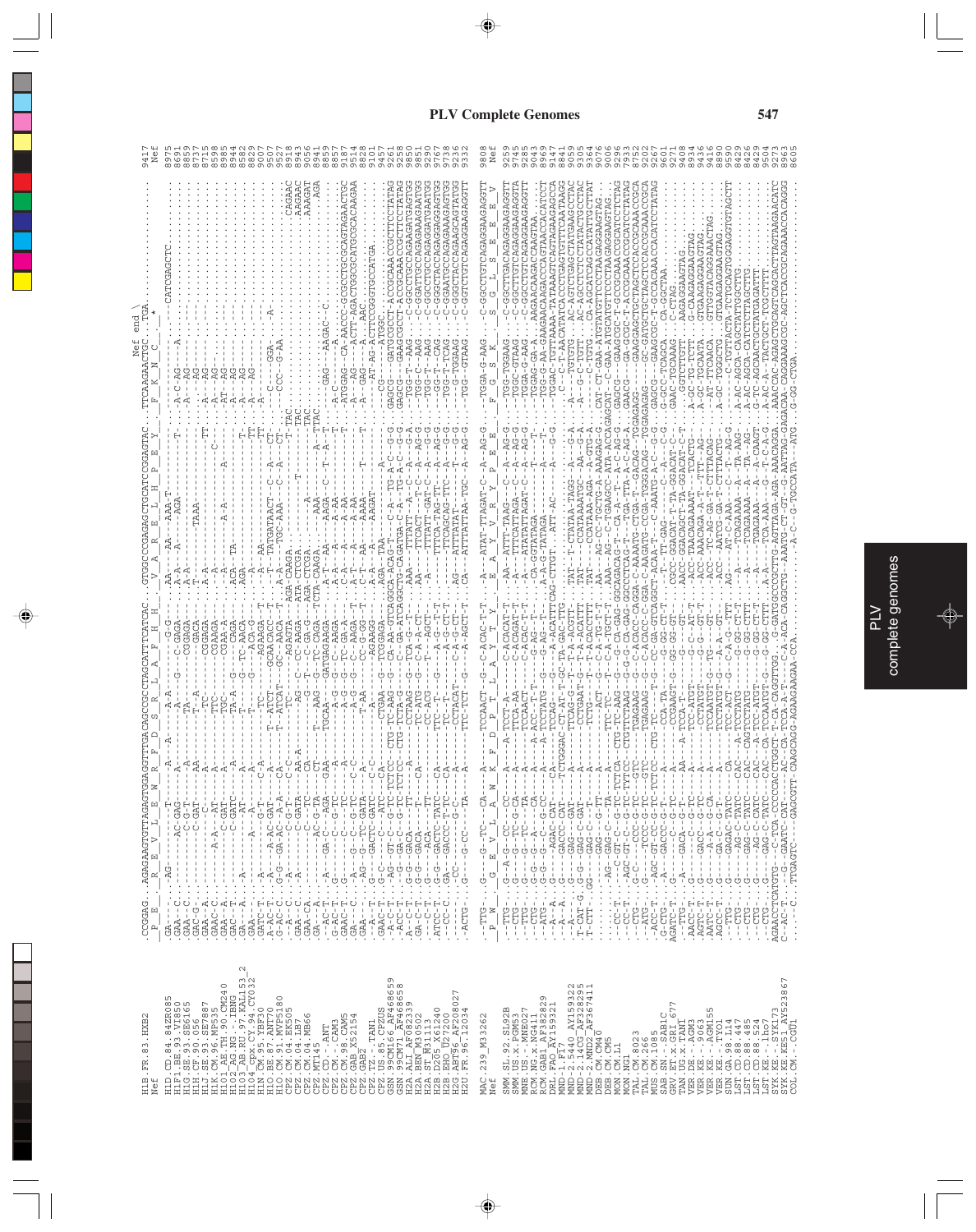| r | à<br>i<br>r<br>ŧ<br>e<br>ì |
|---|----------------------------|
|   |                            |

<u>es</u>

|                   | יות של סוג של המשפט של המשפט של המשפט של המשפט של המשפט של המשפט של המשפט של המשפט של המשפט של המשפט של המשפט של המשפט של המשפט של המשפט של המשפט של המשפט של המשפט של המשפט של המשפט של המשפט של המשפט של המשפט של המשפט של                                                                                                                                                                                                                                          |              |                                                                                            |                           |                                                       |           |                                                    |                                                                                        |                                         |                    |            |                                                                    |                    |                                                                                                                                                                                                                         | $\circ$<br>984                                                                                                                                                                               | 300                                                                                                                                                                              |                                    | 875<br>Nef                                                                                                                                                                                                                                            |                                                                                   |                                                                                                                                                                                                 |                           |                                                                                                                                                        |                                                                                                                                                    |                                                                                                                                                                                                                                                                                    |                                                                       |                                                                                                                                             |                |                                                                                                        |                                                                                                                                                                                                                                                                      |                                                                                                                                  |                                                                                   |                                                                                                                                                                                                                                                                                                                      |                                                                                                                                                                                                                                                                                                                                                                                                      |                                                                                                                             |                                                                                  |                                                                                                                                                                                                                                                                                                                                                    |
|-------------------|-----------------------------------------------------------------------------------------------------------------------------------------------------------------------------------------------------------------------------------------------------------------------------------------------------------------------------------------------------------------------------------------------------------------------------------------------------------------------|--------------|--------------------------------------------------------------------------------------------|---------------------------|-------------------------------------------------------|-----------|----------------------------------------------------|----------------------------------------------------------------------------------------|-----------------------------------------|--------------------|------------|--------------------------------------------------------------------|--------------------|-------------------------------------------------------------------------------------------------------------------------------------------------------------------------------------------------------------------------|----------------------------------------------------------------------------------------------------------------------------------------------------------------------------------------------|----------------------------------------------------------------------------------------------------------------------------------------------------------------------------------|------------------------------------|-------------------------------------------------------------------------------------------------------------------------------------------------------------------------------------------------------------------------------------------------------|-----------------------------------------------------------------------------------|-------------------------------------------------------------------------------------------------------------------------------------------------------------------------------------------------|---------------------------|--------------------------------------------------------------------------------------------------------------------------------------------------------|----------------------------------------------------------------------------------------------------------------------------------------------------|------------------------------------------------------------------------------------------------------------------------------------------------------------------------------------------------------------------------------------------------------------------------------------|-----------------------------------------------------------------------|---------------------------------------------------------------------------------------------------------------------------------------------|----------------|--------------------------------------------------------------------------------------------------------|----------------------------------------------------------------------------------------------------------------------------------------------------------------------------------------------------------------------------------------------------------------------|----------------------------------------------------------------------------------------------------------------------------------|-----------------------------------------------------------------------------------|----------------------------------------------------------------------------------------------------------------------------------------------------------------------------------------------------------------------------------------------------------------------------------------------------------------------|------------------------------------------------------------------------------------------------------------------------------------------------------------------------------------------------------------------------------------------------------------------------------------------------------------------------------------------------------------------------------------------------------|-----------------------------------------------------------------------------------------------------------------------------|----------------------------------------------------------------------------------|----------------------------------------------------------------------------------------------------------------------------------------------------------------------------------------------------------------------------------------------------------------------------------------------------------------------------------------------------|
| È                 |                                                                                                                                                                                                                                                                                                                                                                                                                                                                       |              |                                                                                            |                           |                                                       |           |                                                    |                                                                                        |                                         |                    |            |                                                                    |                    |                                                                                                                                                                                                                         |                                                                                                                                                                                              |                                                                                                                                                                                  |                                    |                                                                                                                                                                                                                                                       |                                                                                   |                                                                                                                                                                                                 |                           |                                                                                                                                                        |                                                                                                                                                    |                                                                                                                                                                                                                                                                                    |                                                                       |                                                                                                                                             |                |                                                                                                        |                                                                                                                                                                                                                                                                      |                                                                                                                                  |                                                                                   |                                                                                                                                                                                                                                                                                                                      |                                                                                                                                                                                                                                                                                                                                                                                                      |                                                                                                                             |                                                                                  |                                                                                                                                                                                                                                                                                                                                                    |
| CATCGAGCTTGCTACAA | $-AC$<br>$T.C-. G-A-$<br>$\dot{A}$<br>$-40$<br>CAAAGAA-TTTC<br>$-ATC$<br>CACAGAA-TTGC<br>CACAGAA-<br>GACTGCTGACAGAGATT.G.ACACAGAA                                                                                                                                                                                                                                                                                                                                     | $AG-G$<br>Ĵ. | CACAGAA-TTGC--AC-<br>CACAGA-TGCTGACA-GFTGCTGACA<br>$\vdots$ ACT $\vdots$<br>CAAGGAA - TTTC | AURUHUUHHURRU--<br>S      | . AAACTGACTGAA--TTGPA--TTGAA<br>CAAGGGAAC-TT-OAGGGAAC | CTGACADHU | $\dots - A \dots$<br>P.<br>FG<br><b>AAAGGACTTG</b> | $-$ GAC<br>$\begin{array}{c} \vdots \\ \vdots \end{array}$<br>CATGCACTAAGAACTGATCAACAT | TAACAGGGGATAAAAAC-CCAGA--AGACTTGGTGGTCT | TGACTCTG<br>TGACAA | --TTTTACAA | -TG<br>CTCAGAACTGACAGAG AGGAC TTTT.<br>CCAGAACTGACAGAG AGGAC TTTT. | Ą<br>MACAGC-GAG.AC | $-TGCA$<br>$-$ . $GC - PGG - TGCA$<br>$-100 - 100 -$<br>. ACAGA-AAC<br>CTAAG-AAC<br>GAATAACAGGAACAACCATAC.TTGGTCAAGGCAGGAAGTAGCA<br>TCAGGGGGAAGTAA<br>Ğ<br>CTATAC<br>CTAAAAACAGGAACAG<br><b>CCATATAG</b><br><b>TTAG</b> | $-TTGCA$<br>TGCA<br>GAAGG-AACTAGCA-AC<br>$-4$<br>GAAGG-AACTAGC<br>GCAGAGACHOUGACAGGAA (AACAGOGCOGCOGCOGCOAGCAG<br>GAAATAACACACAAAGGAACTAACAACTAACATAAGA<br>CTACAGATTAG<br>Ū<br>CA<br>GAGTAGA | GCA<br>GCA<br>$- - AC$<br>$- - P G$<br>$$ $AC-AGC$<br>CAGAAAGG-AAC-AGC<br>CAGAAAGAGG<br>AAAGAATTGCTGA<br>AGAATAAG<br>AAAGAGAAACTAAACAGAGGACTGCCTA<br>OROUPUUUUUNGAGAGUUUUUUUUUUU | Nefenda<br>GACAAGAAGGAAA-TCGCT-AA. | .AC-GC<br>$\ast$<br>α<br>$\vdash$<br>囯<br>×<br>×<br>$\Box$<br>CATGGCT<br>Σ<br>AGAAGAAGCTAACCAAGGCCCTTCTTA<br>$\mathbf{a}^{\dagger}$<br>$\Box$<br>U<br>$\mathbbm{R}$<br>$\mathcal{A}$<br>$\mathbb{H}$<br>ᆌ<br>$\mathbbmss{R}^{\mid}$<br>$\approx$<br>œ | .AC-GC<br>GATAAGAAAA - - AGCT - AG.<br>GAAGAAGATGCC<br>COOORROOGACUREDOREEOORROOG | .CAGCA<br>GACAAGA AGGAAAC-A-CTGA . - ACAGCA<br>GACAAGA AGGAAAC-A-CTGA . - ACAGCA<br>AATGGCTGACAAGAAACAAGCTGA<br>LODGLAN<br>AAGAGAAGGCTAACCGAAGAGGCCTTTTAAI<br>AGAAGAAGAAGCTAACCOOCAAGAAGCTTTAAZ | CAC-GAA<br>CTGCTGATGCAAAA | ĸŊĸŎĿŎĿŎĿŎĸŔŔŔŔŎŔŎĿĿĿŎŎĸŔŎŔŎŔŎŔŔŎĿŔŎĿĿĎĊĿĿŎŎŔŔŎŔŎŔŎŎŎŔŔŎĿĿŎŔŎŎŎĿŎŎĿŎŔĿŎŔŔŎ<br>OGAARATITTATOPTATATATATATATATATATATU<br>DAPARATITTATOPTITTTTTTTTTTTTTPDA | $\ldots \ldots \ldots \ldots \ldots \ldots \ldots \ldots$ AATTCA-CTGA CTCTGGA .<br>GGCAGTTCTAGCTAACCAAAGGGTTGCTATAAGCAACTGCTAACTCAGAA.<br>GAAGTGGT | TGCTGA-TCTGG<br>$\frac{1}{2}$<br>$\ddot{\phantom{0}}$<br>ATARDAUのLUUAのLADAのUULAUUのLLOUATOAUUAUUUのRLULLOAUのDUUDDLOAAU<br>GAAGTGGCAGCAGCTAACCACAAGAAGCTATOCTATGGAGAGATGCTCTTT<br>AAGAAGGAGGAAAGCCTGACTGCTGAAGAGAG<br>CAGGAG AAATCAGACTGCTGCAAGAG<br>GCTAAGGAGCATAAGCCAGAGTGCTGCAAGAG | COORGROMPHOLOGORAMOOOOKANOOOO<br>CTAGCTTAACCGCAAACCATCCTACACAGCAGCGCC |                                                                                                                                             | $\ddot{\cdot}$ | -ACTGCTGACTGAG<br>$-CT-AG- -C$ . TTTGCGGTT<br>$-CA - -AAG$<br>-TARAAAACCACCACCACCACCACCACCACCACCCOCCOC | GCTAACTAGGCCGTTGCC . TAGGAGACATAAAGA-GT-CTGA - CAGCA<br>CTAACCGCAGGCTTGGTTAAGCATCACCATGGTGAT - - CA - - AAG-ACTGGTGAC<br>ccTAACCGCAGGCTTGCGGTTAAGCTAACTAGGCCGTTGCC.TAGGAGATGACATAAGA-GT-CTGA<br>CCTAACCGCAGGCTTGCGGTTAAGCTAACTAGGCCGTTGCC.TAGGAGATGACATAAAGA-GT-CTGA | . CTAACCGCAGGCTTGTGGTTAAGCCGTTGCC.AGGGAGAT--CA--TGA-ACTGCTGACAG.<br>CCGACCACAGGCTTGCGGTTTCCCTGGTTGCC.TAGGAGAT--CA--AAG-ACTGCTGAC | CA-AAA-ACTGCTGAC<br>-- HAGAGAGA : JOAO : HAGAGA GARAGA HAGO DE LO GARO DO CARO DO | -GCGCTAGAGTA<br>-GAGCA<br>$-CTGA$<br>턱<br>$\ldots$ AGGA-T<br>CAT<br>CAACA<br><i>i</i> aiciosariaciosaricininistrationistrationistrationistrationistrationistrationistrationistrationistrationistra<br>participalitationistrationistrationistrationistrationistrationistrationistrationistrationistrationistrationist | $-AGCA$<br>ACAGCA<br>$-T-T-T-CTGA$<br>ACAAGC-T-CTGA<br>.AGGA-T<br>ひひひひ L ばひひひひ Y J L ひひばひひ Y Y J ひひのばひひひ L L ひひしひひばひひ L L しけしし L Y D Y J D Y J D Y<br>ひひひひF≮ひひひひ≮LLひひひひひひ≮よひひ≮LLひひひのLLLのひひひひでよひひFLLひしLLくびょくひょりひ<br>CAARCOCCORGAGENGENEOUD                                                                                                                                                            | CGAGCA<br>AATGG-T-USA<br>CGGCGCALDOOOO<br>しずむひのはずはいのだけのひしひしのはひのだけにいいことはないかない<br>むひひひひとひひひ<br>GACTGCAAGAAGGAAGCCAAACCGCAAACC | <b>GTAGCTAT</b><br>TCCTAGGAGACTCCATGACAACAAGTCC<br>TACATCTCCTAGGAGACTAGGAGACACAG | GAC.<br><b>ムートーローク</b><br>.<br>$\frac{1}{2}$ $\frac{1}{2}$ $\frac{1}{2}$ $\frac{1}{2}$ $\frac{1}{2}$ $\frac{1}{2}$ $\frac{1}{2}$ $\frac{1}{2}$ $\frac{1}{2}$ $\frac{1}{2}$ $\frac{1}{2}$ $\frac{1}{2}$ $\frac{1}{2}$ $\frac{1}{2}$ $\frac{1}{2}$ $\frac{1}{2}$ $\frac{1}{2}$ $\frac{1}{2}$ $\frac{1}{2}$ $\frac{1}{2}$ $\frac{1}{2}$ $\frac{1}{2}$ |
|                   | $\begin{small} &\text{HE} & \text{HE} & \text{HE} & \text{HE} & \text{HE} \\ \text{HE} & \text{HE} & \text{HE} & \text{HE} \\ \text{HE} & \text{HE} & \text{HE} & \text{HE} \\ \text{HE} & \text{HE} & \text{HE} & \text{HE} \\ \text{HE} & \text{HE} & \text{HE} & \text{HE} \\ \text{HE} & \text{HE} & \text{HE} & \text{HE} \\ \text{HE} & \text{HE} & \text{HE} & \text{HE} \\ \text{HE} & \text{HE} & \text{HE} & \text{HE} \\ \text{HE} & \text{HE} & \text{HE$ |              |                                                                                            | $\mathcal{C}$<br>$\omega$ |                                                       |           |                                                    |                                                                                        |                                         |                    |            |                                                                    |                    |                                                                                                                                                                                                                         | <b>U27200</b>                                                                                                                                                                                | H2G.ABT96 AF208027                                                                                                                                                               |                                    |                                                                                                                                                                                                                                                       |                                                                                   |                                                                                                                                                                                                 | ጣ<br>AF38282              |                                                                                                                                                        |                                                                                                                                                    | 93251<br>93251<br>98741                                                                                                                                                                                                                                                            |                                                                       |                                                                                                                                             |                |                                                                                                        |                                                                                                                                                                                                                                                                      |                                                                                                                                  |                                                                                   |                                                                                                                                                                                                                                                                                                                      |                                                                                                                                                                                                                                                                                                                                                                                                      | .-.SYK173                                                                                                                   | SYK.KE.KE51 AY523867                                                             | i<br>CCT                                                                                                                                                                                                                                                                                                                                           |
| H1B. FR. 83. HXB2 | HID.CD.84.84ZR085<br>H1F1.BE.93.VI850<br>H1G.SE.93.SE6165                                                                                                                                                                                                                                                                                                                                                                                                             |              |                                                                                            |                           |                                                       |           |                                                    |                                                                                        |                                         |                    |            |                                                                    |                    |                                                                                                                                                                                                                         | H2B. EHO                                                                                                                                                                                     | H2U.FR.96.1203                                                                                                                                                                   |                                    | MAC.239_M33262<br>Nef                                                                                                                                                                                                                                 |                                                                                   | SMM. SL. 92. SL92B<br>SMM. US. x. PGM53<br>MNE. US. - MNE027<br>MNE. US. - MNE027                                                                                                               | RCM.GAB1                  | DRL.FAO AY15932                                                                                                                                        |                                                                                                                                                    |                                                                                                                                                                                                                                                                                    |                                                                       | MND-1: FT?<br>MND-2: 5440 AX159:<br>MND-2: 5440 AX159:<br>MND-2: MND2_AF367:<br>DBB. CM. CM40<br>MOR. CM. LI<br>MOR. MC1. MC1.<br>MOR. MC1. |                |                                                                                                        |                                                                                                                                                                                                                                                                      |                                                                                                                                  |                                                                                   |                                                                                                                                                                                                                                                                                                                      | $\begin{array}{l} \textbf{F111} \dots \textbf{C1N} \textbf{.} \textbf{0023} \\ \textbf{011} \textbf{.} \textbf{024} \\ \textbf{031} \textbf{.} \textbf{033} \\ \textbf{041} \textbf{.} \textbf{034} \\ \textbf{051} \textbf{.} \textbf{031} \textbf{.} \textbf{.} \textbf{033} \\ \textbf{031} \textbf{.} \textbf{031} \textbf{.} \textbf{.} \textbf{034} \\ \textbf{031} \textbf{.} \textbf{031} \$ | KE<br>SYK.                                                                                                                  |                                                                                  | NV.<br>COL                                                                                                                                                                                                                                                                                                                                         |

- 
- 
-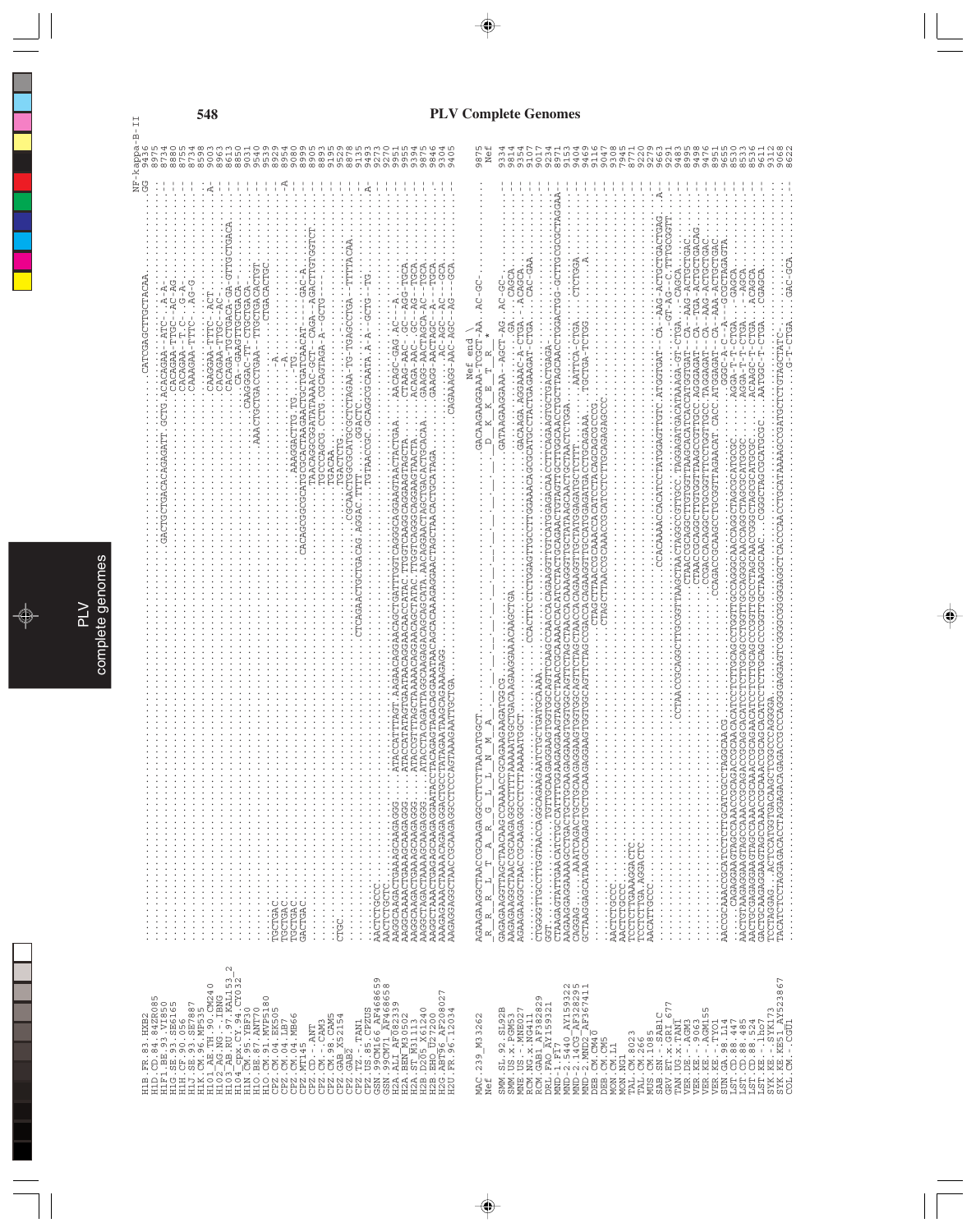|                                                                                              | NF-kappa-B-II<br>GACTTTCCG.CTG.                                                                                                                                                                                                                                                                                                                                                                                                                          |                                              |                                            |                                                             |                         |                           |                   |                 |  |
|----------------------------------------------------------------------------------------------|----------------------------------------------------------------------------------------------------------------------------------------------------------------------------------------------------------------------------------------------------------------------------------------------------------------------------------------------------------------------------------------------------------------------------------------------------------|----------------------------------------------|--------------------------------------------|-------------------------------------------------------------|-------------------------|---------------------------|-------------------|-----------------|--|
|                                                                                              |                                                                                                                                                                                                                                                                                                                                                                                                                                                          |                                              |                                            |                                                             |                         |                           |                   |                 |  |
|                                                                                              |                                                                                                                                                                                                                                                                                                                                                                                                                                                          |                                              |                                            |                                                             |                         |                           |                   |                 |  |
|                                                                                              |                                                                                                                                                                                                                                                                                                                                                                                                                                                          |                                              |                                            |                                                             |                         |                           |                   |                 |  |
|                                                                                              |                                                                                                                                                                                                                                                                                                                                                                                                                                                          | GA-GAG                                       |                                            |                                                             |                         |                           |                   |                 |  |
|                                                                                              |                                                                                                                                                                                                                                                                                                                                                                                                                                                          |                                              |                                            |                                                             |                         |                           |                   |                 |  |
|                                                                                              |                                                                                                                                                                                                                                                                                                                                                                                                                                                          |                                              |                                            |                                                             |                         |                           |                   |                 |  |
|                                                                                              |                                                                                                                                                                                                                                                                                                                                                                                                                                                          | <b>CHO-KD</b>                                |                                            |                                                             |                         |                           |                   |                 |  |
|                                                                                              |                                                                                                                                                                                                                                                                                                                                                                                                                                                          | GA-GTG                                       |                                            |                                                             |                         |                           |                   |                 |  |
|                                                                                              |                                                                                                                                                                                                                                                                                                                                                                                                                                                          | <b>CO-ASCO</b>                               |                                            |                                                             |                         |                           |                   |                 |  |
|                                                                                              | $\mathbf{A}^-$                                                                                                                                                                                                                                                                                                                                                                                                                                           |                                              |                                            |                                                             |                         |                           |                   |                 |  |
|                                                                                              | -AGAC.TGCTGACACTGC.<br>$\frac{1}{1}$                                                                                                                                                                                                                                                                                                                                                                                                                     |                                              |                                            |                                                             |                         |                           |                   |                 |  |
|                                                                                              |                                                                                                                                                                                                                                                                                                                                                                                                                                                          |                                              |                                            | G-AGG-ACTET                                                 |                         |                           |                   | CTC.AGAG        |  |
|                                                                                              |                                                                                                                                                                                                                                                                                                                                                                                                                                                          |                                              |                                            | - A - JOUUULLUUUUG                                          | $: 5 - 5$               | <b>U-CA-CH-U</b><br>-TCAA |                   | CTCAG-A         |  |
|                                                                                              |                                                                                                                                                                                                                                                                                                                                                                                                                                                          |                                              |                                            | - HAUUA-HUUUUA-U                                            | 5555                    | そーひ                       | <b>LLOCOLL-</b>   | $A - CTCAG - P$ |  |
|                                                                                              |                                                                                                                                                                                                                                                                                                                                                                                                                                                          |                                              |                                            | PTTGGGGC-TAACT                                              | -GGAACTG                | $G - A$                   |                   | $CA-CA-A$       |  |
|                                                                                              |                                                                                                                                                                                                                                                                                                                                                                                                                                                          |                                              |                                            | CTAT                                                        | GGCA-T                  |                           |                   |                 |  |
|                                                                                              |                                                                                                                                                                                                                                                                                                                                                                                                                                                          |                                              |                                            |                                                             |                         |                           |                   |                 |  |
|                                                                                              |                                                                                                                                                                                                                                                                                                                                                                                                                                                          |                                              |                                            | $TTC \cdot A -- G.$                                         |                         |                           |                   |                 |  |
|                                                                                              |                                                                                                                                                                                                                                                                                                                                                                                                                                                          |                                              |                                            |                                                             |                         |                           |                   |                 |  |
|                                                                                              |                                                                                                                                                                                                                                                                                                                                                                                                                                                          |                                              |                                            | $TC$ . AA--GA. $G-A$ -                                      | 3-A-T-G.<br>3C--GACA.-- |                           |                   |                 |  |
|                                                                                              |                                                                                                                                                                                                                                                                                                                                                                                                                                                          |                                              |                                            |                                                             |                         |                           |                   |                 |  |
|                                                                                              |                                                                                                                                                                                                                                                                                                                                                                                                                                                          |                                              |                                            |                                                             |                         |                           |                   |                 |  |
|                                                                                              |                                                                                                                                                                                                                                                                                                                                                                                                                                                          | ひひ<br>トト                                     |                                            |                                                             | <b>GAGG</b>             | $-AC$                     | <b>GGGG2</b>      | CGCTAT          |  |
|                                                                                              |                                                                                                                                                                                                                                                                                                                                                                                                                                                          | <b>CGCCC</b>                                 |                                            |                                                             |                         | GTGG-ACTGG-A              | U GOOD.<br>U      | $-CCGCTAT$      |  |
|                                                                                              |                                                                                                                                                                                                                                                                                                                                                                                                                                                          | G--G--- A-CCAG--GAAG-A                       |                                            |                                                             | $TGG - -AA$ .           |                           |                   | $-$ TCAT-       |  |
|                                                                                              |                                                                                                                                                                                                                                                                                                                                                                                                                                                          | 400-4.-0--0                                  |                                            |                                                             |                         |                           | GGAAC             |                 |  |
|                                                                                              | .<br>$ -$ AGAA<br>$\frac{1}{1}$                                                                                                                                                                                                                                                                                                                                                                                                                          | $-CCA$<br>ローローロー                             |                                            |                                                             |                         |                           | CGAAC             |                 |  |
|                                                                                              | $\cdots \cdots \cdots$<br>J<br>Í                                                                                                                                                                                                                                                                                                                                                                                                                         | $A-CA$ .<br>.<br>ب<br>$\frac{1}{\mathbf{C}}$ |                                            |                                                             |                         |                           | CGAAC             | -ATTAA          |  |
|                                                                                              |                                                                                                                                                                                                                                                                                                                                                                                                                                                          |                                              |                                            |                                                             |                         |                           |                   | ATCAAG.         |  |
| $\overline{ }$                                                                               | $\mathbf I$                                                                                                                                                                                                                                                                                                                                                                                                                                              |                                              |                                            |                                                             |                         |                           |                   |                 |  |
|                                                                                              | f,                                                                                                                                                                                                                                                                                                                                                                                                                                                       |                                              |                                            |                                                             |                         |                           |                   | ACAA.           |  |
|                                                                                              |                                                                                                                                                                                                                                                                                                                                                                                                                                                          |                                              |                                            |                                                             |                         |                           |                   |                 |  |
| MAC.239 M33262                                                                               |                                                                                                                                                                                                                                                                                                                                                                                                                                                          | --ATG-TAC<br>Ġ<br>$C-ACAA-$<br>$-ACT$        | GGGGAGGGOO                                 | $-45 - - 0$<br>.<br>- 0<br>-                                | TCG.G-AACG              |                           |                   | $A-TTTTC$ .     |  |
|                                                                                              |                                                                                                                                                                                                                                                                                                                                                                                                                                                          |                                              |                                            |                                                             |                         |                           |                   |                 |  |
| $\mathbf{\underline{m}}$<br>SMM. SL. 92. SL92                                                | $\mathbf{I}$                                                                                                                                                                                                                                                                                                                                                                                                                                             |                                              | - TACAA                                    |                                                             |                         |                           |                   | CT-AAC          |  |
|                                                                                              | $\frac{1}{1}$                                                                                                                                                                                                                                                                                                                                                                                                                                            | UUULUKLUUKU--U                               |                                            |                                                             |                         |                           |                   | A-TTTAT         |  |
|                                                                                              |                                                                                                                                                                                                                                                                                                                                                                                                                                                          |                                              |                                            |                                                             |                         |                           |                   | A-TTTC.         |  |
| SMM.US.x.PCM53<br>MNE.US.-.MNE027<br>RCM.NG.x.NG411<br>RCM.GAB1_AF382829<br>DRL.FAO_AY159321 |                                                                                                                                                                                                                                                                                                                                                                                                                                                          | .<br>Т-А--1<br>Т-А--                         |                                            |                                                             |                         |                           |                   | TCCT            |  |
|                                                                                              |                                                                                                                                                                                                                                                                                                                                                                                                                                                          |                                              |                                            |                                                             |                         |                           |                   | UUUU            |  |
|                                                                                              |                                                                                                                                                                                                                                                                                                                                                                                                                                                          |                                              |                                            |                                                             | AGTGGTC                 |                           |                   |                 |  |
| $MD-1.F\overline{17}$                                                                        |                                                                                                                                                                                                                                                                                                                                                                                                                                                          |                                              |                                            |                                                             |                         |                           |                   |                 |  |
|                                                                                              |                                                                                                                                                                                                                                                                                                                                                                                                                                                          |                                              |                                            |                                                             | AGTGGCCAG               |                           |                   |                 |  |
|                                                                                              | ------AA.ACRGGGAG<br>------ACTG-TGCATGCGCACTGG<br>------ACTA-TGCATGCGCACTGG<br>-----ACTA-TGCATGCGCACTAG                                                                                                                                                                                                                                                                                                                                                  |                                              |                                            |                                                             | AGTGGTCA                |                           |                   |                 |  |
|                                                                                              | $\,$ I                                                                                                                                                                                                                                                                                                                                                                                                                                                   | $-CA-ACT$                                    |                                            |                                                             |                         |                           |                   |                 |  |
|                                                                                              |                                                                                                                                                                                                                                                                                                                                                                                                                                                          |                                              |                                            |                                                             |                         |                           |                   |                 |  |
|                                                                                              |                                                                                                                                                                                                                                                                                                                                                                                                                                                          |                                              | TCAAGAGA                                   | 3001 - 10004 - 10004 - 10004 - 10004 - 10004 - 10004 - 1000 |                         |                           |                   | GCTGH-A         |  |
|                                                                                              |                                                                                                                                                                                                                                                                                                                                                                                                                                                          |                                              |                                            | --TCCAAA<br><b>UUU-</b>                                     |                         | ひひひひし・ワーダーひけひひーピー!        |                   |                 |  |
|                                                                                              |                                                                                                                                                                                                                                                                                                                                                                                                                                                          | <b>COLLOG</b>                                | . 50KH50K5--H0K550K555H50H50H0K55055555H4- |                                                             |                         |                           |                   | G-T-ACCTCAG     |  |
|                                                                                              |                                                                                                                                                                                                                                                                                                                                                                                                                                                          |                                              |                                            |                                                             |                         | $-4-7$                    | ひひひけし - d - d - d | $-TC$ .         |  |
|                                                                                              | $\,$                                                                                                                                                                                                                                                                                                                                                                                                                                                     |                                              |                                            | 4--55-5----HD45-D455555044055                               |                         | P                         |                   | $\frac{1}{2}$   |  |
|                                                                                              |                                                                                                                                                                                                                                                                                                                                                                                                                                                          |                                              |                                            | :) 455555---554555555                                       |                         |                           |                   | $-T-ACCCTC$     |  |
|                                                                                              | $\begin{tabular}{cccccccccc} \multicolumn{1}{c}{\rule{0pt}{2cm} \multicolumn{1}{c}{\rule{0pt}{2cm} \multicolumn{1}{c}{\rule{0pt}{2cm} \multicolumn{1}{c}{\rule{0pt}{2cm} \multicolumn{1}{c}{\rule{0pt}{2cm} \multicolumn{1}{c}{\rule{0pt}{2cm} \multicolumn{1}{c}{\rule{0pt}{2cm} \multicolumn{1}{c}{\rule{0pt}{2cm} \multicolumn{1}{c}{\rule{0pt}{2cm} \multicolumn{1}{c}{\rule{0pt}{2cm} \multicolumn{1}{c}{\rule{0pt}{2cm} \multicolumn{1}{c}{\rule{$ |                                              |                                            |                                                             |                         |                           |                   |                 |  |
|                                                                                              |                                                                                                                                                                                                                                                                                                                                                                                                                                                          |                                              |                                            |                                                             |                         |                           |                   |                 |  |
|                                                                                              |                                                                                                                                                                                                                                                                                                                                                                                                                                                          |                                              |                                            |                                                             |                         |                           |                   |                 |  |
|                                                                                              |                                                                                                                                                                                                                                                                                                                                                                                                                                                          |                                              |                                            |                                                             |                         |                           |                   |                 |  |
|                                                                                              |                                                                                                                                                                                                                                                                                                                                                                                                                                                          |                                              |                                            |                                                             |                         |                           |                   |                 |  |
|                                                                                              |                                                                                                                                                                                                                                                                                                                                                                                                                                                          |                                              |                                            |                                                             |                         |                           |                   |                 |  |
|                                                                                              |                                                                                                                                                                                                                                                                                                                                                                                                                                                          |                                              |                                            |                                                             |                         |                           | SCTTTP            |                 |  |
|                                                                                              | $---AG-GAA$                                                                                                                                                                                                                                                                                                                                                                                                                                              |                                              |                                            |                                                             |                         |                           |                   |                 |  |
|                                                                                              | $-$ -GACAGGG                                                                                                                                                                                                                                                                                                                                                                                                                                             |                                              |                                            |                                                             |                         |                           |                   |                 |  |
|                                                                                              | UUUUUUUKUUK--<br>$\frac{1}{1}$                                                                                                                                                                                                                                                                                                                                                                                                                           |                                              |                                            |                                                             |                         |                           |                   |                 |  |
|                                                                                              | UUUUUUUKUUK--                                                                                                                                                                                                                                                                                                                                                                                                                                            |                                              |                                            |                                                             |                         |                           |                   |                 |  |
|                                                                                              | -- AGGACGGCGG                                                                                                                                                                                                                                                                                                                                                                                                                                            |                                              |                                            |                                                             |                         |                           |                   |                 |  |
|                                                                                              | UUUUUUUKUUK--<br>$\frac{1}{1}$                                                                                                                                                                                                                                                                                                                                                                                                                           |                                              |                                            |                                                             |                         |                           |                   |                 |  |
| SYK.KE.-.SYK173<br>SYK.KE.KE51_AY523867                                                      | .                                                                                                                                                                                                                                                                                                                                                                                                                                                        |                                              |                                            |                                                             |                         |                           |                   |                 |  |
|                                                                                              |                                                                                                                                                                                                                                                                                                                                                                                                                                                          |                                              |                                            |                                                             |                         |                           |                   |                 |  |
| COL.CM. - . CGU1                                                                             |                                                                                                                                                                                                                                                                                                                                                                                                                                                          |                                              |                                            |                                                             |                         |                           |                   |                 |  |
|                                                                                              |                                                                                                                                                                                                                                                                                                                                                                                                                                                          |                                              |                                            |                                                             |                         |                           |                   |                 |  |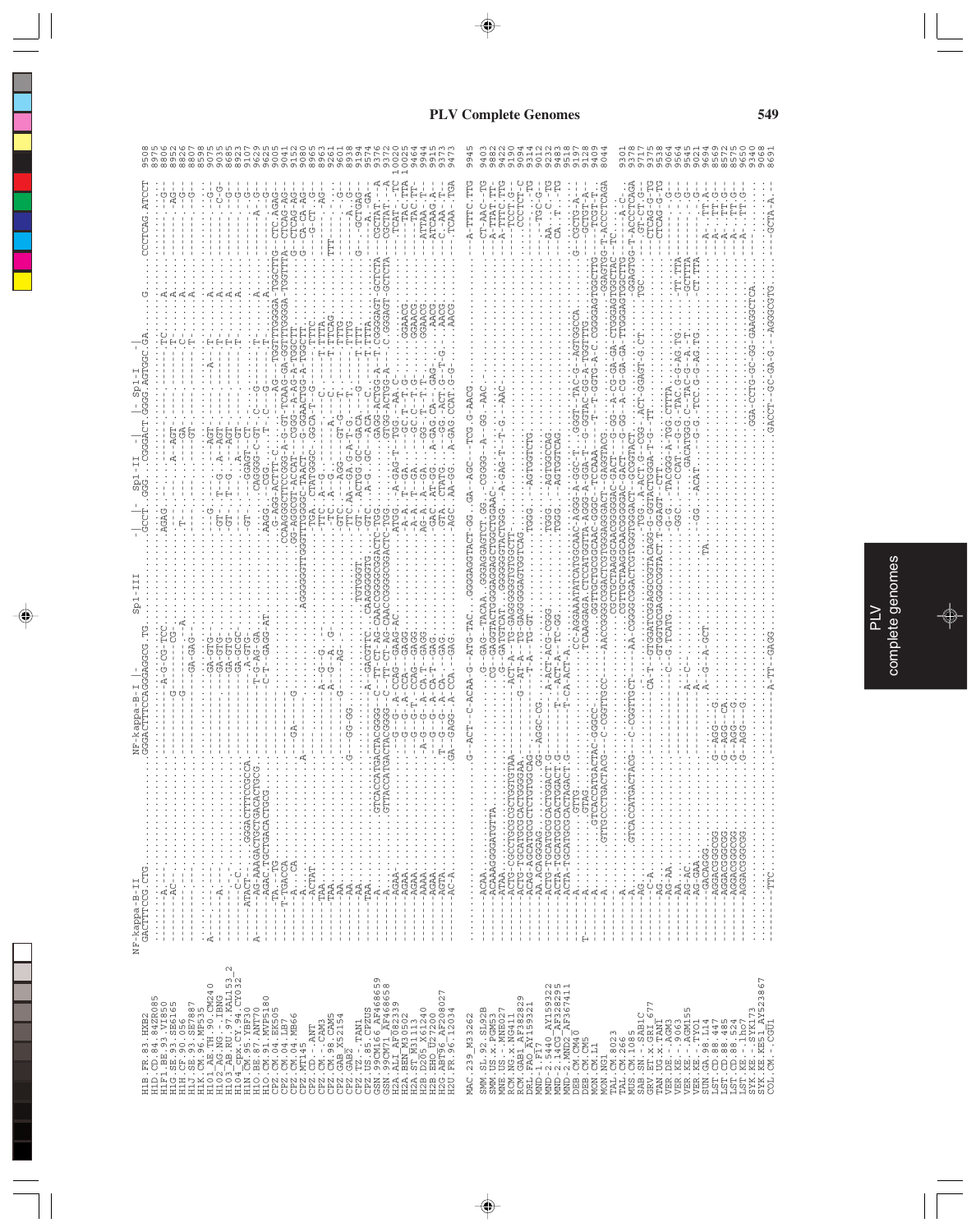| $\infty$<br>ጣ<br>900<br>$\overline{0}$<br>904<br>26<br>48<br>$\frac{8}{1}$<br>70<br>PO<br>$\frac{0}{1}$<br>1002<br>1<br>5<br>Ō<br>$^{\circ}$<br>w<br>G<br>$\overline{0}$<br>$\overline{\circ}$<br>$\infty$                                                                                                                                                                                                                                                                                                                                                                                                                                                                                                                                                                                                                                                                                                                                                                                                                                                                                                                                                                                                                                                                                                                                                                                                                                                                                                                                                                                                                                                                                                                                                                                                                                                                                                                                                                                                                                                                                                                                                                                                                                                                                                                                                                                                                                                                          | 7141<br>916<br>64<br>966<br>964<br>005<br>ന സ<br>912<br>৩<br>ம<br>4<br>4<br>$\infty$<br>$\sigma$<br>$\sigma$<br>$\infty$<br>$\infty$                                                                                                                                                                                                                                                                                                                                                                                                                                                                                                                                                                                                                                                                                                                                                                                                                                                                                                                                                                                                                                                                                                                                                                                                                                                                                                                                                                                                                                                                                                                                                                                         |
|-------------------------------------------------------------------------------------------------------------------------------------------------------------------------------------------------------------------------------------------------------------------------------------------------------------------------------------------------------------------------------------------------------------------------------------------------------------------------------------------------------------------------------------------------------------------------------------------------------------------------------------------------------------------------------------------------------------------------------------------------------------------------------------------------------------------------------------------------------------------------------------------------------------------------------------------------------------------------------------------------------------------------------------------------------------------------------------------------------------------------------------------------------------------------------------------------------------------------------------------------------------------------------------------------------------------------------------------------------------------------------------------------------------------------------------------------------------------------------------------------------------------------------------------------------------------------------------------------------------------------------------------------------------------------------------------------------------------------------------------------------------------------------------------------------------------------------------------------------------------------------------------------------------------------------------------------------------------------------------------------------------------------------------------------------------------------------------------------------------------------------------------------------------------------------------------------------------------------------------------------------------------------------------------------------------------------------------------------------------------------------------------------------------------------------------------------------------------------------------|------------------------------------------------------------------------------------------------------------------------------------------------------------------------------------------------------------------------------------------------------------------------------------------------------------------------------------------------------------------------------------------------------------------------------------------------------------------------------------------------------------------------------------------------------------------------------------------------------------------------------------------------------------------------------------------------------------------------------------------------------------------------------------------------------------------------------------------------------------------------------------------------------------------------------------------------------------------------------------------------------------------------------------------------------------------------------------------------------------------------------------------------------------------------------------------------------------------------------------------------------------------------------------------------------------------------------------------------------------------------------------------------------------------------------------------------------------------------------------------------------------------------------------------------------------------------------------------------------------------------------------------------------------------------------------------------------------------------------|
| <b>LOROUDORUMENTORIO</b><br><b>LOLOUDUCAGAGALOUCU</b><br>GCTT.<br><b>LLDP</b><br>-TAACAGGAACCACH<br>URUUURRUU---UURH<br>$\ldots$ agc-cta<br>CTA<br>AGC-CTA<br>-TAGCA-GG<br>$AGC -$<br>ι<br>Ου                                                                                                                                                                                                                                                                                                                                                                                                                                                                                                                                                                                                                                                                                                                                                                                                                                                                                                                                                                                                                                                                                                                                                                                                                                                                                                                                                                                                                                                                                                                                                                                                                                                                                                                                                                                                                                                                                                                                                                                                                                                                                                                                                                                                                                                                                       | LOLOUDULUUURUKLUURUU<br>ADO : ADOODH : HOOHDDA : : AHDDO<br>GCCTAACCTGGT.TGGCCA.CCA<br>GCCTAACCTGGT.TGGCCA.CCA<br>COUCCURITOURIS<br>4HDHHUUHUUDH,UKUUKKUHHUHHUKUHUU,HU<br>CTTGCCTAGA<br>ひらひひりいひひとのけのはひれば<br>CCLOSCIO<br>CACCOCCUPA ATOOPOHOUNG<br><b>CHROPOLIC</b><br>ひひひし・よりひひひH・Hひひし<br><b>UULLUUUUG</b><br>CTTG.AG<br>.GAACTCAGCTTG<br>TAGGAGACTAG<br>CAGGTAGAG<br>CTTGAG<br>ŪRUP.<br>AGCURACC<br>.GGTAAGTCTCTAG<br>TAGAGCAAGGACCA<br>AGC-CTA<br>$\ldots$ AGC-<br>$$ AGC<br>.495c<br><b>TGAGT</b><br>턱                                                                                                                                                                                                                                                                                                                                                                                                                                                                                                                                                                                                                                                                                                                                                                                                                                                                                                                                                                                                                                                                                                                                                                                                                    |
| 5<br>5<br>븅<br>5<br>5<br>CTGGGA<br>$-4$<br>CT-AG-LJ<br>$CT - PG - CT$<br>Ù<br>.-AGAGC                                                                                                                                                                                                                                                                                                                                                                                                                                                                                                                                                                                                                                                                                                                                                                                                                                                                                                                                                                                                                                                                                                                                                                                                                                                                                                                                                                                                                                                                                                                                                                                                                                                                                                                                                                                                                                                                                                                                                                                                                                                                                                                                                                                                                                                                                                                                                                                               | 5<br>5<br>5<br>$-$ C $-$ A<br>U<br>じりび                                                                                                                                                                                                                                                                                                                                                                                                                                                                                                                                                                                                                                                                                                                                                                                                                                                                                                                                                                                                                                                                                                                                                                                                                                                                                                                                                                                                                                                                                                                                                                                                                                                                                       |
| CC.G-AGAG-CTGG<br>G-AGAG-CTGG<br>ひけひーひえひえーひ<br>star<br>ひIIU-DEDE-D : UD<br>U-DAGA-D.J<br>G-AGAG-C<br>A. CATTAG.A<br>.CCTAGGA<br>$G-TAG \cdot P$<br>. GTTAG.<br>-TAGAG<br>- TAGAG<br>ලී<br>GGAGT<br>ن<br>ون                                                                                                                                                                                                                                                                                                                                                                                                                                                                                                                                                                                                                                                                                                                                                                                                                                                                                                                                                                                                                                                                                                                                                                                                                                                                                                                                                                                                                                                                                                                                                                                                                                                                                                                                                                                                                                                                                                                                                                                                                                                                                                                                                                                                                                                                          | AULULULA-U-L-UUARLU-UAURURLUA-<br>UULU-UKUK-U.UU<br>--AGAG-CTG<br>-<br>0-<br>0-<br>0-<br>0-<br>0-<br>0-<br>0-<br>1<br>CAG-C<br>-TAC-A-GAGAC<br>しょうよう<br>- AC . G-AGAG-C'I<br>- GC . G-AGAG-C'I<br>- GC . G-AGAG-C'I<br>TAC-A-GAGAC<br>T.ACTAGG<br>T.ACTAGG<br>T.ACTAG<br>T.ACTAG<br>ים<br>ט<br>$\overline{C}$<br>-GGAGTC                                                                                                                                                                                                                                                                                                                                                                                                                                                                                                                                                                                                                                                                                                                                                                                                                                                                                                                                                                                                                                                                                                                                                                                                                                                                                                                                                                                                     |
| Ť<br>부<br>ATTC.A-TC<br>$-1$<br>ATTC.A<br>ATTC.A<br>ATTC.<br><b>TTC</b><br>$3'$ LTR                                                                                                                                                                                                                                                                                                                                                                                                                                                                                                                                                                                                                                                                                                                                                                                                                                                                                                                                                                                                                                                                                                                                                                                                                                                                                                                                                                                                                                                                                                                                                                                                                                                                                                                                                                                                                                                                                                                                                                                                                                                                                                                                                                                                                                                                                                                                                                                                  | AG-T.ATCCT<br>AG-T.ATCCC<br>ATTC.A-TC<br>AAGT-A<br>$\ldots$ ACA<br>AAAC<br>$- - C \cdot A$<br>A-AACG<br>AACTC.A<br>ACTC.<br>AGMT.<br>ATTC<br>ひひひ<br>$A - A$                                                                                                                                                                                                                                                                                                                                                                                                                                                                                                                                                                                                                                                                                                                                                                                                                                                                                                                                                                                                                                                                                                                                                                                                                                                                                                                                                                                                                                                                                                                                                                  |
| $-6CAT$<br>$-6CAT$<br>CGCT<br>$\bigcup_{i=1}^{n}$<br>$\overline{5}$<br>უ<br>ს<br>ひし<br>$C-C$<br>Ę<br>$\vdots$<br>$\ddot{C}$<br>ု<br>÷<br>Ă,<br>$\begin{picture}(120,110) \put(0,0){\line(1,0){15}} \put(15,0){\line(1,0){15}} \put(15,0){\line(1,0){15}} \put(15,0){\line(1,0){15}} \put(15,0){\line(1,0){15}} \put(15,0){\line(1,0){15}} \put(15,0){\line(1,0){15}} \put(15,0){\line(1,0){15}} \put(15,0){\line(1,0){15}} \put(15,0){\line(1,0){15}} \put(15,0){\line(1,0){15}} \put(15,0){\line$<br>$\frac{1}{2}$<br>$\vdots$<br>۲,<br>$\overline{\phantom{a}}$<br>부부<br>$\frac{1}{2}$<br>Ť<br>$-1$ $-1$ $-1$ $-1$<br>Ħ<br>$\mathsf I$<br>$\mathbf{I}$<br>$\mathbf{I}$<br>Y<br>$\Gamma$<br>$\begin{array}{c}\n\cup & \cup \\ \vdots & \vdots\n\end{array}$<br>$\overline{\phantom{a}}$                                                                                                                                                                                                                                                                                                                                                                                                                                                                                                                                                                                                                                                                                                                                                                                                                                                                                                                                                                                                                                                                                                                                                                                                                                                                                                                                                                                                                                                                                                                                                                                                                                                                                            | ย่า<br>ά<br>U-UUU<br>CGCI<br>CO-<br>ひひひ<br>U<br>UU<br>UU<br>÷<br>P<br>$\begin{array}{c}\n\vdots \\ \vdots \\ \vdots \\ \vdots\n\n\end{array}$<br>$A_1 + \cdots + C_n$<br>$A_2 + \cdots + C_n$<br>$A_3 + \cdots + C_n$<br>$A_4 + \cdots + C_n$<br>$A_5 + \cdots + C_n$<br>÷<br>$\begin{matrix} 1 & 0 & 0 & 0 \\ 0 & 1 & 0 & 0 \\ \vdots & \vdots & \vdots & \vdots \\ 0 & 0 & 0 & 0 \\ 0 & 0 & 0 & 0 \\ \vdots & \vdots & \vdots & \vdots \\ 0 & 0 & 0 & 0 \\ 0 & 0 & 0 & 0 \\ \end{matrix}$<br>Ŏ - .<br>.<br>$\frac{0}{1}$<br>ך<br>י<br>g<br>t,<br>ţ<br>'. U<br>÷<br>$\ddot{\cdot}$ CGA<br>$\ddot{\cdot}$ .<br>$\begin{bmatrix} 1 & 1 & 1 \\ 1 & 1 & 1 \\ 1 & 1 & 1 \\ 1 & 1 & 1 \\ 1 & 1 & 1 \\ 1 & 1 & 1 \\ 1 & 1 & 1 \\ 1 & 1 & 1 \\ 1 & 1 & 1 \\ 1 & 1 & 1 \\ 1 & 1 & 1 \\ 1 & 1 & 1 \\ 1 & 1 & 1 \\ 1 & 1 & 1 \\ 1 & 1 & 1 \\ 1 & 1 & 1 \\ 1 & 1 & 1 \\ 1 & 1 & 1 \\ 1 & 1 & 1 \\ 1 & 1 & 1 \\ 1 & 1 & 1 \\ 1 & 1 & 1 \\ 1 & 1 & 1 \\ 1 & 1 & $<br>$\frac{1}{2}$<br>$\ddot{A}$<br>$\begin{minipage}{0.9\linewidth} \begin{tabular}{@{}c@{}} \hline \multicolumn{1}{c}{\textbf{1}} & \multicolumn{1}{c}{\textbf{1}} & \multicolumn{1}{c}{\textbf{2}} & \multicolumn{1}{c}{\textbf{3}} & \multicolumn{1}{c}{\textbf{4}} & \multicolumn{1}{c}{\textbf{5}} & \multicolumn{1}{c}{\textbf{6}} & \multicolumn{1}{c}{\textbf{7}} & \multicolumn{1}{c}{\textbf{8}} & \multicolumn{1}{c}{\textbf{9}} & \multicolumn{1}{c}{\textbf{1}} & \multicolumn{1}{c}{\textbf{1}} &$<br>$- - 1. A - - T$ .<br>- - - AC - - T.<br>$--.AC--C.$<br>$-1$<br>$\frac{1}{1}$<br>$\cdots$<br>$\cdots$<br>$\cdots$<br>$\cdots$<br>$\cdots$<br>$\cdots$<br>$\cdots$<br>$\cdots$<br>$\cdots$<br>$\cdots$<br>$- - - \cdot$ . $A - - -$<br>$-4.7A-$<br>L. |
| TATA Box<br>GCATATAGCAGCTGC<br>$\frac{1}{2}$ , $\frac{1}{2}$ , $\frac{1}{2}$ , $\frac{1}{2}$ , $\frac{1}{2}$ , $\frac{1}{2}$ , $\frac{1}{2}$ , $\frac{1}{2}$ , $\frac{1}{2}$ , $\frac{1}{2}$ , $\frac{1}{2}$ , $\frac{1}{2}$ , $\frac{1}{2}$ , $\frac{1}{2}$ , $\frac{1}{2}$ , $\frac{1}{2}$ , $\frac{1}{2}$ , $\frac{1}{2}$ , $\frac{1$<br>$\begin{array}{cccccccccc} . & . & . & . & . & . \\ . & . & . & . & . & . \\ . & . & . & . & . & . \\ . & . & . & . & . & . \\ . & . & . & . & . & . \\ . & . & . & . & . & . \\ . & . & . & . & . & . \\ . & . & . & . & . & . \\ . & . & . & . & . & . \\ . & . & . & . & . & . \\ . & . & . & . & . & . \\ . & . & . & . & . & . \\ . & . & . & . & . & . \\ . & . & . & . & . & . \\ . & . & . & . & . & . \\ . & . & . & . & . & . \\ . & . & . & . & . & . \\ . & . & . & .$<br>$\cdots$<br>$\cdots$<br>$\cdots$<br>$\cdots$<br>$\cdots$<br>$\cdots$<br>$\cdots$<br>$\cdots$<br>$\cdots$<br>$\cdots$<br>$\cdots$<br>$\cdots$<br>$\cdots$<br>$\cdots$<br>$\cdots$<br>$\cdots$<br>$\cdots$<br>$\cdots$<br>$\cdots$<br>$\cdots$<br>$\cdots$<br>$\cdots$<br>$\cdots$<br>ATGTAC-C<br>ţ<br>Ì<br>÷.<br>Ì<br>ţ<br>ţ<br>ł<br>Ì<br>È<br>.<br>Ì<br>Ì<br>--ATGTAC<br>---ATGTAC-<br>--AT-TAG-<br>$\vdots$<br>$\vdots$<br>$-$ ATGTAC<br>ï<br>$\mathbf{1}$<br>ï<br>$\mathbf{I}$<br>$\mathbf{I}$<br>Î<br>$\mathbf{I}$<br>1<br>-<br>1<br>$\frac{1}{2}$<br>-<br>Ħ<br>$\mathbf{I}$<br>$\mathsf I$<br>$\mathsf I$<br>$\mathsf I$<br>$-1 - 4 - 1 - 1 - 1 - 1 - 1$<br>ł<br>$\blacksquare$<br>$\frac{1}{4}$<br>f,<br>$\mathbf{I}$<br>$\mathbf{I}$<br>$\mathsf I$<br>$\mathsf I$<br>$\frac{1}{1}$<br>Ħ<br>$\cdots$<br>Ħ<br>$\begin{array}{c} 1 \\ 1 \\ 1 \\ 1 \end{array}$<br>$\,$ I<br>$\frac{1}{1}$<br>İ<br>$\,$ I<br>$\mathbf I$<br>ı<br>$\sf I$<br>ł<br>$\frac{1}{4}$<br>÷<br>$\mathbf{I}$<br>$\frac{1}{4}$<br>$\frac{1}{4}$<br>J<br>÷.<br>Ŷ.<br>$\begin{bmatrix} 1 & 1 & 1 \\ 1 & 1 & 1 \\ 1 & 1 & 1 \\ 1 & 1 & 1 \\ 1 & 1 & 1 \\ 1 & 1 & 1 \\ 1 & 1 & 1 \\ 1 & 1 & 1 \\ 1 & 1 & 1 \\ 1 & 1 & 1 \\ 1 & 1 & 1 \\ 1 & 1 & 1 \\ 1 & 1 & 1 \\ 1 & 1 & 1 \\ 1 & 1 & 1 \\ 1 & 1 & 1 \\ 1 & 1 & 1 \\ 1 & 1 & 1 \\ 1 & 1 & 1 \\ 1 & 1 & 1 \\ 1 & 1 & 1 \\ 1 & 1 & 1 \\ 1 & 1 & 1 \\ 1 & 1 & $<br>$\mathbf I$<br>$\frac{1}{2}$<br>$\vdots$<br>ţ<br>$\ddot{\cdot}$<br>$\vdots$<br>$\ddot{\cdot}$<br>$\vdots$<br>$\ddot{\cdot}$<br>$\cdot$<br>$\ddot{\cdot}$<br>$\cdot$<br>$\cdot$<br>$\cdot$<br>$\cdot$<br>$\cdot$<br>$\cdot$<br>$\cdot$<br>$\cdot$<br>$\cdot$ | $- - - - - - - - - - -$<br>$-AT-TCA-$<br>$- \cdot \cdot$ A<br>$- \cdot \cdot$<br>$\frac{1}{1}$<br>$\frac{1}{1}$<br>$\vdots$<br>ii<br>L<br>Ì<br>÷.<br>ķ.<br>$\cdots$ $\cdots$ $\cdots$ $\cdots$ $\cdots$ $\cdots$ $\cdots$<br>î.<br>$\ddot{r}$<br>$\mathbb{I}$<br>$\overline{\phantom{a}}$<br>٠<br>ŧ<br>$\mathsf I$<br>$\,$<br>$\mathbf{I}$<br>$\mathbf{I}$<br>$\mathbf{I}$<br>$\mathbf{I}$<br>$\mathsf I$<br>. - - - - - A<br>$\mathbf I$<br>$\mathbf I$<br>٠<br>$\frac{1}{4}$<br>$\mathbf{I}$<br>$\frac{1}{4}$<br>$\frac{1}{1}$<br>$\mathbb{I}$<br>t,<br>٠<br>л.<br>÷,<br>٠<br>$- -A - -$<br>$\mathbb{I}$<br>$\mathsf{I}$<br>$\mathbf{1}$<br>$\mathsf{I}$<br>$\mathsf I$<br>$\frac{1}{1}$<br>$- - - - -$<br>$- - A$<br>$A$ $A$ $A$ $A$ $A$ $A$<br>Î<br>---DAT<br>---DAT<br>---DAT<br>$T G C T - - - - - -$<br>$\frac{1}{1}$<br>$\frac{1}{1}$<br>Ť<br>$\frac{1}{4}$<br>1<br>$\mathbf{I}$<br>$\ldots$ $ATG-$<br>$\cdots$ CA--<br>ţ<br>f,<br>$\overline{\phantom{a}}$<br>$\mathfrak l$<br>ţ<br>ţ<br>$ACT -$<br>$TTCC-$<br>$\frac{1}{2}$<br>$\frac{1}{2}$<br>J.<br>$\frac{1}{2}$<br>Ì<br>Ì<br>$\vdots$<br>$\cdot$                                                                                                                                                                                                                                                                                                                                                                                                                                                                                                                                                                                                               |
| $\sim$<br>$\begin{tabular}{ll} \bf 1211. \bf 122. \bf 133. \bf 1432. \bf 1433. \bf 1433. \bf 1433. \bf 1433. \bf 1433. \bf 1433. \bf 1433. \bf 1433. \bf 1433. \bf 1433. \bf 1433. \bf 1433. \bf 1433. \bf 1433. \bf 1433. \bf 1433. \bf 1433. \bf 1433. \bf 1433. \bf 1433. \bf 1433. \bf 1433. \bf 143$<br>$\sigma$<br>$\begin{array}{l} {\rm CPE2:TZ2--} \begin{tabular}{l} \multicolumn{2}{l}{{\bf T221\_}}\end{tabular} \begin{tabular}{l} \multicolumn{2}{l}{{\bf T231\_}}\end{tabular} \end{array} \begin{tabular}{l} {\bf T231\_}} \begin{tabular}{l} {\bf T241\_}}\end{tabular} \end{array} \begin{tabular}{l} {\bf CPE2:US} \end{tabular} \end{array} \begin{tabular}{l} {\bf CPE3:}} \end{tabular} \begin{tabular}{l} {\bf CPE3:}} \end{tabular} \end{array} \begin{tabular}{l} {\bf CPE3:}} \end$<br>P.<br>HZA.ST M31113<br>HZB.DZO5 X61240<br>HZB.BHO UZ7200<br>HZG.ABT96 AF208027<br>HZU.FR.96.12034<br>M30502<br>H2A.BEN                                                                                                                                                                                                                                                                                                                                                                                                                                                                                                                                                                                                                                                                                                                                                                                                                                                                                                                                                                                                                                                                                                                                                                                                                                                                                                                                                                                                                                                                                                                                             | SYK.KE.-.SYK173<br>SYK.KE.KE51_AY523867<br>COL.CM.-.CTT<br>MND - 2. 5440 AY159322<br>MND - 2. 14CG AF328295<br>MND - 2. MND2 AF367411<br>DEB. CM. CM40<br>DEB. CM. CM40<br>MON. CM. L1<br>Q)<br>SMM. SL. 92. SL92B<br>SMM. US. x. pcM53<br>MNE. US. - MNE027<br>RCM. GAB1. AF3829<br>RCM. GAB1. RAO_AY1593229<br>DRL. PAO_AY159321<br>$\begin{array}{l} \textbf{TM}^1, \textbf{CM}, \textbf{8023} \\ \textbf{MT1}, \textbf{CM}, \textbf{208} \\ \textbf{MT2}, \textbf{CM}, \textbf{208} \\ \textbf{SR1}, \textbf{SM}, \textbf{1}, \textbf{SAB1C} \\ \textbf{SR2}, \textbf{SM}, \textbf{ST2}, \textbf{1}, \textbf{1}, \textbf{1}, \textbf{1}, \textbf{1}, \textbf{1}, \textbf{1}, \textbf{1}, \textbf{1}, \textbf{1}, \textbf{1}, \textbf{1}, \textbf{1}, \textbf{1}, \textbf{1}, \textbf{1$<br>MAC.239 M33262<br>VER. KE. - TYOI<br>SUN. GA. 98. L14<br>LST. CD. 88. 447<br>LST. CD. 88. 485<br>LST. CD. 88. 524<br>LST. CD. 88. 524<br>$MID - 1. F\overline{17}$<br>LNG1<br><b>NOW</b>                                                                                                                                                                                                                                                                                                                                                                                                                                                                                                                                                                                                                                                                                                                                      |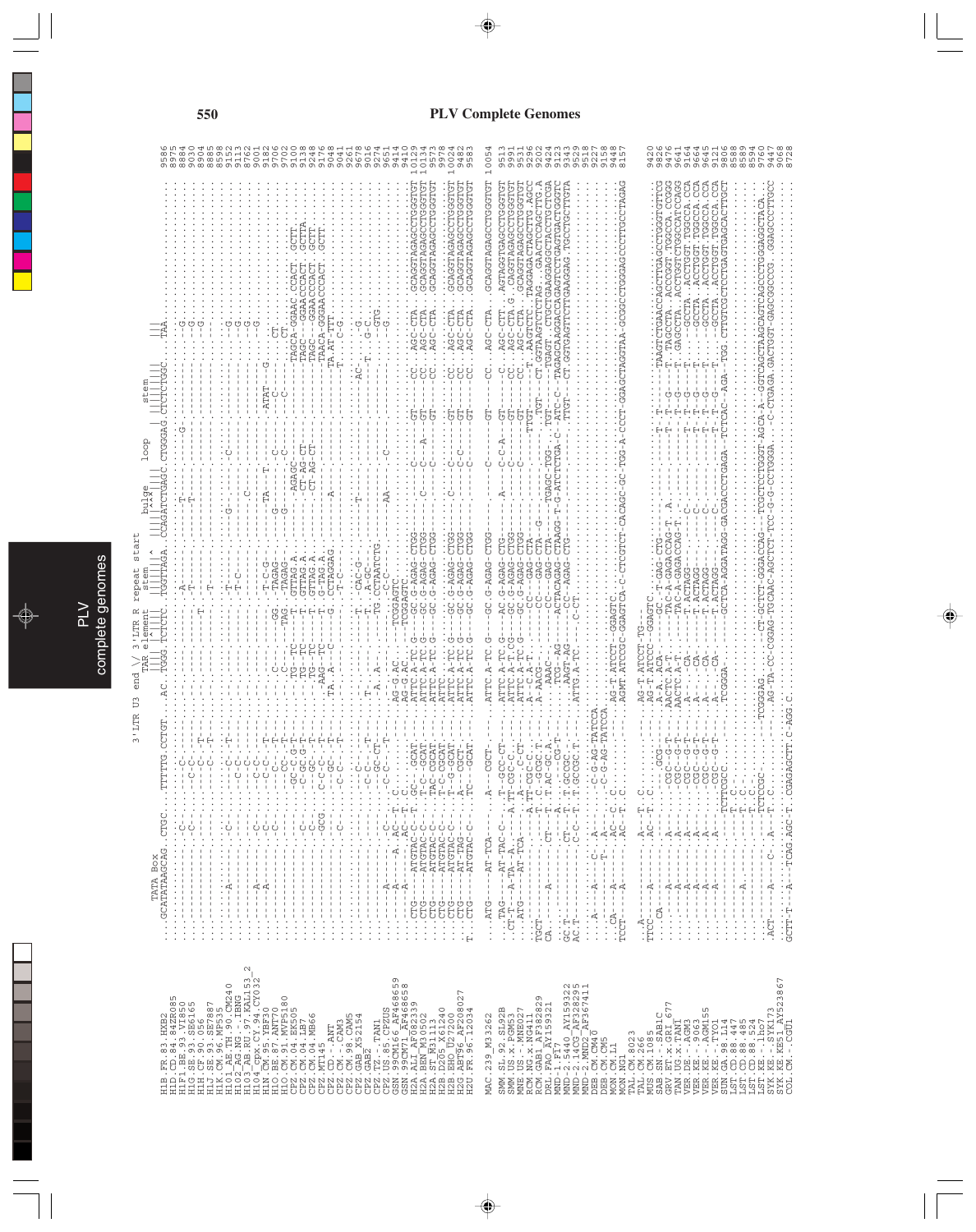| ř<br>à<br>ŋ |
|-------------|
| ù<br>٥      |

| סמסטמממטטמטמטמטמטמטמטמטמטמטמטמטמטמט<br>ספרטמטמטמטמטמטמטמטמטמטמטמטמטמטמט<br>ספרטמטמטמטמטמטמטמטמטמטמטמטמטמט<br>שמחה שמחה מכסמטה המטלר ספרטמטמטמט<br>שמחה שממחה מדמר המססמטה ה                                                                                                                                                                                                                                                                                                                                                                                                                                                                                                                                                                                                                                                                                                |                                                                                                                                                                                                                                                                                                                                                                                                                                                                                                                                                                                                                                                                                                                                                                                                                                                                                                                                                                                                                                                                                                 | 0507<br>050<br>$\overline{10}$<br>G<br>$\sigma$                                                                                                                                                                                                                                                                                                                                                                                                                                                                                                                                                                                                                                                                                                                                                                                                                                                                                                                                                                                                                                                                                                                                                                            | 10124<br>$\overline{a}$                                                                                                                                                                                                                      |                                                                                                                                                                                                                                                                                                                                                                                                                                                                                                                                                                                                                                                                                                                                                                                                                                                                                                                      |
|----------------------------------------------------------------------------------------------------------------------------------------------------------------------------------------------------------------------------------------------------------------------------------------------------------------------------------------------------------------------------------------------------------------------------------------------------------------------------------------------------------------------------------------------------------------------------------------------------------------------------------------------------------------------------------------------------------------------------------------------------------------------------------------------------------------------------------------------------------------------------|-------------------------------------------------------------------------------------------------------------------------------------------------------------------------------------------------------------------------------------------------------------------------------------------------------------------------------------------------------------------------------------------------------------------------------------------------------------------------------------------------------------------------------------------------------------------------------------------------------------------------------------------------------------------------------------------------------------------------------------------------------------------------------------------------------------------------------------------------------------------------------------------------------------------------------------------------------------------------------------------------------------------------------------------------------------------------------------------------|----------------------------------------------------------------------------------------------------------------------------------------------------------------------------------------------------------------------------------------------------------------------------------------------------------------------------------------------------------------------------------------------------------------------------------------------------------------------------------------------------------------------------------------------------------------------------------------------------------------------------------------------------------------------------------------------------------------------------------------------------------------------------------------------------------------------------------------------------------------------------------------------------------------------------------------------------------------------------------------------------------------------------------------------------------------------------------------------------------------------------------------------------------------------------------------------------------------------------|----------------------------------------------------------------------------------------------------------------------------------------------------------------------------------------------------------------------------------------------|----------------------------------------------------------------------------------------------------------------------------------------------------------------------------------------------------------------------------------------------------------------------------------------------------------------------------------------------------------------------------------------------------------------------------------------------------------------------------------------------------------------------------------------------------------------------------------------------------------------------------------------------------------------------------------------------------------------------------------------------------------------------------------------------------------------------------------------------------------------------------------------------------------------------|
| CTARGGAACCOMASCTTAA<br>ACTGCTTAA<br>element<br><b>TAR</b><br>LADD.<br>ł<br>.<br>$\frac{1}{2}$ $\frac{1}{2}$ $\frac{1}{2}$ $\frac{1}{2}$ $\frac{1}{2}$ $\frac{1}{2}$ $\frac{1}{2}$ $\frac{1}{2}$ $\frac{1}{2}$ $\frac{1}{2}$ $\frac{1}{2}$ $\frac{1}{2}$ $\frac{1}{2}$ $\frac{1}{2}$ $\frac{1}{2}$ $\frac{1}{2}$ $\frac{1}{2}$ $\frac{1}{2}$ $\frac{1}{2}$ $\frac{1}{2}$ $\frac{1}{2}$ $\frac{1}{2}$<br>$\cdots \cdots \cdots$<br>$-96A$<br>$\ldots$ $\ldots$ $\ldots$ $\ldots$ $\ldots$ $\ldots$<br>$\cdots$ $\cdots$ $\cdots$ $\cdots$ $\cdots$ $\cdots$ $\cdots$ $\cdots$ $\cdots$ $\cdots$ $\cdots$ $\cdots$ $\cdots$ $\cdots$ $\cdots$ $\cdots$ $\cdots$ $\cdots$ $\cdots$ $\cdots$ $\cdots$ $\cdots$ $\cdots$ $\cdots$ $\cdots$ $\cdots$ $\cdots$ $\cdots$ $\cdots$ $\cdots$ $\cdots$ $\cdots$ $\cdots$ $\cdots$ $\cdots$ $\cdots$ $\cdots$<br>CTAG.<br>$\frac{1}{1}$ | c<br>Ŭ<br>٢ŋ<br>Ċ.<br>也<br>$\ldots$ . $\ldots$ TA-AG<br>$\begin{minipage}{0.9\textwidth} \begin{tabular}{@{}l@{}} \hline \multicolumn{1}{c}{\textbf{\textcolor{blue}{\bf{1}}}} & \multicolumn{1}{c}{\textbf{\textcolor{blue}{\bf{2}}}} \\ \multicolumn{1}{c}{\textbf{\textcolor{blue}{\bf{2}}}} & \multicolumn{1}{c}{\textbf{\textcolor{blue}{\bf{2}}}} \\ \multicolumn{1}{c}{\textbf{\textcolor{blue}{\bf{2}}}} & \multicolumn{1}{c}{\textbf{\textcolor{blue}{\bf{2}}}} \\ \multicolumn{1}{c}{\textbf{\textcolor{blue}{\bf{2}}}} & \multicolumn{1}{c}{\textbf{\textcolor{$<br>$\begin{minipage}{0.9\textwidth} \begin{tabular}{@{}l@{}} \hline \multicolumn{2}{c}{\textbf{\textcolor{blue}{\bf{1}}}} & \multicolumn{2}{c}{\textbf{\textcolor{blue}{\bf{1}}}} & \multicolumn{2}{c}{\textbf{\textcolor{blue}{\bf{1}}}} & \multicolumn{2}{c}{\textbf{\textcolor{blue}{\bf{1}}}} & \multicolumn{2}{c}{\textbf{\textcolor{blue}{\bf{1}}}} & \multicolumn{2}{c}{\textbf{\textcolor{blue}{\bf{1}}}} & \multicolumn{2}{c}{\textbf{\textcolor{blue}{\bf{1}}}} & \multicolumn{2}{c}{\textbf{\textcolor{$ | . . TTAA . AGA<br>. . TTAA . AGA<br>. TTAAAAGA<br>.TTACAACG<br>$TTAA . AA$ .<br>CGGCTCCACGT.TGCTTGC<br>CGGCTCCACGCT.TGCTTGC<br>CGGCTCCACGCT.TGCTTGC<br>ひひけけひひけ・けひひひなひひけひひの<br>GGCTCCACGL.TGCTTGC<br>CAGC.<br>U<br>.GA<br>-GGCCGGTGCTGGGCA.GA<br>GA.<br>- rue - acc-aca - - - accosaracrasses.<br>- rue - acc-aca - - - accosaracrasses.<br>- rue - acc-aca - - - accosaracrasses.<br>$-{\tt GCCGGTRCTGGGGA}\ .\\ -{\tt GCGCGGCRCTGGGGA}\ .$<br><b>AUGGOLOGOUDGU</b><br>$\mathbf{I}$<br>$\overline{\phantom{a}}$<br>CT-TC.ACC-AAAG<br>$-4$<br>CT-TC.ACC-G-<br>$1 - TC$ . ACC-G-<br>$1 - TC$ . ACC-G-<br>5<br>Ü<br>5<br>$\cdots$ . GCTA--<br>$\begin{minipage}{0.9\textwidth} \begin{tabular}{@{}l@{}} \textbf{r}{\textbf{c}} {\textbf{c}} {\textbf{c}} {\textbf{c}} {\textbf{c}} {\textbf{c}} {\textbf{c}} {\textbf{c}} {\textbf{c}} {\textbf{c}} {\textbf{c}} {\textbf{c}} {\textbf{c}} {\textbf{c}} {\textbf{c}} {\textbf{c}} {\textbf{c}} {\textbf{c}} {\textbf{c}} {\textbf{c}} {\textbf{c}} {\textbf{c}} {\textbf{c}} {\textbf{c}} {\textbf{c}} {\textbf{c}} {\textbf{c}} {\textbf{c}} {\textbf{c}} {\textbf{c}} {\textbf{c}} {\text$<br>$\cdots \cdots$<br>. <u>.</u><br>.<br>$\frac{1}{4}$<br>: co<br>∷<br><b>DO</b> | .TTAA.AGC<br>.TAGGCTTT<br>UULUUL TUUCAUULUKUL<br>TGAGC-CCTCACTCGGGGCTGACCTCGAGGTAGGAA--CCTTGCTTGCTTGCTATTGTTC.<br>.GAG<br>TTGTGGCT<br>$-4000$<br>.<br>U-ULUUUUUUUUULLUUUU -U--UUU<br>x.com/departments/state=<br>TCC.                        | UURUH ,RUHU, UURHHUUHHHUU,<br>$\begin{array}{c} \overline{1} & \overline{1} \\ \overline{1} & \overline{1} \end{array}$<br>crrecrre<br>E<br>$\vdots$<br>:<br>. TTGCTTGCAGTACAAGCCTTC<br>.GCCTTC<br>TGGACGACCAGTAGTAGAG AGACAGTAG<br>GGCTCCHAGCTAGCTACTTAAA<br>GGCTCC<br>GCTT<br>HHUUUHUHUU-UUU-H-<br>-GGLAGACCLCG<br>GGAA.<br>$-GAA$ .<br>GAA.<br>GAA.<br>-TAGGG-GCTAAG<br>$\begin{array}{c} 1.5 \\ 0.1 \end{array}$<br><b>DLIT</b><br>:<br>EE<br>TTG<br>$\therefore$ TTG-<br>-GOCCOP-<br>100T<br>þ<br>: 두<br>ひ<br>5<br>5<br>5<br>5<br>**************************<br>$\frac{1}{2}$ $\frac{1}{2}$ $\frac{1}{2}$ $\frac{1}{2}$ $\frac{1}{2}$ $\frac{1}{2}$ $\frac{1}{2}$ $\frac{1}{2}$ $\frac{1}{2}$ $\frac{1}{2}$ $\frac{1}{2}$ $\frac{1}{2}$ $\frac{1}{2}$ $\frac{1}{2}$ $\frac{1}{2}$ $\frac{1}{2}$ $\frac{1}{2}$ $\frac{1}{2}$ $\frac{1}{2}$ $\frac{1}{2}$ $\frac{1}{2}$ $\frac{1}{2}$<br>$GGG - -A$ .<br>$\vdots$ |
| $\begin{tabular}{ll} \bf H1B. \tt PR, 83. IXRB \\ \bf H1D. \tt CD: 93. VTB805 \\ \bf H1D. \tt CD: 93. VTB805 \\ \bf H1D. \tt CD: 93. SIE6165 \\ \bf H1D. \tt CD: 93. SIE6165 \\ \bf H1D. \tt CD: 90.056 \\ \bf H1D. \tt CD: 90.056 \\ \bf H1D. \tt CD: 90.056 \\ \bf H1D. \tt CD: 90.057 \\ \bf H1D. \tt CD: 90.057 \\ \bf H1D. \tt CD: 97. KAL1532 \\ \bf$                                                                                                                                                                                                                                                                                                                                                                                                                                                                                                                |                                                                                                                                                                                                                                                                                                                                                                                                                                                                                                                                                                                                                                                                                                                                                                                                                                                                                                                                                                                                                                                                                                 | H2G.ABT96 AF208027<br>H2U.FR.96.12034<br>HZA, ALT AFO82339<br>HZA, BEN M30502<br>HZA, ST M31113<br>HZB, D205_X61240<br>H2B. EHO U27200                                                                                                                                                                                                                                                                                                                                                                                                                                                                                                                                                                                                                                                                                                                                                                                                                                                                                                                                                                                                                                                                                     | MWD-2.5440_AY159322<br>MWD-2.14CG_AF328295<br>DMD-2.MWD2_AF367411<br>DBB.CM.CM5<br>DBB.CM.CM5<br>MON.CM.L1<br>G<br>RCM.GAB1 AF38282<br>DRL.FAO AY159321<br>SMM. SL. 92. SL92B<br>SMM. US. x. PGM53<br>MME. US. - MNB027<br>RCM. NG. x. NG411 | AY523867<br>3AB : SW : - 3AB1C<br>GRV : ET : x . GRI 677<br>TAM : UG : x . TAMI<br>TAM : UG : x . TAMI<br>VER : KE : - . 9063<br>VER : KE : - . AGM155<br>SYK.KE. - . SYK173<br>LN.                                                                                                                                                                                                                                                                                                                                                                                                                                                                                                                                                                                                                                                                                                                                  |
|                                                                                                                                                                                                                                                                                                                                                                                                                                                                                                                                                                                                                                                                                                                                                                                                                                                                            |                                                                                                                                                                                                                                                                                                                                                                                                                                                                                                                                                                                                                                                                                                                                                                                                                                                                                                                                                                                                                                                                                                 |                                                                                                                                                                                                                                                                                                                                                                                                                                                                                                                                                                                                                                                                                                                                                                                                                                                                                                                                                                                                                                                                                                                                                                                                                            | MAC.239 M33262<br>$MID - 1. F\overline{17}$<br>MON.NG1                                                                                                                                                                                       | $\begin{array}{l} {\rm sum}\ {\rm G} {\rm H} \cdot {\rm G} \cdot {\rm G} \cdot {\rm G} \cdot {\rm G} \cdot {\rm G} \cdot {\rm G} \cdot {\rm G} \cdot {\rm G} \cdot {\rm G} \cdot {\rm G} \cdot {\rm G} \cdot {\rm G} \cdot {\rm G} \cdot {\rm G} \cdot {\rm G} \cdot {\rm G} \cdot {\rm G} \cdot {\rm G} \cdot {\rm G} \cdot {\rm G} \cdot {\rm G} \cdot {\rm G} \cdot {\rm G} \cdot {\rm G} \cdot {\rm G} \cdot {\rm G} \cdot {\rm G} \cdot {\rm G} \cdot {\rm G} \cdot {\rm G} \cdot {\rm G} \cdot {\rm G} \cdot {\rm G} \cdot {\$<br>VER. KE. - . TYO1<br>COL.CM.-.CGU1<br>SYK.KE.KE51<br>TAL.CM.8023<br>TAL.CM.266<br>MUS.CM.108                                                                                                                                                                                                                                                                                 |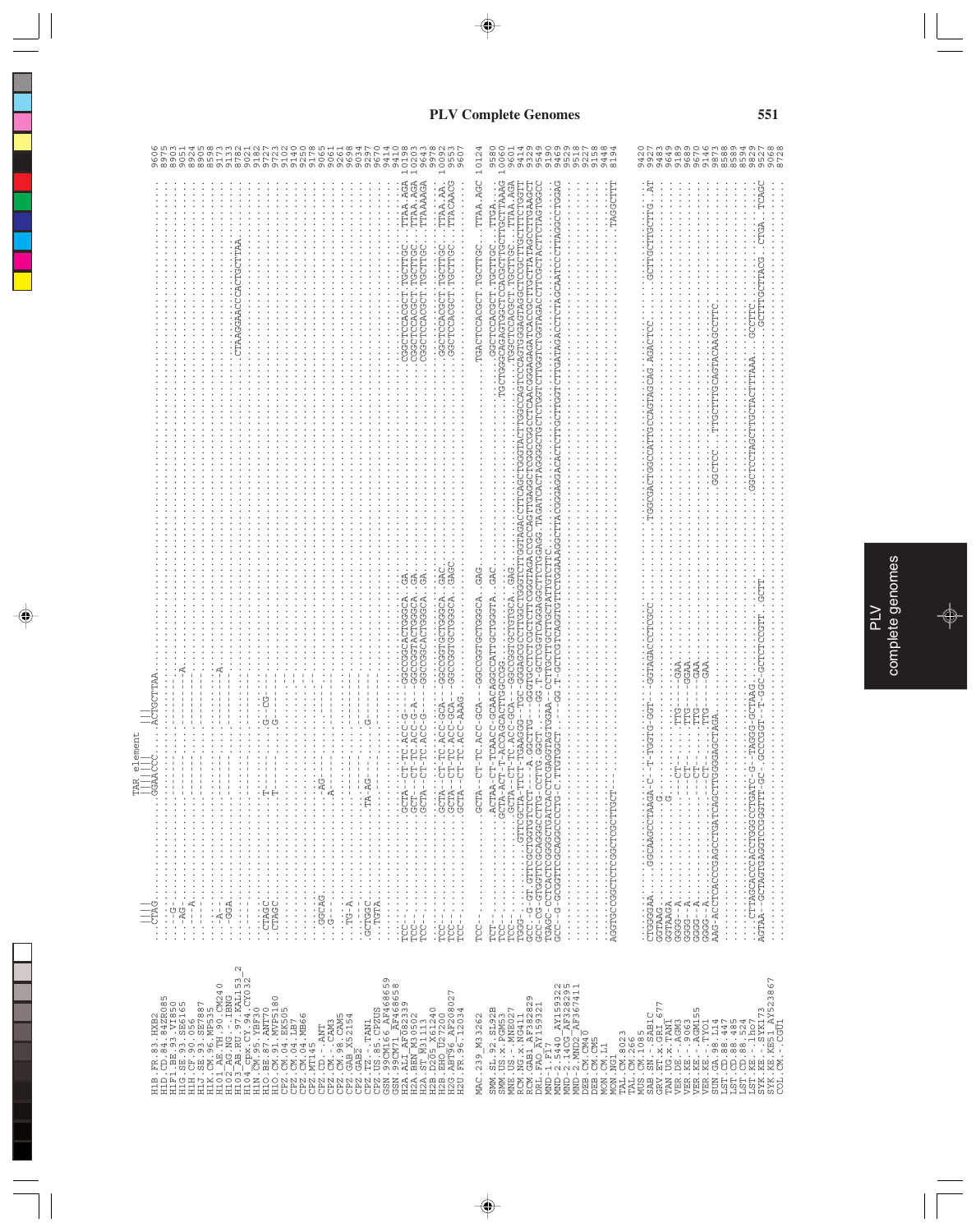complete genomes  $\geq$ 

| 9599<br>9607<br>890<br>997<br>1017                                                                                                                                                                                                                                                                                                                                                                                                                                                                                                                                                                                                                                                                                                                                                                                                                                                                                                                                                                                                                                                                                                                                                                                                                                                                                                                                                                                                                                                                                                                                                                                                                                                                                                                                                                                                                                                                                                                                            | $\infty$ $\infty$ $\infty$<br>$\circ$<br>$\circ$<br>$\circ$<br>Ō<br>$\infty$ $\sim$<br>1020                                                                                                                                                                                                                                                                                                                                                                                                                                                                                                                                                                                                                                                                                                                                                                                                                                                                                                                                   |                                                                                                                                                                                                                                                                                                                                                                                                                                                                                                                                                                                                                                                                                                                                                                                                                                                                                                                                                                                                             |
|-------------------------------------------------------------------------------------------------------------------------------------------------------------------------------------------------------------------------------------------------------------------------------------------------------------------------------------------------------------------------------------------------------------------------------------------------------------------------------------------------------------------------------------------------------------------------------------------------------------------------------------------------------------------------------------------------------------------------------------------------------------------------------------------------------------------------------------------------------------------------------------------------------------------------------------------------------------------------------------------------------------------------------------------------------------------------------------------------------------------------------------------------------------------------------------------------------------------------------------------------------------------------------------------------------------------------------------------------------------------------------------------------------------------------------------------------------------------------------------------------------------------------------------------------------------------------------------------------------------------------------------------------------------------------------------------------------------------------------------------------------------------------------------------------------------------------------------------------------------------------------------------------------------------------------------------------------------------------------|-------------------------------------------------------------------------------------------------------------------------------------------------------------------------------------------------------------------------------------------------------------------------------------------------------------------------------------------------------------------------------------------------------------------------------------------------------------------------------------------------------------------------------------------------------------------------------------------------------------------------------------------------------------------------------------------------------------------------------------------------------------------------------------------------------------------------------------------------------------------------------------------------------------------------------------------------------------------------------------------------------------------------------|-------------------------------------------------------------------------------------------------------------------------------------------------------------------------------------------------------------------------------------------------------------------------------------------------------------------------------------------------------------------------------------------------------------------------------------------------------------------------------------------------------------------------------------------------------------------------------------------------------------------------------------------------------------------------------------------------------------------------------------------------------------------------------------------------------------------------------------------------------------------------------------------------------------------------------------------------------------------------------------------------------------|
| $CA - 1.2CGE$<br>ს<br>:<br>TGACTCT<br>CTAGTC-CC.GCCTGG<br>CTAGTC-CC.GCCTGG<br>CTAGTC-CC.GCCTGG<br>-CAACC.CDG-<br>$-31(1992)$<br>$-12C$<br>.GTG.<br>$C \cdot A$ -<br>$-C \cdot A$ -<br>.<br>. . 4<br>: 27<br>20(1)<br>Ë<br>$-$ TA $\ldots$<br>.<br>E<br>$-T - A - T G$ .<br>$\frac{1}{2}$<br>TGT-CCCAT-TCT.C<br>TGT-CCCAT-TCT.C<br>Res<br>start<br>TGTGCCCGTC<br>$---T A---T$<br>$-TA-$<br>$-TA-$<br>Nucleic Acids<br>- TOTOT<br>U5<br>CTTCAA.GTAGTG.<br><b>ILTR</b><br>$-.$ AAG<br>$-264$<br>$-.AGT$<br>- . AGAAGC. AGT<br>-CGCATGC.AA<br>see Berkhout<br>$CT-AA$ .<br>AGA.A-CAAGAC<br>AGAA-TAAG.C<br>CTGCA.<br>$\begin{array}{c}\n\ddots \\ \circ \\ \hline\n\end{array}$<br>$-4 - -2 -$<br>A-CAAGTT<br>CTGCA<br>$-CTC - A$<br>$-2i-1$<br>$A - TG - T$<br>$-CT - -A$<br>$\begin{minipage}{.4\linewidth} \label{eq:optimal} \begin{minipage}{.4\linewidth} \vspace{-0.5cm} \begin{minipage}{.4\linewidth} \vspace{-0.5cm} \vspace{-0.5cm} \vspace{-0.5cm} \vspace{-0.5cm} \vspace{-0.5cm} \vspace{-0.5cm} \vspace{-0.5cm} \vspace{-0.5cm} \vspace{-0.5cm} \vspace{-0.5cm} \vspace{-0.5cm} \vspace{-0.5cm} \vspace{-0.5cm} \vspace{-0.5cm} \vspace{-0.5cm} \vspace{-0.5cm} \vspace{-0.5cm} \vspace{-0.5cm} \vspace{-0$<br>end<br>AGAA-CA.<br>$\frac{1}{2}$ . TG.<br>$\overline{v}$<br>repea<br>. TTGAG<br><b>AGA</b><br>.AA-CC<br>stem-loop<br>$\approx$<br>LTR<br>$-AG$ .<br>- AAA<br>AC<br>TA.<br>extra<br>CTTGCC.<br>signa<br>and SIV have<br><b>AATAAAG</b><br>$V - A$<br>Po <sub>1</sub><br>Ν<br>$HIV-$<br>ъ<br>TAR elements<br>*****************************<br>.<br>.<br>-----------------------<br>$\begin{bmatrix} 1 & 0 & 0 & 0 \\ 0 & 1 & 0 & 0 \\ 0 & 0 & 0 & 0 \\ 0 & 0 & 0 & 0 \\ 0 & 0 & 0 & 0 \\ 0 & 0 & 0 & 0 \\ 0 & 0 & 0 & 0 \\ 0 & 0 & 0 & 0 & 0 \\ 0 & 0 & 0 & 0 & 0 \\ 0 & 0 & 0 & 0 & 0 \\ 0 & 0 & 0 & 0 & 0 \\ 0 & 0 & 0 & 0 & 0 & 0 \\ 0 & 0 & 0 & 0 & 0 & 0 \\ 0 & 0 & 0 & 0 & 0 & 0 \\ 0 & 0 & 0 & 0 & 0 & $<br>CCC. TC<br>$\ddot{\cdot}$<br>$\sim$ | CAAC.TCGG<br>$---ACTCGA$<br>$-999 - 7$<br>$A5 - 5 - 121$<br>$-5 - 5 - 5$<br>$\begin{minipage}[t]{.01\textwidth} \begin{minipage}[t]{0.01\textwidth} \begin{minipage}[t]{0.01\textwidth} \begin{minipage}[t]{0.01\textwidth} \begin{minipage}[t]{0.01\textwidth} \begin{minipage}[t]{0.01\textwidth} \begin{minipage}[t]{0.01\textwidth} \begin{minipage}[t]{0.01\textwidth} \begin{minipage}[t]{0.01\textwidth} \begin{minipage}[t]{0.01\textwidth} \begin{minipage}[t]{0.01\textwidth} \begin{minipage}[t]{0.01\textwidth} \begin{minipage}[t]{0.01\textwidth}$<br>ACTCFG-TA.CCG<br>AAT-AAGG-- GC-ACTTAGAAG-AAGTC<br>--AGAAGTAAGC-A--GTGTCCTCAT-TC--C-AG-CGCCCCC-GTCA-CTC<br>--AGAA-TAAG-C-GT---TGC-CCCCAT-TCT.CCTAGTC-CC<br>00HUUD : UU - UUDQEHUU : HUH - HAUUU - HUH -<br>$\therefore$ GT-<br>$-$ AGAA-TAAG-T-<br>AAT-AAGG-<br>$- - - - 2T$<br>$-AT$ .<br>$\frac{1}{2}$<br><b>ATTATTGCCC</b><br>ATTG-GGGATTGACTACCGTTGCTTGCT<br>$\frac{1}{2}$<br>***************************<br>$C-TC-TC\cdot\ldots\cdot\ldots\cdot$<br>К | $-GAA$<br>GTTCTCTCT<br>$\begin{minipage}{0.9\textwidth} \begin{minipage}{0.9\textwidth} \begin{itemize} \begin{itemize} \begin{itemize} \begin{itemize} \begin{itemize} \end{itemize} \end{itemize} \end{itemize} \end{itemize} \end{minipage} \end{minipage} \begin{minipage}{0.9\textwidth} \begin{itemize} \begin{itemize} \begin{itemize} \end{itemize} \end{itemize} \end{itemize} \end{minipage} \end{minipage} \begin{minipage}{0.9\textwidth} \begin{itemize} \begin{itemize} \end{itemize} \end{itemize} \end{minipage} \end{minipage} \begin{minipage}{0$<br>U-KRUH - U-URU-UU-<br>CCGA.A-GT<br>.GCAAGCAAGTGTTCCCG<br>U<br>CAC<br>$-TCGCA. - RGAGCTTA--TCG.AAGTCAAGTCCCCCCT-ATTAA.$<br>$-5-5$<br>CTCA-AGTAGTC<br>$-CA$ -<br>ひ・ヒリー<br>.ACGT<br>AAA<br>$TG$ $CA$ . $-AG$ .<br>CGCAA-TA<br>AA-TTGCTCATTG<br>CCTGCCTAGTTTTAC<br>$G-G-TAAA$ .<br>$--TCG$<br>$\vdots$<br>$\bigcup\limits_{i}$<br>$-AT$<br>- . A<br>$\begin{array}{c} \vdots \\ \vdots \\ \vdots \\ \vdots \end{array}$<br>$\vdots$<br>U |
| $\begin{small} \rm H1B\cdot1B_2&34.1XB2\\ \rm H1B\cdot1B_2&34.34Z8\\ \rm H1B\cdot1B_2&33.38616\\ \rm H1B\cdot1B\cdot30&358616\\ \rm H1B\cdot1B\cdot30&358616\\ \rm H1B\cdot1B\cdot30&358616\\ \rm H1B\cdot1B\cdot30&358616\\ \rm H1B\cdot1B\cdot30&358616\\ \rm H1B\cdot1B\cdot1B\cdot1B\cdot1B\cdot1B\cdot1B\cdot1B\cdot2\\ \rm H1B\cdot1B\cdot1$                                                                                                                                                                                                                                                                                                                                                                                                                                                                                                                                                                                                                                                                                                                                                                                                                                                                                                                                                                                                                                                                                                                                                                                                                                                                                                                                                                                                                                                                                                                                                                                                                            | MWD-2.5440_AY159322<br>MWD-2.14CG_AF328295<br>DWD-2.MWD2_AF3678295<br>DEB1.CM.CM5<br>DEB1.CM.CM5<br>Ō<br>SMM. 5L. 92. SL92B<br>SMM. US. x. PCM53<br>RMB. US. - MNB027<br>RCM. GAB. X. AF3828<br>RCM. GAB. AF382829<br>DRL. FAO_AY159321<br>MAC.239 M33262<br>$MID - 1. F\overline{17}$<br>MON.NG1                                                                                                                                                                                                                                                                                                                                                                                                                                                                                                                                                                                                                                                                                                                             | AY523867<br>$\overline{ }$<br>$\begin{array}{ll} \text{TM1. (W1 0023)} \\ \text{TM2. (W1 266)} \\ \text{TM3. (W1 266)} \\ \text{M15. (W1 261)} \\ \text{TM4. (W1 2621)} \\ \text{GN1. (W1 26121)} \\ \text{TM5. (W1 26121)} \\ \text{TM6. (W1 26121)} \\ \text{VER. (W1 - 200631)} \\ \text{VER. (W2 - 200015)} \\ \text{VER. (W2 - 200015)} \\ \end{array}$<br>.SYK173<br>$\begin{array}{l} {\rm SU}(1071, 020, 030, 0114 \\ {\rm LIST1}, {\rm CD1}, 080, 4447 \\ {\rm LIST1}, {\rm CD1}, 080, 480 \\ {\rm LIST1}, {\rm CD1}, 080, 534 \\ {\rm LIST1}, {\rm KE11}, 1.000 \\ {\rm LIST1}, {\rm EC11}, 1.000 \\ {\rm LIST1}, {\rm EC11}, 1.000 \\ {\rm LIST1}, {\rm EC11}, 1.000 \\ {\rm LIST1}, {\rm EC11}, 1.000 \\ {\rm LIST2}, {\rm EC11}, 1.000 \\ {\rm LIST2}, {\rm EC1$<br>VER.KE. - TYO1<br>COL.CM.-.CGU1<br>SYK.KE.KE51<br>KE.-<br>SYK.                                                                                                                                                             |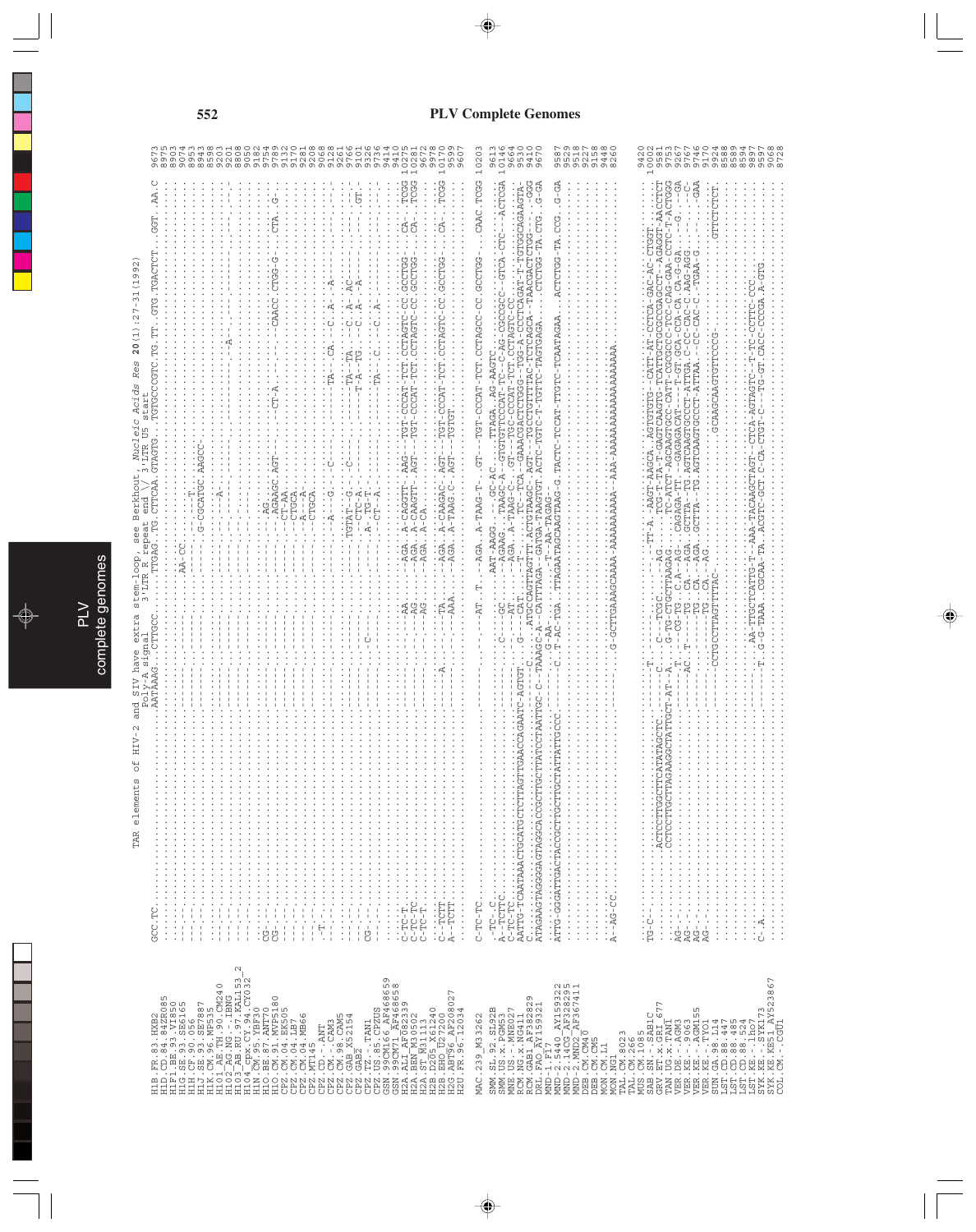|  | ------OOO-OLO-- - O-OOLKULOK-OOO --OOLOKILAKYOOKOOKILOVYOLOLO --KOOLLOLOOOKKKILOLULULL |  | 医血清性的 医血管性皮炎 医血管性皮炎 医血管性皮炎 医血管性皮炎 医血管性皮炎 医血管性皮炎 医血管性皮炎 医血管性皮炎 医血管性皮炎 医血管性皮炎 医血管性皮炎 |  |  |  |
|--|----------------------------------------------------------------------------------------|--|------------------------------------------------------------------------------------|--|--|--|
|  |                                                                                        |  |                                                                                    |  |  |  |
|  |                                                                                        |  |                                                                                    |  |  |  |
|  |                                                                                        |  |                                                                                    |  |  |  |
|  |                                                                                        |  |                                                                                    |  |  |  |
|  |                                                                                        |  |                                                                                    |  |  |  |

553

ADSELOIDENT SE SUITE PROPIERIE REPORT AND A LONG CONTINUES ON A LONG CONTINUES OF SALL AND SUITE PROPIER CHARGE CONTINUES.  $\begin{minipage}[t]{0.01\textwidth} \begin{tabular}{|c|c|c|} \hline \multicolumn{1}{|c|}{\textwidth} \begin{tabular}{|c|c|} \hline \multicolumn{1}{|c|}{\textwidth} \begin{tabular}{|c|c|} \hline \multicolumn{1}{|c|}{\textwidth} \begin{tabular}{|c|c|} \hline \multicolumn{1}{|c|}{\textwidth} \begin{tabular}{|c|c|} \hline \multicolumn{1}{|c|}{\textwidth} \begin{tabular}{|c|c|} \hline \multicolumn{1}{|c|}{\textwidth} \begin{tabular}{|c|c|} \hline \multicolumn{1$ . . . . . . . . . . . . - GTTC-CCTGA<br>- GTTC-CCTGA<br>- GTTC-TCTGA  $\frac{1}{1}$ <br> $\frac{1}{1}$ <br> $\frac{1}{1}$ <br> $\frac{1}{1}$ <br> $\frac{1}{1}$ <br> $\frac{1}{1}$ <br> $\frac{1}{1}$ <br> $\frac{1}{1}$ <br> $\frac{1}{1}$ <br> $\frac{1}{1}$ <br> $\frac{1}{1}$ <br> $\frac{1}{1}$ <br> $\frac{1}{1}$ <br> $\frac{1}{1}$ <br> $\frac{1}{1}$ <br> $\frac{1}{1}$ <br> $\frac{1}{1}$ <br><br> $\frac{1}{1}$ <br><br><br><br><br><br><br><br><br><br><br><br><br><br><br><br><br><br><br><br><br><br><br><br><br><br><br><br><br><br><br>  $\frac{1}{2}$  $\ldots$  $\begin{minipage}{.4\linewidth} \label{eq:opt2} \begin{minipage}{.4\linewidth} \hspace*{-0.03cm} \textbf{Tr} \textbf{C} \textbf{C} \textbf{C} \textbf{C} \textbf{T} \textbf{T} \end{minipage} \end{minipage}$  $\begin{small} \textbf{H1B} & \textbf{1B} & \textbf{1B} & \textbf{1B2} & \textbf{1B3} & \textbf{1H12} \\ \textbf{H1D} & \textbf{1B} & \textbf{39} & \textbf{39} & \textbf{54} & \textbf{55} \\ \textbf{H1D} & \textbf{1B} & \textbf{39} & \textbf{39} & \textbf{54} & \textbf{55} \\ \textbf{H1D} & \textbf{1B} & \textbf{39} & \textbf{39} & \textbf{55} & \textbf{56} \\ \textbf{H1D} & \textbf{1B$  $\begin{tabular}{ll} \texttt{MAC.239 M3262}\\ \texttt{SMM.51.92.529B} \\ \texttt{SMM.193.429B} \\ \texttt{RMM.193.429B} \\ \texttt{RMM.193.43223} \\ \texttt{RMM.193.432323} \\ \texttt{RMM.193.432323} \\ \texttt{RMM.193.432323} \\ \texttt{M.193.432323} \\ \texttt{M.193.432323} \\ \texttt{M.193.432323} \\ \texttt{M.193.4323$